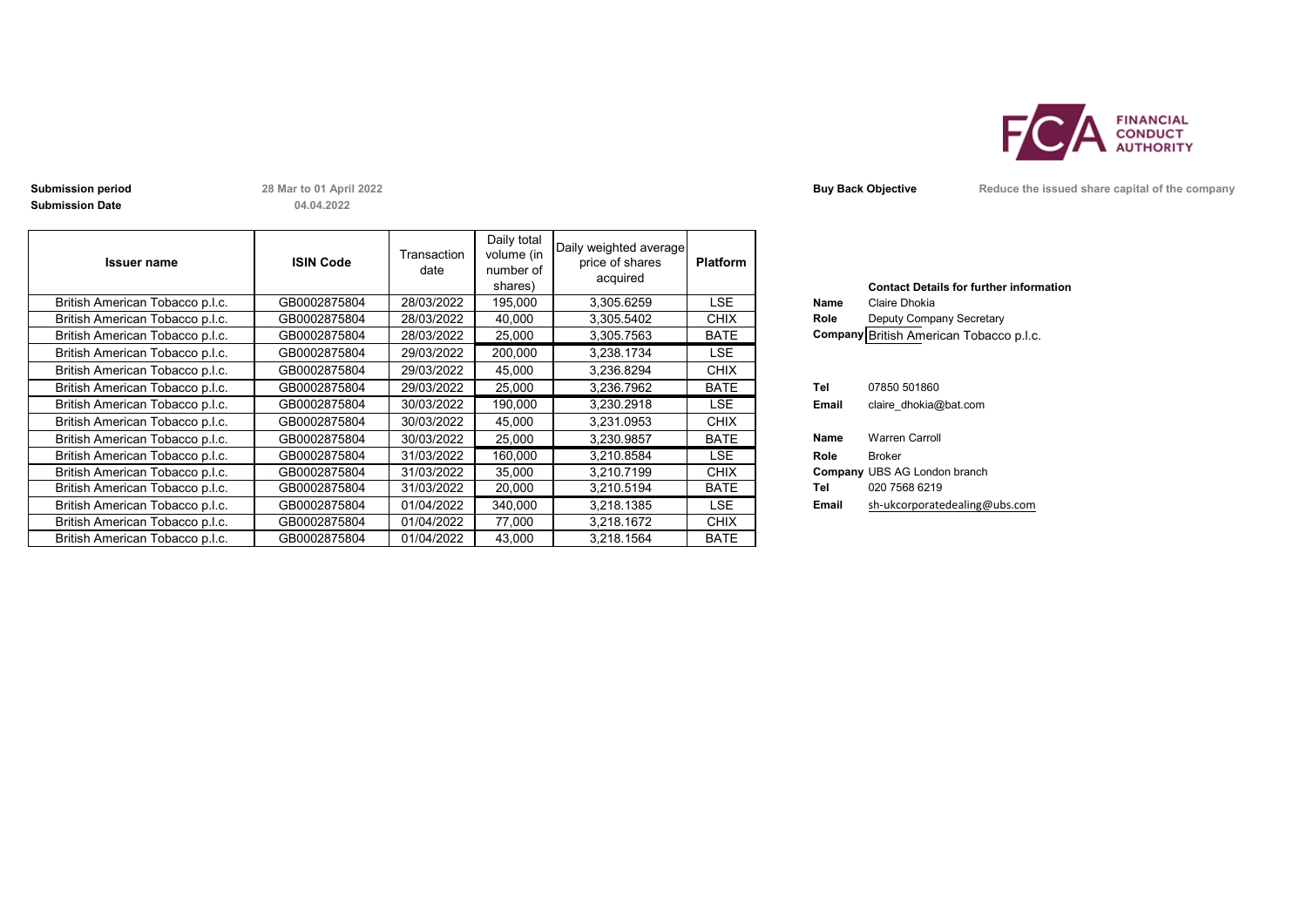

|                                 | <b>ISIN</b>  |                             |                          |                         |                         | <b>Time Zone</b> |                         |          |            | Platform    | <b>Transaction reference</b> |
|---------------------------------|--------------|-----------------------------|--------------------------|-------------------------|-------------------------|------------------|-------------------------|----------|------------|-------------|------------------------------|
| <b>Issuer name</b>              |              | Intermediary name           | <b>Intermediary Code</b> | <b>Transaction Date</b> | <b>Transaction Time</b> |                  | Volume                  | Price    | Currency   | Code        | number                       |
| British American Tobacco p.l.c. | GB0002875804 | <b>UBS AG London Branch</b> | UBSWGB2L                 | 28/03/2022              | 16:25:05                | <b>GMT</b>       | $\mathbf{3}$            | 3,296.00 | <b>GBP</b> | <b>LSE</b>  | G220328000000325             |
| British American Tobacco p.l.c. | GB0002875804 | <b>UBS AG London Branch</b> | UBSWGB2L                 | 28/03/2022              | 16:25:05                | <b>GMT</b>       | 436                     | 3,296.00 | <b>GBP</b> | <b>LSE</b>  | G220328000000325             |
| British American Tobacco p.l.c. | GB0002875804 | <b>UBS AG London Branch</b> | UBSWGB2L                 | 28/03/2022              | 16:25:04                | <b>GMT</b>       | 122                     | 3,296.50 | <b>GBP</b> | <b>CHIX</b> | G220328000000325             |
| British American Tobacco p.l.c. | GB0002875804 | <b>UBS AG London Branch</b> | UBSWGB2L                 | 28/03/2022              | 16:25:04                | <b>GMT</b>       | 221                     | 3,296.50 | <b>GBP</b> | <b>BATE</b> | G220328000000325             |
| British American Tobacco p.l.c. | GB0002875804 | <b>UBS AG London Branch</b> | UBSWGB2L                 | 28/03/2022              | 16:25:04                | <b>GMT</b>       | 8                       | 3,296.50 | <b>GBP</b> | <b>BATE</b> | G220328000000325             |
| British American Tobacco p.l.c. | GB0002875804 | <b>UBS AG London Branch</b> | UBSWGB2L                 | 28/03/2022              | 16:25:04                | <b>GMT</b>       | 37                      | 3,296.50 | <b>GBP</b> | <b>CHIX</b> | G220328000000325             |
| British American Tobacco p.l.c. | GB0002875804 | <b>UBS AG London Branch</b> | UBSWGB2L                 | 28/03/2022              | 16:24:54                | <b>GMT</b>       | 823                     | 3,296.50 | GBP        | <b>LSE</b>  | G220328000000325             |
| British American Tobacco p.l.c. | GB0002875804 | <b>UBS AG London Branch</b> | UBSWGB2L                 | 28/03/2022              | 16:24:53                | <b>GMT</b>       | $\mathbf{1}$            | 3,296.50 | <b>GBP</b> | <b>LSE</b>  | G220328000000325             |
| British American Tobacco p.l.c. | GB0002875804 | <b>UBS AG London Branch</b> | UBSWGB2L                 | 28/03/2022              | 16:24:53                | <b>GMT</b>       | $\boldsymbol{\Delta}$   | 3,296.50 | <b>GBP</b> | <b>LSE</b>  | G220328000000325             |
| British American Tobacco p.l.c. | GB0002875804 | <b>UBS AG London Branch</b> | UBSWGB2L                 | 28/03/2022              | 16:24:53                | <b>GMT</b>       | 3                       | 3,296.50 | <b>GBP</b> | <b>LSE</b>  | G220328000000325             |
| British American Tobacco p.l.c. | GB0002875804 | <b>UBS AG London Branch</b> | UBSWGB2L                 | 28/03/2022              | 16:24:53                | <b>GMT</b>       | $\overline{\mathbf{A}}$ | 3,296.50 | <b>GBP</b> | <b>LSE</b>  | G220328000000325             |
| British American Tobacco p.l.c. | GB0002875804 | <b>UBS AG London Branch</b> | UBSWGB2L                 | 28/03/2022              | 16:24:53                | <b>GMT</b>       | 26                      | 3,296.50 | <b>GBP</b> | <b>LSE</b>  | G220328000000325             |
| British American Tobacco p.l.c. | GB0002875804 | <b>UBS AG London Branch</b> | UBSWGB2L                 | 28/03/2022              | 16:24:53                | <b>GMT</b>       | $\mathbf{1}$            | 3,296.50 | <b>GBP</b> | <b>LSE</b>  | G220328000000325             |
| British American Tobacco p.l.c. | GB0002875804 | <b>UBS AG London Branch</b> | UBSWGB2L                 | 28/03/2022              | 16:24:53                | <b>GMT</b>       | 74                      | 3,296.50 | <b>GBP</b> | <b>LSE</b>  | G220328000000325             |
| British American Tobacco p.l.c. | GB0002875804 | <b>UBS AG London Branch</b> | UBSWGB2L                 | 28/03/2022              | 16:24:18                | <b>GMT</b>       | $\boldsymbol{\Delta}$   | 3,296.00 | <b>GBP</b> | <b>LSE</b>  | G220328000000325             |
| British American Tobacco p.l.c. | GB0002875804 | <b>UBS AG London Branch</b> | UBSWGB2L                 | 28/03/2022              | 16:24:17                | <b>GMT</b>       | $\mathbf{1}$            | 3,296.00 | <b>GBP</b> | <b>LSE</b>  | G220328000000325             |
| British American Tobacco p.l.c. | GB0002875804 | <b>UBS AG London Branch</b> | UBSWGB2L                 | 28/03/2022              | 16:24:16                | <b>GMT</b>       | 123                     | 3,296.00 | <b>GBP</b> | <b>LSE</b>  | G220328000000325             |
| British American Tobacco p.l.c. | GB0002875804 | <b>UBS AG London Branch</b> | UBSWGB2L                 | 28/03/2022              | 16:24:16                | <b>GMT</b>       | 3                       | 3,296.00 | <b>GBP</b> | <b>LSE</b>  | G220328000000325             |
| British American Tobacco p.l.c. | GB0002875804 | <b>UBS AG London Branch</b> | UBSWGB2L                 | 28/03/2022              | 16:24:16                | <b>GMT</b>       | $\mathbf{1}$            | 3,296.00 | <b>GBP</b> | <b>LSE</b>  | G220328000000325             |
| British American Tobacco p.l.c. | GB0002875804 | <b>UBS AG London Branch</b> | UBSWGB2L                 | 28/03/2022              | 16:24:16                | <b>GMT</b>       | 5                       | 3,296.00 | <b>GBP</b> | <b>LSE</b>  | G220328000000325             |
| British American Tobacco p.l.c. | GB0002875804 | <b>UBS AG London Branch</b> | UBSWGB2L                 | 28/03/2022              | 16:24:16                | <b>GMT</b>       | $\overline{2}$          | 3,296.00 | <b>GBP</b> | LSE         | G220328000000325             |
| British American Tobacco p.l.c. | GB0002875804 | <b>UBS AG London Branch</b> | UBSWGB2L                 | 28/03/2022              | 16:24:16                | <b>GMT</b>       | $\overline{2}$          | 3,296.00 | <b>GBP</b> | <b>LSE</b>  | G220328000000325             |
| British American Tobacco p.l.c. | GB0002875804 | <b>UBS AG London Branch</b> | UBSWGB2L                 | 28/03/2022              | 16:24:16                | <b>GMT</b>       | 51                      | 3,296.00 | <b>GBP</b> | <b>LSE</b>  | G220328000000325             |
| British American Tobacco p.l.c. | GB0002875804 | <b>UBS AG London Branch</b> | UBSWGB2L                 | 28/03/2022              | 16:24:15                | <b>GMT</b>       | 11                      | 3,295.50 | <b>GBP</b> | <b>LSE</b>  | G220328000000325             |
| British American Tobacco p.l.c. | GB0002875804 | <b>UBS AG London Branch</b> | UBSWGB2L                 | 28/03/2022              | 16:24:02                | <b>GMT</b>       | 99                      | 3,295.50 | <b>GBP</b> | <b>CHIX</b> | G220328000000325             |
| British American Tobacco p.l.c. | GB0002875804 | <b>UBS AG London Branch</b> | UBSWGB2L                 | 28/03/2022              | 16:23:33                | <b>GMT</b>       | 576                     | 3,295.00 | <b>GBP</b> | <b>LSE</b>  | G220328000000325             |
| British American Tobacco p.l.c. | GB0002875804 | <b>UBS AG London Branch</b> | UBSWGB2L                 | 28/03/2022              | 16:23:33                | <b>GMT</b>       | 76                      | 3,295.50 | <b>GBP</b> | <b>CHIX</b> | G220328000000325             |
| British American Tobacco p.l.c. | GB0002875804 | <b>UBS AG London Branch</b> | UBSWGB2L                 | 28/03/2022              | 16:23:23                | <b>GMT</b>       | 10                      | 3,294.50 | <b>GBP</b> | <b>BATE</b> | G220328000000325             |
| British American Tobacco p.l.c. | GB0002875804 | <b>UBS AG London Branch</b> | UBSWGB2L                 | 28/03/2022              | 16:23:23                | <b>GMT</b>       | 102                     | 3,294.50 | <b>GBP</b> | <b>BATE</b> | G220328000000325             |
| British American Tobacco p.l.c. | GB0002875804 | <b>UBS AG London Branch</b> | UBSWGB2L                 | 28/03/2022              | 16:23:23                | <b>GMT</b>       | 49                      | 3,295.00 | <b>GBP</b> | <b>LSE</b>  | G220328000000325             |
| British American Tobacco p.l.c. | GB0002875804 | <b>UBS AG London Branch</b> | UBSWGB2L                 | 28/03/2022              | 16:23:23                | <b>GMT</b>       | 250                     | 3,295.00 | <b>GBP</b> | <b>LSE</b>  | G220328000000325             |
| British American Tobacco p.l.c. | GB0002875804 | <b>UBS AG London Branch</b> | UBSWGB2L                 | 28/03/2022              | 16:23:23                | <b>GMT</b>       | 250                     | 3,295.00 | <b>GBP</b> | <b>LSE</b>  | G220328000000325             |
| British American Tobacco p.l.c. | GB0002875804 | <b>UBS AG London Branch</b> | UBSWGB2L                 | 28/03/2022              | 16:23:23                | <b>GMT</b>       | 36                      | 3,295.00 | <b>GBP</b> | <b>BATE</b> | G220328000000325             |
| British American Tobacco p.l.c. | GB0002875804 | <b>UBS AG London Branch</b> | UBSWGB2L                 | 28/03/2022              | 16:23:23                | <b>GMT</b>       | 80                      | 3,295.00 | <b>GBP</b> | <b>CHIX</b> | G220328000000325             |
| British American Tobacco p.l.c. | GB0002875804 | <b>UBS AG London Branch</b> | UBSWGB2L                 | 28/03/2022              | 16:23:23                | <b>GMT</b>       | 5                       | 3,295.00 | <b>GBP</b> | <b>CHIX</b> | G220328000000325             |
| British American Tobacco p.l.c. | GB0002875804 | <b>UBS AG London Branch</b> | UBSWGB2L                 | 28/03/2022              | 16:23:23                | <b>GMT</b>       | $\overline{2}$          | 3,295.00 | <b>GBP</b> | <b>CHIX</b> | G220328000000325             |
| British American Tobacco p.l.c. | GB0002875804 | <b>UBS AG London Branch</b> | UBSWGB2L                 | 28/03/2022              | 16:22:45                | <b>GMT</b>       | 96                      | 3,294.50 | <b>GBP</b> | <b>CHIX</b> | G220328000000325             |
| British American Tobacco p.l.c. | GB0002875804 | <b>UBS AG London Branch</b> | UBSWGB2L                 | 28/03/2022              | 16:22:45                | <b>GMT</b>       | 100                     | 3,294.50 | <b>GBP</b> | <b>BATE</b> | G220328000000325             |
| British American Tobacco p.l.c. | GB0002875804 | <b>UBS AG London Branch</b> | UBSWGB2L                 | 28/03/2022              | 16:22:45                | <b>GMT</b>       | 88                      | 3,294.50 | <b>GBP</b> | <b>CHIX</b> | G220328000000325             |
| British American Tobacco p.l.c. | GB0002875804 | <b>UBS AG London Branch</b> | UBSWGB2L                 | 28/03/2022              | 16:22:19                | <b>GMT</b>       | 646                     | 3,295.00 | <b>GBP</b> | <b>LSE</b>  | G220328000000325             |
| British American Tobacco p.l.c. | GB0002875804 | <b>UBS AG London Branch</b> | UBSWGB2L                 | 28/03/2022              | 16:22:19                | <b>GMT</b>       | 32                      | 3,295.00 | <b>GBP</b> | <b>LSE</b>  | G220328000000325             |
| British American Tobacco p.l.c. | GB0002875804 | <b>UBS AG London Branch</b> | UBSWGB2L                 | 28/03/2022              | 16:22:19                | <b>GMT</b>       | 12                      | 3,295.00 | <b>GBP</b> | <b>LSE</b>  | G220328000000325             |
| British American Tobacco p.l.c. | GB0002875804 | <b>UBS AG London Branch</b> | UBSWGB2L                 | 28/03/2022              | 16:22:10                | <b>GMT</b>       | $\overline{2}$          | 3,295.00 | <b>GBP</b> | <b>BATE</b> | G220328000000325             |
| British American Tobacco p.l.c. | GB0002875804 | <b>UBS AG London Branch</b> | UBSWGB2L                 | 28/03/2022              | 16:22:03                | <b>GMT</b>       | 84                      | 3,295.00 | <b>GBP</b> | <b>CHIX</b> | G220328000000325             |
| British American Tobacco p.l.c. | GB0002875804 | <b>UBS AG London Branch</b> | UBSWGB2L                 | 28/03/2022              | 16:21:59                | <b>GMT</b>       | 108                     | 3.295.00 | GBP        | <b>BATE</b> | G220328000000325             |

 $\Gamma$  $\perp$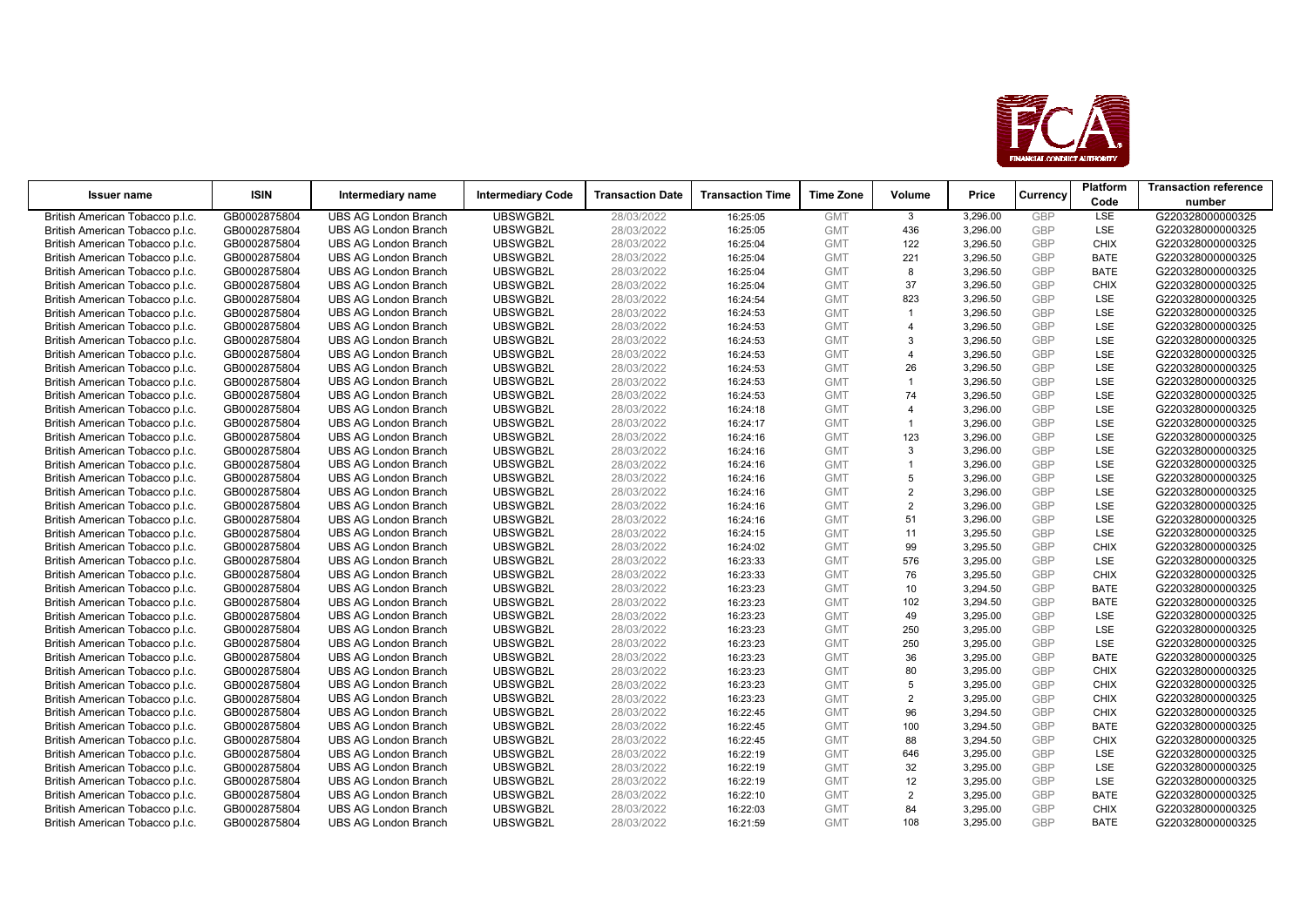| British American Tobacco p.l.c.                                    | GB0002875804                 | <b>UBS AG London Branch</b>                                | UBSWGB2L             | 28/03/2022               | 16:21:59             | <b>GMT</b>               | 42                      | 3,295.00             | <b>GBP</b>               | LSE                        | G220328000000325                     |
|--------------------------------------------------------------------|------------------------------|------------------------------------------------------------|----------------------|--------------------------|----------------------|--------------------------|-------------------------|----------------------|--------------------------|----------------------------|--------------------------------------|
| British American Tobacco p.l.c.                                    | GB0002875804                 | <b>UBS AG London Branch</b>                                | UBSWGB2L             | 28/03/2022               | 16:21:59             | <b>GMT</b>               | 76                      | 3,295.00             | GBP                      | LSE                        | G220328000000325                     |
| British American Tobacco p.l.c.                                    | GB0002875804                 | <b>UBS AG London Branch</b>                                | UBSWGB2L             | 28/03/2022               | 16:21:59             | <b>GMT</b>               | 135                     | 3,295.00             | <b>GBP</b>               | LSE                        | G220328000000325                     |
| British American Tobacco p.l.c.                                    | GB0002875804                 | <b>UBS AG London Branch</b>                                | UBSWGB2L             | 28/03/2022               | 16:21:25             | <b>GMT</b>               | 93                      | 3,295.00             | GBP                      | <b>CHIX</b>                | G220328000000325                     |
| British American Tobacco p.l.c.                                    | GB0002875804                 | <b>UBS AG London Branch</b>                                | UBSWGB2L             | 28/03/2022               | 16:21:11             | <b>GMT</b>               | 603                     | 3,295.00             | <b>GBP</b>               | LSE                        | G220328000000325                     |
| British American Tobacco p.l.c.                                    | GB0002875804                 | <b>UBS AG London Branch</b>                                | UBSWGB2L             | 28/03/2022               | 16:21:10             | <b>GMT</b>               | 13                      | 3,295.00             | <b>GBP</b>               | <b>LSE</b>                 | G220328000000325                     |
| British American Tobacco p.l.c.                                    | GB0002875804                 | <b>UBS AG London Branch</b>                                | UBSWGB2L             | 28/03/2022               | 16:21:09             | <b>GMT</b>               | 87                      | 3,295.00             | <b>GBP</b>               | <b>CHIX</b>                | G220328000000325                     |
| British American Tobacco p.l.c.                                    | GB0002875804                 | <b>UBS AG London Branch</b>                                | UBSWGB2L             | 28/03/2022               | 16:20:38             | <b>GMT</b>               | 582                     | 3,294.50             | GBP                      | <b>LSE</b>                 | G220328000000325                     |
| British American Tobacco p.l.c.                                    | GB0002875804                 | <b>UBS AG London Branch</b>                                | UBSWGB2L             | 28/03/2022               | 16:20:35             | <b>GMT</b>               | 18                      | 3,294.50             | <b>GBP</b>               | LSE                        | G220328000000325                     |
| British American Tobacco p.l.c.                                    | GB0002875804                 | <b>UBS AG London Branch</b>                                | UBSWGB2L             | 28/03/2022               | 16:20:35             | <b>GMT</b>               | $\overline{4}$          | 3,294.50             | <b>GBP</b>               | <b>LSE</b>                 | G220328000000325                     |
| British American Tobacco p.l.c.                                    | GB0002875804                 | <b>UBS AG London Branch</b>                                | UBSWGB2L             | 28/03/2022               | 16:20:35             | <b>GMT</b>               | $\overline{\mathbf{A}}$ | 3,294.50             | <b>GBP</b>               | LSE                        | G220328000000325                     |
| British American Tobacco p.l.c.                                    | GB0002875804                 | <b>UBS AG London Branch</b>                                | UBSWGB2L             | 28/03/2022               | 16:20:27             | <b>GMT</b>               | 148                     | 3,294.00             | <b>GBP</b>               | <b>CHIX</b>                | G220328000000325                     |
| British American Tobacco p.l.c.                                    | GB0002875804                 | <b>UBS AG London Branch</b>                                | UBSWGB2L             | 28/03/2022               | 16:20:27             | <b>GMT</b>               | 109                     | 3,294.00             | <b>GBP</b>               | <b>BATE</b>                | G220328000000325                     |
| British American Tobacco p.l.c.                                    | GB0002875804                 | <b>UBS AG London Branch</b>                                | UBSWGB2L             | 28/03/2022               | 16:19:52             | <b>GMT</b>               | 23                      | 3,295.00             | <b>GBP</b>               | <b>CHIX</b>                | G220328000000325                     |
| British American Tobacco p.l.c.                                    | GB0002875804                 | <b>UBS AG London Branch</b>                                | UBSWGB2L             | 28/03/2022               | 16:19:46             | <b>GMT</b>               | 249                     | 3,295.00             | GBP                      | <b>LSE</b>                 | G220328000000325                     |
| British American Tobacco p.l.c.                                    | GB0002875804                 | <b>UBS AG London Branch</b>                                | UBSWGB2L             | 28/03/2022               | 16:19:46             | <b>GMT</b>               | 260                     | 3,295.00             | <b>GBP</b>               | LSE                        | G220328000000325                     |
| British American Tobacco p.l.c.                                    | GB0002875804                 | <b>UBS AG London Branch</b>                                | UBSWGB2L             | 28/03/2022               | 16:19:46             | <b>GMT</b>               | 181                     | 3,295.00             | GBP                      | <b>LSE</b>                 | G220328000000325                     |
| British American Tobacco p.l.c.                                    | GB0002875804                 | <b>UBS AG London Branch</b>                                | UBSWGB2L             | 28/03/2022               | 16:19:46             | <b>GMT</b>               | 95                      | 3,294.50             | <b>GBP</b>               | <b>CHIX</b>                | G220328000000325                     |
| British American Tobacco p.l.c.                                    | GB0002875804                 | <b>UBS AG London Branch</b>                                | UBSWGB2L             | 28/03/2022               | 16:19:02             | <b>GMT</b>               | $\overline{1}$          | 3,295.00             | <b>GBP</b>               | <b>CHIX</b>                | G220328000000325                     |
| British American Tobacco p.l.c.                                    | GB0002875804                 | <b>UBS AG London Branch</b>                                | UBSWGB2L             | 28/03/2022               | 16:19:01             | <b>GMT</b>               | 111                     | 3,295.00             | <b>GBP</b>               | <b>BATE</b>                | G220328000000325                     |
| British American Tobacco p.l.c.                                    | GB0002875804                 | <b>UBS AG London Branch</b>                                | UBSWGB2L             | 28/03/2022               | 16:19:01             | <b>GMT</b>               | 99                      | 3,295.00             | GBP                      | <b>CHIX</b>                | G220328000000325                     |
| British American Tobacco p.l.c.                                    | GB0002875804                 | <b>UBS AG London Branch</b>                                | UBSWGB2L             | 28/03/2022               | 16:19:01             | <b>GMT</b>               | 160                     | 3,295.00             | GBP                      | <b>BATE</b>                | G220328000000325                     |
| British American Tobacco p.l.c.                                    | GB0002875804                 | <b>UBS AG London Branch</b>                                | UBSWGB2L             | 28/03/2022               | 16:18:53             | <b>GMT</b>               | 573                     | 3,295.50             | GBP                      | LSE                        | G220328000000325                     |
| British American Tobacco p.l.c.                                    | GB0002875804                 | <b>UBS AG London Branch</b>                                | UBSWGB2L             | 28/03/2022               | 16:18:53             | <b>GMT</b>               | 80                      | 3,295.50             | GBP                      | LSE                        | G220328000000325                     |
| British American Tobacco p.l.c.                                    | GB0002875804                 | <b>UBS AG London Branch</b>                                | UBSWGB2L             | 28/03/2022               | 16:18:53             | <b>GMT</b>               | 114                     | 3,295.50             | <b>GBP</b>               | LSE                        | G220328000000325                     |
| British American Tobacco p.l.c.                                    | GB0002875804                 | <b>UBS AG London Branch</b>                                | UBSWGB2L             | 28/03/2022               | 16:18:53             | <b>GMT</b>               | 147                     | 3,295.50             | <b>GBP</b>               | LSE                        | G220328000000325                     |
| British American Tobacco p.l.c.                                    | GB0002875804                 | <b>UBS AG London Branch</b>                                | UBSWGB2L             | 28/03/2022               | 16:18:53             | <b>GMT</b>               | 37                      | 3,295.50             | <b>GBP</b>               | LSE                        | G220328000000325                     |
| British American Tobacco p.l.c.                                    | GB0002875804                 | <b>UBS AG London Branch</b>                                | UBSWGB2L             | 28/03/2022               | 16:18:31             | <b>GMT</b>               | $\blacktriangleleft$    | 3,294.50             | <b>GBP</b>               | <b>LSE</b>                 | G220328000000325                     |
| British American Tobacco p.l.c.                                    | GB0002875804                 | <b>UBS AG London Branch</b>                                | UBSWGB2L             | 28/03/2022               | 16:17:33             | <b>GMT</b>               | 64                      | 3,293.50             | <b>GBP</b>               | <b>CHIX</b>                | G220328000000325                     |
| British American Tobacco p.l.c.                                    | GB0002875804                 | <b>UBS AG London Branch</b>                                | UBSWGB2L             | 28/03/2022               | 16:17:33             | <b>GMT</b>               | 33                      | 3,293.50             | GBP                      | <b>CHIX</b>                | G220328000000325                     |
| British American Tobacco p.l.c.                                    | GB0002875804                 | <b>UBS AG London Branch</b>                                | UBSWGB2L             | 28/03/2022               | 16:17:32             | <b>GMT</b>               | 85                      | 3,293.50             | <b>GBP</b>               | <b>CHIX</b>                | G220328000000325                     |
| British American Tobacco p.l.c.                                    | GB0002875804                 | <b>UBS AG London Branch</b>                                | UBSWGB2L             | 28/03/2022               | 16:17:24             | <b>GMT</b>               | 250                     | 3,293.50             | <b>GBP</b>               | <b>LSE</b>                 | G220328000000325                     |
| British American Tobacco p.l.c.                                    | GB0002875804                 | <b>UBS AG London Branch</b>                                | UBSWGB2L             | 28/03/2022               | 16:17:24             | <b>GMT</b>               | 300                     | 3,293.50             | <b>GBP</b>               | LSE                        | G220328000000325                     |
| British American Tobacco p.l.c.                                    | GB0002875804                 | <b>UBS AG London Branch</b>                                | UBSWGB2L             | 28/03/2022               | 16:17:02             | <b>GMT</b>               | 88                      | 3,293.00             | GBP                      | <b>CHIX</b>                | G220328000000325                     |
| British American Tobacco p.l.c.                                    | GB0002875804                 | <b>UBS AG London Branch</b>                                | UBSWGB2L             | 28/03/2022               | 16:16:21             | <b>GMT</b>               | 116                     | 3,292.00             | GBP                      | <b>BATE</b>                | G220328000000325                     |
| British American Tobacco p.l.c.                                    | GB0002875804                 | <b>UBS AG London Branch</b>                                | UBSWGB2L             | 28/03/2022               | 16:16:21             | <b>GMT</b>               | 34                      | 3,292.00             | GBP                      | LSE                        | G220328000000325                     |
| British American Tobacco p.l.c.                                    | GB0002875804                 | <b>UBS AG London Branch</b>                                | UBSWGB2L             | 28/03/2022               | 16:16:21             | <b>GMT</b>               | 110                     | 3.292.00             | GBP                      | LSE                        | G220328000000325                     |
| British American Tobacco p.l.c.                                    | GB0002875804                 | <b>UBS AG London Branch</b>                                | UBSWGB2L             | 28/03/2022               | 16:16:06             | <b>GMT</b>               | 414                     | 3,292.00             | <b>GBP</b>               | LSE                        | G220328000000325                     |
| British American Tobacco p.l.c.                                    | GB0002875804                 | <b>UBS AG London Branch</b>                                | UBSWGB2L             | 28/03/2022               | 16:16:00             | <b>GMT</b>               | 122                     | 3,292.50             | <b>GBP</b>               | <b>BATE</b>                | G220328000000325                     |
| British American Tobacco p.l.c.                                    | GB0002875804                 | <b>UBS AG London Branch</b>                                | UBSWGB2L             | 28/03/2022               | 16:15:59             | <b>GMT</b>               | $\mathbf{1}$            | 3,293.00             | <b>GBP</b>               | <b>BATE</b>                | G220328000000325                     |
| British American Tobacco p.l.c.                                    | GB0002875804                 | <b>UBS AG London Branch</b>                                | UBSWGB2L             | 28/03/2022               | 16:15:56             | <b>GMT</b>               | 123                     | 3,293.00             | <b>GBP</b>               | <b>CHIX</b>                | G220328000000325                     |
| British American Tobacco p.l.c.                                    | GB0002875804                 | <b>UBS AG London Branch</b>                                | UBSWGB2L             | 28/03/2022               | 16:15:56             | <b>GMT</b>               | 30                      | 3,293.00             | <b>GBP</b>               | <b>CHIX</b>                | G220328000000325                     |
| British American Tobacco p.l.c.                                    | GB0002875804                 | <b>UBS AG London Branch</b>                                | UBSWGB2L             | 28/03/2022               | 16:15:15             | <b>GMT</b>               | 270                     | 3,292.00             | GBP                      | LSE                        | G220328000000325                     |
| British American Tobacco p.l.c.                                    | GB0002875804                 | <b>UBS AG London Branch</b>                                | UBSWGB2L             | 28/03/2022               | 16:15:15             | <b>GMT</b>               | 300                     | 3,292.00             | <b>GBP</b>               | <b>LSE</b>                 | G220328000000325                     |
| British American Tobacco p.l.c.                                    | GB0002875804                 | <b>UBS AG London Branch</b>                                | UBSWGB2L             | 28/03/2022               | 16:14:49             | <b>GMT</b>               | 638                     | 3,289.00             | <b>GBP</b>               | <b>LSE</b>                 | G220328000000325                     |
| British American Tobacco p.l.c.                                    | GB0002875804                 | <b>UBS AG London Branch</b>                                | UBSWGB2L             | 28/03/2022               | 16:14:48             | <b>GMT</b>               | 87                      | 3,290.00             | <b>GBP</b>               | <b>CHIX</b>                | G220328000000325                     |
|                                                                    |                              |                                                            |                      |                          |                      | <b>GMT</b>               | 92                      | 3,290.00             | <b>GBP</b>               | <b>CHIX</b>                |                                      |
| British American Tobacco p.l.c.<br>British American Tobacco p.l.c. | GB0002875804<br>GB0002875804 | <b>UBS AG London Branch</b><br><b>UBS AG London Branch</b> | UBSWGB2L<br>UBSWGB2L | 28/03/2022<br>28/03/2022 | 16:14:48<br>16:14:48 | <b>GMT</b>               | $\mathbf{1}$            | 3,290.00             | GBP                      | <b>CHIX</b>                | G220328000000325<br>G220328000000325 |
|                                                                    |                              |                                                            |                      |                          |                      | <b>GMT</b>               |                         |                      | <b>GBP</b>               |                            |                                      |
| British American Tobacco p.l.c.<br>British American Tobacco p.l.c. | GB0002875804                 | <b>UBS AG London Branch</b>                                | UBSWGB2L<br>UBSWGB2L | 28/03/2022<br>28/03/2022 | 16:13:59             | <b>GMT</b>               | 20                      | 3,289.50             | GBP                      | <b>BATE</b><br><b>LSE</b>  | G220328000000325<br>G220328000000325 |
|                                                                    | GB0002875804                 | <b>UBS AG London Branch</b>                                |                      |                          | 16:13:59             |                          | 79                      | 3,289.50             |                          |                            |                                      |
| British American Tobacco p.l.c.                                    | GB0002875804                 | <b>UBS AG London Branch</b><br><b>UBS AG London Branch</b> | UBSWGB2L<br>UBSWGB2L | 28/03/2022               | 16:13:59             | <b>GMT</b>               | 100<br>91               | 3,289.50             | <b>GBP</b><br><b>GBP</b> | <b>BATE</b><br><b>CHIX</b> | G220328000000325<br>G220328000000325 |
| British American Tobacco p.l.c.                                    | GB0002875804                 |                                                            |                      | 28/03/2022               | 16:13:26             | <b>GMT</b>               | 6                       | 3,290.00             | GBP                      |                            | G220328000000325                     |
| British American Tobacco p.l.c.                                    | GB0002875804<br>GB0002875804 | <b>UBS AG London Branch</b>                                | UBSWGB2L<br>UBSWGB2L | 28/03/2022<br>28/03/2022 | 16:13:26             | <b>GMT</b><br><b>GMT</b> | 3                       | 3,290.00<br>3.290.50 | GBP                      | <b>CHIX</b><br><b>CHIX</b> |                                      |
| British American Tobacco p.l.c.                                    |                              | <b>UBS AG London Branch</b>                                |                      |                          | 16:13:15             |                          |                         |                      |                          |                            | G220328000000325                     |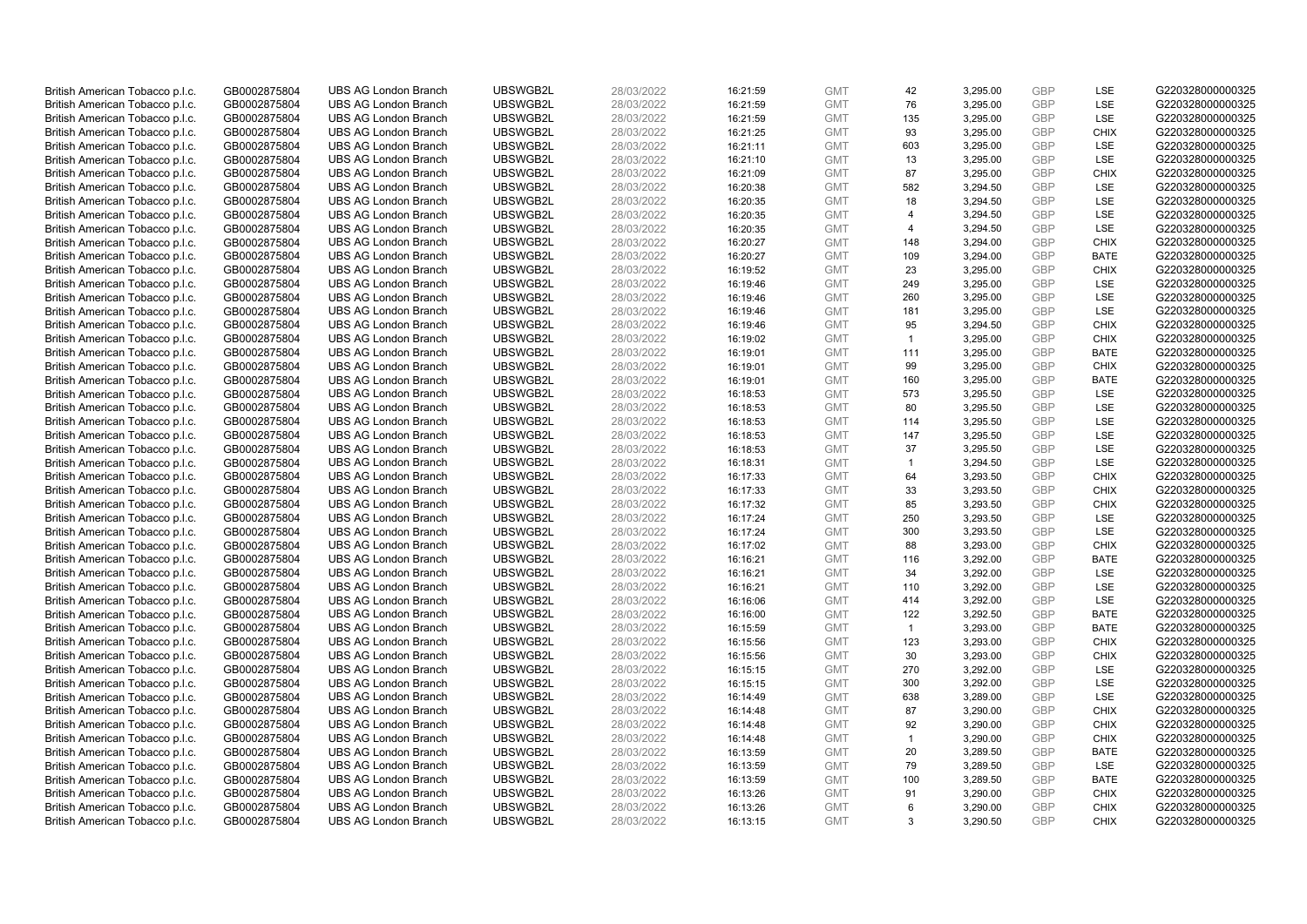| British American Tobacco p.l.c. | GB0002875804 | <b>UBS AG London Branch</b> | UBSWGB2L | 28/03/2022 | 16:13:08 | <b>GMT</b> | 604                     | 3,289.50 | <b>GBP</b> | LSE         | G220328000000325 |
|---------------------------------|--------------|-----------------------------|----------|------------|----------|------------|-------------------------|----------|------------|-------------|------------------|
| British American Tobacco p.l.c. | GB0002875804 | <b>UBS AG London Branch</b> | UBSWGB2L | 28/03/2022 | 16:13:03 | <b>GMT</b> | 97                      | 3,289.50 | GBP        | <b>CHIX</b> | G220328000000325 |
| British American Tobacco p.l.c. | GB0002875804 | <b>UBS AG London Branch</b> | UBSWGB2L | 28/03/2022 | 16:13:03 | <b>GMT</b> | 123                     | 3,289.50 | GBP        | <b>BATE</b> | G220328000000325 |
| British American Tobacco p.l.c. | GB0002875804 | <b>UBS AG London Branch</b> | UBSWGB2L | 28/03/2022 | 16:12:36 | <b>GMT</b> | 176                     | 3,289.50 | GBP        | <b>CHIX</b> | G220328000000325 |
| British American Tobacco p.l.c. | GB0002875804 | <b>UBS AG London Branch</b> | UBSWGB2L | 28/03/2022 | 16:12:36 | <b>GMT</b> | 16                      | 3,289.00 | <b>GBP</b> | <b>CHIX</b> | G220328000000325 |
| British American Tobacco p.l.c. | GB0002875804 | <b>UBS AG London Branch</b> | UBSWGB2L | 28/03/2022 | 16:12:36 | <b>GMT</b> | 688                     | 3,289.50 | <b>GBP</b> | <b>LSE</b>  | G220328000000325 |
| British American Tobacco p.l.c. | GB0002875804 | <b>UBS AG London Branch</b> | UBSWGB2L | 28/03/2022 | 16:10:49 | <b>GMT</b> | 652                     | 3,289.00 | GBP        | LSE         | G220328000000325 |
| British American Tobacco p.l.c. | GB0002875804 | <b>UBS AG London Branch</b> | UBSWGB2L | 28/03/2022 | 16:10:47 | <b>GMT</b> | 40                      | 3,289.50 | GBP        | <b>CHIX</b> | G220328000000325 |
| British American Tobacco p.l.c. | GB0002875804 | <b>UBS AG London Branch</b> | UBSWGB2L | 28/03/2022 | 16:10:47 | <b>GMT</b> | 56                      | 3,289.50 | GBP        | <b>CHIX</b> | G220328000000325 |
| British American Tobacco p.l.c. | GB0002875804 | <b>UBS AG London Branch</b> | UBSWGB2L | 28/03/2022 | 16:10:34 | <b>GMT</b> | 101                     | 3,290.00 | <b>GBP</b> | <b>BATE</b> | G220328000000325 |
| British American Tobacco p.l.c. | GB0002875804 | <b>UBS AG London Branch</b> | UBSWGB2L | 28/03/2022 | 16:10:08 | <b>GMT</b> | 95                      | 3,291.50 | GBP        | <b>CHIX</b> | G220328000000325 |
| British American Tobacco p.l.c. | GB0002875804 | <b>UBS AG London Branch</b> | UBSWGB2L | 28/03/2022 | 16:10:08 | <b>GMT</b> | 120                     | 3,291.50 | <b>GBP</b> | <b>BATE</b> | G220328000000325 |
| British American Tobacco p.l.c. | GB0002875804 | <b>UBS AG London Branch</b> | UBSWGB2L | 28/03/2022 | 16:10:08 | <b>GMT</b> | 606                     | 3,292.00 | <b>GBP</b> | LSE         | G220328000000325 |
| British American Tobacco p.l.c. | GB0002875804 | <b>UBS AG London Branch</b> | UBSWGB2L | 28/03/2022 | 16:09:52 | <b>GMT</b> | 84                      | 3,292.50 | <b>GBP</b> | <b>CHIX</b> | G220328000000325 |
| British American Tobacco p.l.c. | GB0002875804 | <b>UBS AG London Branch</b> | UBSWGB2L | 28/03/2022 | 16:09:06 | <b>GMT</b> | 86                      | 3,292.50 | GBP        | <b>CHIX</b> | G220328000000325 |
| British American Tobacco p.l.c. | GB0002875804 | <b>UBS AG London Branch</b> | UBSWGB2L | 28/03/2022 | 16:09:06 | <b>GMT</b> | 377                     | 3,292.50 | <b>GBP</b> | <b>LSE</b>  | G220328000000325 |
| British American Tobacco p.l.c. | GB0002875804 | <b>UBS AG London Branch</b> | UBSWGB2L | 28/03/2022 | 16:09:06 | <b>GMT</b> | 278                     | 3,292.50 | GBP        | LSE         | G220328000000325 |
| British American Tobacco p.l.c. | GB0002875804 | <b>UBS AG London Branch</b> | UBSWGB2L | 28/03/2022 | 16:09:06 | <b>GMT</b> | $\overline{4}$          | 3,292.50 | <b>GBP</b> | LSE         | G220328000000325 |
| British American Tobacco p.l.c. | GB0002875804 | <b>UBS AG London Branch</b> | UBSWGB2L | 28/03/2022 | 16:09:06 | <b>GMT</b> | $\overline{\mathbf{A}}$ | 3,292.50 | <b>GBP</b> | <b>LSE</b>  | G220328000000325 |
| British American Tobacco p.l.c. | GB0002875804 | <b>UBS AG London Branch</b> | UBSWGB2L | 28/03/2022 | 16:09:05 | <b>GMT</b> | 26                      | 3,292.50 | <b>GBP</b> | LSE         | G220328000000325 |
| British American Tobacco p.l.c. | GB0002875804 | <b>UBS AG London Branch</b> | UBSWGB2L | 28/03/2022 | 16:09:05 | <b>GMT</b> | 130                     | 3,292.50 | GBP        | <b>LSE</b>  | G220328000000325 |
| British American Tobacco p.l.c. | GB0002875804 | <b>UBS AG London Branch</b> | UBSWGB2L | 28/03/2022 | 16:09:05 | <b>GMT</b> | 102                     | 3,292.50 | GBP        | LSE         | G220328000000325 |
| British American Tobacco p.l.c. | GB0002875804 | <b>UBS AG London Branch</b> | UBSWGB2L | 28/03/2022 | 16:08:26 | <b>GMT</b> | 5                       | 3,292.00 | GBP        | LSE         | G220328000000325 |
| British American Tobacco p.l.c. | GB0002875804 | <b>UBS AG London Branch</b> | UBSWGB2L | 28/03/2022 | 16:08:25 | <b>GMT</b> | 5                       | 3,292.00 | GBP        | LSE         | G220328000000325 |
| British American Tobacco p.l.c. | GB0002875804 | <b>UBS AG London Branch</b> | UBSWGB2L | 28/03/2022 | 16:08:25 | <b>GMT</b> | 3                       | 3,292.00 | <b>GBP</b> | LSE         | G220328000000325 |
| British American Tobacco p.l.c. | GB0002875804 | <b>UBS AG London Branch</b> | UBSWGB2L | 28/03/2022 | 16:08:23 | <b>GMT</b> | $\overline{4}$          | 3,292.00 | <b>GBP</b> | LSE         | G220328000000325 |
| British American Tobacco p.l.c. | GB0002875804 | <b>UBS AG London Branch</b> | UBSWGB2L | 28/03/2022 | 16:08:23 | <b>GMT</b> | $\overline{4}$          | 3,292.00 | <b>GBP</b> | LSE         | G220328000000325 |
| British American Tobacco p.l.c. | GB0002875804 | <b>UBS AG London Branch</b> | UBSWGB2L | 28/03/2022 | 16:08:01 | <b>GMT</b> | 88                      | 3,291.00 | GBP        | <b>CHIX</b> | G220328000000325 |
| British American Tobacco p.l.c. | GB0002875804 | <b>UBS AG London Branch</b> | UBSWGB2L | 28/03/2022 | 16:08:01 | <b>GMT</b> | 114                     | 3,291.50 | <b>GBP</b> | <b>BATE</b> | G220328000000325 |
| British American Tobacco p.l.c. | GB0002875804 | <b>UBS AG London Branch</b> | UBSWGB2L | 28/03/2022 | 16:07:56 | <b>GMT</b> | 604                     | 3,292.00 | GBP        | LSE         | G220328000000325 |
| British American Tobacco p.l.c. | GB0002875804 | <b>UBS AG London Branch</b> | UBSWGB2L | 28/03/2022 | 16:07:04 | <b>GMT</b> | 138                     | 3,293.50 | GBP        | <b>CHIX</b> | G220328000000325 |
| British American Tobacco p.l.c. | GB0002875804 | <b>UBS AG London Branch</b> | UBSWGB2L | 28/03/2022 | 16:07:03 | <b>GMT</b> | 91                      | 3,294.00 | <b>GBP</b> | <b>CHIX</b> | G220328000000325 |
| British American Tobacco p.l.c. | GB0002875804 | <b>UBS AG London Branch</b> | UBSWGB2L | 28/03/2022 | 16:07:03 | <b>GMT</b> | 122                     | 3,294.00 | <b>GBP</b> | <b>BATE</b> | G220328000000325 |
| British American Tobacco p.l.c. | GB0002875804 | <b>UBS AG London Branch</b> | UBSWGB2L | 28/03/2022 | 16:06:43 | <b>GMT</b> | 362                     | 3,294.50 | GBP        | LSE         | G220328000000325 |
| British American Tobacco p.l.c. | GB0002875804 | <b>UBS AG London Branch</b> | UBSWGB2L | 28/03/2022 | 16:06:43 | <b>GMT</b> | 301                     | 3,294.50 | GBP        | LSE         | G220328000000325 |
| British American Tobacco p.l.c. | GB0002875804 | <b>UBS AG London Branch</b> | UBSWGB2L | 28/03/2022 | 16:06:43 | <b>GMT</b> | $\overline{1}$          | 3,294.50 | GBP        | <b>CHIX</b> | G220328000000325 |
| British American Tobacco p.l.c. | GB0002875804 | <b>UBS AG London Branch</b> | UBSWGB2L | 28/03/2022 | 16:06:29 | <b>GMT</b> | 132                     | 3,294.00 | GBP        | <b>BATE</b> | G220328000000325 |
| British American Tobacco p.l.c. | GB0002875804 | <b>UBS AG London Branch</b> | UBSWGB2L | 28/03/2022 | 16:06:21 | <b>GMT</b> | 95                      | 3,294.50 | <b>GBP</b> | <b>CHIX</b> | G220328000000325 |
| British American Tobacco p.l.c. | GB0002875804 | <b>UBS AG London Branch</b> | UBSWGB2L | 28/03/2022 | 16:06:21 | <b>GMT</b> | 674                     | 3,294.50 | <b>GBP</b> | LSE         | G220328000000325 |
| British American Tobacco p.l.c. | GB0002875804 | <b>UBS AG London Branch</b> | UBSWGB2L | 28/03/2022 | 16:06:10 | <b>GMT</b> | 5                       | 3,294.50 | <b>GBP</b> | <b>CHIX</b> | G220328000000325 |
| British American Tobacco p.l.c. | GB0002875804 | <b>UBS AG London Branch</b> | UBSWGB2L | 28/03/2022 | 16:06:10 | <b>GMT</b> | $\mathbf{1}$            | 3,294.50 | GBP        | <b>CHIX</b> | G220328000000325 |
| British American Tobacco p.l.c. | GB0002875804 | <b>UBS AG London Branch</b> | UBSWGB2L | 28/03/2022 | 16:05:41 | <b>GMT</b> | 88                      | 3,294.00 | <b>GBP</b> | <b>CHIX</b> | G220328000000325 |
| British American Tobacco p.l.c. | GB0002875804 | <b>UBS AG London Branch</b> | UBSWGB2L | 28/03/2022 | 16:05:23 | <b>GMT</b> | 2                       | 3,294.50 | GBP        | <b>CHIX</b> | G220328000000325 |
| British American Tobacco p.l.c. | GB0002875804 | <b>UBS AG London Branch</b> | UBSWGB2L | 28/03/2022 | 16:05:19 | <b>GMT</b> | 642                     | 3,294.00 | GBP        | <b>LSE</b>  | G220328000000325 |
| British American Tobacco p.l.c. | GB0002875804 | <b>UBS AG London Branch</b> | UBSWGB2L | 28/03/2022 | 16:04:27 | <b>GMT</b> | 725                     | 3,294.00 | <b>GBP</b> | <b>LSE</b>  | G220328000000325 |
| British American Tobacco p.l.c. | GB0002875804 | <b>UBS AG London Branch</b> | UBSWGB2L | 28/03/2022 | 16:04:27 | <b>GMT</b> | 121                     | 3,294.00 | <b>GBP</b> | <b>BATE</b> | G220328000000325 |
| British American Tobacco p.l.c. | GB0002875804 | <b>UBS AG London Branch</b> | UBSWGB2L | 28/03/2022 | 16:04:11 | <b>GMT</b> | 95                      | 3,294.50 | <b>GBP</b> | <b>CHIX</b> | G220328000000325 |
| British American Tobacco p.l.c. | GB0002875804 | <b>UBS AG London Branch</b> | UBSWGB2L | 28/03/2022 | 16:04:11 | <b>GMT</b> | $\overline{4}$          | 3,294.50 | GBP        | <b>CHIX</b> | G220328000000325 |
| British American Tobacco p.l.c. | GB0002875804 | <b>UBS AG London Branch</b> | UBSWGB2L | 28/03/2022 | 16:03:50 | <b>GMT</b> | 250                     | 3,294.50 | <b>GBP</b> | LSE         | G220328000000325 |
| British American Tobacco p.l.c. | GB0002875804 | <b>UBS AG London Branch</b> | UBSWGB2L | 28/03/2022 | 16:03:24 | <b>GMT</b> | 98                      | 3,292.50 | GBP        | <b>CHIX</b> | G220328000000325 |
| British American Tobacco p.l.c. | GB0002875804 | <b>UBS AG London Branch</b> | UBSWGB2L | 28/03/2022 | 16:03:24 | <b>GMT</b> | 83                      | 3,293.00 | <b>GBP</b> | <b>CHIX</b> | G220328000000325 |
| British American Tobacco p.l.c. | GB0002875804 | <b>UBS AG London Branch</b> | UBSWGB2L | 28/03/2022 | 16:02:51 | <b>GMT</b> | 124                     | 3,293.00 | <b>GBP</b> | <b>BATE</b> | G220328000000325 |
| British American Tobacco p.l.c. | GB0002875804 | <b>UBS AG London Branch</b> | UBSWGB2L | 28/03/2022 | 16:02:51 | <b>GMT</b> | 84                      | 3,293.00 | GBP        | <b>CHIX</b> | G220328000000325 |
| British American Tobacco p.l.c. | GB0002875804 | <b>UBS AG London Branch</b> | UBSWGB2L | 28/03/2022 | 16:02:48 | <b>GMT</b> | 211                     | 3.294.50 | GBP        | <b>LSE</b>  | G220328000000325 |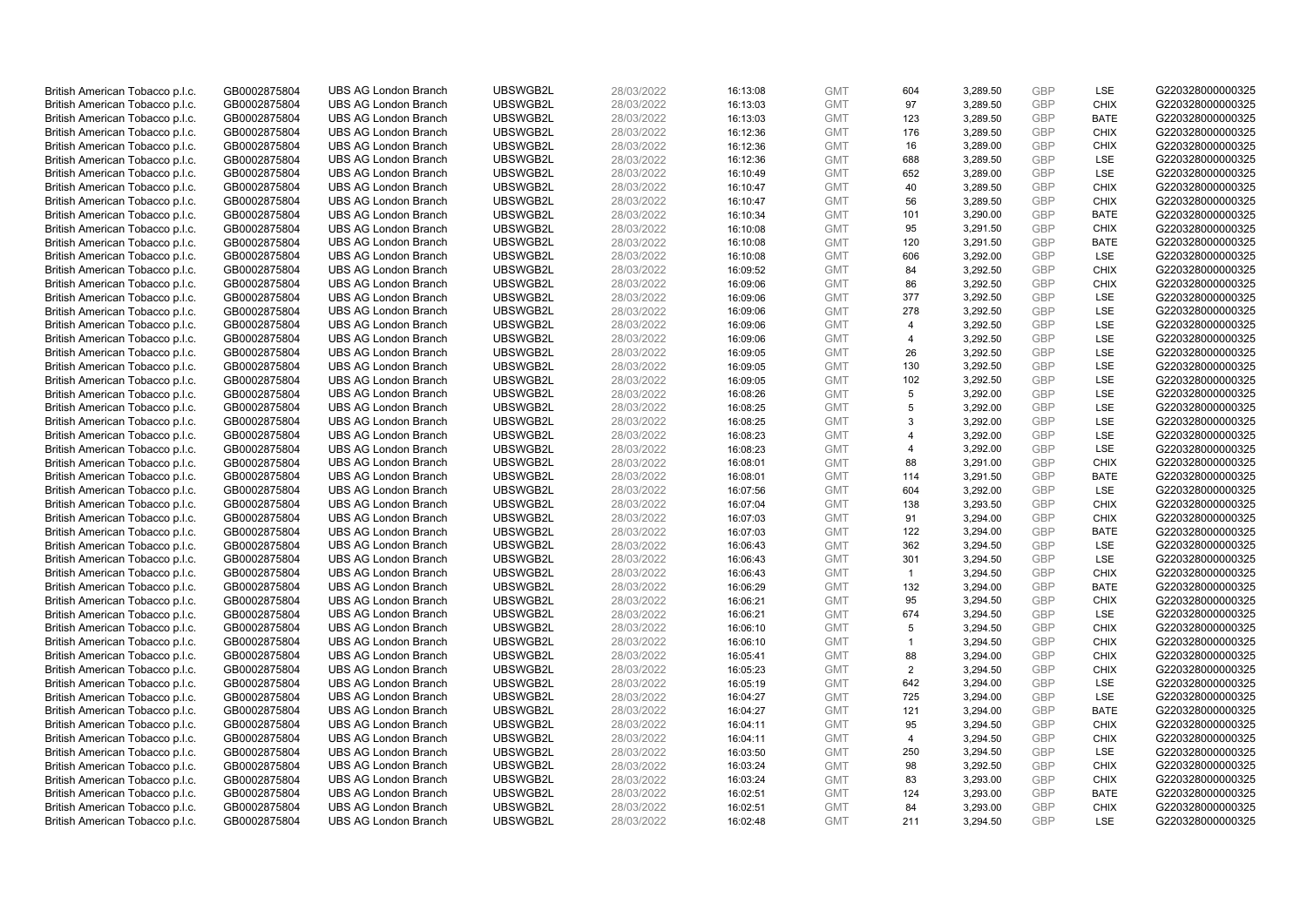| British American Tobacco p.l.c.                                    | GB0002875804 | <b>UBS AG London Branch</b> | UBSWGB2L | 28/03/2022 | 16:02:48 | <b>GMT</b> | 114            | 3,294.50 | <b>GBP</b> | LSE         | G220328000000325 |
|--------------------------------------------------------------------|--------------|-----------------------------|----------|------------|----------|------------|----------------|----------|------------|-------------|------------------|
| British American Tobacco p.l.c.                                    | GB0002875804 | <b>UBS AG London Branch</b> | UBSWGB2L | 28/03/2022 | 16:02:48 | <b>GMT</b> | 309            | 3,294.50 | GBP        | LSE         | G220328000000325 |
| British American Tobacco p.l.c.                                    | GB0002875804 | <b>UBS AG London Branch</b> | UBSWGB2L | 28/03/2022 | 16:02:03 | <b>GMT</b> | 652            | 3,292.50 | GBP        | LSE         | G220328000000325 |
| British American Tobacco p.l.c.                                    | GB0002875804 | <b>UBS AG London Branch</b> | UBSWGB2L | 28/03/2022 | 16:01:34 | <b>GMT</b> | 94             | 3,291.50 | GBP        | <b>CHIX</b> | G220328000000325 |
| British American Tobacco p.l.c.                                    | GB0002875804 | <b>UBS AG London Branch</b> | UBSWGB2L | 28/03/2022 | 16:01:24 | <b>GMT</b> | 114            | 3,293.50 | <b>GBP</b> | <b>BATE</b> | G220328000000325 |
| British American Tobacco p.l.c.                                    | GB0002875804 | <b>UBS AG London Branch</b> | UBSWGB2L | 28/03/2022 | 16:01:24 | <b>GMT</b> | 36             | 3,293.50 | <b>GBP</b> | <b>CHIX</b> | G220328000000325 |
| British American Tobacco p.l.c.                                    | GB0002875804 | <b>UBS AG London Branch</b> | UBSWGB2L | 28/03/2022 | 16:01:24 | <b>GMT</b> | 44             | 3,293.50 | <b>GBP</b> | <b>CHIX</b> | G220328000000325 |
| British American Tobacco p.l.c.                                    | GB0002875804 | <b>UBS AG London Branch</b> | UBSWGB2L | 28/03/2022 | 16:01:24 | <b>GMT</b> | 662            | 3,294.00 | GBP        | <b>LSE</b>  | G220328000000325 |
| British American Tobacco p.l.c.                                    | GB0002875804 | <b>UBS AG London Branch</b> | UBSWGB2L | 28/03/2022 | 16:01:00 | <b>GMT</b> | 210            | 3,295.00 | GBP        | LSE         | G220328000000325 |
| British American Tobacco p.l.c.                                    | GB0002875804 | <b>UBS AG London Branch</b> | UBSWGB2L | 28/03/2022 | 16:00:21 | <b>GMT</b> | 87             | 3,294.50 | <b>GBP</b> | <b>CHIX</b> | G220328000000325 |
| British American Tobacco p.l.c.                                    | GB0002875804 | <b>UBS AG London Branch</b> | UBSWGB2L | 28/03/2022 | 16:00:21 | <b>GMT</b> | 119            | 3,295.00 | GBP        | <b>BATE</b> | G220328000000325 |
| British American Tobacco p.l.c.                                    | GB0002875804 | <b>UBS AG London Branch</b> | UBSWGB2L | 28/03/2022 | 16:00:21 | <b>GMT</b> | 80             | 3,295.00 | <b>GBP</b> | <b>CHIX</b> | G220328000000325 |
| British American Tobacco p.l.c.                                    | GB0002875804 | <b>UBS AG London Branch</b> | UBSWGB2L | 28/03/2022 | 16:00:10 | <b>GMT</b> | 637            | 3,296.00 | <b>GBP</b> | LSE         | G220328000000325 |
| British American Tobacco p.l.c.                                    | GB0002875804 | <b>UBS AG London Branch</b> | UBSWGB2L | 28/03/2022 | 15:59:20 | <b>GMT</b> | 250            | 3,295.50 | <b>GBP</b> | <b>LSE</b>  | G220328000000325 |
| British American Tobacco p.l.c.                                    | GB0002875804 | <b>UBS AG London Branch</b> | UBSWGB2L | 28/03/2022 | 15:59:20 | <b>GMT</b> | 250            | 3,295.00 | GBP        | <b>LSE</b>  | G220328000000325 |
| British American Tobacco p.l.c.                                    | GB0002875804 | <b>UBS AG London Branch</b> | UBSWGB2L | 28/03/2022 | 15:59:20 | <b>GMT</b> | 202            | 3,295.50 | <b>GBP</b> | LSE         | G220328000000325 |
| British American Tobacco p.l.c.                                    | GB0002875804 | <b>UBS AG London Branch</b> | UBSWGB2L | 28/03/2022 | 15:59:20 | <b>GMT</b> | 114            | 3,295.50 | <b>GBP</b> | <b>LSE</b>  | G220328000000325 |
| British American Tobacco p.l.c.                                    | GB0002875804 | <b>UBS AG London Branch</b> | UBSWGB2L | 28/03/2022 | 15:59:20 | <b>GMT</b> | 80             | 3,295.00 | <b>GBP</b> | <b>CHIX</b> | G220328000000325 |
| British American Tobacco p.l.c.                                    | GB0002875804 | <b>UBS AG London Branch</b> | UBSWGB2L | 28/03/2022 | 15:58:36 | <b>GMT</b> | 92             | 3,296.50 | <b>GBP</b> | <b>CHIX</b> | G220328000000325 |
| British American Tobacco p.l.c.                                    | GB0002875804 | <b>UBS AG London Branch</b> | UBSWGB2L | 28/03/2022 | 15:58:23 | <b>GMT</b> | 106            | 3,297.00 | <b>GBP</b> | <b>BATE</b> | G220328000000325 |
| British American Tobacco p.l.c.                                    | GB0002875804 | <b>UBS AG London Branch</b> | UBSWGB2L | 28/03/2022 | 15:58:09 | <b>GMT</b> | 55             | 3,297.50 | GBP        | <b>CHIX</b> | G220328000000325 |
| British American Tobacco p.l.c.                                    | GB0002875804 | <b>UBS AG London Branch</b> | UBSWGB2L | 28/03/2022 | 15:58:09 | <b>GMT</b> | 83             | 3,297.50 | <b>GBP</b> | <b>CHIX</b> | G220328000000325 |
| British American Tobacco p.l.c.                                    | GB0002875804 | <b>UBS AG London Branch</b> | UBSWGB2L | 28/03/2022 | 15:58:09 | <b>GMT</b> | 477            | 3,297.50 | GBP        | LSE         | G220328000000325 |
| British American Tobacco p.l.c.                                    | GB0002875804 | <b>UBS AG London Branch</b> | UBSWGB2L | 28/03/2022 | 15:58:09 | <b>GMT</b> | 100            | 3,297.50 | <b>GBP</b> | LSE         | G220328000000325 |
| British American Tobacco p.l.c.                                    | GB0002875804 | <b>UBS AG London Branch</b> | UBSWGB2L | 28/03/2022 | 15:58:09 | <b>GMT</b> | 100            | 3,297.50 | <b>GBP</b> | LSE         | G220328000000325 |
| British American Tobacco p.l.c.                                    | GB0002875804 | <b>UBS AG London Branch</b> | UBSWGB2L | 28/03/2022 | 15:58:09 | <b>GMT</b> | 92             | 3,297.50 | <b>GBP</b> | <b>CHIX</b> | G220328000000325 |
| British American Tobacco p.l.c.                                    | GB0002875804 | <b>UBS AG London Branch</b> | UBSWGB2L | 28/03/2022 | 15:58:09 | <b>GMT</b> | 113            | 3,297.50 | <b>GBP</b> | <b>BATE</b> | G220328000000325 |
| British American Tobacco p.l.c.                                    | GB0002875804 | <b>UBS AG London Branch</b> | UBSWGB2L | 28/03/2022 | 15:57:36 | <b>GMT</b> | 676            | 3,298.00 | <b>GBP</b> | <b>LSE</b>  | G220328000000325 |
| British American Tobacco p.l.c.                                    | GB0002875804 | <b>UBS AG London Branch</b> | UBSWGB2L | 28/03/2022 | 15:56:50 | <b>GMT</b> | 129            | 3,298.00 | <b>GBP</b> | <b>CHIX</b> | G220328000000325 |
| British American Tobacco p.l.c.                                    | GB0002875804 | <b>UBS AG London Branch</b> | UBSWGB2L | 28/03/2022 | 15:56:46 | <b>GMT</b> | 128            | 3,298.50 | <b>GBP</b> | <b>BATE</b> | G220328000000325 |
| British American Tobacco p.l.c.                                    | GB0002875804 | <b>UBS AG London Branch</b> | UBSWGB2L | 28/03/2022 | 15:56:46 | <b>GMT</b> | 582            | 3,299.00 | <b>GBP</b> | LSE         | G220328000000325 |
| British American Tobacco p.l.c.                                    | GB0002875804 | <b>UBS AG London Branch</b> | UBSWGB2L | 28/03/2022 | 15:56:46 | <b>GMT</b> | 39             | 3,299.00 | <b>GBP</b> | <b>LSE</b>  | G220328000000325 |
| British American Tobacco p.l.c.                                    | GB0002875804 | <b>UBS AG London Branch</b> | UBSWGB2L | 28/03/2022 | 15:56:05 | <b>GMT</b> | 76             | 3,299.00 | <b>GBP</b> | <b>CHIX</b> | G220328000000325 |
| British American Tobacco p.l.c.                                    | GB0002875804 | <b>UBS AG London Branch</b> | UBSWGB2L | 28/03/2022 | 15:56:05 | <b>GMT</b> | 6              | 3,299.00 | GBP        | <b>CHIX</b> | G220328000000325 |
| British American Tobacco p.l.c.                                    | GB0002875804 | <b>UBS AG London Branch</b> | UBSWGB2L | 28/03/2022 | 15:55:40 | <b>GMT</b> | 210            | 3,299.00 | <b>GBP</b> | LSE         | G220328000000325 |
| British American Tobacco p.l.c.                                    | GB0002875804 | <b>UBS AG London Branch</b> | UBSWGB2L | 28/03/2022 | 15:55:40 | <b>GMT</b> | 230            | 3,299.00 | GBP        | LSE         | G220328000000325 |
| British American Tobacco p.l.c.                                    | GB0002875804 | <b>UBS AG London Branch</b> | UBSWGB2L | 28/03/2022 | 15:55:40 | <b>GMT</b> | 96             | 3,299.00 | <b>GBP</b> | <b>CHIX</b> | G220328000000325 |
| British American Tobacco p.l.c.                                    | GB0002875804 | <b>UBS AG London Branch</b> | UBSWGB2L | 28/03/2022 | 15:55:40 | <b>GMT</b> | 120            | 3,299.00 | <b>GBP</b> | <b>BATE</b> | G220328000000325 |
| British American Tobacco p.l.c.                                    | GB0002875804 | <b>UBS AG London Branch</b> | UBSWGB2L | 28/03/2022 | 15:55:40 | <b>GMT</b> | 120            | 3,299.00 | <b>GBP</b> | <b>BATE</b> | G220328000000325 |
| British American Tobacco p.l.c.                                    | GB0002875804 | <b>UBS AG London Branch</b> | UBSWGB2L | 28/03/2022 | 15:55:19 | <b>GMT</b> | 460            | 3,299.50 | <b>GBP</b> | <b>LSE</b>  | G220328000000325 |
| British American Tobacco p.l.c.                                    | GB0002875804 | <b>UBS AG London Branch</b> | UBSWGB2L | 28/03/2022 | 15:55:19 | <b>GMT</b> | 117            | 3,299.50 | GBP        | <b>LSE</b>  | G220328000000325 |
| British American Tobacco p.l.c.                                    | GB0002875804 | <b>UBS AG London Branch</b> | UBSWGB2L | 28/03/2022 | 15:55:19 | <b>GMT</b> | 13             | 3,299.50 | <b>GBP</b> | LSE         | G220328000000325 |
|                                                                    | GB0002875804 | <b>UBS AG London Branch</b> | UBSWGB2L | 28/03/2022 | 15:55:19 | <b>GMT</b> | 2              | 3,299.50 | <b>GBP</b> | LSE         | G220328000000325 |
| British American Tobacco p.l.c.<br>British American Tobacco p.l.c. |              | <b>UBS AG London Branch</b> | UBSWGB2L | 28/03/2022 |          | <b>GMT</b> | 87             | 3,299.50 | GBP        | <b>CHIX</b> | G220328000000325 |
|                                                                    | GB0002875804 |                             | UBSWGB2L |            | 15:55:18 |            | 226            |          |            | <b>LSE</b>  |                  |
| British American Tobacco p.l.c.                                    | GB0002875804 | <b>UBS AG London Branch</b> |          | 28/03/2022 | 15:55:18 | <b>GMT</b> |                | 3,299.50 | <b>GBP</b> |             | G220328000000325 |
| British American Tobacco p.l.c.                                    | GB0002875804 | <b>UBS AG London Branch</b> | UBSWGB2L | 28/03/2022 | 15:53:50 | <b>GMT</b> | 280            | 3,299.50 | <b>GBP</b> | LSE         | G220328000000325 |
| British American Tobacco p.l.c.                                    | GB0002875804 | <b>UBS AG London Branch</b> | UBSWGB2L | 28/03/2022 | 15:53:50 | <b>GMT</b> | 283            | 3,299.50 | <b>GBP</b> | LSE         | G220328000000325 |
| British American Tobacco p.l.c.                                    | GB0002875804 | <b>UBS AG London Branch</b> | UBSWGB2L | 28/03/2022 | 15:53:41 | <b>GMT</b> | 85             | 3,300.00 | <b>GBP</b> | <b>CHIX</b> | G220328000000325 |
| British American Tobacco p.l.c.                                    | GB0002875804 | <b>UBS AG London Branch</b> | UBSWGB2L | 28/03/2022 | 15:53:11 | <b>GMT</b> | 112            | 3,300.00 | <b>GBP</b> | <b>CHIX</b> | G220328000000325 |
| British American Tobacco p.l.c.                                    | GB0002875804 | <b>UBS AG London Branch</b> | UBSWGB2L | 28/03/2022 | 15:53:11 | <b>GMT</b> | $\overline{2}$ | 3,300.00 | <b>GBP</b> | <b>CHIX</b> | G220328000000325 |
| British American Tobacco p.l.c.                                    | GB0002875804 | <b>UBS AG London Branch</b> | UBSWGB2L | 28/03/2022 | 15:53:05 | <b>GMT</b> | 3              | 3,300.00 | <b>GBP</b> | <b>CHIX</b> | G220328000000325 |
| British American Tobacco p.l.c.                                    | GB0002875804 | <b>UBS AG London Branch</b> | UBSWGB2L | 28/03/2022 | 15:53:05 | <b>GMT</b> | 100            | 3,300.00 | <b>GBP</b> | <b>CHIX</b> | G220328000000325 |
| British American Tobacco p.l.c.                                    | GB0002875804 | <b>UBS AG London Branch</b> | UBSWGB2L | 28/03/2022 | 15:52:39 | <b>GMT</b> | 484            | 3,299.00 | GBP        | <b>LSE</b>  | G220328000000325 |
| British American Tobacco p.l.c.                                    | GB0002875804 | <b>UBS AG London Branch</b> | UBSWGB2L | 28/03/2022 | 15:52:39 | <b>GMT</b> | 100            | 3.299.00 | GBP        | <b>LSE</b>  | G220328000000325 |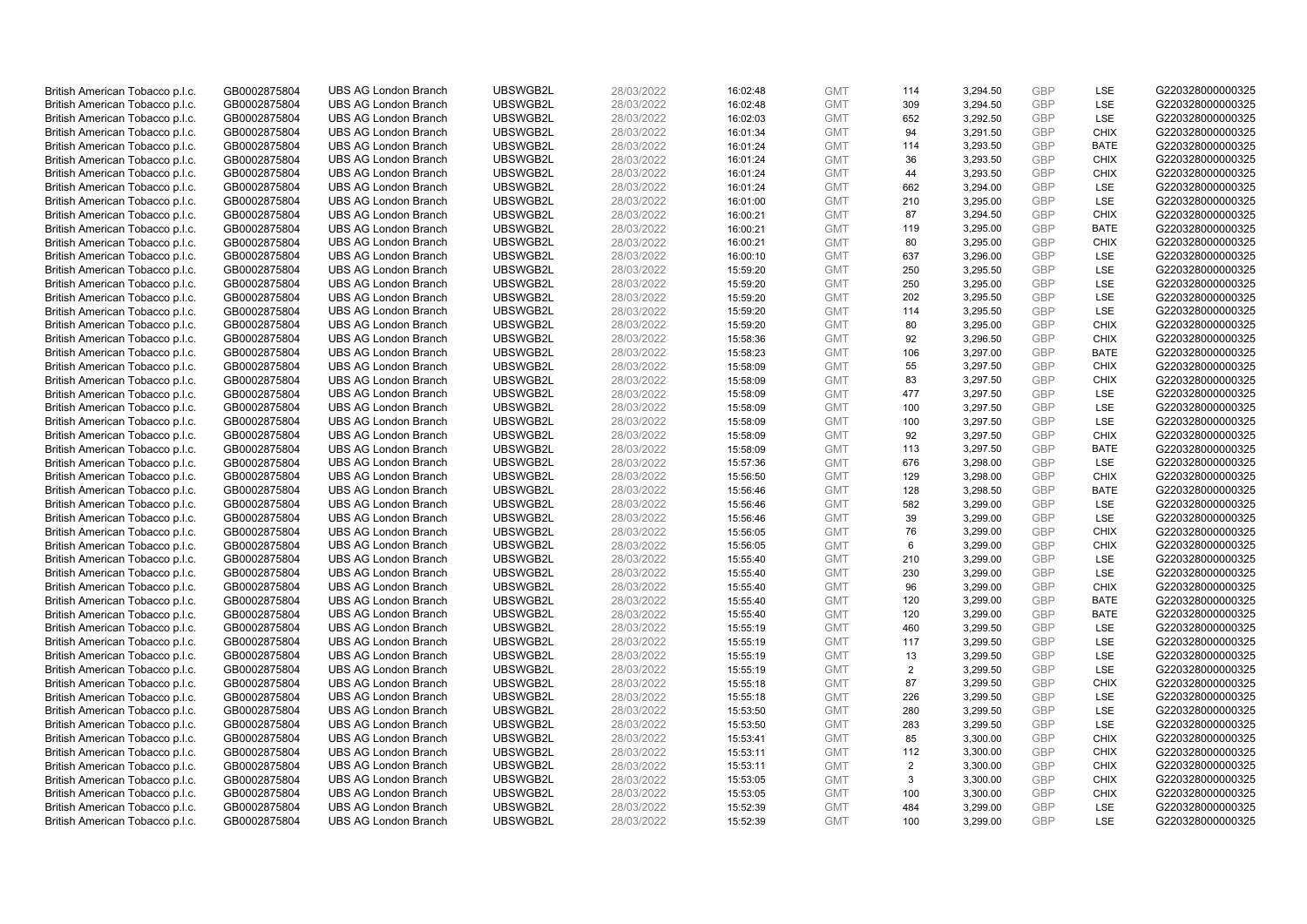| British American Tobacco p.l.c. | GB0002875804 | <b>UBS AG London Branch</b> | UBSWGB2L | 28/03/2022 | 15:51:45 | <b>GMT</b> | 57           | 3,298.50 | <b>GBP</b> | LSE         | G220328000000325 |
|---------------------------------|--------------|-----------------------------|----------|------------|----------|------------|--------------|----------|------------|-------------|------------------|
| British American Tobacco p.l.c. | GB0002875804 | <b>UBS AG London Branch</b> | UBSWGB2L | 28/03/2022 | 15:51:45 | <b>GMT</b> | 100          | 3,298.50 | GBP        | LSE         | G220328000000325 |
| British American Tobacco p.l.c. | GB0002875804 | <b>UBS AG London Branch</b> | UBSWGB2L | 28/03/2022 | 15:51:45 | <b>GMT</b> | 100          | 3,298.50 | <b>GBP</b> | LSE         | G220328000000325 |
| British American Tobacco p.l.c. | GB0002875804 | <b>UBS AG London Branch</b> | UBSWGB2L | 28/03/2022 | 15:51:45 | <b>GMT</b> | 100          | 3,298.50 | GBP        | LSE         | G220328000000325 |
| British American Tobacco p.l.c. | GB0002875804 | <b>UBS AG London Branch</b> | UBSWGB2L | 28/03/2022 | 15:51:45 | <b>GMT</b> | 201          | 3,298.50 | <b>GBP</b> | LSE         | G220328000000325 |
| British American Tobacco p.l.c. | GB0002875804 | <b>UBS AG London Branch</b> | UBSWGB2L | 28/03/2022 | 15:51:45 | <b>GMT</b> | 35           | 3,298.50 | <b>GBP</b> | <b>BATE</b> | G220328000000325 |
| British American Tobacco p.l.c. | GB0002875804 | <b>UBS AG London Branch</b> | UBSWGB2L | 28/03/2022 | 15:51:45 | <b>GMT</b> | 82           | 3,298.50 | <b>GBP</b> | <b>BATE</b> | G220328000000325 |
| British American Tobacco p.l.c. | GB0002875804 | <b>UBS AG London Branch</b> | UBSWGB2L | 28/03/2022 | 15:51:41 | <b>GMT</b> | 100          | 3,299.00 | GBP        | <b>CHIX</b> | G220328000000325 |
| British American Tobacco p.l.c. | GB0002875804 | <b>UBS AG London Branch</b> | UBSWGB2L | 28/03/2022 | 15:51:30 | <b>GMT</b> | 83           | 3,299.50 | <b>GBP</b> | <b>CHIX</b> | G220328000000325 |
| British American Tobacco p.l.c. | GB0002875804 | <b>UBS AG London Branch</b> | UBSWGB2L | 28/03/2022 | 15:51:05 | <b>GMT</b> | 372          | 3,299.00 | <b>GBP</b> | <b>LSE</b>  | G220328000000325 |
| British American Tobacco p.l.c. | GB0002875804 | <b>UBS AG London Branch</b> | UBSWGB2L | 28/03/2022 | 15:51:05 | <b>GMT</b> | 289          | 3.299.00 | <b>GBP</b> | LSE         | G220328000000325 |
| British American Tobacco p.l.c. | GB0002875804 | <b>UBS AG London Branch</b> | UBSWGB2L | 28/03/2022 | 15:50:30 | <b>GMT</b> | 54           | 3,297.50 | <b>GBP</b> | <b>CHIX</b> | G220328000000325 |
| British American Tobacco p.l.c. | GB0002875804 | <b>UBS AG London Branch</b> | UBSWGB2L | 28/03/2022 | 15:50:30 | <b>GMT</b> | 66           | 3,297.50 | <b>GBP</b> | <b>BATE</b> | G220328000000325 |
| British American Tobacco p.l.c. | GB0002875804 | <b>UBS AG London Branch</b> | UBSWGB2L | 28/03/2022 | 15:50:26 | <b>GMT</b> | 34           | 3,297.50 | <b>GBP</b> | <b>BATE</b> | G220328000000325 |
| British American Tobacco p.l.c. | GB0002875804 | <b>UBS AG London Branch</b> | UBSWGB2L | 28/03/2022 | 15:50:10 | <b>GMT</b> | 47           | 3,298.50 | <b>GBP</b> | <b>CHIX</b> | G220328000000325 |
| British American Tobacco p.l.c. | GB0002875804 | <b>UBS AG London Branch</b> | UBSWGB2L | 28/03/2022 | 15:49:44 | <b>GMT</b> | 98           | 3,298.00 | <b>GBP</b> | <b>CHIX</b> | G220328000000325 |
| British American Tobacco p.l.c. | GB0002875804 | <b>UBS AG London Branch</b> | UBSWGB2L | 28/03/2022 | 15:49:44 | <b>GMT</b> | 537          | 3,298.50 | <b>GBP</b> | LSE         | G220328000000325 |
| British American Tobacco p.l.c. | GB0002875804 | <b>UBS AG London Branch</b> | UBSWGB2L | 28/03/2022 | 15:49:44 | <b>GMT</b> | 85           | 3,298.50 | <b>GBP</b> | LSE         | G220328000000325 |
| British American Tobacco p.l.c. | GB0002875804 | <b>UBS AG London Branch</b> | UBSWGB2L | 28/03/2022 | 15:49:37 | <b>GMT</b> | 203          | 3,299.00 | GBP        | <b>LSE</b>  | G220328000000325 |
| British American Tobacco p.l.c. | GB0002875804 | <b>UBS AG London Branch</b> | UBSWGB2L | 28/03/2022 | 15:49:37 | <b>GMT</b> | 121          | 3,299.00 | <b>GBP</b> | <b>BATE</b> | G220328000000325 |
| British American Tobacco p.l.c. | GB0002875804 | <b>UBS AG London Branch</b> | UBSWGB2L | 28/03/2022 | 15:49:10 | <b>GMT</b> | 180          | 3,299.50 | GBP        | LSE         | G220328000000325 |
| British American Tobacco p.l.c. | GB0002875804 | <b>UBS AG London Branch</b> | UBSWGB2L | 28/03/2022 | 15:49:09 | <b>GMT</b> | 2            | 3,299.50 | <b>GBP</b> | <b>CHIX</b> | G220328000000325 |
| British American Tobacco p.l.c. | GB0002875804 | <b>UBS AG London Branch</b> | UBSWGB2L | 28/03/2022 | 15:49:05 | <b>GMT</b> | 360          | 3,298.50 | <b>GBP</b> | LSE         | G220328000000325 |
| British American Tobacco p.l.c. | GB0002875804 | <b>UBS AG London Branch</b> | UBSWGB2L | 28/03/2022 | 15:48:09 | <b>GMT</b> | 124          | 3,298.50 | GBP        | <b>BATE</b> | G220328000000325 |
| British American Tobacco p.l.c. | GB0002875804 | <b>UBS AG London Branch</b> | UBSWGB2L | 28/03/2022 | 15:48:09 | <b>GMT</b> | 111          | 3,298.50 | <b>GBP</b> | <b>BATE</b> | G220328000000325 |
| British American Tobacco p.l.c. | GB0002875804 | <b>UBS AG London Branch</b> | UBSWGB2L | 28/03/2022 | 15:48:04 | <b>GMT</b> | 73           | 3,299.00 | GBP        | <b>CHIX</b> | G220328000000325 |
| British American Tobacco p.l.c. | GB0002875804 | <b>UBS AG London Branch</b> | UBSWGB2L | 28/03/2022 | 15:48:04 | <b>GMT</b> | 50           | 3,299.00 | <b>GBP</b> | <b>CHIX</b> | G220328000000325 |
| British American Tobacco p.l.c. | GB0002875804 | <b>UBS AG London Branch</b> | UBSWGB2L | 28/03/2022 | 15:48:04 | <b>GMT</b> | 5            | 3,299.00 | GBP        | <b>CHIX</b> | G220328000000325 |
| British American Tobacco p.l.c. | GB0002875804 | <b>UBS AG London Branch</b> | UBSWGB2L | 28/03/2022 | 15:48:04 | <b>GMT</b> | 91           | 3,299.00 | <b>GBP</b> | <b>CHIX</b> | G220328000000325 |
| British American Tobacco p.l.c. | GB0002875804 | <b>UBS AG London Branch</b> | UBSWGB2L | 28/03/2022 | 15:48:04 | <b>GMT</b> | 635          | 3,299.00 | GBP        | LSE         | G220328000000325 |
| British American Tobacco p.l.c. | GB0002875804 | <b>UBS AG London Branch</b> | UBSWGB2L | 28/03/2022 | 15:47:22 | <b>GMT</b> | 180          | 3,299.00 | <b>GBP</b> | <b>LSE</b>  | G220328000000325 |
| British American Tobacco p.l.c. | GB0002875804 | <b>UBS AG London Branch</b> | UBSWGB2L | 28/03/2022 | 15:47:22 | <b>GMT</b> | 208          | 3,299.00 | <b>GBP</b> | <b>LSE</b>  | G220328000000325 |
| British American Tobacco p.l.c. | GB0002875804 | <b>UBS AG London Branch</b> | UBSWGB2L | 28/03/2022 | 15:46:49 | <b>GMT</b> | 2            | 3,299.00 | <b>GBP</b> | <b>CHIX</b> | G220328000000325 |
| British American Tobacco p.l.c. | GB0002875804 | <b>UBS AG London Branch</b> | UBSWGB2L | 28/03/2022 | 15:46:49 | <b>GMT</b> | 93           | 3,299.00 | GBP        | <b>CHIX</b> | G220328000000325 |
| British American Tobacco p.l.c. | GB0002875804 | <b>UBS AG London Branch</b> | UBSWGB2L | 28/03/2022 | 15:46:26 | <b>GMT</b> | $\mathbf{1}$ | 3,299.00 | GBP        | <b>CHIX</b> | G220328000000325 |
| British American Tobacco p.l.c. | GB0002875804 | <b>UBS AG London Branch</b> | UBSWGB2L | 28/03/2022 | 15:46:24 | <b>GMT</b> | 100          | 3,299.00 | GBP        | <b>CHIX</b> | G220328000000325 |
| British American Tobacco p.l.c. | GB0002875804 | <b>UBS AG London Branch</b> | UBSWGB2L | 28/03/2022 | 15:46:24 | <b>GMT</b> | 3            | 3,299.00 | GBP        | <b>CHIX</b> | G220328000000325 |
| British American Tobacco p.l.c. | GB0002875804 | <b>UBS AG London Branch</b> | UBSWGB2L | 28/03/2022 | 15:45:59 | <b>GMT</b> | 647          | 3,297.50 | <b>GBP</b> | LSE         | G220328000000325 |
| British American Tobacco p.l.c. | GB0002875804 | <b>UBS AG London Branch</b> | UBSWGB2L | 28/03/2022 | 15:45:12 | <b>GMT</b> | 139          | 3,296.00 | <b>GBP</b> | LSE         | G220328000000325 |
| British American Tobacco p.l.c. | GB0002875804 | <b>UBS AG London Branch</b> | UBSWGB2L | 28/03/2022 | 15:45:12 | <b>GMT</b> | 432          | 3,296.00 | GBP        | <b>LSE</b>  | G220328000000325 |
| British American Tobacco p.l.c. | GB0002875804 | <b>UBS AG London Branch</b> | UBSWGB2L | 28/03/2022 | 15:45:12 | <b>GMT</b> | 36           | 3,296.00 | <b>GBP</b> | <b>LSE</b>  | G220328000000325 |
| British American Tobacco p.l.c. | GB0002875804 | <b>UBS AG London Branch</b> | UBSWGB2L | 28/03/2022 | 15:45:01 | <b>GMT</b> | 86           | 3,296.50 | <b>GBP</b> | <b>CHIX</b> | G220328000000325 |
| British American Tobacco p.l.c. | GB0002875804 | <b>UBS AG London Branch</b> | UBSWGB2L | 28/03/2022 | 15:44:58 | <b>GMT</b> | 88           | 3,297.00 | <b>GBP</b> | <b>CHIX</b> | G220328000000325 |
| British American Tobacco p.l.c. | GB0002875804 | <b>UBS AG London Branch</b> | UBSWGB2L | 28/03/2022 | 15:44:58 | <b>GMT</b> | 103          | 3,297.00 | GBP        | <b>BATE</b> | G220328000000325 |
| British American Tobacco p.l.c. | GB0002875804 | <b>UBS AG London Branch</b> | UBSWGB2L | 28/03/2022 | 15:44:58 | <b>GMT</b> | 578          | 3,297.50 | <b>GBP</b> | <b>LSE</b>  | G220328000000325 |
| British American Tobacco p.l.c. | GB0002875804 | <b>UBS AG London Branch</b> | UBSWGB2L | 28/03/2022 | 15:43:40 | <b>GMT</b> | 598          | 3,294.50 | <b>GBP</b> | LSE         | G220328000000325 |
| British American Tobacco p.l.c. | GB0002875804 | <b>UBS AG London Branch</b> | UBSWGB2L | 28/03/2022 | 15:43:40 | <b>GMT</b> | 95           | 3,294.50 | <b>GBP</b> | <b>CHIX</b> | G220328000000325 |
| British American Tobacco p.l.c. | GB0002875804 | <b>UBS AG London Branch</b> | UBSWGB2L | 28/03/2022 | 15:43:12 | <b>GMT</b> | 103          | 3,295.00 | <b>GBP</b> | <b>BATE</b> | G220328000000325 |
| British American Tobacco p.l.c. | GB0002875804 | <b>UBS AG London Branch</b> | UBSWGB2L | 28/03/2022 | 15:43:06 | <b>GMT</b> | 94           | 3,296.00 | <b>GBP</b> | <b>CHIX</b> | G220328000000325 |
| British American Tobacco p.l.c. | GB0002875804 | <b>UBS AG London Branch</b> | UBSWGB2L | 28/03/2022 | 15:43:02 | <b>GMT</b> | 633          | 3,296.50 | <b>GBP</b> | <b>LSE</b>  | G220328000000325 |
| British American Tobacco p.l.c. | GB0002875804 | <b>UBS AG London Branch</b> | UBSWGB2L | 28/03/2022 | 15:43:02 | <b>GMT</b> | 29           | 3,296.50 | <b>GBP</b> | LSE         | G220328000000325 |
| British American Tobacco p.l.c. | GB0002875804 | <b>UBS AG London Branch</b> | UBSWGB2L | 28/03/2022 | 15:41:49 | <b>GMT</b> | 103          | 3,295.00 | <b>GBP</b> | <b>BATE</b> | G220328000000325 |
| British American Tobacco p.l.c. | GB0002875804 | <b>UBS AG London Branch</b> | UBSWGB2L | 28/03/2022 | 15:41:49 | <b>GMT</b> | 113          | 3,296.00 | GBP        | <b>BATE</b> | G220328000000325 |
| British American Tobacco p.l.c. | GB0002875804 | <b>UBS AG London Branch</b> | UBSWGB2L | 28/03/2022 | 15:41:49 | <b>GMT</b> | 89           | 3.296.50 | GBP        | <b>CHIX</b> | G220328000000325 |
|                                 |              |                             |          |            |          |            |              |          |            |             |                  |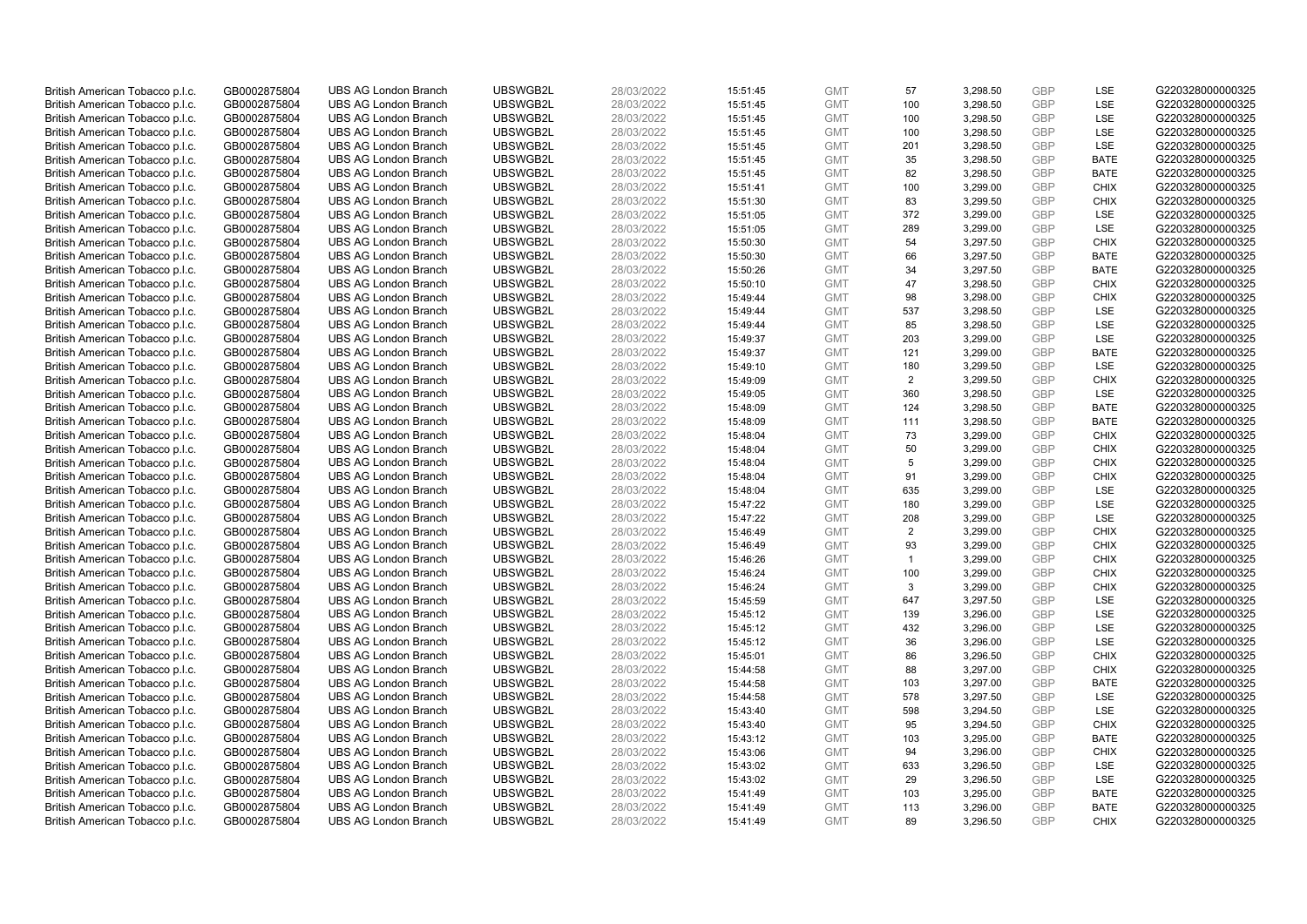| British American Tobacco p.l.c. | GB0002875804                 | <b>UBS AG London Branch</b> | UBSWGB2L | 28/03/2022 | 15:41:49 | <b>GMT</b> | 558            | 3,297.00             | <b>GBP</b> | LSE         | G220328000000325 |
|---------------------------------|------------------------------|-----------------------------|----------|------------|----------|------------|----------------|----------------------|------------|-------------|------------------|
| British American Tobacco p.l.c. | GB0002875804                 | <b>UBS AG London Branch</b> | UBSWGB2L | 28/03/2022 | 15:41:49 | <b>GMT</b> | 92             | 3,297.00             | GBP        | <b>CHIX</b> | G220328000000325 |
| British American Tobacco p.l.c. | GB0002875804                 | <b>UBS AG London Branch</b> | UBSWGB2L | 28/03/2022 | 15:41:49 | <b>GMT</b> | 81             | 3,297.50             | <b>GBP</b> | <b>CHIX</b> | G220328000000325 |
| British American Tobacco p.l.c. | GB0002875804                 | <b>UBS AG London Branch</b> | UBSWGB2L | 28/03/2022 | 15:41:01 | <b>GMT</b> | 219            | 3,297.50             | GBP        | <b>LSE</b>  | G220328000000325 |
| British American Tobacco p.l.c. | GB0002875804                 | <b>UBS AG London Branch</b> | UBSWGB2L | 28/03/2022 | 15:41:01 | <b>GMT</b> | 367            | 3,297.50             | <b>GBP</b> | LSE         | G220328000000325 |
| British American Tobacco p.l.c. | GB0002875804                 | <b>UBS AG London Branch</b> | UBSWGB2L | 28/03/2022 | 15:40:04 | <b>GMT</b> | 93             | 3,296.00             | <b>GBP</b> | <b>CHIX</b> | G220328000000325 |
| British American Tobacco p.l.c. | GB0002875804                 | <b>UBS AG London Branch</b> | UBSWGB2L | 28/03/2022 | 15:40:00 | <b>GMT</b> | 391            | 3,297.00             | <b>GBP</b> | LSE         | G220328000000325 |
| British American Tobacco p.l.c. | GB0002875804                 | <b>UBS AG London Branch</b> | UBSWGB2L | 28/03/2022 | 15:40:00 | <b>GMT</b> | 75             | 3,297.00             | GBP        | LSE         | G220328000000325 |
| British American Tobacco p.l.c. | GB0002875804                 | <b>UBS AG London Branch</b> | UBSWGB2L | 28/03/2022 | 15:40:00 | <b>GMT</b> | 53             | 3,297.00             | <b>GBP</b> | LSE         | G220328000000325 |
| British American Tobacco p.l.c. | GB0002875804                 | <b>UBS AG London Branch</b> | UBSWGB2L | 28/03/2022 | 15:40:00 | <b>GMT</b> | 107            | 3,297.00             | <b>GBP</b> | <b>LSE</b>  | G220328000000325 |
| British American Tobacco p.l.c. | GB0002875804                 | <b>UBS AG London Branch</b> | UBSWGB2L | 28/03/2022 | 15:39:28 | <b>GMT</b> | 104            | 3,296.00             | <b>GBP</b> | <b>BATE</b> | G220328000000325 |
| British American Tobacco p.l.c. | GB0002875804                 | <b>UBS AG London Branch</b> | UBSWGB2L | 28/03/2022 | 15:39:28 | <b>GMT</b> | 108            | 3,296.00             | <b>GBP</b> | <b>BATE</b> | G220328000000325 |
| British American Tobacco p.l.c. | GB0002875804                 | <b>UBS AG London Branch</b> | UBSWGB2L | 28/03/2022 | 15:39:28 | <b>GMT</b> | 98             | 3,296.00             | <b>GBP</b> | <b>CHIX</b> | G220328000000325 |
| British American Tobacco p.l.c. | GB0002875804                 | <b>UBS AG London Branch</b> | UBSWGB2L | 28/03/2022 | 15:39:09 | <b>GMT</b> | $\overline{1}$ | 3,297.00             | <b>GBP</b> | <b>CHIX</b> | G220328000000325 |
| British American Tobacco p.l.c. | GB0002875804                 | <b>UBS AG London Branch</b> | UBSWGB2L | 28/03/2022 | 15:39:09 | <b>GMT</b> | 374            | 3,297.50             | GBP        | <b>LSE</b>  | G220328000000325 |
| British American Tobacco p.l.c. | GB0002875804                 | <b>UBS AG London Branch</b> | UBSWGB2L | 28/03/2022 | 15:39:09 | <b>GMT</b> | 275            | 3,297.50             | <b>GBP</b> | LSE         | G220328000000325 |
| British American Tobacco p.l.c. | GB0002875804                 | <b>UBS AG London Branch</b> | UBSWGB2L | 28/03/2022 | 15:39:09 | <b>GMT</b> | 9              | 3,297.50             | <b>GBP</b> | LSE         | G220328000000325 |
| British American Tobacco p.l.c. | GB0002875804                 | <b>UBS AG London Branch</b> | UBSWGB2L | 28/03/2022 | 15:39:09 | <b>GMT</b> | 2              | 3,297.00             | <b>GBP</b> | LSE         | G220328000000325 |
| British American Tobacco p.l.c. | GB0002875804                 | <b>UBS AG London Branch</b> | UBSWGB2L | 28/03/2022 | 15:38:47 | <b>GMT</b> | 3              | 3,297.00             | <b>GBP</b> | <b>BATE</b> | G220328000000325 |
| British American Tobacco p.l.c. | GB0002875804                 | <b>UBS AG London Branch</b> | UBSWGB2L | 28/03/2022 | 15:38:46 | <b>GMT</b> | 99             | 3,296.50             | <b>GBP</b> | <b>CHIX</b> | G220328000000325 |
| British American Tobacco p.l.c. | GB0002875804                 | <b>UBS AG London Branch</b> | UBSWGB2L | 28/03/2022 | 15:38:29 | <b>GMT</b> | 280            | 3,297.00             | GBP        | <b>LSE</b>  | G220328000000325 |
| British American Tobacco p.l.c. | GB0002875804                 | <b>UBS AG London Branch</b> | UBSWGB2L | 28/03/2022 | 15:37:57 | <b>GMT</b> | 177            | 3,297.00             | <b>GBP</b> | LSE         | G220328000000325 |
| British American Tobacco p.l.c. | GB0002875804                 | <b>UBS AG London Branch</b> | UBSWGB2L | 28/03/2022 | 15:37:57 | <b>GMT</b> | 280            | 3,296.50             | GBP        | LSE         | G220328000000325 |
| British American Tobacco p.l.c. | GB0002875804                 | <b>UBS AG London Branch</b> | UBSWGB2L | 28/03/2022 | 15:37:57 | <b>GMT</b> | 250            | 3,296.50             | <b>GBP</b> | LSE         | G220328000000325 |
| British American Tobacco p.l.c. | GB0002875804                 | <b>UBS AG London Branch</b> | UBSWGB2L | 28/03/2022 | 15:37:32 | <b>GMT</b> | 97             | 3,295.50             | <b>GBP</b> | <b>CHIX</b> | G220328000000325 |
| British American Tobacco p.l.c. | GB0002875804                 | <b>UBS AG London Branch</b> | UBSWGB2L | 28/03/2022 | 15:37:22 | <b>GMT</b> | 2              | 3,296.50             | <b>GBP</b> | <b>CHIX</b> | G220328000000325 |
| British American Tobacco p.l.c. | GB0002875804                 | <b>UBS AG London Branch</b> | UBSWGB2L | 28/03/2022 | 15:37:22 | <b>GMT</b> | 29             | 3,296.50             | <b>GBP</b> | <b>CHIX</b> | G220328000000325 |
| British American Tobacco p.l.c. | GB0002875804                 | <b>UBS AG London Branch</b> | UBSWGB2L | 28/03/2022 | 15:37:22 | <b>GMT</b> | 2              | 3,296.50             | GBP        | <b>CHIX</b> | G220328000000325 |
| British American Tobacco p.l.c. | GB0002875804                 | <b>UBS AG London Branch</b> | UBSWGB2L | 28/03/2022 | 15:37:16 | <b>GMT</b> | 161            | 3,296.50             | <b>GBP</b> | <b>LSE</b>  | G220328000000325 |
| British American Tobacco p.l.c. | GB0002875804                 | <b>UBS AG London Branch</b> | UBSWGB2L | 28/03/2022 | 15:37:16 | <b>GMT</b> | 450            | 3,296.50             | <b>GBP</b> | LSE         | G220328000000325 |
| British American Tobacco p.l.c. | GB0002875804                 | <b>UBS AG London Branch</b> | UBSWGB2L | 28/03/2022 | 15:36:17 | <b>GMT</b> | 113            | 3,296.00             | GBP        | <b>BATE</b> | G220328000000325 |
| British American Tobacco p.l.c. | GB0002875804                 | <b>UBS AG London Branch</b> | UBSWGB2L | 28/03/2022 | 15:36:17 | <b>GMT</b> | 85             | 3,297.50             | <b>GBP</b> | <b>CHIX</b> | G220328000000325 |
| British American Tobacco p.l.c. | GB0002875804                 | <b>UBS AG London Branch</b> | UBSWGB2L | 28/03/2022 | 15:36:17 | <b>GMT</b> | 97             | 3,298.00             | <b>GBP</b> | <b>BATE</b> | G220328000000325 |
| British American Tobacco p.l.c. | GB0002875804                 | <b>UBS AG London Branch</b> | UBSWGB2L | 28/03/2022 | 15:36:17 | <b>GMT</b> | 3              | 3,298.00             | GBP        | <b>BATE</b> | G220328000000325 |
| British American Tobacco p.l.c. | GB0002875804                 | <b>UBS AG London Branch</b> | UBSWGB2L | 28/03/2022 | 15:36:17 | <b>GMT</b> | 97             | 3,298.00             | <b>GBP</b> | <b>CHIX</b> | G220328000000325 |
| British American Tobacco p.l.c. | GB0002875804                 | <b>UBS AG London Branch</b> | UBSWGB2L | 28/03/2022 | 15:36:17 | <b>GMT</b> | 676            | 3,298.50             | GBP        | LSE         | G220328000000325 |
| British American Tobacco p.l.c. | GB0002875804                 | <b>UBS AG London Branch</b> | UBSWGB2L | 28/03/2022 | 15:35:24 | <b>GMT</b> | 622            | 3,298.50             | <b>GBP</b> | <b>LSE</b>  | G220328000000325 |
| British American Tobacco p.l.c. | GB0002875804                 | <b>UBS AG London Branch</b> | UBSWGB2L | 28/03/2022 | 15:35:01 | <b>GMT</b> | 169            | 3,298.50             | <b>GBP</b> | <b>CHIX</b> | G220328000000325 |
| British American Tobacco p.l.c. | GB0002875804                 | <b>UBS AG London Branch</b> | UBSWGB2L | 28/03/2022 | 15:34:37 | <b>GMT</b> | 96             | 3,298.00             | <b>GBP</b> | <b>CHIX</b> | G220328000000325 |
| British American Tobacco p.l.c. | GB0002875804                 | <b>UBS AG London Branch</b> | UBSWGB2L | 28/03/2022 | 15:34:35 | <b>GMT</b> | 609            | 3,298.50             | <b>GBP</b> | LSE         | G220328000000325 |
| British American Tobacco p.l.c. | GB0002875804                 | <b>UBS AG London Branch</b> | UBSWGB2L | 28/03/2022 | 15:33:25 | <b>GMT</b> | 119            | 3,297.50             | <b>GBP</b> | <b>BATE</b> | G220328000000325 |
| British American Tobacco p.l.c. | GB0002875804                 | <b>UBS AG London Branch</b> | UBSWGB2L | 28/03/2022 | 15:33:25 | <b>GMT</b> | 3              | 3,297.50             | <b>GBP</b> | <b>BATE</b> | G220328000000325 |
| British American Tobacco p.l.c. | GB0002875804                 | <b>UBS AG London Branch</b> | UBSWGB2L | 28/03/2022 | 15:33:25 | <b>GMT</b> | 12             | 3,297.50             | GBP        | <b>BATE</b> | G220328000000325 |
| British American Tobacco p.l.c. |                              | <b>UBS AG London Branch</b> | UBSWGB2L | 28/03/2022 | 15:33:17 | <b>GMT</b> | 67             | 3,297.50             | GBP        | <b>BATE</b> | G220328000000325 |
| British American Tobacco p.l.c. | GB0002875804<br>GB0002875804 | <b>UBS AG London Branch</b> | UBSWGB2L | 28/03/2022 | 15:33:08 | <b>GMT</b> | 104            | 3,297.50             | <b>GBP</b> | <b>CHIX</b> | G220328000000325 |
|                                 |                              | <b>UBS AG London Branch</b> | UBSWGB2L | 28/03/2022 |          | <b>GMT</b> |                |                      | <b>GBP</b> | LSE         | G220328000000325 |
| British American Tobacco p.l.c. | GB0002875804                 |                             |          |            | 15:33:08 | <b>GMT</b> | 45<br>553      | 3,297.50<br>3,297.50 | <b>GBP</b> | LSE         |                  |
| British American Tobacco p.l.c. | GB0002875804                 | <b>UBS AG London Branch</b> | UBSWGB2L | 28/03/2022 | 15:33:08 |            |                |                      |            |             | G220328000000325 |
| British American Tobacco p.l.c. | GB0002875804                 | <b>UBS AG London Branch</b> | UBSWGB2L | 28/03/2022 | 15:33:08 | <b>GMT</b> | 19             | 3,297.50             | <b>GBP</b> | <b>BATE</b> | G220328000000325 |
| British American Tobacco p.l.c. | GB0002875804                 | <b>UBS AG London Branch</b> | UBSWGB2L | 28/03/2022 | 15:33:07 | <b>GMT</b> | 85             | 3,298.00             | <b>GBP</b> | <b>CHIX</b> | G220328000000325 |
| British American Tobacco p.l.c. | GB0002875804                 | <b>UBS AG London Branch</b> | UBSWGB2L | 28/03/2022 | 15:32:42 | <b>GMT</b> | 200            | 3,298.50             | GBP        | <b>LSE</b>  | G220328000000325 |
| British American Tobacco p.l.c. | GB0002875804                 | <b>UBS AG London Branch</b> | UBSWGB2L | 28/03/2022 | 15:31:50 | <b>GMT</b> | 100            | 3,298.00             | <b>GBP</b> | LSE         | G220328000000325 |
| British American Tobacco p.l.c. | GB0002875804                 | <b>UBS AG London Branch</b> | UBSWGB2L | 28/03/2022 | 15:31:50 | <b>GMT</b> | 100            | 3,298.00             | <b>GBP</b> | LSE         | G220328000000325 |
| British American Tobacco p.l.c. | GB0002875804                 | <b>UBS AG London Branch</b> | UBSWGB2L | 28/03/2022 | 15:31:42 | <b>GMT</b> | 236            | 3,298.00             | GBP        | LSE         | G220328000000325 |
| British American Tobacco p.l.c. | GB0002875804                 | <b>UBS AG London Branch</b> | UBSWGB2L | 28/03/2022 | 15:31:42 | <b>GMT</b> | 391            | 3.298.00             | GBP        | <b>LSE</b>  | G220328000000325 |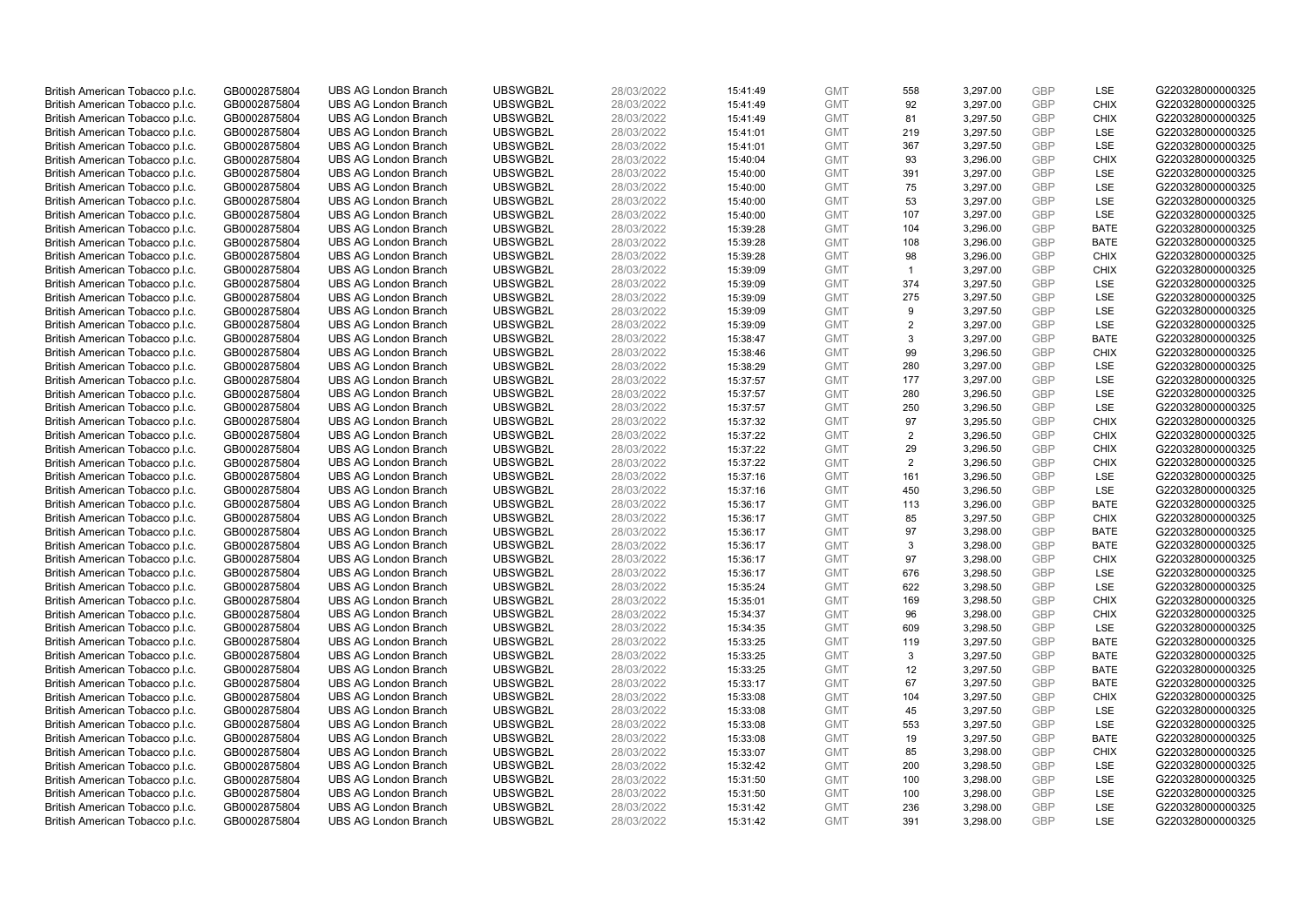| British American Tobacco p.l.c. | GB0002875804 | <b>UBS AG London Branch</b> | UBSWGB2L | 28/03/2022 | 15:31:24 | <b>GMT</b> | 67             | 3,298.00 | <b>GBP</b> | <b>BATE</b> | G220328000000325 |
|---------------------------------|--------------|-----------------------------|----------|------------|----------|------------|----------------|----------|------------|-------------|------------------|
| British American Tobacco p.l.c. | GB0002875804 | <b>UBS AG London Branch</b> | UBSWGB2L | 28/03/2022 | 15:31:24 | <b>GMT</b> | 17             | 3,298.00 | GBP        | <b>BATE</b> | G220328000000325 |
| British American Tobacco p.l.c. | GB0002875804 | <b>UBS AG London Branch</b> | UBSWGB2L | 28/03/2022 | 15:31:24 | <b>GMT</b> | 19             | 3,298.00 | GBP        | <b>BATE</b> | G220328000000325 |
| British American Tobacco p.l.c. | GB0002875804 | <b>UBS AG London Branch</b> | UBSWGB2L | 28/03/2022 | 15:31:24 | <b>GMT</b> | 66             | 3,298.50 | GBP        | <b>CHIX</b> | G220328000000325 |
| British American Tobacco p.l.c. | GB0002875804 | <b>UBS AG London Branch</b> | UBSWGB2L | 28/03/2022 | 15:31:24 | <b>GMT</b> | 15             | 3,298.50 | <b>GBP</b> | <b>CHIX</b> | G220328000000325 |
| British American Tobacco p.l.c. | GB0002875804 | <b>UBS AG London Branch</b> | UBSWGB2L | 28/03/2022 | 15:30:44 | <b>GMT</b> | 92             | 3,299.00 | <b>GBP</b> | <b>CHIX</b> | G220328000000325 |
| British American Tobacco p.l.c. | GB0002875804 | <b>UBS AG London Branch</b> | UBSWGB2L | 28/03/2022 | 15:30:42 | <b>GMT</b> | 684            | 3,299.00 | GBP        | LSE         | G220328000000325 |
| British American Tobacco p.l.c. | GB0002875804 | <b>UBS AG London Branch</b> | UBSWGB2L | 28/03/2022 | 15:30:42 | <b>GMT</b> | 59             | 3,299.00 | GBP        | <b>CHIX</b> | G220328000000325 |
| British American Tobacco p.l.c. | GB0002875804 | <b>UBS AG London Branch</b> | UBSWGB2L | 28/03/2022 | 15:30:42 | <b>GMT</b> | 14             | 3,299.00 | GBP        | <b>CHIX</b> | G220328000000325 |
| British American Tobacco p.l.c. | GB0002875804 | <b>UBS AG London Branch</b> | UBSWGB2L | 28/03/2022 | 15:30:42 | <b>GMT</b> | 18             | 3,299.00 | <b>GBP</b> | <b>CHIX</b> | G220328000000325 |
| British American Tobacco p.l.c. | GB0002875804 | <b>UBS AG London Branch</b> | UBSWGB2L | 28/03/2022 | 15:30:00 | <b>GMT</b> | 3              | 3,299.00 | <b>GBP</b> | <b>CHIX</b> | G220328000000325 |
| British American Tobacco p.l.c. | GB0002875804 | <b>UBS AG London Branch</b> | UBSWGB2L | 28/03/2022 | 15:29:16 | <b>GMT</b> | 103            | 3,299.00 | <b>GBP</b> | <b>BATE</b> | G220328000000325 |
| British American Tobacco p.l.c. | GB0002875804 | <b>UBS AG London Branch</b> | UBSWGB2L | 28/03/2022 | 15:29:15 | <b>GMT</b> | 69             | 3,300.00 | <b>GBP</b> | <b>CHIX</b> | G220328000000325 |
| British American Tobacco p.l.c. | GB0002875804 | <b>UBS AG London Branch</b> | UBSWGB2L | 28/03/2022 | 15:29:15 | <b>GMT</b> | 58             | 3,300.00 | <b>GBP</b> | <b>CHIX</b> | G220328000000325 |
| British American Tobacco p.l.c. | GB0002875804 | <b>UBS AG London Branch</b> | UBSWGB2L | 28/03/2022 | 15:29:15 | <b>GMT</b> | 630            | 3,300.00 | <b>GBP</b> | <b>LSE</b>  | G220328000000325 |
| British American Tobacco p.l.c. | GB0002875804 | <b>UBS AG London Branch</b> | UBSWGB2L | 28/03/2022 | 15:28:56 | <b>GMT</b> | 101            | 3,300.50 | <b>GBP</b> | <b>BATE</b> | G220328000000325 |
| British American Tobacco p.l.c. | GB0002875804 | <b>UBS AG London Branch</b> | UBSWGB2L | 28/03/2022 | 15:28:56 | <b>GMT</b> | 97             | 3,300.50 | <b>GBP</b> | <b>CHIX</b> | G220328000000325 |
| British American Tobacco p.l.c. | GB0002875804 | <b>UBS AG London Branch</b> | UBSWGB2L | 28/03/2022 | 15:28:08 | <b>GMT</b> | 109            | 3,301.00 | <b>GBP</b> | LSE         | G220328000000325 |
| British American Tobacco p.l.c. | GB0002875804 | <b>UBS AG London Branch</b> | UBSWGB2L | 28/03/2022 | 15:28:08 | <b>GMT</b> | 561            | 3,301.00 | GBP        | <b>LSE</b>  | G220328000000325 |
| British American Tobacco p.l.c. | GB0002875804 | <b>UBS AG London Branch</b> | UBSWGB2L | 28/03/2022 | 15:27:41 | <b>GMT</b> | 123            | 3,300.00 | <b>GBP</b> | <b>BATE</b> | G220328000000325 |
| British American Tobacco p.l.c. | GB0002875804 | <b>UBS AG London Branch</b> | UBSWGB2L | 28/03/2022 | 15:27:35 | <b>GMT</b> | 89             | 3,301.00 | GBP        | <b>CHIX</b> | G220328000000325 |
| British American Tobacco p.l.c. | GB0002875804 | <b>UBS AG London Branch</b> | UBSWGB2L | 28/03/2022 | 15:27:35 | <b>GMT</b> | 3              | 3,301.00 | <b>GBP</b> | <b>CHIX</b> | G220328000000325 |
| British American Tobacco p.l.c. | GB0002875804 | <b>UBS AG London Branch</b> | UBSWGB2L | 28/03/2022 | 15:27:24 | <b>GMT</b> | $\overline{4}$ | 3,300.50 | GBP        | <b>BATE</b> | G220328000000325 |
| British American Tobacco p.l.c. | GB0002875804 | <b>UBS AG London Branch</b> | UBSWGB2L | 28/03/2022 | 15:27:24 | <b>GMT</b> | 98             | 3,300.00 | <b>GBP</b> | <b>CHIX</b> | G220328000000325 |
| British American Tobacco p.l.c. | GB0002875804 | <b>UBS AG London Branch</b> | UBSWGB2L | 28/03/2022 | 15:27:05 | <b>GMT</b> | 565            | 3,300.50 | <b>GBP</b> | LSE         | G220328000000325 |
| British American Tobacco p.l.c. | GB0002875804 | <b>UBS AG London Branch</b> | UBSWGB2L | 28/03/2022 | 15:26:05 | <b>GMT</b> | 100            | 3,301.50 | <b>GBP</b> | <b>BATE</b> | G220328000000325 |
| British American Tobacco p.l.c. | GB0002875804 | <b>UBS AG London Branch</b> | UBSWGB2L | 28/03/2022 | 15:26:05 | <b>GMT</b> | 120            | 3,301.50 | <b>GBP</b> | <b>CHIX</b> | G220328000000325 |
| British American Tobacco p.l.c. | GB0002875804 | <b>UBS AG London Branch</b> | UBSWGB2L | 28/03/2022 | 15:26:05 | <b>GMT</b> | 125            | 3,301.50 | <b>GBP</b> | <b>BATE</b> | G220328000000325 |
| British American Tobacco p.l.c. | GB0002875804 | <b>UBS AG London Branch</b> | UBSWGB2L | 28/03/2022 | 15:26:05 | <b>GMT</b> | 87             | 3,301.50 | <b>GBP</b> | <b>CHIX</b> | G220328000000325 |
| British American Tobacco p.l.c. | GB0002875804 | <b>UBS AG London Branch</b> | UBSWGB2L | 28/03/2022 | 15:26:05 | <b>GMT</b> | 636            | 3,301.50 | <b>GBP</b> | LSE         | G220328000000325 |
| British American Tobacco p.l.c. | GB0002875804 | <b>UBS AG London Branch</b> | UBSWGB2L | 28/03/2022 | 15:26:05 | <b>GMT</b> | 87             | 3,301.50 | GBP        | <b>CHIX</b> | G220328000000325 |
| British American Tobacco p.l.c. | GB0002875804 | <b>UBS AG London Branch</b> | UBSWGB2L | 28/03/2022 | 15:24:34 | <b>GMT</b> | 92             | 3,301.50 | <b>GBP</b> | <b>CHIX</b> | G220328000000325 |
| British American Tobacco p.l.c. | GB0002875804 | <b>UBS AG London Branch</b> | UBSWGB2L | 28/03/2022 | 15:24:34 | <b>GMT</b> | 3              | 3,302.00 | <b>GBP</b> | <b>CHIX</b> | G220328000000325 |
| British American Tobacco p.l.c. | GB0002875804 | <b>UBS AG London Branch</b> | UBSWGB2L | 28/03/2022 | 15:24:34 | <b>GMT</b> | 74             | 3,302.00 | GBP        | LSE         | G220328000000325 |
| British American Tobacco p.l.c. | GB0002875804 | <b>UBS AG London Branch</b> | UBSWGB2L | 28/03/2022 | 15:24:34 | <b>GMT</b> | 196            | 3,302.00 | <b>GBP</b> | LSE         | G220328000000325 |
| British American Tobacco p.l.c. | GB0002875804 | <b>UBS AG London Branch</b> | UBSWGB2L | 28/03/2022 | 15:24:34 | <b>GMT</b> | 327            | 3,302.00 | GBP        | LSE         | G220328000000325 |
| British American Tobacco p.l.c. | GB0002875804 | <b>UBS AG London Branch</b> | UBSWGB2L | 28/03/2022 | 15:24:14 | <b>GMT</b> | 50             | 3,301.50 | <b>GBP</b> | <b>CHIX</b> | G220328000000325 |
| British American Tobacco p.l.c. | GB0002875804 | <b>UBS AG London Branch</b> | UBSWGB2L | 28/03/2022 | 15:24:12 | <b>GMT</b> | 213            | 3,301.50 | <b>GBP</b> | LSE         | G220328000000325 |
| British American Tobacco p.l.c. | GB0002875804 | <b>UBS AG London Branch</b> | UBSWGB2L | 28/03/2022 | 15:24:12 | <b>GMT</b> | 191            | 3,301.50 | <b>GBP</b> | LSE         | G220328000000325 |
| British American Tobacco p.l.c. | GB0002875804 | <b>UBS AG London Branch</b> | UBSWGB2L | 28/03/2022 | 15:23:48 | <b>GMT</b> | 115            | 3,300.00 | <b>GBP</b> | <b>BATE</b> | G220328000000325 |
| British American Tobacco p.l.c. | GB0002875804 | <b>UBS AG London Branch</b> | UBSWGB2L | 28/03/2022 | 15:23:48 | <b>GMT</b> | 583            | 3,300.00 | <b>GBP</b> | <b>LSE</b>  | G220328000000325 |
| British American Tobacco p.l.c. | GB0002875804 | <b>UBS AG London Branch</b> | UBSWGB2L | 28/03/2022 | 15:23:07 | <b>GMT</b> | 2              | 3,300.00 | <b>GBP</b> | LSE         | G220328000000325 |
| British American Tobacco p.l.c. | GB0002875804 | <b>UBS AG London Branch</b> | UBSWGB2L | 28/03/2022 | 15:22:22 | <b>GMT</b> | 94             | 3,299.00 | <b>GBP</b> | <b>CHIX</b> | G220328000000325 |
| British American Tobacco p.l.c. | GB0002875804 | <b>UBS AG London Branch</b> | UBSWGB2L | 28/03/2022 | 15:22:22 | <b>GMT</b> | 80             | 3,299.00 | GBP        | <b>CHIX</b> | G220328000000325 |
| British American Tobacco p.l.c. | GB0002875804 | <b>UBS AG London Branch</b> | UBSWGB2L | 28/03/2022 | 15:22:22 | <b>GMT</b> | 72             | 3,299.00 | <b>GBP</b> | <b>BATE</b> | G220328000000325 |
| British American Tobacco p.l.c. | GB0002875804 | <b>UBS AG London Branch</b> | UBSWGB2L | 28/03/2022 | 15:22:22 | <b>GMT</b> | 44             | 3,299.00 | <b>GBP</b> | <b>BATE</b> | G220328000000325 |
| British American Tobacco p.l.c. | GB0002875804 | <b>UBS AG London Branch</b> | UBSWGB2L | 28/03/2022 | 15:22:14 | <b>GMT</b> | 87             | 3,300.50 | <b>GBP</b> | <b>CHIX</b> | G220328000000325 |
| British American Tobacco p.l.c. | GB0002875804 | <b>UBS AG London Branch</b> | UBSWGB2L | 28/03/2022 | 15:22:14 | <b>GMT</b> | 28             | 3,300.50 | <b>GBP</b> | LSE         | G220328000000325 |
| British American Tobacco p.l.c. | GB0002875804 | <b>UBS AG London Branch</b> | UBSWGB2L | 28/03/2022 | 15:22:14 | <b>GMT</b> | 165            | 3,300.50 | <b>GBP</b> | LSE         | G220328000000325 |
| British American Tobacco p.l.c. | GB0002875804 | <b>UBS AG London Branch</b> | UBSWGB2L | 28/03/2022 | 15:22:14 | <b>GMT</b> | 141            | 3,300.50 | <b>GBP</b> | LSE         | G220328000000325 |
| British American Tobacco p.l.c. | GB0002875804 | <b>UBS AG London Branch</b> | UBSWGB2L | 28/03/2022 | 15:22:14 | <b>GMT</b> | 264            | 3,300.50 | <b>GBP</b> | LSE         | G220328000000325 |
| British American Tobacco p.l.c. | GB0002875804 | <b>UBS AG London Branch</b> | UBSWGB2L | 28/03/2022 | 15:22:01 | <b>GMT</b> | 24             | 3,300.00 | <b>GBP</b> | LSE         | G220328000000325 |
| British American Tobacco p.l.c. | GB0002875804 | <b>UBS AG London Branch</b> | UBSWGB2L | 28/03/2022 | 15:22:01 | <b>GMT</b> | 5              | 3,300.00 | GBP        | LSE         | G220328000000325 |
| British American Tobacco p.l.c. | GB0002875804 | <b>UBS AG London Branch</b> | UBSWGB2L | 28/03/2022 | 15:22:01 | <b>GMT</b> | 327            | 3.300.00 | GBP        | <b>LSE</b>  | G220328000000325 |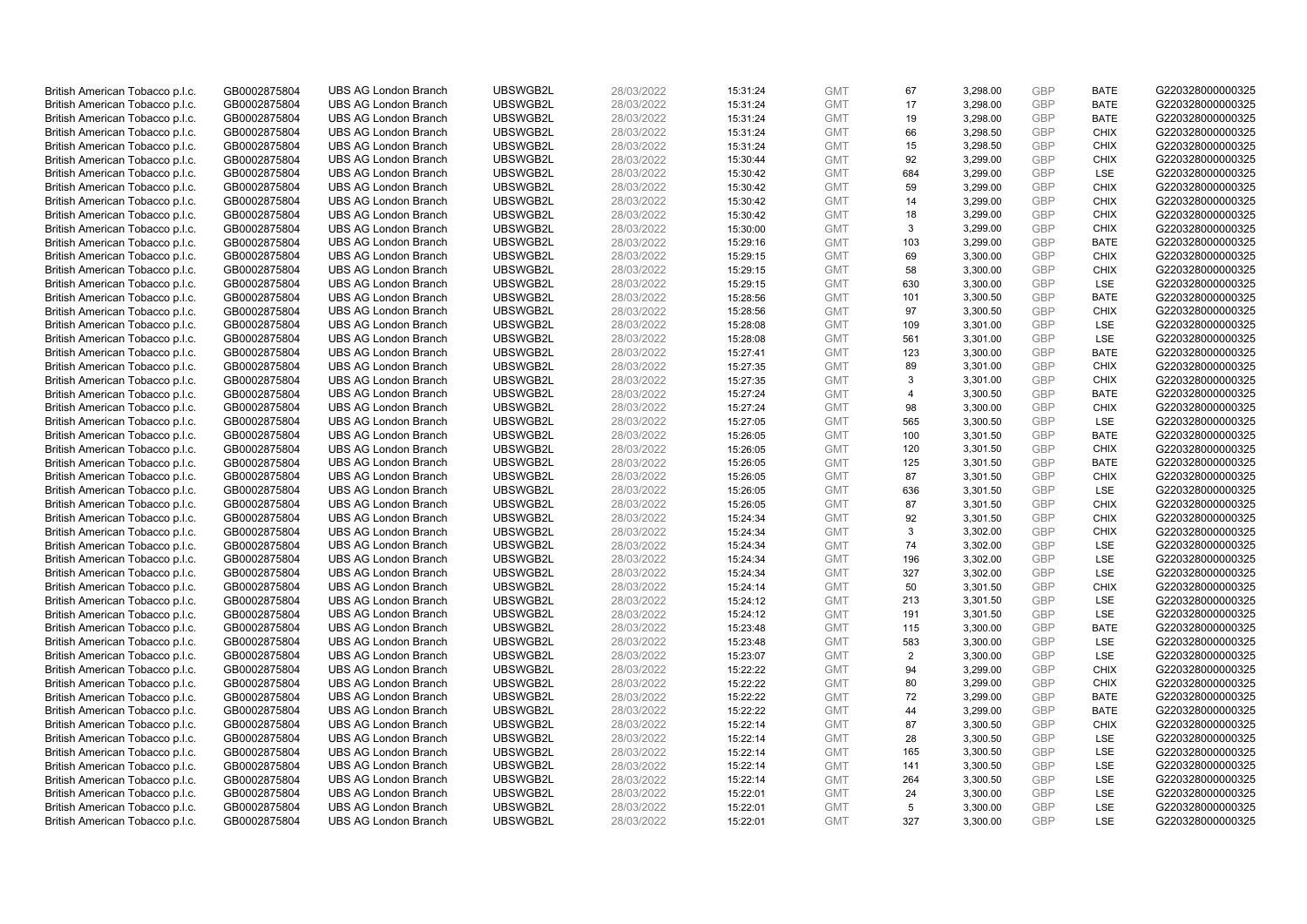| British American Tobacco p.l.c. | GB0002875804 | <b>UBS AG London Branch</b> | UBSWGB2L | 28/03/2022 | 15:21:06 | <b>GMT</b> | 248            | 3,298.00 | <b>GBP</b> | LSE         | G220328000000325 |
|---------------------------------|--------------|-----------------------------|----------|------------|----------|------------|----------------|----------|------------|-------------|------------------|
| British American Tobacco p.l.c. | GB0002875804 | <b>UBS AG London Branch</b> | UBSWGB2L | 28/03/2022 | 15:21:06 | <b>GMT</b> | 49             | 3,298.00 | <b>GBP</b> | LSE         | G220328000000325 |
| British American Tobacco p.l.c. | GB0002875804 | <b>UBS AG London Branch</b> | UBSWGB2L | 28/03/2022 | 15:20:20 | <b>GMT</b> | 90             | 3,297.50 | <b>GBP</b> | <b>CHIX</b> | G220328000000325 |
| British American Tobacco p.l.c. | GB0002875804 | <b>UBS AG London Branch</b> | UBSWGB2L | 28/03/2022 | 15:20:19 | <b>GMT</b> | 89             | 3,297.50 | GBP        | <b>CHIX</b> | G220328000000325 |
| British American Tobacco p.l.c. | GB0002875804 | <b>UBS AG London Branch</b> | UBSWGB2L | 28/03/2022 | 15:20:19 | <b>GMT</b> | 628            | 3,297.50 | <b>GBP</b> | LSE         | G220328000000325 |
| British American Tobacco p.l.c. | GB0002875804 | <b>UBS AG London Branch</b> | UBSWGB2L | 28/03/2022 | 15:20:19 | <b>GMT</b> | 123            | 3,297.50 | <b>GBP</b> | <b>BATE</b> | G220328000000325 |
| British American Tobacco p.l.c. | GB0002875804 | <b>UBS AG London Branch</b> | UBSWGB2L | 28/03/2022 | 15:19:32 | <b>GMT</b> | 671            | 3,298.00 | <b>GBP</b> | LSE         | G220328000000325 |
| British American Tobacco p.l.c. | GB0002875804 | <b>UBS AG London Branch</b> | UBSWGB2L | 28/03/2022 | 15:18:36 | <b>GMT</b> | 88             | 3,297.00 | <b>GBP</b> | <b>CHIX</b> | G220328000000325 |
| British American Tobacco p.l.c. | GB0002875804 | <b>UBS AG London Branch</b> | UBSWGB2L | 28/03/2022 | 15:18:33 | <b>GMT</b> | 124            | 3,298.00 | <b>GBP</b> | <b>BATE</b> | G220328000000325 |
| British American Tobacco p.l.c. | GB0002875804 | <b>UBS AG London Branch</b> | UBSWGB2L | 28/03/2022 | 15:18:33 | <b>GMT</b> | 115            | 3,298.00 | <b>GBP</b> | <b>BATE</b> | G220328000000325 |
| British American Tobacco p.l.c. | GB0002875804 | <b>UBS AG London Branch</b> | UBSWGB2L | 28/03/2022 | 15:18:33 | <b>GMT</b> | 124            | 3,298.00 | <b>GBP</b> | <b>BATE</b> | G220328000000325 |
| British American Tobacco p.l.c. | GB0002875804 | <b>UBS AG London Branch</b> | UBSWGB2L | 28/03/2022 | 15:18:05 | <b>GMT</b> | 124            | 3,298.50 | <b>GBP</b> | <b>CHIX</b> | G220328000000325 |
| British American Tobacco p.l.c. | GB0002875804 | <b>UBS AG London Branch</b> | UBSWGB2L | 28/03/2022 | 15:18:05 | <b>GMT</b> | 160            | 3,298.50 | <b>GBP</b> | LSE         | G220328000000325 |
| British American Tobacco p.l.c. | GB0002875804 | <b>UBS AG London Branch</b> | UBSWGB2L | 28/03/2022 | 15:18:05 | <b>GMT</b> | 70             | 3,298.50 | <b>GBP</b> | <b>LSE</b>  | G220328000000325 |
| British American Tobacco p.l.c. | GB0002875804 | <b>UBS AG London Branch</b> | UBSWGB2L | 28/03/2022 | 15:18:05 | <b>GMT</b> | 179            | 3,298.50 | GBP        | <b>LSE</b>  | G220328000000325 |
| British American Tobacco p.l.c. | GB0002875804 | <b>UBS AG London Branch</b> | UBSWGB2L | 28/03/2022 | 15:18:05 | <b>GMT</b> | 178            | 3,298.50 | <b>GBP</b> | LSE         | G220328000000325 |
| British American Tobacco p.l.c. | GB0002875804 | <b>UBS AG London Branch</b> | UBSWGB2L | 28/03/2022 | 15:18:00 | <b>GMT</b> | 96             | 3,298.50 | <b>GBP</b> | <b>CHIX</b> | G220328000000325 |
| British American Tobacco p.l.c. | GB0002875804 | <b>UBS AG London Branch</b> | UBSWGB2L | 28/03/2022 | 15:17:42 | <b>GMT</b> | 94             | 3,298.00 | GBP        | <b>CHIX</b> | G220328000000325 |
| British American Tobacco p.l.c. | GB0002875804 | <b>UBS AG London Branch</b> | UBSWGB2L | 28/03/2022 | 15:17:32 | <b>GMT</b> | 89             | 3,298.00 | GBP        | <b>CHIX</b> | G220328000000325 |
| British American Tobacco p.l.c. | GB0002875804 | <b>UBS AG London Branch</b> | UBSWGB2L | 28/03/2022 | 15:17:12 | <b>GMT</b> | 5              | 3,298.00 | <b>GBP</b> | <b>CHIX</b> | G220328000000325 |
| British American Tobacco p.l.c. | GB0002875804 | <b>UBS AG London Branch</b> | UBSWGB2L | 28/03/2022 | 15:17:12 | <b>GMT</b> | 3              | 3,298.00 | GBP        | <b>CHIX</b> | G220328000000325 |
| British American Tobacco p.l.c. | GB0002875804 | <b>UBS AG London Branch</b> | UBSWGB2L | 28/03/2022 | 15:17:12 | <b>GMT</b> |                | 3,298.00 | <b>GBP</b> | <b>CHIX</b> | G220328000000325 |
| British American Tobacco p.l.c. | GB0002875804 | <b>UBS AG London Branch</b> | UBSWGB2L | 28/03/2022 | 15:17:10 | <b>GMT</b> | 10             | 3,298.00 | GBP        | LSE         | G220328000000325 |
| British American Tobacco p.l.c. | GB0002875804 | <b>UBS AG London Branch</b> | UBSWGB2L | 28/03/2022 | 15:17:10 | <b>GMT</b> | 743            | 3,298.00 | GBP        | <b>LSE</b>  | G220328000000325 |
| British American Tobacco p.l.c. | GB0002875804 | <b>UBS AG London Branch</b> | UBSWGB2L | 28/03/2022 | 15:16:24 | <b>GMT</b> | 98             | 3,294.50 | <b>GBP</b> | <b>CHIX</b> | G220328000000325 |
| British American Tobacco p.l.c. | GB0002875804 | <b>UBS AG London Branch</b> | UBSWGB2L | 28/03/2022 | 15:16:24 | <b>GMT</b> | 567            | 3,294.50 | <b>GBP</b> | <b>LSE</b>  | G220328000000325 |
| British American Tobacco p.l.c. | GB0002875804 | <b>UBS AG London Branch</b> | UBSWGB2L | 28/03/2022 | 15:15:23 | <b>GMT</b> | 359            | 3,294.50 | <b>GBP</b> | <b>LSE</b>  | G220328000000325 |
| British American Tobacco p.l.c. | GB0002875804 | <b>UBS AG London Branch</b> | UBSWGB2L | 28/03/2022 | 15:15:23 | <b>GMT</b> | 259            | 3,294.50 | GBP        | <b>LSE</b>  | G220328000000325 |
| British American Tobacco p.l.c. | GB0002875804 | <b>UBS AG London Branch</b> | UBSWGB2L | 28/03/2022 | 15:15:23 | <b>GMT</b> | $\overline{7}$ | 3,294.50 | <b>GBP</b> | LSE         | G220328000000325 |
| British American Tobacco p.l.c. | GB0002875804 | <b>UBS AG London Branch</b> | UBSWGB2L | 28/03/2022 | 15:15:23 | <b>GMT</b> | 3              | 3,294.50 | GBP        | LSE         | G220328000000325 |
| British American Tobacco p.l.c. | GB0002875804 | <b>UBS AG London Branch</b> | UBSWGB2L | 28/03/2022 | 15:15:23 | <b>GMT</b> | $\mathbf{1}$   | 3,294.50 | <b>GBP</b> | LSE         | G220328000000325 |
| British American Tobacco p.l.c. | GB0002875804 | <b>UBS AG London Branch</b> | UBSWGB2L | 28/03/2022 | 15:15:23 | <b>GMT</b> | 3              | 3,294.50 | <b>GBP</b> | <b>LSE</b>  | G220328000000325 |
| British American Tobacco p.l.c. | GB0002875804 | <b>UBS AG London Branch</b> | UBSWGB2L | 28/03/2022 | 15:15:03 | <b>GMT</b> | 16             | 3,293.50 | <b>GBP</b> | LSE         | G220328000000325 |
| British American Tobacco p.l.c. | GB0002875804 | <b>UBS AG London Branch</b> | UBSWGB2L | 28/03/2022 | 15:15:00 | <b>GMT</b> | 106            | 3,293.50 | GBP        | <b>BATE</b> | G220328000000325 |
| British American Tobacco p.l.c. | GB0002875804 | <b>UBS AG London Branch</b> | UBSWGB2L | 28/03/2022 | 15:15:00 | <b>GMT</b> | 11             | 3,293.50 | GBP        | LSE         | G220328000000325 |
| British American Tobacco p.l.c. | GB0002875804 | <b>UBS AG London Branch</b> | UBSWGB2L | 28/03/2022 | 15:15:00 | <b>GMT</b> | 83             | 3,293.50 | GBP        | <b>CHIX</b> | G220328000000325 |
| British American Tobacco p.l.c. | GB0002875804 | <b>UBS AG London Branch</b> | UBSWGB2L | 28/03/2022 | 15:14:33 | <b>GMT</b> | 90             | 3,294.00 | GBP        | <b>CHIX</b> | G220328000000325 |
| British American Tobacco p.l.c. | GB0002875804 | <b>UBS AG London Branch</b> | UBSWGB2L | 28/03/2022 | 15:14:18 | <b>GMT</b> | 62             | 3,294.00 | <b>GBP</b> | <b>BATE</b> | G220328000000325 |
| British American Tobacco p.l.c. | GB0002875804 | <b>UBS AG London Branch</b> | UBSWGB2L | 28/03/2022 | 15:14:18 | <b>GMT</b> | 44             | 3,294.00 | <b>GBP</b> | <b>BATE</b> | G220328000000325 |
| British American Tobacco p.l.c. | GB0002875804 | <b>UBS AG London Branch</b> | UBSWGB2L | 28/03/2022 | 15:13:54 | <b>GMT</b> | 537            | 3,294.50 | <b>GBP</b> | <b>LSE</b>  | G220328000000325 |
| British American Tobacco p.l.c. | GB0002875804 | <b>UBS AG London Branch</b> | UBSWGB2L | 28/03/2022 | 15:13:54 | <b>GMT</b> | 113            | 3,294.50 | GBP        | LSE         | G220328000000325 |
| British American Tobacco p.l.c. | GB0002875804 | <b>UBS AG London Branch</b> | UBSWGB2L | 28/03/2022 | 15:12:45 | <b>GMT</b> | 90             | 3,293.00 | <b>GBP</b> | <b>CHIX</b> | G220328000000325 |
| British American Tobacco p.l.c. | GB0002875804 | <b>UBS AG London Branch</b> | UBSWGB2L | 28/03/2022 | 15:12:45 | <b>GMT</b> | $\overline{7}$ | 3,293.00 | GBP        | <b>CHIX</b> | G220328000000325 |
| British American Tobacco p.l.c. | GB0002875804 | <b>UBS AG London Branch</b> | UBSWGB2L | 28/03/2022 | 15:12:45 | <b>GMT</b> | 93             | 3,293.00 | GBP        | <b>CHIX</b> | G220328000000325 |
| British American Tobacco p.l.c. | GB0002875804 | <b>UBS AG London Branch</b> | UBSWGB2L | 28/03/2022 | 15:12:38 | <b>GMT</b> | 33             | 3,294.00 | <b>GBP</b> | <b>CHIX</b> | G220328000000325 |
| British American Tobacco p.l.c. | GB0002875804 | <b>UBS AG London Branch</b> | UBSWGB2L | 28/03/2022 | 15:12:38 | <b>GMT</b> | 650            | 3,294.50 | <b>GBP</b> | LSE         | G220328000000325 |
| British American Tobacco p.l.c. | GB0002875804 | <b>UBS AG London Branch</b> | UBSWGB2L | 28/03/2022 | 15:12:37 | <b>GMT</b> | 572            | 3,295.00 | <b>GBP</b> | LSE         | G220328000000325 |
| British American Tobacco p.l.c. | GB0002875804 | <b>UBS AG London Branch</b> | UBSWGB2L | 28/03/2022 | 15:11:11 | <b>GMT</b> | 96             | 3,291.50 | GBP        | <b>CHIX</b> | G220328000000325 |
| British American Tobacco p.l.c. | GB0002875804 | <b>UBS AG London Branch</b> | UBSWGB2L | 28/03/2022 | 15:10:37 | <b>GMT</b> | 23             | 3,293.00 | <b>GBP</b> | <b>BATE</b> | G220328000000325 |
| British American Tobacco p.l.c. | GB0002875804 | <b>UBS AG London Branch</b> | UBSWGB2L | 28/03/2022 | 15:10:37 | <b>GMT</b> | 100            | 3,293.00 | GBP        | <b>BATE</b> | G220328000000325 |
| British American Tobacco p.l.c. | GB0002875804 | <b>UBS AG London Branch</b> | UBSWGB2L | 28/03/2022 | 15:10:37 | <b>GMT</b> | 608            | 3,293.00 | <b>GBP</b> | LSE         | G220328000000325 |
| British American Tobacco p.l.c. | GB0002875804 | <b>UBS AG London Branch</b> | UBSWGB2L | 28/03/2022 | 15:10:37 | <b>GMT</b> | 28             | 3,293.00 | <b>GBP</b> | <b>BATE</b> | G220328000000325 |
| British American Tobacco p.l.c. | GB0002875804 | <b>UBS AG London Branch</b> | UBSWGB2L | 28/03/2022 | 15:10:37 | <b>GMT</b> | 13             | 3,293.00 | GBP        | LSE         | G220328000000325 |
| British American Tobacco p.l.c. | GB0002875804 | <b>UBS AG London Branch</b> | UBSWGB2L | 28/03/2022 | 15:10:37 | <b>GMT</b> | 75             | 3.293.00 | GBP        | <b>BATE</b> | G220328000000325 |
|                                 |              |                             |          |            |          |            |                |          |            |             |                  |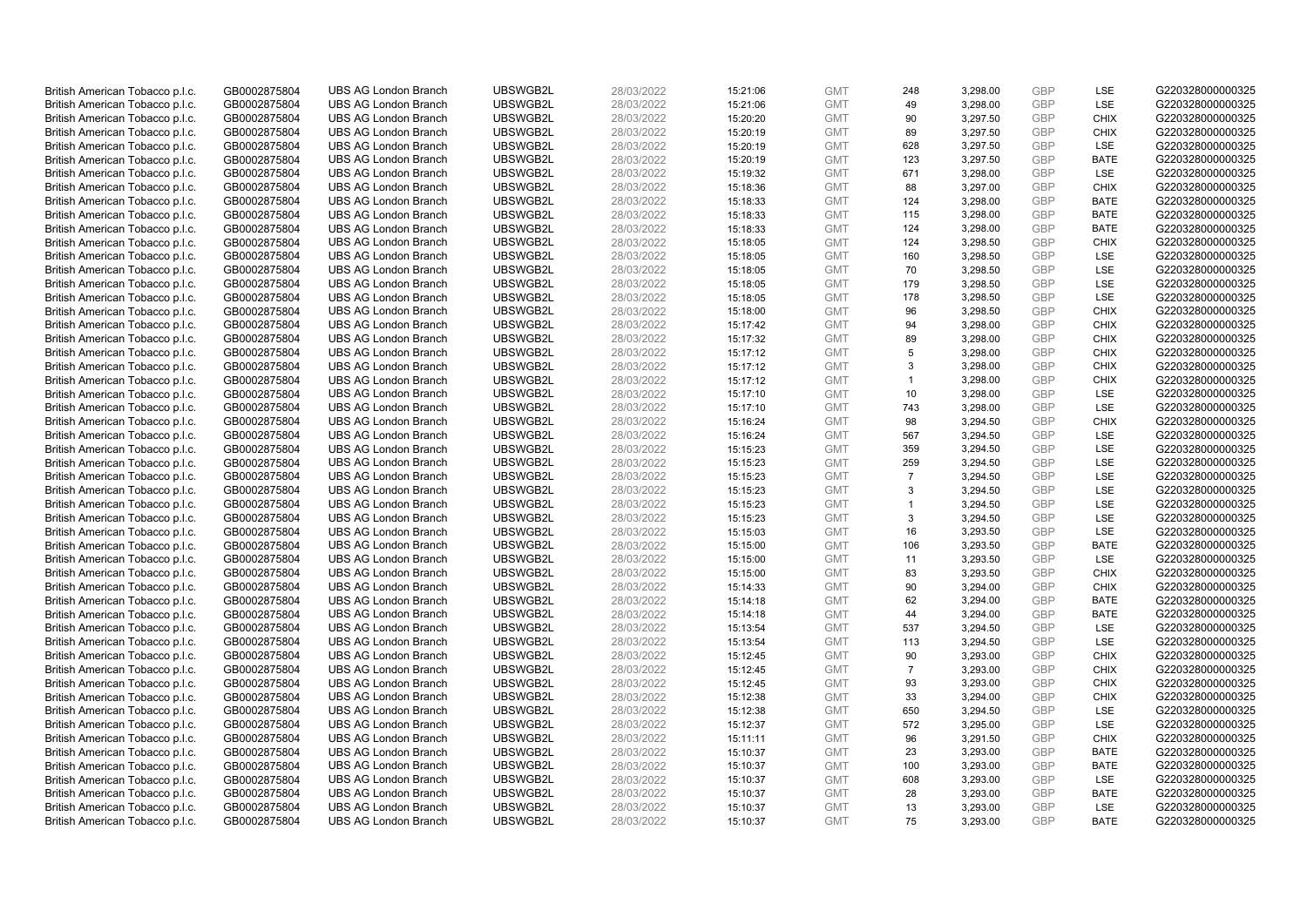| British American Tobacco p.l.c. | GB0002875804 | <b>UBS AG London Branch</b> | UBSWGB2L | 28/03/2022 | 15:10:37 | <b>GMT</b> | 14                   | 3,293.00 | <b>GBP</b> | <b>BATE</b> | G220328000000325 |
|---------------------------------|--------------|-----------------------------|----------|------------|----------|------------|----------------------|----------|------------|-------------|------------------|
| British American Tobacco p.l.c. | GB0002875804 | <b>UBS AG London Branch</b> | UBSWGB2L | 28/03/2022 | 15:10:31 | <b>GMT</b> | 9                    | 3,293.50 | GBP        | <b>CHIX</b> | G220328000000325 |
| British American Tobacco p.l.c. | GB0002875804 | <b>UBS AG London Branch</b> | UBSWGB2L | 28/03/2022 | 15:10:31 | <b>GMT</b> | 16                   | 3,293.50 | GBP        | <b>CHIX</b> | G220328000000325 |
| British American Tobacco p.l.c. | GB0002875804 | <b>UBS AG London Branch</b> | UBSWGB2L | 28/03/2022 | 15:10:28 | <b>GMT</b> | 22                   | 3,293.50 | GBP        | <b>CHIX</b> | G220328000000325 |
| British American Tobacco p.l.c. | GB0002875804 | <b>UBS AG London Branch</b> | UBSWGB2L | 28/03/2022 | 15:10:25 | <b>GMT</b> | 41                   | 3,293.50 | <b>GBP</b> | <b>CHIX</b> | G220328000000325 |
| British American Tobacco p.l.c. | GB0002875804 | <b>UBS AG London Branch</b> | UBSWGB2L | 28/03/2022 | 15:10:19 | <b>GMT</b> | 25                   | 3,294.00 | <b>GBP</b> | <b>CHIX</b> | G220328000000325 |
| British American Tobacco p.l.c. | GB0002875804 | <b>UBS AG London Branch</b> | UBSWGB2L | 28/03/2022 | 15:10:19 | <b>GMT</b> | 81                   | 3,294.00 | GBP        | <b>CHIX</b> | G220328000000325 |
| British American Tobacco p.l.c. | GB0002875804 | <b>UBS AG London Branch</b> | UBSWGB2L | 28/03/2022 | 15:10:19 | <b>GMT</b> | 13                   | 3,294.00 | GBP        | <b>CHIX</b> | G220328000000325 |
| British American Tobacco p.l.c. | GB0002875804 | <b>UBS AG London Branch</b> | UBSWGB2L | 28/03/2022 | 15:10:19 | <b>GMT</b> | 40                   | 3,294.00 | GBP        | <b>CHIX</b> | G220328000000325 |
| British American Tobacco p.l.c. | GB0002875804 | <b>UBS AG London Branch</b> | UBSWGB2L | 28/03/2022 | 15:10:19 | <b>GMT</b> | 19                   | 3,294.00 | <b>GBP</b> | <b>CHIX</b> | G220328000000325 |
| British American Tobacco p.l.c. | GB0002875804 | <b>UBS AG London Branch</b> | UBSWGB2L | 28/03/2022 | 15:10:19 | <b>GMT</b> | 13                   | 3,294.00 | GBP        | <b>CHIX</b> | G220328000000325 |
| British American Tobacco p.l.c. | GB0002875804 | <b>UBS AG London Branch</b> | UBSWGB2L | 28/03/2022 | 15:09:45 | <b>GMT</b> | $\mathbf{1}$         | 3,295.00 | <b>GBP</b> | <b>CHIX</b> | G220328000000325 |
| British American Tobacco p.l.c. | GB0002875804 | <b>UBS AG London Branch</b> | UBSWGB2L | 28/03/2022 | 15:09:45 | <b>GMT</b> | 5                    | 3,294.50 | GBP        | <b>CHIX</b> | G220328000000325 |
| British American Tobacco p.l.c. | GB0002875804 | <b>UBS AG London Branch</b> | UBSWGB2L | 28/03/2022 | 15:09:29 | <b>GMT</b> | 649                  | 3,295.50 | <b>GBP</b> | <b>LSE</b>  | G220328000000325 |
| British American Tobacco p.l.c. | GB0002875804 | <b>UBS AG London Branch</b> | UBSWGB2L | 28/03/2022 | 15:09:29 | <b>GMT</b> | 607                  | 3,295.50 | GBP        | <b>LSE</b>  | G220328000000325 |
| British American Tobacco p.l.c. | GB0002875804 | <b>UBS AG London Branch</b> | UBSWGB2L | 28/03/2022 | 15:09:21 | <b>GMT</b> | 20                   | 3,294.00 | <b>GBP</b> | LSE         | G220328000000325 |
| British American Tobacco p.l.c. | GB0002875804 | <b>UBS AG London Branch</b> | UBSWGB2L | 28/03/2022 | 15:08:34 | <b>GMT</b> | 24                   | 3,291.50 | GBP        | <b>BATE</b> | G220328000000325 |
| British American Tobacco p.l.c. | GB0002875804 | <b>UBS AG London Branch</b> | UBSWGB2L | 28/03/2022 | 15:08:34 | <b>GMT</b> | 92                   | 3,291.50 | GBP        | <b>BATE</b> | G220328000000325 |
| British American Tobacco p.l.c. | GB0002875804 | <b>UBS AG London Branch</b> | UBSWGB2L | 28/03/2022 | 15:08:34 | <b>GMT</b> | 86                   | 3,291.50 | GBP        | <b>CHIX</b> | G220328000000325 |
| British American Tobacco p.l.c. | GB0002875804 | <b>UBS AG London Branch</b> | UBSWGB2L | 28/03/2022 | 15:08:34 | <b>GMT</b> | 101                  | 3,291.50 | <b>GBP</b> | <b>BATE</b> | G220328000000325 |
| British American Tobacco p.l.c. | GB0002875804 | <b>UBS AG London Branch</b> | UBSWGB2L | 28/03/2022 | 15:08:07 | <b>GMT</b> | 41                   | 3,290.50 | GBP        | <b>BATE</b> | G220328000000325 |
| British American Tobacco p.l.c. | GB0002875804 | <b>UBS AG London Branch</b> | UBSWGB2L | 28/03/2022 | 15:08:07 | <b>GMT</b> | 452                  | 3,290.50 | GBP        | LSE         | G220328000000325 |
| British American Tobacco p.l.c. | GB0002875804 | <b>UBS AG London Branch</b> | UBSWGB2L | 28/03/2022 | 15:08:07 | <b>GMT</b> | 135                  | 3,290.50 | GBP        | LSE         | G220328000000325 |
| British American Tobacco p.l.c. | GB0002875804 | <b>UBS AG London Branch</b> | UBSWGB2L | 28/03/2022 | 15:07:29 | <b>GMT</b> | 100                  | 3,290.00 | GBP        | <b>CHIX</b> | G220328000000325 |
| British American Tobacco p.l.c. | GB0002875804 | <b>UBS AG London Branch</b> | UBSWGB2L | 28/03/2022 | 15:07:08 | <b>GMT</b> | 167                  | 3,291.50 | <b>GBP</b> | LSE         | G220328000000325 |
| British American Tobacco p.l.c. | GB0002875804 | <b>UBS AG London Branch</b> | UBSWGB2L | 28/03/2022 | 15:07:08 | <b>GMT</b> | 33                   | 3,291.50 | GBP        | <b>CHIX</b> | G220328000000325 |
| British American Tobacco p.l.c. | GB0002875804 | <b>UBS AG London Branch</b> | UBSWGB2L | 28/03/2022 | 15:07:08 | <b>GMT</b> | 76                   | 3,291.50 | <b>GBP</b> | <b>CHIX</b> | G220328000000325 |
| British American Tobacco p.l.c. | GB0002875804 | <b>UBS AG London Branch</b> | UBSWGB2L | 28/03/2022 | 15:07:08 | <b>GMT</b> | 18                   | 3,291.50 | GBP        | <b>CHIX</b> | G220328000000325 |
| British American Tobacco p.l.c. | GB0002875804 | <b>UBS AG London Branch</b> | UBSWGB2L | 28/03/2022 | 15:07:08 | <b>GMT</b> | 514                  | 3,291.50 | <b>GBP</b> | <b>LSE</b>  | G220328000000325 |
| British American Tobacco p.l.c. | GB0002875804 | <b>UBS AG London Branch</b> | UBSWGB2L | 28/03/2022 | 15:07:08 | <b>GMT</b> | 97                   | 3,291.50 | GBP        | LSE         | G220328000000325 |
| British American Tobacco p.l.c. | GB0002875804 | <b>UBS AG London Branch</b> | UBSWGB2L | 28/03/2022 | 15:06:51 | <b>GMT</b> | 11                   | 3,292.00 | <b>GBP</b> | LSE         | G220328000000325 |
| British American Tobacco p.l.c. | GB0002875804 | <b>UBS AG London Branch</b> | UBSWGB2L | 28/03/2022 | 15:06:41 | <b>GMT</b> | $\blacktriangleleft$ | 3,292.00 | <b>GBP</b> | <b>LSE</b>  | G220328000000325 |
| British American Tobacco p.l.c. | GB0002875804 | <b>UBS AG London Branch</b> | UBSWGB2L | 28/03/2022 | 15:06:03 | <b>GMT</b> | 62                   | 3,289.00 | <b>GBP</b> | <b>CHIX</b> | G220328000000325 |
| British American Tobacco p.l.c. | GB0002875804 | <b>UBS AG London Branch</b> | UBSWGB2L | 28/03/2022 | 15:06:03 | <b>GMT</b> | 12                   | 3,289.00 | GBP        | <b>CHIX</b> | G220328000000325 |
| British American Tobacco p.l.c. | GB0002875804 | <b>UBS AG London Branch</b> | UBSWGB2L | 28/03/2022 | 15:06:00 | <b>GMT</b> | 16                   | 3,289.00 | GBP        | <b>CHIX</b> | G220328000000325 |
| British American Tobacco p.l.c. | GB0002875804 | <b>UBS AG London Branch</b> | UBSWGB2L | 28/03/2022 | 15:06:00 | <b>GMT</b> | 102                  | 3,289.50 | GBP        | <b>BATE</b> | G220328000000325 |
| British American Tobacco p.l.c. | GB0002875804 | <b>UBS AG London Branch</b> | UBSWGB2L | 28/03/2022 | 15:05:39 | <b>GMT</b> | 107                  | 3,290.50 | GBP        | <b>BATE</b> | G220328000000325 |
| British American Tobacco p.l.c. | GB0002875804 | <b>UBS AG London Branch</b> | UBSWGB2L | 28/03/2022 | 15:05:39 | <b>GMT</b> | 101                  | 3,290.50 | <b>GBP</b> | <b>BATE</b> | G220328000000325 |
| British American Tobacco p.l.c. | GB0002875804 | <b>UBS AG London Branch</b> | UBSWGB2L | 28/03/2022 | 15:05:39 | <b>GMT</b> | 399                  | 3,290.50 | <b>GBP</b> | LSE         | G220328000000325 |
| British American Tobacco p.l.c. | GB0002875804 | <b>UBS AG London Branch</b> | UBSWGB2L | 28/03/2022 | 15:05:39 | <b>GMT</b> | 181                  | 3,290.50 | <b>GBP</b> | <b>LSE</b>  | G220328000000325 |
| British American Tobacco p.l.c. | GB0002875804 | <b>UBS AG London Branch</b> | UBSWGB2L | 28/03/2022 | 15:05:22 | <b>GMT</b> | 65                   | 3,291.00 | GBP        | <b>CHIX</b> | G220328000000325 |
| British American Tobacco p.l.c. | GB0002875804 | <b>UBS AG London Branch</b> | UBSWGB2L | 28/03/2022 | 15:05:22 | <b>GMT</b> | 210                  | 3,291.00 | <b>GBP</b> | <b>CHIX</b> | G220328000000325 |
| British American Tobacco p.l.c. | GB0002875804 | <b>UBS AG London Branch</b> | UBSWGB2L | 28/03/2022 | 15:05:22 | <b>GMT</b> | 29                   | 3,291.00 | GBP        | <b>CHIX</b> | G220328000000325 |
| British American Tobacco p.l.c. | GB0002875804 | <b>UBS AG London Branch</b> | UBSWGB2L | 28/03/2022 | 15:05:20 | <b>GMT</b> | $\mathbf{1}$         | 3,291.00 | GBP        | <b>BATE</b> | G220328000000325 |
| British American Tobacco p.l.c. | GB0002875804 | <b>UBS AG London Branch</b> | UBSWGB2L | 28/03/2022 | 15:05:14 | <b>GMT</b> | 5                    | 3,291.00 | <b>GBP</b> | <b>CHIX</b> | G220328000000325 |
| British American Tobacco p.l.c. | GB0002875804 | <b>UBS AG London Branch</b> | UBSWGB2L | 28/03/2022 | 15:04:25 | <b>GMT</b> | 588                  | 3,285.50 | <b>GBP</b> | LSE         | G220328000000325 |
| British American Tobacco p.l.c. | GB0002875804 | <b>UBS AG London Branch</b> | UBSWGB2L | 28/03/2022 | 15:04:17 | <b>GMT</b> | 92                   | 3,286.50 | <b>GBP</b> | <b>CHIX</b> | G220328000000325 |
| British American Tobacco p.l.c. | GB0002875804 | <b>UBS AG London Branch</b> | UBSWGB2L | 28/03/2022 | 15:04:17 | <b>GMT</b> | 87                   | 3,287.00 | GBP        | <b>CHIX</b> | G220328000000325 |
| British American Tobacco p.l.c. | GB0002875804 | <b>UBS AG London Branch</b> | UBSWGB2L | 28/03/2022 | 15:04:17 | <b>GMT</b> | 11                   | 3,287.00 | <b>GBP</b> | <b>CHIX</b> | G220328000000325 |
| British American Tobacco p.l.c. | GB0002875804 | <b>UBS AG London Branch</b> | UBSWGB2L | 28/03/2022 | 15:04:17 | <b>GMT</b> | 678                  | 3,287.00 | GBP        | <b>LSE</b>  | G220328000000325 |
| British American Tobacco p.l.c. | GB0002875804 | <b>UBS AG London Branch</b> | UBSWGB2L | 28/03/2022 | 15:03:47 | <b>GMT</b> | 525                  | 3,286.00 | <b>GBP</b> | LSE         | G220328000000325 |
| British American Tobacco p.l.c. | GB0002875804 | <b>UBS AG London Branch</b> | UBSWGB2L | 28/03/2022 | 15:03:47 | <b>GMT</b> | 13                   | 3,286.00 | <b>GBP</b> | LSE         | G220328000000325 |
| British American Tobacco p.l.c. | GB0002875804 | <b>UBS AG London Branch</b> | UBSWGB2L | 28/03/2022 | 15:03:47 | <b>GMT</b> | 137                  | 3,286.00 | GBP        | LSE         | G220328000000325 |
| British American Tobacco p.l.c. | GB0002875804 | <b>UBS AG London Branch</b> | UBSWGB2L | 28/03/2022 | 15:03:37 | <b>GMT</b> | $\overline{2}$       | 3.284.50 | GBP        | <b>CHIX</b> | G220328000000325 |
|                                 |              |                             |          |            |          |            |                      |          |            |             |                  |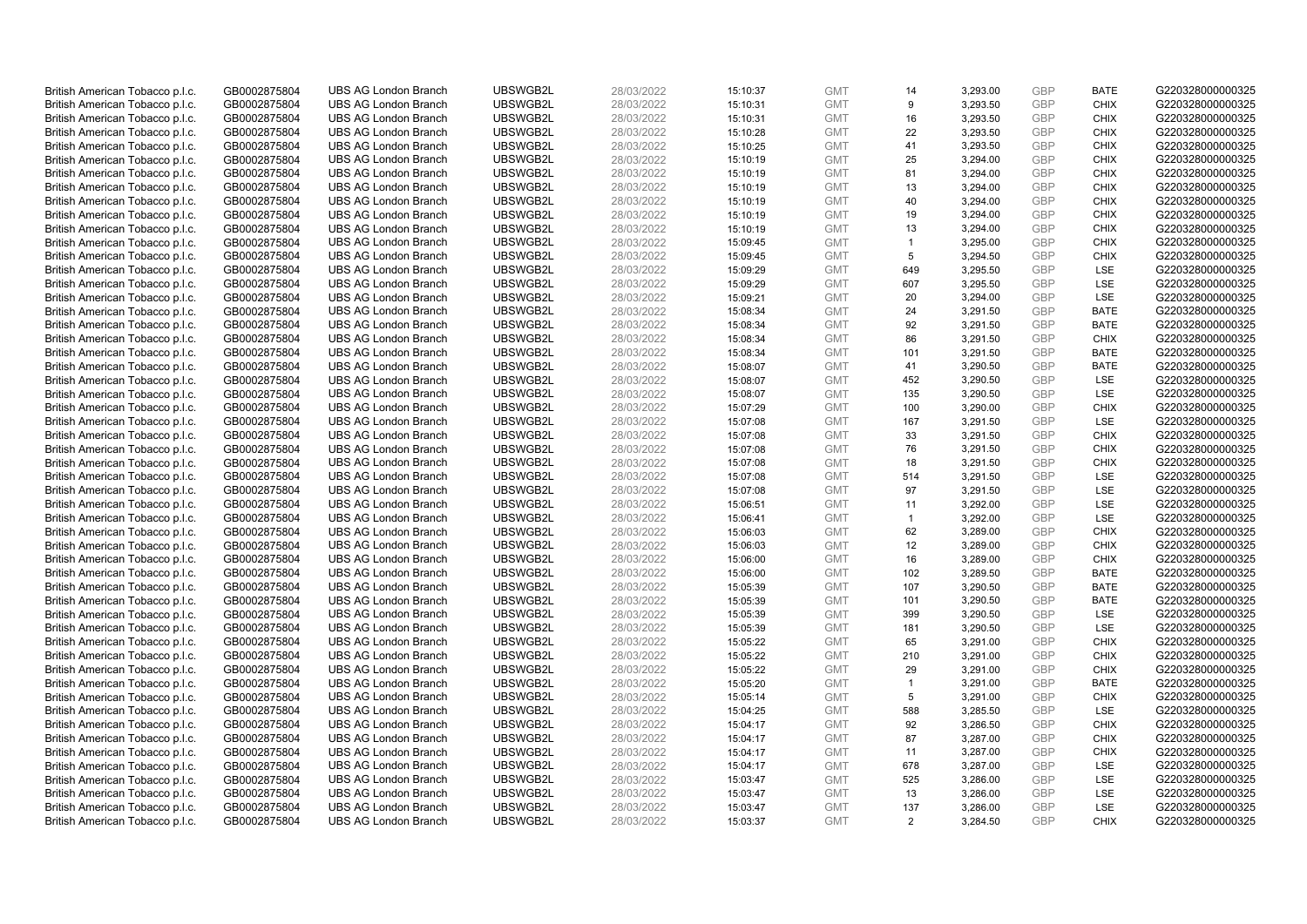| British American Tobacco p.l.c. | GB0002875804 | <b>UBS AG London Branch</b> | UBSWGB2L | 28/03/2022 |          | <b>GMT</b> | 3              | 3,284.50 | <b>GBP</b> | <b>CHIX</b> | G220328000000325 |
|---------------------------------|--------------|-----------------------------|----------|------------|----------|------------|----------------|----------|------------|-------------|------------------|
|                                 |              |                             |          |            | 15:03:37 |            |                |          |            |             |                  |
| British American Tobacco p.l.c. | GB0002875804 | <b>UBS AG London Branch</b> | UBSWGB2L | 28/03/2022 | 15:03:35 | <b>GMT</b> | $\overline{1}$ | 3,284.50 | <b>GBP</b> | <b>CHIX</b> | G220328000000325 |
| British American Tobacco p.l.c. | GB0002875804 | <b>UBS AG London Branch</b> | UBSWGB2L | 28/03/2022 | 15:03:35 | <b>GMT</b> | 3              | 3,284.50 | <b>GBP</b> | <b>CHIX</b> | G220328000000325 |
| British American Tobacco p.l.c. | GB0002875804 | <b>UBS AG London Branch</b> | UBSWGB2L | 28/03/2022 | 15:02:17 | <b>GMT</b> | 117            | 3,281.50 | <b>GBP</b> | <b>BATE</b> | G220328000000325 |
| British American Tobacco p.l.c. | GB0002875804 | <b>UBS AG London Branch</b> | UBSWGB2L | 28/03/2022 | 15:02:17 | <b>GMT</b> | 91             | 3,281.50 | <b>GBP</b> | <b>CHIX</b> | G220328000000325 |
| British American Tobacco p.l.c. | GB0002875804 | <b>UBS AG London Branch</b> | UBSWGB2L | 28/03/2022 | 15:02:17 | <b>GMT</b> | 116            | 3,282.50 | <b>GBP</b> | <b>BATE</b> | G220328000000325 |
| British American Tobacco p.l.c. | GB0002875804 | <b>UBS AG London Branch</b> | UBSWGB2L | 28/03/2022 | 15:02:17 | <b>GMT</b> | 597            | 3,283.00 | <b>GBP</b> | LSE         | G220328000000325 |
| British American Tobacco p.l.c. | GB0002875804 | <b>UBS AG London Branch</b> | UBSWGB2L | 28/03/2022 | 15:02:17 | <b>GMT</b> | 94             | 3,283.50 | <b>GBP</b> | <b>CHIX</b> | G220328000000325 |
| British American Tobacco p.l.c. | GB0002875804 | <b>UBS AG London Branch</b> | UBSWGB2L | 28/03/2022 | 15:01:39 | <b>GMT</b> | 98             | 3,283.50 | <b>GBP</b> | <b>CHIX</b> | G220328000000325 |
| British American Tobacco p.l.c. | GB0002875804 | <b>UBS AG London Branch</b> | UBSWGB2L | 28/03/2022 | 15:00:59 | <b>GMT</b> | 650            | 3,282.00 | <b>GBP</b> | LSE         | G220328000000325 |
| British American Tobacco p.l.c. | GB0002875804 | <b>UBS AG London Branch</b> | UBSWGB2L | 28/03/2022 | 15:00:44 | <b>GMT</b> | 95             | 3,283.50 | <b>GBP</b> | <b>CHIX</b> | G220328000000325 |
| British American Tobacco p.l.c. | GB0002875804 | <b>UBS AG London Branch</b> | UBSWGB2L | 28/03/2022 | 15:00:33 | <b>GMT</b> | 89             | 3,284.50 | <b>GBP</b> | <b>CHIX</b> | G220328000000325 |
| British American Tobacco p.l.c. | GB0002875804 | <b>UBS AG London Branch</b> | UBSWGB2L | 28/03/2022 | 15:00:21 | <b>GMT</b> | 101            | 3,285.50 | <b>GBP</b> | <b>BATE</b> | G220328000000325 |
|                                 | GB0002875804 | <b>UBS AG London Branch</b> | UBSWGB2L | 28/03/2022 |          | <b>GMT</b> | 115            |          | <b>GBP</b> | <b>BATE</b> | G220328000000325 |
| British American Tobacco p.l.c. |              |                             |          |            | 15:00:20 |            |                | 3,286.50 | <b>GBP</b> |             |                  |
| British American Tobacco p.l.c. | GB0002875804 | <b>UBS AG London Branch</b> | UBSWGB2L | 28/03/2022 | 15:00:11 | <b>GMT</b> | 3              | 3,286.50 |            | <b>BATE</b> | G220328000000325 |
| British American Tobacco p.l.c. | GB0002875804 | <b>UBS AG London Branch</b> | UBSWGB2L | 28/03/2022 | 15:00:11 | <b>GMT</b> | 63             | 3,287.00 | <b>GBP</b> | <b>CHIX</b> | G220328000000325 |
| British American Tobacco p.l.c. | GB0002875804 | <b>UBS AG London Branch</b> | UBSWGB2L | 28/03/2022 | 15:00:07 | <b>GMT</b> | 40             | 3,287.00 | <b>GBP</b> | <b>CHIX</b> | G220328000000325 |
| British American Tobacco p.l.c. | GB0002875804 | <b>UBS AG London Branch</b> | UBSWGB2L | 28/03/2022 | 15:00:07 | <b>GMT</b> | 280            | 3,287.50 | <b>GBP</b> | LSE         | G220328000000325 |
| British American Tobacco p.l.c. | GB0002875804 | <b>UBS AG London Branch</b> | UBSWGB2L | 28/03/2022 | 15:00:07 | <b>GMT</b> | 36             | 3,287.00 | <b>GBP</b> | <b>CHIX</b> | G220328000000325 |
| British American Tobacco p.l.c. | GB0002875804 | <b>UBS AG London Branch</b> | UBSWGB2L | 28/03/2022 | 15:00:07 | <b>GMT</b> | 399            | 3,287.50 | <b>GBP</b> | LSE         | G220328000000325 |
| British American Tobacco p.l.c. | GB0002875804 | <b>UBS AG London Branch</b> | UBSWGB2L | 28/03/2022 | 15:00:01 | <b>GMT</b> | 26             | 3,287.00 | <b>GBP</b> | <b>CHIX</b> | G220328000000325 |
| British American Tobacco p.l.c. | GB0002875804 | <b>UBS AG London Branch</b> | UBSWGB2L | 28/03/2022 | 15:00:00 | <b>GMT</b> | 32             | 3,287.00 | <b>GBP</b> | <b>BATE</b> | G220328000000325 |
| British American Tobacco p.l.c. | GB0002875804 | <b>UBS AG London Branch</b> | UBSWGB2L | 28/03/2022 | 15:00:00 | <b>GMT</b> | 32             | 3,287.00 | <b>GBP</b> | <b>CHIX</b> | G220328000000325 |
| British American Tobacco p.l.c. | GB0002875804 | <b>UBS AG London Branch</b> | UBSWGB2L | 28/03/2022 | 15:00:00 | <b>GMT</b> | 89             | 3,287.00 | <b>GBP</b> | <b>BATE</b> | G220328000000325 |
| British American Tobacco p.l.c. | GB0002875804 | <b>UBS AG London Branch</b> | UBSWGB2L | 28/03/2022 | 14:59:59 | <b>GMT</b> | 93             | 3,288.00 | <b>GBP</b> | <b>CHIX</b> | G220328000000325 |
| British American Tobacco p.l.c. | GB0002875804 | <b>UBS AG London Branch</b> | UBSWGB2L | 28/03/2022 | 14:59:56 | <b>GMT</b> | 679            | 3,288.00 | <b>GBP</b> | LSE         | G220328000000325 |
| British American Tobacco p.l.c. | GB0002875804 | <b>UBS AG London Branch</b> | UBSWGB2L | 28/03/2022 | 14:59:38 | <b>GMT</b> | 37             | 3,287.00 | <b>GBP</b> | LSE         | G220328000000325 |
| British American Tobacco p.l.c. | GB0002875804 | <b>UBS AG London Branch</b> | UBSWGB2L | 28/03/2022 | 14:59:38 | <b>GMT</b> | 605            | 3,287.00 | <b>GBP</b> | LSE         | G220328000000325 |
| British American Tobacco p.l.c. | GB0002875804 | <b>UBS AG London Branch</b> | UBSWGB2L | 28/03/2022 | 14:58:22 | <b>GMT</b> | 31             | 3,281.00 | <b>GBP</b> | <b>CHIX</b> | G220328000000325 |
| British American Tobacco p.l.c. | GB0002875804 | <b>UBS AG London Branch</b> | UBSWGB2L | 28/03/2022 | 14:58:22 | <b>GMT</b> | 50             | 3,281.00 | <b>GBP</b> | <b>CHIX</b> | G220328000000325 |
| British American Tobacco p.l.c. | GB0002875804 | <b>UBS AG London Branch</b> | UBSWGB2L | 28/03/2022 | 14:57:46 | <b>GMT</b> | 80             | 3,281.50 | <b>GBP</b> | <b>CHIX</b> | G220328000000325 |
| British American Tobacco p.l.c. | GB0002875804 | <b>UBS AG London Branch</b> | UBSWGB2L | 28/03/2022 | 14:57:46 | <b>GMT</b> | 85             | 3,281.50 | <b>GBP</b> | <b>CHIX</b> | G220328000000325 |
| British American Tobacco p.l.c. | GB0002875804 | <b>UBS AG London Branch</b> | UBSWGB2L | 28/03/2022 | 14:57:35 | <b>GMT</b> | 626            | 3,282.00 | <b>GBP</b> | LSE         | G220328000000325 |
| British American Tobacco p.l.c. | GB0002875804 | <b>UBS AG London Branch</b> | UBSWGB2L | 28/03/2022 | 14:57:18 | <b>GMT</b> | 154            | 3,282.50 | <b>GBP</b> | LSE         | G220328000000325 |
| British American Tobacco p.l.c. | GB0002875804 | <b>UBS AG London Branch</b> | UBSWGB2L | 28/03/2022 | 14:57:18 | <b>GMT</b> | 400            | 3,282.50 | <b>GBP</b> | LSE         | G220328000000325 |
| British American Tobacco p.l.c. | GB0002875804 | <b>UBS AG London Branch</b> | UBSWGB2L | 28/03/2022 | 14:57:17 | <b>GMT</b> | $\mathbf{1}$   | 3,283.00 | <b>GBP</b> | LSE         | G220328000000325 |
| British American Tobacco p.l.c. | GB0002875804 | <b>UBS AG London Branch</b> | UBSWGB2L | 28/03/2022 | 14:56:17 | <b>GMT</b> | 110            | 3,275.50 | <b>GBP</b> | <b>BATE</b> | G220328000000325 |
| British American Tobacco p.l.c. | GB0002875804 | <b>UBS AG London Branch</b> | UBSWGB2L | 28/03/2022 | 14:55:52 | <b>GMT</b> | 95             | 3,278.50 | <b>GBP</b> | <b>CHIX</b> | G220328000000325 |
|                                 |              | <b>UBS AG London Branch</b> | UBSWGB2L | 28/03/2022 |          | <b>GMT</b> | 98             | 3,279.00 |            | <b>CHIX</b> | G220328000000325 |
| British American Tobacco p.l.c. | GB0002875804 |                             |          |            | 14:55:52 |            |                |          | <b>GBP</b> |             |                  |
| British American Tobacco p.l.c. | GB0002875804 | <b>UBS AG London Branch</b> | UBSWGB2L | 28/03/2022 | 14:55:41 | <b>GMT</b> | 33             | 3,280.00 | <b>GBP</b> | <b>BATE</b> | G220328000000325 |
| British American Tobacco p.l.c. | GB0002875804 | <b>UBS AG London Branch</b> | UBSWGB2L | 28/03/2022 | 14:55:38 | <b>GMT</b> | 64             | 3,280.00 | <b>GBP</b> | <b>BATE</b> | G220328000000325 |
| British American Tobacco p.l.c. | GB0002875804 | <b>UBS AG London Branch</b> | UBSWGB2L | 28/03/2022 | 14:55:38 | <b>GMT</b> | 548            | 3,280.50 | <b>GBP</b> | LSE         | G220328000000325 |
| British American Tobacco p.l.c. | GB0002875804 | <b>UBS AG London Branch</b> | UBSWGB2L | 28/03/2022 | 14:55:38 | <b>GMT</b> | 22             | 3,280.00 | <b>GBP</b> | <b>BATE</b> | G220328000000325 |
| British American Tobacco p.l.c. | GB0002875804 | <b>UBS AG London Branch</b> | UBSWGB2L | 28/03/2022 | 14:55:38 | <b>GMT</b> | 90             | 3,280.50 | <b>GBP</b> | <b>CHIX</b> | G220328000000325 |
| British American Tobacco p.l.c. | GB0002875804 | <b>UBS AG London Branch</b> | UBSWGB2L | 28/03/2022 | 14:55:35 | <b>GMT</b> | 92             | 3,280.50 | <b>GBP</b> | LSE         | G220328000000325 |
| British American Tobacco p.l.c. | GB0002875804 | <b>UBS AG London Branch</b> | UBSWGB2L | 28/03/2022 | 14:54:54 | <b>GMT</b> | $\overline{4}$ | 3,281.50 | <b>GBP</b> | <b>CHIX</b> | G220328000000325 |
| British American Tobacco p.l.c. | GB0002875804 | <b>UBS AG London Branch</b> | UBSWGB2L | 28/03/2022 | 14:54:54 | <b>GMT</b> | 3              | 3,281.50 | <b>GBP</b> | <b>CHIX</b> | G220328000000325 |
| British American Tobacco p.l.c. | GB0002875804 | <b>UBS AG London Branch</b> | UBSWGB2L | 28/03/2022 | 14:54:54 | <b>GMT</b> | $\mathbf{1}$   | 3,281.50 | <b>GBP</b> | <b>CHIX</b> | G220328000000325 |
| British American Tobacco p.l.c. | GB0002875804 | <b>UBS AG London Branch</b> | UBSWGB2L | 28/03/2022 | 14:54:53 | <b>GMT</b> | 91             | 3,281.00 | <b>GBP</b> | <b>BATE</b> | G220328000000325 |
| British American Tobacco p.l.c. | GB0002875804 | <b>UBS AG London Branch</b> | UBSWGB2L | 28/03/2022 | 14:54:53 | <b>GMT</b> | 33             | 3,281.00 | <b>GBP</b> | <b>BATE</b> | G220328000000325 |
| British American Tobacco p.l.c. | GB0002875804 | <b>UBS AG London Branch</b> | UBSWGB2L | 28/03/2022 | 14:54:53 | <b>GMT</b> | 96             | 3,281.00 | <b>GBP</b> | <b>BATE</b> | G220328000000325 |
| British American Tobacco p.l.c. | GB0002875804 | <b>UBS AG London Branch</b> | UBSWGB2L | 28/03/2022 | 14:54:53 | <b>GMT</b> | 14             | 3,281.00 | <b>GBP</b> | <b>BATE</b> | G220328000000325 |
| British American Tobacco p.l.c. | GB0002875804 | <b>UBS AG London Branch</b> | UBSWGB2L | 28/03/2022 | 14:54:53 | <b>GMT</b> | 92             | 3,281.50 | <b>GBP</b> | <b>CHIX</b> | G220328000000325 |
| British American Tobacco p.l.c. | GB0002875804 | <b>UBS AG London Branch</b> | UBSWGB2L | 28/03/2022 | 14:54:53 | <b>GMT</b> | 94             | 3.281.50 | GBP        | <b>CHIX</b> | G220328000000325 |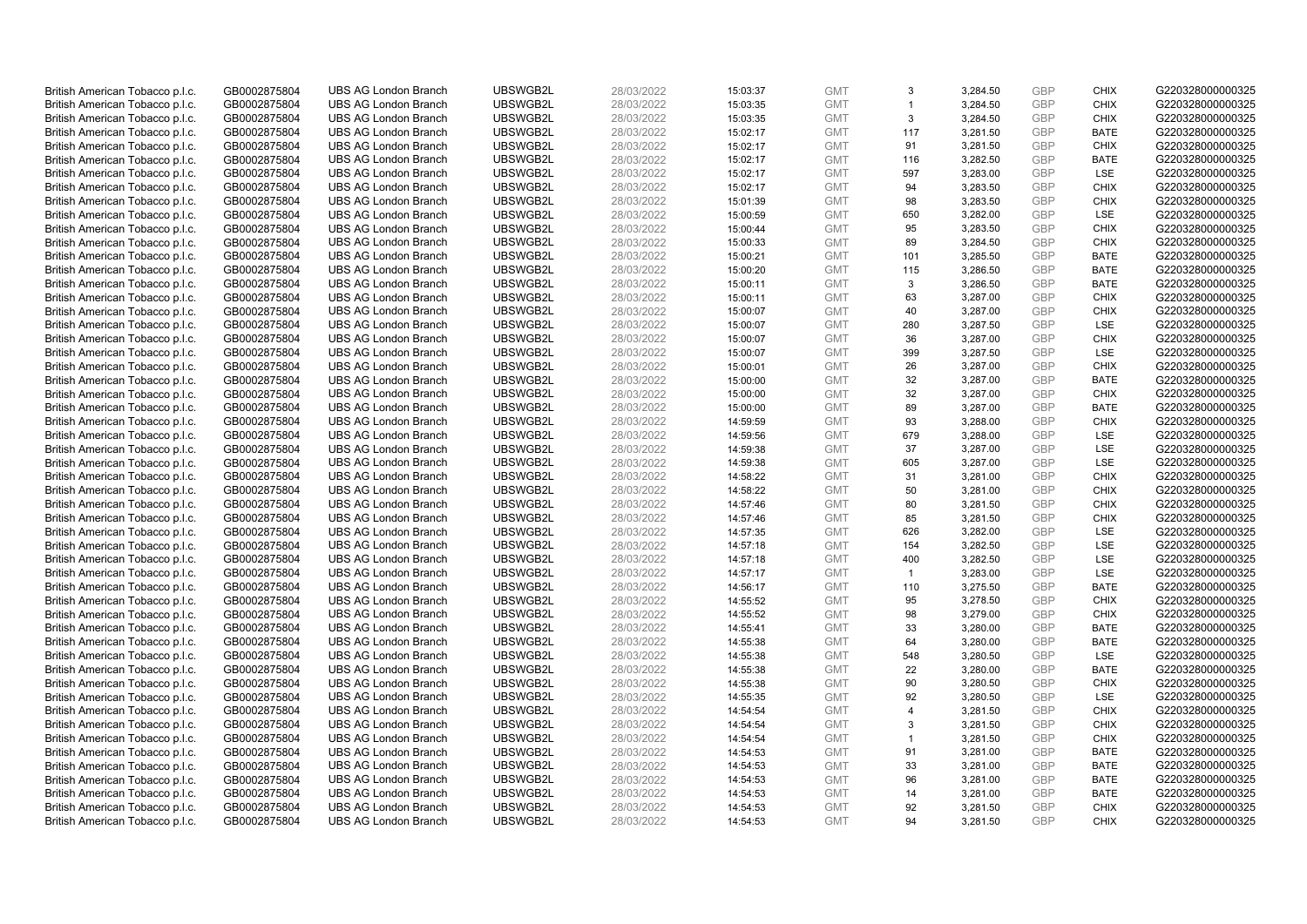| British American Tobacco p.l.c. | GB0002875804                 | <b>UBS AG London Branch</b> | UBSWGB2L | 28/03/2022 | 14:54:53             | <b>GMT</b> | 389            | 3,281.50 | <b>GBP</b> | LSE         | G220328000000325 |
|---------------------------------|------------------------------|-----------------------------|----------|------------|----------------------|------------|----------------|----------|------------|-------------|------------------|
| British American Tobacco p.l.c. | GB0002875804                 | <b>UBS AG London Branch</b> | UBSWGB2L | 28/03/2022 | 14:54:45             | <b>GMT</b> | 36             | 3,281.50 | GBP        | LSE         | G220328000000325 |
| British American Tobacco p.l.c. | GB0002875804                 | <b>UBS AG London Branch</b> | UBSWGB2L | 28/03/2022 | 14:54:42             | <b>GMT</b> | 194            | 3,281.50 | GBP        | LSE         | G220328000000325 |
| British American Tobacco p.l.c. | GB0002875804                 | <b>UBS AG London Branch</b> | UBSWGB2L | 28/03/2022 | 14:54:30             | <b>GMT</b> | 160            | 3,282.00 | GBP        | <b>CHIX</b> | G220328000000325 |
| British American Tobacco p.l.c. | GB0002875804                 | <b>UBS AG London Branch</b> | UBSWGB2L | 28/03/2022 | 14:54:23             | <b>GMT</b> | 662            | 3,281.50 | <b>GBP</b> | LSE         | G220328000000325 |
| British American Tobacco p.l.c. | GB0002875804                 | <b>UBS AG London Branch</b> | UBSWGB2L | 28/03/2022 | 14:54:01             | <b>GMT</b> | $\overline{1}$ | 3,281.00 | <b>GBP</b> | <b>CHIX</b> | G220328000000325 |
| British American Tobacco p.l.c. | GB0002875804                 | <b>UBS AG London Branch</b> | UBSWGB2L | 28/03/2022 | 14:52:57             | <b>GMT</b> | 156            | 3,278.50 | GBP        | <b>BATE</b> | G220328000000325 |
| British American Tobacco p.l.c. | GB0002875804                 | <b>UBS AG London Branch</b> | UBSWGB2L | 28/03/2022 | 14:52:56             | <b>GMT</b> | 678            | 3,280.50 | GBP        | LSE         | G220328000000325 |
| British American Tobacco p.l.c. | GB0002875804                 | <b>UBS AG London Branch</b> | UBSWGB2L | 28/03/2022 | 14:52:56             | <b>GMT</b> | 80             | 3,280.50 | GBP        | <b>CHIX</b> | G220328000000325 |
| British American Tobacco p.l.c. | GB0002875804                 | <b>UBS AG London Branch</b> | UBSWGB2L | 28/03/2022 | 14:52:49             | <b>GMT</b> | 87             | 3,282.00 | <b>GBP</b> | <b>CHIX</b> | G220328000000325 |
| British American Tobacco p.l.c. | GB0002875804                 | <b>UBS AG London Branch</b> | UBSWGB2L | 28/03/2022 | 14:52:48             | <b>GMT</b> | 102            | 3,282.00 | GBP        | <b>BATE</b> | G220328000000325 |
| British American Tobacco p.l.c. | GB0002875804                 | <b>UBS AG London Branch</b> | UBSWGB2L | 28/03/2022 | 14:52:48             | <b>GMT</b> | 329            | 3,282.00 | <b>GBP</b> | LSE         | G220328000000325 |
| British American Tobacco p.l.c. | GB0002875804                 | <b>UBS AG London Branch</b> | UBSWGB2L | 28/03/2022 | 14:52:48             | <b>GMT</b> | 268            | 3,282.00 | GBP        | LSE         | G220328000000325 |
| British American Tobacco p.l.c. | GB0002875804                 | <b>UBS AG London Branch</b> | UBSWGB2L | 28/03/2022 | 14:52:48             | <b>GMT</b> | 116            | 3,282.00 | <b>GBP</b> | <b>BATE</b> | G220328000000325 |
| British American Tobacco p.l.c. | GB0002875804                 | <b>UBS AG London Branch</b> | UBSWGB2L | 28/03/2022 | 14:51:23             | <b>GMT</b> | 637            | 3,277.00 | GBP        | <b>LSE</b>  | G220328000000325 |
| British American Tobacco p.l.c. | GB0002875804                 | <b>UBS AG London Branch</b> | UBSWGB2L | 28/03/2022 | 14:51:15             | <b>GMT</b> | 15             | 3,277.00 | <b>GBP</b> | LSE         | G220328000000325 |
| British American Tobacco p.l.c. | GB0002875804                 | <b>UBS AG London Branch</b> | UBSWGB2L | 28/03/2022 | 14:51:00             | <b>GMT</b> | 92             | 3,278.00 | GBP        | <b>CHIX</b> | G220328000000325 |
| British American Tobacco p.l.c. | GB0002875804                 | <b>UBS AG London Branch</b> | UBSWGB2L | 28/03/2022 | 14:51:00             | <b>GMT</b> | 82             | 3,278.00 | GBP        | <b>CHIX</b> | G220328000000325 |
| British American Tobacco p.l.c. | GB0002875804                 | <b>UBS AG London Branch</b> | UBSWGB2L | 28/03/2022 | 14:51:00             | <b>GMT</b> | 105            | 3,278.50 | GBP        | <b>CHIX</b> | G220328000000325 |
| British American Tobacco p.l.c. | GB0002875804                 | <b>UBS AG London Branch</b> | UBSWGB2L | 28/03/2022 | 14:51:00             | <b>GMT</b> | 21             | 3,278.50 | <b>GBP</b> | <b>CHIX</b> | G220328000000325 |
| British American Tobacco p.l.c. | GB0002875804                 | <b>UBS AG London Branch</b> | UBSWGB2L | 28/03/2022 | 14:50:20             | <b>GMT</b> | 644            | 3,278.50 | GBP        | <b>LSE</b>  | G220328000000325 |
| British American Tobacco p.l.c. | GB0002875804                 | <b>UBS AG London Branch</b> | UBSWGB2L | 28/03/2022 | 14:50:20             | <b>GMT</b> | 15             | 3,278.50 | GBP        | LSE         | G220328000000325 |
| British American Tobacco p.l.c. | GB0002875804                 | <b>UBS AG London Branch</b> | UBSWGB2L | 28/03/2022 | 14:50:17             | <b>GMT</b> | 75             | 3,279.50 | GBP        | LSE         | G220328000000325 |
| British American Tobacco p.l.c. | GB0002875804                 | <b>UBS AG London Branch</b> | UBSWGB2L | 28/03/2022 | 14:50:17             | <b>GMT</b> | 146            | 3,279.50 | GBP        | LSE         | G220328000000325 |
| British American Tobacco p.l.c. | GB0002875804                 | <b>UBS AG London Branch</b> | UBSWGB2L | 28/03/2022 | 14:49:00             | <b>GMT</b> | 95             | 3,277.50 | <b>GBP</b> | <b>CHIX</b> | G220328000000325 |
| British American Tobacco p.l.c. | GB0002875804                 | <b>UBS AG London Branch</b> | UBSWGB2L | 28/03/2022 | 14:49:00             | <b>GMT</b> | 681            | 3,278.00 | <b>GBP</b> | LSE         | G220328000000325 |
| British American Tobacco p.l.c. | GB0002875804                 | <b>UBS AG London Branch</b> | UBSWGB2L | 28/03/2022 | 14:48:12             | <b>GMT</b> | 584            | 3,281.50 | <b>GBP</b> | <b>LSE</b>  | G220328000000325 |
| British American Tobacco p.l.c. | GB0002875804                 | <b>UBS AG London Branch</b> | UBSWGB2L | 28/03/2022 | 14:48:12             | <b>GMT</b> | 80             | 3,281.50 | GBP        | <b>CHIX</b> | G220328000000325 |
| British American Tobacco p.l.c. | GB0002875804                 | <b>UBS AG London Branch</b> | UBSWGB2L | 28/03/2022 | 14:48:07             | <b>GMT</b> | 88             | 3,283.50 | <b>GBP</b> | <b>CHIX</b> | G220328000000325 |
| British American Tobacco p.l.c. | GB0002875804                 | <b>UBS AG London Branch</b> | UBSWGB2L | 28/03/2022 | 14:47:33             | <b>GMT</b> | 117            | 3,284.50 | GBP        | <b>CHIX</b> | G220328000000325 |
| British American Tobacco p.l.c. | GB0002875804                 | <b>UBS AG London Branch</b> | UBSWGB2L | 28/03/2022 | 14:47:30             | <b>GMT</b> | 208            | 3,286.50 | <b>GBP</b> | <b>LSE</b>  | G220328000000325 |
| British American Tobacco p.l.c. | GB0002875804                 | <b>UBS AG London Branch</b> | UBSWGB2L | 28/03/2022 | 14:47:30             | <b>GMT</b> | 114            | 3,286.50 | <b>GBP</b> | <b>LSE</b>  | G220328000000325 |
| British American Tobacco p.l.c. | GB0002875804                 | <b>UBS AG London Branch</b> | UBSWGB2L | 28/03/2022 | 14:47:30             | <b>GMT</b> | 250            | 3,286.50 | <b>GBP</b> | LSE         | G220328000000325 |
| British American Tobacco p.l.c. | GB0002875804                 | <b>UBS AG London Branch</b> | UBSWGB2L | 28/03/2022 | 14:47:30             | <b>GMT</b> | 120            | 3,286.00 | GBP        | <b>BATE</b> | G220328000000325 |
| British American Tobacco p.l.c. | GB0002875804                 | <b>UBS AG London Branch</b> | UBSWGB2L | 28/03/2022 | 14:47:30             | <b>GMT</b> | 96             | 3,286.50 | GBP        | <b>CHIX</b> | G220328000000325 |
| British American Tobacco p.l.c. | GB0002875804                 | <b>UBS AG London Branch</b> | UBSWGB2L | 28/03/2022 | 14:47:30             | <b>GMT</b> | 27             | 3,286.50 | GBP        | <b>CHIX</b> | G220328000000325 |
| British American Tobacco p.l.c. | GB0002875804                 | <b>UBS AG London Branch</b> | UBSWGB2L | 28/03/2022 | 14:47:30             | <b>GMT</b> | 61             | 3,286.50 | GBP        | <b>BATE</b> | G220328000000325 |
| British American Tobacco p.l.c. | GB0002875804                 | <b>UBS AG London Branch</b> | UBSWGB2L | 28/03/2022 | 14:47:30             | <b>GMT</b> | 40             | 3,286.50 | <b>GBP</b> | <b>BATE</b> | G220328000000325 |
| British American Tobacco p.l.c. | GB0002875804                 | <b>UBS AG London Branch</b> | UBSWGB2L | 28/03/2022 | 14:47:07             | <b>GMT</b> | 21             | 3,286.50 | <b>GBP</b> | <b>BATE</b> | G220328000000325 |
| British American Tobacco p.l.c. | GB0002875804                 | <b>UBS AG London Branch</b> | UBSWGB2L | 28/03/2022 | 14:47:06             | <b>GMT</b> | 53             | 3,286.50 | <b>GBP</b> | <b>CHIX</b> | G220328000000325 |
| British American Tobacco p.l.c. | GB0002875804                 | <b>UBS AG London Branch</b> | UBSWGB2L | 28/03/2022 | 14:46:48             | <b>GMT</b> | 652            | 3,287.00 | GBP        | <b>LSE</b>  | G220328000000325 |
| British American Tobacco p.l.c. | GB0002875804                 | <b>UBS AG London Branch</b> | UBSWGB2L | 28/03/2022 | 14:46:18             | <b>GMT</b> | 250            | 3,286.00 | <b>GBP</b> | LSE         | G220328000000325 |
| British American Tobacco p.l.c. | GB0002875804                 | <b>UBS AG London Branch</b> | UBSWGB2L | 28/03/2022 | 14:46:18             | <b>GMT</b> | 89             | 3,284.50 | GBP        | <b>BATE</b> | G220328000000325 |
| British American Tobacco p.l.c. |                              | <b>UBS AG London Branch</b> | UBSWGB2L | 28/03/2022 |                      | <b>GMT</b> | 354            | 3,286.50 | GBP        | LSE         | G220328000000325 |
| British American Tobacco p.l.c. | GB0002875804<br>GB0002875804 | <b>UBS AG London Branch</b> | UBSWGB2L | 28/03/2022 | 14:45:41<br>14:45:41 | <b>GMT</b> | 227            | 3,286.50 | <b>GBP</b> | <b>LSE</b>  | G220328000000325 |
|                                 |                              | <b>UBS AG London Branch</b> | UBSWGB2L | 28/03/2022 |                      | <b>GMT</b> |                |          | <b>GBP</b> | <b>CHIX</b> | G220328000000325 |
| British American Tobacco p.l.c. | GB0002875804                 |                             |          |            | 14:45:41             |            | 98             | 3,286.00 |            |             |                  |
| British American Tobacco p.l.c. | GB0002875804                 | <b>UBS AG London Branch</b> | UBSWGB2L | 28/03/2022 | 14:45:17             | <b>GMT</b> | 3              | 3,287.00 | <b>GBP</b> | <b>CHIX</b> | G220328000000325 |
| British American Tobacco p.l.c. | GB0002875804                 | <b>UBS AG London Branch</b> | UBSWGB2L | 28/03/2022 | 14:45:15             | <b>GMT</b> | 100            | 3,287.00 | GBP        | <b>CHIX</b> | G220328000000325 |
| British American Tobacco p.l.c. | GB0002875804                 | <b>UBS AG London Branch</b> | UBSWGB2L | 28/03/2022 | 14:45:03             | <b>GMT</b> | 40             | 3,287.50 | <b>GBP</b> | <b>BATE</b> | G220328000000325 |
| British American Tobacco p.l.c. | GB0002875804                 | <b>UBS AG London Branch</b> | UBSWGB2L | 28/03/2022 | 14:45:02             | <b>GMT</b> | 73             | 3,287.50 | GBP        | <b>BATE</b> | G220328000000325 |
| British American Tobacco p.l.c. | GB0002875804                 | <b>UBS AG London Branch</b> | UBSWGB2L | 28/03/2022 | 14:45:02             | <b>GMT</b> | 78             | 3,288.00 | <b>GBP</b> | <b>BATE</b> | G220328000000325 |
| British American Tobacco p.l.c. | GB0002875804                 | <b>UBS AG London Branch</b> | UBSWGB2L | 28/03/2022 | 14:45:01             | <b>GMT</b> | 26             | 3,288.00 | <b>GBP</b> | <b>BATE</b> | G220328000000325 |
| British American Tobacco p.l.c. | GB0002875804                 | <b>UBS AG London Branch</b> | UBSWGB2L | 28/03/2022 | 14:45:00             | <b>GMT</b> | 104            | 3,288.00 | GBP        | <b>CHIX</b> | G220328000000325 |
| British American Tobacco p.l.c. | GB0002875804                 | <b>UBS AG London Branch</b> | UBSWGB2L | 28/03/2022 | 14:45:00             | <b>GMT</b> | 444            | 3.288.50 | GBP        | <b>LSE</b>  | G220328000000325 |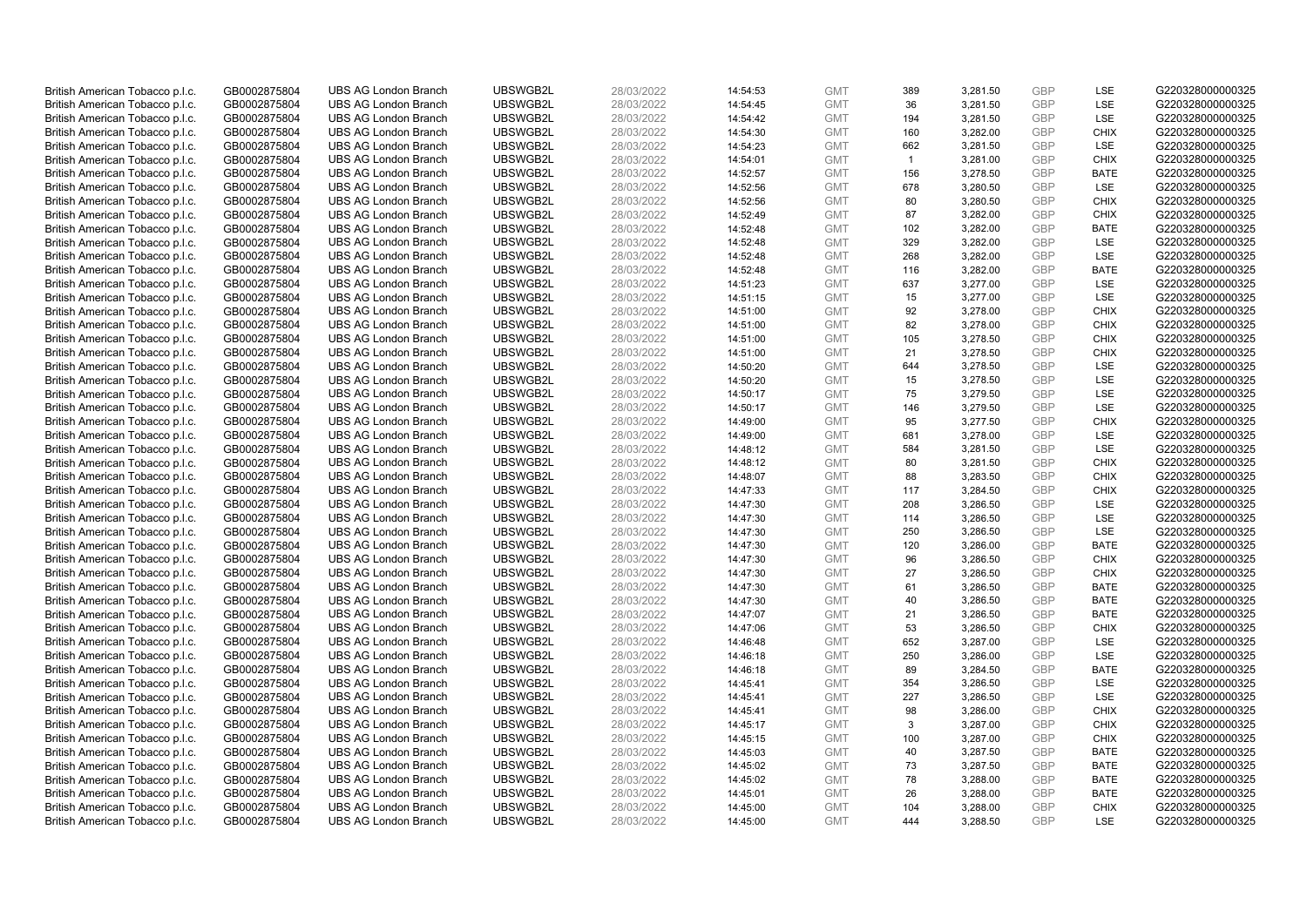| British American Tobacco p.l.c. | GB0002875804 | <b>UBS AG London Branch</b> | UBSWGB2L | 28/03/2022 | 14:45:00 | <b>GMT</b> | 186          | 3,288.50 | <b>GBP</b> | LSE         | G220328000000325 |
|---------------------------------|--------------|-----------------------------|----------|------------|----------|------------|--------------|----------|------------|-------------|------------------|
| British American Tobacco p.l.c. | GB0002875804 | <b>UBS AG London Branch</b> | UBSWGB2L | 28/03/2022 | 14:44:48 | <b>GMT</b> | 83           | 3,289.00 | GBP        | <b>CHIX</b> | G220328000000325 |
| British American Tobacco p.l.c. | GB0002875804 | <b>UBS AG London Branch</b> | UBSWGB2L | 28/03/2022 | 14:44:48 | <b>GMT</b> | 12           | 3,289.00 | GBP        | <b>CHIX</b> | G220328000000325 |
| British American Tobacco p.l.c. | GB0002875804 | <b>UBS AG London Branch</b> | UBSWGB2L | 28/03/2022 | 14:44:35 | <b>GMT</b> | 87           | 3,289.00 | GBP        | <b>CHIX</b> | G220328000000325 |
| British American Tobacco p.l.c. | GB0002875804 | <b>UBS AG London Branch</b> | UBSWGB2L | 28/03/2022 | 14:44:31 | <b>GMT</b> | 570          | 3,290.50 | <b>GBP</b> | LSE         | G220328000000325 |
| British American Tobacco p.l.c. | GB0002875804 | <b>UBS AG London Branch</b> | UBSWGB2L | 28/03/2022 | 14:42:48 | <b>GMT</b> | 84           | 3,286.00 | <b>GBP</b> | <b>BATE</b> | G220328000000325 |
| British American Tobacco p.l.c. | GB0002875804 | <b>UBS AG London Branch</b> | UBSWGB2L | 28/03/2022 | 14:42:48 | <b>GMT</b> | 19           | 3,286.00 | GBP        | <b>BATE</b> | G220328000000325 |
| British American Tobacco p.l.c. | GB0002875804 | <b>UBS AG London Branch</b> | UBSWGB2L | 28/03/2022 | 14:42:48 | <b>GMT</b> | 119          | 3,287.50 | <b>GBP</b> | <b>BATE</b> | G220328000000325 |
| British American Tobacco p.l.c. | GB0002875804 | <b>UBS AG London Branch</b> | UBSWGB2L | 28/03/2022 | 14:42:48 | <b>GMT</b> | 99           | 3,288.50 | GBP        | <b>CHIX</b> | G220328000000325 |
| British American Tobacco p.l.c. | GB0002875804 | <b>UBS AG London Branch</b> | UBSWGB2L | 28/03/2022 | 14:42:48 | <b>GMT</b> | 93           | 3,288.50 | <b>GBP</b> | <b>CHIX</b> | G220328000000325 |
| British American Tobacco p.l.c. | GB0002875804 | <b>UBS AG London Branch</b> | UBSWGB2L | 28/03/2022 | 14:42:39 | <b>GMT</b> | 357          | 3,290.00 | GBP        | <b>LSE</b>  | G220328000000325 |
| British American Tobacco p.l.c. | GB0002875804 | <b>UBS AG London Branch</b> | UBSWGB2L | 28/03/2022 | 14:42:39 | <b>GMT</b> | 250          | 3,290.00 | <b>GBP</b> | LSE         | G220328000000325 |
| British American Tobacco p.l.c. | GB0002875804 | <b>UBS AG London Branch</b> | UBSWGB2L | 28/03/2022 | 14:42:39 | <b>GMT</b> | 462          | 3,289.50 | GBP        | LSE         | G220328000000325 |
| British American Tobacco p.l.c. | GB0002875804 | <b>UBS AG London Branch</b> | UBSWGB2L | 28/03/2022 | 14:42:39 | <b>GMT</b> | 59           | 3,289.50 | <b>GBP</b> | LSE         | G220328000000325 |
| British American Tobacco p.l.c. | GB0002875804 | <b>UBS AG London Branch</b> | UBSWGB2L | 28/03/2022 | 14:42:39 | <b>GMT</b> | 29           | 3,289.50 | <b>GBP</b> | <b>LSE</b>  | G220328000000325 |
| British American Tobacco p.l.c. | GB0002875804 | <b>UBS AG London Branch</b> | UBSWGB2L | 28/03/2022 | 14:42:39 | <b>GMT</b> | 132          | 3,288.50 | GBP        | <b>BATE</b> | G220328000000325 |
| British American Tobacco p.l.c. | GB0002875804 | <b>UBS AG London Branch</b> | UBSWGB2L | 28/03/2022 | 14:42:39 | <b>GMT</b> | 123          | 3,288.50 | GBP        | <b>BATE</b> | G220328000000325 |
| British American Tobacco p.l.c. | GB0002875804 | <b>UBS AG London Branch</b> | UBSWGB2L | 28/03/2022 | 14:42:39 | <b>GMT</b> | 29           | 3,289.50 | <b>GBP</b> | LSE         | G220328000000325 |
| British American Tobacco p.l.c. | GB0002875804 | <b>UBS AG London Branch</b> | UBSWGB2L | 28/03/2022 | 14:42:39 | <b>GMT</b> | 21           | 3,289.50 | GBP        | <b>LSE</b>  | G220328000000325 |
| British American Tobacco p.l.c. | GB0002875804 | <b>UBS AG London Branch</b> | UBSWGB2L | 28/03/2022 | 14:42:28 | <b>GMT</b> | $\mathbf{1}$ | 3,290.50 | <b>GBP</b> | <b>CHIX</b> | G220328000000325 |
| British American Tobacco p.l.c. | GB0002875804 | <b>UBS AG London Branch</b> | UBSWGB2L | 28/03/2022 | 14:42:06 | <b>GMT</b> | 95           | 3,288.50 | GBP        | <b>CHIX</b> | G220328000000325 |
| British American Tobacco p.l.c. | GB0002875804 | <b>UBS AG London Branch</b> | UBSWGB2L | 28/03/2022 | 14:42:06 | <b>GMT</b> | 92           | 3,289.50 | GBP        | <b>CHIX</b> | G220328000000325 |
| British American Tobacco p.l.c. | GB0002875804 | <b>UBS AG London Branch</b> | UBSWGB2L | 28/03/2022 | 14:42:06 | <b>GMT</b> | 82           | 3,289.50 | GBP        | <b>CHIX</b> | G220328000000325 |
| British American Tobacco p.l.c. | GB0002875804 | <b>UBS AG London Branch</b> | UBSWGB2L | 28/03/2022 | 14:42:06 | <b>GMT</b> | 660          | 3,290.00 | GBP        | <b>LSE</b>  | G220328000000325 |
| British American Tobacco p.l.c. | GB0002875804 | <b>UBS AG London Branch</b> | UBSWGB2L | 28/03/2022 | 14:41:18 | <b>GMT</b> | 97           | 3,289.50 | <b>GBP</b> | <b>CHIX</b> | G220328000000325 |
| British American Tobacco p.l.c. | GB0002875804 | <b>UBS AG London Branch</b> | UBSWGB2L | 28/03/2022 | 14:41:12 | <b>GMT</b> | 51           | 3,292.50 | <b>GBP</b> | <b>LSE</b>  | G220328000000325 |
| British American Tobacco p.l.c. | GB0002875804 | <b>UBS AG London Branch</b> | UBSWGB2L | 28/03/2022 | 14:41:12 | <b>GMT</b> | 596          | 3,292.50 | <b>GBP</b> | <b>LSE</b>  | G220328000000325 |
| British American Tobacco p.l.c. | GB0002875804 | <b>UBS AG London Branch</b> | UBSWGB2L | 28/03/2022 | 14:41:12 | <b>GMT</b> | 147          | 3,293.50 | <b>GBP</b> | <b>LSE</b>  | G220328000000325 |
| British American Tobacco p.l.c. | GB0002875804 | <b>UBS AG London Branch</b> | UBSWGB2L | 28/03/2022 | 14:40:54 | <b>GMT</b> | 3            | 3,292.00 | <b>GBP</b> | LSE         | G220328000000325 |
| British American Tobacco p.l.c. | GB0002875804 | <b>UBS AG London Branch</b> | UBSWGB2L | 28/03/2022 | 14:40:53 | <b>GMT</b> | 3            | 3,292.00 | GBP        | LSE         | G220328000000325 |
| British American Tobacco p.l.c. | GB0002875804 | <b>UBS AG London Branch</b> | UBSWGB2L | 28/03/2022 | 14:40:19 | <b>GMT</b> | 586          | 3,286.00 | GBP        | LSE         | G220328000000325 |
| British American Tobacco p.l.c. | GB0002875804 | <b>UBS AG London Branch</b> | UBSWGB2L | 28/03/2022 | 14:40:07 | <b>GMT</b> | 102          | 3,288.00 | <b>GBP</b> | <b>BATE</b> | G220328000000325 |
| British American Tobacco p.l.c. | GB0002875804 | <b>UBS AG London Branch</b> | UBSWGB2L | 28/03/2022 | 14:40:07 | <b>GMT</b> | 110          | 3,288.50 | <b>GBP</b> | <b>CHIX</b> | G220328000000325 |
| British American Tobacco p.l.c. | GB0002875804 | <b>UBS AG London Branch</b> | UBSWGB2L | 28/03/2022 | 14:40:07 | <b>GMT</b> | 112          | 3,289.00 | GBP        | <b>CHIX</b> | G220328000000325 |
| British American Tobacco p.l.c. | GB0002875804 | <b>UBS AG London Branch</b> | UBSWGB2L | 28/03/2022 | 14:39:58 | <b>GMT</b> | 120          | 3,290.00 | GBP        | <b>BATE</b> | G220328000000325 |
| British American Tobacco p.l.c. | GB0002875804 | <b>UBS AG London Branch</b> | UBSWGB2L | 28/03/2022 | 14:39:58 | <b>GMT</b> | 110          | 3,290.00 | <b>GBP</b> | <b>BATE</b> | G220328000000325 |
| British American Tobacco p.l.c. | GB0002875804 | <b>UBS AG London Branch</b> | UBSWGB2L | 28/03/2022 | 14:39:50 | <b>GMT</b> | 87           | 3,290.50 | GBP        | <b>CHIX</b> | G220328000000325 |
| British American Tobacco p.l.c. | GB0002875804 | <b>UBS AG London Branch</b> | UBSWGB2L | 28/03/2022 | 14:39:50 | <b>GMT</b> | 84           | 3,290.50 | <b>GBP</b> | <b>CHIX</b> | G220328000000325 |
| British American Tobacco p.l.c. | GB0002875804 | <b>UBS AG London Branch</b> | UBSWGB2L | 28/03/2022 | 14:39:50 | <b>GMT</b> | 399          | 3,290.50 | <b>GBP</b> | LSE         | G220328000000325 |
| British American Tobacco p.l.c. | GB0002875804 | <b>UBS AG London Branch</b> | UBSWGB2L | 28/03/2022 | 14:39:49 | <b>GMT</b> | 200          | 3,290.50 | <b>GBP</b> | <b>LSE</b>  | G220328000000325 |
| British American Tobacco p.l.c. | GB0002875804 | <b>UBS AG London Branch</b> | UBSWGB2L | 28/03/2022 | 14:39:26 | <b>GMT</b> | 83           | 3,288.50 | GBP        | <b>CHIX</b> | G220328000000325 |
| British American Tobacco p.l.c. | GB0002875804 | <b>UBS AG London Branch</b> | UBSWGB2L | 28/03/2022 | 14:39:12 | <b>GMT</b> | 176          | 3,288.00 | <b>GBP</b> | <b>LSE</b>  | G220328000000325 |
| British American Tobacco p.l.c. | GB0002875804 | <b>UBS AG London Branch</b> | UBSWGB2L | 28/03/2022 | 14:39:12 | <b>GMT</b> | 428          | 3,288.00 | <b>GBP</b> | LSE         | G220328000000325 |
| British American Tobacco p.l.c. | GB0002875804 | <b>UBS AG London Branch</b> | UBSWGB2L | 28/03/2022 | 14:38:33 | <b>GMT</b> | 624          | 3,288.50 | GBP        | <b>LSE</b>  | G220328000000325 |
| British American Tobacco p.l.c. | GB0002875804 | <b>UBS AG London Branch</b> | UBSWGB2L | 28/03/2022 | 14:37:44 | <b>GMT</b> | 685          | 3,287.00 | <b>GBP</b> | <b>LSE</b>  | G220328000000325 |
| British American Tobacco p.l.c. | GB0002875804 | <b>UBS AG London Branch</b> | UBSWGB2L | 28/03/2022 | 14:37:44 | <b>GMT</b> | 84           | 3,286.00 | <b>GBP</b> | <b>CHIX</b> | G220328000000325 |
| British American Tobacco p.l.c. | GB0002875804 | <b>UBS AG London Branch</b> | UBSWGB2L | 28/03/2022 | 14:37:33 | <b>GMT</b> | 19           | 3,290.50 | <b>GBP</b> | <b>CHIX</b> | G220328000000325 |
| British American Tobacco p.l.c. | GB0002875804 | <b>UBS AG London Branch</b> | UBSWGB2L | 28/03/2022 | 14:37:33 | <b>GMT</b> | 66           | 3,290.50 | GBP        | <b>CHIX</b> | G220328000000325 |
| British American Tobacco p.l.c. | GB0002875804 | <b>UBS AG London Branch</b> | UBSWGB2L | 28/03/2022 | 14:37:33 | <b>GMT</b> | 83           | 3,291.00 | <b>GBP</b> | LSE         | G220328000000325 |
| British American Tobacco p.l.c. | GB0002875804 | <b>UBS AG London Branch</b> | UBSWGB2L | 28/03/2022 | 14:37:33 | <b>GMT</b> | 485          | 3,291.00 | GBP        | LSE         | G220328000000325 |
| British American Tobacco p.l.c. | GB0002875804 | <b>UBS AG London Branch</b> | UBSWGB2L | 28/03/2022 | 14:36:41 | <b>GMT</b> | 40           | 3,291.00 | <b>GBP</b> | <b>CHIX</b> | G220328000000325 |
| British American Tobacco p.l.c. | GB0002875804 | <b>UBS AG London Branch</b> | UBSWGB2L | 28/03/2022 | 14:36:40 | <b>GMT</b> | 53           | 3,291.00 | <b>GBP</b> | <b>CHIX</b> | G220328000000325 |
| British American Tobacco p.l.c. | GB0002875804 | <b>UBS AG London Branch</b> | UBSWGB2L | 28/03/2022 | 14:36:38 | <b>GMT</b> | 348          | 3,292.00 | GBP        | <b>LSE</b>  | G220328000000325 |
| British American Tobacco p.l.c. | GB0002875804 | <b>UBS AG London Branch</b> | UBSWGB2L | 28/03/2022 | 14:36:38 | <b>GMT</b> | 210          | 3.292.00 | GBP        | <b>LSE</b>  | G220328000000325 |
|                                 |              |                             |          |            |          |            |              |          |            |             |                  |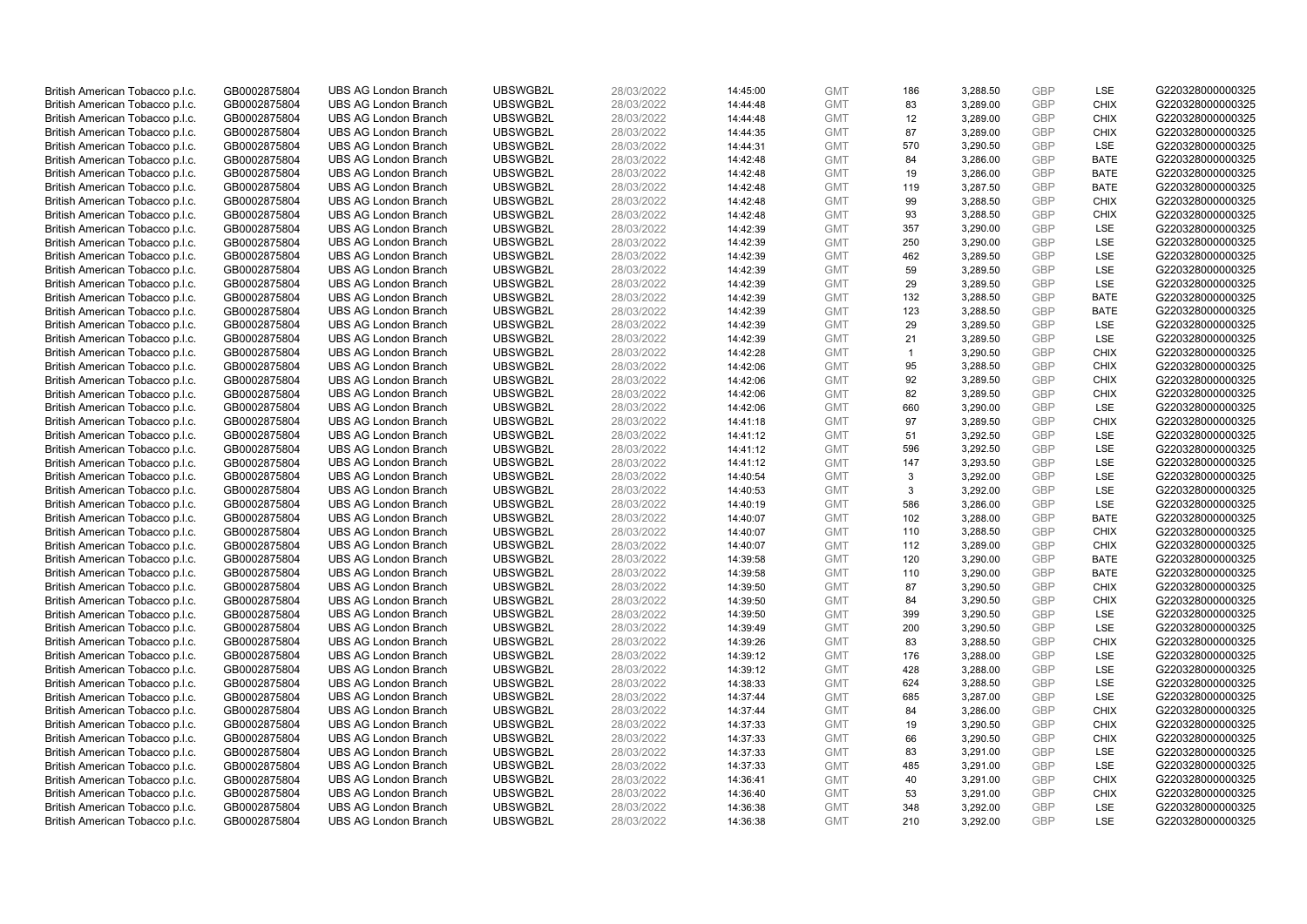| British American Tobacco p.l.c. | GB0002875804 | <b>UBS AG London Branch</b> | UBSWGB2L | 28/03/2022 | 14:36:28 | <b>GMT</b> | 99             | 3,294.50 | <b>GBP</b> | <b>CHIX</b> | G220328000000325 |
|---------------------------------|--------------|-----------------------------|----------|------------|----------|------------|----------------|----------|------------|-------------|------------------|
| British American Tobacco p.l.c. | GB0002875804 | <b>UBS AG London Branch</b> | UBSWGB2L | 28/03/2022 | 14:36:22 | <b>GMT</b> | 165            | 3,295.00 | GBP        | <b>LSE</b>  | G220328000000325 |
| British American Tobacco p.l.c. | GB0002875804 | <b>UBS AG London Branch</b> | UBSWGB2L | 28/03/2022 | 14:36:22 | <b>GMT</b> | 230            | 3,295.00 | <b>GBP</b> | LSE         | G220328000000325 |
| British American Tobacco p.l.c. | GB0002875804 | <b>UBS AG London Branch</b> | UBSWGB2L | 28/03/2022 | 14:36:17 | <b>GMT</b> | 112            | 3,295.00 | GBP        | <b>BATE</b> | G220328000000325 |
| British American Tobacco p.l.c. | GB0002875804 | <b>UBS AG London Branch</b> | UBSWGB2L | 28/03/2022 | 14:35:59 | <b>GMT</b> | 109            | 3,297.00 | GBP        | <b>BATE</b> | G220328000000325 |
| British American Tobacco p.l.c. | GB0002875804 | <b>UBS AG London Branch</b> | UBSWGB2L | 28/03/2022 | 14:35:51 | <b>GMT</b> | 120            | 3,298.00 | GBP        | <b>BATE</b> | G220328000000325 |
| British American Tobacco p.l.c. | GB0002875804 | <b>UBS AG London Branch</b> | UBSWGB2L | 28/03/2022 | 14:35:51 | <b>GMT</b> | 95             | 3,298.00 | <b>GBP</b> | <b>CHIX</b> | G220328000000325 |
| British American Tobacco p.l.c. | GB0002875804 | <b>UBS AG London Branch</b> | UBSWGB2L | 28/03/2022 | 14:35:41 | <b>GMT</b> | 50             | 3,299.00 | GBP        | <b>CHIX</b> | G220328000000325 |
| British American Tobacco p.l.c. | GB0002875804 | <b>UBS AG London Branch</b> | UBSWGB2L | 28/03/2022 | 14:35:41 | <b>GMT</b> | 41             | 3,299.00 | GBP        | <b>CHIX</b> | G220328000000325 |
| British American Tobacco p.l.c. | GB0002875804 | <b>UBS AG London Branch</b> | UBSWGB2L | 28/03/2022 | 14:35:41 | <b>GMT</b> | 358            | 3,299.50 | GBP        | LSE         | G220328000000325 |
| British American Tobacco p.l.c. | GB0002875804 | <b>UBS AG London Branch</b> | UBSWGB2L | 28/03/2022 | 14:35:41 | <b>GMT</b> | 300            | 3,299.50 | GBP        | <b>LSE</b>  | G220328000000325 |
| British American Tobacco p.l.c. | GB0002875804 | <b>UBS AG London Branch</b> | UBSWGB2L | 28/03/2022 | 14:35:33 | <b>GMT</b> | 22             | 3,299.50 | <b>GBP</b> | <b>CHIX</b> | G220328000000325 |
| British American Tobacco p.l.c. | GB0002875804 | <b>UBS AG London Branch</b> | UBSWGB2L | 28/03/2022 | 14:35:33 | <b>GMT</b> | 70             | 3,299.50 | <b>GBP</b> | <b>CHIX</b> | G220328000000325 |
| British American Tobacco p.l.c. | GB0002875804 | <b>UBS AG London Branch</b> | UBSWGB2L | 28/03/2022 | 14:35:33 | <b>GMT</b> | 100            | 3,300.50 | <b>GBP</b> | <b>CHIX</b> | G220328000000325 |
| British American Tobacco p.l.c. | GB0002875804 | <b>UBS AG London Branch</b> | UBSWGB2L | 28/03/2022 | 14:35:33 | <b>GMT</b> | 80             | 3,300.50 | <b>GBP</b> | <b>CHIX</b> | G220328000000325 |
| British American Tobacco p.l.c. | GB0002875804 | <b>UBS AG London Branch</b> | UBSWGB2L | 28/03/2022 | 14:35:15 | <b>GMT</b> | 24             | 3,299.50 | <b>GBP</b> | <b>CHIX</b> | G220328000000325 |
| British American Tobacco p.l.c. | GB0002875804 | <b>UBS AG London Branch</b> | UBSWGB2L | 28/03/2022 | 14:35:15 | <b>GMT</b> | 46             | 3,299.50 | <b>GBP</b> | <b>CHIX</b> | G220328000000325 |
| British American Tobacco p.l.c. | GB0002875804 | <b>UBS AG London Branch</b> | UBSWGB2L | 28/03/2022 | 14:35:15 | <b>GMT</b> | 13             | 3,299.50 | <b>GBP</b> | <b>CHIX</b> | G220328000000325 |
| British American Tobacco p.l.c. | GB0002875804 | <b>UBS AG London Branch</b> | UBSWGB2L | 28/03/2022 | 14:35:15 | <b>GMT</b> | 15             | 3,299.50 | <b>GBP</b> | <b>CHIX</b> | G220328000000325 |
| British American Tobacco p.l.c. | GB0002875804 | <b>UBS AG London Branch</b> | UBSWGB2L | 28/03/2022 | 14:35:15 | <b>GMT</b> | 190            | 3,299.50 | <b>GBP</b> | LSE         | G220328000000325 |
| British American Tobacco p.l.c. | GB0002875804 | <b>UBS AG London Branch</b> | UBSWGB2L | 28/03/2022 | 14:35:15 | <b>GMT</b> | 136            | 3,299.50 | <b>GBP</b> | <b>LSE</b>  | G220328000000325 |
| British American Tobacco p.l.c. | GB0002875804 | <b>UBS AG London Branch</b> | UBSWGB2L | 28/03/2022 | 14:35:15 | <b>GMT</b> | 152            | 3,299.50 | <b>GBP</b> | LSE         | G220328000000325 |
| British American Tobacco p.l.c. | GB0002875804 | <b>UBS AG London Branch</b> | UBSWGB2L | 28/03/2022 | 14:35:15 | <b>GMT</b> | 151            | 3,299.50 | <b>GBP</b> | LSE         | G220328000000325 |
| British American Tobacco p.l.c. | GB0002875804 | <b>UBS AG London Branch</b> | UBSWGB2L | 28/03/2022 | 14:34:45 | <b>GMT</b> | 600            | 3,300.00 | <b>GBP</b> | LSE         | G220328000000325 |
| British American Tobacco p.l.c. | GB0002875804 | <b>UBS AG London Branch</b> | UBSWGB2L | 28/03/2022 | 14:34:06 | <b>GMT</b> | 607            | 3,299.00 | GBP        | LSE         | G220328000000325 |
| British American Tobacco p.l.c. | GB0002875804 | <b>UBS AG London Branch</b> | UBSWGB2L | 28/03/2022 | 14:33:55 | <b>GMT</b> | 107            | 3,301.00 | <b>GBP</b> | <b>BATE</b> | G220328000000325 |
| British American Tobacco p.l.c. | GB0002875804 | <b>UBS AG London Branch</b> | UBSWGB2L | 28/03/2022 | 14:33:53 | <b>GMT</b> | 9              | 3,301.50 | GBP        | <b>BATE</b> | G220328000000325 |
| British American Tobacco p.l.c. | GB0002875804 | <b>UBS AG London Branch</b> | UBSWGB2L | 28/03/2022 | 14:33:53 | <b>GMT</b> | 138            | 3,302.50 | <b>GBP</b> | <b>BATE</b> | G220328000000325 |
| British American Tobacco p.l.c. | GB0002875804 | <b>UBS AG London Branch</b> | UBSWGB2L | 28/03/2022 | 14:33:53 | <b>GMT</b> | 97             | 3,303.50 | GBP        | <b>CHIX</b> | G220328000000325 |
| British American Tobacco p.l.c. | GB0002875804 | <b>UBS AG London Branch</b> | UBSWGB2L | 28/03/2022 | 14:33:53 | <b>GMT</b> | 520            | 3,304.00 | <b>GBP</b> | <b>LSE</b>  | G220328000000325 |
| British American Tobacco p.l.c. | GB0002875804 | <b>UBS AG London Branch</b> | UBSWGB2L | 28/03/2022 | 14:33:53 | <b>GMT</b> | 90             | 3,304.00 | GBP        | LSE         | G220328000000325 |
| British American Tobacco p.l.c. | GB0002875804 | <b>UBS AG London Branch</b> | UBSWGB2L | 28/03/2022 | 14:33:53 | <b>GMT</b> | 93             | 3,304.00 | <b>GBP</b> | <b>CHIX</b> | G220328000000325 |
| British American Tobacco p.l.c. | GB0002875804 | <b>UBS AG London Branch</b> | UBSWGB2L | 28/03/2022 | 14:33:47 | <b>GMT</b> | 52             | 3,304.00 | GBP        | LSE         | G220328000000325 |
| British American Tobacco p.l.c. | GB0002875804 | <b>UBS AG London Branch</b> | UBSWGB2L | 28/03/2022 | 14:33:24 | <b>GMT</b> | 565            | 3,304.00 | <b>GBP</b> | LSE         | G220328000000325 |
| British American Tobacco p.l.c. | GB0002875804 | <b>UBS AG London Branch</b> | UBSWGB2L | 28/03/2022 | 14:33:24 | <b>GMT</b> | 111            | 3,304.50 | GBP        | <b>CHIX</b> | G220328000000325 |
| British American Tobacco p.l.c. | GB0002875804 | <b>UBS AG London Branch</b> | UBSWGB2L | 28/03/2022 | 14:33:14 | <b>GMT</b> | 2              | 3,306.00 | <b>GBP</b> | <b>CHIX</b> | G220328000000325 |
| British American Tobacco p.l.c. | GB0002875804 | <b>UBS AG London Branch</b> | UBSWGB2L | 28/03/2022 | 14:33:14 | <b>GMT</b> | $\overline{4}$ | 3,306.00 | GBP        | <b>CHIX</b> | G220328000000325 |
| British American Tobacco p.l.c. | GB0002875804 | <b>UBS AG London Branch</b> | UBSWGB2L | 28/03/2022 | 14:33:14 | <b>GMT</b> | 3              | 3,306.00 | <b>GBP</b> | <b>CHIX</b> | G220328000000325 |
| British American Tobacco p.l.c. | GB0002875804 | <b>UBS AG London Branch</b> | UBSWGB2L | 28/03/2022 | 14:33:14 | <b>GMT</b> |                | 3,306.00 | <b>GBP</b> | <b>CHIX</b> | G220328000000325 |
| British American Tobacco p.l.c. | GB0002875804 | <b>UBS AG London Branch</b> | UBSWGB2L | 28/03/2022 | 14:33:14 | <b>GMT</b> | 2              | 3,306.00 | <b>GBP</b> | <b>CHIX</b> | G220328000000325 |
| British American Tobacco p.l.c. | GB0002875804 | <b>UBS AG London Branch</b> | UBSWGB2L | 28/03/2022 | 14:33:14 | <b>GMT</b> | 4              | 3,305.50 | GBP        | <b>CHIX</b> | G220328000000325 |
| British American Tobacco p.l.c. | GB0002875804 | <b>UBS AG London Branch</b> | UBSWGB2L | 28/03/2022 | 14:33:07 | <b>GMT</b> | $\overline{4}$ | 3,306.50 | GBP        | <b>CHIX</b> | G220328000000325 |
| British American Tobacco p.l.c. | GB0002875804 | <b>UBS AG London Branch</b> | UBSWGB2L | 28/03/2022 | 14:33:07 | <b>GMT</b> | 81             | 3,306.50 | GBP        | <b>CHIX</b> | G220328000000325 |
| British American Tobacco p.l.c. | GB0002875804 | <b>UBS AG London Branch</b> | UBSWGB2L | 28/03/2022 | 14:33:01 | <b>GMT</b> | 430            | 3,307.00 | <b>GBP</b> | LSE         | G220328000000325 |
| British American Tobacco p.l.c. | GB0002875804 | <b>UBS AG London Branch</b> | UBSWGB2L | 28/03/2022 | 14:33:00 | <b>GMT</b> | 100            | 3,307.00 | <b>GBP</b> | <b>LSE</b>  | G220328000000325 |
| British American Tobacco p.l.c. | GB0002875804 | <b>UBS AG London Branch</b> | UBSWGB2L | 28/03/2022 | 14:33:00 | <b>GMT</b> | 100            | 3,307.00 | <b>GBP</b> | <b>LSE</b>  | G220328000000325 |
| British American Tobacco p.l.c. | GB0002875804 | <b>UBS AG London Branch</b> | UBSWGB2L | 28/03/2022 | 14:33:00 | <b>GMT</b> | 100            | 3,308.50 | <b>GBP</b> | LSE         | G220328000000325 |
| British American Tobacco p.l.c. | GB0002875804 | <b>UBS AG London Branch</b> | UBSWGB2L | 28/03/2022 | 14:33:00 | <b>GMT</b> | 509            | 3,308.50 | <b>GBP</b> | LSE         | G220328000000325 |
| British American Tobacco p.l.c. | GB0002875804 | <b>UBS AG London Branch</b> | UBSWGB2L | 28/03/2022 | 14:32:28 | <b>GMT</b> | 99             | 3,308.50 | GBP        | <b>CHIX</b> | G220328000000325 |
| British American Tobacco p.l.c. | GB0002875804 | <b>UBS AG London Branch</b> | UBSWGB2L | 28/03/2022 | 14:32:21 | <b>GMT</b> | 122            | 3,309.00 | <b>GBP</b> | <b>BATE</b> | G220328000000325 |
| British American Tobacco p.l.c. | GB0002875804 | <b>UBS AG London Branch</b> | UBSWGB2L | 28/03/2022 | 14:32:19 | <b>GMT</b> | 23             | 3,309.00 | <b>GBP</b> | <b>BATE</b> | G220328000000325 |
| British American Tobacco p.l.c. | GB0002875804 | <b>UBS AG London Branch</b> | UBSWGB2L | 28/03/2022 | 14:32:19 | <b>GMT</b> | 100            | 3,309.00 | <b>GBP</b> | <b>BATE</b> | G220328000000325 |
| British American Tobacco p.l.c. | GB0002875804 | <b>UBS AG London Branch</b> | UBSWGB2L | 28/03/2022 | 14:32:18 | <b>GMT</b> | 67             | 3,310.00 | GBP        | <b>BATE</b> | G220328000000325 |
| British American Tobacco p.l.c. | GB0002875804 | <b>UBS AG London Branch</b> | UBSWGB2L | 28/03/2022 | 14:32:18 | <b>GMT</b> | 29             | 3.310.00 | GBP        | <b>BATE</b> | G220328000000325 |
|                                 |              |                             |          |            |          |            |                |          |            |             |                  |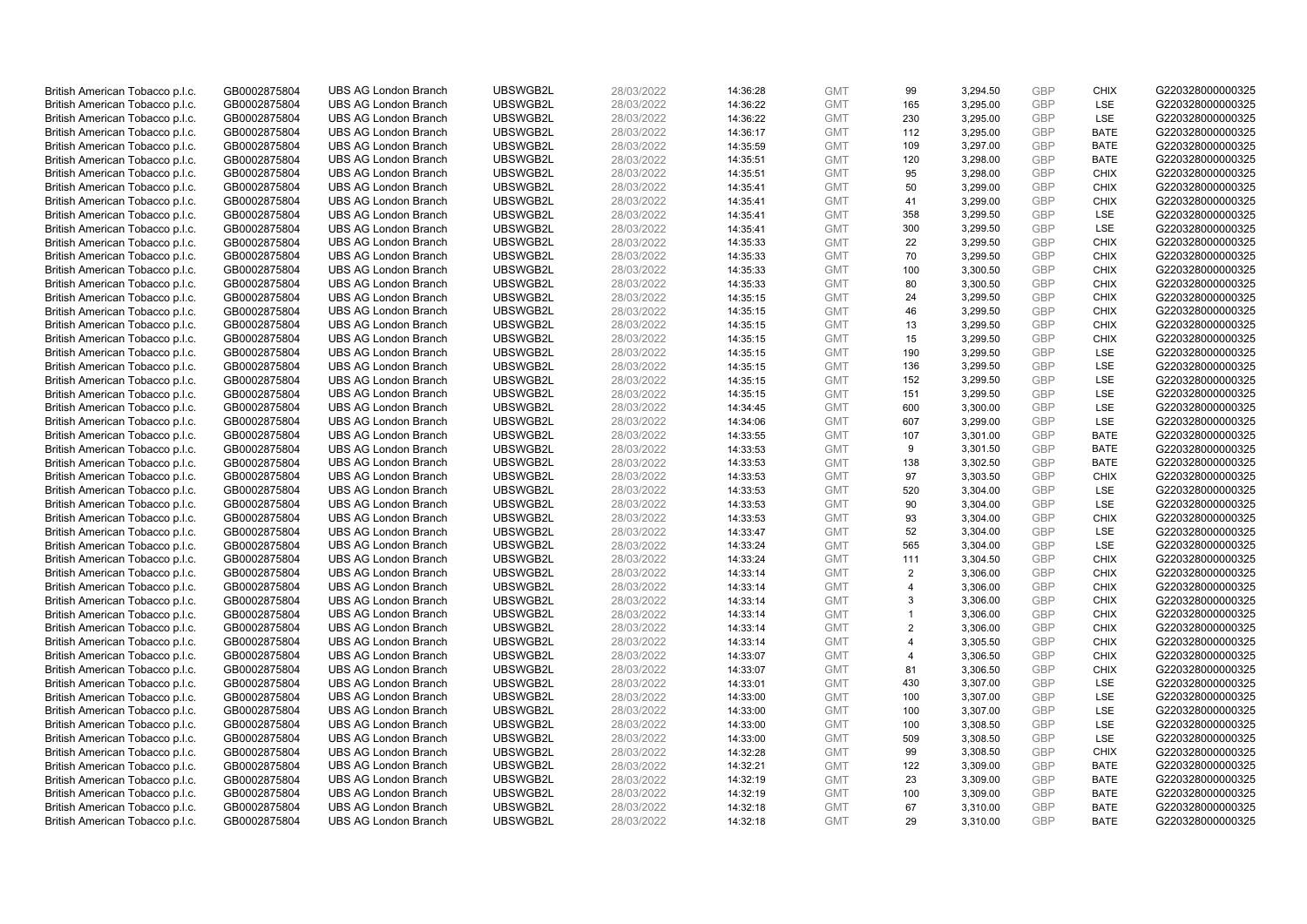| British American Tobacco p.l.c.                                    | GB0002875804                 | <b>UBS AG London Branch</b> | UBSWGB2L | 28/03/2022 | 14:32:18             | <b>GMT</b> | 21             | 3,310.00             | <b>GBP</b> | <b>BATE</b> | G220328000000325 |
|--------------------------------------------------------------------|------------------------------|-----------------------------|----------|------------|----------------------|------------|----------------|----------------------|------------|-------------|------------------|
| British American Tobacco p.l.c.                                    | GB0002875804                 | <b>UBS AG London Branch</b> | UBSWGB2L | 28/03/2022 | 14:32:18             | <b>GMT</b> | 171            | 3,310.50             | GBP        | <b>CHIX</b> | G220328000000325 |
| British American Tobacco p.l.c.                                    | GB0002875804                 | <b>UBS AG London Branch</b> | UBSWGB2L | 28/03/2022 | 14:32:18             | <b>GMT</b> | $\overline{1}$ | 3,311.00             | GBP        | <b>CHIX</b> | G220328000000325 |
| British American Tobacco p.l.c.                                    | GB0002875804                 | <b>UBS AG London Branch</b> | UBSWGB2L | 28/03/2022 | 14:32:18             | <b>GMT</b> | 82             | 3,311.00             | GBP        | <b>CHIX</b> | G220328000000325 |
| British American Tobacco p.l.c.                                    | GB0002875804                 | <b>UBS AG London Branch</b> | UBSWGB2L | 28/03/2022 | 14:32:16             | <b>GMT</b> | 85             | 3,311.50             | <b>GBP</b> | <b>CHIX</b> | G220328000000325 |
| British American Tobacco p.l.c.                                    | GB0002875804                 | <b>UBS AG London Branch</b> | UBSWGB2L | 28/03/2022 | 14:32:16             | <b>GMT</b> | 104            | 3,311.50             | <b>GBP</b> | <b>BATE</b> | G220328000000325 |
| British American Tobacco p.l.c.                                    | GB0002875804                 | <b>UBS AG London Branch</b> | UBSWGB2L | 28/03/2022 | 14:32:13             | <b>GMT</b> | 639            | 3,311.50             | <b>GBP</b> | LSE         | G220328000000325 |
| British American Tobacco p.l.c.                                    | GB0002875804                 | <b>UBS AG London Branch</b> | UBSWGB2L | 28/03/2022 | 14:32:12             | <b>GMT</b> | 61             | 3,312.50             | GBP        | LSE         | G220328000000325 |
| British American Tobacco p.l.c.                                    | GB0002875804                 | <b>UBS AG London Branch</b> | UBSWGB2L | 28/03/2022 | 14:32:12             | <b>GMT</b> | 16             | 3,312.50             | GBP        | <b>BATE</b> | G220328000000325 |
| British American Tobacco p.l.c.                                    | GB0002875804                 | <b>UBS AG London Branch</b> | UBSWGB2L | 28/03/2022 | 14:32:12             | <b>GMT</b> | 25             | 3,312.50             | <b>GBP</b> | <b>BATE</b> | G220328000000325 |
| British American Tobacco p.l.c.                                    | GB0002875804                 | <b>UBS AG London Branch</b> | UBSWGB2L | 28/03/2022 | 14:32:12             | <b>GMT</b> | 25             | 3,312.50             | GBP        | <b>BATE</b> | G220328000000325 |
| British American Tobacco p.l.c.                                    | GB0002875804                 | <b>UBS AG London Branch</b> | UBSWGB2L | 28/03/2022 | 14:32:12             | <b>GMT</b> | 25             | 3,312.50             | <b>GBP</b> | <b>BATE</b> | G220328000000325 |
| British American Tobacco p.l.c.                                    | GB0002875804                 | <b>UBS AG London Branch</b> | UBSWGB2L | 28/03/2022 | 14:32:12             | <b>GMT</b> | 16             | 3,312.50             | <b>GBP</b> | <b>BATE</b> | G220328000000325 |
| British American Tobacco p.l.c.                                    | GB0002875804                 | <b>UBS AG London Branch</b> | UBSWGB2L | 28/03/2022 | 14:32:12             | <b>GMT</b> | 3              | 3,312.00             | <b>GBP</b> | <b>CHIX</b> | G220328000000325 |
| British American Tobacco p.l.c.                                    | GB0002875804                 | <b>UBS AG London Branch</b> | UBSWGB2L | 28/03/2022 | 14:31:47             | <b>GMT</b> | 669            | 3,311.00             | GBP        | <b>LSE</b>  | G220328000000325 |
| British American Tobacco p.l.c.                                    | GB0002875804                 | <b>UBS AG London Branch</b> | UBSWGB2L | 28/03/2022 | 14:31:45             | <b>GMT</b> | 96             | 3,311.50             | <b>GBP</b> | <b>CHIX</b> | G220328000000325 |
| British American Tobacco p.l.c.                                    | GB0002875804                 | <b>UBS AG London Branch</b> | UBSWGB2L | 28/03/2022 | 14:31:45             | <b>GMT</b> | 687            | 3,311.50             | GBP        | <b>LSE</b>  | G220328000000325 |
| British American Tobacco p.l.c.                                    | GB0002875804                 | <b>UBS AG London Branch</b> | UBSWGB2L | 28/03/2022 | 14:31:39             | <b>GMT</b> | 240            | 3,312.50             | <b>GBP</b> | LSE         | G220328000000325 |
| British American Tobacco p.l.c.                                    | GB0002875804                 | <b>UBS AG London Branch</b> | UBSWGB2L | 28/03/2022 | 14:31:28             | <b>GMT</b> | 90             | 3,312.50             | GBP        | <b>CHIX</b> | G220328000000325 |
| British American Tobacco p.l.c.                                    | GB0002875804                 | <b>UBS AG London Branch</b> | UBSWGB2L | 28/03/2022 | 14:31:28             | <b>GMT</b> | $\overline{1}$ | 3,312.50             | <b>GBP</b> | <b>CHIX</b> | G220328000000325 |
| British American Tobacco p.l.c.                                    | GB0002875804                 | <b>UBS AG London Branch</b> | UBSWGB2L | 28/03/2022 | 14:31:26             | <b>GMT</b> | 103            | 3,312.00             | GBP        | <b>CHIX</b> | G220328000000325 |
| British American Tobacco p.l.c.                                    | GB0002875804                 | <b>UBS AG London Branch</b> | UBSWGB2L | 28/03/2022 | 14:30:55             | <b>GMT</b> | 664            | 3,311.00             | GBP        | LSE         | G220328000000325 |
| British American Tobacco p.l.c.                                    | GB0002875804                 | <b>UBS AG London Branch</b> | UBSWGB2L | 28/03/2022 | 14:30:08             | <b>GMT</b> | 683            | 3,313.50             | GBP        | LSE         | G220328000000325 |
| British American Tobacco p.l.c.                                    | GB0002875804                 | <b>UBS AG London Branch</b> | UBSWGB2L | 28/03/2022 | 14:29:58             | <b>GMT</b> | 82             | 3,309.50             | GBP        | <b>CHIX</b> | G220328000000325 |
| British American Tobacco p.l.c.                                    | GB0002875804                 | <b>UBS AG London Branch</b> | UBSWGB2L | 28/03/2022 | 14:29:58             | <b>GMT</b> | $\mathbf{1}$   | 3,310.50             | <b>GBP</b> | LSE         | G220328000000325 |
| British American Tobacco p.l.c.                                    | GB0002875804                 | <b>UBS AG London Branch</b> | UBSWGB2L | 28/03/2022 | 14:29:58             | <b>GMT</b> | 685            | 3,310.50             | <b>GBP</b> | LSE         | G220328000000325 |
| British American Tobacco p.l.c.                                    | GB0002875804                 | <b>UBS AG London Branch</b> | UBSWGB2L | 28/03/2022 | 14:29:31             | <b>GMT</b> | 122            | 3,314.00             | <b>GBP</b> | <b>BATE</b> | G220328000000325 |
| British American Tobacco p.l.c.                                    | GB0002875804                 | <b>UBS AG London Branch</b> | UBSWGB2L | 28/03/2022 | 14:29:31             | <b>GMT</b> | 261            | 3,314.00             | <b>GBP</b> | <b>LSE</b>  | G220328000000325 |
| British American Tobacco p.l.c.                                    | GB0002875804                 | <b>UBS AG London Branch</b> | UBSWGB2L | 28/03/2022 | 14:29:31             | <b>GMT</b> | 325            | 3,314.00             | <b>GBP</b> | LSE         | G220328000000325 |
| British American Tobacco p.l.c.                                    | GB0002875804                 | <b>UBS AG London Branch</b> | UBSWGB2L | 28/03/2022 | 14:29:31             | <b>GMT</b> | 2              | 3,314.00             | <b>GBP</b> | <b>BATE</b> | G220328000000325 |
| British American Tobacco p.l.c.                                    | GB0002875804                 | <b>UBS AG London Branch</b> | UBSWGB2L | 28/03/2022 | 14:29:31             | <b>GMT</b> | 39             | 3,314.00             | <b>GBP</b> | <b>LSE</b>  | G220328000000325 |
| British American Tobacco p.l.c.                                    | GB0002875804                 | <b>UBS AG London Branch</b> | UBSWGB2L | 28/03/2022 | 14:29:31             | <b>GMT</b> | 466            | 3,314.50             | <b>GBP</b> | <b>LSE</b>  | G220328000000325 |
| British American Tobacco p.l.c.                                    | GB0002875804                 | <b>UBS AG London Branch</b> | UBSWGB2L | 28/03/2022 | 14:29:31             | <b>GMT</b> | 155            | 3,314.50             | <b>GBP</b> | LSE         | G220328000000325 |
| British American Tobacco p.l.c.                                    | GB0002875804                 | <b>UBS AG London Branch</b> | UBSWGB2L | 28/03/2022 | 14:29:31             | <b>GMT</b> | 135            | 3,314.50             | GBP        | <b>BATE</b> | G220328000000325 |
| British American Tobacco p.l.c.                                    | GB0002875804                 | <b>UBS AG London Branch</b> | UBSWGB2L | 28/03/2022 | 14:29:14             | <b>GMT</b> | 90             | 3,315.50             | GBP        | <b>CHIX</b> | G220328000000325 |
| British American Tobacco p.l.c.                                    | GB0002875804                 | <b>UBS AG London Branch</b> | UBSWGB2L | 28/03/2022 | 14:29:14             | <b>GMT</b> | 3              | 3,315.50             | GBP        | <b>CHIX</b> | G220328000000325 |
| British American Tobacco p.l.c.                                    | GB0002875804                 | <b>UBS AG London Branch</b> | UBSWGB2L | 28/03/2022 | 14:29:14             | <b>GMT</b> | 128            | 3,315.00             | GBP        | <b>BATE</b> | G220328000000325 |
| British American Tobacco p.l.c.                                    | GB0002875804                 | <b>UBS AG London Branch</b> | UBSWGB2L | 28/03/2022 | 14:29:09             | <b>GMT</b> | 2              | 3,315.50             | <b>GBP</b> | <b>CHIX</b> | G220328000000325 |
| British American Tobacco p.l.c.                                    | GB0002875804                 | <b>UBS AG London Branch</b> | UBSWGB2L | 28/03/2022 | 14:29:07             | <b>GMT</b> | $\mathbf{1}$   | 3,315.50             | <b>GBP</b> | <b>CHIX</b> | G220328000000325 |
| British American Tobacco p.l.c.                                    | GB0002875804                 | <b>UBS AG London Branch</b> | UBSWGB2L | 28/03/2022 | 14:29:06             | <b>GMT</b> | 100            | 3,315.50             | <b>GBP</b> | <b>CHIX</b> | G220328000000325 |
| British American Tobacco p.l.c.                                    | GB0002875804                 | <b>UBS AG London Branch</b> | UBSWGB2L | 28/03/2022 | 14:29:06             | <b>GMT</b> | $\overline{2}$ | 3,315.50             | GBP        | <b>CHIX</b> | G220328000000325 |
| British American Tobacco p.l.c.                                    | GB0002875804                 | <b>UBS AG London Branch</b> | UBSWGB2L | 28/03/2022 | 14:29:05             | <b>GMT</b> | 3              | 3,315.50             | <b>GBP</b> | <b>CHIX</b> | G220328000000325 |
| British American Tobacco p.l.c.                                    | GB0002875804                 | <b>UBS AG London Branch</b> | UBSWGB2L | 28/03/2022 | 14:29:04             | <b>GMT</b> | 2              | 3,315.50             | <b>GBP</b> | <b>CHIX</b> | G220328000000325 |
| British American Tobacco p.l.c.                                    |                              | <b>UBS AG London Branch</b> | UBSWGB2L | 28/03/2022 |                      | <b>GMT</b> | $\overline{2}$ | 3,315.50             | GBP        | <b>CHIX</b> | G220328000000325 |
| British American Tobacco p.l.c.                                    | GB0002875804<br>GB0002875804 | <b>UBS AG London Branch</b> | UBSWGB2L | 28/03/2022 | 14:29:02<br>14:28:53 | <b>GMT</b> | 250            | 3,315.50             | <b>GBP</b> | <b>LSE</b>  | G220328000000325 |
|                                                                    |                              | <b>UBS AG London Branch</b> | UBSWGB2L | 28/03/2022 | 14:28:53             | <b>GMT</b> | 50             |                      | <b>GBP</b> | LSE         | G220328000000325 |
| British American Tobacco p.l.c.<br>British American Tobacco p.l.c. | GB0002875804<br>GB0002875804 | <b>UBS AG London Branch</b> | UBSWGB2L | 28/03/2022 | 14:28:53             | <b>GMT</b> | 105            | 3,315.50<br>3,315.50 | <b>GBP</b> | LSE         | G220328000000325 |
|                                                                    |                              | <b>UBS AG London Branch</b> | UBSWGB2L |            |                      | <b>GMT</b> | 2              |                      | GBP        | <b>CHIX</b> | G220328000000325 |
| British American Tobacco p.l.c.                                    | GB0002875804                 |                             |          | 28/03/2022 | 14:28:49             | <b>GMT</b> |                | 3,315.50             | <b>GBP</b> |             |                  |
| British American Tobacco p.l.c.                                    | GB0002875804                 | <b>UBS AG London Branch</b> | UBSWGB2L | 28/03/2022 | 14:28:49             |            | 94             | 3,315.50             | GBP        | <b>CHIX</b> | G220328000000325 |
| British American Tobacco p.l.c.                                    | GB0002875804                 | <b>UBS AG London Branch</b> | UBSWGB2L | 28/03/2022 | 14:28:47             | <b>GMT</b> | 21             | 3,315.50             |            | <b>CHIX</b> | G220328000000325 |
| British American Tobacco p.l.c.                                    | GB0002875804                 | <b>UBS AG London Branch</b> | UBSWGB2L | 28/03/2022 | 14:28:31             | <b>GMT</b> | 6              | 3,314.50             | GBP        | <b>CHIX</b> | G220328000000325 |
| British American Tobacco p.l.c.                                    | GB0002875804                 | <b>UBS AG London Branch</b> | UBSWGB2L | 28/03/2022 | 14:28:30             | <b>GMT</b> | 2              | 3,314.50             | <b>GBP</b> | <b>CHIX</b> | G220328000000325 |
| British American Tobacco p.l.c.                                    | GB0002875804                 | <b>UBS AG London Branch</b> | UBSWGB2L | 28/03/2022 | 14:28:30             | <b>GMT</b> | 9              | 3,314.50             | GBP        | <b>CHIX</b> | G220328000000325 |
| British American Tobacco p.l.c.                                    | GB0002875804                 | <b>UBS AG London Branch</b> | UBSWGB2L | 28/03/2022 | 14:28:30             | <b>GMT</b> | 27             | 3.314.50             | GBP        | <b>BATE</b> | G220328000000325 |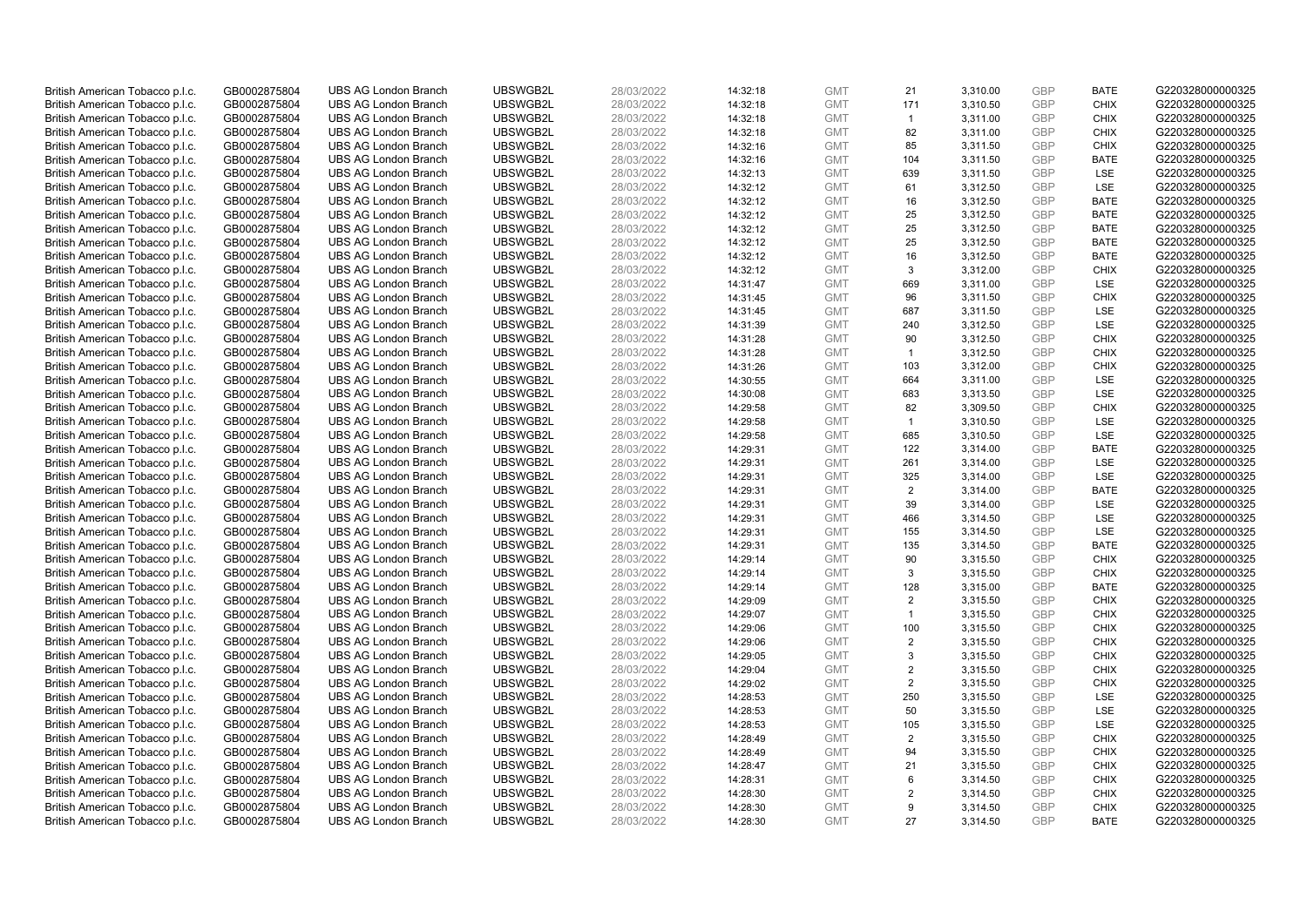| British American Tobacco p.l.c. | GB0002875804 | <b>UBS AG London Branch</b> | UBSWGB2L | 28/03/2022 | 14:27:52 | <b>GMT</b> | 3                       | 3,314.00 | <b>GBP</b> | <b>CHIX</b> | G220328000000325 |
|---------------------------------|--------------|-----------------------------|----------|------------|----------|------------|-------------------------|----------|------------|-------------|------------------|
| British American Tobacco p.l.c. | GB0002875804 | <b>UBS AG London Branch</b> | UBSWGB2L | 28/03/2022 | 14:27:42 | <b>GMT</b> | 60                      | 3,314.00 | GBP        | <b>CHIX</b> | G220328000000325 |
| British American Tobacco p.l.c. | GB0002875804 | <b>UBS AG London Branch</b> | UBSWGB2L | 28/03/2022 | 14:27:42 | <b>GMT</b> | 2                       | 3,314.00 | GBP        | <b>CHIX</b> | G220328000000325 |
| British American Tobacco p.l.c. | GB0002875804 | <b>UBS AG London Branch</b> | UBSWGB2L | 28/03/2022 | 14:27:42 | <b>GMT</b> | $\overline{\mathbf{A}}$ | 3,314.00 | GBP        | <b>CHIX</b> | G220328000000325 |
| British American Tobacco p.l.c. | GB0002875804 | <b>UBS AG London Branch</b> | UBSWGB2L | 28/03/2022 | 14:27:12 | <b>GMT</b> | 2                       | 3,314.00 | <b>GBP</b> | <b>CHIX</b> | G220328000000325 |
| British American Tobacco p.l.c. | GB0002875804 | <b>UBS AG London Branch</b> | UBSWGB2L | 28/03/2022 | 14:27:12 | <b>GMT</b> | 100                     | 3,314.00 | <b>GBP</b> | <b>CHIX</b> | G220328000000325 |
| British American Tobacco p.l.c. | GB0002875804 | <b>UBS AG London Branch</b> | UBSWGB2L | 28/03/2022 | 14:27:09 | <b>GMT</b> | 209                     | 3,314.00 | <b>GBP</b> | LSE         | G220328000000325 |
| British American Tobacco p.l.c. | GB0002875804 | <b>UBS AG London Branch</b> | UBSWGB2L | 28/03/2022 | 14:27:09 | <b>GMT</b> | 386                     | 3,314.00 | GBP        | LSE         | G220328000000325 |
| British American Tobacco p.l.c. | GB0002875804 | <b>UBS AG London Branch</b> | UBSWGB2L | 28/03/2022 | 14:25:29 | <b>GMT</b> | 98                      | 3,313.00 | GBP        | <b>CHIX</b> | G220328000000325 |
| British American Tobacco p.l.c. | GB0002875804 | <b>UBS AG London Branch</b> | UBSWGB2L | 28/03/2022 | 14:25:23 | <b>GMT</b> | 620                     | 3,313.50 | <b>GBP</b> | <b>LSE</b>  | G220328000000325 |
| British American Tobacco p.l.c. | GB0002875804 | <b>UBS AG London Branch</b> | UBSWGB2L | 28/03/2022 | 14:25:23 | <b>GMT</b> | 3                       | 3,313.50 | GBP        | <b>BATE</b> | G220328000000325 |
| British American Tobacco p.l.c. | GB0002875804 | <b>UBS AG London Branch</b> | UBSWGB2L | 28/03/2022 | 14:25:23 | <b>GMT</b> | 88                      | 3,313.50 | <b>GBP</b> | <b>CHIX</b> | G220328000000325 |
| British American Tobacco p.l.c. | GB0002875804 | <b>UBS AG London Branch</b> | UBSWGB2L | 28/03/2022 | 14:25:23 | <b>GMT</b> | 120                     | 3,313.50 | GBP        | <b>BATE</b> | G220328000000325 |
| British American Tobacco p.l.c. | GB0002875804 | <b>UBS AG London Branch</b> | UBSWGB2L | 28/03/2022 | 14:25:23 | <b>GMT</b> | 92                      | 3,313.50 | <b>GBP</b> | <b>CHIX</b> | G220328000000325 |
| British American Tobacco p.l.c. | GB0002875804 | <b>UBS AG London Branch</b> | UBSWGB2L | 28/03/2022 | 14:25:23 | <b>GMT</b> | 108                     | 3,313.50 | GBP        | <b>BATE</b> | G220328000000325 |
| British American Tobacco p.l.c. | GB0002875804 | <b>UBS AG London Branch</b> | UBSWGB2L | 28/03/2022 | 14:25:22 | <b>GMT</b> | 84                      | 3,314.50 | <b>GBP</b> | <b>CHIX</b> | G220328000000325 |
| British American Tobacco p.l.c. | GB0002875804 | <b>UBS AG London Branch</b> | UBSWGB2L | 28/03/2022 | 14:25:22 | <b>GMT</b> | -1                      | 3,314.50 | GBP        | <b>CHIX</b> | G220328000000325 |
| British American Tobacco p.l.c. | GB0002875804 | <b>UBS AG London Branch</b> | UBSWGB2L | 28/03/2022 | 14:25:22 | <b>GMT</b> | $\overline{2}$          | 3,314.50 | <b>GBP</b> | <b>CHIX</b> | G220328000000325 |
| British American Tobacco p.l.c. | GB0002875804 | <b>UBS AG London Branch</b> | UBSWGB2L | 28/03/2022 | 14:25:04 | <b>GMT</b> | 232                     | 3,314.00 | GBP        | <b>LSE</b>  | G220328000000325 |
| British American Tobacco p.l.c. | GB0002875804 | <b>UBS AG London Branch</b> | UBSWGB2L | 28/03/2022 | 14:25:04 | <b>GMT</b> | 184                     | 3,314.00 | <b>GBP</b> | LSE         | G220328000000325 |
| British American Tobacco p.l.c. | GB0002875804 | <b>UBS AG London Branch</b> | UBSWGB2L | 28/03/2022 | 14:22:53 | <b>GMT</b> | 169                     | 3,314.00 | GBP        | LSE         | G220328000000325 |
| British American Tobacco p.l.c. | GB0002875804 | <b>UBS AG London Branch</b> | UBSWGB2L | 28/03/2022 | 14:22:53 | <b>GMT</b> | 300                     | 3,314.00 | GBP        | LSE         | G220328000000325 |
| British American Tobacco p.l.c. | GB0002875804 | <b>UBS AG London Branch</b> | UBSWGB2L | 28/03/2022 | 14:22:53 | <b>GMT</b> | 203                     | 3,314.00 | GBP        | LSE         | G220328000000325 |
| British American Tobacco p.l.c. | GB0002875804 | <b>UBS AG London Branch</b> | UBSWGB2L | 28/03/2022 | 14:20:59 | <b>GMT</b> | 82                      | 3,313.00 | GBP        | <b>CHIX</b> | G220328000000325 |
| British American Tobacco p.l.c. | GB0002875804 | <b>UBS AG London Branch</b> | UBSWGB2L | 28/03/2022 | 14:20:59 | <b>GMT</b> | 103                     | 3,313.50 | <b>GBP</b> | <b>BATE</b> | G220328000000325 |
| British American Tobacco p.l.c. | GB0002875804 | <b>UBS AG London Branch</b> | UBSWGB2L | 28/03/2022 | 14:20:58 | <b>GMT</b> | 631                     | 3,314.00 | <b>GBP</b> | LSE         | G220328000000325 |
| British American Tobacco p.l.c. | GB0002875804 | <b>UBS AG London Branch</b> | UBSWGB2L | 28/03/2022 | 14:20:58 | <b>GMT</b> | 86                      | 3,314.00 | <b>GBP</b> | <b>CHIX</b> | G220328000000325 |
| British American Tobacco p.l.c. | GB0002875804 | <b>UBS AG London Branch</b> | UBSWGB2L | 28/03/2022 | 14:20:22 | <b>GMT</b> | 10                      | 3,314.50 | GBP        | <b>CHIX</b> | G220328000000325 |
| British American Tobacco p.l.c. | GB0002875804 | <b>UBS AG London Branch</b> | UBSWGB2L | 28/03/2022 | 14:20:22 | <b>GMT</b> | 82                      | 3,314.50 | <b>GBP</b> | <b>CHIX</b> | G220328000000325 |
| British American Tobacco p.l.c. | GB0002875804 | <b>UBS AG London Branch</b> | UBSWGB2L | 28/03/2022 | 14:18:53 | <b>GMT</b> | 91                      | 3,314.00 | GBP        | <b>CHIX</b> | G220328000000325 |
| British American Tobacco p.l.c. | GB0002875804 | <b>UBS AG London Branch</b> | UBSWGB2L | 28/03/2022 | 14:18:52 | <b>GMT</b> | 5                       | 3,314.00 | GBP        | <b>CHIX</b> | G220328000000325 |
| British American Tobacco p.l.c. | GB0002875804 | <b>UBS AG London Branch</b> | UBSWGB2L | 28/03/2022 | 14:17:37 | <b>GMT</b> | 636                     | 3,313.50 | <b>GBP</b> | <b>LSE</b>  | G220328000000325 |
| British American Tobacco p.l.c. | GB0002875804 | <b>UBS AG London Branch</b> | UBSWGB2L | 28/03/2022 | 14:16:19 | <b>GMT</b> | 109                     | 3,312.50 | <b>GBP</b> | <b>BATE</b> | G220328000000325 |
| British American Tobacco p.l.c. | GB0002875804 | <b>UBS AG London Branch</b> | UBSWGB2L | 28/03/2022 | 14:16:19 | <b>GMT</b> | 93                      | 3,312.50 | GBP        | <b>CHIX</b> | G220328000000325 |
| British American Tobacco p.l.c. | GB0002875804 | <b>UBS AG London Branch</b> | UBSWGB2L | 28/03/2022 | 14:15:38 | <b>GMT</b> | 625                     | 3,314.00 | GBP        | LSE         | G220328000000325 |
| British American Tobacco p.l.c. | GB0002875804 | <b>UBS AG London Branch</b> | UBSWGB2L | 28/03/2022 | 14:15:38 | <b>GMT</b> | 85                      | 3,314.00 | GBP        | <b>CHIX</b> | G220328000000325 |
| British American Tobacco p.l.c. | GB0002875804 | <b>UBS AG London Branch</b> | UBSWGB2L | 28/03/2022 | 14:15:08 | <b>GMT</b> | 103                     | 3,314.00 | GBP        | <b>BATE</b> | G220328000000325 |
| British American Tobacco p.l.c. | GB0002875804 | <b>UBS AG London Branch</b> | UBSWGB2L | 28/03/2022 | 14:14:10 | <b>GMT</b> | 615                     | 3,315.00 | <b>GBP</b> | LSE         | G220328000000325 |
| British American Tobacco p.l.c. | GB0002875804 | <b>UBS AG London Branch</b> | UBSWGB2L | 28/03/2022 | 14:14:10 | <b>GMT</b> | 17                      | 3,315.00 | <b>GBP</b> | LSE         | G220328000000325 |
| British American Tobacco p.l.c. | GB0002875804 | <b>UBS AG London Branch</b> | UBSWGB2L | 28/03/2022 | 14:14:10 | <b>GMT</b> | $\overline{4}$          | 3,315.00 | <b>GBP</b> | <b>LSE</b>  | G220328000000325 |
| British American Tobacco p.l.c. | GB0002875804 | <b>UBS AG London Branch</b> | UBSWGB2L | 28/03/2022 | 14:14:10 | <b>GMT</b> | 2                       | 3,315.00 | <b>GBP</b> | <b>LSE</b>  | G220328000000325 |
| British American Tobacco p.l.c. | GB0002875804 | <b>UBS AG London Branch</b> | UBSWGB2L | 28/03/2022 | 14:14:10 | <b>GMT</b> | $\mathbf{1}$            | 3,315.00 | <b>GBP</b> | LSE         | G220328000000325 |
| British American Tobacco p.l.c. | GB0002875804 | <b>UBS AG London Branch</b> | UBSWGB2L | 28/03/2022 | 14:14:09 | <b>GMT</b> | $\overline{\mathbf{A}}$ | 3,315.00 | <b>GBP</b> | LSE         | G220328000000325 |
| British American Tobacco p.l.c. | GB0002875804 | <b>UBS AG London Branch</b> | UBSWGB2L | 28/03/2022 | 14:14:08 | <b>GMT</b> | $\overline{4}$          | 3,315.00 | GBP        | <b>LSE</b>  | G220328000000325 |
| British American Tobacco p.l.c. | GB0002875804 | <b>UBS AG London Branch</b> | UBSWGB2L | 28/03/2022 | 14:12:33 | <b>GMT</b> | 88                      | 3,310.50 | <b>GBP</b> | <b>CHIX</b> | G220328000000325 |
| British American Tobacco p.l.c. | GB0002875804 | <b>UBS AG London Branch</b> | UBSWGB2L | 28/03/2022 | 14:11:33 | <b>GMT</b> | $\mathbf{1}$            | 3,311.50 | <b>GBP</b> | <b>CHIX</b> | G220328000000325 |
| British American Tobacco p.l.c. | GB0002875804 | <b>UBS AG London Branch</b> | UBSWGB2L | 28/03/2022 | 14:11:33 | <b>GMT</b> | 16                      | 3,311.50 | <b>GBP</b> | <b>CHIX</b> | G220328000000325 |
| British American Tobacco p.l.c. | GB0002875804 | <b>UBS AG London Branch</b> | UBSWGB2L | 28/03/2022 | 14:11:32 | <b>GMT</b> | 35                      | 3,311.50 | GBP        | <b>CHIX</b> | G220328000000325 |
| British American Tobacco p.l.c. | GB0002875804 | <b>UBS AG London Branch</b> | UBSWGB2L | 28/03/2022 | 14:10:13 | <b>GMT</b> | 681                     | 3,313.00 | <b>GBP</b> | LSE         | G220328000000325 |
| British American Tobacco p.l.c. | GB0002875804 | <b>UBS AG London Branch</b> | UBSWGB2L | 28/03/2022 | 14:10:13 | <b>GMT</b> | 114                     | 3,313.00 | GBP        | <b>BATE</b> | G220328000000325 |
| British American Tobacco p.l.c. | GB0002875804 | <b>UBS AG London Branch</b> | UBSWGB2L | 28/03/2022 | 14:09:46 | <b>GMT</b> | 95                      | 3,314.50 | GBP        | <b>CHIX</b> | G220328000000325 |
| British American Tobacco p.l.c. | GB0002875804 | <b>UBS AG London Branch</b> | UBSWGB2L | 28/03/2022 | 14:09:46 | <b>GMT</b> | $\overline{7}$          | 3,314.50 | <b>GBP</b> | <b>CHIX</b> | G220328000000325 |
| British American Tobacco p.l.c. | GB0002875804 | <b>UBS AG London Branch</b> | UBSWGB2L | 28/03/2022 | 14:09:07 | <b>GMT</b> | 117                     | 3,315.00 | GBP        | <b>BATE</b> | G220328000000325 |
| British American Tobacco p.l.c. | GB0002875804 | <b>UBS AG London Branch</b> | UBSWGB2L | 28/03/2022 | 14:09:07 | <b>GMT</b> | 606                     | 3.314.50 | GBP        | <b>LSE</b>  | G220328000000325 |
|                                 |              |                             |          |            |          |            |                         |          |            |             |                  |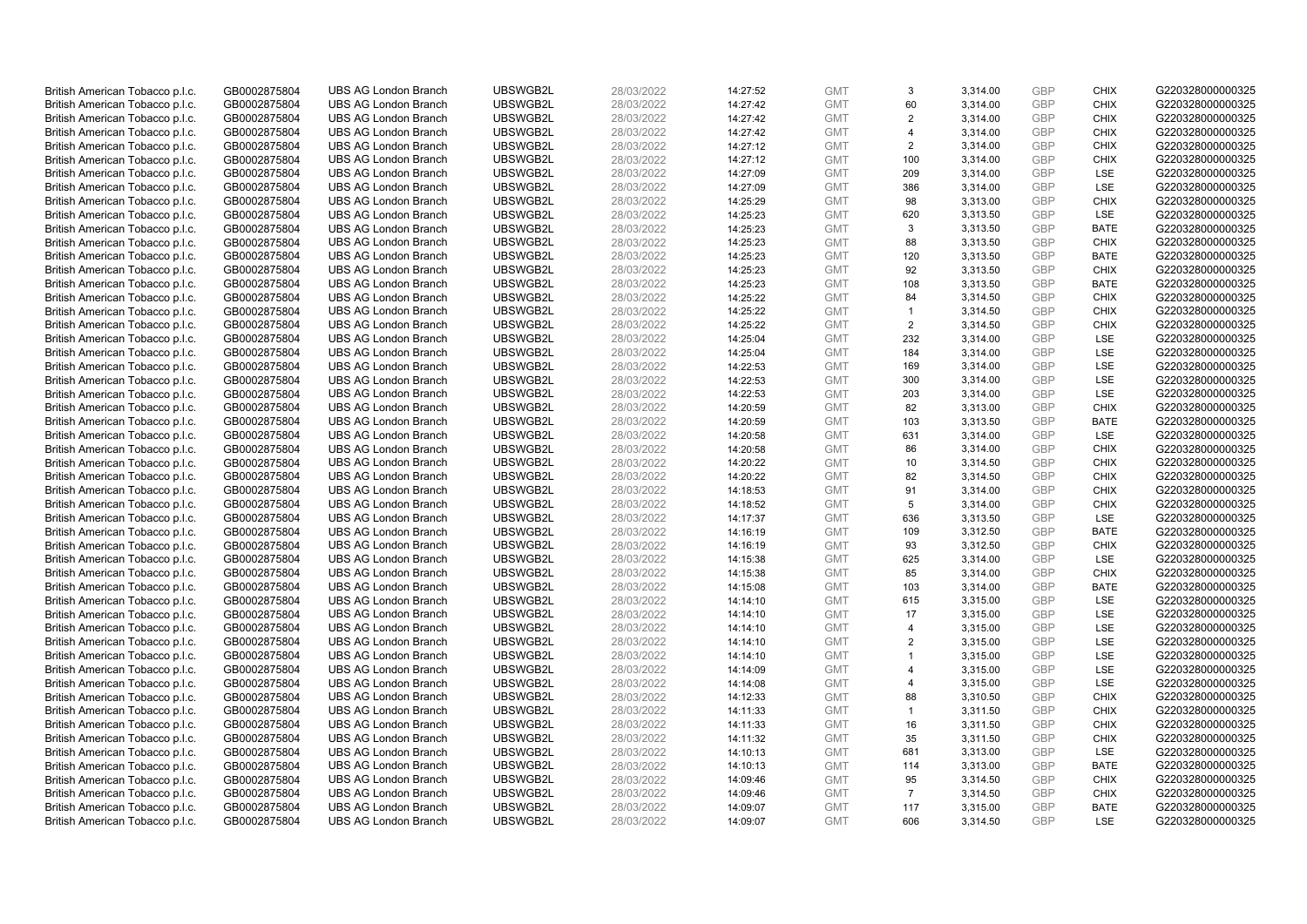| British American Tobacco p.l.c. | GB0002875804 | <b>UBS AG London Branch</b> | UBSWGB2L | 28/03/2022 | 14:09:07 | <b>GMT</b> | 142                     | 3,315.00 | <b>GBP</b> | <b>BATE</b> | G220328000000325 |
|---------------------------------|--------------|-----------------------------|----------|------------|----------|------------|-------------------------|----------|------------|-------------|------------------|
| British American Tobacco p.l.c. | GB0002875804 | <b>UBS AG London Branch</b> | UBSWGB2L | 28/03/2022 | 14:08:22 | <b>GMT</b> | 25                      | 3,316.00 | GBP        | <b>CHIX</b> | G220328000000325 |
| British American Tobacco p.l.c. | GB0002875804 | <b>UBS AG London Branch</b> | UBSWGB2L | 28/03/2022 | 14:08:22 | <b>GMT</b> | 37                      | 3,316.00 | GBP        | <b>CHIX</b> | G220328000000325 |
| British American Tobacco p.l.c. | GB0002875804 | <b>UBS AG London Branch</b> | UBSWGB2L | 28/03/2022 | 14:08:22 | <b>GMT</b> | 100                     | 3,316.00 | GBP        | <b>CHIX</b> | G220328000000325 |
| British American Tobacco p.l.c. | GB0002875804 | <b>UBS AG London Branch</b> | UBSWGB2L | 28/03/2022 | 14:08:22 | <b>GMT</b> | $\mathbf{1}$            | 3,316.00 | <b>GBP</b> | <b>CHIX</b> | G220328000000325 |
| British American Tobacco p.l.c. | GB0002875804 | <b>UBS AG London Branch</b> | UBSWGB2L | 28/03/2022 | 14:08:22 | <b>GMT</b> | 11                      | 3,316.00 | GBP        | <b>CHIX</b> | G220328000000325 |
| British American Tobacco p.l.c. | GB0002875804 | <b>UBS AG London Branch</b> | UBSWGB2L | 28/03/2022 | 14:08:22 | <b>GMT</b> | $\overline{7}$          | 3,316.00 | <b>GBP</b> | <b>CHIX</b> | G220328000000325 |
| British American Tobacco p.l.c. | GB0002875804 | <b>UBS AG London Branch</b> | UBSWGB2L | 28/03/2022 | 14:06:23 | <b>GMT</b> | 669                     | 3,315.50 | GBP        | <b>LSE</b>  | G220328000000325 |
| British American Tobacco p.l.c. | GB0002875804 | <b>UBS AG London Branch</b> | UBSWGB2L | 28/03/2022 | 14:05:22 | <b>GMT</b> | 787                     | 3,315.50 | GBP        | LSE         | G220328000000325 |
| British American Tobacco p.l.c. | GB0002875804 | <b>UBS AG London Branch</b> | UBSWGB2L | 28/03/2022 | 14:04:31 | <b>GMT</b> | 81                      | 3,314.50 | GBP        | <b>CHIX</b> | G220328000000325 |
| British American Tobacco p.l.c. | GB0002875804 | <b>UBS AG London Branch</b> | UBSWGB2L | 28/03/2022 | 14:03:31 | <b>GMT</b> | 82                      | 3,314.50 | GBP        | <b>CHIX</b> | G220328000000325 |
| British American Tobacco p.l.c. | GB0002875804 | <b>UBS AG London Branch</b> | UBSWGB2L | 28/03/2022 | 14:03:31 | <b>GMT</b> | 104                     | 3,314.50 | <b>GBP</b> | <b>CHIX</b> | G220328000000325 |
| British American Tobacco p.l.c. | GB0002875804 | <b>UBS AG London Branch</b> | UBSWGB2L | 28/03/2022 | 14:01:56 | <b>GMT</b> | 88                      | 3,314.00 | GBP        | <b>CHIX</b> | G220328000000325 |
| British American Tobacco p.l.c. | GB0002875804 | <b>UBS AG London Branch</b> | UBSWGB2L | 28/03/2022 | 14:01:09 | <b>GMT</b> | 620                     | 3,314.50 | <b>GBP</b> | <b>LSE</b>  | G220328000000325 |
| British American Tobacco p.l.c. | GB0002875804 | <b>UBS AG London Branch</b> | UBSWGB2L | 28/03/2022 | 14:01:09 | <b>GMT</b> | 83                      | 3,314.50 | GBP        | <b>CHIX</b> | G220328000000325 |
| British American Tobacco p.l.c. | GB0002875804 | <b>UBS AG London Branch</b> | UBSWGB2L | 28/03/2022 | 14:01:09 | <b>GMT</b> | 117                     | 3,314.50 | <b>GBP</b> | <b>BATE</b> | G220328000000325 |
| British American Tobacco p.l.c. | GB0002875804 | <b>UBS AG London Branch</b> | UBSWGB2L | 28/03/2022 | 13:59:22 | <b>GMT</b> | 684                     | 3,314.50 | GBP        | <b>LSE</b>  | G220328000000325 |
| British American Tobacco p.l.c. | GB0002875804 | <b>UBS AG London Branch</b> | UBSWGB2L | 28/03/2022 | 13:59:22 | <b>GMT</b> | 112                     | 3,314.50 | <b>GBP</b> | <b>BATE</b> | G220328000000325 |
| British American Tobacco p.l.c. | GB0002875804 | <b>UBS AG London Branch</b> | UBSWGB2L | 28/03/2022 | 13:58:23 | <b>GMT</b> | 65                      | 3,315.00 | GBP        | <b>LSE</b>  | G220328000000325 |
| British American Tobacco p.l.c. | GB0002875804 | <b>UBS AG London Branch</b> | UBSWGB2L | 28/03/2022 | 13:57:53 | <b>GMT</b> | 86                      | 3,315.00 | <b>GBP</b> | <b>CHIX</b> | G220328000000325 |
| British American Tobacco p.l.c. | GB0002875804 | <b>UBS AG London Branch</b> | UBSWGB2L | 28/03/2022 | 13:56:52 | <b>GMT</b> | 87                      | 3,315.00 | GBP        | <b>CHIX</b> | G220328000000325 |
| British American Tobacco p.l.c. | GB0002875804 | <b>UBS AG London Branch</b> | UBSWGB2L | 28/03/2022 | 13:55:57 | <b>GMT</b> | 3                       | 3,314.50 | <b>GBP</b> | <b>CHIX</b> | G220328000000325 |
| British American Tobacco p.l.c. | GB0002875804 | <b>UBS AG London Branch</b> | UBSWGB2L | 28/03/2022 | 13:55:57 | <b>GMT</b> | 3                       | 3,314.50 | GBP        | <b>CHIX</b> | G220328000000325 |
| British American Tobacco p.l.c. | GB0002875804 | <b>UBS AG London Branch</b> | UBSWGB2L | 28/03/2022 | 13:55:57 | <b>GMT</b> | $\overline{\mathbf{A}}$ | 3,314.50 | <b>GBP</b> | <b>CHIX</b> | G220328000000325 |
| British American Tobacco p.l.c. | GB0002875804 | <b>UBS AG London Branch</b> | UBSWGB2L | 28/03/2022 | 13:55:57 | <b>GMT</b> | 90                      | 3,314.50 | <b>GBP</b> | <b>BATE</b> | G220328000000325 |
| British American Tobacco p.l.c. | GB0002875804 | <b>UBS AG London Branch</b> | UBSWGB2L | 28/03/2022 | 13:55:57 | <b>GMT</b> | 560                     | 3,314.50 | <b>GBP</b> | LSE         | G220328000000325 |
| British American Tobacco p.l.c. | GB0002875804 | <b>UBS AG London Branch</b> | UBSWGB2L | 28/03/2022 | 13:54:19 | <b>GMT</b> | 91                      | 3,315.50 | <b>GBP</b> | <b>CHIX</b> | G220328000000325 |
| British American Tobacco p.l.c. | GB0002875804 | <b>UBS AG London Branch</b> | UBSWGB2L | 28/03/2022 | 13:54:19 | <b>GMT</b> | 3                       | 3,315.50 | <b>GBP</b> | <b>CHIX</b> | G220328000000325 |
| British American Tobacco p.l.c. | GB0002875804 | <b>UBS AG London Branch</b> | UBSWGB2L | 28/03/2022 | 13:54:17 | <b>GMT</b> | 3                       | 3,315.50 | <b>GBP</b> | <b>CHIX</b> | G220328000000325 |
| British American Tobacco p.l.c. | GB0002875804 | <b>UBS AG London Branch</b> | UBSWGB2L | 28/03/2022 | 13:54:16 | <b>GMT</b> | 100                     | 3,315.50 | <b>GBP</b> | <b>CHIX</b> | G220328000000325 |
| British American Tobacco p.l.c. | GB0002875804 | <b>UBS AG London Branch</b> | UBSWGB2L | 28/03/2022 | 13:54:16 | <b>GMT</b> | 3                       | 3,315.50 | <b>GBP</b> | <b>CHIX</b> | G220328000000325 |
| British American Tobacco p.l.c. | GB0002875804 | <b>UBS AG London Branch</b> | UBSWGB2L | 28/03/2022 | 13:54:15 | <b>GMT</b> | 589                     | 3,315.50 | <b>GBP</b> | <b>LSE</b>  | G220328000000325 |
| British American Tobacco p.l.c. | GB0002875804 | <b>UBS AG London Branch</b> | UBSWGB2L | 28/03/2022 | 13:53:11 | <b>GMT</b> | 100                     | 3,314.00 | <b>GBP</b> | <b>CHIX</b> | G220328000000325 |
| British American Tobacco p.l.c. | GB0002875804 | <b>UBS AG London Branch</b> | UBSWGB2L | 28/03/2022 | 13:53:11 | <b>GMT</b> | $\overline{7}$          | 3,314.00 | GBP        | <b>CHIX</b> | G220328000000325 |
| British American Tobacco p.l.c. | GB0002875804 | <b>UBS AG London Branch</b> | UBSWGB2L | 28/03/2022 | 13:52:53 | <b>GMT</b> | 117                     | 3,314.00 | <b>GBP</b> | <b>BATE</b> | G220328000000325 |
| British American Tobacco p.l.c. | GB0002875804 | <b>UBS AG London Branch</b> | UBSWGB2L | 28/03/2022 | 13:51:16 | <b>GMT</b> | 111                     | 3,315.00 | GBP        | <b>BATE</b> | G220328000000325 |
| British American Tobacco p.l.c. | GB0002875804 | <b>UBS AG London Branch</b> | UBSWGB2L | 28/03/2022 | 13:50:45 | <b>GMT</b> | 669                     | 3,315.50 | <b>GBP</b> | <b>LSE</b>  | G220328000000325 |
| British American Tobacco p.l.c. | GB0002875804 | <b>UBS AG London Branch</b> | UBSWGB2L | 28/03/2022 | 13:50:45 | <b>GMT</b> | 139                     | 3,315.50 | <b>GBP</b> | <b>BATE</b> | G220328000000325 |
| British American Tobacco p.l.c. | GB0002875804 | <b>UBS AG London Branch</b> | UBSWGB2L | 28/03/2022 | 13:50:45 | <b>GMT</b> | 99                      | 3,315.50 | <b>GBP</b> | <b>CHIX</b> | G220328000000325 |
| British American Tobacco p.l.c. | GB0002875804 | <b>UBS AG London Branch</b> | UBSWGB2L | 28/03/2022 | 13:50:45 | <b>GMT</b> | 80                      | 3,315.50 | <b>GBP</b> | <b>CHIX</b> | G220328000000325 |
| British American Tobacco p.l.c. | GB0002875804 | <b>UBS AG London Branch</b> | UBSWGB2L | 28/03/2022 | 13:50:33 | <b>GMT</b> | 3                       | 3,316.00 | <b>GBP</b> | <b>BATE</b> | G220328000000325 |
| British American Tobacco p.l.c. | GB0002875804 | <b>UBS AG London Branch</b> | UBSWGB2L | 28/03/2022 | 13:50:32 | <b>GMT</b> | 110                     | 3,316.00 | <b>GBP</b> | <b>BATE</b> | G220328000000325 |
| British American Tobacco p.l.c. | GB0002875804 | <b>UBS AG London Branch</b> | UBSWGB2L | 28/03/2022 | 13:49:33 | <b>GMT</b> | 638                     | 3,316.00 | <b>GBP</b> | LSE         | G220328000000325 |
| British American Tobacco p.l.c. | GB0002875804 | <b>UBS AG London Branch</b> | UBSWGB2L | 28/03/2022 | 13:47:12 | <b>GMT</b> | 96                      | 3,313.00 | GBP        | <b>CHIX</b> | G220328000000325 |
| British American Tobacco p.l.c. | GB0002875804 | <b>UBS AG London Branch</b> | UBSWGB2L | 28/03/2022 | 13:46:53 | <b>GMT</b> | 352                     | 3,313.00 | <b>GBP</b> | <b>LSE</b>  | G220328000000325 |
| British American Tobacco p.l.c. | GB0002875804 | <b>UBS AG London Branch</b> | UBSWGB2L | 28/03/2022 | 13:46:53 | <b>GMT</b> | 72                      | 3,313.00 | <b>GBP</b> | LSE         | G220328000000325 |
| British American Tobacco p.l.c. | GB0002875804 | <b>UBS AG London Branch</b> | UBSWGB2L | 28/03/2022 | 13:46:53 | <b>GMT</b> | 137                     | 3,313.00 | <b>GBP</b> | LSE         | G220328000000325 |
| British American Tobacco p.l.c. | GB0002875804 | <b>UBS AG London Branch</b> | UBSWGB2L | 28/03/2022 | 13:45:43 | <b>GMT</b> | 3                       | 3,312.50 | <b>GBP</b> | <b>CHIX</b> | G220328000000325 |
| British American Tobacco p.l.c. | GB0002875804 | <b>UBS AG London Branch</b> | UBSWGB2L | 28/03/2022 | 13:45:43 | <b>GMT</b> | 82                      | 3,312.50 | <b>GBP</b> | <b>CHIX</b> | G220328000000325 |
| British American Tobacco p.l.c. | GB0002875804 | <b>UBS AG London Branch</b> | UBSWGB2L | 28/03/2022 | 13:45:43 | <b>GMT</b> | 650                     | 3,313.00 | <b>GBP</b> | <b>LSE</b>  | G220328000000325 |
| British American Tobacco p.l.c. | GB0002875804 | <b>UBS AG London Branch</b> | UBSWGB2L | 28/03/2022 | 13:44:44 | <b>GMT</b> | 2                       | 3,312.50 | <b>GBP</b> | <b>CHIX</b> | G220328000000325 |
| British American Tobacco p.l.c. | GB0002875804 | <b>UBS AG London Branch</b> | UBSWGB2L | 28/03/2022 | 13:44:44 | <b>GMT</b> | $\overline{4}$          | 3,312.50 | <b>GBP</b> | <b>CHIX</b> | G220328000000325 |
| British American Tobacco p.l.c. | GB0002875804 | <b>UBS AG London Branch</b> | UBSWGB2L | 28/03/2022 | 13:44:44 | <b>GMT</b> | 34                      | 3,312.50 | GBP        | <b>CHIX</b> | G220328000000325 |
| British American Tobacco p.l.c. | GB0002875804 | <b>UBS AG London Branch</b> | UBSWGB2L | 28/03/2022 | 13:44:04 | <b>GMT</b> | $\overline{\mathbf{A}}$ | 3.312.50 | GBP        | <b>CHIX</b> | G220328000000325 |
|                                 |              |                             |          |            |          |            |                         |          |            |             |                  |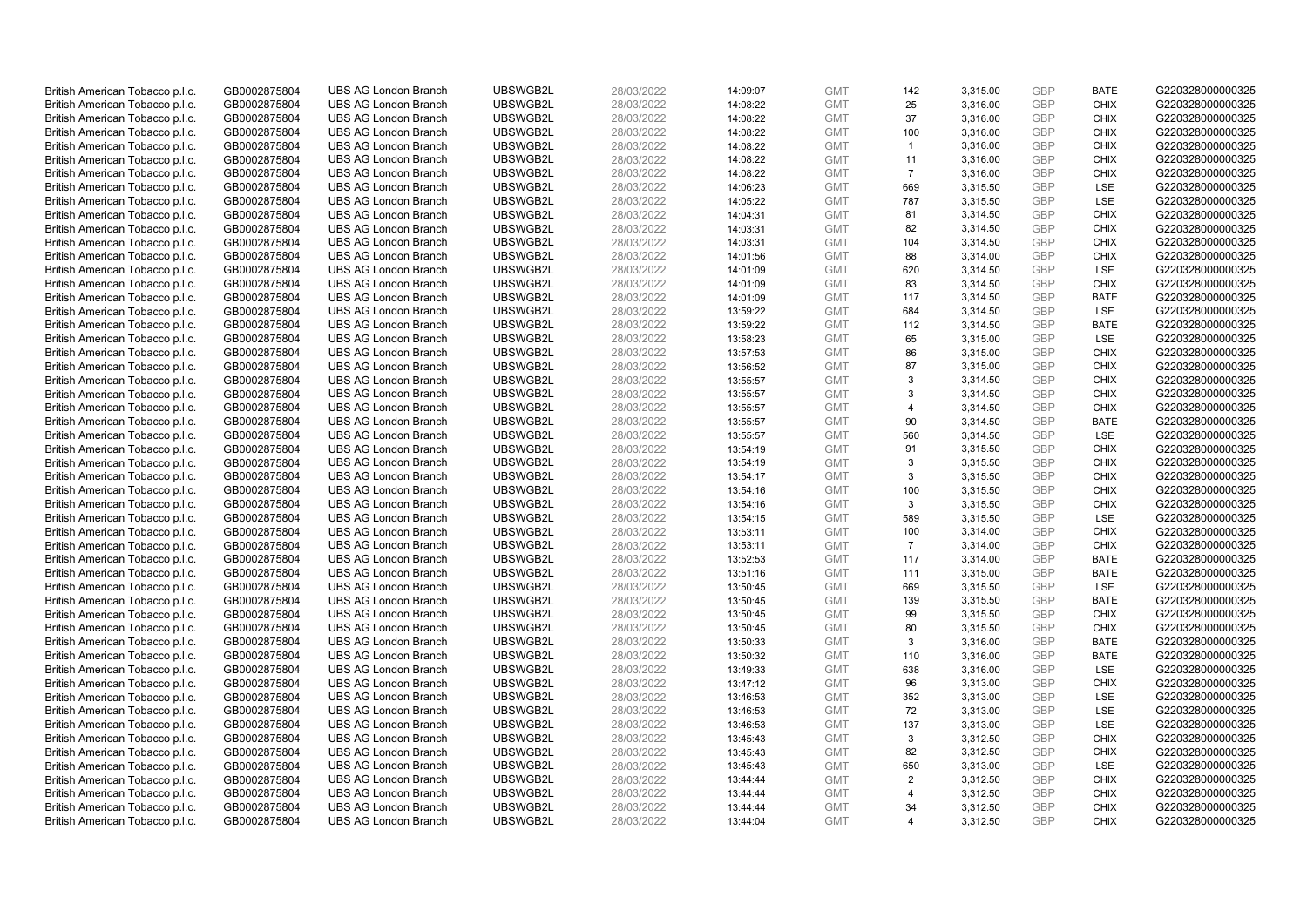| British American Tobacco p.l.c. | GB0002875804 | <b>UBS AG London Branch</b> | UBSWGB2L | 28/03/2022 | 13:44:03 | <b>GMT</b> | 80                      | 3,312.50 | <b>GBP</b> | <b>CHIX</b> | G220328000000325 |
|---------------------------------|--------------|-----------------------------|----------|------------|----------|------------|-------------------------|----------|------------|-------------|------------------|
| British American Tobacco p.l.c. | GB0002875804 | <b>UBS AG London Branch</b> | UBSWGB2L | 28/03/2022 | 13:44:03 | <b>GMT</b> | 7                       | 3,312.50 | GBP        | <b>CHIX</b> | G220328000000325 |
| British American Tobacco p.l.c. | GB0002875804 | <b>UBS AG London Branch</b> | UBSWGB2L | 28/03/2022 | 13:44:02 | <b>GMT</b> | $\overline{4}$          | 3,312.50 | GBP        | <b>CHIX</b> | G220328000000325 |
| British American Tobacco p.l.c. | GB0002875804 | <b>UBS AG London Branch</b> | UBSWGB2L | 28/03/2022 | 13:43:05 | <b>GMT</b> | 651                     | 3,313.00 | GBP        | <b>LSE</b>  | G220328000000325 |
| British American Tobacco p.l.c. | GB0002875804 | <b>UBS AG London Branch</b> | UBSWGB2L | 28/03/2022 | 13:41:27 | <b>GMT</b> | 63                      | 3,310.00 | <b>GBP</b> | <b>CHIX</b> | G220328000000325 |
| British American Tobacco p.l.c. | GB0002875804 | <b>UBS AG London Branch</b> | UBSWGB2L | 28/03/2022 | 13:41:21 | <b>GMT</b> | 94                      | 3,310.50 | <b>GBP</b> | <b>CHIX</b> | G220328000000325 |
| British American Tobacco p.l.c. | GB0002875804 | <b>UBS AG London Branch</b> | UBSWGB2L | 28/03/2022 | 13:41:21 | <b>GMT</b> | 649                     | 3,311.00 | <b>GBP</b> | LSE         | G220328000000325 |
| British American Tobacco p.l.c. | GB0002875804 | <b>UBS AG London Branch</b> | UBSWGB2L | 28/03/2022 | 13:41:21 | <b>GMT</b> | 102                     | 3,311.00 | GBP        | <b>BATE</b> | G220328000000325 |
| British American Tobacco p.l.c. | GB0002875804 | <b>UBS AG London Branch</b> | UBSWGB2L | 28/03/2022 | 13:38:38 | <b>GMT</b> | 620                     | 3,313.00 | GBP        | LSE         | G220328000000325 |
| British American Tobacco p.l.c. | GB0002875804 | <b>UBS AG London Branch</b> | UBSWGB2L | 28/03/2022 | 13:38:38 | <b>GMT</b> | 73                      | 3,314.00 | GBP        | <b>CHIX</b> | G220328000000325 |
| British American Tobacco p.l.c. | GB0002875804 | <b>UBS AG London Branch</b> | UBSWGB2L | 28/03/2022 | 13:38:38 | <b>GMT</b> | 50                      | 3,314.00 | GBP        | <b>CHIX</b> | G220328000000325 |
| British American Tobacco p.l.c. | GB0002875804 | <b>UBS AG London Branch</b> | UBSWGB2L | 28/03/2022 | 13:37:36 | <b>GMT</b> | 105                     | 3,313.50 | <b>GBP</b> | <b>BATE</b> | G220328000000325 |
| British American Tobacco p.l.c. | GB0002875804 | <b>UBS AG London Branch</b> | UBSWGB2L | 28/03/2022 | 13:37:23 | <b>GMT</b> | $\overline{7}$          | 3,313.50 | GBP        | <b>BATE</b> | G220328000000325 |
| British American Tobacco p.l.c. | GB0002875804 | <b>UBS AG London Branch</b> | UBSWGB2L | 28/03/2022 | 13:37:07 | <b>GMT</b> | 49                      | 3,313.50 | <b>GBP</b> | <b>CHIX</b> | G220328000000325 |
| British American Tobacco p.l.c. | GB0002875804 | <b>UBS AG London Branch</b> | UBSWGB2L | 28/03/2022 | 13:35:30 | <b>GMT</b> | 95                      | 3,313.00 | GBP        | <b>CHIX</b> | G220328000000325 |
| British American Tobacco p.l.c. | GB0002875804 | <b>UBS AG London Branch</b> | UBSWGB2L | 28/03/2022 | 13:35:30 | <b>GMT</b> | 250                     | 3,313.50 | <b>GBP</b> | <b>LSE</b>  | G220328000000325 |
| British American Tobacco p.l.c. | GB0002875804 | <b>UBS AG London Branch</b> | UBSWGB2L | 28/03/2022 | 13:35:30 | <b>GMT</b> | 320                     | 3,313.50 | GBP        | LSE         | G220328000000325 |
| British American Tobacco p.l.c. | GB0002875804 | <b>UBS AG London Branch</b> | UBSWGB2L | 28/03/2022 | 13:34:09 | <b>GMT</b> | 114                     | 3,315.00 | <b>GBP</b> | <b>BATE</b> | G220328000000325 |
| British American Tobacco p.l.c. | GB0002875804 | <b>UBS AG London Branch</b> | UBSWGB2L | 28/03/2022 | 13:34:06 | <b>GMT</b> | 89                      | 3,316.00 | GBP        | <b>CHIX</b> | G220328000000325 |
| British American Tobacco p.l.c. | GB0002875804 | <b>UBS AG London Branch</b> | UBSWGB2L | 28/03/2022 | 13:34:06 | <b>GMT</b> | 625                     | 3,316.50 | <b>GBP</b> | LSE         | G220328000000325 |
| British American Tobacco p.l.c. | GB0002875804 | <b>UBS AG London Branch</b> | UBSWGB2L | 28/03/2022 | 13:34:06 | <b>GMT</b> | 131                     | 3,316.50 | GBP        | <b>BATE</b> | G220328000000325 |
| British American Tobacco p.l.c. | GB0002875804 | <b>UBS AG London Branch</b> | UBSWGB2L | 28/03/2022 | 13:33:43 | <b>GMT</b> | 103                     | 3,317.00 | GBP        | <b>BATE</b> | G220328000000325 |
| British American Tobacco p.l.c. | GB0002875804 | <b>UBS AG London Branch</b> | UBSWGB2L | 28/03/2022 | 13:32:57 | <b>GMT</b> | 4                       | 3,316.00 | GBP        | <b>BATE</b> | G220328000000325 |
| British American Tobacco p.l.c. | GB0002875804 | <b>UBS AG London Branch</b> | UBSWGB2L | 28/03/2022 | 13:32:50 | <b>GMT</b> | 561                     | 3,315.50 | GBP        | <b>LSE</b>  | G220328000000325 |
| British American Tobacco p.l.c. | GB0002875804 | <b>UBS AG London Branch</b> | UBSWGB2L | 28/03/2022 | 13:32:50 | <b>GMT</b> | 100                     | 3,316.00 | <b>GBP</b> | <b>CHIX</b> | G220328000000325 |
| British American Tobacco p.l.c. | GB0002875804 | <b>UBS AG London Branch</b> | UBSWGB2L | 28/03/2022 | 13:30:45 | <b>GMT</b> | 97                      | 3,316.00 | <b>GBP</b> | <b>CHIX</b> | G220328000000325 |
| British American Tobacco p.l.c. | GB0002875804 | <b>UBS AG London Branch</b> | UBSWGB2L | 28/03/2022 | 13:30:45 | <b>GMT</b> | 2                       | 3,316.00 | <b>GBP</b> | <b>CHIX</b> | G220328000000325 |
| British American Tobacco p.l.c. | GB0002875804 | <b>UBS AG London Branch</b> | UBSWGB2L | 28/03/2022 | 13:30:45 | <b>GMT</b> | $\mathbf{1}$            | 3,316.00 | GBP        | <b>CHIX</b> | G220328000000325 |
| British American Tobacco p.l.c. | GB0002875804 | <b>UBS AG London Branch</b> | UBSWGB2L | 28/03/2022 | 13:30:27 | <b>GMT</b> | 615                     | 3,315.75 | <b>GBP</b> | <b>LSE</b>  | G220328000000325 |
| British American Tobacco p.l.c. | GB0002875804 | <b>UBS AG London Branch</b> | UBSWGB2L | 28/03/2022 | 13:29:24 | <b>GMT</b> | 93                      | 3,316.00 | GBP        | <b>CHIX</b> | G220328000000325 |
| British American Tobacco p.l.c. | GB0002875804 | <b>UBS AG London Branch</b> | UBSWGB2L | 28/03/2022 | 13:29:24 | <b>GMT</b> | 2                       | 3,316.00 | GBP        | <b>CHIX</b> | G220328000000325 |
| British American Tobacco p.l.c. | GB0002875804 | <b>UBS AG London Branch</b> | UBSWGB2L | 28/03/2022 | 13:29:23 | <b>GMT</b> | 144                     | 3,316.00 | <b>GBP</b> | <b>CHIX</b> | G220328000000325 |
| British American Tobacco p.l.c. | GB0002875804 | <b>UBS AG London Branch</b> | UBSWGB2L | 28/03/2022 | 13:29:23 | <b>GMT</b> | 2                       | 3,316.00 | <b>GBP</b> | <b>CHIX</b> | G220328000000325 |
| British American Tobacco p.l.c. | GB0002875804 | <b>UBS AG London Branch</b> | UBSWGB2L | 28/03/2022 | 13:28:42 | <b>GMT</b> | $\mathbf{1}$            | 3,316.00 | GBP        | <b>CHIX</b> | G220328000000325 |
| British American Tobacco p.l.c. | GB0002875804 | <b>UBS AG London Branch</b> | UBSWGB2L | 28/03/2022 | 13:28:42 | <b>GMT</b> | 2                       | 3,316.00 | GBP        | <b>CHIX</b> | G220328000000325 |
| British American Tobacco p.l.c. | GB0002875804 | <b>UBS AG London Branch</b> | UBSWGB2L | 28/03/2022 | 13:28:12 | <b>GMT</b> | 583                     | 3,315.50 | GBP        | LSE         | G220328000000325 |
| British American Tobacco p.l.c. | GB0002875804 | <b>UBS AG London Branch</b> | UBSWGB2L | 28/03/2022 | 13:25:55 | <b>GMT</b> | 302                     | 3,314.50 | GBP        | LSE         | G220328000000325 |
| British American Tobacco p.l.c. | GB0002875804 | <b>UBS AG London Branch</b> | UBSWGB2L | 28/03/2022 | 13:25:55 | <b>GMT</b> | 366                     | 3,314.50 | <b>GBP</b> | LSE         | G220328000000325 |
| British American Tobacco p.l.c. | GB0002875804 | <b>UBS AG London Branch</b> | UBSWGB2L | 28/03/2022 | 13:25:01 | <b>GMT</b> | 99                      | 3,314.50 | <b>GBP</b> | <b>CHIX</b> | G220328000000325 |
| British American Tobacco p.l.c. | GB0002875804 | <b>UBS AG London Branch</b> | UBSWGB2L | 28/03/2022 | 13:25:01 | <b>GMT</b> | 107                     | 3,315.00 | <b>GBP</b> | <b>BATE</b> | G220328000000325 |
| British American Tobacco p.l.c. | GB0002875804 | <b>UBS AG London Branch</b> | UBSWGB2L | 28/03/2022 | 13:24:20 | <b>GMT</b> | 571                     | 3,315.50 | GBP        | LSE         | G220328000000325 |
| British American Tobacco p.l.c. | GB0002875804 | <b>UBS AG London Branch</b> | UBSWGB2L | 28/03/2022 | 13:22:10 | <b>GMT</b> | 87                      | 3,316.00 | <b>GBP</b> | <b>CHIX</b> | G220328000000325 |
| British American Tobacco p.l.c. | GB0002875804 | <b>UBS AG London Branch</b> | UBSWGB2L | 28/03/2022 | 13:22:10 | <b>GMT</b> | $\overline{\mathbf{A}}$ | 3,316.00 | <b>GBP</b> | <b>CHIX</b> | G220328000000325 |
| British American Tobacco p.l.c. | GB0002875804 | <b>UBS AG London Branch</b> | UBSWGB2L | 28/03/2022 | 13:20:32 | <b>GMT</b> | 16                      | 3,314.50 | GBP        | <b>CHIX</b> | G220328000000325 |
| British American Tobacco p.l.c. | GB0002875804 | <b>UBS AG London Branch</b> | UBSWGB2L | 28/03/2022 | 13:20:32 | <b>GMT</b> | 71                      | 3,314.50 | <b>GBP</b> | <b>CHIX</b> | G220328000000325 |
| British American Tobacco p.l.c. | GB0002875804 | <b>UBS AG London Branch</b> | UBSWGB2L | 28/03/2022 | 13:20:22 | <b>GMT</b> | 595                     | 3,314.00 | <b>GBP</b> | LSE         | G220328000000325 |
| British American Tobacco p.l.c. | GB0002875804 | <b>UBS AG London Branch</b> | UBSWGB2L | 28/03/2022 | 13:20:22 | <b>GMT</b> | 115                     | 3,314.00 | <b>GBP</b> | <b>BATE</b> | G220328000000325 |
| British American Tobacco p.l.c. | GB0002875804 | <b>UBS AG London Branch</b> | UBSWGB2L | 28/03/2022 | 13:20:02 | <b>GMT</b> | 35                      | 3,314.50 | GBP        | <b>CHIX</b> | G220328000000325 |
| British American Tobacco p.l.c. | GB0002875804 | <b>UBS AG London Branch</b> | UBSWGB2L | 28/03/2022 | 13:18:15 | <b>GMT</b> | 68                      | 3,315.00 | <b>GBP</b> | <b>CHIX</b> | G220328000000325 |
| British American Tobacco p.l.c. | GB0002875804 | <b>UBS AG London Branch</b> | UBSWGB2L | 28/03/2022 | 13:18:15 | <b>GMT</b> | 24                      | 3,315.00 | GBP        | <b>CHIX</b> | G220328000000325 |
| British American Tobacco p.l.c. | GB0002875804 | <b>UBS AG London Branch</b> | UBSWGB2L | 28/03/2022 | 13:18:09 | <b>GMT</b> | 669                     | 3,315.50 | <b>GBP</b> | LSE         | G220328000000325 |
| British American Tobacco p.l.c. | GB0002875804 | <b>UBS AG London Branch</b> | UBSWGB2L | 28/03/2022 | 13:15:28 | <b>GMT</b> | 100                     | 3,314.50 | <b>GBP</b> | <b>BATE</b> | G220328000000325 |
| British American Tobacco p.l.c. | GB0002875804 | <b>UBS AG London Branch</b> | UBSWGB2L | 28/03/2022 | 13:15:27 | <b>GMT</b> | 112                     | 3,315.00 | GBP        | <b>BATE</b> | G220328000000325 |
| British American Tobacco p.l.c. | GB0002875804 | <b>UBS AG London Branch</b> | UBSWGB2L | 28/03/2022 | 13:15:17 | <b>GMT</b> | 85                      | 3.315.50 | GBP        | <b>CHIX</b> | G220328000000325 |
|                                 |              |                             |          |            |          |            |                         |          |            |             |                  |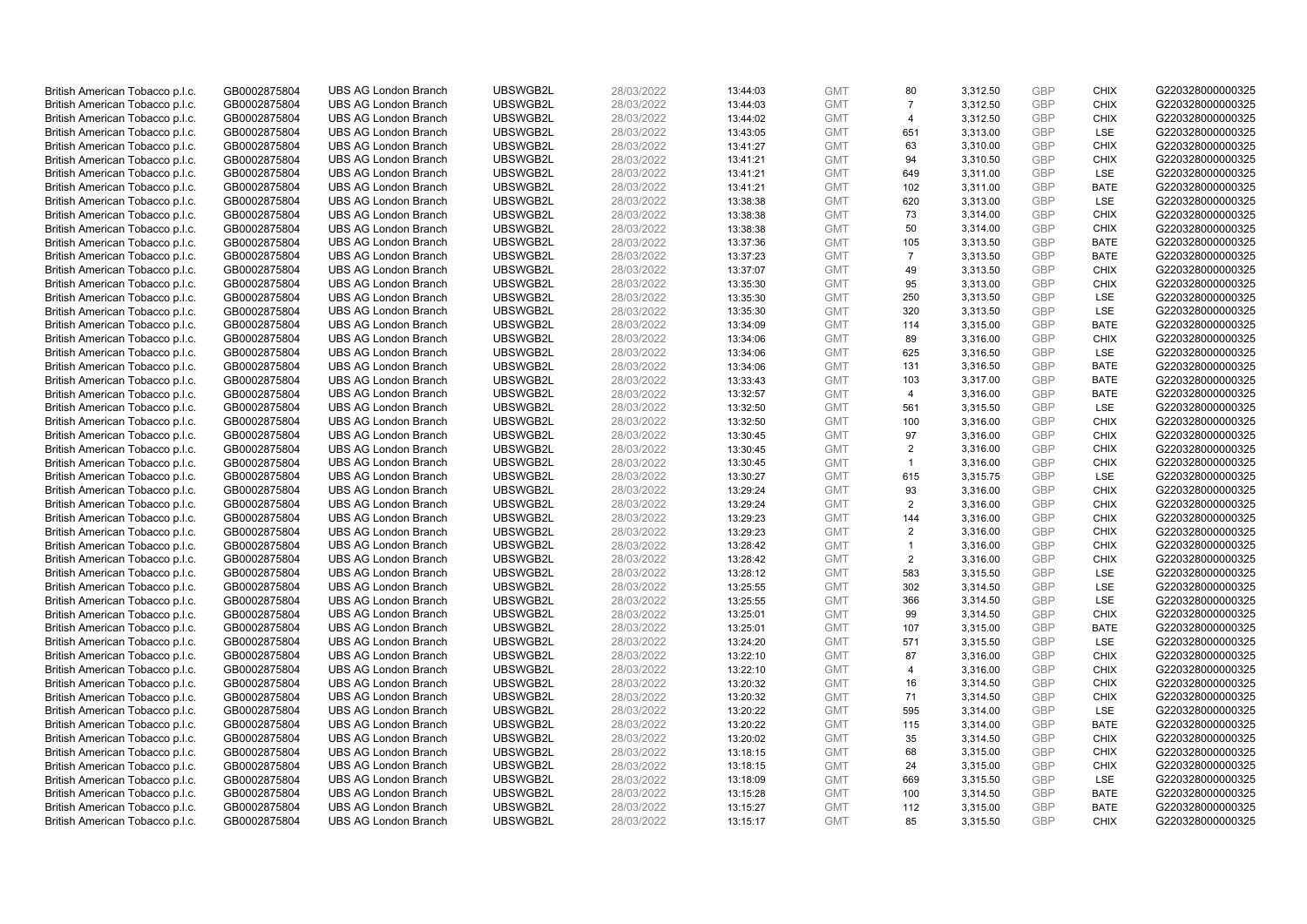| British American Tobacco p.l.c. | GB0002875804 | <b>UBS AG London Branch</b> | UBSWGB2L             | 28/03/2022 | 13:15:12 | <b>GMT</b> | 580            | 3,315.50 | <b>GBP</b> | LSE         | G220328000000325 |
|---------------------------------|--------------|-----------------------------|----------------------|------------|----------|------------|----------------|----------|------------|-------------|------------------|
|                                 |              |                             |                      |            |          |            |                |          |            |             |                  |
| British American Tobacco p.l.c. | GB0002875804 | <b>UBS AG London Branch</b> | UBSWGB2L             | 28/03/2022 | 13:14:14 | <b>GMT</b> | 48             | 3,315.50 | <b>GBP</b> | <b>CHIX</b> | G220328000000325 |
| British American Tobacco p.l.c. | GB0002875804 | <b>UBS AG London Branch</b> | UBSWGB2L             | 28/03/2022 | 13:12:47 | <b>GMT</b> | 15             | 3,315.00 | <b>GBP</b> | <b>CHIX</b> | G220328000000325 |
| British American Tobacco p.l.c. | GB0002875804 | <b>UBS AG London Branch</b> | UBSWGB2L             | 28/03/2022 | 13:12:47 | <b>GMT</b> | 80             | 3,315.00 | <b>GBP</b> | <b>CHIX</b> | G220328000000325 |
| British American Tobacco p.l.c. | GB0002875804 | <b>UBS AG London Branch</b> | UBSWGB2L             | 28/03/2022 | 13:11:15 | <b>GMT</b> | 33             | 3,315.00 | <b>GBP</b> | <b>CHIX</b> | G220328000000325 |
| British American Tobacco p.l.c. | GB0002875804 | <b>UBS AG London Branch</b> | UBSWGB2L             | 28/03/2022 | 13:11:15 | <b>GMT</b> | 100            | 3,315.00 | <b>GBP</b> | <b>CHIX</b> | G220328000000325 |
| British American Tobacco p.l.c. | GB0002875804 | <b>UBS AG London Branch</b> | UBSWGB2L             | 28/03/2022 | 13:11:15 | <b>GMT</b> | $\mathbf{1}$   | 3,315.00 | <b>GBP</b> | <b>CHIX</b> | G220328000000325 |
| British American Tobacco p.l.c. | GB0002875804 | <b>UBS AG London Branch</b> | UBSWGB2L             | 28/03/2022 | 13:11:14 | <b>GMT</b> | 3              | 3,315.00 | <b>GBP</b> | <b>CHIX</b> | G220328000000325 |
| British American Tobacco p.l.c. | GB0002875804 | <b>UBS AG London Branch</b> | UBSWGB2L             | 28/03/2022 | 13:11:14 | <b>GMT</b> | 3              | 3,315.00 | <b>GBP</b> | <b>CHIX</b> | G220328000000325 |
| British American Tobacco p.l.c. | GB0002875804 | <b>UBS AG London Branch</b> | UBSWGB2L             | 28/03/2022 | 13:10:10 | <b>GMT</b> | 574            | 3,314.50 | <b>GBP</b> | LSE         | G220328000000325 |
| British American Tobacco p.l.c. | GB0002875804 | <b>UBS AG London Branch</b> | UBSWGB2L             | 28/03/2022 | 13:10:10 | <b>GMT</b> | 106            | 3,314.50 | <b>GBP</b> | <b>LSE</b>  | G220328000000325 |
| British American Tobacco p.l.c. | GB0002875804 | <b>UBS AG London Branch</b> | UBSWGB2L             | 28/03/2022 | 13:09:55 | <b>GMT</b> | 43             | 3,315.00 | <b>GBP</b> | <b>CHIX</b> | G220328000000325 |
| British American Tobacco p.l.c. | GB0002875804 | <b>UBS AG London Branch</b> | UBSWGB2L             | 28/03/2022 | 13:09:55 | <b>GMT</b> | $\mathbf{1}$   | 3,315.00 | <b>GBP</b> | <b>CHIX</b> | G220328000000325 |
|                                 | GB0002875804 | <b>UBS AG London Branch</b> | UBSWGB2L             | 28/03/2022 |          | <b>GMT</b> | 107            | 3,314.50 | <b>GBP</b> | <b>BATE</b> | G220328000000325 |
| British American Tobacco p.l.c. |              |                             |                      |            | 13:07:30 |            | 589            |          | <b>GBP</b> | LSE         |                  |
| British American Tobacco p.l.c. | GB0002875804 | <b>UBS AG London Branch</b> | UBSWGB2L             | 28/03/2022 | 13:07:30 | <b>GMT</b> |                | 3,314.50 |            |             | G220328000000325 |
| British American Tobacco p.l.c. | GB0002875804 | <b>UBS AG London Branch</b> | UBSWGB2L             | 28/03/2022 | 13:06:22 | <b>GMT</b> | 62             | 3,315.50 | <b>GBP</b> | <b>CHIX</b> | G220328000000325 |
| British American Tobacco p.l.c. | GB0002875804 | <b>UBS AG London Branch</b> | UBSWGB2L             | 28/03/2022 | 13:06:22 | <b>GMT</b> | $\overline{2}$ | 3,315.50 | <b>GBP</b> | <b>CHIX</b> | G220328000000325 |
| British American Tobacco p.l.c. | GB0002875804 | <b>UBS AG London Branch</b> | UBSWGB2L             | 28/03/2022 | 13:05:38 | <b>GMT</b> | 82             | 3,314.50 | <b>GBP</b> | <b>CHIX</b> | G220328000000325 |
| British American Tobacco p.l.c. | GB0002875804 | <b>UBS AG London Branch</b> | UBSWGB2L             | 28/03/2022 | 13:05:38 | <b>GMT</b> | 37             | 3,315.00 | <b>GBP</b> | <b>BATE</b> | G220328000000325 |
| British American Tobacco p.l.c. | GB0002875804 | <b>UBS AG London Branch</b> | UBSWGB2L             | 28/03/2022 | 13:05:38 | <b>GMT</b> | 85             | 3,315.00 | <b>GBP</b> | <b>BATE</b> | G220328000000325 |
| British American Tobacco p.l.c. | GB0002875804 | <b>UBS AG London Branch</b> | UBSWGB2L             | 28/03/2022 | 13:04:21 | <b>GMT</b> | $\mathbf{1}$   | 3,315.50 | <b>GBP</b> | <b>CHIX</b> | G220328000000325 |
| British American Tobacco p.l.c. | GB0002875804 | <b>UBS AG London Branch</b> | UBSWGB2L             | 28/03/2022 | 13:04:21 | <b>GMT</b> | $\overline{2}$ | 3,315.50 | <b>GBP</b> | <b>CHIX</b> | G220328000000325 |
| British American Tobacco p.l.c. | GB0002875804 | <b>UBS AG London Branch</b> | UBSWGB2L             | 28/03/2022 | 13:04:09 | <b>GMT</b> | 569            | 3,315.50 | <b>GBP</b> | LSE         | G220328000000325 |
| British American Tobacco p.l.c. | GB0002875804 | <b>UBS AG London Branch</b> | UBSWGB2L             | 28/03/2022 | 13:04:04 | <b>GMT</b> | 116            | 3,314.50 | <b>GBP</b> | <b>BATE</b> | G220328000000325 |
| British American Tobacco p.l.c. | GB0002875804 | <b>UBS AG London Branch</b> | UBSWGB2L             | 28/03/2022 | 13:03:33 | <b>GMT</b> | 92             | 3,315.00 | <b>GBP</b> | <b>CHIX</b> | G220328000000325 |
| British American Tobacco p.l.c. | GB0002875804 | <b>UBS AG London Branch</b> | UBSWGB2L             | 28/03/2022 | 13:03:31 | <b>GMT</b> | 594            | 3,315.50 | <b>GBP</b> | LSE         | G220328000000325 |
| British American Tobacco p.l.c. | GB0002875804 | <b>UBS AG London Branch</b> | UBSWGB2L             | 28/03/2022 | 13:00:48 | <b>GMT</b> | 89             | 3,315.50 | <b>GBP</b> | <b>CHIX</b> | G220328000000325 |
| British American Tobacco p.l.c. | GB0002875804 | <b>UBS AG London Branch</b> | UBSWGB2L             | 28/03/2022 | 13:00:48 | <b>GMT</b> | $\mathbf{1}$   | 3,315.50 | <b>GBP</b> | <b>CHIX</b> | G220328000000325 |
| British American Tobacco p.l.c. | GB0002875804 | <b>UBS AG London Branch</b> | UBSWGB2L             | 28/03/2022 | 13:00:08 | <b>GMT</b> | 590            | 3,314.00 | <b>GBP</b> | LSE         | G220328000000325 |
| British American Tobacco p.l.c. | GB0002875804 | <b>UBS AG London Branch</b> | UBSWGB2L             | 28/03/2022 | 13:00:08 | <b>GMT</b> | 93             | 3,314.00 | <b>GBP</b> | <b>CHIX</b> | G220328000000325 |
| British American Tobacco p.l.c. | GB0002875804 | <b>UBS AG London Branch</b> | UBSWGB2L             | 28/03/2022 | 12:58:13 | <b>GMT</b> | 86             | 3,314.00 | <b>GBP</b> | <b>CHIX</b> | G220328000000325 |
| British American Tobacco p.l.c. | GB0002875804 | <b>UBS AG London Branch</b> | UBSWGB2L             | 28/03/2022 | 12:58:08 | <b>GMT</b> | 112            | 3,315.00 | <b>GBP</b> | <b>BATE</b> | G220328000000325 |
| British American Tobacco p.l.c. | GB0002875804 | <b>UBS AG London Branch</b> | UBSWGB2L             | 28/03/2022 | 12:57:32 | <b>GMT</b> | 41             | 3,316.00 | <b>GBP</b> | <b>CHIX</b> | G220328000000325 |
| British American Tobacco p.l.c. | GB0002875804 | <b>UBS AG London Branch</b> | UBSWGB2L             | 28/03/2022 | 12:57:32 | <b>GMT</b> | 8              | 3,316.00 | <b>GBP</b> | <b>CHIX</b> | G220328000000325 |
| British American Tobacco p.l.c. | GB0002875804 | <b>UBS AG London Branch</b> | UBSWGB2L             | 28/03/2022 | 12:56:51 | <b>GMT</b> | 149            | 3,315.50 | <b>GBP</b> | LSE         | G220328000000325 |
| British American Tobacco p.l.c. | GB0002875804 | <b>UBS AG London Branch</b> | UBSWGB2L             | 28/03/2022 | 12:56:51 | <b>GMT</b> | 110            | 3,315.50 | <b>GBP</b> | LSE         | G220328000000325 |
| British American Tobacco p.l.c. | GB0002875804 | <b>UBS AG London Branch</b> | UBSWGB2L             | 28/03/2022 | 12:56:51 | <b>GMT</b> | 250            | 3,315.50 | <b>GBP</b> | <b>LSE</b>  | G220328000000325 |
| British American Tobacco p.l.c. | GB0002875804 | <b>UBS AG London Branch</b> | UBSWGB2L             | 28/03/2022 | 12:55:13 | <b>GMT</b> | 107            | 3,314.50 | <b>GBP</b> | <b>BATE</b> | G220328000000325 |
| British American Tobacco p.l.c. | GB0002875804 | <b>UBS AG London Branch</b> | UBSWGB2L             | 28/03/2022 | 12:54:24 | <b>GMT</b> | 609            | 3,315.50 | <b>GBP</b> | LSE         | G220328000000325 |
| British American Tobacco p.l.c. | GB0002875804 | <b>UBS AG London Branch</b> | UBSWGB2L             | 28/03/2022 | 12:54:10 | <b>GMT</b> | 60             | 3,316.00 | <b>GBP</b> | <b>CHIX</b> | G220328000000325 |
| British American Tobacco p.l.c. | GB0002875804 | <b>UBS AG London Branch</b> | UBSWGB2L             | 28/03/2022 | 12:54:10 | <b>GMT</b> | 31             | 3,316.00 | <b>GBP</b> | <b>CHIX</b> | G220328000000325 |
| British American Tobacco p.l.c. | GB0002875804 | <b>UBS AG London Branch</b> | UBSWGB2L             | 28/03/2022 | 12:52:44 | <b>GMT</b> | 27             | 3,316.00 | <b>GBP</b> | <b>CHIX</b> | G220328000000325 |
| British American Tobacco p.l.c. | GB0002875804 | <b>UBS AG London Branch</b> | UBSWGB2L             | 28/03/2022 | 12:52:32 | <b>GMT</b> | 8              | 3,316.00 | <b>GBP</b> | <b>CHIX</b> | G220328000000325 |
| British American Tobacco p.l.c. | GB0002875804 | <b>UBS AG London Branch</b> | UBSWGB2L             | 28/03/2022 | 12:52:29 | <b>GMT</b> | 665            | 3,315.50 | <b>GBP</b> | LSE         | G220328000000325 |
| British American Tobacco p.l.c. | GB0002875804 | <b>UBS AG London Branch</b> | UBSWGB2L             | 28/03/2022 | 12:51:57 | <b>GMT</b> | 3              | 3,315.50 | <b>GBP</b> | <b>BATE</b> | G220328000000325 |
|                                 |              | <b>UBS AG London Branch</b> | UBSWGB2L             | 28/03/2022 |          | <b>GMT</b> |                |          | <b>GBP</b> | <b>BATE</b> | G220328000000325 |
| British American Tobacco p.l.c. | GB0002875804 |                             |                      |            | 12:51:57 | <b>GMT</b> | 100<br>26      | 3,315.50 | <b>GBP</b> | <b>CHIX</b> |                  |
| British American Tobacco p.l.c. | GB0002875804 | <b>UBS AG London Branch</b> | UBSWGB2L<br>UBSWGB2L | 28/03/2022 | 12:51:38 |            |                | 3,315.50 |            | <b>LSE</b>  | G220328000000325 |
| British American Tobacco p.l.c. | GB0002875804 | <b>UBS AG London Branch</b> |                      | 28/03/2022 | 12:51:29 | <b>GMT</b> | 138            | 3,315.50 | <b>GBP</b> |             | G220328000000325 |
| British American Tobacco p.l.c. | GB0002875804 | <b>UBS AG London Branch</b> | UBSWGB2L             | 28/03/2022 | 12:50:38 | <b>GMT</b> | 36             | 3,315.50 | <b>GBP</b> | <b>CHIX</b> | G220328000000325 |
| British American Tobacco p.l.c. | GB0002875804 | <b>UBS AG London Branch</b> | UBSWGB2L             | 28/03/2022 | 12:50:38 | <b>GMT</b> | 5              | 3,315.50 | <b>GBP</b> | <b>CHIX</b> | G220328000000325 |
| British American Tobacco p.l.c. | GB0002875804 | <b>UBS AG London Branch</b> | UBSWGB2L             | 28/03/2022 | 12:49:38 | <b>GMT</b> | 100            | 3,315.50 | <b>GBP</b> | <b>CHIX</b> | G220328000000325 |
| British American Tobacco p.l.c. | GB0002875804 | <b>UBS AG London Branch</b> | UBSWGB2L             | 28/03/2022 | 12:49:38 | <b>GMT</b> | 33             | 3,315.50 | <b>GBP</b> | <b>CHIX</b> | G220328000000325 |
| British American Tobacco p.l.c. | GB0002875804 | <b>UBS AG London Branch</b> | UBSWGB2L             | 28/03/2022 | 12:48:42 | <b>GMT</b> | 623            | 3,314.00 | <b>GBP</b> | <b>LSE</b>  | G220328000000325 |
| British American Tobacco p.l.c. | GB0002875804 | <b>UBS AG London Branch</b> | UBSWGB2L             | 28/03/2022 | 12:47:26 | <b>GMT</b> | 110            | 3.314.00 | GBP        | <b>BATE</b> | G220328000000325 |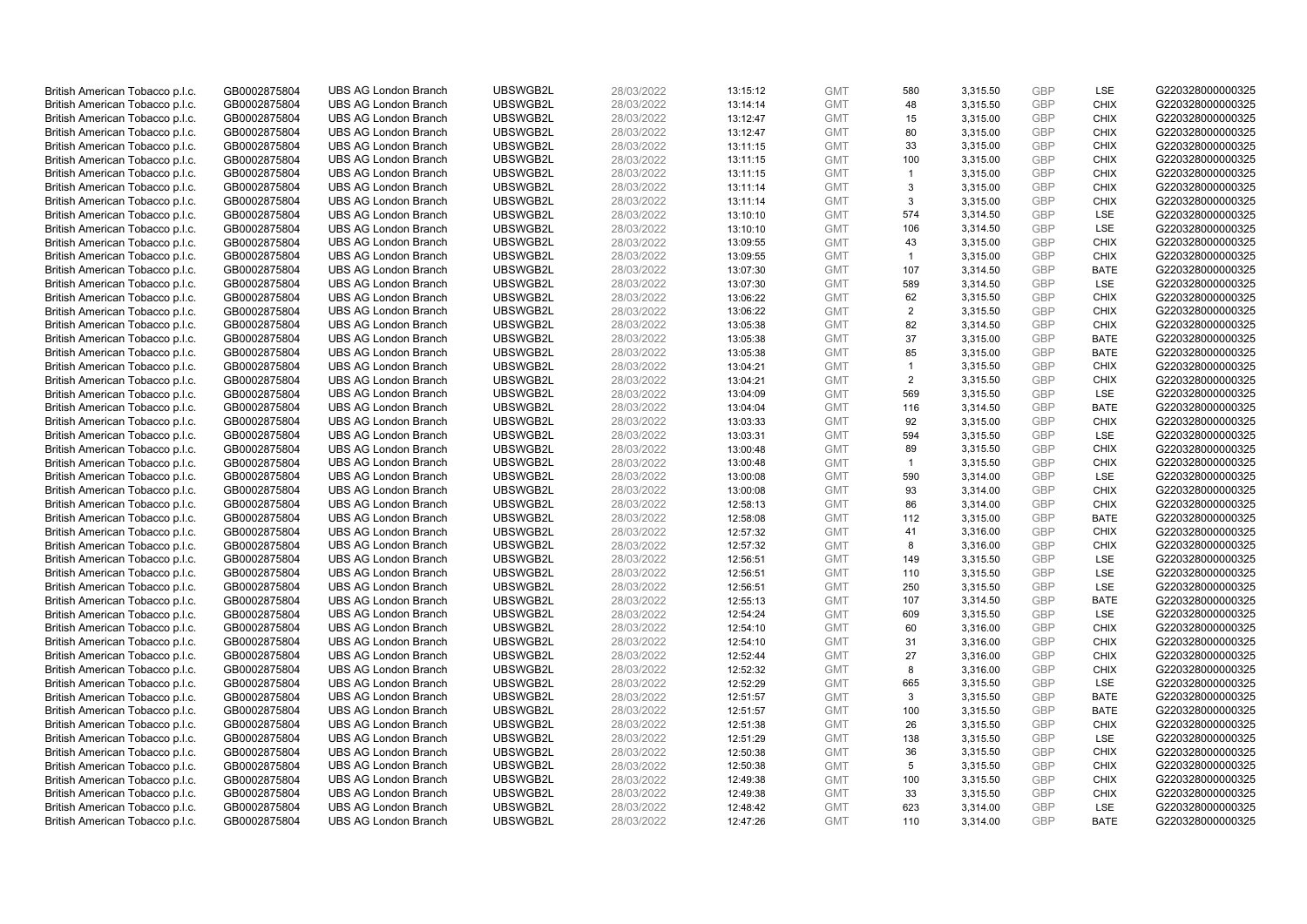| British American Tobacco p.l.c. | GB0002875804 | <b>UBS AG London Branch</b> | UBSWGB2L | 28/03/2022 | 12:46:32 | <b>GMT</b> | 250            | 3,315.50 | <b>GBP</b> | LSE         | G220328000000325 |
|---------------------------------|--------------|-----------------------------|----------|------------|----------|------------|----------------|----------|------------|-------------|------------------|
| British American Tobacco p.l.c. | GB0002875804 | <b>UBS AG London Branch</b> | UBSWGB2L | 28/03/2022 | 12:46:32 | <b>GMT</b> | 123            | 3,315.50 | <b>GBP</b> | LSE         | G220328000000325 |
| British American Tobacco p.l.c. | GB0002875804 | <b>UBS AG London Branch</b> | UBSWGB2L | 28/03/2022 | 12:46:12 | <b>GMT</b> | 89             | 3,315.50 | <b>GBP</b> | <b>CHIX</b> | G220328000000325 |
| British American Tobacco p.l.c. | GB0002875804 | <b>UBS AG London Branch</b> | UBSWGB2L | 28/03/2022 | 12:46:12 | <b>GMT</b> | 5              | 3,315.50 | <b>GBP</b> | <b>CHIX</b> | G220328000000325 |
| British American Tobacco p.l.c. | GB0002875804 | <b>UBS AG London Branch</b> | UBSWGB2L | 28/03/2022 | 12:44:45 | <b>GMT</b> | 106            | 3,313.50 | <b>GBP</b> | <b>BATE</b> | G220328000000325 |
| British American Tobacco p.l.c. | GB0002875804 | <b>UBS AG London Branch</b> | UBSWGB2L | 28/03/2022 | 12:44:35 | <b>GMT</b> | 80             | 3,314.50 | <b>GBP</b> | <b>CHIX</b> | G220328000000325 |
| British American Tobacco p.l.c. | GB0002875804 | <b>UBS AG London Branch</b> | UBSWGB2L | 28/03/2022 | 12:44:00 | <b>GMT</b> | 565            | 3,314.00 | <b>GBP</b> | LSE         | G220328000000325 |
| British American Tobacco p.l.c. | GB0002875804 | <b>UBS AG London Branch</b> | UBSWGB2L | 28/03/2022 | 12:44:00 | <b>GMT</b> | 95             | 3,314.00 | <b>GBP</b> | LSE         | G220328000000325 |
| British American Tobacco p.l.c. | GB0002875804 | <b>UBS AG London Branch</b> | UBSWGB2L | 28/03/2022 | 12:43:50 | <b>GMT</b> | 46             | 3,314.50 | <b>GBP</b> | <b>CHIX</b> | G220328000000325 |
| British American Tobacco p.l.c. | GB0002875804 | <b>UBS AG London Branch</b> | UBSWGB2L | 28/03/2022 | 12:42:57 | <b>GMT</b> | 3              | 3,313.50 | <b>GBP</b> | <b>CHIX</b> | G220328000000325 |
| British American Tobacco p.l.c. | GB0002875804 | <b>UBS AG London Branch</b> | UBSWGB2L | 28/03/2022 | 12:42:57 | <b>GMT</b> | $\overline{4}$ | 3,313.50 | <b>GBP</b> | <b>CHIX</b> | G220328000000325 |
| British American Tobacco p.l.c. | GB0002875804 | <b>UBS AG London Branch</b> | UBSWGB2L | 28/03/2022 | 12:41:42 | <b>GMT</b> | 149            | 3,313.50 | <b>GBP</b> | <b>BATE</b> | G220328000000325 |
| British American Tobacco p.l.c. | GB0002875804 | <b>UBS AG London Branch</b> | UBSWGB2L | 28/03/2022 | 12:40:58 | <b>GMT</b> | 110            | 3,315.50 | <b>GBP</b> | <b>CHIX</b> | G220328000000325 |
| British American Tobacco p.l.c. | GB0002875804 | <b>UBS AG London Branch</b> | UBSWGB2L | 28/03/2022 | 12:40:24 | <b>GMT</b> | 678            | 3,314.50 | <b>GBP</b> | LSE         | G220328000000325 |
| British American Tobacco p.l.c. | GB0002875804 | <b>UBS AG London Branch</b> | UBSWGB2L | 28/03/2022 | 12:39:43 | <b>GMT</b> | 651            | 3,314.50 | <b>GBP</b> | LSE         | G220328000000325 |
|                                 |              |                             | UBSWGB2L |            |          |            |                |          |            | <b>CHIX</b> | G220328000000325 |
| British American Tobacco p.l.c. | GB0002875804 | <b>UBS AG London Branch</b> |          | 28/03/2022 | 12:39:43 | <b>GMT</b> | 80             | 3,314.50 | <b>GBP</b> |             |                  |
| British American Tobacco p.l.c. | GB0002875804 | <b>UBS AG London Branch</b> | UBSWGB2L | 28/03/2022 | 12:38:42 | <b>GMT</b> | 51             | 3,314.50 | <b>GBP</b> | <b>CHIX</b> | G220328000000325 |
| British American Tobacco p.l.c. | GB0002875804 | <b>UBS AG London Branch</b> | UBSWGB2L | 28/03/2022 | 12:36:11 | <b>GMT</b> | 89             | 3,313.00 | <b>GBP</b> | <b>CHIX</b> | G220328000000325 |
| British American Tobacco p.l.c. | GB0002875804 | <b>UBS AG London Branch</b> | UBSWGB2L | 28/03/2022 | 12:35:36 | <b>GMT</b> | 109            | 3,313.00 | <b>GBP</b> | <b>CHIX</b> | G220328000000325 |
| British American Tobacco p.l.c. | GB0002875804 | <b>UBS AG London Branch</b> | UBSWGB2L | 28/03/2022 | 12:35:34 | <b>GMT</b> | 631            | 3,313.50 | <b>GBP</b> | LSE         | G220328000000325 |
| British American Tobacco p.l.c. | GB0002875804 | <b>UBS AG London Branch</b> | UBSWGB2L | 28/03/2022 | 12:31:26 | <b>GMT</b> | 110            | 3,314.00 | <b>GBP</b> | <b>BATE</b> | G220328000000325 |
| British American Tobacco p.l.c. | GB0002875804 | <b>UBS AG London Branch</b> | UBSWGB2L | 28/03/2022 | 12:31:14 | <b>GMT</b> | 46             | 3,315.00 | <b>GBP</b> | <b>CHIX</b> | G220328000000325 |
| British American Tobacco p.l.c. | GB0002875804 | <b>UBS AG London Branch</b> | UBSWGB2L | 28/03/2022 | 12:31:14 | <b>GMT</b> | 39             | 3,315.00 | <b>GBP</b> | <b>CHIX</b> | G220328000000325 |
| British American Tobacco p.l.c. | GB0002875804 | <b>UBS AG London Branch</b> | UBSWGB2L | 28/03/2022 | 12:31:13 | <b>GMT</b> | 375            | 3,315.00 | <b>GBP</b> | <b>LSE</b>  | G220328000000325 |
| British American Tobacco p.l.c. | GB0002875804 | <b>UBS AG London Branch</b> | UBSWGB2L | 28/03/2022 | 12:31:13 | <b>GMT</b> | 241            | 3,315.00 | <b>GBP</b> | LSE         | G220328000000325 |
| British American Tobacco p.l.c. | GB0002875804 | <b>UBS AG London Branch</b> | UBSWGB2L | 28/03/2022 | 12:29:10 | <b>GMT</b> | 43             | 3,315.00 | <b>GBP</b> | <b>CHIX</b> | G220328000000325 |
| British American Tobacco p.l.c. | GB0002875804 | <b>UBS AG London Branch</b> | UBSWGB2L | 28/03/2022 | 12:29:10 | <b>GMT</b> | 40             | 3,315.00 | <b>GBP</b> | <b>CHIX</b> | G220328000000325 |
| British American Tobacco p.l.c. | GB0002875804 | <b>UBS AG London Branch</b> | UBSWGB2L | 28/03/2022 | 12:28:42 | <b>GMT</b> | 45             | 3,316.00 | <b>GBP</b> | <b>CHIX</b> | G220328000000325 |
| British American Tobacco p.l.c. | GB0002875804 | <b>UBS AG London Branch</b> | UBSWGB2L | 28/03/2022 | 12:28:38 | <b>GMT</b> | 675            | 3,315.50 | <b>GBP</b> | LSE         | G220328000000325 |
| British American Tobacco p.l.c. | GB0002875804 | <b>UBS AG London Branch</b> | UBSWGB2L | 28/03/2022 | 12:28:37 | <b>GMT</b> | 250            | 3,315.50 | <b>GBP</b> | LSE         | G220328000000325 |
| British American Tobacco p.l.c. | GB0002875804 | <b>UBS AG London Branch</b> | UBSWGB2L | 28/03/2022 | 12:26:22 | <b>GMT</b> | 47             | 3,314.50 | <b>GBP</b> | <b>CHIX</b> | G220328000000325 |
| British American Tobacco p.l.c. | GB0002875804 | <b>UBS AG London Branch</b> | UBSWGB2L | 28/03/2022 | 12:26:22 | <b>GMT</b> | 90             | 3,314.50 | <b>GBP</b> | <b>CHIX</b> | G220328000000325 |
| British American Tobacco p.l.c. | GB0002875804 | <b>UBS AG London Branch</b> | UBSWGB2L | 28/03/2022 | 12:26:22 | <b>GMT</b> | 122            | 3,314.50 | <b>GBP</b> | <b>BATE</b> | G220328000000325 |
| British American Tobacco p.l.c. | GB0002875804 | <b>UBS AG London Branch</b> | UBSWGB2L | 28/03/2022 | 12:25:56 | <b>GMT</b> | 614            | 3,315.50 | <b>GBP</b> | LSE         | G220328000000325 |
| British American Tobacco p.l.c. | GB0002875804 | <b>UBS AG London Branch</b> | UBSWGB2L | 28/03/2022 | 12:24:02 | <b>GMT</b> | 104            | 3,314.50 | <b>GBP</b> | <b>BATE</b> | G220328000000325 |
| British American Tobacco p.l.c. | GB0002875804 | <b>UBS AG London Branch</b> | UBSWGB2L | 28/03/2022 | 12:24:02 | <b>GMT</b> | 96             | 3,314.50 | <b>GBP</b> | <b>CHIX</b> | G220328000000325 |
| British American Tobacco p.l.c. | GB0002875804 | <b>UBS AG London Branch</b> | UBSWGB2L | 28/03/2022 | 12:23:50 | <b>GMT</b> | 200            | 3,315.00 | <b>GBP</b> | <b>LSE</b>  | G220328000000325 |
| British American Tobacco p.l.c. | GB0002875804 | <b>UBS AG London Branch</b> | UBSWGB2L | 28/03/2022 | 12:21:50 | <b>GMT</b> | 568            | 3,313.00 | <b>GBP</b> | LSE         | G220328000000325 |
| British American Tobacco p.l.c. | GB0002875804 | <b>UBS AG London Branch</b> | UBSWGB2L | 28/03/2022 | 12:20:43 | <b>GMT</b> | 123            | 3,314.00 | <b>GBP</b> | <b>BATE</b> | G220328000000325 |
| British American Tobacco p.l.c. | GB0002875804 | <b>UBS AG London Branch</b> | UBSWGB2L | 28/03/2022 | 12:20:41 | <b>GMT</b> | 97             | 3,315.00 | <b>GBP</b> | <b>CHIX</b> | G220328000000325 |
| British American Tobacco p.l.c. | GB0002875804 | <b>UBS AG London Branch</b> | UBSWGB2L | 28/03/2022 | 12:20:41 | <b>GMT</b> | 96             | 3,315.00 | <b>GBP</b> | <b>CHIX</b> | G220328000000325 |
| British American Tobacco p.l.c. | GB0002875804 | <b>UBS AG London Branch</b> | UBSWGB2L | 28/03/2022 | 12:19:17 | <b>GMT</b> | 646            | 3,315.50 | <b>GBP</b> | LSE         | G220328000000325 |
| British American Tobacco p.l.c. | GB0002875804 | <b>UBS AG London Branch</b> | UBSWGB2L | 28/03/2022 | 12:17:08 | <b>GMT</b> | 97             | 3,313.00 | <b>GBP</b> | <b>CHIX</b> | G220328000000325 |
| British American Tobacco p.l.c. |              | <b>UBS AG London Branch</b> | UBSWGB2L | 28/03/2022 | 12:17:06 | <b>GMT</b> | 110            | 3,313.50 | <b>GBP</b> | <b>BATE</b> | G220328000000325 |
|                                 | GB0002875804 |                             | UBSWGB2L |            |          |            | 97             |          |            | <b>CHIX</b> |                  |
| British American Tobacco p.l.c. | GB0002875804 | <b>UBS AG London Branch</b> |          | 28/03/2022 | 12:16:30 | <b>GMT</b> |                | 3,314.50 | <b>GBP</b> |             | G220328000000325 |
| British American Tobacco p.l.c. | GB0002875804 | <b>UBS AG London Branch</b> | UBSWGB2L | 28/03/2022 | 12:15:57 | <b>GMT</b> | 690            | 3,315.50 | <b>GBP</b> | LSE         | G220328000000325 |
| British American Tobacco p.l.c. | GB0002875804 | <b>UBS AG London Branch</b> | UBSWGB2L | 28/03/2022 | 12:15:27 | <b>GMT</b> | 115            | 3,315.50 | <b>GBP</b> | LSE         | G220328000000325 |
| British American Tobacco p.l.c. | GB0002875804 | <b>UBS AG London Branch</b> | UBSWGB2L | 28/03/2022 | 12:11:32 | <b>GMT</b> | 81             | 3,314.50 | <b>GBP</b> | <b>CHIX</b> | G220328000000325 |
| British American Tobacco p.l.c. | GB0002875804 | <b>UBS AG London Branch</b> | UBSWGB2L | 28/03/2022 | 12:11:32 | <b>GMT</b> | 667            | 3,314.50 | <b>GBP</b> | LSE         | G220328000000325 |
| British American Tobacco p.l.c. | GB0002875804 | <b>UBS AG London Branch</b> | UBSWGB2L | 28/03/2022 | 12:11:32 | <b>GMT</b> | 123            | 3,314.50 | <b>GBP</b> | <b>BATE</b> | G220328000000325 |
| British American Tobacco p.l.c. | GB0002875804 | <b>UBS AG London Branch</b> | UBSWGB2L | 28/03/2022 | 12:11:32 | <b>GMT</b> | 40             | 3,314.50 | <b>GBP</b> | <b>CHIX</b> | G220328000000325 |
| British American Tobacco p.l.c. | GB0002875804 | <b>UBS AG London Branch</b> | UBSWGB2L | 28/03/2022 | 12:11:32 | <b>GMT</b> | 88             | 3,314.50 | <b>GBP</b> | <b>CHIX</b> | G220328000000325 |
| British American Tobacco p.l.c. | GB0002875804 | <b>UBS AG London Branch</b> | UBSWGB2L | 28/03/2022 | 12:11:18 | <b>GMT</b> | 55             | 3,314.50 | <b>GBP</b> | <b>CHIX</b> | G220328000000325 |
| British American Tobacco p.l.c. | GB0002875804 | <b>UBS AG London Branch</b> | UBSWGB2L | 28/03/2022 | 12:11:03 | <b>GMT</b> | 104            | 3.315.00 | GBP        | <b>BATE</b> | G220328000000325 |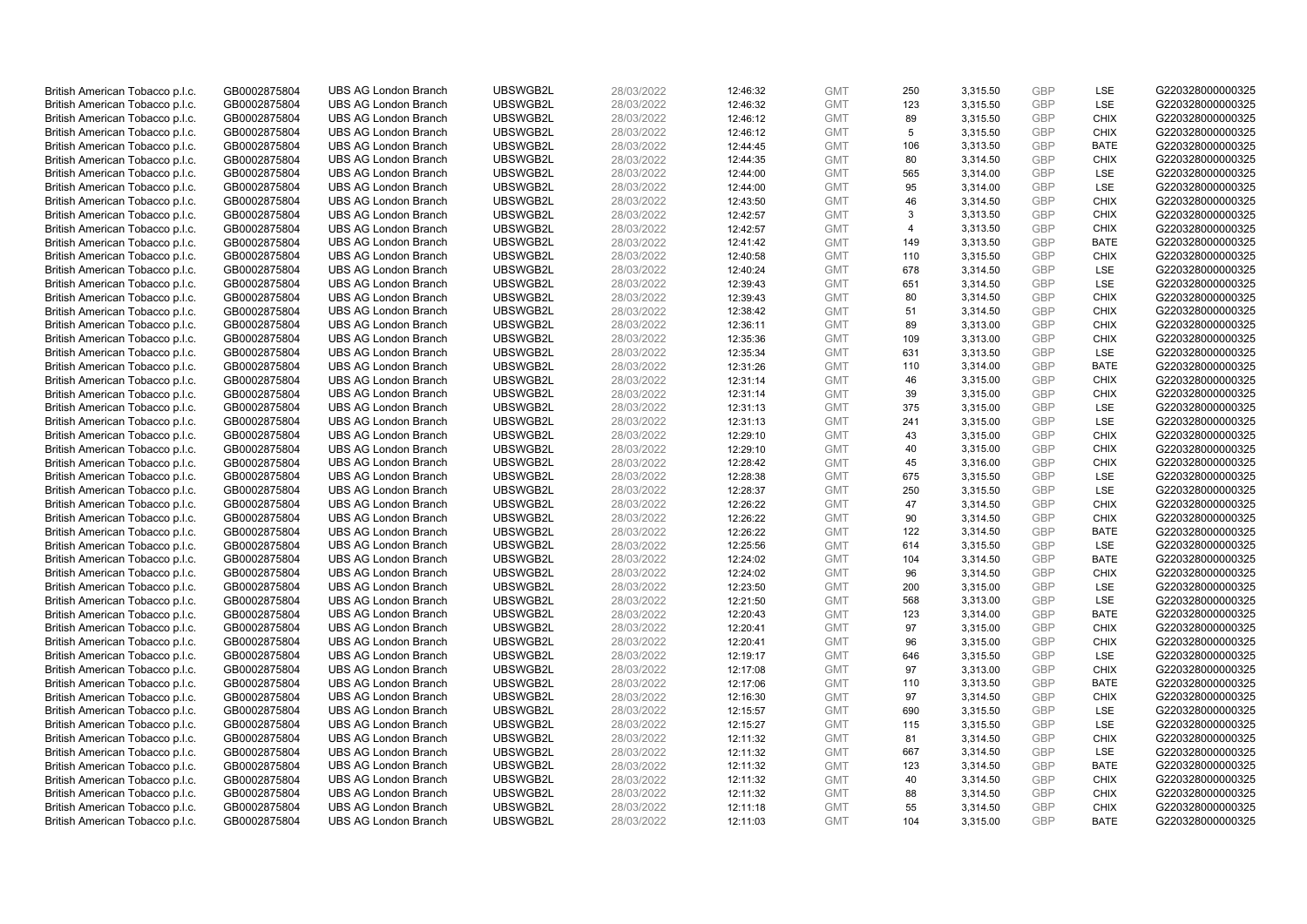| British American Tobacco p.l.c. | GB0002875804 | <b>UBS AG London Branch</b> | UBSWGB2L | 28/03/2022 | 12:07:02 | <b>GMT</b> | 90                   | 3,314.50 | <b>GBP</b> | <b>CHIX</b> | G220328000000325 |
|---------------------------------|--------------|-----------------------------|----------|------------|----------|------------|----------------------|----------|------------|-------------|------------------|
| British American Tobacco p.l.c. | GB0002875804 | <b>UBS AG London Branch</b> | UBSWGB2L | 28/03/2022 | 12:06:06 | <b>GMT</b> | 23                   | 3,315.00 | GBP        | <b>LSE</b>  | G220328000000325 |
| British American Tobacco p.l.c. | GB0002875804 | <b>UBS AG London Branch</b> | UBSWGB2L | 28/03/2022 | 12:06:06 | <b>GMT</b> | 114                  | 3,315.00 | <b>GBP</b> | LSE         | G220328000000325 |
| British American Tobacco p.l.c. | GB0002875804 | <b>UBS AG London Branch</b> | UBSWGB2L | 28/03/2022 | 12:06:06 | <b>GMT</b> | 179                  | 3,315.00 | GBP        | LSE         | G220328000000325 |
| British American Tobacco p.l.c. | GB0002875804 | <b>UBS AG London Branch</b> | UBSWGB2L | 28/03/2022 | 12:06:06 | <b>GMT</b> | 250                  | 3,315.00 | <b>GBP</b> | LSE         | G220328000000325 |
| British American Tobacco p.l.c. | GB0002875804 | <b>UBS AG London Branch</b> | UBSWGB2L | 28/03/2022 | 12:06:06 | <b>GMT</b> | 117                  | 3,315.00 | <b>GBP</b> | <b>BATE</b> | G220328000000325 |
| British American Tobacco p.l.c. | GB0002875804 | <b>UBS AG London Branch</b> | UBSWGB2L | 28/03/2022 | 12:06:06 | <b>GMT</b> | 88                   | 3,315.00 | <b>GBP</b> | <b>CHIX</b> | G220328000000325 |
| British American Tobacco p.l.c. | GB0002875804 | <b>UBS AG London Branch</b> | UBSWGB2L | 28/03/2022 | 12:06:06 | <b>GMT</b> | 563                  | 3,315.00 | GBP        | LSE         | G220328000000325 |
| British American Tobacco p.l.c. | GB0002875804 | <b>UBS AG London Branch</b> | UBSWGB2L | 28/03/2022 | 12:06:06 | <b>GMT</b> | 16                   | 3,315.00 | GBP        | <b>CHIX</b> | G220328000000325 |
| British American Tobacco p.l.c. | GB0002875804 | <b>UBS AG London Branch</b> | UBSWGB2L | 28/03/2022 | 12:06:06 | <b>GMT</b> | 67                   | 3,315.00 | <b>GBP</b> | <b>CHIX</b> | G220328000000325 |
| British American Tobacco p.l.c. | GB0002875804 | <b>UBS AG London Branch</b> | UBSWGB2L | 28/03/2022 | 12:03:52 | <b>GMT</b> | 3                    | 3,314.00 | GBP        | <b>CHIX</b> | G220328000000325 |
| British American Tobacco p.l.c. | GB0002875804 | <b>UBS AG London Branch</b> | UBSWGB2L | 28/03/2022 | 12:03:52 | <b>GMT</b> | $\overline{4}$       | 3,314.00 | <b>GBP</b> | <b>CHIX</b> | G220328000000325 |
| British American Tobacco p.l.c. | GB0002875804 | <b>UBS AG London Branch</b> | UBSWGB2L | 28/03/2022 | 12:01:42 | <b>GMT</b> | 226                  | 3,311.00 | <b>GBP</b> | <b>LSE</b>  | G220328000000325 |
| British American Tobacco p.l.c. | GB0002875804 | <b>UBS AG London Branch</b> | UBSWGB2L | 28/03/2022 | 12:01:42 | <b>GMT</b> | 453                  | 3,311.00 | <b>GBP</b> | <b>LSE</b>  | G220328000000325 |
| British American Tobacco p.l.c. | GB0002875804 | <b>UBS AG London Branch</b> | UBSWGB2L | 28/03/2022 | 12:01:42 | <b>GMT</b> | 99                   | 3,311.00 | GBP        | <b>CHIX</b> | G220328000000325 |
| British American Tobacco p.l.c. | GB0002875804 | <b>UBS AG London Branch</b> | UBSWGB2L | 28/03/2022 | 12:01:42 | <b>GMT</b> | 96                   | 3,311.00 | <b>GBP</b> | <b>CHIX</b> | G220328000000325 |
| British American Tobacco p.l.c. | GB0002875804 | <b>UBS AG London Branch</b> | UBSWGB2L | 28/03/2022 | 12:00:43 | <b>GMT</b> | 13                   | 3,310.00 | GBP        | <b>BATE</b> | G220328000000325 |
| British American Tobacco p.l.c. | GB0002875804 | <b>UBS AG London Branch</b> | UBSWGB2L | 28/03/2022 | 12:00:43 | <b>GMT</b> | 9                    | 3,310.00 | GBP        | <b>BATE</b> | G220328000000325 |
| British American Tobacco p.l.c. | GB0002875804 | <b>UBS AG London Branch</b> | UBSWGB2L | 28/03/2022 | 12:00:43 | <b>GMT</b> | 97                   | 3,310.00 | GBP        | <b>BATE</b> | G220328000000325 |
| British American Tobacco p.l.c. | GB0002875804 | <b>UBS AG London Branch</b> | UBSWGB2L | 28/03/2022 | 12:00:40 | <b>GMT</b> | 613                  | 3,310.50 | <b>GBP</b> | LSE         | G220328000000325 |
| British American Tobacco p.l.c. | GB0002875804 | <b>UBS AG London Branch</b> | UBSWGB2L | 28/03/2022 | 12:00:40 | <b>GMT</b> | 101                  | 3,310.50 | GBP        | <b>CHIX</b> | G220328000000325 |
| British American Tobacco p.l.c. | GB0002875804 | <b>UBS AG London Branch</b> | UBSWGB2L | 28/03/2022 | 11:56:33 | <b>GMT</b> | 11                   | 3,309.50 | GBP        | <b>BATE</b> | G220328000000325 |
| British American Tobacco p.l.c. | GB0002875804 | <b>UBS AG London Branch</b> | UBSWGB2L | 28/03/2022 | 11:56:33 | <b>GMT</b> | 110                  | 3,309.50 | <b>GBP</b> | <b>BATE</b> | G220328000000325 |
| British American Tobacco p.l.c. | GB0002875804 | <b>UBS AG London Branch</b> | UBSWGB2L | 28/03/2022 | 11:56:33 | <b>GMT</b> | 95                   | 3,309.50 | GBP        | <b>CHIX</b> | G220328000000325 |
| British American Tobacco p.l.c. | GB0002875804 | <b>UBS AG London Branch</b> | UBSWGB2L | 28/03/2022 | 11:56:33 | <b>GMT</b> | 27                   | 3,309.50 | <b>GBP</b> | <b>CHIX</b> | G220328000000325 |
| British American Tobacco p.l.c. | GB0002875804 | <b>UBS AG London Branch</b> | UBSWGB2L | 28/03/2022 | 11:56:33 | <b>GMT</b> | 69                   | 3,309.50 | <b>GBP</b> | <b>CHIX</b> | G220328000000325 |
| British American Tobacco p.l.c. | GB0002875804 | <b>UBS AG London Branch</b> | UBSWGB2L | 28/03/2022 | 11:56:33 | <b>GMT</b> | 151                  | 3,309.50 | <b>GBP</b> | <b>LSE</b>  | G220328000000325 |
| British American Tobacco p.l.c. | GB0002875804 | <b>UBS AG London Branch</b> | UBSWGB2L | 28/03/2022 | 11:56:33 | <b>GMT</b> | 424                  | 3,309.50 | GBP        | <b>LSE</b>  | G220328000000325 |
| British American Tobacco p.l.c. | GB0002875804 | <b>UBS AG London Branch</b> | UBSWGB2L | 28/03/2022 | 11:56:22 | <b>GMT</b> | 664                  | 3,310.00 | <b>GBP</b> | LSE         | G220328000000325 |
| British American Tobacco p.l.c. | GB0002875804 | <b>UBS AG London Branch</b> | UBSWGB2L | 28/03/2022 | 11:52:05 | <b>GMT</b> | 250                  | 3,306.50 | GBP        | LSE         | G220328000000325 |
| British American Tobacco p.l.c. | GB0002875804 | <b>UBS AG London Branch</b> | UBSWGB2L | 28/03/2022 | 11:51:47 | <b>GMT</b> | 42                   | 3,307.00 | GBP        | <b>CHIX</b> | G220328000000325 |
| British American Tobacco p.l.c. | GB0002875804 | <b>UBS AG London Branch</b> | UBSWGB2L | 28/03/2022 | 11:51:47 | <b>GMT</b> | 41                   | 3,307.00 | <b>GBP</b> | <b>CHIX</b> | G220328000000325 |
| British American Tobacco p.l.c. | GB0002875804 | <b>UBS AG London Branch</b> | UBSWGB2L | 28/03/2022 | 11:50:45 | <b>GMT</b> | 112                  | 3,308.50 | <b>GBP</b> | <b>BATE</b> | G220328000000325 |
| British American Tobacco p.l.c. | GB0002875804 | <b>UBS AG London Branch</b> | UBSWGB2L | 28/03/2022 | 11:49:26 | <b>GMT</b> | 666                  | 3,311.50 | GBP        | LSE         | G220328000000325 |
| British American Tobacco p.l.c. | GB0002875804 | <b>UBS AG London Branch</b> | UBSWGB2L | 28/03/2022 | 11:49:26 | <b>GMT</b> | 81                   | 3,311.50 | GBP        | <b>CHIX</b> | G220328000000325 |
| British American Tobacco p.l.c. | GB0002875804 | <b>UBS AG London Branch</b> | UBSWGB2L | 28/03/2022 | 11:49:07 | <b>GMT</b> | 100                  | 3,313.00 | GBP        | <b>CHIX</b> | G220328000000325 |
| British American Tobacco p.l.c. | GB0002875804 | <b>UBS AG London Branch</b> | UBSWGB2L | 28/03/2022 | 11:49:07 | <b>GMT</b> | $\overline{4}$       | 3,313.00 | GBP        | <b>CHIX</b> | G220328000000325 |
| British American Tobacco p.l.c. | GB0002875804 | <b>UBS AG London Branch</b> | UBSWGB2L | 28/03/2022 | 11:49:02 | <b>GMT</b> | 2                    | 3,313.00 | <b>GBP</b> | <b>CHIX</b> | G220328000000325 |
| British American Tobacco p.l.c. | GB0002875804 | <b>UBS AG London Branch</b> | UBSWGB2L | 28/03/2022 | 11:48:52 | <b>GMT</b> | 9                    | 3,313.00 | <b>GBP</b> | <b>CHIX</b> | G220328000000325 |
| British American Tobacco p.l.c. | GB0002875804 | <b>UBS AG London Branch</b> | UBSWGB2L | 28/03/2022 | 11:48:45 | <b>GMT</b> | 92                   | 3,313.00 | <b>GBP</b> | <b>CHIX</b> | G220328000000325 |
| British American Tobacco p.l.c. | GB0002875804 | <b>UBS AG London Branch</b> | UBSWGB2L | 28/03/2022 | 11:48:07 | <b>GMT</b> | 202                  | 3,310.00 | GBP        | <b>LSE</b>  | G220328000000325 |
| British American Tobacco p.l.c. | GB0002875804 | <b>UBS AG London Branch</b> | UBSWGB2L | 28/03/2022 | 11:48:07 | <b>GMT</b> | 59                   | 3,309.50 | <b>GBP</b> | LSE         | G220328000000325 |
| British American Tobacco p.l.c. | GB0002875804 | <b>UBS AG London Branch</b> | UBSWGB2L | 28/03/2022 | 11:47:14 | <b>GMT</b> | 100                  | 3,307.50 | <b>GBP</b> | <b>BATE</b> | G220328000000325 |
| British American Tobacco p.l.c. | GB0002875804 | <b>UBS AG London Branch</b> | UBSWGB2L | 28/03/2022 | 11:47:14 | <b>GMT</b> | 654                  | 3,309.00 | GBP        | <b>LSE</b>  | G220328000000325 |
| British American Tobacco p.l.c. | GB0002875804 | <b>UBS AG London Branch</b> | UBSWGB2L | 28/03/2022 | 11:47:13 | <b>GMT</b> | 77                   | 3,310.50 | <b>GBP</b> | <b>LSE</b>  | G220328000000325 |
| British American Tobacco p.l.c. | GB0002875804 | <b>UBS AG London Branch</b> | UBSWGB2L | 28/03/2022 | 11:44:34 | <b>GMT</b> | 114                  | 3,308.50 | <b>GBP</b> | LSE         | G220328000000325 |
| British American Tobacco p.l.c. | GB0002875804 | <b>UBS AG London Branch</b> | UBSWGB2L | 28/03/2022 | 11:44:34 | <b>GMT</b> | 250                  | 3,308.50 | <b>GBP</b> | LSE         | G220328000000325 |
| British American Tobacco p.l.c. | GB0002875804 | <b>UBS AG London Branch</b> | UBSWGB2L | 28/03/2022 | 11:43:23 | <b>GMT</b> | 211                  | 3,308.00 | GBP        | <b>BATE</b> | G220328000000325 |
| British American Tobacco p.l.c. | GB0002875804 | <b>UBS AG London Branch</b> | UBSWGB2L | 28/03/2022 | 11:43:18 | <b>GMT</b> | 80                   | 3,308.00 | <b>GBP</b> | <b>CHIX</b> | G220328000000325 |
| British American Tobacco p.l.c. | GB0002875804 | <b>UBS AG London Branch</b> | UBSWGB2L | 28/03/2022 | 11:42:07 | <b>GMT</b> | 94                   | 3,308.00 | GBP        | <b>CHIX</b> | G220328000000325 |
| British American Tobacco p.l.c. | GB0002875804 | <b>UBS AG London Branch</b> | UBSWGB2L | 28/03/2022 | 11:38:25 | <b>GMT</b> | 90                   | 3,308.00 | <b>GBP</b> | <b>BATE</b> | G220328000000325 |
| British American Tobacco p.l.c. | GB0002875804 | <b>UBS AG London Branch</b> | UBSWGB2L | 28/03/2022 | 11:38:24 | <b>GMT</b> | 91                   | 3,308.00 | <b>GBP</b> | <b>CHIX</b> | G220328000000325 |
| British American Tobacco p.l.c. | GB0002875804 | <b>UBS AG London Branch</b> | UBSWGB2L | 28/03/2022 | 11:37:52 | <b>GMT</b> | $\blacktriangleleft$ | 3,309.50 | GBP        | <b>CHIX</b> | G220328000000325 |
| British American Tobacco p.l.c. | GB0002875804 | <b>UBS AG London Branch</b> | UBSWGB2L | 28/03/2022 | 11:37:52 | <b>GMT</b> | 96                   | 3.309.50 | GBP        | <b>CHIX</b> | G220328000000325 |
|                                 |              |                             |          |            |          |            |                      |          |            |             |                  |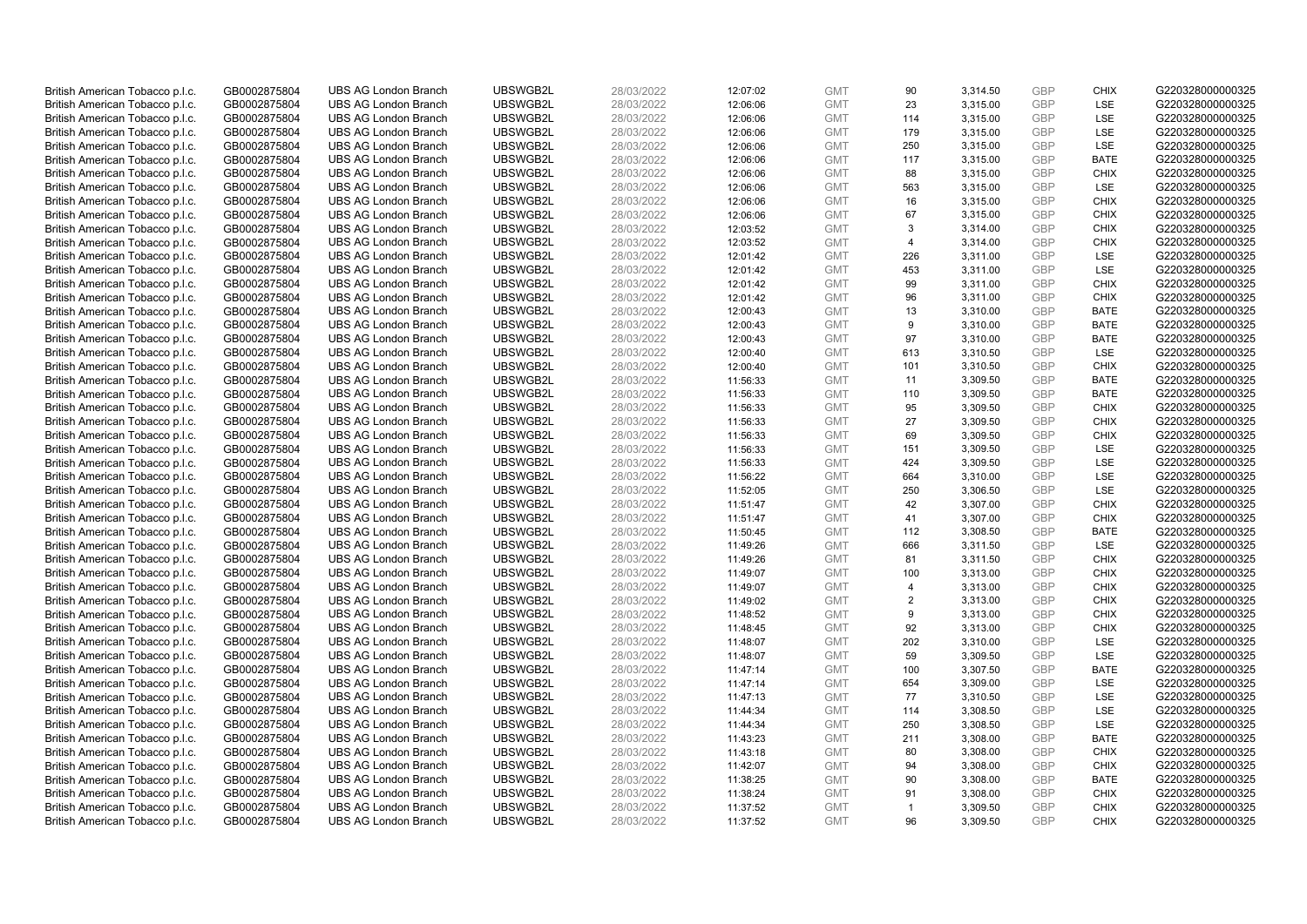| British American Tobacco p.l.c. | GB0002875804 | <b>UBS AG London Branch</b> | UBSWGB2L | 28/03/2022 | 11:37:43 | <b>GMT</b> | 197            | 3,309.50 | <b>GBP</b> | LSE         | G220328000000325 |
|---------------------------------|--------------|-----------------------------|----------|------------|----------|------------|----------------|----------|------------|-------------|------------------|
| British American Tobacco p.l.c. | GB0002875804 | <b>UBS AG London Branch</b> | UBSWGB2L | 28/03/2022 | 11:37:43 | <b>GMT</b> | 478            | 3,309.50 | GBP        | LSE         | G220328000000325 |
| British American Tobacco p.l.c. | GB0002875804 | <b>UBS AG London Branch</b> | UBSWGB2L | 28/03/2022 | 11:37:43 | <b>GMT</b> | 602            | 3,309.00 | GBP        | LSE         | G220328000000325 |
| British American Tobacco p.l.c. | GB0002875804 | <b>UBS AG London Branch</b> | UBSWGB2L | 28/03/2022 | 11:34:12 | <b>GMT</b> | 100            | 3,307.50 | GBP        | <b>CHIX</b> | G220328000000325 |
| British American Tobacco p.l.c. | GB0002875804 | <b>UBS AG London Branch</b> | UBSWGB2L | 28/03/2022 | 11:34:12 | <b>GMT</b> | 43             | 3,307.50 | <b>GBP</b> | <b>CHIX</b> | G220328000000325 |
| British American Tobacco p.l.c. | GB0002875804 | <b>UBS AG London Branch</b> | UBSWGB2L | 28/03/2022 | 11:33:23 | <b>GMT</b> | 159            | 3,308.00 | <b>GBP</b> | <b>LSE</b>  | G220328000000325 |
| British American Tobacco p.l.c. | GB0002875804 | <b>UBS AG London Branch</b> | UBSWGB2L | 28/03/2022 | 11:33:23 | <b>GMT</b> | 250            | 3,308.00 | <b>GBP</b> | LSE         | G220328000000325 |
| British American Tobacco p.l.c. | GB0002875804 | <b>UBS AG London Branch</b> | UBSWGB2L | 28/03/2022 | 11:33:23 | <b>GMT</b> | $\overline{1}$ | 3,308.00 | GBP        | LSE         | G220328000000325 |
| British American Tobacco p.l.c. | GB0002875804 | <b>UBS AG London Branch</b> | UBSWGB2L | 28/03/2022 | 11:31:25 | <b>GMT</b> | 102            | 3,307.00 | <b>GBP</b> | <b>BATE</b> | G220328000000325 |
| British American Tobacco p.l.c. | GB0002875804 | <b>UBS AG London Branch</b> | UBSWGB2L | 28/03/2022 | 11:31:24 | <b>GMT</b> | 5              | 3,308.00 | <b>GBP</b> | <b>CHIX</b> | G220328000000325 |
| British American Tobacco p.l.c. | GB0002875804 | <b>UBS AG London Branch</b> | UBSWGB2L | 28/03/2022 | 11:31:23 | <b>GMT</b> | 5              | 3,308.00 | <b>GBP</b> | <b>CHIX</b> | G220328000000325 |
| British American Tobacco p.l.c. | GB0002875804 | <b>UBS AG London Branch</b> | UBSWGB2L | 28/03/2022 | 11:31:23 | <b>GMT</b> | $\overline{2}$ | 3,308.00 | <b>GBP</b> | <b>CHIX</b> | G220328000000325 |
| British American Tobacco p.l.c. | GB0002875804 | <b>UBS AG London Branch</b> | UBSWGB2L | 28/03/2022 | 11:30:55 | <b>GMT</b> | 568            | 3,309.50 | <b>GBP</b> | <b>LSE</b>  | G220328000000325 |
| British American Tobacco p.l.c. | GB0002875804 | <b>UBS AG London Branch</b> | UBSWGB2L | 28/03/2022 | 11:30:55 | <b>GMT</b> | 88             | 3,309.50 | <b>GBP</b> | <b>CHIX</b> | G220328000000325 |
| British American Tobacco p.l.c. | GB0002875804 | <b>UBS AG London Branch</b> | UBSWGB2L | 28/03/2022 | 11:30:55 | <b>GMT</b> | 97             | 3,309.50 | <b>GBP</b> | <b>CHIX</b> | G220328000000325 |
| British American Tobacco p.l.c. | GB0002875804 | <b>UBS AG London Branch</b> | UBSWGB2L | 28/03/2022 | 11:29:22 | <b>GMT</b> | 51             | 3,308.50 | <b>GBP</b> | <b>CHIX</b> | G220328000000325 |
| British American Tobacco p.l.c. | GB0002875804 | <b>UBS AG London Branch</b> | UBSWGB2L | 28/03/2022 | 11:28:13 | <b>GMT</b> | 40             | 3,308.50 | <b>GBP</b> | LSE         | G220328000000325 |
| British American Tobacco p.l.c. | GB0002875804 | <b>UBS AG London Branch</b> | UBSWGB2L | 28/03/2022 | 11:28:13 | <b>GMT</b> | 568            | 3,308.50 | <b>GBP</b> | LSE         | G220328000000325 |
| British American Tobacco p.l.c. | GB0002875804 | <b>UBS AG London Branch</b> | UBSWGB2L | 28/03/2022 | 11:28:13 | <b>GMT</b> | 120            | 3,308.50 | GBP        | <b>BATE</b> | G220328000000325 |
| British American Tobacco p.l.c. | GB0002875804 | <b>UBS AG London Branch</b> | UBSWGB2L | 28/03/2022 | 11:26:54 | <b>GMT</b> | 120            | 3,309.50 | <b>GBP</b> | <b>BATE</b> | G220328000000325 |
| British American Tobacco p.l.c. | GB0002875804 | <b>UBS AG London Branch</b> | UBSWGB2L | 28/03/2022 | 11:26:54 | <b>GMT</b> | 107            | 3,309.50 | GBP        | <b>CHIX</b> | G220328000000325 |
| British American Tobacco p.l.c. | GB0002875804 | <b>UBS AG London Branch</b> | UBSWGB2L | 28/03/2022 | 11:26:14 | <b>GMT</b> | 86             | 3,310.00 | <b>GBP</b> | <b>CHIX</b> | G220328000000325 |
| British American Tobacco p.l.c. | GB0002875804 | <b>UBS AG London Branch</b> | UBSWGB2L | 28/03/2022 | 11:26:13 | <b>GMT</b> | 5              | 3,311.00 | GBP        | <b>CHIX</b> | G220328000000325 |
| British American Tobacco p.l.c. | GB0002875804 | <b>UBS AG London Branch</b> | UBSWGB2L | 28/03/2022 | 11:25:38 | <b>GMT</b> | 6              | 3,309.00 | <b>GBP</b> | <b>CHIX</b> | G220328000000325 |
| British American Tobacco p.l.c. | GB0002875804 | <b>UBS AG London Branch</b> | UBSWGB2L | 28/03/2022 | 11:25:35 | <b>GMT</b> | $\mathbf{1}$   | 3,309.00 | <b>GBP</b> | <b>CHIX</b> | G220328000000325 |
| British American Tobacco p.l.c. | GB0002875804 | <b>UBS AG London Branch</b> | UBSWGB2L | 28/03/2022 | 11:23:17 | <b>GMT</b> | 634            | 3,307.50 | <b>GBP</b> | LSE         | G220328000000325 |
| British American Tobacco p.l.c. | GB0002875804 | <b>UBS AG London Branch</b> | UBSWGB2L | 28/03/2022 | 11:23:06 | <b>GMT</b> | 103            | 3,310.00 | <b>GBP</b> | <b>BATE</b> | G220328000000325 |
| British American Tobacco p.l.c. | GB0002875804 | <b>UBS AG London Branch</b> | UBSWGB2L | 28/03/2022 | 11:23:06 | <b>GMT</b> | 121            | 3,310.00 | <b>GBP</b> | <b>BATE</b> | G220328000000325 |
| British American Tobacco p.l.c. | GB0002875804 | <b>UBS AG London Branch</b> | UBSWGB2L | 28/03/2022 | 11:23:06 | <b>GMT</b> | 84             | 3,310.50 | <b>GBP</b> | <b>CHIX</b> | G220328000000325 |
| British American Tobacco p.l.c. | GB0002875804 | <b>UBS AG London Branch</b> | UBSWGB2L | 28/03/2022 | 11:23:06 | <b>GMT</b> | 91             | 3,310.50 | <b>GBP</b> | <b>CHIX</b> | G220328000000325 |
| British American Tobacco p.l.c. | GB0002875804 | <b>UBS AG London Branch</b> | UBSWGB2L | 28/03/2022 | 11:22:31 | <b>GMT</b> | 150            | 3,311.50 | <b>GBP</b> | <b>LSE</b>  | G220328000000325 |
| British American Tobacco p.l.c. | GB0002875804 | <b>UBS AG London Branch</b> | UBSWGB2L | 28/03/2022 | 11:22:31 | <b>GMT</b> | 250            | 3,311.50 | <b>GBP</b> | <b>LSE</b>  | G220328000000325 |
| British American Tobacco p.l.c. | GB0002875804 | <b>UBS AG London Branch</b> | UBSWGB2L | 28/03/2022 | 11:22:31 | <b>GMT</b> | 300            | 3,311.50 | <b>GBP</b> | LSE         | G220328000000325 |
| British American Tobacco p.l.c. | GB0002875804 | <b>UBS AG London Branch</b> | UBSWGB2L | 28/03/2022 | 11:16:59 | <b>GMT</b> | 91             | 3,307.00 | GBP        | <b>CHIX</b> | G220328000000325 |
| British American Tobacco p.l.c. | GB0002875804 | <b>UBS AG London Branch</b> | UBSWGB2L | 28/03/2022 | 11:16:56 | <b>GMT</b> | 576            | 3,307.50 | <b>GBP</b> | LSE         | G220328000000325 |
| British American Tobacco p.l.c. | GB0002875804 | <b>UBS AG London Branch</b> | UBSWGB2L | 28/03/2022 | 11:15:15 | <b>GMT</b> | 563            | 3,302.50 | GBP        | LSE         | G220328000000325 |
| British American Tobacco p.l.c. | GB0002875804 | <b>UBS AG London Branch</b> | UBSWGB2L | 28/03/2022 | 11:15:13 | <b>GMT</b> | 65             | 3,304.00 | <b>GBP</b> | <b>CHIX</b> | G220328000000325 |
| British American Tobacco p.l.c. | GB0002875804 | <b>UBS AG London Branch</b> | UBSWGB2L | 28/03/2022 | 11:15:13 | <b>GMT</b> | 31             | 3,304.00 | <b>GBP</b> | <b>CHIX</b> | G220328000000325 |
| British American Tobacco p.l.c. | GB0002875804 | <b>UBS AG London Branch</b> | UBSWGB2L | 28/03/2022 | 11:14:23 | <b>GMT</b> | 101            | 3,305.00 | <b>GBP</b> | <b>BATE</b> | G220328000000325 |
| British American Tobacco p.l.c. | GB0002875804 | <b>UBS AG London Branch</b> | UBSWGB2L | 28/03/2022 | 11:13:58 | <b>GMT</b> | 92             | 3,308.50 | <b>GBP</b> | <b>CHIX</b> | G220328000000325 |
| British American Tobacco p.l.c. | GB0002875804 | <b>UBS AG London Branch</b> | UBSWGB2L | 28/03/2022 | 11:13:14 | <b>GMT</b> | 381            | 3,311.00 | <b>GBP</b> | <b>LSE</b>  | G220328000000325 |
| British American Tobacco p.l.c. | GB0002875804 | <b>UBS AG London Branch</b> | UBSWGB2L | 28/03/2022 | 11:13:14 | <b>GMT</b> | 250            | 3,311.00 | <b>GBP</b> | LSE         | G220328000000325 |
| British American Tobacco p.l.c. | GB0002875804 | <b>UBS AG London Branch</b> | UBSWGB2L | 28/03/2022 | 11:12:12 | <b>GMT</b> | 89             | 3,309.50 | <b>GBP</b> | <b>CHIX</b> | G220328000000325 |
| British American Tobacco p.l.c. | GB0002875804 | <b>UBS AG London Branch</b> | UBSWGB2L | 28/03/2022 | 11:11:51 | <b>GMT</b> | 109            | 3,310.00 | GBP        | <b>BATE</b> | G220328000000325 |
| British American Tobacco p.l.c. | GB0002875804 | <b>UBS AG London Branch</b> | UBSWGB2L | 28/03/2022 | 11:10:16 | <b>GMT</b> | 116            | 3,312.00 | <b>GBP</b> | <b>BATE</b> | G220328000000325 |
| British American Tobacco p.l.c. | GB0002875804 | <b>UBS AG London Branch</b> | UBSWGB2L | 28/03/2022 | 11:10:16 | <b>GMT</b> | 87             | 3,312.50 | <b>GBP</b> | <b>CHIX</b> | G220328000000325 |
| British American Tobacco p.l.c. | GB0002875804 | <b>UBS AG London Branch</b> | UBSWGB2L | 28/03/2022 | 11:10:16 | <b>GMT</b> | 98             | 3,312.50 | <b>GBP</b> | <b>CHIX</b> | G220328000000325 |
| British American Tobacco p.l.c. | GB0002875804 | <b>UBS AG London Branch</b> | UBSWGB2L | 28/03/2022 | 11:10:16 | <b>GMT</b> | 83             | 3,312.50 | <b>GBP</b> | <b>CHIX</b> | G220328000000325 |
| British American Tobacco p.l.c. | GB0002875804 | <b>UBS AG London Branch</b> | UBSWGB2L | 28/03/2022 | 11:10:16 | <b>GMT</b> | 653            | 3,312.50 | <b>GBP</b> | LSE         | G220328000000325 |
| British American Tobacco p.l.c. | GB0002875804 | <b>UBS AG London Branch</b> | UBSWGB2L | 28/03/2022 | 11:06:37 | <b>GMT</b> | 627            | 3,307.50 | <b>GBP</b> | LSE         | G220328000000325 |
| British American Tobacco p.l.c. | GB0002875804 | <b>UBS AG London Branch</b> | UBSWGB2L | 28/03/2022 | 11:05:21 | <b>GMT</b> | 393            | 3,307.50 | <b>GBP</b> | LSE         | G220328000000325 |
| British American Tobacco p.l.c. | GB0002875804 | <b>UBS AG London Branch</b> | UBSWGB2L | 28/03/2022 | 11:04:56 | <b>GMT</b> | 73             | 3,305.00 | <b>GBP</b> | LSE         | G220328000000325 |
| British American Tobacco p.l.c. | GB0002875804 | <b>UBS AG London Branch</b> | UBSWGB2L | 28/03/2022 | 11:04:03 | <b>GMT</b> | 80             | 3,304.00 | GBP        | <b>CHIX</b> | G220328000000325 |
| British American Tobacco p.l.c. | GB0002875804 | <b>UBS AG London Branch</b> | UBSWGB2L | 28/03/2022 | 11:03:38 | <b>GMT</b> | 2              | 3.305.00 | GBP        | <b>CHIX</b> | G220328000000325 |
|                                 |              |                             |          |            |          |            |                |          |            |             |                  |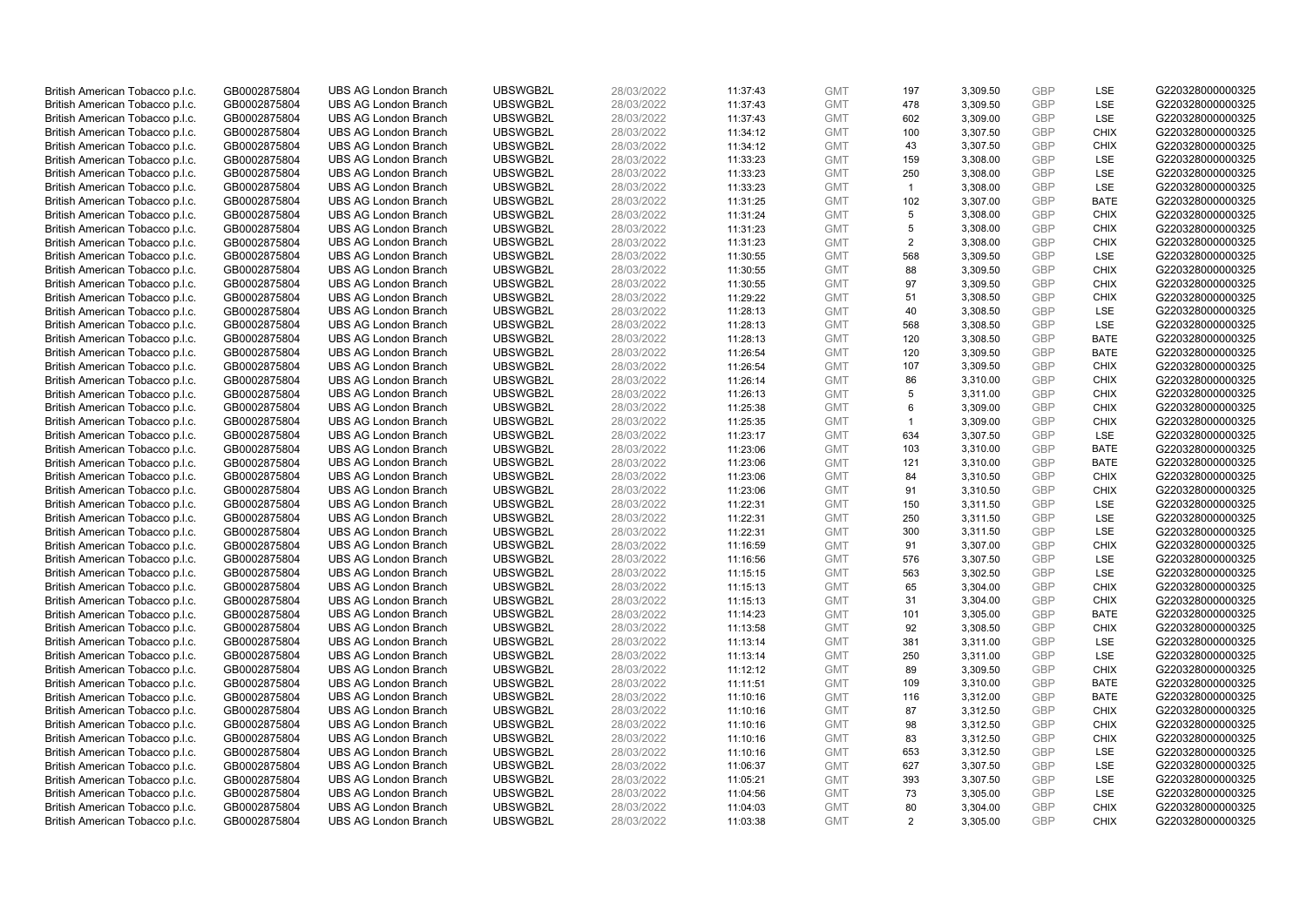| British American Tobacco p.l.c. | GB0002875804 | <b>UBS AG London Branch</b> | UBSWGB2L | 28/03/2022 | 11:03:33 | <b>GMT</b> | 607 | 3,306.00 | <b>GBP</b> | LSE         | G220328000000325 |
|---------------------------------|--------------|-----------------------------|----------|------------|----------|------------|-----|----------|------------|-------------|------------------|
| British American Tobacco p.l.c. | GB0002875804 | <b>UBS AG London Branch</b> | UBSWGB2L | 28/03/2022 | 11:03:32 | <b>GMT</b> | 5   | 3,306.50 | <b>GBP</b> | <b>CHIX</b> | G220328000000325 |
| British American Tobacco p.l.c. | GB0002875804 | <b>UBS AG London Branch</b> | UBSWGB2L | 28/03/2022 | 11:01:40 | <b>GMT</b> | 87  | 3,306.00 | GBP        | <b>CHIX</b> | G220328000000325 |
| British American Tobacco p.l.c. | GB0002875804 | <b>UBS AG London Branch</b> | UBSWGB2L | 28/03/2022 | 11:01:40 | <b>GMT</b> | 18  | 3,307.00 | GBP        | <b>BATE</b> | G220328000000325 |
| British American Tobacco p.l.c. | GB0002875804 | <b>UBS AG London Branch</b> | UBSWGB2L | 28/03/2022 | 11:01:40 | <b>GMT</b> | 18  | 3,307.00 | GBP        | <b>BATE</b> | G220328000000325 |
| British American Tobacco p.l.c. | GB0002875804 | <b>UBS AG London Branch</b> | UBSWGB2L | 28/03/2022 | 11:01:40 | <b>GMT</b> | 73  | 3,307.00 | <b>GBP</b> | <b>BATE</b> | G220328000000325 |
| British American Tobacco p.l.c. | GB0002875804 | <b>UBS AG London Branch</b> | UBSWGB2L | 28/03/2022 | 11:01:35 | <b>GMT</b> | 94  | 3,307.50 | <b>GBP</b> | <b>BATE</b> | G220328000000325 |
| British American Tobacco p.l.c. | GB0002875804 | <b>UBS AG London Branch</b> | UBSWGB2L | 28/03/2022 | 11:01:35 | <b>GMT</b> | 23  | 3,307.50 | GBP        | <b>BATE</b> | G220328000000325 |
| British American Tobacco p.l.c. | GB0002875804 | <b>UBS AG London Branch</b> | UBSWGB2L | 28/03/2022 | 11:00:13 | <b>GMT</b> | 97  | 3,307.00 | <b>GBP</b> | <b>CHIX</b> | G220328000000325 |
| British American Tobacco p.l.c. | GB0002875804 | <b>UBS AG London Branch</b> | UBSWGB2L | 28/03/2022 | 11:00:11 | <b>GMT</b> | 88  | 3,309.00 | GBP        | <b>CHIX</b> | G220328000000325 |
| British American Tobacco p.l.c. | GB0002875804 | <b>UBS AG London Branch</b> | UBSWGB2L | 28/03/2022 | 11:00:11 | <b>GMT</b> | 680 | 3,309.00 | GBP        | <b>LSE</b>  | G220328000000325 |
| British American Tobacco p.l.c. | GB0002875804 | <b>UBS AG London Branch</b> | UBSWGB2L | 28/03/2022 | 10:58:35 | <b>GMT</b> | 98  | 3,306.00 | <b>GBP</b> | <b>CHIX</b> | G220328000000325 |
| British American Tobacco p.l.c. | GB0002875804 | <b>UBS AG London Branch</b> | UBSWGB2L | 28/03/2022 | 10:58:35 | <b>GMT</b> | 97  | 3,306.00 | GBP        | <b>CHIX</b> | G220328000000325 |
| British American Tobacco p.l.c. | GB0002875804 | <b>UBS AG London Branch</b> | UBSWGB2L | 28/03/2022 | 10:56:42 | <b>GMT</b> | 111 | 3,306.50 | <b>GBP</b> | <b>BATE</b> | G220328000000325 |
| British American Tobacco p.l.c. | GB0002875804 | <b>UBS AG London Branch</b> | UBSWGB2L | 28/03/2022 | 10:56:40 | <b>GMT</b> | 589 | 3,307.50 | GBP        | <b>LSE</b>  | G220328000000325 |
| British American Tobacco p.l.c. | GB0002875804 | <b>UBS AG London Branch</b> | UBSWGB2L | 28/03/2022 | 10:56:35 | <b>GMT</b> | 58  | 3,308.50 | <b>GBP</b> | LSE         | G220328000000325 |
| British American Tobacco p.l.c. | GB0002875804 | <b>UBS AG London Branch</b> | UBSWGB2L | 28/03/2022 | 10:56:35 | <b>GMT</b> | 211 | 3,308.50 | GBP        | <b>LSE</b>  | G220328000000325 |
| British American Tobacco p.l.c. | GB0002875804 | <b>UBS AG London Branch</b> | UBSWGB2L | 28/03/2022 | 10:55:42 | <b>GMT</b> | 63  | 3,305.50 | <b>GBP</b> | <b>CHIX</b> | G220328000000325 |
| British American Tobacco p.l.c. | GB0002875804 | <b>UBS AG London Branch</b> | UBSWGB2L | 28/03/2022 | 10:55:42 | <b>GMT</b> | 26  | 3,305.50 | GBP        | <b>CHIX</b> | G220328000000325 |
| British American Tobacco p.l.c. | GB0002875804 | <b>UBS AG London Branch</b> | UBSWGB2L | 28/03/2022 | 10:52:53 | <b>GMT</b> | 640 | 3,302.50 | <b>GBP</b> | LSE         | G220328000000325 |
| British American Tobacco p.l.c. | GB0002875804 | <b>UBS AG London Branch</b> | UBSWGB2L | 28/03/2022 | 10:51:43 | <b>GMT</b> | 4   | 3,297.50 | GBP        | <b>CHIX</b> | G220328000000325 |
| British American Tobacco p.l.c. | GB0002875804 | <b>UBS AG London Branch</b> | UBSWGB2L | 28/03/2022 | 10:51:02 | <b>GMT</b> | 614 | 3,301.00 | GBP        | LSE         | G220328000000325 |
| British American Tobacco p.l.c. | GB0002875804 | <b>UBS AG London Branch</b> | UBSWGB2L | 28/03/2022 | 10:51:02 | <b>GMT</b> | 114 | 3,300.50 | <b>GBP</b> | <b>BATE</b> | G220328000000325 |
| British American Tobacco p.l.c. | GB0002875804 | <b>UBS AG London Branch</b> | UBSWGB2L | 28/03/2022 | 10:51:02 | <b>GMT</b> | 95  | 3,301.00 | GBP        | <b>CHIX</b> | G220328000000325 |
| British American Tobacco p.l.c. | GB0002875804 | <b>UBS AG London Branch</b> | UBSWGB2L | 28/03/2022 | 10:48:42 | <b>GMT</b> | 10  | 3,301.00 | <b>GBP</b> | <b>CHIX</b> | G220328000000325 |
| British American Tobacco p.l.c. | GB0002875804 | <b>UBS AG London Branch</b> | UBSWGB2L | 28/03/2022 | 10:47:59 | <b>GMT</b> | 682 | 3,298.50 | <b>GBP</b> | LSE         | G220328000000325 |
| British American Tobacco p.l.c. | GB0002875804 | <b>UBS AG London Branch</b> | UBSWGB2L | 28/03/2022 | 10:47:59 | <b>GMT</b> | 123 | 3,298.50 | <b>GBP</b> | <b>BATE</b> | G220328000000325 |
| British American Tobacco p.l.c. | GB0002875804 | <b>UBS AG London Branch</b> | UBSWGB2L | 28/03/2022 | 10:47:59 | <b>GMT</b> | 94  | 3,298.50 | <b>GBP</b> | <b>CHIX</b> | G220328000000325 |
| British American Tobacco p.l.c. | GB0002875804 | <b>UBS AG London Branch</b> | UBSWGB2L | 28/03/2022 | 10:46:06 | <b>GMT</b> | 96  | 3,299.50 | <b>GBP</b> | <b>CHIX</b> | G220328000000325 |
| British American Tobacco p.l.c. | GB0002875804 | <b>UBS AG London Branch</b> | UBSWGB2L | 28/03/2022 | 10:45:21 | <b>GMT</b> | 299 | 3,299.50 | <b>GBP</b> | LSE         | G220328000000325 |
| British American Tobacco p.l.c. | GB0002875804 | <b>UBS AG London Branch</b> | UBSWGB2L | 28/03/2022 | 10:45:21 | <b>GMT</b> | 331 | 3,299.50 | <b>GBP</b> | <b>LSE</b>  | G220328000000325 |
| British American Tobacco p.l.c. | GB0002875804 | <b>UBS AG London Branch</b> | UBSWGB2L | 28/03/2022 | 10:45:12 | <b>GMT</b> | 67  | 3,300.50 | <b>GBP</b> | <b>LSE</b>  | G220328000000325 |
| British American Tobacco p.l.c. | GB0002875804 | <b>UBS AG London Branch</b> | UBSWGB2L | 28/03/2022 | 10:42:25 | <b>GMT</b> | 114 | 3,291.00 | <b>GBP</b> | LSE         | G220328000000325 |
| British American Tobacco p.l.c. | GB0002875804 | <b>UBS AG London Branch</b> | UBSWGB2L | 28/03/2022 | 10:42:25 | <b>GMT</b> | 129 | 3,291.00 | GBP        | LSE         | G220328000000325 |
| British American Tobacco p.l.c. | GB0002875804 | <b>UBS AG London Branch</b> | UBSWGB2L | 28/03/2022 | 10:42:25 | <b>GMT</b> | 361 | 3,291.50 | <b>GBP</b> | LSE         | G220328000000325 |
| British American Tobacco p.l.c. | GB0002875804 | <b>UBS AG London Branch</b> | UBSWGB2L | 28/03/2022 | 10:42:25 | <b>GMT</b> | 84  | 3,292.00 | GBP        | <b>CHIX</b> | G220328000000325 |
| British American Tobacco p.l.c. | GB0002875804 | <b>UBS AG London Branch</b> | UBSWGB2L | 28/03/2022 | 10:41:18 | <b>GMT</b> | 102 | 3,297.50 | <b>GBP</b> | <b>BATE</b> | G220328000000325 |
| British American Tobacco p.l.c. | GB0002875804 | <b>UBS AG London Branch</b> | UBSWGB2L | 28/03/2022 | 10:41:13 | <b>GMT</b> | 87  | 3,299.50 | <b>GBP</b> | LSE         | G220328000000325 |
| British American Tobacco p.l.c. | GB0002875804 | <b>UBS AG London Branch</b> | UBSWGB2L | 28/03/2022 | 10:41:13 | <b>GMT</b> | 500 | 3,299.50 | <b>GBP</b> | LSE         | G220328000000325 |
| British American Tobacco p.l.c. | GB0002875804 | <b>UBS AG London Branch</b> | UBSWGB2L | 28/03/2022 | 10:41:07 | <b>GMT</b> | 85  | 3,299.50 | <b>GBP</b> | <b>CHIX</b> | G220328000000325 |
| British American Tobacco p.l.c. | GB0002875804 | <b>UBS AG London Branch</b> | UBSWGB2L | 28/03/2022 | 10:39:32 | <b>GMT</b> | 83  | 3,305.50 | <b>GBP</b> | <b>CHIX</b> | G220328000000325 |
| British American Tobacco p.l.c. | GB0002875804 | <b>UBS AG London Branch</b> | UBSWGB2L | 28/03/2022 | 10:39:32 | <b>GMT</b> | 648 | 3,305.50 | <b>GBP</b> | <b>LSE</b>  | G220328000000325 |
| British American Tobacco p.l.c. | GB0002875804 | <b>UBS AG London Branch</b> | UBSWGB2L | 28/03/2022 | 10:38:11 | <b>GMT</b> | 680 | 3,309.00 | <b>GBP</b> | LSE         | G220328000000325 |
| British American Tobacco p.l.c. | GB0002875804 | <b>UBS AG London Branch</b> | UBSWGB2L | 28/03/2022 | 10:38:11 | <b>GMT</b> | 114 | 3,308.50 | GBP        | <b>BATE</b> | G220328000000325 |
| British American Tobacco p.l.c. | GB0002875804 | <b>UBS AG London Branch</b> | UBSWGB2L | 28/03/2022 | 10:38:11 | <b>GMT</b> | 81  | 3,309.00 | <b>GBP</b> | <b>CHIX</b> | G220328000000325 |
| British American Tobacco p.l.c. | GB0002875804 | <b>UBS AG London Branch</b> | UBSWGB2L | 28/03/2022 | 10:37:02 | <b>GMT</b> | 5   | 3,306.50 | <b>GBP</b> | <b>CHIX</b> | G220328000000325 |
| British American Tobacco p.l.c. | GB0002875804 | <b>UBS AG London Branch</b> | UBSWGB2L | 28/03/2022 | 10:35:02 | <b>GMT</b> | 105 | 3,310.50 | <b>GBP</b> | <b>BATE</b> | G220328000000325 |
| British American Tobacco p.l.c. | GB0002875804 | <b>UBS AG London Branch</b> | UBSWGB2L | 28/03/2022 | 10:35:02 | <b>GMT</b> | 83  | 3,310.50 | <b>GBP</b> | <b>CHIX</b> | G220328000000325 |
| British American Tobacco p.l.c. | GB0002875804 | <b>UBS AG London Branch</b> | UBSWGB2L | 28/03/2022 | 10:33:13 | <b>GMT</b> | 604 | 3,316.00 | <b>GBP</b> | LSE         | G220328000000325 |
| British American Tobacco p.l.c. | GB0002875804 | <b>UBS AG London Branch</b> | UBSWGB2L | 28/03/2022 | 10:32:37 | <b>GMT</b> | 669 | 3,311.00 | <b>GBP</b> | LSE         | G220328000000325 |
| British American Tobacco p.l.c. | GB0002875804 | <b>UBS AG London Branch</b> | UBSWGB2L | 28/03/2022 | 10:32:29 | <b>GMT</b> | 88  | 3,318.00 | GBP        | <b>CHIX</b> | G220328000000325 |
| British American Tobacco p.l.c. | GB0002875804 | <b>UBS AG London Branch</b> | UBSWGB2L | 28/03/2022 | 10:32:22 | <b>GMT</b> | 601 | 3,320.00 | <b>GBP</b> | LSE         | G220328000000325 |
| British American Tobacco p.l.c. | GB0002875804 | <b>UBS AG London Branch</b> | UBSWGB2L | 28/03/2022 | 10:32:22 | <b>GMT</b> | 690 | 3,322.50 | GBP        | LSE         | G220328000000325 |
| British American Tobacco p.l.c. | GB0002875804 | <b>UBS AG London Branch</b> | UBSWGB2L | 28/03/2022 | 10:32:04 | <b>GMT</b> | 93  | 3.323.50 | GBP        | <b>CHIX</b> | G220328000000325 |
|                                 |              |                             |          |            |          |            |     |          |            |             |                  |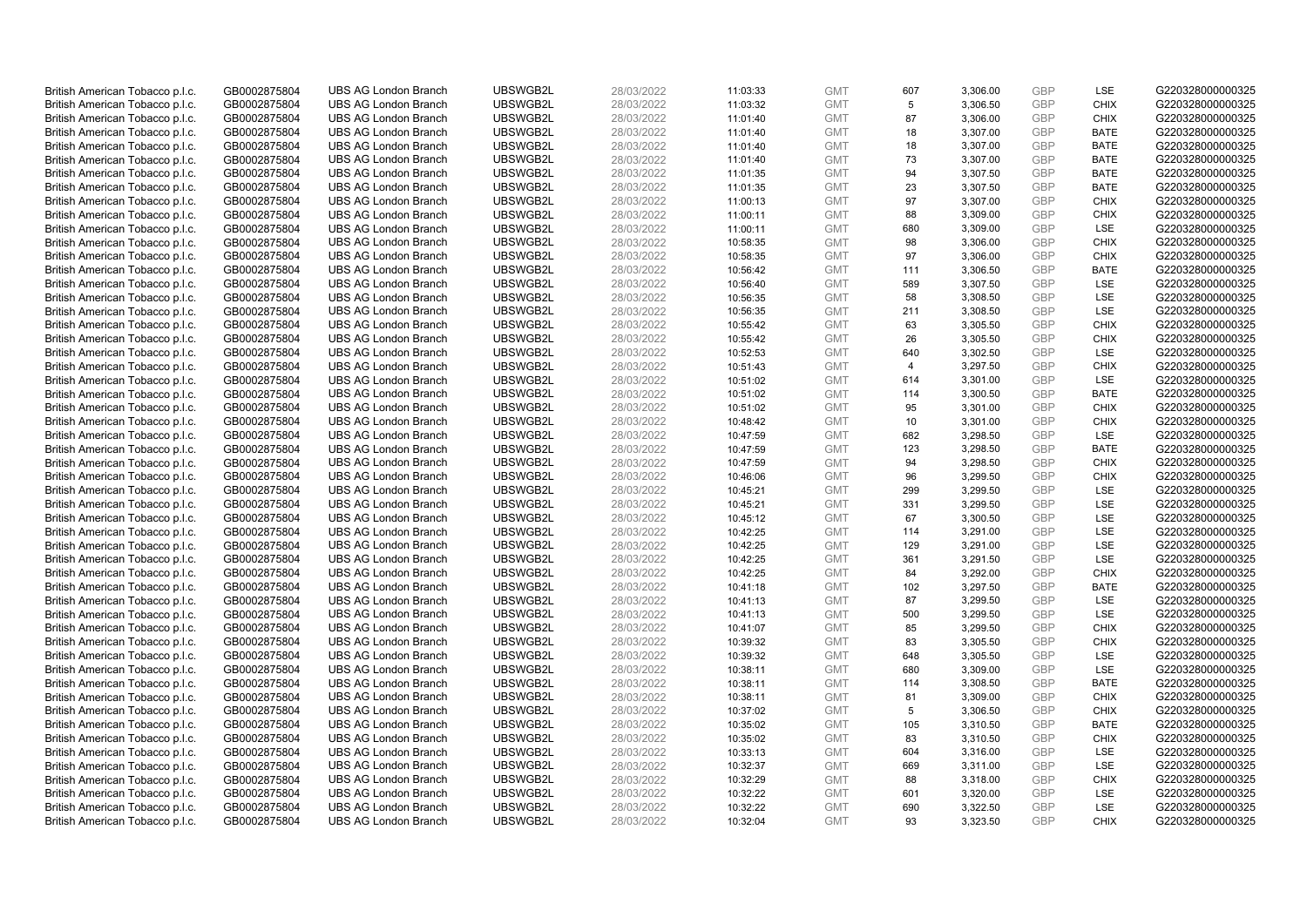| British American Tobacco p.l.c. | GB0002875804 | <b>UBS AG London Branch</b> | UBSWGB2L | 28/03/2022 | 10:32:04 | <b>GMT</b> | $\overline{1}$          | 3,323.50 | <b>GBP</b> | <b>CHIX</b> | G220328000000325 |
|---------------------------------|--------------|-----------------------------|----------|------------|----------|------------|-------------------------|----------|------------|-------------|------------------|
| British American Tobacco p.l.c. | GB0002875804 | <b>UBS AG London Branch</b> | UBSWGB2L | 28/03/2022 | 10:31:04 | <b>GMT</b> | 556                     | 3,318.00 | GBP        | <b>LSE</b>  | G220328000000325 |
| British American Tobacco p.l.c. | GB0002875804 | <b>UBS AG London Branch</b> | UBSWGB2L | 28/03/2022 | 10:30:51 | <b>GMT</b> | 599                     | 3,318.00 | <b>GBP</b> | LSE         | G220328000000325 |
| British American Tobacco p.l.c. | GB0002875804 | <b>UBS AG London Branch</b> | UBSWGB2L | 28/03/2022 | 10:30:50 | <b>GMT</b> | 3                       | 3,319.00 | GBP        | <b>CHIX</b> | G220328000000325 |
| British American Tobacco p.l.c. | GB0002875804 | <b>UBS AG London Branch</b> | UBSWGB2L | 28/03/2022 | 10:30:45 | <b>GMT</b> | 472                     | 3,322.00 | <b>GBP</b> | LSE         | G220328000000325 |
| British American Tobacco p.l.c. | GB0002875804 | <b>UBS AG London Branch</b> | UBSWGB2L | 28/03/2022 | 10:30:45 | <b>GMT</b> | 35                      | 3,322.00 | <b>GBP</b> | LSE         | G220328000000325 |
| British American Tobacco p.l.c. | GB0002875804 | <b>UBS AG London Branch</b> | UBSWGB2L | 28/03/2022 | 10:30:45 | <b>GMT</b> | 76                      | 3,322.00 | <b>GBP</b> | LSE         | G220328000000325 |
| British American Tobacco p.l.c. | GB0002875804 | <b>UBS AG London Branch</b> | UBSWGB2L | 28/03/2022 | 10:30:44 | <b>GMT</b> | 554                     | 3,323.00 | GBP        | <b>LSE</b>  | G220328000000325 |
| British American Tobacco p.l.c. | GB0002875804 | <b>UBS AG London Branch</b> | UBSWGB2L | 28/03/2022 | 10:30:39 | <b>GMT</b> | 604                     | 3,325.50 | <b>GBP</b> | LSE         | G220328000000325 |
| British American Tobacco p.l.c. | GB0002875804 | <b>UBS AG London Branch</b> | UBSWGB2L | 28/03/2022 | 10:30:36 | <b>GMT</b> | 638                     | 3,326.00 | GBP        | <b>LSE</b>  | G220328000000325 |
| British American Tobacco p.l.c. | GB0002875804 | <b>UBS AG London Branch</b> | UBSWGB2L | 28/03/2022 | 10:30:16 | <b>GMT</b> | 673                     | 3.324.00 | <b>GBP</b> | LSE         | G220328000000325 |
| British American Tobacco p.l.c. | GB0002875804 | <b>UBS AG London Branch</b> | UBSWGB2L | 28/03/2022 | 10:30:16 | <b>GMT</b> | 74                      | 3,325.00 | <b>GBP</b> | LSE         | G220328000000325 |
| British American Tobacco p.l.c. | GB0002875804 | <b>UBS AG London Branch</b> | UBSWGB2L | 28/03/2022 | 10:30:16 | <b>GMT</b> | 598                     | 3,325.00 | <b>GBP</b> | LSE         | G220328000000325 |
| British American Tobacco p.l.c. | GB0002875804 | <b>UBS AG London Branch</b> | UBSWGB2L | 28/03/2022 | 10:30:14 | <b>GMT</b> | 399                     | 3,326.50 | <b>GBP</b> | <b>LSE</b>  | G220328000000325 |
| British American Tobacco p.l.c. | GB0002875804 | <b>UBS AG London Branch</b> | UBSWGB2L | 28/03/2022 | 10:30:14 | <b>GMT</b> | 181                     | 3,326.50 | GBP        | <b>LSE</b>  | G220328000000325 |
| British American Tobacco p.l.c. | GB0002875804 | <b>UBS AG London Branch</b> | UBSWGB2L | 28/03/2022 | 10:30:11 | <b>GMT</b> | 646                     | 3,335.00 | <b>GBP</b> | LSE         | G220328000000325 |
| British American Tobacco p.l.c. | GB0002875804 | <b>UBS AG London Branch</b> | UBSWGB2L | 28/03/2022 | 10:29:45 | <b>GMT</b> | 122                     | 3,337.00 | <b>GBP</b> | <b>BATE</b> | G220328000000325 |
| British American Tobacco p.l.c. | GB0002875804 | <b>UBS AG London Branch</b> | UBSWGB2L | 28/03/2022 | 10:29:45 | <b>GMT</b> | 121                     | 3,337.50 | GBP        | <b>BATE</b> | G220328000000325 |
| British American Tobacco p.l.c. | GB0002875804 | <b>UBS AG London Branch</b> | UBSWGB2L | 28/03/2022 | 10:29:45 | <b>GMT</b> | 97                      | 3,338.00 | GBP        | <b>CHIX</b> | G220328000000325 |
| British American Tobacco p.l.c. | GB0002875804 | <b>UBS AG London Branch</b> | UBSWGB2L | 28/03/2022 | 10:29:45 | <b>GMT</b> | 562                     | 3,338.00 | <b>GBP</b> | LSE         | G220328000000325 |
| British American Tobacco p.l.c. | GB0002875804 | <b>UBS AG London Branch</b> | UBSWGB2L | 28/03/2022 | 10:27:31 | <b>GMT</b> | 8                       | 3,338.50 | GBP        | <b>CHIX</b> | G220328000000325 |
| British American Tobacco p.l.c. | GB0002875804 | <b>UBS AG London Branch</b> | UBSWGB2L | 28/03/2022 | 10:27:31 | <b>GMT</b> | 5                       | 3,338.50 | <b>GBP</b> | <b>CHIX</b> | G220328000000325 |
| British American Tobacco p.l.c. | GB0002875804 | <b>UBS AG London Branch</b> | UBSWGB2L | 28/03/2022 | 10:26:23 | <b>GMT</b> | 120                     | 3,339.00 | <b>GBP</b> | <b>CHIX</b> | G220328000000325 |
| British American Tobacco p.l.c. | GB0002875804 | <b>UBS AG London Branch</b> | UBSWGB2L | 28/03/2022 | 10:26:23 | <b>GMT</b> | 5                       | 3,339.00 | <b>GBP</b> | <b>CHIX</b> | G220328000000325 |
| British American Tobacco p.l.c. | GB0002875804 | <b>UBS AG London Branch</b> | UBSWGB2L | 28/03/2022 | 10:26:22 | <b>GMT</b> | 10                      | 3,339.00 | <b>GBP</b> | <b>CHIX</b> | G220328000000325 |
| British American Tobacco p.l.c. | GB0002875804 | <b>UBS AG London Branch</b> | UBSWGB2L | 28/03/2022 | 10:26:11 | <b>GMT</b> | $\mathbf{1}$            | 3,338.50 | <b>GBP</b> | <b>BATE</b> | G220328000000325 |
| British American Tobacco p.l.c. | GB0002875804 | <b>UBS AG London Branch</b> | UBSWGB2L | 28/03/2022 | 10:26:01 | <b>GMT</b> | 102                     | 3,339.00 | <b>GBP</b> | <b>BATE</b> | G220328000000325 |
| British American Tobacco p.l.c. | GB0002875804 | <b>UBS AG London Branch</b> | UBSWGB2L | 28/03/2022 | 10:25:08 | <b>GMT</b> | 36                      | 3,339.50 | <b>GBP</b> | <b>CHIX</b> | G220328000000325 |
| British American Tobacco p.l.c. | GB0002875804 | <b>UBS AG London Branch</b> | UBSWGB2L | 28/03/2022 | 10:25:08 | <b>GMT</b> | 76                      | 3,339.50 | <b>GBP</b> | <b>CHIX</b> | G220328000000325 |
| British American Tobacco p.l.c. | GB0002875804 | <b>UBS AG London Branch</b> | UBSWGB2L | 28/03/2022 | 10:24:49 | <b>GMT</b> | 97                      | 3,340.00 | <b>GBP</b> | <b>CHIX</b> | G220328000000325 |
| British American Tobacco p.l.c. | GB0002875804 | <b>UBS AG London Branch</b> | UBSWGB2L | 28/03/2022 | 10:24:49 | <b>GMT</b> | 592                     | 3,340.00 | <b>GBP</b> | <b>LSE</b>  | G220328000000325 |
| British American Tobacco p.l.c. | GB0002875804 | <b>UBS AG London Branch</b> | UBSWGB2L | 28/03/2022 | 10:24:25 | <b>GMT</b> | $\overline{4}$          | 3,340.00 | <b>GBP</b> | <b>CHIX</b> | G220328000000325 |
| British American Tobacco p.l.c. | GB0002875804 | <b>UBS AG London Branch</b> | UBSWGB2L | 28/03/2022 | 10:24:24 | <b>GMT</b> | 6                       | 3,340.00 | <b>GBP</b> | <b>CHIX</b> | G220328000000325 |
| British American Tobacco p.l.c. | GB0002875804 | <b>UBS AG London Branch</b> | UBSWGB2L | 28/03/2022 | 10:22:45 | <b>GMT</b> | 653                     | 3,338.00 | GBP        | LSE         | G220328000000325 |
| British American Tobacco p.l.c. | GB0002875804 | <b>UBS AG London Branch</b> | UBSWGB2L | 28/03/2022 | 10:18:56 | <b>GMT</b> | 111                     | 3,337.50 | <b>GBP</b> | <b>BATE</b> | G220328000000325 |
| British American Tobacco p.l.c. | GB0002875804 | <b>UBS AG London Branch</b> | UBSWGB2L | 28/03/2022 | 10:18:56 | <b>GMT</b> | 587                     | 3,338.00 | GBP        | LSE         | G220328000000325 |
| British American Tobacco p.l.c. | GB0002875804 | <b>UBS AG London Branch</b> | UBSWGB2L | 28/03/2022 | 10:18:51 | <b>GMT</b> | 87                      | 3,339.00 | GBP        | <b>CHIX</b> | G220328000000325 |
| British American Tobacco p.l.c. | GB0002875804 | <b>UBS AG London Branch</b> | UBSWGB2L | 28/03/2022 | 10:18:51 | <b>GMT</b> | $\overline{\mathbf{A}}$ | 3,339.00 | <b>GBP</b> | <b>CHIX</b> | G220328000000325 |
| British American Tobacco p.l.c. | GB0002875804 | <b>UBS AG London Branch</b> | UBSWGB2L | 28/03/2022 | 10:18:50 | <b>GMT</b> | 100                     | 3,339.00 | <b>GBP</b> | <b>CHIX</b> | G220328000000325 |
| British American Tobacco p.l.c. | GB0002875804 | <b>UBS AG London Branch</b> | UBSWGB2L | 28/03/2022 | 10:18:50 | <b>GMT</b> | 3                       | 3,339.00 | <b>GBP</b> | <b>CHIX</b> | G220328000000325 |
| British American Tobacco p.l.c. | GB0002875804 | <b>UBS AG London Branch</b> | UBSWGB2L | 28/03/2022 | 10:18:44 | <b>GMT</b> | 88                      | 3,339.00 | GBP        | <b>CHIX</b> | G220328000000325 |
| British American Tobacco p.l.c. | GB0002875804 | <b>UBS AG London Branch</b> | UBSWGB2L | 28/03/2022 | 10:18:44 | <b>GMT</b> | 95                      | 3,339.00 | <b>GBP</b> | <b>CHIX</b> | G220328000000325 |
| British American Tobacco p.l.c. | GB0002875804 | <b>UBS AG London Branch</b> | UBSWGB2L | 28/03/2022 | 10:18:44 | <b>GMT</b> | 121                     | 3,339.00 | <b>GBP</b> | <b>BATE</b> | G220328000000325 |
| British American Tobacco p.l.c. | GB0002875804 | <b>UBS AG London Branch</b> | UBSWGB2L | 28/03/2022 | 10:18:44 | <b>GMT</b> | 631                     | 3,339.00 | GBP        | LSE         | G220328000000325 |
| British American Tobacco p.l.c. | GB0002875804 | <b>UBS AG London Branch</b> | UBSWGB2L | 28/03/2022 | 10:15:03 | <b>GMT</b> | 27                      | 3,335.50 | <b>GBP</b> | <b>CHIX</b> | G220328000000325 |
| British American Tobacco p.l.c. | GB0002875804 | <b>UBS AG London Branch</b> | UBSWGB2L | 28/03/2022 | 10:14:21 | <b>GMT</b> | $\mathbf{1}$            | 3,335.00 | <b>GBP</b> | <b>BATE</b> | G220328000000325 |
| British American Tobacco p.l.c. | GB0002875804 | <b>UBS AG London Branch</b> | UBSWGB2L | 28/03/2022 | 10:14:21 | <b>GMT</b> | 97                      | 3,335.00 | <b>GBP</b> | <b>CHIX</b> | G220328000000325 |
| British American Tobacco p.l.c. | GB0002875804 | <b>UBS AG London Branch</b> | UBSWGB2L | 28/03/2022 | 10:14:21 | <b>GMT</b> | 121                     | 3,335.00 | GBP        | <b>BATE</b> | G220328000000325 |
| British American Tobacco p.l.c. | GB0002875804 | <b>UBS AG London Branch</b> | UBSWGB2L | 28/03/2022 | 10:14:19 | <b>GMT</b> | 571                     | 3,335.50 | <b>GBP</b> | LSE         | G220328000000325 |
| British American Tobacco p.l.c. | GB0002875804 | <b>UBS AG London Branch</b> | UBSWGB2L | 28/03/2022 | 10:12:36 | <b>GMT</b> | 3                       | 3,334.00 | GBP        | <b>CHIX</b> | G220328000000325 |
| British American Tobacco p.l.c. | GB0002875804 | <b>UBS AG London Branch</b> | UBSWGB2L | 28/03/2022 | 10:10:54 | <b>GMT</b> | 118                     | 3,336.50 | <b>GBP</b> | <b>BATE</b> | G220328000000325 |
| British American Tobacco p.l.c. | GB0002875804 | <b>UBS AG London Branch</b> | UBSWGB2L | 28/03/2022 | 10:10:54 | <b>GMT</b> | 80                      | 3,337.00 | <b>GBP</b> | <b>CHIX</b> | G220328000000325 |
| British American Tobacco p.l.c. | GB0002875804 | <b>UBS AG London Branch</b> | UBSWGB2L | 28/03/2022 | 10:10:54 | <b>GMT</b> | 385                     | 3,337.00 | GBP        | <b>LSE</b>  | G220328000000325 |
| British American Tobacco p.l.c. | GB0002875804 | <b>UBS AG London Branch</b> | UBSWGB2L | 28/03/2022 | 10:10:54 | <b>GMT</b> | 151                     | 3.337.00 | GBP        | <b>LSE</b>  | G220328000000325 |
|                                 |              |                             |          |            |          |            |                         |          |            |             |                  |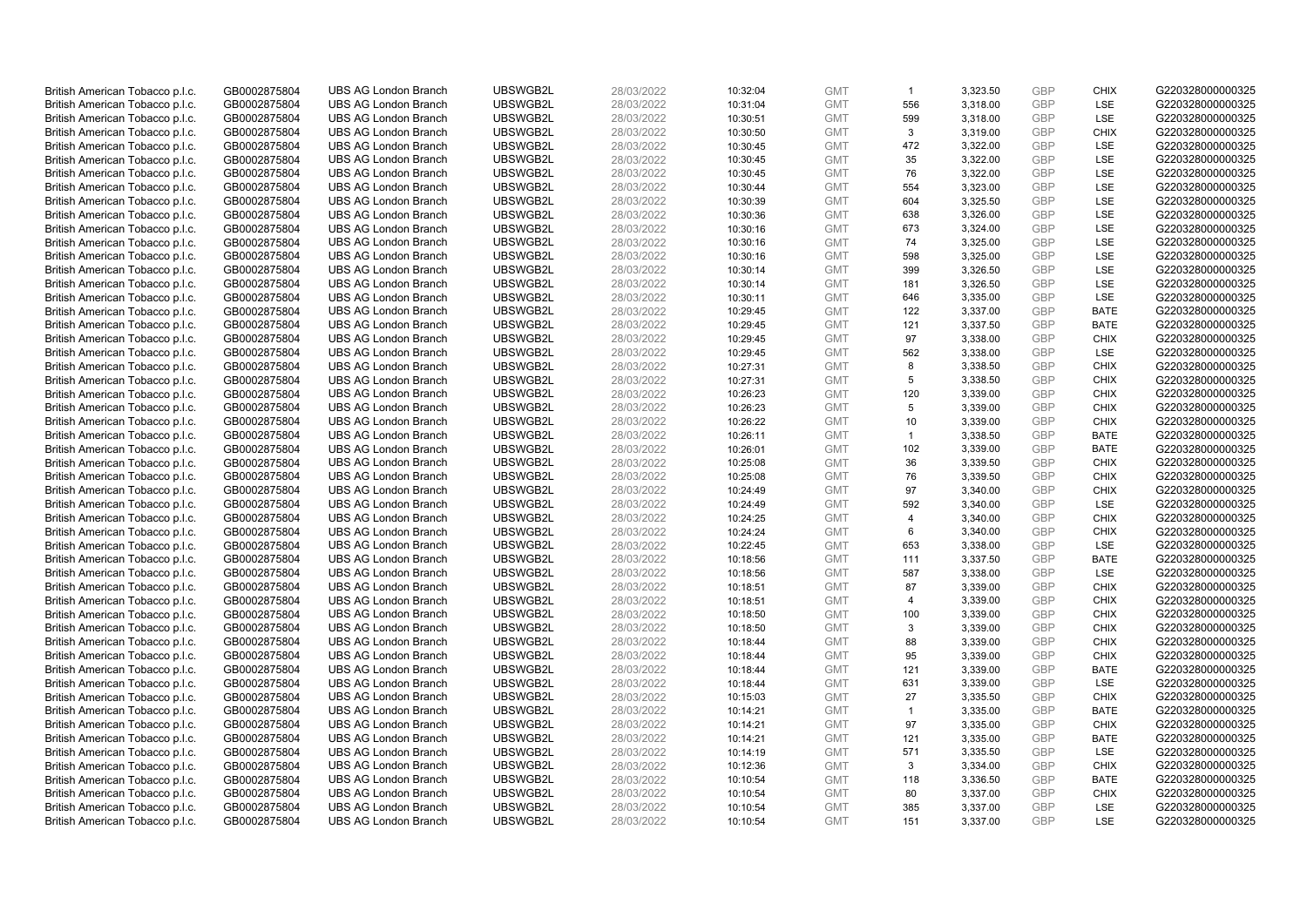| British American Tobacco p.l.c. | GB0002875804 | <b>UBS AG London Branch</b> | UBSWGB2L | 28/03/2022 | 10:10:54 | <b>GMT</b> | 93             | 3,337.00 | <b>GBP</b> | LSE         | G220328000000325 |
|---------------------------------|--------------|-----------------------------|----------|------------|----------|------------|----------------|----------|------------|-------------|------------------|
| British American Tobacco p.l.c. | GB0002875804 | <b>UBS AG London Branch</b> | UBSWGB2L | 28/03/2022 | 10:10:54 | <b>GMT</b> | 40             | 3,337.00 | <b>GBP</b> | <b>CHIX</b> | G220328000000325 |
| British American Tobacco p.l.c. | GB0002875804 | <b>UBS AG London Branch</b> | UBSWGB2L | 28/03/2022 | 10:10:54 | <b>GMT</b> | 52             | 3,337.00 | <b>GBP</b> | <b>CHIX</b> | G220328000000325 |
| British American Tobacco p.l.c. | GB0002875804 | <b>UBS AG London Branch</b> | UBSWGB2L | 28/03/2022 | 10:09:56 | <b>GMT</b> | 616            | 3,337.50 | <b>GBP</b> | <b>LSE</b>  | G220328000000325 |
| British American Tobacco p.l.c. | GB0002875804 | <b>UBS AG London Branch</b> | UBSWGB2L | 28/03/2022 | 10:08:04 | <b>GMT</b> | 117            | 3,334.50 | GBP        | <b>BATE</b> | G220328000000325 |
| British American Tobacco p.l.c. | GB0002875804 | <b>UBS AG London Branch</b> | UBSWGB2L | 28/03/2022 | 10:08:04 | <b>GMT</b> | 87             | 3,335.00 | GBP        | <b>CHIX</b> | G220328000000325 |
| British American Tobacco p.l.c. | GB0002875804 | <b>UBS AG London Branch</b> | UBSWGB2L | 28/03/2022 | 10:07:13 | <b>GMT</b> | 605            | 3,335.00 | <b>GBP</b> | LSE         | G220328000000325 |
| British American Tobacco p.l.c. | GB0002875804 | <b>UBS AG London Branch</b> | UBSWGB2L | 28/03/2022 | 10:05:42 | <b>GMT</b> | 92             | 3,334.00 | GBP        | <b>CHIX</b> | G220328000000325 |
| British American Tobacco p.l.c. | GB0002875804 | <b>UBS AG London Branch</b> | UBSWGB2L | 28/03/2022 | 10:05:42 | <b>GMT</b> | 5              | 3,334.00 | <b>GBP</b> | <b>CHIX</b> | G220328000000325 |
| British American Tobacco p.l.c. | GB0002875804 | <b>UBS AG London Branch</b> | UBSWGB2L | 28/03/2022 | 10:05:41 | <b>GMT</b> | 2              | 3,334.00 | GBP        | <b>CHIX</b> | G220328000000325 |
| British American Tobacco p.l.c. | GB0002875804 | <b>UBS AG London Branch</b> | UBSWGB2L | 28/03/2022 | 10:05:40 | <b>GMT</b> | $\overline{4}$ | 3,334.00 | <b>GBP</b> | <b>CHIX</b> | G220328000000325 |
| British American Tobacco p.l.c. | GB0002875804 | <b>UBS AG London Branch</b> | UBSWGB2L | 28/03/2022 | 10:05:40 | <b>GMT</b> | 8              | 3,334.00 | <b>GBP</b> | <b>CHIX</b> | G220328000000325 |
| British American Tobacco p.l.c. | GB0002875804 | <b>UBS AG London Branch</b> | UBSWGB2L | 28/03/2022 | 10:05:40 | <b>GMT</b> | 33             | 3,334.00 | <b>GBP</b> | <b>BATE</b> | G220328000000325 |
| British American Tobacco p.l.c. | GB0002875804 | <b>UBS AG London Branch</b> | UBSWGB2L | 28/03/2022 | 10:05:40 | <b>GMT</b> | 17             | 3,334.00 | <b>GBP</b> | <b>BATE</b> | G220328000000325 |
| British American Tobacco p.l.c. | GB0002875804 | <b>UBS AG London Branch</b> | UBSWGB2L | 28/03/2022 | 10:05:40 | <b>GMT</b> | 33             | 3,334.00 | <b>GBP</b> | <b>BATE</b> | G220328000000325 |
| British American Tobacco p.l.c. | GB0002875804 | <b>UBS AG London Branch</b> | UBSWGB2L | 28/03/2022 | 10:04:11 | <b>GMT</b> | 597            | 3,334.00 | <b>GBP</b> | <b>LSE</b>  | G220328000000325 |
| British American Tobacco p.l.c. | GB0002875804 | <b>UBS AG London Branch</b> | UBSWGB2L | 28/03/2022 | 10:03:42 | <b>GMT</b> | 40             | 3,335.00 | <b>GBP</b> | <b>CHIX</b> | G220328000000325 |
| British American Tobacco p.l.c. | GB0002875804 | <b>UBS AG London Branch</b> | UBSWGB2L | 28/03/2022 | 10:03:42 | <b>GMT</b> | 5              | 3,335.00 | <b>GBP</b> | <b>CHIX</b> | G220328000000325 |
| British American Tobacco p.l.c. | GB0002875804 | <b>UBS AG London Branch</b> | UBSWGB2L | 28/03/2022 | 10:03:42 | <b>GMT</b> | 2              | 3,335.00 | <b>GBP</b> | <b>CHIX</b> | G220328000000325 |
| British American Tobacco p.l.c. | GB0002875804 | <b>UBS AG London Branch</b> | UBSWGB2L | 28/03/2022 | 10:03:42 | <b>GMT</b> | 5              | 3,335.00 | <b>GBP</b> | <b>CHIX</b> | G220328000000325 |
| British American Tobacco p.l.c. | GB0002875804 | <b>UBS AG London Branch</b> | UBSWGB2L | 28/03/2022 | 10:03:42 | <b>GMT</b> | 41             | 3,334.50 | <b>GBP</b> | <b>CHIX</b> | G220328000000325 |
| British American Tobacco p.l.c. | GB0002875804 | <b>UBS AG London Branch</b> | UBSWGB2L | 28/03/2022 | 10:03:06 | <b>GMT</b> | 631            | 3,334.00 | <b>GBP</b> | LSE         | G220328000000325 |
| British American Tobacco p.l.c. | GB0002875804 | <b>UBS AG London Branch</b> | UBSWGB2L | 28/03/2022 | 10:03:06 | <b>GMT</b> | 88             | 3,334.00 | <b>GBP</b> | <b>CHIX</b> | G220328000000325 |
| British American Tobacco p.l.c. | GB0002875804 | <b>UBS AG London Branch</b> | UBSWGB2L | 28/03/2022 | 10:00:11 | <b>GMT</b> | 103            | 3,333.50 | <b>GBP</b> | <b>BATE</b> | G220328000000325 |
| British American Tobacco p.l.c. | GB0002875804 | <b>UBS AG London Branch</b> | UBSWGB2L | 28/03/2022 | 10:00:05 | <b>GMT</b> | 41             | 3,335.00 | <b>GBP</b> | <b>CHIX</b> | G220328000000325 |
| British American Tobacco p.l.c. | GB0002875804 | <b>UBS AG London Branch</b> | UBSWGB2L | 28/03/2022 | 10:00:05 | <b>GMT</b> | 52             | 3,335.00 | <b>GBP</b> | <b>CHIX</b> | G220328000000325 |
| British American Tobacco p.l.c. | GB0002875804 | <b>UBS AG London Branch</b> | UBSWGB2L | 28/03/2022 | 10:00:02 | <b>GMT</b> | $\overline{4}$ | 3,335.00 | <b>GBP</b> | <b>BATE</b> | G220328000000325 |
| British American Tobacco p.l.c. | GB0002875804 | <b>UBS AG London Branch</b> | UBSWGB2L | 28/03/2022 | 09:58:30 | <b>GMT</b> | 57             | 3,335.00 | <b>GBP</b> | <b>CHIX</b> | G220328000000325 |
| British American Tobacco p.l.c. | GB0002875804 | <b>UBS AG London Branch</b> | UBSWGB2L | 28/03/2022 | 09:58:30 | <b>GMT</b> | 24             | 3,335.00 | <b>GBP</b> | <b>CHIX</b> | G220328000000325 |
| British American Tobacco p.l.c. | GB0002875804 | <b>UBS AG London Branch</b> | UBSWGB2L | 28/03/2022 | 09:58:17 | <b>GMT</b> | 3              | 3,335.50 | <b>GBP</b> | <b>BATE</b> | G220328000000325 |
| British American Tobacco p.l.c. | GB0002875804 | <b>UBS AG London Branch</b> | UBSWGB2L | 28/03/2022 | 09:58:17 | <b>GMT</b> | 25             | 3,335.50 | <b>GBP</b> | <b>BATE</b> | G220328000000325 |
| British American Tobacco p.l.c. | GB0002875804 | <b>UBS AG London Branch</b> | UBSWGB2L | 28/03/2022 | 09:58:17 | <b>GMT</b> | 38             | 3,335.50 | <b>GBP</b> | <b>BATE</b> | G220328000000325 |
| British American Tobacco p.l.c. | GB0002875804 | <b>UBS AG London Branch</b> | UBSWGB2L | 28/03/2022 | 09:58:17 | <b>GMT</b> | 9              | 3,335.50 | <b>GBP</b> | <b>BATE</b> | G220328000000325 |
| British American Tobacco p.l.c. | GB0002875804 | <b>UBS AG London Branch</b> | UBSWGB2L | 28/03/2022 | 09:58:17 | <b>GMT</b> | 14             | 3,335.50 | <b>GBP</b> | <b>BATE</b> | G220328000000325 |
| British American Tobacco p.l.c. | GB0002875804 | <b>UBS AG London Branch</b> | UBSWGB2L | 28/03/2022 | 09:58:17 | <b>GMT</b> | 651            | 3,336.50 | <b>GBP</b> | LSE         | G220328000000325 |
| British American Tobacco p.l.c. | GB0002875804 | <b>UBS AG London Branch</b> | UBSWGB2L | 28/03/2022 | 09:58:17 | <b>GMT</b> | 82             | 3,336.00 | <b>GBP</b> | <b>CHIX</b> | G220328000000325 |
| British American Tobacco p.l.c. | GB0002875804 | <b>UBS AG London Branch</b> | UBSWGB2L | 28/03/2022 | 09:58:17 | <b>GMT</b> | 82             | 3,335.50 | <b>GBP</b> | <b>CHIX</b> | G220328000000325 |
| British American Tobacco p.l.c. | GB0002875804 | <b>UBS AG London Branch</b> | UBSWGB2L | 28/03/2022 | 09:58:17 | <b>GMT</b> | 32             | 3,335.50 | <b>GBP</b> | <b>BATE</b> | G220328000000325 |
| British American Tobacco p.l.c. | GB0002875804 | <b>UBS AG London Branch</b> | UBSWGB2L | 28/03/2022 | 09:57:27 | <b>GMT</b> | 26             | 3,335.50 | <b>GBP</b> | <b>BATE</b> | G220328000000325 |
| British American Tobacco p.l.c. | GB0002875804 | <b>UBS AG London Branch</b> | UBSWGB2L | 28/03/2022 | 09:54:53 | <b>GMT</b> | 641            | 3,333.50 | GBP        | LSE         | G220328000000325 |
| British American Tobacco p.l.c. | GB0002875804 | <b>UBS AG London Branch</b> | UBSWGB2L | 28/03/2022 | 09:53:30 | <b>GMT</b> | 89             | 3,333.50 | GBP        | <b>CHIX</b> | G220328000000325 |
| British American Tobacco p.l.c. | GB0002875804 | <b>UBS AG London Branch</b> | UBSWGB2L | 28/03/2022 | 09:53:30 | <b>GMT</b> | 106            | 3,334.50 | <b>GBP</b> | <b>BATE</b> | G220328000000325 |
| British American Tobacco p.l.c. | GB0002875804 | <b>UBS AG London Branch</b> | UBSWGB2L | 28/03/2022 | 09:53:30 | <b>GMT</b> | 118            | 3,334.50 | GBP        | <b>BATE</b> | G220328000000325 |
| British American Tobacco p.l.c. | GB0002875804 | <b>UBS AG London Branch</b> | UBSWGB2L | 28/03/2022 | 09:53:30 | <b>GMT</b> | 33             | 3,335.00 | <b>GBP</b> | <b>CHIX</b> | G220328000000325 |
| British American Tobacco p.l.c. | GB0002875804 | <b>UBS AG London Branch</b> | UBSWGB2L | 28/03/2022 | 09:53:30 | <b>GMT</b> | 54             | 3,335.00 | <b>GBP</b> | <b>CHIX</b> | G220328000000325 |
| British American Tobacco p.l.c. | GB0002875804 | <b>UBS AG London Branch</b> | UBSWGB2L | 28/03/2022 | 09:53:30 | <b>GMT</b> | 144            | 3,335.50 | <b>GBP</b> | <b>CHIX</b> | G220328000000325 |
| British American Tobacco p.l.c. | GB0002875804 | <b>UBS AG London Branch</b> | UBSWGB2L | 28/03/2022 | 09:51:22 | <b>GMT</b> | 687            | 3,334.50 | <b>GBP</b> | LSE         | G220328000000325 |
| British American Tobacco p.l.c. | GB0002875804 | <b>UBS AG London Branch</b> | UBSWGB2L | 28/03/2022 | 09:51:22 | <b>GMT</b> | 83             | 3,335.00 | <b>GBP</b> | <b>CHIX</b> | G220328000000325 |
| British American Tobacco p.l.c. | GB0002875804 | <b>UBS AG London Branch</b> | UBSWGB2L | 28/03/2022 | 09:49:40 | <b>GMT</b> | 124            | 3,332.50 | GBP        | <b>BATE</b> | G220328000000325 |
| British American Tobacco p.l.c. | GB0002875804 | <b>UBS AG London Branch</b> | UBSWGB2L | 28/03/2022 | 09:49:40 | <b>GMT</b> | 472            | 3,332.50 | <b>GBP</b> | <b>LSE</b>  | G220328000000325 |
| British American Tobacco p.l.c. | GB0002875804 | <b>UBS AG London Branch</b> | UBSWGB2L | 28/03/2022 | 09:49:40 | <b>GMT</b> | 104            | 3,332.50 | <b>GBP</b> | LSE         | G220328000000325 |
| British American Tobacco p.l.c. | GB0002875804 | <b>UBS AG London Branch</b> | UBSWGB2L | 28/03/2022 | 09:47:40 | <b>GMT</b> | 591            | 3,331.00 | <b>GBP</b> | LSE         | G220328000000325 |
| British American Tobacco p.l.c. | GB0002875804 | <b>UBS AG London Branch</b> | UBSWGB2L | 28/03/2022 | 09:47:40 | <b>GMT</b> | 93             | 3,331.00 | GBP        | <b>CHIX</b> | G220328000000325 |
| British American Tobacco p.l.c. | GB0002875804 | <b>UBS AG London Branch</b> | UBSWGB2L | 28/03/2022 | 09:44:47 | <b>GMT</b> | 132            | 3,330.50 | GBP        | <b>CHIX</b> | G220328000000325 |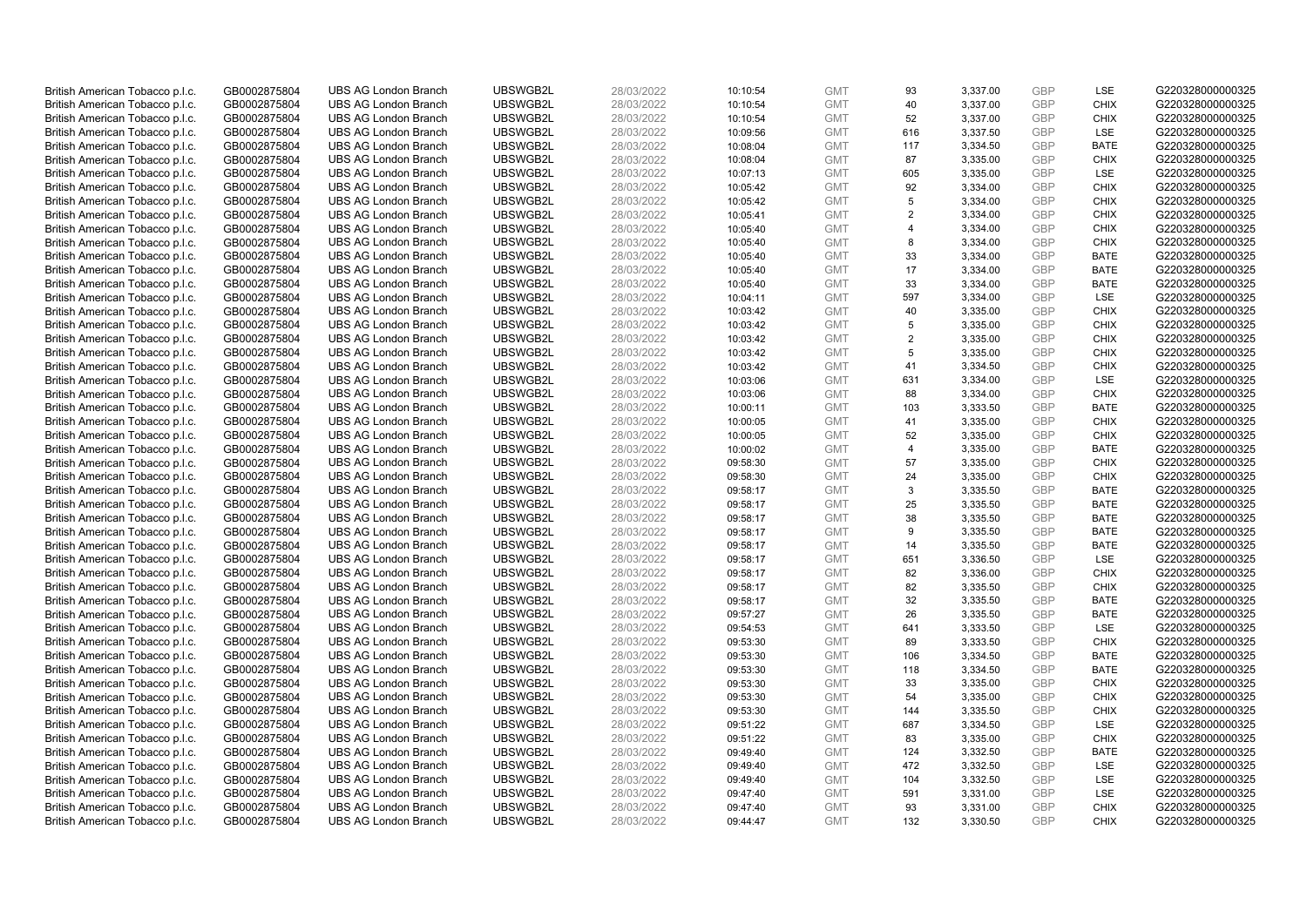| British American Tobacco p.l.c. | GB0002875804 | <b>UBS AG London Branch</b> | UBSWGB2L | 28/03/2022 | 09:44:47 | <b>GMT</b> | 5                       | 3,330.50 | <b>GBP</b> | <b>CHIX</b> | G220328000000325 |
|---------------------------------|--------------|-----------------------------|----------|------------|----------|------------|-------------------------|----------|------------|-------------|------------------|
| British American Tobacco p.l.c. | GB0002875804 | <b>UBS AG London Branch</b> | UBSWGB2L | 28/03/2022 | 09:43:28 | <b>GMT</b> | 599                     | 3,329.50 | GBP        | <b>LSE</b>  | G220328000000325 |
| British American Tobacco p.l.c. | GB0002875804 | <b>UBS AG London Branch</b> | UBSWGB2L | 28/03/2022 | 09:41:42 | <b>GMT</b> | 3                       | 3,328.50 | GBP        | <b>CHIX</b> | G220328000000325 |
| British American Tobacco p.l.c. | GB0002875804 | <b>UBS AG London Branch</b> | UBSWGB2L | 28/03/2022 | 09:41:42 | <b>GMT</b> | $\overline{\mathbf{A}}$ | 3,328.50 | GBP        | <b>CHIX</b> | G220328000000325 |
| British American Tobacco p.l.c. | GB0002875804 | <b>UBS AG London Branch</b> | UBSWGB2L | 28/03/2022 | 09:41:23 | <b>GMT</b> | 106                     | 3,331.00 | <b>GBP</b> | <b>BATE</b> | G220328000000325 |
| British American Tobacco p.l.c. | GB0002875804 | <b>UBS AG London Branch</b> | UBSWGB2L | 28/03/2022 | 09:41:23 | <b>GMT</b> | 92                      | 3,331.00 | <b>GBP</b> | <b>CHIX</b> | G220328000000325 |
| British American Tobacco p.l.c. | GB0002875804 | <b>UBS AG London Branch</b> | UBSWGB2L | 28/03/2022 | 09:41:23 | <b>GMT</b> | 116                     | 3,331.00 | <b>GBP</b> | <b>BATE</b> | G220328000000325 |
| British American Tobacco p.l.c. | GB0002875804 | <b>UBS AG London Branch</b> | UBSWGB2L | 28/03/2022 | 09:41:23 | <b>GMT</b> | 96                      | 3,331.00 | GBP        | <b>CHIX</b> | G220328000000325 |
| British American Tobacco p.l.c. | GB0002875804 | <b>UBS AG London Branch</b> | UBSWGB2L | 28/03/2022 | 09:41:23 | <b>GMT</b> | 598                     | 3,331.00 | GBP        | LSE         | G220328000000325 |
| British American Tobacco p.l.c. | GB0002875804 | <b>UBS AG London Branch</b> | UBSWGB2L | 28/03/2022 | 09:37:58 | <b>GMT</b> | 140                     | 3,332.00 | GBP        | <b>CHIX</b> | G220328000000325 |
| British American Tobacco p.l.c. | GB0002875804 | <b>UBS AG London Branch</b> | UBSWGB2L | 28/03/2022 | 09:37:10 | <b>GMT</b> | 562                     | 3.331.50 | GBP        | LSE         | G220328000000325 |
| British American Tobacco p.l.c. | GB0002875804 | <b>UBS AG London Branch</b> | UBSWGB2L | 28/03/2022 | 09:35:38 | <b>GMT</b> | 118                     | 3,330.00 | <b>GBP</b> | <b>BATE</b> | G220328000000325 |
| British American Tobacco p.l.c. | GB0002875804 | <b>UBS AG London Branch</b> | UBSWGB2L | 28/03/2022 | 09:35:38 | <b>GMT</b> | 110                     | 3,330.00 | GBP        | <b>BATE</b> | G220328000000325 |
| British American Tobacco p.l.c. | GB0002875804 | <b>UBS AG London Branch</b> | UBSWGB2L | 28/03/2022 | 09:35:35 | <b>GMT</b> | 8                       | 3,330.50 | <b>GBP</b> | <b>CHIX</b> | G220328000000325 |
| British American Tobacco p.l.c. | GB0002875804 | <b>UBS AG London Branch</b> | UBSWGB2L | 28/03/2022 | 09:35:35 | <b>GMT</b> | 80                      | 3,330.50 | GBP        | <b>CHIX</b> | G220328000000325 |
| British American Tobacco p.l.c. | GB0002875804 | <b>UBS AG London Branch</b> | UBSWGB2L | 28/03/2022 | 09:35:35 | <b>GMT</b> | 659                     | 3,330.50 | <b>GBP</b> | <b>LSE</b>  | G220328000000325 |
| British American Tobacco p.l.c. | GB0002875804 | <b>UBS AG London Branch</b> | UBSWGB2L | 28/03/2022 | 09:35:35 | <b>GMT</b> | 83                      | 3,330.50 | <b>GBP</b> | <b>CHIX</b> | G220328000000325 |
| British American Tobacco p.l.c. | GB0002875804 | <b>UBS AG London Branch</b> | UBSWGB2L | 28/03/2022 | 09:34:38 | <b>GMT</b> | 642                     | 3,330.00 | <b>GBP</b> | LSE         | G220328000000325 |
| British American Tobacco p.l.c. | GB0002875804 | <b>UBS AG London Branch</b> | UBSWGB2L | 28/03/2022 | 09:31:30 | <b>GMT</b> | 97                      | 3,326.00 | GBP        | <b>CHIX</b> | G220328000000325 |
| British American Tobacco p.l.c. | GB0002875804 | <b>UBS AG London Branch</b> | UBSWGB2L | 28/03/2022 | 09:31:30 | <b>GMT</b> | 115                     | 3,326.00 | <b>GBP</b> | LSE         | G220328000000325 |
| British American Tobacco p.l.c. | GB0002875804 | <b>UBS AG London Branch</b> | UBSWGB2L | 28/03/2022 | 09:31:30 | <b>GMT</b> | 81                      | 3,326.00 | GBP        | <b>CHIX</b> | G220328000000325 |
| British American Tobacco p.l.c. | GB0002875804 | <b>UBS AG London Branch</b> | UBSWGB2L | 28/03/2022 | 09:31:30 | <b>GMT</b> | 500                     | 3,326.00 | <b>GBP</b> | LSE         | G220328000000325 |
| British American Tobacco p.l.c. | GB0002875804 | <b>UBS AG London Branch</b> | UBSWGB2L | 28/03/2022 | 09:28:59 | <b>GMT</b> | 118                     | 3,324.50 | GBP        | <b>BATE</b> | G220328000000325 |
| British American Tobacco p.l.c. | GB0002875804 | <b>UBS AG London Branch</b> | UBSWGB2L | 28/03/2022 | 09:28:59 | <b>GMT</b> | 101                     | 3,324.50 | <b>GBP</b> | <b>BATE</b> | G220328000000325 |
| British American Tobacco p.l.c. | GB0002875804 | <b>UBS AG London Branch</b> | UBSWGB2L | 28/03/2022 | 09:28:59 | <b>GMT</b> | 690                     | 3,325.00 | <b>GBP</b> | LSE         | G220328000000325 |
| British American Tobacco p.l.c. | GB0002875804 | <b>UBS AG London Branch</b> | UBSWGB2L | 28/03/2022 | 09:28:59 | <b>GMT</b> | 171                     | 3,325.00 | <b>GBP</b> | <b>CHIX</b> | G220328000000325 |
| British American Tobacco p.l.c. | GB0002875804 | <b>UBS AG London Branch</b> | UBSWGB2L | 28/03/2022 | 09:26:42 | <b>GMT</b> | 3                       | 3,323.00 | <b>GBP</b> | <b>CHIX</b> | G220328000000325 |
| British American Tobacco p.l.c. | GB0002875804 | <b>UBS AG London Branch</b> | UBSWGB2L | 28/03/2022 | 09:26:42 | <b>GMT</b> | $\blacktriangleleft$    | 3,323.00 | <b>GBP</b> | <b>CHIX</b> | G220328000000325 |
| British American Tobacco p.l.c. | GB0002875804 | <b>UBS AG London Branch</b> | UBSWGB2L | 28/03/2022 | 09:26:42 | <b>GMT</b> | 3                       | 3,323.00 | <b>GBP</b> | <b>CHIX</b> | G220328000000325 |
| British American Tobacco p.l.c. | GB0002875804 | <b>UBS AG London Branch</b> | UBSWGB2L | 28/03/2022 | 09:26:12 | <b>GMT</b> | 5                       | 3,322.00 | <b>GBP</b> | <b>CHIX</b> | G220328000000325 |
| British American Tobacco p.l.c. | GB0002875804 | <b>UBS AG London Branch</b> | UBSWGB2L | 28/03/2022 | 09:25:42 | <b>GMT</b> | 26                      | 3,322.00 | GBP        | <b>CHIX</b> | G220328000000325 |
| British American Tobacco p.l.c. | GB0002875804 | <b>UBS AG London Branch</b> | UBSWGB2L | 28/03/2022 | 09:25:42 | <b>GMT</b> | 100                     | 3,322.00 | <b>GBP</b> | <b>CHIX</b> | G220328000000325 |
| British American Tobacco p.l.c. | GB0002875804 | <b>UBS AG London Branch</b> | UBSWGB2L | 28/03/2022 | 09:25:42 | <b>GMT</b> | 31                      | 3,322.00 | <b>GBP</b> | <b>CHIX</b> | G220328000000325 |
| British American Tobacco p.l.c. | GB0002875804 | <b>UBS AG London Branch</b> | UBSWGB2L | 28/03/2022 | 09:25:42 | <b>GMT</b> | $\overline{4}$          | 3,322.00 | GBP        | <b>CHIX</b> | G220328000000325 |
| British American Tobacco p.l.c. | GB0002875804 | <b>UBS AG London Branch</b> | UBSWGB2L | 28/03/2022 | 09:24:04 | <b>GMT</b> | 593                     | 3,320.00 | <b>GBP</b> | LSE         | G220328000000325 |
| British American Tobacco p.l.c. | GB0002875804 | <b>UBS AG London Branch</b> | UBSWGB2L | 28/03/2022 | 09:22:18 | <b>GMT</b> | 583                     | 3,319.50 | GBP        | LSE         | G220328000000325 |
| British American Tobacco p.l.c. | GB0002875804 | <b>UBS AG London Branch</b> | UBSWGB2L | 28/03/2022 | 09:22:18 | <b>GMT</b> | 97                      | 3,319.50 | <b>GBP</b> | <b>CHIX</b> | G220328000000325 |
| British American Tobacco p.l.c. | GB0002875804 | <b>UBS AG London Branch</b> | UBSWGB2L | 28/03/2022 | 09:21:40 | <b>GMT</b> | 63                      | 3,320.00 | <b>GBP</b> | <b>BATE</b> | G220328000000325 |
| British American Tobacco p.l.c. | GB0002875804 | <b>UBS AG London Branch</b> | UBSWGB2L | 28/03/2022 | 09:21:40 | <b>GMT</b> | 613                     | 3,320.50 | <b>GBP</b> | LSE         | G220328000000325 |
| British American Tobacco p.l.c. | GB0002875804 | <b>UBS AG London Branch</b> | UBSWGB2L | 28/03/2022 | 09:21:40 | <b>GMT</b> | 51                      | 3,320.00 | <b>GBP</b> | <b>BATE</b> | G220328000000325 |
| British American Tobacco p.l.c. | GB0002875804 | <b>UBS AG London Branch</b> | UBSWGB2L | 28/03/2022 | 09:21:40 | <b>GMT</b> | 2                       | 3,320.00 | <b>GBP</b> | <b>BATE</b> | G220328000000325 |
| British American Tobacco p.l.c. | GB0002875804 | <b>UBS AG London Branch</b> | UBSWGB2L | 28/03/2022 | 09:21:21 | <b>GMT</b> | 139                     | 3,321.50 | <b>GBP</b> | <b>CHIX</b> | G220328000000325 |
| British American Tobacco p.l.c. | GB0002875804 | <b>UBS AG London Branch</b> | UBSWGB2L | 28/03/2022 | 09:21:21 | <b>GMT</b> | 2                       | 3,321.50 | <b>GBP</b> | <b>CHIX</b> | G220328000000325 |
| British American Tobacco p.l.c. | GB0002875804 | <b>UBS AG London Branch</b> | UBSWGB2L | 28/03/2022 | 09:19:25 | <b>GMT</b> | 98                      | 3,319.00 | GBP        | <b>CHIX</b> | G220328000000325 |
| British American Tobacco p.l.c. | GB0002875804 | <b>UBS AG London Branch</b> | UBSWGB2L | 28/03/2022 | 09:19:25 | <b>GMT</b> | 107                     | 3,319.00 | <b>GBP</b> | <b>BATE</b> | G220328000000325 |
| British American Tobacco p.l.c. | GB0002875804 | <b>UBS AG London Branch</b> | UBSWGB2L | 28/03/2022 | 09:19:25 | <b>GMT</b> | 111                     | 3,319.00 | <b>GBP</b> | <b>BATE</b> | G220328000000325 |
| British American Tobacco p.l.c. | GB0002875804 | <b>UBS AG London Branch</b> | UBSWGB2L | 28/03/2022 | 09:19:25 | <b>GMT</b> | 87                      | 3,319.50 | <b>GBP</b> | <b>CHIX</b> | G220328000000325 |
| British American Tobacco p.l.c. | GB0002875804 | <b>UBS AG London Branch</b> | UBSWGB2L | 28/03/2022 | 09:19:15 | <b>GMT</b> | 486                     | 3,319.50 | <b>GBP</b> | LSE         | G220328000000325 |
| British American Tobacco p.l.c. | GB0002875804 | <b>UBS AG London Branch</b> | UBSWGB2L | 28/03/2022 | 09:19:15 | <b>GMT</b> | 181                     | 3,319.50 | <b>GBP</b> | LSE         | G220328000000325 |
| British American Tobacco p.l.c. | GB0002875804 | <b>UBS AG London Branch</b> | UBSWGB2L | 28/03/2022 | 09:17:00 | <b>GMT</b> | 104                     | 3,319.50 | GBP        | <b>CHIX</b> | G220328000000325 |
| British American Tobacco p.l.c. | GB0002875804 | <b>UBS AG London Branch</b> | UBSWGB2L | 28/03/2022 | 09:12:28 | <b>GMT</b> | 593                     | 3,318.50 | <b>GBP</b> | LSE         | G220328000000325 |
| British American Tobacco p.l.c. | GB0002875804 | <b>UBS AG London Branch</b> | UBSWGB2L | 28/03/2022 | 09:12:26 | <b>GMT</b> | 93                      | 3,319.00 | <b>GBP</b> | <b>CHIX</b> | G220328000000325 |
| British American Tobacco p.l.c. | GB0002875804 | <b>UBS AG London Branch</b> | UBSWGB2L | 28/03/2022 | 09:11:37 | <b>GMT</b> | $\overline{\mathbf{A}}$ | 3,321.00 | GBP        | <b>CHIX</b> | G220328000000325 |
| British American Tobacco p.l.c. | GB0002875804 | <b>UBS AG London Branch</b> | UBSWGB2L | 28/03/2022 | 09:11:37 | <b>GMT</b> | $\blacktriangleleft$    | 3.320.50 | GBP        | <b>CHIX</b> | G220328000000325 |
|                                 |              |                             |          |            |          |            |                         |          |            |             |                  |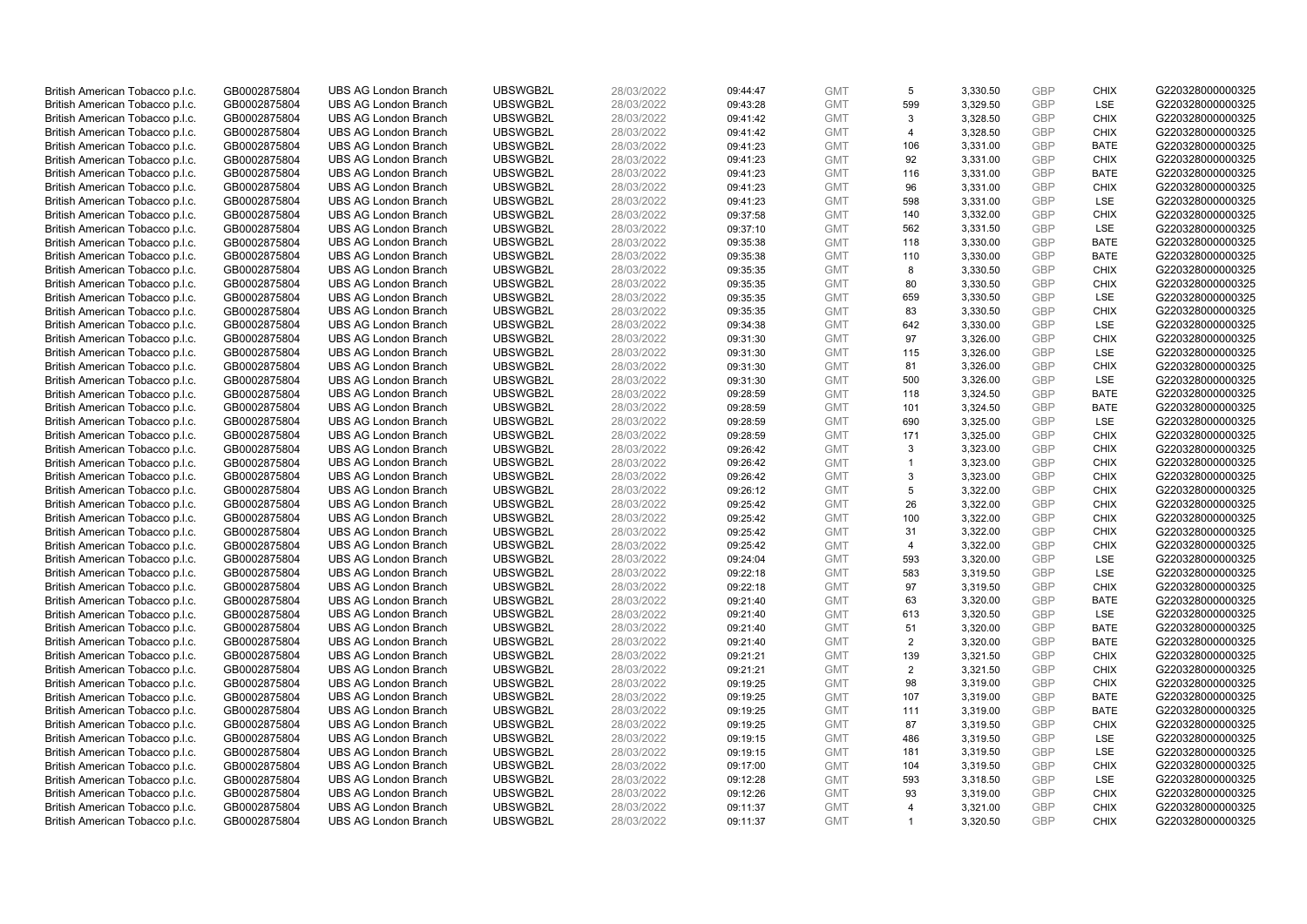| British American Tobacco p.l.c. | GB0002875804 | <b>UBS AG London Branch</b> | UBSWGB2L | 28/03/2022 | 09:11:37 | <b>GMT</b> | 118 | 3,321.00 | <b>GBP</b> | <b>BATE</b> | G220328000000325 |
|---------------------------------|--------------|-----------------------------|----------|------------|----------|------------|-----|----------|------------|-------------|------------------|
| British American Tobacco p.l.c. | GB0002875804 | <b>UBS AG London Branch</b> | UBSWGB2L | 28/03/2022 | 09:11:37 | <b>GMT</b> | 600 | 3,321.50 | GBP        | <b>LSE</b>  | G220328000000325 |
| British American Tobacco p.l.c. | GB0002875804 | <b>UBS AG London Branch</b> | UBSWGB2L | 28/03/2022 | 09:11:37 | <b>GMT</b> | 98  | 3,321.50 | GBP        | <b>CHIX</b> | G220328000000325 |
| British American Tobacco p.l.c. | GB0002875804 | <b>UBS AG London Branch</b> | UBSWGB2L | 28/03/2022 | 09:11:09 | <b>GMT</b> | 115 | 3,322.00 | GBP        | <b>BATE</b> | G220328000000325 |
| British American Tobacco p.l.c. | GB0002875804 | <b>UBS AG London Branch</b> | UBSWGB2L | 28/03/2022 | 09:11:05 | <b>GMT</b> | 90  | 3,322.50 | <b>GBP</b> | <b>CHIX</b> | G220328000000325 |
| British American Tobacco p.l.c. | GB0002875804 | <b>UBS AG London Branch</b> | UBSWGB2L | 28/03/2022 | 09:11:05 | <b>GMT</b> | 675 | 3,323.00 | <b>GBP</b> | <b>LSE</b>  | G220328000000325 |
| British American Tobacco p.l.c. | GB0002875804 | <b>UBS AG London Branch</b> | UBSWGB2L | 28/03/2022 | 09:11:05 | <b>GMT</b> | 99  | 3,322.50 | <b>GBP</b> | <b>CHIX</b> | G220328000000325 |
| British American Tobacco p.l.c. | GB0002875804 | <b>UBS AG London Branch</b> | UBSWGB2L | 28/03/2022 | 09:08:23 | <b>GMT</b> | 6   | 3,318.50 | GBP        | <b>CHIX</b> | G220328000000325 |
| British American Tobacco p.l.c. | GB0002875804 | <b>UBS AG London Branch</b> | UBSWGB2L | 28/03/2022 | 09:08:09 | <b>GMT</b> | 338 | 3,319.50 | GBP        | <b>CHIX</b> | G220328000000325 |
| British American Tobacco p.l.c. | GB0002875804 | <b>UBS AG London Branch</b> | UBSWGB2L | 28/03/2022 | 09:08:09 | <b>GMT</b> | 100 | 3,319.50 | <b>GBP</b> | <b>BATE</b> | G220328000000325 |
| British American Tobacco p.l.c. | GB0002875804 | <b>UBS AG London Branch</b> | UBSWGB2L | 28/03/2022 | 09:08:09 | <b>GMT</b> | 100 | 3,319.00 | GBP        | <b>BATE</b> | G220328000000325 |
| British American Tobacco p.l.c. | GB0002875804 | <b>UBS AG London Branch</b> | UBSWGB2L | 28/03/2022 | 09:08:09 | <b>GMT</b> | 606 | 3,319.50 | <b>GBP</b> | LSE         | G220328000000325 |
| British American Tobacco p.l.c. | GB0002875804 | <b>UBS AG London Branch</b> | UBSWGB2L | 28/03/2022 | 09:03:35 | <b>GMT</b> | 61  | 3,316.50 | <b>GBP</b> | LSE         | G220328000000325 |
| British American Tobacco p.l.c. | GB0002875804 | <b>UBS AG London Branch</b> | UBSWGB2L | 28/03/2022 | 09:03:35 | <b>GMT</b> | 473 | 3,316.50 | <b>GBP</b> | <b>LSE</b>  | G220328000000325 |
| British American Tobacco p.l.c. | GB0002875804 | <b>UBS AG London Branch</b> | UBSWGB2L | 28/03/2022 | 09:03:35 | <b>GMT</b> | 119 | 3,316.50 | GBP        | <b>LSE</b>  | G220328000000325 |
| British American Tobacco p.l.c. | GB0002875804 | <b>UBS AG London Branch</b> | UBSWGB2L | 28/03/2022 | 09:03:35 | <b>GMT</b> | 155 | 3,316.50 | <b>GBP</b> | <b>CHIX</b> | G220328000000325 |
| British American Tobacco p.l.c. | GB0002875804 | <b>UBS AG London Branch</b> | UBSWGB2L | 28/03/2022 | 09:03:35 | <b>GMT</b> | 641 | 3,316.50 | GBP        | <b>LSE</b>  | G220328000000325 |
| British American Tobacco p.l.c. | GB0002875804 | <b>UBS AG London Branch</b> | UBSWGB2L | 28/03/2022 | 09:00:23 | <b>GMT</b> | 101 | 3,310.50 | <b>GBP</b> | <b>CHIX</b> | G220328000000325 |
| British American Tobacco p.l.c. | GB0002875804 | <b>UBS AG London Branch</b> | UBSWGB2L | 28/03/2022 | 09:00:23 | <b>GMT</b> | 664 | 3,311.00 | GBP        | <b>LSE</b>  | G220328000000325 |
| British American Tobacco p.l.c. | GB0002875804 | <b>UBS AG London Branch</b> | UBSWGB2L | 28/03/2022 | 09:00:23 | <b>GMT</b> | 120 | 3,311.00 | <b>GBP</b> | <b>BATE</b> | G220328000000325 |
| British American Tobacco p.l.c. | GB0002875804 | <b>UBS AG London Branch</b> | UBSWGB2L | 28/03/2022 | 09:00:03 | <b>GMT</b> | 122 | 3,311.50 | GBP        | <b>BATE</b> | G220328000000325 |
| British American Tobacco p.l.c. | GB0002875804 | <b>UBS AG London Branch</b> | UBSWGB2L | 28/03/2022 | 09:00:03 | <b>GMT</b> | 103 | 3,311.50 | GBP        | <b>BATE</b> | G220328000000325 |
| British American Tobacco p.l.c. | GB0002875804 | <b>UBS AG London Branch</b> | UBSWGB2L | 28/03/2022 | 08:59:14 | <b>GMT</b> | 94  | 3,312.00 | GBP        | <b>CHIX</b> | G220328000000325 |
| British American Tobacco p.l.c. | GB0002875804 | <b>UBS AG London Branch</b> | UBSWGB2L | 28/03/2022 | 08:59:14 | <b>GMT</b> | 3   | 3,312.00 | GBP        | <b>CHIX</b> | G220328000000325 |
| British American Tobacco p.l.c. | GB0002875804 | <b>UBS AG London Branch</b> | UBSWGB2L | 28/03/2022 | 08:57:51 | <b>GMT</b> | 564 | 3,310.00 | <b>GBP</b> | LSE         | G220328000000325 |
| British American Tobacco p.l.c. | GB0002875804 | <b>UBS AG London Branch</b> | UBSWGB2L | 28/03/2022 | 08:57:51 | <b>GMT</b> | 82  | 3,310.00 | <b>GBP</b> | LSE         | G220328000000325 |
| British American Tobacco p.l.c. | GB0002875804 | <b>UBS AG London Branch</b> | UBSWGB2L | 28/03/2022 | 08:55:58 | <b>GMT</b> | 166 | 3,306.00 | <b>GBP</b> | <b>BATE</b> | G220328000000325 |
| British American Tobacco p.l.c. | GB0002875804 | <b>UBS AG London Branch</b> | UBSWGB2L | 28/03/2022 | 08:55:58 | <b>GMT</b> | 80  | 3,306.50 | GBP        | <b>CHIX</b> | G220328000000325 |
| British American Tobacco p.l.c. | GB0002875804 | <b>UBS AG London Branch</b> | UBSWGB2L | 28/03/2022 | 08:55:58 | <b>GMT</b> | 679 | 3,306.50 | <b>GBP</b> | <b>LSE</b>  | G220328000000325 |
| British American Tobacco p.l.c. | GB0002875804 | <b>UBS AG London Branch</b> | UBSWGB2L | 28/03/2022 | 08:55:58 | <b>GMT</b> | 98  | 3,306.50 | GBP        | <b>CHIX</b> | G220328000000325 |
| British American Tobacco p.l.c. | GB0002875804 | <b>UBS AG London Branch</b> | UBSWGB2L | 28/03/2022 | 08:54:57 | <b>GMT</b> | 148 | 3,305.50 | GBP        | <b>CHIX</b> | G220328000000325 |
| British American Tobacco p.l.c. | GB0002875804 | <b>UBS AG London Branch</b> | UBSWGB2L | 28/03/2022 | 08:52:00 | <b>GMT</b> | 112 | 3,303.00 | <b>GBP</b> | <b>BATE</b> | G220328000000325 |
| British American Tobacco p.l.c. | GB0002875804 | <b>UBS AG London Branch</b> | UBSWGB2L | 28/03/2022 | 08:52:00 | <b>GMT</b> | 575 | 3,303.50 | <b>GBP</b> | LSE         | G220328000000325 |
| British American Tobacco p.l.c. | GB0002875804 | <b>UBS AG London Branch</b> | UBSWGB2L | 28/03/2022 | 08:52:00 | <b>GMT</b> | 97  | 3,303.50 | GBP        | <b>CHIX</b> | G220328000000325 |
| British American Tobacco p.l.c. | GB0002875804 | <b>UBS AG London Branch</b> | UBSWGB2L | 28/03/2022 | 08:49:35 | <b>GMT</b> | 38  | 3,301.50 | GBP        | <b>CHIX</b> | G220328000000325 |
| British American Tobacco p.l.c. | GB0002875804 | <b>UBS AG London Branch</b> | UBSWGB2L | 28/03/2022 | 08:49:35 | <b>GMT</b> | 56  | 3,301.50 | GBP        | <b>CHIX</b> | G220328000000325 |
| British American Tobacco p.l.c. | GB0002875804 | <b>UBS AG London Branch</b> | UBSWGB2L | 28/03/2022 | 08:47:42 | <b>GMT</b> | 684 | 3,300.50 | GBP        | <b>LSE</b>  | G220328000000325 |
| British American Tobacco p.l.c. | GB0002875804 | <b>UBS AG London Branch</b> | UBSWGB2L | 28/03/2022 | 08:47:42 | <b>GMT</b> | 104 | 3,300.50 | <b>GBP</b> | <b>BATE</b> | G220328000000325 |
| British American Tobacco p.l.c. | GB0002875804 | <b>UBS AG London Branch</b> | UBSWGB2L | 28/03/2022 | 08:47:07 | <b>GMT</b> | 96  | 3,301.50 | <b>GBP</b> | <b>CHIX</b> | G220328000000325 |
| British American Tobacco p.l.c. | GB0002875804 | <b>UBS AG London Branch</b> | UBSWGB2L | 28/03/2022 | 08:45:39 | <b>GMT</b> | 99  | 3,299.50 | <b>GBP</b> | <b>CHIX</b> | G220328000000325 |
| British American Tobacco p.l.c. | GB0002875804 | <b>UBS AG London Branch</b> | UBSWGB2L | 28/03/2022 | 08:45:13 | <b>GMT</b> | 89  | 3,300.50 | GBP        | <b>CHIX</b> | G220328000000325 |
| British American Tobacco p.l.c. | GB0002875804 | <b>UBS AG London Branch</b> | UBSWGB2L | 28/03/2022 | 08:44:04 | <b>GMT</b> | 593 | 3,300.50 | <b>GBP</b> | <b>LSE</b>  | G220328000000325 |
| British American Tobacco p.l.c. | GB0002875804 | <b>UBS AG London Branch</b> | UBSWGB2L | 28/03/2022 | 08:43:18 | <b>GMT</b> | 92  | 3,303.50 | GBP        | <b>CHIX</b> | G220328000000325 |
| British American Tobacco p.l.c. | GB0002875804 | <b>UBS AG London Branch</b> | UBSWGB2L | 28/03/2022 | 08:43:13 | <b>GMT</b> | 38  | 3,304.00 | GBP        | <b>BATE</b> | G220328000000325 |
| British American Tobacco p.l.c. | GB0002875804 | <b>UBS AG London Branch</b> | UBSWGB2L | 28/03/2022 | 08:43:13 | <b>GMT</b> | 38  | 3,304.00 | <b>GBP</b> | <b>BATE</b> | G220328000000325 |
| British American Tobacco p.l.c. | GB0002875804 | <b>UBS AG London Branch</b> | UBSWGB2L | 28/03/2022 | 08:43:13 | <b>GMT</b> | 38  | 3,304.00 | <b>GBP</b> | <b>BATE</b> | G220328000000325 |
| British American Tobacco p.l.c. | GB0002875804 | <b>UBS AG London Branch</b> | UBSWGB2L | 28/03/2022 | 08:43:13 | <b>GMT</b> | 115 | 3,304.50 | <b>GBP</b> | <b>BATE</b> | G220328000000325 |
| British American Tobacco p.l.c. | GB0002875804 | <b>UBS AG London Branch</b> | UBSWGB2L | 28/03/2022 | 08:43:13 | <b>GMT</b> | 2   | 3,305.00 | GBP        | <b>CHIX</b> | G220328000000325 |
| British American Tobacco p.l.c. | GB0002875804 | <b>UBS AG London Branch</b> | UBSWGB2L | 28/03/2022 | 08:43:13 | <b>GMT</b> | 85  | 3,305.00 | <b>GBP</b> | <b>CHIX</b> | G220328000000325 |
| British American Tobacco p.l.c. | GB0002875804 | <b>UBS AG London Branch</b> | UBSWGB2L | 28/03/2022 | 08:43:13 | <b>GMT</b> | 58  | 3,306.00 | GBP        | <b>CHIX</b> | G220328000000325 |
| British American Tobacco p.l.c. | GB0002875804 | <b>UBS AG London Branch</b> | UBSWGB2L | 28/03/2022 | 08:42:55 | <b>GMT</b> | 635 | 3,305.50 | <b>GBP</b> | LSE         | G220328000000325 |
| British American Tobacco p.l.c. | GB0002875804 | <b>UBS AG London Branch</b> | UBSWGB2L | 28/03/2022 | 08:41:54 | <b>GMT</b> | 89  | 3,306.00 | <b>GBP</b> | <b>CHIX</b> | G220328000000325 |
| British American Tobacco p.l.c. | GB0002875804 | <b>UBS AG London Branch</b> | UBSWGB2L | 28/03/2022 | 08:38:49 | <b>GMT</b> | 358 | 3,305.50 | <b>GBP</b> | <b>LSE</b>  | G220328000000325 |
| British American Tobacco p.l.c. | GB0002875804 | <b>UBS AG London Branch</b> | UBSWGB2L | 28/03/2022 | 08:38:49 | <b>GMT</b> | 111 | 3.305.50 | GBP        | <b>BATE</b> | G220328000000325 |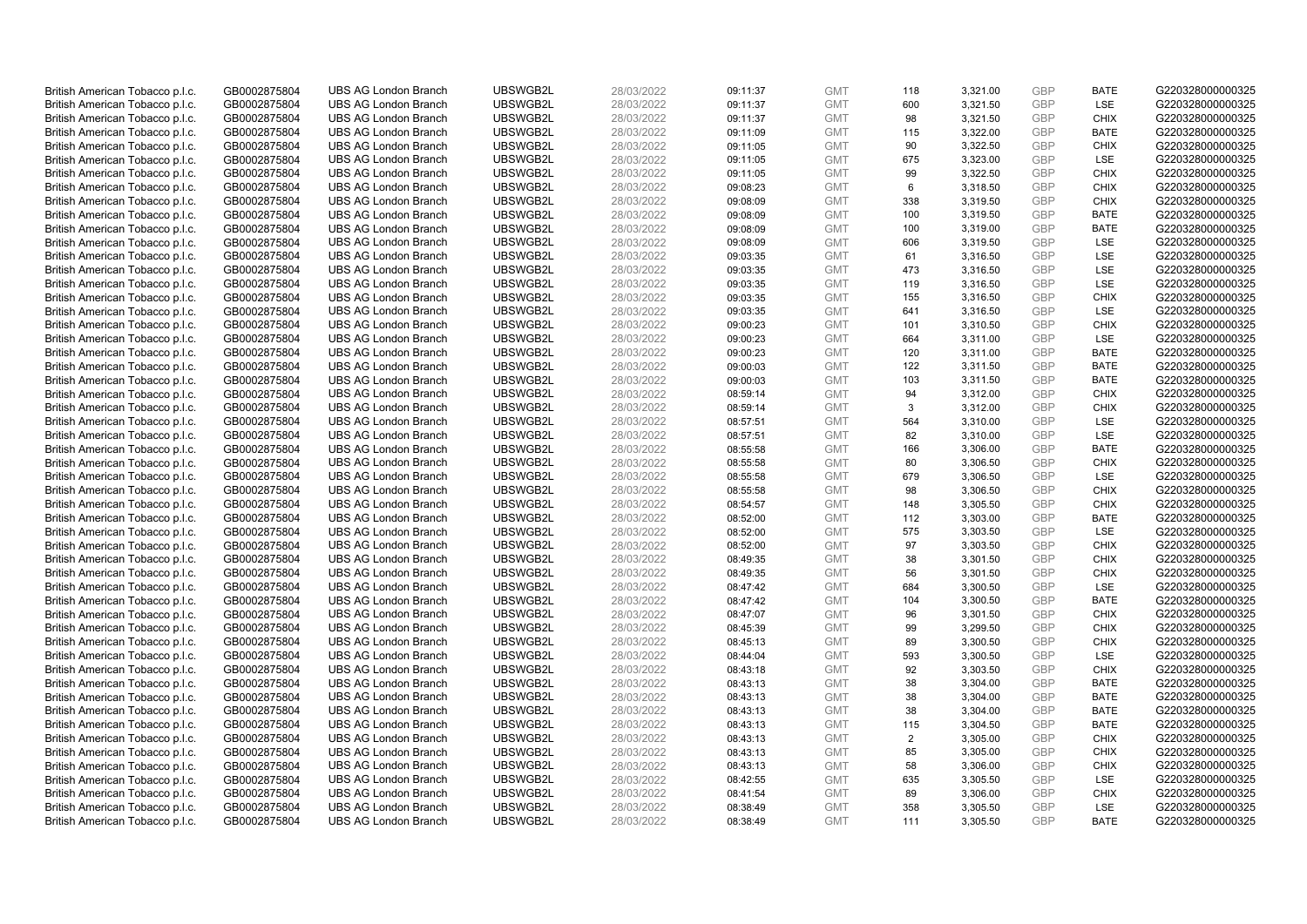| British American Tobacco p.l.c. | GB0002875804 | <b>UBS AG London Branch</b> | UBSWGB2L | 28/03/2022 | 08:38:49 | <b>GMT</b> | 216 | 3,305.50 | <b>GBP</b> | LSE         | G220328000000325 |
|---------------------------------|--------------|-----------------------------|----------|------------|----------|------------|-----|----------|------------|-------------|------------------|
| British American Tobacco p.l.c. | GB0002875804 | <b>UBS AG London Branch</b> | UBSWGB2L | 28/03/2022 | 08:38:25 | <b>GMT</b> | 95  | 3,306.50 | GBP        | <b>CHIX</b> | G220328000000325 |
| British American Tobacco p.l.c. | GB0002875804 | <b>UBS AG London Branch</b> | UBSWGB2L | 28/03/2022 | 08:37:18 | <b>GMT</b> | 639 | 3,306.50 | GBP        | LSE         | G220328000000325 |
| British American Tobacco p.l.c. | GB0002875804 | <b>UBS AG London Branch</b> | UBSWGB2L | 28/03/2022 | 08:36:29 | <b>GMT</b> | 80  | 3,306.50 | GBP        | <b>CHIX</b> | G220328000000325 |
| British American Tobacco p.l.c. | GB0002875804 | <b>UBS AG London Branch</b> | UBSWGB2L | 28/03/2022 | 08:36:29 | <b>GMT</b> | 120 | 3,307.00 | <b>GBP</b> | <b>BATE</b> | G220328000000325 |
| British American Tobacco p.l.c. | GB0002875804 | <b>UBS AG London Branch</b> | UBSWGB2L | 28/03/2022 | 08:36:29 | <b>GMT</b> | 100 | 3,307.00 | <b>GBP</b> | <b>BATE</b> | G220328000000325 |
| British American Tobacco p.l.c. | GB0002875804 | <b>UBS AG London Branch</b> | UBSWGB2L | 28/03/2022 | 08:34:52 | <b>GMT</b> | 129 | 3,308.50 | <b>GBP</b> | <b>CHIX</b> | G220328000000325 |
| British American Tobacco p.l.c. | GB0002875804 | <b>UBS AG London Branch</b> | UBSWGB2L | 28/03/2022 | 08:34:52 | <b>GMT</b> | 84  | 3,308.50 | GBP        | <b>CHIX</b> | G220328000000325 |
| British American Tobacco p.l.c. | GB0002875804 | <b>UBS AG London Branch</b> | UBSWGB2L | 28/03/2022 | 08:34:52 | <b>GMT</b> | 249 | 3,309.50 | GBP        | LSE         | G220328000000325 |
| British American Tobacco p.l.c. | GB0002875804 | <b>UBS AG London Branch</b> | UBSWGB2L | 28/03/2022 | 08:34:52 | <b>GMT</b> | 427 | 3,309.50 | GBP        | <b>LSE</b>  | G220328000000325 |
| British American Tobacco p.l.c. | GB0002875804 | <b>UBS AG London Branch</b> | UBSWGB2L | 28/03/2022 | 08:34:07 | <b>GMT</b> | 82  | 3,310.00 | GBP        | <b>CHIX</b> | G220328000000325 |
| British American Tobacco p.l.c. | GB0002875804 | <b>UBS AG London Branch</b> | UBSWGB2L | 28/03/2022 | 08:33:41 | <b>GMT</b> | 574 | 3,313.50 | <b>GBP</b> | LSE         | G220328000000325 |
| British American Tobacco p.l.c. | GB0002875804 | <b>UBS AG London Branch</b> | UBSWGB2L | 28/03/2022 | 08:32:00 | <b>GMT</b> | 92  | 3,312.50 | GBP        | <b>CHIX</b> | G220328000000325 |
| British American Tobacco p.l.c. | GB0002875804 | <b>UBS AG London Branch</b> | UBSWGB2L | 28/03/2022 | 08:30:18 | <b>GMT</b> | 101 | 3,314.00 | <b>GBP</b> | <b>BATE</b> | G220328000000325 |
| British American Tobacco p.l.c. | GB0002875804 | <b>UBS AG London Branch</b> | UBSWGB2L | 28/03/2022 | 08:30:18 | <b>GMT</b> | 84  | 3,314.50 | GBP        | <b>CHIX</b> | G220328000000325 |
| British American Tobacco p.l.c. | GB0002875804 | <b>UBS AG London Branch</b> | UBSWGB2L | 28/03/2022 | 08:30:17 | <b>GMT</b> | 607 | 3,315.00 | <b>GBP</b> | <b>LSE</b>  | G220328000000325 |
| British American Tobacco p.l.c. | GB0002875804 | <b>UBS AG London Branch</b> | UBSWGB2L | 28/03/2022 | 08:28:31 | <b>GMT</b> | 99  | 3,315.00 | GBP        | <b>CHIX</b> | G220328000000325 |
| British American Tobacco p.l.c. | GB0002875804 | <b>UBS AG London Branch</b> | UBSWGB2L | 28/03/2022 | 08:28:31 | <b>GMT</b> | 86  | 3,314.50 | <b>GBP</b> | <b>CHIX</b> | G220328000000325 |
| British American Tobacco p.l.c. | GB0002875804 | <b>UBS AG London Branch</b> | UBSWGB2L | 28/03/2022 | 08:28:31 | <b>GMT</b> | 111 | 3,315.00 | GBP        | <b>BATE</b> | G220328000000325 |
| British American Tobacco p.l.c. | GB0002875804 | <b>UBS AG London Branch</b> | UBSWGB2L | 28/03/2022 | 08:28:27 | <b>GMT</b> | 611 | 3,315.50 | <b>GBP</b> | LSE         | G220328000000325 |
| British American Tobacco p.l.c. | GB0002875804 | <b>UBS AG London Branch</b> | UBSWGB2L | 28/03/2022 | 08:27:40 | <b>GMT</b> | 117 | 3,315.00 | GBP        | <b>BATE</b> | G220328000000325 |
| British American Tobacco p.l.c. | GB0002875804 | <b>UBS AG London Branch</b> | UBSWGB2L | 28/03/2022 | 08:27:40 | <b>GMT</b> | 652 | 3,315.50 | GBP        | LSE         | G220328000000325 |
| British American Tobacco p.l.c. | GB0002875804 | <b>UBS AG London Branch</b> | UBSWGB2L | 28/03/2022 | 08:27:40 | <b>GMT</b> | 98  | 3,315.50 | GBP        | <b>CHIX</b> | G220328000000325 |
| British American Tobacco p.l.c. | GB0002875804 | <b>UBS AG London Branch</b> | UBSWGB2L | 28/03/2022 | 08:27:34 | <b>GMT</b> | 115 | 3,316.00 | GBP        | <b>CHIX</b> | G220328000000325 |
| British American Tobacco p.l.c. | GB0002875804 | <b>UBS AG London Branch</b> | UBSWGB2L | 28/03/2022 | 08:26:34 | <b>GMT</b> | 122 | 3,315.00 | <b>GBP</b> | <b>BATE</b> | G220328000000325 |
| British American Tobacco p.l.c. | GB0002875804 | <b>UBS AG London Branch</b> | UBSWGB2L | 28/03/2022 | 08:24:20 | <b>GMT</b> | 86  | 3,314.50 | <b>GBP</b> | <b>CHIX</b> | G220328000000325 |
| British American Tobacco p.l.c. | GB0002875804 | <b>UBS AG London Branch</b> | UBSWGB2L | 28/03/2022 | 08:23:44 | <b>GMT</b> | 647 | 3,316.00 | <b>GBP</b> | LSE         | G220328000000325 |
| British American Tobacco p.l.c. | GB0002875804 | <b>UBS AG London Branch</b> | UBSWGB2L | 28/03/2022 | 08:22:48 | <b>GMT</b> | 189 | 3,315.50 | GBP        | <b>BATE</b> | G220328000000325 |
| British American Tobacco p.l.c. | GB0002875804 | <b>UBS AG London Branch</b> | UBSWGB2L | 28/03/2022 | 08:22:42 | <b>GMT</b> | 97  | 3,316.50 | <b>GBP</b> | <b>CHIX</b> | G220328000000325 |
| British American Tobacco p.l.c. | GB0002875804 | <b>UBS AG London Branch</b> | UBSWGB2L | 28/03/2022 | 08:22:41 | <b>GMT</b> | 98  | 3,317.50 | GBP        | <b>CHIX</b> | G220328000000325 |
| British American Tobacco p.l.c. | GB0002875804 | <b>UBS AG London Branch</b> | UBSWGB2L | 28/03/2022 | 08:22:41 | <b>GMT</b> | 97  | 3,318.00 | <b>GBP</b> | <b>CHIX</b> | G220328000000325 |
| British American Tobacco p.l.c. | GB0002875804 | <b>UBS AG London Branch</b> | UBSWGB2L | 28/03/2022 | 08:21:50 | <b>GMT</b> | 626 | 3,318.00 | <b>GBP</b> | <b>LSE</b>  | G220328000000325 |
| British American Tobacco p.l.c. | GB0002875804 | <b>UBS AG London Branch</b> | UBSWGB2L | 28/03/2022 | 08:21:50 | <b>GMT</b> | 53  | 3,318.00 | <b>GBP</b> | LSE         | G220328000000325 |
| British American Tobacco p.l.c. | GB0002875804 | <b>UBS AG London Branch</b> | UBSWGB2L | 28/03/2022 | 08:21:00 | <b>GMT</b> | 599 | 3,318.00 | GBP        | LSE         | G220328000000325 |
| British American Tobacco p.l.c. | GB0002875804 | <b>UBS AG London Branch</b> | UBSWGB2L | 28/03/2022 | 08:20:35 | <b>GMT</b> | 275 | 3,317.00 | GBP        | LSE         | G220328000000325 |
| British American Tobacco p.l.c. | GB0002875804 | <b>UBS AG London Branch</b> | UBSWGB2L | 28/03/2022 | 08:20:35 | <b>GMT</b> | 142 | 3,317.00 | GBP        | LSE         | G220328000000325 |
| British American Tobacco p.l.c. | GB0002875804 | <b>UBS AG London Branch</b> | UBSWGB2L | 28/03/2022 | 08:20:35 | <b>GMT</b> | 273 | 3,317.00 | GBP        | LSE         | G220328000000325 |
| British American Tobacco p.l.c. | GB0002875804 | <b>UBS AG London Branch</b> | UBSWGB2L | 28/03/2022 | 08:19:51 | <b>GMT</b> | 203 | 3,315.00 | <b>GBP</b> | <b>BATE</b> | G220328000000325 |
| British American Tobacco p.l.c. | GB0002875804 | <b>UBS AG London Branch</b> | UBSWGB2L | 28/03/2022 | 08:19:50 | <b>GMT</b> | 2   | 3,316.00 | <b>GBP</b> | <b>CHIX</b> | G220328000000325 |
| British American Tobacco p.l.c. | GB0002875804 | <b>UBS AG London Branch</b> | UBSWGB2L | 28/03/2022 | 08:19:50 | <b>GMT</b> | 90  | 3,316.00 | <b>GBP</b> | <b>CHIX</b> | G220328000000325 |
| British American Tobacco p.l.c. | GB0002875804 | <b>UBS AG London Branch</b> | UBSWGB2L | 28/03/2022 | 08:19:50 | <b>GMT</b> | 86  | 3,316.00 | <b>GBP</b> | <b>CHIX</b> | G220328000000325 |
| British American Tobacco p.l.c. | GB0002875804 | <b>UBS AG London Branch</b> | UBSWGB2L | 28/03/2022 | 08:19:22 | <b>GMT</b> | 190 | 3,317.00 | <b>GBP</b> | <b>LSE</b>  | G220328000000325 |
| British American Tobacco p.l.c. | GB0002875804 | <b>UBS AG London Branch</b> | UBSWGB2L | 28/03/2022 | 08:19:22 | <b>GMT</b> | 93  | 3,317.00 | <b>GBP</b> | <b>CHIX</b> | G220328000000325 |
| British American Tobacco p.l.c. | GB0002875804 | <b>UBS AG London Branch</b> | UBSWGB2L | 28/03/2022 | 08:19:22 | <b>GMT</b> | 496 | 3,317.00 | GBP        | <b>LSE</b>  | G220328000000325 |
| British American Tobacco p.l.c. | GB0002875804 | <b>UBS AG London Branch</b> | UBSWGB2L | 28/03/2022 | 08:18:26 | <b>GMT</b> | 118 | 3,316.50 | <b>GBP</b> | <b>CHIX</b> | G220328000000325 |
| British American Tobacco p.l.c. | GB0002875804 | <b>UBS AG London Branch</b> | UBSWGB2L | 28/03/2022 | 08:18:19 | <b>GMT</b> | 627 | 3,316.00 | <b>GBP</b> | LSE         | G220328000000325 |
| British American Tobacco p.l.c. | GB0002875804 | <b>UBS AG London Branch</b> | UBSWGB2L | 28/03/2022 | 08:18:18 | <b>GMT</b> | 102 | 3,316.50 | <b>GBP</b> | <b>CHIX</b> | G220328000000325 |
| British American Tobacco p.l.c. | GB0002875804 | <b>UBS AG London Branch</b> | UBSWGB2L | 28/03/2022 | 08:16:30 | <b>GMT</b> | 77  | 3,315.50 | <b>GBP</b> | <b>BATE</b> | G220328000000325 |
| British American Tobacco p.l.c. | GB0002875804 | <b>UBS AG London Branch</b> | UBSWGB2L | 28/03/2022 | 08:16:30 | <b>GMT</b> | 35  | 3,315.50 | <b>GBP</b> | <b>BATE</b> | G220328000000325 |
| British American Tobacco p.l.c. | GB0002875804 | <b>UBS AG London Branch</b> | UBSWGB2L | 28/03/2022 | 08:16:30 | <b>GMT</b> | 113 | 3,315.50 | <b>GBP</b> | <b>BATE</b> | G220328000000325 |
| British American Tobacco p.l.c. | GB0002875804 | <b>UBS AG London Branch</b> | UBSWGB2L | 28/03/2022 | 08:16:29 | <b>GMT</b> | 80  | 3,316.00 | GBP        | <b>CHIX</b> | G220328000000325 |
| British American Tobacco p.l.c. | GB0002875804 | <b>UBS AG London Branch</b> | UBSWGB2L | 28/03/2022 | 08:16:29 | <b>GMT</b> | 89  | 3,316.00 | <b>GBP</b> | <b>CHIX</b> | G220328000000325 |
| British American Tobacco p.l.c. | GB0002875804 | <b>UBS AG London Branch</b> | UBSWGB2L | 28/03/2022 | 08:15:45 | <b>GMT</b> | 122 | 3,315.50 | GBP        | <b>BATE</b> | G220328000000325 |
| British American Tobacco p.l.c. | GB0002875804 | <b>UBS AG London Branch</b> | UBSWGB2L | 28/03/2022 | 08:15:15 | <b>GMT</b> | 83  | 3.316.00 | GBP        | <b>CHIX</b> | G220328000000325 |
|                                 |              |                             |          |            |          |            |     |          |            |             |                  |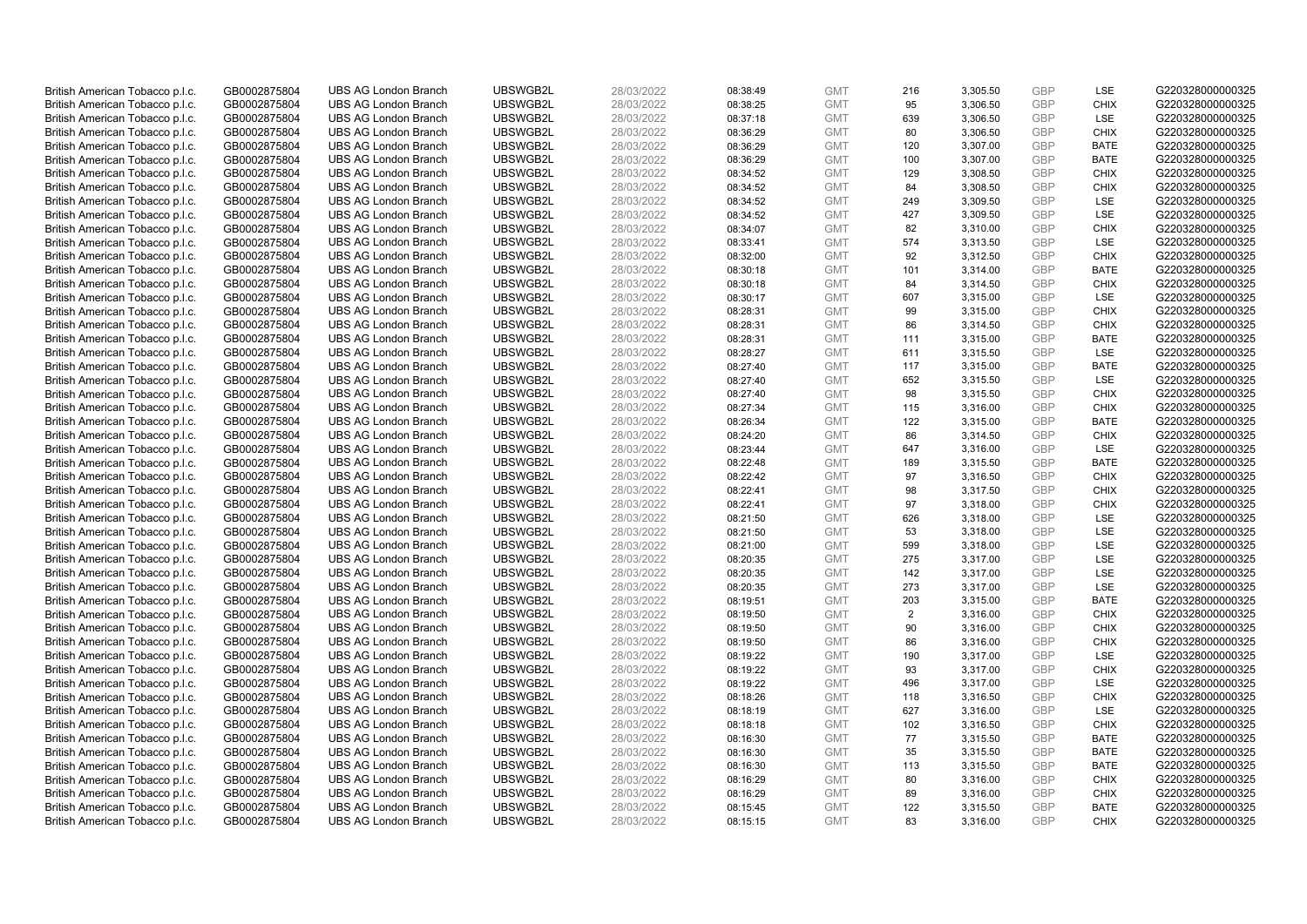| British American Tobacco p.l.c. | GB0002875804                 | <b>UBS AG London Branch</b> | UBSWGB2L | 28/03/2022               | 08:14:18 | <b>GMT</b> | 648 | 3,312.50 | <b>GBP</b> | LSE         | G220328000000325 |
|---------------------------------|------------------------------|-----------------------------|----------|--------------------------|----------|------------|-----|----------|------------|-------------|------------------|
|                                 | GB0002875804                 | <b>UBS AG London Branch</b> | UBSWGB2L | 28/03/2022               |          | <b>GMT</b> | 290 | 3,313.00 | GBP        | LSE         | G220328000000325 |
| British American Tobacco p.l.c. |                              |                             | UBSWGB2L |                          | 08:14:18 |            |     |          | <b>GBP</b> | LSE         | G220328000000325 |
| British American Tobacco p.l.c. | GB0002875804                 | <b>UBS AG London Branch</b> |          | 28/03/2022               | 08:14:18 | <b>GMT</b> | 303 | 3,313.00 |            |             |                  |
| British American Tobacco p.l.c. | GB0002875804                 | <b>UBS AG London Branch</b> | UBSWGB2L | 28/03/2022               | 08:13:01 | <b>GMT</b> | 89  | 3,310.00 | <b>GBP</b> | <b>CHIX</b> | G220328000000325 |
| British American Tobacco p.l.c. | GB0002875804                 | <b>UBS AG London Branch</b> | UBSWGB2L | 28/03/2022               | 08:13:01 | <b>GMT</b> | 98  | 3,310.00 | <b>GBP</b> | <b>CHIX</b> | G220328000000325 |
| British American Tobacco p.l.c. | GB0002875804                 | <b>UBS AG London Branch</b> | UBSWGB2L | 28/03/2022               | 08:10:11 | <b>GMT</b> | 94  | 3,303.00 | <b>GBP</b> | <b>CHIX</b> | G220328000000325 |
| British American Tobacco p.l.c. | GB0002875804                 | <b>UBS AG London Branch</b> | UBSWGB2L | 28/03/2022               | 08:10:11 | <b>GMT</b> | 5   | 3,303.00 | <b>GBP</b> | <b>CHIX</b> | G220328000000325 |
| British American Tobacco p.l.c. | GB0002875804                 | <b>UBS AG London Branch</b> | UBSWGB2L | 28/03/2022               | 08:10:10 | <b>GMT</b> | 98  | 3,303.50 | <b>GBP</b> | <b>CHIX</b> | G220328000000325 |
| British American Tobacco p.l.c. | GB0002875804                 | <b>UBS AG London Branch</b> | UBSWGB2L | 28/03/2022               | 08:10:10 | <b>GMT</b> | 94  | 3,303.50 | <b>GBP</b> | <b>CHIX</b> | G220328000000325 |
| British American Tobacco p.l.c. | GB0002875804                 | <b>UBS AG London Branch</b> | UBSWGB2L | 28/03/2022               | 08:09:48 | <b>GMT</b> | 116 | 3,304.00 | <b>GBP</b> | <b>BATE</b> | G220328000000325 |
| British American Tobacco p.l.c. | GB0002875804                 | <b>UBS AG London Branch</b> | UBSWGB2L | 28/03/2022               | 08:09:41 | <b>GMT</b> | 578 | 3,304.50 | <b>GBP</b> | LSE         | G220328000000325 |
| British American Tobacco p.l.c. | GB0002875804                 | <b>UBS AG London Branch</b> | UBSWGB2L | 28/03/2022               | 08:09:41 | <b>GMT</b> | 306 | 3,304.50 | <b>GBP</b> | <b>BATE</b> | G220328000000325 |
| British American Tobacco p.l.c. | GB0002875804                 | <b>UBS AG London Branch</b> | UBSWGB2L | 28/03/2022               | 08:09:34 | <b>GMT</b> | 672 | 3,305.50 | <b>GBP</b> | LSE         | G220328000000325 |
| British American Tobacco p.l.c. | GB0002875804                 | <b>UBS AG London Branch</b> | UBSWGB2L | 28/03/2022               | 08:09:34 | <b>GMT</b> | 387 | 3,305.50 | <b>GBP</b> | LSE         | G220328000000325 |
| British American Tobacco p.l.c. | GB0002875804                 | <b>UBS AG London Branch</b> | UBSWGB2L | 28/03/2022               | 08:09:34 | <b>GMT</b> | 34  | 3,305.50 | GBP        | LSE         | G220328000000325 |
| British American Tobacco p.l.c. | GB0002875804                 | <b>UBS AG London Branch</b> | UBSWGB2L | 28/03/2022               | 08:09:34 | <b>GMT</b> | 352 | 3,305.50 | <b>GBP</b> | LSE         | G220328000000325 |
| British American Tobacco p.l.c. | GB0002875804                 | <b>UBS AG London Branch</b> | UBSWGB2L | 28/03/2022               | 08:09:34 | <b>GMT</b> | 105 | 3,305.50 | <b>GBP</b> | <b>BATE</b> | G220328000000325 |
| British American Tobacco p.l.c. | GB0002875804                 | <b>UBS AG London Branch</b> | UBSWGB2L | 28/03/2022               | 08:09:12 | <b>GMT</b> | 93  | 3,306.00 | <b>GBP</b> | <b>CHIX</b> | G220328000000325 |
| British American Tobacco p.l.c. | GB0002875804                 | <b>UBS AG London Branch</b> | UBSWGB2L | 28/03/2022               | 08:09:12 | <b>GMT</b> | 87  | 3,306.00 | <b>GBP</b> | <b>CHIX</b> | G220328000000325 |
| British American Tobacco p.l.c. | GB0002875804                 | <b>UBS AG London Branch</b> | UBSWGB2L | 28/03/2022               | 08:09:12 | <b>GMT</b> | 31  | 3,306.00 | <b>GBP</b> | LSE         | G220328000000325 |
| British American Tobacco p.l.c. | GB0002875804                 | <b>UBS AG London Branch</b> | UBSWGB2L | 28/03/2022               | 08:09:12 | <b>GMT</b> | 89  | 3,306.00 | <b>GBP</b> | <b>CHIX</b> | G220328000000325 |
| British American Tobacco p.l.c. | GB0002875804                 | <b>UBS AG London Branch</b> | UBSWGB2L | 28/03/2022               | 08:09:12 | <b>GMT</b> | 585 | 3,306.00 | <b>GBP</b> | LSE         | G220328000000325 |
| British American Tobacco p.l.c. | GB0002875804                 | <b>UBS AG London Branch</b> | UBSWGB2L | 28/03/2022               | 08:08:32 | <b>GMT</b> | 24  | 3,302.50 | <b>GBP</b> | <b>CHIX</b> | G220328000000325 |
| British American Tobacco p.l.c. | GB0002875804                 | <b>UBS AG London Branch</b> | UBSWGB2L | 28/03/2022               | 08:06:23 | <b>GMT</b> | 122 | 3,298.50 | <b>GBP</b> | <b>BATE</b> | G220328000000325 |
| British American Tobacco p.l.c. | GB0002875804                 | <b>UBS AG London Branch</b> | UBSWGB2L | 28/03/2022               | 08:06:23 | <b>GMT</b> | 114 | 3,298.50 | <b>GBP</b> | <b>CHIX</b> | G220328000000325 |
| British American Tobacco p.l.c. | GB0002875804                 | <b>UBS AG London Branch</b> | UBSWGB2L | 28/03/2022               | 08:06:23 | <b>GMT</b> | 123 | 3,299.00 | <b>GBP</b> | <b>BATE</b> | G220328000000325 |
| British American Tobacco p.l.c. | GB0002875804                 | <b>UBS AG London Branch</b> | UBSWGB2L | 28/03/2022               | 08:06:23 | <b>GMT</b> | 88  | 3,299.00 | <b>GBP</b> | <b>CHIX</b> | G220328000000325 |
| British American Tobacco p.l.c. | GB0002875804                 | <b>UBS AG London Branch</b> | UBSWGB2L | 28/03/2022               | 08:05:40 | <b>GMT</b> | 472 | 3,296.00 | <b>GBP</b> | LSE         | G220328000000325 |
| British American Tobacco p.l.c. | GB0002875804                 | <b>UBS AG London Branch</b> | UBSWGB2L | 28/03/2022               | 08:05:40 | <b>GMT</b> | 87  | 3,296.00 | <b>GBP</b> | LSE         | G220328000000325 |
| British American Tobacco p.l.c. | GB0002875804                 | <b>UBS AG London Branch</b> | UBSWGB2L | 28/03/2022               | 08:05:12 | <b>GMT</b> | 87  | 3,296.50 | <b>GBP</b> | <b>CHIX</b> | G220328000000325 |
| British American Tobacco p.l.c. | GB0002875804                 | <b>UBS AG London Branch</b> | UBSWGB2L | 28/03/2022               | 08:05:12 | <b>GMT</b> | 593 | 3,297.00 | <b>GBP</b> | <b>LSE</b>  | G220328000000325 |
|                                 |                              | <b>UBS AG London Branch</b> | UBSWGB2L |                          | 08:05:12 | <b>GMT</b> | 80  | 3,297.00 | <b>GBP</b> | <b>CHIX</b> | G220328000000325 |
| British American Tobacco p.l.c. | GB0002875804<br>GB0002875804 | <b>UBS AG London Branch</b> | UBSWGB2L | 28/03/2022<br>28/03/2022 | 08:04:52 | <b>GMT</b> | 89  | 3,296.00 | <b>GBP</b> | <b>CHIX</b> | G220328000000325 |
| British American Tobacco p.l.c. |                              |                             |          |                          |          |            | 311 |          |            | LSE         |                  |
| British American Tobacco p.l.c. | GB0002875804                 | <b>UBS AG London Branch</b> | UBSWGB2L | 28/03/2022               | 08:03:52 | <b>GMT</b> |     | 3,292.00 | <b>GBP</b> |             | G220328000000325 |
| British American Tobacco p.l.c. | GB0002875804                 | <b>UBS AG London Branch</b> | UBSWGB2L | 28/03/2022               | 08:03:52 | <b>GMT</b> | 256 | 3,292.00 | <b>GBP</b> | LSE         | G220328000000325 |
| British American Tobacco p.l.c. | GB0002875804                 | <b>UBS AG London Branch</b> | UBSWGB2L | 28/03/2022               | 08:03:04 | <b>GMT</b> | 87  | 3,286.50 | <b>GBP</b> | <b>CHIX</b> | G220328000000325 |
| British American Tobacco p.l.c. | GB0002875804                 | <b>UBS AG London Branch</b> | UBSWGB2L | 28/03/2022               | 08:03:04 | <b>GMT</b> | 611 | 3,287.00 | <b>GBP</b> | LSE         | G220328000000325 |
| British American Tobacco p.l.c. | GB0002875804                 | <b>UBS AG London Branch</b> | UBSWGB2L | 28/03/2022               | 08:02:38 | <b>GMT</b> | 91  | 3,290.50 | <b>GBP</b> | <b>CHIX</b> | G220328000000325 |
| British American Tobacco p.l.c. | GB0002875804                 | <b>UBS AG London Branch</b> | UBSWGB2L | 28/03/2022               | 08:02:38 | <b>GMT</b> | 597 | 3,290.50 | <b>GBP</b> | LSE         | G220328000000325 |
| British American Tobacco p.l.c. | GB0002875804                 | <b>UBS AG London Branch</b> | UBSWGB2L | 28/03/2022               | 08:02:38 | <b>GMT</b> | 144 | 3,290.50 | <b>GBP</b> | <b>CHIX</b> | G220328000000325 |
| British American Tobacco p.l.c. | GB0002875804                 | <b>UBS AG London Branch</b> | UBSWGB2L | 28/03/2022               | 08:02:17 | <b>GMT</b> | 636 | 3,292.00 | <b>GBP</b> | LSE         | G220328000000325 |
| British American Tobacco p.l.c. | GB0002875804                 | <b>UBS AG London Branch</b> | UBSWGB2L | 28/03/2022               | 08:00:50 | <b>GMT</b> | 989 | 3,285.50 | <b>GBP</b> | LSE         | G220328000000325 |
| British American Tobacco p.l.c. | GB0002875804                 | <b>UBS AG London Branch</b> | UBSWGB2L | 28/03/2022               | 08:00:42 | <b>GMT</b> | 604 | 3,289.50 | <b>GBP</b> | LSE         | G220328000000325 |
| British American Tobacco p.l.c. | GB0002875804                 | <b>UBS AG London Branch</b> | UBSWGB2L | 28/03/2022               | 08:00:42 | <b>GMT</b> | 779 | 3,289.50 | <b>GBP</b> | LSE         | G220328000000325 |
| British American Tobacco p.l.c. | GB0002875804                 | <b>UBS AG London Branch</b> | UBSWGB2L | 28/03/2022               | 08:00:19 | <b>GMT</b> | 26  | 3,287.50 | <b>GBP</b> | <b>CHIX</b> | G220328000000325 |
| British American Tobacco p.l.c. | GB0002875804                 | <b>UBS AG London Branch</b> | UBSWGB2L | 28/03/2022               | 08:00:19 | <b>GMT</b> | 12  | 3,287.50 | <b>GBP</b> | <b>CHIX</b> | G220328000000325 |
| British American Tobacco p.l.c. | GB0002875804                 | <b>UBS AG London Branch</b> | UBSWGB2L | 28/03/2022               | 08:00:19 | <b>GMT</b> | 45  | 3,287.50 | <b>GBP</b> | <b>CHIX</b> | G220328000000325 |
| British American Tobacco p.l.c. | GB0002875804                 | <b>UBS AG London Branch</b> | UBSWGB2L | 28/03/2022               | 08:00:19 | <b>GMT</b> | 90  | 3,289.00 | <b>GBP</b> | <b>CHIX</b> | G220328000000325 |
| British American Tobacco p.l.c. | GB0002875804                 | <b>UBS AG London Branch</b> | UBSWGB2L | 28/03/2022               | 08:00:19 | <b>GMT</b> | 39  | 3,289.00 | <b>GBP</b> | <b>CHIX</b> | G220328000000325 |
| British American Tobacco p.l.c. | GB0002875804                 | <b>UBS AG London Branch</b> | UBSWGB2L | 28/03/2022               | 08:00:19 | <b>GMT</b> | 64  | 3,289.00 | <b>GBP</b> | <b>CHIX</b> | G220328000000325 |
| British American Tobacco p.l.c. | GB0002875804                 | <b>UBS AG London Branch</b> | UBSWGB2L | 28/03/2022               | 08:00:19 | <b>GMT</b> | 87  | 3,289.50 | <b>GBP</b> | <b>CHIX</b> | G220328000000325 |
| British American Tobacco p.l.c. | GB0002875804                 | <b>UBS AG London Branch</b> | UBSWGB2L | 28/03/2022               | 08:00:08 | <b>GMT</b> | 248 | 3,279.50 | <b>GBP</b> | LSE         | G220328000000325 |
| British American Tobacco p.l.c. | GB0002875804                 | <b>UBS AG London Branch</b> | UBSWGB2L | 28/03/2022               | 08:00:08 | <b>GMT</b> | 340 | 3,279.50 | <b>GBP</b> | LSE         | G220328000000325 |
| British American Tobacco p.l.c. | GB0002875804                 | <b>UBS AG London Branch</b> | UBSWGB2L | 29/03/2022               | 16:24:11 | <b>GMT</b> | 262 | 3.218.00 | GBP        | LSE         | G220329000000552 |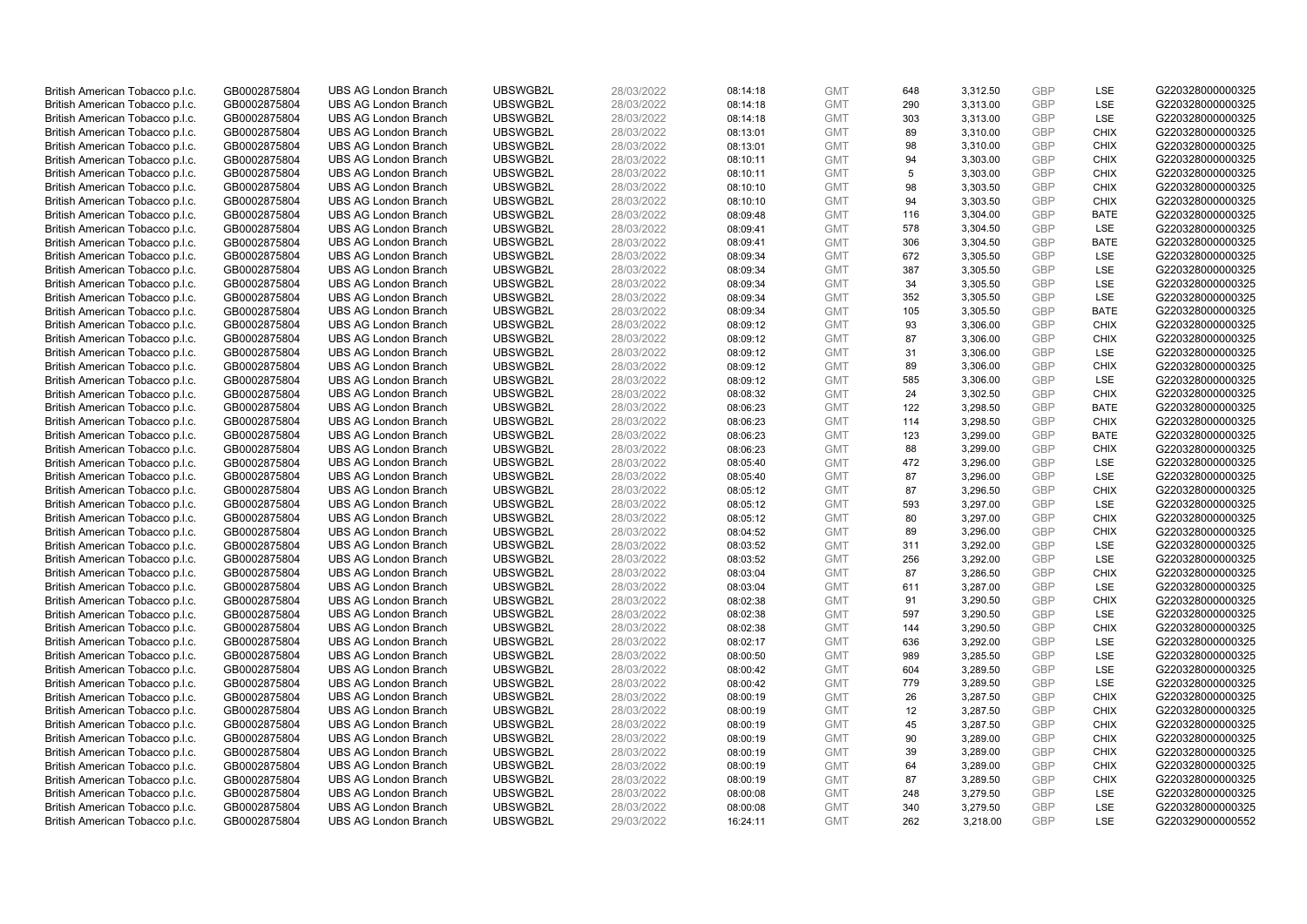| British American Tobacco p.l.c. | GB0002875804 | <b>UBS AG London Branch</b> | UBSWGB2L | 29/03/2022 | 16:24:11 | <b>GMT</b> | 80             | 3,218.00 | <b>GBP</b> | LSE         | G220329000000552 |
|---------------------------------|--------------|-----------------------------|----------|------------|----------|------------|----------------|----------|------------|-------------|------------------|
|                                 |              |                             |          |            |          |            |                |          | <b>GBP</b> | LSE         |                  |
| British American Tobacco p.l.c. | GB0002875804 | <b>UBS AG London Branch</b> | UBSWGB2L | 29/03/2022 | 16:24:11 | <b>GMT</b> | 26             | 3,218.00 |            |             | G220329000000552 |
| British American Tobacco p.l.c. | GB0002875804 | <b>UBS AG London Branch</b> | UBSWGB2L | 29/03/2022 | 16:23:34 | <b>GMT</b> | 85             | 3,217.00 | <b>GBP</b> | <b>CHIX</b> | G220329000000552 |
| British American Tobacco p.l.c. | GB0002875804 | <b>UBS AG London Branch</b> | UBSWGB2L | 29/03/2022 | 16:23:34 | <b>GMT</b> | 43             | 3,217.00 | <b>GBP</b> | <b>CHIX</b> | G220329000000552 |
| British American Tobacco p.l.c. | GB0002875804 | <b>UBS AG London Branch</b> | UBSWGB2L | 29/03/2022 | 16:23:18 | <b>GMT</b> | 30             | 3,217.00 | <b>GBP</b> | <b>BATE</b> | G220329000000552 |
| British American Tobacco p.l.c. | GB0002875804 | <b>UBS AG London Branch</b> | UBSWGB2L | 29/03/2022 | 16:23:18 | <b>GMT</b> | 26             | 3,217.00 | <b>GBP</b> | <b>BATE</b> | G220329000000552 |
| British American Tobacco p.l.c. | GB0002875804 | <b>UBS AG London Branch</b> | UBSWGB2L | 29/03/2022 | 16:23:18 | <b>GMT</b> | 10             | 3,217.00 | <b>GBP</b> | <b>BATE</b> | G220329000000552 |
| British American Tobacco p.l.c. | GB0002875804 | <b>UBS AG London Branch</b> | UBSWGB2L | 29/03/2022 | 16:23:09 | <b>GMT</b> | 651            | 3,217.00 | <b>GBP</b> | LSE         | G220329000000552 |
| British American Tobacco p.l.c. | GB0002875804 | <b>UBS AG London Branch</b> | UBSWGB2L | 29/03/2022 | 16:23:09 | <b>GMT</b> | 89             | 3,217.00 | <b>GBP</b> | <b>CHIX</b> | G220329000000552 |
| British American Tobacco p.l.c. | GB0002875804 | <b>UBS AG London Branch</b> | UBSWGB2L | 29/03/2022 | 16:22:49 | <b>GMT</b> | 113            | 3,217.00 | <b>GBP</b> | <b>BATE</b> | G220329000000552 |
| British American Tobacco p.l.c. | GB0002875804 | <b>UBS AG London Branch</b> | UBSWGB2L | 29/03/2022 | 16:22:36 | <b>GMT</b> | 95             | 3,218.00 | <b>GBP</b> | <b>CHIX</b> | G220329000000552 |
| British American Tobacco p.l.c. | GB0002875804 | <b>UBS AG London Branch</b> | UBSWGB2L | 29/03/2022 | 16:22:35 | <b>GMT</b> | 182            | 3,218.50 | <b>GBP</b> | <b>BATE</b> | G220329000000552 |
| British American Tobacco p.l.c. | GB0002875804 | <b>UBS AG London Branch</b> | UBSWGB2L | 29/03/2022 | 16:22:33 | <b>GMT</b> | 28             | 3,219.00 | <b>GBP</b> | <b>CHIX</b> | G220329000000552 |
| British American Tobacco p.l.c. | GB0002875804 | <b>UBS AG London Branch</b> | UBSWGB2L | 29/03/2022 | 16:22:33 | <b>GMT</b> | 666            | 3,219.00 | <b>GBP</b> | <b>LSE</b>  | G220329000000552 |
| British American Tobacco p.l.c. | GB0002875804 | <b>UBS AG London Branch</b> | UBSWGB2L | 29/03/2022 | 16:22:23 | <b>GMT</b> | 79             | 3,218.50 | <b>GBP</b> | <b>CHIX</b> | G220329000000552 |
| British American Tobacco p.l.c. | GB0002875804 | <b>UBS AG London Branch</b> | UBSWGB2L | 29/03/2022 | 16:22:23 | <b>GMT</b> | 16             | 3,218.50 | <b>GBP</b> | <b>CHIX</b> | G220329000000552 |
| British American Tobacco p.l.c. | GB0002875804 | <b>UBS AG London Branch</b> | UBSWGB2L | 29/03/2022 | 16:22:14 | <b>GMT</b> | 592            | 3,218.00 | <b>GBP</b> | LSE         | G220329000000552 |
| British American Tobacco p.l.c. | GB0002875804 | <b>UBS AG London Branch</b> | UBSWGB2L | 29/03/2022 | 16:22:14 | <b>GMT</b> | 80             | 3,218.00 | <b>GBP</b> | LSE         | G220329000000552 |
| British American Tobacco p.l.c. | GB0002875804 | <b>UBS AG London Branch</b> | UBSWGB2L | 29/03/2022 | 16:22:14 | <b>GMT</b> | 62             | 3,218.00 | <b>GBP</b> | LSE         | G220329000000552 |
| British American Tobacco p.l.c. | GB0002875804 | <b>UBS AG London Branch</b> | UBSWGB2L | 29/03/2022 | 16:22:14 | <b>GMT</b> | 8              | 3,218.00 | <b>GBP</b> | <b>CHIX</b> | G220329000000552 |
| British American Tobacco p.l.c. | GB0002875804 | <b>UBS AG London Branch</b> | UBSWGB2L | 29/03/2022 | 16:22:14 | <b>GMT</b> | 77             | 3,218.00 | <b>GBP</b> | <b>CHIX</b> | G220329000000552 |
| British American Tobacco p.l.c. | GB0002875804 | <b>UBS AG London Branch</b> | UBSWGB2L | 29/03/2022 | 16:21:46 | <b>GMT</b> | 45             | 3,217.50 | <b>GBP</b> | <b>BATE</b> | G220329000000552 |
| British American Tobacco p.l.c. | GB0002875804 | <b>UBS AG London Branch</b> | UBSWGB2L | 29/03/2022 | 16:21:23 | <b>GMT</b> | 85             | 3,216.50 | <b>GBP</b> | <b>CHIX</b> | G220329000000552 |
| British American Tobacco p.l.c. | GB0002875804 | <b>UBS AG London Branch</b> | UBSWGB2L | 29/03/2022 | 16:21:23 | <b>GMT</b> | 14             | 3,216.50 | <b>GBP</b> | <b>CHIX</b> | G220329000000552 |
| British American Tobacco p.l.c. | GB0002875804 | <b>UBS AG London Branch</b> | UBSWGB2L | 29/03/2022 | 16:21:17 | <b>GMT</b> | 608            | 3,217.50 | <b>GBP</b> | LSE         | G220329000000552 |
| British American Tobacco p.l.c. | GB0002875804 | <b>UBS AG London Branch</b> | UBSWGB2L | 29/03/2022 | 16:21:13 | <b>GMT</b> | 80             | 3,217.50 | <b>GBP</b> | LSE         | G220329000000552 |
| British American Tobacco p.l.c. | GB0002875804 | <b>UBS AG London Branch</b> | UBSWGB2L | 29/03/2022 | 16:21:13 | <b>GMT</b> | 11             | 3,217.50 | <b>GBP</b> | LSE         | G220329000000552 |
| British American Tobacco p.l.c. | GB0002875804 | <b>UBS AG London Branch</b> | UBSWGB2L | 29/03/2022 | 16:21:12 | <b>GMT</b> | 16             | 3,217.00 | <b>GBP</b> | LSE         | G220329000000552 |
| British American Tobacco p.l.c. | GB0002875804 | <b>UBS AG London Branch</b> | UBSWGB2L | 29/03/2022 | 16:21:12 | <b>GMT</b> | 17             | 3,217.00 | <b>GBP</b> | LSE         | G220329000000552 |
| British American Tobacco p.l.c. | GB0002875804 | <b>UBS AG London Branch</b> | UBSWGB2L | 29/03/2022 | 16:21:08 | <b>GMT</b> | 114            | 3,216.50 | <b>GBP</b> | <b>BATE</b> | G220329000000552 |
| British American Tobacco p.l.c. | GB0002875804 | <b>UBS AG London Branch</b> | UBSWGB2L | 29/03/2022 | 16:21:08 | <b>GMT</b> | 98             | 3,216.50 | <b>GBP</b> | <b>CHIX</b> | G220329000000552 |
| British American Tobacco p.l.c. | GB0002875804 | <b>UBS AG London Branch</b> | UBSWGB2L | 29/03/2022 | 16:20:17 | <b>GMT</b> | 93             | 3,215.50 | <b>GBP</b> | <b>CHIX</b> | G220329000000552 |
| British American Tobacco p.l.c. | GB0002875804 | <b>UBS AG London Branch</b> | UBSWGB2L | 29/03/2022 | 16:20:00 | <b>GMT</b> | 98             | 3.217.00 | <b>GBP</b> | <b>CHIX</b> | G220329000000552 |
| British American Tobacco p.l.c. | GB0002875804 | <b>UBS AG London Branch</b> | UBSWGB2L | 29/03/2022 | 16:20:00 | <b>GMT</b> | 124            | 3,217.00 | <b>GBP</b> | <b>BATE</b> | G220329000000552 |
| British American Tobacco p.l.c. | GB0002875804 | UBS AG London Branch        | UBSWGB2L | 29/03/2022 | 16:19:41 | <b>GMT</b> | 80             | 3,217.50 | <b>GBP</b> | <b>CHIX</b> | G220329000000552 |
| British American Tobacco p.l.c. | GB0002875804 | <b>UBS AG London Branch</b> | UBSWGB2L | 29/03/2022 | 16:19:38 | <b>GMT</b> | 98             | 3,217.50 | <b>GBP</b> | LSE         | G220329000000552 |
| British American Tobacco p.l.c. | GB0002875804 | <b>UBS AG London Branch</b> | UBSWGB2L | 29/03/2022 | 16:19:38 | <b>GMT</b> | 595            | 3,217.50 | <b>GBP</b> | <b>LSE</b>  | G220329000000552 |
| British American Tobacco p.l.c. | GB0002875804 | <b>UBS AG London Branch</b> | UBSWGB2L | 29/03/2022 | 16:19:17 | <b>GMT</b> | 80             | 3,217.00 | <b>GBP</b> | <b>CHIX</b> | G220329000000552 |
| British American Tobacco p.l.c. | GB0002875804 | <b>UBS AG London Branch</b> | UBSWGB2L | 29/03/2022 | 16:19:05 | <b>GMT</b> | 100            | 3,217.50 | <b>GBP</b> | <b>BATE</b> | G220329000000552 |
| British American Tobacco p.l.c. | GB0002875804 | <b>UBS AG London Branch</b> | UBSWGB2L | 29/03/2022 | 16:19:05 | <b>GMT</b> | 647            | 3,218.00 | <b>GBP</b> | LSE         | G220329000000552 |
| British American Tobacco p.l.c. | GB0002875804 | <b>UBS AG London Branch</b> | UBSWGB2L | 29/03/2022 | 16:18:59 | <b>GMT</b> | $\overline{7}$ | 3,218.50 | <b>GBP</b> | <b>CHIX</b> | G220329000000552 |
| British American Tobacco p.l.c. | GB0002875804 | <b>UBS AG London Branch</b> | UBSWGB2L | 29/03/2022 | 16:18:59 | <b>GMT</b> | 81             | 3,218.50 | <b>GBP</b> | <b>CHIX</b> | G220329000000552 |
| British American Tobacco p.l.c. | GB0002875804 | <b>UBS AG London Branch</b> | UBSWGB2L | 29/03/2022 | 16:18:05 | <b>GMT</b> | 235            | 3,211.50 | <b>GBP</b> | LSE         | G220329000000552 |
| British American Tobacco p.l.c. | GB0002875804 | <b>UBS AG London Branch</b> | UBSWGB2L | 29/03/2022 | 16:18:05 | <b>GMT</b> | 107            | 3,211.50 | <b>GBP</b> | LSE         | G220329000000552 |
| British American Tobacco p.l.c. | GB0002875804 | <b>UBS AG London Branch</b> | UBSWGB2L | 29/03/2022 | 16:17:50 | <b>GMT</b> | 92             | 3,212.00 | <b>GBP</b> | <b>CHIX</b> | G220329000000552 |
| British American Tobacco p.l.c. | GB0002875804 | <b>UBS AG London Branch</b> | UBSWGB2L | 29/03/2022 | 16:17:50 | <b>GMT</b> | 6              | 3,212.00 | <b>GBP</b> | <b>CHIX</b> | G220329000000552 |
| British American Tobacco p.l.c. | GB0002875804 | <b>UBS AG London Branch</b> | UBSWGB2L | 29/03/2022 | 16:17:32 | <b>GMT</b> | 93             | 3,212.50 | <b>GBP</b> | <b>CHIX</b> | G220329000000552 |
| British American Tobacco p.l.c. | GB0002875804 | <b>UBS AG London Branch</b> | UBSWGB2L | 29/03/2022 | 16:17:31 | <b>GMT</b> | 121            | 3,213.00 | <b>GBP</b> | <b>BATE</b> | G220329000000552 |
| British American Tobacco p.l.c. | GB0002875804 | <b>UBS AG London Branch</b> | UBSWGB2L | 29/03/2022 | 16:17:25 | <b>GMT</b> | 417            | 3,213.50 | <b>GBP</b> | LSE         | G220329000000552 |
| British American Tobacco p.l.c. | GB0002875804 | <b>UBS AG London Branch</b> | UBSWGB2L | 29/03/2022 | 16:17:25 | <b>GMT</b> | 184            | 3,213.50 | <b>GBP</b> | LSE         | G220329000000552 |
| British American Tobacco p.l.c. | GB0002875804 | <b>UBS AG London Branch</b> | UBSWGB2L | 29/03/2022 | 16:17:06 | <b>GMT</b> | 98             | 3,214.00 | <b>GBP</b> | <b>CHIX</b> | G220329000000552 |
| British American Tobacco p.l.c. | GB0002875804 | <b>UBS AG London Branch</b> | UBSWGB2L | 29/03/2022 | 16:16:06 | <b>GMT</b> | 637            | 3,214.50 | <b>GBP</b> | LSE         | G220329000000552 |
|                                 | GB0002875804 | <b>UBS AG London Branch</b> | UBSWGB2L | 29/03/2022 | 16:15:58 | <b>GMT</b> | 83             | 3,215.00 | <b>GBP</b> | <b>CHIX</b> | G220329000000552 |
| British American Tobacco p.l.c. | GB0002875804 |                             |          | 29/03/2022 |          | <b>GMT</b> | 90             | 3.215.00 | GBP        | <b>CHIX</b> |                  |
| British American Tobacco p.l.c. |              | <b>UBS AG London Branch</b> | UBSWGB2L |            | 16:15:58 |            |                |          |            |             | G220329000000552 |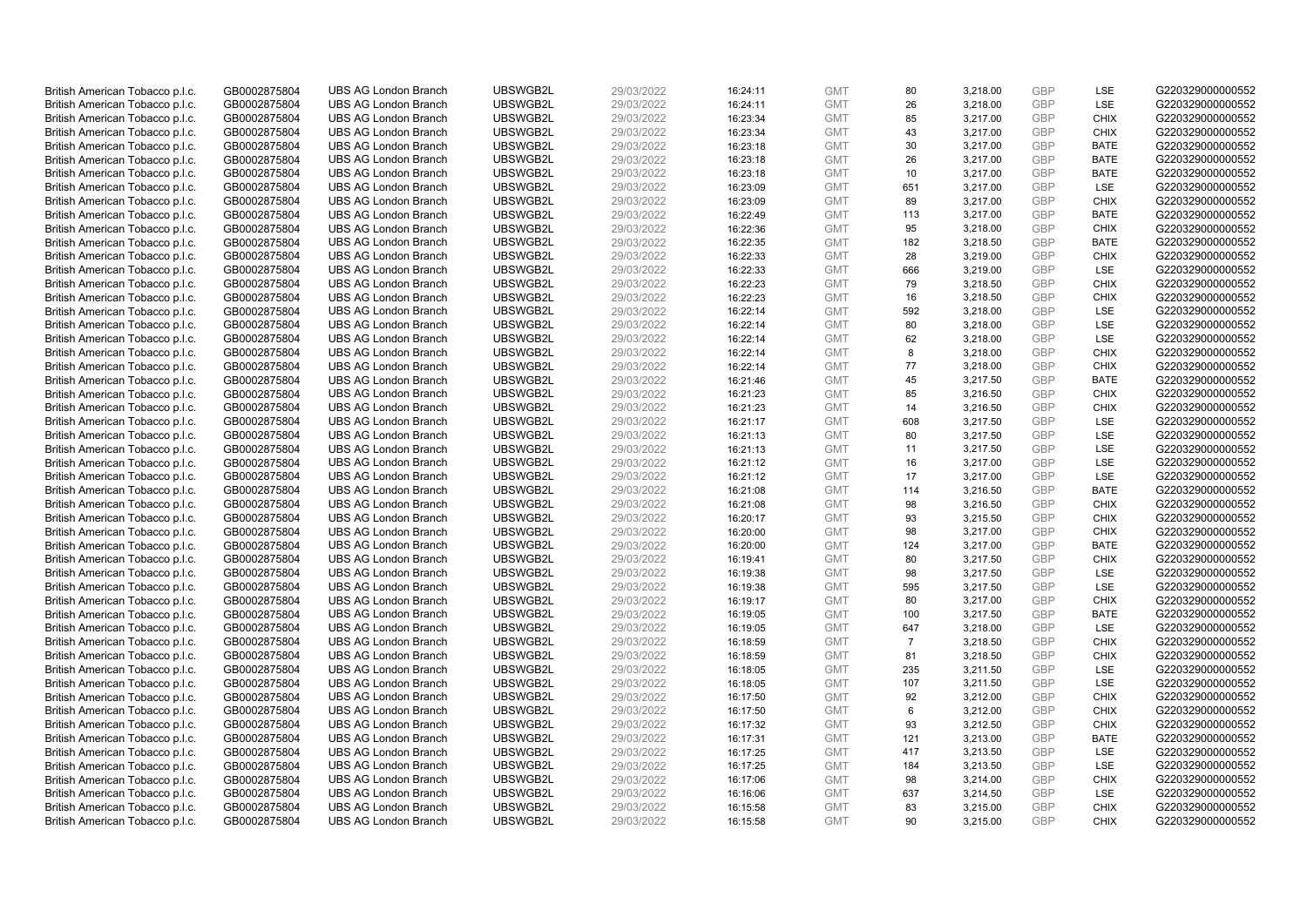| British American Tobacco p.l.c. | GB0002875804 | <b>UBS AG London Branch</b> | UBSWGB2L             | 29/03/2022 | 16:15:58 | <b>GMT</b> | 114            | 3,215.00             | <b>GBP</b> | <b>BATE</b> | G220329000000552 |
|---------------------------------|--------------|-----------------------------|----------------------|------------|----------|------------|----------------|----------------------|------------|-------------|------------------|
|                                 | GB0002875804 | <b>UBS AG London Branch</b> | UBSWGB2L             | 29/03/2022 |          | <b>GMT</b> | 109            | 3,213.50             | <b>GBP</b> | <b>CHIX</b> | G220329000000552 |
| British American Tobacco p.l.c. |              |                             |                      |            | 16:15:19 |            |                |                      |            | <b>BATE</b> | G220329000000552 |
| British American Tobacco p.l.c. | GB0002875804 | <b>UBS AG London Branch</b> | UBSWGB2L             | 29/03/2022 | 16:15:19 | <b>GMT</b> | 74             | 3,214.50             | <b>GBP</b> |             |                  |
| British American Tobacco p.l.c. | GB0002875804 | <b>UBS AG London Branch</b> | UBSWGB2L             | 29/03/2022 | 16:15:19 | <b>GMT</b> | 58             | 3,214.50             | <b>GBP</b> | <b>BATE</b> | G220329000000552 |
| British American Tobacco p.l.c. | GB0002875804 | <b>UBS AG London Branch</b> | UBSWGB2L             | 29/03/2022 | 16:15:19 | <b>GMT</b> | 120            | 3,214.50             | <b>GBP</b> | LSE         | G220329000000552 |
| British American Tobacco p.l.c. | GB0002875804 | <b>UBS AG London Branch</b> | UBSWGB2L             | 29/03/2022 | 16:15:19 | <b>GMT</b> | 488            | 3,214.50             | <b>GBP</b> | LSE         | G220329000000552 |
| British American Tobacco p.l.c. | GB0002875804 | <b>UBS AG London Branch</b> | UBSWGB2L             | 29/03/2022 | 16:15:07 | <b>GMT</b> | 94             | 3,214.50             | <b>GBP</b> | <b>CHIX</b> | G220329000000552 |
| British American Tobacco p.l.c. | GB0002875804 | <b>UBS AG London Branch</b> | UBSWGB2L             | 29/03/2022 | 16:14:03 | <b>GMT</b> | 665            | 3,215.00             | <b>GBP</b> | LSE         | G220329000000552 |
| British American Tobacco p.l.c. | GB0002875804 | <b>UBS AG London Branch</b> | UBSWGB2L             | 29/03/2022 | 16:13:52 | <b>GMT</b> | 99             | 3,215.50             | <b>GBP</b> | <b>CHIX</b> | G220329000000552 |
| British American Tobacco p.l.c. | GB0002875804 | <b>UBS AG London Branch</b> | UBSWGB2L             | 29/03/2022 | 16:13:24 | <b>GMT</b> | 424            | 3,218.00             | <b>GBP</b> | LSE         | G220329000000552 |
| British American Tobacco p.l.c. | GB0002875804 | <b>UBS AG London Branch</b> | UBSWGB2L             | 29/03/2022 | 16:13:24 | <b>GMT</b> | 194            | 3,218.00             | <b>GBP</b> | <b>LSE</b>  | G220329000000552 |
| British American Tobacco p.l.c. | GB0002875804 | <b>UBS AG London Branch</b> | UBSWGB2L             | 29/03/2022 | 16:13:24 | <b>GMT</b> | 111            | 3,218.00             | <b>GBP</b> | <b>BATE</b> | G220329000000552 |
| British American Tobacco p.l.c. | GB0002875804 | <b>UBS AG London Branch</b> | UBSWGB2L             | 29/03/2022 | 16:13:24 | <b>GMT</b> | 8              | 3,218.00             | <b>GBP</b> | <b>BATE</b> | G220329000000552 |
| British American Tobacco p.l.c. | GB0002875804 | <b>UBS AG London Branch</b> | UBSWGB2L             | 29/03/2022 | 16:13:09 | <b>GMT</b> | 96             | 3,219.00             | <b>GBP</b> | <b>CHIX</b> | G220329000000552 |
| British American Tobacco p.l.c. | GB0002875804 | <b>UBS AG London Branch</b> | UBSWGB2L             | 29/03/2022 | 16:13:00 | <b>GMT</b> | 89             | 3,219.00             | <b>GBP</b> | <b>CHIX</b> | G220329000000552 |
| British American Tobacco p.l.c. | GB0002875804 | <b>UBS AG London Branch</b> | UBSWGB2L             | 29/03/2022 | 16:13:00 | <b>GMT</b> | 73             | 3,219.00             | <b>GBP</b> | <b>CHIX</b> | G220329000000552 |
| British American Tobacco p.l.c. | GB0002875804 | <b>UBS AG London Branch</b> | UBSWGB2L             | 29/03/2022 | 16:11:54 | <b>GMT</b> | 598            | 3,219.00             | <b>GBP</b> | LSE         | G220329000000552 |
| British American Tobacco p.l.c. | GB0002875804 | <b>UBS AG London Branch</b> | UBSWGB2L             | 29/03/2022 | 16:11:53 | <b>GMT</b> | 95             | 3,219.50             | <b>GBP</b> | <b>CHIX</b> | G220329000000552 |
| British American Tobacco p.l.c. | GB0002875804 | <b>UBS AG London Branch</b> | UBSWGB2L             | 29/03/2022 | 16:11:53 | <b>GMT</b> | 105            | 3,219.50             | <b>GBP</b> | <b>BATE</b> | G220329000000552 |
| British American Tobacco p.l.c. | GB0002875804 | <b>UBS AG London Branch</b> | UBSWGB2L             | 29/03/2022 | 16:11:27 | <b>GMT</b> | 599            | 3,220.00             | <b>GBP</b> | LSE         | G220329000000552 |
| British American Tobacco p.l.c. | GB0002875804 | <b>UBS AG London Branch</b> | UBSWGB2L             | 29/03/2022 | 16:11:22 | <b>GMT</b> | 309            | 3,220.50             | <b>GBP</b> | LSE         | G220329000000552 |
| British American Tobacco p.l.c. | GB0002875804 | <b>UBS AG London Branch</b> | UBSWGB2L             | 29/03/2022 | 16:11:18 | <b>GMT</b> | 58             | 3,220.50             | <b>GBP</b> | <b>CHIX</b> | G220329000000552 |
| British American Tobacco p.l.c. | GB0002875804 | <b>UBS AG London Branch</b> | UBSWGB2L             | 29/03/2022 | 16:11:09 | <b>GMT</b> | 81             | 3,220.00             | <b>GBP</b> | <b>CHIX</b> | G220329000000552 |
| British American Tobacco p.l.c. | GB0002875804 | <b>UBS AG London Branch</b> | UBSWGB2L             | 29/03/2022 | 16:10:02 | <b>GMT</b> | 103            | 3,220.00             | <b>GBP</b> | <b>BATE</b> | G220329000000552 |
| British American Tobacco p.l.c. | GB0002875804 | <b>UBS AG London Branch</b> | UBSWGB2L             | 29/03/2022 | 16:09:48 | <b>GMT</b> | 78             | 3,221.50             | <b>GBP</b> | <b>CHIX</b> | G220329000000552 |
| British American Tobacco p.l.c. | GB0002875804 | <b>UBS AG London Branch</b> | UBSWGB2L             | 29/03/2022 | 16:09:48 | <b>GMT</b> | 14             | 3,221.50             | <b>GBP</b> | <b>CHIX</b> | G220329000000552 |
| British American Tobacco p.l.c. | GB0002875804 | <b>UBS AG London Branch</b> | UBSWGB2L             | 29/03/2022 | 16:09:37 | <b>GMT</b> | 88             | 3,221.50             | <b>GBP</b> | <b>CHIX</b> | G220329000000552 |
| British American Tobacco p.l.c. | GB0002875804 | <b>UBS AG London Branch</b> | UBSWGB2L             | 29/03/2022 | 16:09:37 | <b>GMT</b> | 318            | 3,221.50             | <b>GBP</b> | <b>LSE</b>  | G220329000000552 |
| British American Tobacco p.l.c. | GB0002875804 | <b>UBS AG London Branch</b> | UBSWGB2L             | 29/03/2022 | 16:09:37 | <b>GMT</b> | 353            | 3,221.50             | <b>GBP</b> | LSE         | G220329000000552 |
| British American Tobacco p.l.c. | GB0002875804 | <b>UBS AG London Branch</b> | UBSWGB2L             | 29/03/2022 | 16:09:21 | <b>GMT</b> | 101            | 3,222.00             | <b>GBP</b> | <b>BATE</b> | G220329000000552 |
| British American Tobacco p.l.c. | GB0002875804 | <b>UBS AG London Branch</b> | UBSWGB2L             | 29/03/2022 | 16:08:59 | <b>GMT</b> | 89             | 3,222.50             | <b>GBP</b> | <b>CHIX</b> | G220329000000552 |
| British American Tobacco p.l.c. | GB0002875804 | <b>UBS AG London Branch</b> | UBSWGB2L             | 29/03/2022 | 16:08:58 | <b>GMT</b> | 99             | 3,223.00             | <b>GBP</b> | <b>CHIX</b> | G220329000000552 |
| British American Tobacco p.l.c. | GB0002875804 | <b>UBS AG London Branch</b> | UBSWGB2L             | 29/03/2022 | 16:08:58 | <b>GMT</b> | 112            | 3,223.00             | <b>GBP</b> | <b>BATE</b> | G220329000000552 |
| British American Tobacco p.l.c. | GB0002875804 | <b>UBS AG London Branch</b> | UBSWGB2L             | 29/03/2022 | 16:08:58 | <b>GMT</b> | 39             | 3,223.00             | <b>GBP</b> | LSE         | G220329000000552 |
| British American Tobacco p.l.c. | GB0002875804 | <b>UBS AG London Branch</b> | UBSWGB2L             | 29/03/2022 | 16:08:58 | <b>GMT</b> | 26             | 3,223.00             | <b>GBP</b> | LSE         | G220329000000552 |
| British American Tobacco p.l.c. | GB0002875804 | <b>UBS AG London Branch</b> | UBSWGB2L             | 29/03/2022 | 16:08:58 | <b>GMT</b> | 500            | 3,223.00             | <b>GBP</b> | LSE         | G220329000000552 |
| British American Tobacco p.l.c. | GB0002875804 | <b>UBS AG London Branch</b> | UBSWGB2L             | 29/03/2022 | 16:08:58 | <b>GMT</b> | 112            | 3,223.00             | <b>GBP</b> | <b>LSE</b>  | G220329000000552 |
| British American Tobacco p.l.c. | GB0002875804 | <b>UBS AG London Branch</b> | UBSWGB2L             | 29/03/2022 | 16:08:26 | <b>GMT</b> | 19             | 3,222.50             | <b>GBP</b> | LSE         | G220329000000552 |
| British American Tobacco p.l.c. | GB0002875804 | <b>UBS AG London Branch</b> | UBSWGB2L             | 29/03/2022 | 16:08:26 | <b>GMT</b> | 88             | 3,222.50             | <b>GBP</b> | <b>CHIX</b> | G220329000000552 |
| British American Tobacco p.l.c. | GB0002875804 | <b>UBS AG London Branch</b> | UBSWGB2L             | 29/03/2022 | 16:07:35 | <b>GMT</b> | 621            | 3,221.00             | <b>GBP</b> | <b>LSE</b>  | G220329000000552 |
| British American Tobacco p.l.c. | GB0002875804 | <b>UBS AG London Branch</b> | UBSWGB2L             | 29/03/2022 | 16:07:35 | <b>GMT</b> | 99             | 3,221.00             | <b>GBP</b> | <b>CHIX</b> | G220329000000552 |
| British American Tobacco p.l.c. | GB0002875804 | <b>UBS AG London Branch</b> | UBSWGB2L             | 29/03/2022 | 16:07:02 | <b>GMT</b> | $\overline{7}$ | 3,221.50             | <b>GBP</b> | <b>CHIX</b> | G220329000000552 |
| British American Tobacco p.l.c. | GB0002875804 | <b>UBS AG London Branch</b> | UBSWGB2L             | 29/03/2022 | 16:07:02 | <b>GMT</b> | 83             | 3,221.50             | <b>GBP</b> | <b>CHIX</b> | G220329000000552 |
| British American Tobacco p.l.c. | GB0002875804 | <b>UBS AG London Branch</b> | UBSWGB2L             | 29/03/2022 | 16:06:18 | <b>GMT</b> | $\overline{2}$ | 3,220.50             | <b>GBP</b> | <b>CHIX</b> | G220329000000552 |
| British American Tobacco p.l.c. | GB0002875804 | <b>UBS AG London Branch</b> | UBSWGB2L             | 29/03/2022 | 16:06:10 | <b>GMT</b> | 57             | 3,221.50             | <b>GBP</b> | <b>LSE</b>  | G220329000000552 |
|                                 |              | <b>UBS AG London Branch</b> | UBSWGB2L             | 29/03/2022 |          | <b>GMT</b> |                |                      | <b>GBP</b> | LSE         | G220329000000552 |
| British American Tobacco p.l.c. | GB0002875804 |                             |                      |            | 16:06:10 | <b>GMT</b> | 218<br>306     | 3,221.50<br>3,221.50 | <b>GBP</b> | LSE         |                  |
| British American Tobacco p.l.c. | GB0002875804 | <b>UBS AG London Branch</b> | UBSWGB2L<br>UBSWGB2L | 29/03/2022 | 16:06:10 |            |                |                      | <b>GBP</b> | <b>BATE</b> | G220329000000552 |
| British American Tobacco p.l.c. | GB0002875804 | <b>UBS AG London Branch</b> |                      | 29/03/2022 | 16:06:10 | <b>GMT</b> | 121            | 3,221.50             |            |             | G220329000000552 |
| British American Tobacco p.l.c. | GB0002875804 | <b>UBS AG London Branch</b> | UBSWGB2L             | 29/03/2022 | 16:06:10 | <b>GMT</b> | 102            | 3,221.00             | <b>GBP</b> | <b>CHIX</b> | G220329000000552 |
| British American Tobacco p.l.c. | GB0002875804 | <b>UBS AG London Branch</b> | UBSWGB2L             | 29/03/2022 | 16:06:10 | <b>GMT</b> | 587            | 3,221.50             | <b>GBP</b> | <b>LSE</b>  | G220329000000552 |
| British American Tobacco p.l.c. | GB0002875804 | <b>UBS AG London Branch</b> | UBSWGB2L             | 29/03/2022 | 16:06:10 | <b>GMT</b> | 92             | 3,221.50             | <b>GBP</b> | <b>BATE</b> | G220329000000552 |
| British American Tobacco p.l.c. | GB0002875804 | <b>UBS AG London Branch</b> | UBSWGB2L             | 29/03/2022 | 16:06:10 | <b>GMT</b> | 23             | 3,221.50             | <b>GBP</b> | <b>BATE</b> | G220329000000552 |
| British American Tobacco p.l.c. | GB0002875804 | <b>UBS AG London Branch</b> | UBSWGB2L             | 29/03/2022 | 16:05:57 | <b>GMT</b> | 87             | 3,221.50             | <b>GBP</b> | <b>CHIX</b> | G220329000000552 |
| British American Tobacco p.l.c. | GB0002875804 | <b>UBS AG London Branch</b> | UBSWGB2L             | 29/03/2022 | 16:05:11 | <b>GMT</b> | 684            | 3.221.50             | GBP        | <b>LSE</b>  | G220329000000552 |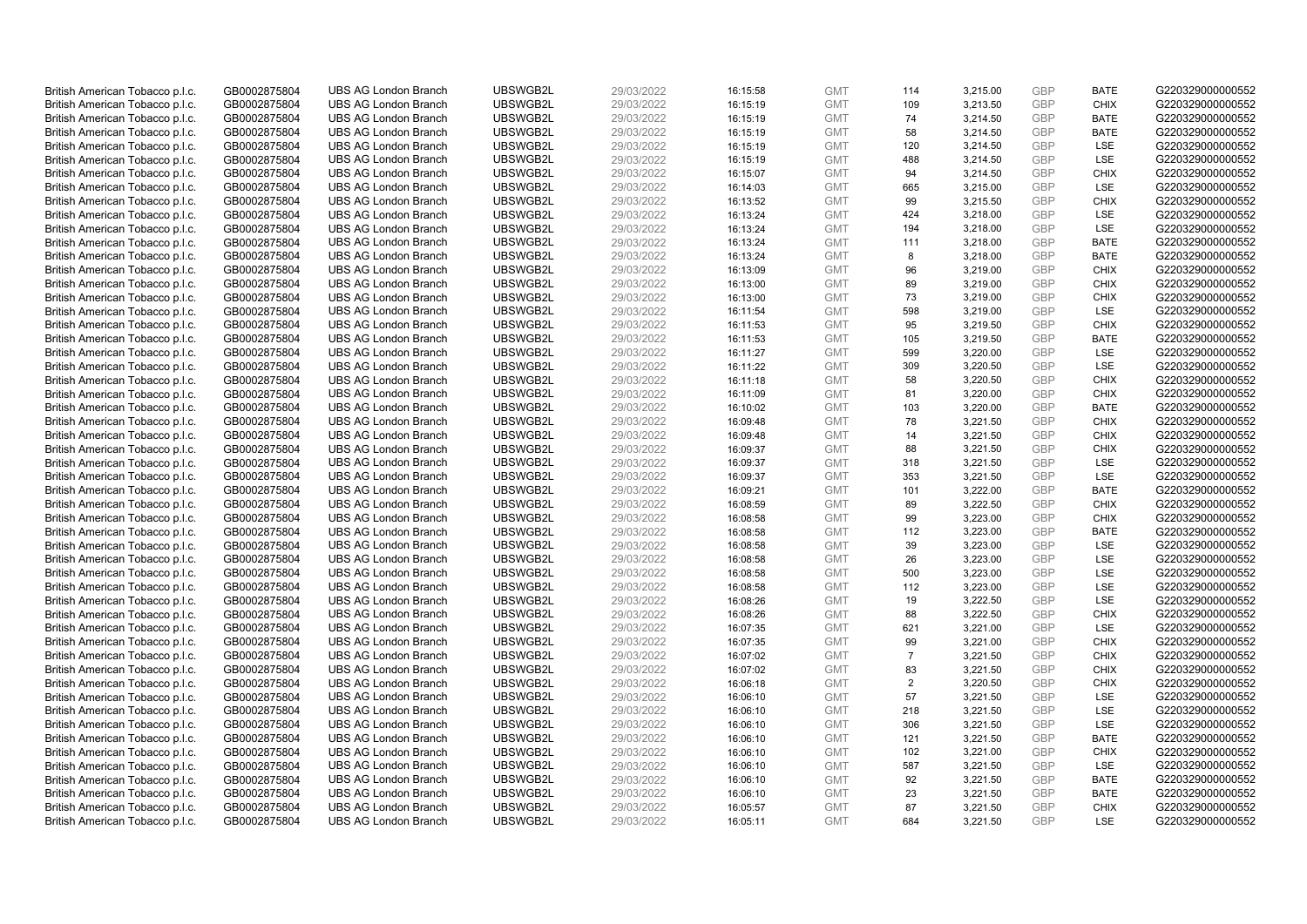| British American Tobacco p.l.c. | GB0002875804 | <b>UBS AG London Branch</b> | UBSWGB2L | 29/03/2022 | 16:05:11 | <b>GMT</b> | 90             | 3,221.50 | <b>GBP</b> | <b>CHIX</b> | G220329000000552 |
|---------------------------------|--------------|-----------------------------|----------|------------|----------|------------|----------------|----------|------------|-------------|------------------|
|                                 |              |                             |          |            |          |            |                |          |            |             |                  |
| British American Tobacco p.l.c. | GB0002875804 | <b>UBS AG London Branch</b> | UBSWGB2L | 29/03/2022 | 16:04:17 | <b>GMT</b> | 86             | 3,222.00 | GBP        | <b>CHIX</b> | G220329000000552 |
| British American Tobacco p.l.c. | GB0002875804 | <b>UBS AG London Branch</b> | UBSWGB2L | 29/03/2022 | 16:03:40 | <b>GMT</b> | 115            | 3,224.50 | <b>GBP</b> | <b>BATE</b> | G220329000000552 |
| British American Tobacco p.l.c. | GB0002875804 | <b>UBS AG London Branch</b> | UBSWGB2L | 29/03/2022 | 16:03:39 | <b>GMT</b> | 104            | 3,225.00 | <b>GBP</b> | <b>BATE</b> | G220329000000552 |
| British American Tobacco p.l.c. | GB0002875804 | <b>UBS AG London Branch</b> | UBSWGB2L | 29/03/2022 | 16:03:38 | <b>GMT</b> | 694            | 3,225.50 | <b>GBP</b> | LSE         | G220329000000552 |
| British American Tobacco p.l.c. | GB0002875804 | <b>UBS AG London Branch</b> | UBSWGB2L | 29/03/2022 | 16:03:38 | <b>GMT</b> | $\overline{7}$ | 3,225.50 | <b>GBP</b> | <b>CHIX</b> | G220329000000552 |
| British American Tobacco p.l.c. | GB0002875804 | <b>UBS AG London Branch</b> | UBSWGB2L | 29/03/2022 | 16:03:38 | <b>GMT</b> | 91             | 3,225.50 | <b>GBP</b> | <b>CHIX</b> | G220329000000552 |
| British American Tobacco p.l.c. | GB0002875804 | <b>UBS AG London Branch</b> | UBSWGB2L | 29/03/2022 | 16:03:38 | <b>GMT</b> | 95             | 3,226.00 | <b>GBP</b> | <b>CHIX</b> | G220329000000552 |
| British American Tobacco p.l.c. | GB0002875804 | <b>UBS AG London Branch</b> | UBSWGB2L | 29/03/2022 | 16:03:38 | <b>GMT</b> | 82             | 3,226.00 | <b>GBP</b> | <b>CHIX</b> | G220329000000552 |
| British American Tobacco p.l.c. | GB0002875804 | <b>UBS AG London Branch</b> | UBSWGB2L | 29/03/2022 | 16:02:08 | <b>GMT</b> | 215            | 3,225.00 | <b>GBP</b> | LSE         | G220329000000552 |
| British American Tobacco p.l.c. | GB0002875804 | <b>UBS AG London Branch</b> | UBSWGB2L | 29/03/2022 | 16:02:05 | <b>GMT</b> | 98             | 3.225.00 | <b>GBP</b> | <b>LSE</b>  | G220329000000552 |
| British American Tobacco p.l.c. | GB0002875804 | <b>UBS AG London Branch</b> | UBSWGB2L | 29/03/2022 | 16:02:05 | <b>GMT</b> | 357            | 3,225.00 | <b>GBP</b> | LSE         | G220329000000552 |
| British American Tobacco p.l.c. | GB0002875804 | <b>UBS AG London Branch</b> | UBSWGB2L | 29/03/2022 | 16:01:47 | <b>GMT</b> | $\mathbf{1}$   | 3,227.50 | <b>GBP</b> | <b>CHIX</b> | G220329000000552 |
| British American Tobacco p.l.c. | GB0002875804 | <b>UBS AG London Branch</b> | UBSWGB2L | 29/03/2022 | 16:01:47 | <b>GMT</b> | 81             | 3,227.50 | <b>GBP</b> | <b>CHIX</b> | G220329000000552 |
| British American Tobacco p.l.c. | GB0002875804 | <b>UBS AG London Branch</b> | UBSWGB2L | 29/03/2022 | 16:01:47 | <b>GMT</b> | 5              | 3,227.50 | <b>GBP</b> | <b>BATE</b> | G220329000000552 |
| British American Tobacco p.l.c. | GB0002875804 | <b>UBS AG London Branch</b> | UBSWGB2L | 29/03/2022 | 16:01:47 | <b>GMT</b> | 101            | 3,227.50 | <b>GBP</b> | <b>BATE</b> | G220329000000552 |
| British American Tobacco p.l.c. | GB0002875804 | <b>UBS AG London Branch</b> | UBSWGB2L | 29/03/2022 | 16:01:42 | <b>GMT</b> | 94             | 3,228.50 | <b>GBP</b> | <b>CHIX</b> | G220329000000552 |
| British American Tobacco p.l.c. | GB0002875804 | <b>UBS AG London Branch</b> | UBSWGB2L | 29/03/2022 | 16:01:35 | <b>GMT</b> | 124            | 3,229.00 | GBP        | <b>BATE</b> | G220329000000552 |
| British American Tobacco p.l.c. | GB0002875804 | <b>UBS AG London Branch</b> | UBSWGB2L | 29/03/2022 | 16:01:35 | <b>GMT</b> | 92             | 3,229.50 | <b>GBP</b> | <b>CHIX</b> | G220329000000552 |
| British American Tobacco p.l.c. | GB0002875804 | <b>UBS AG London Branch</b> | UBSWGB2L | 29/03/2022 | 16:01:33 | <b>GMT</b> | 105            | 3,229.50 | <b>GBP</b> | <b>CHIX</b> | G220329000000552 |
| British American Tobacco p.l.c. | GB0002875804 | <b>UBS AG London Branch</b> | UBSWGB2L | 29/03/2022 | 16:01:04 | <b>GMT</b> | 648            | 3,228.00 | <b>GBP</b> | LSE         | G220329000000552 |
| British American Tobacco p.l.c. | GB0002875804 | <b>UBS AG London Branch</b> | UBSWGB2L | 29/03/2022 | 16:01:04 | <b>GMT</b> | 107            | 3,228.00 | <b>GBP</b> | <b>BATE</b> | G220329000000552 |
| British American Tobacco p.l.c. | GB0002875804 | <b>UBS AG London Branch</b> | UBSWGB2L | 29/03/2022 | 16:00:58 | <b>GMT</b> | 85             | 3,229.00 | <b>GBP</b> | <b>CHIX</b> | G220329000000552 |
| British American Tobacco p.l.c. | GB0002875804 | <b>UBS AG London Branch</b> | UBSWGB2L | 29/03/2022 |          | <b>GMT</b> | 104            |          | GBP        | <b>BATE</b> | G220329000000552 |
|                                 |              |                             |          |            | 16:00:29 |            |                | 3,227.00 |            |             |                  |
| British American Tobacco p.l.c. | GB0002875804 | <b>UBS AG London Branch</b> | UBSWGB2L | 29/03/2022 | 16:00:28 | <b>GMT</b> | 701            | 3,226.50 | <b>GBP</b> | LSE         | G220329000000552 |
| British American Tobacco p.l.c. | GB0002875804 | <b>UBS AG London Branch</b> | UBSWGB2L | 29/03/2022 | 15:59:52 | <b>GMT</b> | 9              | 3,222.50 | GBP        | <b>CHIX</b> | G220329000000552 |
| British American Tobacco p.l.c. | GB0002875804 | <b>UBS AG London Branch</b> | UBSWGB2L | 29/03/2022 | 15:59:43 | <b>GMT</b> | 88             | 3,222.00 | <b>GBP</b> | <b>CHIX</b> | G220329000000552 |
| British American Tobacco p.l.c. | GB0002875804 | <b>UBS AG London Branch</b> | UBSWGB2L | 29/03/2022 | 15:59:42 | <b>GMT</b> | 150            | 3,222.50 | GBP        | LSE         | G220329000000552 |
| British American Tobacco p.l.c. | GB0002875804 | <b>UBS AG London Branch</b> | UBSWGB2L | 29/03/2022 | 15:59:42 | <b>GMT</b> | 250            | 3,222.50 | <b>GBP</b> | LSE         | G220329000000552 |
| British American Tobacco p.l.c. | GB0002875804 | <b>UBS AG London Branch</b> | UBSWGB2L | 29/03/2022 | 15:59:30 | <b>GMT</b> | 87             | 3,222.00 | GBP        | <b>CHIX</b> | G220329000000552 |
| British American Tobacco p.l.c. | GB0002875804 | <b>UBS AG London Branch</b> | UBSWGB2L | 29/03/2022 | 15:59:01 | <b>GMT</b> | 97             | 3,221.00 | <b>GBP</b> | <b>CHIX</b> | G220329000000552 |
| British American Tobacco p.l.c. | GB0002875804 | <b>UBS AG London Branch</b> | UBSWGB2L | 29/03/2022 | 15:59:01 | <b>GMT</b> | 566            | 3,221.00 | GBP        | <b>LSE</b>  | G220329000000552 |
| British American Tobacco p.l.c. | GB0002875804 | <b>UBS AG London Branch</b> | UBSWGB2L | 29/03/2022 | 15:57:58 | <b>GMT</b> | 602            | 3,220.50 | <b>GBP</b> | LSE         | G220329000000552 |
| British American Tobacco p.l.c. | GB0002875804 | <b>UBS AG London Branch</b> | UBSWGB2L | 29/03/2022 | 15:57:58 | <b>GMT</b> | 85             | 3,220.50 | <b>GBP</b> | LSE         | G220329000000552 |
| British American Tobacco p.l.c. | GB0002875804 | <b>UBS AG London Branch</b> | UBSWGB2L | 29/03/2022 | 15:57:38 | <b>GMT</b> | 109            | 3,221.00 | GBP        | <b>CHIX</b> | G220329000000552 |
| British American Tobacco p.l.c. | GB0002875804 | <b>UBS AG London Branch</b> | UBSWGB2L | 29/03/2022 | 15:56:51 | <b>GMT</b> | 109            | 3,220.00 | <b>GBP</b> | <b>BATE</b> | G220329000000552 |
| British American Tobacco p.l.c. | GB0002875804 | <b>UBS AG London Branch</b> | UBSWGB2L | 29/03/2022 | 15:56:51 | <b>GMT</b> | 97             | 3,220.50 | GBP        | <b>CHIX</b> | G220329000000552 |
| British American Tobacco p.l.c. | GB0002875804 | <b>UBS AG London Branch</b> | UBSWGB2L | 29/03/2022 | 15:56:40 | <b>GMT</b> | 659            | 3,221.00 | <b>GBP</b> | LSE         | G220329000000552 |
| British American Tobacco p.l.c. | GB0002875804 | <b>UBS AG London Branch</b> | UBSWGB2L | 29/03/2022 | 15:56:40 | <b>GMT</b> | 150            | 3,221.00 | GBP        | <b>BATE</b> | G220329000000552 |
| British American Tobacco p.l.c. | GB0002875804 | <b>UBS AG London Branch</b> | UBSWGB2L | 29/03/2022 | 15:56:40 | <b>GMT</b> | 91             | 3,221.00 | <b>GBP</b> | <b>CHIX</b> | G220329000000552 |
| British American Tobacco p.l.c. | GB0002875804 | <b>UBS AG London Branch</b> | UBSWGB2L | 29/03/2022 | 15:56:19 | <b>GMT</b> | 111            | 3,221.50 | GBP        | <b>BATE</b> | G220329000000552 |
| British American Tobacco p.l.c. | GB0002875804 | <b>UBS AG London Branch</b> | UBSWGB2L | 29/03/2022 | 15:55:50 | <b>GMT</b> | 82             | 3,221.00 | <b>GBP</b> | <b>CHIX</b> | G220329000000552 |
| British American Tobacco p.l.c. | GB0002875804 | <b>UBS AG London Branch</b> | UBSWGB2L | 29/03/2022 | 15:55:50 | <b>GMT</b> | 250            | 3,221.50 | <b>GBP</b> | LSE         | G220329000000552 |
| British American Tobacco p.l.c. | GB0002875804 | <b>UBS AG London Branch</b> | UBSWGB2L | 29/03/2022 | 15:55:50 | <b>GMT</b> | 353            | 3,221.50 | <b>GBP</b> | LSE         | G220329000000552 |
| British American Tobacco p.l.c. | GB0002875804 | <b>UBS AG London Branch</b> | UBSWGB2L | 29/03/2022 | 15:55:40 | <b>GMT</b> | 97             | 3,221.50 | GBP        | CHIX        | G220329000000552 |
| British American Tobacco p.l.c. | GB0002875804 | <b>UBS AG London Branch</b> | UBSWGB2L | 29/03/2022 | 15:55:40 | <b>GMT</b> | 87             | 3,221.50 | <b>GBP</b> | <b>CHIX</b> | G220329000000552 |
| British American Tobacco p.l.c. | GB0002875804 | <b>UBS AG London Branch</b> | UBSWGB2L | 29/03/2022 | 15:55:35 | <b>GMT</b> | 58             | 3,221.50 | <b>GBP</b> | LSE         | G220329000000552 |
| British American Tobacco p.l.c. | GB0002875804 | <b>UBS AG London Branch</b> | UBSWGB2L | 29/03/2022 | 15:55:35 | <b>GMT</b> | 115            | 3,221.50 | <b>GBP</b> | LSE         | G220329000000552 |
| British American Tobacco p.l.c. | GB0002875804 | <b>UBS AG London Branch</b> | UBSWGB2L | 29/03/2022 | 15:54:45 | <b>GMT</b> | 86             | 3,220.50 | <b>GBP</b> | <b>CHIX</b> | G220329000000552 |
| British American Tobacco p.l.c. | GB0002875804 | <b>UBS AG London Branch</b> | UBSWGB2L | 29/03/2022 | 15:54:27 | <b>GMT</b> | 617            | 3,220.50 | GBP        | LSE         | G220329000000552 |
| British American Tobacco p.l.c. | GB0002875804 | <b>UBS AG London Branch</b> | UBSWGB2L | 29/03/2022 | 15:53:37 | <b>GMT</b> | 102            | 3,219.00 | <b>GBP</b> | <b>BATE</b> | G220329000000552 |
| British American Tobacco p.l.c. | GB0002875804 | <b>UBS AG London Branch</b> | UBSWGB2L | 29/03/2022 | 15:53:36 | <b>GMT</b> | 97             | 3,219.50 | <b>GBP</b> | <b>CHIX</b> | G220329000000552 |
| British American Tobacco p.l.c. | GB0002875804 | <b>UBS AG London Branch</b> | UBSWGB2L | 29/03/2022 | 15:53:28 | <b>GMT</b> | 420            | 3,221.00 | <b>GBP</b> | LSE         | G220329000000552 |
| British American Tobacco p.l.c. | GB0002875804 | <b>UBS AG London Branch</b> | UBSWGB2L | 29/03/2022 | 15:52:40 | <b>GMT</b> | 87             | 3.220.00 | GBP        | CHIX        | G220329000000552 |
|                                 |              |                             |          |            |          |            |                |          |            |             |                  |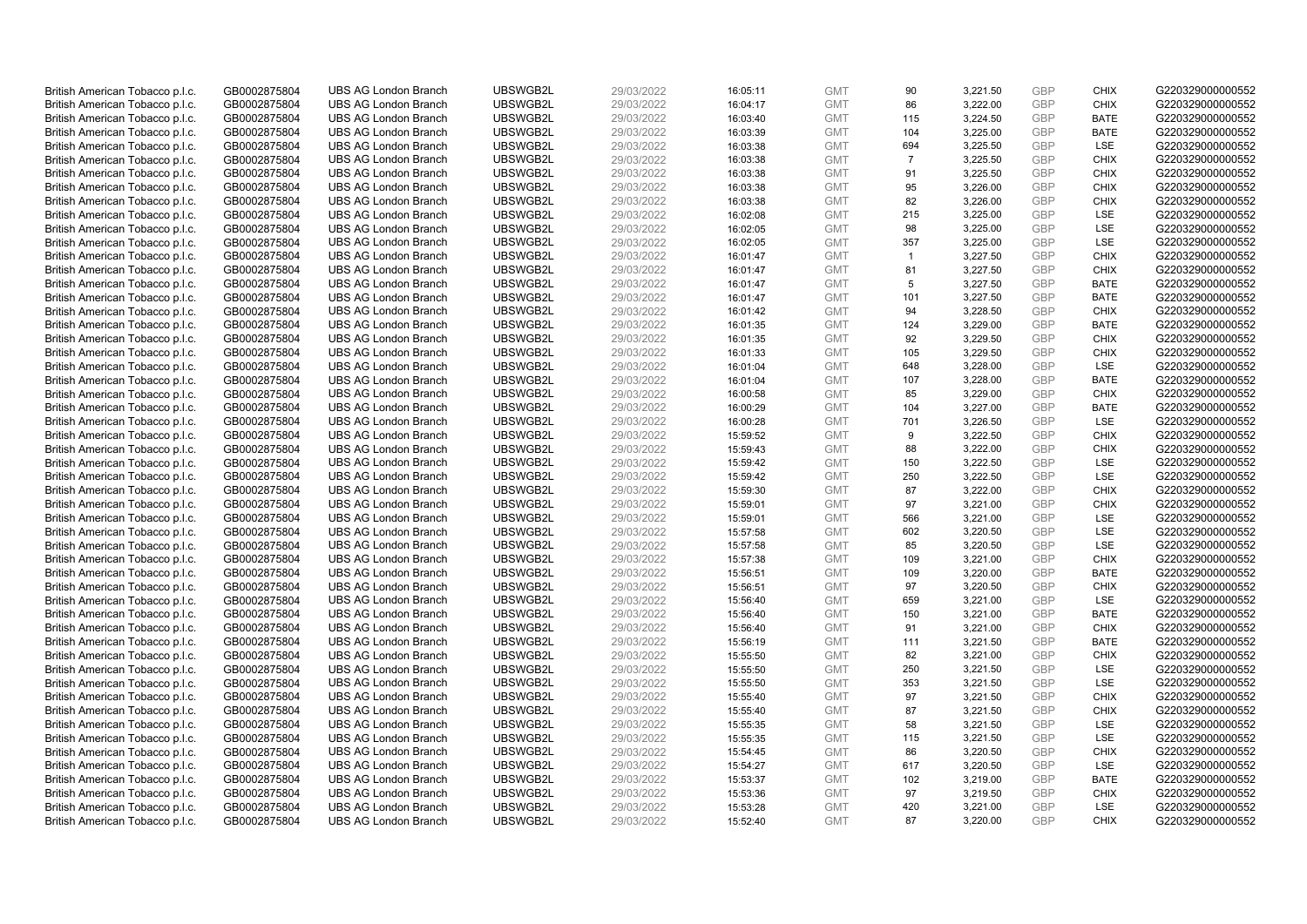| British American Tobacco p.l.c. | GB0002875804 | <b>UBS AG London Branch</b> | UBSWGB2L             | 29/03/2022 | 15:52:14 | <b>GMT</b> | 77  | 3,221.00 | <b>GBP</b> | <b>CHIX</b>                | G220329000000552                     |
|---------------------------------|--------------|-----------------------------|----------------------|------------|----------|------------|-----|----------|------------|----------------------------|--------------------------------------|
|                                 |              |                             |                      |            |          |            |     |          |            |                            |                                      |
| British American Tobacco p.l.c. | GB0002875804 | <b>UBS AG London Branch</b> | UBSWGB2L             | 29/03/2022 | 15:52:14 | <b>GMT</b> | 6   | 3,221.00 | GBP        | <b>CHIX</b>                | G220329000000552                     |
| British American Tobacco p.l.c. | GB0002875804 | <b>UBS AG London Branch</b> | UBSWGB2L             | 29/03/2022 | 15:52:14 | <b>GMT</b> | 472 | 3,221.50 | <b>GBP</b> | LSE                        | G220329000000552                     |
| British American Tobacco p.l.c. | GB0002875804 | <b>UBS AG London Branch</b> | UBSWGB2L             | 29/03/2022 | 15:52:14 | <b>GMT</b> | 112 | 3,221.50 | <b>GBP</b> | LSE                        | G220329000000552                     |
| British American Tobacco p.l.c. | GB0002875804 | <b>UBS AG London Branch</b> | UBSWGB2L             | 29/03/2022 | 15:51:11 | <b>GMT</b> | 88  | 3,220.50 | <b>GBP</b> | <b>CHIX</b>                | G220329000000552                     |
| British American Tobacco p.l.c. | GB0002875804 | <b>UBS AG London Branch</b> | UBSWGB2L             | 29/03/2022 | 15:51:11 | <b>GMT</b> | 110 | 3,220.50 | <b>GBP</b> | <b>BATE</b>                | G220329000000552                     |
| British American Tobacco p.l.c. | GB0002875804 | <b>UBS AG London Branch</b> | UBSWGB2L             | 29/03/2022 | 15:51:11 | <b>GMT</b> | 93  | 3,220.50 | <b>GBP</b> | <b>CHIX</b>                | G220329000000552                     |
| British American Tobacco p.l.c. | GB0002875804 | <b>UBS AG London Branch</b> | UBSWGB2L             | 29/03/2022 | 15:51:09 | <b>GMT</b> | 108 | 3,221.00 | <b>GBP</b> | LSE                        | G220329000000552                     |
| British American Tobacco p.l.c. | GB0002875804 | <b>UBS AG London Branch</b> | UBSWGB2L             | 29/03/2022 | 15:51:09 | <b>GMT</b> | 491 | 3,221.00 | <b>GBP</b> | LSE                        | G220329000000552                     |
| British American Tobacco p.l.c. | GB0002875804 | <b>UBS AG London Branch</b> | UBSWGB2L             | 29/03/2022 | 15:50:52 | <b>GMT</b> | 250 | 3,221.50 | <b>GBP</b> | LSE                        | G220329000000552                     |
| British American Tobacco p.l.c. | GB0002875804 | <b>UBS AG London Branch</b> | UBSWGB2L             | 29/03/2022 | 15:50:52 | <b>GMT</b> | 109 | 3,221.50 | <b>GBP</b> | LSE                        | G220329000000552                     |
| British American Tobacco p.l.c. | GB0002875804 | <b>UBS AG London Branch</b> | UBSWGB2L             | 29/03/2022 | 15:49:54 | <b>GMT</b> | 44  | 3,222.00 | <b>GBP</b> | <b>CHIX</b>                | G220329000000552                     |
| British American Tobacco p.l.c. | GB0002875804 | <b>UBS AG London Branch</b> | UBSWGB2L             | 29/03/2022 | 15:49:54 | <b>GMT</b> | 80  | 3,222.00 | <b>GBP</b> | <b>CHIX</b>                | G220329000000552                     |
| British American Tobacco p.l.c. | GB0002875804 | <b>UBS AG London Branch</b> | UBSWGB2L             | 29/03/2022 | 15:49:03 | <b>GMT</b> | 121 | 3,222.00 | <b>GBP</b> | <b>BATE</b>                | G220329000000552                     |
| British American Tobacco p.l.c. | GB0002875804 | <b>UBS AG London Branch</b> | UBSWGB2L             | 29/03/2022 | 15:49:03 | <b>GMT</b> | 81  | 3,222.50 | <b>GBP</b> | <b>CHIX</b>                | G220329000000552                     |
| British American Tobacco p.l.c. | GB0002875804 | <b>UBS AG London Branch</b> | UBSWGB2L             | 29/03/2022 | 15:49:03 | <b>GMT</b> | 699 | 3,223.00 | <b>GBP</b> | LSE                        | G220329000000552                     |
| British American Tobacco p.l.c. | GB0002875804 | <b>UBS AG London Branch</b> | UBSWGB2L             | 29/03/2022 | 15:48:30 | <b>GMT</b> | 100 | 3,225.00 | <b>GBP</b> | <b>BATE</b>                | G220329000000552                     |
| British American Tobacco p.l.c. | GB0002875804 | <b>UBS AG London Branch</b> | UBSWGB2L             | 29/03/2022 | 15:48:30 | <b>GMT</b> | 70  | 3,225.00 | <b>GBP</b> | <b>CHIX</b>                | G220329000000552                     |
| British American Tobacco p.l.c. | GB0002875804 | <b>UBS AG London Branch</b> | UBSWGB2L             | 29/03/2022 | 15:48:30 | <b>GMT</b> | 24  | 3,225.00 | <b>GBP</b> | <b>BATE</b>                | G220329000000552                     |
| British American Tobacco p.l.c. | GB0002875804 | <b>UBS AG London Branch</b> | UBSWGB2L             | 29/03/2022 | 15:48:30 | <b>GMT</b> | 16  | 3,225.00 | <b>GBP</b> | <b>CHIX</b>                | G220329000000552                     |
| British American Tobacco p.l.c. | GB0002875804 | <b>UBS AG London Branch</b> | UBSWGB2L             | 29/03/2022 | 15:48:06 | <b>GMT</b> | 99  | 3,225.50 | <b>GBP</b> | <b>CHIX</b>                | G220329000000552                     |
| British American Tobacco p.l.c. | GB0002875804 | <b>UBS AG London Branch</b> | UBSWGB2L             | 29/03/2022 | 15:48:00 | <b>GMT</b> | 644 | 3,226.50 | <b>GBP</b> | LSE                        | G220329000000552                     |
| British American Tobacco p.l.c. | GB0002875804 | <b>UBS AG London Branch</b> | UBSWGB2L             | 29/03/2022 | 15:47:15 | <b>GMT</b> | 99  | 3,225.50 | <b>GBP</b> | <b>CHIX</b>                | G220329000000552                     |
| British American Tobacco p.l.c. | GB0002875804 | <b>UBS AG London Branch</b> | UBSWGB2L             | 29/03/2022 | 15:47:04 | <b>GMT</b> | 314 | 3,226.50 | <b>GBP</b> | <b>LSE</b>                 | G220329000000552                     |
| British American Tobacco p.l.c. | GB0002875804 | <b>UBS AG London Branch</b> | UBSWGB2L             | 29/03/2022 | 15:47:04 | <b>GMT</b> | 308 | 3,226.50 | <b>GBP</b> | LSE                        | G220329000000552                     |
| British American Tobacco p.l.c. | GB0002875804 | <b>UBS AG London Branch</b> | UBSWGB2L             | 29/03/2022 | 15:46:42 | <b>GMT</b> | 91  | 3,227.50 | <b>GBP</b> | <b>CHIX</b>                | G220329000000552                     |
| British American Tobacco p.l.c. | GB0002875804 | <b>UBS AG London Branch</b> | UBSWGB2L             | 29/03/2022 | 15:46:36 | <b>GMT</b> | 119 | 3,228.50 | <b>GBP</b> | <b>BATE</b>                | G220329000000552                     |
| British American Tobacco p.l.c. | GB0002875804 | <b>UBS AG London Branch</b> | UBSWGB2L             | 29/03/2022 | 15:46:26 | <b>GMT</b> | 80  | 3,229.50 | <b>GBP</b> | <b>CHIX</b>                | G220329000000552                     |
| British American Tobacco p.l.c. | GB0002875804 | <b>UBS AG London Branch</b> | UBSWGB2L             | 29/03/2022 | 15:46:10 | <b>GMT</b> | 669 | 3,230.00 | <b>GBP</b> | LSE                        | G220329000000552                     |
| British American Tobacco p.l.c. | GB0002875804 | <b>UBS AG London Branch</b> | UBSWGB2L             | 29/03/2022 | 15:45:18 | <b>GMT</b> | 86  | 3,229.00 | <b>GBP</b> | <b>CHIX</b>                | G220329000000552                     |
| British American Tobacco p.l.c. | GB0002875804 | <b>UBS AG London Branch</b> | UBSWGB2L             | 29/03/2022 | 15:45:17 | <b>GMT</b> | 88  | 3,229.50 | <b>GBP</b> | <b>BATE</b>                | G220329000000552                     |
| British American Tobacco p.l.c. | GB0002875804 | <b>UBS AG London Branch</b> | UBSWGB2L             | 29/03/2022 | 15:45:17 | <b>GMT</b> | 12  | 3,229.50 | <b>GBP</b> | <b>BATE</b>                | G220329000000552                     |
| British American Tobacco p.l.c. | GB0002875804 | <b>UBS AG London Branch</b> | UBSWGB2L             | 29/03/2022 | 15:45:01 | <b>GMT</b> | 578 | 3,231.00 | <b>GBP</b> | LSE                        | G220329000000552                     |
| British American Tobacco p.l.c. | GB0002875804 | <b>UBS AG London Branch</b> | UBSWGB2L             | 29/03/2022 | 15:45:01 | <b>GMT</b> | 97  | 3,231.00 | <b>GBP</b> | <b>CHIX</b>                | G220329000000552                     |
| British American Tobacco p.l.c. | GB0002875804 | <b>UBS AG London Branch</b> | UBSWGB2L             | 29/03/2022 | 15:44:40 | <b>GMT</b> | 86  | 3,231.50 | <b>GBP</b> | <b>CHIX</b>                | G220329000000552                     |
| British American Tobacco p.l.c. | GB0002875804 | <b>UBS AG London Branch</b> | UBSWGB2L             | 29/03/2022 |          | <b>GMT</b> | 508 | 3,231.50 | <b>GBP</b> | LSE                        | G220329000000552                     |
| British American Tobacco p.l.c. |              | <b>UBS AG London Branch</b> | UBSWGB2L             | 29/03/2022 | 15:44:11 | <b>GMT</b> | 178 |          | <b>GBP</b> | <b>LSE</b>                 | G220329000000552                     |
|                                 | GB0002875804 |                             |                      |            | 15:44:11 |            |     | 3,231.50 |            |                            |                                      |
| British American Tobacco p.l.c. | GB0002875804 | <b>UBS AG London Branch</b> | UBSWGB2L<br>UBSWGB2L | 29/03/2022 | 15:44:11 | <b>GMT</b> | 101 | 3,231.50 | <b>GBP</b> | <b>BATE</b><br><b>CHIX</b> | G220329000000552<br>G220329000000552 |
| British American Tobacco p.l.c. | GB0002875804 | <b>UBS AG London Branch</b> |                      | 29/03/2022 | 15:44:11 | <b>GMT</b> | 90  | 3,231.50 | <b>GBP</b> |                            |                                      |
| British American Tobacco p.l.c. | GB0002875804 | <b>UBS AG London Branch</b> | UBSWGB2L             | 29/03/2022 | 15:44:11 | <b>GMT</b> | 52  | 3,231.50 | <b>GBP</b> | <b>BATE</b>                | G220329000000552                     |
| British American Tobacco p.l.c. | GB0002875804 | <b>UBS AG London Branch</b> | UBSWGB2L             | 29/03/2022 | 15:44:11 | <b>GMT</b> | 53  | 3,231.50 | <b>GBP</b> | <b>BATE</b>                | G220329000000552                     |
| British American Tobacco p.l.c. | GB0002875804 | <b>UBS AG London Branch</b> | UBSWGB2L             | 29/03/2022 | 15:44:01 | <b>GMT</b> | 81  | 3,232.00 | <b>GBP</b> | <b>CHIX</b>                | G220329000000552                     |
| British American Tobacco p.l.c. | GB0002875804 | <b>UBS AG London Branch</b> | UBSWGB2L             | 29/03/2022 | 15:42:57 | <b>GMT</b> | 85  | 3,231.50 | <b>GBP</b> | <b>CHIX</b>                | G220329000000552                     |
| British American Tobacco p.l.c. | GB0002875804 | <b>UBS AG London Branch</b> | UBSWGB2L             | 29/03/2022 | 15:42:55 | <b>GMT</b> | 160 | 3,232.00 | <b>GBP</b> | LSE                        | G220329000000552                     |
| British American Tobacco p.l.c. | GB0002875804 | <b>UBS AG London Branch</b> | UBSWGB2L             | 29/03/2022 | 15:42:55 | <b>GMT</b> | 447 | 3,232.00 | <b>GBP</b> | <b>LSE</b>                 | G220329000000552                     |
| British American Tobacco p.l.c. | GB0002875804 | <b>UBS AG London Branch</b> | UBSWGB2L             | 29/03/2022 | 15:41:49 | <b>GMT</b> | 48  | 3,230.50 | <b>GBP</b> | <b>BATE</b>                | G220329000000552                     |
| British American Tobacco p.l.c. | GB0002875804 | <b>UBS AG London Branch</b> | UBSWGB2L             | 29/03/2022 | 15:41:49 | <b>GMT</b> | 36  | 3,230.50 | <b>GBP</b> | <b>BATE</b>                | G220329000000552                     |
| British American Tobacco p.l.c. | GB0002875804 | <b>UBS AG London Branch</b> | UBSWGB2L             | 29/03/2022 | 15:41:49 | <b>GMT</b> | 37  | 3,230.50 | <b>GBP</b> | <b>BATE</b>                | G220329000000552                     |
| British American Tobacco p.l.c. | GB0002875804 | <b>UBS AG London Branch</b> | UBSWGB2L             | 29/03/2022 | 15:41:49 | <b>GMT</b> | 84  | 3,231.00 | <b>GBP</b> | <b>CHIX</b>                | G220329000000552                     |
| British American Tobacco p.l.c. | GB0002875804 | <b>UBS AG London Branch</b> | UBSWGB2L             | 29/03/2022 | 15:41:49 | <b>GMT</b> | 90  | 3,231.00 | <b>GBP</b> | <b>CHIX</b>                | G220329000000552                     |
| British American Tobacco p.l.c. | GB0002875804 | <b>UBS AG London Branch</b> | UBSWGB2L             | 29/03/2022 | 15:41:49 | <b>GMT</b> | 688 | 3,231.50 | <b>GBP</b> | LSE                        | G220329000000552                     |
| British American Tobacco p.l.c. | GB0002875804 | <b>UBS AG London Branch</b> | UBSWGB2L             | 29/03/2022 | 15:41:42 | <b>GMT</b> | 15  | 3,232.00 | <b>GBP</b> | <b>CHIX</b>                | G220329000000552                     |
| British American Tobacco p.l.c. | GB0002875804 | <b>UBS AG London Branch</b> | UBSWGB2L             | 29/03/2022 | 15:41:10 | <b>GMT</b> | 73  | 3,230.50 | <b>GBP</b> | <b>BATE</b>                | G220329000000552                     |
| British American Tobacco p.l.c. | GB0002875804 | <b>UBS AG London Branch</b> | UBSWGB2L             | 29/03/2022 | 15:41:10 | <b>GMT</b> | 82  | 3.230.50 | GBP        | <b>CHIX</b>                | G220329000000552                     |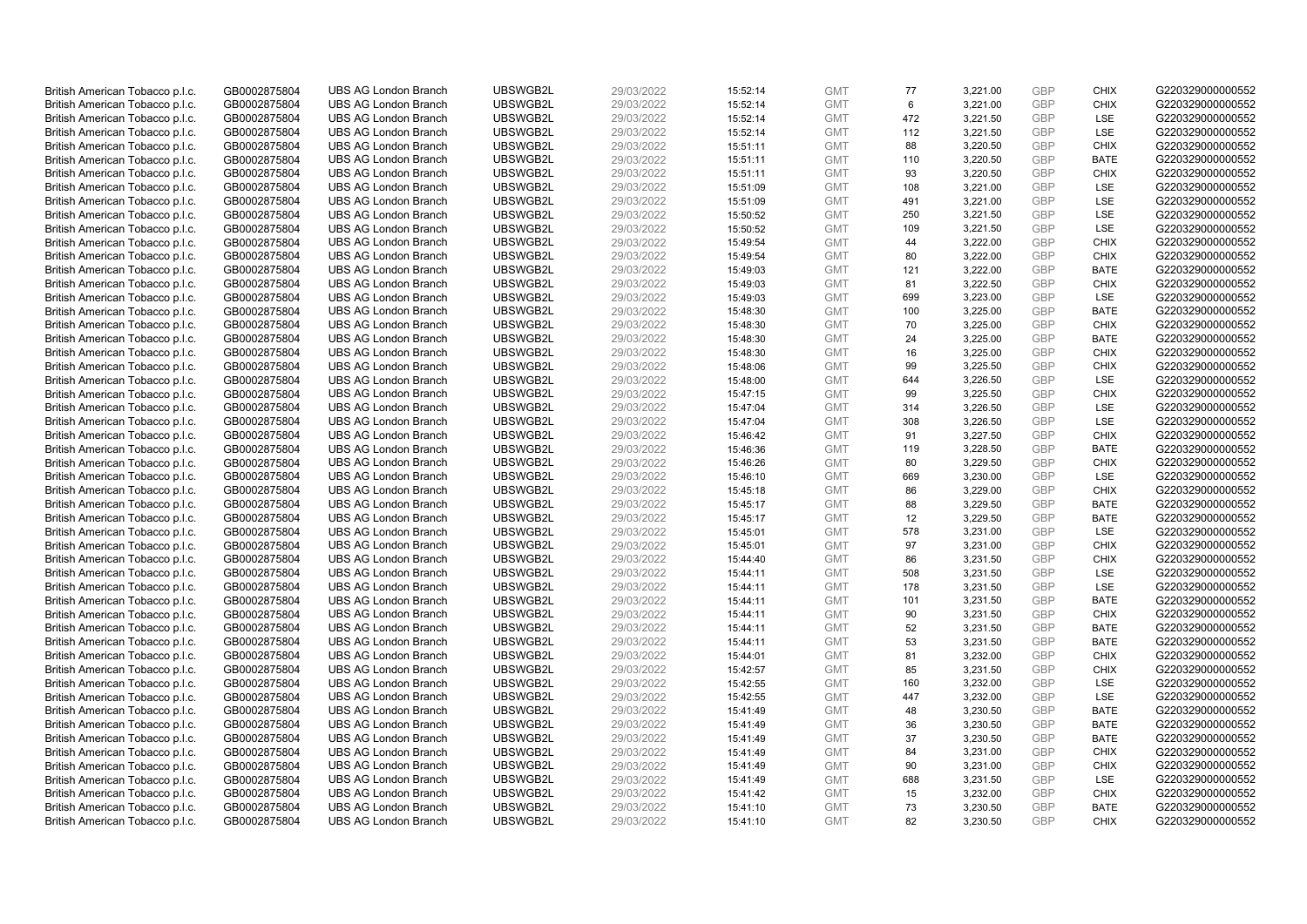| British American Tobacco p.l.c. | GB0002875804 | <b>UBS AG London Branch</b> | UBSWGB2L | 29/03/2022 | 15:41:10 | <b>GMT</b> | 35  | 3,230.50 | <b>GBP</b>               | <b>BATE</b>                | G220329000000552 |
|---------------------------------|--------------|-----------------------------|----------|------------|----------|------------|-----|----------|--------------------------|----------------------------|------------------|
| British American Tobacco p.l.c. | GB0002875804 | <b>UBS AG London Branch</b> | UBSWGB2L | 29/03/2022 | 15:41:07 | <b>GMT</b> | 670 | 3,231.00 | <b>GBP</b>               | <b>LSE</b>                 | G220329000000552 |
| British American Tobacco p.l.c. | GB0002875804 | <b>UBS AG London Branch</b> | UBSWGB2L | 29/03/2022 | 15:41:07 | <b>GMT</b> | 99  | 3,231.00 | <b>GBP</b>               | <b>CHIX</b>                | G220329000000552 |
|                                 |              |                             | UBSWGB2L |            |          |            |     |          | <b>GBP</b>               |                            |                  |
| British American Tobacco p.l.c. | GB0002875804 | <b>UBS AG London Branch</b> |          | 29/03/2022 | 15:39:44 | <b>GMT</b> | 88  | 3,229.50 |                          | <b>CHIX</b>                | G220329000000552 |
| British American Tobacco p.l.c. | GB0002875804 | <b>UBS AG London Branch</b> | UBSWGB2L | 29/03/2022 | 15:39:32 | <b>GMT</b> | 106 | 3,230.00 | <b>GBP</b>               | <b>BATE</b>                | G220329000000552 |
| British American Tobacco p.l.c. | GB0002875804 | <b>UBS AG London Branch</b> | UBSWGB2L | 29/03/2022 | 15:39:27 | <b>GMT</b> | 644 | 3,230.50 | <b>GBP</b>               | LSE                        | G220329000000552 |
| British American Tobacco p.l.c. | GB0002875804 | <b>UBS AG London Branch</b> | UBSWGB2L | 29/03/2022 | 15:39:27 | <b>GMT</b> | 96  | 3,230.50 | <b>GBP</b>               | <b>CHIX</b>                | G220329000000552 |
| British American Tobacco p.l.c. | GB0002875804 | <b>UBS AG London Branch</b> | UBSWGB2L | 29/03/2022 | 15:38:45 | <b>GMT</b> | 535 | 3,230.50 | <b>GBP</b>               | LSE                        | G220329000000552 |
| British American Tobacco p.l.c. | GB0002875804 | <b>UBS AG London Branch</b> | UBSWGB2L | 29/03/2022 | 15:38:45 | <b>GMT</b> | 135 | 3,230.50 | <b>GBP</b>               | LSE                        | G220329000000552 |
| British American Tobacco p.l.c. | GB0002875804 | <b>UBS AG London Branch</b> | UBSWGB2L | 29/03/2022 | 15:38:45 | <b>GMT</b> | 102 | 3,230.00 | <b>GBP</b>               | <b>BATE</b>                | G220329000000552 |
| British American Tobacco p.l.c. | GB0002875804 | <b>UBS AG London Branch</b> | UBSWGB2L | 29/03/2022 | 15:38:45 | <b>GMT</b> | 97  | 3,230.50 | <b>GBP</b>               | <b>CHIX</b>                | G220329000000552 |
| British American Tobacco p.l.c. | GB0002875804 | <b>UBS AG London Branch</b> | UBSWGB2L | 29/03/2022 | 15:38:40 | <b>GMT</b> | 82  | 3,231.00 | <b>GBP</b>               | <b>CHIX</b>                | G220329000000552 |
| British American Tobacco p.l.c. | GB0002875804 | <b>UBS AG London Branch</b> | UBSWGB2L | 29/03/2022 | 15:37:42 | <b>GMT</b> | 92  | 3,231.00 | <b>GBP</b>               | <b>CHIX</b>                | G220329000000552 |
| British American Tobacco p.l.c. | GB0002875804 | <b>UBS AG London Branch</b> | UBSWGB2L | 29/03/2022 | 15:37:03 | <b>GMT</b> | 641 | 3,230.50 | <b>GBP</b>               | LSE                        | G220329000000552 |
| British American Tobacco p.l.c. | GB0002875804 | <b>UBS AG London Branch</b> | UBSWGB2L | 29/03/2022 | 15:36:33 | <b>GMT</b> | 582 | 3,231.00 | <b>GBP</b>               | <b>LSE</b>                 | G220329000000552 |
| British American Tobacco p.l.c. | GB0002875804 | <b>UBS AG London Branch</b> | UBSWGB2L | 29/03/2022 | 15:36:33 | <b>GMT</b> | 36  | 3,231.00 | <b>GBP</b>               | <b>CHIX</b>                | G220329000000552 |
| British American Tobacco p.l.c. | GB0002875804 | <b>UBS AG London Branch</b> | UBSWGB2L | 29/03/2022 | 15:36:33 | <b>GMT</b> | 46  | 3,231.00 | <b>GBP</b>               | <b>CHIX</b>                | G220329000000552 |
| British American Tobacco p.l.c. | GB0002875804 | <b>UBS AG London Branch</b> | UBSWGB2L | 29/03/2022 | 15:35:21 | <b>GMT</b> | 123 | 3,233.50 | <b>GBP</b>               | <b>BATE</b>                | G220329000000552 |
| British American Tobacco p.l.c. | GB0002875804 | <b>UBS AG London Branch</b> | UBSWGB2L | 29/03/2022 | 15:35:21 | <b>GMT</b> | 96  | 3,233.50 | <b>GBP</b>               | <b>CHIX</b>                | G220329000000552 |
| British American Tobacco p.l.c. | GB0002875804 | <b>UBS AG London Branch</b> | UBSWGB2L | 29/03/2022 | 15:35:20 | <b>GMT</b> | 113 | 3,234.00 | <b>GBP</b>               | <b>BATE</b>                | G220329000000552 |
| British American Tobacco p.l.c. | GB0002875804 | <b>UBS AG London Branch</b> | UBSWGB2L | 29/03/2022 | 15:35:02 | <b>GMT</b> | 694 | 3,234.50 | <b>GBP</b>               | LSE                        | G220329000000552 |
| British American Tobacco p.l.c. | GB0002875804 | <b>UBS AG London Branch</b> | UBSWGB2L | 29/03/2022 | 15:34:36 | <b>GMT</b> | 46  | 3,233.50 | <b>GBP</b>               | <b>CHIX</b>                | G220329000000552 |
| British American Tobacco p.l.c. | GB0002875804 | <b>UBS AG London Branch</b> | UBSWGB2L | 29/03/2022 | 15:34:36 | <b>GMT</b> | 31  | 3,233.50 | <b>GBP</b>               | <b>CHIX</b>                | G220329000000552 |
| British American Tobacco p.l.c. | GB0002875804 | <b>UBS AG London Branch</b> | UBSWGB2L | 29/03/2022 | 15:34:36 | <b>GMT</b> | 12  | 3,233.50 | <b>GBP</b>               | <b>CHIX</b>                | G220329000000552 |
| British American Tobacco p.l.c. | GB0002875804 | <b>UBS AG London Branch</b> | UBSWGB2L | 29/03/2022 | 15:34:32 | <b>GMT</b> | 89  | 3,234.00 | <b>GBP</b>               | <b>CHIX</b>                | G220329000000552 |
| British American Tobacco p.l.c. | GB0002875804 | <b>UBS AG London Branch</b> | UBSWGB2L | 29/03/2022 | 15:34:08 | <b>GMT</b> | 86  | 3,235.00 | <b>GBP</b>               | <b>CHIX</b>                | G220329000000552 |
| British American Tobacco p.l.c. | GB0002875804 | <b>UBS AG London Branch</b> | UBSWGB2L | 29/03/2022 | 15:33:43 | <b>GMT</b> | 666 | 3,236.00 | <b>GBP</b>               | LSE                        | G220329000000552 |
| British American Tobacco p.l.c. | GB0002875804 | <b>UBS AG London Branch</b> | UBSWGB2L | 29/03/2022 | 15:32:51 | <b>GMT</b> | 63  | 3,235.50 | <b>GBP</b>               | <b>BATE</b>                | G220329000000552 |
| British American Tobacco p.l.c. | GB0002875804 | <b>UBS AG London Branch</b> | UBSWGB2L | 29/03/2022 | 15:32:51 | <b>GMT</b> | 17  | 3,235.50 | <b>GBP</b>               | <b>BATE</b>                | G220329000000552 |
| British American Tobacco p.l.c. | GB0002875804 | <b>UBS AG London Branch</b> | UBSWGB2L | 29/03/2022 | 15:32:51 | <b>GMT</b> | 57  | 3,235.50 | <b>GBP</b>               | <b>BATE</b>                | G220329000000552 |
| British American Tobacco p.l.c. | GB0002875804 | <b>UBS AG London Branch</b> | UBSWGB2L | 29/03/2022 | 15:32:51 | <b>GMT</b> | 31  | 3,235.50 | <b>GBP</b>               | <b>BATE</b>                | G220329000000552 |
| British American Tobacco p.l.c. | GB0002875804 | <b>UBS AG London Branch</b> | UBSWGB2L | 29/03/2022 | 15:32:51 | <b>GMT</b> | 97  | 3,236.00 | <b>GBP</b>               | <b>CHIX</b>                | G220329000000552 |
| British American Tobacco p.l.c. | GB0002875804 | <b>UBS AG London Branch</b> | UBSWGB2L | 29/03/2022 | 15:32:51 | <b>GMT</b> | 596 | 3,236.00 | <b>GBP</b>               | LSE                        | G220329000000552 |
| British American Tobacco p.l.c. | GB0002875804 | <b>UBS AG London Branch</b> | UBSWGB2L | 29/03/2022 | 15:32:51 | <b>GMT</b> | 98  | 3,236.00 | <b>GBP</b>               | <b>CHIX</b>                | G220329000000552 |
| British American Tobacco p.l.c. | GB0002875804 | <b>UBS AG London Branch</b> | UBSWGB2L | 29/03/2022 | 15:32:46 | <b>GMT</b> | 93  | 3,236.50 | <b>GBP</b>               | <b>CHIX</b>                | G220329000000552 |
| British American Tobacco p.l.c. | GB0002875804 | <b>UBS AG London Branch</b> | UBSWGB2L | 29/03/2022 | 15:31:54 | <b>GMT</b> | 109 | 3,235.50 | <b>GBP</b>               | <b>BATE</b>                | G220329000000552 |
| British American Tobacco p.l.c. | GB0002875804 | <b>UBS AG London Branch</b> | UBSWGB2L | 29/03/2022 | 15:31:08 | <b>GMT</b> | 88  | 3,235.50 | <b>GBP</b>               | <b>CHIX</b>                | G220329000000552 |
| British American Tobacco p.l.c. | GB0002875804 | <b>UBS AG London Branch</b> | UBSWGB2L | 29/03/2022 | 15:31:08 | <b>GMT</b> | 39  | 3,235.50 | <b>GBP</b>               | LSE                        | G220329000000552 |
|                                 |              | <b>UBS AG London Branch</b> | UBSWGB2L | 29/03/2022 |          | <b>GMT</b> | 549 |          | <b>GBP</b>               | LSE                        | G220329000000552 |
| British American Tobacco p.l.c. | GB0002875804 |                             |          |            | 15:31:08 |            |     | 3,235.50 |                          |                            |                  |
| British American Tobacco p.l.c. | GB0002875804 | <b>UBS AG London Branch</b> | UBSWGB2L | 29/03/2022 | 15:30:54 | <b>GMT</b> | 13  | 3,236.00 | <b>GBP</b><br><b>GBP</b> | <b>CHIX</b><br><b>CHIX</b> | G220329000000552 |
| British American Tobacco p.l.c. | GB0002875804 | <b>UBS AG London Branch</b> | UBSWGB2L | 29/03/2022 | 15:30:54 | <b>GMT</b> | 92  | 3,236.00 |                          |                            | G220329000000552 |
| British American Tobacco p.l.c. | GB0002875804 | <b>UBS AG London Branch</b> | UBSWGB2L | 29/03/2022 | 15:30:31 | <b>GMT</b> | 220 | 3,236.50 | <b>GBP</b>               | LSE                        | G220329000000552 |
| British American Tobacco p.l.c. | GB0002875804 | <b>UBS AG London Branch</b> | UBSWGB2L | 29/03/2022 | 15:30:31 | <b>GMT</b> | 372 | 3,236.50 | <b>GBP</b>               | LSE                        | G220329000000552 |
| British American Tobacco p.l.c. | GB0002875804 | <b>UBS AG London Branch</b> | UBSWGB2L | 29/03/2022 | 15:29:43 | <b>GMT</b> | 85  | 3,236.00 | <b>GBP</b>               | <b>CHIX</b>                | G220329000000552 |
| British American Tobacco p.l.c. | GB0002875804 | <b>UBS AG London Branch</b> | UBSWGB2L | 29/03/2022 | 15:29:19 | <b>GMT</b> | 651 | 3,237.50 | <b>GBP</b>               | LSE                        | G220329000000552 |
| British American Tobacco p.l.c. | GB0002875804 | <b>UBS AG London Branch</b> | UBSWGB2L | 29/03/2022 | 15:29:19 | <b>GMT</b> | 99  | 3,237.50 | <b>GBP</b>               | <b>CHIX</b>                | G220329000000552 |
| British American Tobacco p.l.c. | GB0002875804 | <b>UBS AG London Branch</b> | UBSWGB2L | 29/03/2022 | 15:29:19 | <b>GMT</b> | 108 | 3,237.50 | <b>GBP</b>               | <b>BATE</b>                | G220329000000552 |
| British American Tobacco p.l.c. | GB0002875804 | <b>UBS AG London Branch</b> | UBSWGB2L | 29/03/2022 | 15:28:16 | <b>GMT</b> | 8   | 3,238.50 | <b>GBP</b>               | <b>CHIX</b>                | G220329000000552 |
| British American Tobacco p.l.c. | GB0002875804 | <b>UBS AG London Branch</b> | UBSWGB2L | 29/03/2022 | 15:28:16 | <b>GMT</b> | 75  | 3,238.50 | <b>GBP</b>               | <b>CHIX</b>                | G220329000000552 |
| British American Tobacco p.l.c. | GB0002875804 | <b>UBS AG London Branch</b> | UBSWGB2L | 29/03/2022 | 15:28:14 | <b>GMT</b> | 109 | 3,239.00 | <b>GBP</b>               | <b>BATE</b>                | G220329000000552 |
| British American Tobacco p.l.c. | GB0002875804 | <b>UBS AG London Branch</b> | UBSWGB2L | 29/03/2022 | 15:27:51 | <b>GMT</b> | 293 | 3,240.00 | <b>GBP</b>               | LSE                        | G220329000000552 |
| British American Tobacco p.l.c. | GB0002875804 | <b>UBS AG London Branch</b> | UBSWGB2L | 29/03/2022 | 15:27:51 | <b>GMT</b> | 45  | 3,240.00 | <b>GBP</b>               | LSE                        | G220329000000552 |
| British American Tobacco p.l.c. | GB0002875804 | <b>UBS AG London Branch</b> | UBSWGB2L | 29/03/2022 | 15:27:51 | <b>GMT</b> | 100 | 3,240.00 | <b>GBP</b>               | LSE                        | G220329000000552 |
| British American Tobacco p.l.c. | GB0002875804 | <b>UBS AG London Branch</b> | UBSWGB2L | 29/03/2022 | 15:27:51 | <b>GMT</b> | 200 | 3.240.00 | GBP                      | <b>LSE</b>                 | G220329000000552 |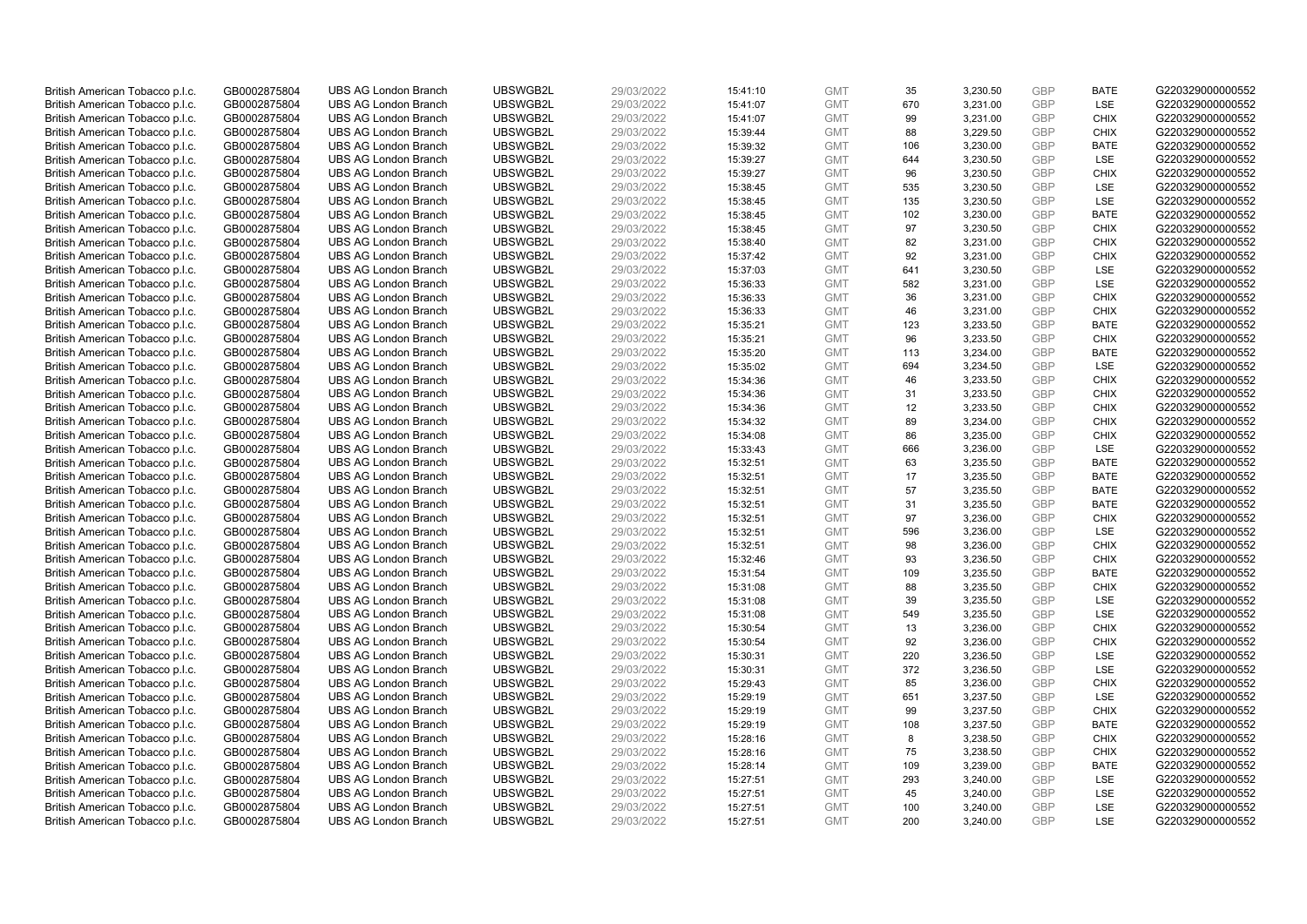| British American Tobacco p.l.c. | GB0002875804                 | <b>UBS AG London Branch</b> | UBSWGB2L | 29/03/2022               | 15:27:15 | <b>GMT</b> | 87  | 3,239.50 | <b>GBP</b> | <b>CHIX</b> | G220329000000552 |
|---------------------------------|------------------------------|-----------------------------|----------|--------------------------|----------|------------|-----|----------|------------|-------------|------------------|
| British American Tobacco p.l.c. | GB0002875804                 | <b>UBS AG London Branch</b> | UBSWGB2L | 29/03/2022               | 15:27:13 | <b>GMT</b> | 262 | 3,240.00 | GBP        | <b>LSE</b>  | G220329000000552 |
| British American Tobacco p.l.c. | GB0002875804                 | <b>UBS AG London Branch</b> | UBSWGB2L | 29/03/2022               | 15:27:13 | <b>GMT</b> | 419 | 3,240.00 | <b>GBP</b> | LSE         | G220329000000552 |
|                                 |                              |                             | UBSWGB2L |                          |          |            |     |          | <b>GBP</b> |             |                  |
| British American Tobacco p.l.c. | GB0002875804                 | <b>UBS AG London Branch</b> |          | 29/03/2022               | 15:27:13 | <b>GMT</b> | 120 | 3,240.00 |            | <b>BATE</b> | G220329000000552 |
| British American Tobacco p.l.c. | GB0002875804                 | <b>UBS AG London Branch</b> | UBSWGB2L | 29/03/2022               | 15:27:13 | <b>GMT</b> | 120 | 3,240.00 | <b>GBP</b> | <b>CHIX</b> | G220329000000552 |
| British American Tobacco p.l.c. | GB0002875804                 | <b>UBS AG London Branch</b> | UBSWGB2L | 29/03/2022               | 15:27:09 | <b>GMT</b> | 19  | 3,240.50 | <b>GBP</b> | BATE        | G220329000000552 |
| British American Tobacco p.l.c. | GB0002875804                 | <b>UBS AG London Branch</b> | UBSWGB2L | 29/03/2022               | 15:27:09 | <b>GMT</b> | 37  | 3,240.50 | <b>GBP</b> | <b>BATE</b> | G220329000000552 |
| British American Tobacco p.l.c. | GB0002875804                 | <b>UBS AG London Branch</b> | UBSWGB2L | 29/03/2022               | 15:27:09 | <b>GMT</b> | 19  | 3,240.50 | <b>GBP</b> | <b>BATE</b> | G220329000000552 |
| British American Tobacco p.l.c. | GB0002875804                 | <b>UBS AG London Branch</b> | UBSWGB2L | 29/03/2022               | 15:27:09 | <b>GMT</b> | 43  | 3,240.50 | <b>GBP</b> | <b>BATE</b> | G220329000000552 |
| British American Tobacco p.l.c. | GB0002875804                 | <b>UBS AG London Branch</b> | UBSWGB2L | 29/03/2022               | 15:27:01 | <b>GMT</b> | 693 | 3,240.50 | <b>GBP</b> | LSE         | G220329000000552 |
| British American Tobacco p.l.c. | GB0002875804                 | <b>UBS AG London Branch</b> | UBSWGB2L | 29/03/2022               | 15:27:01 | <b>GMT</b> | 99  | 3,240.50 | <b>GBP</b> | <b>CHIX</b> | G220329000000552 |
| British American Tobacco p.l.c. | GB0002875804                 | <b>UBS AG London Branch</b> | UBSWGB2L | 29/03/2022               | 15:27:01 | <b>GMT</b> | 85  | 3,240.50 | <b>GBP</b> | <b>CHIX</b> | G220329000000552 |
| British American Tobacco p.l.c. | GB0002875804                 | <b>UBS AG London Branch</b> | UBSWGB2L | 29/03/2022               | 15:25:01 | <b>GMT</b> | 86  | 3,240.00 | <b>GBP</b> | <b>CHIX</b> | G220329000000552 |
| British American Tobacco p.l.c. | GB0002875804                 | <b>UBS AG London Branch</b> | UBSWGB2L | 29/03/2022               | 15:25:01 | <b>GMT</b> | 36  | 3,240.00 | <b>GBP</b> | <b>BATE</b> | G220329000000552 |
| British American Tobacco p.l.c. | GB0002875804                 | <b>UBS AG London Branch</b> | UBSWGB2L | 29/03/2022               | 15:25:01 | <b>GMT</b> | 78  | 3,240.00 | <b>GBP</b> | <b>BATE</b> | G220329000000552 |
| British American Tobacco p.l.c. | GB0002875804                 | <b>UBS AG London Branch</b> | UBSWGB2L | 29/03/2022               | 15:24:49 | <b>GMT</b> | 75  | 3,241.00 | <b>GBP</b> | LSE         | G220329000000552 |
| British American Tobacco p.l.c. | GB0002875804                 | <b>UBS AG London Branch</b> | UBSWGB2L | 29/03/2022               | 15:24:49 | <b>GMT</b> | 510 | 3,241.00 | <b>GBP</b> | LSE         | G220329000000552 |
| British American Tobacco p.l.c. | GB0002875804                 | <b>UBS AG London Branch</b> | UBSWGB2L | 29/03/2022               | 15:24:40 | <b>GMT</b> | 345 | 3,241.50 | <b>GBP</b> | LSE         | G220329000000552 |
| British American Tobacco p.l.c. | GB0002875804                 | <b>UBS AG London Branch</b> | UBSWGB2L | 29/03/2022               | 15:24:39 | <b>GMT</b> | 57  | 3,241.50 | <b>GBP</b> | <b>CHIX</b> | G220329000000552 |
| British American Tobacco p.l.c. | GB0002875804                 | <b>UBS AG London Branch</b> | UBSWGB2L | 29/03/2022               | 15:24:39 | <b>GMT</b> | 40  | 3,241.50 | <b>GBP</b> | <b>CHIX</b> | G220329000000552 |
| British American Tobacco p.l.c. | GB0002875804                 | <b>UBS AG London Branch</b> | UBSWGB2L | 29/03/2022               | 15:23:28 | <b>GMT</b> | 84  | 3,238.50 | <b>GBP</b> | <b>CHIX</b> | G220329000000552 |
| British American Tobacco p.l.c. | GB0002875804                 | <b>UBS AG London Branch</b> | UBSWGB2L | 29/03/2022               | 15:23:28 | <b>GMT</b> | 82  | 3,238.50 | <b>GBP</b> | <b>CHIX</b> | G220329000000552 |
| British American Tobacco p.l.c. | GB0002875804                 | <b>UBS AG London Branch</b> | UBSWGB2L | 29/03/2022               | 15:23:17 | <b>GMT</b> | 570 | 3,239.00 | <b>GBP</b> | LSE         | G220329000000552 |
| British American Tobacco p.l.c. | GB0002875804                 | <b>UBS AG London Branch</b> | UBSWGB2L | 29/03/2022               | 15:22:47 | <b>GMT</b> | 138 | 3,239.00 | <b>GBP</b> | LSE         | G220329000000552 |
| British American Tobacco p.l.c. | GB0002875804                 | <b>UBS AG London Branch</b> | UBSWGB2L | 29/03/2022               | 15:22:47 | <b>GMT</b> | 436 | 3,239.00 | <b>GBP</b> | LSE         | G220329000000552 |
| British American Tobacco p.l.c. | GB0002875804                 | <b>UBS AG London Branch</b> | UBSWGB2L | 29/03/2022               | 15:22:08 | <b>GMT</b> | 62  | 3,239.00 | <b>GBP</b> | <b>BATE</b> | G220329000000552 |
| British American Tobacco p.l.c. | GB0002875804                 | <b>UBS AG London Branch</b> | UBSWGB2L | 29/03/2022               | 15:22:08 | <b>GMT</b> | 41  | 3,239.00 | <b>GBP</b> | <b>BATE</b> | G220329000000552 |
| British American Tobacco p.l.c. | GB0002875804                 | <b>UBS AG London Branch</b> | UBSWGB2L | 29/03/2022               | 15:22:08 | <b>GMT</b> | 114 | 3,239.50 | <b>GBP</b> | <b>BATE</b> | G220329000000552 |
| British American Tobacco p.l.c. | GB0002875804                 | <b>UBS AG London Branch</b> | UBSWGB2L | 29/03/2022               | 15:22:08 | <b>GMT</b> | 92  | 3,239.50 | <b>GBP</b> | <b>CHIX</b> | G220329000000552 |
| British American Tobacco p.l.c. | GB0002875804                 | <b>UBS AG London Branch</b> | UBSWGB2L | 29/03/2022               | 15:22:00 | <b>GMT</b> | 80  | 3,241.00 | <b>GBP</b> | <b>CHIX</b> | G220329000000552 |
| British American Tobacco p.l.c. | GB0002875804                 | <b>UBS AG London Branch</b> | UBSWGB2L | 29/03/2022               | 15:21:41 | <b>GMT</b> | 649 | 3,239.50 | <b>GBP</b> | LSE         | G220329000000552 |
|                                 |                              | <b>UBS AG London Branch</b> | UBSWGB2L |                          | 15:21:02 | <b>GMT</b> | 80  | 3,238.00 | <b>GBP</b> | <b>CHIX</b> | G220329000000552 |
| British American Tobacco p.l.c. | GB0002875804<br>GB0002875804 | <b>UBS AG London Branch</b> | UBSWGB2L | 29/03/2022<br>29/03/2022 | 15:21:02 | <b>GMT</b> | 444 | 3,238.50 | <b>GBP</b> | LSE         | G220329000000552 |
| British American Tobacco p.l.c. |                              |                             |          |                          |          |            | 240 |          |            | LSE         |                  |
| British American Tobacco p.l.c. | GB0002875804                 | <b>UBS AG London Branch</b> | UBSWGB2L | 29/03/2022               | 15:21:01 | <b>GMT</b> |     | 3,238.50 | <b>GBP</b> |             | G220329000000552 |
| British American Tobacco p.l.c. | GB0002875804                 | <b>UBS AG London Branch</b> | UBSWGB2L | 29/03/2022               | 15:20:12 | <b>GMT</b> | 69  | 3,238.50 | <b>GBP</b> | <b>CHIX</b> | G220329000000552 |
| British American Tobacco p.l.c. | GB0002875804                 | <b>UBS AG London Branch</b> | UBSWGB2L | 29/03/2022               | 15:20:12 | <b>GMT</b> | 251 | 3,238.50 | <b>GBP</b> | LSE         | G220329000000552 |
| British American Tobacco p.l.c. | GB0002875804                 | <b>UBS AG London Branch</b> | UBSWGB2L | 29/03/2022               | 15:20:12 | <b>GMT</b> | 438 | 3,238.50 | <b>GBP</b> | LSE         | G220329000000552 |
| British American Tobacco p.l.c. | GB0002875804                 | <b>UBS AG London Branch</b> | UBSWGB2L | 29/03/2022               | 15:20:12 | <b>GMT</b> | 131 | 3,238.50 | <b>GBP</b> | <b>CHIX</b> | G220329000000552 |
| British American Tobacco p.l.c. | GB0002875804                 | <b>UBS AG London Branch</b> | UBSWGB2L | 29/03/2022               | 15:18:50 | <b>GMT</b> | 54  | 3,238.00 | <b>GBP</b> | <b>CHIX</b> | G220329000000552 |
| British American Tobacco p.l.c. | GB0002875804                 | <b>UBS AG London Branch</b> | UBSWGB2L | 29/03/2022               | 15:18:50 | <b>GMT</b> | 110 | 3,238.00 | <b>GBP</b> | <b>BATE</b> | G220329000000552 |
| British American Tobacco p.l.c. | GB0002875804                 | <b>UBS AG London Branch</b> | UBSWGB2L | 29/03/2022               | 15:18:50 | <b>GMT</b> | 31  | 3,238.00 | <b>GBP</b> | <b>CHIX</b> | G220329000000552 |
| British American Tobacco p.l.c. | GB0002875804                 | <b>UBS AG London Branch</b> | UBSWGB2L | 29/03/2022               | 15:18:47 | <b>GMT</b> | 97  | 3,238.50 | <b>GBP</b> | <b>CHIX</b> | G220329000000552 |
| British American Tobacco p.l.c. | GB0002875804                 | <b>UBS AG London Branch</b> | UBSWGB2L | 29/03/2022               | 15:18:30 | <b>GMT</b> | 142 | 3,239.00 | <b>GBP</b> | <b>BATE</b> | G220329000000552 |
| British American Tobacco p.l.c. | GB0002875804                 | <b>UBS AG London Branch</b> | UBSWGB2L | 29/03/2022               | 15:18:11 | <b>GMT</b> | 110 | 3,239.00 | <b>GBP</b> | <b>BATE</b> | G220329000000552 |
| British American Tobacco p.l.c. | GB0002875804                 | <b>UBS AG London Branch</b> | UBSWGB2L | 29/03/2022               | 15:18:11 | <b>GMT</b> | 6   | 3,239.00 | <b>GBP</b> | <b>BATE</b> | G220329000000552 |
| British American Tobacco p.l.c. | GB0002875804                 | <b>UBS AG London Branch</b> | UBSWGB2L | 29/03/2022               | 15:17:54 | <b>GMT</b> | 682 | 3,239.50 | <b>GBP</b> | LSE         | G220329000000552 |
| British American Tobacco p.l.c. | GB0002875804                 | <b>UBS AG London Branch</b> | UBSWGB2L | 29/03/2022               | 15:17:54 | <b>GMT</b> | 677 | 3,239.50 | <b>GBP</b> | LSE         | G220329000000552 |
| British American Tobacco p.l.c. | GB0002875804                 | <b>UBS AG London Branch</b> | UBSWGB2L | 29/03/2022               | 15:17:54 | <b>GMT</b> | 91  | 3,239.50 | <b>GBP</b> | <b>CHIX</b> | G220329000000552 |
| British American Tobacco p.l.c. | GB0002875804                 | <b>UBS AG London Branch</b> | UBSWGB2L | 29/03/2022               | 15:17:30 | <b>GMT</b> | 173 | 3,240.00 | <b>GBP</b> | LSE         | G220329000000552 |
| British American Tobacco p.l.c. | GB0002875804                 | <b>UBS AG London Branch</b> | UBSWGB2L | 29/03/2022               | 15:17:30 | <b>GMT</b> | 250 | 3,240.00 | <b>GBP</b> | LSE         | G220329000000552 |
| British American Tobacco p.l.c. | GB0002875804                 | <b>UBS AG London Branch</b> | UBSWGB2L | 29/03/2022               | 15:17:30 | <b>GMT</b> | 164 | 3,239.50 | <b>GBP</b> | LSE         | G220329000000552 |
| British American Tobacco p.l.c. | GB0002875804                 | <b>UBS AG London Branch</b> | UBSWGB2L | 29/03/2022               | 15:17:30 | <b>GMT</b> | 83  | 3,239.50 | <b>GBP</b> | <b>CHIX</b> | G220329000000552 |
| British American Tobacco p.l.c. | GB0002875804                 | <b>UBS AG London Branch</b> | UBSWGB2L | 29/03/2022               | 15:17:23 | <b>GMT</b> | 99  | 3,240.00 | <b>GBP</b> | <b>CHIX</b> | G220329000000552 |
| British American Tobacco p.l.c. | GB0002875804                 | <b>UBS AG London Branch</b> | UBSWGB2L | 29/03/2022               | 15:17:23 | <b>GMT</b> | 61  | 3.240.00 | GBP        | <b>CHIX</b> | G220329000000552 |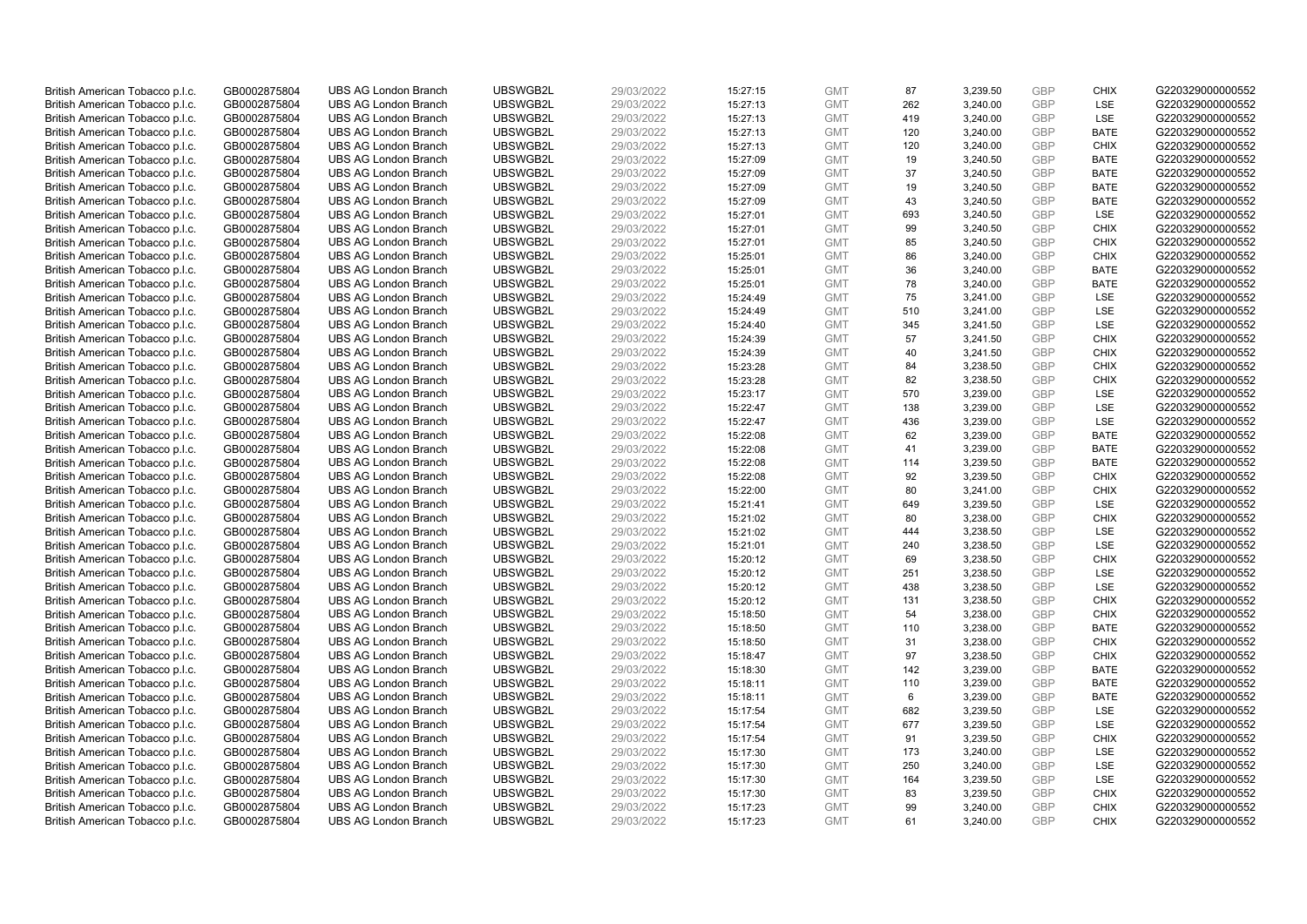| British American Tobacco p.l.c. | GB0002875804 | <b>UBS AG London Branch</b> | UBSWGB2L | 29/03/2022 | 15:17:23 | <b>GMT</b> | 38  | 3,240.00 | <b>GBP</b> | <b>CHIX</b> | G220329000000552 |
|---------------------------------|--------------|-----------------------------|----------|------------|----------|------------|-----|----------|------------|-------------|------------------|
| British American Tobacco p.l.c. | GB0002875804 | <b>UBS AG London Branch</b> | UBSWGB2L | 29/03/2022 | 15:16:47 | <b>GMT</b> | 606 | 3,239.50 | GBP        | LSE         | G220329000000552 |
| British American Tobacco p.l.c. | GB0002875804 | <b>UBS AG London Branch</b> | UBSWGB2L | 29/03/2022 | 15:16:47 | <b>GMT</b> | 117 | 3,239.50 | <b>GBP</b> | <b>BATE</b> | G220329000000552 |
| British American Tobacco p.l.c. | GB0002875804 | <b>UBS AG London Branch</b> | UBSWGB2L | 29/03/2022 | 15:16:47 | <b>GMT</b> | 92  | 3,239.50 | <b>GBP</b> | <b>CHIX</b> | G220329000000552 |
| British American Tobacco p.l.c. | GB0002875804 | <b>UBS AG London Branch</b> | UBSWGB2L | 29/03/2022 | 15:15:53 | <b>GMT</b> | 50  | 3,239.50 | <b>GBP</b> | <b>CHIX</b> | G220329000000552 |
| British American Tobacco p.l.c. | GB0002875804 | <b>UBS AG London Branch</b> | UBSWGB2L | 29/03/2022 | 15:15:53 | <b>GMT</b> | 72  | 3,239.50 | <b>GBP</b> | <b>CHIX</b> | G220329000000552 |
| British American Tobacco p.l.c. | GB0002875804 | <b>UBS AG London Branch</b> | UBSWGB2L | 29/03/2022 | 15:15:28 | <b>GMT</b> | 26  | 3,238.50 | <b>GBP</b> | LSE         | G220329000000552 |
| British American Tobacco p.l.c. | GB0002875804 | <b>UBS AG London Branch</b> | UBSWGB2L | 29/03/2022 | 15:15:28 | <b>GMT</b> | 36  | 3,238.50 | <b>GBP</b> | LSE         | G220329000000552 |
| British American Tobacco p.l.c. | GB0002875804 | <b>UBS AG London Branch</b> | UBSWGB2L | 29/03/2022 | 15:14:04 | <b>GMT</b> | 609 | 3,237.50 | <b>GBP</b> | LSE         | G220329000000552 |
| British American Tobacco p.l.c. | GB0002875804 | <b>UBS AG London Branch</b> | UBSWGB2L | 29/03/2022 | 15:14:04 | <b>GMT</b> | 120 | 3,237.50 | <b>GBP</b> | <b>BATE</b> | G220329000000552 |
| British American Tobacco p.l.c. | GB0002875804 | <b>UBS AG London Branch</b> | UBSWGB2L | 29/03/2022 | 15:14:04 | <b>GMT</b> | 96  | 3,237.50 | <b>GBP</b> | <b>CHIX</b> | G220329000000552 |
| British American Tobacco p.l.c. | GB0002875804 | <b>UBS AG London Branch</b> | UBSWGB2L | 29/03/2022 | 15:14:04 | <b>GMT</b> | 575 | 3,237.50 | <b>GBP</b> | LSE         | G220329000000552 |
| British American Tobacco p.l.c. | GB0002875804 | <b>UBS AG London Branch</b> | UBSWGB2L | 29/03/2022 | 15:14:04 | <b>GMT</b> | 93  | 3,237.50 | <b>GBP</b> | <b>CHIX</b> | G220329000000552 |
| British American Tobacco p.l.c. | GB0002875804 | <b>UBS AG London Branch</b> | UBSWGB2L | 29/03/2022 | 15:14:03 | <b>GMT</b> | 80  | 3,238.00 | <b>GBP</b> | <b>CHIX</b> | G220329000000552 |
| British American Tobacco p.l.c. | GB0002875804 | <b>UBS AG London Branch</b> | UBSWGB2L | 29/03/2022 | 15:13:53 | <b>GMT</b> | 39  | 3,238.50 | <b>GBP</b> | <b>CHIX</b> | G220329000000552 |
| British American Tobacco p.l.c. | GB0002875804 | <b>UBS AG London Branch</b> | UBSWGB2L | 29/03/2022 | 15:11:57 | <b>GMT</b> | 102 | 3,235.50 | <b>GBP</b> | <b>BATE</b> | G220329000000552 |
| British American Tobacco p.l.c. | GB0002875804 | <b>UBS AG London Branch</b> | UBSWGB2L | 29/03/2022 | 15:11:43 | <b>GMT</b> | 87  | 3,236.00 | <b>GBP</b> | <b>CHIX</b> | G220329000000552 |
| British American Tobacco p.l.c. | GB0002875804 | <b>UBS AG London Branch</b> | UBSWGB2L | 29/03/2022 | 15:11:43 | <b>GMT</b> | 279 | 3,236.50 | <b>GBP</b> | LSE         | G220329000000552 |
| British American Tobacco p.l.c. | GB0002875804 | <b>UBS AG London Branch</b> | UBSWGB2L | 29/03/2022 | 15:11:42 | <b>GMT</b> | 302 | 3,236.50 | <b>GBP</b> | <b>LSE</b>  | G220329000000552 |
| British American Tobacco p.l.c. | GB0002875804 | <b>UBS AG London Branch</b> | UBSWGB2L | 29/03/2022 | 15:11:42 | <b>GMT</b> | 119 | 3,237.00 | <b>GBP</b> | <b>BATE</b> | G220329000000552 |
| British American Tobacco p.l.c. | GB0002875804 | <b>UBS AG London Branch</b> | UBSWGB2L | 29/03/2022 | 15:11:42 | <b>GMT</b> | 118 | 3,237.50 | <b>GBP</b> | <b>CHIX</b> | G220329000000552 |
| British American Tobacco p.l.c. | GB0002875804 | <b>UBS AG London Branch</b> | UBSWGB2L | 29/03/2022 | 15:11:36 | <b>GMT</b> | 95  | 3,238.50 | <b>GBP</b> | <b>CHIX</b> | G220329000000552 |
| British American Tobacco p.l.c. | GB0002875804 | <b>UBS AG London Branch</b> | UBSWGB2L | 29/03/2022 | 15:10:26 | <b>GMT</b> | 706 | 3,236.50 | <b>GBP</b> | LSE         | G220329000000552 |
| British American Tobacco p.l.c. | GB0002875804 | <b>UBS AG London Branch</b> | UBSWGB2L | 29/03/2022 | 15:10:03 | <b>GMT</b> | 425 | 3,236.00 | <b>GBP</b> | <b>LSE</b>  | G220329000000552 |
| British American Tobacco p.l.c. | GB0002875804 | <b>UBS AG London Branch</b> | UBSWGB2L | 29/03/2022 | 15:10:03 | <b>GMT</b> | 176 | 3,236.00 | <b>GBP</b> | LSE         | G220329000000552 |
| British American Tobacco p.l.c. | GB0002875804 | <b>UBS AG London Branch</b> | UBSWGB2L | 29/03/2022 | 15:09:10 | <b>GMT</b> | 8   | 3,236.50 | <b>GBP</b> | <b>CHIX</b> | G220329000000552 |
| British American Tobacco p.l.c. | GB0002875804 | <b>UBS AG London Branch</b> | UBSWGB2L | 29/03/2022 | 15:09:10 | <b>GMT</b> | 88  | 3,236.50 | <b>GBP</b> | <b>CHIX</b> | G220329000000552 |
| British American Tobacco p.l.c. | GB0002875804 | <b>UBS AG London Branch</b> | UBSWGB2L | 29/03/2022 | 15:08:44 | <b>GMT</b> | 81  | 3,238.50 | <b>GBP</b> | <b>CHIX</b> | G220329000000552 |
| British American Tobacco p.l.c. | GB0002875804 | <b>UBS AG London Branch</b> | UBSWGB2L | 29/03/2022 | 15:08:44 | <b>GMT</b> | 120 | 3,238.00 | <b>GBP</b> | <b>BATE</b> | G220329000000552 |
| British American Tobacco p.l.c. | GB0002875804 | <b>UBS AG London Branch</b> | UBSWGB2L | 29/03/2022 | 15:08:44 | <b>GMT</b> | 113 | 3,239.50 | <b>GBP</b> | <b>BATE</b> | G220329000000552 |
| British American Tobacco p.l.c. | GB0002875804 | <b>UBS AG London Branch</b> | UBSWGB2L | 29/03/2022 | 15:08:44 | <b>GMT</b> | 109 | 3,239.50 | GBP        | <b>BATE</b> | G220329000000552 |
| British American Tobacco p.l.c. | GB0002875804 | <b>UBS AG London Branch</b> | UBSWGB2L | 29/03/2022 | 15:08:44 | <b>GMT</b> | 150 | 3,239.50 | <b>GBP</b> | <b>CHIX</b> | G220329000000552 |
| British American Tobacco p.l.c. | GB0002875804 | <b>UBS AG London Branch</b> | UBSWGB2L | 29/03/2022 | 15:08:44 | <b>GMT</b> | 394 | 3,240.00 | <b>GBP</b> | <b>LSE</b>  | G220329000000552 |
| British American Tobacco p.l.c. | GB0002875804 | <b>UBS AG London Branch</b> | UBSWGB2L | 29/03/2022 | 15:08:44 | <b>GMT</b> | 196 | 3,240.00 | <b>GBP</b> | LSE         | G220329000000552 |
| British American Tobacco p.l.c. | GB0002875804 | <b>UBS AG London Branch</b> | UBSWGB2L | 29/03/2022 | 15:08:42 | <b>GMT</b> | 133 | 3,240.50 | GBP        | <b>CHIX</b> | G220329000000552 |
| British American Tobacco p.l.c. | GB0002875804 | <b>UBS AG London Branch</b> | UBSWGB2L | 29/03/2022 | 15:08:42 | <b>GMT</b> | 691 | 3,240.50 | <b>GBP</b> | <b>LSE</b>  | G220329000000552 |
| British American Tobacco p.l.c. | GB0002875804 | <b>UBS AG London Branch</b> | UBSWGB2L | 29/03/2022 | 15:07:59 | <b>GMT</b> | 75  | 3,241.50 | <b>GBP</b> | <b>CHIX</b> | G220329000000552 |
| British American Tobacco p.l.c. | GB0002875804 | <b>UBS AG London Branch</b> | UBSWGB2L | 29/03/2022 | 15:07:33 | <b>GMT</b> | 97  | 3,241.50 | <b>GBP</b> | <b>CHIX</b> | G220329000000552 |
| British American Tobacco p.l.c. | GB0002875804 | <b>UBS AG London Branch</b> | UBSWGB2L | 29/03/2022 | 15:07:33 | <b>GMT</b> | 25  | 3,241.50 | <b>GBP</b> | <b>CHIX</b> | G220329000000552 |
| British American Tobacco p.l.c. | GB0002875804 | <b>UBS AG London Branch</b> | UBSWGB2L | 29/03/2022 | 15:07:32 | <b>GMT</b> | 607 | 3,241.00 | <b>GBP</b> | LSE         | G220329000000552 |
| British American Tobacco p.l.c. | GB0002875804 | <b>UBS AG London Branch</b> | UBSWGB2L | 29/03/2022 | 15:06:55 | <b>GMT</b> | 115 | 3,239.00 | GBP        | <b>BATE</b> | G220329000000552 |
| British American Tobacco p.l.c. | GB0002875804 | <b>UBS AG London Branch</b> | UBSWGB2L | 29/03/2022 | 15:06:11 | <b>GMT</b> | 249 | 3,239.50 | <b>GBP</b> | LSE         | G220329000000552 |
| British American Tobacco p.l.c. | GB0002875804 | <b>UBS AG London Branch</b> | UBSWGB2L | 29/03/2022 | 15:06:11 | <b>GMT</b> | 359 | 3,239.50 | <b>GBP</b> | LSE         | G220329000000552 |
| British American Tobacco p.l.c. | GB0002875804 | <b>UBS AG London Branch</b> | UBSWGB2L | 29/03/2022 | 15:06:09 | <b>GMT</b> | 578 | 3,240.00 | <b>GBP</b> | LSE         | G220329000000552 |
| British American Tobacco p.l.c. | GB0002875804 | <b>UBS AG London Branch</b> | UBSWGB2L | 29/03/2022 | 15:05:35 | <b>GMT</b> | 102 | 3,236.00 | <b>GBP</b> | <b>CHIX</b> | G220329000000552 |
| British American Tobacco p.l.c. | GB0002875804 | <b>UBS AG London Branch</b> | UBSWGB2L | 29/03/2022 | 15:05:35 | <b>GMT</b> | 98  | 3,236.00 | <b>GBP</b> | <b>CHIX</b> | G220329000000552 |
| British American Tobacco p.l.c. | GB0002875804 | <b>UBS AG London Branch</b> | UBSWGB2L | 29/03/2022 | 15:05:35 | <b>GMT</b> | 64  | 3,236.00 | <b>GBP</b> | LSE         | G220329000000552 |
| British American Tobacco p.l.c. | GB0002875804 | <b>UBS AG London Branch</b> | UBSWGB2L | 29/03/2022 | 15:05:35 | <b>GMT</b> | 100 | 3,236.00 | <b>GBP</b> | LSE         | G220329000000552 |
| British American Tobacco p.l.c. | GB0002875804 | <b>UBS AG London Branch</b> | UBSWGB2L | 29/03/2022 | 15:04:11 | <b>GMT</b> | 124 | 3,234.50 | <b>GBP</b> | <b>BATE</b> | G220329000000552 |
| British American Tobacco p.l.c. | GB0002875804 | <b>UBS AG London Branch</b> | UBSWGB2L | 29/03/2022 | 15:04:10 | <b>GMT</b> | 80  | 3,235.00 | <b>GBP</b> | <b>CHIX</b> | G220329000000552 |
| British American Tobacco p.l.c. | GB0002875804 | <b>UBS AG London Branch</b> | UBSWGB2L | 29/03/2022 | 15:04:10 | <b>GMT</b> | 88  | 3,235.00 | <b>GBP</b> | <b>BATE</b> | G220329000000552 |
| British American Tobacco p.l.c. | GB0002875804 | <b>UBS AG London Branch</b> | UBSWGB2L | 29/03/2022 | 15:04:10 | <b>GMT</b> | 37  | 3,235.00 | <b>GBP</b> | <b>BATE</b> | G220329000000552 |
| British American Tobacco p.l.c. | GB0002875804 | <b>UBS AG London Branch</b> | UBSWGB2L | 29/03/2022 | 15:04:07 | <b>GMT</b> | 431 | 3,235.50 | <b>GBP</b> | LSE         | G220329000000552 |
| British American Tobacco p.l.c. | GB0002875804 | <b>UBS AG London Branch</b> | UBSWGB2L | 29/03/2022 | 15:04:07 | <b>GMT</b> | 222 | 3,235.50 | GBP        | LSE         | G220329000000552 |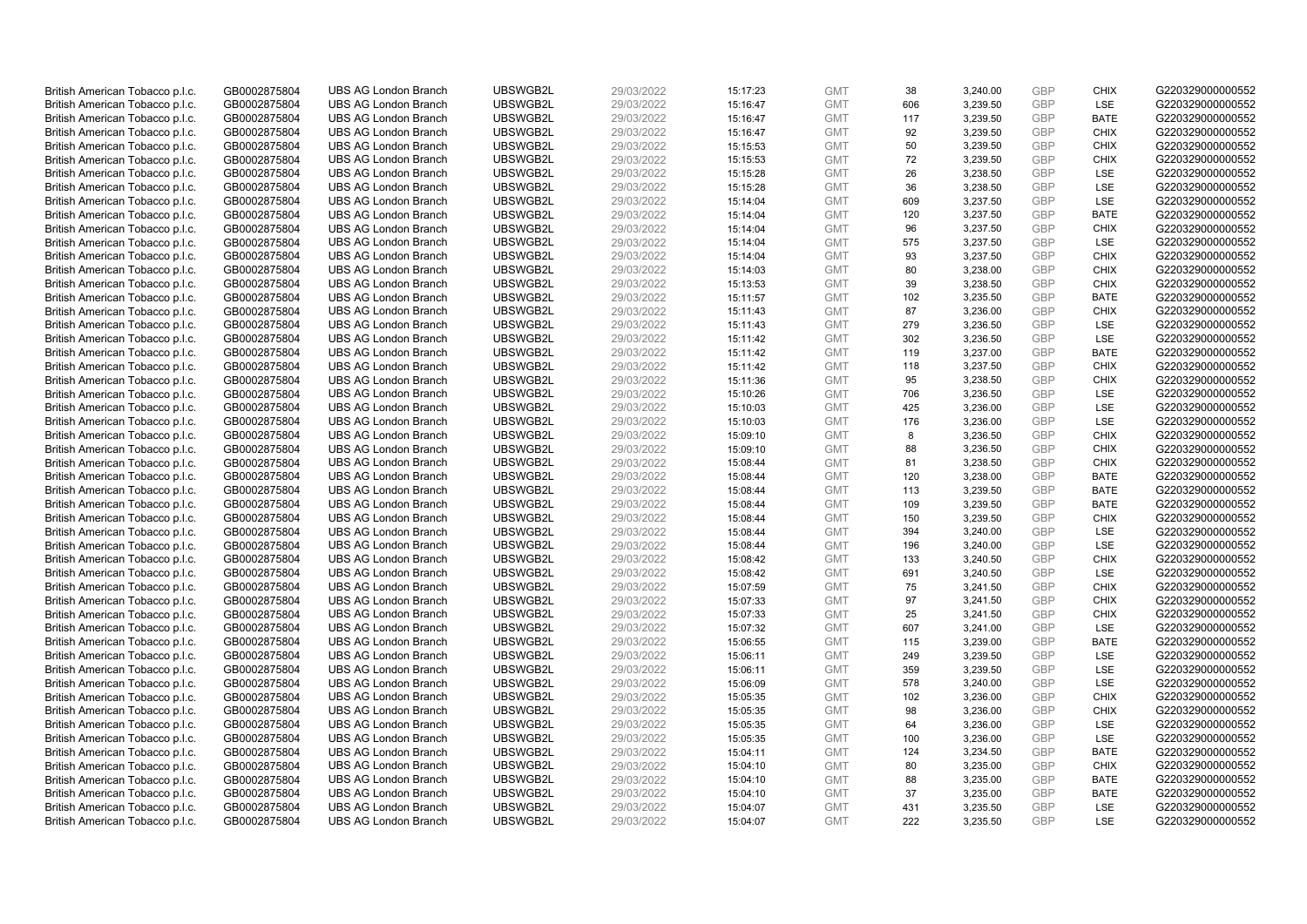| British American Tobacco p.l.c.                                    | GB0002875804                 | <b>UBS AG London Branch</b>                                | UBSWGB2L             | 29/03/2022               | 15:04:07             | <b>GMT</b>               | 114          | 3,235.50             | <b>GBP</b>               | <b>CHIX</b>                | G220329000000552                     |
|--------------------------------------------------------------------|------------------------------|------------------------------------------------------------|----------------------|--------------------------|----------------------|--------------------------|--------------|----------------------|--------------------------|----------------------------|--------------------------------------|
| British American Tobacco p.l.c.                                    | GB0002875804                 | <b>UBS AG London Branch</b>                                | UBSWGB2L             | 29/03/2022               | 15:04:03             | <b>GMT</b>               | 94           | 3,236.50             | GBP                      | CHIX                       | G220329000000552                     |
| British American Tobacco p.l.c.                                    | GB0002875804                 | <b>UBS AG London Branch</b>                                | UBSWGB2L             | 29/03/2022               | 15:03:49             | <b>GMT</b>               | 75           | 3,236.00             | GBP                      | <b>CHIX</b>                | G220329000000552                     |
| British American Tobacco p.l.c.                                    | GB0002875804                 | <b>UBS AG London Branch</b>                                | UBSWGB2L             | 29/03/2022               | 15:03:49             | <b>GMT</b>               | 14           | 3,236.00             | <b>GBP</b>               | <b>CHIX</b>                | G220329000000552                     |
| British American Tobacco p.l.c.                                    | GB0002875804                 | <b>UBS AG London Branch</b>                                | UBSWGB2L             | 29/03/2022               | 15:03:40             | <b>GMT</b>               | $\mathbf{1}$ | 3,235.50             | GBP                      | <b>CHIX</b>                | G220329000000552                     |
| British American Tobacco p.l.c.                                    | GB0002875804                 | <b>UBS AG London Branch</b>                                | UBSWGB2L             | 29/03/2022               | 15:03:40             | <b>GMT</b>               | 641          | 3,235.50             | <b>GBP</b>               | <b>LSE</b>                 | G220329000000552                     |
| British American Tobacco p.l.c.                                    | GB0002875804                 | <b>UBS AG London Branch</b>                                | UBSWGB2L             | 29/03/2022               | 15:03:40             | <b>GMT</b>               | 103          | 3,235.50             | GBP                      | <b>CHIX</b>                | G220329000000552                     |
| British American Tobacco p.l.c.                                    | GB0002875804                 | <b>UBS AG London Branch</b>                                | UBSWGB2L             | 29/03/2022               | 15:02:44             | <b>GMT</b>               | 341          | 3,235.00             | <b>GBP</b>               | <b>LSE</b>                 | G220329000000552                     |
| British American Tobacco p.l.c.                                    | GB0002875804                 | <b>UBS AG London Branch</b>                                | UBSWGB2L             | 29/03/2022               | 15:02:44             | <b>GMT</b>               | 232          | 3,235.00             | GBP                      | LSE                        | G220329000000552                     |
| British American Tobacco p.l.c.                                    | GB0002875804                 | <b>UBS AG London Branch</b>                                | UBSWGB2L             | 29/03/2022               | 15:01:47             | <b>GMT</b>               | 108          | 3,233.50             | <b>GBP</b>               | <b>BATE</b>                | G220329000000552                     |
| British American Tobacco p.l.c.                                    | GB0002875804                 | <b>UBS AG London Branch</b>                                | UBSWGB2L             | 29/03/2022               | 15:01:47             | <b>GMT</b>               | 16           | 3.233.50             | <b>GBP</b>               | <b>BATE</b>                | G220329000000552                     |
| British American Tobacco p.l.c.                                    | GB0002875804                 | <b>UBS AG London Branch</b>                                | UBSWGB2L             | 29/03/2022               | 15:01:45             | <b>GMT</b>               | 593          | 3,234.00             | <b>GBP</b>               | LSE                        | G220329000000552                     |
| British American Tobacco p.l.c.                                    | GB0002875804                 | <b>UBS AG London Branch</b>                                | UBSWGB2L             | 29/03/2022               | 15:01:45             | <b>GMT</b>               | 95           | 3,234.00             | <b>GBP</b>               | <b>CHIX</b>                | G220329000000552                     |
| British American Tobacco p.l.c.                                    | GB0002875804                 | <b>UBS AG London Branch</b>                                | UBSWGB2L             | 29/03/2022               | 15:01:45             | <b>GMT</b>               | 54           | 3,234.00             | <b>GBP</b>               | <b>BATE</b>                | G220329000000552                     |
| British American Tobacco p.l.c.                                    | GB0002875804                 | <b>UBS AG London Branch</b>                                | UBSWGB2L             | 29/03/2022               | 15:01:45             | <b>GMT</b>               | 55           | 3,234.00             | <b>GBP</b>               | <b>BATE</b>                | G220329000000552                     |
| British American Tobacco p.l.c.                                    | GB0002875804                 | <b>UBS AG London Branch</b>                                | UBSWGB2L             | 29/03/2022               | 15:01:36             | <b>GMT</b>               | 48           | 3,234.50             | <b>GBP</b><br>GBP        | <b>CHIX</b>                | G220329000000552                     |
| British American Tobacco p.l.c.                                    | GB0002875804                 | <b>UBS AG London Branch</b>                                | UBSWGB2L             | 29/03/2022               | 15:01:26             | <b>GMT</b>               | 34           | 3,234.50             |                          | <b>CHIX</b>                | G220329000000552                     |
| British American Tobacco p.l.c.                                    | GB0002875804                 | <b>UBS AG London Branch</b>                                | UBSWGB2L             | 29/03/2022               | 15:01:26             | <b>GMT</b>               | 99           | 3,234.50             | <b>GBP</b>               | <b>CHIX</b>                | G220329000000552                     |
| British American Tobacco p.l.c.                                    | GB0002875804                 | <b>UBS AG London Branch</b>                                | UBSWGB2L             | 29/03/2022               | 15:01:08             | <b>GMT</b>               | 65           | 3,235.00             | <b>GBP</b>               | <b>LSE</b>                 | G220329000000552                     |
| British American Tobacco p.l.c.                                    | GB0002875804                 | <b>UBS AG London Branch</b>                                | UBSWGB2L             | 29/03/2022               | 15:01:08             | <b>GMT</b>               | 545          | 3,235.00             | <b>GBP</b>               | LSE                        | G220329000000552                     |
| British American Tobacco p.l.c.                                    | GB0002875804                 | <b>UBS AG London Branch</b>                                | UBSWGB2L<br>UBSWGB2L | 29/03/2022               | 15:01:08             | <b>GMT</b>               | 127<br>107   | 3,235.00             | <b>GBP</b><br><b>GBP</b> | <b>BATE</b><br><b>CHIX</b> | G220329000000552<br>G220329000000552 |
| British American Tobacco p.l.c.                                    | GB0002875804                 | <b>UBS AG London Branch</b>                                |                      | 29/03/2022               | 15:01:03             | <b>GMT</b>               |              | 3,235.50             | <b>GBP</b>               |                            |                                      |
| British American Tobacco p.l.c.<br>British American Tobacco p.l.c. | GB0002875804<br>GB0002875804 | <b>UBS AG London Branch</b><br><b>UBS AG London Branch</b> | UBSWGB2L<br>UBSWGB2L | 29/03/2022<br>29/03/2022 | 15:00:58             | <b>GMT</b><br><b>GMT</b> | 88<br>85     | 3,236.00             | <b>GBP</b>               | <b>CHIX</b><br><b>CHIX</b> | G220329000000552<br>G220329000000552 |
|                                                                    |                              | <b>UBS AG London Branch</b>                                | UBSWGB2L             | 29/03/2022               | 15:00:47             |                          | 629          | 3,237.00<br>3,234.50 | <b>GBP</b>               | LSE                        | G220329000000552                     |
| British American Tobacco p.l.c.<br>British American Tobacco p.l.c. | GB0002875804<br>GB0002875804 | <b>UBS AG London Branch</b>                                | UBSWGB2L             | 29/03/2022               | 15:00:13<br>15:00:13 | <b>GMT</b><br><b>GMT</b> | 91           | 3,234.50             | GBP                      | <b>CHIX</b>                | G220329000000552                     |
| British American Tobacco p.l.c.                                    | GB0002875804                 | <b>UBS AG London Branch</b>                                | UBSWGB2L             | 29/03/2022               | 15:00:07             | <b>GMT</b>               | 618          | 3,235.50             | <b>GBP</b>               | <b>LSE</b>                 | G220329000000552                     |
| British American Tobacco p.l.c.                                    | GB0002875804                 | <b>UBS AG London Branch</b>                                | UBSWGB2L             | 29/03/2022               | 15:00:07             | <b>GMT</b>               | 592          | 3,235.50             | GBP                      | LSE                        | G220329000000552                     |
| British American Tobacco p.l.c.                                    | GB0002875804                 | <b>UBS AG London Branch</b>                                | UBSWGB2L             | 29/03/2022               | 14:58:17             | <b>GMT</b>               | 76           | 3,230.50             | <b>GBP</b>               | <b>BATE</b>                | G220329000000552                     |
| British American Tobacco p.l.c.                                    | GB0002875804                 | <b>UBS AG London Branch</b>                                | UBSWGB2L             | 29/03/2022               | 14:58:17             | <b>GMT</b>               | 19           | 3,230.50             | <b>GBP</b>               | <b>BATE</b>                | G220329000000552                     |
| British American Tobacco p.l.c.                                    | GB0002875804                 | <b>UBS AG London Branch</b>                                | UBSWGB2L             | 29/03/2022               | 14:58:12             | <b>GMT</b>               | 28           | 3,230.50             | <b>GBP</b>               | <b>BATE</b>                | G220329000000552                     |
| British American Tobacco p.l.c.                                    | GB0002875804                 | <b>UBS AG London Branch</b>                                | UBSWGB2L             | 29/03/2022               | 14:58:12             | <b>GMT</b>               | 561          | 3,231.00             | <b>GBP</b>               | <b>LSE</b>                 | G220329000000552                     |
| British American Tobacco p.l.c.                                    | GB0002875804                 | <b>UBS AG London Branch</b>                                | UBSWGB2L             | 29/03/2022               | 14:58:12             | <b>GMT</b>               | 29           | 3,231.00             | <b>GBP</b>               | LSE                        | G220329000000552                     |
| British American Tobacco p.l.c.                                    | GB0002875804                 | <b>UBS AG London Branch</b>                                | UBSWGB2L             | 29/03/2022               | 14:58:12             | <b>GMT</b>               | 90           | 3,231.00             | <b>GBP</b>               | <b>CHIX</b>                | G220329000000552                     |
| British American Tobacco p.l.c.                                    | GB0002875804                 | <b>UBS AG London Branch</b>                                | UBSWGB2L             | 29/03/2022               | 14:58:06             | <b>GMT</b>               | 104          | 3,231.50             | GBP                      | <b>CHIX</b>                | G220329000000552                     |
| British American Tobacco p.l.c.                                    | GB0002875804                 | <b>UBS AG London Branch</b>                                | UBSWGB2L             | 29/03/2022               | 14:57:12             | <b>GMT</b>               | 38           | 3,232.00             | <b>GBP</b>               | <b>BATE</b>                | G220329000000552                     |
| British American Tobacco p.l.c.                                    | GB0002875804                 | <b>UBS AG London Branch</b>                                | UBSWGB2L             | 29/03/2022               | 14:57:12             | <b>GMT</b>               | 78           | 3,232.00             | GBP                      | <b>BATE</b>                | G220329000000552                     |
| British American Tobacco p.l.c.                                    | GB0002875804                 | <b>UBS AG London Branch</b>                                | UBSWGB2L             | 29/03/2022               | 14:57:11             | <b>GMT</b>               | 115          | 3,232.50             | <b>GBP</b>               | <b>BATE</b>                | G220329000000552                     |
| British American Tobacco p.l.c.                                    | GB0002875804                 | <b>UBS AG London Branch</b>                                | UBSWGB2L             | 29/03/2022               | 14:57:11             | <b>GMT</b>               | 106          | 3,232.50             | GBP                      | <b>BATE</b>                | G220329000000552                     |
| British American Tobacco p.l.c.                                    | GB0002875804                 | <b>UBS AG London Branch</b>                                | UBSWGB2L             | 29/03/2022               | 14:57:11             | <b>GMT</b>               | 21           | 3,232.50             | <b>GBP</b>               | <b>BATE</b>                | G220329000000552                     |
| British American Tobacco p.l.c.                                    | GB0002875804                 | <b>UBS AG London Branch</b>                                | UBSWGB2L             | 29/03/2022               | 14:57:11             | <b>GMT</b>               | 636          | 3,233.00             | GBP                      | LSE                        | G220329000000552                     |
| British American Tobacco p.l.c.                                    | GB0002875804                 | <b>UBS AG London Branch</b>                                | UBSWGB2L             | 29/03/2022               | 14:57:11             | <b>GMT</b>               | 99           | 3,232.50             | <b>GBP</b>               | <b>CHIX</b>                | G220329000000552                     |
| British American Tobacco p.l.c.                                    | GB0002875804                 | <b>UBS AG London Branch</b>                                | UBSWGB2L             | 29/03/2022               | 14:57:11             | <b>GMT</b>               | 128          | 3,232.50             | <b>GBP</b>               | <b>CHIX</b>                | G220329000000552                     |
| British American Tobacco p.l.c.                                    | GB0002875804                 | <b>UBS AG London Branch</b>                                | UBSWGB2L             | 29/03/2022               | 14:57:11             | <b>GMT</b>               | 630          | 3,232.50             | <b>GBP</b>               | LSE                        | G220329000000552                     |
| British American Tobacco p.l.c.                                    | GB0002875804                 | <b>UBS AG London Branch</b>                                | UBSWGB2L             | 29/03/2022               | 14:57:11             | <b>GMT</b>               | 83           | 3,233.00             | GBP                      | <b>CHIX</b>                | G220329000000552                     |
| British American Tobacco p.l.c.                                    | GB0002875804                 | <b>UBS AG London Branch</b>                                | UBSWGB2L             | 29/03/2022               | 14:57:11             | <b>GMT</b>               | 45           | 3,233.00             | <b>GBP</b>               | <b>CHIX</b>                | G220329000000552                     |
| British American Tobacco p.l.c.                                    | GB0002875804                 | <b>UBS AG London Branch</b>                                | UBSWGB2L             | 29/03/2022               | 14:56:55             | <b>GMT</b>               | 707          | 3,233.00             | <b>GBP</b>               | LSE                        | G220329000000552                     |
| British American Tobacco p.l.c.                                    | GB0002875804                 | <b>UBS AG London Branch</b>                                | UBSWGB2L             | 29/03/2022               | 14:56:45             | <b>GMT</b>               | 5            | 3,232.50             | GBP                      | <b>CHIX</b>                | G220329000000552                     |
| British American Tobacco p.l.c.                                    | GB0002875804                 | <b>UBS AG London Branch</b>                                | UBSWGB2L             | 29/03/2022               | 14:56:45             | <b>GMT</b>               | 86           | 3,232.50             | <b>GBP</b>               | <b>CHIX</b>                | G220329000000552                     |
| British American Tobacco p.l.c.                                    | GB0002875804                 | <b>UBS AG London Branch</b>                                | UBSWGB2L             | 29/03/2022               | 14:55:13             | <b>GMT</b>               | 56           | 3,229.50             | GBP                      | <b>CHIX</b>                | G220329000000552                     |
| British American Tobacco p.l.c.                                    | GB0002875804                 | <b>UBS AG London Branch</b>                                | UBSWGB2L             | 29/03/2022               | 14:55:13             | <b>GMT</b>               | 16           | 3,229.50             | <b>GBP</b>               | <b>CHIX</b>                | G220329000000552                     |
| British American Tobacco p.l.c.                                    | GB0002875804                 | <b>UBS AG London Branch</b>                                | UBSWGB2L             | 29/03/2022               | 14:55:13             | <b>GMT</b>               | 165          | 3,229.50             | <b>GBP</b>               | LSE                        | G220329000000552                     |
| British American Tobacco p.l.c.                                    | GB0002875804                 | <b>UBS AG London Branch</b>                                | UBSWGB2L             | 29/03/2022               | 14:55:13             | <b>GMT</b>               | 16           | 3,229.50             | <b>GBP</b>               | <b>CHIX</b>                | G220329000000552                     |
| British American Tobacco p.l.c.                                    | GB0002875804                 | <b>UBS AG London Branch</b>                                | UBSWGB2L             | 29/03/2022               | 14:55:13             | <b>GMT</b>               | 456          | 3.229.50             | GBP                      | <b>LSE</b>                 | G220329000000552                     |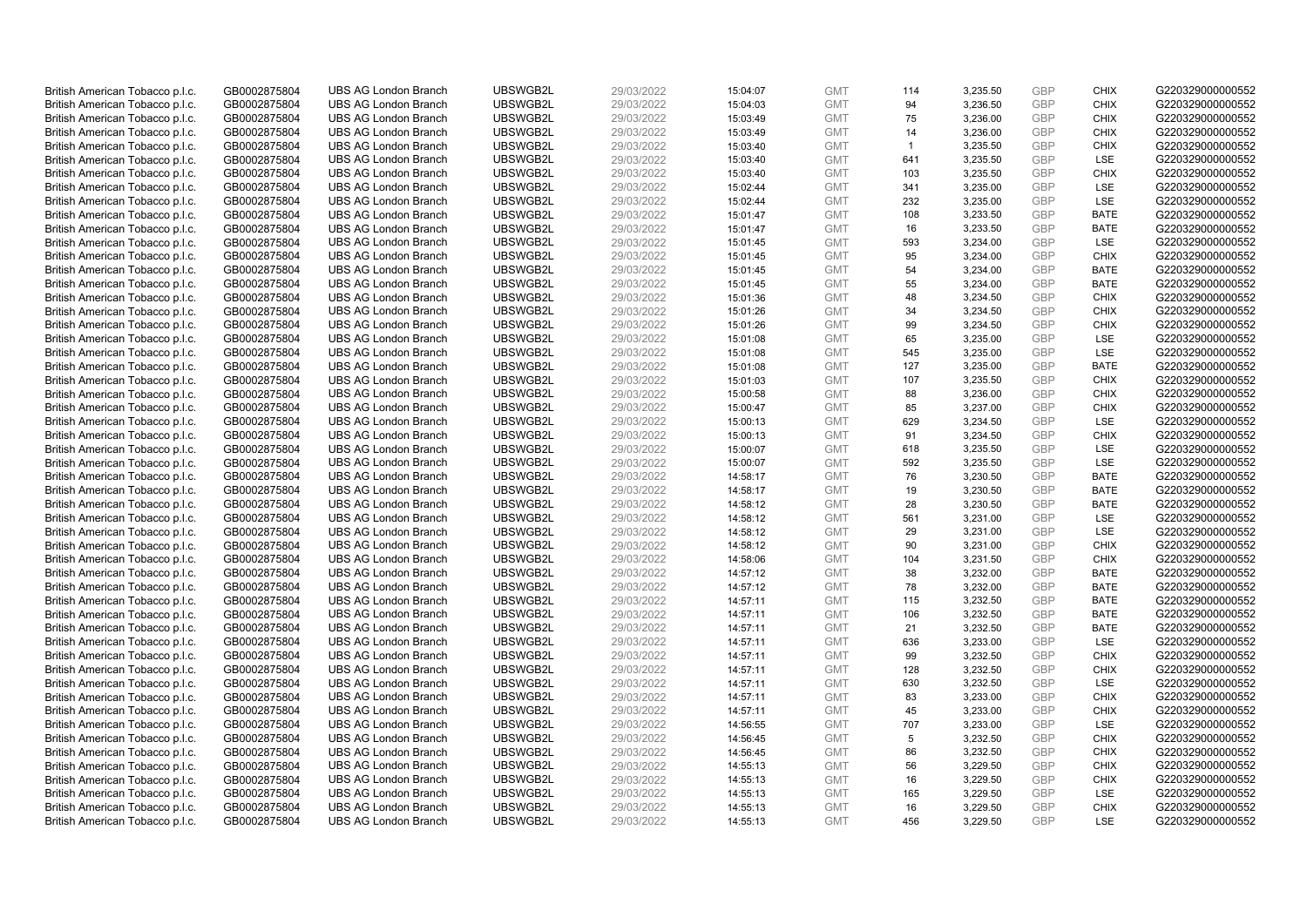| British American Tobacco p.l.c. | GB0002875804 | <b>UBS AG London Branch</b> | UBSWGB2L             | 29/03/2022 |          | <b>GMT</b> | 83       | 3,230.00 | <b>GBP</b> | <b>CHIX</b>                | G220329000000552                     |
|---------------------------------|--------------|-----------------------------|----------------------|------------|----------|------------|----------|----------|------------|----------------------------|--------------------------------------|
|                                 |              |                             |                      |            | 14:55:11 |            |          |          |            |                            |                                      |
| British American Tobacco p.l.c. | GB0002875804 | <b>UBS AG London Branch</b> | UBSWGB2L             | 29/03/2022 | 14:55:11 | <b>GMT</b> | 16       | 3,230.00 | GBP        | <b>CHIX</b>                | G220329000000552                     |
| British American Tobacco p.l.c. | GB0002875804 | <b>UBS AG London Branch</b> | UBSWGB2L             | 29/03/2022 | 14:54:03 | <b>GMT</b> | 407      | 3,228.00 | <b>GBP</b> | LSE                        | G220329000000552                     |
| British American Tobacco p.l.c. | GB0002875804 | <b>UBS AG London Branch</b> | UBSWGB2L             | 29/03/2022 | 14:54:03 | <b>GMT</b> | 223      | 3,228.00 | <b>GBP</b> | LSE                        | G220329000000552                     |
| British American Tobacco p.l.c. | GB0002875804 | <b>UBS AG London Branch</b> | UBSWGB2L             | 29/03/2022 | 14:54:03 | <b>GMT</b> | 110      | 3,228.00 | <b>GBP</b> | <b>BATE</b>                | G220329000000552                     |
| British American Tobacco p.l.c. | GB0002875804 | <b>UBS AG London Branch</b> | UBSWGB2L             | 29/03/2022 | 14:53:26 | <b>GMT</b> | 65       | 3,229.50 | <b>GBP</b> | <b>CHIX</b>                | G220329000000552                     |
| British American Tobacco p.l.c. | GB0002875804 | <b>UBS AG London Branch</b> | UBSWGB2L             | 29/03/2022 | 14:53:26 | <b>GMT</b> | 12       | 3,229.50 | <b>GBP</b> | <b>CHIX</b>                | G220329000000552                     |
| British American Tobacco p.l.c. | GB0002875804 | <b>UBS AG London Branch</b> | UBSWGB2L             | 29/03/2022 | 14:53:26 | <b>GMT</b> | 12       | 3,229.50 | <b>GBP</b> | <b>CHIX</b>                | G220329000000552                     |
| British American Tobacco p.l.c. | GB0002875804 | <b>UBS AG London Branch</b> | UBSWGB2L             | 29/03/2022 | 14:53:09 | <b>GMT</b> | 606      | 3,231.00 | <b>GBP</b> | LSE                        | G220329000000552                     |
| British American Tobacco p.l.c. | GB0002875804 | <b>UBS AG London Branch</b> | UBSWGB2L             | 29/03/2022 | 14:53:09 | <b>GMT</b> | 92       | 3,231.00 | <b>GBP</b> | <b>CHIX</b>                | G220329000000552                     |
| British American Tobacco p.l.c. | GB0002875804 | <b>UBS AG London Branch</b> | UBSWGB2L             | 29/03/2022 | 14:53:06 | <b>GMT</b> | 81       | 3,231.50 | <b>GBP</b> | <b>CHIX</b>                | G220329000000552                     |
| British American Tobacco p.l.c. | GB0002875804 | <b>UBS AG London Branch</b> | UBSWGB2L             | 29/03/2022 | 14:53:06 | <b>GMT</b> | 616      | 3,232.00 | <b>GBP</b> | LSE                        | G220329000000552                     |
| British American Tobacco p.l.c. | GB0002875804 | <b>UBS AG London Branch</b> | UBSWGB2L             | 29/03/2022 | 14:53:06 | <b>GMT</b> | 120      | 3,232.00 | <b>GBP</b> | <b>BATE</b>                | G220329000000552                     |
| British American Tobacco p.l.c. | GB0002875804 | <b>UBS AG London Branch</b> | UBSWGB2L             | 29/03/2022 | 14:53:06 | <b>GMT</b> | 113      | 3,232.00 | <b>GBP</b> | <b>BATE</b>                | G220329000000552                     |
| British American Tobacco p.l.c. | GB0002875804 | <b>UBS AG London Branch</b> | UBSWGB2L             | 29/03/2022 | 14:53:06 | <b>GMT</b> | 91       | 3,232.00 | <b>GBP</b> | <b>CHIX</b>                | G220329000000552                     |
| British American Tobacco p.l.c. | GB0002875804 | <b>UBS AG London Branch</b> | UBSWGB2L             | 29/03/2022 | 14:51:32 | <b>GMT</b> | 49       | 3,230.50 | <b>GBP</b> | <b>CHIX</b>                | G220329000000552                     |
| British American Tobacco p.l.c. | GB0002875804 | <b>UBS AG London Branch</b> | UBSWGB2L             | 29/03/2022 | 14:51:32 | <b>GMT</b> | 94       | 3,230.50 | <b>GBP</b> | <b>CHIX</b>                | G220329000000552                     |
| British American Tobacco p.l.c. | GB0002875804 | <b>UBS AG London Branch</b> | UBSWGB2L             | 29/03/2022 | 14:51:32 | <b>GMT</b> | 626      | 3,230.50 | <b>GBP</b> | LSE                        | G220329000000552                     |
| British American Tobacco p.l.c. | GB0002875804 | <b>UBS AG London Branch</b> | UBSWGB2L             | 29/03/2022 | 14:51:13 | <b>GMT</b> | 174      | 3,230.50 | <b>GBP</b> | <b>BATE</b>                | G220329000000552                     |
| British American Tobacco p.l.c. | GB0002875804 | <b>UBS AG London Branch</b> | UBSWGB2L             | 29/03/2022 | 14:51:13 | <b>GMT</b> | 41       | 3,230.50 | <b>GBP</b> | <b>CHIX</b>                | G220329000000552                     |
| British American Tobacco p.l.c. | GB0002875804 | <b>UBS AG London Branch</b> | UBSWGB2L             | 29/03/2022 | 14:51:13 | <b>GMT</b> | 573      | 3,231.50 | <b>GBP</b> | LSE                        | G220329000000552                     |
| British American Tobacco p.l.c. | GB0002875804 | <b>UBS AG London Branch</b> | UBSWGB2L             | 29/03/2022 | 14:50:43 | <b>GMT</b> | 111      | 3,231.50 | <b>GBP</b> | <b>CHIX</b>                | G220329000000552                     |
| British American Tobacco p.l.c. | GB0002875804 | <b>UBS AG London Branch</b> | UBSWGB2L             | 29/03/2022 | 14:50:42 | <b>GMT</b> | 91       | 3,231.50 | <b>GBP</b> | <b>CHIX</b>                | G220329000000552                     |
| British American Tobacco p.l.c. | GB0002875804 | <b>UBS AG London Branch</b> | UBSWGB2L             | 29/03/2022 | 14:50:42 | <b>GMT</b> | 90       | 3,231.50 | <b>GBP</b> | <b>CHIX</b>                | G220329000000552                     |
| British American Tobacco p.l.c. | GB0002875804 | <b>UBS AG London Branch</b> | UBSWGB2L             | 29/03/2022 | 14:50:06 | <b>GMT</b> | 353      | 3,232.50 | <b>GBP</b> | LSE                        | G220329000000552                     |
| British American Tobacco p.l.c. | GB0002875804 | <b>UBS AG London Branch</b> | UBSWGB2L             | 29/03/2022 | 14:50:06 | <b>GMT</b> | 285      | 3,232.50 | <b>GBP</b> | LSE                        | G220329000000552                     |
| British American Tobacco p.l.c. | GB0002875804 | <b>UBS AG London Branch</b> | UBSWGB2L             | 29/03/2022 | 14:49:09 | <b>GMT</b> | 85       | 3,231.50 | <b>GBP</b> | <b>CHIX</b>                | G220329000000552                     |
| British American Tobacco p.l.c. | GB0002875804 | <b>UBS AG London Branch</b> | UBSWGB2L             | 29/03/2022 | 14:49:06 | <b>GMT</b> | 701      | 3,232.00 | <b>GBP</b> | <b>LSE</b>                 | G220329000000552                     |
| British American Tobacco p.l.c. | GB0002875804 | <b>UBS AG London Branch</b> | UBSWGB2L             | 29/03/2022 | 14:48:20 | <b>GMT</b> | 87       | 3,231.00 | <b>GBP</b> | <b>CHIX</b>                | G220329000000552                     |
| British American Tobacco p.l.c. | GB0002875804 | <b>UBS AG London Branch</b> | UBSWGB2L             | 29/03/2022 | 14:48:18 | <b>GMT</b> | 701      | 3,232.00 | <b>GBP</b> | LSE                        | G220329000000552                     |
| British American Tobacco p.l.c. | GB0002875804 | <b>UBS AG London Branch</b> | UBSWGB2L             | 29/03/2022 | 14:48:08 | <b>GMT</b> | 124      | 3,232.00 | <b>GBP</b> | <b>BATE</b>                | G220329000000552                     |
| British American Tobacco p.l.c. | GB0002875804 | <b>UBS AG London Branch</b> | UBSWGB2L             | 29/03/2022 | 14:48:05 | <b>GMT</b> | 63       | 3,232.50 | <b>GBP</b> | <b>CHIX</b>                | G220329000000552                     |
| British American Tobacco p.l.c. | GB0002875804 | <b>UBS AG London Branch</b> | UBSWGB2L             | 29/03/2022 | 14:48:05 | <b>GMT</b> | 19       | 3,232.50 | <b>GBP</b> | <b>CHIX</b>                | G220329000000552                     |
| British American Tobacco p.l.c. | GB0002875804 | <b>UBS AG London Branch</b> | UBSWGB2L             | 29/03/2022 | 14:47:55 | <b>GMT</b> | 70       | 3,233.50 | <b>GBP</b> | <b>CHIX</b>                | G220329000000552                     |
| British American Tobacco p.l.c. | GB0002875804 | <b>UBS AG London Branch</b> | UBSWGB2L             | 29/03/2022 | 14:47:55 | <b>GMT</b> | 27       | 3,233.50 | <b>GBP</b> | <b>CHIX</b>                | G220329000000552                     |
| British American Tobacco p.l.c. | GB0002875804 | <b>UBS AG London Branch</b> | UBSWGB2L             | 29/03/2022 | 14:47:49 | <b>GMT</b> | 587      | 3,234.00 | <b>GBP</b> | LSE                        | G220329000000552                     |
| British American Tobacco p.l.c. |              | <b>UBS AG London Branch</b> | UBSWGB2L             | 29/03/2022 |          | <b>GMT</b> | 94       |          | <b>GBP</b> | <b>CHIX</b>                | G220329000000552                     |
|                                 | GB0002875804 |                             |                      |            | 14:47:08 |            |          | 3,234.50 |            |                            |                                      |
| British American Tobacco p.l.c. | GB0002875804 | <b>UBS AG London Branch</b> | UBSWGB2L<br>UBSWGB2L | 29/03/2022 | 14:47:05 | <b>GMT</b> | 12<br>71 | 3,235.50 | <b>GBP</b> | <b>CHIX</b><br><b>CHIX</b> | G220329000000552<br>G220329000000552 |
| British American Tobacco p.l.c. | GB0002875804 | <b>UBS AG London Branch</b> |                      | 29/03/2022 | 14:47:05 | <b>GMT</b> |          | 3,235.50 | <b>GBP</b> |                            |                                      |
| British American Tobacco p.l.c. | GB0002875804 | <b>UBS AG London Branch</b> | UBSWGB2L             | 29/03/2022 | 14:46:45 | <b>GMT</b> | 635      | 3,237.00 | <b>GBP</b> | <b>LSE</b>                 | G220329000000552                     |
| British American Tobacco p.l.c. | GB0002875804 | <b>UBS AG London Branch</b> | UBSWGB2L             | 29/03/2022 | 14:46:45 | <b>GMT</b> | 101      | 3,237.00 | <b>GBP</b> | <b>BATE</b>                | G220329000000552                     |
| British American Tobacco p.l.c. | GB0002875804 | <b>UBS AG London Branch</b> | UBSWGB2L             | 29/03/2022 | 14:46:11 | <b>GMT</b> | 36       | 3,238.50 | <b>GBP</b> | <b>CHIX</b>                | G220329000000552                     |
| British American Tobacco p.l.c. | GB0002875804 | <b>UBS AG London Branch</b> | UBSWGB2L             | 29/03/2022 | 14:46:11 | <b>GMT</b> | 44       | 3,238.50 | <b>GBP</b> | <b>CHIX</b>                | G220329000000552                     |
| British American Tobacco p.l.c. | GB0002875804 | <b>UBS AG London Branch</b> | UBSWGB2L             | 29/03/2022 | 14:45:59 | <b>GMT</b> | 36       | 3,239.50 | <b>GBP</b> | <b>BATE</b>                | G220329000000552                     |
| British American Tobacco p.l.c. | GB0002875804 | <b>UBS AG London Branch</b> | UBSWGB2L             | 29/03/2022 | 14:45:59 | <b>GMT</b> | 65       | 3,239.50 | <b>GBP</b> | <b>BATE</b>                | G220329000000552                     |
| British American Tobacco p.l.c. | GB0002875804 | <b>UBS AG London Branch</b> | UBSWGB2L             | 29/03/2022 | 14:45:59 | <b>GMT</b> | 84       | 3,240.00 | <b>GBP</b> | <b>CHIX</b>                | G220329000000552                     |
| British American Tobacco p.l.c. | GB0002875804 | <b>UBS AG London Branch</b> | UBSWGB2L             | 29/03/2022 | 14:45:59 | <b>GMT</b> | 85       | 3,240.00 | <b>GBP</b> | <b>CHIX</b>                | G220329000000552                     |
| British American Tobacco p.l.c. | GB0002875804 | <b>UBS AG London Branch</b> | UBSWGB2L             | 29/03/2022 | 14:45:59 | <b>GMT</b> | 191      | 3,240.50 | <b>GBP</b> | LSE                        | G220329000000552                     |
| British American Tobacco p.l.c. | GB0002875804 | <b>UBS AG London Branch</b> | UBSWGB2L             | 29/03/2022 | 14:45:59 | <b>GMT</b> | 453      | 3,240.50 | <b>GBP</b> | LSE                        | G220329000000552                     |
| British American Tobacco p.l.c. | GB0002875804 | <b>UBS AG London Branch</b> | UBSWGB2L             | 29/03/2022 | 14:45:59 | <b>GMT</b> | 12       | 3,240.50 | <b>GBP</b> | <b>LSE</b>                 | G220329000000552                     |
| British American Tobacco p.l.c. | GB0002875804 | <b>UBS AG London Branch</b> | UBSWGB2L             | 29/03/2022 | 14:45:31 | <b>GMT</b> | 121      | 3,240.50 | <b>GBP</b> | <b>BATE</b>                | G220329000000552                     |
| British American Tobacco p.l.c. | GB0002875804 | <b>UBS AG London Branch</b> | UBSWGB2L             | 29/03/2022 | 14:45:15 | <b>GMT</b> | 95       | 3,241.00 | <b>GBP</b> | <b>CHIX</b>                | G220329000000552                     |
| British American Tobacco p.l.c. | GB0002875804 | <b>UBS AG London Branch</b> | UBSWGB2L             | 29/03/2022 | 14:45:15 | <b>GMT</b> | 99       | 3,241.50 | <b>GBP</b> | <b>CHIX</b>                | G220329000000552                     |
| British American Tobacco p.l.c. | GB0002875804 | <b>UBS AG London Branch</b> | UBSWGB2L             | 29/03/2022 | 14:45:04 | <b>GMT</b> | 243      | 3.242.00 | GBP        | <b>LSE</b>                 | G220329000000552                     |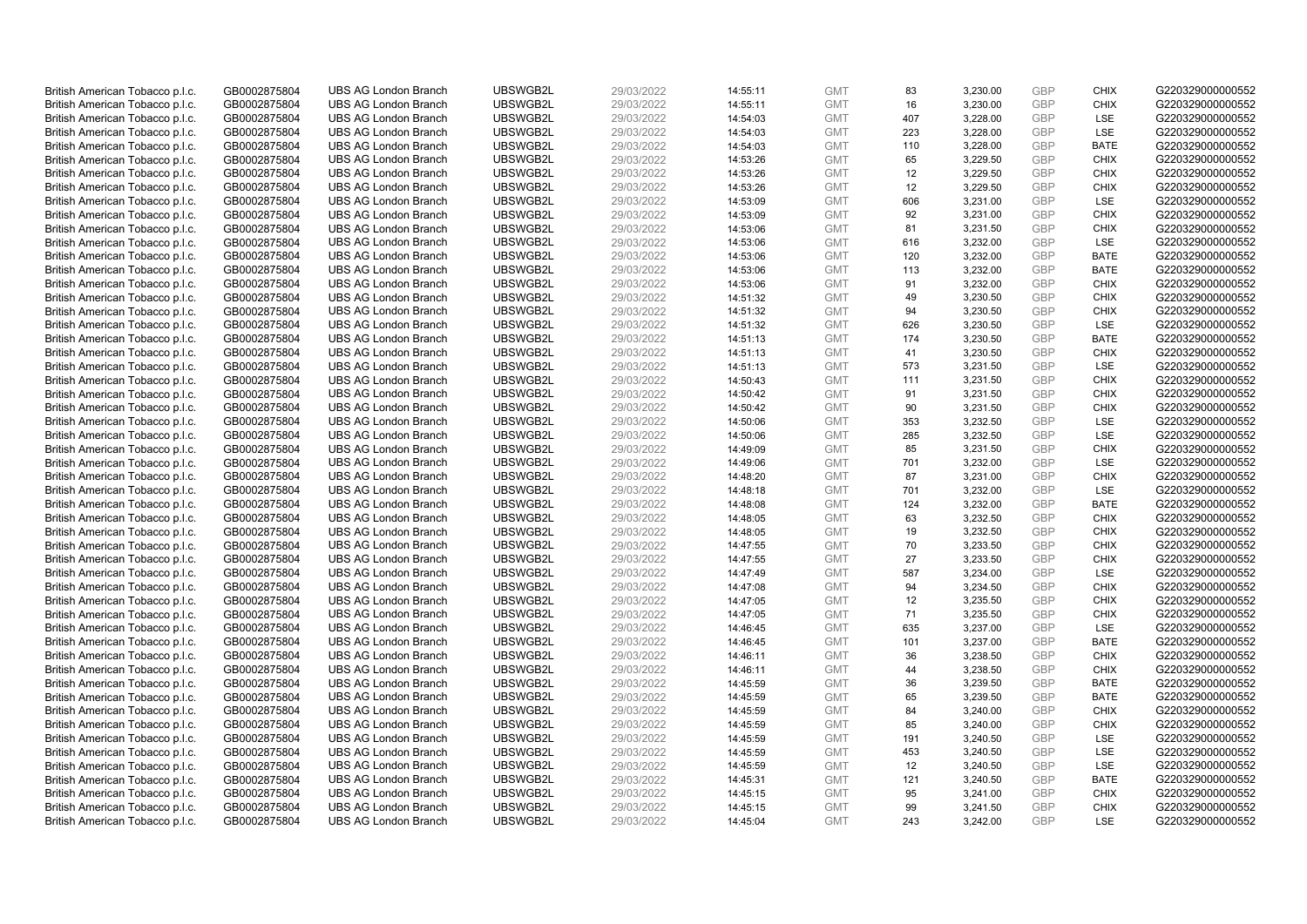| British American Tobacco p.l.c. | GB0002875804 | <b>UBS AG London Branch</b> | UBSWGB2L             | 29/03/2022 | 14:45:04 | <b>GMT</b> | 299       | 3,242.00 | <b>GBP</b> | LSE                | G220329000000552                     |
|---------------------------------|--------------|-----------------------------|----------------------|------------|----------|------------|-----------|----------|------------|--------------------|--------------------------------------|
|                                 |              |                             |                      |            |          |            | 107       |          | GBP        | <b>LSE</b>         |                                      |
| British American Tobacco p.l.c. | GB0002875804 | <b>UBS AG London Branch</b> | UBSWGB2L             | 29/03/2022 | 14:45:04 | <b>GMT</b> |           | 3,242.00 |            |                    | G220329000000552                     |
| British American Tobacco p.l.c. | GB0002875804 | <b>UBS AG London Branch</b> | UBSWGB2L             | 29/03/2022 | 14:44:39 | <b>GMT</b> | 250       | 3,242.00 | <b>GBP</b> | LSE                | G220329000000552                     |
| British American Tobacco p.l.c. | GB0002875804 | <b>UBS AG London Branch</b> | UBSWGB2L             | 29/03/2022 | 14:44:39 | <b>GMT</b> | 81        | 3,242.00 | <b>GBP</b> | LSE                | G220329000000552                     |
| British American Tobacco p.l.c. | GB0002875804 | <b>UBS AG London Branch</b> | UBSWGB2L             | 29/03/2022 | 14:44:09 | <b>GMT</b> | 123       | 3,240.00 | <b>GBP</b> | <b>BATE</b>        | G220329000000552                     |
| British American Tobacco p.l.c. | GB0002875804 | <b>UBS AG London Branch</b> | UBSWGB2L             | 29/03/2022 | 14:44:09 | <b>GMT</b> | 98        | 3,240.00 | <b>GBP</b> | <b>CHIX</b>        | G220329000000552                     |
| British American Tobacco p.l.c. | GB0002875804 | <b>UBS AG London Branch</b> | UBSWGB2L             | 29/03/2022 | 14:43:59 | <b>GMT</b> | 99        | 3,241.00 | <b>GBP</b> | <b>CHIX</b>        | G220329000000552                     |
| British American Tobacco p.l.c. | GB0002875804 | <b>UBS AG London Branch</b> | UBSWGB2L             | 29/03/2022 | 14:43:59 | <b>GMT</b> | 389       | 3,241.50 | <b>GBP</b> | LSE                | G220329000000552                     |
| British American Tobacco p.l.c. | GB0002875804 | <b>UBS AG London Branch</b> | UBSWGB2L             | 29/03/2022 | 14:43:59 | <b>GMT</b> | 209       | 3,241.50 | <b>GBP</b> | LSE                | G220329000000552                     |
| British American Tobacco p.l.c. | GB0002875804 | <b>UBS AG London Branch</b> | UBSWGB2L             | 29/03/2022 | 14:43:16 | <b>GMT</b> | 57        | 3,239.00 | <b>GBP</b> | <b>BATE</b>        | G220329000000552                     |
| British American Tobacco p.l.c. | GB0002875804 | <b>UBS AG London Branch</b> | UBSWGB2L             | 29/03/2022 | 14:43:05 | <b>GMT</b> | 125       | 3,239.50 | <b>GBP</b> | <b>LSE</b>         | G220329000000552                     |
| British American Tobacco p.l.c. | GB0002875804 | <b>UBS AG London Branch</b> | UBSWGB2L             | 29/03/2022 | 14:43:05 | <b>GMT</b> | 374       | 3,239.50 | <b>GBP</b> | LSE                | G220329000000552                     |
| British American Tobacco p.l.c. | GB0002875804 | <b>UBS AG London Branch</b> | UBSWGB2L             | 29/03/2022 | 14:43:05 | <b>GMT</b> | 116       | 3,239.50 | <b>GBP</b> | LSE                | G220329000000552                     |
| British American Tobacco p.l.c. | GB0002875804 | <b>UBS AG London Branch</b> | UBSWGB2L             | 29/03/2022 | 14:43:02 | <b>GMT</b> | 93        | 3,240.00 | <b>GBP</b> | <b>CHIX</b>        | G220329000000552                     |
| British American Tobacco p.l.c. | GB0002875804 | <b>UBS AG London Branch</b> | UBSWGB2L             | 29/03/2022 | 14:42:55 | <b>GMT</b> | 443       | 3,241.50 | <b>GBP</b> | LSE                | G220329000000552                     |
| British American Tobacco p.l.c. | GB0002875804 | <b>UBS AG London Branch</b> | UBSWGB2L             | 29/03/2022 | 14:42:55 | <b>GMT</b> | 74        | 3,241.50 | <b>GBP</b> | <b>CHIX</b>        | G220329000000552                     |
| British American Tobacco p.l.c. | GB0002875804 | <b>UBS AG London Branch</b> | UBSWGB2L             | 29/03/2022 | 14:42:55 | <b>GMT</b> | 234       | 3,241.50 | <b>GBP</b> | LSE                | G220329000000552                     |
| British American Tobacco p.l.c. | GB0002875804 | <b>UBS AG London Branch</b> | UBSWGB2L             | 29/03/2022 | 14:42:55 | <b>GMT</b> | 16        | 3,241.50 | <b>GBP</b> | <b>CHIX</b>        | G220329000000552                     |
| British American Tobacco p.l.c. | GB0002875804 | <b>UBS AG London Branch</b> | UBSWGB2L             | 29/03/2022 | 14:42:46 | <b>GMT</b> | 27        | 3,242.50 | <b>GBP</b> | <b>CHIX</b>        | G220329000000552                     |
| British American Tobacco p.l.c. | GB0002875804 | <b>UBS AG London Branch</b> | UBSWGB2L             | 29/03/2022 | 14:42:03 | <b>GMT</b> | 65        | 3,240.50 | <b>GBP</b> | <b>BATE</b>        | G220329000000552                     |
| British American Tobacco p.l.c. | GB0002875804 | <b>UBS AG London Branch</b> | UBSWGB2L             | 29/03/2022 | 14:42:03 | <b>GMT</b> | 44        | 3,240.50 | <b>GBP</b> | <b>BATE</b>        | G220329000000552                     |
| British American Tobacco p.l.c. | GB0002875804 | <b>UBS AG London Branch</b> | UBSWGB2L             | 29/03/2022 | 14:42:03 | <b>GMT</b> | 96        | 3,241.50 | <b>GBP</b> | <b>CHIX</b>        | G220329000000552                     |
| British American Tobacco p.l.c. | GB0002875804 | <b>UBS AG London Branch</b> | UBSWGB2L             | 29/03/2022 | 14:42:03 | <b>GMT</b> | 83        | 3,241.50 | <b>GBP</b> | <b>CHIX</b>        | G220329000000552                     |
| British American Tobacco p.l.c. | GB0002875804 | <b>UBS AG London Branch</b> | UBSWGB2L             | 29/03/2022 | 14:42:03 | <b>GMT</b> | 119       | 3,241.50 | <b>GBP</b> | <b>BATE</b>        | G220329000000552                     |
| British American Tobacco p.l.c. | GB0002875804 | <b>UBS AG London Branch</b> | UBSWGB2L             | 29/03/2022 | 14:42:03 | <b>GMT</b> | 82        | 3,241.50 | <b>GBP</b> | <b>CHIX</b>        | G220329000000552                     |
| British American Tobacco p.l.c. | GB0002875804 | <b>UBS AG London Branch</b> | UBSWGB2L             | 29/03/2022 | 14:42:03 | <b>GMT</b> | 103       | 3,241.50 | <b>GBP</b> | <b>BATE</b>        | G220329000000552                     |
| British American Tobacco p.l.c. | GB0002875804 | <b>UBS AG London Branch</b> | UBSWGB2L             | 29/03/2022 | 14:42:03 | <b>GMT</b> | 277       | 3,241.50 | <b>GBP</b> | LSE                | G220329000000552                     |
| British American Tobacco p.l.c. | GB0002875804 | <b>UBS AG London Branch</b> | UBSWGB2L             | 29/03/2022 | 14:42:03 | <b>GMT</b> | 365       | 3,241.50 | <b>GBP</b> | LSE                | G220329000000552                     |
| British American Tobacco p.l.c. | GB0002875804 | <b>UBS AG London Branch</b> | UBSWGB2L             | 29/03/2022 | 14:41:50 | <b>GMT</b> | 103       | 3,242.00 | <b>GBP</b> | <b>BATE</b>        | G220329000000552                     |
| British American Tobacco p.l.c. | GB0002875804 | <b>UBS AG London Branch</b> | UBSWGB2L             | 29/03/2022 | 14:41:50 | <b>GMT</b> | 85        | 3,242.00 | <b>GBP</b> | <b>CHIX</b>        | G220329000000552                     |
| British American Tobacco p.l.c. | GB0002875804 | <b>UBS AG London Branch</b> | UBSWGB2L             | 29/03/2022 | 14:41:34 | <b>GMT</b> | 56        | 3,243.00 | <b>GBP</b> | <b>CHIX</b>        | G220329000000552                     |
| British American Tobacco p.l.c. | GB0002875804 | <b>UBS AG London Branch</b> | UBSWGB2L             | 29/03/2022 | 14:41:34 | <b>GMT</b> | 5         | 3,243.00 | <b>GBP</b> | <b>CHIX</b>        | G220329000000552                     |
| British American Tobacco p.l.c. | GB0002875804 | <b>UBS AG London Branch</b> | UBSWGB2L             | 29/03/2022 | 14:41:05 | <b>GMT</b> | 219       | 3,241.50 | <b>GBP</b> | LSE                | G220329000000552                     |
| British American Tobacco p.l.c. | GB0002875804 | <b>UBS AG London Branch</b> | UBSWGB2L             | 29/03/2022 | 14:41:05 | <b>GMT</b> | 166       | 3,241.50 | <b>GBP</b> | LSE                | G220329000000552                     |
| British American Tobacco p.l.c. | GB0002875804 | <b>UBS AG London Branch</b> | UBSWGB2L             | 29/03/2022 | 14:41:05 | <b>GMT</b> | 58        | 3,241.50 | <b>GBP</b> | LSE                | G220329000000552                     |
| British American Tobacco p.l.c. | GB0002875804 | <b>UBS AG London Branch</b> | UBSWGB2L             | 29/03/2022 |          | <b>GMT</b> | 258       |          | <b>GBP</b> | LSE                | G220329000000552                     |
| British American Tobacco p.l.c. |              | <b>UBS AG London Branch</b> | UBSWGB2L             | 29/03/2022 | 14:41:05 | <b>GMT</b> | 99        | 3,241.50 | <b>GBP</b> | <b>CHIX</b>        | G220329000000552                     |
|                                 | GB0002875804 |                             |                      |            | 14:40:55 |            |           | 3,242.50 |            |                    |                                      |
| British American Tobacco p.l.c. | GB0002875804 | <b>UBS AG London Branch</b> | UBSWGB2L<br>UBSWGB2L | 29/03/2022 | 14:40:27 | <b>GMT</b> | 577<br>58 | 3,240.00 | <b>GBP</b> | LSE<br><b>CHIX</b> | G220329000000552<br>G220329000000552 |
| British American Tobacco p.l.c. | GB0002875804 | <b>UBS AG London Branch</b> |                      | 29/03/2022 | 14:40:15 | <b>GMT</b> |           | 3,240.50 | <b>GBP</b> |                    |                                      |
| British American Tobacco p.l.c. | GB0002875804 | <b>UBS AG London Branch</b> | UBSWGB2L             | 29/03/2022 | 14:40:05 | <b>GMT</b> | 337       | 3,240.50 | <b>GBP</b> | LSE                | G220329000000552                     |
| British American Tobacco p.l.c. | GB0002875804 | <b>UBS AG London Branch</b> | UBSWGB2L             | 29/03/2022 | 14:40:05 | <b>GMT</b> | 252       | 3,240.50 | <b>GBP</b> | LSE                | G220329000000552                     |
| British American Tobacco p.l.c. | GB0002875804 | <b>UBS AG London Branch</b> | UBSWGB2L             | 29/03/2022 | 14:39:15 | <b>GMT</b> | 586       | 3,238.00 | <b>GBP</b> | LSE                | G220329000000552                     |
| British American Tobacco p.l.c. | GB0002875804 | <b>UBS AG London Branch</b> | UBSWGB2L             | 29/03/2022 | 14:39:15 | <b>GMT</b> | 97        | 3,238.00 | <b>GBP</b> | <b>CHIX</b>        | G220329000000552                     |
| British American Tobacco p.l.c. | GB0002875804 | <b>UBS AG London Branch</b> | UBSWGB2L             | 29/03/2022 | 14:38:44 | <b>GMT</b> | 37        | 3,238.50 | <b>GBP</b> | <b>CHIX</b>        | G220329000000552                     |
| British American Tobacco p.l.c. | GB0002875804 | <b>UBS AG London Branch</b> | UBSWGB2L             | 29/03/2022 | 14:38:44 | <b>GMT</b> | 62        | 3,238.50 | <b>GBP</b> | <b>CHIX</b>        | G220329000000552                     |
| British American Tobacco p.l.c. | GB0002875804 | <b>UBS AG London Branch</b> | UBSWGB2L             | 29/03/2022 | 14:38:44 | <b>GMT</b> | 36        | 3,239.50 | <b>GBP</b> | LSE                | G220329000000552                     |
| British American Tobacco p.l.c. | GB0002875804 | <b>UBS AG London Branch</b> | UBSWGB2L             | 29/03/2022 | 14:38:43 | <b>GMT</b> | 450       | 3,239.50 | <b>GBP</b> | LSE                | G220329000000552                     |
| British American Tobacco p.l.c. | GB0002875804 | <b>UBS AG London Branch</b> | UBSWGB2L             | 29/03/2022 | 14:38:43 | <b>GMT</b> | 151       | 3,239.50 | <b>GBP</b> | LSE                | G220329000000552                     |
| British American Tobacco p.l.c. | GB0002875804 | <b>UBS AG London Branch</b> | UBSWGB2L             | 29/03/2022 | 14:38:23 | <b>GMT</b> | 11        | 3,241.50 | <b>GBP</b> | <b>CHIX</b>        | G220329000000552                     |
| British American Tobacco p.l.c. | GB0002875804 | <b>UBS AG London Branch</b> | UBSWGB2L             | 29/03/2022 | 14:38:22 | <b>GMT</b> | 80        | 3,241.50 | <b>GBP</b> | <b>CHIX</b>        | G220329000000552                     |
| British American Tobacco p.l.c. | GB0002875804 | <b>UBS AG London Branch</b> | UBSWGB2L             | 29/03/2022 | 14:38:21 | <b>GMT</b> | 521       | 3,242.00 | <b>GBP</b> | LSE                | G220329000000552                     |
| British American Tobacco p.l.c. | GB0002875804 | <b>UBS AG London Branch</b> | UBSWGB2L             | 29/03/2022 | 14:38:21 | <b>GMT</b> | 113       | 3,242.50 | <b>GBP</b> | <b>BATE</b>        | G220329000000552                     |
| British American Tobacco p.l.c. | GB0002875804 | <b>UBS AG London Branch</b> | UBSWGB2L             | 29/03/2022 | 14:38:21 | <b>GMT</b> | 12        | 3,242.00 | <b>GBP</b> | LSE                | G220329000000552                     |
| British American Tobacco p.l.c. | GB0002875804 | <b>UBS AG London Branch</b> | UBSWGB2L             | 29/03/2022 |          | <b>GMT</b> | 105       | 3.242.00 | GBP        | LSE                | G220329000000552                     |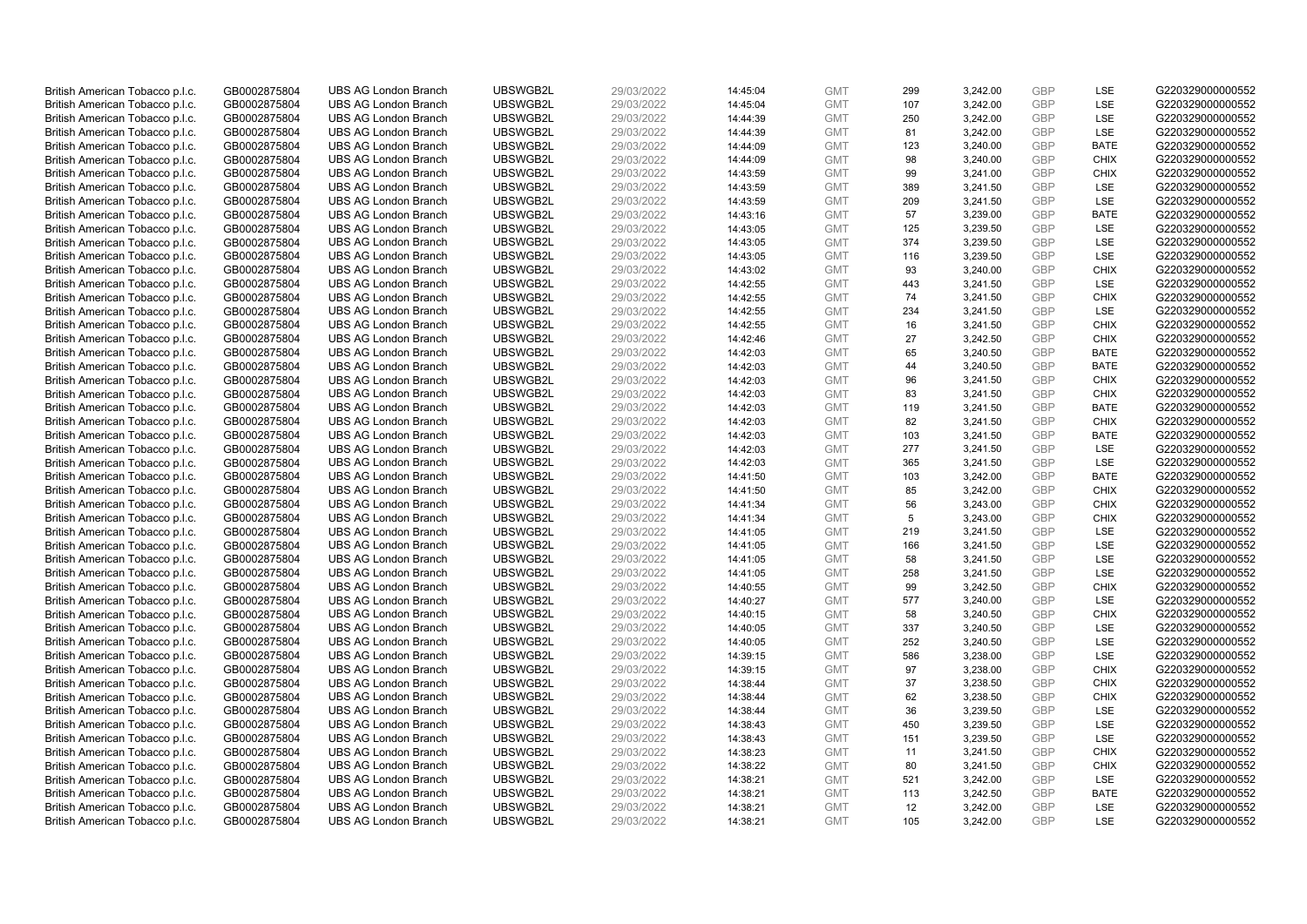| British American Tobacco p.l.c. | GB0002875804 | <b>UBS AG London Branch</b> | UBSWGB2L | 29/03/2022 | 14:38:21 | <b>GMT</b> | 120 | 3,242.00 | <b>GBP</b> | <b>CHIX</b> | G220329000000552 |
|---------------------------------|--------------|-----------------------------|----------|------------|----------|------------|-----|----------|------------|-------------|------------------|
|                                 |              |                             |          |            |          |            |     |          |            |             |                  |
| British American Tobacco p.l.c. | GB0002875804 | <b>UBS AG London Branch</b> | UBSWGB2L | 29/03/2022 | 14:38:21 | <b>GMT</b> | 111 | 3,242.00 | <b>GBP</b> | <b>BATE</b> | G220329000000552 |
| British American Tobacco p.l.c. | GB0002875804 | <b>UBS AG London Branch</b> | UBSWGB2L | 29/03/2022 | 14:38:21 | <b>GMT</b> | 133 | 3,242.50 | <b>GBP</b> | <b>BATE</b> | G220329000000552 |
| British American Tobacco p.l.c. | GB0002875804 | <b>UBS AG London Branch</b> | UBSWGB2L | 29/03/2022 | 14:38:19 | <b>GMT</b> | 14  | 3,243.50 | <b>GBP</b> | <b>CHIX</b> | G220329000000552 |
| British American Tobacco p.l.c. | GB0002875804 | <b>UBS AG London Branch</b> | UBSWGB2L | 29/03/2022 | 14:37:40 | <b>GMT</b> | 680 | 3,243.00 | <b>GBP</b> | LSE         | G220329000000552 |
| British American Tobacco p.l.c. | GB0002875804 | <b>UBS AG London Branch</b> | UBSWGB2L | 29/03/2022 | 14:37:40 | <b>GMT</b> | 60  | 3,243.00 | <b>GBP</b> | <b>CHIX</b> | G220329000000552 |
| British American Tobacco p.l.c. | GB0002875804 | <b>UBS AG London Branch</b> | UBSWGB2L | 29/03/2022 | 14:37:40 | <b>GMT</b> | 37  | 3,243.00 | <b>GBP</b> | <b>CHIX</b> | G220329000000552 |
| British American Tobacco p.l.c. | GB0002875804 | <b>UBS AG London Branch</b> | UBSWGB2L | 29/03/2022 | 14:37:36 | <b>GMT</b> | 57  | 3,244.00 | <b>GBP</b> | <b>CHIX</b> | G220329000000552 |
| British American Tobacco p.l.c. | GB0002875804 | <b>UBS AG London Branch</b> | UBSWGB2L | 29/03/2022 | 14:37:34 | <b>GMT</b> | 46  | 3,244.00 | <b>GBP</b> | <b>CHIX</b> | G220329000000552 |
| British American Tobacco p.l.c. | GB0002875804 | <b>UBS AG London Branch</b> | UBSWGB2L | 29/03/2022 | 14:37:04 | <b>GMT</b> | 67  | 3,243.00 | <b>GBP</b> | <b>CHIX</b> | G220329000000552 |
| British American Tobacco p.l.c. | GB0002875804 | <b>UBS AG London Branch</b> | UBSWGB2L | 29/03/2022 | 14:37:02 | <b>GMT</b> | 396 | 3,242.50 | <b>GBP</b> | LSE         | G220329000000552 |
| British American Tobacco p.l.c. | GB0002875804 | <b>UBS AG London Branch</b> | UBSWGB2L | 29/03/2022 | 14:37:02 | <b>GMT</b> | 72  | 3,242.50 | <b>GBP</b> | <b>BATE</b> | G220329000000552 |
| British American Tobacco p.l.c. | GB0002875804 | <b>UBS AG London Branch</b> | UBSWGB2L | 29/03/2022 | 14:37:02 | <b>GMT</b> | 31  | 3,242.50 | <b>GBP</b> | <b>BATE</b> | G220329000000552 |
| British American Tobacco p.l.c. | GB0002875804 | <b>UBS AG London Branch</b> | UBSWGB2L | 29/03/2022 | 14:37:02 | <b>GMT</b> | 18  | 3,242.50 | <b>GBP</b> | <b>BATE</b> | G220329000000552 |
| British American Tobacco p.l.c. | GB0002875804 | <b>UBS AG London Branch</b> | UBSWGB2L | 29/03/2022 | 14:37:02 | <b>GMT</b> | 190 | 3,242.50 | <b>GBP</b> | LSE         | G220329000000552 |
| British American Tobacco p.l.c. | GB0002875804 | <b>UBS AG London Branch</b> | UBSWGB2L | 29/03/2022 | 14:37:00 | <b>GMT</b> | 91  | 3,243.00 | <b>GBP</b> | <b>CHIX</b> | G220329000000552 |
| British American Tobacco p.l.c. | GB0002875804 | <b>UBS AG London Branch</b> | UBSWGB2L | 29/03/2022 | 14:36:46 | <b>GMT</b> | 67  | 3,244.00 | <b>GBP</b> | <b>CHIX</b> | G220329000000552 |
| British American Tobacco p.l.c. | GB0002875804 | <b>UBS AG London Branch</b> | UBSWGB2L | 29/03/2022 | 14:36:30 | <b>GMT</b> | 613 | 3,243.50 | <b>GBP</b> | LSE         | G220329000000552 |
| British American Tobacco p.l.c. | GB0002875804 | <b>UBS AG London Branch</b> | UBSWGB2L | 29/03/2022 | 14:36:02 | <b>GMT</b> | 146 | 3,242.50 | <b>GBP</b> | <b>BATE</b> | G220329000000552 |
| British American Tobacco p.l.c. | GB0002875804 | <b>UBS AG London Branch</b> | UBSWGB2L | 29/03/2022 | 14:36:02 | <b>GMT</b> | 18  | 3,242.50 | <b>GBP</b> | <b>BATE</b> | G220329000000552 |
| British American Tobacco p.l.c. | GB0002875804 | <b>UBS AG London Branch</b> | UBSWGB2L | 29/03/2022 | 14:35:50 | <b>GMT</b> | 94  | 3,245.50 | <b>GBP</b> | <b>CHIX</b> | G220329000000552 |
| British American Tobacco p.l.c. | GB0002875804 | <b>UBS AG London Branch</b> | UBSWGB2L | 29/03/2022 | 14:35:50 | <b>GMT</b> | 669 | 3,245.50 | <b>GBP</b> | LSE         | G220329000000552 |
| British American Tobacco p.l.c. | GB0002875804 | <b>UBS AG London Branch</b> | UBSWGB2L | 29/03/2022 | 14:35:50 | <b>GMT</b> | 690 | 3,246.00 | <b>GBP</b> | LSE         | G220329000000552 |
| British American Tobacco p.l.c. | GB0002875804 | <b>UBS AG London Branch</b> | UBSWGB2L | 29/03/2022 | 14:35:50 | <b>GMT</b> | 121 | 3,246.00 | <b>GBP</b> | <b>BATE</b> | G220329000000552 |
| British American Tobacco p.l.c. | GB0002875804 | <b>UBS AG London Branch</b> | UBSWGB2L | 29/03/2022 | 14:35:50 | <b>GMT</b> | 98  | 3,246.00 | <b>GBP</b> | <b>CHIX</b> | G220329000000552 |
| British American Tobacco p.l.c. | GB0002875804 | <b>UBS AG London Branch</b> | UBSWGB2L | 29/03/2022 | 14:35:46 | <b>GMT</b> | 69  | 3,247.00 | <b>GBP</b> | <b>CHIX</b> | G220329000000552 |
| British American Tobacco p.l.c. | GB0002875804 | <b>UBS AG London Branch</b> | UBSWGB2L | 29/03/2022 | 14:35:46 | <b>GMT</b> | 14  | 3,247.00 | <b>GBP</b> | <b>CHIX</b> | G220329000000552 |
| British American Tobacco p.l.c. | GB0002875804 | <b>UBS AG London Branch</b> | UBSWGB2L | 29/03/2022 | 14:35:46 | <b>GMT</b> | 89  | 3,246.50 | <b>GBP</b> | <b>CHIX</b> | G220329000000552 |
| British American Tobacco p.l.c. | GB0002875804 | <b>UBS AG London Branch</b> | UBSWGB2L | 29/03/2022 | 14:35:46 | <b>GMT</b> | 104 | 3,246.50 | <b>GBP</b> | <b>BATE</b> | G220329000000552 |
| British American Tobacco p.l.c. | GB0002875804 | <b>UBS AG London Branch</b> | UBSWGB2L | 29/03/2022 | 14:35:46 | <b>GMT</b> | 704 | 3,247.00 | <b>GBP</b> | LSE         | G220329000000552 |
| British American Tobacco p.l.c. | GB0002875804 | <b>UBS AG London Branch</b> | UBSWGB2L | 29/03/2022 | 14:35:46 | <b>GMT</b> | 89  | 3,247.00 | <b>GBP</b> | <b>CHIX</b> | G220329000000552 |
| British American Tobacco p.l.c. | GB0002875804 | <b>UBS AG London Branch</b> | UBSWGB2L | 29/03/2022 | 14:35:18 | <b>GMT</b> | 205 | 3,246.00 | <b>GBP</b> | LSE         | G220329000000552 |
| British American Tobacco p.l.c. | GB0002875804 | <b>UBS AG London Branch</b> | UBSWGB2L | 29/03/2022 | 14:35:18 | <b>GMT</b> | 374 | 3,246.00 | <b>GBP</b> | LSE         | G220329000000552 |
| British American Tobacco p.l.c. | GB0002875804 | <b>UBS AG London Branch</b> | UBSWGB2L | 29/03/2022 | 14:35:02 | <b>GMT</b> | 98  | 3,244.00 | <b>GBP</b> | <b>CHIX</b> | G220329000000552 |
| British American Tobacco p.l.c. | GB0002875804 | <b>UBS AG London Branch</b> | UBSWGB2L | 29/03/2022 | 14:35:01 | <b>GMT</b> | 23  | 3,244.50 | <b>GBP</b> | <b>CHIX</b> | G220329000000552 |
| British American Tobacco p.l.c. | GB0002875804 | <b>UBS AG London Branch</b> | UBSWGB2L | 29/03/2022 | 14:34:38 | <b>GMT</b> | 95  | 3,242.50 | <b>GBP</b> | <b>CHIX</b> | G220329000000552 |
| British American Tobacco p.l.c. |              | <b>UBS AG London Branch</b> | UBSWGB2L | 29/03/2022 |          | <b>GMT</b> |     |          | <b>GBP</b> | LSE         | G220329000000552 |
|                                 | GB0002875804 |                             |          |            | 14:34:20 |            | 349 | 3,242.00 |            |             |                  |
| British American Tobacco p.l.c. | GB0002875804 | <b>UBS AG London Branch</b> | UBSWGB2L | 29/03/2022 | 14:34:20 | <b>GMT</b> | 350 | 3,242.00 | <b>GBP</b> | LSE         | G220329000000552 |
| British American Tobacco p.l.c. | GB0002875804 | <b>UBS AG London Branch</b> | UBSWGB2L | 29/03/2022 | 14:34:18 | <b>GMT</b> | 94  | 3,242.50 | <b>GBP</b> | <b>CHIX</b> | G220329000000552 |
| British American Tobacco p.l.c. | GB0002875804 | <b>UBS AG London Branch</b> | UBSWGB2L | 29/03/2022 | 14:34:17 | <b>GMT</b> | 36  | 3,243.00 | <b>GBP</b> | <b>BATE</b> | G220329000000552 |
| British American Tobacco p.l.c. | GB0002875804 | <b>UBS AG London Branch</b> | UBSWGB2L | 29/03/2022 | 14:34:17 | <b>GMT</b> | 28  | 3,243.00 | <b>GBP</b> | <b>BATE</b> | G220329000000552 |
| British American Tobacco p.l.c. | GB0002875804 | <b>UBS AG London Branch</b> | UBSWGB2L | 29/03/2022 | 14:34:17 | <b>GMT</b> | 79  | 3,243.00 | <b>GBP</b> | <b>BATE</b> | G220329000000552 |
| British American Tobacco p.l.c. | GB0002875804 | <b>UBS AG London Branch</b> | UBSWGB2L | 29/03/2022 | 14:34:10 | <b>GMT</b> | 45  | 3,244.00 | <b>GBP</b> | <b>CHIX</b> | G220329000000552 |
| British American Tobacco p.l.c. | GB0002875804 | <b>UBS AG London Branch</b> | UBSWGB2L | 29/03/2022 | 14:34:09 | <b>GMT</b> | 88  | 3,243.50 | <b>GBP</b> | <b>CHIX</b> | G220329000000552 |
| British American Tobacco p.l.c. | GB0002875804 | <b>UBS AG London Branch</b> | UBSWGB2L | 29/03/2022 | 14:34:05 | <b>GMT</b> | 616 | 3,244.00 | <b>GBP</b> | <b>LSE</b>  | G220329000000552 |
| British American Tobacco p.l.c. | GB0002875804 | <b>UBS AG London Branch</b> | UBSWGB2L | 29/03/2022 | 14:33:21 | <b>GMT</b> | 160 | 3,239.50 | <b>GBP</b> | LSE         | G220329000000552 |
| British American Tobacco p.l.c. | GB0002875804 | <b>UBS AG London Branch</b> | UBSWGB2L | 29/03/2022 | 14:33:21 | <b>GMT</b> | 472 | 3,239.50 | <b>GBP</b> | LSE         | G220329000000552 |
| British American Tobacco p.l.c. | GB0002875804 | <b>UBS AG London Branch</b> | UBSWGB2L | 29/03/2022 | 14:33:01 | <b>GMT</b> | 37  | 3,240.00 | <b>GBP</b> | <b>CHIX</b> | G220329000000552 |
| British American Tobacco p.l.c. | GB0002875804 | <b>UBS AG London Branch</b> | UBSWGB2L | 29/03/2022 | 14:33:01 | <b>GMT</b> | 145 | 3,240.00 | <b>GBP</b> | <b>CHIX</b> | G220329000000552 |
| British American Tobacco p.l.c. | GB0002875804 | <b>UBS AG London Branch</b> | UBSWGB2L | 29/03/2022 | 14:33:01 | <b>GMT</b> | 91  | 3,239.50 | <b>GBP</b> | <b>CHIX</b> | G220329000000552 |
| British American Tobacco p.l.c. | GB0002875804 | <b>UBS AG London Branch</b> | UBSWGB2L | 29/03/2022 | 14:33:01 | <b>GMT</b> | 118 | 3,239.50 | <b>GBP</b> | <b>BATE</b> | G220329000000552 |
| British American Tobacco p.l.c. | GB0002875804 | <b>UBS AG London Branch</b> | UBSWGB2L | 29/03/2022 | 14:33:01 | <b>GMT</b> | 68  | 3,239.50 | <b>GBP</b> | <b>CHIX</b> | G220329000000552 |
| British American Tobacco p.l.c. | GB0002875804 | <b>UBS AG London Branch</b> | UBSWGB2L | 29/03/2022 | 14:33:01 | <b>GMT</b> | 81  | 3,239.50 | <b>GBP</b> | <b>BATE</b> | G220329000000552 |
| British American Tobacco p.l.c. | GB0002875804 | <b>UBS AG London Branch</b> | UBSWGB2L | 29/03/2022 | 14:33:01 | <b>GMT</b> | 24  | 3.239.50 | GBP        | <b>BATE</b> | G220329000000552 |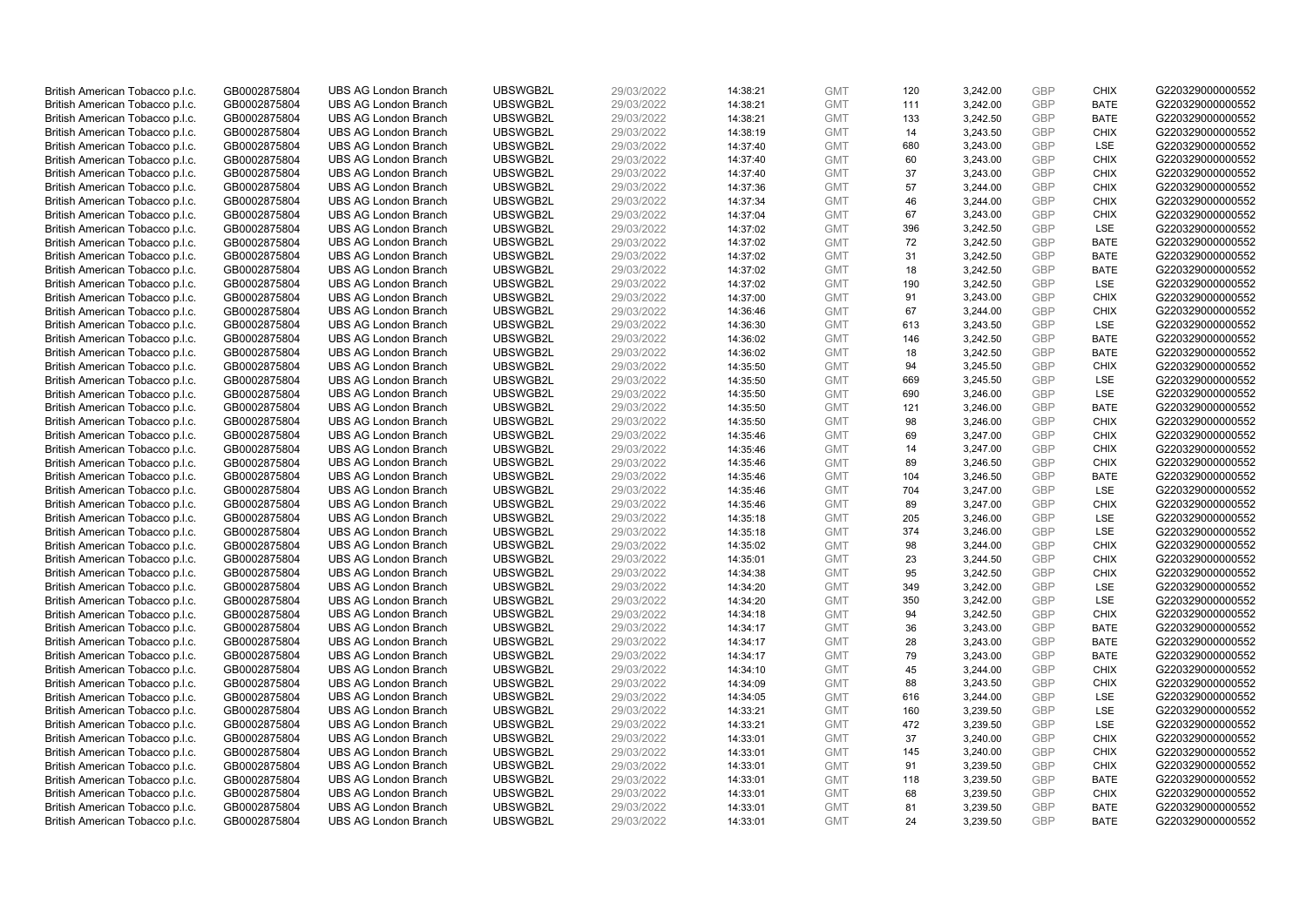| British American Tobacco p.l.c. | GB0002875804 | <b>UBS AG London Branch</b> | UBSWGB2L | 29/03/2022 | 14:33:01 | <b>GMT</b> | 599            | 3,239.50 | <b>GBP</b> | LSE                        | G220329000000552 |
|---------------------------------|--------------|-----------------------------|----------|------------|----------|------------|----------------|----------|------------|----------------------------|------------------|
|                                 |              |                             |          |            |          |            | 21             |          | <b>GBP</b> | <b>CHIX</b>                |                  |
| British American Tobacco p.l.c. | GB0002875804 | <b>UBS AG London Branch</b> | UBSWGB2L | 29/03/2022 | 14:33:01 | <b>GMT</b> |                | 3,239.50 |            |                            | G220329000000552 |
| British American Tobacco p.l.c. | GB0002875804 | <b>UBS AG London Branch</b> | UBSWGB2L | 29/03/2022 | 14:33:01 | <b>GMT</b> | 93             | 3,239.50 | <b>GBP</b> | LSE                        | G220329000000552 |
| British American Tobacco p.l.c. | GB0002875804 | <b>UBS AG London Branch</b> | UBSWGB2L | 29/03/2022 | 14:32:54 | <b>GMT</b> | 111            | 3,240.50 | <b>GBP</b> | <b>BATE</b>                | G220329000000552 |
| British American Tobacco p.l.c. | GB0002875804 | <b>UBS AG London Branch</b> | UBSWGB2L | 29/03/2022 | 14:32:54 | <b>GMT</b> | 115            | 3,240.50 | <b>GBP</b> | <b>BATE</b>                | G220329000000552 |
| British American Tobacco p.l.c. | GB0002875804 | <b>UBS AG London Branch</b> | UBSWGB2L | 29/03/2022 | 14:32:35 | <b>GMT</b> | 154            | 3,240.50 | <b>GBP</b> | <b>CHIX</b>                | G220329000000552 |
| British American Tobacco p.l.c. | GB0002875804 | <b>UBS AG London Branch</b> | UBSWGB2L | 29/03/2022 | 14:32:18 | <b>GMT</b> | 700            | 3,240.50 | <b>GBP</b> | LSE                        | G220329000000552 |
| British American Tobacco p.l.c. | GB0002875804 | <b>UBS AG London Branch</b> | UBSWGB2L | 29/03/2022 | 14:32:18 | <b>GMT</b> | 91             | 3,240.50 | <b>GBP</b> | <b>CHIX</b>                | G220329000000552 |
| British American Tobacco p.l.c. | GB0002875804 | <b>UBS AG London Branch</b> | UBSWGB2L | 29/03/2022 | 14:32:06 | <b>GMT</b> | 592            | 3,241.50 | <b>GBP</b> | LSE                        | G220329000000552 |
| British American Tobacco p.l.c. | GB0002875804 | <b>UBS AG London Branch</b> | UBSWGB2L | 29/03/2022 | 14:32:06 | <b>GMT</b> | 99             | 3,241.00 | <b>GBP</b> | <b>CHIX</b>                | G220329000000552 |
| British American Tobacco p.l.c. | GB0002875804 | <b>UBS AG London Branch</b> | UBSWGB2L | 29/03/2022 | 14:32:03 | <b>GMT</b> | 98             | 3,242.50 | <b>GBP</b> | <b>CHIX</b>                | G220329000000552 |
| British American Tobacco p.l.c. | GB0002875804 | <b>UBS AG London Branch</b> | UBSWGB2L | 29/03/2022 | 14:32:03 | <b>GMT</b> | 670            | 3,242.50 | <b>GBP</b> | LSE                        | G220329000000552 |
| British American Tobacco p.l.c. | GB0002875804 | <b>UBS AG London Branch</b> | UBSWGB2L | 29/03/2022 | 14:31:30 | <b>GMT</b> | 105            | 3,236.50 | <b>GBP</b> | <b>CHIX</b>                | G220329000000552 |
| British American Tobacco p.l.c. | GB0002875804 | <b>UBS AG London Branch</b> | UBSWGB2L | 29/03/2022 | 14:31:21 | <b>GMT</b> | 94             | 3,236.50 | <b>GBP</b> | <b>CHIX</b>                | G220329000000552 |
| British American Tobacco p.l.c. | GB0002875804 | <b>UBS AG London Branch</b> | UBSWGB2L | 29/03/2022 | 14:31:21 | <b>GMT</b> | 675            | 3,236.50 | GBP        | LSE                        | G220329000000552 |
| British American Tobacco p.l.c. | GB0002875804 | <b>UBS AG London Branch</b> | UBSWGB2L | 29/03/2022 | 14:30:43 | <b>GMT</b> | $\overline{1}$ | 3,230.50 | <b>GBP</b> | LSE                        | G220329000000552 |
| British American Tobacco p.l.c. | GB0002875804 | <b>UBS AG London Branch</b> | UBSWGB2L | 29/03/2022 | 14:30:43 | <b>GMT</b> | 610            | 3,230.50 | <b>GBP</b> | LSE                        | G220329000000552 |
| British American Tobacco p.l.c. | GB0002875804 | <b>UBS AG London Branch</b> | UBSWGB2L | 29/03/2022 | 14:30:33 | <b>GMT</b> | 155            | 3,234.50 | <b>GBP</b> | LSE                        | G220329000000552 |
| British American Tobacco p.l.c. | GB0002875804 | <b>UBS AG London Branch</b> | UBSWGB2L | 29/03/2022 | 14:30:33 | <b>GMT</b> | 155            | 3,234.50 | <b>GBP</b> | <b>LSE</b>                 | G220329000000552 |
| British American Tobacco p.l.c. | GB0002875804 | <b>UBS AG London Branch</b> | UBSWGB2L | 29/03/2022 | 14:30:21 | <b>GMT</b> | 491            | 3,236.00 | <b>GBP</b> | LSE                        | G220329000000552 |
| British American Tobacco p.l.c. | GB0002875804 | <b>UBS AG London Branch</b> | UBSWGB2L | 29/03/2022 | 14:30:21 | <b>GMT</b> | 148            | 3,236.00 | <b>GBP</b> | LSE                        | G220329000000552 |
| British American Tobacco p.l.c. | GB0002875804 | <b>UBS AG London Branch</b> | UBSWGB2L | 29/03/2022 | 14:30:20 | <b>GMT</b> | 78             | 3,237.00 | <b>GBP</b> | LSE                        | G220329000000552 |
| British American Tobacco p.l.c. | GB0002875804 | <b>UBS AG London Branch</b> | UBSWGB2L | 29/03/2022 | 14:30:20 | <b>GMT</b> | 541            | 3,237.00 | <b>GBP</b> | LSE                        | G220329000000552 |
| British American Tobacco p.l.c. | GB0002875804 | <b>UBS AG London Branch</b> | UBSWGB2L | 29/03/2022 | 14:29:32 | <b>GMT</b> | 19             | 3,229.50 | <b>GBP</b> | <b>CHIX</b>                | G220329000000552 |
| British American Tobacco p.l.c. | GB0002875804 | <b>UBS AG London Branch</b> | UBSWGB2L | 29/03/2022 | 14:29:30 | <b>GMT</b> | 69             | 3,229.50 | <b>GBP</b> | <b>CHIX</b>                | G220329000000552 |
| British American Tobacco p.l.c. | GB0002875804 | <b>UBS AG London Branch</b> | UBSWGB2L | 29/03/2022 | 14:29:30 | <b>GMT</b> | 231            | 3,230.00 | <b>GBP</b> | LSE                        | G220329000000552 |
| British American Tobacco p.l.c. | GB0002875804 | <b>UBS AG London Branch</b> | UBSWGB2L | 29/03/2022 | 14:29:30 | <b>GMT</b> | 300            | 3,230.00 | <b>GBP</b> | LSE                        | G220329000000552 |
| British American Tobacco p.l.c. | GB0002875804 | <b>UBS AG London Branch</b> | UBSWGB2L | 29/03/2022 | 14:29:30 | <b>GMT</b> | 58             | 3,230.00 | <b>GBP</b> | LSE                        | G220329000000552 |
| British American Tobacco p.l.c. | GB0002875804 | <b>UBS AG London Branch</b> | UBSWGB2L | 29/03/2022 | 14:29:30 | <b>GMT</b> | 106            | 3,230.50 | <b>GBP</b> | <b>BATE</b>                | G220329000000552 |
| British American Tobacco p.l.c. | GB0002875804 | <b>UBS AG London Branch</b> | UBSWGB2L | 29/03/2022 | 14:29:30 | <b>GMT</b> | 134            | 3,230.50 | <b>GBP</b> | <b>CHIX</b>                | G220329000000552 |
| British American Tobacco p.l.c. | GB0002875804 | <b>UBS AG London Branch</b> | UBSWGB2L | 29/03/2022 | 14:29:30 | <b>GMT</b> | 707            | 3,231.50 | <b>GBP</b> | LSE                        | G220329000000552 |
| British American Tobacco p.l.c. | GB0002875804 | <b>UBS AG London Branch</b> | UBSWGB2L | 29/03/2022 | 14:29:30 | <b>GMT</b> | 142            | 3,231.50 | <b>GBP</b> | <b>CHIX</b>                | G220329000000552 |
| British American Tobacco p.l.c. | GB0002875804 | <b>UBS AG London Branch</b> | UBSWGB2L | 29/03/2022 | 14:29:30 | <b>GMT</b> | 124            | 3,231.50 | <b>GBP</b> | <b>BATE</b>                | G220329000000552 |
| British American Tobacco p.l.c. | GB0002875804 | <b>UBS AG London Branch</b> | UBSWGB2L | 29/03/2022 | 14:27:40 | <b>GMT</b> | 2              | 3,231.50 | GBP        | <b>BATE</b>                | G220329000000552 |
| British American Tobacco p.l.c. | GB0002875804 | <b>UBS AG London Branch</b> | UBSWGB2L | 29/03/2022 | 14:27:36 | <b>GMT</b> | 127            | 3,231.50 | <b>GBP</b> | <b>BATE</b>                | G220329000000552 |
| British American Tobacco p.l.c. | GB0002875804 | <b>UBS AG London Branch</b> | UBSWGB2L | 29/03/2022 | 14:27:35 | <b>GMT</b> | 101            | 3,232.00 | <b>GBP</b> | <b>BATE</b>                | G220329000000552 |
| British American Tobacco p.l.c. | GB0002875804 | <b>UBS AG London Branch</b> | UBSWGB2L | 29/03/2022 | 14:27:35 | <b>GMT</b> | 80             | 3,232.00 | <b>GBP</b> | <b>CHIX</b>                | G220329000000552 |
| British American Tobacco p.l.c. | GB0002875804 | <b>UBS AG London Branch</b> | UBSWGB2L | 29/03/2022 | 14:27:35 | <b>GMT</b> | 695            | 3,232.00 | <b>GBP</b> | LSE                        | G220329000000552 |
|                                 |              | <b>UBS AG London Branch</b> | UBSWGB2L | 29/03/2022 |          | <b>GMT</b> | 827            |          | <b>GBP</b> | LSE                        | G220329000000552 |
| British American Tobacco p.l.c. | GB0002875804 |                             |          |            | 14:27:29 |            |                | 3,232.50 | <b>GBP</b> |                            |                  |
| British American Tobacco p.l.c. | GB0002875804 | <b>UBS AG London Branch</b> | UBSWGB2L | 29/03/2022 | 14:27:29 | <b>GMT</b> | 109            | 3,232.50 | <b>GBP</b> | <b>CHIX</b><br><b>CHIX</b> | G220329000000552 |
| British American Tobacco p.l.c. | GB0002875804 | <b>UBS AG London Branch</b> | UBSWGB2L | 29/03/2022 | 14:27:29 | <b>GMT</b> | 94             | 3,233.00 |            |                            | G220329000000552 |
| British American Tobacco p.l.c. | GB0002875804 | <b>UBS AG London Branch</b> | UBSWGB2L | 29/03/2022 | 14:27:29 | <b>GMT</b> | 94             | 3,233.00 | <b>GBP</b> | <b>CHIX</b>                | G220329000000552 |
| British American Tobacco p.l.c. | GB0002875804 | <b>UBS AG London Branch</b> | UBSWGB2L | 29/03/2022 | 14:27:23 | <b>GMT</b> | 142            | 3,233.50 | <b>GBP</b> | LSE                        | G220329000000552 |
| British American Tobacco p.l.c. | GB0002875804 | <b>UBS AG London Branch</b> | UBSWGB2L | 29/03/2022 | 14:25:18 | <b>GMT</b> | 89             | 3,230.50 | <b>GBP</b> | <b>CHIX</b>                | G220329000000552 |
| British American Tobacco p.l.c. | GB0002875804 | <b>UBS AG London Branch</b> | UBSWGB2L | 29/03/2022 | 14:24:43 | <b>GMT</b> | 89             | 3,231.50 | <b>GBP</b> | <b>CHIX</b>                | G220329000000552 |
| British American Tobacco p.l.c. | GB0002875804 | <b>UBS AG London Branch</b> | UBSWGB2L | 29/03/2022 | 14:24:43 | <b>GMT</b> | 84             | 3,231.50 | <b>GBP</b> | <b>CHIX</b>                | G220329000000552 |
| British American Tobacco p.l.c. | GB0002875804 | <b>UBS AG London Branch</b> | UBSWGB2L | 29/03/2022 | 14:24:10 | <b>GMT</b> | 647            | 3,232.00 | <b>GBP</b> | <b>LSE</b>                 | G220329000000552 |
| British American Tobacco p.l.c. | GB0002875804 | <b>UBS AG London Branch</b> | UBSWGB2L | 29/03/2022 | 14:24:10 | <b>GMT</b> | 105            | 3,232.00 | <b>GBP</b> | <b>BATE</b>                | G220329000000552 |
| British American Tobacco p.l.c. | GB0002875804 | <b>UBS AG London Branch</b> | UBSWGB2L | 29/03/2022 | 14:24:04 | <b>GMT</b> | 93             | 3,232.50 | <b>GBP</b> | <b>CHIX</b>                | G220329000000552 |
| British American Tobacco p.l.c. | GB0002875804 | <b>UBS AG London Branch</b> | UBSWGB2L | 29/03/2022 | 14:21:47 | <b>GMT</b> | 596            | 3,232.50 | <b>GBP</b> | <b>LSE</b>                 | G220329000000552 |
| British American Tobacco p.l.c. | GB0002875804 | <b>UBS AG London Branch</b> | UBSWGB2L | 29/03/2022 | 14:20:49 | <b>GMT</b> | 100            | 3,233.00 | <b>GBP</b> | <b>BATE</b>                | G220329000000552 |
| British American Tobacco p.l.c. | GB0002875804 | <b>UBS AG London Branch</b> | UBSWGB2L | 29/03/2022 | 14:20:49 | <b>GMT</b> | 82             | 3,233.00 | <b>GBP</b> | <b>CHIX</b>                | G220329000000552 |
| British American Tobacco p.l.c. | GB0002875804 | <b>UBS AG London Branch</b> | UBSWGB2L | 29/03/2022 | 14:20:34 | <b>GMT</b> | 100            | 3,234.00 | <b>GBP</b> | <b>BATE</b>                | G220329000000552 |
| British American Tobacco p.l.c. | GB0002875804 | <b>UBS AG London Branch</b> | UBSWGB2L | 29/03/2022 | 14:20:34 | <b>GMT</b> | 76             | 3.234.50 | GBP        | <b>CHIX</b>                | G220329000000552 |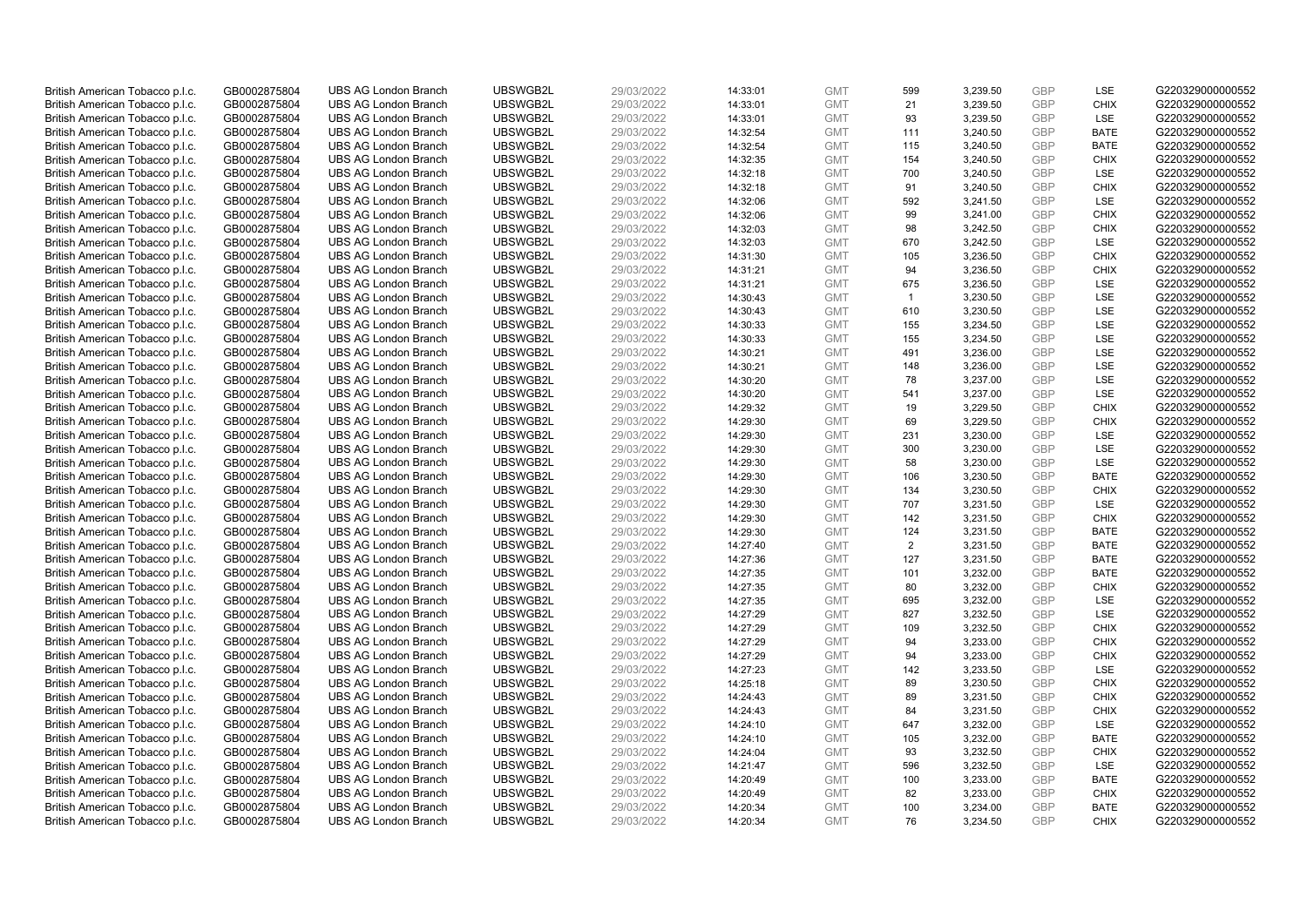| British American Tobacco p.l.c. | GB0002875804 | <b>UBS AG London Branch</b> | UBSWGB2L | 29/03/2022 | 14:20:34 | <b>GMT</b> | 34             | 3,234.50 | <b>GBP</b> | <b>CHIX</b> | G220329000000552 |
|---------------------------------|--------------|-----------------------------|----------|------------|----------|------------|----------------|----------|------------|-------------|------------------|
| British American Tobacco p.l.c. | GB0002875804 | <b>UBS AG London Branch</b> | UBSWGB2L | 29/03/2022 | 14:20:25 | <b>GMT</b> | 10             | 3,235.00 | GBP        | <b>CHIX</b> | G220329000000552 |
| British American Tobacco p.l.c. | GB0002875804 | <b>UBS AG London Branch</b> | UBSWGB2L | 29/03/2022 | 14:20:02 | <b>GMT</b> | 698            | 3,235.00 | <b>GBP</b> | LSE         | G220329000000552 |
| British American Tobacco p.l.c. | GB0002875804 | <b>UBS AG London Branch</b> | UBSWGB2L | 29/03/2022 | 14:19:00 | <b>GMT</b> | 572            | 3,234.50 | <b>GBP</b> | LSE         | G220329000000552 |
| British American Tobacco p.l.c. | GB0002875804 | <b>UBS AG London Branch</b> | UBSWGB2L | 29/03/2022 | 14:19:00 | <b>GMT</b> | 83             | 3,234.50 | <b>GBP</b> | <b>CHIX</b> | G220329000000552 |
| British American Tobacco p.l.c. | GB0002875804 | <b>UBS AG London Branch</b> | UBSWGB2L | 29/03/2022 | 14:16:28 | <b>GMT</b> | 79             | 3,234.50 | <b>GBP</b> | <b>CHIX</b> | G220329000000552 |
| British American Tobacco p.l.c. | GB0002875804 | <b>UBS AG London Branch</b> | UBSWGB2L | 29/03/2022 | 14:16:28 | <b>GMT</b> | 567            | 3,234.50 | <b>GBP</b> | LSE         | G220329000000552 |
| British American Tobacco p.l.c. | GB0002875804 | <b>UBS AG London Branch</b> | UBSWGB2L | 29/03/2022 | 14:16:27 | <b>GMT</b> | $\overline{2}$ | 3,234.50 | <b>GBP</b> | <b>CHIX</b> | G220329000000552 |
| British American Tobacco p.l.c. | GB0002875804 | <b>UBS AG London Branch</b> | UBSWGB2L | 29/03/2022 | 14:16:27 | <b>GMT</b> | 120            | 3,235.00 | <b>GBP</b> | <b>BATE</b> | G220329000000552 |
| British American Tobacco p.l.c. | GB0002875804 | <b>UBS AG London Branch</b> | UBSWGB2L | 29/03/2022 | 14:16:06 | <b>GMT</b> | 92             | 3,236.00 | <b>GBP</b> | <b>CHIX</b> | G220329000000552 |
| British American Tobacco p.l.c. | GB0002875804 | <b>UBS AG London Branch</b> | UBSWGB2L | 29/03/2022 | 14:16:02 | <b>GMT</b> | 113            | 3,237.50 | <b>GBP</b> | <b>BATE</b> | G220329000000552 |
| British American Tobacco p.l.c. | GB0002875804 | <b>UBS AG London Branch</b> | UBSWGB2L | 29/03/2022 | 14:15:31 | <b>GMT</b> | 81             | 3,238.00 | <b>GBP</b> | <b>CHIX</b> | G220329000000552 |
| British American Tobacco p.l.c. | GB0002875804 | <b>UBS AG London Branch</b> | UBSWGB2L | 29/03/2022 | 14:15:31 | <b>GMT</b> | 605            | 3,238.50 | <b>GBP</b> | LSE         | G220329000000552 |
| British American Tobacco p.l.c. | GB0002875804 | <b>UBS AG London Branch</b> | UBSWGB2L | 29/03/2022 | 14:15:31 | <b>GMT</b> | 80             | 3,238.50 | <b>GBP</b> | <b>CHIX</b> | G220329000000552 |
| British American Tobacco p.l.c. | GB0002875804 | <b>UBS AG London Branch</b> | UBSWGB2L | 29/03/2022 | 14:14:11 | <b>GMT</b> | 440            | 3,237.00 | GBP        | <b>LSE</b>  | G220329000000552 |
|                                 |              |                             | UBSWGB2L |            |          |            |                |          | <b>GBP</b> | LSE         | G220329000000552 |
| British American Tobacco p.l.c. | GB0002875804 | <b>UBS AG London Branch</b> |          | 29/03/2022 | 14:14:11 | <b>GMT</b> | 167            | 3,237.00 |            |             |                  |
| British American Tobacco p.l.c. | GB0002875804 | <b>UBS AG London Branch</b> | UBSWGB2L | 29/03/2022 | 14:12:11 | <b>GMT</b> | 93             | 3,234.50 | <b>GBP</b> | <b>CHIX</b> | G220329000000552 |
| British American Tobacco p.l.c. | GB0002875804 | <b>UBS AG London Branch</b> | UBSWGB2L | 29/03/2022 | 14:11:11 | <b>GMT</b> | 577            | 3,232.00 | <b>GBP</b> | LSE         | G220329000000552 |
| British American Tobacco p.l.c. | GB0002875804 | <b>UBS AG London Branch</b> | UBSWGB2L | 29/03/2022 | 14:10:41 | <b>GMT</b> | 95             | 3,234.00 | <b>GBP</b> | <b>CHIX</b> | G220329000000552 |
| British American Tobacco p.l.c. | GB0002875804 | <b>UBS AG London Branch</b> | UBSWGB2L | 29/03/2022 | 14:09:24 | <b>GMT</b> | 122            | 3,235.50 | <b>GBP</b> | <b>BATE</b> | G220329000000552 |
| British American Tobacco p.l.c. | GB0002875804 | <b>UBS AG London Branch</b> | UBSWGB2L | 29/03/2022 | 14:09:24 | <b>GMT</b> | 84             | 3,235.50 | <b>GBP</b> | <b>CHIX</b> | G220329000000552 |
| British American Tobacco p.l.c. | GB0002875804 | <b>UBS AG London Branch</b> | UBSWGB2L | 29/03/2022 | 14:09:13 | <b>GMT</b> | 696            | 3,236.00 | <b>GBP</b> | LSE         | G220329000000552 |
| British American Tobacco p.l.c. | GB0002875804 | <b>UBS AG London Branch</b> | UBSWGB2L | 29/03/2022 | 14:07:08 | <b>GMT</b> | 81             | 3,238.00 | <b>GBP</b> | <b>CHIX</b> | G220329000000552 |
| British American Tobacco p.l.c. | GB0002875804 | <b>UBS AG London Branch</b> | UBSWGB2L | 29/03/2022 | 14:07:07 | <b>GMT</b> | 336            | 3,239.00 | <b>GBP</b> | <b>LSE</b>  | G220329000000552 |
| British American Tobacco p.l.c. | GB0002875804 | <b>UBS AG London Branch</b> | UBSWGB2L | 29/03/2022 | 14:07:07 | <b>GMT</b> | 335            | 3,239.00 | <b>GBP</b> | LSE         | G220329000000552 |
| British American Tobacco p.l.c. | GB0002875804 | <b>UBS AG London Branch</b> | UBSWGB2L | 29/03/2022 | 14:06:07 | <b>GMT</b> | 119            | 3,240.50 | <b>GBP</b> | <b>BATE</b> | G220329000000552 |
| British American Tobacco p.l.c. | GB0002875804 | <b>UBS AG London Branch</b> | UBSWGB2L | 29/03/2022 | 14:05:59 | <b>GMT</b> | 44             | 3,241.50 | <b>GBP</b> | <b>CHIX</b> | G220329000000552 |
| British American Tobacco p.l.c. | GB0002875804 | <b>UBS AG London Branch</b> | UBSWGB2L | 29/03/2022 | 14:05:59 | <b>GMT</b> | 51             | 3,241.50 | <b>GBP</b> | <b>CHIX</b> | G220329000000552 |
| British American Tobacco p.l.c. | GB0002875804 | <b>UBS AG London Branch</b> | UBSWGB2L | 29/03/2022 | 14:05:01 | <b>GMT</b> | 85             | 3,243.50 | <b>GBP</b> | <b>CHIX</b> | G220329000000552 |
| British American Tobacco p.l.c. | GB0002875804 | <b>UBS AG London Branch</b> | UBSWGB2L | 29/03/2022 | 14:04:24 | <b>GMT</b> | 589            | 3,244.50 | <b>GBP</b> | LSE         | G220329000000552 |
| British American Tobacco p.l.c. | GB0002875804 | <b>UBS AG London Branch</b> | UBSWGB2L | 29/03/2022 | 14:04:24 | <b>GMT</b> | 51             | 3,244.50 | <b>GBP</b> | LSE         | G220329000000552 |
| British American Tobacco p.l.c. | GB0002875804 | <b>UBS AG London Branch</b> | UBSWGB2L | 29/03/2022 | 14:03:37 | <b>GMT</b> | 91             | 3,248.00 | <b>GBP</b> | <b>CHIX</b> | G220329000000552 |
| British American Tobacco p.l.c. | GB0002875804 | <b>UBS AG London Branch</b> | UBSWGB2L | 29/03/2022 | 14:03:30 | <b>GMT</b> | 83             | 3,249.00 | <b>GBP</b> | <b>CHIX</b> | G220329000000552 |
| British American Tobacco p.l.c. | GB0002875804 | <b>UBS AG London Branch</b> | UBSWGB2L | 29/03/2022 | 14:03:30 | <b>GMT</b> | 119            | 3,249.00 | <b>GBP</b> | <b>BATE</b> | G220329000000552 |
| British American Tobacco p.l.c. | GB0002875804 | <b>UBS AG London Branch</b> | UBSWGB2L | 29/03/2022 | 14:03:30 | <b>GMT</b> | 694            | 3,249.00 | <b>GBP</b> | LSE         | G220329000000552 |
| British American Tobacco p.l.c. | GB0002875804 | <b>UBS AG London Branch</b> | UBSWGB2L | 29/03/2022 | 14:01:07 | <b>GMT</b> | 86             | 3,250.50 | <b>GBP</b> | <b>CHIX</b> | G220329000000552 |
| British American Tobacco p.l.c. | GB0002875804 | <b>UBS AG London Branch</b> | UBSWGB2L | 29/03/2022 | 14:01:02 | <b>GMT</b> | 258            | 3,251.50 | <b>GBP</b> | <b>LSE</b>  | G220329000000552 |
| British American Tobacco p.l.c. | GB0002875804 | <b>UBS AG London Branch</b> | UBSWGB2L | 29/03/2022 | 14:01:02 | <b>GMT</b> | 448            | 3,251.50 | <b>GBP</b> | LSE         | G220329000000552 |
| British American Tobacco p.l.c. | GB0002875804 | <b>UBS AG London Branch</b> | UBSWGB2L | 29/03/2022 | 14:00:07 | <b>GMT</b> | 116            | 3,252.00 | <b>GBP</b> | <b>BATE</b> | G220329000000552 |
| British American Tobacco p.l.c. | GB0002875804 | <b>UBS AG London Branch</b> | UBSWGB2L | 29/03/2022 | 14:00:05 | <b>GMT</b> | 92             | 3,252.50 | <b>GBP</b> | <b>CHIX</b> | G220329000000552 |
| British American Tobacco p.l.c. | GB0002875804 | <b>UBS AG London Branch</b> | UBSWGB2L | 29/03/2022 | 13:59:50 | <b>GMT</b> | 86             | 3,253.00 | <b>GBP</b> | <b>CHIX</b> | G220329000000552 |
| British American Tobacco p.l.c. | GB0002875804 | <b>UBS AG London Branch</b> | UBSWGB2L | 29/03/2022 | 13:59:45 | <b>GMT</b> | 691            | 3,253.50 | <b>GBP</b> | LSE         | G220329000000552 |
| British American Tobacco p.l.c. | GB0002875804 | <b>UBS AG London Branch</b> | UBSWGB2L | 29/03/2022 | 13:57:46 | <b>GMT</b> | 90             | 3,253.00 | <b>GBP</b> | <b>CHIX</b> | G220329000000552 |
| British American Tobacco p.l.c. |              | <b>UBS AG London Branch</b> | UBSWGB2L | 29/03/2022 |          | <b>GMT</b> | 121            | 3,253.00 | <b>GBP</b> | <b>BATE</b> |                  |
|                                 | GB0002875804 |                             | UBSWGB2L |            | 13:57:46 |            | 523            |          |            | <b>LSE</b>  | G220329000000552 |
| British American Tobacco p.l.c. | GB0002875804 | <b>UBS AG London Branch</b> |          | 29/03/2022 | 13:57:03 | <b>GMT</b> |                | 3,253.50 | <b>GBP</b> |             | G220329000000552 |
| British American Tobacco p.l.c. | GB0002875804 | <b>UBS AG London Branch</b> | UBSWGB2L | 29/03/2022 | 13:57:03 | <b>GMT</b> | 88             | 3,253.50 | <b>GBP</b> | LSE         | G220329000000552 |
| British American Tobacco p.l.c. | GB0002875804 | <b>UBS AG London Branch</b> | UBSWGB2L | 29/03/2022 | 13:55:08 | <b>GMT</b> | 87             | 3,253.50 | <b>GBP</b> | <b>CHIX</b> | G220329000000552 |
| British American Tobacco p.l.c. | GB0002875804 | <b>UBS AG London Branch</b> | UBSWGB2L | 29/03/2022 | 13:55:08 | <b>GMT</b> | 124            | 3,253.00 | <b>GBP</b> | <b>BATE</b> | G220329000000552 |
| British American Tobacco p.l.c. | GB0002875804 | <b>UBS AG London Branch</b> | UBSWGB2L | 29/03/2022 | 13:55:08 | <b>GMT</b> | 96             | 3,253.00 | <b>GBP</b> | <b>CHIX</b> | G220329000000552 |
| British American Tobacco p.l.c. | GB0002875804 | <b>UBS AG London Branch</b> | UBSWGB2L | 29/03/2022 | 13:55:08 | <b>GMT</b> | 627            | 3,253.50 | <b>GBP</b> | <b>LSE</b>  | G220329000000552 |
| British American Tobacco p.l.c. | GB0002875804 | <b>UBS AG London Branch</b> | UBSWGB2L | 29/03/2022 | 13:53:17 | <b>GMT</b> | 6              | 3,252.00 | <b>GBP</b> | <b>CHIX</b> | G220329000000552 |
| British American Tobacco p.l.c. | GB0002875804 | <b>UBS AG London Branch</b> | UBSWGB2L | 29/03/2022 | 13:53:17 | <b>GMT</b> | 86             | 3,252.00 | <b>GBP</b> | <b>CHIX</b> | G220329000000552 |
| British American Tobacco p.l.c. | GB0002875804 | <b>UBS AG London Branch</b> | UBSWGB2L | 29/03/2022 | 13:53:15 | <b>GMT</b> | 355            | 3,252.00 | <b>GBP</b> | <b>LSE</b>  | G220329000000552 |
| British American Tobacco p.l.c. | GB0002875804 | <b>UBS AG London Branch</b> | UBSWGB2L | 29/03/2022 | 13:53:15 | <b>GMT</b> | 264            | 3.252.00 | GBP        | <b>LSE</b>  | G220329000000552 |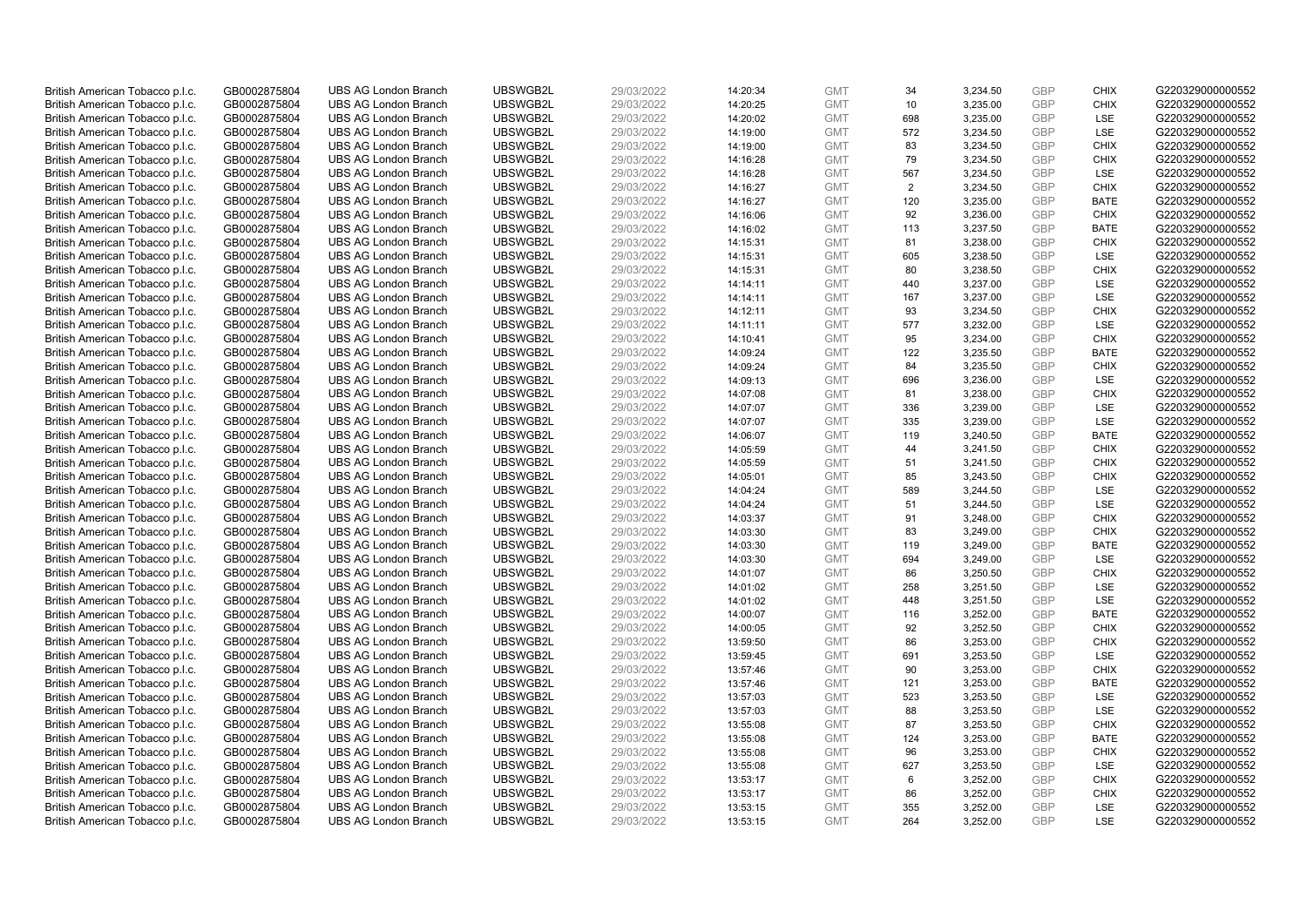| British American Tobacco p.l.c. | GB0002875804 | <b>UBS AG London Branch</b> | UBSWGB2L | 29/03/2022 | 13:53:01 | <b>GMT</b> | 92  | 3,252.50 | <b>GBP</b> | <b>CHIX</b> | G220329000000552 |
|---------------------------------|--------------|-----------------------------|----------|------------|----------|------------|-----|----------|------------|-------------|------------------|
|                                 |              |                             |          |            |          |            | 120 |          | <b>GBP</b> | <b>BATE</b> |                  |
| British American Tobacco p.l.c. | GB0002875804 | <b>UBS AG London Branch</b> | UBSWGB2L | 29/03/2022 | 13:52:09 | <b>GMT</b> |     | 3,253.00 |            |             | G220329000000552 |
| British American Tobacco p.l.c. | GB0002875804 | <b>UBS AG London Branch</b> | UBSWGB2L | 29/03/2022 | 13:52:09 | <b>GMT</b> | 95  | 3,253.00 | <b>GBP</b> | <b>CHIX</b> | G220329000000552 |
| British American Tobacco p.l.c. | GB0002875804 | <b>UBS AG London Branch</b> | UBSWGB2L | 29/03/2022 | 13:50:06 | <b>GMT</b> | 99  | 3,252.00 | <b>GBP</b> | <b>CHIX</b> | G220329000000552 |
| British American Tobacco p.l.c. | GB0002875804 | <b>UBS AG London Branch</b> | UBSWGB2L | 29/03/2022 | 13:50:06 | <b>GMT</b> | 481 | 3,252.50 | <b>GBP</b> | LSE         | G220329000000552 |
| British American Tobacco p.l.c. | GB0002875804 | <b>UBS AG London Branch</b> | UBSWGB2L | 29/03/2022 | 13:50:06 | <b>GMT</b> | 218 | 3,252.50 | <b>GBP</b> | LSE         | G220329000000552 |
| British American Tobacco p.l.c. | GB0002875804 | <b>UBS AG London Branch</b> | UBSWGB2L | 29/03/2022 | 13:50:06 | <b>GMT</b> | 32  | 3,252.50 | <b>GBP</b> | <b>BATE</b> | G220329000000552 |
| British American Tobacco p.l.c. | GB0002875804 | <b>UBS AG London Branch</b> | UBSWGB2L | 29/03/2022 | 13:50:06 | <b>GMT</b> | 77  | 3,252.50 | <b>GBP</b> | <b>BATE</b> | G220329000000552 |
| British American Tobacco p.l.c. | GB0002875804 | <b>UBS AG London Branch</b> | UBSWGB2L | 29/03/2022 | 13:49:36 | <b>GMT</b> | 33  | 3,253.00 | <b>GBP</b> | <b>CHIX</b> | G220329000000552 |
| British American Tobacco p.l.c. | GB0002875804 | <b>UBS AG London Branch</b> | UBSWGB2L | 29/03/2022 | 13:47:48 | <b>GMT</b> | 671 | 3,249.00 | <b>GBP</b> | LSE         | G220329000000552 |
| British American Tobacco p.l.c. | GB0002875804 | <b>UBS AG London Branch</b> | UBSWGB2L | 29/03/2022 | 13:47:41 | <b>GMT</b> | 84  | 3,249.50 | <b>GBP</b> | <b>CHIX</b> | G220329000000552 |
| British American Tobacco p.l.c. | GB0002875804 | <b>UBS AG London Branch</b> | UBSWGB2L | 29/03/2022 | 13:46:11 | <b>GMT</b> | 89  | 3,248.50 | <b>GBP</b> | <b>CHIX</b> | G220329000000552 |
| British American Tobacco p.l.c. | GB0002875804 | <b>UBS AG London Branch</b> | UBSWGB2L | 29/03/2022 | 13:44:34 | <b>GMT</b> | 93  | 3,249.50 | <b>GBP</b> | <b>CHIX</b> | G220329000000552 |
| British American Tobacco p.l.c. | GB0002875804 | <b>UBS AG London Branch</b> | UBSWGB2L | 29/03/2022 | 13:44:34 | <b>GMT</b> | 103 | 3,249.50 | <b>GBP</b> | <b>BATE</b> | G220329000000552 |
| British American Tobacco p.l.c. | GB0002875804 | <b>UBS AG London Branch</b> | UBSWGB2L | 29/03/2022 | 13:44:31 | <b>GMT</b> | 93  | 3,250.50 | <b>GBP</b> | <b>CHIX</b> | G220329000000552 |
| British American Tobacco p.l.c. | GB0002875804 | <b>UBS AG London Branch</b> | UBSWGB2L | 29/03/2022 | 13:44:28 | <b>GMT</b> | 426 | 3,251.00 | <b>GBP</b> | LSE         | G220329000000552 |
| British American Tobacco p.l.c. | GB0002875804 | <b>UBS AG London Branch</b> | UBSWGB2L | 29/03/2022 | 13:44:28 | <b>GMT</b> | 80  | 3,251.00 | <b>GBP</b> | LSE         | G220329000000552 |
| British American Tobacco p.l.c. | GB0002875804 | <b>UBS AG London Branch</b> | UBSWGB2L | 29/03/2022 | 13:44:28 | <b>GMT</b> | 200 | 3,251.00 | <b>GBP</b> | LSE         | G220329000000552 |
|                                 |              | <b>UBS AG London Branch</b> | UBSWGB2L |            |          |            | 578 |          |            | <b>LSE</b>  |                  |
| British American Tobacco p.l.c. | GB0002875804 |                             |          | 29/03/2022 | 13:44:28 | <b>GMT</b> |     | 3,251.00 | <b>GBP</b> |             | G220329000000552 |
| British American Tobacco p.l.c. | GB0002875804 | <b>UBS AG London Branch</b> | UBSWGB2L | 29/03/2022 | 13:41:47 | <b>GMT</b> | 97  | 3,245.50 | <b>GBP</b> | <b>CHIX</b> | G220329000000552 |
| British American Tobacco p.l.c. | GB0002875804 | <b>UBS AG London Branch</b> | UBSWGB2L | 29/03/2022 | 13:40:46 | <b>GMT</b> | 110 | 3,247.50 | <b>GBP</b> | <b>BATE</b> | G220329000000552 |
| British American Tobacco p.l.c. | GB0002875804 | <b>UBS AG London Branch</b> | UBSWGB2L | 29/03/2022 | 13:40:02 | <b>GMT</b> | 13  | 3,249.50 | <b>GBP</b> | <b>CHIX</b> | G220329000000552 |
| British American Tobacco p.l.c. | GB0002875804 | <b>UBS AG London Branch</b> | UBSWGB2L | 29/03/2022 | 13:40:02 | <b>GMT</b> | 26  | 3,249.50 | <b>GBP</b> | <b>BATE</b> | G220329000000552 |
| British American Tobacco p.l.c. | GB0002875804 | <b>UBS AG London Branch</b> | UBSWGB2L | 29/03/2022 | 13:40:01 | <b>GMT</b> | 77  | 3,249.50 | <b>GBP</b> | <b>BATE</b> | G220329000000552 |
| British American Tobacco p.l.c. | GB0002875804 | <b>UBS AG London Branch</b> | UBSWGB2L | 29/03/2022 | 13:39:58 | <b>GMT</b> | 18  | 3,250.00 | <b>GBP</b> | <b>CHIX</b> | G220329000000552 |
| British American Tobacco p.l.c. | GB0002875804 | <b>UBS AG London Branch</b> | UBSWGB2L | 29/03/2022 | 13:39:58 | <b>GMT</b> | 75  | 3,250.00 | <b>GBP</b> | <b>CHIX</b> | G220329000000552 |
| British American Tobacco p.l.c. | GB0002875804 | <b>UBS AG London Branch</b> | UBSWGB2L | 29/03/2022 | 13:39:58 | <b>GMT</b> | 64  | 3,249.50 | <b>GBP</b> | <b>CHIX</b> | G220329000000552 |
| British American Tobacco p.l.c. | GB0002875804 | <b>UBS AG London Branch</b> | UBSWGB2L | 29/03/2022 | 13:39:58 | <b>GMT</b> | 15  | 3,249.50 | <b>GBP</b> | <b>CHIX</b> | G220329000000552 |
| British American Tobacco p.l.c. | GB0002875804 | <b>UBS AG London Branch</b> | UBSWGB2L | 29/03/2022 | 13:39:58 | <b>GMT</b> | 703 | 3,250.00 | <b>GBP</b> | LSE         | G220329000000552 |
| British American Tobacco p.l.c. | GB0002875804 | <b>UBS AG London Branch</b> | UBSWGB2L | 29/03/2022 | 13:39:31 | <b>GMT</b> | 43  | 3,250.50 | <b>GBP</b> | <b>CHIX</b> | G220329000000552 |
| British American Tobacco p.l.c. | GB0002875804 | <b>UBS AG London Branch</b> | UBSWGB2L | 29/03/2022 | 13:39:31 | <b>GMT</b> | 54  | 3,250.50 | <b>GBP</b> | <b>CHIX</b> | G220329000000552 |
| British American Tobacco p.l.c. | GB0002875804 | <b>UBS AG London Branch</b> | UBSWGB2L | 29/03/2022 | 13:37:43 | <b>GMT</b> | 164 | 3,249.50 | <b>GBP</b> | <b>LSE</b>  | G220329000000552 |
| British American Tobacco p.l.c. | GB0002875804 | <b>UBS AG London Branch</b> | UBSWGB2L | 29/03/2022 | 13:37:43 | <b>GMT</b> | 444 | 3,249.50 | <b>GBP</b> | LSE         | G220329000000552 |
| British American Tobacco p.l.c. | GB0002875804 | <b>UBS AG London Branch</b> | UBSWGB2L | 29/03/2022 | 13:35:56 | <b>GMT</b> | 80  | 3,248.00 | <b>GBP</b> | <b>BATE</b> | G220329000000552 |
| British American Tobacco p.l.c. | GB0002875804 | <b>UBS AG London Branch</b> | UBSWGB2L | 29/03/2022 | 13:35:56 | <b>GMT</b> | 81  | 3,248.00 | <b>GBP</b> | <b>CHIX</b> | G220329000000552 |
| British American Tobacco p.l.c. | GB0002875804 | <b>UBS AG London Branch</b> | UBSWGB2L | 29/03/2022 | 13:34:54 | <b>GMT</b> | 99  | 3,250.00 | <b>GBP</b> | <b>CHIX</b> | G220329000000552 |
| British American Tobacco p.l.c. | GB0002875804 | <b>UBS AG London Branch</b> | UBSWGB2L | 29/03/2022 | 13:34:54 | <b>GMT</b> | 676 | 3,250.00 | <b>GBP</b> | <b>LSE</b>  | G220329000000552 |
| British American Tobacco p.l.c. | GB0002875804 | <b>UBS AG London Branch</b> | UBSWGB2L | 29/03/2022 | 13:33:10 | <b>GMT</b> | 118 | 3,250.00 | <b>GBP</b> | <b>BATE</b> | G220329000000552 |
| British American Tobacco p.l.c. | GB0002875804 | <b>UBS AG London Branch</b> | UBSWGB2L | 29/03/2022 | 13:33:10 | <b>GMT</b> | 97  | 3,250.00 | <b>GBP</b> | <b>CHIX</b> | G220329000000552 |
| British American Tobacco p.l.c. | GB0002875804 | <b>UBS AG London Branch</b> | UBSWGB2L | 29/03/2022 | 13:33:10 | <b>GMT</b> | 2   | 3,250.00 | <b>GBP</b> | <b>CHIX</b> | G220329000000552 |
| British American Tobacco p.l.c. | GB0002875804 | <b>UBS AG London Branch</b> | UBSWGB2L | 29/03/2022 | 13:33:10 | <b>GMT</b> | 610 | 3,250.50 | <b>GBP</b> | LSE         | G220329000000552 |
| British American Tobacco p.l.c. | GB0002875804 | <b>UBS AG London Branch</b> | UBSWGB2L | 29/03/2022 | 13:32:02 | <b>GMT</b> | 99  | 3,252.00 | <b>GBP</b> | <b>CHIX</b> | G220329000000552 |
| British American Tobacco p.l.c. | GB0002875804 | <b>UBS AG London Branch</b> | UBSWGB2L | 29/03/2022 | 13:32:02 | <b>GMT</b> | 115 | 3,252.00 | <b>GBP</b> | <b>BATE</b> | G220329000000552 |
| British American Tobacco p.l.c. | GB0002875804 | <b>UBS AG London Branch</b> | UBSWGB2L | 29/03/2022 | 13:32:02 | <b>GMT</b> | 116 | 3,252.00 | <b>GBP</b> | <b>CHIX</b> | G220329000000552 |
| British American Tobacco p.l.c. | GB0002875804 | <b>UBS AG London Branch</b> | UBSWGB2L | 29/03/2022 | 13:31:48 | <b>GMT</b> | 85  | 3,252.50 | <b>GBP</b> | <b>CHIX</b> | G220329000000552 |
| British American Tobacco p.l.c. | GB0002875804 | <b>UBS AG London Branch</b> | UBSWGB2L | 29/03/2022 | 13:31:22 | <b>GMT</b> | 585 | 3,252.50 | <b>GBP</b> | LSE         | G220329000000552 |
| British American Tobacco p.l.c. | GB0002875804 | <b>UBS AG London Branch</b> | UBSWGB2L | 29/03/2022 | 13:31:08 | <b>GMT</b> | 613 | 3,252.50 | <b>GBP</b> | LSE         | G220329000000552 |
| British American Tobacco p.l.c. | GB0002875804 | <b>UBS AG London Branch</b> | UBSWGB2L | 29/03/2022 | 13:30:49 | <b>GMT</b> | 87  | 3,251.00 | <b>GBP</b> | <b>CHIX</b> | G220329000000552 |
|                                 |              |                             |          |            |          | <b>GMT</b> |     |          | <b>GBP</b> |             |                  |
| British American Tobacco p.l.c. | GB0002875804 | <b>UBS AG London Branch</b> | UBSWGB2L | 29/03/2022 | 13:29:39 |            | 89  | 3,249.00 | <b>GBP</b> | <b>CHIX</b> | G220329000000552 |
| British American Tobacco p.l.c. | GB0002875804 | <b>UBS AG London Branch</b> | UBSWGB2L | 29/03/2022 | 13:29:39 | <b>GMT</b> | 102 | 3,249.00 |            | <b>BATE</b> | G220329000000552 |
| British American Tobacco p.l.c. | GB0002875804 | <b>UBS AG London Branch</b> | UBSWGB2L | 29/03/2022 | 13:29:39 | <b>GMT</b> | 12  | 3,249.00 | <b>GBP</b> | <b>BATE</b> | G220329000000552 |
| British American Tobacco p.l.c. | GB0002875804 | <b>UBS AG London Branch</b> | UBSWGB2L | 29/03/2022 | 13:28:11 | <b>GMT</b> | 576 | 3,249.00 | <b>GBP</b> | LSE         | G220329000000552 |
| British American Tobacco p.l.c. | GB0002875804 | <b>UBS AG London Branch</b> | UBSWGB2L | 29/03/2022 | 13:25:32 | <b>GMT</b> | 685 | 3,248.50 | <b>GBP</b> | LSE         | G220329000000552 |
| British American Tobacco p.l.c. | GB0002875804 | <b>UBS AG London Branch</b> | UBSWGB2L | 29/03/2022 | 13:25:32 | <b>GMT</b> | 17  | 3.248.50 | GBP        | <b>LSE</b>  | G220329000000552 |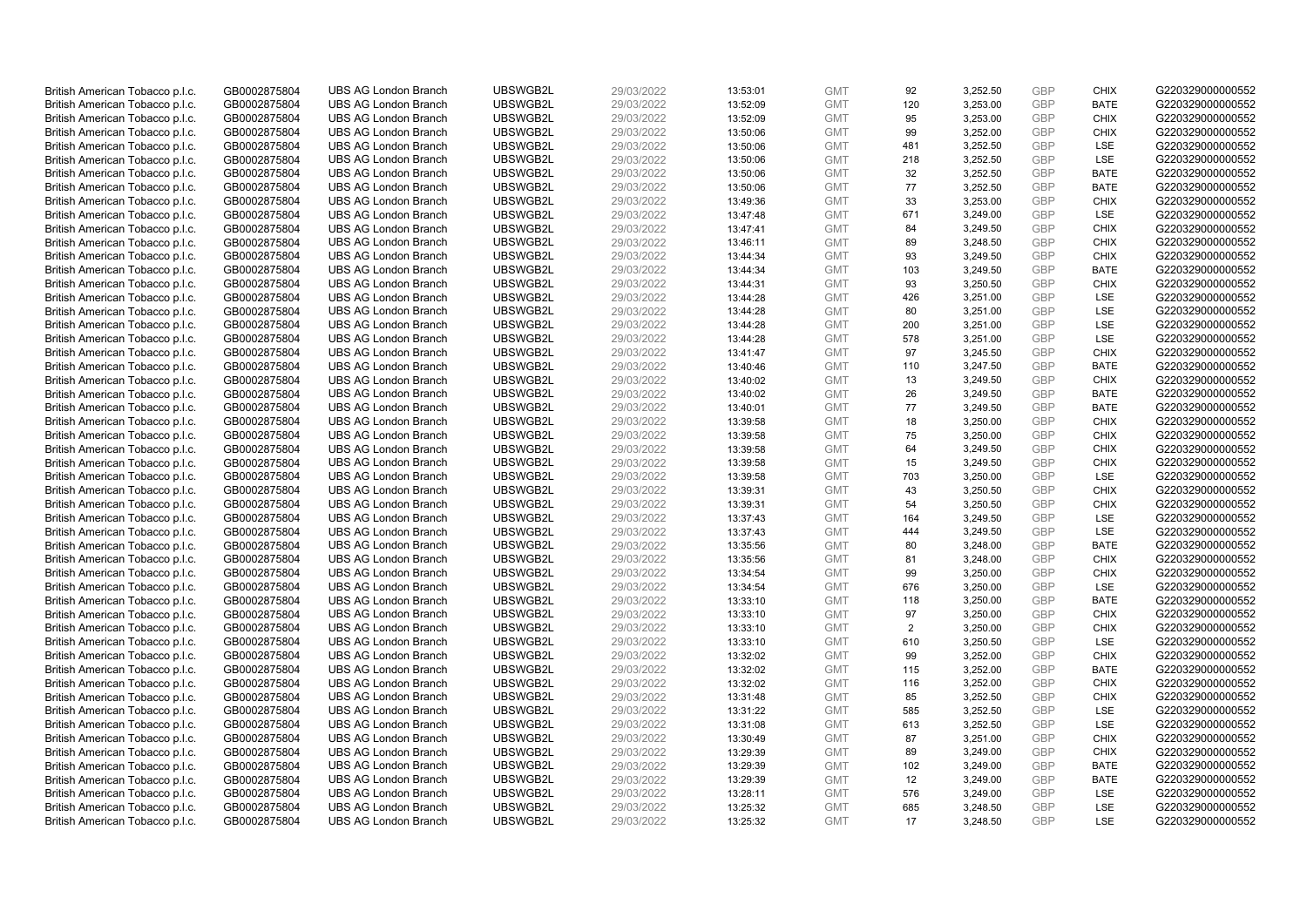| British American Tobacco p.l.c. | GB0002875804 | <b>UBS AG London Branch</b> | UBSWGB2L | 29/03/2022 | 13:24:34 | <b>GMT</b> | 91  | 3,244.50 | <b>GBP</b> | <b>CHIX</b> | G220329000000552 |
|---------------------------------|--------------|-----------------------------|----------|------------|----------|------------|-----|----------|------------|-------------|------------------|
| British American Tobacco p.l.c. | GB0002875804 | <b>UBS AG London Branch</b> | UBSWGB2L | 29/03/2022 | 13:24:34 | <b>GMT</b> | 95  | 3,244.50 | GBP        | CHIX        | G220329000000552 |
| British American Tobacco p.l.c. | GB0002875804 | <b>UBS AG London Branch</b> | UBSWGB2L | 29/03/2022 | 13:24:34 | <b>GMT</b> | 103 | 3,244.00 | GBP        | <b>BATE</b> | G220329000000552 |
| British American Tobacco p.l.c. | GB0002875804 | <b>UBS AG London Branch</b> | UBSWGB2L | 29/03/2022 | 13:24:08 | <b>GMT</b> | 610 | 3,246.00 | GBP        | LSE         | G220329000000552 |
| British American Tobacco p.l.c. | GB0002875804 | <b>UBS AG London Branch</b> | UBSWGB2L | 29/03/2022 | 13:20:55 | <b>GMT</b> | 92  | 3,236.50 | GBP        | <b>CHIX</b> | G220329000000552 |
| British American Tobacco p.l.c. | GB0002875804 | <b>UBS AG London Branch</b> | UBSWGB2L | 29/03/2022 | 13:20:25 | <b>GMT</b> | 672 | 3,237.00 | <b>GBP</b> | <b>LSE</b>  | G220329000000552 |
| British American Tobacco p.l.c. | GB0002875804 | <b>UBS AG London Branch</b> | UBSWGB2L | 29/03/2022 | 13:19:22 | <b>GMT</b> | 124 | 3,241.00 | <b>GBP</b> | <b>BATE</b> | G220329000000552 |
| British American Tobacco p.l.c. | GB0002875804 | <b>UBS AG London Branch</b> | UBSWGB2L | 29/03/2022 | 13:19:22 | <b>GMT</b> | 98  | 3,241.00 | <b>GBP</b> | <b>CHIX</b> | G220329000000552 |
| British American Tobacco p.l.c. | GB0002875804 | <b>UBS AG London Branch</b> | UBSWGB2L | 29/03/2022 | 13:18:39 | <b>GMT</b> | 94  | 3,241.50 | GBP        | <b>CHIX</b> | G220329000000552 |
| British American Tobacco p.l.c. | GB0002875804 | <b>UBS AG London Branch</b> | UBSWGB2L | 29/03/2022 | 13:17:20 | <b>GMT</b> | 692 | 3,242.50 | <b>GBP</b> | LSE         | G220329000000552 |
| British American Tobacco p.l.c. | GB0002875804 | <b>UBS AG London Branch</b> | UBSWGB2L | 29/03/2022 | 13:15:14 | <b>GMT</b> | 85  | 3,238.50 | GBP        | <b>CHIX</b> | G220329000000552 |
| British American Tobacco p.l.c. | GB0002875804 | <b>UBS AG London Branch</b> | UBSWGB2L | 29/03/2022 | 13:15:14 | <b>GMT</b> | 100 | 3,239.00 | <b>GBP</b> | <b>BATE</b> | G220329000000552 |
| British American Tobacco p.l.c. | GB0002875804 | <b>UBS AG London Branch</b> | UBSWGB2L | 29/03/2022 | 13:15:07 | <b>GMT</b> | 99  | 3,239.50 | <b>GBP</b> | <b>CHIX</b> | G220329000000552 |
| British American Tobacco p.l.c. | GB0002875804 | <b>UBS AG London Branch</b> | UBSWGB2L | 29/03/2022 | 13:14:16 | <b>GMT</b> | 682 | 3,238.50 | <b>GBP</b> | <b>LSE</b>  | G220329000000552 |
| British American Tobacco p.l.c. | GB0002875804 | <b>UBS AG London Branch</b> | UBSWGB2L | 29/03/2022 | 13:12:41 | <b>GMT</b> | 101 | 3,236.50 | GBP        | <b>BATE</b> | G220329000000552 |
| British American Tobacco p.l.c. | GB0002875804 | <b>UBS AG London Branch</b> | UBSWGB2L | 29/03/2022 | 13:11:59 | <b>GMT</b> | 36  | 3,236.50 | <b>GBP</b> | LSE         | G220329000000552 |
| British American Tobacco p.l.c. | GB0002875804 | <b>UBS AG London Branch</b> | UBSWGB2L | 29/03/2022 | 13:11:59 | <b>GMT</b> | 631 | 3,236.50 | <b>GBP</b> | LSE         | G220329000000552 |
| British American Tobacco p.l.c. | GB0002875804 | <b>UBS AG London Branch</b> | UBSWGB2L | 29/03/2022 | 13:11:08 | <b>GMT</b> | 95  | 3,234.50 | <b>GBP</b> | <b>CHIX</b> | G220329000000552 |
| British American Tobacco p.l.c. | GB0002875804 | <b>UBS AG London Branch</b> | UBSWGB2L | 29/03/2022 | 13:09:23 | <b>GMT</b> | 628 | 3,236.00 | <b>GBP</b> | <b>LSE</b>  | G220329000000552 |
| British American Tobacco p.l.c. | GB0002875804 | <b>UBS AG London Branch</b> | UBSWGB2L | 29/03/2022 | 13:09:23 | <b>GMT</b> | 89  | 3,236.00 | <b>GBP</b> | <b>CHIX</b> | G220329000000552 |
| British American Tobacco p.l.c. | GB0002875804 | <b>UBS AG London Branch</b> | UBSWGB2L | 29/03/2022 | 13:07:43 | <b>GMT</b> | 116 | 3,238.50 | <b>GBP</b> | <b>BATE</b> | G220329000000552 |
| British American Tobacco p.l.c. | GB0002875804 | <b>UBS AG London Branch</b> | UBSWGB2L | 29/03/2022 | 13:07:29 | <b>GMT</b> | 94  | 3,239.50 | <b>GBP</b> | <b>CHIX</b> | G220329000000552 |
| British American Tobacco p.l.c. | GB0002875804 | <b>UBS AG London Branch</b> | UBSWGB2L | 29/03/2022 | 13:07:29 | <b>GMT</b> | 109 | 3,239.50 | <b>GBP</b> | <b>BATE</b> | G220329000000552 |
| British American Tobacco p.l.c. | GB0002875804 | <b>UBS AG London Branch</b> | UBSWGB2L | 29/03/2022 | 13:06:32 | <b>GMT</b> | 110 | 3,240.50 | GBP        | <b>CHIX</b> | G220329000000552 |
| British American Tobacco p.l.c. | GB0002875804 | <b>UBS AG London Branch</b> | UBSWGB2L | 29/03/2022 | 13:06:31 | <b>GMT</b> | 625 | 3,240.50 | GBP        | LSE         | G220329000000552 |
| British American Tobacco p.l.c. | GB0002875804 | <b>UBS AG London Branch</b> | UBSWGB2L | 29/03/2022 | 13:06:31 | <b>GMT</b> | 103 | 3,240.50 | <b>GBP</b> | <b>BATE</b> | G220329000000552 |
| British American Tobacco p.l.c. | GB0002875804 | <b>UBS AG London Branch</b> | UBSWGB2L | 29/03/2022 | 13:06:31 | <b>GMT</b> | 114 | 3,240.50 | <b>GBP</b> | <b>BATE</b> | G220329000000552 |
| British American Tobacco p.l.c. | GB0002875804 | <b>UBS AG London Branch</b> | UBSWGB2L | 29/03/2022 | 13:05:50 | <b>GMT</b> | 94  | 3,237.50 | <b>GBP</b> | <b>CHIX</b> | G220329000000552 |
| British American Tobacco p.l.c. | GB0002875804 | <b>UBS AG London Branch</b> | UBSWGB2L | 29/03/2022 | 13:05:50 | <b>GMT</b> | 85  | 3,238.00 | GBP        | <b>CHIX</b> | G220329000000552 |
| British American Tobacco p.l.c. | GB0002875804 | <b>UBS AG London Branch</b> | UBSWGB2L | 29/03/2022 | 13:04:51 | <b>GMT</b> | 620 | 3,237.00 | <b>GBP</b> | LSE         | G220329000000552 |
| British American Tobacco p.l.c. | GB0002875804 | <b>UBS AG London Branch</b> | UBSWGB2L | 29/03/2022 | 13:03:32 | <b>GMT</b> | 98  | 3,235.00 | GBP        | <b>CHIX</b> | G220329000000552 |
| British American Tobacco p.l.c. | GB0002875804 | <b>UBS AG London Branch</b> | UBSWGB2L | 29/03/2022 | 12:59:45 | <b>GMT</b> | 121 | 3,229.50 | <b>GBP</b> | <b>BATE</b> | G220329000000552 |
| British American Tobacco p.l.c. | GB0002875804 | <b>UBS AG London Branch</b> | UBSWGB2L | 29/03/2022 | 12:59:45 | <b>GMT</b> | 97  | 3.230.00 | GBP        | CHIX        | G220329000000552 |
| British American Tobacco p.l.c. | GB0002875804 | <b>UBS AG London Branch</b> | UBSWGB2L | 29/03/2022 | 12:59:45 | <b>GMT</b> | 607 | 3,230.50 | <b>GBP</b> | <b>LSE</b>  | G220329000000552 |
| British American Tobacco p.l.c. | GB0002875804 | <b>UBS AG London Branch</b> | UBSWGB2L | 29/03/2022 | 12:56:35 | <b>GMT</b> | 84  | 3,225.50 | GBP        | <b>CHIX</b> | G220329000000552 |
| British American Tobacco p.l.c. | GB0002875804 | <b>UBS AG London Branch</b> | UBSWGB2L | 29/03/2022 | 12:56:35 | <b>GMT</b> | 231 | 3,225.50 | <b>GBP</b> | <b>LSE</b>  | G220329000000552 |
| British American Tobacco p.l.c. | GB0002875804 | <b>UBS AG London Branch</b> | UBSWGB2L | 29/03/2022 | 12:56:35 | <b>GMT</b> | 353 | 3.225.50 | GBP        | <b>LSE</b>  | G220329000000552 |
| British American Tobacco p.l.c. | GB0002875804 | <b>UBS AG London Branch</b> | UBSWGB2L | 29/03/2022 | 12:56:35 | <b>GMT</b> | 89  | 3,225.50 | <b>GBP</b> | <b>CHIX</b> | G220329000000552 |
| British American Tobacco p.l.c. | GB0002875804 | <b>UBS AG London Branch</b> | UBSWGB2L | 29/03/2022 | 12:55:26 | <b>GMT</b> | 85  | 3,225.50 | <b>GBP</b> | <b>CHIX</b> | G220329000000552 |
| British American Tobacco p.l.c. | GB0002875804 | <b>UBS AG London Branch</b> | UBSWGB2L | 29/03/2022 | 12:53:02 | <b>GMT</b> | 611 | 3,223.00 | <b>GBP</b> | LSE         | G220329000000552 |
| British American Tobacco p.l.c. | GB0002875804 | <b>UBS AG London Branch</b> | UBSWGB2L | 29/03/2022 | 12:50:53 | <b>GMT</b> | 83  | 3,219.00 | GBP        | <b>CHIX</b> | G220329000000552 |
| British American Tobacco p.l.c. | GB0002875804 | <b>UBS AG London Branch</b> | UBSWGB2L | 29/03/2022 | 12:50:53 | <b>GMT</b> | 92  | 3,219.50 | GBP        | <b>CHIX</b> | G220329000000552 |
| British American Tobacco p.l.c. | GB0002875804 | <b>UBS AG London Branch</b> | UBSWGB2L | 29/03/2022 | 12:50:24 | <b>GMT</b> | 623 | 3,220.00 | <b>GBP</b> | LSE         | G220329000000552 |
| British American Tobacco p.l.c. | GB0002875804 | <b>UBS AG London Branch</b> | UBSWGB2L | 29/03/2022 | 12:48:17 | <b>GMT</b> | 117 | 3,219.50 | GBP        | <b>BATE</b> | G220329000000552 |
| British American Tobacco p.l.c. | GB0002875804 | <b>UBS AG London Branch</b> | UBSWGB2L | 29/03/2022 | 12:48:17 | <b>GMT</b> | 94  | 3,220.50 | <b>GBP</b> | <b>CHIX</b> | G220329000000552 |
| British American Tobacco p.l.c. | GB0002875804 | <b>UBS AG London Branch</b> | UBSWGB2L | 29/03/2022 | 12:48:17 | <b>GMT</b> | 80  | 3,220.00 | GBP        | <b>CHIX</b> | G220329000000552 |
| British American Tobacco p.l.c. | GB0002875804 | <b>UBS AG London Branch</b> | UBSWGB2L | 29/03/2022 | 12:48:17 | <b>GMT</b> | 112 | 3,220.50 | <b>GBP</b> | <b>BATE</b> | G220329000000552 |
| British American Tobacco p.l.c. | GB0002875804 | <b>UBS AG London Branch</b> | UBSWGB2L | 29/03/2022 | 12:48:17 | <b>GMT</b> | 600 | 3,221.00 | <b>GBP</b> | LSE         | G220329000000552 |
| British American Tobacco p.l.c. | GB0002875804 | <b>UBS AG London Branch</b> | UBSWGB2L | 29/03/2022 | 12:48:17 | <b>GMT</b> | 104 | 3,221.00 | <b>GBP</b> | LSE         | G220329000000552 |
| British American Tobacco p.l.c. | GB0002875804 | <b>UBS AG London Branch</b> | UBSWGB2L | 29/03/2022 | 12:44:54 | <b>GMT</b> | 264 | 3,212.50 | <b>GBP</b> | LSE         | G220329000000552 |
| British American Tobacco p.l.c. | GB0002875804 | <b>UBS AG London Branch</b> | UBSWGB2L | 29/03/2022 | 12:44:54 | <b>GMT</b> | 342 | 3,212.50 | <b>GBP</b> | LSE         | G220329000000552 |
| British American Tobacco p.l.c. | GB0002875804 | <b>UBS AG London Branch</b> | UBSWGB2L | 29/03/2022 | 12:44:35 | <b>GMT</b> | 85  | 3,212.50 | <b>GBP</b> | <b>CHIX</b> | G220329000000552 |
| British American Tobacco p.l.c. | GB0002875804 | <b>UBS AG London Branch</b> | UBSWGB2L | 29/03/2022 | 12:44:35 | <b>GMT</b> | 39  | 3,212.50 | <b>GBP</b> | <b>CHIX</b> | G220329000000552 |
| British American Tobacco p.l.c. | GB0002875804 | <b>UBS AG London Branch</b> | UBSWGB2L | 29/03/2022 | 12:44:35 | <b>GMT</b> | 47  | 3,212.50 | GBP        | CHIX        | G220329000000552 |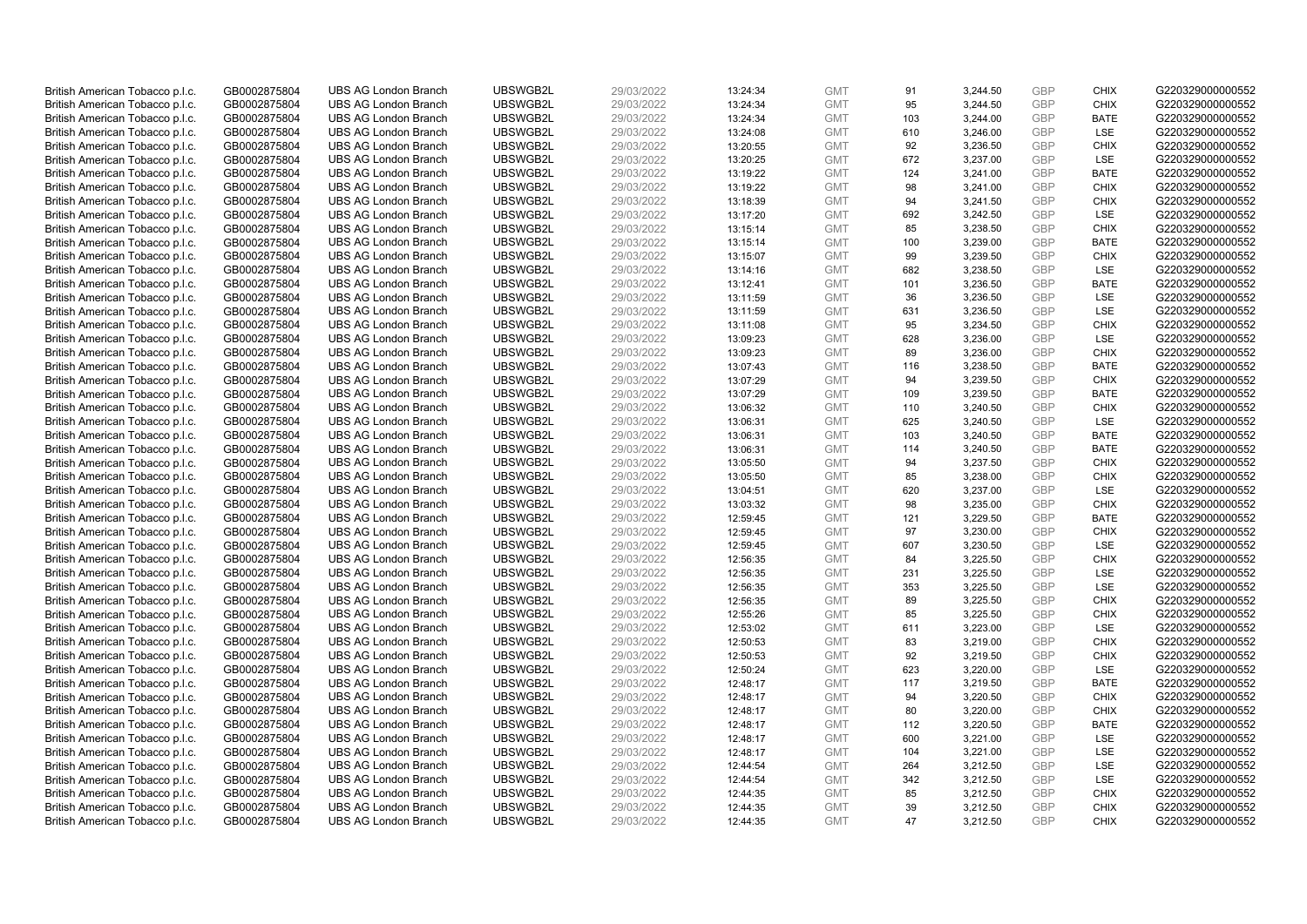| British American Tobacco p.l.c. | GB0002875804 | <b>UBS AG London Branch</b> | UBSWGB2L | 29/03/2022 | 12:42:34 | <b>GMT</b> | 125 | 3,210.50 | <b>GBP</b> | LSE         | G220329000000552 |
|---------------------------------|--------------|-----------------------------|----------|------------|----------|------------|-----|----------|------------|-------------|------------------|
| British American Tobacco p.l.c. | GB0002875804 | <b>UBS AG London Branch</b> | UBSWGB2L | 29/03/2022 | 12:42:34 | <b>GMT</b> | 473 | 3,210.50 | GBP        | LSE         | G220329000000552 |
| British American Tobacco p.l.c. | GB0002875804 | <b>UBS AG London Branch</b> | UBSWGB2L | 29/03/2022 | 12:41:48 | <b>GMT</b> | 621 | 3,212.00 | GBP        | LSE         | G220329000000552 |
| British American Tobacco p.l.c. | GB0002875804 | <b>UBS AG London Branch</b> | UBSWGB2L | 29/03/2022 | 12:40:26 | <b>GMT</b> | 115 | 3,208.50 | GBP        | <b>BATE</b> | G220329000000552 |
| British American Tobacco p.l.c. | GB0002875804 | <b>UBS AG London Branch</b> | UBSWGB2L | 29/03/2022 | 12:40:26 | <b>GMT</b> | 99  | 3,208.50 | <b>GBP</b> | <b>CHIX</b> | G220329000000552 |
| British American Tobacco p.l.c. | GB0002875804 | <b>UBS AG London Branch</b> | UBSWGB2L | 29/03/2022 | 12:40:26 | <b>GMT</b> | 32  | 3,208.50 | <b>GBP</b> | <b>CHIX</b> | G220329000000552 |
| British American Tobacco p.l.c. | GB0002875804 | <b>UBS AG London Branch</b> | UBSWGB2L | 29/03/2022 | 12:39:51 | <b>GMT</b> | 118 | 3,208.50 | GBP        | <b>CHIX</b> | G220329000000552 |
| British American Tobacco p.l.c. | GB0002875804 | <b>UBS AG London Branch</b> | UBSWGB2L | 29/03/2022 | 12:39:48 | <b>GMT</b> | 333 | 3,209.00 | GBP        | LSE         | G220329000000552 |
| British American Tobacco p.l.c. | GB0002875804 | <b>UBS AG London Branch</b> | UBSWGB2L | 29/03/2022 | 12:36:47 | <b>GMT</b> | 2   | 3,211.00 | GBP        | <b>BATE</b> | G220329000000552 |
| British American Tobacco p.l.c. | GB0002875804 | <b>UBS AG London Branch</b> | UBSWGB2L | 29/03/2022 | 12:36:47 | <b>GMT</b> | 100 | 3,211.00 | <b>GBP</b> | <b>BATE</b> | G220329000000552 |
| British American Tobacco p.l.c. | GB0002875804 | <b>UBS AG London Branch</b> | UBSWGB2L | 29/03/2022 | 12:36:47 | <b>GMT</b> | 632 | 3,211.00 | GBP        | <b>LSE</b>  | G220329000000552 |
| British American Tobacco p.l.c. | GB0002875804 | <b>UBS AG London Branch</b> | UBSWGB2L | 29/03/2022 | 12:36:47 | <b>GMT</b> | 95  | 3,211.00 | <b>GBP</b> | <b>CHIX</b> | G220329000000552 |
| British American Tobacco p.l.c. | GB0002875804 | <b>UBS AG London Branch</b> | UBSWGB2L | 29/03/2022 | 12:36:47 | <b>GMT</b> | 117 | 3,211.00 | GBP        | <b>BATE</b> | G220329000000552 |
| British American Tobacco p.l.c. | GB0002875804 | <b>UBS AG London Branch</b> | UBSWGB2L | 29/03/2022 | 12:35:33 | <b>GMT</b> | 606 | 3,211.00 | <b>GBP</b> | LSE         | G220329000000552 |
| British American Tobacco p.l.c. | GB0002875804 | <b>UBS AG London Branch</b> | UBSWGB2L | 29/03/2022 | 12:35:33 | <b>GMT</b> | 86  | 3,211.00 | GBP        | <b>CHIX</b> | G220329000000552 |
| British American Tobacco p.l.c. | GB0002875804 | <b>UBS AG London Branch</b> | UBSWGB2L | 29/03/2022 | 12:35:33 | <b>GMT</b> | 114 | 3,211.00 | <b>GBP</b> | <b>CHIX</b> | G220329000000552 |
| British American Tobacco p.l.c. | GB0002875804 | <b>UBS AG London Branch</b> | UBSWGB2L | 29/03/2022 | 12:30:48 | <b>GMT</b> | 679 | 3,205.50 | GBP        | <b>LSE</b>  | G220329000000552 |
| British American Tobacco p.l.c. | GB0002875804 | <b>UBS AG London Branch</b> | UBSWGB2L | 29/03/2022 | 12:30:48 | <b>GMT</b> | 82  | 3,205.50 | <b>GBP</b> | <b>CHIX</b> | G220329000000552 |
| British American Tobacco p.l.c. | GB0002875804 | <b>UBS AG London Branch</b> | UBSWGB2L | 29/03/2022 | 12:28:08 | <b>GMT</b> | 88  | 3,205.50 | <b>GBP</b> | <b>CHIX</b> | G220329000000552 |
| British American Tobacco p.l.c. | GB0002875804 | <b>UBS AG London Branch</b> | UBSWGB2L | 29/03/2022 | 12:26:57 | <b>GMT</b> | 265 | 3,207.50 | <b>GBP</b> | LSE         | G220329000000552 |
| British American Tobacco p.l.c. | GB0002875804 | <b>UBS AG London Branch</b> | UBSWGB2L | 29/03/2022 | 12:26:57 | <b>GMT</b> | 98  | 3,207.50 | GBP        | <b>CHIX</b> | G220329000000552 |
| British American Tobacco p.l.c. | GB0002875804 | <b>UBS AG London Branch</b> | UBSWGB2L | 29/03/2022 | 12:26:56 | <b>GMT</b> | 319 | 3,207.50 | GBP        | LSE         | G220329000000552 |
| British American Tobacco p.l.c. | GB0002875804 | <b>UBS AG London Branch</b> | UBSWGB2L | 29/03/2022 | 12:26:52 | <b>GMT</b> | 47  | 3,208.00 | <b>GBP</b> | <b>BATE</b> | G220329000000552 |
| British American Tobacco p.l.c. | GB0002875804 | <b>UBS AG London Branch</b> | UBSWGB2L | 29/03/2022 | 12:26:52 | <b>GMT</b> | 67  | 3,208.00 | GBP        | <b>BATE</b> | G220329000000552 |
| British American Tobacco p.l.c. | GB0002875804 | <b>UBS AG London Branch</b> | UBSWGB2L | 29/03/2022 | 12:25:41 | <b>GMT</b> | 82  | 3,208.50 | <b>GBP</b> | <b>CHIX</b> | G220329000000552 |
| British American Tobacco p.l.c. | GB0002875804 | <b>UBS AG London Branch</b> | UBSWGB2L | 29/03/2022 | 12:23:24 | <b>GMT</b> | 104 | 3,210.50 | <b>GBP</b> | <b>BATE</b> | G220329000000552 |
| British American Tobacco p.l.c. | GB0002875804 | <b>UBS AG London Branch</b> | UBSWGB2L | 29/03/2022 | 12:23:24 | <b>GMT</b> | 95  | 3,210.50 | <b>GBP</b> | <b>CHIX</b> | G220329000000552 |
| British American Tobacco p.l.c. | GB0002875804 | <b>UBS AG London Branch</b> | UBSWGB2L | 29/03/2022 | 12:23:24 | <b>GMT</b> | 687 | 3,211.00 | <b>GBP</b> | <b>LSE</b>  | G220329000000552 |
| British American Tobacco p.l.c. | GB0002875804 | <b>UBS AG London Branch</b> | UBSWGB2L | 29/03/2022 | 12:20:13 | <b>GMT</b> | 95  | 3,212.00 | <b>GBP</b> | <b>CHIX</b> | G220329000000552 |
| British American Tobacco p.l.c. | GB0002875804 | <b>UBS AG London Branch</b> | UBSWGB2L | 29/03/2022 | 12:19:37 | <b>GMT</b> | 84  | 3,213.00 | GBP        | <b>CHIX</b> | G220329000000552 |
| British American Tobacco p.l.c. | GB0002875804 | <b>UBS AG London Branch</b> | UBSWGB2L | 29/03/2022 | 12:19:37 | <b>GMT</b> | 119 | 3,213.00 | GBP        | <b>BATE</b> | G220329000000552 |
| British American Tobacco p.l.c. | GB0002875804 | <b>UBS AG London Branch</b> | UBSWGB2L | 29/03/2022 | 12:19:02 | <b>GMT</b> | 86  | 3,214.50 | <b>GBP</b> | <b>CHIX</b> | G220329000000552 |
| British American Tobacco p.l.c. | GB0002875804 | <b>UBS AG London Branch</b> | UBSWGB2L | 29/03/2022 | 12:19:02 | <b>GMT</b> | 500 | 3,215.00 | <b>GBP</b> | LSE         | G220329000000552 |
| British American Tobacco p.l.c. | GB0002875804 | <b>UBS AG London Branch</b> | UBSWGB2L | 29/03/2022 | 12:19:02 | <b>GMT</b> | 186 | 3,215.00 | GBP        | LSE         | G220329000000552 |
| British American Tobacco p.l.c. | GB0002875804 | <b>UBS AG London Branch</b> | UBSWGB2L | 29/03/2022 | 12:14:14 | <b>GMT</b> | 361 | 3,213.00 | GBP        | LSE         | G220329000000552 |
| British American Tobacco p.l.c. | GB0002875804 | <b>UBS AG London Branch</b> | UBSWGB2L | 29/03/2022 | 12:14:14 | <b>GMT</b> | 80  | 3,213.00 | GBP        | LSE         | G220329000000552 |
| British American Tobacco p.l.c. | GB0002875804 | <b>UBS AG London Branch</b> | UBSWGB2L | 29/03/2022 | 12:14:14 | <b>GMT</b> | 250 | 3,213.00 | GBP        | <b>LSE</b>  | G220329000000552 |
| British American Tobacco p.l.c. | GB0002875804 | <b>UBS AG London Branch</b> | UBSWGB2L | 29/03/2022 | 12:14:14 | <b>GMT</b> | 93  | 3,213.00 | <b>GBP</b> | <b>CHIX</b> | G220329000000552 |
| British American Tobacco p.l.c. | GB0002875804 | <b>UBS AG London Branch</b> | UBSWGB2L | 29/03/2022 | 12:14:14 | <b>GMT</b> | 14  | 3,213.00 | <b>GBP</b> | <b>CHIX</b> | G220329000000552 |
| British American Tobacco p.l.c. | GB0002875804 | <b>UBS AG London Branch</b> | UBSWGB2L | 29/03/2022 | 12:14:14 | <b>GMT</b> | 124 | 3,213.00 | <b>GBP</b> | <b>BATE</b> | G220329000000552 |
| British American Tobacco p.l.c. | GB0002875804 | <b>UBS AG London Branch</b> | UBSWGB2L | 29/03/2022 | 12:14:14 | <b>GMT</b> | 79  | 3,213.00 | <b>GBP</b> | <b>CHIX</b> | G220329000000552 |
| British American Tobacco p.l.c. | GB0002875804 | <b>UBS AG London Branch</b> | UBSWGB2L | 29/03/2022 | 12:11:50 | <b>GMT</b> | 93  | 3,213.00 | <b>GBP</b> | <b>CHIX</b> | G220329000000552 |
| British American Tobacco p.l.c. | GB0002875804 | <b>UBS AG London Branch</b> | UBSWGB2L | 29/03/2022 | 12:11:50 | <b>GMT</b> | 679 | 3,213.00 | <b>GBP</b> | LSE         | G220329000000552 |
| British American Tobacco p.l.c. | GB0002875804 | <b>UBS AG London Branch</b> | UBSWGB2L | 29/03/2022 | 12:09:39 | <b>GMT</b> | 88  | 3,213.00 | <b>GBP</b> | <b>LSE</b>  | G220329000000552 |
| British American Tobacco p.l.c. | GB0002875804 | <b>UBS AG London Branch</b> | UBSWGB2L | 29/03/2022 | 12:09:39 | <b>GMT</b> | 115 | 3,212.50 | <b>GBP</b> | <b>LSE</b>  | G220329000000552 |
| British American Tobacco p.l.c. | GB0002875804 | <b>UBS AG London Branch</b> | UBSWGB2L | 29/03/2022 | 12:09:39 | <b>GMT</b> | 80  | 3,212.50 | <b>GBP</b> | LSE         | G220329000000552 |
| British American Tobacco p.l.c. | GB0002875804 | <b>UBS AG London Branch</b> | UBSWGB2L | 29/03/2022 | 12:09:39 | <b>GMT</b> | 250 | 3,213.00 | <b>GBP</b> | LSE         | G220329000000552 |
| British American Tobacco p.l.c. | GB0002875804 | <b>UBS AG London Branch</b> | UBSWGB2L | 29/03/2022 | 12:09:39 | <b>GMT</b> | 70  | 3,212.50 | <b>GBP</b> | LSE         | G220329000000552 |
| British American Tobacco p.l.c. | GB0002875804 | <b>UBS AG London Branch</b> | UBSWGB2L | 29/03/2022 | 12:09:39 | <b>GMT</b> | 627 | 3,215.00 | <b>GBP</b> | LSE         | G220329000000552 |
| British American Tobacco p.l.c. | GB0002875804 | <b>UBS AG London Branch</b> | UBSWGB2L | 29/03/2022 | 12:09:39 | <b>GMT</b> | 89  | 3,215.00 | GBP        | <b>CHIX</b> | G220329000000552 |
| British American Tobacco p.l.c. | GB0002875804 | <b>UBS AG London Branch</b> | UBSWGB2L | 29/03/2022 | 12:09:39 | <b>GMT</b> | 87  | 3,215.00 | <b>GBP</b> | <b>CHIX</b> | G220329000000552 |
| British American Tobacco p.l.c. | GB0002875804 | <b>UBS AG London Branch</b> | UBSWGB2L | 29/03/2022 | 12:09:39 | <b>GMT</b> | 116 | 3,215.00 | <b>GBP</b> | <b>BATE</b> | G220329000000552 |
| British American Tobacco p.l.c. | GB0002875804 | <b>UBS AG London Branch</b> | UBSWGB2L | 29/03/2022 | 12:04:57 | <b>GMT</b> | 114 | 3,217.50 | GBP        | <b>BATE</b> | G220329000000552 |
| British American Tobacco p.l.c. | GB0002875804 | <b>UBS AG London Branch</b> | UBSWGB2L | 29/03/2022 | 12:04:57 | <b>GMT</b> | 672 | 3,218.00 | GBP        | <b>LSE</b>  | G220329000000552 |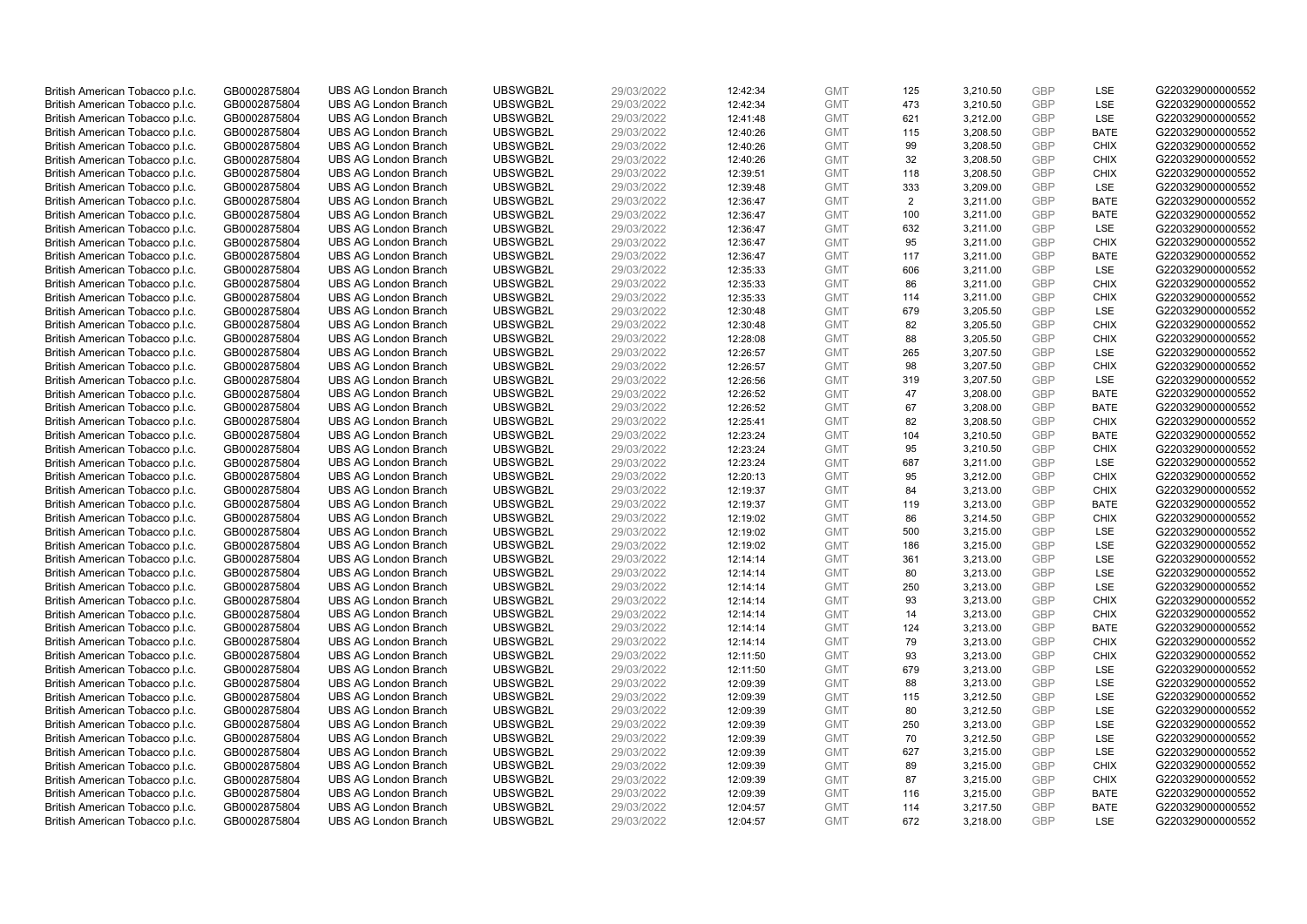| British American Tobacco p.l.c. | GB0002875804 | <b>UBS AG London Branch</b>                                | UBSWGB2L             | 29/03/2022 | 12:04:57 | <b>GMT</b>               | 91             | 3,218.00             | <b>GBP</b>               | <b>CHIX</b>               | G220329000000552 |
|---------------------------------|--------------|------------------------------------------------------------|----------------------|------------|----------|--------------------------|----------------|----------------------|--------------------------|---------------------------|------------------|
| British American Tobacco p.l.c. | GB0002875804 | <b>UBS AG London Branch</b>                                | UBSWGB2L             | 29/03/2022 | 12:03:57 | <b>GMT</b>               | 695            | 3,220.50             | GBP                      | <b>LSE</b>                | G220329000000552 |
| British American Tobacco p.l.c. | GB0002875804 | <b>UBS AG London Branch</b>                                | UBSWGB2L             | 29/03/2022 | 12:03:45 | <b>GMT</b>               | 80             | 3,221.00             | <b>GBP</b>               | <b>CHIX</b>               | G220329000000552 |
|                                 |              |                                                            | UBSWGB2L             |            |          |                          |                |                      | <b>GBP</b>               |                           |                  |
| British American Tobacco p.l.c. | GB0002875804 | <b>UBS AG London Branch</b>                                |                      | 29/03/2022 | 12:03:24 | <b>GMT</b>               | 658            | 3,221.50             |                          | LSE                       | G220329000000552 |
| British American Tobacco p.l.c. | GB0002875804 | <b>UBS AG London Branch</b>                                | UBSWGB2L             | 29/03/2022 | 12:03:24 | <b>GMT</b>               | 99             | 3,221.50             | <b>GBP</b>               | <b>CHIX</b>               | G220329000000552 |
| British American Tobacco p.l.c. | GB0002875804 | <b>UBS AG London Branch</b>                                | UBSWGB2L             | 29/03/2022 | 12:03:24 | <b>GMT</b>               | 13             | 3,221.50             | <b>GBP</b>               | <b>BATE</b>               | G220329000000552 |
| British American Tobacco p.l.c. | GB0002875804 | <b>UBS AG London Branch</b>                                | UBSWGB2L             | 29/03/2022 | 12:03:24 | <b>GMT</b>               | 27             | 3,221.50             | <b>GBP</b>               | <b>BATE</b>               | G220329000000552 |
| British American Tobacco p.l.c. | GB0002875804 | <b>UBS AG London Branch</b>                                | UBSWGB2L             | 29/03/2022 | 12:03:24 | <b>GMT</b>               | 96             | 3,221.50             | <b>GBP</b>               | <b>CHIX</b>               | G220329000000552 |
| British American Tobacco p.l.c. | GB0002875804 | <b>UBS AG London Branch</b>                                | UBSWGB2L             | 29/03/2022 | 12:03:24 | <b>GMT</b>               | 83             | 3,221.50             | <b>GBP</b>               | <b>BATE</b>               | G220329000000552 |
| British American Tobacco p.l.c. | GB0002875804 | <b>UBS AG London Branch</b>                                | UBSWGB2L             | 29/03/2022 | 12:01:44 | <b>GMT</b>               | 24             | 3,222.00             | <b>GBP</b>               | <b>CHIX</b>               | G220329000000552 |
| British American Tobacco p.l.c. | GB0002875804 | <b>UBS AG London Branch</b>                                | UBSWGB2L             | 29/03/2022 | 12:01:05 | <b>GMT</b>               | 246            | 3,222.00             | <b>GBP</b>               | <b>LSE</b>                | G220329000000552 |
| British American Tobacco p.l.c. | GB0002875804 | <b>UBS AG London Branch</b>                                | UBSWGB2L             | 29/03/2022 | 12:01:05 | <b>GMT</b>               | 94             | 3,222.00             | <b>GBP</b>               | LSE                       | G220329000000552 |
| British American Tobacco p.l.c. | GB0002875804 | <b>UBS AG London Branch</b>                                | UBSWGB2L             | 29/03/2022 | 12:01:05 | <b>GMT</b>               | 119            | 3,222.00             | <b>GBP</b>               | LSE                       | G220329000000552 |
| British American Tobacco p.l.c. | GB0002875804 | <b>UBS AG London Branch</b>                                | UBSWGB2L             | 29/03/2022 | 11:59:29 | <b>GMT</b>               | 47             | 3,221.50             | <b>GBP</b>               | <b>CHIX</b>               | G220329000000552 |
| British American Tobacco p.l.c. | GB0002875804 | <b>UBS AG London Branch</b>                                | UBSWGB2L             | 29/03/2022 | 11:59:29 | <b>GMT</b>               | 44             | 3,221.50             | <b>GBP</b>               | <b>CHIX</b>               | G220329000000552 |
| British American Tobacco p.l.c. | GB0002875804 | <b>UBS AG London Branch</b>                                | UBSWGB2L             | 29/03/2022 | 11:59:24 | <b>GMT</b>               | 68             | 3,222.50             | <b>GBP</b>               | <b>CHIX</b>               | G220329000000552 |
| British American Tobacco p.l.c. | GB0002875804 | <b>UBS AG London Branch</b>                                | UBSWGB2L             | 29/03/2022 | 11:59:24 | <b>GMT</b>               | 25             | 3,222.50             | <b>GBP</b>               | <b>CHIX</b>               | G220329000000552 |
| British American Tobacco p.l.c. | GB0002875804 | <b>UBS AG London Branch</b>                                | UBSWGB2L             | 29/03/2022 | 11:58:45 | <b>GMT</b>               | 114            | 3,223.00             | <b>GBP</b>               | <b>BATE</b>               | G220329000000552 |
| British American Tobacco p.l.c. | GB0002875804 | <b>UBS AG London Branch</b>                                | UBSWGB2L             | 29/03/2022 | 11:57:36 | <b>GMT</b>               | $\overline{7}$ | 3,225.50             | <b>GBP</b>               | <b>CHIX</b>               | G220329000000552 |
| British American Tobacco p.l.c. | GB0002875804 | <b>UBS AG London Branch</b>                                | UBSWGB2L             | 29/03/2022 | 11:57:19 | <b>GMT</b>               | 87             | 3,225.50             | <b>GBP</b>               | <b>CHIX</b>               | G220329000000552 |
| British American Tobacco p.l.c. | GB0002875804 | <b>UBS AG London Branch</b>                                | UBSWGB2L             | 29/03/2022 | 11:57:18 | <b>GMT</b>               | 208            | 3,227.00             | <b>GBP</b>               | LSE                       | G220329000000552 |
| British American Tobacco p.l.c. | GB0002875804 | <b>UBS AG London Branch</b>                                | UBSWGB2L             | 29/03/2022 | 11:57:18 | <b>GMT</b>               | 108            | 3,226.50             | <b>GBP</b>               | <b>BATE</b>               | G220329000000552 |
| British American Tobacco p.l.c. | GB0002875804 | <b>UBS AG London Branch</b>                                | UBSWGB2L             | 29/03/2022 | 11:57:18 | <b>GMT</b>               | 408            | 3,227.00             | <b>GBP</b>               | LSE                       | G220329000000552 |
| British American Tobacco p.l.c. | GB0002875804 | <b>UBS AG London Branch</b>                                | UBSWGB2L             | 29/03/2022 | 11:57:18 | <b>GMT</b>               | 659            | 3,227.00             | <b>GBP</b>               | <b>LSE</b>                | G220329000000552 |
| British American Tobacco p.l.c. | GB0002875804 | <b>UBS AG London Branch</b>                                | UBSWGB2L             | 29/03/2022 | 11:57:18 | <b>GMT</b>               | 80             | 3,227.00             | <b>GBP</b>               | <b>CHIX</b>               | G220329000000552 |
| British American Tobacco p.l.c. | GB0002875804 | <b>UBS AG London Branch</b>                                | UBSWGB2L             | 29/03/2022 | 11:53:06 | <b>GMT</b>               | 84             | 3,226.00             | <b>GBP</b>               | <b>CHIX</b>               | G220329000000552 |
| British American Tobacco p.l.c. | GB0002875804 | <b>UBS AG London Branch</b>                                | UBSWGB2L             | 29/03/2022 | 11:52:47 | <b>GMT</b>               | 85             | 3,227.50             | <b>GBP</b>               | <b>CHIX</b>               | G220329000000552 |
| British American Tobacco p.l.c. | GB0002875804 | <b>UBS AG London Branch</b>                                | UBSWGB2L             | 29/03/2022 | 11:52:01 | <b>GMT</b>               | 22             | 3,227.50             | <b>GBP</b>               | <b>CHIX</b>               | G220329000000552 |
| British American Tobacco p.l.c. | GB0002875804 | <b>UBS AG London Branch</b>                                | UBSWGB2L             | 29/03/2022 | 11:52:01 | <b>GMT</b>               | 116            | 3,227.50             | <b>GBP</b>               | <b>BATE</b>               | G220329000000552 |
| British American Tobacco p.l.c. | GB0002875804 | <b>UBS AG London Branch</b>                                | UBSWGB2L             | 29/03/2022 | 11:52:01 | <b>GMT</b>               | 653            | 3,228.00             | <b>GBP</b>               | LSE                       | G220329000000552 |
| British American Tobacco p.l.c. | GB0002875804 | <b>UBS AG London Branch</b>                                | UBSWGB2L             | 29/03/2022 | 11:52:01 | <b>GMT</b>               | 91             | 3,228.00             | <b>GBP</b>               | <b>CHIX</b>               | G220329000000552 |
| British American Tobacco p.l.c. | GB0002875804 | <b>UBS AG London Branch</b>                                | UBSWGB2L             | 29/03/2022 | 11:52:01 | <b>GMT</b>               | 76             | 3,227.50             | <b>GBP</b>               | <b>CHIX</b>               | G220329000000552 |
| British American Tobacco p.l.c. | GB0002875804 | <b>UBS AG London Branch</b>                                | UBSWGB2L             | 29/03/2022 | 11:50:02 | <b>GMT</b>               | 83             | 3,227.00             | <b>GBP</b>               | <b>CHIX</b>               | G220329000000552 |
| British American Tobacco p.l.c. | GB0002875804 | <b>UBS AG London Branch</b>                                | UBSWGB2L             | 29/03/2022 | 11:48:42 | <b>GMT</b>               | 641            | 3,226.00             | <b>GBP</b>               | LSE                       | G220329000000552 |
| British American Tobacco p.l.c. | GB0002875804 | <b>UBS AG London Branch</b>                                | UBSWGB2L             | 29/03/2022 | 11:48:42 | <b>GMT</b>               | 110            | 3,226.00             | <b>GBP</b>               | <b>BATE</b>               | G220329000000552 |
| British American Tobacco p.l.c. | GB0002875804 | <b>UBS AG London Branch</b>                                | UBSWGB2L             | 29/03/2022 | 11:46:23 | <b>GMT</b>               | 98             | 3,225.00             | <b>GBP</b>               | <b>CHIX</b>               | G220329000000552 |
| British American Tobacco p.l.c. | GB0002875804 | <b>UBS AG London Branch</b>                                | UBSWGB2L             | 29/03/2022 | 11:46:23 | <b>GMT</b>               | 671            | 3,225.50             | <b>GBP</b>               | <b>LSE</b>                | G220329000000552 |
| British American Tobacco p.l.c. | GB0002875804 | <b>UBS AG London Branch</b>                                | UBSWGB2L             | 29/03/2022 | 11:42:41 | <b>GMT</b>               | 114            | 3,220.50             | <b>GBP</b>               | <b>BATE</b>               | G220329000000552 |
|                                 |              | <b>UBS AG London Branch</b>                                | UBSWGB2L             | 29/03/2022 |          | <b>GMT</b>               | 87             |                      | <b>GBP</b>               | <b>CHIX</b>               | G220329000000552 |
| British American Tobacco p.l.c. | GB0002875804 |                                                            |                      |            | 11:42:39 |                          |                | 3,221.50             |                          |                           |                  |
| British American Tobacco p.l.c. | GB0002875804 | <b>UBS AG London Branch</b><br><b>UBS AG London Branch</b> | UBSWGB2L<br>UBSWGB2L | 29/03/2022 | 11:42:22 | <b>GMT</b><br><b>GMT</b> | 673<br>105     | 3,222.50<br>3,224.50 | <b>GBP</b><br><b>GBP</b> | <b>LSE</b><br><b>BATE</b> | G220329000000552 |
| British American Tobacco p.l.c. | GB0002875804 |                                                            |                      | 29/03/2022 | 11:39:41 |                          |                |                      |                          |                           | G220329000000552 |
| British American Tobacco p.l.c. | GB0002875804 | <b>UBS AG London Branch</b>                                | UBSWGB2L             | 29/03/2022 | 11:39:41 | <b>GMT</b>               | 95             | 3,224.50             | <b>GBP</b>               | <b>CHIX</b>               | G220329000000552 |
| British American Tobacco p.l.c. | GB0002875804 | <b>UBS AG London Branch</b>                                | UBSWGB2L             | 29/03/2022 | 11:37:46 | <b>GMT</b>               | 90             | 3,224.50             | <b>GBP</b>               | <b>CHIX</b>               | G220329000000552 |
| British American Tobacco p.l.c. | GB0002875804 | <b>UBS AG London Branch</b>                                | UBSWGB2L             | 29/03/2022 | 11:37:46 | <b>GMT</b>               | 607            | 3,225.00             | <b>GBP</b>               | LSE                       | G220329000000552 |
| British American Tobacco p.l.c. | GB0002875804 | <b>UBS AG London Branch</b>                                | UBSWGB2L             | 29/03/2022 | 11:37:46 | <b>GMT</b>               | 90             | 3,225.00             | <b>GBP</b>               | <b>CHIX</b>               | G220329000000552 |
| British American Tobacco p.l.c. | GB0002875804 | <b>UBS AG London Branch</b>                                | UBSWGB2L             | 29/03/2022 | 11:37:46 | <b>GMT</b>               | 86             | 3,225.00             | <b>GBP</b>               | <b>CHIX</b>               | G220329000000552 |
| British American Tobacco p.l.c. | GB0002875804 | <b>UBS AG London Branch</b>                                | UBSWGB2L             | 29/03/2022 | 11:37:46 | <b>GMT</b>               | 112            | 3,225.00             | <b>GBP</b>               | <b>BATE</b>               | G220329000000552 |
| British American Tobacco p.l.c. | GB0002875804 | <b>UBS AG London Branch</b>                                | UBSWGB2L             | 29/03/2022 | 11:37:14 | <b>GMT</b>               | 36             | 3,225.50             | <b>GBP</b>               | LSE                       | G220329000000552 |
| British American Tobacco p.l.c. | GB0002875804 | <b>UBS AG London Branch</b>                                | UBSWGB2L             | 29/03/2022 | 11:37:14 | <b>GMT</b>               | 559            | 3,225.50             | <b>GBP</b>               | LSE                       | G220329000000552 |
| British American Tobacco p.l.c. | GB0002875804 | <b>UBS AG London Branch</b>                                | UBSWGB2L             | 29/03/2022 | 11:34:24 | <b>GMT</b>               | $\overline{4}$ | 3,223.50             | <b>GBP</b>               | <b>CHIX</b>               | G220329000000552 |
| British American Tobacco p.l.c. | GB0002875804 | <b>UBS AG London Branch</b>                                | UBSWGB2L             | 29/03/2022 | 11:32:28 | <b>GMT</b>               | 316            | 3,228.00             | <b>GBP</b>               | LSE                       | G220329000000552 |
| British American Tobacco p.l.c. | GB0002875804 | <b>UBS AG London Branch</b>                                | UBSWGB2L             | 29/03/2022 | 11:32:28 | <b>GMT</b>               | 81             | 3,228.00             | <b>GBP</b>               | <b>CHIX</b>               | G220329000000552 |
| British American Tobacco p.l.c. | GB0002875804 | <b>UBS AG London Branch</b>                                | UBSWGB2L             | 29/03/2022 | 11:32:28 | <b>GMT</b>               | 293            | 3,228.00             | <b>GBP</b>               | <b>LSE</b>                | G220329000000552 |
| British American Tobacco p.l.c. | GB0002875804 | <b>UBS AG London Branch</b>                                | UBSWGB2L             | 29/03/2022 | 11:30:49 | <b>GMT</b>               | 98             | 3.229.50             | GBP                      | <b>CHIX</b>               | G220329000000552 |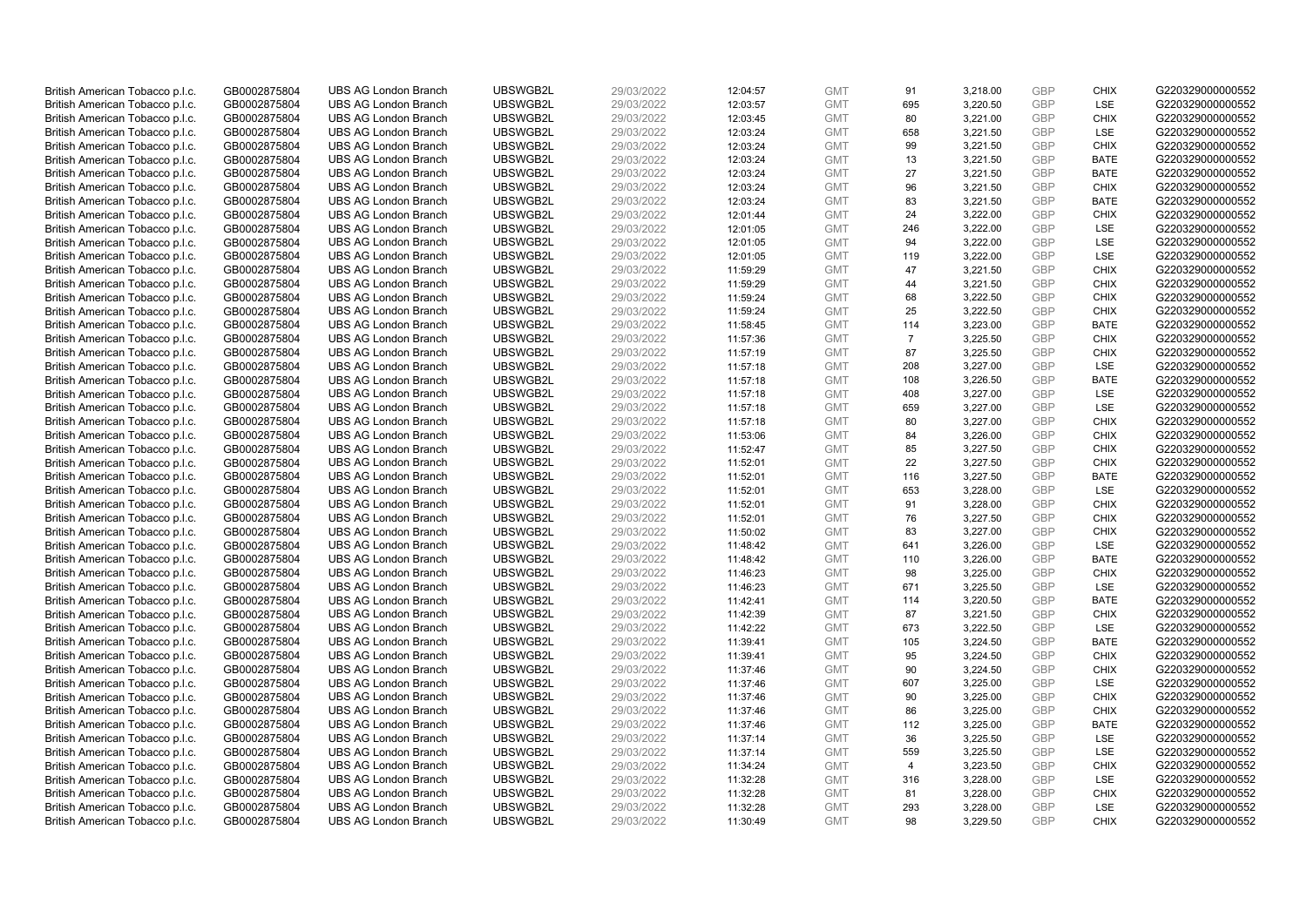| British American Tobacco p.l.c.                                    | GB0002875804                 | <b>UBS AG London Branch</b> | UBSWGB2L | 29/03/2022 | 11:29:44 | <b>GMT</b> | 81  | 3,231.50 | <b>GBP</b> | <b>CHIX</b> | G220329000000552 |
|--------------------------------------------------------------------|------------------------------|-----------------------------|----------|------------|----------|------------|-----|----------|------------|-------------|------------------|
|                                                                    |                              |                             |          |            |          |            | 124 |          | <b>GBP</b> | <b>BATE</b> |                  |
| British American Tobacco p.l.c.                                    | GB0002875804                 | <b>UBS AG London Branch</b> | UBSWGB2L | 29/03/2022 | 11:29:20 | <b>GMT</b> |     | 3,232.00 |            |             | G220329000000552 |
| British American Tobacco p.l.c.                                    | GB0002875804                 | <b>UBS AG London Branch</b> | UBSWGB2L | 29/03/2022 | 11:29:20 | <b>GMT</b> | 622 | 3,232.00 | <b>GBP</b> | LSE         | G220329000000552 |
| British American Tobacco p.l.c.                                    | GB0002875804                 | <b>UBS AG London Branch</b> | UBSWGB2L | 29/03/2022 | 11:27:24 | <b>GMT</b> | 85  | 3,234.00 | <b>GBP</b> | <b>CHIX</b> | G220329000000552 |
| British American Tobacco p.l.c.                                    | GB0002875804                 | <b>UBS AG London Branch</b> | UBSWGB2L | 29/03/2022 | 11:27:24 | <b>GMT</b> | 576 | 3,234.00 | <b>GBP</b> | LSE         | G220329000000552 |
| British American Tobacco p.l.c.                                    | GB0002875804                 | <b>UBS AG London Branch</b> | UBSWGB2L | 29/03/2022 | 11:25:51 | <b>GMT</b> | 85  | 3,234.50 | <b>GBP</b> | <b>BATE</b> | G220329000000552 |
| British American Tobacco p.l.c.                                    | GB0002875804                 | <b>UBS AG London Branch</b> | UBSWGB2L | 29/03/2022 | 11:25:51 | <b>GMT</b> | 18  | 3,234.50 | <b>GBP</b> | <b>BATE</b> | G220329000000552 |
| British American Tobacco p.l.c.                                    | GB0002875804                 | <b>UBS AG London Branch</b> | UBSWGB2L | 29/03/2022 | 11:25:51 | <b>GMT</b> | 9   | 3,234.50 | <b>GBP</b> | <b>BATE</b> | G220329000000552 |
| British American Tobacco p.l.c.                                    | GB0002875804                 | <b>UBS AG London Branch</b> | UBSWGB2L | 29/03/2022 | 11:25:43 | <b>GMT</b> | 97  | 3,236.00 | <b>GBP</b> | <b>CHIX</b> | G220329000000552 |
| British American Tobacco p.l.c.                                    | GB0002875804                 | <b>UBS AG London Branch</b> | UBSWGB2L | 29/03/2022 | 11:24:15 | <b>GMT</b> | 96  | 3,240.00 | <b>GBP</b> | <b>CHIX</b> | G220329000000552 |
| British American Tobacco p.l.c.                                    | GB0002875804                 | <b>UBS AG London Branch</b> | UBSWGB2L | 29/03/2022 | 11:24:15 | <b>GMT</b> | 587 | 3,240.00 | <b>GBP</b> | <b>LSE</b>  | G220329000000552 |
| British American Tobacco p.l.c.                                    | GB0002875804                 | <b>UBS AG London Branch</b> | UBSWGB2L | 29/03/2022 | 11:22:32 | <b>GMT</b> | 165 | 3,241.00 | <b>GBP</b> | LSE         | G220329000000552 |
| British American Tobacco p.l.c.                                    | GB0002875804                 | <b>UBS AG London Branch</b> | UBSWGB2L | 29/03/2022 | 11:22:32 | <b>GMT</b> | 473 | 3,241.00 | <b>GBP</b> | LSE         | G220329000000552 |
| British American Tobacco p.l.c.                                    | GB0002875804                 | <b>UBS AG London Branch</b> | UBSWGB2L | 29/03/2022 | 11:22:32 | <b>GMT</b> | 120 | 3,241.00 | <b>GBP</b> | <b>BATE</b> | G220329000000552 |
| British American Tobacco p.l.c.                                    | GB0002875804                 | <b>UBS AG London Branch</b> | UBSWGB2L | 29/03/2022 | 11:22:32 | <b>GMT</b> | 90  | 3,241.00 | <b>GBP</b> | <b>CHIX</b> | G220329000000552 |
| British American Tobacco p.l.c.                                    | GB0002875804                 | <b>UBS AG London Branch</b> | UBSWGB2L | 29/03/2022 | 11:22:32 | <b>GMT</b> | 589 | 3,241.50 | <b>GBP</b> | LSE         | G220329000000552 |
| British American Tobacco p.l.c.                                    | GB0002875804                 | <b>UBS AG London Branch</b> | UBSWGB2L | 29/03/2022 | 11:21:42 | <b>GMT</b> | 18  | 3,242.00 | <b>GBP</b> | <b>CHIX</b> | G220329000000552 |
| British American Tobacco p.l.c.                                    | GB0002875804                 | <b>UBS AG London Branch</b> | UBSWGB2L | 29/03/2022 | 11:21:42 | <b>GMT</b> | 100 | 3,242.00 | <b>GBP</b> | <b>CHIX</b> | G220329000000552 |
|                                                                    |                              | <b>UBS AG London Branch</b> | UBSWGB2L | 29/03/2022 | 11:21:42 | <b>GMT</b> | 24  | 3,242.00 | <b>GBP</b> | <b>CHIX</b> | G220329000000552 |
| British American Tobacco p.l.c.<br>British American Tobacco p.l.c. | GB0002875804<br>GB0002875804 | <b>UBS AG London Branch</b> | UBSWGB2L | 29/03/2022 |          | <b>GMT</b> | 97  |          | <b>GBP</b> | <b>CHIX</b> | G220329000000552 |
|                                                                    |                              |                             |          |            | 11:19:03 |            |     | 3,241.00 |            |             |                  |
| British American Tobacco p.l.c.                                    | GB0002875804                 | <b>UBS AG London Branch</b> | UBSWGB2L | 29/03/2022 | 11:19:03 | <b>GMT</b> | 104 | 3,240.50 | <b>GBP</b> | <b>BATE</b> | G220329000000552 |
| British American Tobacco p.l.c.                                    | GB0002875804                 | <b>UBS AG London Branch</b> | UBSWGB2L | 29/03/2022 | 11:19:03 | <b>GMT</b> | 590 | 3,241.00 | <b>GBP</b> | LSE         | G220329000000552 |
| British American Tobacco p.l.c.                                    | GB0002875804                 | <b>UBS AG London Branch</b> | UBSWGB2L | 29/03/2022 | 11:17:02 | <b>GMT</b> | 91  | 3,242.00 | <b>GBP</b> | <b>CHIX</b> | G220329000000552 |
| British American Tobacco p.l.c.                                    | GB0002875804                 | <b>UBS AG London Branch</b> | UBSWGB2L | 29/03/2022 | 11:17:02 | <b>GMT</b> | 568 | 3,242.00 | <b>GBP</b> | <b>LSE</b>  | G220329000000552 |
| British American Tobacco p.l.c.                                    | GB0002875804                 | <b>UBS AG London Branch</b> | UBSWGB2L | 29/03/2022 | 11:17:02 | <b>GMT</b> | 101 | 3,241.50 | <b>GBP</b> | <b>BATE</b> | G220329000000552 |
| British American Tobacco p.l.c.                                    | GB0002875804                 | <b>UBS AG London Branch</b> | UBSWGB2L | 29/03/2022 | 11:14:47 | <b>GMT</b> | 82  | 3,241.00 | <b>GBP</b> | <b>CHIX</b> | G220329000000552 |
| British American Tobacco p.l.c.                                    | GB0002875804                 | <b>UBS AG London Branch</b> | UBSWGB2L | 29/03/2022 | 11:14:02 | <b>GMT</b> | 98  | 3,242.00 | <b>GBP</b> | <b>CHIX</b> | G220329000000552 |
| British American Tobacco p.l.c.                                    | GB0002875804                 | <b>UBS AG London Branch</b> | UBSWGB2L | 29/03/2022 | 11:14:02 | <b>GMT</b> | 122 | 3,242.00 | <b>GBP</b> | <b>BATE</b> | G220329000000552 |
| British American Tobacco p.l.c.                                    | GB0002875804                 | <b>UBS AG London Branch</b> | UBSWGB2L | 29/03/2022 | 11:14:02 | <b>GMT</b> | 599 | 3,242.00 | <b>GBP</b> | LSE         | G220329000000552 |
| British American Tobacco p.l.c.                                    | GB0002875804                 | <b>UBS AG London Branch</b> | UBSWGB2L | 29/03/2022 | 11:14:02 | <b>GMT</b> | 130 | 3,242.00 | <b>GBP</b> | <b>BATE</b> | G220329000000552 |
| British American Tobacco p.l.c.                                    | GB0002875804                 | <b>UBS AG London Branch</b> | UBSWGB2L | 29/03/2022 | 11:13:25 | <b>GMT</b> | 583 | 3,241.50 | <b>GBP</b> | LSE         | G220329000000552 |
| British American Tobacco p.l.c.                                    | GB0002875804                 | <b>UBS AG London Branch</b> | UBSWGB2L | 29/03/2022 | 11:13:11 | <b>GMT</b> | 118 | 3,242.00 | <b>GBP</b> | <b>CHIX</b> | G220329000000552 |
| British American Tobacco p.l.c.                                    | GB0002875804                 | <b>UBS AG London Branch</b> | UBSWGB2L | 29/03/2022 | 11:13:11 | <b>GMT</b> | 35  | 3,242.00 | <b>GBP</b> | <b>CHIX</b> | G220329000000552 |
| British American Tobacco p.l.c.                                    | GB0002875804                 | <b>UBS AG London Branch</b> | UBSWGB2L | 29/03/2022 | 11:10:36 | <b>GMT</b> | 85  | 3,241.00 | <b>GBP</b> | <b>CHIX</b> | G220329000000552 |
| British American Tobacco p.l.c.                                    | GB0002875804                 | <b>UBS AG London Branch</b> | UBSWGB2L | 29/03/2022 | 11:10:30 | <b>GMT</b> | 37  | 3,241.00 | <b>GBP</b> | <b>CHIX</b> | G220329000000552 |
| British American Tobacco p.l.c.                                    | GB0002875804                 | <b>UBS AG London Branch</b> | UBSWGB2L | 29/03/2022 | 11:08:11 | <b>GMT</b> | 8   | 3,238.50 | <b>GBP</b> | <b>BATE</b> | G220329000000552 |
| British American Tobacco p.l.c.                                    | GB0002875804                 | <b>UBS AG London Branch</b> | UBSWGB2L | 29/03/2022 | 11:08:11 | <b>GMT</b> | 85  | 3,238.50 | <b>GBP</b> | <b>BATE</b> | G220329000000552 |
| British American Tobacco p.l.c.                                    | GB0002875804                 | <b>UBS AG London Branch</b> | UBSWGB2L | 29/03/2022 | 11:08:11 | <b>GMT</b> | 8   | 3,238.50 | <b>GBP</b> | <b>BATE</b> | G220329000000552 |
| British American Tobacco p.l.c.                                    | GB0002875804                 | <b>UBS AG London Branch</b> | UBSWGB2L | 29/03/2022 | 11:08:11 | <b>GMT</b> | 250 | 3,239.50 | <b>GBP</b> | LSE         | G220329000000552 |
| British American Tobacco p.l.c.                                    | GB0002875804                 | <b>UBS AG London Branch</b> | UBSWGB2L | 29/03/2022 | 11:08:11 | <b>GMT</b> | 389 | 3,239.50 | <b>GBP</b> | LSE         | G220329000000552 |
| British American Tobacco p.l.c.                                    | GB0002875804                 | <b>UBS AG London Branch</b> | UBSWGB2L | 29/03/2022 | 11:08:11 | <b>GMT</b> | 83  | 3,239.50 | <b>GBP</b> | <b>CHIX</b> | G220329000000552 |
| British American Tobacco p.l.c.                                    | GB0002875804                 | <b>UBS AG London Branch</b> | UBSWGB2L | 29/03/2022 | 11:05:26 | <b>GMT</b> | 90  | 3,235.50 | <b>GBP</b> | <b>CHIX</b> | G220329000000552 |
| British American Tobacco p.l.c.                                    | GB0002875804                 | <b>UBS AG London Branch</b> | UBSWGB2L | 29/03/2022 | 11:05:09 | <b>GMT</b> | 29  | 3,236.00 | <b>GBP</b> | <b>BATE</b> | G220329000000552 |
| British American Tobacco p.l.c.                                    | GB0002875804                 | <b>UBS AG London Branch</b> | UBSWGB2L | 29/03/2022 | 11:05:09 | <b>GMT</b> | 61  | 3,236.00 | <b>GBP</b> | <b>BATE</b> | G220329000000552 |
| British American Tobacco p.l.c.                                    | GB0002875804                 | <b>UBS AG London Branch</b> | UBSWGB2L | 29/03/2022 | 11:05:09 | <b>GMT</b> | 12  | 3,236.00 | <b>GBP</b> | <b>BATE</b> | G220329000000552 |
| British American Tobacco p.l.c.                                    | GB0002875804                 | <b>UBS AG London Branch</b> | UBSWGB2L | 29/03/2022 | 11:04:14 | <b>GMT</b> | 183 | 3,236.00 | <b>GBP</b> | LSE         | G220329000000552 |
| British American Tobacco p.l.c.                                    | GB0002875804                 | <b>UBS AG London Branch</b> | UBSWGB2L | 29/03/2022 | 11:04:14 | <b>GMT</b> | 250 | 3,236.00 | <b>GBP</b> | LSE         | G220329000000552 |
| British American Tobacco p.l.c.                                    | GB0002875804                 | <b>UBS AG London Branch</b> | UBSWGB2L | 29/03/2022 | 11:04:14 | <b>GMT</b> | 260 | 3,236.00 | <b>GBP</b> | LSE         | G220329000000552 |
|                                                                    |                              |                             |          |            |          | <b>GMT</b> |     |          | <b>GBP</b> |             |                  |
| British American Tobacco p.l.c.                                    | GB0002875804                 | <b>UBS AG London Branch</b> | UBSWGB2L | 29/03/2022 | 11:04:14 |            | 91  | 3,235.50 | <b>GBP</b> | <b>CHIX</b> | G220329000000552 |
| British American Tobacco p.l.c.                                    | GB0002875804                 | <b>UBS AG London Branch</b> | UBSWGB2L | 29/03/2022 | 11:04:14 | <b>GMT</b> | 633 | 3,236.00 |            | <b>LSE</b>  | G220329000000552 |
| British American Tobacco p.l.c.                                    | GB0002875804                 | <b>UBS AG London Branch</b> | UBSWGB2L | 29/03/2022 | 11:02:25 | <b>GMT</b> | 113 | 3,235.50 | <b>GBP</b> | <b>CHIX</b> | G220329000000552 |
| British American Tobacco p.l.c.                                    | GB0002875804                 | <b>UBS AG London Branch</b> | UBSWGB2L | 29/03/2022 | 11:02:25 | <b>GMT</b> | 84  | 3,235.50 | <b>GBP</b> | <b>CHIX</b> | G220329000000552 |
| British American Tobacco p.l.c.                                    | GB0002875804                 | <b>UBS AG London Branch</b> | UBSWGB2L | 29/03/2022 | 11:00:21 | <b>GMT</b> | 704 | 3,235.00 | <b>GBP</b> | <b>LSE</b>  | G220329000000552 |
| British American Tobacco p.l.c.                                    | GB0002875804                 | <b>UBS AG London Branch</b> | UBSWGB2L | 29/03/2022 | 11:00:21 | <b>GMT</b> | 77  | 3.235.00 | GBP        | <b>CHIX</b> | G220329000000552 |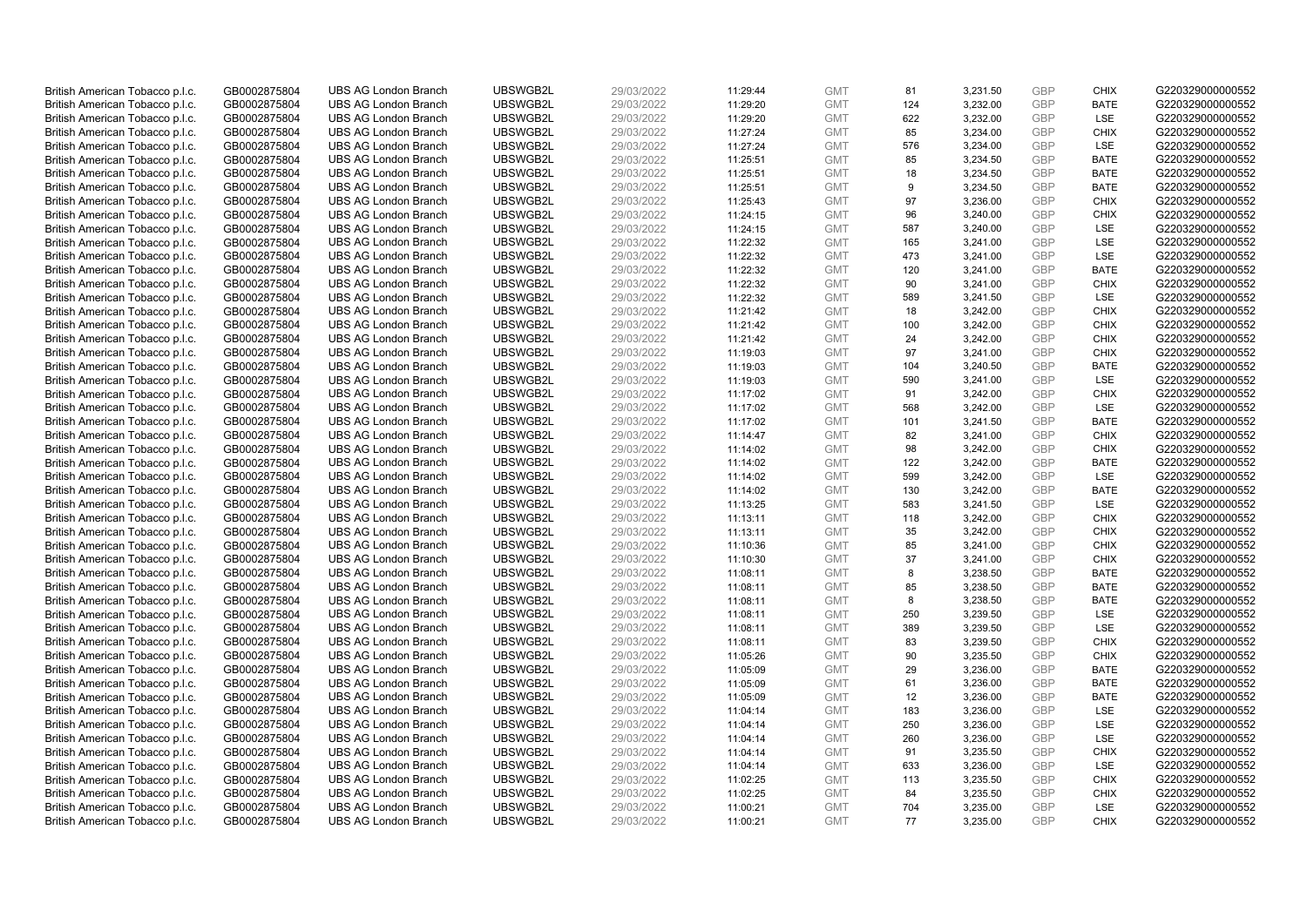| British American Tobacco p.l.c.                                    | GB0002875804                 | <b>UBS AG London Branch</b> | UBSWGB2L | 29/03/2022 | 11:00:21 | <b>GMT</b> | 100 | 3,235.00 | <b>GBP</b>               | <b>BATE</b> | G220329000000552 |
|--------------------------------------------------------------------|------------------------------|-----------------------------|----------|------------|----------|------------|-----|----------|--------------------------|-------------|------------------|
|                                                                    |                              |                             |          |            |          |            |     |          | <b>GBP</b>               | <b>CHIX</b> |                  |
| British American Tobacco p.l.c.                                    | GB0002875804                 | <b>UBS AG London Branch</b> | UBSWGB2L | 29/03/2022 | 11:00:21 | <b>GMT</b> | 10  | 3,235.00 |                          |             | G220329000000552 |
| British American Tobacco p.l.c.                                    | GB0002875804                 | <b>UBS AG London Branch</b> | UBSWGB2L | 29/03/2022 | 10:57:44 | <b>GMT</b> | 103 | 3,235.50 | <b>GBP</b>               | <b>BATE</b> | G220329000000552 |
| British American Tobacco p.l.c.                                    | GB0002875804                 | <b>UBS AG London Branch</b> | UBSWGB2L | 29/03/2022 | 10:57:44 | <b>GMT</b> | 85  | 3,235.50 | <b>GBP</b>               | <b>CHIX</b> | G220329000000552 |
| British American Tobacco p.l.c.                                    | GB0002875804                 | <b>UBS AG London Branch</b> | UBSWGB2L | 29/03/2022 | 10:57:44 | <b>GMT</b> | 98  | 3,236.00 | <b>GBP</b>               | <b>CHIX</b> | G220329000000552 |
| British American Tobacco p.l.c.                                    | GB0002875804                 | <b>UBS AG London Branch</b> | UBSWGB2L | 29/03/2022 | 10:56:44 | <b>GMT</b> | 632 | 3,236.50 | <b>GBP</b>               | LSE         | G220329000000552 |
| British American Tobacco p.l.c.                                    | GB0002875804                 | <b>UBS AG London Branch</b> | UBSWGB2L | 29/03/2022 | 10:53:11 | <b>GMT</b> | 337 | 3,235.00 | <b>GBP</b>               | LSE         | G220329000000552 |
| British American Tobacco p.l.c.                                    | GB0002875804                 | <b>UBS AG London Branch</b> | UBSWGB2L | 29/03/2022 | 10:53:11 | <b>GMT</b> | 98  | 3,235.00 | <b>GBP</b>               | <b>CHIX</b> | G220329000000552 |
| British American Tobacco p.l.c.                                    | GB0002875804                 | <b>UBS AG London Branch</b> | UBSWGB2L | 29/03/2022 | 10:53:11 | <b>GMT</b> | 249 | 3,235.00 | <b>GBP</b>               | LSE         | G220329000000552 |
| British American Tobacco p.l.c.                                    | GB0002875804                 | <b>UBS AG London Branch</b> | UBSWGB2L | 29/03/2022 | 10:50:55 | <b>GMT</b> | 88  | 3,236.00 | <b>GBP</b>               | <b>CHIX</b> | G220329000000552 |
| British American Tobacco p.l.c.                                    | GB0002875804                 | <b>UBS AG London Branch</b> | UBSWGB2L | 29/03/2022 | 10:50:42 | <b>GMT</b> | 178 | 3,237.00 | <b>GBP</b>               | <b>LSE</b>  | G220329000000552 |
| British American Tobacco p.l.c.                                    | GB0002875804                 | <b>UBS AG London Branch</b> | UBSWGB2L | 29/03/2022 | 10:50:42 | <b>GMT</b> | 352 | 3,237.00 | <b>GBP</b>               | LSE         | G220329000000552 |
| British American Tobacco p.l.c.                                    | GB0002875804                 | <b>UBS AG London Branch</b> | UBSWGB2L | 29/03/2022 | 10:50:42 | <b>GMT</b> | 171 | 3,237.00 | <b>GBP</b>               | LSE         | G220329000000552 |
| British American Tobacco p.l.c.                                    | GB0002875804                 | <b>UBS AG London Branch</b> | UBSWGB2L | 29/03/2022 | 10:49:44 | <b>GMT</b> | 18  | 3,234.00 | <b>GBP</b>               | <b>CHIX</b> | G220329000000552 |
| British American Tobacco p.l.c.                                    | GB0002875804                 | <b>UBS AG London Branch</b> | UBSWGB2L | 29/03/2022 | 10:49:40 | <b>GMT</b> | 83  | 3,234.00 | <b>GBP</b>               | <b>BATE</b> | G220329000000552 |
| British American Tobacco p.l.c.                                    | GB0002875804                 | <b>UBS AG London Branch</b> | UBSWGB2L | 29/03/2022 | 10:49:40 | <b>GMT</b> | 41  | 3,234.00 | <b>GBP</b>               | <b>BATE</b> | G220329000000552 |
| British American Tobacco p.l.c.                                    | GB0002875804                 | <b>UBS AG London Branch</b> | UBSWGB2L | 29/03/2022 | 10:47:41 | <b>GMT</b> | 63  | 3,232.50 | <b>GBP</b>               | <b>CHIX</b> | G220329000000552 |
| British American Tobacco p.l.c.                                    | GB0002875804                 | <b>UBS AG London Branch</b> | UBSWGB2L | 29/03/2022 | 10:47:41 | <b>GMT</b> | 90  | 3,232.50 | <b>GBP</b>               | <b>CHIX</b> | G220329000000552 |
|                                                                    |                              | <b>UBS AG London Branch</b> | UBSWGB2L |            |          |            | 648 |          |                          | <b>LSE</b>  |                  |
| British American Tobacco p.l.c.                                    | GB0002875804                 |                             |          | 29/03/2022 | 10:47:14 | <b>GMT</b> |     | 3,233.00 | <b>GBP</b><br><b>GBP</b> |             | G220329000000552 |
| British American Tobacco p.l.c.                                    | GB0002875804                 | <b>UBS AG London Branch</b> | UBSWGB2L | 29/03/2022 | 10:45:39 | <b>GMT</b> | 634 | 3,232.50 |                          | LSE         | G220329000000552 |
| British American Tobacco p.l.c.                                    | GB0002875804                 | <b>UBS AG London Branch</b> | UBSWGB2L | 29/03/2022 | 10:45:39 | <b>GMT</b> | 102 | 3,232.50 | <b>GBP</b>               | <b>BATE</b> | G220329000000552 |
| British American Tobacco p.l.c.                                    | GB0002875804                 | <b>UBS AG London Branch</b> | UBSWGB2L | 29/03/2022 | 10:45:39 | <b>GMT</b> | 96  | 3,232.50 | <b>GBP</b>               | <b>CHIX</b> | G220329000000552 |
| British American Tobacco p.l.c.                                    | GB0002875804                 | <b>UBS AG London Branch</b> | UBSWGB2L | 29/03/2022 | 10:44:46 | <b>GMT</b> | 86  | 3,233.00 | <b>GBP</b>               | <b>CHIX</b> | G220329000000552 |
| British American Tobacco p.l.c.                                    | GB0002875804                 | <b>UBS AG London Branch</b> | UBSWGB2L | 29/03/2022 | 10:44:46 | <b>GMT</b> | 631 | 3,233.00 | <b>GBP</b>               | LSE         | G220329000000552 |
| British American Tobacco p.l.c.                                    | GB0002875804                 | <b>UBS AG London Branch</b> | UBSWGB2L | 29/03/2022 | 10:44:46 | <b>GMT</b> | 85  | 3,233.00 | <b>GBP</b>               | <b>CHIX</b> | G220329000000552 |
| British American Tobacco p.l.c.                                    | GB0002875804                 | <b>UBS AG London Branch</b> | UBSWGB2L | 29/03/2022 | 10:40:13 | <b>GMT</b> | 15  | 3,231.00 | <b>GBP</b>               | <b>BATE</b> | G220329000000552 |
| British American Tobacco p.l.c.                                    | GB0002875804                 | <b>UBS AG London Branch</b> | UBSWGB2L | 29/03/2022 | 10:40:13 | <b>GMT</b> | 100 | 3,231.00 | <b>GBP</b>               | <b>BATE</b> | G220329000000552 |
| British American Tobacco p.l.c.                                    | GB0002875804                 | <b>UBS AG London Branch</b> | UBSWGB2L | 29/03/2022 | 10:40:13 | <b>GMT</b> | 167 | 3,231.00 | <b>GBP</b>               | <b>BATE</b> | G220329000000552 |
| British American Tobacco p.l.c.                                    | GB0002875804                 | <b>UBS AG London Branch</b> | UBSWGB2L | 29/03/2022 | 10:40:13 | <b>GMT</b> | 26  | 3,231.00 | <b>GBP</b>               | <b>BATE</b> | G220329000000552 |
| British American Tobacco p.l.c.                                    | GB0002875804                 | <b>UBS AG London Branch</b> | UBSWGB2L | 29/03/2022 | 10:40:13 | <b>GMT</b> | 578 | 3,231.00 | <b>GBP</b>               | LSE         | G220329000000552 |
| British American Tobacco p.l.c.                                    | GB0002875804                 | <b>UBS AG London Branch</b> | UBSWGB2L | 29/03/2022 | 10:40:13 | <b>GMT</b> | 97  | 3,231.00 | <b>GBP</b>               | <b>CHIX</b> | G220329000000552 |
| British American Tobacco p.l.c.                                    | GB0002875804                 | <b>UBS AG London Branch</b> | UBSWGB2L | 29/03/2022 | 10:38:35 | <b>GMT</b> | 85  | 3,231.00 | <b>GBP</b>               | <b>CHIX</b> | G220329000000552 |
| British American Tobacco p.l.c.                                    | GB0002875804                 | <b>UBS AG London Branch</b> | UBSWGB2L | 29/03/2022 | 10:38:35 | <b>GMT</b> | 85  | 3,231.00 | <b>GBP</b>               | <b>CHIX</b> | G220329000000552 |
| British American Tobacco p.l.c.                                    | GB0002875804                 | <b>UBS AG London Branch</b> | UBSWGB2L | 29/03/2022 | 10:37:52 | <b>GMT</b> | 99  | 3,231.50 | <b>GBP</b>               | <b>CHIX</b> | G220329000000552 |
| British American Tobacco p.l.c.                                    | GB0002875804                 | <b>UBS AG London Branch</b> | UBSWGB2L | 29/03/2022 | 10:37:52 | <b>GMT</b> | 653 | 3,233.00 | <b>GBP</b>               | LSE         | G220329000000552 |
| British American Tobacco p.l.c.                                    | GB0002875804                 | <b>UBS AG London Branch</b> | UBSWGB2L | 29/03/2022 | 10:36:45 | <b>GMT</b> | 20  | 3,230.50 | <b>GBP</b>               | LSE         | G220329000000552 |
| British American Tobacco p.l.c.                                    | GB0002875804                 | <b>UBS AG London Branch</b> | UBSWGB2L | 29/03/2022 | 10:36:45 | <b>GMT</b> | 67  | 3,230.50 | <b>GBP</b>               | LSE         | G220329000000552 |
| British American Tobacco p.l.c.                                    | GB0002875804                 | <b>UBS AG London Branch</b> | UBSWGB2L | 29/03/2022 | 10:36:43 | <b>GMT</b> | 267 | 3,230.50 | <b>GBP</b>               | LSE         | G220329000000552 |
| British American Tobacco p.l.c.                                    | GB0002875804                 | <b>UBS AG London Branch</b> | UBSWGB2L | 29/03/2022 | 10:36:42 | <b>GMT</b> | 116 | 3,230.50 | <b>GBP</b>               | LSE         | G220329000000552 |
| British American Tobacco p.l.c.                                    | GB0002875804                 | <b>UBS AG London Branch</b> | UBSWGB2L | 29/03/2022 | 10:33:50 | <b>GMT</b> | 668 | 3,228.00 | <b>GBP</b>               | LSE         | G220329000000552 |
| British American Tobacco p.l.c.                                    | GB0002875804                 | <b>UBS AG London Branch</b> | UBSWGB2L | 29/03/2022 | 10:33:50 | <b>GMT</b> | 93  | 3,227.50 | <b>GBP</b>               | <b>CHIX</b> | G220329000000552 |
| British American Tobacco p.l.c.                                    | GB0002875804                 | <b>UBS AG London Branch</b> | UBSWGB2L | 29/03/2022 | 10:33:50 | <b>GMT</b> | 100 | 3,228.00 | <b>GBP</b>               | <b>BATE</b> | G220329000000552 |
| British American Tobacco p.l.c.                                    | GB0002875804                 | <b>UBS AG London Branch</b> | UBSWGB2L | 29/03/2022 | 10:30:02 | <b>GMT</b> | 94  | 3,226.00 | <b>GBP</b>               | <b>CHIX</b> | G220329000000552 |
| British American Tobacco p.l.c.                                    | GB0002875804                 | <b>UBS AG London Branch</b> | UBSWGB2L | 29/03/2022 | 10:28:33 | <b>GMT</b> | 93  | 3,225.50 | <b>GBP</b>               | <b>CHIX</b> | G220329000000552 |
| British American Tobacco p.l.c.                                    | GB0002875804                 | <b>UBS AG London Branch</b> | UBSWGB2L | 29/03/2022 | 10:28:33 | <b>GMT</b> | 586 | 3,226.00 | <b>GBP</b>               | <b>LSE</b>  | G220329000000552 |
|                                                                    |                              | <b>UBS AG London Branch</b> | UBSWGB2L | 29/03/2022 | 10:28:33 | <b>GMT</b> | 111 | 3,226.00 | <b>GBP</b>               | <b>BATE</b> | G220329000000552 |
| British American Tobacco p.l.c.<br>British American Tobacco p.l.c. | GB0002875804<br>GB0002875804 | <b>UBS AG London Branch</b> | UBSWGB2L | 29/03/2022 | 10:27:23 | <b>GMT</b> | 117 | 3,226.50 | <b>GBP</b>               | <b>BATE</b> | G220329000000552 |
|                                                                    |                              | <b>UBS AG London Branch</b> | UBSWGB2L |            |          | <b>GMT</b> | 83  | 3,227.00 | <b>GBP</b>               | <b>CHIX</b> | G220329000000552 |
| British American Tobacco p.l.c.                                    | GB0002875804                 |                             |          | 29/03/2022 | 10:27:23 |            |     |          |                          |             |                  |
| British American Tobacco p.l.c.                                    | GB0002875804                 | <b>UBS AG London Branch</b> | UBSWGB2L | 29/03/2022 | 10:27:23 | <b>GMT</b> | 647 | 3,227.00 | <b>GBP</b>               | LSE         | G220329000000552 |
| British American Tobacco p.l.c.                                    | GB0002875804                 | <b>UBS AG London Branch</b> | UBSWGB2L | 29/03/2022 | 10:27:23 | <b>GMT</b> | 50  | 3,227.00 | <b>GBP</b>               | <b>CHIX</b> | G220329000000552 |
| British American Tobacco p.l.c.                                    | GB0002875804                 | <b>UBS AG London Branch</b> | UBSWGB2L | 29/03/2022 | 10:27:23 | <b>GMT</b> | 48  | 3,227.00 | <b>GBP</b>               | <b>CHIX</b> | G220329000000552 |
| British American Tobacco p.l.c.                                    | GB0002875804                 | <b>UBS AG London Branch</b> | UBSWGB2L | 29/03/2022 | 10:24:02 | <b>GMT</b> | 623 | 3,224.50 | <b>GBP</b>               | LSE         | G220329000000552 |
| British American Tobacco p.l.c.                                    | GB0002875804                 | <b>UBS AG London Branch</b> | UBSWGB2L | 29/03/2022 | 10:24:02 | <b>GMT</b> | 91  | 3,224.50 | <b>GBP</b>               | <b>CHIX</b> | G220329000000552 |
| British American Tobacco p.l.c.                                    | GB0002875804                 | <b>UBS AG London Branch</b> | UBSWGB2L | 29/03/2022 | 10:24:00 | <b>GMT</b> | 744 | 3.225.00 | GBP                      | LSE         | G220329000000552 |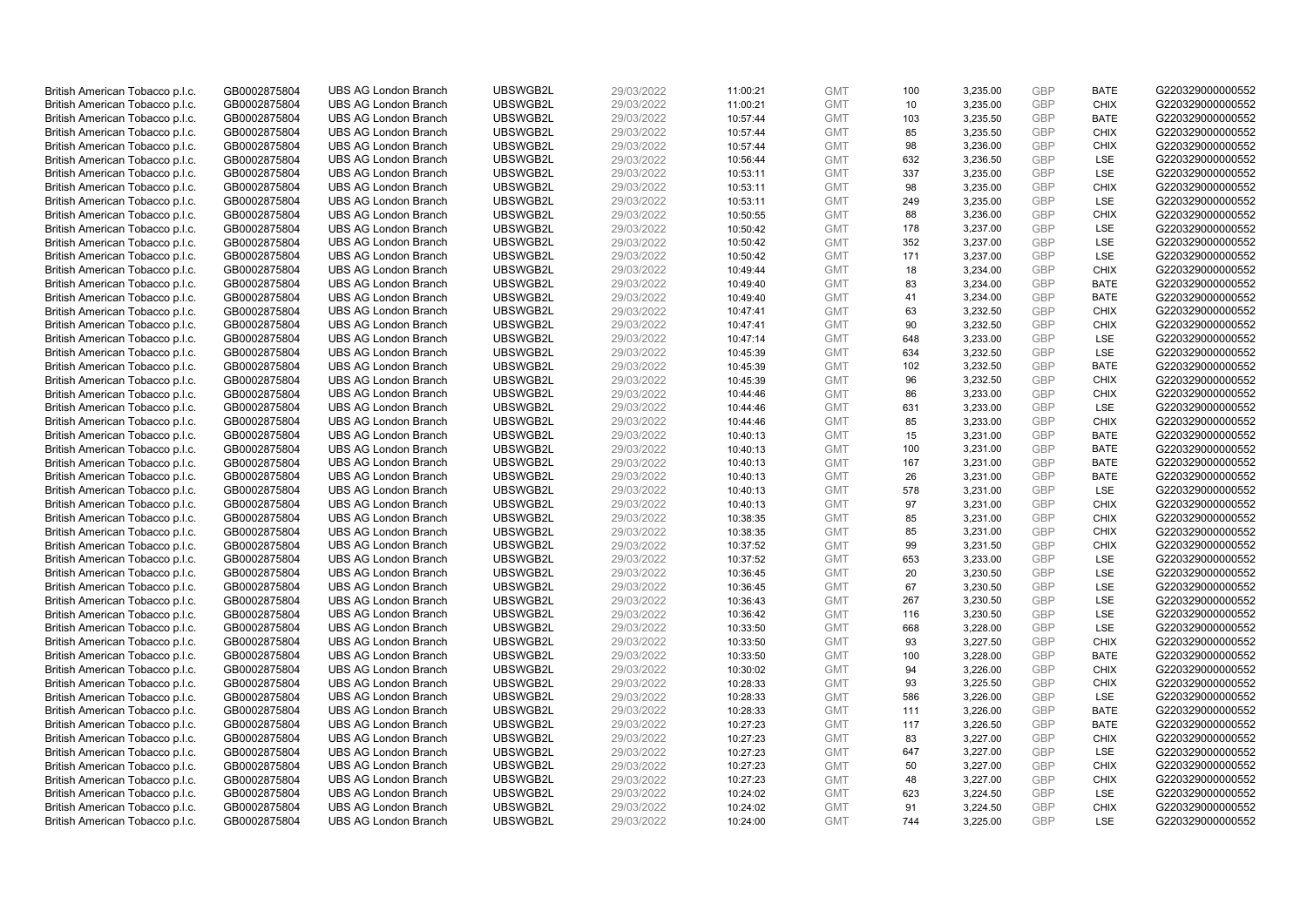| British American Tobacco p.l.c. | GB0002875804 | <b>UBS AG London Branch</b> | UBSWGB2L | 29/03/2022 | 10:22:52 | <b>GMT</b> | 94  | 3,223.50 | <b>GBP</b> | <b>CHIX</b> | G220329000000552 |
|---------------------------------|--------------|-----------------------------|----------|------------|----------|------------|-----|----------|------------|-------------|------------------|
| British American Tobacco p.l.c. | GB0002875804 | <b>UBS AG London Branch</b> | UBSWGB2L | 29/03/2022 | 10:20:56 | <b>GMT</b> | 115 | 3,221.50 | GBP        | <b>BATE</b> | G220329000000552 |
| British American Tobacco p.l.c. | GB0002875804 | <b>UBS AG London Branch</b> | UBSWGB2L | 29/03/2022 | 10:20:56 | <b>GMT</b> | 84  | 3,221.50 | GBP        | <b>CHIX</b> | G220329000000552 |
| British American Tobacco p.l.c. | GB0002875804 | <b>UBS AG London Branch</b> | UBSWGB2L | 29/03/2022 | 10:19:11 | <b>GMT</b> | 87  | 3,221.50 | <b>GBP</b> | <b>CHIX</b> | G220329000000552 |
| British American Tobacco p.l.c. | GB0002875804 | <b>UBS AG London Branch</b> | UBSWGB2L | 29/03/2022 | 10:18:49 | <b>GMT</b> | 603 | 3,222.00 | GBP        | <b>LSE</b>  | G220329000000552 |
| British American Tobacco p.l.c. | GB0002875804 | <b>UBS AG London Branch</b> | UBSWGB2L | 29/03/2022 | 10:18:19 | <b>GMT</b> | 121 | 3,222.50 | <b>GBP</b> | <b>BATE</b> | G220329000000552 |
| British American Tobacco p.l.c. | GB0002875804 | <b>UBS AG London Branch</b> | UBSWGB2L | 29/03/2022 | 10:18:19 | <b>GMT</b> | 96  | 3,222.50 | GBP        | <b>CHIX</b> | G220329000000552 |
| British American Tobacco p.l.c. | GB0002875804 | <b>UBS AG London Branch</b> | UBSWGB2L | 29/03/2022 | 10:17:00 | <b>GMT</b> | 677 | 3,223.00 | <b>GBP</b> | LSE         | G220329000000552 |
| British American Tobacco p.l.c. | GB0002875804 | <b>UBS AG London Branch</b> | UBSWGB2L | 29/03/2022 | 10:16:31 | <b>GMT</b> | 86  | 3,223.50 | GBP        | <b>CHIX</b> | G220329000000552 |
| British American Tobacco p.l.c. | GB0002875804 | <b>UBS AG London Branch</b> | UBSWGB2L | 29/03/2022 | 10:15:11 | <b>GMT</b> | 80  | 3,228.50 | <b>GBP</b> | <b>CHIX</b> | G220329000000552 |
| British American Tobacco p.l.c. | GB0002875804 | <b>UBS AG London Branch</b> | UBSWGB2L | 29/03/2022 | 10:15:09 | <b>GMT</b> | 75  | 3.228.50 | GBP        | <b>CHIX</b> | G220329000000552 |
| British American Tobacco p.l.c. | GB0002875804 | <b>UBS AG London Branch</b> | UBSWGB2L | 29/03/2022 | 10:14:45 | <b>GMT</b> | 640 | 3,228.00 | <b>GBP</b> | LSE         | G220329000000552 |
| British American Tobacco p.l.c. | GB0002875804 | <b>UBS AG London Branch</b> | UBSWGB2L | 29/03/2022 | 10:14:28 | <b>GMT</b> | 105 | 3,228.00 | GBP        | <b>BATE</b> | G220329000000552 |
| British American Tobacco p.l.c. | GB0002875804 | <b>UBS AG London Branch</b> | UBSWGB2L | 29/03/2022 | 10:14:04 | <b>GMT</b> | 101 | 3,229.50 | <b>GBP</b> | <b>CHIX</b> | G220329000000552 |
| British American Tobacco p.l.c. | GB0002875804 | <b>UBS AG London Branch</b> | UBSWGB2L | 29/03/2022 | 10:14:00 | <b>GMT</b> | 595 | 3,231.00 | GBP        | <b>LSE</b>  | G220329000000552 |
| British American Tobacco p.l.c. | GB0002875804 | <b>UBS AG London Branch</b> | UBSWGB2L | 29/03/2022 | 10:14:00 | <b>GMT</b> | 48  | 3,231.00 | GBP        | LSE         | G220329000000552 |
| British American Tobacco p.l.c. | GB0002875804 | <b>UBS AG London Branch</b> | UBSWGB2L | 29/03/2022 | 10:11:54 | <b>GMT</b> | 86  | 3,228.50 | GBP        | <b>CHIX</b> | G220329000000552 |
| British American Tobacco p.l.c. | GB0002875804 | <b>UBS AG London Branch</b> | UBSWGB2L | 29/03/2022 | 10:11:54 | <b>GMT</b> | 121 | 3,228.50 | GBP        | <b>BATE</b> | G220329000000552 |
| British American Tobacco p.l.c. | GB0002875804 | <b>UBS AG London Branch</b> | UBSWGB2L | 29/03/2022 | 10:11:49 | <b>GMT</b> | 602 | 3,229.00 | <b>GBP</b> | <b>LSE</b>  | G220329000000552 |
| British American Tobacco p.l.c. | GB0002875804 | <b>UBS AG London Branch</b> | UBSWGB2L | 29/03/2022 | 10:11:49 | <b>GMT</b> | 91  | 3,229.00 | <b>GBP</b> | <b>CHIX</b> | G220329000000552 |
| British American Tobacco p.l.c. | GB0002875804 | <b>UBS AG London Branch</b> | UBSWGB2L | 29/03/2022 | 10:11:49 | <b>GMT</b> | 95  | 3,229.00 | <b>GBP</b> | LSE         | G220329000000552 |
| British American Tobacco p.l.c. | GB0002875804 | <b>UBS AG London Branch</b> | UBSWGB2L | 29/03/2022 | 10:11:01 | <b>GMT</b> | 31  | 3,229.50 | GBP        | <b>CHIX</b> | G220329000000552 |
| British American Tobacco p.l.c. | GB0002875804 | <b>UBS AG London Branch</b> | UBSWGB2L | 29/03/2022 | 10:10:27 | <b>GMT</b> | 10  | 3,229.00 | <b>GBP</b> | <b>CHIX</b> | G220329000000552 |
| British American Tobacco p.l.c. | GB0002875804 | <b>UBS AG London Branch</b> | UBSWGB2L | 29/03/2022 | 10:09:47 | <b>GMT</b> | 635 | 3,228.00 | GBP        | <b>LSE</b>  | G220329000000552 |
| British American Tobacco p.l.c. | GB0002875804 | <b>UBS AG London Branch</b> | UBSWGB2L | 29/03/2022 | 10:08:14 | <b>GMT</b> | 96  | 3,230.00 | <b>GBP</b> | <b>CHIX</b> | G220329000000552 |
| British American Tobacco p.l.c. | GB0002875804 | <b>UBS AG London Branch</b> | UBSWGB2L | 29/03/2022 | 10:08:14 | <b>GMT</b> | 679 | 3,230.00 | <b>GBP</b> | LSE         | G220329000000552 |
| British American Tobacco p.l.c. | GB0002875804 | <b>UBS AG London Branch</b> | UBSWGB2L | 29/03/2022 | 10:08:03 | <b>GMT</b> | 678 | 3,232.00 | <b>GBP</b> | LSE         | G220329000000552 |
| British American Tobacco p.l.c. | GB0002875804 | <b>UBS AG London Branch</b> | UBSWGB2L | 29/03/2022 | 10:06:19 | <b>GMT</b> | 90  | 3,232.50 | GBP        | CHIX        | G220329000000552 |
| British American Tobacco p.l.c. | GB0002875804 | <b>UBS AG London Branch</b> | UBSWGB2L | 29/03/2022 | 10:06:19 | <b>GMT</b> | 574 | 3,232.50 | <b>GBP</b> | <b>LSE</b>  | G220329000000552 |
| British American Tobacco p.l.c. | GB0002875804 | <b>UBS AG London Branch</b> | UBSWGB2L | 29/03/2022 | 10:06:19 | <b>GMT</b> | 121 | 3,232.50 | GBP        | <b>BATE</b> | G220329000000552 |
| British American Tobacco p.l.c. | GB0002875804 | <b>UBS AG London Branch</b> | UBSWGB2L | 29/03/2022 | 10:05:27 | <b>GMT</b> | 16  | 3,233.00 | <b>GBP</b> | <b>CHIX</b> | G220329000000552 |
| British American Tobacco p.l.c. | GB0002875804 | <b>UBS AG London Branch</b> | UBSWGB2L | 29/03/2022 | 10:05:27 | <b>GMT</b> | 74  | 3,233.00 | GBP        | <b>CHIX</b> | G220329000000552 |
| British American Tobacco p.l.c. | GB0002875804 | <b>UBS AG London Branch</b> | UBSWGB2L | 29/03/2022 | 10:05:21 | <b>GMT</b> | 707 | 3,234.00 | <b>GBP</b> | LSE         | G220329000000552 |
| British American Tobacco p.l.c. | GB0002875804 | <b>UBS AG London Branch</b> | UBSWGB2L | 29/03/2022 | 10:04:55 | <b>GMT</b> | 88  | 3,234.00 | <b>GBP</b> | <b>CHIX</b> | G220329000000552 |
| British American Tobacco p.l.c. | GB0002875804 | <b>UBS AG London Branch</b> | UBSWGB2L | 29/03/2022 | 10:04:55 | <b>GMT</b> | 69  | 3,234.00 | GBP        | LSE         | G220329000000552 |
| British American Tobacco p.l.c. | GB0002875804 | <b>UBS AG London Branch</b> | UBSWGB2L | 29/03/2022 | 10:04:48 | <b>GMT</b> | 3   | 3,233.50 | <b>GBP</b> | <b>CHIX</b> | G220329000000552 |
| British American Tobacco p.l.c. | GB0002875804 | <b>UBS AG London Branch</b> | UBSWGB2L | 29/03/2022 | 10:03:12 | <b>GMT</b> | 104 | 3,231.00 | GBP        | <b>BATE</b> | G220329000000552 |
| British American Tobacco p.l.c. | GB0002875804 | <b>UBS AG London Branch</b> | UBSWGB2L | 29/03/2022 | 10:03:11 | <b>GMT</b> | 648 | 3,231.50 | <b>GBP</b> | LSE         | G220329000000552 |
| British American Tobacco p.l.c. | GB0002875804 | <b>UBS AG London Branch</b> | UBSWGB2L | 29/03/2022 | 10:03:11 | <b>GMT</b> | 101 | 3,231.50 | <b>GBP</b> | <b>CHIX</b> | G220329000000552 |
| British American Tobacco p.l.c. | GB0002875804 | <b>UBS AG London Branch</b> | UBSWGB2L | 29/03/2022 | 10:03:11 | <b>GMT</b> | 86  | 3,231.50 | <b>GBP</b> | <b>CHIX</b> | G220329000000552 |
| British American Tobacco p.l.c. | GB0002875804 | <b>UBS AG London Branch</b> | UBSWGB2L | 29/03/2022 | 10:02:12 | <b>GMT</b> | 546 | 3,232.00 | GBP        | <b>LSE</b>  | G220329000000552 |
| British American Tobacco p.l.c. | GB0002875804 | <b>UBS AG London Branch</b> | UBSWGB2L | 29/03/2022 | 10:02:12 | <b>GMT</b> | 159 | 3,232.00 | <b>GBP</b> | LSE         | G220329000000552 |
| British American Tobacco p.l.c. | GB0002875804 | <b>UBS AG London Branch</b> | UBSWGB2L | 29/03/2022 | 10:02:12 | <b>GMT</b> | 37  | 3,232.00 | <b>GBP</b> | <b>BATE</b> | G220329000000552 |
| British American Tobacco p.l.c. | GB0002875804 | <b>UBS AG London Branch</b> | UBSWGB2L | 29/03/2022 | 10:02:12 | <b>GMT</b> | 68  | 3,232.00 | GBP        | <b>BATE</b> | G220329000000552 |
| British American Tobacco p.l.c. | GB0002875804 | <b>UBS AG London Branch</b> | UBSWGB2L | 29/03/2022 | 10:01:22 | <b>GMT</b> | 51  | 3,231.00 | <b>GBP</b> | <b>CHIX</b> | G220329000000552 |
| British American Tobacco p.l.c. | GB0002875804 | <b>UBS AG London Branch</b> | UBSWGB2L | 29/03/2022 | 09:57:14 | <b>GMT</b> | 90  | 3,227.50 | <b>GBP</b> | <b>CHIX</b> | G220329000000552 |
| British American Tobacco p.l.c. | GB0002875804 | <b>UBS AG London Branch</b> | UBSWGB2L | 29/03/2022 | 09:57:14 | <b>GMT</b> | 12  | 3,227.50 | <b>GBP</b> | LSE         | G220329000000552 |
| British American Tobacco p.l.c. | GB0002875804 | <b>UBS AG London Branch</b> | UBSWGB2L | 29/03/2022 | 09:57:14 | <b>GMT</b> | 621 | 3,227.50 | <b>GBP</b> | LSE         | G220329000000552 |
| British American Tobacco p.l.c. | GB0002875804 | <b>UBS AG London Branch</b> | UBSWGB2L | 29/03/2022 | 09:57:14 | <b>GMT</b> | 114 | 3,227.50 | <b>GBP</b> | <b>BATE</b> | G220329000000552 |
| British American Tobacco p.l.c. | GB0002875804 | <b>UBS AG London Branch</b> | UBSWGB2L | 29/03/2022 | 09:55:59 | <b>GMT</b> | 142 | 3,228.00 | <b>GBP</b> | <b>BATE</b> | G220329000000552 |
| British American Tobacco p.l.c. | GB0002875804 | <b>UBS AG London Branch</b> | UBSWGB2L | 29/03/2022 | 09:55:33 | <b>GMT</b> | 86  | 3,229.00 | <b>GBP</b> | <b>CHIX</b> | G220329000000552 |
| British American Tobacco p.l.c. | GB0002875804 | <b>UBS AG London Branch</b> | UBSWGB2L | 29/03/2022 | 09:55:11 | <b>GMT</b> | 90  | 3,229.50 | <b>GBP</b> | <b>CHIX</b> | G220329000000552 |
| British American Tobacco p.l.c. | GB0002875804 | <b>UBS AG London Branch</b> | UBSWGB2L | 29/03/2022 | 09:55:11 | <b>GMT</b> | 90  | 3,229.50 | <b>GBP</b> | <b>CHIX</b> | G220329000000552 |
| British American Tobacco p.l.c. | GB0002875804 | <b>UBS AG London Branch</b> | UBSWGB2L | 29/03/2022 | 09:55:11 | <b>GMT</b> | 204 | 3.230.00 | GBP        | <b>LSE</b>  | G220329000000552 |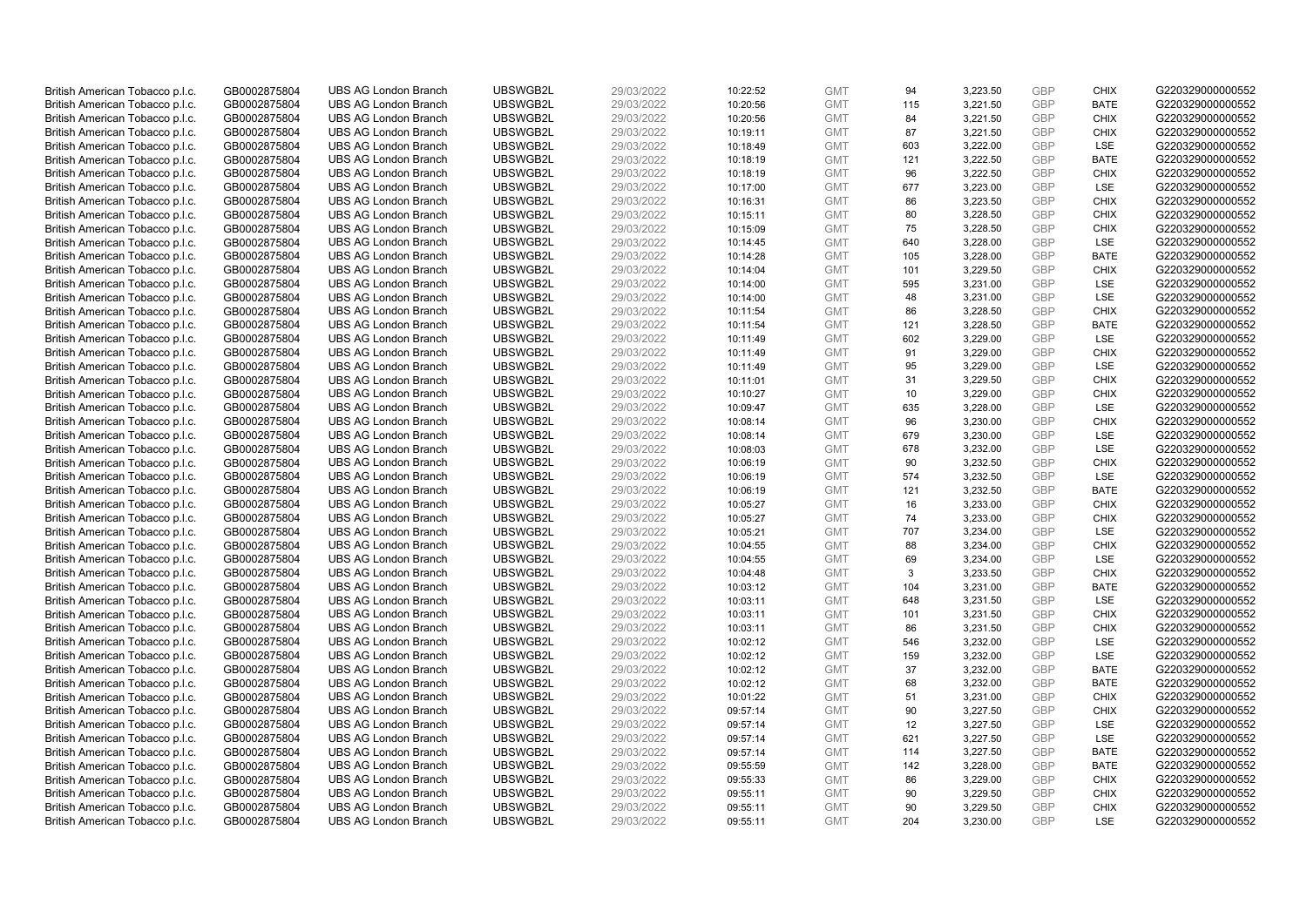| British American Tobacco p.l.c. | GB0002875804 | <b>UBS AG London Branch</b> | UBSWGB2L | 29/03/2022 | 09:55:11 | <b>GMT</b> | 473            | 3,230.00 | <b>GBP</b> | LSE         | G220329000000552 |
|---------------------------------|--------------|-----------------------------|----------|------------|----------|------------|----------------|----------|------------|-------------|------------------|
|                                 | GB0002875804 | <b>UBS AG London Branch</b> | UBSWGB2L | 29/03/2022 |          | <b>GMT</b> | 210            | 3,230.50 | GBP        | LSE         | G220329000000552 |
| British American Tobacco p.l.c. |              |                             |          |            | 09:54:41 |            |                |          | <b>GBP</b> | LSE         | G220329000000552 |
| British American Tobacco p.l.c. | GB0002875804 | <b>UBS AG London Branch</b> | UBSWGB2L | 29/03/2022 | 09:54:40 | <b>GMT</b> | 210            | 3,230.50 |            |             |                  |
| British American Tobacco p.l.c. | GB0002875804 | <b>UBS AG London Branch</b> | UBSWGB2L | 29/03/2022 | 09:51:55 | <b>GMT</b> | 596            | 3,227.00 | <b>GBP</b> | LSE         | G220329000000552 |
| British American Tobacco p.l.c. | GB0002875804 | <b>UBS AG London Branch</b> | UBSWGB2L | 29/03/2022 | 09:51:55 | <b>GMT</b> | 92             | 3,227.00 | <b>GBP</b> | <b>CHIX</b> | G220329000000552 |
| British American Tobacco p.l.c. | GB0002875804 | <b>UBS AG London Branch</b> | UBSWGB2L | 29/03/2022 | 09:49:22 | <b>GMT</b> | 104            | 3,228.00 | <b>GBP</b> | <b>BATE</b> | G220329000000552 |
| British American Tobacco p.l.c. | GB0002875804 | <b>UBS AG London Branch</b> | UBSWGB2L | 29/03/2022 | 09:49:02 | <b>GMT</b> | 270            | 3,228.50 | <b>GBP</b> | LSE         | G220329000000552 |
| British American Tobacco p.l.c. | GB0002875804 | <b>UBS AG London Branch</b> | UBSWGB2L | 29/03/2022 | 09:49:02 | <b>GMT</b> | 98             | 3,228.50 | <b>GBP</b> | <b>CHIX</b> | G220329000000552 |
| British American Tobacco p.l.c. | GB0002875804 | <b>UBS AG London Branch</b> | UBSWGB2L | 29/03/2022 | 09:49:02 | <b>GMT</b> | 89             | 3,228.50 | <b>GBP</b> | <b>CHIX</b> | G220329000000552 |
| British American Tobacco p.l.c. | GB0002875804 | <b>UBS AG London Branch</b> | UBSWGB2L | 29/03/2022 | 09:46:33 | <b>GMT</b> | 651            | 3,227.50 | <b>GBP</b> | LSE         | G220329000000552 |
| British American Tobacco p.l.c. | GB0002875804 | <b>UBS AG London Branch</b> | UBSWGB2L | 29/03/2022 | 09:45:00 | <b>GMT</b> | 82             | 3.227.00 | <b>GBP</b> | <b>CHIX</b> | G220329000000552 |
| British American Tobacco p.l.c. | GB0002875804 | <b>UBS AG London Branch</b> | UBSWGB2L | 29/03/2022 | 09:45:00 | <b>GMT</b> | 15             | 3,227.00 | <b>GBP</b> | <b>CHIX</b> | G220329000000552 |
| British American Tobacco p.l.c. | GB0002875804 | <b>UBS AG London Branch</b> | UBSWGB2L | 29/03/2022 | 09:45:00 | <b>GMT</b> | 117            | 3,227.50 | <b>GBP</b> | <b>BATE</b> | G220329000000552 |
| British American Tobacco p.l.c. | GB0002875804 | <b>UBS AG London Branch</b> | UBSWGB2L | 29/03/2022 | 09:45:00 | <b>GMT</b> | 97             | 3,227.50 | <b>GBP</b> | <b>CHIX</b> | G220329000000552 |
| British American Tobacco p.l.c. | GB0002875804 | <b>UBS AG London Branch</b> | UBSWGB2L | 29/03/2022 | 09:45:00 | <b>GMT</b> | 94             | 3,228.00 | <b>GBP</b> | <b>CHIX</b> | G220329000000552 |
| British American Tobacco p.l.c. | GB0002875804 | <b>UBS AG London Branch</b> | UBSWGB2L | 29/03/2022 | 09:44:00 | <b>GMT</b> | 570            | 3,228.00 | <b>GBP</b> | LSE         | G220329000000552 |
| British American Tobacco p.l.c. | GB0002875804 | <b>UBS AG London Branch</b> | UBSWGB2L | 29/03/2022 | 09:42:04 | <b>GMT</b> | 663            | 3,226.00 | <b>GBP</b> | LSE         | G220329000000552 |
| British American Tobacco p.l.c. | GB0002875804 | <b>UBS AG London Branch</b> | UBSWGB2L | 29/03/2022 | 09:42:04 | <b>GMT</b> | 106            | 3,226.50 | <b>GBP</b> | <b>CHIX</b> | G220329000000552 |
| British American Tobacco p.l.c. | GB0002875804 | <b>UBS AG London Branch</b> | UBSWGB2L | 29/03/2022 | 09:42:04 | <b>GMT</b> | 84             | 3,226.00 | <b>GBP</b> | <b>CHIX</b> | G220329000000552 |
| British American Tobacco p.l.c. | GB0002875804 | <b>UBS AG London Branch</b> | UBSWGB2L | 29/03/2022 | 09:42:04 | <b>GMT</b> | 121            | 3,226.00 | <b>GBP</b> | <b>BATE</b> | G220329000000552 |
| British American Tobacco p.l.c. | GB0002875804 | <b>UBS AG London Branch</b> | UBSWGB2L | 29/03/2022 | 09:36:47 | <b>GMT</b> | 111            | 3,225.50 | <b>GBP</b> | <b>BATE</b> | G220329000000552 |
| British American Tobacco p.l.c. | GB0002875804 | <b>UBS AG London Branch</b> | UBSWGB2L | 29/03/2022 | 09:36:47 | <b>GMT</b> | 117            | 3,225.50 | <b>GBP</b> | LSE         | G220329000000552 |
| British American Tobacco p.l.c. | GB0002875804 | <b>UBS AG London Branch</b> | UBSWGB2L | 29/03/2022 | 09:36:47 | <b>GMT</b> | 141            | 3,225.50 | <b>GBP</b> | LSE         | G220329000000552 |
| British American Tobacco p.l.c. | GB0002875804 | <b>UBS AG London Branch</b> | UBSWGB2L | 29/03/2022 | 09:36:47 | <b>GMT</b> | 174            | 3,225.50 | <b>GBP</b> | <b>LSE</b>  | G220329000000552 |
| British American Tobacco p.l.c. | GB0002875804 | <b>UBS AG London Branch</b> | UBSWGB2L | 29/03/2022 | 09:36:46 | <b>GMT</b> | 189            | 3,225.50 | <b>GBP</b> | LSE         | G220329000000552 |
| British American Tobacco p.l.c. | GB0002875804 | <b>UBS AG London Branch</b> | UBSWGB2L | 29/03/2022 | 09:36:46 | <b>GMT</b> | 64             | 3,226.00 | <b>GBP</b> | <b>CHIX</b> | G220329000000552 |
| British American Tobacco p.l.c. | GB0002875804 | <b>UBS AG London Branch</b> | UBSWGB2L | 29/03/2022 | 09:36:46 | <b>GMT</b> | 112            | 3,226.00 | <b>GBP</b> | <b>BATE</b> | G220329000000552 |
| British American Tobacco p.l.c. | GB0002875804 | <b>UBS AG London Branch</b> | UBSWGB2L | 29/03/2022 | 09:36:46 | <b>GMT</b> | 31             | 3,226.00 | <b>GBP</b> | <b>CHIX</b> | G220329000000552 |
| British American Tobacco p.l.c. | GB0002875804 | <b>UBS AG London Branch</b> | UBSWGB2L | 29/03/2022 | 09:36:46 | <b>GMT</b> | 107            | 3,226.50 | <b>GBP</b> | <b>CHIX</b> | G220329000000552 |
| British American Tobacco p.l.c. | GB0002875804 | <b>UBS AG London Branch</b> | UBSWGB2L | 29/03/2022 | 09:36:32 | <b>GMT</b> | 309            | 3,227.00 | <b>GBP</b> | LSE         | G220329000000552 |
| British American Tobacco p.l.c. | GB0002875804 | <b>UBS AG London Branch</b> | UBSWGB2L | 29/03/2022 | 09:36:32 | <b>GMT</b> | 47             | 3,227.00 | <b>GBP</b> | LSE         | G220329000000552 |
| British American Tobacco p.l.c. | GB0002875804 | <b>UBS AG London Branch</b> | UBSWGB2L | 29/03/2022 | 09:36:32 | <b>GMT</b> | 138            | 3,227.00 | <b>GBP</b> | <b>LSE</b>  | G220329000000552 |
| British American Tobacco p.l.c. | GB0002875804 | <b>UBS AG London Branch</b> | UBSWGB2L | 29/03/2022 | 09:36:22 | <b>GMT</b> | 99             | 3,227.00 | <b>GBP</b> | <b>CHIX</b> | G220329000000552 |
| British American Tobacco p.l.c. | GB0002875804 | <b>UBS AG London Branch</b> | UBSWGB2L | 29/03/2022 | 09:32:57 | <b>GMT</b> | 92             | 3,227.00 | <b>GBP</b> | <b>CHIX</b> | G220329000000552 |
| British American Tobacco p.l.c. | GB0002875804 | <b>UBS AG London Branch</b> | UBSWGB2L | 29/03/2022 | 09:32:57 | <b>GMT</b> | 112            | 3,226.50 | <b>GBP</b> | <b>BATE</b> | G220329000000552 |
| British American Tobacco p.l.c. | GB0002875804 | <b>UBS AG London Branch</b> | UBSWGB2L | 29/03/2022 | 09:32:57 | <b>GMT</b> | 96             | 3,226.50 | <b>GBP</b> | <b>CHIX</b> | G220329000000552 |
| British American Tobacco p.l.c. | GB0002875804 | <b>UBS AG London Branch</b> | UBSWGB2L | 29/03/2022 | 09:32:22 | <b>GMT</b> | 631            | 3,227.00 | <b>GBP</b> | <b>LSE</b>  | G220329000000552 |
| British American Tobacco p.l.c. | GB0002875804 | <b>UBS AG London Branch</b> | UBSWGB2L | 29/03/2022 | 09:30:04 | <b>GMT</b> | 684            | 3,226.50 | <b>GBP</b> | LSE         | G220329000000552 |
| British American Tobacco p.l.c. | GB0002875804 | <b>UBS AG London Branch</b> | UBSWGB2L | 29/03/2022 | 09:30:04 | <b>GMT</b> | 88             | 3,226.50 | <b>GBP</b> | <b>CHIX</b> | G220329000000552 |
| British American Tobacco p.l.c. | GB0002875804 | <b>UBS AG London Branch</b> | UBSWGB2L | 29/03/2022 | 09:27:54 | <b>GMT</b> | 88             | 3,225.00 | <b>GBP</b> | <b>BATE</b> | G220329000000552 |
| British American Tobacco p.l.c. | GB0002875804 | <b>UBS AG London Branch</b> | UBSWGB2L | 29/03/2022 | 09:27:47 | <b>GMT</b> | 36             | 3,225.00 | <b>GBP</b> | <b>BATE</b> | G220329000000552 |
| British American Tobacco p.l.c. | GB0002875804 | <b>UBS AG London Branch</b> | UBSWGB2L | 29/03/2022 | 09:27:47 | <b>GMT</b> | 92             | 3,225.50 | <b>GBP</b> | <b>CHIX</b> | G220329000000552 |
| British American Tobacco p.l.c. | GB0002875804 | <b>UBS AG London Branch</b> | UBSWGB2L | 29/03/2022 | 09:27:47 | <b>GMT</b> | 677            | 3,226.00 | <b>GBP</b> | LSE         | G220329000000552 |
| British American Tobacco p.l.c. |              | <b>UBS AG London Branch</b> | UBSWGB2L | 29/03/2022 |          | <b>GMT</b> | $\overline{1}$ | 3,226.00 | <b>GBP</b> | LSE         | G220329000000552 |
|                                 | GB0002875804 |                             | UBSWGB2L |            | 09:27:47 |            |                |          |            | <b>BATE</b> |                  |
| British American Tobacco p.l.c. | GB0002875804 | <b>UBS AG London Branch</b> |          | 29/03/2022 | 09:26:35 | <b>GMT</b> | 102            | 3,226.50 | <b>GBP</b> |             | G220329000000552 |
| British American Tobacco p.l.c. | GB0002875804 | <b>UBS AG London Branch</b> | UBSWGB2L | 29/03/2022 | 09:26:35 | <b>GMT</b> | 582            | 3,227.50 | <b>GBP</b> | LSE         | G220329000000552 |
| British American Tobacco p.l.c. | GB0002875804 | <b>UBS AG London Branch</b> | UBSWGB2L | 29/03/2022 | 09:26:35 | <b>GMT</b> | 12             | 3,227.50 | <b>GBP</b> | LSE         | G220329000000552 |
| British American Tobacco p.l.c. | GB0002875804 | <b>UBS AG London Branch</b> | UBSWGB2L | 29/03/2022 | 09:26:35 | <b>GMT</b> | 112            | 3,227.00 | <b>GBP</b> | <b>CHIX</b> | G220329000000552 |
| British American Tobacco p.l.c. | GB0002875804 | <b>UBS AG London Branch</b> | UBSWGB2L | 29/03/2022 | 09:26:32 | <b>GMT</b> | 11             | 3,228.00 | <b>GBP</b> | <b>CHIX</b> | G220329000000552 |
| British American Tobacco p.l.c. | GB0002875804 | <b>UBS AG London Branch</b> | UBSWGB2L | 29/03/2022 | 09:26:32 | <b>GMT</b> | 25             | 3,228.00 | <b>GBP</b> | <b>CHIX</b> | G220329000000552 |
| British American Tobacco p.l.c. | GB0002875804 | <b>UBS AG London Branch</b> | UBSWGB2L | 29/03/2022 | 09:26:32 | <b>GMT</b> | 32             | 3,228.00 | <b>GBP</b> | <b>CHIX</b> | G220329000000552 |
| British American Tobacco p.l.c. | GB0002875804 | <b>UBS AG London Branch</b> | UBSWGB2L | 29/03/2022 | 09:26:32 | <b>GMT</b> | 28             | 3,228.00 | <b>GBP</b> | <b>CHIX</b> | G220329000000552 |
| British American Tobacco p.l.c. | GB0002875804 | <b>UBS AG London Branch</b> | UBSWGB2L | 29/03/2022 | 09:23:03 | <b>GMT</b> | 93             | 3,227.50 | <b>GBP</b> | <b>CHIX</b> | G220329000000552 |
| British American Tobacco p.l.c. | GB0002875804 | <b>UBS AG London Branch</b> | UBSWGB2L | 29/03/2022 | 09:22:39 | <b>GMT</b> | 189            | 3.228.00 | GBP        | <b>LSE</b>  | G220329000000552 |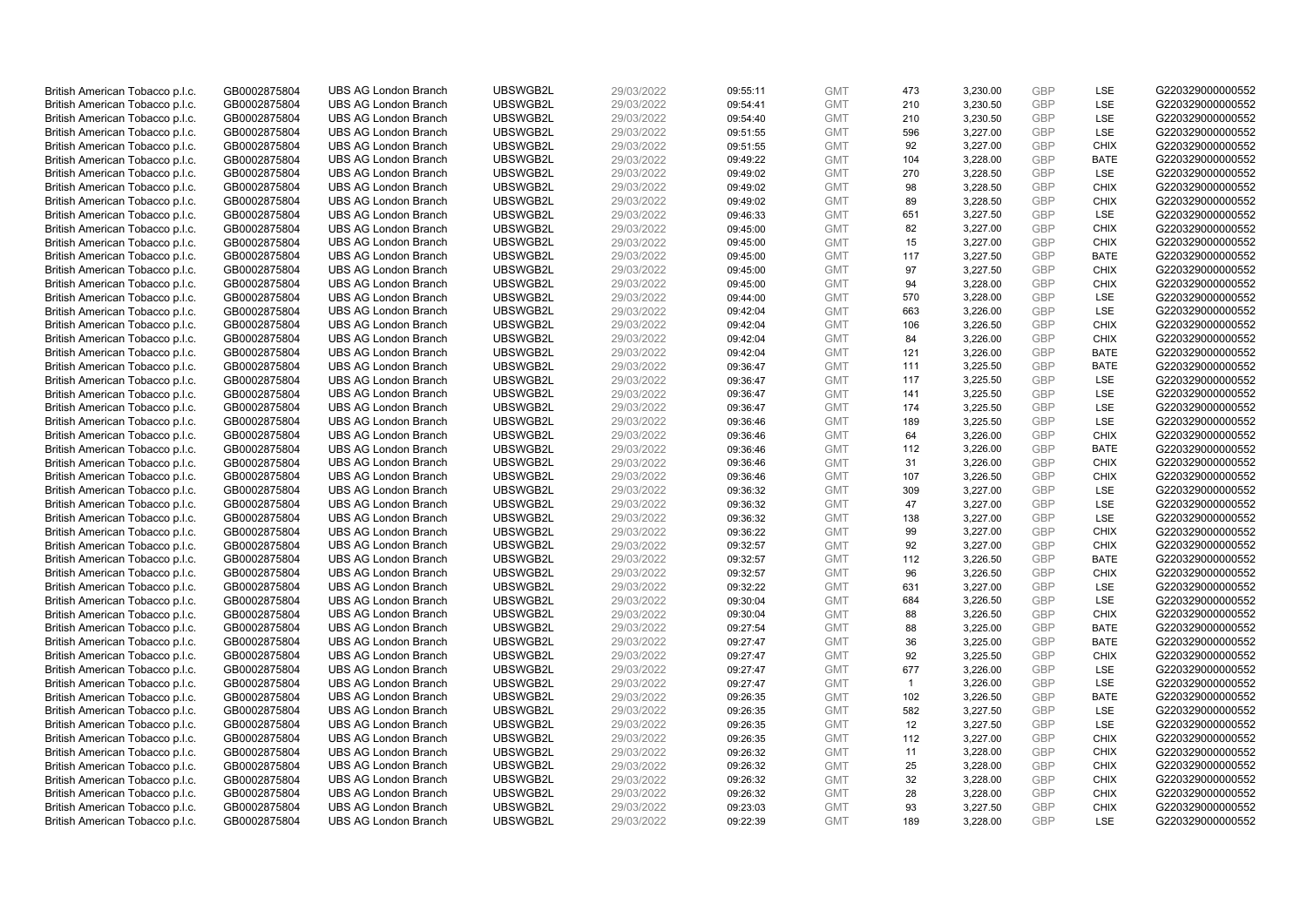| British American Tobacco p.l.c. | GB0002875804 | <b>UBS AG London Branch</b> | UBSWGB2L             | 29/03/2022 | 09:22:39 | <b>GMT</b> | 279       | 3,228.00             | <b>GBP</b> | LSE         | G220329000000552                     |
|---------------------------------|--------------|-----------------------------|----------------------|------------|----------|------------|-----------|----------------------|------------|-------------|--------------------------------------|
| British American Tobacco p.l.c. | GB0002875804 | <b>UBS AG London Branch</b> | UBSWGB2L             | 29/03/2022 | 09:22:39 | <b>GMT</b> | 234       | 3,228.00             | GBP        | LSE         | G220329000000552                     |
| British American Tobacco p.l.c. | GB0002875804 | <b>UBS AG London Branch</b> | UBSWGB2L             | 29/03/2022 | 09:21:15 | <b>GMT</b> | 80        | 3,229.50             | GBP        | <b>CHIX</b> | G220329000000552                     |
| British American Tobacco p.l.c. | GB0002875804 | <b>UBS AG London Branch</b> | UBSWGB2L             | 29/03/2022 | 09:21:15 | <b>GMT</b> | 118       | 3,230.50             | <b>GBP</b> | <b>BATE</b> | G220329000000552                     |
| British American Tobacco p.l.c. | GB0002875804 | <b>UBS AG London Branch</b> | UBSWGB2L             | 29/03/2022 | 09:21:08 | <b>GMT</b> | 98        | 3,231.00             | GBP        | <b>CHIX</b> | G220329000000552                     |
| British American Tobacco p.l.c. | GB0002875804 | <b>UBS AG London Branch</b> | UBSWGB2L             | 29/03/2022 | 09:21:08 | <b>GMT</b> | 620       | 3,231.00             | <b>GBP</b> | <b>LSE</b>  | G220329000000552                     |
| British American Tobacco p.l.c. | GB0002875804 | <b>UBS AG London Branch</b> | UBSWGB2L             | 29/03/2022 | 09:21:08 | <b>GMT</b> | 65        | 3,231.00             | GBP        | LSE         | G220329000000552                     |
| British American Tobacco p.l.c. | GB0002875804 | <b>UBS AG London Branch</b> | UBSWGB2L             | 29/03/2022 | 09:20:10 | <b>GMT</b> | 31        | 3,231.50             | <b>GBP</b> | <b>CHIX</b> | G220329000000552                     |
| British American Tobacco p.l.c. | GB0002875804 | <b>UBS AG London Branch</b> | UBSWGB2L             | 29/03/2022 | 09:18:29 | <b>GMT</b> | 109       | 3,231.00             | GBP        | <b>BATE</b> | G220329000000552                     |
| British American Tobacco p.l.c. | GB0002875804 | <b>UBS AG London Branch</b> | UBSWGB2L             | 29/03/2022 | 09:18:23 | <b>GMT</b> | 85        | 3,231.50             | <b>GBP</b> | <b>CHIX</b> | G220329000000552                     |
| British American Tobacco p.l.c. | GB0002875804 | <b>UBS AG London Branch</b> | UBSWGB2L             | 29/03/2022 | 09:18:23 | <b>GMT</b> | 391       | 3.232.00             | GBP        | <b>LSE</b>  | G220329000000552                     |
| British American Tobacco p.l.c. | GB0002875804 | <b>UBS AG London Branch</b> | UBSWGB2L             | 29/03/2022 | 09:18:23 | <b>GMT</b> | 263       | 3,232.00             | <b>GBP</b> | LSE         | G220329000000552                     |
| British American Tobacco p.l.c. | GB0002875804 | <b>UBS AG London Branch</b> | UBSWGB2L             | 29/03/2022 | 09:16:45 | <b>GMT</b> | 95        | 3,234.50             | <b>GBP</b> | <b>CHIX</b> | G220329000000552                     |
| British American Tobacco p.l.c. | GB0002875804 | <b>UBS AG London Branch</b> | UBSWGB2L             | 29/03/2022 | 09:15:31 | <b>GMT</b> | 90        | 3,237.50             | <b>GBP</b> | <b>CHIX</b> | G220329000000552                     |
| British American Tobacco p.l.c. | GB0002875804 | <b>UBS AG London Branch</b> | UBSWGB2L             | 29/03/2022 | 09:15:31 | <b>GMT</b> | 122       | 3,237.50             | GBP        | <b>BATE</b> | G220329000000552                     |
| British American Tobacco p.l.c. | GB0002875804 | <b>UBS AG London Branch</b> | UBSWGB2L             | 29/03/2022 | 09:15:19 | <b>GMT</b> | 658       | 3,238.50             | GBP        | <b>LSE</b>  | G220329000000552                     |
| British American Tobacco p.l.c. | GB0002875804 | <b>UBS AG London Branch</b> | UBSWGB2L             | 29/03/2022 | 09:15:19 | <b>GMT</b> | 84        | 3,238.50             | <b>GBP</b> | <b>CHIX</b> | G220329000000552                     |
| British American Tobacco p.l.c. | GB0002875804 | <b>UBS AG London Branch</b> | UBSWGB2L             | 29/03/2022 | 09:15:00 | <b>GMT</b> | 108       | 3,239.00             | <b>GBP</b> | <b>BATE</b> | G220329000000552                     |
| British American Tobacco p.l.c. | GB0002875804 | <b>UBS AG London Branch</b> | UBSWGB2L             | 29/03/2022 | 09:14:12 | <b>GMT</b> | 639       | 3,240.00             | <b>GBP</b> | <b>LSE</b>  | G220329000000552                     |
| British American Tobacco p.l.c. | GB0002875804 | <b>UBS AG London Branch</b> | UBSWGB2L             | 29/03/2022 | 09:14:12 | <b>GMT</b> | 93        | 3,240.00             | <b>GBP</b> | <b>CHIX</b> | G220329000000552                     |
| British American Tobacco p.l.c. | GB0002875804 | <b>UBS AG London Branch</b> | UBSWGB2L             | 29/03/2022 | 09:14:11 | <b>GMT</b> | 42        | 3,240.00             | <b>GBP</b> | LSE         | G220329000000552                     |
| British American Tobacco p.l.c. | GB0002875804 | <b>UBS AG London Branch</b> | UBSWGB2L             | 29/03/2022 | 09:11:48 | <b>GMT</b> | 84        | 3,239.50             | GBP        | <b>CHIX</b> | G220329000000552                     |
| British American Tobacco p.l.c. | GB0002875804 | <b>UBS AG London Branch</b> | UBSWGB2L             | 29/03/2022 | 09:10:54 | <b>GMT</b> | 669       | 3,241.50             | <b>GBP</b> | LSE         | G220329000000552                     |
| British American Tobacco p.l.c. | GB0002875804 | <b>UBS AG London Branch</b> | UBSWGB2L             | 29/03/2022 | 09:10:54 | <b>GMT</b> | 100       | 3,242.00             | <b>GBP</b> | <b>BATE</b> | G220329000000552                     |
| British American Tobacco p.l.c. | GB0002875804 | <b>UBS AG London Branch</b> | UBSWGB2L             | 29/03/2022 | 09:10:54 | <b>GMT</b> | 598       | 3,242.50             | <b>GBP</b> | LSE         | G220329000000552                     |
| British American Tobacco p.l.c. | GB0002875804 | <b>UBS AG London Branch</b> | UBSWGB2L             | 29/03/2022 | 09:10:54 | <b>GMT</b> | 99        | 3,242.50             | <b>GBP</b> | <b>CHIX</b> | G220329000000552                     |
| British American Tobacco p.l.c. | GB0002875804 | <b>UBS AG London Branch</b> | UBSWGB2L             | 29/03/2022 | 09:10:54 | <b>GMT</b> | 86        | 3,242.50             | <b>GBP</b> | <b>CHIX</b> | G220329000000552                     |
| British American Tobacco p.l.c. | GB0002875804 | <b>UBS AG London Branch</b> | UBSWGB2L             | 29/03/2022 | 09:09:22 | <b>GMT</b> | 53        | 3,243.00             | GBP        | <b>CHIX</b> | G220329000000552                     |
| British American Tobacco p.l.c. | GB0002875804 | <b>UBS AG London Branch</b> | UBSWGB2L             | 29/03/2022 | 09:09:22 | <b>GMT</b> | 23        | 3,243.00             | <b>GBP</b> | <b>CHIX</b> | G220329000000552                     |
| British American Tobacco p.l.c. | GB0002875804 | <b>UBS AG London Branch</b> | UBSWGB2L             | 29/03/2022 | 09:06:45 | <b>GMT</b> | 13        | 3,242.00             | <b>GBP</b> | <b>CHIX</b> | G220329000000552                     |
| British American Tobacco p.l.c. | GB0002875804 | <b>UBS AG London Branch</b> | UBSWGB2L             | 29/03/2022 | 09:06:45 | <b>GMT</b> | 36        | 3,242.00             | <b>GBP</b> | <b>CHIX</b> | G220329000000552                     |
| British American Tobacco p.l.c. | GB0002875804 | <b>UBS AG London Branch</b> | UBSWGB2L             | 29/03/2022 | 09:06:44 | <b>GMT</b> | 119       | 3,241.50             | <b>GBP</b> | <b>BATE</b> | G220329000000552                     |
| British American Tobacco p.l.c. | GB0002875804 | <b>UBS AG London Branch</b> | UBSWGB2L             | 29/03/2022 | 09:06:43 | <b>GMT</b> | 93        | 3,242.00             | <b>GBP</b> | <b>CHIX</b> | G220329000000552                     |
| British American Tobacco p.l.c. | GB0002875804 | <b>UBS AG London Branch</b> | UBSWGB2L             | 29/03/2022 | 09:06:18 | <b>GMT</b> | 241       | 3,243.00             | <b>GBP</b> | LSE         | G220329000000552                     |
| British American Tobacco p.l.c. | GB0002875804 | <b>UBS AG London Branch</b> | UBSWGB2L             | 29/03/2022 | 09:06:18 | <b>GMT</b> | 335       | 3,243.00             | <b>GBP</b> | LSE         | G220329000000552                     |
| British American Tobacco p.l.c. | GB0002875804 | <b>UBS AG London Branch</b> | UBSWGB2L             | 29/03/2022 | 09:05:10 | <b>GMT</b> | 85        | 3,242.00             | <b>GBP</b> | <b>CHIX</b> | G220329000000552                     |
| British American Tobacco p.l.c. | GB0002875804 | <b>UBS AG London Branch</b> | UBSWGB2L             | 29/03/2022 | 09:05:10 | <b>GMT</b> | 109       | 3,242.50             | <b>GBP</b> | <b>BATE</b> | G220329000000552                     |
| British American Tobacco p.l.c. | GB0002875804 | <b>UBS AG London Branch</b> | UBSWGB2L             | 29/03/2022 | 09:05:05 | <b>GMT</b> | 80        | 3,243.50             | <b>GBP</b> | <b>CHIX</b> | G220329000000552                     |
| British American Tobacco p.l.c. | GB0002875804 | <b>UBS AG London Branch</b> | UBSWGB2L             | 29/03/2022 | 09:05:02 | <b>GMT</b> | 640       | 3,244.50             | <b>GBP</b> | LSE         | G220329000000552                     |
| British American Tobacco p.l.c. | GB0002875804 | <b>UBS AG London Branch</b> | UBSWGB2L             | 29/03/2022 | 09:02:35 | <b>GMT</b> | 697       | 3,242.00             | <b>GBP</b> | <b>LSE</b>  | G220329000000552                     |
| British American Tobacco p.l.c. | GB0002875804 | <b>UBS AG London Branch</b> | UBSWGB2L             | 29/03/2022 | 09:02:35 | <b>GMT</b> | 99        | 3,242.00             | GBP        | <b>CHIX</b> | G220329000000552                     |
| British American Tobacco p.l.c. | GB0002875804 | <b>UBS AG London Branch</b> | UBSWGB2L             | 29/03/2022 | 09:00:55 | <b>GMT</b> | 87        | 3,243.00             | <b>GBP</b> | <b>CHIX</b> | G220329000000552                     |
| British American Tobacco p.l.c. | GB0002875804 | <b>UBS AG London Branch</b> | UBSWGB2L             | 29/03/2022 | 09:00:55 | <b>GMT</b> | 50        | 3,243.00             | <b>GBP</b> | <b>CHIX</b> | G220329000000552                     |
| British American Tobacco p.l.c. | GB0002875804 | <b>UBS AG London Branch</b> | UBSWGB2L             | 29/03/2022 | 09:00:55 | <b>GMT</b> | 80        | 3,243.00             | <b>GBP</b> | <b>CHIX</b> | G220329000000552                     |
| British American Tobacco p.l.c. | GB0002875804 | <b>UBS AG London Branch</b> | UBSWGB2L             | 29/03/2022 | 09:00:55 | <b>GMT</b> | 118       | 3,242.50             | GBP        | <b>BATE</b> | G220329000000552                     |
|                                 |              | <b>UBS AG London Branch</b> | UBSWGB2L             | 29/03/2022 |          | <b>GMT</b> |           |                      | <b>GBP</b> | <b>BATE</b> | G220329000000552                     |
| British American Tobacco p.l.c. | GB0002875804 |                             |                      |            | 09:00:18 | <b>GMT</b> | 113<br>95 | 3,244.00<br>3,245.00 | <b>GBP</b> | <b>CHIX</b> |                                      |
| British American Tobacco p.l.c. | GB0002875804 | <b>UBS AG London Branch</b> | UBSWGB2L<br>UBSWGB2L | 29/03/2022 | 09:00:18 |            |           |                      |            | LSE         | G220329000000552<br>G220329000000552 |
| British American Tobacco p.l.c. | GB0002875804 | <b>UBS AG London Branch</b> |                      | 29/03/2022 | 08:59:58 | <b>GMT</b> | 601       | 3,246.50             | <b>GBP</b> |             |                                      |
| British American Tobacco p.l.c. | GB0002875804 | <b>UBS AG London Branch</b> | UBSWGB2L             | 29/03/2022 | 08:59:58 | <b>GMT</b> | 12        | 3,246.50             | <b>GBP</b> | LSE         | G220329000000552                     |
| British American Tobacco p.l.c. | GB0002875804 | <b>UBS AG London Branch</b> | UBSWGB2L             | 29/03/2022 | 08:59:58 | <b>GMT</b> | 169       | 3,246.50             | GBP        | LSE         | G220329000000552                     |
| British American Tobacco p.l.c. | GB0002875804 | <b>UBS AG London Branch</b> | UBSWGB2L             | 29/03/2022 | 08:59:58 | <b>GMT</b> | 422       | 3,246.50             | <b>GBP</b> | LSE         | G220329000000552                     |
| British American Tobacco p.l.c. | GB0002875804 | <b>UBS AG London Branch</b> | UBSWGB2L             | 29/03/2022 | 08:56:56 | <b>GMT</b> | 20        | 3,243.50             | <b>GBP</b> | <b>CHIX</b> | G220329000000552                     |
| British American Tobacco p.l.c. | GB0002875804 | <b>UBS AG London Branch</b> | UBSWGB2L             | 29/03/2022 | 08:56:56 | <b>GMT</b> | 71        | 3,243.50             | <b>GBP</b> | <b>CHIX</b> | G220329000000552                     |
| British American Tobacco p.l.c. | GB0002875804 | <b>UBS AG London Branch</b> | UBSWGB2L             | 29/03/2022 | 08:56:24 | <b>GMT</b> | 694       | 3.245.00             | GBP        | <b>LSE</b>  | G220329000000552                     |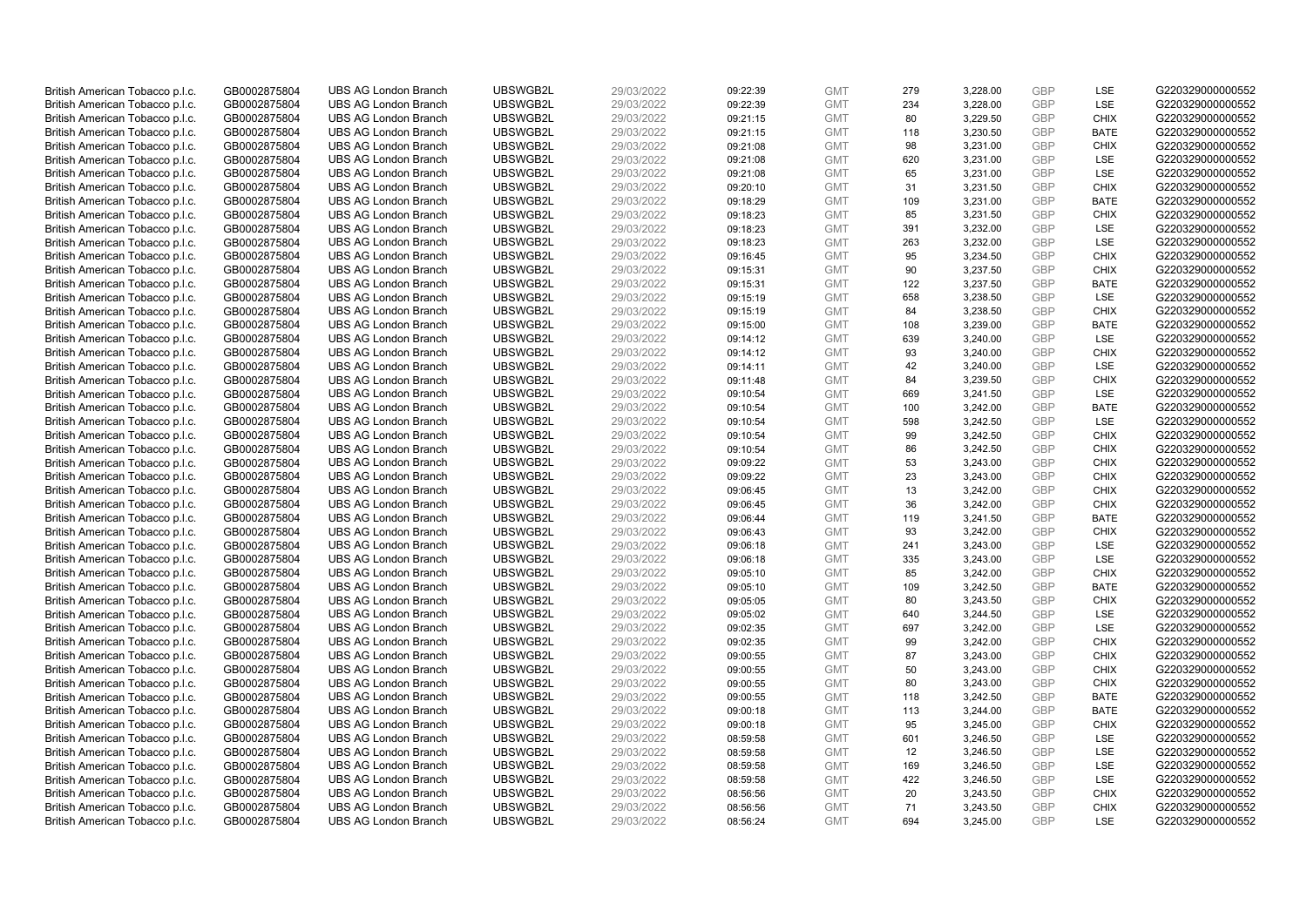| British American Tobacco p.l.c. | GB0002875804 | <b>UBS AG London Branch</b> | UBSWGB2L | 29/03/2022 | 08:56:24 | <b>GMT</b> | 94           | 3,245.00 | <b>GBP</b>               | <b>CHIX</b>        | G220329000000552 |
|---------------------------------|--------------|-----------------------------|----------|------------|----------|------------|--------------|----------|--------------------------|--------------------|------------------|
| British American Tobacco p.l.c. | GB0002875804 | <b>UBS AG London Branch</b> | UBSWGB2L | 29/03/2022 | 08:56:24 | <b>GMT</b> | 142          | 3,245.00 | <b>GBP</b>               | <b>BATE</b>        | G220329000000552 |
| British American Tobacco p.l.c. | GB0002875804 | <b>UBS AG London Branch</b> | UBSWGB2L | 29/03/2022 | 08:56:24 | <b>GMT</b> | 81           | 3,245.00 | <b>GBP</b>               | <b>CHIX</b>        | G220329000000552 |
|                                 |              |                             | UBSWGB2L |            |          |            |              |          | <b>GBP</b>               |                    |                  |
| British American Tobacco p.l.c. | GB0002875804 | <b>UBS AG London Branch</b> |          | 29/03/2022 | 08:54:38 | <b>GMT</b> | 20           | 3,244.00 |                          | <b>CHIX</b>        | G220329000000552 |
| British American Tobacco p.l.c. | GB0002875804 | <b>UBS AG London Branch</b> | UBSWGB2L | 29/03/2022 | 08:52:47 | <b>GMT</b> | 62           | 3,246.50 | <b>GBP</b>               | LSE                | G220329000000552 |
| British American Tobacco p.l.c. | GB0002875804 | <b>UBS AG London Branch</b> | UBSWGB2L | 29/03/2022 | 08:52:47 | <b>GMT</b> | 14           | 3,246.50 | <b>GBP</b>               | LSE                | G220329000000552 |
| British American Tobacco p.l.c. | GB0002875804 | <b>UBS AG London Branch</b> | UBSWGB2L | 29/03/2022 | 08:52:47 | <b>GMT</b> | 229          | 3,247.00 | <b>GBP</b>               | LSE                | G220329000000552 |
| British American Tobacco p.l.c. | GB0002875804 | <b>UBS AG London Branch</b> | UBSWGB2L | 29/03/2022 | 08:52:47 | <b>GMT</b> | 88           | 3,246.50 | <b>GBP</b>               | LSE                | G220329000000552 |
| British American Tobacco p.l.c. | GB0002875804 | <b>UBS AG London Branch</b> | UBSWGB2L | 29/03/2022 | 08:52:47 | <b>GMT</b> | 250          | 3,246.50 | <b>GBP</b>               | LSE                | G220329000000552 |
| British American Tobacco p.l.c. | GB0002875804 | <b>UBS AG London Branch</b> | UBSWGB2L | 29/03/2022 | 08:51:52 | <b>GMT</b> | 91           | 3,250.00 | <b>GBP</b>               | <b>CHIX</b>        | G220329000000552 |
| British American Tobacco p.l.c. | GB0002875804 | <b>UBS AG London Branch</b> | UBSWGB2L | 29/03/2022 | 08:51:52 | <b>GMT</b> | 12           | 3,250.00 | <b>GBP</b>               | <b>CHIX</b>        | G220329000000552 |
| British American Tobacco p.l.c. | GB0002875804 | <b>UBS AG London Branch</b> | UBSWGB2L | 29/03/2022 | 08:51:52 | <b>GMT</b> | 90           | 3,250.00 | <b>GBP</b>               | <b>CHIX</b>        | G220329000000552 |
| British American Tobacco p.l.c. | GB0002875804 | <b>UBS AG London Branch</b> | UBSWGB2L | 29/03/2022 | 08:51:52 | <b>GMT</b> | 113          | 3,249.50 | <b>GBP</b>               | <b>BATE</b>        | G220329000000552 |
| British American Tobacco p.l.c. | GB0002875804 | <b>UBS AG London Branch</b> | UBSWGB2L | 29/03/2022 | 08:51:52 | <b>GMT</b> | 585          | 3,250.00 | <b>GBP</b>               | LSE                | G220329000000552 |
| British American Tobacco p.l.c. | GB0002875804 | <b>UBS AG London Branch</b> | UBSWGB2L | 29/03/2022 | 08:50:44 | <b>GMT</b> | 105          | 3,251.00 | <b>GBP</b>               | <b>BATE</b>        | G220329000000552 |
| British American Tobacco p.l.c. | GB0002875804 | <b>UBS AG London Branch</b> | UBSWGB2L | 29/03/2022 | 08:50:44 | <b>GMT</b> | 92           | 3,251.00 | <b>GBP</b>               | <b>CHIX</b>        | G220329000000552 |
| British American Tobacco p.l.c. | GB0002875804 | <b>UBS AG London Branch</b> | UBSWGB2L | 29/03/2022 | 08:50:44 | <b>GMT</b> | 86           | 3,251.50 | <b>GBP</b>               | <b>CHIX</b>        | G220329000000552 |
| British American Tobacco p.l.c. | GB0002875804 | <b>UBS AG London Branch</b> | UBSWGB2L | 29/03/2022 | 08:49:06 | <b>GMT</b> | 93           | 3,251.50 | <b>GBP</b>               | <b>CHIX</b>        | G220329000000552 |
| British American Tobacco p.l.c. | GB0002875804 | <b>UBS AG London Branch</b> | UBSWGB2L | 29/03/2022 | 08:49:06 | <b>GMT</b> | 500          | 3,252.00 | <b>GBP</b>               | <b>LSE</b>         | G220329000000552 |
| British American Tobacco p.l.c. | GB0002875804 | <b>UBS AG London Branch</b> | UBSWGB2L | 29/03/2022 | 08:49:06 | <b>GMT</b> | 182          | 3,252.00 | <b>GBP</b>               | LSE                | G220329000000552 |
| British American Tobacco p.l.c. | GB0002875804 | <b>UBS AG London Branch</b> | UBSWGB2L | 29/03/2022 | 08:47:42 | <b>GMT</b> | 588          | 3,253.50 | <b>GBP</b>               | LSE                | G220329000000552 |
| British American Tobacco p.l.c. | GB0002875804 | <b>UBS AG London Branch</b> | UBSWGB2L | 29/03/2022 | 08:46:42 | <b>GMT</b> | 123          | 3,250.50 | <b>GBP</b>               | <b>BATE</b>        | G220329000000552 |
| British American Tobacco p.l.c. | GB0002875804 | <b>UBS AG London Branch</b> | UBSWGB2L | 29/03/2022 | 08:45:57 | <b>GMT</b> | 97           | 3,251.50 | <b>GBP</b>               | <b>CHIX</b>        | G220329000000552 |
| British American Tobacco p.l.c. | GB0002875804 | <b>UBS AG London Branch</b> | UBSWGB2L | 29/03/2022 | 08:45:57 | <b>GMT</b> | 248          | 3,252.00 | <b>GBP</b>               | <b>BATE</b>        | G220329000000552 |
| British American Tobacco p.l.c. | GB0002875804 | <b>UBS AG London Branch</b> | UBSWGB2L | 29/03/2022 | 08:45:57 | <b>GMT</b> | 81           | 3,252.50 | <b>GBP</b>               | <b>CHIX</b>        | G220329000000552 |
| British American Tobacco p.l.c. | GB0002875804 | <b>UBS AG London Branch</b> | UBSWGB2L | 29/03/2022 | 08:45:37 | <b>GMT</b> | 18           | 3,253.50 | <b>GBP</b>               | <b>CHIX</b>        | G220329000000552 |
| British American Tobacco p.l.c. | GB0002875804 | <b>UBS AG London Branch</b> | UBSWGB2L | 29/03/2022 | 08:45:15 | <b>GMT</b> | 20           | 3,252.50 | <b>GBP</b>               | <b>CHIX</b>        | G220329000000552 |
| British American Tobacco p.l.c. | GB0002875804 | <b>UBS AG London Branch</b> | UBSWGB2L | 29/03/2022 | 08:45:15 | <b>GMT</b> | $\mathbf{1}$ | 3,252.50 | <b>GBP</b>               | <b>LSE</b>         | G220329000000552 |
| British American Tobacco p.l.c. | GB0002875804 | <b>UBS AG London Branch</b> | UBSWGB2L | 29/03/2022 | 08:45:15 | <b>GMT</b> | 110          | 3,252.50 | <b>GBP</b>               | <b>CHIX</b>        | G220329000000552 |
| British American Tobacco p.l.c. | GB0002875804 | <b>UBS AG London Branch</b> | UBSWGB2L | 29/03/2022 | 08:45:15 | <b>GMT</b> | 692          | 3,252.50 | <b>GBP</b>               | LSE                | G220329000000552 |
| British American Tobacco p.l.c. | GB0002875804 | <b>UBS AG London Branch</b> | UBSWGB2L | 29/03/2022 | 08:44:09 | <b>GMT</b> | 583          | 3,251.00 | <b>GBP</b>               | LSE                | G220329000000552 |
| British American Tobacco p.l.c. | GB0002875804 | <b>UBS AG London Branch</b> | UBSWGB2L | 29/03/2022 | 08:43:00 | <b>GMT</b> | 98           | 3,246.00 | <b>GBP</b>               | <b>CHIX</b>        | G220329000000552 |
| British American Tobacco p.l.c. | GB0002875804 | <b>UBS AG London Branch</b> | UBSWGB2L | 29/03/2022 | 08:42:48 | <b>GMT</b> | 572          | 3,247.50 | <b>GBP</b>               | LSE                | G220329000000552 |
| British American Tobacco p.l.c. | GB0002875804 | <b>UBS AG London Branch</b> | UBSWGB2L | 29/03/2022 | 08:42:48 | <b>GMT</b> | 92           | 3,247.50 | <b>GBP</b>               | <b>CHIX</b>        | G220329000000552 |
| British American Tobacco p.l.c. | GB0002875804 | <b>UBS AG London Branch</b> | UBSWGB2L | 29/03/2022 | 08:40:31 | <b>GMT</b> | 606          | 3,247.00 | <b>GBP</b>               | LSE                | G220329000000552 |
| British American Tobacco p.l.c. | GB0002875804 | <b>UBS AG London Branch</b> | UBSWGB2L | 29/03/2022 | 08:40:16 | <b>GMT</b> | 110          | 3,248.00 | <b>GBP</b>               | <b>CHIX</b>        | G220329000000552 |
| British American Tobacco p.l.c. | GB0002875804 | <b>UBS AG London Branch</b> | UBSWGB2L | 29/03/2022 | 08:38:59 | <b>GMT</b> | 607          | 3,248.00 | <b>GBP</b>               | <b>LSE</b>         | G220329000000552 |
| British American Tobacco p.l.c. | GB0002875804 | <b>UBS AG London Branch</b> | UBSWGB2L | 29/03/2022 | 08:38:12 | <b>GMT</b> | 102          | 3,249.00 | <b>GBP</b>               | <b>BATE</b>        | G220329000000552 |
|                                 |              | <b>UBS AG London Branch</b> | UBSWGB2L | 29/03/2022 |          | <b>GMT</b> | 101          | 3,249.00 | <b>GBP</b>               | <b>BATE</b>        | G220329000000552 |
| British American Tobacco p.l.c. | GB0002875804 |                             |          |            | 08:38:12 |            |              |          |                          |                    |                  |
| British American Tobacco p.l.c. | GB0002875804 | <b>UBS AG London Branch</b> | UBSWGB2L | 29/03/2022 | 08:38:11 | <b>GMT</b> | 109          | 3,250.00 | <b>GBP</b><br><b>GBP</b> | <b>CHIX</b><br>LSE | G220329000000552 |
| British American Tobacco p.l.c. | GB0002875804 | <b>UBS AG London Branch</b> | UBSWGB2L | 29/03/2022 | 08:38:11 | <b>GMT</b> | 596          | 3,250.00 |                          |                    | G220329000000552 |
| British American Tobacco p.l.c. | GB0002875804 | <b>UBS AG London Branch</b> | UBSWGB2L | 29/03/2022 | 08:38:11 | <b>GMT</b> | 82           | 3,249.50 | <b>GBP</b>               | <b>CHIX</b>        | G220329000000552 |
| British American Tobacco p.l.c. | GB0002875804 | <b>UBS AG London Branch</b> | UBSWGB2L | 29/03/2022 | 08:38:11 | <b>GMT</b> | 92           | 3,249.50 | <b>GBP</b>               | <b>CHIX</b>        | G220329000000552 |
| British American Tobacco p.l.c. | GB0002875804 | <b>UBS AG London Branch</b> | UBSWGB2L | 29/03/2022 | 08:36:04 | <b>GMT</b> | 111          | 3,249.00 | <b>GBP</b>               | <b>BATE</b>        | G220329000000552 |
| British American Tobacco p.l.c. | GB0002875804 | <b>UBS AG London Branch</b> | UBSWGB2L | 29/03/2022 | 08:36:04 | <b>GMT</b> | 683          | 3,249.50 | <b>GBP</b>               | LSE                | G220329000000552 |
| British American Tobacco p.l.c. | GB0002875804 | <b>UBS AG London Branch</b> | UBSWGB2L | 29/03/2022 | 08:36:04 | <b>GMT</b> | 93           | 3,249.50 | <b>GBP</b>               | <b>CHIX</b>        | G220329000000552 |
| British American Tobacco p.l.c. | GB0002875804 | <b>UBS AG London Branch</b> | UBSWGB2L | 29/03/2022 | 08:36:04 | <b>GMT</b> | 98           | 3,249.50 | <b>GBP</b>               | <b>CHIX</b>        | G220329000000552 |
| British American Tobacco p.l.c. | GB0002875804 | <b>UBS AG London Branch</b> | UBSWGB2L | 29/03/2022 | 08:33:10 | <b>GMT</b> | 688          | 3,249.50 | <b>GBP</b>               | LSE                | G220329000000552 |
| British American Tobacco p.l.c. | GB0002875804 | <b>UBS AG London Branch</b> | UBSWGB2L | 29/03/2022 | 08:32:31 | <b>GMT</b> | 87           | 3,248.50 | <b>GBP</b>               | <b>CHIX</b>        | G220329000000552 |
| British American Tobacco p.l.c. | GB0002875804 | <b>UBS AG London Branch</b> | UBSWGB2L | 29/03/2022 | 08:31:15 | <b>GMT</b> | 50           | 3,247.00 | <b>GBP</b>               | <b>LSE</b>         | G220329000000552 |
| British American Tobacco p.l.c. | GB0002875804 | <b>UBS AG London Branch</b> | UBSWGB2L | 29/03/2022 | 08:31:15 | <b>GMT</b> | 365          | 3,247.00 | <b>GBP</b>               | LSE                | G220329000000552 |
| British American Tobacco p.l.c. | GB0002875804 | <b>UBS AG London Branch</b> | UBSWGB2L | 29/03/2022 | 08:31:15 | <b>GMT</b> | 54           | 3,247.00 | <b>GBP</b>               | LSE                | G220329000000552 |
| British American Tobacco p.l.c. | GB0002875804 | <b>UBS AG London Branch</b> | UBSWGB2L | 29/03/2022 | 08:31:15 | <b>GMT</b> | 115          | 3,247.00 | <b>GBP</b>               | LSE                | G220329000000552 |
| British American Tobacco p.l.c. | GB0002875804 | <b>UBS AG London Branch</b> | UBSWGB2L | 29/03/2022 | 08:30:57 | <b>GMT</b> | 86           | 3.244.50 | GBP                      | <b>CHIX</b>        | G220329000000552 |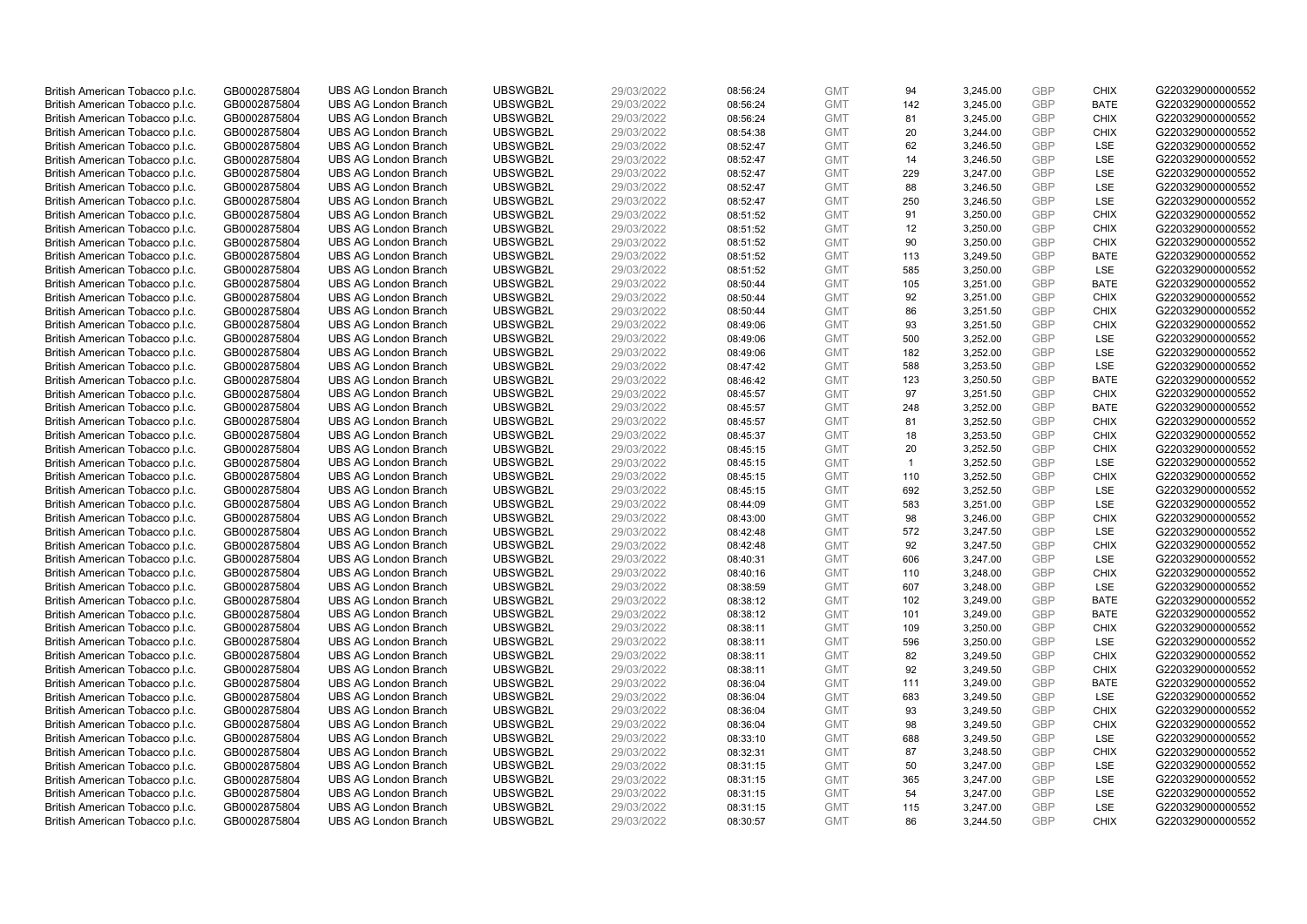| British American Tobacco p.l.c. | GB0002875804 | <b>UBS AG London Branch</b> | UBSWGB2L | 29/03/2022 | 08:30:08 | <b>GMT</b> | 52        | 3,250.00 | <b>GBP</b> | LSE         | G220329000000552 |
|---------------------------------|--------------|-----------------------------|----------|------------|----------|------------|-----------|----------|------------|-------------|------------------|
|                                 |              |                             |          |            |          |            | 112       |          | GBP        | <b>LSE</b>  |                  |
| British American Tobacco p.l.c. | GB0002875804 | <b>UBS AG London Branch</b> | UBSWGB2L | 29/03/2022 | 08:30:08 | <b>GMT</b> |           | 3,250.00 |            |             | G220329000000552 |
| British American Tobacco p.l.c. | GB0002875804 | <b>UBS AG London Branch</b> | UBSWGB2L | 29/03/2022 | 08:30:08 | <b>GMT</b> | 489       | 3,250.00 | <b>GBP</b> | LSE         | G220329000000552 |
| British American Tobacco p.l.c. | GB0002875804 | <b>UBS AG London Branch</b> | UBSWGB2L | 29/03/2022 | 08:30:02 | <b>GMT</b> | 689       | 3,253.00 | <b>GBP</b> | LSE         | G220329000000552 |
| British American Tobacco p.l.c. | GB0002875804 | <b>UBS AG London Branch</b> | UBSWGB2L | 29/03/2022 | 08:29:25 | <b>GMT</b> | 96        | 3,258.50 | <b>GBP</b> | <b>CHIX</b> | G220329000000552 |
| British American Tobacco p.l.c. | GB0002875804 | <b>UBS AG London Branch</b> | UBSWGB2L | 29/03/2022 | 08:29:25 | <b>GMT</b> | 87        | 3,258.50 | <b>GBP</b> | <b>CHIX</b> | G220329000000552 |
| British American Tobacco p.l.c. | GB0002875804 | <b>UBS AG London Branch</b> | UBSWGB2L | 29/03/2022 | 08:29:25 | <b>GMT</b> | 123       | 3,258.50 | <b>GBP</b> | <b>BATE</b> | G220329000000552 |
| British American Tobacco p.l.c. | GB0002875804 | <b>UBS AG London Branch</b> | UBSWGB2L | 29/03/2022 | 08:28:26 | <b>GMT</b> | 117       | 3,262.00 | <b>GBP</b> | <b>BATE</b> | G220329000000552 |
| British American Tobacco p.l.c. | GB0002875804 | <b>UBS AG London Branch</b> | UBSWGB2L | 29/03/2022 | 08:28:19 | <b>GMT</b> | 100       | 3,266.50 | <b>GBP</b> | <b>BATE</b> | G220329000000552 |
| British American Tobacco p.l.c. | GB0002875804 | <b>UBS AG London Branch</b> | UBSWGB2L | 29/03/2022 | 08:27:48 | <b>GMT</b> | 80        | 3,267.00 | <b>GBP</b> | <b>CHIX</b> | G220329000000552 |
| British American Tobacco p.l.c. | GB0002875804 | <b>UBS AG London Branch</b> | UBSWGB2L | 29/03/2022 | 08:27:48 | <b>GMT</b> | 120       | 3,267.00 | <b>GBP</b> | <b>CHIX</b> | G220329000000552 |
| British American Tobacco p.l.c. | GB0002875804 | <b>UBS AG London Branch</b> | UBSWGB2L | 29/03/2022 | 08:27:48 | <b>GMT</b> | 699       | 3,268.00 | <b>GBP</b> | LSE         | G220329000000552 |
| British American Tobacco p.l.c. | GB0002875804 | <b>UBS AG London Branch</b> | UBSWGB2L | 29/03/2022 | 08:27:48 | <b>GMT</b> | 8         | 3,268.00 | <b>GBP</b> | LSE         | G220329000000552 |
| British American Tobacco p.l.c. | GB0002875804 | <b>UBS AG London Branch</b> | UBSWGB2L | 29/03/2022 | 08:27:43 | <b>GMT</b> | 133       | 3,269.00 | <b>GBP</b> | <b>CHIX</b> | G220329000000552 |
| British American Tobacco p.l.c. | GB0002875804 | <b>UBS AG London Branch</b> | UBSWGB2L | 29/03/2022 | 08:26:42 | <b>GMT</b> | 120       | 3,270.50 | <b>GBP</b> | <b>BATE</b> | G220329000000552 |
| British American Tobacco p.l.c. | GB0002875804 | <b>UBS AG London Branch</b> | UBSWGB2L | 29/03/2022 | 08:26:36 | <b>GMT</b> | 596       | 3,272.00 | <b>GBP</b> | LSE         | G220329000000552 |
| British American Tobacco p.l.c. | GB0002875804 | <b>UBS AG London Branch</b> | UBSWGB2L | 29/03/2022 | 08:24:38 | <b>GMT</b> | 84        | 3,265.50 | <b>GBP</b> | <b>CHIX</b> | G220329000000552 |
| British American Tobacco p.l.c. | GB0002875804 | <b>UBS AG London Branch</b> | UBSWGB2L | 29/03/2022 | 08:24:38 | <b>GMT</b> | 89        | 3,265.50 | <b>GBP</b> | <b>CHIX</b> | G220329000000552 |
|                                 |              | <b>UBS AG London Branch</b> | UBSWGB2L |            |          |            | 454       |          |            | <b>LSE</b>  |                  |
| British American Tobacco p.l.c. | GB0002875804 |                             |          | 29/03/2022 | 08:24:35 | <b>GMT</b> |           | 3,266.00 | <b>GBP</b> |             | G220329000000552 |
| British American Tobacco p.l.c. | GB0002875804 | <b>UBS AG London Branch</b> | UBSWGB2L | 29/03/2022 | 08:24:35 | <b>GMT</b> | 193       | 3,266.00 | <b>GBP</b> | LSE         | G220329000000552 |
| British American Tobacco p.l.c. | GB0002875804 | <b>UBS AG London Branch</b> | UBSWGB2L | 29/03/2022 | 08:24:35 | <b>GMT</b> | 122       | 3,266.00 | <b>GBP</b> | <b>BATE</b> | G220329000000552 |
| British American Tobacco p.l.c. | GB0002875804 | <b>UBS AG London Branch</b> | UBSWGB2L | 29/03/2022 | 08:23:24 | <b>GMT</b> | 88        | 3,265.00 | <b>GBP</b> | <b>CHIX</b> | G220329000000552 |
| British American Tobacco p.l.c. | GB0002875804 | <b>UBS AG London Branch</b> | UBSWGB2L | 29/03/2022 | 08:23:24 | <b>GMT</b> | 103       | 3,265.00 | <b>GBP</b> | <b>CHIX</b> | G220329000000552 |
| British American Tobacco p.l.c. | GB0002875804 | <b>UBS AG London Branch</b> | UBSWGB2L | 29/03/2022 | 08:23:16 | <b>GMT</b> | 10        | 3,265.00 | <b>GBP</b> | <b>CHIX</b> | G220329000000552 |
| British American Tobacco p.l.c. | GB0002875804 | <b>UBS AG London Branch</b> | UBSWGB2L | 29/03/2022 | 08:23:16 | <b>GMT</b> | 696       | 3,266.00 | <b>GBP</b> | LSE         | G220329000000552 |
| British American Tobacco p.l.c. | GB0002875804 | <b>UBS AG London Branch</b> | UBSWGB2L | 29/03/2022 | 08:22:09 | <b>GMT</b> | 250       | 3,267.50 | <b>GBP</b> | LSE         | G220329000000552 |
| British American Tobacco p.l.c. | GB0002875804 | <b>UBS AG London Branch</b> | UBSWGB2L | 29/03/2022 | 08:22:09 | <b>GMT</b> | 97        | 3,268.00 | <b>GBP</b> | LSE         | G220329000000552 |
| British American Tobacco p.l.c. | GB0002875804 | <b>UBS AG London Branch</b> | UBSWGB2L | 29/03/2022 | 08:22:09 | <b>GMT</b> | 115       | 3,268.00 | GBP        | LSE         | G220329000000552 |
| British American Tobacco p.l.c. | GB0002875804 | <b>UBS AG London Branch</b> | UBSWGB2L | 29/03/2022 | 08:22:09 | <b>GMT</b> | 196       | 3,268.00 | <b>GBP</b> | LSE         | G220329000000552 |
| British American Tobacco p.l.c. | GB0002875804 | <b>UBS AG London Branch</b> | UBSWGB2L | 29/03/2022 | 08:20:00 | <b>GMT</b> | 380       | 3,261.50 | <b>GBP</b> | LSE         | G220329000000552 |
| British American Tobacco p.l.c. | GB0002875804 | <b>UBS AG London Branch</b> | UBSWGB2L | 29/03/2022 | 08:20:00 | <b>GMT</b> | 41        | 3,261.50 | <b>GBP</b> | <b>CHIX</b> | G220329000000552 |
| British American Tobacco p.l.c. | GB0002875804 | <b>UBS AG London Branch</b> | UBSWGB2L | 29/03/2022 | 08:20:00 | <b>GMT</b> | 49        | 3,261.50 | <b>GBP</b> | <b>CHIX</b> | G220329000000552 |
| British American Tobacco p.l.c. | GB0002875804 | <b>UBS AG London Branch</b> | UBSWGB2L | 29/03/2022 | 08:19:56 | <b>GMT</b> | 119       | 3,261.50 | <b>GBP</b> | LSE         | G220329000000552 |
| British American Tobacco p.l.c. | GB0002875804 | <b>UBS AG London Branch</b> | UBSWGB2L | 29/03/2022 | 08:19:56 | <b>GMT</b> | 80        | 3,261.50 | <b>GBP</b> | LSE         | G220329000000552 |
| British American Tobacco p.l.c. | GB0002875804 | <b>UBS AG London Branch</b> | UBSWGB2L | 29/03/2022 | 08:19:56 | <b>GMT</b> | 86        | 3,261.50 | <b>GBP</b> | LSE         | G220329000000552 |
| British American Tobacco p.l.c. | GB0002875804 | <b>UBS AG London Branch</b> | UBSWGB2L | 29/03/2022 | 08:19:52 | <b>GMT</b> | 98        | 3,262.50 | <b>GBP</b> | <b>CHIX</b> | G220329000000552 |
| British American Tobacco p.l.c. | GB0002875804 | <b>UBS AG London Branch</b> | UBSWGB2L | 29/03/2022 | 08:18:40 | <b>GMT</b> | 100       | 3,262.00 | <b>GBP</b> | <b>BATE</b> | G220329000000552 |
| British American Tobacco p.l.c. | GB0002875804 | <b>UBS AG London Branch</b> | UBSWGB2L | 29/03/2022 | 08:18:40 | <b>GMT</b> | 81        | 3,263.00 | <b>GBP</b> | <b>CHIX</b> | G220329000000552 |
| British American Tobacco p.l.c. | GB0002875804 | <b>UBS AG London Branch</b> | UBSWGB2L | 29/03/2022 | 08:18:36 | <b>GMT</b> | 96        | 3,264.50 | <b>GBP</b> | <b>CHIX</b> | G220329000000552 |
| British American Tobacco p.l.c. | GB0002875804 | <b>UBS AG London Branch</b> | UBSWGB2L | 29/03/2022 | 08:18:36 | <b>GMT</b> | 116       | 3,264.50 | <b>GBP</b> | <b>BATE</b> | G220329000000552 |
| British American Tobacco p.l.c. | GB0002875804 | <b>UBS AG London Branch</b> | UBSWGB2L | 29/03/2022 | 08:18:29 | <b>GMT</b> | 566       | 3,265.00 | <b>GBP</b> | LSE         | G220329000000552 |
| British American Tobacco p.l.c. | GB0002875804 | <b>UBS AG London Branch</b> | UBSWGB2L | 29/03/2022 | 08:18:00 | <b>GMT</b> | 97        | 3,265.50 | <b>GBP</b> | <b>CHIX</b> | G220329000000552 |
| British American Tobacco p.l.c. | GB0002875804 | <b>UBS AG London Branch</b> | UBSWGB2L | 29/03/2022 | 08:18:00 | <b>GMT</b> | 673       | 3,266.00 | <b>GBP</b> | LSE         | G220329000000552 |
| British American Tobacco p.l.c. | GB0002875804 | <b>UBS AG London Branch</b> | UBSWGB2L | 29/03/2022 | 08:17:32 | <b>GMT</b> | 19        | 3,266.00 | <b>GBP</b> | <b>BATE</b> | G220329000000552 |
| British American Tobacco p.l.c. | GB0002875804 | <b>UBS AG London Branch</b> | UBSWGB2L | 29/03/2022 | 08:17:32 | <b>GMT</b> | 93        | 3,266.00 | <b>GBP</b> | <b>BATE</b> | G220329000000552 |
|                                 |              |                             |          |            |          |            |           |          |            |             |                  |
| British American Tobacco p.l.c. | GB0002875804 | <b>UBS AG London Branch</b> | UBSWGB2L | 29/03/2022 | 08:17:32 | <b>GMT</b> | 113<br>86 | 3,266.00 | <b>GBP</b> | <b>BATE</b> | G220329000000552 |
| British American Tobacco p.l.c. | GB0002875804 | <b>UBS AG London Branch</b> | UBSWGB2L | 29/03/2022 | 08:17:32 | <b>GMT</b> |           | 3,266.50 | <b>GBP</b> | <b>CHIX</b> | G220329000000552 |
| British American Tobacco p.l.c. | GB0002875804 | <b>UBS AG London Branch</b> | UBSWGB2L | 29/03/2022 | 08:17:32 | <b>GMT</b> | 528       | 3,267.00 | <b>GBP</b> | LSE         | G220329000000552 |
| British American Tobacco p.l.c. | GB0002875804 | <b>UBS AG London Branch</b> | UBSWGB2L | 29/03/2022 | 08:17:32 | <b>GMT</b> | 86        | 3,267.00 | <b>GBP</b> | <b>CHIX</b> | G220329000000552 |
| British American Tobacco p.l.c. | GB0002875804 | <b>UBS AG London Branch</b> | UBSWGB2L | 29/03/2022 | 08:17:32 | <b>GMT</b> | 91        | 3,267.00 | <b>GBP</b> | <b>LSE</b>  | G220329000000552 |
| British American Tobacco p.l.c. | GB0002875804 | <b>UBS AG London Branch</b> | UBSWGB2L | 29/03/2022 | 08:16:41 | <b>GMT</b> | 47        | 3,266.00 | <b>GBP</b> | LSE         | G220329000000552 |
| British American Tobacco p.l.c. | GB0002875804 | <b>UBS AG London Branch</b> | UBSWGB2L | 29/03/2022 | 08:16:27 | <b>GMT</b> | 99        | 3,266.50 | <b>GBP</b> | <b>CHIX</b> | G220329000000552 |
| British American Tobacco p.l.c. | GB0002875804 | <b>UBS AG London Branch</b> | UBSWGB2L | 29/03/2022 | 08:14:23 | <b>GMT</b> | 40        | 3,263.50 | <b>GBP</b> | <b>CHIX</b> | G220329000000552 |
| British American Tobacco p.l.c. | GB0002875804 | <b>UBS AG London Branch</b> | UBSWGB2L | 29/03/2022 | 08:14:23 | <b>GMT</b> | 28        | 3.263.50 | GBP        | <b>CHIX</b> | G220329000000552 |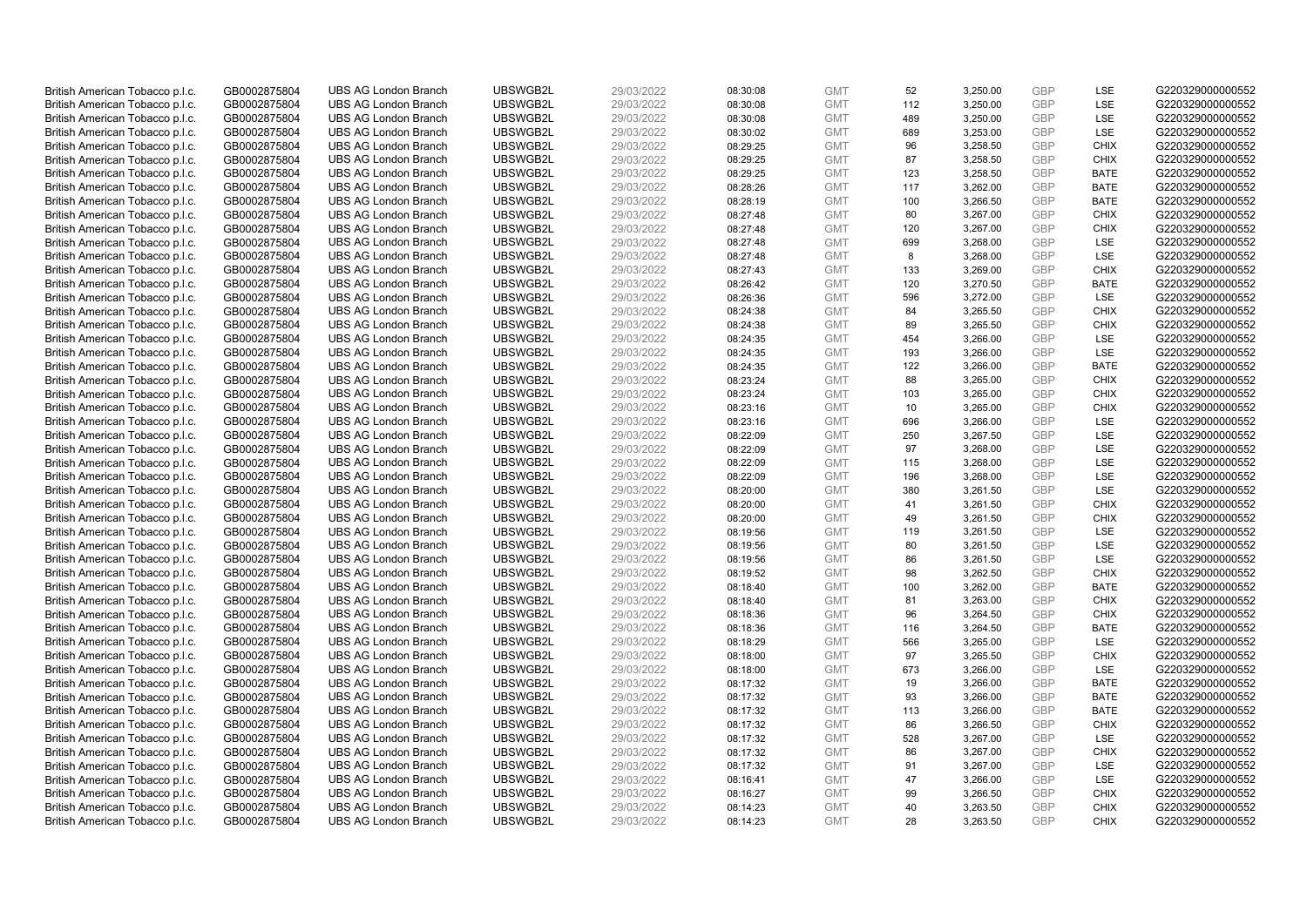| British American Tobacco p.l.c. | GB0002875804 | <b>UBS AG London Branch</b> | UBSWGB2L | 29/03/2022 | 08:14:23 | <b>GMT</b> | 28        | 3,263.50 | <b>GBP</b> | <b>CHIX</b>       | G220329000000552 |
|---------------------------------|--------------|-----------------------------|----------|------------|----------|------------|-----------|----------|------------|-------------------|------------------|
|                                 |              |                             |          |            |          |            | 196       |          | GBP        | <b>LSE</b>        |                  |
| British American Tobacco p.l.c. | GB0002875804 | <b>UBS AG London Branch</b> | UBSWGB2L | 29/03/2022 | 08:14:12 | <b>GMT</b> |           | 3,265.00 |            |                   | G220329000000552 |
| British American Tobacco p.l.c. | GB0002875804 | <b>UBS AG London Branch</b> | UBSWGB2L | 29/03/2022 | 08:14:12 | <b>GMT</b> | 392       | 3,265.00 | <b>GBP</b> | LSE               | G220329000000552 |
| British American Tobacco p.l.c. | GB0002875804 | <b>UBS AG London Branch</b> | UBSWGB2L | 29/03/2022 | 08:13:52 | <b>GMT</b> | 452       | 3,265.00 | <b>GBP</b> | LSE               | G220329000000552 |
| British American Tobacco p.l.c. | GB0002875804 | <b>UBS AG London Branch</b> | UBSWGB2L | 29/03/2022 | 08:13:52 | <b>GMT</b> | 179       | 3,265.00 | <b>GBP</b> | LSE               | G220329000000552 |
| British American Tobacco p.l.c. | GB0002875804 | <b>UBS AG London Branch</b> | UBSWGB2L | 29/03/2022 | 08:12:37 | <b>GMT</b> | 90        | 3,264.50 | <b>GBP</b> | <b>CHIX</b>       | G220329000000552 |
| British American Tobacco p.l.c. | GB0002875804 | <b>UBS AG London Branch</b> | UBSWGB2L | 29/03/2022 | 08:12:23 | <b>GMT</b> | 93        | 3,266.50 | <b>GBP</b> | <b>CHIX</b>       | G220329000000552 |
| British American Tobacco p.l.c. | GB0002875804 | <b>UBS AG London Branch</b> | UBSWGB2L | 29/03/2022 | 08:12:14 | <b>GMT</b> | 120       | 3,267.50 | <b>GBP</b> | <b>BATE</b>       | G220329000000552 |
| British American Tobacco p.l.c. | GB0002875804 | <b>UBS AG London Branch</b> | UBSWGB2L | 29/03/2022 | 08:11:21 | <b>GMT</b> | 670       | 3,269.00 | <b>GBP</b> | LSE               | G220329000000552 |
| British American Tobacco p.l.c. | GB0002875804 | <b>UBS AG London Branch</b> | UBSWGB2L | 29/03/2022 | 08:11:07 | <b>GMT</b> | 10        | 3,274.50 | <b>GBP</b> | <b>CHIX</b>       | G220329000000552 |
| British American Tobacco p.l.c. | GB0002875804 | <b>UBS AG London Branch</b> | UBSWGB2L | 29/03/2022 | 08:11:07 | <b>GMT</b> | 113       | 3,274.50 | <b>GBP</b> | <b>BATE</b>       | G220329000000552 |
| British American Tobacco p.l.c. | GB0002875804 | <b>UBS AG London Branch</b> | UBSWGB2L | 29/03/2022 | 08:11:07 | <b>GMT</b> | 109       | 3,274.50 | <b>GBP</b> | <b>BATE</b>       | G220329000000552 |
| British American Tobacco p.l.c. | GB0002875804 | <b>UBS AG London Branch</b> | UBSWGB2L | 29/03/2022 | 08:11:07 | <b>GMT</b> | 88        | 3,274.50 | <b>GBP</b> | <b>CHIX</b>       | G220329000000552 |
| British American Tobacco p.l.c. | GB0002875804 | <b>UBS AG London Branch</b> | UBSWGB2L | 29/03/2022 | 08:10:25 | <b>GMT</b> | 92        | 3,276.00 | <b>GBP</b> | <b>CHIX</b>       | G220329000000552 |
| British American Tobacco p.l.c. | GB0002875804 | <b>UBS AG London Branch</b> | UBSWGB2L | 29/03/2022 | 08:10:24 | <b>GMT</b> | 700       | 3,277.50 | <b>GBP</b> | <b>LSE</b>        | G220329000000552 |
| British American Tobacco p.l.c. | GB0002875804 | <b>UBS AG London Branch</b> | UBSWGB2L | 29/03/2022 | 08:10:24 | <b>GMT</b> | 127       | 3,277.00 | <b>GBP</b> | <b>CHIX</b>       | G220329000000552 |
| British American Tobacco p.l.c. | GB0002875804 | <b>UBS AG London Branch</b> | UBSWGB2L | 29/03/2022 | 08:09:46 | <b>GMT</b> | 81        | 3,278.00 | <b>GBP</b> | <b>CHIX</b>       | G220329000000552 |
| British American Tobacco p.l.c. | GB0002875804 | <b>UBS AG London Branch</b> | UBSWGB2L | 29/03/2022 | 08:09:46 | <b>GMT</b> | 620       | 3,278.50 | <b>GBP</b> | LSE               | G220329000000552 |
| British American Tobacco p.l.c. | GB0002875804 | <b>UBS AG London Branch</b> | UBSWGB2L | 29/03/2022 | 08:09:04 | <b>GMT</b> | 292       | 3,279.00 | <b>GBP</b> | <b>LSE</b>        | G220329000000552 |
| British American Tobacco p.l.c. | GB0002875804 | <b>UBS AG London Branch</b> | UBSWGB2L | 29/03/2022 | 08:09:04 | <b>GMT</b> | 233       | 3,279.00 | <b>GBP</b> | LSE               | G220329000000552 |
| British American Tobacco p.l.c. | GB0002875804 | <b>UBS AG London Branch</b> | UBSWGB2L | 29/03/2022 | 08:09:01 | <b>GMT</b> | 54        | 3,279.00 | <b>GBP</b> | LSE               | G220329000000552 |
| British American Tobacco p.l.c. | GB0002875804 | <b>UBS AG London Branch</b> | UBSWGB2L | 29/03/2022 | 08:08:38 | <b>GMT</b> | 87        | 3,281.00 | <b>GBP</b> | <b>CHIX</b>       | G220329000000552 |
| British American Tobacco p.l.c. | GB0002875804 | <b>UBS AG London Branch</b> | UBSWGB2L | 29/03/2022 | 08:07:50 | <b>GMT</b> | 87        | 3,283.00 | <b>GBP</b> | <b>CHIX</b>       | G220329000000552 |
| British American Tobacco p.l.c. | GB0002875804 | <b>UBS AG London Branch</b> | UBSWGB2L | 29/03/2022 | 08:07:42 | <b>GMT</b> | 106       | 3,285.50 | <b>GBP</b> | <b>BATE</b>       | G220329000000552 |
| British American Tobacco p.l.c. | GB0002875804 | <b>UBS AG London Branch</b> | UBSWGB2L | 29/03/2022 | 08:07:31 | <b>GMT</b> | 100       | 3,286.00 | <b>GBP</b> | <b>BATE</b>       | G220329000000552 |
| British American Tobacco p.l.c. | GB0002875804 | <b>UBS AG London Branch</b> | UBSWGB2L | 29/03/2022 | 08:07:31 | <b>GMT</b> | 701       | 3,287.50 | <b>GBP</b> | LSE               | G220329000000552 |
| British American Tobacco p.l.c. | GB0002875804 | <b>UBS AG London Branch</b> | UBSWGB2L | 29/03/2022 | 08:07:31 | <b>GMT</b> | 97        | 3,287.00 | <b>GBP</b> | <b>CHIX</b>       | G220329000000552 |
| British American Tobacco p.l.c. | GB0002875804 | <b>UBS AG London Branch</b> | UBSWGB2L | 29/03/2022 | 08:07:13 | <b>GMT</b> | 578       | 3,290.00 | <b>GBP</b> | <b>LSE</b>        | G220329000000552 |
| British American Tobacco p.l.c. | GB0002875804 | <b>UBS AG London Branch</b> | UBSWGB2L | 29/03/2022 | 08:06:29 | <b>GMT</b> | 97        | 3,284.50 | <b>GBP</b> | <b>CHIX</b>       | G220329000000552 |
| British American Tobacco p.l.c. | GB0002875804 | <b>UBS AG London Branch</b> | UBSWGB2L | 29/03/2022 | 08:06:29 | <b>GMT</b> | 283       | 3,285.50 | <b>GBP</b> | LSE               | G220329000000552 |
| British American Tobacco p.l.c. | GB0002875804 | <b>UBS AG London Branch</b> | UBSWGB2L | 29/03/2022 | 08:06:29 | <b>GMT</b> | 375       | 3,285.50 | <b>GBP</b> | LSE               | G220329000000552 |
| British American Tobacco p.l.c. | GB0002875804 | <b>UBS AG London Branch</b> | UBSWGB2L | 29/03/2022 | 08:06:09 | <b>GMT</b> | 33        | 3,286.00 | <b>GBP</b> | <b>LSE</b>        | G220329000000552 |
| British American Tobacco p.l.c. | GB0002875804 | <b>UBS AG London Branch</b> | UBSWGB2L | 29/03/2022 | 08:06:09 | <b>GMT</b> | 166       | 3,286.00 | <b>GBP</b> | LSE               | G220329000000552 |
| British American Tobacco p.l.c. | GB0002875804 | <b>UBS AG London Branch</b> | UBSWGB2L | 29/03/2022 | 08:06:09 | <b>GMT</b> | 450       | 3,286.00 | <b>GBP</b> | LSE               | G220329000000552 |
| British American Tobacco p.l.c. | GB0002875804 | <b>UBS AG London Branch</b> | UBSWGB2L | 29/03/2022 | 08:05:40 | <b>GMT</b> | 87        | 3,282.00 | <b>GBP</b> | <b>CHIX</b>       | G220329000000552 |
| British American Tobacco p.l.c. | GB0002875804 | <b>UBS AG London Branch</b> | UBSWGB2L | 29/03/2022 | 08:05:17 | <b>GMT</b> | 88        | 3,288.50 | <b>GBP</b> | <b>CHIX</b>       | G220329000000552 |
| British American Tobacco p.l.c. | GB0002875804 | <b>UBS AG London Branch</b> | UBSWGB2L | 29/03/2022 | 08:05:17 | <b>GMT</b> | 96        | 3,291.00 | <b>GBP</b> | <b>CHIX</b>       | G220329000000552 |
| British American Tobacco p.l.c. | GB0002875804 | <b>UBS AG London Branch</b> | UBSWGB2L | 29/03/2022 | 08:05:17 | <b>GMT</b> | 108       | 3,290.00 | <b>GBP</b> | <b>BATE</b>       | G220329000000552 |
|                                 |              | <b>UBS AG London Branch</b> | UBSWGB2L | 29/03/2022 |          | <b>GMT</b> | 86        | 3,293.00 | <b>GBP</b> | <b>CHIX</b>       | G220329000000552 |
| British American Tobacco p.l.c. | GB0002875804 |                             |          |            | 08:04:56 |            |           |          | <b>GBP</b> |                   |                  |
| British American Tobacco p.l.c. | GB0002875804 | <b>UBS AG London Branch</b> | UBSWGB2L | 29/03/2022 | 08:04:55 | <b>GMT</b> | 79<br>587 | 3,294.50 | <b>GBP</b> | LSE<br><b>LSE</b> | G220329000000552 |
| British American Tobacco p.l.c. | GB0002875804 | <b>UBS AG London Branch</b> | UBSWGB2L | 29/03/2022 | 08:04:55 | <b>GMT</b> |           | 3,294.50 |            |                   | G220329000000552 |
| British American Tobacco p.l.c. | GB0002875804 | <b>UBS AG London Branch</b> | UBSWGB2L | 29/03/2022 | 08:04:52 | <b>GMT</b> | 604       | 3,295.00 | <b>GBP</b> | LSE               | G220329000000552 |
| British American Tobacco p.l.c. | GB0002875804 | <b>UBS AG London Branch</b> | UBSWGB2L | 29/03/2022 | 08:04:02 | <b>GMT</b> | 112       | 3,292.00 | <b>GBP</b> | <b>BATE</b>       | G220329000000552 |
| British American Tobacco p.l.c. | GB0002875804 | <b>UBS AG London Branch</b> | UBSWGB2L | 29/03/2022 | 08:04:02 | <b>GMT</b> | 97        | 3,292.00 | <b>GBP</b> | <b>CHIX</b>       | G220329000000552 |
| British American Tobacco p.l.c. | GB0002875804 | <b>UBS AG London Branch</b> | UBSWGB2L | 29/03/2022 | 08:03:45 | <b>GMT</b> | 15        | 3,294.00 | <b>GBP</b> | <b>BATE</b>       | G220329000000552 |
| British American Tobacco p.l.c. | GB0002875804 | <b>UBS AG London Branch</b> | UBSWGB2L | 29/03/2022 | 08:03:44 | <b>GMT</b> | 15        | 3,294.00 | <b>GBP</b> | <b>BATE</b>       | G220329000000552 |
| British American Tobacco p.l.c. | GB0002875804 | <b>UBS AG London Branch</b> | UBSWGB2L | 29/03/2022 | 08:03:44 | <b>GMT</b> | 95        | 3,294.00 | <b>GBP</b> | LSE               | G220329000000552 |
| British American Tobacco p.l.c. | GB0002875804 | <b>UBS AG London Branch</b> | UBSWGB2L | 29/03/2022 | 08:03:44 | <b>GMT</b> | 384       | 3,294.00 | <b>GBP</b> | LSE               | G220329000000552 |
| British American Tobacco p.l.c. | GB0002875804 | <b>UBS AG London Branch</b> | UBSWGB2L | 29/03/2022 | 08:03:44 | <b>GMT</b> | 228       | 3,294.00 | <b>GBP</b> | LSE               | G220329000000552 |
| British American Tobacco p.l.c. | GB0002875804 | <b>UBS AG London Branch</b> | UBSWGB2L | 29/03/2022 | 08:03:15 | <b>GMT</b> | 93        | 3,295.50 | <b>GBP</b> | <b>CHIX</b>       | G220329000000552 |
| British American Tobacco p.l.c. | GB0002875804 | <b>UBS AG London Branch</b> | UBSWGB2L | 29/03/2022 | 08:03:15 | <b>GMT</b> | 89        | 3,295.50 | <b>GBP</b> | <b>CHIX</b>       | G220329000000552 |
| British American Tobacco p.l.c. | GB0002875804 | <b>UBS AG London Branch</b> | UBSWGB2L | 29/03/2022 | 08:02:50 | <b>GMT</b> | 116       | 3,298.00 | <b>GBP</b> | <b>BATE</b>       | G220329000000552 |
| British American Tobacco p.l.c. | GB0002875804 | <b>UBS AG London Branch</b> | UBSWGB2L | 29/03/2022 | 08:02:32 | <b>GMT</b> | 99        | 3,299.00 | <b>GBP</b> | <b>CHIX</b>       | G220329000000552 |
| British American Tobacco p.l.c. | GB0002875804 | <b>UBS AG London Branch</b> | UBSWGB2L | 29/03/2022 | 08:02:32 | <b>GMT</b> | 187       | 3.299.00 | GBP        | <b>BATE</b>       | G220329000000552 |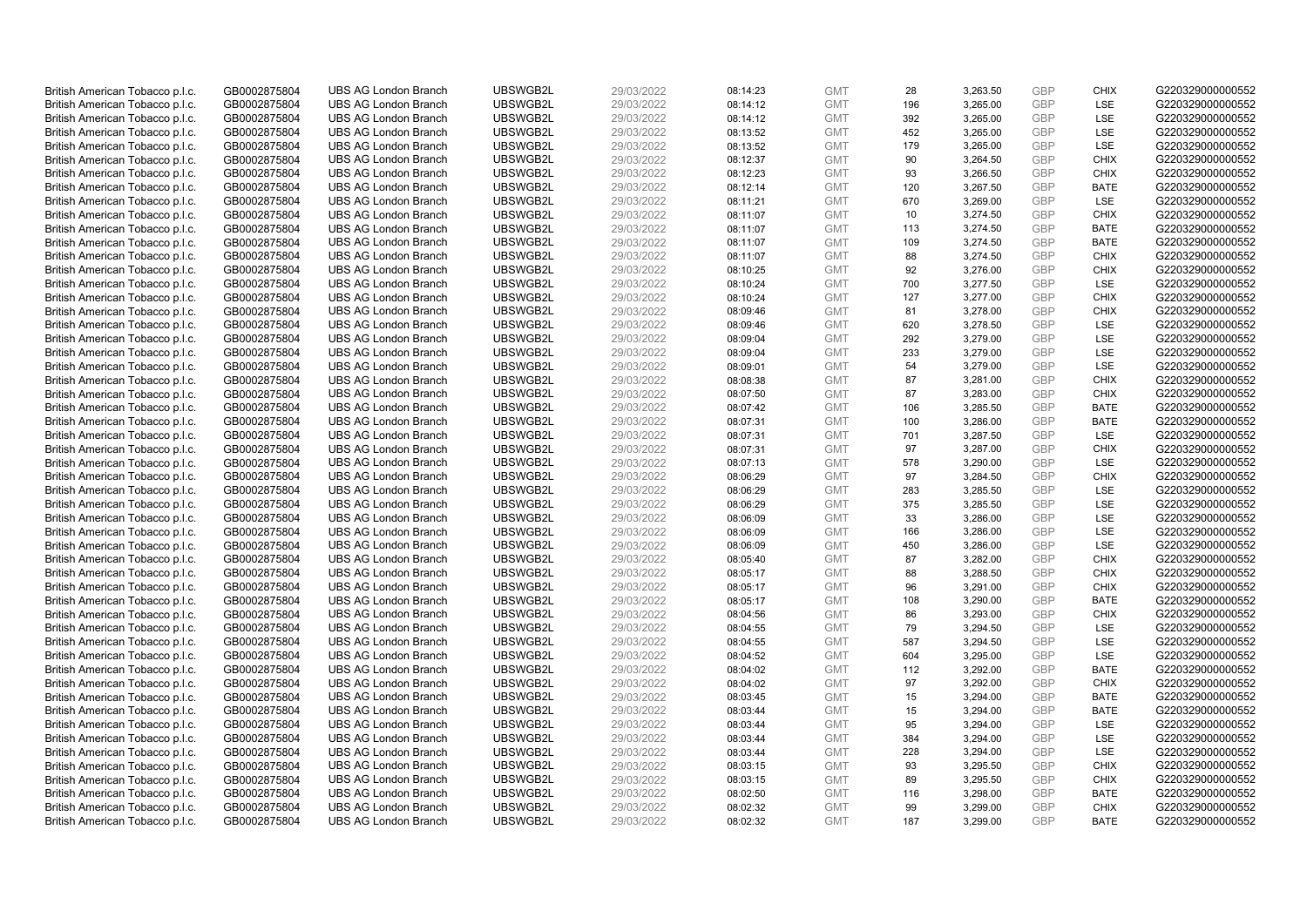| British American Tobacco p.l.c. | GB0002875804 | <b>UBS AG London Branch</b> | UBSWGB2L | 29/03/2022 | 08:02:32 | <b>GMT</b> | 140            | 3,299.00 | <b>GBP</b> | <b>CHIX</b> | G220329000000552 |
|---------------------------------|--------------|-----------------------------|----------|------------|----------|------------|----------------|----------|------------|-------------|------------------|
| British American Tobacco p.l.c. | GB0002875804 | <b>UBS AG London Branch</b> | UBSWGB2L | 29/03/2022 | 08:02:32 | <b>GMT</b> | 684            | 3,299.50 | GBP        | <b>LSE</b>  | G220329000000552 |
| British American Tobacco p.l.c. | GB0002875804 | <b>UBS AG London Branch</b> | UBSWGB2L | 29/03/2022 | 08:02:25 | <b>GMT</b> | 91             | 3,302.00 | GBP        | <b>CHIX</b> | G220329000000552 |
| British American Tobacco p.l.c. | GB0002875804 | <b>UBS AG London Branch</b> | UBSWGB2L | 29/03/2022 | 08:02:20 | <b>GMT</b> | 570            | 3,303.50 | GBP        | LSE         | G220329000000552 |
| British American Tobacco p.l.c. | GB0002875804 | <b>UBS AG London Branch</b> | UBSWGB2L | 29/03/2022 | 08:02:14 | <b>GMT</b> | 699            | 3,304.50 | <b>GBP</b> | LSE         | G220329000000552 |
| British American Tobacco p.l.c. | GB0002875804 | <b>UBS AG London Branch</b> | UBSWGB2L | 29/03/2022 | 08:02:10 | <b>GMT</b> | 97             | 3,305.50 | <b>GBP</b> | <b>CHIX</b> | G220329000000552 |
| British American Tobacco p.l.c. | GB0002875804 | <b>UBS AG London Branch</b> | UBSWGB2L | 29/03/2022 | 08:01:30 | <b>GMT</b> | 87             | 3,298.00 | <b>GBP</b> | <b>CHIX</b> | G220329000000552 |
| British American Tobacco p.l.c. | GB0002875804 | <b>UBS AG London Branch</b> | UBSWGB2L | 29/03/2022 | 08:01:28 | <b>GMT</b> | 9              | 3,298.00 | GBP        | <b>CHIX</b> | G220329000000552 |
| British American Tobacco p.l.c. | GB0002875804 | <b>UBS AG London Branch</b> | UBSWGB2L | 29/03/2022 | 08:01:28 | <b>GMT</b> | 692            | 3,298.00 | <b>GBP</b> | LSE         | G220329000000552 |
| British American Tobacco p.l.c. | GB0002875804 | <b>UBS AG London Branch</b> | UBSWGB2L | 29/03/2022 | 08:01:05 | <b>GMT</b> | 588            | 3,298.00 | <b>GBP</b> | LSE         | G220329000000552 |
| British American Tobacco p.l.c. | GB0002875804 | <b>UBS AG London Branch</b> | UBSWGB2L | 29/03/2022 | 08:00:41 | <b>GMT</b> | 736            | 3,295.50 | <b>GBP</b> | LSE         | G220329000000552 |
| British American Tobacco p.l.c. | GB0002875804 | <b>UBS AG London Branch</b> | UBSWGB2L | 29/03/2022 | 08:00:41 | <b>GMT</b> | 706            | 3,296.50 | <b>GBP</b> | LSE         | G220329000000552 |
| British American Tobacco p.l.c. | GB0002875804 | <b>UBS AG London Branch</b> | UBSWGB2L | 29/03/2022 | 08:00:13 | <b>GMT</b> | 370            | 3,289.50 | <b>GBP</b> | LSE         | G220329000000552 |
| British American Tobacco p.l.c. | GB0002875804 | <b>UBS AG London Branch</b> | UBSWGB2L | 30/03/2022 | 16:26:00 | <b>GMT</b> | 56             | 3,227.50 | <b>GBP</b> | <b>CHIX</b> | G220330000000381 |
| British American Tobacco p.l.c. | GB0002875804 | <b>UBS AG London Branch</b> | UBSWGB2L | 30/03/2022 | 16:26:00 | <b>GMT</b> | 389            | 3,227.50 | <b>GBP</b> | <b>LSE</b>  | G220330000000381 |
| British American Tobacco p.l.c. | GB0002875804 | <b>UBS AG London Branch</b> | UBSWGB2L | 30/03/2022 | 16:25:53 | <b>GMT</b> | 137            | 3,227.00 | <b>GBP</b> | <b>BATE</b> | G220330000000381 |
| British American Tobacco p.l.c. | GB0002875804 | <b>UBS AG London Branch</b> | UBSWGB2L | 30/03/2022 | 16:25:53 | <b>GMT</b> | 448            | 3,227.00 | <b>GBP</b> | <b>LSE</b>  | G220330000000381 |
| British American Tobacco p.l.c. | GB0002875804 | <b>UBS AG London Branch</b> | UBSWGB2L | 30/03/2022 | 16:25:45 | <b>GMT</b> | 94             | 3,227.50 | GBP        | <b>CHIX</b> | G220330000000381 |
| British American Tobacco p.l.c. | GB0002875804 | <b>UBS AG London Branch</b> | UBSWGB2L | 30/03/2022 | 16:25:26 | <b>GMT</b> | 40             | 3,227.00 | <b>GBP</b> | <b>CHIX</b> | G220330000000381 |
| British American Tobacco p.l.c. | GB0002875804 | <b>UBS AG London Branch</b> | UBSWGB2L | 30/03/2022 | 16:25:26 | <b>GMT</b> | 52             | 3,227.00 | <b>GBP</b> | <b>CHIX</b> | G220330000000381 |
| British American Tobacco p.l.c. | GB0002875804 | <b>UBS AG London Branch</b> | UBSWGB2L | 30/03/2022 | 16:25:06 | <b>GMT</b> | 273            | 3,227.50 | GBP        | LSE         | G220330000000381 |
| British American Tobacco p.l.c. | GB0002875804 | <b>UBS AG London Branch</b> | UBSWGB2L | 30/03/2022 | 16:25:06 | <b>GMT</b> | 250            | 3,227.50 | <b>GBP</b> | LSE         | G220330000000381 |
| British American Tobacco p.l.c. | GB0002875804 | <b>UBS AG London Branch</b> | UBSWGB2L | 30/03/2022 | 16:24:56 | <b>GMT</b> | 90             | 3,226.50 | <b>GBP</b> | <b>CHIX</b> | G220330000000381 |
| British American Tobacco p.l.c. | GB0002875804 | <b>UBS AG London Branch</b> | UBSWGB2L | 30/03/2022 | 16:24:47 | <b>GMT</b> | 100            | 3,227.00 | <b>GBP</b> | <b>BATE</b> | G220330000000381 |
| British American Tobacco p.l.c. | GB0002875804 | <b>UBS AG London Branch</b> | UBSWGB2L | 30/03/2022 | 16:24:47 | <b>GMT</b> | $\overline{2}$ | 3,227.00 | <b>GBP</b> | <b>BATE</b> | G220330000000381 |
| British American Tobacco p.l.c. | GB0002875804 | <b>UBS AG London Branch</b> | UBSWGB2L | 30/03/2022 | 16:24:47 | <b>GMT</b> | 121            | 3,227.00 | <b>GBP</b> | <b>BATE</b> | G220330000000381 |
| British American Tobacco p.l.c. | GB0002875804 | <b>UBS AG London Branch</b> | UBSWGB2L | 30/03/2022 | 16:24:38 | <b>GMT</b> | 98             | 3,227.00 | <b>GBP</b> | <b>CHIX</b> | G220330000000381 |
| British American Tobacco p.l.c. | GB0002875804 | <b>UBS AG London Branch</b> | UBSWGB2L | 30/03/2022 | 16:24:38 | <b>GMT</b> | 423            | 3,227.00 | GBP        | <b>LSE</b>  | G220330000000381 |
| British American Tobacco p.l.c. | GB0002875804 | <b>UBS AG London Branch</b> | UBSWGB2L | 30/03/2022 | 16:24:38 | <b>GMT</b> | 204            | 3,227.00 | <b>GBP</b> | LSE         | G220330000000381 |
| British American Tobacco p.l.c. | GB0002875804 | <b>UBS AG London Branch</b> | UBSWGB2L | 30/03/2022 | 16:24:32 | <b>GMT</b> | 89             | 3,226.50 | <b>GBP</b> | LSE         | G220330000000381 |
| British American Tobacco p.l.c. | GB0002875804 | <b>UBS AG London Branch</b> | UBSWGB2L | 30/03/2022 | 16:24:32 | <b>GMT</b> | 266            | 3,226.50 | <b>GBP</b> | LSE         | G220330000000381 |
| British American Tobacco p.l.c. | GB0002875804 | <b>UBS AG London Branch</b> | UBSWGB2L | 30/03/2022 | 16:24:29 | <b>GMT</b> | 106            | 3,226.50 | <b>GBP</b> | <b>LSE</b>  | G220330000000381 |
| British American Tobacco p.l.c. | GB0002875804 | <b>UBS AG London Branch</b> | UBSWGB2L | 30/03/2022 | 16:24:29 | <b>GMT</b> | 439            | 3,226.50 | <b>GBP</b> | LSE         | G220330000000381 |
| British American Tobacco p.l.c. | GB0002875804 | <b>UBS AG London Branch</b> | UBSWGB2L | 30/03/2022 | 16:24:21 | <b>GMT</b> | 75             | 3,226.00 | GBP        | <b>CHIX</b> | G220330000000381 |
| British American Tobacco p.l.c. | GB0002875804 | <b>UBS AG London Branch</b> | UBSWGB2L | 30/03/2022 | 16:24:21 | <b>GMT</b> | 9              | 3,226.00 | <b>GBP</b> | <b>CHIX</b> | G220330000000381 |
| British American Tobacco p.l.c. | GB0002875804 | <b>UBS AG London Branch</b> | UBSWGB2L | 30/03/2022 | 16:23:59 | <b>GMT</b> | 102            | 3,226.00 | <b>GBP</b> | <b>BATE</b> | G220330000000381 |
| British American Tobacco p.l.c. | GB0002875804 | <b>UBS AG London Branch</b> | UBSWGB2L | 30/03/2022 | 16:23:49 | <b>GMT</b> | 99             | 3,226.50 | GBP        | <b>CHIX</b> | G220330000000381 |
| British American Tobacco p.l.c. | GB0002875804 | <b>UBS AG London Branch</b> | UBSWGB2L | 30/03/2022 | 16:23:46 | <b>GMT</b> | 103            | 3,227.00 | <b>GBP</b> | <b>BATE</b> | G220330000000381 |
| British American Tobacco p.l.c. | GB0002875804 | <b>UBS AG London Branch</b> | UBSWGB2L | 30/03/2022 | 16:23:46 | <b>GMT</b> | 92             | 3,226.50 | <b>GBP</b> | <b>CHIX</b> | G220330000000381 |
| British American Tobacco p.l.c. | GB0002875804 | <b>UBS AG London Branch</b> | UBSWGB2L | 30/03/2022 | 16:23:29 | <b>GMT</b> | 576            | 3,227.50 | <b>GBP</b> | <b>LSE</b>  | G220330000000381 |
| British American Tobacco p.l.c. | GB0002875804 | <b>UBS AG London Branch</b> | UBSWGB2L | 30/03/2022 | 16:23:29 | <b>GMT</b> | 26             | 3,227.50 | GBP        | LSE         | G220330000000381 |
| British American Tobacco p.l.c. | GB0002875804 | <b>UBS AG London Branch</b> | UBSWGB2L | 30/03/2022 | 16:23:22 | <b>GMT</b> | 224            | 3,228.00 | <b>GBP</b> | LSE         | G220330000000381 |
| British American Tobacco p.l.c. | GB0002875804 | <b>UBS AG London Branch</b> | UBSWGB2L | 30/03/2022 | 16:23:19 | <b>GMT</b> | 96             | 3,228.50 | GBP        | <b>CHIX</b> | G220330000000381 |
| British American Tobacco p.l.c. | GB0002875804 | <b>UBS AG London Branch</b> | UBSWGB2L | 30/03/2022 | 16:23:01 | <b>GMT</b> | 5              | 3,226.00 | GBP        | <b>CHIX</b> | G220330000000381 |
| British American Tobacco p.l.c. | GB0002875804 | <b>UBS AG London Branch</b> | UBSWGB2L | 30/03/2022 | 16:22:40 | <b>GMT</b> | 99             | 3,224.00 | <b>GBP</b> | <b>CHIX</b> | G220330000000381 |
| British American Tobacco p.l.c. | GB0002875804 | <b>UBS AG London Branch</b> | UBSWGB2L | 30/03/2022 | 16:22:35 | <b>GMT</b> | 86             | 3,224.50 | <b>GBP</b> | <b>CHIX</b> | G220330000000381 |
| British American Tobacco p.l.c. | GB0002875804 | <b>UBS AG London Branch</b> | UBSWGB2L | 30/03/2022 | 16:22:25 | <b>GMT</b> | 637            | 3,223.50 | <b>GBP</b> | LSE         | G220330000000381 |
| British American Tobacco p.l.c. | GB0002875804 | <b>UBS AG London Branch</b> | UBSWGB2L | 30/03/2022 | 16:22:25 | <b>GMT</b> | 59             | 3,223.50 | GBP        | LSE         | G220330000000381 |
| British American Tobacco p.l.c. | GB0002875804 | <b>UBS AG London Branch</b> | UBSWGB2L | 30/03/2022 | 16:22:24 | <b>GMT</b> | 18             | 3,223.50 | <b>GBP</b> | <b>CHIX</b> | G220330000000381 |
| British American Tobacco p.l.c. | GB0002875804 | <b>UBS AG London Branch</b> | UBSWGB2L | 30/03/2022 | 16:21:46 | <b>GMT</b> | 23             | 3,223.00 | GBP        | <b>BATE</b> | G220330000000381 |
| British American Tobacco p.l.c. | GB0002875804 | <b>UBS AG London Branch</b> | UBSWGB2L | 30/03/2022 | 16:21:46 | <b>GMT</b> | 77             | 3,223.00 | GBP        | <b>BATE</b> | G220330000000381 |
| British American Tobacco p.l.c. | GB0002875804 | <b>UBS AG London Branch</b> | UBSWGB2L | 30/03/2022 | 16:21:40 | <b>GMT</b> | 598            | 3,223.50 | <b>GBP</b> | LSE         | G220330000000381 |
| British American Tobacco p.l.c. | GB0002875804 | <b>UBS AG London Branch</b> | UBSWGB2L | 30/03/2022 | 16:21:40 | <b>GMT</b> | 88             | 3,223.50 | GBP        | <b>CHIX</b> | G220330000000381 |
| British American Tobacco p.l.c. | GB0002875804 | <b>UBS AG London Branch</b> | UBSWGB2L | 30/03/2022 | 16:21:40 | <b>GMT</b> | 89             | 3.223.50 | GBP        | <b>CHIX</b> | G220330000000381 |
|                                 |              |                             |          |            |          |            |                |          |            |             |                  |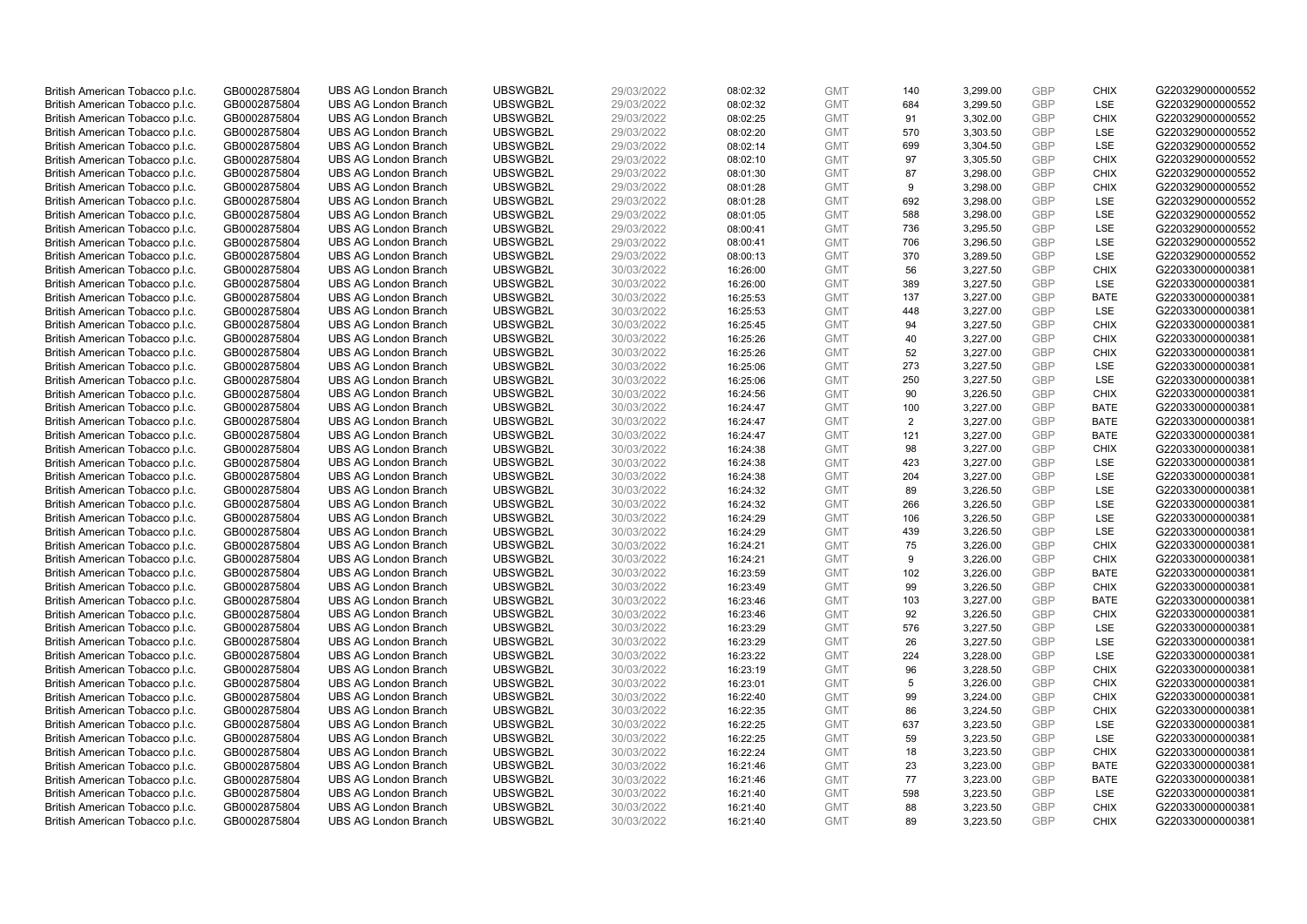| British American Tobacco p.l.c. | GB0002875804 | <b>UBS AG London Branch</b> | UBSWGB2L | 30/03/2022 | 16:21:40 | <b>GMT</b> | 107            | 3,223.50  | GBP        | <b>BATE</b> | G220330000000381 |
|---------------------------------|--------------|-----------------------------|----------|------------|----------|------------|----------------|-----------|------------|-------------|------------------|
| British American Tobacco p.l.c. | GB0002875804 | <b>UBS AG London Branch</b> | UBSWGB2L | 30/03/2022 | 16:21:04 | <b>GMT</b> | 69             | 3,223.00  | GBP        | LSE         | G220330000000381 |
| British American Tobacco p.l.c. | GB0002875804 | <b>UBS AG London Branch</b> | UBSWGB2L | 30/03/2022 | 16:21:04 | <b>GMT</b> | 502            | 3,223.00  | GBP        | LSE         | G220330000000381 |
| British American Tobacco p.l.c. | GB0002875804 | <b>UBS AG London Branch</b> | UBSWGB2L | 30/03/2022 | 16:20:42 | <b>GMT</b> | 86             | 3,222.50  | GBP        | <b>CHIX</b> | G220330000000381 |
| British American Tobacco p.l.c. | GB0002875804 | <b>UBS AG London Branch</b> | UBSWGB2L | 30/03/2022 | 16:20:42 | <b>GMT</b> | 635            | 3,222.50  | GBP        | LSE         | G220330000000381 |
| British American Tobacco p.l.c. | GB0002875804 | <b>UBS AG London Branch</b> | UBSWGB2L | 30/03/2022 | 16:20:42 | <b>GMT</b> | 110            | 3,222.50  | GBP        | <b>CHIX</b> | G220330000000381 |
| British American Tobacco p.l.c. | GB0002875804 | <b>UBS AG London Branch</b> | UBSWGB2L | 30/03/2022 | 16:20:42 | <b>GMT</b> | 106            | 3,222.50  | <b>GBP</b> | <b>BATE</b> | G220330000000381 |
| British American Tobacco p.l.c. | GB0002875804 | <b>UBS AG London Branch</b> | UBSWGB2L | 30/03/2022 | 16:19:56 | <b>GMT</b> | 225            | 3,221.50  | GBP        | LSE         | G220330000000381 |
| British American Tobacco p.l.c. | GB0002875804 | <b>UBS AG London Branch</b> | UBSWGB2L | 30/03/2022 | 16:19:56 | <b>GMT</b> | 360            | 3,221.50  | GBP        | LSE         | G220330000000381 |
| British American Tobacco p.l.c. | GB0002875804 | <b>UBS AG London Branch</b> | UBSWGB2L | 30/03/2022 | 16:19:56 | <b>GMT</b> | 95             | 3221.5000 | GBP        | <b>CHIX</b> | G220330000000381 |
| British American Tobacco p.l.c. | GB0002875804 | <b>UBS AG London Branch</b> | UBSWGB2L | 30/03/2022 | 16:19:19 | <b>GMT</b> | 868            | 3220.0000 | GBP        | LSE         | G220330000000381 |
| British American Tobacco p.l.c. | GB0002875804 | <b>UBS AG London Branch</b> | UBSWGB2L | 30/03/2022 | 16:18:56 | <b>GMT</b> | 93             | 3219.0000 | GBP        | <b>CHIX</b> | G220330000000381 |
| British American Tobacco p.l.c. | GB0002875804 | <b>UBS AG London Branch</b> | UBSWGB2L | 30/03/2022 | 16:18:56 | <b>GMT</b> | 121            | 3219.0000 | GBP        | <b>BATE</b> | G220330000000381 |
| British American Tobacco p.l.c. | GB0002875804 | <b>UBS AG London Branch</b> | UBSWGB2L | 30/03/2022 | 16:18:56 | <b>GMT</b> | 96             | 3219.0000 | GBP        | <b>CHIX</b> | G220330000000381 |
| British American Tobacco p.l.c. | GB0002875804 | <b>UBS AG London Branch</b> | UBSWGB2L | 30/03/2022 | 16:18:18 | <b>GMT</b> | 99             | 3219.5000 | GBP        | <b>CHIX</b> | G220330000000381 |
| British American Tobacco p.l.c. | GB0002875804 | <b>UBS AG London Branch</b> | UBSWGB2L | 30/03/2022 | 16:18:08 | <b>GMT</b> | 174            | 3219.5000 | GBP        | LSE         | G220330000000381 |
| British American Tobacco p.l.c. | GB0002875804 | <b>UBS AG London Branch</b> | UBSWGB2L | 30/03/2022 | 16:18:08 | <b>GMT</b> | 306            | 3219.5000 | GBP        | LSE         | G220330000000381 |
| British American Tobacco p.l.c. | GB0002875804 | <b>UBS AG London Branch</b> | UBSWGB2L | 30/03/2022 | 16:17:18 | <b>GMT</b> | 107            | 3217.5000 | GBP        | <b>BATE</b> | G220330000000381 |
| British American Tobacco p.l.c. | GB0002875804 | <b>UBS AG London Branch</b> | UBSWGB2L | 30/03/2022 | 16:17:16 | <b>GMT</b> | 615            | 3218.0000 | <b>GBP</b> | LSE         | G220330000000381 |
| British American Tobacco p.l.c. | GB0002875804 | <b>UBS AG London Branch</b> | UBSWGB2L | 30/03/2022 | 16:17:16 | <b>GMT</b> | 99             | 3218.0000 | GBP        | <b>CHIX</b> | G220330000000381 |
| British American Tobacco p.l.c. | GB0002875804 | <b>UBS AG London Branch</b> | UBSWGB2L | 30/03/2022 | 16:17:13 | <b>GMT</b> | 8              | 3218.5000 | GBP        | <b>CHIX</b> | G220330000000381 |
| British American Tobacco p.l.c. | GB0002875804 | <b>UBS AG London Branch</b> | UBSWGB2L | 30/03/2022 | 16:16:53 | <b>GMT</b> | 84             | 3217.5000 | GBP        | <b>CHIX</b> | G220330000000381 |
| British American Tobacco p.l.c. | GB0002875804 | <b>UBS AG London Branch</b> | UBSWGB2L | 30/03/2022 | 16:16:24 | <b>GMT</b> | 108            | 3216.5000 | GBP        | <b>BATE</b> | G220330000000381 |
| British American Tobacco p.l.c. | GB0002875804 | <b>UBS AG London Branch</b> | UBSWGB2L | 30/03/2022 | 16:16:10 | <b>GMT</b> | 91             | 3217.5000 | GBP        | <b>CHIX</b> | G220330000000381 |
| British American Tobacco p.l.c. | GB0002875804 | <b>UBS AG London Branch</b> | UBSWGB2L | 30/03/2022 | 16:16:10 | <b>GMT</b> | 582            | 3217.5000 | <b>GBP</b> | LSE         | G220330000000381 |
| British American Tobacco p.l.c. | GB0002875804 | <b>UBS AG London Branch</b> | UBSWGB2L | 30/03/2022 | 16:15:33 | <b>GMT</b> | 95             | 3218.5000 | GBP        | <b>CHIX</b> | G220330000000381 |
| British American Tobacco p.l.c. | GB0002875804 | <b>UBS AG London Branch</b> | UBSWGB2L | 30/03/2022 | 16:15:33 | <b>GMT</b> | 124            | 3218.5000 | GBP        | <b>BATE</b> | G220330000000381 |
| British American Tobacco p.l.c. | GB0002875804 | <b>UBS AG London Branch</b> | UBSWGB2L | 30/03/2022 | 16:15:26 | <b>GMT</b> | 22             | 3219.0000 | GBP        | <b>CHIX</b> | G220330000000381 |
| British American Tobacco p.l.c. | GB0002875804 | <b>UBS AG London Branch</b> | UBSWGB2L | 30/03/2022 | 16:15:26 | <b>GMT</b> | $\overline{2}$ | 3219.0000 | GBP        | <b>CHIX</b> | G220330000000381 |
| British American Tobacco p.l.c. | GB0002875804 | <b>UBS AG London Branch</b> | UBSWGB2L | 30/03/2022 | 16:15:12 | <b>GMT</b> | 697            | 3219.0000 | GBP        | LSE         | G220330000000381 |
| British American Tobacco p.l.c. | GB0002875804 | <b>UBS AG London Branch</b> | UBSWGB2L | 30/03/2022 | 16:14:46 | <b>GMT</b> | 84             | 3218.5000 | GBP        | <b>CHIX</b> | G220330000000381 |
| British American Tobacco p.l.c. | GB0002875804 | <b>UBS AG London Branch</b> | UBSWGB2L | 30/03/2022 | 16:14:20 | <b>GMT</b> | 83             | 3218.5000 | GBP        | <b>CHIX</b> | G220330000000381 |
| British American Tobacco p.l.c. | GB0002875804 | <b>UBS AG London Branch</b> | UBSWGB2L | 30/03/2022 | 16:14:20 | <b>GMT</b> | 116            | 3218.5000 | GBP        | <b>BATE</b> | G220330000000381 |
| British American Tobacco p.l.c. | GB0002875804 | <b>UBS AG London Branch</b> | UBSWGB2L | 30/03/2022 | 16:14:10 | <b>GMT</b> | 265            | 3219.0000 | GBP        | LSE         | G220330000000381 |
| British American Tobacco p.l.c. | GB0002875804 | <b>UBS AG London Branch</b> | UBSWGB2L | 30/03/2022 | 16:14:10 | <b>GMT</b> | 206            | 3219.0000 | GBP        | LSE         | G220330000000381 |
| British American Tobacco p.l.c. | GB0002875804 | <b>UBS AG London Branch</b> | UBSWGB2L | 30/03/2022 | 16:14:10 | <b>GMT</b> | 117            | 3219.0000 | GBP        | LSE         | G220330000000381 |
| British American Tobacco p.l.c. | GB0002875804 | <b>UBS AG London Branch</b> | UBSWGB2L | 30/03/2022 | 16:13:43 | <b>GMT</b> | 107            | 3219.0000 | GBP        | <b>CHIX</b> | G220330000000381 |
| British American Tobacco p.l.c. | GB0002875804 | <b>UBS AG London Branch</b> | UBSWGB2L | 30/03/2022 | 16:13:16 | <b>GMT</b> | 10             | 3217.5000 | GBP        | <b>BATE</b> | G220330000000381 |
| British American Tobacco p.l.c. | GB0002875804 | <b>UBS AG London Branch</b> | UBSWGB2L | 30/03/2022 | 16:13:16 | <b>GMT</b> | 28             | 3217.5000 | GBP        | <b>BATE</b> | G220330000000381 |
| British American Tobacco p.l.c. | GB0002875804 | <b>UBS AG London Branch</b> | UBSWGB2L | 30/03/2022 | 16:13:10 | <b>GMT</b> | 87             | 3217.0000 | GBP        | <b>CHIX</b> | G220330000000381 |
| British American Tobacco p.l.c. | GB0002875804 | <b>UBS AG London Branch</b> | UBSWGB2L | 30/03/2022 | 16:13:08 | <b>GMT</b> | 652            | 3217.5000 | GBP        | <b>LSE</b>  | G220330000000381 |
| British American Tobacco p.l.c. | GB0002875804 | <b>UBS AG London Branch</b> | UBSWGB2L | 30/03/2022 | 16:12:48 | <b>GMT</b> | 94             | 3218.0000 | GBP        | <b>CHIX</b> | G220330000000381 |
| British American Tobacco p.l.c. | GB0002875804 | <b>UBS AG London Branch</b> | UBSWGB2L | 30/03/2022 | 16:12:16 | <b>GMT</b> | 403            | 3216.5000 | GBP        | <b>LSE</b>  | G220330000000381 |
| British American Tobacco p.l.c. | GB0002875804 | <b>UBS AG London Branch</b> | UBSWGB2L | 30/03/2022 | 16:12:16 | <b>GMT</b> | 221            | 3216.5000 | GBP        | LSE         | G220330000000381 |
| British American Tobacco p.l.c. | GB0002875804 | <b>UBS AG London Branch</b> | UBSWGB2L | 30/03/2022 | 16:12:16 | <b>GMT</b> | 123            | 3216.5000 | GBP        | <b>BATE</b> | G220330000000381 |
| British American Tobacco p.l.c. | GB0002875804 | <b>UBS AG London Branch</b> | UBSWGB2L | 30/03/2022 | 16:12:13 | <b>GMT</b> | 2              | 3217.0000 | <b>GBP</b> | <b>CHIX</b> | G220330000000381 |
| British American Tobacco p.l.c. | GB0002875804 | <b>UBS AG London Branch</b> | UBSWGB2L | 30/03/2022 | 16:12:13 | <b>GMT</b> | 88             | 3217.0000 | GBP        | <b>CHIX</b> | G220330000000381 |
| British American Tobacco p.l.c. | GB0002875804 | <b>UBS AG London Branch</b> | UBSWGB2L | 30/03/2022 | 16:11:09 | <b>GMT</b> | 91             | 3216.0000 | GBP        | LSE         | G220330000000381 |
| British American Tobacco p.l.c. | GB0002875804 | <b>UBS AG London Branch</b> | UBSWGB2L | 30/03/2022 | 16:11:09 | <b>GMT</b> | 497            | 3216.0000 | GBP        | LSE         | G220330000000381 |
| British American Tobacco p.l.c. | GB0002875804 | <b>UBS AG London Branch</b> | UBSWGB2L | 30/03/2022 | 16:11:09 | <b>GMT</b> | 81             | 3216.0000 | GBP        | <b>CHIX</b> | G220330000000381 |
| British American Tobacco p.l.c. | GB0002875804 | <b>UBS AG London Branch</b> | UBSWGB2L | 30/03/2022 | 16:10:41 | <b>GMT</b> | 250            | 3216.5000 | GBP        | LSE         | G220330000000381 |
| British American Tobacco p.l.c. | GB0002875804 | <b>UBS AG London Branch</b> | UBSWGB2L | 30/03/2022 | 16:10:41 | <b>GMT</b> | 250            | 3216.5000 | <b>GBP</b> | LSE         | G220330000000381 |
| British American Tobacco p.l.c. | GB0002875804 | <b>UBS AG London Branch</b> | UBSWGB2L | 30/03/2022 | 16:10:41 | <b>GMT</b> | 82             | 3216.5000 | GBP        | <b>CHIX</b> | G220330000000381 |
| British American Tobacco p.l.c. | GB0002875804 | <b>UBS AG London Branch</b> | UBSWGB2L | 30/03/2022 | 16:10:11 | <b>GMT</b> | 122            | 3217.0000 | GBP        | <b>BATE</b> | G220330000000381 |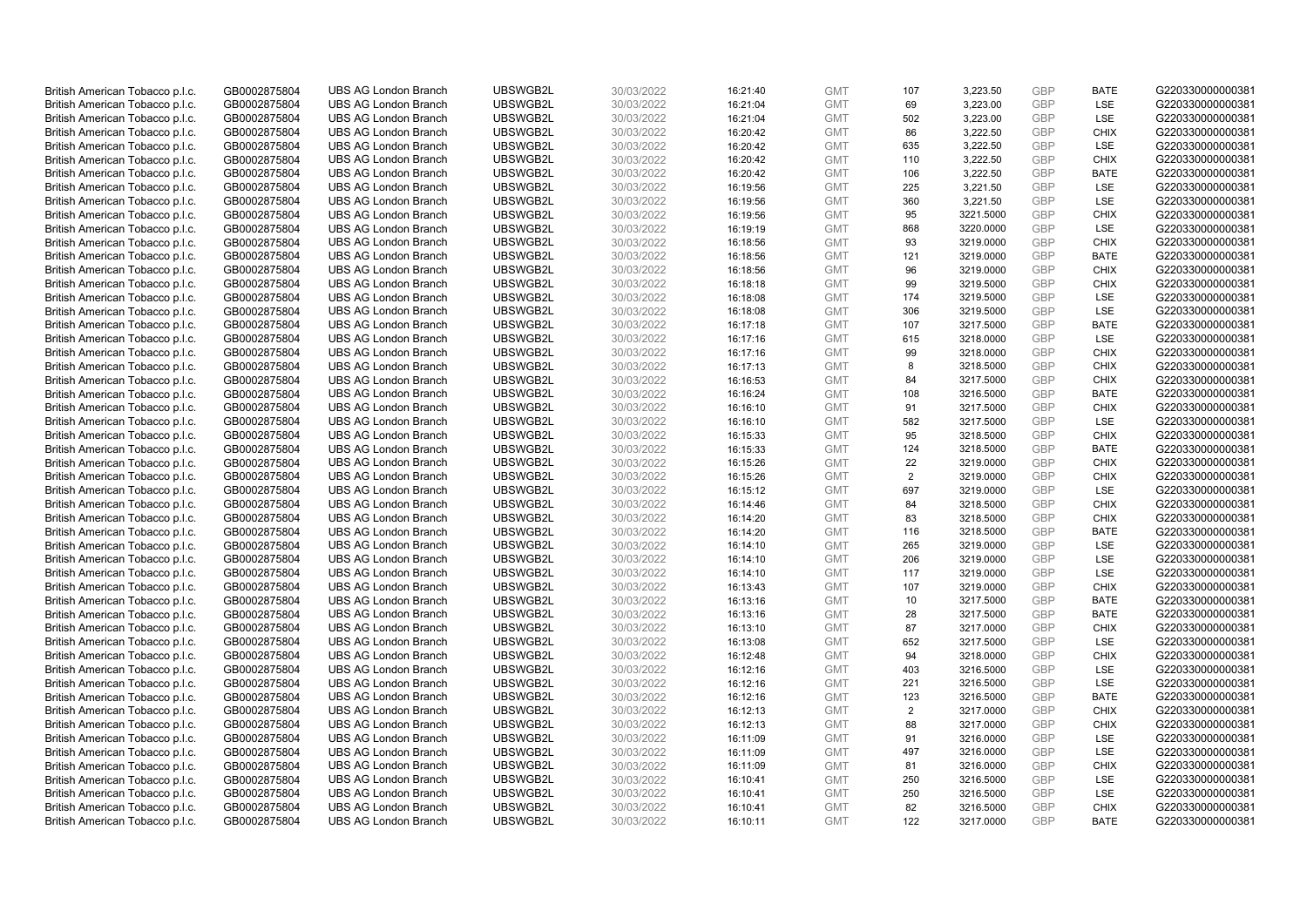| British American Tobacco p.l.c. | GB0002875804 | <b>UBS AG London Branch</b> | UBSWGB2L | 30/03/2022 | 16:09:38 | <b>GMT</b> | 140 | 3217.5000 | <b>GBP</b> | <b>BATE</b> | G220330000000381 |
|---------------------------------|--------------|-----------------------------|----------|------------|----------|------------|-----|-----------|------------|-------------|------------------|
|                                 |              |                             |          |            |          |            | 98  |           | <b>GBP</b> | <b>CHIX</b> |                  |
| British American Tobacco p.l.c. | GB0002875804 | <b>UBS AG London Branch</b> | UBSWGB2L | 30/03/2022 | 16:09:38 | <b>GMT</b> |     | 3217.5000 |            |             | G220330000000381 |
| British American Tobacco p.l.c. | GB0002875804 | <b>UBS AG London Branch</b> | UBSWGB2L | 30/03/2022 | 16:09:38 | <b>GMT</b> | 660 | 3217.5000 | GBP        | LSE         | G220330000000381 |
| British American Tobacco p.l.c. | GB0002875804 | <b>UBS AG London Branch</b> | UBSWGB2L | 30/03/2022 | 16:09:17 | <b>GMT</b> | 85  | 3218.0000 | GBP        | <b>CHIX</b> | G220330000000381 |
| British American Tobacco p.l.c. | GB0002875804 | <b>UBS AG London Branch</b> | UBSWGB2L | 30/03/2022 | 16:09:17 | <b>GMT</b> | 40  | 3218.0000 | <b>GBP</b> | <b>CHIX</b> | G220330000000381 |
| British American Tobacco p.l.c. | GB0002875804 | <b>UBS AG London Branch</b> | UBSWGB2L | 30/03/2022 | 16:08:50 | <b>GMT</b> | 666 | 3218.0000 | <b>GBP</b> | <b>LSE</b>  | G220330000000381 |
| British American Tobacco p.l.c. | GB0002875804 | <b>UBS AG London Branch</b> | UBSWGB2L | 30/03/2022 | 16:08:07 | <b>GMT</b> | 179 | 3218.0000 | GBP        | LSE         | G220330000000381 |
| British American Tobacco p.l.c. | GB0002875804 | <b>UBS AG London Branch</b> | UBSWGB2L | 30/03/2022 | 16:08:06 | <b>GMT</b> | 10  | 3218.0000 | <b>GBP</b> | <b>CHIX</b> | G220330000000381 |
| British American Tobacco p.l.c. | GB0002875804 | <b>UBS AG London Branch</b> | UBSWGB2L | 30/03/2022 | 16:08:06 | <b>GMT</b> | 42  | 3218.0000 | GBP        | <b>CHIX</b> | G220330000000381 |
| British American Tobacco p.l.c. | GB0002875804 | <b>UBS AG London Branch</b> | UBSWGB2L | 30/03/2022 | 16:08:06 | <b>GMT</b> | 42  | 3218.0000 | <b>GBP</b> | <b>CHIX</b> | G220330000000381 |
| British American Tobacco p.l.c. | GB0002875804 | <b>UBS AG London Branch</b> | UBSWGB2L | 30/03/2022 | 16:07:55 | <b>GMT</b> | 132 | 3217.0000 | GBP        | <b>CHIX</b> | G220330000000381 |
| British American Tobacco p.l.c. | GB0002875804 | <b>UBS AG London Branch</b> | UBSWGB2L | 30/03/2022 | 16:07:19 | <b>GMT</b> | 116 | 3217.5000 | <b>GBP</b> | <b>BATE</b> | G220330000000381 |
| British American Tobacco p.l.c. | GB0002875804 | <b>UBS AG London Branch</b> | UBSWGB2L | 30/03/2022 | 16:06:58 | <b>GMT</b> | 80  | 3218.5000 | <b>GBP</b> | <b>CHIX</b> | G220330000000381 |
| British American Tobacco p.l.c. | GB0002875804 | <b>UBS AG London Branch</b> | UBSWGB2L | 30/03/2022 | 16:06:58 | <b>GMT</b> | 21  | 3218.5000 | <b>GBP</b> | <b>CHIX</b> | G220330000000381 |
| British American Tobacco p.l.c. | GB0002875804 | <b>UBS AG London Branch</b> | UBSWGB2L | 30/03/2022 | 16:06:58 | <b>GMT</b> | 118 | 3218.5000 | <b>GBP</b> | <b>LSE</b>  | G220330000000381 |
| British American Tobacco p.l.c. | GB0002875804 | <b>UBS AG London Branch</b> | UBSWGB2L | 30/03/2022 | 16:06:58 | <b>GMT</b> | 240 | 3218.5000 | GBP        | LSE         | G220330000000381 |
| British American Tobacco p.l.c. | GB0002875804 | <b>UBS AG London Branch</b> | UBSWGB2L | 30/03/2022 | 16:06:58 | <b>GMT</b> | 250 | 3218.5000 | <b>GBP</b> | LSE         | G220330000000381 |
| British American Tobacco p.l.c. | GB0002875804 | <b>UBS AG London Branch</b> | UBSWGB2L | 30/03/2022 | 16:06:58 | <b>GMT</b> | 95  | 3219.0000 | GBP        | <b>CHIX</b> | G220330000000381 |
|                                 |              | <b>UBS AG London Branch</b> | UBSWGB2L |            |          |            | 103 |           |            | <b>BATE</b> |                  |
| British American Tobacco p.l.c. | GB0002875804 |                             |          | 30/03/2022 | 16:06:40 | <b>GMT</b> |     | 3218.5000 | <b>GBP</b> |             | G220330000000381 |
| British American Tobacco p.l.c. | GB0002875804 | <b>UBS AG London Branch</b> | UBSWGB2L | 30/03/2022 | 16:06:05 | <b>GMT</b> | 118 | 3219.5000 | GBP        | LSE         | G220330000000381 |
| British American Tobacco p.l.c. | GB0002875804 | <b>UBS AG London Branch</b> | UBSWGB2L | 30/03/2022 | 16:06:05 | <b>GMT</b> | 83  | 3219.5000 | GBP        | LSE         | G220330000000381 |
| British American Tobacco p.l.c. | GB0002875804 | <b>UBS AG London Branch</b> | UBSWGB2L | 30/03/2022 | 16:06:05 | <b>GMT</b> | 165 | 3219.5000 | <b>GBP</b> | LSE         | G220330000000381 |
| British American Tobacco p.l.c. | GB0002875804 | <b>UBS AG London Branch</b> | UBSWGB2L | 30/03/2022 | 16:06:05 | <b>GMT</b> | 250 | 3220.0000 | <b>GBP</b> | LSE         | G220330000000381 |
| British American Tobacco p.l.c. | GB0002875804 | <b>UBS AG London Branch</b> | UBSWGB2L | 30/03/2022 | 16:06:05 | <b>GMT</b> | 200 | 3220.0000 | GBP        | LSE         | G220330000000381 |
| British American Tobacco p.l.c. | GB0002875804 | <b>UBS AG London Branch</b> | UBSWGB2L | 30/03/2022 | 16:06:05 | <b>GMT</b> | 155 | 3220.0000 | <b>GBP</b> | LSE         | G220330000000381 |
| British American Tobacco p.l.c. | GB0002875804 | <b>UBS AG London Branch</b> | UBSWGB2L | 30/03/2022 | 16:05:48 | <b>GMT</b> | 60  | 3219.5000 | GBP        | <b>BATE</b> | G220330000000381 |
| British American Tobacco p.l.c. | GB0002875804 | <b>UBS AG London Branch</b> | UBSWGB2L | 30/03/2022 | 16:05:39 | <b>GMT</b> | 79  | 3219.0000 | <b>GBP</b> | <b>CHIX</b> | G220330000000381 |
| British American Tobacco p.l.c. | GB0002875804 | <b>UBS AG London Branch</b> | UBSWGB2L | 30/03/2022 | 16:05:39 | <b>GMT</b> | 17  | 3219.0000 | <b>GBP</b> | <b>CHIX</b> | G220330000000381 |
| British American Tobacco p.l.c. | GB0002875804 | <b>UBS AG London Branch</b> | UBSWGB2L | 30/03/2022 | 16:05:33 | <b>GMT</b> | 112 | 3219.0000 | GBP        | <b>CHIX</b> | G220330000000381 |
| British American Tobacco p.l.c. | GB0002875804 | <b>UBS AG London Branch</b> | UBSWGB2L | 30/03/2022 | 16:05:09 | <b>GMT</b> | 234 | 3219.0000 | GBP        | LSE         | G220330000000381 |
| British American Tobacco p.l.c. | GB0002875804 | <b>UBS AG London Branch</b> | UBSWGB2L | 30/03/2022 | 16:04:26 | <b>GMT</b> | 98  | 3220.0000 | GBP        | <b>CHIX</b> | G220330000000381 |
| British American Tobacco p.l.c. | GB0002875804 | <b>UBS AG London Branch</b> | UBSWGB2L | 30/03/2022 | 16:04:16 | <b>GMT</b> | 105 | 3220.5000 | GBP        | <b>BATE</b> | G220330000000381 |
| British American Tobacco p.l.c. | GB0002875804 | <b>UBS AG London Branch</b> | UBSWGB2L | 30/03/2022 | 16:04:15 | <b>GMT</b> | 675 | 3220.5000 | GBP        | LSE         | G220330000000381 |
| British American Tobacco p.l.c. | GB0002875804 | <b>UBS AG London Branch</b> | UBSWGB2L | 30/03/2022 | 16:04:06 | <b>GMT</b> | 250 | 3221.0000 | GBP        | LSE         | G220330000000381 |
| British American Tobacco p.l.c. | GB0002875804 | <b>UBS AG London Branch</b> | UBSWGB2L | 30/03/2022 | 16:04:06 | <b>GMT</b> | 172 | 3221.0000 | GBP        | LSE         | G220330000000381 |
| British American Tobacco p.l.c. | GB0002875804 | <b>UBS AG London Branch</b> | UBSWGB2L | 30/03/2022 | 16:04:05 | <b>GMT</b> | 82  | 3221.5000 | <b>GBP</b> | <b>CHIX</b> | G220330000000381 |
| British American Tobacco p.l.c. | GB0002875804 | <b>UBS AG London Branch</b> | UBSWGB2L | 30/03/2022 | 16:03:37 | <b>GMT</b> | 95  | 3221.0000 | GBP        | <b>CHIX</b> | G220330000000381 |
| British American Tobacco p.l.c. | GB0002875804 | <b>UBS AG London Branch</b> | UBSWGB2L | 30/03/2022 | 16:03:14 | <b>GMT</b> | 100 | 3221.0000 | <b>GBP</b> | <b>BATE</b> | G220330000000381 |
| British American Tobacco p.l.c. | GB0002875804 | <b>UBS AG London Branch</b> | UBSWGB2L | 30/03/2022 | 16:02:56 | <b>GMT</b> | 478 | 3222.0000 | GBP        | LSE         | G220330000000381 |
| British American Tobacco p.l.c. | GB0002875804 | <b>UBS AG London Branch</b> | UBSWGB2L | 30/03/2022 | 16:02:56 | <b>GMT</b> | 181 | 3222.0000 | GBP        | <b>LSE</b>  | G220330000000381 |
| British American Tobacco p.l.c. | GB0002875804 | <b>UBS AG London Branch</b> | UBSWGB2L | 30/03/2022 | 16:02:39 | <b>GMT</b> | 24  | 3221.5000 | <b>GBP</b> | <b>CHIX</b> | G220330000000381 |
| British American Tobacco p.l.c. | GB0002875804 | <b>UBS AG London Branch</b> | UBSWGB2L | 30/03/2022 | 16:02:39 | <b>GMT</b> | 33  | 3221.5000 | GBP        | <b>CHIX</b> | G220330000000381 |
| British American Tobacco p.l.c. | GB0002875804 | <b>UBS AG London Branch</b> | UBSWGB2L | 30/03/2022 | 16:02:39 | <b>GMT</b> | 45  | 3221.5000 | GBP        | <b>CHIX</b> | G220330000000381 |
| British American Tobacco p.l.c. |              | <b>UBS AG London Branch</b> | UBSWGB2L | 30/03/2022 | 16:02:16 | <b>GMT</b> | 613 | 3222.0000 | GBP        | <b>LSE</b>  | G220330000000381 |
|                                 | GB0002875804 |                             | UBSWGB2L |            |          |            | 33  |           | GBP        |             |                  |
| British American Tobacco p.l.c. | GB0002875804 | <b>UBS AG London Branch</b> |          | 30/03/2022 | 16:02:13 | <b>GMT</b> |     | 3222.5000 | GBP        | <b>CHIX</b> | G220330000000381 |
| British American Tobacco p.l.c. | GB0002875804 | <b>UBS AG London Branch</b> | UBSWGB2L | 30/03/2022 | 16:02:13 | <b>GMT</b> | 47  | 3222.5000 |            | <b>CHIX</b> | G220330000000381 |
| British American Tobacco p.l.c. | GB0002875804 | <b>UBS AG London Branch</b> | UBSWGB2L | 30/03/2022 | 16:02:13 | <b>GMT</b> | 10  | 3222.5000 | GBP        | <b>CHIX</b> | G220330000000381 |
| British American Tobacco p.l.c. | GB0002875804 | <b>UBS AG London Branch</b> | UBSWGB2L | 30/03/2022 | 16:01:58 | <b>GMT</b> | 74  | 3222.5000 | GBP        | <b>BATE</b> | G220330000000381 |
| British American Tobacco p.l.c. | GB0002875804 | <b>UBS AG London Branch</b> | UBSWGB2L | 30/03/2022 | 16:01:58 | <b>GMT</b> | 50  | 3222.5000 | GBP        | <b>BATE</b> | G220330000000381 |
| British American Tobacco p.l.c. | GB0002875804 | <b>UBS AG London Branch</b> | UBSWGB2L | 30/03/2022 | 16:01:51 | <b>GMT</b> | 20  | 3223.0000 | GBP        | <b>BATE</b> | G220330000000381 |
| British American Tobacco p.l.c. | GB0002875804 | <b>UBS AG London Branch</b> | UBSWGB2L | 30/03/2022 | 16:01:51 | <b>GMT</b> | 84  | 3223.0000 | GBP        | <b>BATE</b> | G220330000000381 |
| British American Tobacco p.l.c. | GB0002875804 | <b>UBS AG London Branch</b> | UBSWGB2L | 30/03/2022 | 16:01:51 | <b>GMT</b> | 97  | 3222.5000 | <b>GBP</b> | <b>CHIX</b> | G220330000000381 |
| British American Tobacco p.l.c. | GB0002875804 | <b>UBS AG London Branch</b> | UBSWGB2L | 30/03/2022 | 16:01:41 | <b>GMT</b> | 97  | 3223.0000 | GBP        | <b>CHIX</b> | G220330000000381 |
| British American Tobacco p.l.c. | GB0002875804 | <b>UBS AG London Branch</b> | UBSWGB2L | 30/03/2022 | 16:01:20 | <b>GMT</b> | 98  | 3221.5000 | GBP        | <b>CHIX</b> | G220330000000381 |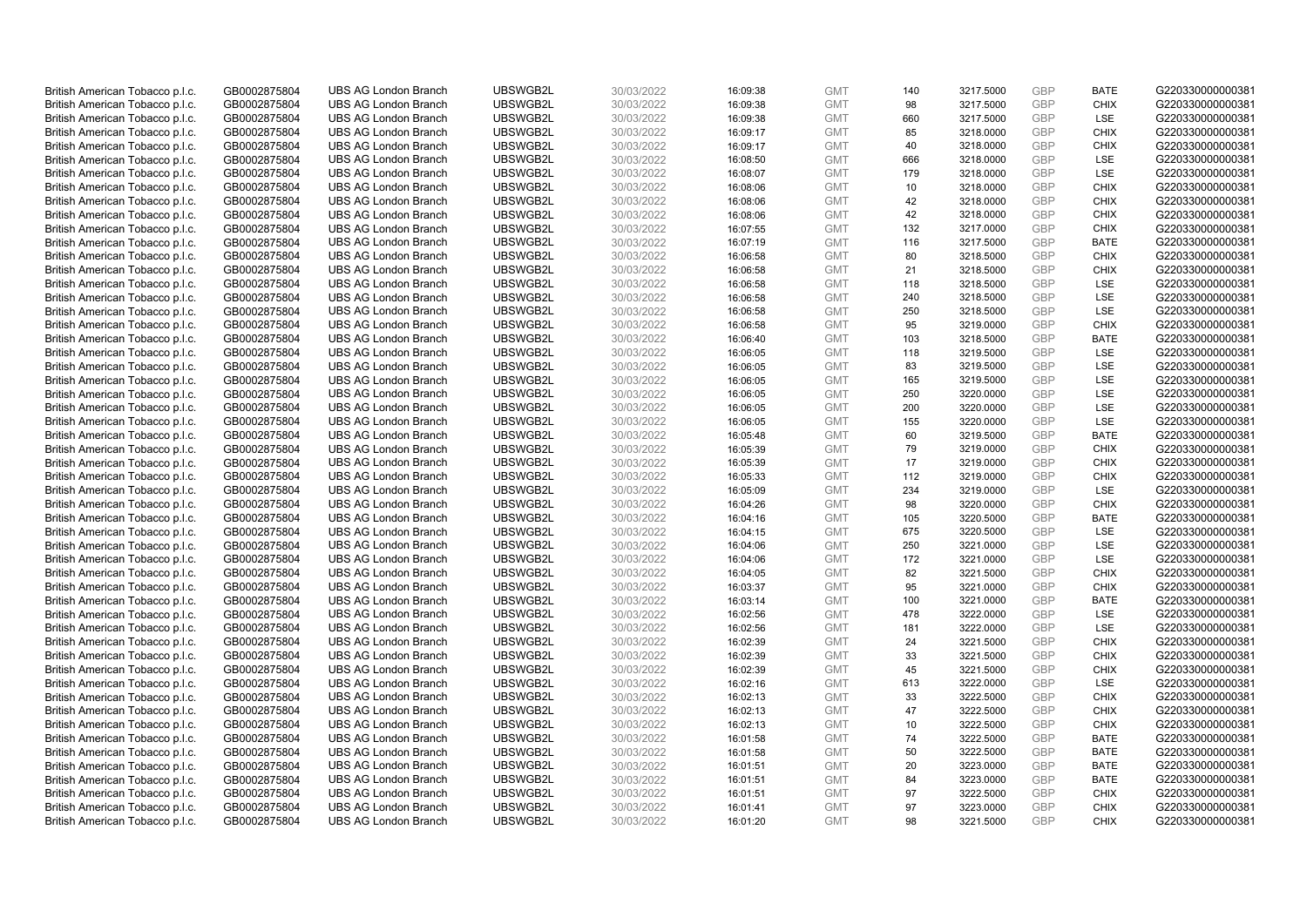| British American Tobacco p.l.c.                                    | GB0002875804                 | <b>UBS AG London Branch</b> | UBSWGB2L | 30/03/2022 | 16:01:20 | <b>GMT</b> | 670            | 3221.5000 | GBP        | LSE         | G220330000000381 |
|--------------------------------------------------------------------|------------------------------|-----------------------------|----------|------------|----------|------------|----------------|-----------|------------|-------------|------------------|
|                                                                    |                              |                             |          |            |          |            |                |           | GBP        | LSE         |                  |
| British American Tobacco p.l.c.                                    | GB0002875804                 | <b>UBS AG London Branch</b> | UBSWGB2L | 30/03/2022 | 16:01:00 | <b>GMT</b> | 215            | 3220.5000 |            |             | G220330000000381 |
| British American Tobacco p.l.c.                                    | GB0002875804                 | <b>UBS AG London Branch</b> | UBSWGB2L | 30/03/2022 | 16:01:00 | <b>GMT</b> | 83             | 3220.5000 | GBP        | LSE         | G220330000000381 |
| British American Tobacco p.l.c.                                    | GB0002875804                 | <b>UBS AG London Branch</b> | UBSWGB2L | 30/03/2022 | 16:00:46 | <b>GMT</b> | 128            | 3220.5000 | GBP        | LSE         | G220330000000381 |
| British American Tobacco p.l.c.                                    | GB0002875804                 | <b>UBS AG London Branch</b> | UBSWGB2L | 30/03/2022 | 16:00:46 | <b>GMT</b> | 215            | 3220.5000 | <b>GBP</b> | LSE         | G220330000000381 |
| British American Tobacco p.l.c.                                    | GB0002875804                 | <b>UBS AG London Branch</b> | UBSWGB2L | 30/03/2022 | 16:00:46 | <b>GMT</b> | 154            | 3220.5000 | <b>GBP</b> | LSE         | G220330000000381 |
| British American Tobacco p.l.c.                                    | GB0002875804                 | <b>UBS AG London Branch</b> | UBSWGB2L | 30/03/2022 | 16:00:46 | <b>GMT</b> | 180            | 3220.5000 | GBP        | LSE         | G220330000000381 |
| British American Tobacco p.l.c.                                    | GB0002875804                 | <b>UBS AG London Branch</b> | UBSWGB2L | 30/03/2022 | 15:59:52 | <b>GMT</b> | 47             | 3215.5000 | <b>GBP</b> | <b>CHIX</b> | G220330000000381 |
| British American Tobacco p.l.c.                                    | GB0002875804                 | <b>UBS AG London Branch</b> | UBSWGB2L | 30/03/2022 | 15:59:18 | <b>GMT</b> | 94             | 3214.5000 | GBP        | <b>CHIX</b> | G220330000000381 |
| British American Tobacco p.l.c.                                    | GB0002875804                 | <b>UBS AG London Branch</b> | UBSWGB2L | 30/03/2022 | 15:58:54 | <b>GMT</b> | 35             | 3216.5000 | <b>GBP</b> | <b>CHIX</b> | G220330000000381 |
| British American Tobacco p.l.c.                                    | GB0002875804                 | <b>UBS AG London Branch</b> | UBSWGB2L | 30/03/2022 | 15:58:54 | <b>GMT</b> | 35             | 3216.5000 | GBP        | <b>CHIX</b> | G220330000000381 |
| British American Tobacco p.l.c.                                    | GB0002875804                 | <b>UBS AG London Branch</b> | UBSWGB2L | 30/03/2022 | 15:58:54 | <b>GMT</b> | 41             | 3216.5000 | <b>GBP</b> | <b>CHIX</b> | G220330000000381 |
| British American Tobacco p.l.c.                                    | GB0002875804                 | <b>UBS AG London Branch</b> | UBSWGB2L | 30/03/2022 | 15:58:54 | <b>GMT</b> | 35             | 3216.5000 | <b>GBP</b> | <b>CHIX</b> | G220330000000381 |
| British American Tobacco p.l.c.                                    | GB0002875804                 | <b>UBS AG London Branch</b> | UBSWGB2L | 30/03/2022 | 15:58:54 | <b>GMT</b> | 215            | 3216.5000 | <b>GBP</b> | <b>LSE</b>  | G220330000000381 |
| British American Tobacco p.l.c.                                    | GB0002875804                 | <b>UBS AG London Branch</b> | UBSWGB2L | 30/03/2022 | 15:58:54 | <b>GMT</b> | 290            | 3216.5000 | GBP        | <b>LSE</b>  | G220330000000381 |
| British American Tobacco p.l.c.                                    | GB0002875804                 | <b>UBS AG London Branch</b> | UBSWGB2L | 30/03/2022 | 15:58:54 | <b>GMT</b> | 68             | 3216.5000 | GBP        | LSE         | G220330000000381 |
|                                                                    | GB0002875804                 | <b>UBS AG London Branch</b> | UBSWGB2L | 30/03/2022 | 15:58:54 | <b>GMT</b> | 149            | 3216.5000 | <b>GBP</b> | LSE         | G220330000000381 |
| British American Tobacco p.l.c.                                    |                              |                             |          |            |          |            |                |           | <b>GBP</b> | LSE         |                  |
| British American Tobacco p.l.c.                                    | GB0002875804                 | <b>UBS AG London Branch</b> | UBSWGB2L | 30/03/2022 | 15:58:54 | <b>GMT</b> | 211            | 3216.5000 |            |             | G220330000000381 |
| British American Tobacco p.l.c.                                    | GB0002875804                 | <b>UBS AG London Branch</b> | UBSWGB2L | 30/03/2022 | 15:58:54 | <b>GMT</b> | 36             | 3216.5000 | <b>GBP</b> | <b>CHIX</b> | G220330000000381 |
| British American Tobacco p.l.c.                                    | GB0002875804                 | <b>UBS AG London Branch</b> | UBSWGB2L | 30/03/2022 | 15:58:54 | <b>GMT</b> | $\overline{1}$ | 3216.5000 | GBP        | <b>CHIX</b> | G220330000000381 |
| British American Tobacco p.l.c.                                    | GB0002875804                 | <b>UBS AG London Branch</b> | UBSWGB2L | 30/03/2022 | 15:58:50 | <b>GMT</b> | 78             | 3216.5000 | <b>GBP</b> | <b>BATE</b> | G220330000000381 |
| British American Tobacco p.l.c.                                    | GB0002875804                 | <b>UBS AG London Branch</b> | UBSWGB2L | 30/03/2022 | 15:58:22 | <b>GMT</b> | 118            | 3216.0000 | GBP        | <b>BATE</b> | G220330000000381 |
| British American Tobacco p.l.c.                                    | GB0002875804                 | <b>UBS AG London Branch</b> | UBSWGB2L | 30/03/2022 | 15:58:22 | <b>GMT</b> | 80             | 3216.5000 | <b>GBP</b> | <b>CHIX</b> | G220330000000381 |
| British American Tobacco p.l.c.                                    | GB0002875804                 | <b>UBS AG London Branch</b> | UBSWGB2L | 30/03/2022 | 15:57:55 | <b>GMT</b> | 10             | 3216.5000 | GBP        | <b>BATE</b> | G220330000000381 |
| British American Tobacco p.l.c.                                    | GB0002875804                 | <b>UBS AG London Branch</b> | UBSWGB2L | 30/03/2022 | 15:57:55 | <b>GMT</b> | 10             | 3216.5000 | <b>GBP</b> | <b>BATE</b> | G220330000000381 |
| British American Tobacco p.l.c.                                    | GB0002875804                 | <b>UBS AG London Branch</b> | UBSWGB2L | 30/03/2022 | 15:57:54 | <b>GMT</b> | 86             | 3216.5000 | <b>GBP</b> | <b>CHIX</b> | G220330000000381 |
| British American Tobacco p.l.c.                                    | GB0002875804                 | <b>UBS AG London Branch</b> | UBSWGB2L | 30/03/2022 | 15:57:54 | <b>GMT</b> | 640            | 3216.5000 | <b>GBP</b> | <b>LSE</b>  | G220330000000381 |
| British American Tobacco p.l.c.                                    | GB0002875804                 | <b>UBS AG London Branch</b> | UBSWGB2L | 30/03/2022 | 15:57:54 | <b>GMT</b> | 123            | 3216.5000 | <b>GBP</b> | <b>BATE</b> | G220330000000381 |
| British American Tobacco p.l.c.                                    | GB0002875804                 | <b>UBS AG London Branch</b> | UBSWGB2L | 30/03/2022 | 15:56:59 | <b>GMT</b> | 586            | 3214.5000 | GBP        | LSE         | G220330000000381 |
| British American Tobacco p.l.c.                                    | GB0002875804                 | <b>UBS AG London Branch</b> | UBSWGB2L | 30/03/2022 | 15:56:59 | <b>GMT</b> | 147            | 3214.5000 | GBP        | <b>BATE</b> | G220330000000381 |
| British American Tobacco p.l.c.                                    | GB0002875804                 | <b>UBS AG London Branch</b> | UBSWGB2L | 30/03/2022 | 15:56:36 | <b>GMT</b> | 81             | 3213.5000 | GBP        | <b>CHIX</b> | G220330000000381 |
| British American Tobacco p.l.c.                                    | GB0002875804                 | <b>UBS AG London Branch</b> | UBSWGB2L | 30/03/2022 | 15:56:29 | <b>GMT</b> | 17             | 3213.5000 | GBP        | <b>CHIX</b> | G220330000000381 |
| British American Tobacco p.l.c.                                    | GB0002875804                 | <b>UBS AG London Branch</b> | UBSWGB2L | 30/03/2022 | 15:56:29 | <b>GMT</b> | 127            | 3213.5000 | <b>GBP</b> | <b>CHIX</b> | G220330000000381 |
| British American Tobacco p.l.c.                                    | GB0002875804                 | <b>UBS AG London Branch</b> | UBSWGB2L | 30/03/2022 | 15:56:00 | <b>GMT</b> | 625            | 3213.5000 | GBP        | LSE         | G220330000000381 |
| British American Tobacco p.l.c.                                    | GB0002875804                 | <b>UBS AG London Branch</b> | UBSWGB2L | 30/03/2022 | 15:55:16 | <b>GMT</b> | 60             | 3214.0000 | <b>GBP</b> | <b>CHIX</b> | G220330000000381 |
| British American Tobacco p.l.c.                                    | GB0002875804                 | <b>UBS AG London Branch</b> | UBSWGB2L | 30/03/2022 | 15:55:16 | <b>GMT</b> | 23             | 3214.0000 | <b>GBP</b> | <b>CHIX</b> | G220330000000381 |
| British American Tobacco p.l.c.                                    | GB0002875804                 | <b>UBS AG London Branch</b> | UBSWGB2L | 30/03/2022 | 15:55:16 | <b>GMT</b> | 36             | 3214.0000 | <b>GBP</b> | <b>CHIX</b> | G220330000000381 |
| British American Tobacco p.l.c.                                    | GB0002875804                 | <b>UBS AG London Branch</b> | UBSWGB2L | 30/03/2022 | 15:55:16 | <b>GMT</b> | 25             | 3214.0000 | <b>GBP</b> | <b>CHIX</b> | G220330000000381 |
| British American Tobacco p.l.c.                                    | GB0002875804                 | <b>UBS AG London Branch</b> | UBSWGB2L | 30/03/2022 | 15:55:16 | <b>GMT</b> | 66             | 3214.0000 | <b>GBP</b> | <b>CHIX</b> | G220330000000381 |
| British American Tobacco p.l.c.                                    | GB0002875804                 | <b>UBS AG London Branch</b> | UBSWGB2L | 30/03/2022 | 15:55:16 | <b>GMT</b> | 25             | 3214.0000 | <b>GBP</b> | <b>CHIX</b> | G220330000000381 |
| British American Tobacco p.l.c.                                    | GB0002875804                 | <b>UBS AG London Branch</b> | UBSWGB2L | 30/03/2022 | 15:55:16 | <b>GMT</b> | 22             | 3214.0000 | <b>GBP</b> | <b>CHIX</b> | G220330000000381 |
| British American Tobacco p.l.c.                                    | GB0002875804                 | <b>UBS AG London Branch</b> | UBSWGB2L | 30/03/2022 | 15:55:16 | <b>GMT</b> | 156            | 3214.0000 | <b>GBP</b> | <b>LSE</b>  | G220330000000381 |
| British American Tobacco p.l.c.                                    | GB0002875804                 | <b>UBS AG London Branch</b> | UBSWGB2L | 30/03/2022 | 15:55:16 | <b>GMT</b> | 322            | 3214.0000 | <b>GBP</b> | LSE         | G220330000000381 |
| British American Tobacco p.l.c.                                    | GB0002875804                 | <b>UBS AG London Branch</b> | UBSWGB2L | 30/03/2022 | 15:55:16 | <b>GMT</b> | 91             | 3214.0000 | GBP        | LSE         | G220330000000381 |
| British American Tobacco p.l.c.                                    | GB0002875804                 | <b>UBS AG London Branch</b> | UBSWGB2L | 30/03/2022 | 15:55:16 | <b>GMT</b> | 25             | 3214.0000 | <b>GBP</b> | <b>LSE</b>  | G220330000000381 |
|                                                                    |                              | <b>UBS AG London Branch</b> | UBSWGB2L | 30/03/2022 | 15:55:16 | <b>GMT</b> | 85             | 3214.0000 | GBP        | LSE         | G220330000000381 |
| British American Tobacco p.l.c.<br>British American Tobacco p.l.c. | GB0002875804<br>GB0002875804 | <b>UBS AG London Branch</b> | UBSWGB2L | 30/03/2022 | 15:55:00 | <b>GMT</b> | 2              | 3214.0000 | <b>GBP</b> | <b>CHIX</b> | G220330000000381 |
|                                                                    |                              | <b>UBS AG London Branch</b> | UBSWGB2L |            | 15:54:35 | <b>GMT</b> | 89             |           | <b>GBP</b> | <b>CHIX</b> | G220330000000381 |
| British American Tobacco p.l.c.                                    | GB0002875804                 |                             |          | 30/03/2022 |          |            |                | 3213.5000 |            |             |                  |
| British American Tobacco p.l.c.                                    | GB0002875804                 | <b>UBS AG London Branch</b> | UBSWGB2L | 30/03/2022 | 15:53:53 | <b>GMT</b> | 595            | 3211.5000 | <b>GBP</b> | LSE         | G220330000000381 |
| British American Tobacco p.l.c.                                    | GB0002875804                 | <b>UBS AG London Branch</b> | UBSWGB2L | 30/03/2022 | 15:53:46 | <b>GMT</b> | 149            | 3212.0000 | <b>GBP</b> | LSE         | G220330000000381 |
| British American Tobacco p.l.c.                                    | GB0002875804                 | <b>UBS AG London Branch</b> | UBSWGB2L | 30/03/2022 | 15:53:46 | <b>GMT</b> | 149            | 3212.0000 | GBP        | LSE         | G220330000000381 |
| British American Tobacco p.l.c.                                    | GB0002875804                 | <b>UBS AG London Branch</b> | UBSWGB2L | 30/03/2022 | 15:53:09 | <b>GMT</b> | 118            | 3211.5000 | <b>GBP</b> | <b>BATE</b> | G220330000000381 |
| British American Tobacco p.l.c.                                    | GB0002875804                 | <b>UBS AG London Branch</b> | UBSWGB2L | 30/03/2022 | 15:53:09 | <b>GMT</b> | 93             | 3212.0000 | GBP        | <b>CHIX</b> | G220330000000381 |
| British American Tobacco p.l.c.                                    | GB0002875804                 | <b>UBS AG London Branch</b> | UBSWGB2L | 30/03/2022 | 15:52:57 | <b>GMT</b> | 61             | 3212.5000 | GBP        | <b>CHIX</b> | G220330000000381 |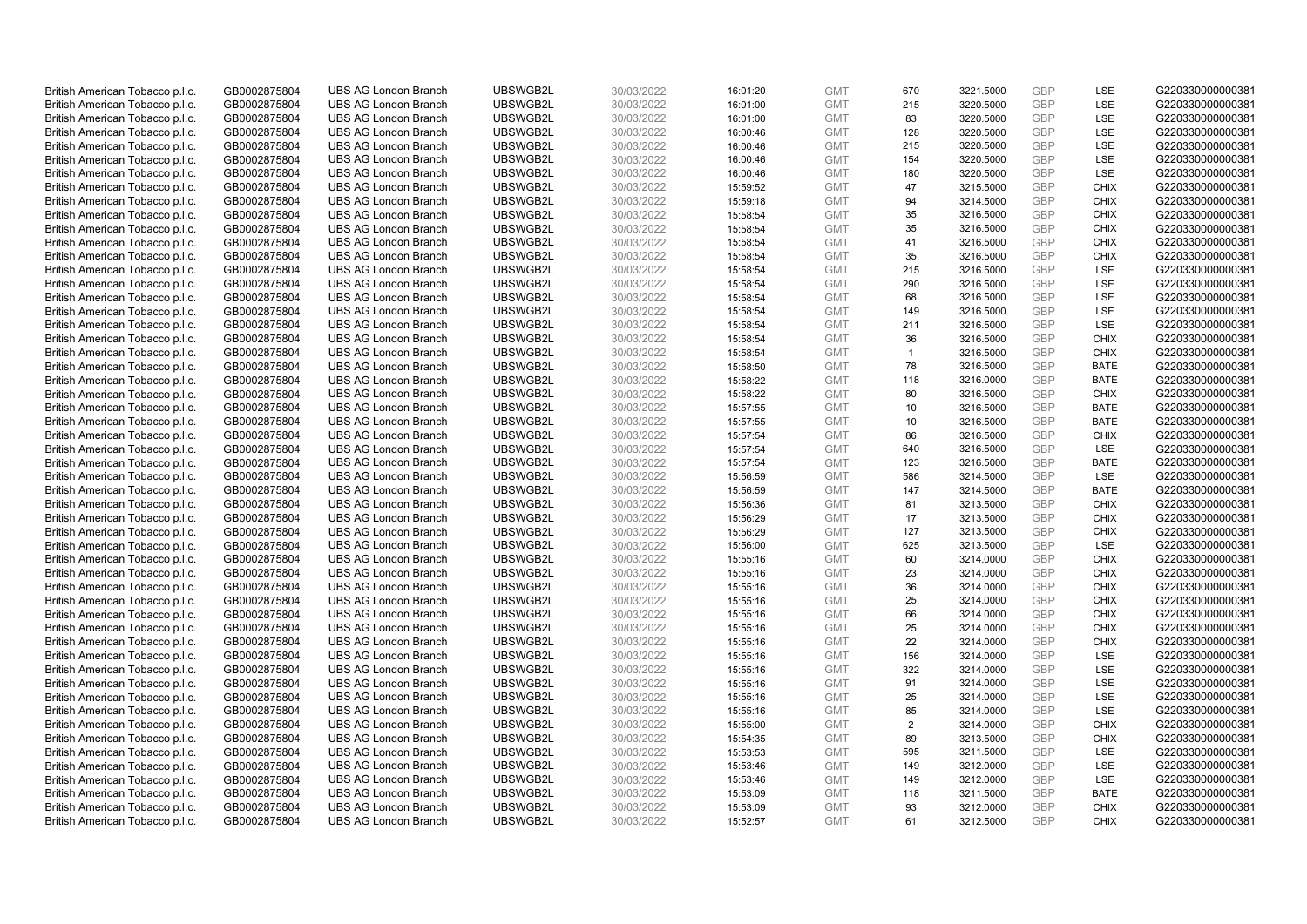| British American Tobacco p.l.c. | GB0002875804 | <b>UBS AG London Branch</b> | UBSWGB2L | 30/03/2022 | 15:52:40 | <b>GMT</b> | 135            | 3212.5000 | GBP        | LSE         | G220330000000381 |
|---------------------------------|--------------|-----------------------------|----------|------------|----------|------------|----------------|-----------|------------|-------------|------------------|
| British American Tobacco p.l.c. | GB0002875804 | <b>UBS AG London Branch</b> | UBSWGB2L | 30/03/2022 | 15:52:40 | <b>GMT</b> | 121            | 3212.5000 | GBP        | <b>LSE</b>  | G220330000000381 |
| British American Tobacco p.l.c. | GB0002875804 | <b>UBS AG London Branch</b> | UBSWGB2L | 30/03/2022 | 15:52:40 | <b>GMT</b> | 156            | 3212.5000 | GBP        | LSE         | G220330000000381 |
|                                 |              |                             | UBSWGB2L |            |          |            |                |           | GBP        |             | G220330000000381 |
| British American Tobacco p.l.c. | GB0002875804 | <b>UBS AG London Branch</b> |          | 30/03/2022 | 15:52:40 | <b>GMT</b> | 36             | 3212.5000 |            | <b>CHIX</b> |                  |
| British American Tobacco p.l.c. | GB0002875804 | <b>UBS AG London Branch</b> | UBSWGB2L | 30/03/2022 | 15:52:10 | <b>GMT</b> | 102            | 3212.0000 | GBP        | <b>BATE</b> | G220330000000381 |
| British American Tobacco p.l.c. | GB0002875804 | <b>UBS AG London Branch</b> | UBSWGB2L | 30/03/2022 | 15:52:10 | <b>GMT</b> | 85             | 3212.5000 | GBP        | <b>CHIX</b> | G220330000000381 |
| British American Tobacco p.l.c. | GB0002875804 | <b>UBS AG London Branch</b> | UBSWGB2L | 30/03/2022 | 15:51:47 | <b>GMT</b> | 673            | 3212.5000 | GBP        | <b>LSE</b>  | G220330000000381 |
| British American Tobacco p.l.c. | GB0002875804 | <b>UBS AG London Branch</b> | UBSWGB2L | 30/03/2022 | 15:51:03 | <b>GMT</b> | 112            | 3214.0000 | GBP        | <b>CHIX</b> | G220330000000381 |
| British American Tobacco p.l.c. | GB0002875804 | <b>UBS AG London Branch</b> | UBSWGB2L | 30/03/2022 | 15:51:03 | <b>GMT</b> | 131            | 3214.5000 | GBP        | LSE         | G220330000000381 |
| British American Tobacco p.l.c. | GB0002875804 | <b>UBS AG London Branch</b> | UBSWGB2L | 30/03/2022 | 15:51:03 | <b>GMT</b> | 532            | 3214.5000 | GBP        | LSE         | G220330000000381 |
| British American Tobacco p.l.c. | GB0002875804 | <b>UBS AG London Branch</b> | UBSWGB2L | 30/03/2022 | 15:51:03 | <b>GMT</b> | 119            | 3214.5000 | GBP        | <b>BATE</b> | G220330000000381 |
| British American Tobacco p.l.c. | GB0002875804 | <b>UBS AG London Branch</b> | UBSWGB2L | 30/03/2022 | 15:50:55 | <b>GMT</b> | 87             | 3216.0000 | GBP        | <b>CHIX</b> | G220330000000381 |
| British American Tobacco p.l.c. | GB0002875804 | <b>UBS AG London Branch</b> | UBSWGB2L | 30/03/2022 | 15:50:55 | <b>GMT</b> | 88             | 3216.0000 | GBP        | <b>CHIX</b> | G220330000000381 |
| British American Tobacco p.l.c. | GB0002875804 | <b>UBS AG London Branch</b> | UBSWGB2L | 30/03/2022 | 15:50:55 | <b>GMT</b> | 120            | 3216.0000 | GBP        | <b>BATE</b> | G220330000000381 |
| British American Tobacco p.l.c. | GB0002875804 | <b>UBS AG London Branch</b> | UBSWGB2L | 30/03/2022 | 15:50:55 | <b>GMT</b> | 621            | 3216.0000 | GBP        | <b>LSE</b>  | G220330000000381 |
| British American Tobacco p.l.c. | GB0002875804 | <b>UBS AG London Branch</b> | UBSWGB2L | 30/03/2022 | 15:49:46 | <b>GMT</b> | 98             | 3216.0000 | GBP        | <b>CHIX</b> | G220330000000381 |
| British American Tobacco p.l.c. | GB0002875804 | <b>UBS AG London Branch</b> | UBSWGB2L | 30/03/2022 | 15:49:15 | <b>GMT</b> | 627            | 3215.5000 | GBP        | <b>LSE</b>  | G220330000000381 |
| British American Tobacco p.l.c. | GB0002875804 | <b>UBS AG London Branch</b> | UBSWGB2L | 30/03/2022 | 15:49:15 | <b>GMT</b> | 85             | 3215.5000 | GBP        | <b>CHIX</b> | G220330000000381 |
| British American Tobacco p.l.c. | GB0002875804 | <b>UBS AG London Branch</b> | UBSWGB2L | 30/03/2022 | 15:49:15 | <b>GMT</b> | $\overline{4}$ | 3215.5000 | GBP        | <b>CHIX</b> | G220330000000381 |
| British American Tobacco p.l.c. | GB0002875804 | <b>UBS AG London Branch</b> | UBSWGB2L | 30/03/2022 | 15:48:36 | <b>GMT</b> | 100            | 3214.5000 | GBP        | <b>CHIX</b> | G220330000000381 |
| British American Tobacco p.l.c. | GB0002875804 | <b>UBS AG London Branch</b> | UBSWGB2L | 30/03/2022 | 15:48:36 | <b>GMT</b> | 20             | 3214.5000 | GBP        | <b>CHIX</b> | G220330000000381 |
| British American Tobacco p.l.c. | GB0002875804 | <b>UBS AG London Branch</b> | UBSWGB2L | 30/03/2022 | 15:47:53 | <b>GMT</b> | 118            | 3213.0000 | GBP        | <b>BATE</b> | G220330000000381 |
| British American Tobacco p.l.c. | GB0002875804 | <b>UBS AG London Branch</b> | UBSWGB2L | 30/03/2022 | 15:47:30 | <b>GMT</b> | 582            | 3213.5000 | GBP        | LSE         | G220330000000381 |
| British American Tobacco p.l.c. | GB0002875804 | <b>UBS AG London Branch</b> | UBSWGB2L | 30/03/2022 | 15:46:39 | <b>GMT</b> | 100            | 3212.0000 | GBP        | <b>CHIX</b> | G220330000000381 |
| British American Tobacco p.l.c. | GB0002875804 | <b>UBS AG London Branch</b> | UBSWGB2L | 30/03/2022 | 15:46:39 | <b>GMT</b> | 90             | 3212.0000 | GBP        | <b>CHIX</b> | G220330000000381 |
| British American Tobacco p.l.c. | GB0002875804 | <b>UBS AG London Branch</b> | UBSWGB2L | 30/03/2022 | 15:46:36 | <b>GMT</b> | 98             | 3212.5000 | GBP        | <b>CHIX</b> | G220330000000381 |
| British American Tobacco p.l.c. | GB0002875804 | <b>UBS AG London Branch</b> | UBSWGB2L | 30/03/2022 | 15:46:36 | <b>GMT</b> | 115            | 3212.0000 | GBP        | <b>BATE</b> | G220330000000381 |
| British American Tobacco p.l.c. | GB0002875804 | <b>UBS AG London Branch</b> | UBSWGB2L | 30/03/2022 | 15:46:36 | <b>GMT</b> | 100            | 3212.0000 | GBP        | <b>BATE</b> | G220330000000381 |
| British American Tobacco p.l.c. | GB0002875804 | <b>UBS AG London Branch</b> | UBSWGB2L | 30/03/2022 | 15:46:36 | <b>GMT</b> | 581            | 3212.5000 | GBP        | LSE         | G220330000000381 |
| British American Tobacco p.l.c. | GB0002875804 | <b>UBS AG London Branch</b> | UBSWGB2L | 30/03/2022 | 15:45:30 | <b>GMT</b> | $\mathbf{1}$   | 3210.5000 | GBP        | <b>BATE</b> | G220330000000381 |
| British American Tobacco p.l.c. | GB0002875804 | <b>UBS AG London Branch</b> | UBSWGB2L | 30/03/2022 | 15:45:30 | <b>GMT</b> | 59             | 3210.5000 | GBP        | <b>BATE</b> | G220330000000381 |
| British American Tobacco p.l.c. | GB0002875804 | <b>UBS AG London Branch</b> | UBSWGB2L | 30/03/2022 | 15:45:30 | <b>GMT</b> | $\overline{2}$ | 3210.5000 | GBP        | <b>CHIX</b> | G220330000000381 |
| British American Tobacco p.l.c. | GB0002875804 | <b>UBS AG London Branch</b> | UBSWGB2L | 30/03/2022 | 15:45:30 | <b>GMT</b> | 29             | 3210.5000 | <b>GBP</b> | <b>CHIX</b> | G220330000000381 |
| British American Tobacco p.l.c. | GB0002875804 | <b>UBS AG London Branch</b> | UBSWGB2L | 30/03/2022 | 15:44:45 | <b>GMT</b> | 648            | 3210.0000 | GBP        | <b>LSE</b>  | G220330000000381 |
|                                 | GB0002875804 | <b>UBS AG London Branch</b> | UBSWGB2L | 30/03/2022 | 15:44:40 | <b>GMT</b> | 593            | 3210.5000 | GBP        | LSE         | G220330000000381 |
| British American Tobacco p.l.c. |              |                             |          |            |          |            |                |           | GBP        |             |                  |
| British American Tobacco p.l.c. | GB0002875804 | <b>UBS AG London Branch</b> | UBSWGB2L | 30/03/2022 | 15:44:40 | <b>GMT</b> | 63             | 3210.5000 |            | LSE         | G220330000000381 |
| British American Tobacco p.l.c. | GB0002875804 | <b>UBS AG London Branch</b> | UBSWGB2L | 30/03/2022 | 15:44:13 | <b>GMT</b> | 620            | 3208.5000 | GBP        | <b>LSE</b>  | G220330000000381 |
| British American Tobacco p.l.c. | GB0002875804 | <b>UBS AG London Branch</b> | UBSWGB2L | 30/03/2022 | 15:44:13 | <b>GMT</b> | 18             | 3208.5000 | GBP        | <b>CHIX</b> | G220330000000381 |
| British American Tobacco p.l.c. | GB0002875804 | <b>UBS AG London Branch</b> | UBSWGB2L | 30/03/2022 | 15:44:13 | <b>GMT</b> | 43             | 3208.5000 | GBP        | <b>BATE</b> | G220330000000381 |
| British American Tobacco p.l.c. | GB0002875804 | <b>UBS AG London Branch</b> | UBSWGB2L | 30/03/2022 | 15:44:13 | <b>GMT</b> | 63             | 3208.5000 | GBP        | <b>BATE</b> | G220330000000381 |
| British American Tobacco p.l.c. | GB0002875804 | <b>UBS AG London Branch</b> | UBSWGB2L | 30/03/2022 | 15:44:13 | <b>GMT</b> | 80             | 3208.5000 | GBP        | <b>CHIX</b> | G220330000000381 |
| British American Tobacco p.l.c. | GB0002875804 | <b>UBS AG London Branch</b> | UBSWGB2L | 30/03/2022 | 15:44:00 | <b>GMT</b> | 100            | 3209.5000 | GBP        | <b>CHIX</b> | G220330000000381 |
| British American Tobacco p.l.c. | GB0002875804 | <b>UBS AG London Branch</b> | UBSWGB2L | 30/03/2022 | 15:44:00 | <b>GMT</b> | 49             | 3209.5000 | GBP        | <b>CHIX</b> | G220330000000381 |
| British American Tobacco p.l.c. | GB0002875804 | <b>UBS AG London Branch</b> | UBSWGB2L | 30/03/2022 | 15:43:44 | <b>GMT</b> | 122            | 3209.0000 | GBP        | <b>BATE</b> | G220330000000381 |
| British American Tobacco p.l.c. | GB0002875804 | <b>UBS AG London Branch</b> | UBSWGB2L | 30/03/2022 | 15:43:41 | <b>GMT</b> | 23             | 3209.5000 | GBP        | <b>CHIX</b> | G220330000000381 |
| British American Tobacco p.l.c. | GB0002875804 | <b>UBS AG London Branch</b> | UBSWGB2L | 30/03/2022 | 15:43:41 | <b>GMT</b> | 30             | 3209.5000 | GBP        | <b>CHIX</b> | G220330000000381 |
| British American Tobacco p.l.c. | GB0002875804 | <b>UBS AG London Branch</b> | UBSWGB2L | 30/03/2022 | 15:43:41 | <b>GMT</b> | 29             | 3209.5000 | GBP        | <b>CHIX</b> | G220330000000381 |
| British American Tobacco p.l.c. | GB0002875804 | <b>UBS AG London Branch</b> | UBSWGB2L | 30/03/2022 | 15:43:41 | <b>GMT</b> | $\mathbf{1}$   | 3209.5000 | GBP        | <b>CHIX</b> | G220330000000381 |
| British American Tobacco p.l.c. | GB0002875804 | <b>UBS AG London Branch</b> | UBSWGB2L | 30/03/2022 | 15:43:25 | <b>GMT</b> | 92             | 3209.0000 | GBP        | <b>CHIX</b> | G220330000000381 |
| British American Tobacco p.l.c. | GB0002875804 | <b>UBS AG London Branch</b> | UBSWGB2L | 30/03/2022 | 15:43:07 | <b>GMT</b> | 19             | 3209.0000 | GBP        | <b>CHIX</b> | G220330000000381 |
| British American Tobacco p.l.c. | GB0002875804 | <b>UBS AG London Branch</b> | UBSWGB2L | 30/03/2022 | 15:43:03 | <b>GMT</b> | $\mathbf{1}$   | 3209.0000 | GBP        | <b>CHIX</b> | G220330000000381 |
| British American Tobacco p.l.c. | GB0002875804 | <b>UBS AG London Branch</b> | UBSWGB2L | 30/03/2022 | 15:42:02 | <b>GMT</b> | 690            | 3209.0000 | <b>GBP</b> | LSE         | G220330000000381 |
| British American Tobacco p.l.c. | GB0002875804 | <b>UBS AG London Branch</b> | UBSWGB2L | 30/03/2022 | 15:42:02 | <b>GMT</b> | 94             | 3209.0000 | GBP        | <b>CHIX</b> | G220330000000381 |
| British American Tobacco p.l.c. | GB0002875804 | <b>UBS AG London Branch</b> | UBSWGB2L | 30/03/2022 | 15:42:02 | <b>GMT</b> | 103            | 3209.0000 | GBP        | <b>CHIX</b> | G220330000000381 |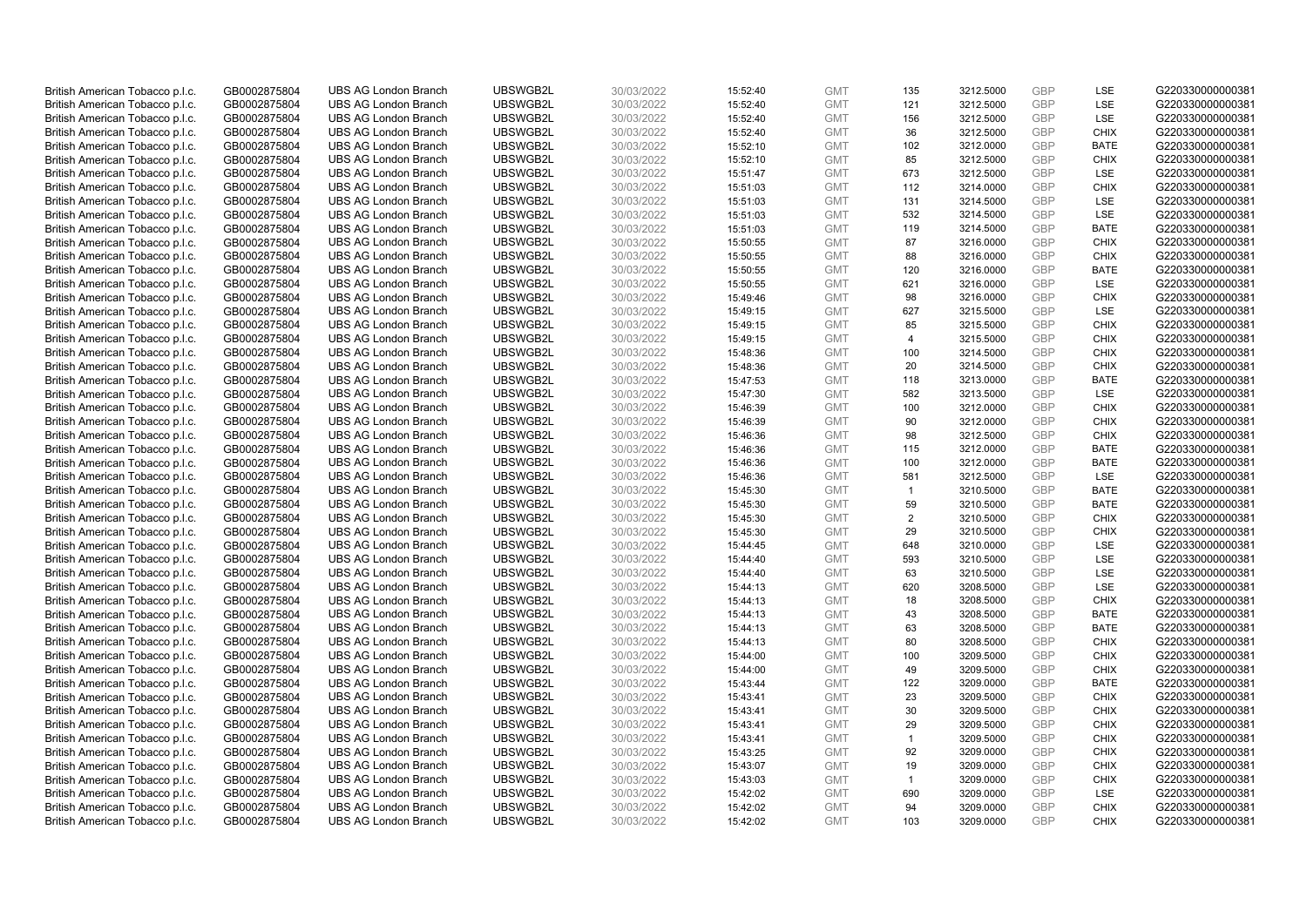| British American Tobacco p.l.c. | GB0002875804 | <b>UBS AG London Branch</b> | UBSWGB2L | 30/03/2022 | 15:40:27 | <b>GMT</b> | 633            | 3203.5000 | <b>GBP</b> | LSE         | G220330000000381 |
|---------------------------------|--------------|-----------------------------|----------|------------|----------|------------|----------------|-----------|------------|-------------|------------------|
| British American Tobacco p.l.c. | GB0002875804 | <b>UBS AG London Branch</b> | UBSWGB2L | 30/03/2022 | 15:39:56 | <b>GMT</b> | 105            | 3203.0000 | <b>GBP</b> | <b>CHIX</b> | G220330000000381 |
| British American Tobacco p.l.c. | GB0002875804 | <b>UBS AG London Branch</b> | UBSWGB2L | 30/03/2022 | 15:39:56 | <b>GMT</b> | 114            | 3203.0000 | <b>GBP</b> | <b>BATE</b> | G220330000000381 |
| British American Tobacco p.l.c. | GB0002875804 | <b>UBS AG London Branch</b> | UBSWGB2L | 30/03/2022 | 15:39:20 | <b>GMT</b> | 573            | 3204.0000 | GBP        | <b>LSE</b>  | G220330000000381 |
| British American Tobacco p.l.c. | GB0002875804 | <b>UBS AG London Branch</b> | UBSWGB2L | 30/03/2022 | 15:39:20 | <b>GMT</b> | 94             | 3204.0000 | <b>GBP</b> | <b>CHIX</b> | G220330000000381 |
| British American Tobacco p.l.c. | GB0002875804 | <b>UBS AG London Branch</b> | UBSWGB2L | 30/03/2022 | 15:39:17 | <b>GMT</b> | 678            | 3205.0000 | <b>GBP</b> | <b>LSE</b>  | G220330000000381 |
| British American Tobacco p.l.c. | GB0002875804 | <b>UBS AG London Branch</b> | UBSWGB2L | 30/03/2022 | 15:39:17 | <b>GMT</b> | 109            | 3205.0000 | <b>GBP</b> | <b>BATE</b> | G220330000000381 |
| British American Tobacco p.l.c. | GB0002875804 | <b>UBS AG London Branch</b> | UBSWGB2L | 30/03/2022 | 15:39:03 | <b>GMT</b> | 250            | 3205.5000 | <b>GBP</b> | LSE         | G220330000000381 |
| British American Tobacco p.l.c. | GB0002875804 | <b>UBS AG London Branch</b> | UBSWGB2L | 30/03/2022 | 15:38:29 | <b>GMT</b> | 23             | 3206.0000 | <b>GBP</b> | <b>CHIX</b> | G220330000000381 |
| British American Tobacco p.l.c. | GB0002875804 | <b>UBS AG London Branch</b> | UBSWGB2L | 30/03/2022 | 15:38:29 | <b>GMT</b> | 46             | 3206.0000 | <b>GBP</b> | <b>CHIX</b> | G220330000000381 |
| British American Tobacco p.l.c. | GB0002875804 | <b>UBS AG London Branch</b> | UBSWGB2L | 30/03/2022 | 15:38:29 | <b>GMT</b> | 47             | 3206.0000 | <b>GBP</b> | <b>CHIX</b> | G220330000000381 |
| British American Tobacco p.l.c. | GB0002875804 | <b>UBS AG London Branch</b> | UBSWGB2L | 30/03/2022 | 15:38:29 | <b>GMT</b> | 46             | 3206.0000 | <b>GBP</b> | <b>CHIX</b> | G220330000000381 |
| British American Tobacco p.l.c. | GB0002875804 | <b>UBS AG London Branch</b> | UBSWGB2L | 30/03/2022 | 15:38:29 | <b>GMT</b> | 23             | 3206.0000 | <b>GBP</b> | <b>CHIX</b> | G220330000000381 |
| British American Tobacco p.l.c. | GB0002875804 | <b>UBS AG London Branch</b> | UBSWGB2L | 30/03/2022 | 15:37:42 | <b>GMT</b> | 50             | 3206.0000 | <b>GBP</b> | <b>CHIX</b> | G220330000000381 |
| British American Tobacco p.l.c. | GB0002875804 | <b>UBS AG London Branch</b> | UBSWGB2L | 30/03/2022 | 15:36:56 | <b>GMT</b> | 401            | 3205.5000 | <b>GBP</b> | <b>LSE</b>  | G220330000000381 |
|                                 |              |                             | UBSWGB2L |            |          |            |                |           | <b>GBP</b> | LSE         | G220330000000381 |
| British American Tobacco p.l.c. | GB0002875804 | <b>UBS AG London Branch</b> |          | 30/03/2022 | 15:36:56 | <b>GMT</b> | 176            | 3205.5000 |            |             |                  |
| British American Tobacco p.l.c. | GB0002875804 | <b>UBS AG London Branch</b> | UBSWGB2L | 30/03/2022 | 15:36:56 | <b>GMT</b> | 94             | 3206.0000 | <b>GBP</b> | <b>CHIX</b> | G220330000000381 |
| British American Tobacco p.l.c. | GB0002875804 | <b>UBS AG London Branch</b> | UBSWGB2L | 30/03/2022 | 15:36:39 | <b>GMT</b> | 45             | 3207.0000 | GBP        | <b>CHIX</b> | G220330000000381 |
| British American Tobacco p.l.c. | GB0002875804 | <b>UBS AG London Branch</b> | UBSWGB2L | 30/03/2022 | 15:36:39 | <b>GMT</b> | 102            | 3207.0000 | <b>GBP</b> | <b>BATE</b> | G220330000000381 |
| British American Tobacco p.l.c. | GB0002875804 | <b>UBS AG London Branch</b> | UBSWGB2L | 30/03/2022 | 15:36:39 | <b>GMT</b> | 22             | 3207.0000 | <b>GBP</b> | <b>BATE</b> | G220330000000381 |
| British American Tobacco p.l.c. | GB0002875804 | <b>UBS AG London Branch</b> | UBSWGB2L | 30/03/2022 | 15:36:14 | <b>GMT</b> | 19             | 3207.5000 | <b>GBP</b> | <b>CHIX</b> | G220330000000381 |
| British American Tobacco p.l.c. | GB0002875804 | <b>UBS AG London Branch</b> | UBSWGB2L | 30/03/2022 | 15:36:14 | <b>GMT</b> | 581            | 3207.5000 | <b>GBP</b> | LSE         | G220330000000381 |
| British American Tobacco p.l.c. | GB0002875804 | <b>UBS AG London Branch</b> | UBSWGB2L | 30/03/2022 | 15:35:59 | <b>GMT</b> | 130            | 3208.0000 | <b>GBP</b> | <b>BATE</b> | G220330000000381 |
| British American Tobacco p.l.c. | GB0002875804 | <b>UBS AG London Branch</b> | UBSWGB2L | 30/03/2022 | 15:35:32 | <b>GMT</b> | 71             | 3208.5000 | <b>GBP</b> | <b>CHIX</b> | G220330000000381 |
| British American Tobacco p.l.c. | GB0002875804 | <b>UBS AG London Branch</b> | UBSWGB2L | 30/03/2022 | 15:35:32 | <b>GMT</b> | 20             | 3209.0000 | <b>GBP</b> | <b>CHIX</b> | G220330000000381 |
| British American Tobacco p.l.c. | GB0002875804 | <b>UBS AG London Branch</b> | UBSWGB2L | 30/03/2022 | 15:35:32 | <b>GMT</b> | 29             | 3209.0000 | <b>GBP</b> | <b>CHIX</b> | G220330000000381 |
| British American Tobacco p.l.c. | GB0002875804 | <b>UBS AG London Branch</b> | UBSWGB2L | 30/03/2022 | 15:35:32 | <b>GMT</b> | 27             | 3209.0000 | <b>GBP</b> | <b>CHIX</b> | G220330000000381 |
| British American Tobacco p.l.c. | GB0002875804 | <b>UBS AG London Branch</b> | UBSWGB2L | 30/03/2022 | 15:35:23 | <b>GMT</b> | 53             | 3208.5000 | <b>GBP</b> | <b>CHIX</b> | G220330000000381 |
| British American Tobacco p.l.c. | GB0002875804 | <b>UBS AG London Branch</b> | UBSWGB2L | 30/03/2022 | 15:35:04 | <b>GMT</b> | 87             | 3207.5000 | <b>GBP</b> | <b>LSE</b>  | G220330000000381 |
| British American Tobacco p.l.c. | GB0002875804 | <b>UBS AG London Branch</b> | UBSWGB2L | 30/03/2022 | 15:35:04 | <b>GMT</b> | 609            | 3207.5000 | <b>GBP</b> | LSE         | G220330000000381 |
| British American Tobacco p.l.c. | GB0002875804 | <b>UBS AG London Branch</b> | UBSWGB2L | 30/03/2022 | 15:34:53 | <b>GMT</b> | 135            | 3207.5000 | GBP        | <b>CHIX</b> | G220330000000381 |
| British American Tobacco p.l.c. | GB0002875804 | <b>UBS AG London Branch</b> | UBSWGB2L | 30/03/2022 | 15:34:05 | <b>GMT</b> | 583            | 3205.5000 | <b>GBP</b> | <b>LSE</b>  | G220330000000381 |
| British American Tobacco p.l.c. | GB0002875804 | <b>UBS AG London Branch</b> | UBSWGB2L | 30/03/2022 | 15:33:46 | <b>GMT</b> | 84             | 3205.5000 | <b>GBP</b> | <b>CHIX</b> | G220330000000381 |
| British American Tobacco p.l.c. | GB0002875804 | <b>UBS AG London Branch</b> | UBSWGB2L | 30/03/2022 | 15:33:46 | <b>GMT</b> | 117            | 3205.5000 | GBP        | <b>BATE</b> | G220330000000381 |
| British American Tobacco p.l.c. | GB0002875804 | <b>UBS AG London Branch</b> | UBSWGB2L | 30/03/2022 | 15:32:52 | <b>GMT</b> | 575            | 3205.5000 | <b>GBP</b> | LSE         | G220330000000381 |
| British American Tobacco p.l.c. | GB0002875804 | <b>UBS AG London Branch</b> | UBSWGB2L | 30/03/2022 | 15:32:52 | <b>GMT</b> | 99             | 3205.5000 | <b>GBP</b> | <b>CHIX</b> | G220330000000381 |
| British American Tobacco p.l.c. | GB0002875804 | <b>UBS AG London Branch</b> | UBSWGB2L | 30/03/2022 | 15:32:52 | <b>GMT</b> | 117            | 3205.5000 | <b>GBP</b> | <b>BATE</b> | G220330000000381 |
|                                 |              | <b>UBS AG London Branch</b> | UBSWGB2L | 30/03/2022 |          | <b>GMT</b> | 96             | 3205.5000 | <b>GBP</b> | <b>CHIX</b> | G220330000000381 |
| British American Tobacco p.l.c. | GB0002875804 |                             | UBSWGB2L |            | 15:32:52 |            | 130            |           | <b>GBP</b> | LSE         |                  |
| British American Tobacco p.l.c. | GB0002875804 | <b>UBS AG London Branch</b> |          | 30/03/2022 | 15:32:50 | <b>GMT</b> |                | 3206.5000 |            |             | G220330000000381 |
| British American Tobacco p.l.c. | GB0002875804 | <b>UBS AG London Branch</b> | UBSWGB2L | 30/03/2022 | 15:32:50 | <b>GMT</b> | 545            | 3206.5000 | GBP        | <b>LSE</b>  | G220330000000381 |
| British American Tobacco p.l.c. | GB0002875804 | <b>UBS AG London Branch</b> | UBSWGB2L | 30/03/2022 | 15:32:26 | <b>GMT</b> | 125            | 3206.5000 | <b>GBP</b> | <b>CHIX</b> | G220330000000381 |
| British American Tobacco p.l.c. | GB0002875804 | <b>UBS AG London Branch</b> | UBSWGB2L | 30/03/2022 | 15:31:32 | <b>GMT</b> | 601            | 3205.5000 | GBP        | <b>LSE</b>  | G220330000000381 |
| British American Tobacco p.l.c. | GB0002875804 | <b>UBS AG London Branch</b> | UBSWGB2L | 30/03/2022 | 15:30:56 | <b>GMT</b> | 124            | 3206.0000 | <b>GBP</b> | <b>BATE</b> | G220330000000381 |
| British American Tobacco p.l.c. | GB0002875804 | <b>UBS AG London Branch</b> | UBSWGB2L | 30/03/2022 | 15:30:56 | <b>GMT</b> | 98             | 3206.0000 | GBP        | <b>CHIX</b> | G220330000000381 |
| British American Tobacco p.l.c. | GB0002875804 | <b>UBS AG London Branch</b> | UBSWGB2L | 30/03/2022 | 15:30:33 | <b>GMT</b> | $\overline{2}$ | 3206.5000 | GBP        | <b>CHIX</b> | G220330000000381 |
| British American Tobacco p.l.c. | GB0002875804 | <b>UBS AG London Branch</b> | UBSWGB2L | 30/03/2022 | 15:30:27 | <b>GMT</b> | 479            | 3206.5000 | <b>GBP</b> | LSE         | G220330000000381 |
| British American Tobacco p.l.c. | GB0002875804 | <b>UBS AG London Branch</b> | UBSWGB2L | 30/03/2022 | 15:30:27 | <b>GMT</b> | 111            | 3206.5000 | <b>GBP</b> | LSE         | G220330000000381 |
| British American Tobacco p.l.c. | GB0002875804 | <b>UBS AG London Branch</b> | UBSWGB2L | 30/03/2022 | 15:29:43 | <b>GMT</b> | 95             | 3207.0000 | GBP        | <b>CHIX</b> | G220330000000381 |
| British American Tobacco p.l.c. | GB0002875804 | <b>UBS AG London Branch</b> | UBSWGB2L | 30/03/2022 | 15:29:11 | <b>GMT</b> | 109            | 3208.5000 | GBP        | <b>BATE</b> | G220330000000381 |
| British American Tobacco p.l.c. | GB0002875804 | <b>UBS AG London Branch</b> | UBSWGB2L | 30/03/2022 | 15:29:11 | <b>GMT</b> | 88             | 3208.5000 | GBP        | <b>CHIX</b> | G220330000000381 |
| British American Tobacco p.l.c. | GB0002875804 | <b>UBS AG London Branch</b> | UBSWGB2L | 30/03/2022 | 15:29:11 | <b>GMT</b> | 699            | 3208.5000 | GBP        | LSE         | G220330000000381 |
| British American Tobacco p.l.c. | GB0002875804 | <b>UBS AG London Branch</b> | UBSWGB2L | 30/03/2022 | 15:29:01 | <b>GMT</b> | 686            | 3209.5000 | <b>GBP</b> | LSE         | G220330000000381 |
| British American Tobacco p.l.c. | GB0002875804 | <b>UBS AG London Branch</b> | UBSWGB2L | 30/03/2022 | 15:29:01 | <b>GMT</b> | 94             | 3209.5000 | GBP        | <b>CHIX</b> | G220330000000381 |
| British American Tobacco p.l.c. | GB0002875804 | <b>UBS AG London Branch</b> | UBSWGB2L | 30/03/2022 | 15:29:01 | <b>GMT</b> | 115            | 3209.5000 | GBP        | <b>BATE</b> | G220330000000381 |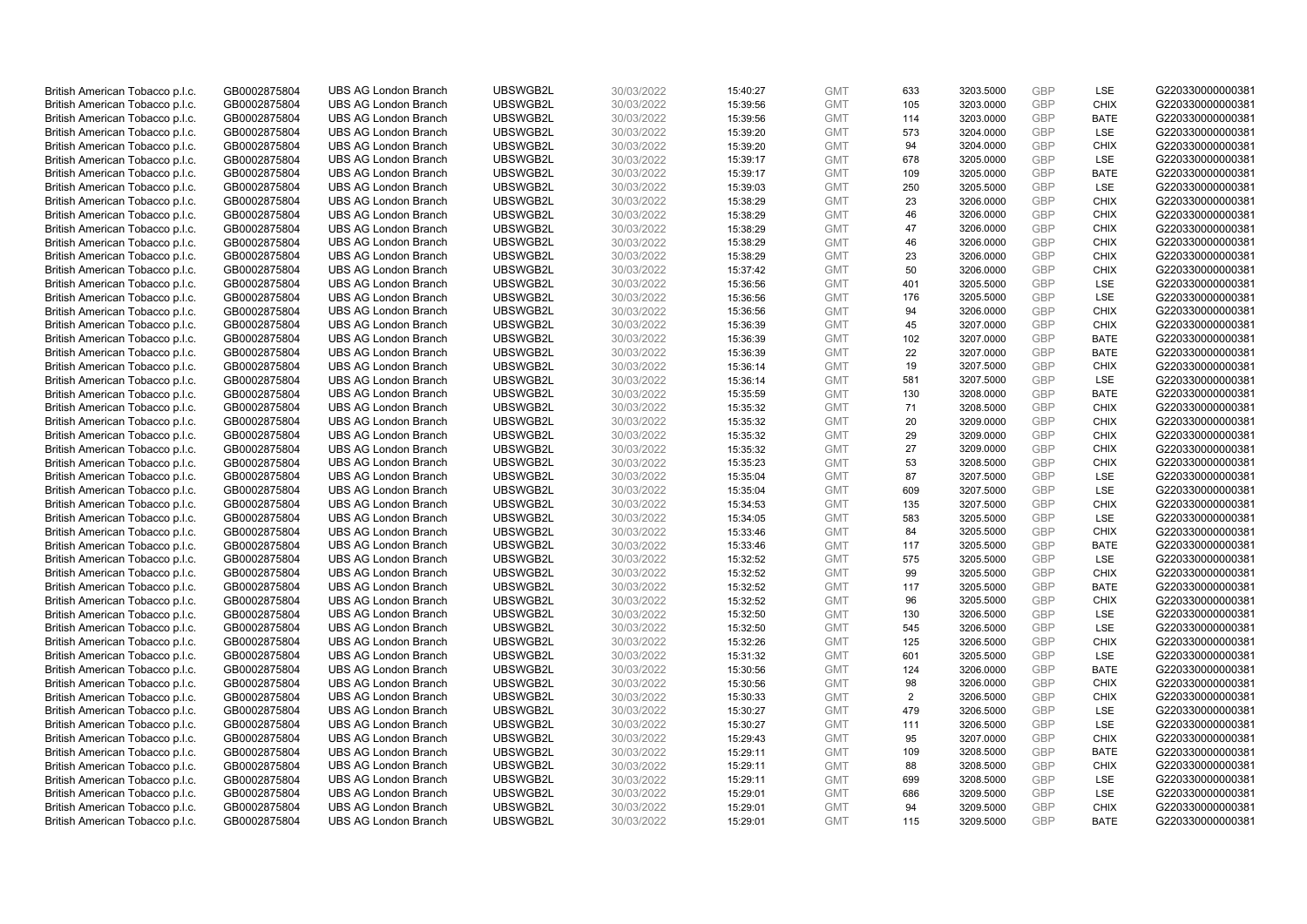| British American Tobacco p.l.c. | GB0002875804 | <b>UBS AG London Branch</b> | UBSWGB2L | 30/03/2022 | 15:28:03 | <b>GMT</b> | 27             | 3209.0000 | <b>GBP</b> | <b>CHIX</b> | G220330000000381 |
|---------------------------------|--------------|-----------------------------|----------|------------|----------|------------|----------------|-----------|------------|-------------|------------------|
| British American Tobacco p.l.c. | GB0002875804 | <b>UBS AG London Branch</b> | UBSWGB2L | 30/03/2022 | 15:28:03 | <b>GMT</b> | 53             | 3209.0000 | GBP        | <b>CHIX</b> | G220330000000381 |
| British American Tobacco p.l.c. | GB0002875804 | <b>UBS AG London Branch</b> | UBSWGB2L | 30/03/2022 | 15:28:03 | <b>GMT</b> | 150            | 3209.0000 | <b>GBP</b> | <b>CHIX</b> | G220330000000381 |
| British American Tobacco p.l.c. | GB0002875804 | <b>UBS AG London Branch</b> | UBSWGB2L | 30/03/2022 | 15:28:03 | <b>GMT</b> | 9              | 3209.0000 | GBP        | <b>CHIX</b> | G220330000000381 |
| British American Tobacco p.l.c. | GB0002875804 | <b>UBS AG London Branch</b> | UBSWGB2L | 30/03/2022 | 15:27:56 | <b>GMT</b> | 55             | 3209.5000 | <b>GBP</b> | <b>CHIX</b> | G220330000000381 |
| British American Tobacco p.l.c. | GB0002875804 | <b>UBS AG London Branch</b> | UBSWGB2L | 30/03/2022 | 15:26:45 | <b>GMT</b> | 614            | 3208.0000 | GBP        | <b>LSE</b>  | G220330000000381 |
| British American Tobacco p.l.c. | GB0002875804 | <b>UBS AG London Branch</b> | UBSWGB2L | 30/03/2022 | 15:25:54 | <b>GMT</b> | 592            | 3208.5000 | <b>GBP</b> | LSE         | G220330000000381 |
| British American Tobacco p.l.c. | GB0002875804 | <b>UBS AG London Branch</b> | UBSWGB2L | 30/03/2022 | 15:25:54 | <b>GMT</b> | 16             | 3208.5000 | GBP        | <b>CHIX</b> | G220330000000381 |
| British American Tobacco p.l.c. | GB0002875804 | <b>UBS AG London Branch</b> | UBSWGB2L | 30/03/2022 | 15:25:54 | <b>GMT</b> | 79             | 3208.5000 | <b>GBP</b> | <b>CHIX</b> | G220330000000381 |
| British American Tobacco p.l.c. | GB0002875804 | <b>UBS AG London Branch</b> | UBSWGB2L | 30/03/2022 | 15:25:54 | <b>GMT</b> | 100            | 3208.0000 | GBP        | <b>BATE</b> | G220330000000381 |
| British American Tobacco p.l.c. | GB0002875804 | <b>UBS AG London Branch</b> | UBSWGB2L | 30/03/2022 | 15:25:54 | <b>GMT</b> | 57             | 3208.5000 | <b>GBP</b> | <b>CHIX</b> | G220330000000381 |
| British American Tobacco p.l.c. | GB0002875804 | <b>UBS AG London Branch</b> | UBSWGB2L | 30/03/2022 | 15:25:40 | <b>GMT</b> | 324            | 3208.5000 | <b>GBP</b> | <b>LSE</b>  | G220330000000381 |
| British American Tobacco p.l.c. | GB0002875804 | <b>UBS AG London Branch</b> | UBSWGB2L | 30/03/2022 | 15:25:40 | <b>GMT</b> | 34             | 3208.5000 | <b>GBP</b> | <b>CHIX</b> | G220330000000381 |
| British American Tobacco p.l.c. | GB0002875804 | <b>UBS AG London Branch</b> | UBSWGB2L | 30/03/2022 | 15:25:40 | <b>GMT</b> | 121            | 3208.5000 | <b>GBP</b> | <b>BATE</b> | G220330000000381 |
| British American Tobacco p.l.c. | GB0002875804 | <b>UBS AG London Branch</b> | UBSWGB2L | 30/03/2022 | 15:25:40 | <b>GMT</b> | 252            | 3208.5000 | GBP        | LSE         | G220330000000381 |
| British American Tobacco p.l.c. | GB0002875804 | <b>UBS AG London Branch</b> | UBSWGB2L | 30/03/2022 | 15:24:55 | <b>GMT</b> | $\overline{2}$ | 3208.5000 | <b>GBP</b> | <b>CHIX</b> | G220330000000381 |
| British American Tobacco p.l.c. | GB0002875804 | <b>UBS AG London Branch</b> | UBSWGB2L | 30/03/2022 | 15:24:52 | <b>GMT</b> | 51             | 3208.5000 | GBP        | <b>LSE</b>  | G220330000000381 |
| British American Tobacco p.l.c. | GB0002875804 | <b>UBS AG London Branch</b> | UBSWGB2L | 30/03/2022 | 15:24:52 | <b>GMT</b> | 200            | 3208.5000 | GBP        | LSE         | G220330000000381 |
| British American Tobacco p.l.c. | GB0002875804 | <b>UBS AG London Branch</b> | UBSWGB2L | 30/03/2022 | 15:24:52 | <b>GMT</b> | 160            | 3208.5000 | GBP        | <b>CHIX</b> | G220330000000381 |
| British American Tobacco p.l.c. | GB0002875804 | <b>UBS AG London Branch</b> | UBSWGB2L | 30/03/2022 | 15:24:52 | <b>GMT</b> | 86             | 3208.5000 | <b>GBP</b> | <b>CHIX</b> | G220330000000381 |
| British American Tobacco p.l.c. | GB0002875804 | <b>UBS AG London Branch</b> | UBSWGB2L | 30/03/2022 | 15:23:28 | <b>GMT</b> | 103            | 3207.5000 | GBP        | <b>BATE</b> | G220330000000381 |
| British American Tobacco p.l.c. | GB0002875804 | <b>UBS AG London Branch</b> | UBSWGB2L | 30/03/2022 | 15:23:28 | <b>GMT</b> | 95             | 3208.0000 | GBP        | <b>CHIX</b> | G220330000000381 |
| British American Tobacco p.l.c. | GB0002875804 | <b>UBS AG London Branch</b> | UBSWGB2L | 30/03/2022 | 15:23:18 | <b>GMT</b> | 89             | 3208.5000 | GBP        | <b>CHIX</b> | G220330000000381 |
| British American Tobacco p.l.c. | GB0002875804 | <b>UBS AG London Branch</b> | UBSWGB2L | 30/03/2022 | 15:23:18 | <b>GMT</b> | 370            | 3208.5000 | <b>GBP</b> | LSE         | G220330000000381 |
| British American Tobacco p.l.c. | GB0002875804 | <b>UBS AG London Branch</b> | UBSWGB2L | 30/03/2022 | 15:23:18 | <b>GMT</b> | 236            | 3208.5000 | <b>GBP</b> | LSE         | G220330000000381 |
| British American Tobacco p.l.c. | GB0002875804 | <b>UBS AG London Branch</b> | UBSWGB2L | 30/03/2022 | 15:22:37 | <b>GMT</b> | 578            | 3209.0000 | GBP        | LSE         | G220330000000381 |
| British American Tobacco p.l.c. | GB0002875804 | <b>UBS AG London Branch</b> | UBSWGB2L | 30/03/2022 | 15:22:21 | <b>GMT</b> | 107            | 3209.0000 | <b>GBP</b> | <b>BATE</b> | G220330000000381 |
| British American Tobacco p.l.c. | GB0002875804 | <b>UBS AG London Branch</b> | UBSWGB2L | 30/03/2022 | 15:22:21 | <b>GMT</b> | 112            | 3209.5000 | GBP        | <b>BATE</b> | G220330000000381 |
| British American Tobacco p.l.c. | GB0002875804 | <b>UBS AG London Branch</b> | UBSWGB2L | 30/03/2022 | 15:22:21 | <b>GMT</b> | 88             | 3209.5000 | GBP        | <b>CHIX</b> | G220330000000381 |
| British American Tobacco p.l.c. | GB0002875804 | <b>UBS AG London Branch</b> | UBSWGB2L | 30/03/2022 | 15:21:02 | <b>GMT</b> | 112            | 3210.0000 | GBP        | <b>CHIX</b> | G220330000000381 |
| British American Tobacco p.l.c. | GB0002875804 | <b>UBS AG London Branch</b> | UBSWGB2L | 30/03/2022 | 15:21:02 | <b>GMT</b> | 651            | 3210.5000 | <b>GBP</b> | LSE         | G220330000000381 |
| British American Tobacco p.l.c. | GB0002875804 | <b>UBS AG London Branch</b> | UBSWGB2L | 30/03/2022 | 15:20:51 | <b>GMT</b> | 98             | 3211.0000 | <b>GBP</b> | <b>CHIX</b> | G220330000000381 |
| British American Tobacco p.l.c. | GB0002875804 | <b>UBS AG London Branch</b> | UBSWGB2L | 30/03/2022 | 15:20:51 | <b>GMT</b> | 368            | 3211.0000 | GBP        | LSE         | G220330000000381 |
| British American Tobacco p.l.c. | GB0002875804 | <b>UBS AG London Branch</b> | UBSWGB2L | 30/03/2022 | 15:20:51 | <b>GMT</b> | 301            | 3211.0000 | <b>GBP</b> | LSE         | G220330000000381 |
| British American Tobacco p.l.c. | GB0002875804 | <b>UBS AG London Branch</b> | UBSWGB2L | 30/03/2022 | 15:19:04 | <b>GMT</b> | 10             | 3209.5000 | <b>GBP</b> | <b>CHIX</b> | G220330000000381 |
| British American Tobacco p.l.c. | GB0002875804 | <b>UBS AG London Branch</b> | UBSWGB2L | 30/03/2022 | 15:19:04 | <b>GMT</b> | 71             | 3209.5000 | <b>GBP</b> | <b>CHIX</b> | G220330000000381 |
| British American Tobacco p.l.c. | GB0002875804 | <b>UBS AG London Branch</b> | UBSWGB2L | 30/03/2022 | 15:18:45 | <b>GMT</b> | 654            | 3210.0000 | GBP        | <b>LSE</b>  | G220330000000381 |
| British American Tobacco p.l.c. | GB0002875804 | <b>UBS AG London Branch</b> | UBSWGB2L | 30/03/2022 | 15:18:44 | <b>GMT</b> | 101            | 3210.0000 | <b>GBP</b> | <b>BATE</b> | G220330000000381 |
| British American Tobacco p.l.c. | GB0002875804 | <b>UBS AG London Branch</b> | UBSWGB2L | 30/03/2022 | 15:18:44 | <b>GMT</b> | 17             | 3210.5000 | GBP        | <b>BATE</b> | G220330000000381 |
| British American Tobacco p.l.c. | GB0002875804 | <b>UBS AG London Branch</b> | UBSWGB2L | 30/03/2022 | 15:18:44 | <b>GMT</b> | 105            | 3210.5000 | <b>GBP</b> | <b>BATE</b> | G220330000000381 |
| British American Tobacco p.l.c. | GB0002875804 | <b>UBS AG London Branch</b> | UBSWGB2L | 30/03/2022 | 15:18:15 | <b>GMT</b> | 93             | 3211.0000 | <b>GBP</b> | <b>CHIX</b> | G220330000000381 |
| British American Tobacco p.l.c. | GB0002875804 | <b>UBS AG London Branch</b> | UBSWGB2L | 30/03/2022 | 15:18:15 | <b>GMT</b> | 97             | 3211.0000 | GBP        | <b>CHIX</b> | G220330000000381 |
| British American Tobacco p.l.c. | GB0002875804 | <b>UBS AG London Branch</b> | UBSWGB2L | 30/03/2022 | 15:18:15 | <b>GMT</b> | 651            | 3212.0000 | <b>GBP</b> | <b>LSE</b>  | G220330000000381 |
| British American Tobacco p.l.c. | GB0002875804 | <b>UBS AG London Branch</b> | UBSWGB2L | 30/03/2022 | 15:18:15 | <b>GMT</b> | 94             | 3212.0000 | <b>GBP</b> | <b>CHIX</b> | G220330000000381 |
| British American Tobacco p.l.c. | GB0002875804 | <b>UBS AG London Branch</b> | UBSWGB2L | 30/03/2022 | 15:17:09 | <b>GMT</b> | 76             | 3212.0000 | <b>GBP</b> | <b>LSE</b>  | G220330000000381 |
| British American Tobacco p.l.c. | GB0002875804 | <b>UBS AG London Branch</b> | UBSWGB2L | 30/03/2022 | 15:17:09 | <b>GMT</b> | 96             | 3212.0000 | GBP        | <b>CHIX</b> | G220330000000381 |
| British American Tobacco p.l.c. | GB0002875804 | <b>UBS AG London Branch</b> | UBSWGB2L | 30/03/2022 | 15:17:09 | <b>GMT</b> | 107            | 3212.0000 | <b>GBP</b> | <b>BATE</b> | G220330000000381 |
| British American Tobacco p.l.c. | GB0002875804 | <b>UBS AG London Branch</b> | UBSWGB2L | 30/03/2022 | 15:17:09 | <b>GMT</b> | 600            | 3212.0000 | <b>GBP</b> | LSE         | G220330000000381 |
| British American Tobacco p.l.c. | GB0002875804 | <b>UBS AG London Branch</b> | UBSWGB2L | 30/03/2022 | 15:17:09 | <b>GMT</b> | 84             | 3212.0000 | <b>GBP</b> | <b>CHIX</b> | G220330000000381 |
| British American Tobacco p.l.c. | GB0002875804 | <b>UBS AG London Branch</b> | UBSWGB2L | 30/03/2022 | 15:16:27 | <b>GMT</b> | 698            | 3212.5000 | GBP        | <b>LSE</b>  | G220330000000381 |
| British American Tobacco p.l.c. | GB0002875804 | <b>UBS AG London Branch</b> | UBSWGB2L | 30/03/2022 | 15:15:15 | <b>GMT</b> | 564            | 3212.0000 | <b>GBP</b> | LSE         | G220330000000381 |
| British American Tobacco p.l.c. | GB0002875804 | <b>UBS AG London Branch</b> | UBSWGB2L | 30/03/2022 | 15:15:15 | <b>GMT</b> | 93             | 3212.0000 | <b>GBP</b> | <b>CHIX</b> | G220330000000381 |
| British American Tobacco p.l.c. | GB0002875804 | <b>UBS AG London Branch</b> | UBSWGB2L | 30/03/2022 | 15:15:14 | <b>GMT</b> | 31             | 3212.5000 | GBP        | <b>BATE</b> | G220330000000381 |
| British American Tobacco p.l.c. | GB0002875804 | <b>UBS AG London Branch</b> | UBSWGB2L | 30/03/2022 | 15:15:14 | <b>GMT</b> | 89             | 3212.5000 | GBP        | <b>BATE</b> | G220330000000381 |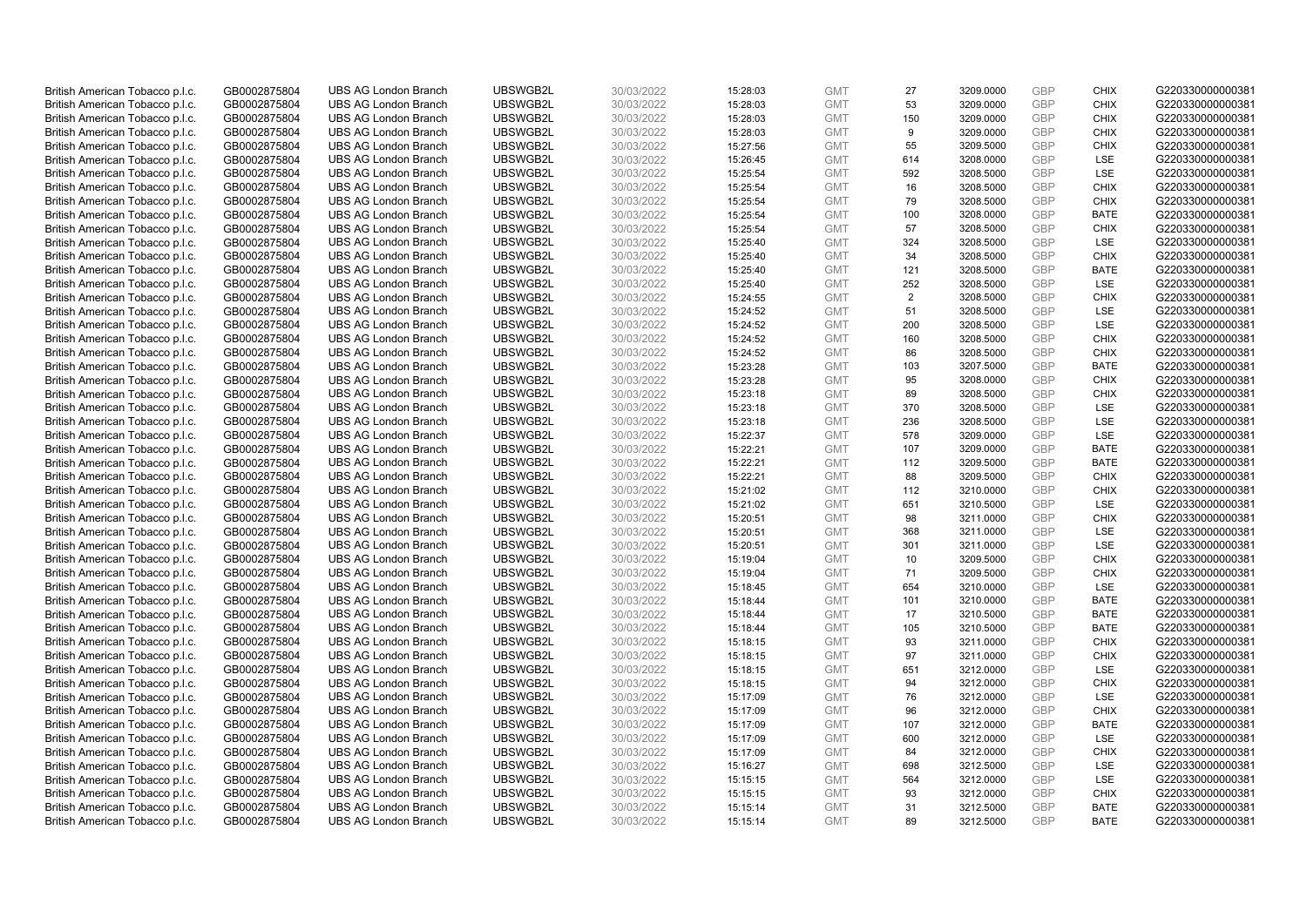| British American Tobacco p.l.c. | GB0002875804                 | <b>UBS AG London Branch</b> | UBSWGB2L             | 30/03/2022               | 15:15:02 | <b>GMT</b>               | 8              | 3213.0000              | <b>GBP</b> | <b>CHIX</b>                | G220330000000381 |
|---------------------------------|------------------------------|-----------------------------|----------------------|--------------------------|----------|--------------------------|----------------|------------------------|------------|----------------------------|------------------|
| British American Tobacco p.l.c. | GB0002875804                 | <b>UBS AG London Branch</b> | UBSWGB2L             | 30/03/2022               | 15:15:02 | <b>GMT</b>               | 75             | 3213.0000              | GBP        | <b>CHIX</b>                | G220330000000381 |
| British American Tobacco p.l.c. | GB0002875804                 | <b>UBS AG London Branch</b> | UBSWGB2L             | 30/03/2022               | 15:14:26 | <b>GMT</b>               | 110            | 3213.0000              | <b>GBP</b> | <b>BATE</b>                | G220330000000381 |
| British American Tobacco p.l.c. | GB0002875804                 | <b>UBS AG London Branch</b> | UBSWGB2L             | 30/03/2022               | 15:14:26 | <b>GMT</b>               | 623            | 3213.5000              | GBP        | <b>LSE</b>                 | G220330000000381 |
| British American Tobacco p.l.c. | GB0002875804                 | <b>UBS AG London Branch</b> | UBSWGB2L             | 30/03/2022               | 15:14:26 | <b>GMT</b>               | 2              | 3214.0000              | <b>GBP</b> | <b>CHIX</b>                | G220330000000381 |
| British American Tobacco p.l.c. | GB0002875804                 | <b>UBS AG London Branch</b> | UBSWGB2L             | 30/03/2022               | 15:14:17 | <b>GMT</b>               | 579            | 3214.0000              | GBP        | <b>LSE</b>                 | G220330000000381 |
| British American Tobacco p.l.c. | GB0002875804                 | <b>UBS AG London Branch</b> | UBSWGB2L             | 30/03/2022               | 15:13:47 | <b>GMT</b>               | 77             | 3214.0000              | <b>GBP</b> | <b>CHIX</b>                | G220330000000381 |
| British American Tobacco p.l.c. | GB0002875804                 | <b>UBS AG London Branch</b> | UBSWGB2L             | 30/03/2022               | 15:13:47 | <b>GMT</b>               | 13             | 3214.0000              | <b>GBP</b> | <b>CHIX</b>                | G220330000000381 |
| British American Tobacco p.l.c. | GB0002875804                 | <b>UBS AG London Branch</b> | UBSWGB2L             | 30/03/2022               | 15:13:47 | <b>GMT</b>               | 38             | 3214.0000              | <b>GBP</b> | <b>CHIX</b>                | G220330000000381 |
| British American Tobacco p.l.c. | GB0002875804                 | <b>UBS AG London Branch</b> | UBSWGB2L             | 30/03/2022               | 15:13:47 | <b>GMT</b>               | 32             | 3214.0000              | GBP        | <b>CHIX</b>                | G220330000000381 |
| British American Tobacco p.l.c. | GB0002875804                 | <b>UBS AG London Branch</b> | UBSWGB2L             | 30/03/2022               | 15:13:30 | <b>GMT</b>               | $\overline{7}$ | 3213.5000              | <b>GBP</b> | <b>CHIX</b>                | G220330000000381 |
| British American Tobacco p.l.c. | GB0002875804                 | <b>UBS AG London Branch</b> | UBSWGB2L             | 30/03/2022               | 15:13:22 | <b>GMT</b>               | 35             | 3213.5000              | <b>GBP</b> | <b>CHIX</b>                | G220330000000381 |
| British American Tobacco p.l.c. | GB0002875804                 | <b>UBS AG London Branch</b> | UBSWGB2L             | 30/03/2022               | 15:12:29 | <b>GMT</b>               | 635            | 3214.0000              | <b>GBP</b> | LSE                        | G220330000000381 |
| British American Tobacco p.l.c. | GB0002875804                 | <b>UBS AG London Branch</b> | UBSWGB2L             | 30/03/2022               | 15:12:29 | <b>GMT</b>               | 103            | 3214.0000              | <b>GBP</b> | <b>BATE</b>                | G220330000000381 |
| British American Tobacco p.l.c. | GB0002875804                 | <b>UBS AG London Branch</b> | UBSWGB2L             | 30/03/2022               | 15:12:22 | <b>GMT</b>               | 13             | 3215.0000              | GBP        | <b>CHIX</b>                | G220330000000381 |
| British American Tobacco p.l.c. | GB0002875804                 | <b>UBS AG London Branch</b> | UBSWGB2L             | 30/03/2022               | 15:12:22 | <b>GMT</b>               | 67             | 3215.0000              | <b>GBP</b> | <b>CHIX</b>                | G220330000000381 |
| British American Tobacco p.l.c. | GB0002875804                 | <b>UBS AG London Branch</b> | UBSWGB2L             | 30/03/2022               | 15:12:15 | <b>GMT</b>               | 130            | 3215.0000              | GBP        | <b>CHIX</b>                | G220330000000381 |
| British American Tobacco p.l.c. | GB0002875804                 | <b>UBS AG London Branch</b> | UBSWGB2L             | 30/03/2022               | 15:12:13 | <b>GMT</b>               | 88             | 3215.5000              | GBP        | <b>CHIX</b>                | G220330000000381 |
| British American Tobacco p.l.c. | GB0002875804                 | <b>UBS AG London Branch</b> | UBSWGB2L             | 30/03/2022               | 15:12:08 | <b>GMT</b>               | $\overline{1}$ | 3215.0000              | GBP        | <b>CHIX</b>                | G220330000000381 |
| British American Tobacco p.l.c. | GB0002875804                 | <b>UBS AG London Branch</b> | UBSWGB2L             | 30/03/2022               | 15:11:56 | <b>GMT</b>               | 614            | 3215.0000              | <b>GBP</b> | <b>LSE</b>                 | G220330000000381 |
| British American Tobacco p.l.c. | GB0002875804                 | <b>UBS AG London Branch</b> | UBSWGB2L             | 30/03/2022               | 15:10:56 | <b>GMT</b>               | 319            | 3214.5000              | GBP        | LSE                        | G220330000000381 |
| British American Tobacco p.l.c. | GB0002875804                 | <b>UBS AG London Branch</b> | UBSWGB2L             | 30/03/2022               | 15:10:56 | <b>GMT</b>               | 279            | 3214.5000              | GBP        | <b>LSE</b>                 | G220330000000381 |
| British American Tobacco p.l.c. | GB0002875804                 | <b>UBS AG London Branch</b> | UBSWGB2L             | 30/03/2022               | 15:10:32 | <b>GMT</b>               | 90             | 3214.0000              | GBP        | <b>CHIX</b>                | G220330000000381 |
| British American Tobacco p.l.c. | GB0002875804                 | <b>UBS AG London Branch</b> | UBSWGB2L             | 30/03/2022               | 15:10:28 | <b>GMT</b>               | 71             | 3214.5000              | <b>GBP</b> | <b>BATE</b>                | G220330000000381 |
| British American Tobacco p.l.c. | GB0002875804                 | <b>UBS AG London Branch</b> | UBSWGB2L             | 30/03/2022               | 15:10:28 | <b>GMT</b>               | 33             | 3214.5000              | <b>GBP</b> | <b>BATE</b>                | G220330000000381 |
| British American Tobacco p.l.c. | GB0002875804                 | <b>UBS AG London Branch</b> | UBSWGB2L             | 30/03/2022               | 15:10:13 | <b>GMT</b>               | 137            | 3215.0000              | GBP        | <b>BATE</b>                | G220330000000381 |
| British American Tobacco p.l.c. | GB0002875804                 | <b>UBS AG London Branch</b> | UBSWGB2L             | 30/03/2022               | 15:10:13 | <b>GMT</b>               | 674            | 3216.0000              | <b>GBP</b> | LSE                        | G220330000000381 |
| British American Tobacco p.l.c. | GB0002875804                 | <b>UBS AG London Branch</b> | UBSWGB2L             | 30/03/2022               | 15:09:50 | <b>GMT</b>               | 95             | 3216.0000              | <b>GBP</b> | <b>CHIX</b>                | G220330000000381 |
| British American Tobacco p.l.c. | GB0002875804                 | <b>UBS AG London Branch</b> | UBSWGB2L             | 30/03/2022               | 15:09:50 | <b>GMT</b>               | 87             | 3216.0000              | GBP        | <b>CHIX</b>                | G220330000000381 |
| British American Tobacco p.l.c. | GB0002875804                 | <b>UBS AG London Branch</b> | UBSWGB2L             | 30/03/2022               | 15:09:50 | <b>GMT</b>               | 87             | 3216.5000              | GBP        | <b>CHIX</b>                | G220330000000381 |
| British American Tobacco p.l.c. | GB0002875804                 | <b>UBS AG London Branch</b> | UBSWGB2L             | 30/03/2022               | 15:09:50 | <b>GMT</b>               | 29             | 3216.5000              | <b>GBP</b> | <b>BATE</b>                | G220330000000381 |
| British American Tobacco p.l.c. | GB0002875804                 | <b>UBS AG London Branch</b> | UBSWGB2L             | 30/03/2022               | 15:09:50 | <b>GMT</b>               | 105            | 3216.5000              | <b>GBP</b> | <b>BATE</b>                | G220330000000381 |
| British American Tobacco p.l.c. | GB0002875804                 | <b>UBS AG London Branch</b> | UBSWGB2L             | 30/03/2022               | 15:09:16 | <b>GMT</b>               | 166            | 3217.0000              | GBP        | LSE                        | G220330000000381 |
| British American Tobacco p.l.c. | GB0002875804                 | <b>UBS AG London Branch</b> | UBSWGB2L             | 30/03/2022               | 15:09:16 | <b>GMT</b>               | 428            | 3217.0000              | <b>GBP</b> | LSE                        | G220330000000381 |
| British American Tobacco p.l.c. | GB0002875804                 | <b>UBS AG London Branch</b> | UBSWGB2L             | 30/03/2022               | 15:09:00 | <b>GMT</b>               | 97             | 3217.5000              | <b>GBP</b> | <b>CHIX</b>                | G220330000000381 |
| British American Tobacco p.l.c. | GB0002875804                 | <b>UBS AG London Branch</b> | UBSWGB2L             | 30/03/2022               | 15:09:00 | <b>GMT</b>               | 97             | 3217.5000              | <b>GBP</b> | <b>CHIX</b>                | G220330000000381 |
| British American Tobacco p.l.c. | GB0002875804                 | <b>UBS AG London Branch</b> | UBSWGB2L             | 30/03/2022               | 15:09:00 | <b>GMT</b>               | 644            | 3217.5000              | <b>GBP</b> | <b>LSE</b>                 | G220330000000381 |
| British American Tobacco p.l.c. | GB0002875804                 | <b>UBS AG London Branch</b> | UBSWGB2L             | 30/03/2022               | 15:09:00 | <b>GMT</b>               | 80             | 3217.5000              | <b>GBP</b> | <b>CHIX</b>                | G220330000000381 |
| British American Tobacco p.l.c. | GB0002875804                 | <b>UBS AG London Branch</b> | UBSWGB2L             | 30/03/2022               | 15:08:03 | <b>GMT</b>               | $\overline{4}$ | 3217.0000              | <b>GBP</b> | <b>CHIX</b>                | G220330000000381 |
| British American Tobacco p.l.c. | GB0002875804                 | <b>UBS AG London Branch</b> | UBSWGB2L             | 30/03/2022               | 15:08:03 | <b>GMT</b>               | 607            | 3217.0000              | <b>GBP</b> | LSE                        | G220330000000381 |
| British American Tobacco p.l.c. | GB0002875804                 | <b>UBS AG London Branch</b> | UBSWGB2L             | 30/03/2022               | 15:06:29 | <b>GMT</b>               | 23             | 3217.5000              | <b>GBP</b> | <b>BATE</b>                | G220330000000381 |
| British American Tobacco p.l.c. | GB0002875804                 | <b>UBS AG London Branch</b> | UBSWGB2L             | 30/03/2022               | 15:06:29 | <b>GMT</b>               | 63             | 3217.5000              | GBP        | <b>BATE</b>                | G220330000000381 |
| British American Tobacco p.l.c. | GB0002875804                 | <b>UBS AG London Branch</b> | UBSWGB2L             | 30/03/2022               | 15:06:29 | <b>GMT</b>               | 23             | 3217.5000              | <b>GBP</b> | <b>BATE</b>                | G220330000000381 |
| British American Tobacco p.l.c. | GB0002875804                 | <b>UBS AG London Branch</b> | UBSWGB2L             | 30/03/2022               | 15:06:29 | <b>GMT</b>               | 92             | 3218.0000              | <b>GBP</b> | <b>CHIX</b>                | G220330000000381 |
| British American Tobacco p.l.c. | GB0002875804                 | <b>UBS AG London Branch</b> | UBSWGB2L             | 30/03/2022               | 15:06:25 | <b>GMT</b>               | 370            | 3218.5000              | <b>GBP</b> | <b>LSE</b>                 | G220330000000381 |
| British American Tobacco p.l.c. | GB0002875804                 | <b>UBS AG London Branch</b> | UBSWGB2L             | 30/03/2022               | 15:06:25 | <b>GMT</b>               | 115            | 3218.5000              | <b>GBP</b> | <b>BATE</b>                | G220330000000381 |
| British American Tobacco p.l.c. | GB0002875804                 | <b>UBS AG London Branch</b> | UBSWGB2L             | 30/03/2022               | 15:06:25 | <b>GMT</b>               | 310            | 3218.5000              | <b>GBP</b> | LSE                        | G220330000000381 |
| British American Tobacco p.l.c. | GB0002875804                 | <b>UBS AG London Branch</b> | UBSWGB2L             | 30/03/2022               | 15:06:25 | <b>GMT</b>               | 334            | 3219.0000              | <b>GBP</b> | LSE                        | G220330000000381 |
| British American Tobacco p.l.c. | GB0002875804                 | <b>UBS AG London Branch</b> | UBSWGB2L             | 30/03/2022               | 15:06:25 | <b>GMT</b>               | 336            | 3219.0000              | <b>GBP</b> | LSE                        | G220330000000381 |
| British American Tobacco p.l.c. | GB0002875804                 | <b>UBS AG London Branch</b> | UBSWGB2L             | 30/03/2022               | 15:06:06 | <b>GMT</b>               | 48             | 3220.0000              | <b>GBP</b> | <b>CHIX</b>                | G220330000000381 |
| British American Tobacco p.l.c. | GB0002875804                 | <b>UBS AG London Branch</b> | UBSWGB2L             | 30/03/2022               | 15:05:24 | <b>GMT</b>               | 433            | 3219.5000              | <b>GBP</b> | LSE                        | G220330000000381 |
| British American Tobacco p.l.c. | GB0002875804                 | <b>UBS AG London Branch</b> | UBSWGB2L             | 30/03/2022               | 15:05:17 | <b>GMT</b>               | 26             | 3219.5000              | <b>GBP</b> | <b>CHIX</b>                | G220330000000381 |
| British American Tobacco p.l.c. | GB0002875804<br>GB0002875804 | <b>UBS AG London Branch</b> | UBSWGB2L<br>UBSWGB2L | 30/03/2022<br>30/03/2022 | 15:05:17 | <b>GMT</b><br><b>GMT</b> | 100<br>100     | 3219.5000<br>3219.5000 | GBP<br>GBP | <b>CHIX</b><br><b>CHIX</b> | G220330000000381 |
| British American Tobacco p.l.c. |                              | <b>UBS AG London Branch</b> |                      |                          | 15:05:17 |                          |                |                        |            |                            | G220330000000381 |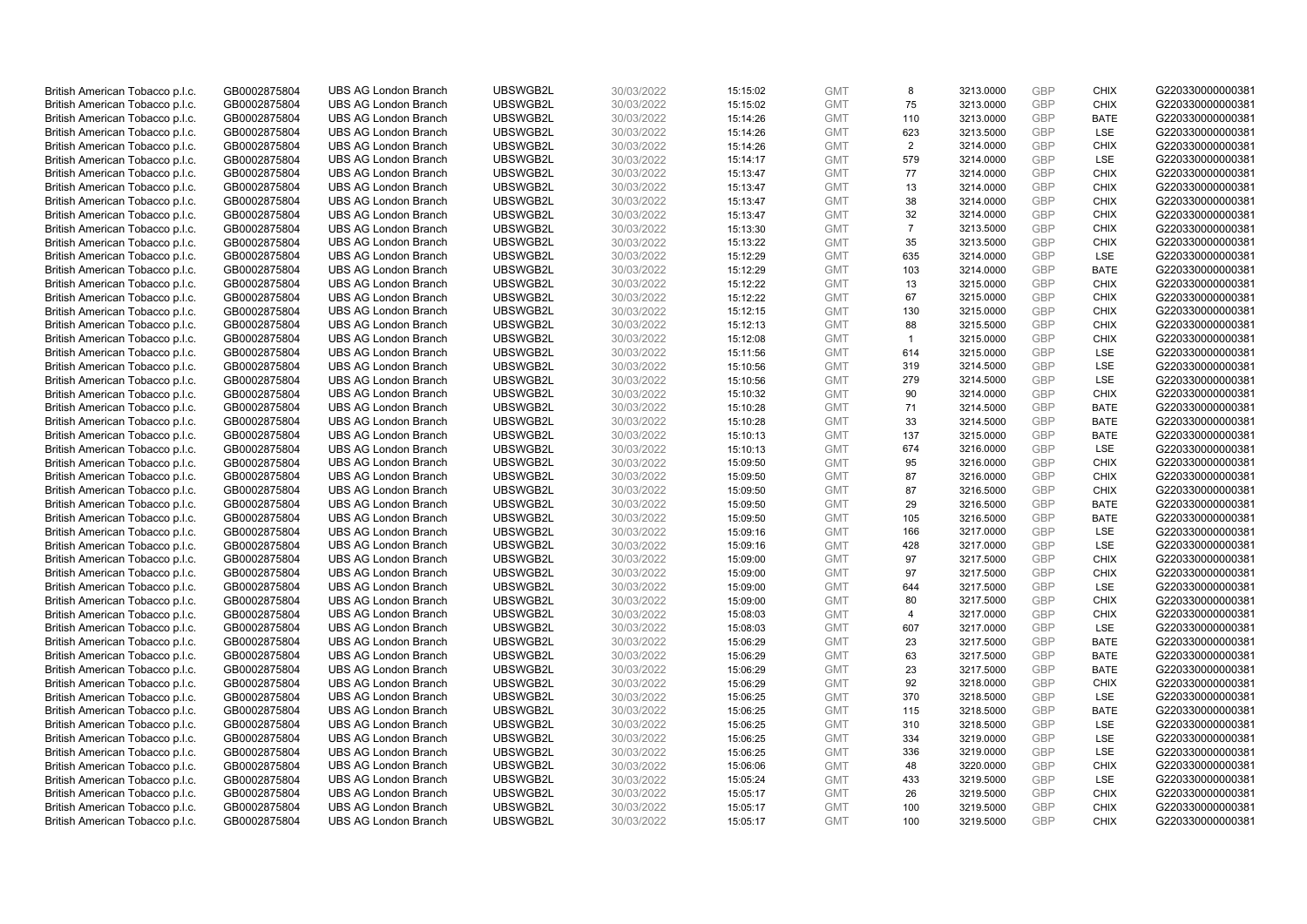| British American Tobacco p.l.c. | GB0002875804 | <b>UBS AG London Branch</b> | UBSWGB2L | 30/03/2022 | 15:05:15 | <b>GMT</b> | 761          | 3220.5000 | <b>GBP</b> | <b>LSE</b>  | G220330000000381 |
|---------------------------------|--------------|-----------------------------|----------|------------|----------|------------|--------------|-----------|------------|-------------|------------------|
| British American Tobacco p.l.c. | GB0002875804 | <b>UBS AG London Branch</b> | UBSWGB2L | 30/03/2022 | 15:05:15 | <b>GMT</b> | 119          | 3220.5000 | <b>GBP</b> | <b>BATE</b> | G220330000000381 |
| British American Tobacco p.l.c. | GB0002875804 | <b>UBS AG London Branch</b> | UBSWGB2L | 30/03/2022 | 15:05:00 | <b>GMT</b> | 26           | 3221.0000 | <b>GBP</b> | <b>BATE</b> | G220330000000381 |
| British American Tobacco p.l.c. | GB0002875804 | <b>UBS AG London Branch</b> | UBSWGB2L | 30/03/2022 | 15:05:00 | <b>GMT</b> | 83           | 3221.0000 | <b>GBP</b> | <b>CHIX</b> | G220330000000381 |
| British American Tobacco p.l.c. | GB0002875804 | <b>UBS AG London Branch</b> | UBSWGB2L | 30/03/2022 | 15:05:00 | <b>GMT</b> | 189          | 3221.0000 | <b>GBP</b> | <b>BATE</b> | G220330000000381 |
| British American Tobacco p.l.c. | GB0002875804 | <b>UBS AG London Branch</b> | UBSWGB2L | 30/03/2022 | 15:05:00 | <b>GMT</b> | 97           | 3221.0000 | <b>GBP</b> | <b>CHIX</b> | G220330000000381 |
| British American Tobacco p.l.c. | GB0002875804 | <b>UBS AG London Branch</b> | UBSWGB2L | 30/03/2022 | 15:05:00 | <b>GMT</b> | 1022         | 3221.5000 | <b>GBP</b> | LSE         | G220330000000381 |
| British American Tobacco p.l.c. | GB0002875804 | <b>UBS AG London Branch</b> | UBSWGB2L | 30/03/2022 | 15:05:00 | <b>GMT</b> | 91           | 3221.5000 | <b>GBP</b> | <b>CHIX</b> | G220330000000381 |
| British American Tobacco p.l.c. | GB0002875804 | <b>UBS AG London Branch</b> | UBSWGB2L | 30/03/2022 | 15:04:25 | <b>GMT</b> | 89           | 3221.5000 | <b>GBP</b> | <b>CHIX</b> | G220330000000381 |
| British American Tobacco p.l.c. | GB0002875804 | <b>UBS AG London Branch</b> | UBSWGB2L | 30/03/2022 | 15:03:14 | <b>GMT</b> | 702          | 3217.0000 | <b>GBP</b> | <b>LSE</b>  | G220330000000381 |
| British American Tobacco p.l.c. | GB0002875804 | <b>UBS AG London Branch</b> | UBSWGB2L | 30/03/2022 | 15:03:05 | <b>GMT</b> | 55           | 3217.5000 | <b>GBP</b> | <b>CHIX</b> | G220330000000381 |
| British American Tobacco p.l.c. | GB0002875804 | <b>UBS AG London Branch</b> | UBSWGB2L | 30/03/2022 | 15:03:05 | <b>GMT</b> | 145          | 3218.0000 | <b>GBP</b> | <b>CHIX</b> | G220330000000381 |
| British American Tobacco p.l.c. | GB0002875804 | <b>UBS AG London Branch</b> | UBSWGB2L | 30/03/2022 | 15:03:05 | <b>GMT</b> | 27           | 3218.0000 | <b>GBP</b> | <b>CHIX</b> | G220330000000381 |
| British American Tobacco p.l.c. | GB0002875804 | <b>UBS AG London Branch</b> | UBSWGB2L | 30/03/2022 | 15:01:26 | <b>GMT</b> | 409          | 3213.5000 | <b>GBP</b> | <b>LSE</b>  | G220330000000381 |
| British American Tobacco p.l.c. | GB0002875804 | <b>UBS AG London Branch</b> | UBSWGB2L | 30/03/2022 | 15:01:04 | <b>GMT</b> | 90           | 3214.0000 | <b>GBP</b> | <b>BATE</b> | G220330000000381 |
| British American Tobacco p.l.c. | GB0002875804 | <b>UBS AG London Branch</b> | UBSWGB2L | 30/03/2022 | 15:01:03 | <b>GMT</b> | 28           | 3214.0000 | <b>GBP</b> | <b>BATE</b> | G220330000000381 |
| British American Tobacco p.l.c. | GB0002875804 | <b>UBS AG London Branch</b> | UBSWGB2L | 30/03/2022 | 15:00:54 | <b>GMT</b> | 74           | 3214.5000 | <b>GBP</b> | <b>CHIX</b> | G220330000000381 |
| British American Tobacco p.l.c. | GB0002875804 | <b>UBS AG London Branch</b> | UBSWGB2L | 30/03/2022 | 15:00:54 | <b>GMT</b> | 24           | 3214.5000 | GBP        | <b>CHIX</b> | G220330000000381 |
| British American Tobacco p.l.c. | GB0002875804 | <b>UBS AG London Branch</b> | UBSWGB2L | 30/03/2022 | 15:00:47 | <b>GMT</b> | 122          | 3216.0000 | <b>GBP</b> | <b>BATE</b> | G220330000000381 |
| British American Tobacco p.l.c. | GB0002875804 | <b>UBS AG London Branch</b> | UBSWGB2L | 30/03/2022 | 15:00:47 | <b>GMT</b> | 74           | 3217.0000 | <b>GBP</b> | <b>LSE</b>  | G220330000000381 |
| British American Tobacco p.l.c. | GB0002875804 | <b>UBS AG London Branch</b> | UBSWGB2L | 30/03/2022 | 15:00:47 | <b>GMT</b> | 583          | 3217.0000 | <b>GBP</b> | LSE         | G220330000000381 |
| British American Tobacco p.l.c. | GB0002875804 | <b>UBS AG London Branch</b> | UBSWGB2L | 30/03/2022 | 15:00:42 | <b>GMT</b> | 91           | 3217.5000 | GBP        | <b>CHIX</b> | G220330000000381 |
| British American Tobacco p.l.c. | GB0002875804 | <b>UBS AG London Branch</b> | UBSWGB2L | 30/03/2022 | 15:00:30 | <b>GMT</b> | 90           | 3218.5000 | <b>GBP</b> | <b>CHIX</b> | G220330000000381 |
| British American Tobacco p.l.c. | GB0002875804 | <b>UBS AG London Branch</b> | UBSWGB2L | 30/03/2022 | 15:00:29 | <b>GMT</b> | 52           | 3219.0000 | <b>GBP</b> | <b>CHIX</b> | G220330000000381 |
| British American Tobacco p.l.c. | GB0002875804 | <b>UBS AG London Branch</b> | UBSWGB2L | 30/03/2022 | 15:00:29 | <b>GMT</b> | 40           | 3219.0000 | <b>GBP</b> | <b>CHIX</b> | G220330000000381 |
| British American Tobacco p.l.c. | GB0002875804 | <b>UBS AG London Branch</b> | UBSWGB2L | 30/03/2022 | 15:00:20 | <b>GMT</b> | 87           | 3219.0000 | <b>GBP</b> | <b>CHIX</b> | G220330000000381 |
| British American Tobacco p.l.c. | GB0002875804 | <b>UBS AG London Branch</b> | UBSWGB2L | 30/03/2022 | 15:00:17 | <b>GMT</b> | 227          | 3220.5000 | <b>GBP</b> | LSE         | G220330000000381 |
| British American Tobacco p.l.c. | GB0002875804 | <b>UBS AG London Branch</b> | UBSWGB2L | 30/03/2022 | 15:00:17 | <b>GMT</b> | 446          | 3220.5000 | <b>GBP</b> | LSE         | G220330000000381 |
| British American Tobacco p.l.c. | GB0002875804 | <b>UBS AG London Branch</b> | UBSWGB2L | 30/03/2022 | 15:00:15 | <b>GMT</b> | 9            | 3221.0000 | <b>GBP</b> | <b>CHIX</b> | G220330000000381 |
| British American Tobacco p.l.c. | GB0002875804 | <b>UBS AG London Branch</b> | UBSWGB2L | 30/03/2022 | 15:00:15 | <b>GMT</b> | 78           | 3221.0000 | GBP        | <b>CHIX</b> | G220330000000381 |
| British American Tobacco p.l.c. | GB0002875804 | <b>UBS AG London Branch</b> | UBSWGB2L | 30/03/2022 | 15:00:11 | <b>GMT</b> | $\mathbf{1}$ | 3221.5000 | <b>GBP</b> | <b>CHIX</b> | G220330000000381 |
| British American Tobacco p.l.c. | GB0002875804 | <b>UBS AG London Branch</b> | UBSWGB2L | 30/03/2022 | 14:59:27 | <b>GMT</b> | 25           | 3216.0000 | <b>GBP</b> | <b>CHIX</b> | G220330000000381 |
| British American Tobacco p.l.c. | GB0002875804 | <b>UBS AG London Branch</b> | UBSWGB2L | 30/03/2022 | 14:59:27 | <b>GMT</b> | 35           | 3216.0000 | <b>GBP</b> | <b>CHIX</b> | G220330000000381 |
| British American Tobacco p.l.c. | GB0002875804 | <b>UBS AG London Branch</b> | UBSWGB2L | 30/03/2022 | 14:58:58 | <b>GMT</b> | 606          | 3216.5000 | <b>GBP</b> | <b>LSE</b>  | G220330000000381 |
| British American Tobacco p.l.c. | GB0002875804 | <b>UBS AG London Branch</b> | UBSWGB2L | 30/03/2022 | 14:58:53 | <b>GMT</b> | 116          | 3217.0000 | <b>GBP</b> | <b>BATE</b> | G220330000000381 |
| British American Tobacco p.l.c. | GB0002875804 | <b>UBS AG London Branch</b> | UBSWGB2L | 30/03/2022 | 14:58:53 | <b>GMT</b> | 628          | 3217.0000 | <b>GBP</b> | <b>LSE</b>  | G220330000000381 |
| British American Tobacco p.l.c. | GB0002875804 | <b>UBS AG London Branch</b> | UBSWGB2L | 30/03/2022 | 14:57:57 | <b>GMT</b> | 94           | 3218.5000 | <b>GBP</b> | <b>CHIX</b> | G220330000000381 |
| British American Tobacco p.l.c. | GB0002875804 | <b>UBS AG London Branch</b> | UBSWGB2L | 30/03/2022 | 14:57:57 | <b>GMT</b> | 91           | 3218.5000 | <b>GBP</b> | <b>CHIX</b> | G220330000000381 |
| British American Tobacco p.l.c. | GB0002875804 | <b>UBS AG London Branch</b> | UBSWGB2L | 30/03/2022 | 14:57:57 | <b>GMT</b> | 100          | 3218.5000 | <b>GBP</b> | <b>BATE</b> | G220330000000381 |
| British American Tobacco p.l.c. | GB0002875804 | <b>UBS AG London Branch</b> | UBSWGB2L | 30/03/2022 | 14:57:57 | <b>GMT</b> | 23           | 3218.5000 | <b>GBP</b> | <b>BATE</b> | G220330000000381 |
| British American Tobacco p.l.c. | GB0002875804 | <b>UBS AG London Branch</b> | UBSWGB2L | 30/03/2022 | 14:57:50 | <b>GMT</b> | 572          | 3219.0000 | <b>GBP</b> | <b>LSE</b>  | G220330000000381 |
| British American Tobacco p.l.c. | GB0002875804 | <b>UBS AG London Branch</b> | UBSWGB2L | 30/03/2022 | 14:57:38 | <b>GMT</b> | 12           | 3219.5000 | <b>GBP</b> | <b>CHIX</b> | G220330000000381 |
| British American Tobacco p.l.c. | GB0002875804 | <b>UBS AG London Branch</b> | UBSWGB2L | 30/03/2022 | 14:57:03 | <b>GMT</b> | 85           | 3218.0000 | <b>GBP</b> | <b>CHIX</b> | G220330000000381 |
| British American Tobacco p.l.c. | GB0002875804 | <b>UBS AG London Branch</b> | UBSWGB2L | 30/03/2022 | 14:57:03 | <b>GMT</b> | 18           | 3217.5000 | GBP        | <b>BATE</b> | G220330000000381 |
| British American Tobacco p.l.c. | GB0002875804 | <b>UBS AG London Branch</b> | UBSWGB2L | 30/03/2022 | 14:57:03 | <b>GMT</b> | 97           | 3218.0000 | <b>GBP</b> | <b>CHIX</b> | G220330000000381 |
| British American Tobacco p.l.c. | GB0002875804 | <b>UBS AG London Branch</b> | UBSWGB2L | 30/03/2022 | 14:57:02 | <b>GMT</b> | 649          | 3218.5000 | <b>GBP</b> | LSE         | G220330000000381 |
| British American Tobacco p.l.c. | GB0002875804 | <b>UBS AG London Branch</b> | UBSWGB2L | 30/03/2022 | 14:57:02 | <b>GMT</b> | 24           | 3218.5000 | <b>GBP</b> | <b>BATE</b> | G220330000000381 |
| British American Tobacco p.l.c. | GB0002875804 | <b>UBS AG London Branch</b> | UBSWGB2L | 30/03/2022 | 14:56:57 | <b>GMT</b> | 99           | 3218.5000 | <b>GBP</b> | <b>BATE</b> | G220330000000381 |
| British American Tobacco p.l.c. | GB0002875804 | <b>UBS AG London Branch</b> | UBSWGB2L | 30/03/2022 | 14:56:57 | <b>GMT</b> | 80           | 3219.0000 | <b>GBP</b> | <b>CHIX</b> | G220330000000381 |
| British American Tobacco p.l.c. | GB0002875804 | <b>UBS AG London Branch</b> | UBSWGB2L | 30/03/2022 | 14:56:57 | <b>GMT</b> | 21           | 3219.0000 | GBP        | <b>BATE</b> | G220330000000381 |
| British American Tobacco p.l.c. | GB0002875804 | <b>UBS AG London Branch</b> | UBSWGB2L | 30/03/2022 | 14:56:57 | <b>GMT</b> | 100          | 3219.0000 | GBP        | <b>BATE</b> | G220330000000381 |
| British American Tobacco p.l.c. | GB0002875804 | <b>UBS AG London Branch</b> | UBSWGB2L | 30/03/2022 | 14:56:51 | <b>GMT</b> | 137          | 3219.5000 | <b>GBP</b> | <b>CHIX</b> | G220330000000381 |
| British American Tobacco p.l.c. | GB0002875804 | <b>UBS AG London Branch</b> | UBSWGB2L | 30/03/2022 | 14:56:01 | <b>GMT</b> | 669          | 3217.0000 | GBP        | <b>LSE</b>  | G220330000000381 |
| British American Tobacco p.l.c. | GB0002875804 | <b>UBS AG London Branch</b> | UBSWGB2L | 30/03/2022 | 14:55:10 | <b>GMT</b> | 107          | 3214.5000 | GBP        | <b>BATE</b> | G220330000000381 |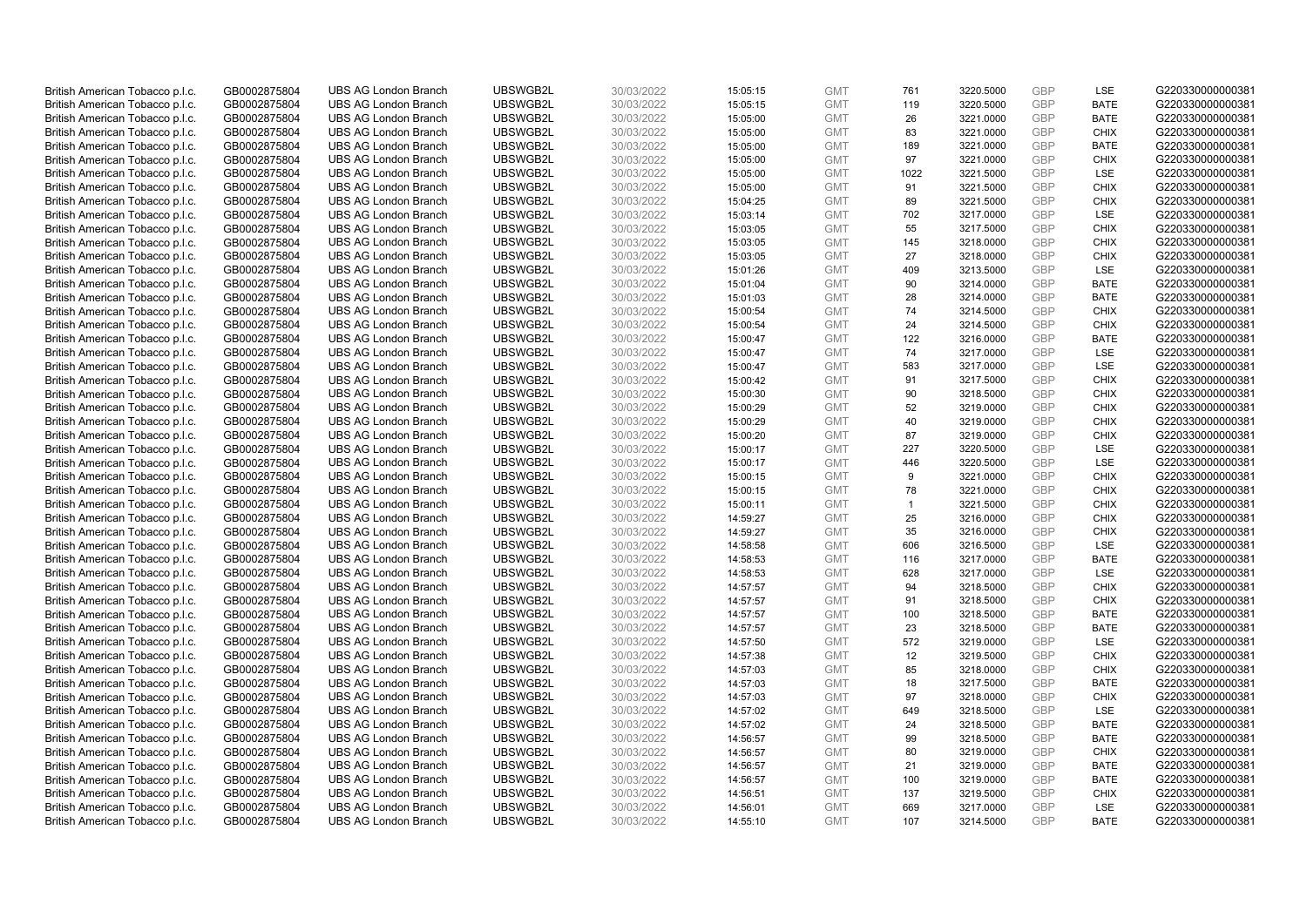| British American Tobacco p.l.c. | GB0002875804 | <b>UBS AG London Branch</b> | UBSWGB2L | 30/03/2022 | 14:55:10 | <b>GMT</b>               | 86             | 3214.5000 | <b>GBP</b> | <b>CHIX</b>        | G220330000000381 |
|---------------------------------|--------------|-----------------------------|----------|------------|----------|--------------------------|----------------|-----------|------------|--------------------|------------------|
| British American Tobacco p.l.c. | GB0002875804 | <b>UBS AG London Branch</b> | UBSWGB2L | 30/03/2022 | 14:55:10 | <b>GMT</b>               | 83             | 3214.5000 | GBP        | <b>CHIX</b>        | G220330000000381 |
| British American Tobacco p.l.c. | GB0002875804 | <b>UBS AG London Branch</b> | UBSWGB2L | 30/03/2022 | 14:54:51 | <b>GMT</b>               | 190            | 3215.0000 | <b>GBP</b> | <b>LSE</b>         | G220330000000381 |
| British American Tobacco p.l.c. | GB0002875804 | <b>UBS AG London Branch</b> | UBSWGB2L | 30/03/2022 | 14:54:51 | <b>GMT</b>               | 425            | 3215.0000 | GBP        | LSE                | G220330000000381 |
| British American Tobacco p.l.c. | GB0002875804 | <b>UBS AG London Branch</b> | UBSWGB2L | 30/03/2022 | 14:54:04 | <b>GMT</b>               | 576            | 3214.5000 | <b>GBP</b> | <b>LSE</b>         | G220330000000381 |
| British American Tobacco p.l.c. | GB0002875804 | <b>UBS AG London Branch</b> | UBSWGB2L | 30/03/2022 | 14:53:29 | <b>GMT</b>               | 113            | 3215.0000 | GBP        | <b>BATE</b>        | G220330000000381 |
| British American Tobacco p.l.c. | GB0002875804 | <b>UBS AG London Branch</b> | UBSWGB2L | 30/03/2022 | 14:53:29 | <b>GMT</b>               | $\overline{7}$ | 3215.5000 | <b>GBP</b> | <b>CHIX</b>        | G220330000000381 |
| British American Tobacco p.l.c. | GB0002875804 | <b>UBS AG London Branch</b> | UBSWGB2L | 30/03/2022 | 14:53:29 | <b>GMT</b>               | 34             | 3215.5000 | <b>GBP</b> | <b>CHIX</b>        | G220330000000381 |
| British American Tobacco p.l.c. | GB0002875804 | <b>UBS AG London Branch</b> | UBSWGB2L | 30/03/2022 | 14:53:29 | <b>GMT</b>               | 55             | 3215.5000 | <b>GBP</b> | <b>CHIX</b>        | G220330000000381 |
| British American Tobacco p.l.c. | GB0002875804 | <b>UBS AG London Branch</b> | UBSWGB2L | 30/03/2022 | 14:53:29 | <b>GMT</b>               | 85             | 3215.5000 | GBP        | <b>CHIX</b>        | G220330000000381 |
| British American Tobacco p.l.c. | GB0002875804 | <b>UBS AG London Branch</b> | UBSWGB2L | 30/03/2022 | 14:53:05 | <b>GMT</b>               | 263            | 3217.0000 | <b>GBP</b> | LSE                | G220330000000381 |
| British American Tobacco p.l.c. | GB0002875804 | <b>UBS AG London Branch</b> | UBSWGB2L | 30/03/2022 | 14:53:05 | <b>GMT</b>               | 381            | 3217.0000 | <b>GBP</b> | LSE                | G220330000000381 |
| British American Tobacco p.l.c. | GB0002875804 | <b>UBS AG London Branch</b> | UBSWGB2L | 30/03/2022 | 14:53:04 | <b>GMT</b>               | 101            | 3217.5000 | <b>GBP</b> | <b>BATE</b>        | G220330000000381 |
| British American Tobacco p.l.c. | GB0002875804 | <b>UBS AG London Branch</b> | UBSWGB2L | 30/03/2022 | 14:53:04 | <b>GMT</b>               | 91             | 3217.5000 | <b>GBP</b> | <b>CHIX</b>        | G220330000000381 |
| British American Tobacco p.l.c. | GB0002875804 | <b>UBS AG London Branch</b> | UBSWGB2L | 30/03/2022 | 14:53:01 | <b>GMT</b>               | 99             | 3218.0000 | GBP        | <b>CHIX</b>        | G220330000000381 |
| British American Tobacco p.l.c. | GB0002875804 | <b>UBS AG London Branch</b> | UBSWGB2L | 30/03/2022 | 14:53:01 | <b>GMT</b>               | 659            | 3218.0000 | <b>GBP</b> | LSE                | G220330000000381 |
| British American Tobacco p.l.c. | GB0002875804 | <b>UBS AG London Branch</b> | UBSWGB2L | 30/03/2022 | 14:52:38 | <b>GMT</b>               | 87             | 3217.0000 | <b>GBP</b> | <b>CHIX</b>        | G220330000000381 |
| British American Tobacco p.l.c. | GB0002875804 | <b>UBS AG London Branch</b> | UBSWGB2L | 30/03/2022 | 14:52:28 | <b>GMT</b>               | 679            | 3217.5000 | GBP        | LSE                | G220330000000381 |
| British American Tobacco p.l.c. | GB0002875804 | <b>UBS AG London Branch</b> | UBSWGB2L | 30/03/2022 | 14:52:25 | <b>GMT</b>               | 98             | 3218.0000 | GBP        | <b>CHIX</b>        | G220330000000381 |
| British American Tobacco p.l.c. | GB0002875804 | <b>UBS AG London Branch</b> | UBSWGB2L | 30/03/2022 | 14:50:28 | <b>GMT</b>               | 51             | 3213.0000 | <b>GBP</b> | <b>BATE</b>        | G220330000000381 |
| British American Tobacco p.l.c. | GB0002875804 | <b>UBS AG London Branch</b> | UBSWGB2L | 30/03/2022 | 14:50:28 | <b>GMT</b>               | 50             | 3213.0000 | GBP        | <b>BATE</b>        | G220330000000381 |
| British American Tobacco p.l.c. | GB0002875804 | <b>UBS AG London Branch</b> | UBSWGB2L | 30/03/2022 | 14:50:28 | <b>GMT</b>               | 86             | 3213.5000 | GBP        | <b>CHIX</b>        | G220330000000381 |
| British American Tobacco p.l.c. | GB0002875804 | <b>UBS AG London Branch</b> | UBSWGB2L | 30/03/2022 | 14:50:28 | <b>GMT</b>               | 323            | 3214.0000 | <b>GBP</b> | <b>LSE</b>         | G220330000000381 |
| British American Tobacco p.l.c. | GB0002875804 | <b>UBS AG London Branch</b> | UBSWGB2L | 30/03/2022 | 14:50:28 | <b>GMT</b>               | 368            | 3214.0000 | <b>GBP</b> | LSE                | G220330000000381 |
| British American Tobacco p.l.c. | GB0002875804 | <b>UBS AG London Branch</b> | UBSWGB2L | 30/03/2022 | 14:50:05 | <b>GMT</b>               | 109            | 3214.5000 | <b>GBP</b> | <b>CHIX</b>        | G220330000000381 |
| British American Tobacco p.l.c. | GB0002875804 | <b>UBS AG London Branch</b> | UBSWGB2L | 30/03/2022 | 14:50:05 | <b>GMT</b>               | 53             | 3214.5000 | GBP        | <b>CHIX</b>        | G220330000000381 |
| British American Tobacco p.l.c. | GB0002875804 | <b>UBS AG London Branch</b> | UBSWGB2L | 30/03/2022 | 14:50:05 | <b>GMT</b>               | 102            | 3214.5000 | <b>GBP</b> | <b>BATE</b>        | G220330000000381 |
| British American Tobacco p.l.c. | GB0002875804 | <b>UBS AG London Branch</b> | UBSWGB2L | 30/03/2022 | 14:50:05 | <b>GMT</b>               | 646            | 3215.5000 | <b>GBP</b> | LSE                | G220330000000381 |
| British American Tobacco p.l.c. | GB0002875804 | <b>UBS AG London Branch</b> | UBSWGB2L | 30/03/2022 | 14:49:24 | <b>GMT</b>               | 50             | 3214.0000 | GBP        | <b>CHIX</b>        | G220330000000381 |
| British American Tobacco p.l.c. | GB0002875804 | <b>UBS AG London Branch</b> | UBSWGB2L | 30/03/2022 | 14:49:24 | <b>GMT</b>               | 14             | 3214.0000 | GBP        | <b>CHIX</b>        | G220330000000381 |
| British American Tobacco p.l.c. | GB0002875804 | <b>UBS AG London Branch</b> | UBSWGB2L | 30/03/2022 | 14:49:05 | <b>GMT</b>               | 173            | 3212.5000 | <b>GBP</b> | LSE                | G220330000000381 |
| British American Tobacco p.l.c. | GB0002875804 | <b>UBS AG London Branch</b> | UBSWGB2L | 30/03/2022 | 14:49:05 | <b>GMT</b>               | 402            | 3212.5000 | <b>GBP</b> | <b>LSE</b>         | G220330000000381 |
| British American Tobacco p.l.c. | GB0002875804 | <b>UBS AG London Branch</b> | UBSWGB2L | 30/03/2022 | 14:48:16 | <b>GMT</b>               | 90             | 3212.0000 | GBP        | <b>CHIX</b>        | G220330000000381 |
| British American Tobacco p.l.c. | GB0002875804 | <b>UBS AG London Branch</b> | UBSWGB2L | 30/03/2022 | 14:48:16 | <b>GMT</b>               | 672            | 3212.5000 | <b>GBP</b> | <b>LSE</b>         | G220330000000381 |
| British American Tobacco p.l.c. | GB0002875804 | <b>UBS AG London Branch</b> | UBSWGB2L | 30/03/2022 | 14:47:51 | <b>GMT</b>               | 97             | 3213.5000 | <b>GBP</b> | <b>CHIX</b>        | G220330000000381 |
| British American Tobacco p.l.c. | GB0002875804 | <b>UBS AG London Branch</b> | UBSWGB2L | 30/03/2022 | 14:47:43 | <b>GMT</b>               | 115            | 3214.0000 | <b>GBP</b> | <b>BATE</b>        | G220330000000381 |
| British American Tobacco p.l.c. | GB0002875804 | <b>UBS AG London Branch</b> | UBSWGB2L | 30/03/2022 | 14:47:43 | <b>GMT</b>               | 105            | 3214.5000 | GBP        | <b>CHIX</b>        | G220330000000381 |
| British American Tobacco p.l.c. | GB0002875804 | <b>UBS AG London Branch</b> | UBSWGB2L | 30/03/2022 | 14:47:39 | <b>GMT</b>               | 124            | 3215.0000 | <b>GBP</b> | <b>BATE</b>        | G220330000000381 |
| British American Tobacco p.l.c. | GB0002875804 | <b>UBS AG London Branch</b> | UBSWGB2L | 30/03/2022 | 14:47:37 | <b>GMT</b>               | 656            | 3215.5000 | GBP        | <b>LSE</b>         | G220330000000381 |
| British American Tobacco p.l.c. | GB0002875804 | <b>UBS AG London Branch</b> | UBSWGB2L | 30/03/2022 | 14:47:29 | <b>GMT</b>               | 100            | 3216.0000 | <b>GBP</b> | <b>CHIX</b>        | G220330000000381 |
| British American Tobacco p.l.c. | GB0002875804 | <b>UBS AG London Branch</b> | UBSWGB2L | 30/03/2022 | 14:47:11 | <b>GMT</b>               | 682            | 3216.0000 | <b>GBP</b> | <b>LSE</b>         | G220330000000381 |
| British American Tobacco p.l.c. | GB0002875804 | <b>UBS AG London Branch</b> | UBSWGB2L | 30/03/2022 | 14:47:11 | <b>GMT</b>               | 123            | 3216.0000 | <b>GBP</b> | <b>CHIX</b>        | G220330000000381 |
| British American Tobacco p.l.c. | GB0002875804 | <b>UBS AG London Branch</b> | UBSWGB2L | 30/03/2022 | 14:47:08 | <b>GMT</b>               | 45             | 3217.0000 | <b>GBP</b> | <b>CHIX</b>        | G220330000000381 |
| British American Tobacco p.l.c. | GB0002875804 | <b>UBS AG London Branch</b> | UBSWGB2L | 30/03/2022 | 14:47:08 | <b>GMT</b>               | 59             | 3217.0000 | <b>GBP</b> | <b>CHIX</b>        | G220330000000381 |
| British American Tobacco p.l.c. | GB0002875804 | <b>UBS AG London Branch</b> | UBSWGB2L | 30/03/2022 | 14:47:08 | <b>GMT</b>               | 651            | 3216.5000 | <b>GBP</b> | <b>LSE</b>         | G220330000000381 |
| British American Tobacco p.l.c. | GB0002875804 | <b>UBS AG London Branch</b> | UBSWGB2L | 30/03/2022 | 14:45:41 | <b>GMT</b>               | 232            | 3214.5000 | <b>GBP</b> | LSE                | G220330000000381 |
| British American Tobacco p.l.c. | GB0002875804 | <b>UBS AG London Branch</b> | UBSWGB2L | 30/03/2022 | 14:45:41 | <b>GMT</b>               | 351            | 3214.5000 | <b>GBP</b> | LSE                | G220330000000381 |
| British American Tobacco p.l.c. | GB0002875804 | <b>UBS AG London Branch</b> | UBSWGB2L | 30/03/2022 | 14:45:13 | <b>GMT</b>               | 121            | 3216.5000 | <b>GBP</b> | <b>BATE</b>        | G220330000000381 |
| British American Tobacco p.l.c. | GB0002875804 | <b>UBS AG London Branch</b> | UBSWGB2L | 30/03/2022 | 14:45:13 | <b>GMT</b>               | 85             | 3217.5000 | <b>GBP</b> | <b>CHIX</b>        | G220330000000381 |
| British American Tobacco p.l.c. | GB0002875804 | <b>UBS AG London Branch</b> | UBSWGB2L | 30/03/2022 | 14:45:05 | <b>GMT</b>               | 437            | 3218.0000 | <b>GBP</b> | <b>LSE</b>         | G220330000000381 |
| British American Tobacco p.l.c. | GB0002875804 | <b>UBS AG London Branch</b> | UBSWGB2L | 30/03/2022 | 14:45:05 | <b>GMT</b>               | 166            | 3218.0000 | <b>GBP</b> | LSE                | G220330000000381 |
| British American Tobacco p.l.c. | GB0002875804 | <b>UBS AG London Branch</b> | UBSWGB2L | 30/03/2022 | 14:44:36 | <b>GMT</b>               | 87             | 3219.5000 | <b>GBP</b> | <b>CHIX</b>        | G220330000000381 |
| British American Tobacco p.l.c. | GB0002875804 | <b>UBS AG London Branch</b> | UBSWGB2L | 30/03/2022 | 14:44:35 | <b>GMT</b><br><b>GMT</b> | 578<br>99      | 3220.5000 | GBP<br>GBP | LSE<br><b>CHIX</b> | G220330000000381 |
| British American Tobacco p.l.c. | GB0002875804 | <b>UBS AG London Branch</b> | UBSWGB2L | 30/03/2022 | 14:44:20 |                          |                | 3221.5000 |            |                    | G220330000000381 |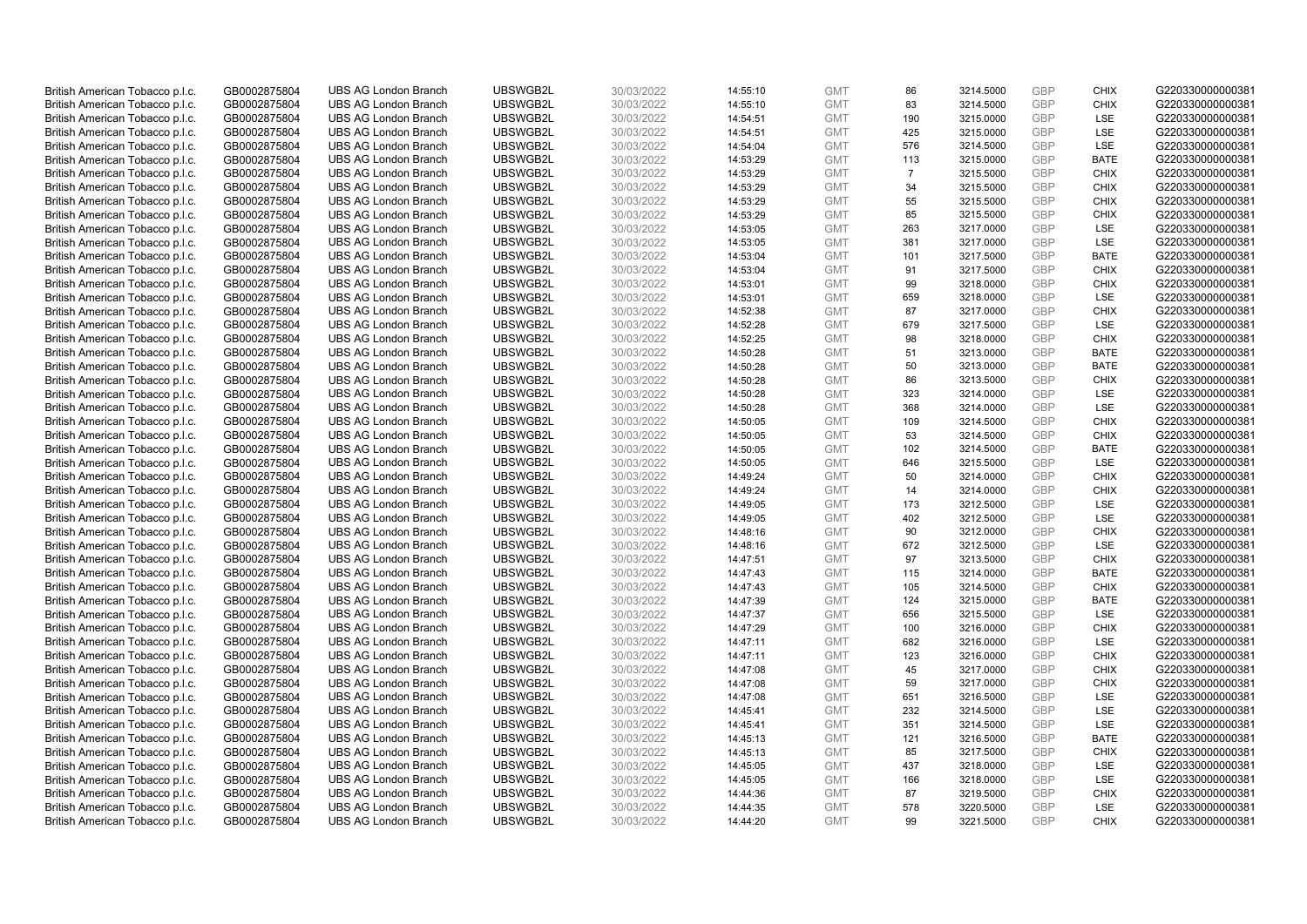| British American Tobacco p.l.c. | GB0002875804 | <b>UBS AG London Branch</b> | UBSWGB2L | 30/03/2022 | 14:44:20 | <b>GMT</b> | 111 | 3222.0000 | <b>GBP</b> | <b>BATE</b> | G220330000000381 |
|---------------------------------|--------------|-----------------------------|----------|------------|----------|------------|-----|-----------|------------|-------------|------------------|
| British American Tobacco p.l.c. | GB0002875804 | <b>UBS AG London Branch</b> | UBSWGB2L | 30/03/2022 | 14:44:00 | <b>GMT</b> | 452 | 3223.5000 | <b>GBP</b> | LSE         | G220330000000381 |
| British American Tobacco p.l.c. | GB0002875804 | <b>UBS AG London Branch</b> | UBSWGB2L | 30/03/2022 | 14:44:00 | <b>GMT</b> | 45  | 3223.5000 | <b>GBP</b> | <b>LSE</b>  | G220330000000381 |
| British American Tobacco p.l.c. | GB0002875804 | <b>UBS AG London Branch</b> | UBSWGB2L | 30/03/2022 | 14:44:00 | <b>GMT</b> | 150 | 3223.5000 | <b>GBP</b> | LSE         | G220330000000381 |
| British American Tobacco p.l.c. | GB0002875804 | <b>UBS AG London Branch</b> | UBSWGB2L | 30/03/2022 | 14:44:00 | <b>GMT</b> | 87  | 3223.5000 | <b>GBP</b> | <b>CHIX</b> | G220330000000381 |
| British American Tobacco p.l.c. | GB0002875804 | <b>UBS AG London Branch</b> | UBSWGB2L | 30/03/2022 | 14:43:15 | <b>GMT</b> | 93  | 3225.5000 | <b>GBP</b> | <b>CHIX</b> | G220330000000381 |
| British American Tobacco p.l.c. | GB0002875804 | <b>UBS AG London Branch</b> | UBSWGB2L | 30/03/2022 | 14:43:15 | <b>GMT</b> | 104 | 3226.0000 | <b>GBP</b> | <b>BATE</b> | G220330000000381 |
| British American Tobacco p.l.c. | GB0002875804 | <b>UBS AG London Branch</b> | UBSWGB2L | 30/03/2022 | 14:43:15 | <b>GMT</b> | 653 | 3227.0000 | <b>GBP</b> | LSE         | G220330000000381 |
| British American Tobacco p.l.c. | GB0002875804 | <b>UBS AG London Branch</b> | UBSWGB2L | 30/03/2022 | 14:43:15 | <b>GMT</b> | 95  | 3227.0000 | <b>GBP</b> | <b>CHIX</b> | G220330000000381 |
| British American Tobacco p.l.c. | GB0002875804 | <b>UBS AG London Branch</b> | UBSWGB2L | 30/03/2022 | 14:43:15 | <b>GMT</b> | 107 | 3227.0000 | <b>GBP</b> | <b>BATE</b> | G220330000000381 |
| British American Tobacco p.l.c. | GB0002875804 | <b>UBS AG London Branch</b> | UBSWGB2L | 30/03/2022 | 14:43:15 | <b>GMT</b> | 130 | 3227.0000 | GBP        | <b>CHIX</b> | G220330000000381 |
| British American Tobacco p.l.c. | GB0002875804 | <b>UBS AG London Branch</b> | UBSWGB2L | 30/03/2022 | 14:43:15 | <b>GMT</b> | 112 | 3227.0000 | <b>GBP</b> | <b>BATE</b> | G220330000000381 |
| British American Tobacco p.l.c. | GB0002875804 | <b>UBS AG London Branch</b> | UBSWGB2L | 30/03/2022 | 14:43:08 | <b>GMT</b> | 550 | 3228.0000 | <b>GBP</b> | LSE         | G220330000000381 |
| British American Tobacco p.l.c. | GB0002875804 | <b>UBS AG London Branch</b> | UBSWGB2L | 30/03/2022 | 14:42:53 | <b>GMT</b> | 2   | 3228.0000 | <b>GBP</b> | <b>CHIX</b> | G220330000000381 |
| British American Tobacco p.l.c. | GB0002875804 | <b>UBS AG London Branch</b> | UBSWGB2L | 30/03/2022 | 14:42:33 | <b>GMT</b> | 84  | 3228.0000 | <b>GBP</b> | <b>CHIX</b> | G220330000000381 |
| British American Tobacco p.l.c. | GB0002875804 | <b>UBS AG London Branch</b> | UBSWGB2L | 30/03/2022 | 14:42:33 | <b>GMT</b> | 100 | 3228.0000 | <b>GBP</b> | <b>CHIX</b> | G220330000000381 |
| British American Tobacco p.l.c. | GB0002875804 | <b>UBS AG London Branch</b> | UBSWGB2L | 30/03/2022 | 14:42:33 | <b>GMT</b> | 645 | 3228.0000 | <b>GBP</b> | <b>LSE</b>  | G220330000000381 |
| British American Tobacco p.l.c. | GB0002875804 | <b>UBS AG London Branch</b> | UBSWGB2L | 30/03/2022 | 14:41:36 | <b>GMT</b> | 616 | 3228.5000 | GBP        | LSE         | G220330000000381 |
| British American Tobacco p.l.c. | GB0002875804 | <b>UBS AG London Branch</b> | UBSWGB2L | 30/03/2022 | 14:41:12 | <b>GMT</b> | 101 | 3229.0000 | <b>GBP</b> | <b>CHIX</b> | G220330000000381 |
| British American Tobacco p.l.c. | GB0002875804 | <b>UBS AG London Branch</b> | UBSWGB2L | 30/03/2022 | 14:41:12 | <b>GMT</b> | 91  | 3229.0000 | <b>GBP</b> | <b>BATE</b> | G220330000000381 |
| British American Tobacco p.l.c. | GB0002875804 | <b>UBS AG London Branch</b> | UBSWGB2L | 30/03/2022 | 14:41:12 | <b>GMT</b> | 21  | 3229.0000 | <b>GBP</b> | <b>BATE</b> | G220330000000381 |
| British American Tobacco p.l.c. | GB0002875804 | <b>UBS AG London Branch</b> | UBSWGB2L | 30/03/2022 | 14:41:03 | <b>GMT</b> | 334 | 3229.5000 | GBP        | <b>LSE</b>  | G220330000000381 |
| British American Tobacco p.l.c. | GB0002875804 | <b>UBS AG London Branch</b> | UBSWGB2L | 30/03/2022 | 14:41:03 | <b>GMT</b> | 248 | 3229.5000 | <b>GBP</b> | LSE         | G220330000000381 |
| British American Tobacco p.l.c. | GB0002875804 | <b>UBS AG London Branch</b> | UBSWGB2L | 30/03/2022 | 14:41:01 | <b>GMT</b> | 80  | 3230.0000 | <b>GBP</b> | <b>CHIX</b> | G220330000000381 |
| British American Tobacco p.l.c. | GB0002875804 | <b>UBS AG London Branch</b> | UBSWGB2L | 30/03/2022 | 14:41:01 | <b>GMT</b> | 81  | 3230.0000 | <b>GBP</b> | <b>CHIX</b> | G220330000000381 |
| British American Tobacco p.l.c. | GB0002875804 | <b>UBS AG London Branch</b> | UBSWGB2L | 30/03/2022 | 14:40:34 | <b>GMT</b> | 34  | 3231.0000 | <b>GBP</b> | LSE         | G220330000000381 |
| British American Tobacco p.l.c. | GB0002875804 | <b>UBS AG London Branch</b> | UBSWGB2L | 30/03/2022 | 14:40:34 | <b>GMT</b> | 659 | 3231.0000 | <b>GBP</b> | LSE         | G220330000000381 |
| British American Tobacco p.l.c. | GB0002875804 | <b>UBS AG London Branch</b> | UBSWGB2L | 30/03/2022 | 14:39:59 | <b>GMT</b> | 99  | 3232.0000 | <b>GBP</b> | <b>CHIX</b> | G220330000000381 |
| British American Tobacco p.l.c. | GB0002875804 | <b>UBS AG London Branch</b> | UBSWGB2L | 30/03/2022 | 14:39:54 | <b>GMT</b> | 105 | 3232.5000 | GBP        | <b>BATE</b> | G220330000000381 |
| British American Tobacco p.l.c. | GB0002875804 | <b>UBS AG London Branch</b> | UBSWGB2L | 30/03/2022 | 14:39:50 | <b>GMT</b> | 26  | 3234.0000 | GBP        | <b>CHIX</b> | G220330000000381 |
| British American Tobacco p.l.c. | GB0002875804 | <b>UBS AG London Branch</b> | UBSWGB2L | 30/03/2022 | 14:39:50 | <b>GMT</b> | 65  | 3234.0000 | <b>GBP</b> | <b>CHIX</b> | G220330000000381 |
| British American Tobacco p.l.c. | GB0002875804 | <b>UBS AG London Branch</b> | UBSWGB2L | 30/03/2022 | 14:39:46 | <b>GMT</b> | 461 | 3234.5000 | <b>GBP</b> | <b>LSE</b>  | G220330000000381 |
| British American Tobacco p.l.c. | GB0002875804 | <b>UBS AG London Branch</b> | UBSWGB2L | 30/03/2022 | 14:39:46 | <b>GMT</b> | 235 | 3234.5000 | GBP        | LSE         | G220330000000381 |
| British American Tobacco p.l.c. | GB0002875804 | <b>UBS AG London Branch</b> | UBSWGB2L | 30/03/2022 | 14:39:38 | <b>GMT</b> | 110 | 3235.5000 | <b>GBP</b> | <b>BATE</b> | G220330000000381 |
| British American Tobacco p.l.c. | GB0002875804 | <b>UBS AG London Branch</b> | UBSWGB2L | 30/03/2022 | 14:39:38 | <b>GMT</b> | 102 | 3235.0000 | <b>GBP</b> | <b>BATE</b> | G220330000000381 |
| British American Tobacco p.l.c. | GB0002875804 | <b>UBS AG London Branch</b> | UBSWGB2L | 30/03/2022 | 14:39:38 | <b>GMT</b> | 98  | 3235.0000 | GBP        | <b>CHIX</b> | G220330000000381 |
| British American Tobacco p.l.c. | GB0002875804 | <b>UBS AG London Branch</b> | UBSWGB2L | 30/03/2022 | 14:39:38 | <b>GMT</b> | 101 | 3235.0000 | GBP        | <b>BATE</b> | G220330000000381 |
| British American Tobacco p.l.c. | GB0002875804 | <b>UBS AG London Branch</b> | UBSWGB2L | 30/03/2022 | 14:39:38 | <b>GMT</b> | 670 | 3235.5000 | <b>GBP</b> | LSE         | G220330000000381 |
| British American Tobacco p.l.c. | GB0002875804 | <b>UBS AG London Branch</b> | UBSWGB2L | 30/03/2022 | 14:39:23 | <b>GMT</b> | 748 | 3236.0000 | GBP        | <b>LSE</b>  | G220330000000381 |
| British American Tobacco p.l.c. | GB0002875804 | <b>UBS AG London Branch</b> | UBSWGB2L | 30/03/2022 | 14:39:23 | <b>GMT</b> | 83  | 3236.5000 | <b>GBP</b> | <b>CHIX</b> | G220330000000381 |
| British American Tobacco p.l.c. | GB0002875804 | <b>UBS AG London Branch</b> | UBSWGB2L | 30/03/2022 | 14:39:23 | <b>GMT</b> | 118 | 3236.5000 | <b>GBP</b> | <b>BATE</b> | G220330000000381 |
| British American Tobacco p.l.c. | GB0002875804 | <b>UBS AG London Branch</b> | UBSWGB2L | 30/03/2022 | 14:39:23 | <b>GMT</b> | 99  | 3236.5000 | GBP        | <b>CHIX</b> | G220330000000381 |
| British American Tobacco p.l.c. | GB0002875804 | <b>UBS AG London Branch</b> | UBSWGB2L | 30/03/2022 | 14:39:23 | <b>GMT</b> | 641 | 3236.5000 | <b>GBP</b> | <b>LSE</b>  | G220330000000381 |
| British American Tobacco p.l.c. | GB0002875804 | <b>UBS AG London Branch</b> | UBSWGB2L | 30/03/2022 | 14:39:23 | <b>GMT</b> | 97  | 3236.5000 | <b>GBP</b> | <b>CHIX</b> | G220330000000381 |
| British American Tobacco p.l.c. | GB0002875804 | <b>UBS AG London Branch</b> | UBSWGB2L | 30/03/2022 | 14:39:23 | <b>GMT</b> | 380 | 3236.5000 | <b>GBP</b> | <b>LSE</b>  | G220330000000381 |
| British American Tobacco p.l.c. | GB0002875804 | <b>UBS AG London Branch</b> | UBSWGB2L | 30/03/2022 | 14:39:13 | <b>GMT</b> | 618 | 3237.0000 | GBP        | LSE         | G220330000000381 |
| British American Tobacco p.l.c. | GB0002875804 | <b>UBS AG London Branch</b> | UBSWGB2L | 30/03/2022 | 14:39:06 | <b>GMT</b> | 80  | 3236.0000 | <b>GBP</b> | <b>CHIX</b> | G220330000000381 |
| British American Tobacco p.l.c. | GB0002875804 | <b>UBS AG London Branch</b> | UBSWGB2L | 30/03/2022 | 14:37:55 | <b>GMT</b> | 82  | 3230.0000 | GBP        | <b>CHIX</b> | G220330000000381 |
| British American Tobacco p.l.c. | GB0002875804 | <b>UBS AG London Branch</b> | UBSWGB2L | 30/03/2022 | 14:37:55 | <b>GMT</b> | 82  | 3230.5000 | <b>GBP</b> | <b>CHIX</b> | G220330000000381 |
| British American Tobacco p.l.c. | GB0002875804 | <b>UBS AG London Branch</b> | UBSWGB2L | 30/03/2022 | 14:37:27 | <b>GMT</b> | 92  | 3230.0000 | GBP        | <b>CHIX</b> | G220330000000381 |
| British American Tobacco p.l.c. | GB0002875804 | <b>UBS AG London Branch</b> | UBSWGB2L | 30/03/2022 | 14:37:02 | <b>GMT</b> | 670 | 3229.5000 | <b>GBP</b> | LSE         | G220330000000381 |
| British American Tobacco p.l.c. | GB0002875804 | <b>UBS AG London Branch</b> | UBSWGB2L | 30/03/2022 | 14:36:02 | <b>GMT</b> | 274 | 3231.5000 | <b>GBP</b> | LSE         | G220330000000381 |
| British American Tobacco p.l.c. | GB0002875804 | <b>UBS AG London Branch</b> | UBSWGB2L | 30/03/2022 | 14:36:02 | <b>GMT</b> | 302 | 3231.5000 | GBP        | LSE         | G220330000000381 |
| British American Tobacco p.l.c. | GB0002875804 | <b>UBS AG London Branch</b> | UBSWGB2L | 30/03/2022 | 14:35:45 | <b>GMT</b> | 169 | 3230.5000 | GBP        | <b>LSE</b>  | G220330000000381 |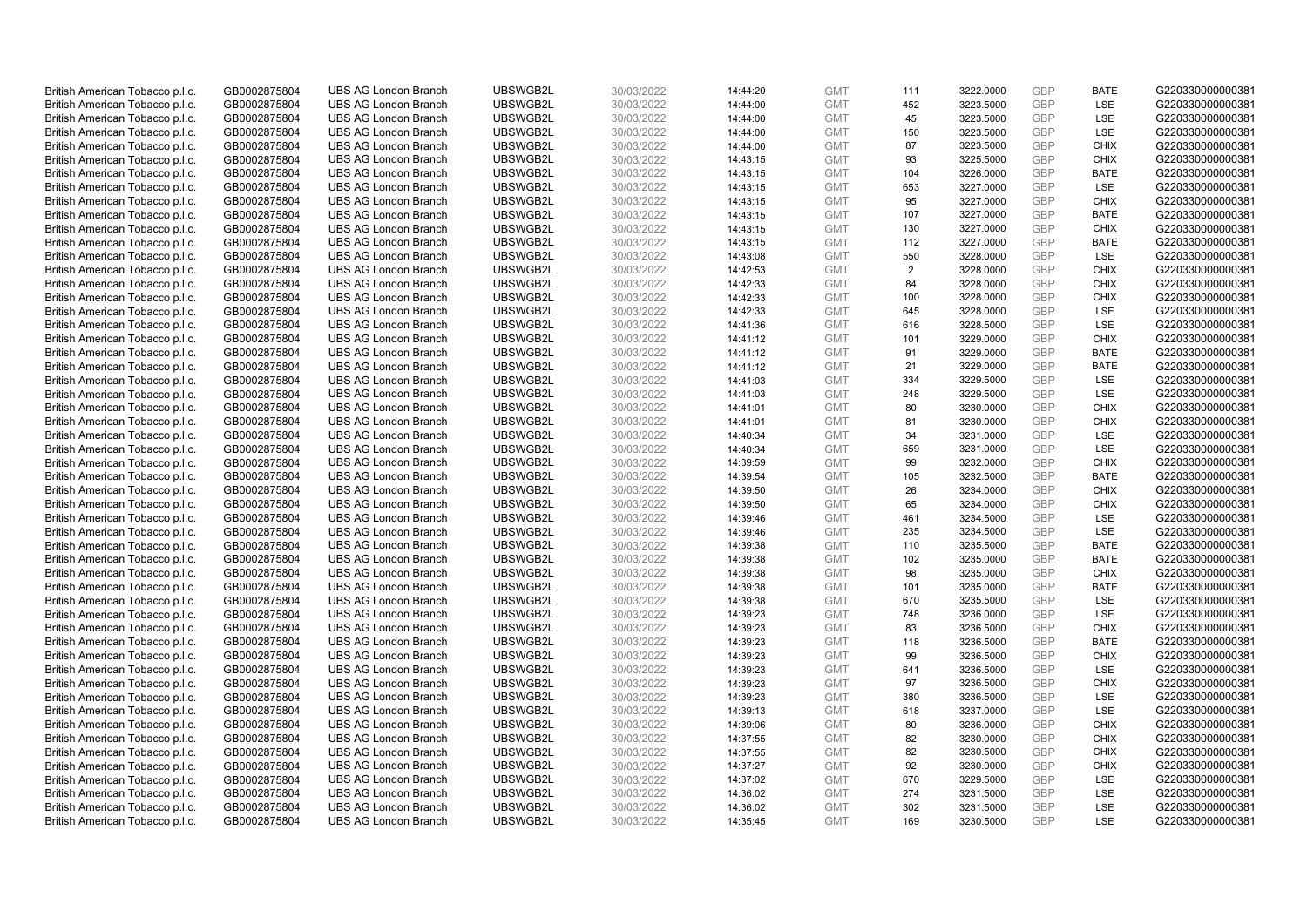|                                 |              |                             | UBSWGB2L | 30/03/2022 |          | <b>GMT</b> |     |           | <b>GBP</b> | LSE         | G220330000000381 |
|---------------------------------|--------------|-----------------------------|----------|------------|----------|------------|-----|-----------|------------|-------------|------------------|
| British American Tobacco p.l.c. | GB0002875804 | <b>UBS AG London Branch</b> |          |            | 14:35:45 |            | 300 | 3230.5000 |            |             |                  |
| British American Tobacco p.l.c. | GB0002875804 | <b>UBS AG London Branch</b> | UBSWGB2L | 30/03/2022 | 14:35:45 | <b>GMT</b> | 66  | 3230.0000 | <b>GBP</b> | <b>CHIX</b> | G220330000000381 |
| British American Tobacco p.l.c. | GB0002875804 | <b>UBS AG London Branch</b> | UBSWGB2L | 30/03/2022 | 14:35:45 | <b>GMT</b> | 63  | 3230.5000 | GBP        | LSE         | G220330000000381 |
| British American Tobacco p.l.c. | GB0002875804 | <b>UBS AG London Branch</b> | UBSWGB2L | 30/03/2022 | 14:35:45 | <b>GMT</b> | 24  | 3230.0000 | GBP        | <b>CHIX</b> | G220330000000381 |
| British American Tobacco p.l.c. | GB0002875804 | <b>UBS AG London Branch</b> | UBSWGB2L | 30/03/2022 | 14:35:45 | <b>GMT</b> | 58  | 3230.5000 | <b>GBP</b> | LSE         | G220330000000381 |
| British American Tobacco p.l.c. | GB0002875804 | <b>UBS AG London Branch</b> | UBSWGB2L | 30/03/2022 | 14:35:34 | <b>GMT</b> | 108 | 3233.5000 | <b>GBP</b> | <b>BATE</b> | G220330000000381 |
| British American Tobacco p.l.c. | GB0002875804 | <b>UBS AG London Branch</b> | UBSWGB2L | 30/03/2022 | 14:35:30 | <b>GMT</b> | 599 | 3235.0000 | GBP        | LSE         | G220330000000381 |
| British American Tobacco p.l.c. | GB0002875804 | <b>UBS AG London Branch</b> | UBSWGB2L | 30/03/2022 | 14:35:30 | <b>GMT</b> | 101 | 3235.0000 | <b>GBP</b> | <b>BATE</b> | G220330000000381 |
| British American Tobacco p.l.c. | GB0002875804 | <b>UBS AG London Branch</b> | UBSWGB2L | 30/03/2022 | 14:35:30 | <b>GMT</b> | 122 | 3235.0000 | GBP        | <b>BATE</b> | G220330000000381 |
| British American Tobacco p.l.c. | GB0002875804 | <b>UBS AG London Branch</b> | UBSWGB2L | 30/03/2022 | 14:35:27 | <b>GMT</b> | 86  | 3236.0000 | <b>GBP</b> | <b>CHIX</b> | G220330000000381 |
| British American Tobacco p.l.c. | GB0002875804 | <b>UBS AG London Branch</b> | UBSWGB2L | 30/03/2022 | 14:35:27 | <b>GMT</b> | 111 | 3236.0000 | GBP        | <b>CHIX</b> | G220330000000381 |
| British American Tobacco p.l.c. | GB0002875804 | <b>UBS AG London Branch</b> | UBSWGB2L | 30/03/2022 | 14:35:27 | <b>GMT</b> | 32  | 3236.0000 | <b>GBP</b> | <b>CHIX</b> | G220330000000381 |
| British American Tobacco p.l.c. | GB0002875804 | <b>UBS AG London Branch</b> | UBSWGB2L | 30/03/2022 | 14:35:20 | <b>GMT</b> | 570 | 3235.5000 | <b>GBP</b> | LSE         | G220330000000381 |
| British American Tobacco p.l.c. | GB0002875804 | <b>UBS AG London Branch</b> | UBSWGB2L | 30/03/2022 | 14:35:04 | <b>GMT</b> | 58  | 3235.5000 | <b>GBP</b> | <b>BATE</b> | G220330000000381 |
| British American Tobacco p.l.c. | GB0002875804 | <b>UBS AG London Branch</b> | UBSWGB2L | 30/03/2022 | 14:35:04 | <b>GMT</b> | 60  | 3235.5000 | <b>GBP</b> | <b>BATE</b> | G220330000000381 |
| British American Tobacco p.l.c. | GB0002875804 | <b>UBS AG London Branch</b> | UBSWGB2L | 30/03/2022 | 14:34:55 | <b>GMT</b> | 621 | 3235.5000 | GBP        | LSE         | G220330000000381 |
|                                 |              |                             | UBSWGB2L |            |          | <b>GMT</b> |     |           | <b>GBP</b> |             |                  |
| British American Tobacco p.l.c. | GB0002875804 | <b>UBS AG London Branch</b> |          | 30/03/2022 | 14:34:55 |            | 53  | 3236.0000 |            | <b>CHIX</b> | G220330000000381 |
| British American Tobacco p.l.c. | GB0002875804 | <b>UBS AG London Branch</b> | UBSWGB2L | 30/03/2022 | 14:34:55 | <b>GMT</b> | 21  | 3236.0000 | GBP        | <b>CHIX</b> | G220330000000381 |
| British American Tobacco p.l.c. | GB0002875804 | <b>UBS AG London Branch</b> | UBSWGB2L | 30/03/2022 | 14:34:55 | <b>GMT</b> | 42  | 3236.0000 | <b>GBP</b> | <b>CHIX</b> | G220330000000381 |
| British American Tobacco p.l.c. | GB0002875804 | <b>UBS AG London Branch</b> | UBSWGB2L | 30/03/2022 | 14:34:32 | <b>GMT</b> | 21  | 3236.5000 | GBP        | <b>CHIX</b> | G220330000000381 |
| British American Tobacco p.l.c. | GB0002875804 | <b>UBS AG London Branch</b> | UBSWGB2L | 30/03/2022 | 14:34:32 | <b>GMT</b> | 85  | 3236.5000 | <b>GBP</b> | <b>CHIX</b> | G220330000000381 |
| British American Tobacco p.l.c. | GB0002875804 | <b>UBS AG London Branch</b> | UBSWGB2L | 30/03/2022 | 14:34:32 | <b>GMT</b> | 29  | 3236.5000 | GBP        | <b>CHIX</b> | G220330000000381 |
| British American Tobacco p.l.c. | GB0002875804 | <b>UBS AG London Branch</b> | UBSWGB2L | 30/03/2022 | 14:34:22 | <b>GMT</b> | 596 | 3236.0000 | <b>GBP</b> | LSE         | G220330000000381 |
| British American Tobacco p.l.c. | GB0002875804 | <b>UBS AG London Branch</b> | UBSWGB2L | 30/03/2022 | 14:34:19 | <b>GMT</b> | 99  | 3236.5000 | GBP        | <b>CHIX</b> | G220330000000381 |
| British American Tobacco p.l.c. | GB0002875804 | <b>UBS AG London Branch</b> | UBSWGB2L | 30/03/2022 | 14:34:19 | <b>GMT</b> | 205 | 3236.5000 | <b>GBP</b> | <b>CHIX</b> | G220330000000381 |
| British American Tobacco p.l.c. | GB0002875804 | <b>UBS AG London Branch</b> | UBSWGB2L | 30/03/2022 | 14:34:19 | <b>GMT</b> | 13  | 3236.5000 | GBP        | <b>CHIX</b> | G220330000000381 |
| British American Tobacco p.l.c. | GB0002875804 | <b>UBS AG London Branch</b> | UBSWGB2L | 30/03/2022 | 14:34:17 | <b>GMT</b> | 90  | 3236.5000 | <b>GBP</b> | <b>CHIX</b> | G220330000000381 |
| British American Tobacco p.l.c. | GB0002875804 | <b>UBS AG London Branch</b> | UBSWGB2L | 30/03/2022 | 14:34:01 | <b>GMT</b> | 634 | 3236.5000 | <b>GBP</b> | <b>LSE</b>  | G220330000000381 |
| British American Tobacco p.l.c. | GB0002875804 | <b>UBS AG London Branch</b> | UBSWGB2L | 30/03/2022 | 14:33:30 | <b>GMT</b> | 118 | 3235.0000 | GBP        | <b>BATE</b> | G220330000000381 |
| British American Tobacco p.l.c. | GB0002875804 | <b>UBS AG London Branch</b> | UBSWGB2L | 30/03/2022 | 14:33:30 | <b>GMT</b> | 112 | 3235.0000 | GBP        | <b>BATE</b> | G220330000000381 |
| British American Tobacco p.l.c. | GB0002875804 | <b>UBS AG London Branch</b> | UBSWGB2L | 30/03/2022 | 14:33:30 | <b>GMT</b> | 61  | 3235.5000 | GBP        | <b>BATE</b> | G220330000000381 |
| British American Tobacco p.l.c. | GB0002875804 | <b>UBS AG London Branch</b> | UBSWGB2L | 30/03/2022 | 14:33:30 | <b>GMT</b> | 107 | 3235.5000 | GBP        | <b>CHIX</b> | G220330000000381 |
| British American Tobacco p.l.c. | GB0002875804 | <b>UBS AG London Branch</b> | UBSWGB2L | 30/03/2022 | 14:33:30 | <b>GMT</b> | 563 | 3235.5000 | GBP        | LSE         | G220330000000381 |
| British American Tobacco p.l.c. | GB0002875804 | <b>UBS AG London Branch</b> | UBSWGB2L | 30/03/2022 | 14:33:22 | <b>GMT</b> | 100 | 3235.5000 | GBP        | <b>CHIX</b> | G220330000000381 |
| British American Tobacco p.l.c. | GB0002875804 | <b>UBS AG London Branch</b> | UBSWGB2L | 30/03/2022 | 14:32:49 | <b>GMT</b> | 605 | 3234.0000 | GBP        | LSE         | G220330000000381 |
| British American Tobacco p.l.c. | GB0002875804 | <b>UBS AG London Branch</b> | UBSWGB2L | 30/03/2022 | 14:32:49 | <b>GMT</b> | 93  | 3234.0000 | <b>GBP</b> | <b>CHIX</b> | G220330000000381 |
| British American Tobacco p.l.c. | GB0002875804 | <b>UBS AG London Branch</b> | UBSWGB2L | 30/03/2022 | 14:32:49 | <b>GMT</b> | 207 | 3234.5000 | GBP        | <b>LSE</b>  | G220330000000381 |
| British American Tobacco p.l.c. | GB0002875804 | <b>UBS AG London Branch</b> | UBSWGB2L | 30/03/2022 | 14:32:49 | <b>GMT</b> | 200 | 3234.5000 | <b>GBP</b> | LSE         | G220330000000381 |
| British American Tobacco p.l.c. | GB0002875804 | <b>UBS AG London Branch</b> | UBSWGB2L | 30/03/2022 | 14:32:49 | <b>GMT</b> | 200 | 3234.5000 | GBP        | LSE         | G220330000000381 |
| British American Tobacco p.l.c. | GB0002875804 | <b>UBS AG London Branch</b> | UBSWGB2L | 30/03/2022 | 14:32:21 | <b>GMT</b> | 113 | 3233.0000 | <b>GBP</b> | <b>BATE</b> | G220330000000381 |
| British American Tobacco p.l.c. | GB0002875804 | <b>UBS AG London Branch</b> | UBSWGB2L | 30/03/2022 | 14:32:21 | <b>GMT</b> | 116 | 3233.5000 | <b>GBP</b> | <b>BATE</b> | G220330000000381 |
| British American Tobacco p.l.c. | GB0002875804 | <b>UBS AG London Branch</b> | UBSWGB2L | 30/03/2022 | 14:32:00 | <b>GMT</b> | 570 | 3234.5000 | GBP        | LSE         | G220330000000381 |
| British American Tobacco p.l.c. | GB0002875804 | <b>UBS AG London Branch</b> | UBSWGB2L | 30/03/2022 | 14:32:00 | <b>GMT</b> | 86  | 3234.5000 | <b>GBP</b> | <b>CHIX</b> | G220330000000381 |
| British American Tobacco p.l.c. |              | <b>UBS AG London Branch</b> | UBSWGB2L | 30/03/2022 | 14:32:00 | <b>GMT</b> | 96  | 3234.5000 | GBP        | <b>CHIX</b> | G220330000000381 |
|                                 | GB0002875804 |                             | UBSWGB2L |            |          |            |     |           | GBP        | <b>LSE</b>  |                  |
| British American Tobacco p.l.c. | GB0002875804 | <b>UBS AG London Branch</b> |          | 30/03/2022 | 14:31:54 | <b>GMT</b> | 622 | 3235.0000 |            |             | G220330000000381 |
| British American Tobacco p.l.c. | GB0002875804 | <b>UBS AG London Branch</b> | UBSWGB2L | 30/03/2022 | 14:31:45 | <b>GMT</b> | 99  | 3235.5000 | <b>GBP</b> | <b>CHIX</b> | G220330000000381 |
| British American Tobacco p.l.c. | GB0002875804 | <b>UBS AG London Branch</b> | UBSWGB2L | 30/03/2022 | 14:31:45 | <b>GMT</b> | 111 | 3236.0000 | <b>GBP</b> | <b>CHIX</b> | G220330000000381 |
| British American Tobacco p.l.c. | GB0002875804 | <b>UBS AG London Branch</b> | UBSWGB2L | 30/03/2022 | 14:31:45 | <b>GMT</b> | 37  | 3235.5000 | GBP        | <b>CHIX</b> | G220330000000381 |
| British American Tobacco p.l.c. | GB0002875804 | <b>UBS AG London Branch</b> | UBSWGB2L | 30/03/2022 | 14:31:33 | <b>GMT</b> | 697 | 3236.5000 | GBP        | LSE         | G220330000000381 |
| British American Tobacco p.l.c. | GB0002875804 | <b>UBS AG London Branch</b> | UBSWGB2L | 30/03/2022 | 14:30:54 | <b>GMT</b> | 428 | 3232.0000 | <b>GBP</b> | LSE         | G220330000000381 |
| British American Tobacco p.l.c. | GB0002875804 | <b>UBS AG London Branch</b> | UBSWGB2L | 30/03/2022 | 14:30:54 | <b>GMT</b> | 147 | 3232.0000 | GBP        | LSE         | G220330000000381 |
| British American Tobacco p.l.c. | GB0002875804 | <b>UBS AG London Branch</b> | UBSWGB2L | 30/03/2022 | 14:30:53 | <b>GMT</b> | 72  | 3232.5000 | <b>GBP</b> | <b>CHIX</b> | G220330000000381 |
| British American Tobacco p.l.c. | GB0002875804 | <b>UBS AG London Branch</b> | UBSWGB2L | 30/03/2022 | 14:30:53 | <b>GMT</b> | 113 | 3233.0000 | GBP        | <b>CHIX</b> | G220330000000381 |
| British American Tobacco p.l.c. | GB0002875804 | <b>UBS AG London Branch</b> | UBSWGB2L | 30/03/2022 | 14:30:23 | <b>GMT</b> | 667 | 3232.0000 | GBP        | <b>LSE</b>  | G220330000000381 |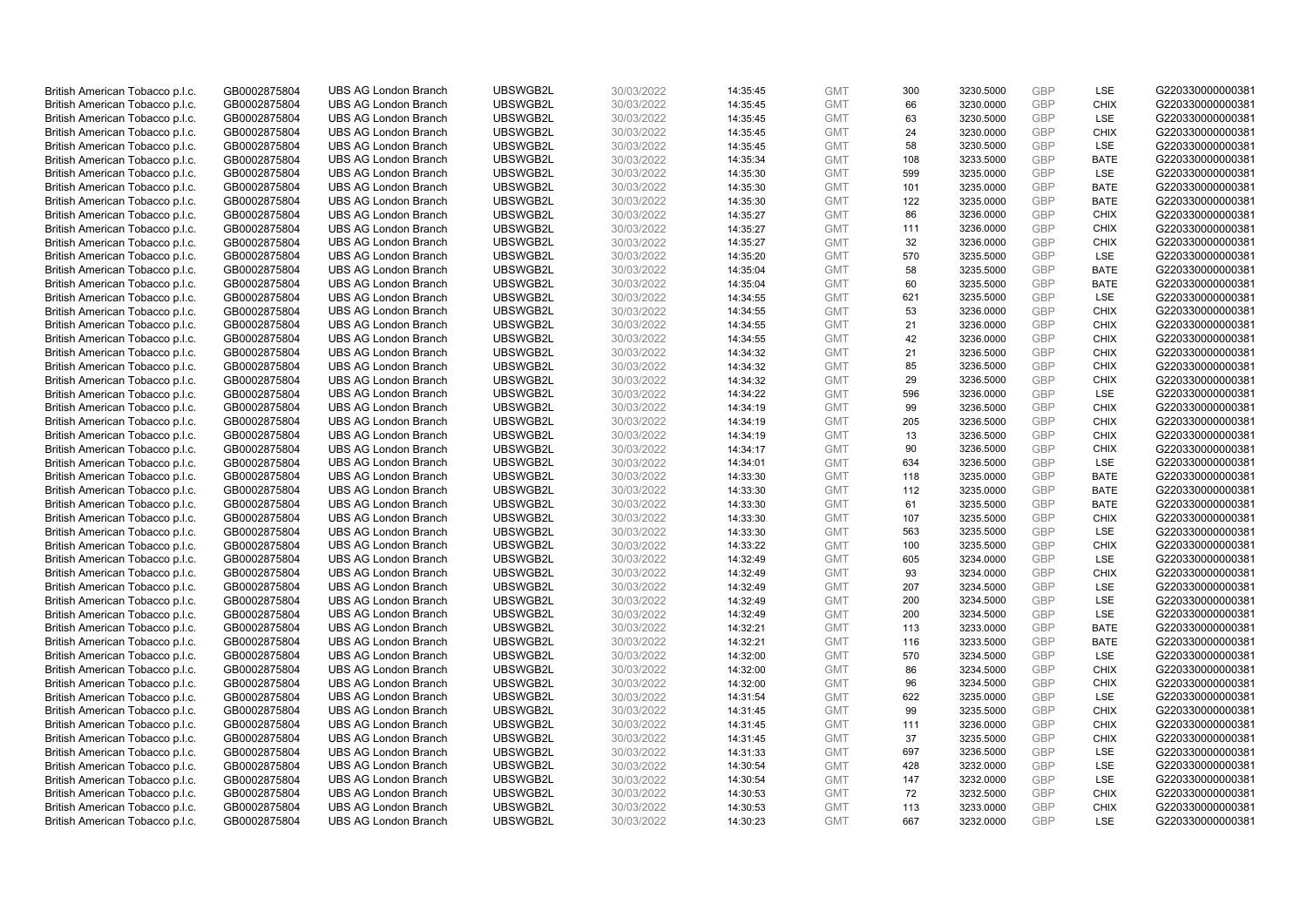| British American Tobacco p.l.c. | GB0002875804 | <b>UBS AG London Branch</b> | UBSWGB2L | 30/03/2022 | 14:29:57 | <b>GMT</b> | 276 | 3231.0000 | <b>GBP</b> | LSE         | G220330000000381 |
|---------------------------------|--------------|-----------------------------|----------|------------|----------|------------|-----|-----------|------------|-------------|------------------|
|                                 |              |                             |          |            |          |            |     |           |            |             |                  |
| British American Tobacco p.l.c. | GB0002875804 | <b>UBS AG London Branch</b> | UBSWGB2L | 30/03/2022 | 14:29:57 | <b>GMT</b> | 300 | 3231.0000 | GBP        | LSE         | G220330000000381 |
| British American Tobacco p.l.c. | GB0002875804 | <b>UBS AG London Branch</b> | UBSWGB2L | 30/03/2022 | 14:29:57 | <b>GMT</b> | 88  | 3231.0000 | GBP        | LSE         | G220330000000381 |
| British American Tobacco p.l.c. | GB0002875804 | <b>UBS AG London Branch</b> | UBSWGB2L | 30/03/2022 | 14:29:57 | <b>GMT</b> | 119 | 3231.5000 | GBP        | <b>BATE</b> | G220330000000381 |
| British American Tobacco p.l.c. | GB0002875804 | <b>UBS AG London Branch</b> | UBSWGB2L | 30/03/2022 | 14:29:53 | <b>GMT</b> | 98  | 3232.5000 | GBP        | <b>CHIX</b> | G220330000000381 |
| British American Tobacco p.l.c. | GB0002875804 | <b>UBS AG London Branch</b> | UBSWGB2L | 30/03/2022 | 14:29:53 | <b>GMT</b> | 85  | 3232.5000 | <b>GBP</b> | <b>CHIX</b> | G220330000000381 |
| British American Tobacco p.l.c. | GB0002875804 | <b>UBS AG London Branch</b> | UBSWGB2L | 30/03/2022 | 14:29:53 | <b>GMT</b> | 9   | 3232.5000 | GBP        | <b>CHIX</b> | G220330000000381 |
| British American Tobacco p.l.c. | GB0002875804 | <b>UBS AG London Branch</b> | UBSWGB2L | 30/03/2022 | 14:29:53 | <b>GMT</b> | 251 | 3233.0000 | <b>GBP</b> | <b>LSE</b>  | G220330000000381 |
| British American Tobacco p.l.c. | GB0002875804 | <b>UBS AG London Branch</b> | UBSWGB2L | 30/03/2022 | 14:29:53 | <b>GMT</b> | 446 | 3233.0000 | GBP        | LSE         | G220330000000381 |
| British American Tobacco p.l.c. | GB0002875804 | <b>UBS AG London Branch</b> | UBSWGB2L | 30/03/2022 | 14:29:53 | <b>GMT</b> | 108 | 3233.0000 | <b>GBP</b> | <b>BATE</b> | G220330000000381 |
| British American Tobacco p.l.c. | GB0002875804 | <b>UBS AG London Branch</b> | UBSWGB2L | 30/03/2022 | 14:29:53 | <b>GMT</b> | 111 | 3233.0000 | GBP        | <b>BATE</b> | G220330000000381 |
| British American Tobacco p.l.c. | GB0002875804 | <b>UBS AG London Branch</b> | UBSWGB2L | 30/03/2022 | 14:29:52 | <b>GMT</b> | 91  | 3233.5000 | <b>GBP</b> | <b>CHIX</b> | G220330000000381 |
| British American Tobacco p.l.c. | GB0002875804 | <b>UBS AG London Branch</b> | UBSWGB2L | 30/03/2022 | 14:29:52 | <b>GMT</b> | 279 | 3234.0000 | <b>GBP</b> | LSE         | G220330000000381 |
| British American Tobacco p.l.c. | GB0002875804 | <b>UBS AG London Branch</b> | UBSWGB2L | 30/03/2022 | 14:29:52 | <b>GMT</b> | 188 | 3234.0000 | <b>GBP</b> | <b>LSE</b>  | G220330000000381 |
| British American Tobacco p.l.c. | GB0002875804 | <b>UBS AG London Branch</b> | UBSWGB2L | 30/03/2022 | 14:29:52 | <b>GMT</b> | 134 | 3234.0000 | <b>GBP</b> | <b>LSE</b>  | G220330000000381 |
| British American Tobacco p.l.c. | GB0002875804 | <b>UBS AG London Branch</b> | UBSWGB2L | 30/03/2022 | 14:29:20 | <b>GMT</b> | 86  | 3232.5000 | GBP        | <b>CHIX</b> | G220330000000381 |
|                                 |              |                             | UBSWGB2L |            |          | <b>GMT</b> |     |           | GBP        | <b>CHIX</b> |                  |
| British American Tobacco p.l.c. | GB0002875804 | <b>UBS AG London Branch</b> |          | 30/03/2022 | 14:29:20 |            | 31  | 3232.5000 |            |             | G220330000000381 |
| British American Tobacco p.l.c. | GB0002875804 | <b>UBS AG London Branch</b> | UBSWGB2L | 30/03/2022 | 14:29:11 | <b>GMT</b> | 61  | 3232.5000 | <b>GBP</b> | <b>CHIX</b> | G220330000000381 |
| British American Tobacco p.l.c. | GB0002875804 | <b>UBS AG London Branch</b> | UBSWGB2L | 30/03/2022 | 14:28:54 | <b>GMT</b> | 168 | 3233.5000 | GBP        | <b>LSE</b>  | G220330000000381 |
| British American Tobacco p.l.c. | GB0002875804 | <b>UBS AG London Branch</b> | UBSWGB2L | 30/03/2022 | 14:28:54 | <b>GMT</b> | 418 | 3233.5000 | GBP        | LSE         | G220330000000381 |
| British American Tobacco p.l.c. | GB0002875804 | <b>UBS AG London Branch</b> | UBSWGB2L | 30/03/2022 | 14:28:54 | <b>GMT</b> | 128 | 3233.5000 | <b>GBP</b> | <b>BATE</b> | G220330000000381 |
| British American Tobacco p.l.c. | GB0002875804 | <b>UBS AG London Branch</b> | UBSWGB2L | 30/03/2022 | 14:28:54 | <b>GMT</b> | 41  | 3233.5000 | GBP        | <b>BATE</b> | G220330000000381 |
| British American Tobacco p.l.c. | GB0002875804 | <b>UBS AG London Branch</b> | UBSWGB2L | 30/03/2022 | 14:28:54 | <b>GMT</b> | 65  | 3233.5000 | <b>GBP</b> | <b>BATE</b> | G220330000000381 |
| British American Tobacco p.l.c. | GB0002875804 | <b>UBS AG London Branch</b> | UBSWGB2L | 30/03/2022 | 14:28:08 | <b>GMT</b> | 73  | 3234.0000 | GBP        | <b>CHIX</b> | G220330000000381 |
| British American Tobacco p.l.c. | GB0002875804 | <b>UBS AG London Branch</b> | UBSWGB2L | 30/03/2022 | 14:28:08 | <b>GMT</b> | 173 | 3234.0000 | <b>GBP</b> | <b>CHIX</b> | G220330000000381 |
| British American Tobacco p.l.c. | GB0002875804 | <b>UBS AG London Branch</b> | UBSWGB2L | 30/03/2022 | 14:26:36 | <b>GMT</b> | 600 | 3233.5000 | <b>GBP</b> | LSE         | G220330000000381 |
| British American Tobacco p.l.c. | GB0002875804 | <b>UBS AG London Branch</b> | UBSWGB2L | 30/03/2022 | 14:26:17 | <b>GMT</b> | 16  | 3232.5000 | <b>GBP</b> | <b>CHIX</b> | G220330000000381 |
| British American Tobacco p.l.c. | GB0002875804 | <b>UBS AG London Branch</b> | UBSWGB2L | 30/03/2022 | 14:26:17 | <b>GMT</b> | 45  | 3232.5000 | <b>GBP</b> | <b>CHIX</b> | G220330000000381 |
| British American Tobacco p.l.c. | GB0002875804 | <b>UBS AG London Branch</b> | UBSWGB2L | 30/03/2022 | 14:26:17 | <b>GMT</b> | 57  | 3232.5000 | GBP        | <b>CHIX</b> | G220330000000381 |
| British American Tobacco p.l.c. | GB0002875804 | <b>UBS AG London Branch</b> | UBSWGB2L | 30/03/2022 | 14:25:47 | <b>GMT</b> | 671 | 3231.0000 | GBP        | LSE         | G220330000000381 |
| British American Tobacco p.l.c. | GB0002875804 | <b>UBS AG London Branch</b> | UBSWGB2L | 30/03/2022 | 14:25:47 | <b>GMT</b> | 595 | 3231.0000 | GBP        | LSE         | G220330000000381 |
| British American Tobacco p.l.c. | GB0002875804 | <b>UBS AG London Branch</b> | UBSWGB2L | 30/03/2022 | 14:25:37 | <b>GMT</b> | 146 | 3231.5000 | GBP        | <b>CHIX</b> | G220330000000381 |
| British American Tobacco p.l.c. | GB0002875804 | <b>UBS AG London Branch</b> | UBSWGB2L | 30/03/2022 | 14:23:40 | <b>GMT</b> | 430 | 3229.0000 | GBP        | LSE         | G220330000000381 |
| British American Tobacco p.l.c. | GB0002875804 | <b>UBS AG London Branch</b> | UBSWGB2L | 30/03/2022 | 14:23:40 | <b>GMT</b> | 229 | 3229.0000 | GBP        | LSE         | G220330000000381 |
| British American Tobacco p.l.c. | GB0002875804 | <b>UBS AG London Branch</b> | UBSWGB2L | 30/03/2022 | 14:23:40 | <b>GMT</b> | 111 | 3229.0000 | GBP        | <b>CHIX</b> | G220330000000381 |
| British American Tobacco p.l.c. | GB0002875804 | <b>UBS AG London Branch</b> | UBSWGB2L | 30/03/2022 | 14:23:40 | <b>GMT</b> | 116 | 3229.0000 | <b>GBP</b> | <b>BATE</b> | G220330000000381 |
| British American Tobacco p.l.c. | GB0002875804 | <b>UBS AG London Branch</b> | UBSWGB2L | 30/03/2022 | 14:23:20 | <b>GMT</b> | 96  | 3229.5000 | GBP        | <b>CHIX</b> | G220330000000381 |
| British American Tobacco p.l.c. | GB0002875804 | <b>UBS AG London Branch</b> | UBSWGB2L | 30/03/2022 | 14:20:15 | <b>GMT</b> | 695 | 3232.5000 | <b>GBP</b> | LSE         | G220330000000381 |
| British American Tobacco p.l.c. | GB0002875804 | <b>UBS AG London Branch</b> | UBSWGB2L | 30/03/2022 | 14:19:11 | <b>GMT</b> | 14  | 3233.0000 | GBP        | <b>CHIX</b> | G220330000000381 |
|                                 |              |                             |          |            |          |            |     |           | <b>GBP</b> |             |                  |
| British American Tobacco p.l.c. | GB0002875804 | <b>UBS AG London Branch</b> | UBSWGB2L | 30/03/2022 | 14:19:11 | <b>GMT</b> | 2   | 3233.0000 |            | <b>CHIX</b> | G220330000000381 |
| British American Tobacco p.l.c. | GB0002875804 | <b>UBS AG London Branch</b> | UBSWGB2L | 30/03/2022 | 14:19:11 | <b>GMT</b> | 75  | 3233.0000 | <b>GBP</b> | <b>CHIX</b> | G220330000000381 |
| British American Tobacco p.l.c. | GB0002875804 | <b>UBS AG London Branch</b> | UBSWGB2L | 30/03/2022 | 14:19:07 | <b>GMT</b> | 182 | 3233.5000 | GBP        | <b>LSE</b>  | G220330000000381 |
| British American Tobacco p.l.c. | GB0002875804 | <b>UBS AG London Branch</b> | UBSWGB2L | 30/03/2022 | 14:19:07 | <b>GMT</b> | 270 | 3233.5000 | <b>GBP</b> | LSE         | G220330000000381 |
| British American Tobacco p.l.c. | GB0002875804 | <b>UBS AG London Branch</b> | UBSWGB2L | 30/03/2022 | 14:19:07 | <b>GMT</b> | 357 | 3233.0000 | GBP        | LSE         | G220330000000381 |
| British American Tobacco p.l.c. | GB0002875804 | <b>UBS AG London Branch</b> | UBSWGB2L | 30/03/2022 | 14:19:07 | <b>GMT</b> | 200 | 3233.0000 | GBP        | <b>LSE</b>  | G220330000000381 |
| British American Tobacco p.l.c. | GB0002875804 | <b>UBS AG London Branch</b> | UBSWGB2L | 30/03/2022 | 14:19:07 | <b>GMT</b> | 107 | 3233.0000 | GBP        | <b>BATE</b> | G220330000000381 |
| British American Tobacco p.l.c. | GB0002875804 | <b>UBS AG London Branch</b> | UBSWGB2L | 30/03/2022 | 14:19:04 | <b>GMT</b> | 14  | 3234.0000 | GBP        | <b>CHIX</b> | G220330000000381 |
| British American Tobacco p.l.c. | GB0002875804 | <b>UBS AG London Branch</b> | UBSWGB2L | 30/03/2022 | 14:19:04 | <b>GMT</b> | 14  | 3234.0000 | GBP        | <b>CHIX</b> | G220330000000381 |
| British American Tobacco p.l.c. | GB0002875804 | <b>UBS AG London Branch</b> | UBSWGB2L | 30/03/2022 | 14:19:04 | <b>GMT</b> | 14  | 3234.0000 | GBP        | <b>CHIX</b> | G220330000000381 |
| British American Tobacco p.l.c. | GB0002875804 | <b>UBS AG London Branch</b> | UBSWGB2L | 30/03/2022 | 14:19:04 | <b>GMT</b> | 14  | 3234.0000 | GBP        | <b>CHIX</b> | G220330000000381 |
| British American Tobacco p.l.c. | GB0002875804 | <b>UBS AG London Branch</b> | UBSWGB2L | 30/03/2022 | 14:19:04 | <b>GMT</b> | 14  | 3234.0000 | <b>GBP</b> | <b>CHIX</b> | G220330000000381 |
| British American Tobacco p.l.c. | GB0002875804 | <b>UBS AG London Branch</b> | UBSWGB2L | 30/03/2022 | 14:19:04 | <b>GMT</b> | 2   | 3234.0000 | <b>GBP</b> | <b>CHIX</b> | G220330000000381 |
| British American Tobacco p.l.c. | GB0002875804 | <b>UBS AG London Branch</b> | UBSWGB2L | 30/03/2022 | 14:16:41 | <b>GMT</b> | 81  | 3231.0000 | GBP        | <b>CHIX</b> | G220330000000381 |
| British American Tobacco p.l.c. | GB0002875804 | <b>UBS AG London Branch</b> | UBSWGB2L | 30/03/2022 | 14:16:41 | <b>GMT</b> | 100 | 3231.0000 | GBP        | <b>BATE</b> | G220330000000381 |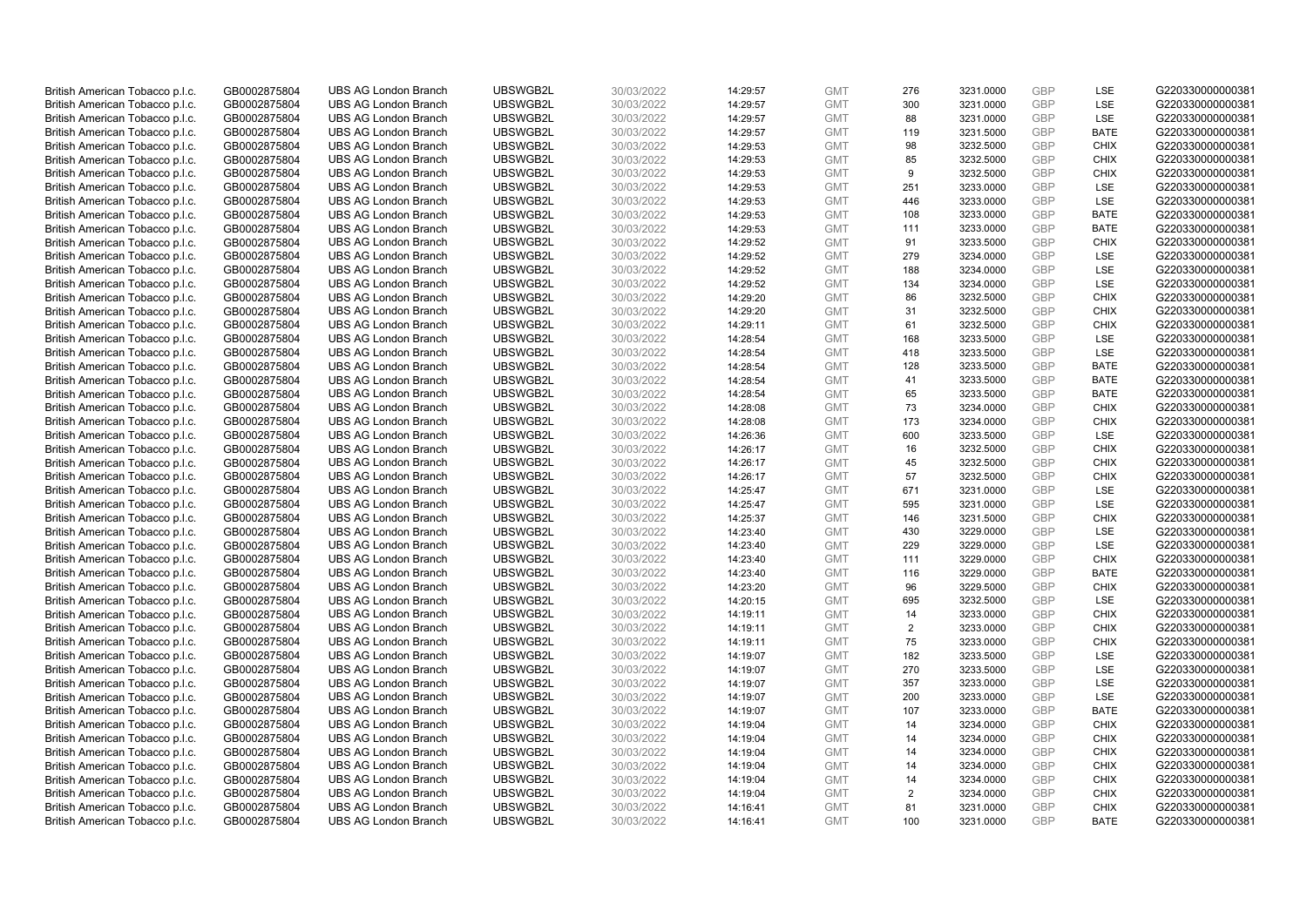| British American Tobacco p.l.c.                                    | GB0002875804                 | <b>UBS AG London Branch</b>                                | UBSWGB2L             | 30/03/2022               | 14:16:41             | <b>GMT</b>               | 9                    | 3231.0000              | <b>GBP</b>               | <b>BATE</b>                | G220330000000381                     |
|--------------------------------------------------------------------|------------------------------|------------------------------------------------------------|----------------------|--------------------------|----------------------|--------------------------|----------------------|------------------------|--------------------------|----------------------------|--------------------------------------|
| British American Tobacco p.l.c.                                    | GB0002875804                 | <b>UBS AG London Branch</b>                                | UBSWGB2L             | 30/03/2022               | 14:15:55             | <b>GMT</b>               | 52                   | 3231.5000              | GBP                      | <b>CHIX</b>                | G220330000000381                     |
| British American Tobacco p.l.c.                                    | GB0002875804                 | <b>UBS AG London Branch</b>                                | UBSWGB2L             | 30/03/2022               | 14:15:55             | <b>GMT</b>               | 43                   | 3231.5000              | <b>GBP</b>               | <b>CHIX</b>                | G220330000000381                     |
| British American Tobacco p.l.c.                                    | GB0002875804                 | <b>UBS AG London Branch</b>                                | UBSWGB2L             | 30/03/2022               | 14:15:34             | <b>GMT</b>               | 91                   | 3231.5000              | GBP                      | <b>CHIX</b>                | G220330000000381                     |
| British American Tobacco p.l.c.                                    | GB0002875804                 | <b>UBS AG London Branch</b>                                | UBSWGB2L             | 30/03/2022               | 14:15:34             | <b>GMT</b>               | 690                  | 3232.0000              | <b>GBP</b>               | <b>LSE</b>                 | G220330000000381                     |
| British American Tobacco p.l.c.                                    | GB0002875804                 | <b>UBS AG London Branch</b>                                | UBSWGB2L             | 30/03/2022               | 14:13:55             | <b>GMT</b>               | 596                  | 3232.0000              | GBP                      | LSE                        | G220330000000381                     |
| British American Tobacco p.l.c.                                    | GB0002875804                 | <b>UBS AG London Branch</b>                                | UBSWGB2L             | 30/03/2022               | 14:13:02             | <b>GMT</b>               | 80                   | 3232.5000              | <b>GBP</b>               | <b>CHIX</b>                | G220330000000381                     |
| British American Tobacco p.l.c.                                    | GB0002875804                 | <b>UBS AG London Branch</b>                                | UBSWGB2L             | 30/03/2022               | 14:12:27             | <b>GMT</b>               | 115                  | 3233.5000              | <b>GBP</b>               | <b>BATE</b>                | G220330000000381                     |
| British American Tobacco p.l.c.                                    | GB0002875804                 | <b>UBS AG London Branch</b>                                | UBSWGB2L             | 30/03/2022               | 14:12:22             | <b>GMT</b>               | 581                  | 3234.5000              | <b>GBP</b>               | <b>LSE</b>                 | G220330000000381                     |
| British American Tobacco p.l.c.                                    | GB0002875804                 | <b>UBS AG London Branch</b>                                | UBSWGB2L             | 30/03/2022               | 14:12:22             | <b>GMT</b>               | 105                  | 3234.5000              | <b>GBP</b>               | <b>BATE</b>                | G220330000000381                     |
| British American Tobacco p.l.c.                                    | GB0002875804                 | <b>UBS AG London Branch</b>                                | UBSWGB2L             | 30/03/2022               | 14:11:36             | <b>GMT</b>               | 80                   | 3235.0000              | <b>GBP</b>               | <b>CHIX</b>                | G220330000000381                     |
| British American Tobacco p.l.c.                                    | GB0002875804                 | <b>UBS AG London Branch</b>                                | UBSWGB2L             | 30/03/2022               | 14:11:36             | <b>GMT</b>               | 14                   | 3235.0000              | <b>GBP</b>               | <b>CHIX</b>                | G220330000000381                     |
| British American Tobacco p.l.c.                                    | GB0002875804                 | <b>UBS AG London Branch</b>                                | UBSWGB2L             | 30/03/2022               | 14:10:39             | <b>GMT</b>               | 85                   | 3234.5000              | GBP                      | <b>CHIX</b>                | G220330000000381                     |
| British American Tobacco p.l.c.                                    | GB0002875804                 | <b>UBS AG London Branch</b>                                | UBSWGB2L             | 30/03/2022               | 14:10:39             | <b>GMT</b>               | $\blacktriangleleft$ | 3234.5000              | <b>GBP</b>               | <b>CHIX</b>                | G220330000000381                     |
| British American Tobacco p.l.c.                                    | GB0002875804                 | <b>UBS AG London Branch</b>                                | UBSWGB2L             | 30/03/2022               | 14:09:11             | <b>GMT</b>               | 90                   | 3235.0000              | GBP                      | <b>CHIX</b>                | G220330000000381                     |
| British American Tobacco p.l.c.                                    | GB0002875804                 | <b>UBS AG London Branch</b>                                | UBSWGB2L             | 30/03/2022               | 14:09:11             | <b>GMT</b>               | 84                   | 3235.0000              | <b>GBP</b>               | <b>CHIX</b>                | G220330000000381                     |
| British American Tobacco p.l.c.                                    | GB0002875804                 | <b>UBS AG London Branch</b>                                | UBSWGB2L             | 30/03/2022               | 14:09:11             | <b>GMT</b>               | 120                  | 3235.0000              | GBP                      | <b>BATE</b>                | G220330000000381                     |
| British American Tobacco p.l.c.                                    | GB0002875804                 | <b>UBS AG London Branch</b>                                | UBSWGB2L             | 30/03/2022               | 14:09:11             | <b>GMT</b>               | 481                  | 3235.5000              | GBP                      | LSE                        | G220330000000381                     |
| British American Tobacco p.l.c.                                    | GB0002875804                 | <b>UBS AG London Branch</b>                                | UBSWGB2L             | 30/03/2022               | 14:09:11             | <b>GMT</b>               | 197                  | 3235.5000              | GBP                      | <b>LSE</b>                 | G220330000000381                     |
| British American Tobacco p.l.c.                                    | GB0002875804                 | <b>UBS AG London Branch</b>                                | UBSWGB2L             | 30/03/2022               | 14:06:03             | <b>GMT</b>               | 87                   | 3234.0000              | <b>GBP</b>               | <b>CHIX</b>                | G220330000000381                     |
| British American Tobacco p.l.c.                                    | GB0002875804                 | <b>UBS AG London Branch</b>                                | UBSWGB2L             | 30/03/2022               | 14:06:03             | <b>GMT</b>               | 698                  | 3234.0000              | GBP                      | LSE                        | G220330000000381                     |
| British American Tobacco p.l.c.                                    | GB0002875804                 | <b>UBS AG London Branch</b>                                | UBSWGB2L             | 30/03/2022               | 14:06:03             | <b>GMT</b>               | 602                  | 3234.0000              | GBP                      | <b>LSE</b>                 | G220330000000381                     |
| British American Tobacco p.l.c.                                    | GB0002875804                 | <b>UBS AG London Branch</b>                                | UBSWGB2L             | 30/03/2022               | 14:05:57             | <b>GMT</b>               | 110                  | 3234.5000              | GBP                      | <b>CHIX</b>                | G220330000000381                     |
| British American Tobacco p.l.c.                                    | GB0002875804                 | <b>UBS AG London Branch</b>                                | UBSWGB2L             | 30/03/2022               | 14:05:57             | <b>GMT</b>               | 100                  | 3234.5000              | <b>GBP</b>               | <b>CHIX</b>                | G220330000000381                     |
| British American Tobacco p.l.c.                                    | GB0002875804                 | <b>UBS AG London Branch</b>                                | UBSWGB2L             | 30/03/2022               | 14:05:57             | <b>GMT</b>               | 122                  | 3234.5000              | GBP                      | <b>BATE</b>                | G220330000000381                     |
| British American Tobacco p.l.c.                                    | GB0002875804                 | <b>UBS AG London Branch</b>                                | UBSWGB2L             | 30/03/2022               | 14:05:57             | <b>GMT</b>               | 98                   | 3234.5000              | GBP                      | <b>CHIX</b>                | G220330000000381                     |
| British American Tobacco p.l.c.                                    | GB0002875804                 | <b>UBS AG London Branch</b>                                | UBSWGB2L             | 30/03/2022               | 14:01:40             | <b>GMT</b>               | 105                  | 3229.0000              | <b>GBP</b>               | <b>BATE</b>                | G220330000000381                     |
| British American Tobacco p.l.c.                                    | GB0002875804                 | <b>UBS AG London Branch</b>                                | UBSWGB2L             | 30/03/2022               | 14:01:22             | <b>GMT</b>               | 85                   | 3230.0000              | <b>GBP</b>               | <b>CHIX</b>                | G220330000000381                     |
| British American Tobacco p.l.c.                                    | GB0002875804                 | <b>UBS AG London Branch</b>                                | UBSWGB2L             | 30/03/2022               | 14:01:19             | <b>GMT</b>               | 665                  | 3230.5000              | GBP                      | LSE                        | G220330000000381                     |
| British American Tobacco p.l.c.                                    | GB0002875804                 | <b>UBS AG London Branch</b>                                | UBSWGB2L             | 30/03/2022               | 14:00:02             | <b>GMT</b>               | 86                   | 3232.5000              | <b>GBP</b>               | <b>CHIX</b>                | G220330000000381                     |
| British American Tobacco p.l.c.                                    | GB0002875804                 | <b>UBS AG London Branch</b>                                | UBSWGB2L             | 30/03/2022               | 13:59:17             | <b>GMT</b>               | 200                  | 3233.5000              | <b>GBP</b>               | LSE                        | G220330000000381                     |
| British American Tobacco p.l.c.                                    | GB0002875804                 | <b>UBS AG London Branch</b>                                | UBSWGB2L             | 30/03/2022               | 13:59:17             | <b>GMT</b>               | 280                  | 3233.5000              | <b>GBP</b>               | <b>LSE</b>                 | G220330000000381                     |
| British American Tobacco p.l.c.                                    | GB0002875804                 | <b>UBS AG London Branch</b>                                | UBSWGB2L             | 30/03/2022               | 13:59:17             | <b>GMT</b>               | 142                  | 3233.5000              | GBP                      | <b>LSE</b>                 | G220330000000381                     |
| British American Tobacco p.l.c.                                    | GB0002875804                 | <b>UBS AG London Branch</b>                                | UBSWGB2L             | 30/03/2022               | 13:59:17             | <b>GMT</b>               | 37                   | 3233.5000              | <b>GBP</b>               | <b>CHIX</b>                | G220330000000381                     |
| British American Tobacco p.l.c.                                    | GB0002875804                 | <b>UBS AG London Branch</b>                                | UBSWGB2L             | 30/03/2022               | 13:59:17             | <b>GMT</b>               | 100                  | 3233.5000              | <b>GBP</b>               | <b>CHIX</b>                | G220330000000381                     |
| British American Tobacco p.l.c.                                    | GB0002875804                 | <b>UBS AG London Branch</b>                                | UBSWGB2L             | 30/03/2022               | 13:59:17             | <b>GMT</b>               | 694                  | 3233.5000              | <b>GBP</b>               | <b>LSE</b>                 | G220330000000381                     |
| British American Tobacco p.l.c.                                    | GB0002875804                 | <b>UBS AG London Branch</b>                                | UBSWGB2L             | 30/03/2022               | 13:59:17             | <b>GMT</b>               | 106                  | 3233.5000              | GBP                      | <b>BATE</b>                | G220330000000381                     |
| British American Tobacco p.l.c.                                    | GB0002875804                 | <b>UBS AG London Branch</b>                                | UBSWGB2L             | 30/03/2022               | 13:59:04             | <b>GMT</b>               | 199                  | 3234.0000              | <b>GBP</b>               | <b>CHIX</b>                | G220330000000381                     |
| British American Tobacco p.l.c.                                    | GB0002875804                 | <b>UBS AG London Branch</b>                                | UBSWGB2L             | 30/03/2022               | 13:58:29             | <b>GMT</b>               | 105                  | 3233.0000              | GBP                      | <b>BATE</b>                | G220330000000381                     |
| British American Tobacco p.l.c.                                    | GB0002875804                 | <b>UBS AG London Branch</b>                                | UBSWGB2L             | 30/03/2022               | 13:53:41             | <b>GMT</b>               | 96                   | 3232.5000              | <b>GBP</b>               | <b>CHIX</b>                | G220330000000381                     |
| British American Tobacco p.l.c.                                    | GB0002875804                 | <b>UBS AG London Branch</b>                                | UBSWGB2L             | 30/03/2022               | 13:53:31             | <b>GMT</b>               | 83                   | 3234.0000              | <b>GBP</b>               | <b>CHIX</b>                | G220330000000381                     |
| British American Tobacco p.l.c.                                    | GB0002875804                 | <b>UBS AG London Branch</b>                                | UBSWGB2L             | 30/03/2022               | 13:53:31             | <b>GMT</b>               | 67                   | 3234.0000              | GBP                      | <b>BATE</b>                | G220330000000381                     |
| British American Tobacco p.l.c.                                    | GB0002875804                 | <b>UBS AG London Branch</b>                                | UBSWGB2L             | 30/03/2022               | 13:53:31             | <b>GMT</b>               | 701                  | 3234.0000              | <b>GBP</b>               | <b>LSE</b>                 | G220330000000381                     |
| British American Tobacco p.l.c.                                    | GB0002875804                 | <b>UBS AG London Branch</b><br><b>UBS AG London Branch</b> | UBSWGB2L<br>UBSWGB2L | 30/03/2022               | 13:53:31             | <b>GMT</b>               | 84<br>34             | 3234.0000              | GBP                      | <b>CHIX</b><br><b>BATE</b> | G220330000000381                     |
| British American Tobacco p.l.c.                                    | GB0002875804<br>GB0002875804 | <b>UBS AG London Branch</b>                                | UBSWGB2L             | 30/03/2022<br>30/03/2022 | 13:53:25<br>13:50:50 | <b>GMT</b><br><b>GMT</b> | 512                  | 3234.0000<br>3235.5000 | <b>GBP</b><br>GBP        | LSE                        | G220330000000381<br>G220330000000381 |
| British American Tobacco p.l.c.                                    |                              |                                                            |                      |                          |                      |                          | 60                   |                        |                          |                            |                                      |
| British American Tobacco p.l.c.<br>British American Tobacco p.l.c. | GB0002875804<br>GB0002875804 | <b>UBS AG London Branch</b><br><b>UBS AG London Branch</b> | UBSWGB2L<br>UBSWGB2L | 30/03/2022<br>30/03/2022 | 13:50:50<br>13:50:50 | <b>GMT</b><br><b>GMT</b> | 91                   | 3235.5000<br>3235.5000 | <b>GBP</b><br><b>GBP</b> | LSE<br><b>CHIX</b>         | G220330000000381<br>G220330000000381 |
| British American Tobacco p.l.c.                                    | GB0002875804                 | <b>UBS AG London Branch</b>                                | UBSWGB2L             | 30/03/2022               | 13:50:50             | <b>GMT</b>               | 76                   | 3235.5000              | <b>GBP</b>               | <b>BATE</b>                | G220330000000381                     |
| British American Tobacco p.l.c.                                    | GB0002875804                 | <b>UBS AG London Branch</b>                                | UBSWGB2L             | 30/03/2022               | 13:50:50             | <b>GMT</b>               | 80                   | 3235.5000              | <b>GBP</b>               | <b>CHIX</b>                | G220330000000381                     |
| British American Tobacco p.l.c.                                    | GB0002875804                 | <b>UBS AG London Branch</b>                                | UBSWGB2L             | 30/03/2022               | 13:50:50             | <b>GMT</b>               | 48                   | 3235.5000              | <b>GBP</b>               | <b>BATE</b>                | G220330000000381                     |
| British American Tobacco p.l.c.                                    | GB0002875804                 | <b>UBS AG London Branch</b>                                | UBSWGB2L             | 30/03/2022               | 13:50:50             | <b>GMT</b>               | 107                  | 3235.5000              | <b>GBP</b>               | <b>BATE</b>                | G220330000000381                     |
| British American Tobacco p.l.c.                                    | GB0002875804                 | <b>UBS AG London Branch</b>                                | UBSWGB2L             | 30/03/2022               | 13:47:16             | <b>GMT</b>               | 92                   | 3235.5000              | GBP                      | <b>CHIX</b>                | G220330000000381                     |
| British American Tobacco p.l.c.                                    | GB0002875804                 | <b>UBS AG London Branch</b>                                | UBSWGB2L             | 30/03/2022               | 13:47:16             | <b>GMT</b>               | 89                   | 3235.0000              | GBP                      | <b>CHIX</b>                | G220330000000381                     |
|                                                                    |                              |                                                            |                      |                          |                      |                          |                      |                        |                          |                            |                                      |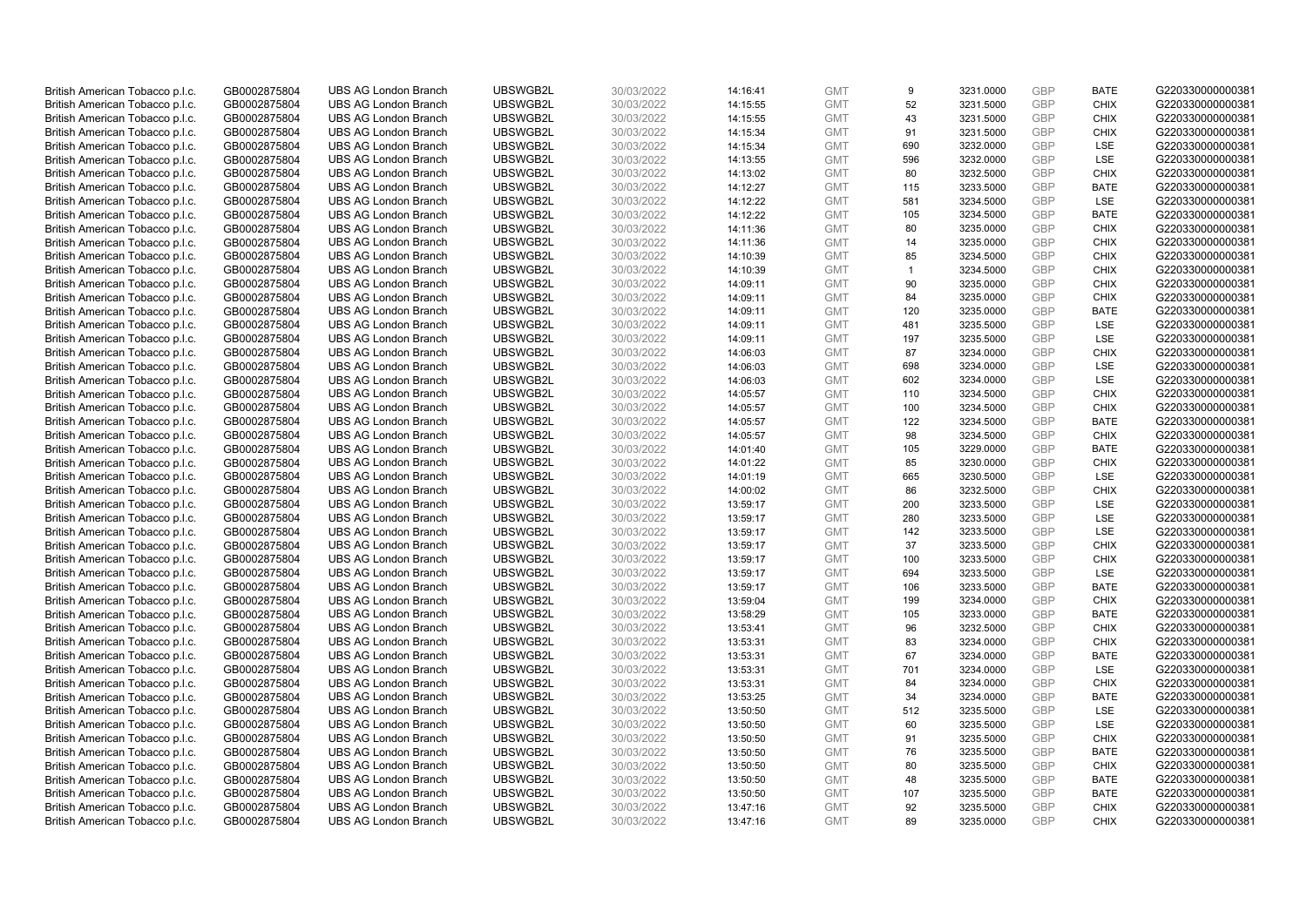| British American Tobacco p.l.c. | GB0002875804 | <b>UBS AG London Branch</b> | UBSWGB2L | 30/03/2022 | 13:47:16 | <b>GMT</b> | 115            | 3235.5000 | GBP        | <b>BATE</b> | G220330000000381 |
|---------------------------------|--------------|-----------------------------|----------|------------|----------|------------|----------------|-----------|------------|-------------|------------------|
| British American Tobacco p.l.c. | GB0002875804 | <b>UBS AG London Branch</b> | UBSWGB2L | 30/03/2022 | 13:47:03 | <b>GMT</b> | 55             | 3236.0000 | GBP        | LSE         | G220330000000381 |
| British American Tobacco p.l.c. | GB0002875804 | <b>UBS AG London Branch</b> | UBSWGB2L | 30/03/2022 | 13:47:03 | <b>GMT</b> | 322            | 3236.0000 | GBP        | LSE         | G220330000000381 |
| British American Tobacco p.l.c. | GB0002875804 | <b>UBS AG London Branch</b> | UBSWGB2L | 30/03/2022 | 13:47:03 | <b>GMT</b> | 102            | 3236.0000 | GBP        | LSE         | G220330000000381 |
| British American Tobacco p.l.c. | GB0002875804 | <b>UBS AG London Branch</b> | UBSWGB2L | 30/03/2022 | 13:47:03 | <b>GMT</b> | 37             | 3236.0000 | GBP        | <b>BATE</b> | G220330000000381 |
| British American Tobacco p.l.c. | GB0002875804 | <b>UBS AG London Branch</b> | UBSWGB2L | 30/03/2022 | 13:47:03 | <b>GMT</b> | 72             | 3236.0000 | GBP        | <b>BATE</b> | G220330000000381 |
| British American Tobacco p.l.c. | GB0002875804 | <b>UBS AG London Branch</b> | UBSWGB2L | 30/03/2022 | 13:47:03 | <b>GMT</b> | 87             | 3236.0000 | GBP        | LSE         | G220330000000381 |
| British American Tobacco p.l.c. | GB0002875804 | <b>UBS AG London Branch</b> | UBSWGB2L | 30/03/2022 | 13:46:09 | <b>GMT</b> | 76             | 3235.0000 | GBP        | <b>CHIX</b> | G220330000000381 |
| British American Tobacco p.l.c. | GB0002875804 | <b>UBS AG London Branch</b> | UBSWGB2L | 30/03/2022 | 13:46:09 | <b>GMT</b> | 88             | 3235.0000 | GBP        | <b>CHIX</b> | G220330000000381 |
| British American Tobacco p.l.c. | GB0002875804 | <b>UBS AG London Branch</b> | UBSWGB2L | 30/03/2022 | 13:46:09 | <b>GMT</b> | 12             | 3235.0000 | GBP        | <b>CHIX</b> | G220330000000381 |
| British American Tobacco p.l.c. | GB0002875804 | <b>UBS AG London Branch</b> | UBSWGB2L | 30/03/2022 | 13:45:13 | <b>GMT</b> | 586            | 3235.5000 | GBP        | <b>LSE</b>  | G220330000000381 |
| British American Tobacco p.l.c. | GB0002875804 | <b>UBS AG London Branch</b> | UBSWGB2L | 30/03/2022 | 13:44:50 | <b>GMT</b> | 89             | 3236.0000 | GBP        | <b>CHIX</b> | G220330000000381 |
| British American Tobacco p.l.c. | GB0002875804 | <b>UBS AG London Branch</b> | UBSWGB2L | 30/03/2022 | 13:42:44 | <b>GMT</b> | 647            | 3235.0000 | GBP        | LSE         | G220330000000381 |
| British American Tobacco p.l.c. | GB0002875804 | <b>UBS AG London Branch</b> | UBSWGB2L | 30/03/2022 | 13:41:06 | <b>GMT</b> | 84             | 3235.5000 | GBP        | <b>CHIX</b> | G220330000000381 |
| British American Tobacco p.l.c. | GB0002875804 | <b>UBS AG London Branch</b> | UBSWGB2L | 30/03/2022 | 13:40:53 | <b>GMT</b> | 321            | 3235.5000 | GBP        | LSE         | G220330000000381 |
| British American Tobacco p.l.c. | GB0002875804 | <b>UBS AG London Branch</b> | UBSWGB2L | 30/03/2022 | 13:40:53 | <b>GMT</b> | 251            | 3235.5000 | GBP        | LSE         | G220330000000381 |
| British American Tobacco p.l.c. | GB0002875804 | <b>UBS AG London Branch</b> | UBSWGB2L | 30/03/2022 | 13:40:53 | <b>GMT</b> | 119            | 3235.5000 | GBP        | <b>CHIX</b> | G220330000000381 |
| British American Tobacco p.l.c. | GB0002875804 | <b>UBS AG London Branch</b> | UBSWGB2L | 30/03/2022 | 13:37:27 | <b>GMT</b> | 109            | 3234.0000 | GBP        | <b>BATE</b> | G220330000000381 |
| British American Tobacco p.l.c. | GB0002875804 | <b>UBS AG London Branch</b> | UBSWGB2L | 30/03/2022 | 13:36:46 | <b>GMT</b> | 107            | 3234.5000 | GBP        | <b>BATE</b> | G220330000000381 |
| British American Tobacco p.l.c. | GB0002875804 | <b>UBS AG London Branch</b> | UBSWGB2L | 30/03/2022 | 13:36:45 | <b>GMT</b> | $\mathbf{1}$   | 3235.0000 | GBP        | <b>CHIX</b> | G220330000000381 |
| British American Tobacco p.l.c. | GB0002875804 | <b>UBS AG London Branch</b> | UBSWGB2L | 30/03/2022 | 13:36:45 | <b>GMT</b> | 94             | 3235.0000 | GBP        | <b>CHIX</b> | G220330000000381 |
| British American Tobacco p.l.c. | GB0002875804 | <b>UBS AG London Branch</b> | UBSWGB2L | 30/03/2022 | 13:36:45 | <b>GMT</b> | 645            | 3235.0000 | GBP        | LSE         | G220330000000381 |
| British American Tobacco p.l.c. | GB0002875804 | <b>UBS AG London Branch</b> | UBSWGB2L | 30/03/2022 | 13:36:45 | <b>GMT</b> | 220            | 3235.0000 | GBP        | <b>LSE</b>  | G220330000000381 |
| British American Tobacco p.l.c. | GB0002875804 | <b>UBS AG London Branch</b> | UBSWGB2L | 30/03/2022 | 13:36:45 | <b>GMT</b> | 94             | 3235.0000 | GBP        | <b>CHIX</b> | G220330000000381 |
| British American Tobacco p.l.c. | GB0002875804 | <b>UBS AG London Branch</b> | UBSWGB2L | 30/03/2022 | 13:36:45 | <b>GMT</b> | 386            | 3235.0000 | <b>GBP</b> | <b>LSE</b>  | G220330000000381 |
| British American Tobacco p.l.c. | GB0002875804 | <b>UBS AG London Branch</b> | UBSWGB2L | 30/03/2022 | 13:34:48 | <b>GMT</b> | 29             | 3235.5000 | GBP        | <b>CHIX</b> | G220330000000381 |
| British American Tobacco p.l.c. | GB0002875804 | <b>UBS AG London Branch</b> | UBSWGB2L | 30/03/2022 | 13:34:48 | <b>GMT</b> | 83             | 3235.5000 | GBP        | <b>CHIX</b> | G220330000000381 |
| British American Tobacco p.l.c. | GB0002875804 | <b>UBS AG London Branch</b> | UBSWGB2L | 30/03/2022 | 13:34:22 | <b>GMT</b> | 665            | 3234.5000 | GBP        | LSE         | G220330000000381 |
| British American Tobacco p.l.c. | GB0002875804 | <b>UBS AG London Branch</b> | UBSWGB2L | 30/03/2022 | 13:33:26 | <b>GMT</b> | 12             | 3235.0000 | GBP        | <b>CHIX</b> | G220330000000381 |
| British American Tobacco p.l.c. | GB0002875804 | <b>UBS AG London Branch</b> | UBSWGB2L | 30/03/2022 | 13:33:17 | <b>GMT</b> | 102            | 3234.5000 | GBP        | <b>BATE</b> | G220330000000381 |
| British American Tobacco p.l.c. | GB0002875804 | <b>UBS AG London Branch</b> | UBSWGB2L | 30/03/2022 | 13:33:17 | <b>GMT</b> | 99             | 3234.5000 | GBP        | <b>CHIX</b> | G220330000000381 |
| British American Tobacco p.l.c. | GB0002875804 | <b>UBS AG London Branch</b> | UBSWGB2L | 30/03/2022 | 13:33:17 | <b>GMT</b> | 116            | 3234.5000 | GBP        | <b>BATE</b> | G220330000000381 |
| British American Tobacco p.l.c. | GB0002875804 | <b>UBS AG London Branch</b> | UBSWGB2L | 30/03/2022 | 13:33:17 | <b>GMT</b> | 99             | 3234.5000 | GBP        | <b>CHIX</b> | G220330000000381 |
| British American Tobacco p.l.c. | GB0002875804 | <b>UBS AG London Branch</b> | UBSWGB2L | 30/03/2022 | 13:33:17 | <b>GMT</b> | 619            | 3235.0000 | GBP        | LSE         | G220330000000381 |
| British American Tobacco p.l.c. | GB0002875804 | <b>UBS AG London Branch</b> | UBSWGB2L | 30/03/2022 | 13:33:16 | <b>GMT</b> | 117            | 3235.5000 | GBP        | <b>BATE</b> | G220330000000381 |
| British American Tobacco p.l.c. | GB0002875804 | <b>UBS AG London Branch</b> | UBSWGB2L | 30/03/2022 | 13:31:34 | <b>GMT</b> | 84             | 3236.0000 | GBP        | <b>CHIX</b> | G220330000000381 |
| British American Tobacco p.l.c. | GB0002875804 | <b>UBS AG London Branch</b> | UBSWGB2L | 30/03/2022 | 13:31:34 | <b>GMT</b> | 2              | 3236.0000 | GBP        | <b>CHIX</b> | G220330000000381 |
| British American Tobacco p.l.c. | GB0002875804 | <b>UBS AG London Branch</b> | UBSWGB2L | 30/03/2022 | 13:31:16 | <b>GMT</b> | 785            | 3235.5000 | GBP        | LSE         | G220330000000381 |
| British American Tobacco p.l.c. | GB0002875804 | <b>UBS AG London Branch</b> | UBSWGB2L | 30/03/2022 | 13:31:16 | <b>GMT</b> | 81             | 3235.5000 | GBP        | <b>CHIX</b> | G220330000000381 |
| British American Tobacco p.l.c. | GB0002875804 | <b>UBS AG London Branch</b> | UBSWGB2L | 30/03/2022 | 13:31:16 | <b>GMT</b> | 47             | 3235.5000 | GBP        | <b>CHIX</b> | G220330000000381 |
| British American Tobacco p.l.c. | GB0002875804 | <b>UBS AG London Branch</b> | UBSWGB2L | 30/03/2022 | 13:31:16 | <b>GMT</b> | 99             | 3235.5000 | GBP        | <b>CHIX</b> | G220330000000381 |
| British American Tobacco p.l.c. | GB0002875804 | <b>UBS AG London Branch</b> | UBSWGB2L | 30/03/2022 | 13:25:55 | <b>GMT</b> | 3              | 3230.0000 | GBP        | <b>CHIX</b> | G220330000000381 |
| British American Tobacco p.l.c. | GB0002875804 | <b>UBS AG London Branch</b> | UBSWGB2L | 30/03/2022 | 13:25:37 | <b>GMT</b> | 593            | 3230.0000 | GBP        | <b>LSE</b>  | G220330000000381 |
| British American Tobacco p.l.c. | GB0002875804 | <b>UBS AG London Branch</b> | UBSWGB2L | 30/03/2022 | 13:25:37 | <b>GMT</b> | 93             | 3230.0000 | GBP        | <b>CHIX</b> | G220330000000381 |
| British American Tobacco p.l.c. | GB0002875804 | <b>UBS AG London Branch</b> | UBSWGB2L | 30/03/2022 | 13:25:08 | <b>GMT</b> | 127            | 3230.0000 | GBP        | <b>CHIX</b> | G220330000000381 |
| British American Tobacco p.l.c. | GB0002875804 | <b>UBS AG London Branch</b> | UBSWGB2L | 30/03/2022 | 13:25:08 | <b>GMT</b> | 27             | 3230.0000 | GBP        | <b>CHIX</b> | G220330000000381 |
| British American Tobacco p.l.c. | GB0002875804 | <b>UBS AG London Branch</b> | UBSWGB2L | 30/03/2022 | 13:24:36 | <b>GMT</b> | 653            | 3229.0000 | GBP        | <b>LSE</b>  | G220330000000381 |
| British American Tobacco p.l.c. | GB0002875804 | <b>UBS AG London Branch</b> | UBSWGB2L | 30/03/2022 | 13:24:36 | <b>GMT</b> | 39             | 3229.0000 | GBP        | <b>BATE</b> | G220330000000381 |
| British American Tobacco p.l.c. | GB0002875804 | <b>UBS AG London Branch</b> | UBSWGB2L | 30/03/2022 | 13:24:36 | <b>GMT</b> | 27             | 3229.0000 | GBP        | <b>BATE</b> | G220330000000381 |
| British American Tobacco p.l.c. | GB0002875804 | <b>UBS AG London Branch</b> | UBSWGB2L | 30/03/2022 | 13:24:09 | <b>GMT</b> | $\overline{2}$ | 3229.0000 | GBP        | <b>CHIX</b> | G220330000000381 |
| British American Tobacco p.l.c. | GB0002875804 | <b>UBS AG London Branch</b> | UBSWGB2L | 30/03/2022 | 13:20:24 | <b>GMT</b> | 104            | 3232.0000 | GBP        | <b>BATE</b> | G220330000000381 |
| British American Tobacco p.l.c. | GB0002875804 | <b>UBS AG London Branch</b> | UBSWGB2L | 30/03/2022 | 13:19:51 | <b>GMT</b> | 93             | 3232.5000 | <b>GBP</b> | <b>CHIX</b> | G220330000000381 |
| British American Tobacco p.l.c. | GB0002875804 | <b>UBS AG London Branch</b> | UBSWGB2L | 30/03/2022 | 13:18:03 | <b>GMT</b> | 250            | 3228.5000 | GBP        | LSE         | G220330000000381 |
| British American Tobacco p.l.c. | GB0002875804 | <b>UBS AG London Branch</b> | UBSWGB2L | 30/03/2022 | 13:18:03 | <b>GMT</b> | 240            | 3228.5000 | <b>GBP</b> | <b>LSE</b>  | G220330000000381 |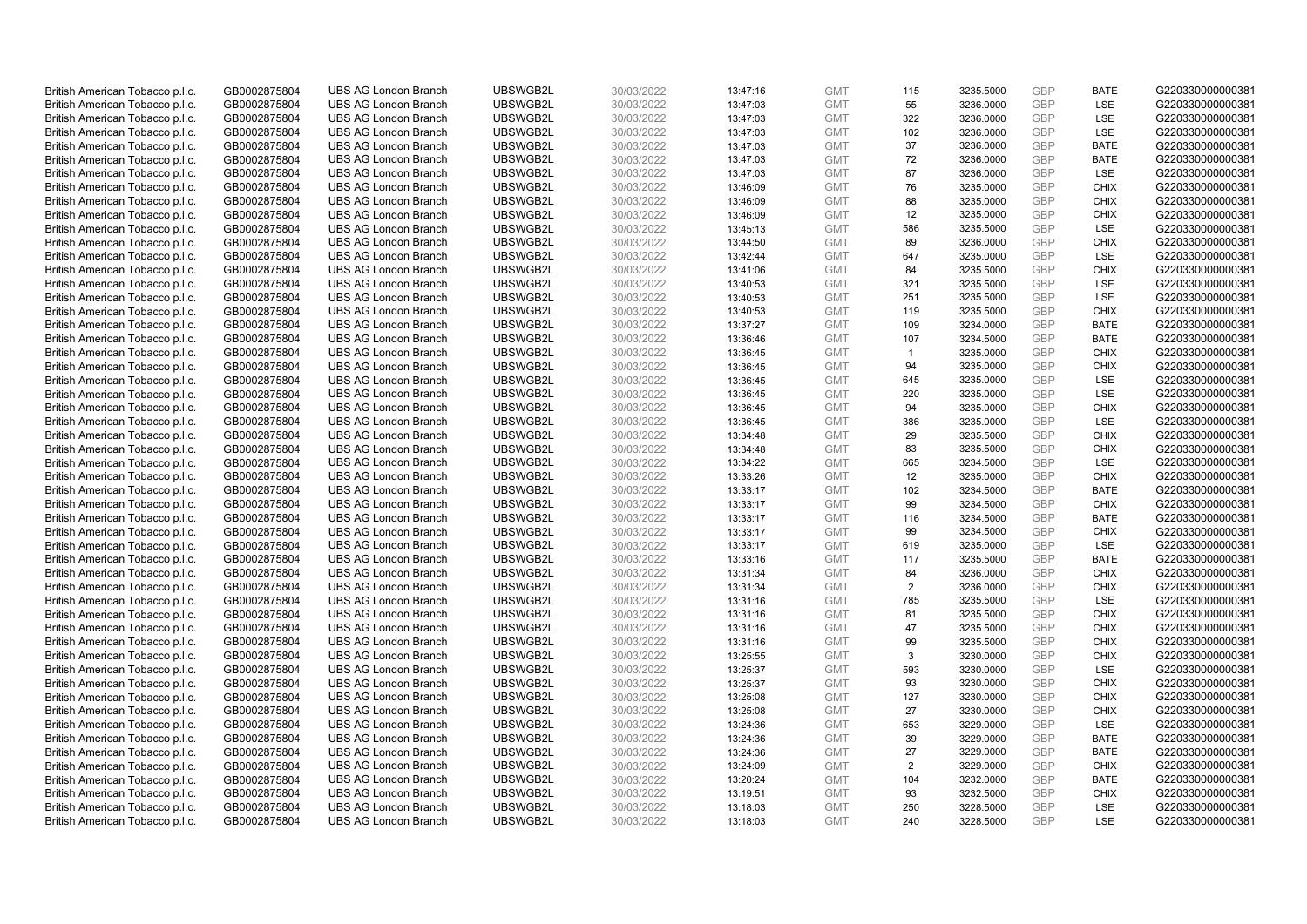| British American Tobacco p.l.c. | GB0002875804 | <b>UBS AG London Branch</b> | UBSWGB2L | 30/03/2022 | 13:18:03 | <b>GMT</b> | 211            | 3228.5000 | <b>GBP</b> | LSE         | G220330000000381 |
|---------------------------------|--------------|-----------------------------|----------|------------|----------|------------|----------------|-----------|------------|-------------|------------------|
| British American Tobacco p.l.c. | GB0002875804 | <b>UBS AG London Branch</b> | UBSWGB2L | 30/03/2022 | 13:17:21 | <b>GMT</b> | 99             | 3230.0000 | <b>GBP</b> | <b>CHIX</b> | G220330000000381 |
| British American Tobacco p.l.c. | GB0002875804 | <b>UBS AG London Branch</b> | UBSWGB2L | 30/03/2022 | 13:17:04 | <b>GMT</b> | 43             | 3230.5000 | <b>GBP</b> | <b>CHIX</b> | G220330000000381 |
| British American Tobacco p.l.c. | GB0002875804 | <b>UBS AG London Branch</b> | UBSWGB2L | 30/03/2022 | 13:15:13 | <b>GMT</b> | $\overline{2}$ | 3231.5000 | <b>GBP</b> | <b>CHIX</b> | G220330000000381 |
| British American Tobacco p.l.c. | GB0002875804 | <b>UBS AG London Branch</b> | UBSWGB2L | 30/03/2022 | 13:15:13 | <b>GMT</b> | 83             | 3231.5000 | <b>GBP</b> | <b>CHIX</b> | G220330000000381 |
| British American Tobacco p.l.c. | GB0002875804 | <b>UBS AG London Branch</b> | UBSWGB2L | 30/03/2022 | 13:15:13 | <b>GMT</b> | 116            | 3231.5000 | <b>GBP</b> | <b>BATE</b> | G220330000000381 |
| British American Tobacco p.l.c. | GB0002875804 | <b>UBS AG London Branch</b> | UBSWGB2L | 30/03/2022 | 13:15:13 | <b>GMT</b> | 697            | 3232.0000 | <b>GBP</b> | LSE         | G220330000000381 |
| British American Tobacco p.l.c. | GB0002875804 | <b>UBS AG London Branch</b> | UBSWGB2L | 30/03/2022 | 13:12:59 | <b>GMT</b> | 81             | 3233.5000 | <b>GBP</b> | <b>CHIX</b> | G220330000000381 |
| British American Tobacco p.l.c. | GB0002875804 | <b>UBS AG London Branch</b> | UBSWGB2L | 30/03/2022 | 13:12:09 | <b>GMT</b> | 220            | 3234.0000 | <b>GBP</b> | <b>LSE</b>  | G220330000000381 |
| British American Tobacco p.l.c. | GB0002875804 | <b>UBS AG London Branch</b> | UBSWGB2L | 30/03/2022 | 13:12:09 | <b>GMT</b> | 395            | 3234.0000 | <b>GBP</b> | <b>LSE</b>  | G220330000000381 |
| British American Tobacco p.l.c. | GB0002875804 | <b>UBS AG London Branch</b> | UBSWGB2L | 30/03/2022 | 13:10:31 | <b>GMT</b> | 101            | 3234.0000 | GBP        | <b>BATE</b> | G220330000000381 |
| British American Tobacco p.l.c. | GB0002875804 | <b>UBS AG London Branch</b> | UBSWGB2L | 30/03/2022 | 13:10:31 | <b>GMT</b> | 92             | 3234.0000 | <b>GBP</b> | <b>CHIX</b> | G220330000000381 |
| British American Tobacco p.l.c. | GB0002875804 | <b>UBS AG London Branch</b> | UBSWGB2L | 30/03/2022 | 13:10:17 | <b>GMT</b> | 89             | 3236.0000 | <b>GBP</b> | <b>CHIX</b> | G220330000000381 |
| British American Tobacco p.l.c. | GB0002875804 | <b>UBS AG London Branch</b> | UBSWGB2L | 30/03/2022 | 13:10:07 | <b>GMT</b> | 98             | 3236.5000 | <b>GBP</b> | <b>CHIX</b> | G220330000000381 |
| British American Tobacco p.l.c. | GB0002875804 | <b>UBS AG London Branch</b> | UBSWGB2L | 30/03/2022 | 13:09:36 | <b>GMT</b> | 643            | 3236.7500 | <b>GBP</b> | LSE         | G220330000000381 |
| British American Tobacco p.l.c. | GB0002875804 | <b>UBS AG London Branch</b> | UBSWGB2L | 30/03/2022 | 13:09:18 | <b>GMT</b> | 116            | 3236.0000 | <b>GBP</b> | <b>BATE</b> | G220330000000381 |
| British American Tobacco p.l.c. | GB0002875804 | <b>UBS AG London Branch</b> | UBSWGB2L | 30/03/2022 | 13:05:44 | <b>GMT</b> | 233            | 3235.0000 | <b>GBP</b> | <b>LSE</b>  | G220330000000381 |
| British American Tobacco p.l.c. | GB0002875804 | <b>UBS AG London Branch</b> | UBSWGB2L | 30/03/2022 | 13:05:44 | <b>GMT</b> | 364            | 3235.0000 | GBP        | LSE         | G220330000000381 |
| British American Tobacco p.l.c. | GB0002875804 | <b>UBS AG London Branch</b> | UBSWGB2L | 30/03/2022 | 13:05:44 | <b>GMT</b> | 92             | 3235.0000 | <b>GBP</b> | <b>CHIX</b> | G220330000000381 |
| British American Tobacco p.l.c. | GB0002875804 | <b>UBS AG London Branch</b> | UBSWGB2L | 30/03/2022 | 13:02:13 | <b>GMT</b> | 88             | 3234.0000 | <b>GBP</b> | <b>CHIX</b> | G220330000000381 |
| British American Tobacco p.l.c. | GB0002875804 | <b>UBS AG London Branch</b> | UBSWGB2L | 30/03/2022 | 13:02:08 | <b>GMT</b> | 198            | 3234.5000 | <b>GBP</b> | LSE         | G220330000000381 |
| British American Tobacco p.l.c. | GB0002875804 | <b>UBS AG London Branch</b> | UBSWGB2L | 30/03/2022 | 13:02:08 | <b>GMT</b> | 129            | 3234.5000 | GBP        | <b>LSE</b>  | G220330000000381 |
| British American Tobacco p.l.c. | GB0002875804 | <b>UBS AG London Branch</b> | UBSWGB2L | 30/03/2022 | 13:02:08 | <b>GMT</b> | 118            | 3234.5000 | <b>GBP</b> | LSE         | G220330000000381 |
| British American Tobacco p.l.c. | GB0002875804 | <b>UBS AG London Branch</b> | UBSWGB2L | 30/03/2022 | 13:02:08 | <b>GMT</b> | 250            | 3234.5000 | <b>GBP</b> | LSE         | G220330000000381 |
| British American Tobacco p.l.c. | GB0002875804 | <b>UBS AG London Branch</b> | UBSWGB2L | 30/03/2022 | 13:02:08 | <b>GMT</b> | 105            | 3234.5000 | <b>GBP</b> | <b>BATE</b> | G220330000000381 |
| British American Tobacco p.l.c. | GB0002875804 | <b>UBS AG London Branch</b> | UBSWGB2L | 30/03/2022 | 13:02:08 | <b>GMT</b> | 104            | 3234.5000 | GBP        | <b>CHIX</b> | G220330000000381 |
| British American Tobacco p.l.c. | GB0002875804 | <b>UBS AG London Branch</b> | UBSWGB2L | 30/03/2022 | 13:02:08 | <b>GMT</b> | 643            | 3235.5000 | <b>GBP</b> | LSE         | G220330000000381 |
| British American Tobacco p.l.c. | GB0002875804 | <b>UBS AG London Branch</b> | UBSWGB2L | 30/03/2022 | 13:02:08 | <b>GMT</b> | 124            | 3235.5000 | <b>GBP</b> | <b>BATE</b> | G220330000000381 |
| British American Tobacco p.l.c. | GB0002875804 | <b>UBS AG London Branch</b> | UBSWGB2L | 30/03/2022 | 13:02:08 | <b>GMT</b> | 124            | 3235.5000 | <b>GBP</b> | <b>CHIX</b> | G220330000000381 |
| British American Tobacco p.l.c. | GB0002875804 | <b>UBS AG London Branch</b> | UBSWGB2L | 30/03/2022 | 12:57:02 | <b>GMT</b> | 96             | 3237.0000 | GBP        | <b>CHIX</b> | G220330000000381 |
| British American Tobacco p.l.c. | GB0002875804 | <b>UBS AG London Branch</b> | UBSWGB2L | 30/03/2022 | 12:56:10 | <b>GMT</b> | 80             | 3239.0000 | <b>GBP</b> | <b>CHIX</b> | G220330000000381 |
| British American Tobacco p.l.c. | GB0002875804 | <b>UBS AG London Branch</b> | UBSWGB2L | 30/03/2022 | 12:55:01 | <b>GMT</b> | 641            | 3239.0000 | <b>GBP</b> | <b>LSE</b>  | G220330000000381 |
| British American Tobacco p.l.c. | GB0002875804 | <b>UBS AG London Branch</b> | UBSWGB2L | 30/03/2022 | 12:55:01 | <b>GMT</b> | 61             | 3239.0000 | <b>GBP</b> | <b>BATE</b> | G220330000000381 |
| British American Tobacco p.l.c. | GB0002875804 | <b>UBS AG London Branch</b> | UBSWGB2L | 30/03/2022 | 12:55:01 | <b>GMT</b> | 41             | 3239.0000 | <b>GBP</b> | <b>BATE</b> | G220330000000381 |
| British American Tobacco p.l.c. | GB0002875804 | <b>UBS AG London Branch</b> | UBSWGB2L | 30/03/2022 | 12:54:01 | <b>GMT</b> | 97             | 3241.0000 | <b>GBP</b> | <b>CHIX</b> | G220330000000381 |
| British American Tobacco p.l.c. | GB0002875804 | <b>UBS AG London Branch</b> | UBSWGB2L | 30/03/2022 | 12:53:44 | <b>GMT</b> | 125            | 3241.5000 | <b>GBP</b> | <b>LSE</b>  | G220330000000381 |
| British American Tobacco p.l.c. | GB0002875804 | <b>UBS AG London Branch</b> | UBSWGB2L | 30/03/2022 | 12:53:44 | <b>GMT</b> | 88             | 3241.5000 | <b>GBP</b> | <b>CHIX</b> | G220330000000381 |
| British American Tobacco p.l.c. | GB0002875804 | <b>UBS AG London Branch</b> | UBSWGB2L | 30/03/2022 | 12:53:44 | <b>GMT</b> | 99             | 3241.5000 | <b>GBP</b> | <b>CHIX</b> | G220330000000381 |
| British American Tobacco p.l.c. | GB0002875804 | <b>UBS AG London Branch</b> | UBSWGB2L | 30/03/2022 | 12:53:40 | <b>GMT</b> | 478            | 3241.5000 | <b>GBP</b> | <b>LSE</b>  | G220330000000381 |
| British American Tobacco p.l.c. | GB0002875804 | <b>UBS AG London Branch</b> | UBSWGB2L | 30/03/2022 | 12:51:13 | <b>GMT</b> | 112            | 3241.0000 | <b>GBP</b> | <b>BATE</b> | G220330000000381 |
| British American Tobacco p.l.c. | GB0002875804 | <b>UBS AG London Branch</b> | UBSWGB2L | 30/03/2022 | 12:51:13 | <b>GMT</b> | 3              | 3241.0000 | <b>GBP</b> | <b>BATE</b> | G220330000000381 |
| British American Tobacco p.l.c. | GB0002875804 | <b>UBS AG London Branch</b> | UBSWGB2L | 30/03/2022 | 12:51:13 | <b>GMT</b> | 568            | 3241.0000 | <b>GBP</b> | LSE         | G220330000000381 |
| British American Tobacco p.l.c. | GB0002875804 | <b>UBS AG London Branch</b> | UBSWGB2L | 30/03/2022 | 12:51:02 | <b>GMT</b> | 110            | 3241.5000 | <b>GBP</b> | <b>CHIX</b> | G220330000000381 |
| British American Tobacco p.l.c. | GB0002875804 | <b>UBS AG London Branch</b> | UBSWGB2L | 30/03/2022 | 12:45:40 | <b>GMT</b> | 109            | 3242.0000 | GBP        | <b>BATE</b> | G220330000000381 |
| British American Tobacco p.l.c. | GB0002875804 | <b>UBS AG London Branch</b> | UBSWGB2L | 30/03/2022 | 12:45:36 | <b>GMT</b> | 92             | 3243.0000 | <b>GBP</b> | <b>CHIX</b> | G220330000000381 |
| British American Tobacco p.l.c. | GB0002875804 | <b>UBS AG London Branch</b> | UBSWGB2L | 30/03/2022 | 12:45:36 | <b>GMT</b> | 611            | 3243.5000 | <b>GBP</b> | LSE         | G220330000000381 |
| British American Tobacco p.l.c. | GB0002875804 | <b>UBS AG London Branch</b> | UBSWGB2L | 30/03/2022 | 12:45:36 | <b>GMT</b> | 103            | 3243.5000 | <b>GBP</b> | <b>BATE</b> | G220330000000381 |
| British American Tobacco p.l.c. | GB0002875804 | <b>UBS AG London Branch</b> | UBSWGB2L | 30/03/2022 | 12:45:36 | <b>GMT</b> | 108            | 3243.5000 | <b>GBP</b> | <b>CHIX</b> | G220330000000381 |
| British American Tobacco p.l.c. | GB0002875804 | <b>UBS AG London Branch</b> | UBSWGB2L | 30/03/2022 | 12:45:25 | <b>GMT</b> | 115            | 3244.0000 | <b>GBP</b> | <b>BATE</b> | G220330000000381 |
| British American Tobacco p.l.c. | GB0002875804 | <b>UBS AG London Branch</b> | UBSWGB2L | 30/03/2022 | 12:45:25 | <b>GMT</b> | 44             | 3244.0000 | <b>GBP</b> | <b>BATE</b> | G220330000000381 |
| British American Tobacco p.l.c. | GB0002875804 | <b>UBS AG London Branch</b> | UBSWGB2L | 30/03/2022 | 12:45:25 | <b>GMT</b> | 105            | 3244.5000 | GBP        | <b>CHIX</b> | G220330000000381 |
| British American Tobacco p.l.c. | GB0002875804 | <b>UBS AG London Branch</b> | UBSWGB2L | 30/03/2022 | 12:43:25 | <b>GMT</b> | 113            | 3242.0000 | <b>GBP</b> | <b>CHIX</b> | G220330000000381 |
| British American Tobacco p.l.c. | GB0002875804 | <b>UBS AG London Branch</b> | UBSWGB2L | 30/03/2022 | 12:39:10 | <b>GMT</b> | 295            | 3240.0000 | GBP        | <b>LSE</b>  | G220330000000381 |
| British American Tobacco p.l.c. | GB0002875804 | <b>UBS AG London Branch</b> | UBSWGB2L | 30/03/2022 | 12:39:10 | <b>GMT</b> | 318            | 3240.0000 | GBP        | <b>LSE</b>  | G220330000000381 |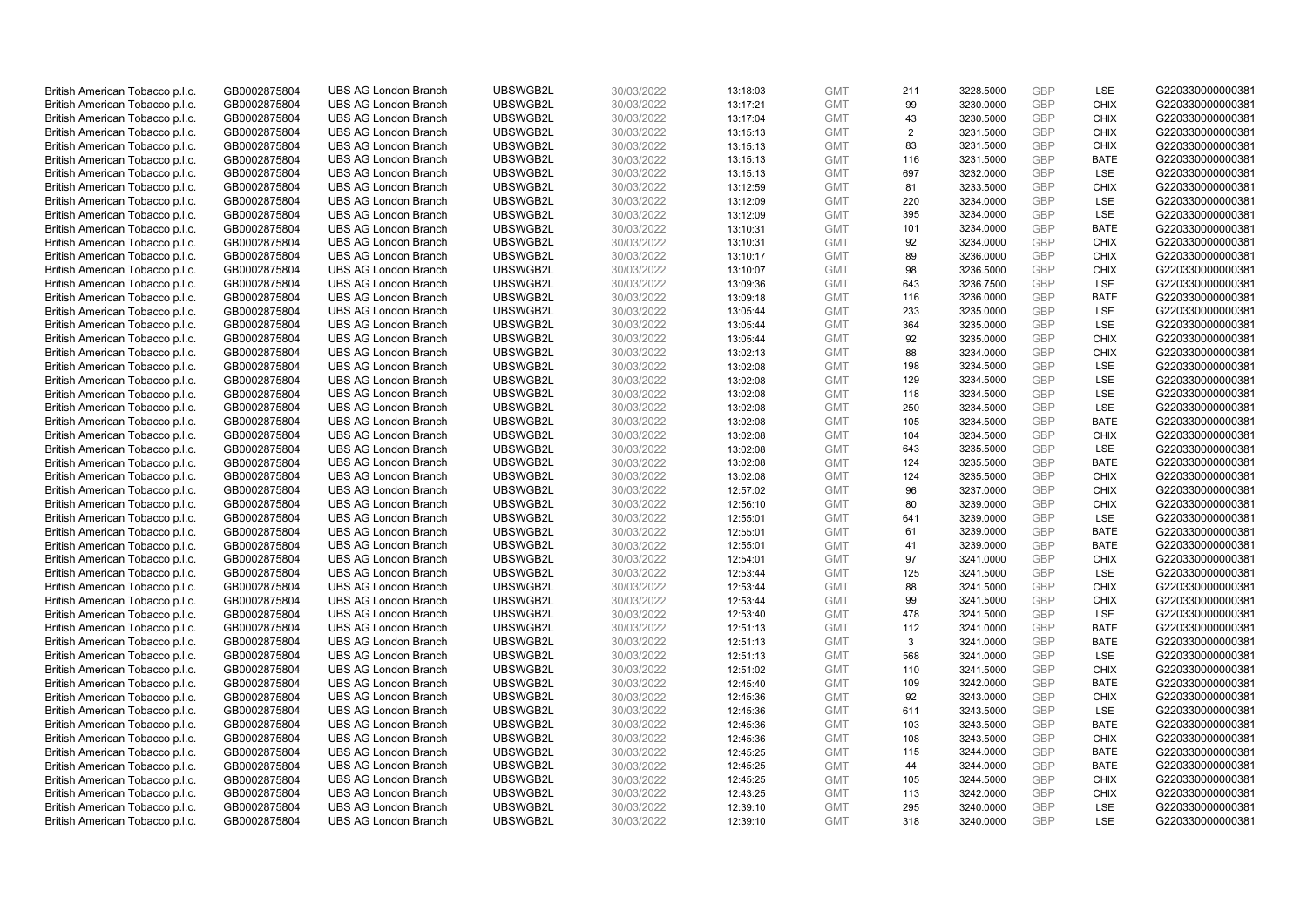| British American Tobacco p.l.c. | GB0002875804                 | <b>UBS AG London Branch</b> | UBSWGB2L | 30/03/2022               |          | <b>GMT</b> | 124 | 3240.0000 | <b>GBP</b> | <b>BATE</b> | G220330000000381 |
|---------------------------------|------------------------------|-----------------------------|----------|--------------------------|----------|------------|-----|-----------|------------|-------------|------------------|
|                                 |                              |                             |          |                          | 12:38:17 |            | 95  |           | <b>GBP</b> | <b>CHIX</b> |                  |
| British American Tobacco p.l.c. | GB0002875804                 | <b>UBS AG London Branch</b> | UBSWGB2L | 30/03/2022               | 12:38:17 | <b>GMT</b> |     | 3240.0000 |            |             | G220330000000381 |
| British American Tobacco p.l.c. | GB0002875804                 | <b>UBS AG London Branch</b> | UBSWGB2L | 30/03/2022               | 12:38:17 | <b>GMT</b> | 680 | 3240.5000 | GBP        | LSE         | G220330000000381 |
| British American Tobacco p.l.c. | GB0002875804                 | <b>UBS AG London Branch</b> | UBSWGB2L | 30/03/2022               | 12:36:55 | <b>GMT</b> | 99  | 3238.0000 | GBP        | <b>CHIX</b> | G220330000000381 |
| British American Tobacco p.l.c. | GB0002875804                 | <b>UBS AG London Branch</b> | UBSWGB2L | 30/03/2022               | 12:36:55 | <b>GMT</b> | 80  | 3237.0000 | <b>GBP</b> | <b>CHIX</b> | G220330000000381 |
| British American Tobacco p.l.c. | GB0002875804                 | <b>UBS AG London Branch</b> | UBSWGB2L | 30/03/2022               | 12:32:29 | <b>GMT</b> | 87  | 3234.0000 | <b>GBP</b> | <b>CHIX</b> | G220330000000381 |
| British American Tobacco p.l.c. | GB0002875804                 | <b>UBS AG London Branch</b> | UBSWGB2L | 30/03/2022               | 12:32:28 | <b>GMT</b> | 603 | 3235.5000 | GBP        | LSE         | G220330000000381 |
| British American Tobacco p.l.c. | GB0002875804                 | <b>UBS AG London Branch</b> | UBSWGB2L | 30/03/2022               | 12:30:18 | <b>GMT</b> | 108 | 3235.0000 | <b>GBP</b> | <b>BATE</b> | G220330000000381 |
| British American Tobacco p.l.c. | GB0002875804                 | <b>UBS AG London Branch</b> | UBSWGB2L | 30/03/2022               | 12:30:18 | <b>GMT</b> | 95  | 3235.0000 | GBP        | <b>CHIX</b> | G220330000000381 |
| British American Tobacco p.l.c. | GB0002875804                 | <b>UBS AG London Branch</b> | UBSWGB2L | 30/03/2022               | 12:29:04 | <b>GMT</b> | 81  | 3235.5000 | <b>GBP</b> | <b>CHIX</b> | G220330000000381 |
| British American Tobacco p.l.c. | GB0002875804                 | <b>UBS AG London Branch</b> | UBSWGB2L | 30/03/2022               | 12:29:04 | <b>GMT</b> | 488 | 3236.5000 | GBP        | <b>LSE</b>  | G220330000000381 |
| British American Tobacco p.l.c. | GB0002875804                 | <b>UBS AG London Branch</b> | UBSWGB2L | 30/03/2022               | 12:29:04 | <b>GMT</b> | 121 | 3236.5000 | <b>GBP</b> | <b>BATE</b> | G220330000000381 |
| British American Tobacco p.l.c. | GB0002875804                 | <b>UBS AG London Branch</b> | UBSWGB2L | 30/03/2022               | 12:29:04 | <b>GMT</b> | 172 | 3236.5000 | <b>GBP</b> | <b>LSE</b>  | G220330000000381 |
| British American Tobacco p.l.c. | GB0002875804                 | <b>UBS AG London Branch</b> | UBSWGB2L | 30/03/2022               | 12:27:18 | <b>GMT</b> | 58  | 3235.0000 | <b>GBP</b> | <b>CHIX</b> | G220330000000381 |
| British American Tobacco p.l.c. | GB0002875804                 | <b>UBS AG London Branch</b> | UBSWGB2L | 30/03/2022               | 12:27:18 | <b>GMT</b> | 37  | 3235.0000 | GBP        | <b>CHIX</b> | G220330000000381 |
| British American Tobacco p.l.c. | GB0002875804                 | <b>UBS AG London Branch</b> | UBSWGB2L | 30/03/2022               | 12:27:06 | <b>GMT</b> | 85  | 3234.5000 | GBP        | <b>CHIX</b> | G220330000000381 |
| British American Tobacco p.l.c. | GB0002875804                 | <b>UBS AG London Branch</b> | UBSWGB2L | 30/03/2022               | 12:27:06 | <b>GMT</b> | 691 | 3236.0000 | GBP        | <b>LSE</b>  | G220330000000381 |
| British American Tobacco p.l.c. | GB0002875804                 | <b>UBS AG London Branch</b> | UBSWGB2L | 30/03/2022               | 12:26:28 | <b>GMT</b> | 17  | 3232.5000 | <b>GBP</b> | <b>CHIX</b> | G220330000000381 |
| British American Tobacco p.l.c. | GB0002875804                 | <b>UBS AG London Branch</b> | UBSWGB2L | 30/03/2022               | 12:22:27 | <b>GMT</b> | 563 | 3233.0000 | <b>GBP</b> | <b>LSE</b>  | G220330000000381 |
| British American Tobacco p.l.c. | GB0002875804                 | <b>UBS AG London Branch</b> | UBSWGB2L | 30/03/2022               | 12:22:27 | <b>GMT</b> | 118 | 3233.0000 | GBP        | <b>BATE</b> | G220330000000381 |
| British American Tobacco p.l.c. | GB0002875804                 | <b>UBS AG London Branch</b> | UBSWGB2L | 30/03/2022               | 12:22:27 | <b>GMT</b> | 17  | 3233.0000 | <b>GBP</b> | LSE         | G220330000000381 |
| British American Tobacco p.l.c. | GB0002875804                 | <b>UBS AG London Branch</b> | UBSWGB2L | 30/03/2022               | 12:21:25 | <b>GMT</b> | 24  | 3234.0000 | GBP        | <b>CHIX</b> | G220330000000381 |
| British American Tobacco p.l.c. | GB0002875804                 | <b>UBS AG London Branch</b> | UBSWGB2L | 30/03/2022               | 12:21:25 | <b>GMT</b> | 58  | 3234.0000 | <b>GBP</b> | <b>CHIX</b> | G220330000000381 |
| British American Tobacco p.l.c. | GB0002875804                 | <b>UBS AG London Branch</b> | UBSWGB2L | 30/03/2022               | 12:20:29 | <b>GMT</b> | 17  | 3233.5000 | GBP        | <b>CHIX</b> | G220330000000381 |
| British American Tobacco p.l.c. | GB0002875804                 | <b>UBS AG London Branch</b> | UBSWGB2L | 30/03/2022               | 12:20:29 | <b>GMT</b> | 17  | 3233.5000 | <b>GBP</b> | <b>CHIX</b> | G220330000000381 |
| British American Tobacco p.l.c. | GB0002875804                 | <b>UBS AG London Branch</b> | UBSWGB2L | 30/03/2022               | 12:20:29 | <b>GMT</b> | 33  | 3233.5000 | GBP        | <b>CHIX</b> | G220330000000381 |
| British American Tobacco p.l.c. | GB0002875804                 | <b>UBS AG London Branch</b> | UBSWGB2L | 30/03/2022               | 12:20:29 | <b>GMT</b> | 17  | 3233.5000 | <b>GBP</b> | <b>CHIX</b> | G220330000000381 |
| British American Tobacco p.l.c. | GB0002875804                 | <b>UBS AG London Branch</b> | UBSWGB2L | 30/03/2022               | 12:20:29 | <b>GMT</b> | 17  | 3233.5000 | <b>GBP</b> | <b>CHIX</b> | G220330000000381 |
| British American Tobacco p.l.c. | GB0002875804                 | <b>UBS AG London Branch</b> | UBSWGB2L | 30/03/2022               | 12:20:29 | <b>GMT</b> | 17  | 3233.5000 | GBP        | <b>CHIX</b> | G220330000000381 |
| British American Tobacco p.l.c. | GB0002875804                 | <b>UBS AG London Branch</b> | UBSWGB2L | 30/03/2022               | 12:20:29 | <b>GMT</b> | 17  | 3233.5000 | GBP        | <b>CHIX</b> | G220330000000381 |
| British American Tobacco p.l.c. | GB0002875804                 | <b>UBS AG London Branch</b> | UBSWGB2L | 30/03/2022               | 12:20:29 | <b>GMT</b> | 17  | 3233.5000 | GBP        | <b>CHIX</b> | G220330000000381 |
|                                 |                              | <b>UBS AG London Branch</b> | UBSWGB2L |                          | 12:20:29 | <b>GMT</b> | 17  | 3233.5000 | GBP        | <b>CHIX</b> | G220330000000381 |
| British American Tobacco p.l.c. | GB0002875804<br>GB0002875804 | <b>UBS AG London Branch</b> | UBSWGB2L | 30/03/2022<br>30/03/2022 | 12:20:29 | <b>GMT</b> | 17  | 3233.5000 | GBP        | <b>CHIX</b> | G220330000000381 |
| British American Tobacco p.l.c. |                              |                             |          |                          |          |            | 16  |           | GBP        |             |                  |
| British American Tobacco p.l.c. | GB0002875804                 | <b>UBS AG London Branch</b> | UBSWGB2L | 30/03/2022               | 12:20:29 | <b>GMT</b> |     | 3233.5000 |            | <b>CHIX</b> | G220330000000381 |
| British American Tobacco p.l.c. | GB0002875804                 | <b>UBS AG London Branch</b> | UBSWGB2L | 30/03/2022               | 12:16:36 | <b>GMT</b> | 674 | 3234.5000 | GBP        | LSE         | G220330000000381 |
| British American Tobacco p.l.c. | GB0002875804                 | <b>UBS AG London Branch</b> | UBSWGB2L | 30/03/2022               | 12:15:05 | <b>GMT</b> | 87  | 3237.5000 | <b>GBP</b> | <b>CHIX</b> | G220330000000381 |
| British American Tobacco p.l.c. | GB0002875804                 | <b>UBS AG London Branch</b> | UBSWGB2L | 30/03/2022               | 12:15:03 | <b>GMT</b> | 89  | 3238.5000 | GBP        | <b>CHIX</b> | G220330000000381 |
| British American Tobacco p.l.c. | GB0002875804                 | <b>UBS AG London Branch</b> | UBSWGB2L | 30/03/2022               | 12:14:11 | <b>GMT</b> | 124 | 3240.0000 | <b>GBP</b> | <b>BATE</b> | G220330000000381 |
| British American Tobacco p.l.c. | GB0002875804                 | <b>UBS AG London Branch</b> | UBSWGB2L | 30/03/2022               | 12:13:43 | <b>GMT</b> | 662 | 3240.5000 | GBP        | LSE         | G220330000000381 |
| British American Tobacco p.l.c. | GB0002875804                 | <b>UBS AG London Branch</b> | UBSWGB2L | 30/03/2022               | 12:13:43 | <b>GMT</b> | 99  | 3240.5000 | <b>GBP</b> | <b>CHIX</b> | G220330000000381 |
| British American Tobacco p.l.c. | GB0002875804                 | <b>UBS AG London Branch</b> | UBSWGB2L | 30/03/2022               | 12:11:13 | <b>GMT</b> | 91  | 3241.0000 | <b>GBP</b> | <b>CHIX</b> | G220330000000381 |
| British American Tobacco p.l.c. | GB0002875804                 | <b>UBS AG London Branch</b> | UBSWGB2L | 30/03/2022               | 12:11:13 | <b>GMT</b> | 113 | 3241.0000 | GBP        | <b>BATE</b> | G220330000000381 |
| British American Tobacco p.l.c. | GB0002875804                 | <b>UBS AG London Branch</b> | UBSWGB2L | 30/03/2022               | 12:11:10 | <b>GMT</b> | 263 | 3241.0000 | <b>GBP</b> | LSE         | G220330000000381 |
| British American Tobacco p.l.c. | GB0002875804                 | <b>UBS AG London Branch</b> | UBSWGB2L | 30/03/2022               | 12:11:10 | <b>GMT</b> | 53  | 3241.0000 | GBP        | LSE         | G220330000000381 |
| British American Tobacco p.l.c. | GB0002875804                 | <b>UBS AG London Branch</b> | UBSWGB2L | 30/03/2022               | 12:11:10 | <b>GMT</b> | 347 | 3241.0000 | GBP        | <b>LSE</b>  | G220330000000381 |
| British American Tobacco p.l.c. | GB0002875804                 | <b>UBS AG London Branch</b> | UBSWGB2L | 30/03/2022               | 12:08:16 | <b>GMT</b> | 42  | 3241.0000 | <b>GBP</b> | <b>CHIX</b> | G220330000000381 |
| British American Tobacco p.l.c. | GB0002875804                 | <b>UBS AG London Branch</b> | UBSWGB2L | 30/03/2022               | 12:08:15 | <b>GMT</b> | 50  | 3241.0000 | GBP        | <b>CHIX</b> | G220330000000381 |
| British American Tobacco p.l.c. | GB0002875804                 | <b>UBS AG London Branch</b> | UBSWGB2L | 30/03/2022               | 12:07:48 | <b>GMT</b> | 98  | 3243.0000 | GBP        | <b>CHIX</b> | G220330000000381 |
| British American Tobacco p.l.c. | GB0002875804                 | <b>UBS AG London Branch</b> | UBSWGB2L | 30/03/2022               | 12:07:48 | <b>GMT</b> | 64  | 3243.0000 | GBP        | <b>BATE</b> | G220330000000381 |
| British American Tobacco p.l.c. | GB0002875804                 | <b>UBS AG London Branch</b> | UBSWGB2L | 30/03/2022               | 12:07:48 | <b>GMT</b> | 45  | 3243.0000 | GBP        | <b>BATE</b> | G220330000000381 |
| British American Tobacco p.l.c. | GB0002875804                 | <b>UBS AG London Branch</b> | UBSWGB2L | 30/03/2022               | 12:06:09 | <b>GMT</b> | 99  | 3243.0000 | GBP        | <b>CHIX</b> | G220330000000381 |
| British American Tobacco p.l.c. | GB0002875804                 | <b>UBS AG London Branch</b> | UBSWGB2L | 30/03/2022               | 12:05:31 | <b>GMT</b> | 670 | 3243.0000 | <b>GBP</b> | LSE         | G220330000000381 |
| British American Tobacco p.l.c. | GB0002875804                 | <b>UBS AG London Branch</b> | UBSWGB2L | 30/03/2022               | 12:05:03 | <b>GMT</b> | 92  | 3244.0000 | GBP        | <b>CHIX</b> | G220330000000381 |
| British American Tobacco p.l.c. | GB0002875804                 | <b>UBS AG London Branch</b> | UBSWGB2L | 30/03/2022               | 12:05:03 | <b>GMT</b> | 328 | 3244.0000 | GBP        | <b>LSE</b>  | G220330000000381 |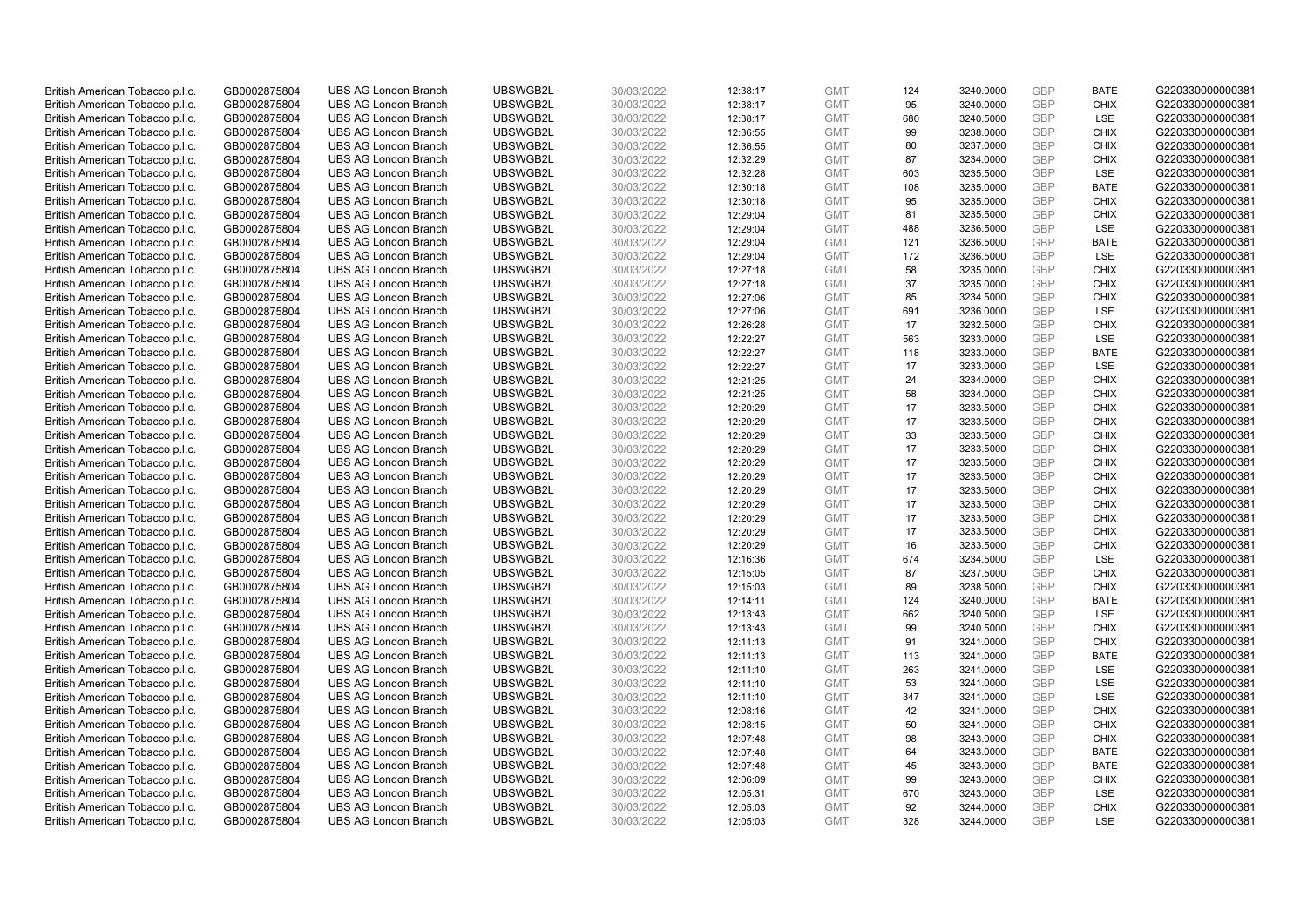| British American Tobacco p.l.c. | GB0002875804 | <b>UBS AG London Branch</b> | UBSWGB2L | 30/03/2022 |          | <b>GMT</b> | 137       | 3244.0000 | <b>GBP</b> | <b>BATE</b>               | G220330000000381 |
|---------------------------------|--------------|-----------------------------|----------|------------|----------|------------|-----------|-----------|------------|---------------------------|------------------|
|                                 |              |                             |          |            | 12:05:03 |            | 128       |           | GBP        | <b>CHIX</b>               |                  |
| British American Tobacco p.l.c. | GB0002875804 | <b>UBS AG London Branch</b> | UBSWGB2L | 30/03/2022 | 12:05:03 | <b>GMT</b> |           | 3244.0000 |            |                           | G220330000000381 |
| British American Tobacco p.l.c. | GB0002875804 | <b>UBS AG London Branch</b> | UBSWGB2L | 30/03/2022 | 12:04:15 | <b>GMT</b> | 73        | 3244.0000 | GBP        | LSE                       | G220330000000381 |
| British American Tobacco p.l.c. | GB0002875804 | <b>UBS AG London Branch</b> | UBSWGB2L | 30/03/2022 | 12:04:11 | <b>GMT</b> | 73        | 3244.0000 | GBP        | <b>LSE</b>                | G220330000000381 |
| British American Tobacco p.l.c. | GB0002875804 | <b>UBS AG London Branch</b> | UBSWGB2L | 30/03/2022 | 12:04:11 | <b>GMT</b> | 77        | 3244.0000 | <b>GBP</b> | LSE                       | G220330000000381 |
| British American Tobacco p.l.c. | GB0002875804 | <b>UBS AG London Branch</b> | UBSWGB2L | 30/03/2022 | 12:04:11 | <b>GMT</b> | 16        | 3244.0000 | <b>GBP</b> | LSE                       | G220330000000381 |
| British American Tobacco p.l.c. | GB0002875804 | <b>UBS AG London Branch</b> | UBSWGB2L | 30/03/2022 | 12:01:19 | <b>GMT</b> | 629       | 3239.5000 | GBP        | LSE                       | G220330000000381 |
| British American Tobacco p.l.c. | GB0002875804 | <b>UBS AG London Branch</b> | UBSWGB2L | 30/03/2022 | 11:59:20 | <b>GMT</b> | 94        | 3230.5000 | <b>GBP</b> | <b>CHIX</b>               | G220330000000381 |
| British American Tobacco p.l.c. | GB0002875804 | <b>UBS AG London Branch</b> | UBSWGB2L | 30/03/2022 | 11:59:19 | <b>GMT</b> | 100       | 3231.5000 | GBP        | <b>BATE</b>               | G220330000000381 |
| British American Tobacco p.l.c. | GB0002875804 | <b>UBS AG London Branch</b> | UBSWGB2L | 30/03/2022 | 11:59:19 | <b>GMT</b> | 206       | 3232.0000 | <b>GBP</b> | LSE                       | G220330000000381 |
| British American Tobacco p.l.c. | GB0002875804 | <b>UBS AG London Branch</b> | UBSWGB2L | 30/03/2022 | 11:59:19 | <b>GMT</b> | 457       | 3232.0000 | GBP        | LSE                       | G220330000000381 |
| British American Tobacco p.l.c. | GB0002875804 | <b>UBS AG London Branch</b> | UBSWGB2L | 30/03/2022 | 11:59:19 | <b>GMT</b> | 91        | 3232.0000 | <b>GBP</b> | <b>CHIX</b>               | G220330000000381 |
| British American Tobacco p.l.c. | GB0002875804 | <b>UBS AG London Branch</b> | UBSWGB2L | 30/03/2022 | 11:59:19 | <b>GMT</b> | 94        | 3232.0000 | GBP        | <b>CHIX</b>               | G220330000000381 |
| British American Tobacco p.l.c. | GB0002875804 | <b>UBS AG London Branch</b> | UBSWGB2L | 30/03/2022 | 11:59:19 | <b>GMT</b> | 775       | 3233.0000 | <b>GBP</b> | <b>LSE</b>                | G220330000000381 |
| British American Tobacco p.l.c. | GB0002875804 | <b>UBS AG London Branch</b> | UBSWGB2L | 30/03/2022 | 11:59:19 | <b>GMT</b> | 117       | 3233.0000 | <b>GBP</b> | <b>BATE</b>               | G220330000000381 |
| British American Tobacco p.l.c. | GB0002875804 | <b>UBS AG London Branch</b> | UBSWGB2L | 30/03/2022 | 11:59:19 | <b>GMT</b> | 108       | 3233.0000 | GBP        | <b>BATE</b>               | G220330000000381 |
| British American Tobacco p.l.c. | GB0002875804 | <b>UBS AG London Branch</b> | UBSWGB2L | 30/03/2022 | 11:56:59 | <b>GMT</b> | 382       | 3234.0000 | GBP        | LSE                       | G220330000000381 |
| British American Tobacco p.l.c. | GB0002875804 | <b>UBS AG London Branch</b> | UBSWGB2L | 30/03/2022 | 11:56:59 | <b>GMT</b> | 250       | 3234.0000 | <b>GBP</b> | LSE                       | G220330000000381 |
| British American Tobacco p.l.c. | GB0002875804 | <b>UBS AG London Branch</b> | UBSWGB2L | 30/03/2022 | 11:55:36 | <b>GMT</b> | 46        | 3234.0000 | <b>GBP</b> | <b>CHIX</b>               | G220330000000381 |
| British American Tobacco p.l.c. | GB0002875804 | <b>UBS AG London Branch</b> | UBSWGB2L | 30/03/2022 | 11:55:35 | <b>GMT</b> | 25        | 3234.0000 | GBP        | <b>CHIX</b>               | G220330000000381 |
| British American Tobacco p.l.c. | GB0002875804 | <b>UBS AG London Branch</b> | UBSWGB2L | 30/03/2022 | 11:55:35 | <b>GMT</b> | 22        | 3234.0000 | <b>GBP</b> | <b>CHIX</b>               | G220330000000381 |
| British American Tobacco p.l.c. | GB0002875804 | <b>UBS AG London Branch</b> | UBSWGB2L | 30/03/2022 | 11:55:35 | <b>GMT</b> | 56        | 3234.0000 | GBP        | <b>CHIX</b>               | G220330000000381 |
| British American Tobacco p.l.c. | GB0002875804 | <b>UBS AG London Branch</b> | UBSWGB2L | 30/03/2022 | 11:55:35 | <b>GMT</b> | 27        | 3234.0000 | <b>GBP</b> | <b>CHIX</b>               | G220330000000381 |
| British American Tobacco p.l.c. | GB0002875804 | <b>UBS AG London Branch</b> | UBSWGB2L | 30/03/2022 | 11:55:35 | <b>GMT</b> | 13        | 3234.0000 | GBP        | <b>CHIX</b>               | G220330000000381 |
| British American Tobacco p.l.c. | GB0002875804 | <b>UBS AG London Branch</b> | UBSWGB2L | 30/03/2022 | 11:55:08 | <b>GMT</b> | 86        | 3234.0000 | <b>GBP</b> | <b>CHIX</b>               | G220330000000381 |
| British American Tobacco p.l.c. | GB0002875804 | <b>UBS AG London Branch</b> | UBSWGB2L | 30/03/2022 | 11:52:08 | <b>GMT</b> | 65        | 3234.0000 | GBP        | <b>CHIX</b>               | G220330000000381 |
| British American Tobacco p.l.c. | GB0002875804 | <b>UBS AG London Branch</b> | UBSWGB2L | 30/03/2022 | 11:52:08 | <b>GMT</b> | 54        | 3234.0000 | <b>GBP</b> | <b>CHIX</b>               | G220330000000381 |
| British American Tobacco p.l.c. | GB0002875804 | <b>UBS AG London Branch</b> | UBSWGB2L | 30/03/2022 | 11:50:12 | <b>GMT</b> | 22        | 3233.0000 | <b>GBP</b> | <b>CHIX</b>               | G220330000000381 |
| British American Tobacco p.l.c. | GB0002875804 | <b>UBS AG London Branch</b> | UBSWGB2L | 30/03/2022 | 11:47:34 | <b>GMT</b> | 117       | 3236.0000 | GBP        | <b>BATE</b>               | G220330000000381 |
| British American Tobacco p.l.c. | GB0002875804 | <b>UBS AG London Branch</b> | UBSWGB2L | 30/03/2022 | 11:47:31 | <b>GMT</b> | 679       | 3236.5000 | GBP        | LSE                       | G220330000000381 |
| British American Tobacco p.l.c. | GB0002875804 | <b>UBS AG London Branch</b> | UBSWGB2L | 30/03/2022 | 11:47:31 | <b>GMT</b> | 618       | 3237.5000 | GBP        | LSE                       | G220330000000381 |
| British American Tobacco p.l.c. | GB0002875804 | <b>UBS AG London Branch</b> | UBSWGB2L | 30/03/2022 | 11:47:31 | <b>GMT</b> | 48        | 3237.5000 | GBP        | <b>CHIX</b>               | G220330000000381 |
| British American Tobacco p.l.c. | GB0002875804 | <b>UBS AG London Branch</b> | UBSWGB2L | 30/03/2022 | 11:47:31 | <b>GMT</b> | 63        | 3237.5000 | GBP        | <b>CHIX</b>               | G220330000000381 |
| British American Tobacco p.l.c. | GB0002875804 | <b>UBS AG London Branch</b> | UBSWGB2L | 30/03/2022 | 11:47:31 | <b>GMT</b> | 122       | 3237.5000 | GBP        | <b>BATE</b>               | G220330000000381 |
| British American Tobacco p.l.c. | GB0002875804 | <b>UBS AG London Branch</b> | UBSWGB2L | 30/03/2022 | 11:43:42 | <b>GMT</b> | 77        | 3235.0000 | GBP        | <b>CHIX</b>               | G220330000000381 |
| British American Tobacco p.l.c. | GB0002875804 | <b>UBS AG London Branch</b> | UBSWGB2L | 30/03/2022 | 11:43:42 | <b>GMT</b> | 24        | 3235.0000 | <b>GBP</b> | <b>CHIX</b>               | G220330000000381 |
| British American Tobacco p.l.c. | GB0002875804 | <b>UBS AG London Branch</b> | UBSWGB2L | 30/03/2022 | 11:41:59 | <b>GMT</b> | 82        | 3235.0000 | GBP        | <b>CHIX</b>               | G220330000000381 |
| British American Tobacco p.l.c. | GB0002875804 | <b>UBS AG London Branch</b> | UBSWGB2L | 30/03/2022 | 11:41:58 | <b>GMT</b> | 645       | 3235.5000 | <b>GBP</b> | LSE                       | G220330000000381 |
|                                 |              | <b>UBS AG London Branch</b> | UBSWGB2L |            |          | <b>GMT</b> | 117       | 3237.5000 | GBP        | <b>BATE</b>               | G220330000000381 |
| British American Tobacco p.l.c. | GB0002875804 |                             |          | 30/03/2022 | 11:40:00 |            |           |           | GBP        |                           |                  |
| British American Tobacco p.l.c. | GB0002875804 | <b>UBS AG London Branch</b> | UBSWGB2L | 30/03/2022 | 11:40:00 | <b>GMT</b> | 83<br>573 | 3237.5000 | <b>GBP</b> | <b>CHIX</b><br><b>LSE</b> | G220330000000381 |
| British American Tobacco p.l.c. | GB0002875804 | <b>UBS AG London Branch</b> | UBSWGB2L | 30/03/2022 | 11:40:00 | <b>GMT</b> |           | 3237.5000 |            |                           | G220330000000381 |
| British American Tobacco p.l.c. | GB0002875804 | <b>UBS AG London Branch</b> | UBSWGB2L | 30/03/2022 | 11:38:32 | <b>GMT</b> | 49        | 3238.0000 | GBP        | <b>CHIX</b>               | G220330000000381 |
| British American Tobacco p.l.c. | GB0002875804 | <b>UBS AG London Branch</b> | UBSWGB2L | 30/03/2022 | 11:37:17 | <b>GMT</b> | 623       | 3239.0000 | GBP        | LSE                       | G220330000000381 |
| British American Tobacco p.l.c. | GB0002875804 | <b>UBS AG London Branch</b> | UBSWGB2L | 30/03/2022 | 11:37:17 | <b>GMT</b> | 87        | 3239.0000 | GBP        | <b>CHIX</b>               | G220330000000381 |
| British American Tobacco p.l.c. | GB0002875804 | <b>UBS AG London Branch</b> | UBSWGB2L | 30/03/2022 | 11:37:01 | <b>GMT</b> | 24        | 3239.0000 | GBP        | <b>LSE</b>                | G220330000000381 |
| British American Tobacco p.l.c. | GB0002875804 | <b>UBS AG London Branch</b> | UBSWGB2L | 30/03/2022 | 11:36:41 | <b>GMT</b> | 68        | 3239.0000 | <b>GBP</b> | <b>CHIX</b>               | G220330000000381 |
| British American Tobacco p.l.c. | GB0002875804 | <b>UBS AG London Branch</b> | UBSWGB2L | 30/03/2022 | 11:36:41 | <b>GMT</b> | 13        | 3239.0000 | <b>GBP</b> | <b>CHIX</b>               | G220330000000381 |
| British American Tobacco p.l.c. | GB0002875804 | <b>UBS AG London Branch</b> | UBSWGB2L | 30/03/2022 | 11:36:41 | <b>GMT</b> | 96        | 3239.0000 | GBP        | <b>CHIX</b>               | G220330000000381 |
| British American Tobacco p.l.c. | GB0002875804 | <b>UBS AG London Branch</b> | UBSWGB2L | 30/03/2022 | 11:36:41 | <b>GMT</b> | 119       | 3239.0000 | GBP        | <b>BATE</b>               | G220330000000381 |
| British American Tobacco p.l.c. | GB0002875804 | <b>UBS AG London Branch</b> | UBSWGB2L | 30/03/2022 | 11:32:37 | <b>GMT</b> | 574       | 3239.0000 | GBP        | <b>LSE</b>                | G220330000000381 |
| British American Tobacco p.l.c. | GB0002875804 | <b>UBS AG London Branch</b> | UBSWGB2L | 30/03/2022 | 11:32:37 | <b>GMT</b> | 103       | 3239.0000 | <b>GBP</b> | <b>BATE</b>               | G220330000000381 |
| British American Tobacco p.l.c. | GB0002875804 | <b>UBS AG London Branch</b> | UBSWGB2L | 30/03/2022 | 11:32:18 | <b>GMT</b> | 95        | 3239.5000 | <b>GBP</b> | <b>CHIX</b>               | G220330000000381 |
| British American Tobacco p.l.c. | GB0002875804 | <b>UBS AG London Branch</b> | UBSWGB2L | 30/03/2022 | 11:30:48 | <b>GMT</b> | 16        | 3239.5000 | GBP        | <b>CHIX</b>               | G220330000000381 |
| British American Tobacco p.l.c. | GB0002875804 | <b>UBS AG London Branch</b> | UBSWGB2L | 30/03/2022 | 11:30:48 | <b>GMT</b> | 33        | 3239.5000 | GBP        | <b>CHIX</b>               | G220330000000381 |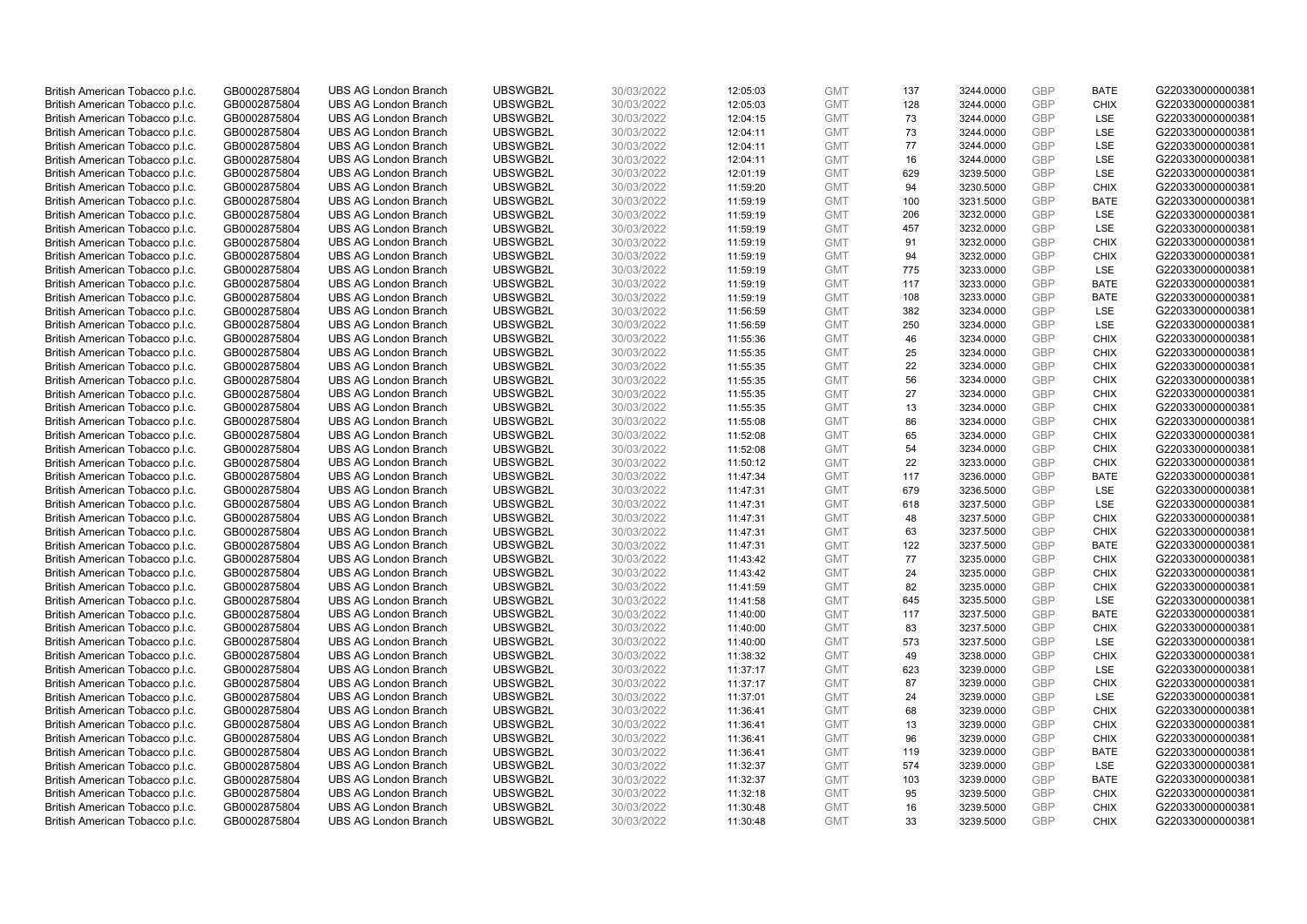| British American Tobacco p.l.c. | GB0002875804 | <b>UBS AG London Branch</b> | UBSWGB2L | 30/03/2022 | 11:30:48 | <b>GMT</b> | 16           | 3239.5000 | <b>GBP</b> | <b>CHIX</b> | G220330000000381 |
|---------------------------------|--------------|-----------------------------|----------|------------|----------|------------|--------------|-----------|------------|-------------|------------------|
| British American Tobacco p.l.c. | GB0002875804 | <b>UBS AG London Branch</b> | UBSWGB2L | 30/03/2022 | 11:30:48 | <b>GMT</b> | 20           | 3239.5000 | <b>GBP</b> | <b>CHIX</b> | G220330000000381 |
| British American Tobacco p.l.c. | GB0002875804 | <b>UBS AG London Branch</b> | UBSWGB2L | 30/03/2022 | 11:30:48 | <b>GMT</b> | 16           | 3239.5000 | GBP        | <b>CHIX</b> | G220330000000381 |
| British American Tobacco p.l.c. | GB0002875804 | <b>UBS AG London Branch</b> | UBSWGB2L | 30/03/2022 | 11:28:26 | <b>GMT</b> | 91           | 3240.5000 | GBP        | LSE         | G220330000000381 |
| British American Tobacco p.l.c. | GB0002875804 | <b>UBS AG London Branch</b> | UBSWGB2L | 30/03/2022 | 11:28:26 | <b>GMT</b> | 251          | 3240.5000 | <b>GBP</b> | LSE         | G220330000000381 |
| British American Tobacco p.l.c. | GB0002875804 | <b>UBS AG London Branch</b> | UBSWGB2L | 30/03/2022 | 11:28:14 | <b>GMT</b> | 15           | 3240.5000 | <b>GBP</b> | <b>CHIX</b> | G220330000000381 |
| British American Tobacco p.l.c. | GB0002875804 | <b>UBS AG London Branch</b> | UBSWGB2L | 30/03/2022 | 11:28:13 | <b>GMT</b> | 39           | 3240.5000 | GBP        | <b>CHIX</b> | G220330000000381 |
| British American Tobacco p.l.c. | GB0002875804 | <b>UBS AG London Branch</b> | UBSWGB2L | 30/03/2022 | 11:27:56 | <b>GMT</b> | 15           | 3240.0000 | <b>GBP</b> | <b>CHIX</b> | G220330000000381 |
| British American Tobacco p.l.c. | GB0002875804 | <b>UBS AG London Branch</b> | UBSWGB2L | 30/03/2022 | 11:27:02 | <b>GMT</b> | 608          | 3242.5000 | GBP        | LSE         | G220330000000381 |
| British American Tobacco p.l.c. | GB0002875804 | <b>UBS AG London Branch</b> | UBSWGB2L | 30/03/2022 | 11:25:43 | <b>GMT</b> | 95           | 3244.0000 | <b>GBP</b> | <b>CHIX</b> | G220330000000381 |
| British American Tobacco p.l.c. | GB0002875804 | <b>UBS AG London Branch</b> | UBSWGB2L | 30/03/2022 | 11:25:43 | <b>GMT</b> | 114          | 3244.5000 | GBP        | <b>BATE</b> | G220330000000381 |
| British American Tobacco p.l.c. | GB0002875804 | <b>UBS AG London Branch</b> | UBSWGB2L | 30/03/2022 | 11:25:43 | <b>GMT</b> | 84           | 3245.5000 | <b>GBP</b> | <b>CHIX</b> | G220330000000381 |
| British American Tobacco p.l.c. | GB0002875804 | <b>UBS AG London Branch</b> | UBSWGB2L | 30/03/2022 | 11:25:03 | <b>GMT</b> | 17           | 3246.0000 | GBP        | <b>CHIX</b> | G220330000000381 |
| British American Tobacco p.l.c. | GB0002875804 | <b>UBS AG London Branch</b> | UBSWGB2L | 30/03/2022 | 11:23:07 | <b>GMT</b> | 558          | 3244.5000 | <b>GBP</b> | <b>LSE</b>  | G220330000000381 |
| British American Tobacco p.l.c. | GB0002875804 | <b>UBS AG London Branch</b> | UBSWGB2L | 30/03/2022 | 11:22:47 | <b>GMT</b> | 95           | 3248.0000 | <b>GBP</b> | <b>CHIX</b> | G220330000000381 |
| British American Tobacco p.l.c. | GB0002875804 | <b>UBS AG London Branch</b> | UBSWGB2L | 30/03/2022 | 11:22:47 | <b>GMT</b> | 85           | 3248.0000 | GBP        | <b>CHIX</b> | G220330000000381 |
| British American Tobacco p.l.c. | GB0002875804 | <b>UBS AG London Branch</b> | UBSWGB2L | 30/03/2022 | 11:22:47 | <b>GMT</b> | 117          | 3248.5000 | GBP        | <b>BATE</b> | G220330000000381 |
| British American Tobacco p.l.c. | GB0002875804 | <b>UBS AG London Branch</b> | UBSWGB2L | 30/03/2022 | 11:22:47 | <b>GMT</b> | 661          | 3248.5000 | <b>GBP</b> | LSE         | G220330000000381 |
| British American Tobacco p.l.c. | GB0002875804 | <b>UBS AG London Branch</b> | UBSWGB2L | 30/03/2022 | 11:20:55 | <b>GMT</b> | 91           | 3249.5000 | GBP        | <b>LSE</b>  | G220330000000381 |
| British American Tobacco p.l.c. | GB0002875804 | <b>UBS AG London Branch</b> | UBSWGB2L | 30/03/2022 | 11:20:55 | <b>GMT</b> | 175          | 3249.5000 | GBP        | LSE         | G220330000000381 |
| British American Tobacco p.l.c. | GB0002875804 | <b>UBS AG London Branch</b> | UBSWGB2L | 30/03/2022 | 11:18:56 | <b>GMT</b> | 41           | 3248.5000 | <b>GBP</b> | <b>CHIX</b> | G220330000000381 |
| British American Tobacco p.l.c. | GB0002875804 | <b>UBS AG London Branch</b> | UBSWGB2L | 30/03/2022 | 11:18:28 | <b>GMT</b> | $\mathbf{1}$ | 3248.5000 | GBP        | <b>BATE</b> | G220330000000381 |
| British American Tobacco p.l.c. | GB0002875804 | <b>UBS AG London Branch</b> | UBSWGB2L | 30/03/2022 | 11:18:28 | <b>GMT</b> | 112          | 3248.5000 | <b>GBP</b> | <b>BATE</b> | G220330000000381 |
| British American Tobacco p.l.c. | GB0002875804 | <b>UBS AG London Branch</b> | UBSWGB2L | 30/03/2022 | 11:18:28 | <b>GMT</b> | 89           | 3248.5000 | GBP        | <b>CHIX</b> | G220330000000381 |
| British American Tobacco p.l.c. | GB0002875804 | <b>UBS AG London Branch</b> | UBSWGB2L | 30/03/2022 | 11:18:28 | <b>GMT</b> | 487          | 3249.0000 | <b>GBP</b> | LSE         | G220330000000381 |
| British American Tobacco p.l.c. | GB0002875804 | <b>UBS AG London Branch</b> | UBSWGB2L | 30/03/2022 | 11:18:28 | <b>GMT</b> | 582          | 3249.0000 | <b>GBP</b> | LSE         | G220330000000381 |
| British American Tobacco p.l.c. | GB0002875804 | <b>UBS AG London Branch</b> | UBSWGB2L | 30/03/2022 | 11:18:28 | <b>GMT</b> | 157          | 3249.0000 | <b>GBP</b> | LSE         | G220330000000381 |
| British American Tobacco p.l.c. | GB0002875804 | <b>UBS AG London Branch</b> | UBSWGB2L | 30/03/2022 | 11:17:02 | <b>GMT</b> | 79           | 3248.5000 | <b>GBP</b> | <b>CHIX</b> | G220330000000381 |
| British American Tobacco p.l.c. | GB0002875804 | <b>UBS AG London Branch</b> | UBSWGB2L | 30/03/2022 | 11:17:02 | <b>GMT</b> | 6            | 3248.5000 | GBP        | <b>CHIX</b> | G220330000000381 |
| British American Tobacco p.l.c. | GB0002875804 | <b>UBS AG London Branch</b> | UBSWGB2L | 30/03/2022 | 11:15:03 | <b>GMT</b> | 26           | 3247.5000 | GBP        | <b>BATE</b> | G220330000000381 |
| British American Tobacco p.l.c. | GB0002875804 | <b>UBS AG London Branch</b> | UBSWGB2L | 30/03/2022 | 11:15:03 | <b>GMT</b> | 21           | 3247.5000 | GBP        | <b>BATE</b> | G220330000000381 |
| British American Tobacco p.l.c. | GB0002875804 | <b>UBS AG London Branch</b> | UBSWGB2L | 30/03/2022 | 11:15:03 | <b>GMT</b> | 66           | 3247.5000 | GBP        | <b>BATE</b> | G220330000000381 |
| British American Tobacco p.l.c. | GB0002875804 | <b>UBS AG London Branch</b> | UBSWGB2L | 30/03/2022 | 11:15:03 | <b>GMT</b> | 575          | 3248.5000 | GBP        | LSE         | G220330000000381 |
| British American Tobacco p.l.c. | GB0002875804 | <b>UBS AG London Branch</b> | UBSWGB2L | 30/03/2022 | 11:15:03 | <b>GMT</b> | 73           | 3248.5000 | GBP        | LSE         | G220330000000381 |
| British American Tobacco p.l.c. | GB0002875804 | <b>UBS AG London Branch</b> | UBSWGB2L | 30/03/2022 | 11:15:03 | <b>GMT</b> | 114          | 3248.5000 | GBP        | <b>BATE</b> | G220330000000381 |
| British American Tobacco p.l.c. | GB0002875804 | <b>UBS AG London Branch</b> | UBSWGB2L | 30/03/2022 | 11:15:03 | <b>GMT</b> | 83           | 3248.5000 | <b>GBP</b> | <b>CHIX</b> | G220330000000381 |
| British American Tobacco p.l.c. | GB0002875804 | <b>UBS AG London Branch</b> | UBSWGB2L | 30/03/2022 | 11:15:03 | <b>GMT</b> | 3            | 3249.5000 | GBP        | <b>CHIX</b> | G220330000000381 |
| British American Tobacco p.l.c. | GB0002875804 | <b>UBS AG London Branch</b> | UBSWGB2L | 30/03/2022 | 11:15:03 | <b>GMT</b> | 74           | 3249.5000 | <b>GBP</b> | <b>CHIX</b> | G220330000000381 |
| British American Tobacco p.l.c. | GB0002875804 | <b>UBS AG London Branch</b> | UBSWGB2L | 30/03/2022 | 11:15:03 | <b>GMT</b> | 5            | 3249.5000 | GBP        | <b>CHIX</b> | G220330000000381 |
| British American Tobacco p.l.c. | GB0002875804 | <b>UBS AG London Branch</b> | UBSWGB2L | 30/03/2022 | 11:15:03 | <b>GMT</b> | 21           | 3249.5000 | <b>GBP</b> | <b>CHIX</b> | G220330000000381 |
| British American Tobacco p.l.c. | GB0002875804 | <b>UBS AG London Branch</b> | UBSWGB2L | 30/03/2022 | 11:15:03 | <b>GMT</b> | 54           | 3249.5000 | GBP        | <b>CHIX</b> | G220330000000381 |
| British American Tobacco p.l.c. | GB0002875804 | <b>UBS AG London Branch</b> | UBSWGB2L | 30/03/2022 | 11:11:26 | <b>GMT</b> | 32           | 3246.0000 | GBP        | <b>CHIX</b> | G220330000000381 |
| British American Tobacco p.l.c. | GB0002875804 | <b>UBS AG London Branch</b> | UBSWGB2L | 30/03/2022 | 11:10:45 | <b>GMT</b> | 97           | 3246.0000 | GBP        | <b>CHIX</b> | G220330000000381 |
| British American Tobacco p.l.c. | GB0002875804 | <b>UBS AG London Branch</b> | UBSWGB2L | 30/03/2022 | 11:10:14 | <b>GMT</b> | 85           | 3246.5000 | GBP        | <b>CHIX</b> | G220330000000381 |
| British American Tobacco p.l.c. | GB0002875804 | <b>UBS AG London Branch</b> | UBSWGB2L | 30/03/2022 | 11:10:14 | <b>GMT</b> | 596          | 3247.0000 | GBP        | <b>LSE</b>  | G220330000000381 |
| British American Tobacco p.l.c. | GB0002875804 | <b>UBS AG London Branch</b> | UBSWGB2L | 30/03/2022 | 11:07:51 | <b>GMT</b> | 6            | 3246.5000 | <b>GBP</b> | <b>BATE</b> | G220330000000381 |
| British American Tobacco p.l.c. | GB0002875804 | <b>UBS AG London Branch</b> | UBSWGB2L | 30/03/2022 | 11:07:51 | <b>GMT</b> | 682          | 3246.5000 | GBP        | LSE         | G220330000000381 |
| British American Tobacco p.l.c. | GB0002875804 | <b>UBS AG London Branch</b> | UBSWGB2L | 30/03/2022 | 11:07:51 | <b>GMT</b> | 108          | 3246.5000 | GBP        | <b>BATE</b> | G220330000000381 |
| British American Tobacco p.l.c. | GB0002875804 | <b>UBS AG London Branch</b> | UBSWGB2L | 30/03/2022 | 11:07:51 | <b>GMT</b> | 103          | 3246.5000 | GBP        | <b>CHIX</b> | G220330000000381 |
| British American Tobacco p.l.c. | GB0002875804 | <b>UBS AG London Branch</b> | UBSWGB2L | 30/03/2022 | 11:07:51 | <b>GMT</b> | 813          | 3246.5000 | GBP        | <b>LSE</b>  | G220330000000381 |
| British American Tobacco p.l.c. | GB0002875804 | <b>UBS AG London Branch</b> | UBSWGB2L | 30/03/2022 | 11:07:51 | <b>GMT</b> | 108          | 3246.5000 | <b>GBP</b> | <b>CHIX</b> | G220330000000381 |
| British American Tobacco p.l.c. | GB0002875804 | <b>UBS AG London Branch</b> | UBSWGB2L | 30/03/2022 | 11:07:51 | <b>GMT</b> | 101          | 3246.5000 | <b>GBP</b> | <b>BATE</b> | G220330000000381 |
| British American Tobacco p.l.c. | GB0002875804 | <b>UBS AG London Branch</b> | UBSWGB2L | 30/03/2022 | 11:07:51 | <b>GMT</b> | 14           | 3246.5000 | GBP        | <b>BATE</b> | G220330000000381 |
| British American Tobacco p.l.c. | GB0002875804 | <b>UBS AG London Branch</b> | UBSWGB2L | 30/03/2022 | 11:07:51 | <b>GMT</b> | 59           | 3246.5000 | GBP        | <b>BATE</b> | G220330000000381 |
|                                 |              |                             |          |            |          |            |              |           |            |             |                  |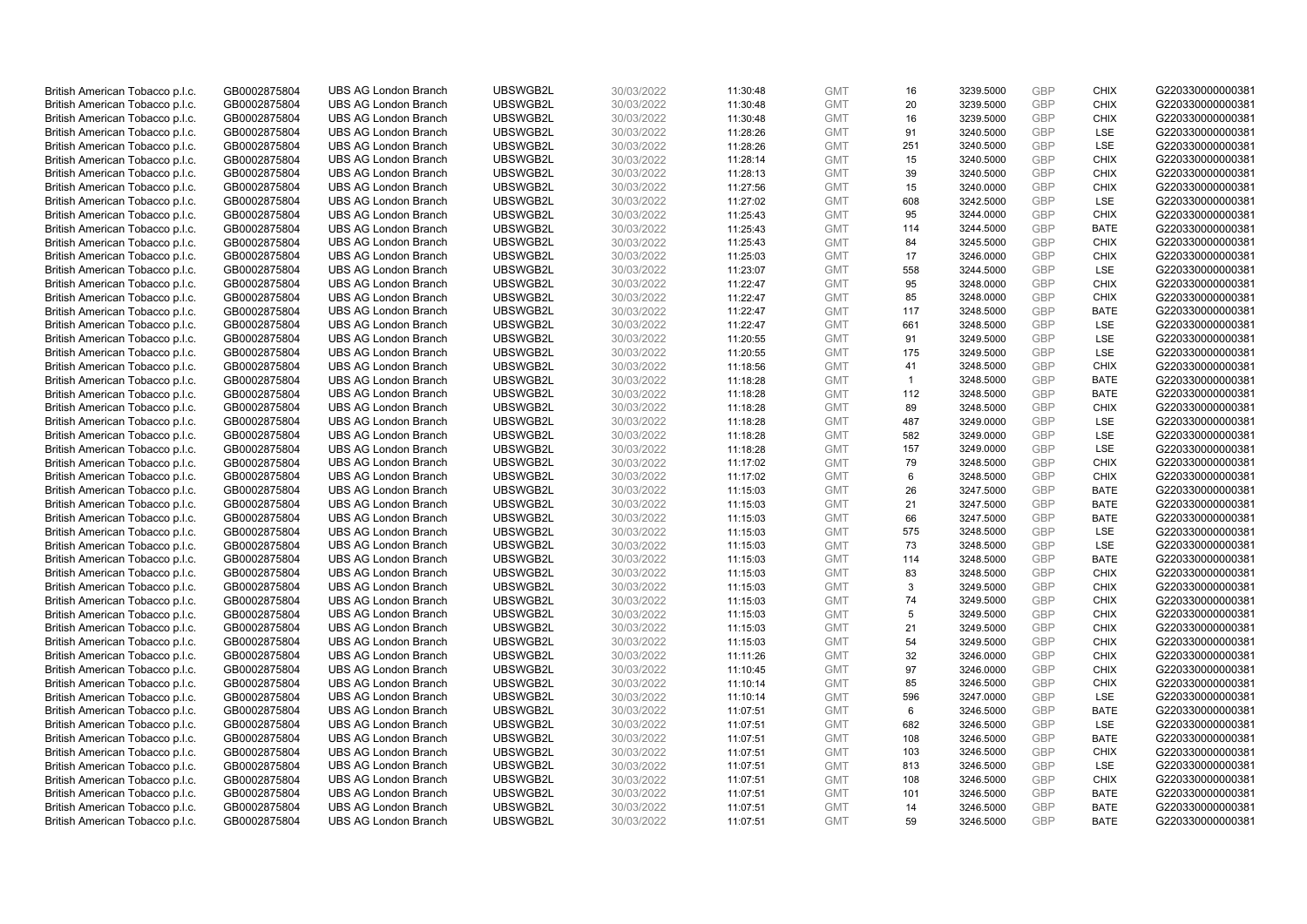| British American Tobacco p.l.c. | GB0002875804 | <b>UBS AG London Branch</b>                                | UBSWGB2L             | 30/03/2022 |                      | <b>GMT</b>               | 36  | 3246.5000              | <b>GBP</b> | <b>BATE</b> | G220330000000381                     |
|---------------------------------|--------------|------------------------------------------------------------|----------------------|------------|----------------------|--------------------------|-----|------------------------|------------|-------------|--------------------------------------|
|                                 |              |                                                            |                      |            | 11:07:51             |                          |     |                        | <b>GBP</b> |             |                                      |
| British American Tobacco p.l.c. | GB0002875804 | <b>UBS AG London Branch</b>                                | UBSWGB2L             | 30/03/2022 | 11:07:51             | <b>GMT</b>               | 54  | 3246.5000              |            | <b>BATE</b> | G220330000000381                     |
| British American Tobacco p.l.c. | GB0002875804 | <b>UBS AG London Branch</b>                                | UBSWGB2L             | 30/03/2022 | 11:07:03             | <b>GMT</b>               | 69  | 3247.0000              | GBP        | <b>CHIX</b> | G220330000000381                     |
| British American Tobacco p.l.c. | GB0002875804 | <b>UBS AG London Branch</b>                                | UBSWGB2L             | 30/03/2022 | 11:07:03             | <b>GMT</b>               | 29  | 3247.0000              | GBP        | <b>CHIX</b> | G220330000000381                     |
| British American Tobacco p.l.c. | GB0002875804 | <b>UBS AG London Branch</b>                                | UBSWGB2L             | 30/03/2022 | 11:05:28             | <b>GMT</b>               | 2   | 3246.5000              | <b>GBP</b> | <b>CHIX</b> | G220330000000381                     |
| British American Tobacco p.l.c. | GB0002875804 | <b>UBS AG London Branch</b>                                | UBSWGB2L             | 30/03/2022 | 11:05:28             | <b>GMT</b>               | 20  | 3246.5000              | <b>GBP</b> | <b>CHIX</b> | G220330000000381                     |
| British American Tobacco p.l.c. | GB0002875804 | <b>UBS AG London Branch</b>                                | UBSWGB2L             | 30/03/2022 | 11:05:28             | <b>GMT</b>               | 59  | 3246.5000              | GBP        | <b>CHIX</b> | G220330000000381                     |
| British American Tobacco p.l.c. | GB0002875804 | <b>UBS AG London Branch</b>                                | UBSWGB2L             | 30/03/2022 | 11:00:06             | <b>GMT</b>               | 253 | 3240.0000              | <b>GBP</b> | <b>LSE</b>  | G220330000000381                     |
| British American Tobacco p.l.c. | GB0002875804 | <b>UBS AG London Branch</b>                                | UBSWGB2L             | 30/03/2022 | 11:00:06             | <b>GMT</b>               | 250 | 3240.0000              | GBP        | LSE         | G220330000000381                     |
| British American Tobacco p.l.c. | GB0002875804 | <b>UBS AG London Branch</b>                                | UBSWGB2L             | 30/03/2022 | 11:00:06             | <b>GMT</b>               | 29  | 3240.5000              | <b>GBP</b> | LSE         | G220330000000381                     |
| British American Tobacco p.l.c. | GB0002875804 | <b>UBS AG London Branch</b>                                | UBSWGB2L             | 30/03/2022 | 11:00:06             | <b>GMT</b>               | 86  | 3240.0000              | GBP        | LSE         | G220330000000381                     |
| British American Tobacco p.l.c. | GB0002875804 | <b>UBS AG London Branch</b>                                | UBSWGB2L             | 30/03/2022 | 11:00:02             | <b>GMT</b>               | 2   | 3246.0000              | <b>GBP</b> | <b>CHIX</b> | G220330000000381                     |
| British American Tobacco p.l.c. | GB0002875804 | <b>UBS AG London Branch</b>                                | UBSWGB2L             | 30/03/2022 | 11:00:02             | <b>GMT</b>               | 129 | 3245.5000              | GBP        | <b>CHIX</b> | G220330000000381                     |
| British American Tobacco p.l.c. | GB0002875804 | <b>UBS AG London Branch</b>                                | UBSWGB2L             | 30/03/2022 | 11:00:02             | <b>GMT</b>               | 120 | 3245.0000              | <b>GBP</b> | <b>BATE</b> | G220330000000381                     |
| British American Tobacco p.l.c. | GB0002875804 | <b>UBS AG London Branch</b>                                | UBSWGB2L             | 30/03/2022 | 11:00:02             | <b>GMT</b>               | 94  | 3245.5000              | <b>GBP</b> | <b>CHIX</b> | G220330000000381                     |
| British American Tobacco p.l.c. | GB0002875804 | <b>UBS AG London Branch</b>                                | UBSWGB2L             | 30/03/2022 | 11:00:02             | <b>GMT</b>               | 250 | 3246.5000              | GBP        | LSE         | G220330000000381                     |
| British American Tobacco p.l.c. | GB0002875804 | <b>UBS AG London Branch</b>                                | UBSWGB2L             | 30/03/2022 | 11:00:02             | <b>GMT</b>               | 131 | 3246.5000              | <b>GBP</b> | LSE         | G220330000000381                     |
| British American Tobacco p.l.c. | GB0002875804 | <b>UBS AG London Branch</b>                                | UBSWGB2L             | 30/03/2022 | 11:00:02             | <b>GMT</b>               | 132 | 3247.0000              | <b>GBP</b> | LSE         | G220330000000381                     |
| British American Tobacco p.l.c. | GB0002875804 | <b>UBS AG London Branch</b>                                | UBSWGB2L             | 30/03/2022 | 11:00:02             | <b>GMT</b>               | 90  | 3247.0000              | GBP        | <b>LSE</b>  | G220330000000381                     |
| British American Tobacco p.l.c. | GB0002875804 | <b>UBS AG London Branch</b>                                | UBSWGB2L             | 30/03/2022 | 11:00:02             | <b>GMT</b>               | 76  | 3247.5000              | GBP        | LSE         | G220330000000381                     |
| British American Tobacco p.l.c. | GB0002875804 | <b>UBS AG London Branch</b>                                | UBSWGB2L             | 30/03/2022 | 11:00:02             | <b>GMT</b>               | 656 | 3246.0000              | <b>GBP</b> | LSE         | G220330000000381                     |
| British American Tobacco p.l.c. | GB0002875804 | <b>UBS AG London Branch</b>                                | UBSWGB2L             | 30/03/2022 | 10:59:49             | <b>GMT</b>               | 27  | 3246.5000              | GBP        | <b>CHIX</b> | G220330000000381                     |
| British American Tobacco p.l.c. | GB0002875804 | <b>UBS AG London Branch</b>                                | UBSWGB2L             | 30/03/2022 | 10:58:05             | <b>GMT</b>               | 83  | 3243.5000              | <b>GBP</b> | <b>CHIX</b> | G220330000000381                     |
| British American Tobacco p.l.c. | GB0002875804 | <b>UBS AG London Branch</b>                                | UBSWGB2L             | 30/03/2022 | 10:57:04             | <b>GMT</b>               | 6   | 3244.0000              | GBP        | <b>CHIX</b> | G220330000000381                     |
| British American Tobacco p.l.c. | GB0002875804 | <b>UBS AG London Branch</b>                                | UBSWGB2L             | 30/03/2022 | 10:56:35             | <b>GMT</b>               | 35  | 3244.0000              | <b>GBP</b> | <b>CHIX</b> | G220330000000381                     |
| British American Tobacco p.l.c. | GB0002875804 | <b>UBS AG London Branch</b>                                | UBSWGB2L             | 30/03/2022 | 10:55:56             | <b>GMT</b>               | 6   | 3244.0000              | GBP        | <b>CHIX</b> | G220330000000381                     |
| British American Tobacco p.l.c. | GB0002875804 | <b>UBS AG London Branch</b>                                | UBSWGB2L             | 30/03/2022 | 10:55:36             | <b>GMT</b>               | 84  | 3244.0000              | <b>GBP</b> | <b>CHIX</b> | G220330000000381                     |
| British American Tobacco p.l.c. | GB0002875804 | <b>UBS AG London Branch</b>                                | UBSWGB2L             | 30/03/2022 | 10:52:16             | <b>GMT</b>               | 641 | 3243.0000              | <b>GBP</b> | <b>LSE</b>  | G220330000000381                     |
| British American Tobacco p.l.c. | GB0002875804 | <b>UBS AG London Branch</b>                                | UBSWGB2L             | 30/03/2022 | 10:49:42             | <b>GMT</b>               | 57  | 3242.5000              | GBP        | <b>CHIX</b> | G220330000000381                     |
| British American Tobacco p.l.c. | GB0002875804 | <b>UBS AG London Branch</b>                                | UBSWGB2L             | 30/03/2022 | 10:49:42             | <b>GMT</b>               | 37  | 3242.5000              | GBP        | <b>CHIX</b> | G220330000000381                     |
| British American Tobacco p.l.c. | GB0002875804 | <b>UBS AG London Branch</b>                                | UBSWGB2L             | 30/03/2022 | 10:49:42             | <b>GMT</b>               | 110 | 3243.0000              | GBP        | <b>BATE</b> | G220330000000381                     |
| British American Tobacco p.l.c. | GB0002875804 | <b>UBS AG London Branch</b>                                | UBSWGB2L             | 30/03/2022 | 10:47:56             | <b>GMT</b>               | 627 | 3246.0000              | <b>GBP</b> | <b>LSE</b>  | G220330000000381                     |
| British American Tobacco p.l.c. | GB0002875804 | <b>UBS AG London Branch</b>                                | UBSWGB2L             | 30/03/2022 | 10:47:56             | <b>GMT</b>               | 670 | 3246.0000              | GBP        | LSE         | G220330000000381                     |
|                                 |              |                                                            |                      |            |                      |                          | 61  |                        | GBP        | <b>CHIX</b> |                                      |
| British American Tobacco p.l.c. | GB0002875804 | <b>UBS AG London Branch</b><br><b>UBS AG London Branch</b> | UBSWGB2L<br>UBSWGB2L | 30/03/2022 | 10:47:23<br>10:47:23 | <b>GMT</b><br><b>GMT</b> | 28  | 3247.0000<br>3247.0000 | GBP        | <b>CHIX</b> | G220330000000381<br>G220330000000381 |
| British American Tobacco p.l.c. | GB0002875804 |                                                            |                      | 30/03/2022 |                      |                          |     |                        |            |             |                                      |
| British American Tobacco p.l.c. | GB0002875804 | <b>UBS AG London Branch</b>                                | UBSWGB2L             | 30/03/2022 | 10:46:17             | <b>GMT</b>               | 93  | 3248.0000              | <b>GBP</b> | <b>CHIX</b> | G220330000000381                     |
| British American Tobacco p.l.c. | GB0002875804 | <b>UBS AG London Branch</b>                                | UBSWGB2L             | 30/03/2022 | 10:44:59             | <b>GMT</b>               | 89  | 3249.5000              | GBP        | <b>CHIX</b> | G220330000000381                     |
| British American Tobacco p.l.c. | GB0002875804 | <b>UBS AG London Branch</b>                                | UBSWGB2L             | 30/03/2022 | 10:44:40             | <b>GMT</b>               | 112 | 3250.5000              | <b>GBP</b> | <b>BATE</b> | G220330000000381                     |
| British American Tobacco p.l.c. | GB0002875804 | <b>UBS AG London Branch</b>                                | UBSWGB2L             | 30/03/2022 | 10:44:40             | <b>GMT</b>               | 98  | 3251.0000              | GBP        | <b>CHIX</b> | G220330000000381                     |
| British American Tobacco p.l.c. | GB0002875804 | <b>UBS AG London Branch</b>                                | UBSWGB2L             | 30/03/2022 | 10:44:40             | <b>GMT</b>               | 670 | 3251.5000              | <b>GBP</b> | <b>LSE</b>  | G220330000000381                     |
| British American Tobacco p.l.c. | GB0002875804 | <b>UBS AG London Branch</b>                                | UBSWGB2L             | 30/03/2022 | 10:40:18             | <b>GMT</b>               | 124 | 3249.0000              | <b>GBP</b> | <b>BATE</b> | G220330000000381                     |
| British American Tobacco p.l.c. | GB0002875804 | <b>UBS AG London Branch</b>                                | UBSWGB2L             | 30/03/2022 | 10:40:18             | <b>GMT</b>               | 84  | 3250.0000              | GBP        | <b>CHIX</b> | G220330000000381                     |
| British American Tobacco p.l.c. | GB0002875804 | <b>UBS AG London Branch</b>                                | UBSWGB2L             | 30/03/2022 | 10:40:18             | <b>GMT</b>               | 90  | 3250.0000              | GBP        | <b>CHIX</b> | G220330000000381                     |
| British American Tobacco p.l.c. | GB0002875804 | <b>UBS AG London Branch</b>                                | UBSWGB2L             | 30/03/2022 | 10:40:18             | <b>GMT</b>               | 683 | 3251.0000              | GBP        | <b>LSE</b>  | G220330000000381                     |
| British American Tobacco p.l.c. | GB0002875804 | <b>UBS AG London Branch</b>                                | UBSWGB2L             | 30/03/2022 | 10:39:06             | <b>GMT</b>               | 123 | 3250.5000              | GBP        | <b>BATE</b> | G220330000000381                     |
| British American Tobacco p.l.c. | GB0002875804 | <b>UBS AG London Branch</b>                                | UBSWGB2L             | 30/03/2022 | 10:39:05             | <b>GMT</b>               | 98  | 3251.0000              | <b>GBP</b> | <b>CHIX</b> | G220330000000381                     |
| British American Tobacco p.l.c. | GB0002875804 | <b>UBS AG London Branch</b>                                | UBSWGB2L             | 30/03/2022 | 10:37:53             | <b>GMT</b>               | 574 | 3251.0000              | <b>GBP</b> | LSE         | G220330000000381                     |
| British American Tobacco p.l.c. | GB0002875804 | <b>UBS AG London Branch</b>                                | UBSWGB2L             | 30/03/2022 | 10:34:38             | <b>GMT</b>               | 90  | 3250.5000              | GBP        | <b>CHIX</b> | G220330000000381                     |
| British American Tobacco p.l.c. | GB0002875804 | <b>UBS AG London Branch</b>                                | UBSWGB2L             | 30/03/2022 | 10:33:45             | <b>GMT</b>               | 604 | 3252.0000              | GBP        | LSE         | G220330000000381                     |
| British American Tobacco p.l.c. | GB0002875804 | <b>UBS AG London Branch</b>                                | UBSWGB2L             | 30/03/2022 | 10:33:42             | <b>GMT</b>               | 88  | 3253.0000              | GBP        | <b>CHIX</b> | G220330000000381                     |
| British American Tobacco p.l.c. | GB0002875804 | <b>UBS AG London Branch</b>                                | UBSWGB2L             | 30/03/2022 | 10:33:42             | <b>GMT</b>               | 118 | 3253.0000              | <b>GBP</b> | <b>BATE</b> | G220330000000381                     |
| British American Tobacco p.l.c. | GB0002875804 | <b>UBS AG London Branch</b>                                | UBSWGB2L             | 30/03/2022 | 10:33:42             | <b>GMT</b>               | 84  | 3253.0000              | <b>GBP</b> | <b>CHIX</b> | G220330000000381                     |
| British American Tobacco p.l.c. | GB0002875804 | <b>UBS AG London Branch</b>                                | UBSWGB2L             | 30/03/2022 | 10:30:48             | <b>GMT</b>               | 641 | 3254.0000              | GBP        | <b>LSE</b>  | G220330000000381                     |
| British American Tobacco p.l.c. | GB0002875804 | <b>UBS AG London Branch</b>                                | UBSWGB2L             | 30/03/2022 | 10:30:14             | <b>GMT</b>               | 107 | 3254.5000              | GBP        | <b>BATE</b> | G220330000000381                     |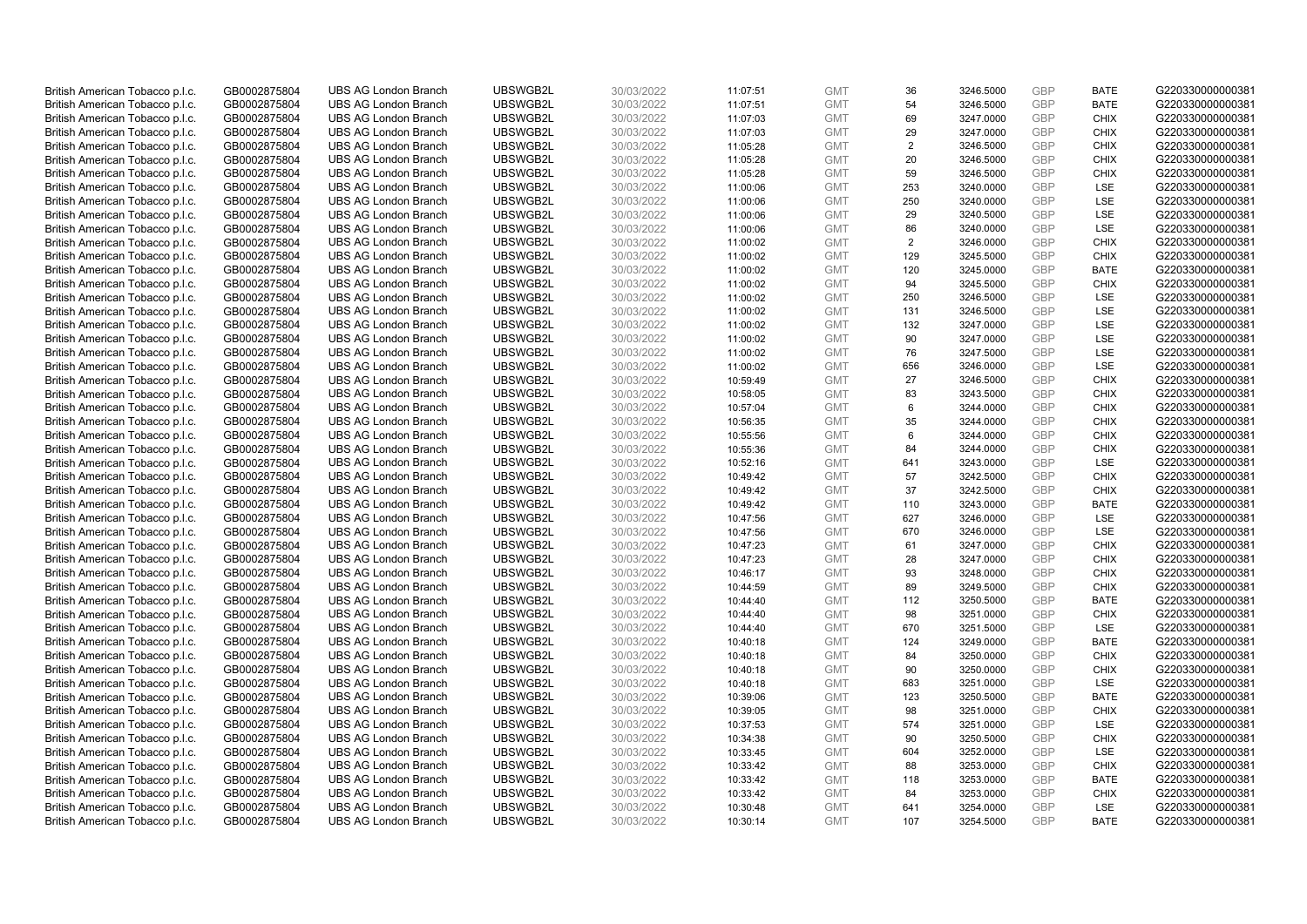| British American Tobacco p.l.c. | GB0002875804 | <b>UBS AG London Branch</b> | UBSWGB2L             | 30/03/2022 | 10:30:14 | <b>GMT</b> | 83        | 3254.5000 | <b>GBP</b>        | <b>CHIX</b>        | G220330000000381 |
|---------------------------------|--------------|-----------------------------|----------------------|------------|----------|------------|-----------|-----------|-------------------|--------------------|------------------|
| British American Tobacco p.l.c. | GB0002875804 | <b>UBS AG London Branch</b> | UBSWGB2L             | 30/03/2022 | 10:29:33 | <b>GMT</b> | 98        | 3255.5000 | GBP               | <b>CHIX</b>        | G220330000000381 |
| British American Tobacco p.l.c. | GB0002875804 | <b>UBS AG London Branch</b> | UBSWGB2L             | 30/03/2022 | 10:29:33 | <b>GMT</b> | 131       | 3255.5000 | GBP               | LSE                | G220330000000381 |
| British American Tobacco p.l.c. | GB0002875804 | <b>UBS AG London Branch</b> | UBSWGB2L             | 30/03/2022 | 10:29:33 | <b>GMT</b> | 262       | 3255.5000 | GBP               | LSE                | G220330000000381 |
| British American Tobacco p.l.c. | GB0002875804 | <b>UBS AG London Branch</b> | UBSWGB2L             | 30/03/2022 | 10:29:33 | <b>GMT</b> | 252       | 3255.5000 | <b>GBP</b>        | LSE                | G220330000000381 |
| British American Tobacco p.l.c. | GB0002875804 | <b>UBS AG London Branch</b> | UBSWGB2L             | 30/03/2022 | 10:29:33 | <b>GMT</b> | 107       | 3255.5000 | <b>GBP</b>        | <b>BATE</b>        | G220330000000381 |
| British American Tobacco p.l.c. | GB0002875804 | <b>UBS AG London Branch</b> | UBSWGB2L             | 30/03/2022 | 10:29:33 | <b>GMT</b> | 93        | 3256.0000 | GBP               | <b>CHIX</b>        | G220330000000381 |
| British American Tobacco p.l.c. | GB0002875804 | <b>UBS AG London Branch</b> | UBSWGB2L             | 30/03/2022 | 10:25:31 | <b>GMT</b> | 639       | 3252.0000 | <b>GBP</b>        | LSE                | G220330000000381 |
| British American Tobacco p.l.c. | GB0002875804 | <b>UBS AG London Branch</b> | UBSWGB2L             | 30/03/2022 | 10:25:31 | <b>GMT</b> | 116       | 3252.0000 | GBP               | <b>BATE</b>        | G220330000000381 |
| British American Tobacco p.l.c. | GB0002875804 | <b>UBS AG London Branch</b> | UBSWGB2L             | 30/03/2022 | 10:25:31 | <b>GMT</b> | 83        | 3252.0000 | <b>GBP</b>        | <b>CHIX</b>        | G220330000000381 |
| British American Tobacco p.l.c. | GB0002875804 | <b>UBS AG London Branch</b> | UBSWGB2L             | 30/03/2022 | 10:25:31 | <b>GMT</b> | 91        | 3252.0000 | GBP               | <b>CHIX</b>        | G220330000000381 |
| British American Tobacco p.l.c. | GB0002875804 | <b>UBS AG London Branch</b> | UBSWGB2L             | 30/03/2022 | 10:22:55 | <b>GMT</b> | 29        | 3251.0000 | <b>GBP</b>        | <b>CHIX</b>        | G220330000000381 |
| British American Tobacco p.l.c. | GB0002875804 | <b>UBS AG London Branch</b> | UBSWGB2L             | 30/03/2022 | 10:22:55 | <b>GMT</b> | 19        | 3251.0000 | GBP               | <b>CHIX</b>        | G220330000000381 |
| British American Tobacco p.l.c. | GB0002875804 | <b>UBS AG London Branch</b> | UBSWGB2L             | 30/03/2022 | 10:22:00 | <b>GMT</b> | 39        | 3250.0000 | <b>GBP</b>        | <b>CHIX</b>        | G220330000000381 |
| British American Tobacco p.l.c. | GB0002875804 | <b>UBS AG London Branch</b> | UBSWGB2L             | 30/03/2022 | 10:22:00 | <b>GMT</b> | 43        | 3250.0000 | <b>GBP</b>        | <b>CHIX</b>        | G220330000000381 |
| British American Tobacco p.l.c. | GB0002875804 | <b>UBS AG London Branch</b> | UBSWGB2L             | 30/03/2022 | 10:22:00 | <b>GMT</b> | 89        | 3250.0000 | GBP               | <b>CHIX</b>        | G220330000000381 |
| British American Tobacco p.l.c. | GB0002875804 | <b>UBS AG London Branch</b> | UBSWGB2L             | 30/03/2022 | 10:22:00 | <b>GMT</b> | 118       | 3250.0000 | GBP               | <b>BATE</b>        | G220330000000381 |
| British American Tobacco p.l.c. | GB0002875804 | <b>UBS AG London Branch</b> | UBSWGB2L             | 30/03/2022 | 10:19:27 | <b>GMT</b> | 105       | 3250.0000 | <b>GBP</b>        | <b>BATE</b>        | G220330000000381 |
| British American Tobacco p.l.c. | GB0002875804 | <b>UBS AG London Branch</b> | UBSWGB2L             | 30/03/2022 | 10:19:01 | <b>GMT</b> | 200       | 3250.5000 | GBP               | <b>LSE</b>         | G220330000000381 |
| British American Tobacco p.l.c. | GB0002875804 | <b>UBS AG London Branch</b> | UBSWGB2L             | 30/03/2022 | 10:19:01 | <b>GMT</b> | 204       | 3251.0000 | <b>GBP</b>        | LSE                | G220330000000381 |
| British American Tobacco p.l.c. | GB0002875804 | <b>UBS AG London Branch</b> | UBSWGB2L             | 30/03/2022 | 10:19:01 | <b>GMT</b> | 220       | 3251.0000 | <b>GBP</b>        | LSE                | G220330000000381 |
| British American Tobacco p.l.c. | GB0002875804 | <b>UBS AG London Branch</b> | UBSWGB2L             | 30/03/2022 | 10:19:01 | <b>GMT</b> | 611       | 3250.5000 | GBP               | LSE                | G220330000000381 |
| British American Tobacco p.l.c. | GB0002875804 | <b>UBS AG London Branch</b> | UBSWGB2L             | 30/03/2022 | 10:19:01 | <b>GMT</b> | 134       | 3250.5000 | <b>GBP</b>        | <b>CHIX</b>        | G220330000000381 |
| British American Tobacco p.l.c. | GB0002875804 | <b>UBS AG London Branch</b> | UBSWGB2L             | 30/03/2022 | 10:18:58 | <b>GMT</b> | 94        | 3251.5000 | GBP               | <b>CHIX</b>        | G220330000000381 |
| British American Tobacco p.l.c. | GB0002875804 | <b>UBS AG London Branch</b> | UBSWGB2L             | 30/03/2022 | 10:17:01 | <b>GMT</b> | 85        | 3250.5000 | <b>GBP</b>        | <b>CHIX</b>        | G220330000000381 |
| British American Tobacco p.l.c. | GB0002875804 | <b>UBS AG London Branch</b> | UBSWGB2L             | 30/03/2022 | 10:15:59 | <b>GMT</b> | 96        | 3249.0000 | GBP               | <b>CHIX</b>        | G220330000000381 |
| British American Tobacco p.l.c. | GB0002875804 | <b>UBS AG London Branch</b> | UBSWGB2L             | 30/03/2022 | 10:15:18 | <b>GMT</b> | 102       | 3249.5000 | <b>GBP</b>        | <b>CHIX</b>        | G220330000000381 |
| British American Tobacco p.l.c. | GB0002875804 | <b>UBS AG London Branch</b> | UBSWGB2L             | 30/03/2022 | 10:15:15 | <b>GMT</b> | 560       | 3249.5000 | <b>GBP</b>        | <b>LSE</b>         | G220330000000381 |
| British American Tobacco p.l.c. | GB0002875804 | <b>UBS AG London Branch</b> | UBSWGB2L             | 30/03/2022 | 10:15:15 | <b>GMT</b> | 24        | 3249.5000 | GBP               | LSE                | G220330000000381 |
| British American Tobacco p.l.c. | GB0002875804 | <b>UBS AG London Branch</b> | UBSWGB2L             | 30/03/2022 | 10:13:31 | <b>GMT</b> | 104       | 3245.0000 | GBP               | <b>BATE</b>        | G220330000000381 |
| British American Tobacco p.l.c. | GB0002875804 | <b>UBS AG London Branch</b> | UBSWGB2L             | 30/03/2022 | 10:13:31 | <b>GMT</b> | 68        | 3245.0000 | GBP               | LSE                | G220330000000381 |
| British American Tobacco p.l.c. | GB0002875804 | <b>UBS AG London Branch</b> | UBSWGB2L             | 30/03/2022 | 10:13:31 | <b>GMT</b> | 605       | 3245.0000 | GBP               | <b>LSE</b>         | G220330000000381 |
| British American Tobacco p.l.c. | GB0002875804 | <b>UBS AG London Branch</b> | UBSWGB2L             | 30/03/2022 | 10:11:27 | <b>GMT</b> | 117       | 3243.5000 | GBP               | <b>BATE</b>        | G220330000000381 |
| British American Tobacco p.l.c. | GB0002875804 | <b>UBS AG London Branch</b> | UBSWGB2L             | 30/03/2022 | 10:10:07 | <b>GMT</b> | 613       | 3243.5000 | GBP               | LSE                | G220330000000381 |
| British American Tobacco p.l.c. | GB0002875804 | <b>UBS AG London Branch</b> | UBSWGB2L             | 30/03/2022 | 10:10:07 | <b>GMT</b> | 82        | 3243.5000 | GBP               | <b>CHIX</b>        | G220330000000381 |
| British American Tobacco p.l.c. | GB0002875804 | <b>UBS AG London Branch</b> | UBSWGB2L             | 30/03/2022 | 10:10:07 | <b>GMT</b> | 186       | 3244.0000 | <b>GBP</b>        | <b>CHIX</b>        | G220330000000381 |
| British American Tobacco p.l.c. | GB0002875804 | <b>UBS AG London Branch</b> | UBSWGB2L             | 30/03/2022 |          | <b>GMT</b> | 423       |           | GBP               | <b>LSE</b>         | G220330000000381 |
|                                 |              |                             |                      |            | 10:10:07 |            |           | 3244.0000 |                   |                    |                  |
| British American Tobacco p.l.c. | GB0002875804 | <b>UBS AG London Branch</b> | UBSWGB2L<br>UBSWGB2L | 30/03/2022 | 10:10:07 | <b>GMT</b> | 216<br>95 | 3244.0000 | <b>GBP</b><br>GBP | LSE<br><b>CHIX</b> | G220330000000381 |
| British American Tobacco p.l.c. | GB0002875804 | <b>UBS AG London Branch</b> |                      | 30/03/2022 | 10:06:13 | <b>GMT</b> |           | 3246.0000 |                   |                    | G220330000000381 |
| British American Tobacco p.l.c. | GB0002875804 | <b>UBS AG London Branch</b> | UBSWGB2L             | 30/03/2022 | 10:06:13 | <b>GMT</b> | 92        | 3246.0000 | <b>GBP</b>        | <b>CHIX</b>        | G220330000000381 |
| British American Tobacco p.l.c. | GB0002875804 | <b>UBS AG London Branch</b> | UBSWGB2L             | 30/03/2022 | 10:06:13 | <b>GMT</b> | 12        | 3246.5000 | GBP               | <b>BATE</b>        | G220330000000381 |
| British American Tobacco p.l.c. | GB0002875804 | <b>UBS AG London Branch</b> | UBSWGB2L             | 30/03/2022 | 10:06:13 | <b>GMT</b> | 584       | 3246.5000 | GBP               | <b>LSE</b>         | G220330000000381 |
| British American Tobacco p.l.c. | GB0002875804 | <b>UBS AG London Branch</b> | UBSWGB2L             | 30/03/2022 | 10:06:13 | <b>GMT</b> | 94        | 3246.5000 | GBP               | <b>BATE</b>        | G220330000000381 |
| British American Tobacco p.l.c. | GB0002875804 | <b>UBS AG London Branch</b> | UBSWGB2L             | 30/03/2022 | 10:05:36 | <b>GMT</b> | 107       | 3247.0000 | GBP               | <b>CHIX</b>        | G220330000000381 |
| British American Tobacco p.l.c. | GB0002875804 | <b>UBS AG London Branch</b> | UBSWGB2L             | 30/03/2022 | 10:01:17 | <b>GMT</b> | 112       | 3246.5000 | GBP               | <b>BATE</b>        | G220330000000381 |
| British American Tobacco p.l.c. | GB0002875804 | <b>UBS AG London Branch</b> | UBSWGB2L             | 30/03/2022 | 10:01:17 | <b>GMT</b> | 91        | 3246.5000 | <b>GBP</b>        | <b>CHIX</b>        | G220330000000381 |
| British American Tobacco p.l.c. | GB0002875804 | <b>UBS AG London Branch</b> | UBSWGB2L             | 30/03/2022 | 10:01:12 | <b>GMT</b> | 626       | 3247.5000 | GBP               | LSE                | G220330000000381 |
| British American Tobacco p.l.c. | GB0002875804 | <b>UBS AG London Branch</b> | UBSWGB2L             | 30/03/2022 | 10:01:12 | <b>GMT</b> | 106       | 3247.5000 | GBP               | <b>BATE</b>        | G220330000000381 |
| British American Tobacco p.l.c. | GB0002875804 | <b>UBS AG London Branch</b> | UBSWGB2L             | 30/03/2022 | 10:01:12 | <b>GMT</b> | 190       | 3247.5000 | GBP               | <b>BATE</b>        | G220330000000381 |
| British American Tobacco p.l.c. | GB0002875804 | <b>UBS AG London Branch</b> | UBSWGB2L             | 30/03/2022 | 10:01:03 | <b>GMT</b> | 286       | 3248.0000 | <b>GBP</b>        | LSE                | G220330000000381 |
| British American Tobacco p.l.c. | GB0002875804 | <b>UBS AG London Branch</b> | UBSWGB2L             | 30/03/2022 | 10:01:03 | <b>GMT</b> | 339       | 3248.0000 | GBP               | LSE                | G220330000000381 |
| British American Tobacco p.l.c. | GB0002875804 | <b>UBS AG London Branch</b> | UBSWGB2L             | 30/03/2022 | 09:58:55 | <b>GMT</b> | 318       | 3247.5000 | <b>GBP</b>        | LSE                | G220330000000381 |
| British American Tobacco p.l.c. | GB0002875804 | <b>UBS AG London Branch</b> | UBSWGB2L             | 30/03/2022 | 09:58:55 | <b>GMT</b> | 74        | 3247.5000 | GBP               | LSE                | G220330000000381 |
| British American Tobacco p.l.c. | GB0002875804 | <b>UBS AG London Branch</b> | UBSWGB2L             | 30/03/2022 | 09:58:55 | <b>GMT</b> | 98        | 3247.5000 | GBP               | <b>LSE</b>         | G220330000000381 |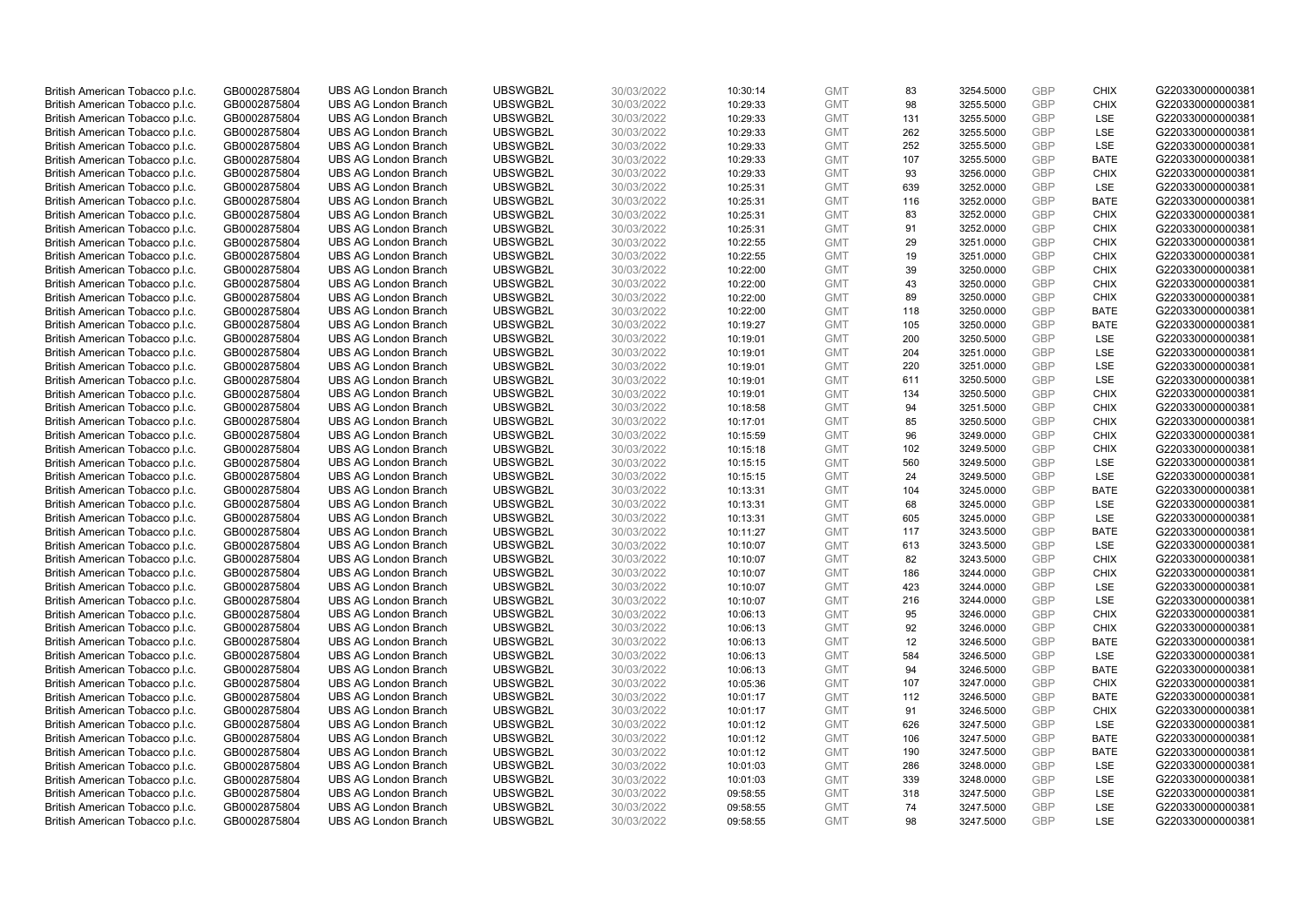| British American Tobacco p.l.c. | GB0002875804 | <b>UBS AG London Branch</b> | UBSWGB2L | 30/03/2022 | 09:58:55 | <b>GMT</b> | 289 | 3247.5000 | GBP               | LSE         | G220330000000381 |
|---------------------------------|--------------|-----------------------------|----------|------------|----------|------------|-----|-----------|-------------------|-------------|------------------|
| British American Tobacco p.l.c. | GB0002875804 | <b>UBS AG London Branch</b> | UBSWGB2L | 30/03/2022 | 09:58:37 | <b>GMT</b> | 96  | 3247.5000 | GBP               | <b>CHIX</b> | G220330000000381 |
| British American Tobacco p.l.c. | GB0002875804 | <b>UBS AG London Branch</b> | UBSWGB2L | 30/03/2022 | 09:58:37 | <b>GMT</b> | 28  | 3247.5000 | GBP               | <b>CHIX</b> | G220330000000381 |
|                                 |              |                             | UBSWGB2L |            |          |            |     |           | GBP               |             | G220330000000381 |
| British American Tobacco p.l.c. | GB0002875804 | <b>UBS AG London Branch</b> |          | 30/03/2022 | 09:58:37 | <b>GMT</b> | 88  | 3247.5000 |                   | <b>CHIX</b> |                  |
| British American Tobacco p.l.c. | GB0002875804 | <b>UBS AG London Branch</b> | UBSWGB2L | 30/03/2022 | 09:56:54 | <b>GMT</b> | 23  | 3247.0000 | GBP               | <b>CHIX</b> | G220330000000381 |
| British American Tobacco p.l.c. | GB0002875804 | <b>UBS AG London Branch</b> | UBSWGB2L | 30/03/2022 | 09:56:54 | <b>GMT</b> | 39  | 3247.0000 | GBP               | <b>CHIX</b> | G220330000000381 |
| British American Tobacco p.l.c. | GB0002875804 | <b>UBS AG London Branch</b> | UBSWGB2L | 30/03/2022 | 09:56:54 | <b>GMT</b> | 39  | 3247.0000 | GBP               | <b>CHIX</b> | G220330000000381 |
| British American Tobacco p.l.c. | GB0002875804 | <b>UBS AG London Branch</b> | UBSWGB2L | 30/03/2022 | 09:56:52 | <b>GMT</b> | 21  | 3247.0000 | GBP               | <b>CHIX</b> | G220330000000381 |
| British American Tobacco p.l.c. | GB0002875804 | <b>UBS AG London Branch</b> | UBSWGB2L | 30/03/2022 | 09:53:21 | <b>GMT</b> | 25  | 3247.0000 | GBP               | <b>CHIX</b> | G220330000000381 |
| British American Tobacco p.l.c. | GB0002875804 | <b>UBS AG London Branch</b> | UBSWGB2L | 30/03/2022 | 09:52:44 | <b>GMT</b> | 87  | 3246.5000 | GBP               | <b>CHIX</b> | G220330000000381 |
| British American Tobacco p.l.c. | GB0002875804 | <b>UBS AG London Branch</b> | UBSWGB2L | 30/03/2022 | 09:51:21 | <b>GMT</b> | 96  | 3246.0000 | GBP               | <b>CHIX</b> | G220330000000381 |
| British American Tobacco p.l.c. | GB0002875804 | <b>UBS AG London Branch</b> | UBSWGB2L | 30/03/2022 | 09:51:21 | <b>GMT</b> | 544 | 3246.0000 | GBP               | LSE         | G220330000000381 |
| British American Tobacco p.l.c. | GB0002875804 | <b>UBS AG London Branch</b> | UBSWGB2L | 30/03/2022 | 09:51:21 | <b>GMT</b> | 140 | 3246.0000 | GBP               | <b>BATE</b> | G220330000000381 |
| British American Tobacco p.l.c. | GB0002875804 | <b>UBS AG London Branch</b> | UBSWGB2L | 30/03/2022 | 09:51:03 | <b>GMT</b> | 124 | 3246.0000 | GBP               | LSE         | G220330000000381 |
| British American Tobacco p.l.c. | GB0002875804 | <b>UBS AG London Branch</b> | UBSWGB2L | 30/03/2022 | 09:49:34 | <b>GMT</b> | 89  | 3245.0000 | <b>GBP</b>        | <b>CHIX</b> | G220330000000381 |
| British American Tobacco p.l.c. | GB0002875804 | <b>UBS AG London Branch</b> | UBSWGB2L | 30/03/2022 | 09:49:34 | <b>GMT</b> | 100 | 3245.5000 | GBP               | <b>BATE</b> | G220330000000381 |
| British American Tobacco p.l.c. | GB0002875804 | <b>UBS AG London Branch</b> | UBSWGB2L | 30/03/2022 | 09:47:05 | <b>GMT</b> | 99  | 3246.0000 | GBP               | <b>CHIX</b> | G220330000000381 |
| British American Tobacco p.l.c. | GB0002875804 | <b>UBS AG London Branch</b> | UBSWGB2L | 30/03/2022 | 09:47:05 | <b>GMT</b> | 154 | 3246.0000 | GBP               | <b>CHIX</b> | G220330000000381 |
| British American Tobacco p.l.c. | GB0002875804 | <b>UBS AG London Branch</b> | UBSWGB2L | 30/03/2022 | 09:47:05 | <b>GMT</b> | 576 | 3246.0000 | GBP               | <b>LSE</b>  | G220330000000381 |
| British American Tobacco p.l.c. | GB0002875804 | <b>UBS AG London Branch</b> | UBSWGB2L | 30/03/2022 | 09:47:05 | <b>GMT</b> | 567 | 3246.0000 | GBP               | LSE         | G220330000000381 |
| British American Tobacco p.l.c. | GB0002875804 | <b>UBS AG London Branch</b> | UBSWGB2L | 30/03/2022 | 09:42:15 | <b>GMT</b> | 99  | 3246.5000 | GBP               | <b>CHIX</b> | G220330000000381 |
| British American Tobacco p.l.c. | GB0002875804 | <b>UBS AG London Branch</b> | UBSWGB2L | 30/03/2022 | 09:42:15 | <b>GMT</b> | 73  | 3247.5000 | GBP               | <b>CHIX</b> | G220330000000381 |
| British American Tobacco p.l.c. | GB0002875804 | <b>UBS AG London Branch</b> | UBSWGB2L | 30/03/2022 | 09:42:15 | <b>GMT</b> | 142 | 3248.0000 | GBP               | <b>CHIX</b> | G220330000000381 |
| British American Tobacco p.l.c. | GB0002875804 | <b>UBS AG London Branch</b> | UBSWGB2L | 30/03/2022 | 09:42:15 | <b>GMT</b> | 120 | 3248.5000 | GBP               | <b>BATE</b> | G220330000000381 |
| British American Tobacco p.l.c. | GB0002875804 | <b>UBS AG London Branch</b> | UBSWGB2L | 30/03/2022 | 09:40:59 | <b>GMT</b> | 536 | 3250.0000 | GBP               | LSE         | G220330000000381 |
| British American Tobacco p.l.c. | GB0002875804 | <b>UBS AG London Branch</b> | UBSWGB2L | 30/03/2022 | 09:40:59 | <b>GMT</b> | 145 | 3250.0000 | GBP               | LSE         | G220330000000381 |
| British American Tobacco p.l.c. | GB0002875804 | <b>UBS AG London Branch</b> | UBSWGB2L | 30/03/2022 | 09:40:59 | <b>GMT</b> | 92  | 3250.0000 | GBP               | <b>CHIX</b> | G220330000000381 |
| British American Tobacco p.l.c. | GB0002875804 | <b>UBS AG London Branch</b> | UBSWGB2L | 30/03/2022 | 09:38:19 | <b>GMT</b> | 103 | 3246.0000 | <b>GBP</b>        | <b>BATE</b> | G220330000000381 |
| British American Tobacco p.l.c. | GB0002875804 | <b>UBS AG London Branch</b> | UBSWGB2L | 30/03/2022 | 09:38:04 | <b>GMT</b> | 119 | 3247.0000 | GBP               | <b>BATE</b> | G220330000000381 |
| British American Tobacco p.l.c. | GB0002875804 | <b>UBS AG London Branch</b> | UBSWGB2L | 30/03/2022 | 09:38:04 | <b>GMT</b> | 106 | 3247.0000 | GBP               | <b>BATE</b> | G220330000000381 |
| British American Tobacco p.l.c. | GB0002875804 | <b>UBS AG London Branch</b> | UBSWGB2L | 30/03/2022 | 09:38:04 | <b>GMT</b> | 94  | 3246.5000 | GBP               | <b>CHIX</b> | G220330000000381 |
| British American Tobacco p.l.c. | GB0002875804 | <b>UBS AG London Branch</b> | UBSWGB2L | 30/03/2022 | 09:38:04 | <b>GMT</b> | 179 | 3247.0000 | GBP               | <b>LSE</b>  | G220330000000381 |
| British American Tobacco p.l.c. | GB0002875804 | <b>UBS AG London Branch</b> | UBSWGB2L | 30/03/2022 | 09:38:04 | <b>GMT</b> | 519 | 3247.0000 | GBP               | LSE         | G220330000000381 |
| British American Tobacco p.l.c. | GB0002875804 | <b>UBS AG London Branch</b> | UBSWGB2L | 30/03/2022 | 09:36:55 | <b>GMT</b> | 20  | 3247.5000 | GBP               | <b>CHIX</b> | G220330000000381 |
| British American Tobacco p.l.c. | GB0002875804 | <b>UBS AG London Branch</b> | UBSWGB2L | 30/03/2022 | 09:36:54 | <b>GMT</b> | 55  | 3247.5000 | GBP               | <b>CHIX</b> | G220330000000381 |
| British American Tobacco p.l.c. | GB0002875804 | <b>UBS AG London Branch</b> | UBSWGB2L | 30/03/2022 | 09:36:54 | <b>GMT</b> | 35  | 3247.5000 | GBP               | <b>CHIX</b> | G220330000000381 |
| British American Tobacco p.l.c. | GB0002875804 | <b>UBS AG London Branch</b> | UBSWGB2L | 30/03/2022 | 09:35:53 | <b>GMT</b> | 581 | 3248.0000 | GBP               | <b>LSE</b>  | G220330000000381 |
| British American Tobacco p.l.c. | GB0002875804 | <b>UBS AG London Branch</b> | UBSWGB2L | 30/03/2022 | 09:32:55 | <b>GMT</b> | 86  | 3246.5000 | GBP               | <b>CHIX</b> | G220330000000381 |
|                                 |              | <b>UBS AG London Branch</b> | UBSWGB2L |            |          | <b>GMT</b> | 3   |           | GBP               | <b>CHIX</b> | G220330000000381 |
| British American Tobacco p.l.c. | GB0002875804 |                             |          | 30/03/2022 | 09:30:43 |            |     | 3245.5000 |                   |             |                  |
| British American Tobacco p.l.c. | GB0002875804 | <b>UBS AG London Branch</b> | UBSWGB2L | 30/03/2022 | 09:30:43 | <b>GMT</b> | 46  | 3245.5000 | GBP<br><b>GBP</b> | <b>CHIX</b> | G220330000000381 |
| British American Tobacco p.l.c. | GB0002875804 | <b>UBS AG London Branch</b> | UBSWGB2L | 30/03/2022 | 09:30:43 | <b>GMT</b> | 34  | 3245.5000 |                   | <b>CHIX</b> | G220330000000381 |
| British American Tobacco p.l.c. | GB0002875804 | <b>UBS AG London Branch</b> | UBSWGB2L | 30/03/2022 | 09:30:43 | <b>GMT</b> | 605 | 3246.0000 | GBP               | LSE         | G220330000000381 |
| British American Tobacco p.l.c. | GB0002875804 | <b>UBS AG London Branch</b> | UBSWGB2L | 30/03/2022 | 09:29:15 | <b>GMT</b> | 97  | 3246.5000 | GBP               | <b>CHIX</b> | G220330000000381 |
| British American Tobacco p.l.c. | GB0002875804 | <b>UBS AG London Branch</b> | UBSWGB2L | 30/03/2022 | 09:29:13 | <b>GMT</b> | 120 | 3247.5000 | GBP               | <b>BATE</b> | G220330000000381 |
| British American Tobacco p.l.c. | GB0002875804 | <b>UBS AG London Branch</b> | UBSWGB2L | 30/03/2022 | 09:29:13 | <b>GMT</b> | 240 | 3248.0000 | GBP               | <b>LSE</b>  | G220330000000381 |
| British American Tobacco p.l.c. | GB0002875804 | <b>UBS AG London Branch</b> | UBSWGB2L | 30/03/2022 | 09:29:13 | <b>GMT</b> | 450 | 3248.0000 | GBP               | LSE         | G220330000000381 |
| British American Tobacco p.l.c. | GB0002875804 | <b>UBS AG London Branch</b> | UBSWGB2L | 30/03/2022 | 09:29:13 | <b>GMT</b> | 90  | 3248.0000 | <b>GBP</b>        | <b>CHIX</b> | G220330000000381 |
| British American Tobacco p.l.c. | GB0002875804 | <b>UBS AG London Branch</b> | UBSWGB2L | 30/03/2022 | 09:29:13 | <b>GMT</b> | 132 | 3248.5000 | GBP               | <b>CHIX</b> | G220330000000381 |
| British American Tobacco p.l.c. | GB0002875804 | <b>UBS AG London Branch</b> | UBSWGB2L | 30/03/2022 | 09:27:35 | <b>GMT</b> | 589 | 3247.0000 | GBP               | LSE         | G220330000000381 |
| British American Tobacco p.l.c. | GB0002875804 | <b>UBS AG London Branch</b> | UBSWGB2L | 30/03/2022 | 09:25:04 | <b>GMT</b> | 80  | 3247.0000 | GBP               | <b>CHIX</b> | G220330000000381 |
| British American Tobacco p.l.c. | GB0002875804 | <b>UBS AG London Branch</b> | UBSWGB2L | 30/03/2022 | 09:25:04 | <b>GMT</b> | 116 | 3247.0000 | GBP               | <b>BATE</b> | G220330000000381 |
| British American Tobacco p.l.c. | GB0002875804 | <b>UBS AG London Branch</b> | UBSWGB2L | 30/03/2022 | 09:25:04 | <b>GMT</b> | 10  | 3247.0000 | <b>GBP</b>        | <b>CHIX</b> | G220330000000381 |
| British American Tobacco p.l.c. | GB0002875804 | <b>UBS AG London Branch</b> | UBSWGB2L | 30/03/2022 | 09:25:04 | <b>GMT</b> | 106 | 3247.0000 | GBP               | <b>BATE</b> | G220330000000381 |
| British American Tobacco p.l.c. | GB0002875804 | <b>UBS AG London Branch</b> | UBSWGB2L | 30/03/2022 | 09:23:46 | <b>GMT</b> | 681 | 3247.0000 | GBP               | <b>LSE</b>  | G220330000000381 |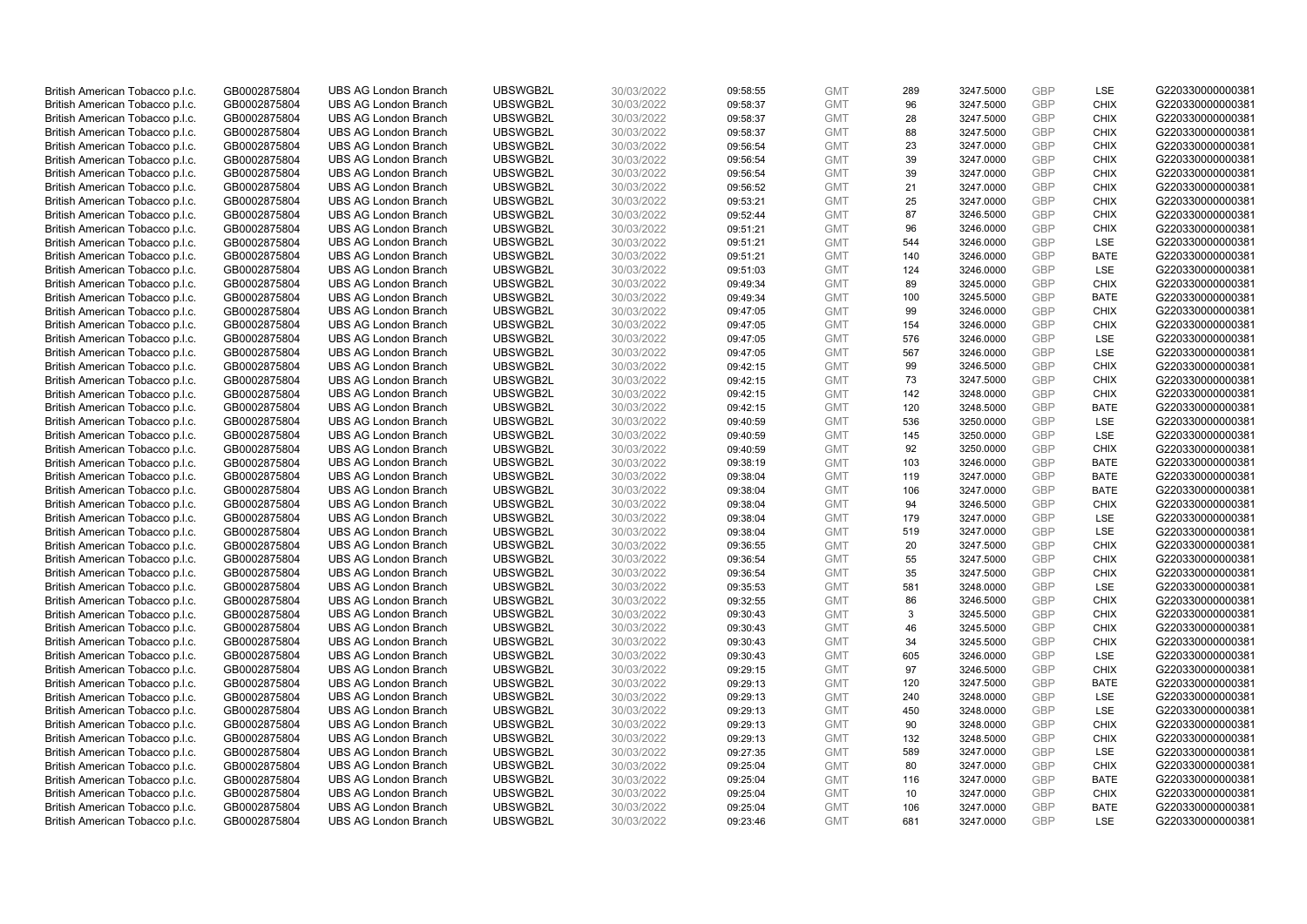| British American Tobacco p.l.c. | GB0002875804 | <b>UBS AG London Branch</b> | UBSWGB2L | 30/03/2022 | 09:22:46 | <b>GMT</b> | 95  | 3248.0000 | <b>GBP</b> | <b>CHIX</b> | G220330000000381 |
|---------------------------------|--------------|-----------------------------|----------|------------|----------|------------|-----|-----------|------------|-------------|------------------|
|                                 |              |                             |          |            |          |            |     |           | GBP        | <b>CHIX</b> |                  |
| British American Tobacco p.l.c. | GB0002875804 | <b>UBS AG London Branch</b> | UBSWGB2L | 30/03/2022 | 09:21:25 | <b>GMT</b> | 82  | 3247.5000 |            |             | G220330000000381 |
| British American Tobacco p.l.c. | GB0002875804 | <b>UBS AG London Branch</b> | UBSWGB2L | 30/03/2022 | 09:20:26 | <b>GMT</b> | 656 | 3249.0000 | GBP        | LSE         | G220330000000381 |
| British American Tobacco p.l.c. | GB0002875804 | <b>UBS AG London Branch</b> | UBSWGB2L | 30/03/2022 | 09:20:26 | <b>GMT</b> | 87  | 3249.0000 | GBP        | <b>CHIX</b> | G220330000000381 |
| British American Tobacco p.l.c. | GB0002875804 | <b>UBS AG London Branch</b> | UBSWGB2L | 30/03/2022 | 09:18:49 | <b>GMT</b> | 89  | 3251.5000 | <b>GBP</b> | <b>CHIX</b> | G220330000000381 |
| British American Tobacco p.l.c. | GB0002875804 | <b>UBS AG London Branch</b> | UBSWGB2L | 30/03/2022 | 09:18:27 | <b>GMT</b> | 595 | 3253.0000 | <b>GBP</b> | <b>LSE</b>  | G220330000000381 |
| British American Tobacco p.l.c. | GB0002875804 | <b>UBS AG London Branch</b> | UBSWGB2L | 30/03/2022 | 09:17:46 | <b>GMT</b> | 94  | 3257.0000 | GBP        | <b>CHIX</b> | G220330000000381 |
| British American Tobacco p.l.c. | GB0002875804 | <b>UBS AG London Branch</b> | UBSWGB2L | 30/03/2022 | 09:17:46 | <b>GMT</b> | 85  | 3257.0000 | <b>GBP</b> | <b>CHIX</b> | G220330000000381 |
| British American Tobacco p.l.c. | GB0002875804 | <b>UBS AG London Branch</b> | UBSWGB2L | 30/03/2022 | 09:17:46 | <b>GMT</b> | 113 | 3258.0000 | GBP        | <b>BATE</b> | G220330000000381 |
| British American Tobacco p.l.c. | GB0002875804 | <b>UBS AG London Branch</b> | UBSWGB2L | 30/03/2022 | 09:17:46 | <b>GMT</b> | 597 | 3258.0000 | <b>GBP</b> | <b>LSE</b>  | G220330000000381 |
| British American Tobacco p.l.c. | GB0002875804 | <b>UBS AG London Branch</b> | UBSWGB2L | 30/03/2022 | 09:17:46 | <b>GMT</b> | 118 | 3258.0000 | GBP        | <b>BATE</b> | G220330000000381 |
| British American Tobacco p.l.c. | GB0002875804 | <b>UBS AG London Branch</b> | UBSWGB2L | 30/03/2022 | 09:17:46 | <b>GMT</b> | 105 | 3258.0000 | <b>GBP</b> | <b>BATE</b> | G220330000000381 |
| British American Tobacco p.l.c. | GB0002875804 | <b>UBS AG London Branch</b> | UBSWGB2L | 30/03/2022 | 09:14:52 | <b>GMT</b> | 90  | 3259.0000 | GBP        | <b>CHIX</b> | G220330000000381 |
| British American Tobacco p.l.c. | GB0002875804 | <b>UBS AG London Branch</b> | UBSWGB2L | 30/03/2022 | 09:14:51 | <b>GMT</b> | 96  | 3260.5000 | <b>GBP</b> | <b>CHIX</b> | G220330000000381 |
| British American Tobacco p.l.c. | GB0002875804 | <b>UBS AG London Branch</b> | UBSWGB2L | 30/03/2022 | 09:14:51 | <b>GMT</b> | 512 | 3261.5000 | <b>GBP</b> | <b>LSE</b>  | G220330000000381 |
| British American Tobacco p.l.c. | GB0002875804 | <b>UBS AG London Branch</b> | UBSWGB2L | 30/03/2022 | 09:14:45 | <b>GMT</b> | 59  | 3261.5000 | GBP        | LSE         | G220330000000381 |
| British American Tobacco p.l.c. | GB0002875804 | <b>UBS AG London Branch</b> | UBSWGB2L | 30/03/2022 | 09:13:25 | <b>GMT</b> | 94  | 3261.5000 | GBP        | <b>CHIX</b> | G220330000000381 |
| British American Tobacco p.l.c. | GB0002875804 | <b>UBS AG London Branch</b> | UBSWGB2L | 30/03/2022 | 09:13:25 | <b>GMT</b> | 575 | 3262.0000 | <b>GBP</b> | LSE         | G220330000000381 |
| British American Tobacco p.l.c. | GB0002875804 | <b>UBS AG London Branch</b> | UBSWGB2L | 30/03/2022 | 09:11:50 | <b>GMT</b> | 229 | 3258.5000 | GBP        | <b>LSE</b>  | G220330000000381 |
|                                 | GB0002875804 | <b>UBS AG London Branch</b> | UBSWGB2L | 30/03/2022 | 09:11:50 | <b>GMT</b> | 397 | 3258.5000 | GBP        | LSE         | G220330000000381 |
| British American Tobacco p.l.c. |              |                             |          |            |          |            |     |           |            |             |                  |
| British American Tobacco p.l.c. | GB0002875804 | <b>UBS AG London Branch</b> | UBSWGB2L | 30/03/2022 | 09:10:24 | <b>GMT</b> | 95  | 3258.5000 | <b>GBP</b> | <b>CHIX</b> | G220330000000381 |
| British American Tobacco p.l.c. | GB0002875804 | <b>UBS AG London Branch</b> | UBSWGB2L | 30/03/2022 | 09:10:19 | <b>GMT</b> | 171 | 3259.0000 | GBP        | LSE         | G220330000000381 |
| British American Tobacco p.l.c. | GB0002875804 | <b>UBS AG London Branch</b> | UBSWGB2L | 30/03/2022 | 09:10:19 | <b>GMT</b> | 200 | 3259.0000 | <b>GBP</b> | LSE         | G220330000000381 |
| British American Tobacco p.l.c. | GB0002875804 | <b>UBS AG London Branch</b> | UBSWGB2L | 30/03/2022 | 09:10:19 | <b>GMT</b> | 18  | 3259.0000 | GBP        | <b>BATE</b> | G220330000000381 |
| British American Tobacco p.l.c. | GB0002875804 | <b>UBS AG London Branch</b> | UBSWGB2L | 30/03/2022 | 09:10:19 | <b>GMT</b> | 36  | 3259.0000 | <b>GBP</b> | <b>BATE</b> | G220330000000381 |
| British American Tobacco p.l.c. | GB0002875804 | <b>UBS AG London Branch</b> | UBSWGB2L | 30/03/2022 | 09:10:19 | <b>GMT</b> | 48  | 3259.0000 | GBP        | <b>BATE</b> | G220330000000381 |
| British American Tobacco p.l.c. | GB0002875804 | <b>UBS AG London Branch</b> | UBSWGB2L | 30/03/2022 | 09:10:19 | <b>GMT</b> | 97  | 3260.0000 | <b>GBP</b> | <b>CHIX</b> | G220330000000381 |
| British American Tobacco p.l.c. | GB0002875804 | <b>UBS AG London Branch</b> | UBSWGB2L | 30/03/2022 | 09:10:19 | <b>GMT</b> | 669 | 3259.5000 | <b>GBP</b> | <b>LSE</b>  | G220330000000381 |
| British American Tobacco p.l.c. | GB0002875804 | <b>UBS AG London Branch</b> | UBSWGB2L | 30/03/2022 | 09:10:19 | <b>GMT</b> | 116 | 3259.5000 | GBP        | <b>CHIX</b> | G220330000000381 |
| British American Tobacco p.l.c. | GB0002875804 | <b>UBS AG London Branch</b> | UBSWGB2L | 30/03/2022 | 09:10:03 | <b>GMT</b> | 90  | 3260.5000 | GBP        | <b>CHIX</b> | G220330000000381 |
| British American Tobacco p.l.c. | GB0002875804 | <b>UBS AG London Branch</b> | UBSWGB2L | 30/03/2022 | 09:06:56 | <b>GMT</b> | 89  | 3248.0000 | GBP        | <b>CHIX</b> | G220330000000381 |
| British American Tobacco p.l.c. | GB0002875804 | <b>UBS AG London Branch</b> | UBSWGB2L | 30/03/2022 | 09:06:53 | <b>GMT</b> | 620 | 3248.5000 | GBP        | <b>LSE</b>  | G220330000000381 |
| British American Tobacco p.l.c. | GB0002875804 | <b>UBS AG London Branch</b> | UBSWGB2L | 30/03/2022 | 09:06:53 | <b>GMT</b> | 114 | 3248.0000 | GBP        | <b>BATE</b> | G220330000000381 |
| British American Tobacco p.l.c. | GB0002875804 | <b>UBS AG London Branch</b> | UBSWGB2L | 30/03/2022 | 09:06:53 | <b>GMT</b> | 120 | 3248.0000 | GBP        | <b>BATE</b> | G220330000000381 |
| British American Tobacco p.l.c. | GB0002875804 | <b>UBS AG London Branch</b> | UBSWGB2L | 30/03/2022 | 09:06:19 | <b>GMT</b> | 289 | 3249.0000 | <b>GBP</b> | LSE         | G220330000000381 |
| British American Tobacco p.l.c. | GB0002875804 | <b>UBS AG London Branch</b> | UBSWGB2L | 30/03/2022 | 09:06:19 | <b>GMT</b> | 409 | 3249.0000 | <b>GBP</b> | LSE         | G220330000000381 |
| British American Tobacco p.l.c. | GB0002875804 | <b>UBS AG London Branch</b> | UBSWGB2L | 30/03/2022 | 09:03:32 | <b>GMT</b> | 669 | 3243.0000 | GBP        | LSE         | G220330000000381 |
| British American Tobacco p.l.c. | GB0002875804 | <b>UBS AG London Branch</b> | UBSWGB2L | 30/03/2022 | 09:03:12 | <b>GMT</b> | 120 | 3243.0000 | <b>GBP</b> | <b>CHIX</b> | G220330000000381 |
| British American Tobacco p.l.c. | GB0002875804 | <b>UBS AG London Branch</b> | UBSWGB2L | 30/03/2022 | 09:03:12 | <b>GMT</b> | 100 | 3243.0000 | GBP        | <b>CHIX</b> | G220330000000381 |
| British American Tobacco p.l.c. | GB0002875804 | <b>UBS AG London Branch</b> | UBSWGB2L | 30/03/2022 | 09:00:49 | <b>GMT</b> | 54  | 3243.0000 | <b>GBP</b> | <b>BATE</b> | G220330000000381 |
| British American Tobacco p.l.c. | GB0002875804 | <b>UBS AG London Branch</b> | UBSWGB2L | 30/03/2022 | 09:00:49 | <b>GMT</b> | 34  | 3243.0000 | <b>GBP</b> | <b>BATE</b> | G220330000000381 |
| British American Tobacco p.l.c. | GB0002875804 | <b>UBS AG London Branch</b> | UBSWGB2L | 30/03/2022 | 09:00:49 | <b>GMT</b> | 34  | 3243.0000 | GBP        | <b>BATE</b> | G220330000000381 |
|                                 | GB0002875804 |                             | UBSWGB2L | 30/03/2022 | 09:00:49 | <b>GMT</b> |     | 3244.0000 | GBP        | <b>CHIX</b> | G220330000000381 |
| British American Tobacco p.l.c. |              | <b>UBS AG London Branch</b> |          |            |          |            | 97  |           |            |             |                  |
| British American Tobacco p.l.c. | GB0002875804 | <b>UBS AG London Branch</b> | UBSWGB2L | 30/03/2022 | 09:00:49 | <b>GMT</b> | 664 | 3244.0000 | GBP        | <b>LSE</b>  | G220330000000381 |
| British American Tobacco p.l.c. | GB0002875804 | <b>UBS AG London Branch</b> | UBSWGB2L | 30/03/2022 | 09:00:49 | <b>GMT</b> | 96  | 3244.0000 | GBP        | <b>CHIX</b> | G220330000000381 |
| British American Tobacco p.l.c. | GB0002875804 | <b>UBS AG London Branch</b> | UBSWGB2L | 30/03/2022 | 08:59:23 | <b>GMT</b> | 82  | 3243.0000 | <b>GBP</b> | <b>CHIX</b> | G220330000000381 |
| British American Tobacco p.l.c. | GB0002875804 | <b>UBS AG London Branch</b> | UBSWGB2L | 30/03/2022 | 08:59:23 | <b>GMT</b> | 669 | 3243.5000 | GBP        | LSE         | G220330000000381 |
| British American Tobacco p.l.c. | GB0002875804 | <b>UBS AG London Branch</b> | UBSWGB2L | 30/03/2022 | 08:57:07 | <b>GMT</b> | 115 | 3244.5000 | GBP        | <b>BATE</b> | G220330000000381 |
| British American Tobacco p.l.c. | GB0002875804 | <b>UBS AG London Branch</b> | UBSWGB2L | 30/03/2022 | 08:57:07 | <b>GMT</b> | 80  | 3245.0000 | GBP        | <b>CHIX</b> | G220330000000381 |
| British American Tobacco p.l.c. | GB0002875804 | <b>UBS AG London Branch</b> | UBSWGB2L | 30/03/2022 | 08:56:02 | <b>GMT</b> | 95  | 3249.0000 | GBP        | <b>CHIX</b> | G220330000000381 |
| British American Tobacco p.l.c. | GB0002875804 | <b>UBS AG London Branch</b> | UBSWGB2L | 30/03/2022 | 08:56:02 | <b>GMT</b> | 652 | 3249.5000 | <b>GBP</b> | LSE         | G220330000000381 |
| British American Tobacco p.l.c. | GB0002875804 | <b>UBS AG London Branch</b> | UBSWGB2L | 30/03/2022 | 08:54:58 | <b>GMT</b> | 124 | 3249.0000 | <b>GBP</b> | <b>BATE</b> | G220330000000381 |
| British American Tobacco p.l.c. | GB0002875804 | <b>UBS AG London Branch</b> | UBSWGB2L | 30/03/2022 | 08:53:52 | <b>GMT</b> | 688 | 3251.0000 | GBP        | LSE         | G220330000000381 |
| British American Tobacco p.l.c. | GB0002875804 | <b>UBS AG London Branch</b> | UBSWGB2L | 30/03/2022 | 08:53:04 | <b>GMT</b> | 3   | 3250.0000 | GBP        | <b>CHIX</b> | G220330000000381 |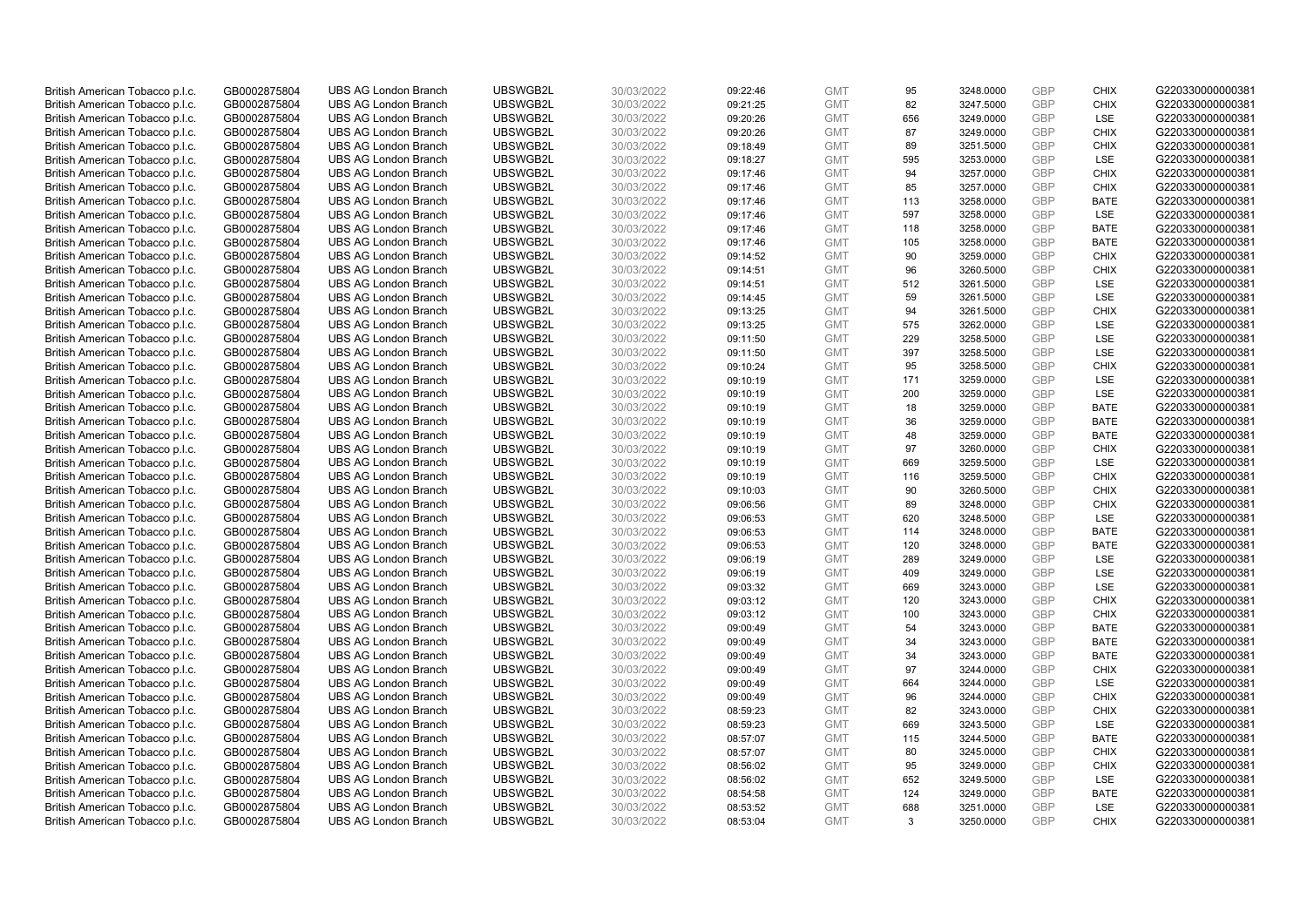| British American Tobacco p.l.c. | GB0002875804 | <b>UBS AG London Branch</b> | UBSWGB2L | 30/03/2022 | 08:53:04 | <b>GMT</b> | 95  | 3250.0000 | GBP        | <b>CHIX</b> | G220330000000381 |
|---------------------------------|--------------|-----------------------------|----------|------------|----------|------------|-----|-----------|------------|-------------|------------------|
| British American Tobacco p.l.c. | GB0002875804 | <b>UBS AG London Branch</b> | UBSWGB2L | 30/03/2022 | 08:53:03 | <b>GMT</b> | 143 | 3250.0000 | GBP        | <b>CHIX</b> | G220330000000381 |
| British American Tobacco p.l.c. | GB0002875804 | <b>UBS AG London Branch</b> | UBSWGB2L | 30/03/2022 | 08:53:03 | <b>GMT</b> | 101 | 3250.0000 | GBP        | <b>CHIX</b> | G220330000000381 |
| British American Tobacco p.l.c. | GB0002875804 | <b>UBS AG London Branch</b> | UBSWGB2L | 30/03/2022 | 08:50:26 | <b>GMT</b> | 575 | 3248.0000 | GBP        | LSE         | G220330000000381 |
| British American Tobacco p.l.c. | GB0002875804 | <b>UBS AG London Branch</b> | UBSWGB2L | 30/03/2022 | 08:50:26 | <b>GMT</b> | 81  | 3248.5000 | GBP        | <b>CHIX</b> | G220330000000381 |
| British American Tobacco p.l.c. | GB0002875804 | <b>UBS AG London Branch</b> | UBSWGB2L | 30/03/2022 | 08:50:26 | <b>GMT</b> | 117 | 3248.5000 | GBP        | <b>BATE</b> | G220330000000381 |
| British American Tobacco p.l.c. | GB0002875804 | <b>UBS AG London Branch</b> | UBSWGB2L | 30/03/2022 | 08:48:09 | <b>GMT</b> | 62  | 3246.5000 | GBP        | LSE         | G220330000000381 |
| British American Tobacco p.l.c. | GB0002875804 | <b>UBS AG London Branch</b> | UBSWGB2L | 30/03/2022 | 08:48:09 | <b>GMT</b> | 591 | 3246.5000 | GBP        | LSE         | G220330000000381 |
| British American Tobacco p.l.c. | GB0002875804 | <b>UBS AG London Branch</b> | UBSWGB2L | 30/03/2022 | 08:48:09 | <b>GMT</b> | 92  | 3246.5000 | GBP        | <b>CHIX</b> | G220330000000381 |
| British American Tobacco p.l.c. | GB0002875804 | <b>UBS AG London Branch</b> | UBSWGB2L | 30/03/2022 | 08:47:50 | <b>GMT</b> | 70  | 3247.5000 | <b>GBP</b> | <b>CHIX</b> | G220330000000381 |
| British American Tobacco p.l.c. | GB0002875804 | <b>UBS AG London Branch</b> | UBSWGB2L | 30/03/2022 | 08:47:50 | <b>GMT</b> | 104 | 3247.5000 | GBP        | <b>BATE</b> | G220330000000381 |
| British American Tobacco p.l.c. | GB0002875804 | <b>UBS AG London Branch</b> | UBSWGB2L | 30/03/2022 | 08:47:50 | <b>GMT</b> | 19  | 3247.5000 | <b>GBP</b> | <b>CHIX</b> | G220330000000381 |
| British American Tobacco p.l.c. | GB0002875804 | <b>UBS AG London Branch</b> | UBSWGB2L | 30/03/2022 | 08:47:32 | <b>GMT</b> | 84  | 3248.5000 | GBP        | <b>CHIX</b> | G220330000000381 |
| British American Tobacco p.l.c. | GB0002875804 | <b>UBS AG London Branch</b> | UBSWGB2L | 30/03/2022 | 08:47:32 | <b>GMT</b> | 108 | 3248.5000 | GBP        | <b>BATE</b> | G220330000000381 |
| British American Tobacco p.l.c. | GB0002875804 | <b>UBS AG London Branch</b> | UBSWGB2L | 30/03/2022 | 08:45:09 | <b>GMT</b> | 422 | 3247.5000 | GBP        | LSE         | G220330000000381 |
| British American Tobacco p.l.c. | GB0002875804 | <b>UBS AG London Branch</b> | UBSWGB2L | 30/03/2022 | 08:45:09 | <b>GMT</b> | 250 | 3247.5000 | GBP        | LSE         | G220330000000381 |
| British American Tobacco p.l.c. | GB0002875804 | <b>UBS AG London Branch</b> | UBSWGB2L | 30/03/2022 | 08:45:09 | <b>GMT</b> | 94  | 3248.0000 | GBP        | <b>CHIX</b> | G220330000000381 |
| British American Tobacco p.l.c. | GB0002875804 | <b>UBS AG London Branch</b> | UBSWGB2L | 30/03/2022 | 08:44:09 | <b>GMT</b> | 110 | 3247.5000 | GBP        | <b>BATE</b> | G220330000000381 |
| British American Tobacco p.l.c. | GB0002875804 | <b>UBS AG London Branch</b> | UBSWGB2L | 30/03/2022 | 08:44:09 | <b>GMT</b> | 89  | 3248.0000 | GBP        | <b>CHIX</b> | G220330000000381 |
| British American Tobacco p.l.c. | GB0002875804 | <b>UBS AG London Branch</b> | UBSWGB2L | 30/03/2022 | 08:44:09 | <b>GMT</b> | 635 | 3248.0000 | GBP        | LSE         | G220330000000381 |
| British American Tobacco p.l.c. | GB0002875804 | <b>UBS AG London Branch</b> | UBSWGB2L | 30/03/2022 | 08:42:01 | <b>GMT</b> | 155 | 3248.5000 | GBP        | <b>CHIX</b> | G220330000000381 |
| British American Tobacco p.l.c. | GB0002875804 | <b>UBS AG London Branch</b> | UBSWGB2L | 30/03/2022 | 08:42:01 | <b>GMT</b> | 93  | 3248.0000 | GBP        | <b>CHIX</b> | G220330000000381 |
| British American Tobacco p.l.c. | GB0002875804 | <b>UBS AG London Branch</b> | UBSWGB2L | 30/03/2022 | 08:42:01 | <b>GMT</b> | 133 | 3248.5000 | GBP        | <b>BATE</b> | G220330000000381 |
| British American Tobacco p.l.c. | GB0002875804 | <b>UBS AG London Branch</b> | UBSWGB2L | 30/03/2022 | 08:40:20 | <b>GMT</b> | 571 | 3247.5000 | GBP        | LSE         | G220330000000381 |
| British American Tobacco p.l.c. | GB0002875804 | <b>UBS AG London Branch</b> | UBSWGB2L | 30/03/2022 | 08:40:20 | <b>GMT</b> | 109 | 3247.5000 | <b>GBP</b> | <b>CHIX</b> | G220330000000381 |
| British American Tobacco p.l.c. | GB0002875804 | <b>UBS AG London Branch</b> | UBSWGB2L | 30/03/2022 | 08:40:20 | <b>GMT</b> | 108 | 3247.5000 | GBP        | <b>CHIX</b> | G220330000000381 |
| British American Tobacco p.l.c. | GB0002875804 | <b>UBS AG London Branch</b> | UBSWGB2L | 30/03/2022 | 08:40:20 | <b>GMT</b> | 114 | 3248.0000 | GBP        | <b>BATE</b> | G220330000000381 |
| British American Tobacco p.l.c. | GB0002875804 | <b>UBS AG London Branch</b> | UBSWGB2L | 30/03/2022 | 08:39:05 | <b>GMT</b> | 101 | 3249.5000 | GBP        | <b>CHIX</b> | G220330000000381 |
| British American Tobacco p.l.c. | GB0002875804 | <b>UBS AG London Branch</b> | UBSWGB2L | 30/03/2022 | 08:39:05 | <b>GMT</b> | 303 | 3250.5000 | GBP        | LSE         | G220330000000381 |
| British American Tobacco p.l.c. | GB0002875804 | <b>UBS AG London Branch</b> | UBSWGB2L | 30/03/2022 | 08:39:05 | <b>GMT</b> | 397 | 3250.5000 | GBP        | LSE         | G220330000000381 |
| British American Tobacco p.l.c. | GB0002875804 | <b>UBS AG London Branch</b> | UBSWGB2L | 30/03/2022 | 08:36:14 | <b>GMT</b> | 584 | 3241.0000 | GBP        | LSE         | G220330000000381 |
| British American Tobacco p.l.c. | GB0002875804 | <b>UBS AG London Branch</b> | UBSWGB2L | 30/03/2022 | 08:35:20 | <b>GMT</b> | 95  | 3243.0000 | GBP        | <b>CHIX</b> | G220330000000381 |
| British American Tobacco p.l.c. | GB0002875804 | <b>UBS AG London Branch</b> | UBSWGB2L | 30/03/2022 | 08:35:20 | <b>GMT</b> | 87  | 3243.0000 | GBP        | <b>CHIX</b> | G220330000000381 |
| British American Tobacco p.l.c. | GB0002875804 | <b>UBS AG London Branch</b> | UBSWGB2L | 30/03/2022 | 08:35:20 | <b>GMT</b> | 112 | 3243.0000 | GBP        | <b>BATE</b> | G220330000000381 |
| British American Tobacco p.l.c. | GB0002875804 | <b>UBS AG London Branch</b> | UBSWGB2L | 30/03/2022 | 08:35:20 | <b>GMT</b> | 629 | 3243.5000 | GBP        | LSE         | G220330000000381 |
| British American Tobacco p.l.c. | GB0002875804 | <b>UBS AG London Branch</b> | UBSWGB2L | 30/03/2022 | 08:35:20 | <b>GMT</b> | 103 | 3243.5000 | GBP        | <b>BATE</b> | G220330000000381 |
| British American Tobacco p.l.c. | GB0002875804 | <b>UBS AG London Branch</b> | UBSWGB2L | 30/03/2022 | 08:35:20 | <b>GMT</b> | 112 | 3243.5000 | GBP        | <b>BATE</b> | G220330000000381 |
| British American Tobacco p.l.c. | GB0002875804 | <b>UBS AG London Branch</b> | UBSWGB2L | 30/03/2022 | 08:34:04 | <b>GMT</b> | 14  | 3243.5000 | GBP        | <b>CHIX</b> | G220330000000381 |
| British American Tobacco p.l.c. | GB0002875804 | <b>UBS AG London Branch</b> | UBSWGB2L | 30/03/2022 | 08:34:04 | <b>GMT</b> | 180 | 3243.5000 | GBP        | LSE         | G220330000000381 |
| British American Tobacco p.l.c. | GB0002875804 | <b>UBS AG London Branch</b> | UBSWGB2L | 30/03/2022 | 08:34:04 | <b>GMT</b> | 128 | 3243.5000 | GBP        | <b>CHIX</b> | G220330000000381 |
| British American Tobacco p.l.c. | GB0002875804 | <b>UBS AG London Branch</b> | UBSWGB2L | 30/03/2022 | 08:33:00 | <b>GMT</b> | 637 | 3243.0000 | GBP        | <b>LSE</b>  | G220330000000381 |
| British American Tobacco p.l.c. | GB0002875804 | <b>UBS AG London Branch</b> | UBSWGB2L | 30/03/2022 | 08:33:00 | <b>GMT</b> | 88  | 3243.0000 | GBP        | <b>CHIX</b> | G220330000000381 |
| British American Tobacco p.l.c. | GB0002875804 | <b>UBS AG London Branch</b> | UBSWGB2L | 30/03/2022 | 08:31:21 | <b>GMT</b> | 95  | 3241.5000 | GBP        | <b>CHIX</b> | G220330000000381 |
| British American Tobacco p.l.c. | GB0002875804 | <b>UBS AG London Branch</b> | UBSWGB2L | 30/03/2022 | 08:31:10 | <b>GMT</b> | 691 | 3242.0000 | GBP        | LSE         | G220330000000381 |
| British American Tobacco p.l.c. | GB0002875804 | <b>UBS AG London Branch</b> | UBSWGB2L | 30/03/2022 | 08:28:55 | <b>GMT</b> | 91  | 3241.0000 | GBP        | <b>CHIX</b> | G220330000000381 |
| British American Tobacco p.l.c. | GB0002875804 | <b>UBS AG London Branch</b> | UBSWGB2L | 30/03/2022 | 08:28:37 | <b>GMT</b> | 112 | 3241.5000 | GBP        | <b>BATE</b> | G220330000000381 |
| British American Tobacco p.l.c. | GB0002875804 | <b>UBS AG London Branch</b> | UBSWGB2L | 30/03/2022 | 08:28:36 | <b>GMT</b> | 103 | 3243.0000 | GBP        | <b>BATE</b> | G220330000000381 |
| British American Tobacco p.l.c. | GB0002875804 | <b>UBS AG London Branch</b> | UBSWGB2L | 30/03/2022 | 08:28:36 | <b>GMT</b> | 99  | 3243.0000 | GBP        | <b>CHIX</b> | G220330000000381 |
| British American Tobacco p.l.c. | GB0002875804 | <b>UBS AG London Branch</b> | UBSWGB2L | 30/03/2022 | 08:28:36 | <b>GMT</b> | 651 | 3243.0000 | GBP        | LSE         | G220330000000381 |
| British American Tobacco p.l.c. | GB0002875804 | <b>UBS AG London Branch</b> | UBSWGB2L | 30/03/2022 | 08:26:31 | <b>GMT</b> | 91  | 3241.0000 | GBP        | <b>CHIX</b> | G220330000000381 |
| British American Tobacco p.l.c. | GB0002875804 | <b>UBS AG London Branch</b> | UBSWGB2L | 30/03/2022 | 08:26:00 | <b>GMT</b> | 580 | 3244.0000 | GBP        | LSE         | G220330000000381 |
| British American Tobacco p.l.c. | GB0002875804 | <b>UBS AG London Branch</b> | UBSWGB2L | 30/03/2022 | 08:26:00 | <b>GMT</b> | 95  | 3244.0000 | <b>GBP</b> | <b>CHIX</b> | G220330000000381 |
| British American Tobacco p.l.c. | GB0002875804 | <b>UBS AG London Branch</b> | UBSWGB2L | 30/03/2022 | 08:25:39 | <b>GMT</b> | 605 | 3246.0000 | GBP        | LSE         | G220330000000381 |
| British American Tobacco p.l.c. | GB0002875804 | <b>UBS AG London Branch</b> | UBSWGB2L | 30/03/2022 | 08:25:39 | <b>GMT</b> | 83  | 3246.5000 | GBP        | <b>CHIX</b> | G220330000000381 |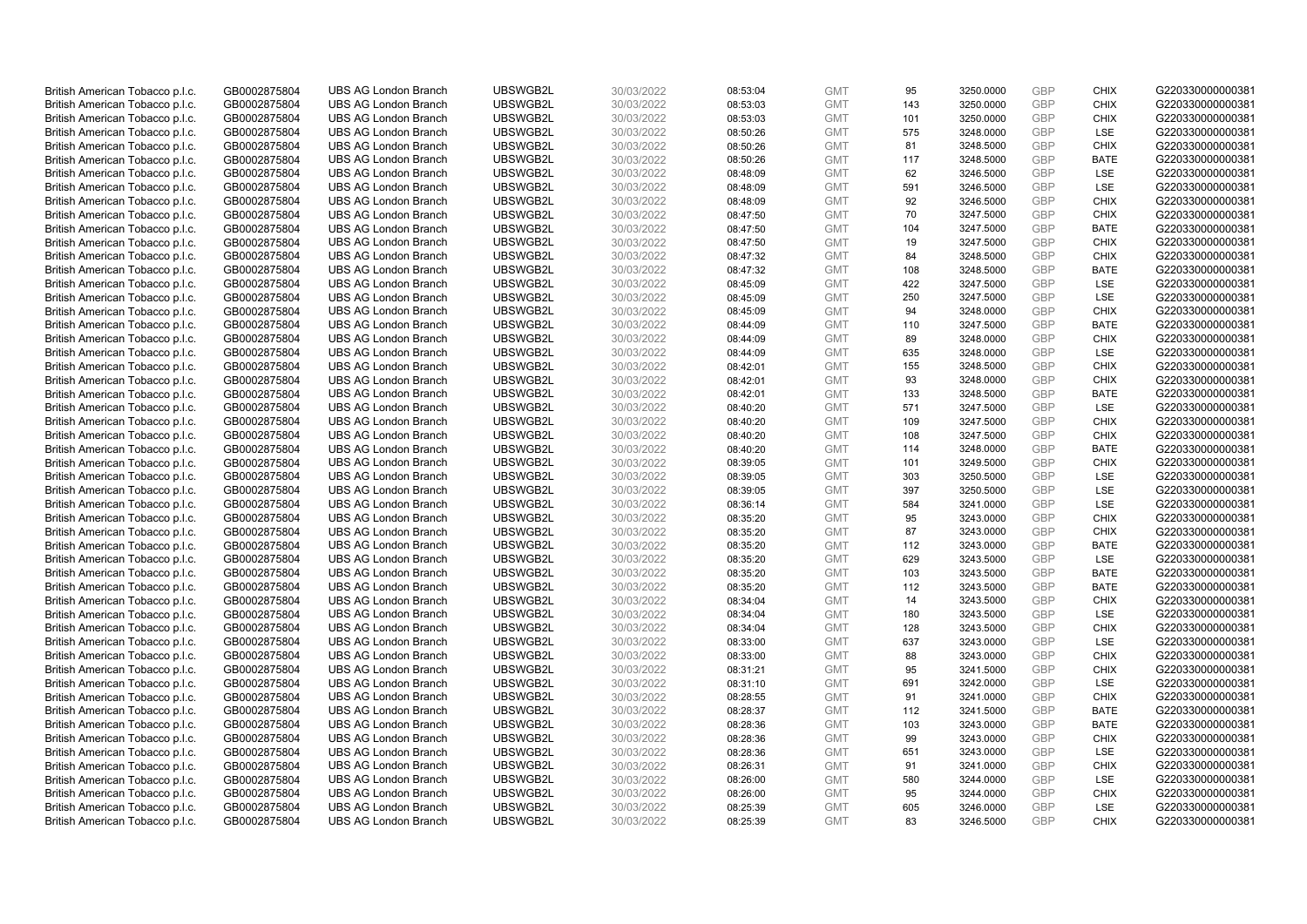| British American Tobacco p.l.c. | GB0002875804 | <b>UBS AG London Branch</b> | UBSWGB2L | 30/03/2022 | 08:25:39 | <b>GMT</b> | 115 | 3246.0000 | <b>GBP</b> | <b>BATE</b> | G220330000000381 |
|---------------------------------|--------------|-----------------------------|----------|------------|----------|------------|-----|-----------|------------|-------------|------------------|
| British American Tobacco p.l.c. | GB0002875804 | <b>UBS AG London Branch</b> | UBSWGB2L | 30/03/2022 | 08:25:39 | <b>GMT</b> | 83  | 3247.0000 | <b>GBP</b> | <b>CHIX</b> | G220330000000381 |
| British American Tobacco p.l.c. | GB0002875804 | <b>UBS AG London Branch</b> | UBSWGB2L | 30/03/2022 | 08:25:35 | <b>GMT</b> | 76  | 3247.5000 | GBP        | <b>CHIX</b> | G220330000000381 |
| British American Tobacco p.l.c. | GB0002875804 | <b>UBS AG London Branch</b> | UBSWGB2L | 30/03/2022 | 08:25:11 | <b>GMT</b> | 79  | 3248.0000 | GBP        | <b>CHIX</b> | G220330000000381 |
| British American Tobacco p.l.c. | GB0002875804 | <b>UBS AG London Branch</b> | UBSWGB2L | 30/03/2022 | 08:23:31 | <b>GMT</b> | 128 | 3239.5000 | <b>GBP</b> | <b>CHIX</b> | G220330000000381 |
| British American Tobacco p.l.c. | GB0002875804 | <b>UBS AG London Branch</b> | UBSWGB2L | 30/03/2022 | 08:23:31 | <b>GMT</b> | 675 | 3239.5000 | <b>GBP</b> | <b>LSE</b>  | G220330000000381 |
| British American Tobacco p.l.c. | GB0002875804 | <b>UBS AG London Branch</b> | UBSWGB2L | 30/03/2022 | 08:23:31 | <b>GMT</b> | 113 | 3239.5000 | GBP        | <b>BATE</b> | G220330000000381 |
| British American Tobacco p.l.c. | GB0002875804 | <b>UBS AG London Branch</b> | UBSWGB2L | 30/03/2022 | 08:21:01 | <b>GMT</b> | 20  | 3230.5000 | <b>GBP</b> | <b>LSE</b>  | G220330000000381 |
| British American Tobacco p.l.c. | GB0002875804 | <b>UBS AG London Branch</b> | UBSWGB2L | 30/03/2022 | 08:21:01 | <b>GMT</b> | 500 | 3230.5000 | GBP        | LSE         | G220330000000381 |
| British American Tobacco p.l.c. | GB0002875804 | <b>UBS AG London Branch</b> | UBSWGB2L | 30/03/2022 | 08:21:01 | <b>GMT</b> | 90  | 3230.5000 | <b>GBP</b> | <b>LSE</b>  | G220330000000381 |
| British American Tobacco p.l.c. | GB0002875804 | <b>UBS AG London Branch</b> | UBSWGB2L | 30/03/2022 | 08:21:01 | <b>GMT</b> | 110 | 3230.5000 | GBP        | <b>BATE</b> | G220330000000381 |
| British American Tobacco p.l.c. | GB0002875804 | <b>UBS AG London Branch</b> | UBSWGB2L | 30/03/2022 | 08:21:01 | <b>GMT</b> | 160 | 3230.5000 | <b>GBP</b> | <b>BATE</b> | G220330000000381 |
| British American Tobacco p.l.c. | GB0002875804 | <b>UBS AG London Branch</b> | UBSWGB2L | 30/03/2022 | 08:20:51 | <b>GMT</b> | 997 | 3231.5000 | <b>GBP</b> | LSE         | G220330000000381 |
| British American Tobacco p.l.c. | GB0002875804 | <b>UBS AG London Branch</b> | UBSWGB2L | 30/03/2022 | 08:20:51 | <b>GMT</b> | 94  | 3231.5000 | <b>GBP</b> | <b>CHIX</b> | G220330000000381 |
| British American Tobacco p.l.c. | GB0002875804 | <b>UBS AG London Branch</b> | UBSWGB2L | 30/03/2022 | 08:19:29 | <b>GMT</b> | 121 | 3228.0000 | <b>GBP</b> | <b>CHIX</b> | G220330000000381 |
|                                 |              |                             | UBSWGB2L |            |          |            |     |           |            |             | G220330000000381 |
| British American Tobacco p.l.c. | GB0002875804 | <b>UBS AG London Branch</b> |          | 30/03/2022 | 08:19:29 | <b>GMT</b> | 92  | 3228.0000 | GBP        | <b>CHIX</b> |                  |
| British American Tobacco p.l.c. | GB0002875804 | <b>UBS AG London Branch</b> | UBSWGB2L | 30/03/2022 | 08:18:20 | <b>GMT</b> | 87  | 3227.0000 | GBP        | <b>CHIX</b> | G220330000000381 |
| British American Tobacco p.l.c. | GB0002875804 | <b>UBS AG London Branch</b> | UBSWGB2L | 30/03/2022 | 08:18:20 | <b>GMT</b> | 83  | 3227.0000 | GBP        | <b>CHIX</b> | G220330000000381 |
| British American Tobacco p.l.c. | GB0002875804 | <b>UBS AG London Branch</b> | UBSWGB2L | 30/03/2022 | 08:18:13 | <b>GMT</b> | 90  | 3228.0000 | <b>GBP</b> | <b>CHIX</b> | G220330000000381 |
| British American Tobacco p.l.c. | GB0002875804 | <b>UBS AG London Branch</b> | UBSWGB2L | 30/03/2022 | 08:15:49 | <b>GMT</b> | 123 | 3215.0000 | GBP        | <b>BATE</b> | G220330000000381 |
| British American Tobacco p.l.c. | GB0002875804 | <b>UBS AG London Branch</b> | UBSWGB2L | 30/03/2022 | 08:15:06 | <b>GMT</b> | 18  | 3216.0000 | <b>GBP</b> | <b>CHIX</b> | G220330000000381 |
| British American Tobacco p.l.c. | GB0002875804 | <b>UBS AG London Branch</b> | UBSWGB2L | 30/03/2022 | 08:14:58 | <b>GMT</b> | 16  | 3216.0000 | GBP        | <b>CHIX</b> | G220330000000381 |
| British American Tobacco p.l.c. | GB0002875804 | <b>UBS AG London Branch</b> | UBSWGB2L | 30/03/2022 | 08:14:57 | <b>GMT</b> | 23  | 3216.0000 | <b>GBP</b> | <b>CHIX</b> | G220330000000381 |
| British American Tobacco p.l.c. | GB0002875804 | <b>UBS AG London Branch</b> | UBSWGB2L | 30/03/2022 | 08:14:57 | <b>GMT</b> | 39  | 3216.0000 | GBP        | <b>CHIX</b> | G220330000000381 |
| British American Tobacco p.l.c. | GB0002875804 | <b>UBS AG London Branch</b> | UBSWGB2L | 30/03/2022 | 08:14:40 | <b>GMT</b> | 69  | 3217.5000 | <b>GBP</b> | <b>BATE</b> | G220330000000381 |
| British American Tobacco p.l.c. | GB0002875804 | <b>UBS AG London Branch</b> | UBSWGB2L | 30/03/2022 | 08:14:40 | <b>GMT</b> | 53  | 3217.5000 | <b>GBP</b> | <b>BATE</b> | G220330000000381 |
| British American Tobacco p.l.c. | GB0002875804 | <b>UBS AG London Branch</b> | UBSWGB2L | 30/03/2022 | 08:14:27 | <b>GMT</b> | 99  | 3218.5000 | <b>GBP</b> | <b>CHIX</b> | G220330000000381 |
| British American Tobacco p.l.c. | GB0002875804 | <b>UBS AG London Branch</b> | UBSWGB2L | 30/03/2022 | 08:14:27 | <b>GMT</b> | 84  | 3218.5000 | <b>GBP</b> | <b>CHIX</b> | G220330000000381 |
| British American Tobacco p.l.c. | GB0002875804 | <b>UBS AG London Branch</b> | UBSWGB2L | 30/03/2022 | 08:14:26 | <b>GMT</b> | 224 | 3219.0000 | GBP        | <b>LSE</b>  | G220330000000381 |
| British American Tobacco p.l.c. | GB0002875804 | <b>UBS AG London Branch</b> | UBSWGB2L | 30/03/2022 | 08:14:26 | <b>GMT</b> | 462 | 3219.0000 | <b>GBP</b> | LSE         | G220330000000381 |
| British American Tobacco p.l.c. | GB0002875804 | <b>UBS AG London Branch</b> | UBSWGB2L | 30/03/2022 | 08:13:48 | <b>GMT</b> | 154 | 3220.5000 | GBP        | <b>CHIX</b> | G220330000000381 |
| British American Tobacco p.l.c. | GB0002875804 | <b>UBS AG London Branch</b> | UBSWGB2L | 30/03/2022 | 08:13:20 | <b>GMT</b> | 590 | 3222.5000 | GBP        | <b>LSE</b>  | G220330000000381 |
| British American Tobacco p.l.c. | GB0002875804 | <b>UBS AG London Branch</b> | UBSWGB2L | 30/03/2022 | 08:11:51 | <b>GMT</b> | 8   | 3215.0000 | GBP        | <b>BATE</b> | G220330000000381 |
| British American Tobacco p.l.c. | GB0002875804 | <b>UBS AG London Branch</b> | UBSWGB2L | 30/03/2022 | 08:11:51 | <b>GMT</b> | 10  | 3215.0000 | GBP        | <b>BATE</b> | G220330000000381 |
| British American Tobacco p.l.c. | GB0002875804 | <b>UBS AG London Branch</b> | UBSWGB2L | 30/03/2022 | 08:11:51 | <b>GMT</b> | 70  | 3215.0000 | GBP        | <b>CHIX</b> | G220330000000381 |
| British American Tobacco p.l.c. | GB0002875804 | <b>UBS AG London Branch</b> | UBSWGB2L | 30/03/2022 | 08:11:51 | <b>GMT</b> | 30  | 3215.0000 | <b>GBP</b> | <b>BATE</b> | G220330000000381 |
| British American Tobacco p.l.c. | GB0002875804 | <b>UBS AG London Branch</b> | UBSWGB2L | 30/03/2022 | 08:11:51 | <b>GMT</b> | 61  | 3215.0000 | GBP        | <b>BATE</b> | G220330000000381 |
| British American Tobacco p.l.c. | GB0002875804 | <b>UBS AG London Branch</b> | UBSWGB2L | 30/03/2022 | 08:11:51 | <b>GMT</b> | 12  | 3215.0000 | <b>GBP</b> | <b>CHIX</b> | G220330000000381 |
| British American Tobacco p.l.c. | GB0002875804 | <b>UBS AG London Branch</b> | UBSWGB2L | 30/03/2022 | 08:11:51 | <b>GMT</b> | 602 | 3216.0000 | GBP        | LSE         | G220330000000381 |
| British American Tobacco p.l.c. | GB0002875804 | <b>UBS AG London Branch</b> | UBSWGB2L | 30/03/2022 | 08:11:20 | <b>GMT</b> | 3   | 3219.0000 | <b>GBP</b> | <b>BATE</b> | G220330000000381 |
| British American Tobacco p.l.c. | GB0002875804 | <b>UBS AG London Branch</b> | UBSWGB2L | 30/03/2022 | 08:11:20 | <b>GMT</b> | 117 | 3219.0000 | <b>GBP</b> | <b>BATE</b> | G220330000000381 |
| British American Tobacco p.l.c. | GB0002875804 | <b>UBS AG London Branch</b> | UBSWGB2L | 30/03/2022 | 08:11:14 | <b>GMT</b> | 620 | 3220.0000 | GBP        | LSE         | G220330000000381 |
|                                 | GB0002875804 |                             | UBSWGB2L | 30/03/2022 | 08:10:44 | <b>GMT</b> | 64  | 3219.5000 | <b>GBP</b> | <b>CHIX</b> | G220330000000381 |
| British American Tobacco p.l.c. |              | <b>UBS AG London Branch</b> |          |            |          |            |     |           |            |             |                  |
| British American Tobacco p.l.c. | GB0002875804 | <b>UBS AG London Branch</b> | UBSWGB2L | 30/03/2022 | 08:10:44 | <b>GMT</b> | 32  | 3219.5000 | GBP        | <b>CHIX</b> | G220330000000381 |
| British American Tobacco p.l.c. | GB0002875804 | <b>UBS AG London Branch</b> | UBSWGB2L | 30/03/2022 | 08:10:44 | <b>GMT</b> | 90  | 3219.5000 | GBP        | <b>CHIX</b> | G220330000000381 |
| British American Tobacco p.l.c. | GB0002875804 | <b>UBS AG London Branch</b> | UBSWGB2L | 30/03/2022 | 08:09:45 | <b>GMT</b> | 530 | 3221.5000 | <b>GBP</b> | LSE         | G220330000000381 |
| British American Tobacco p.l.c. | GB0002875804 | <b>UBS AG London Branch</b> | UBSWGB2L | 30/03/2022 | 08:09:45 | <b>GMT</b> | 140 | 3221.5000 | <b>GBP</b> | LSE         | G220330000000381 |
| British American Tobacco p.l.c. | GB0002875804 | <b>UBS AG London Branch</b> | UBSWGB2L | 30/03/2022 | 08:09:44 | <b>GMT</b> | 692 | 3224.0000 | <b>GBP</b> | LSE         | G220330000000381 |
| British American Tobacco p.l.c. | GB0002875804 | <b>UBS AG London Branch</b> | UBSWGB2L | 30/03/2022 | 08:09:08 | <b>GMT</b> | 176 | 3223.5000 | GBP        | LSE         | G220330000000381 |
| British American Tobacco p.l.c. | GB0002875804 | <b>UBS AG London Branch</b> | UBSWGB2L | 30/03/2022 | 08:09:08 | <b>GMT</b> | 198 | 3223.5000 | <b>GBP</b> | LSE         | G220330000000381 |
| British American Tobacco p.l.c. | GB0002875804 | <b>UBS AG London Branch</b> | UBSWGB2L | 30/03/2022 | 08:09:05 | <b>GMT</b> | 48  | 3223.5000 | <b>GBP</b> | LSE         | G220330000000381 |
| British American Tobacco p.l.c. | GB0002875804 | <b>UBS AG London Branch</b> | UBSWGB2L | 30/03/2022 | 08:08:32 | <b>GMT</b> | 93  | 3229.0000 | <b>GBP</b> | <b>CHIX</b> | G220330000000381 |
| British American Tobacco p.l.c. | GB0002875804 | <b>UBS AG London Branch</b> | UBSWGB2L | 30/03/2022 | 08:08:28 | <b>GMT</b> | 650 | 3230.5000 | GBP        | LSE         | G220330000000381 |
| British American Tobacco p.l.c. | GB0002875804 | <b>UBS AG London Branch</b> | UBSWGB2L | 30/03/2022 | 08:07:55 | <b>GMT</b> | 42  | 3233.5000 | GBP        | <b>CHIX</b> | G220330000000381 |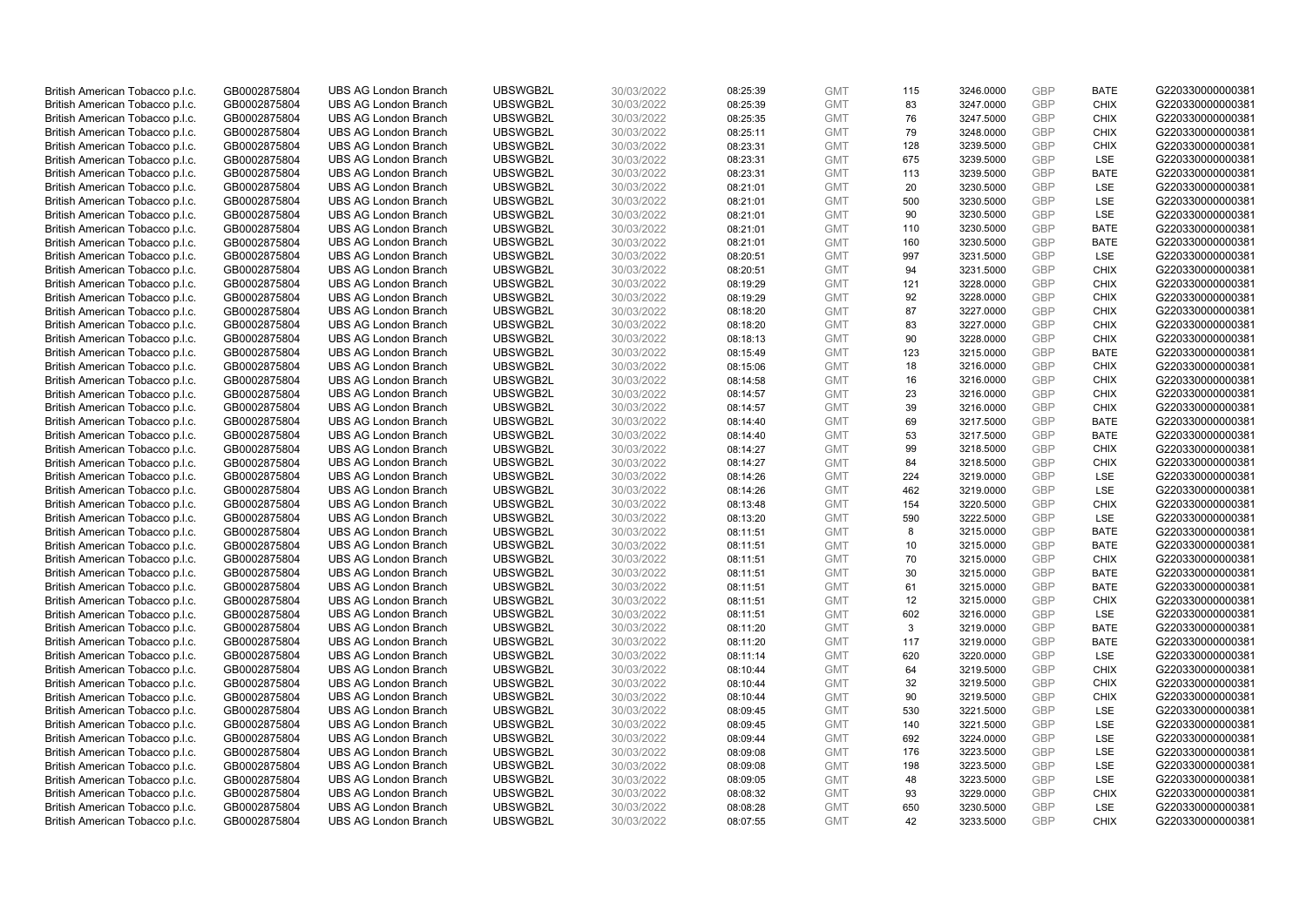| British American Tobacco p.l.c. | GB0002875804 | <b>UBS AG London Branch</b> | UBSWGB2L | 30/03/2022 | 08:07:55 | <b>GMT</b> | 57  | 3233.5000 | <b>GBP</b> | <b>CHIX</b> | G220330000000381 |
|---------------------------------|--------------|-----------------------------|----------|------------|----------|------------|-----|-----------|------------|-------------|------------------|
| British American Tobacco p.l.c. | GB0002875804 | <b>UBS AG London Branch</b> | UBSWGB2L | 30/03/2022 | 08:07:55 | <b>GMT</b> | 102 | 3235.0000 | GBP        | <b>BATE</b> | G220330000000381 |
| British American Tobacco p.l.c. | GB0002875804 | <b>UBS AG London Branch</b> | UBSWGB2L | 30/03/2022 | 08:07:15 | <b>GMT</b> | 589 | 3236.5000 | <b>GBP</b> | LSE         | G220330000000381 |
| British American Tobacco p.l.c. | GB0002875804 | <b>UBS AG London Branch</b> | UBSWGB2L | 30/03/2022 | 08:07:06 | <b>GMT</b> | 92  | 3242.0000 | GBP        | <b>CHIX</b> | G220330000000381 |
| British American Tobacco p.l.c. | GB0002875804 | <b>UBS AG London Branch</b> | UBSWGB2L | 30/03/2022 | 08:07:04 | <b>GMT</b> | 129 | 3242.5000 | <b>GBP</b> | <b>BATE</b> | G220330000000381 |
| British American Tobacco p.l.c. | GB0002875804 | <b>UBS AG London Branch</b> | UBSWGB2L | 30/03/2022 | 08:07:04 | <b>GMT</b> | 11  | 3242.5000 | GBP        | <b>BATE</b> | G220330000000381 |
| British American Tobacco p.l.c. | GB0002875804 | <b>UBS AG London Branch</b> | UBSWGB2L | 30/03/2022 | 08:07:04 | <b>GMT</b> | 110 | 3242.5000 | <b>GBP</b> | <b>BATE</b> | G220330000000381 |
| British American Tobacco p.l.c. | GB0002875804 | <b>UBS AG London Branch</b> | UBSWGB2L | 30/03/2022 | 08:07:04 | <b>GMT</b> | 133 | 3242.5000 | <b>GBP</b> | <b>BATE</b> | G220330000000381 |
| British American Tobacco p.l.c. | GB0002875804 | <b>UBS AG London Branch</b> | UBSWGB2L | 30/03/2022 | 08:07:04 | <b>GMT</b> | 641 | 3243.0000 | <b>GBP</b> | <b>LSE</b>  | G220330000000381 |
| British American Tobacco p.l.c. | GB0002875804 | <b>UBS AG London Branch</b> | UBSWGB2L | 30/03/2022 | 08:07:04 | <b>GMT</b> | 121 | 3243.5000 | <b>GBP</b> | <b>CHIX</b> | G220330000000381 |
| British American Tobacco p.l.c. | GB0002875804 | <b>UBS AG London Branch</b> | UBSWGB2L | 30/03/2022 | 08:07:04 | <b>GMT</b> | 674 | 3244.0000 | <b>GBP</b> | LSE         | G220330000000381 |
| British American Tobacco p.l.c. | GB0002875804 | <b>UBS AG London Branch</b> | UBSWGB2L | 30/03/2022 | 08:07:04 | <b>GMT</b> | 132 | 3244.0000 | <b>GBP</b> | <b>CHIX</b> | G220330000000381 |
| British American Tobacco p.l.c. | GB0002875804 | <b>UBS AG London Branch</b> | UBSWGB2L | 30/03/2022 | 08:05:10 | <b>GMT</b> | 83  | 3233.5000 | GBP        | <b>CHIX</b> | G220330000000381 |
| British American Tobacco p.l.c. | GB0002875804 | <b>UBS AG London Branch</b> | UBSWGB2L | 30/03/2022 | 08:05:10 | <b>GMT</b> | 159 | 3235.0000 | <b>GBP</b> | <b>CHIX</b> | G220330000000381 |
| British American Tobacco p.l.c. | GB0002875804 | <b>UBS AG London Branch</b> | UBSWGB2L | 30/03/2022 | 08:05:10 | <b>GMT</b> | 89  | 3235.0000 | GBP        | <b>CHIX</b> | G220330000000381 |
| British American Tobacco p.l.c. | GB0002875804 | <b>UBS AG London Branch</b> | UBSWGB2L | 30/03/2022 | 08:03:58 | <b>GMT</b> | 652 | 3234.5000 | <b>GBP</b> | LSE         | G220330000000381 |
| British American Tobacco p.l.c. | GB0002875804 | <b>UBS AG London Branch</b> | UBSWGB2L | 30/03/2022 | 08:03:55 | <b>GMT</b> | 410 | 3235.0000 | <b>GBP</b> | LSE         | G220330000000381 |
| British American Tobacco p.l.c. | GB0002875804 | <b>UBS AG London Branch</b> | UBSWGB2L | 30/03/2022 | 08:03:55 | <b>GMT</b> | 218 | 3235.0000 | GBP        | LSE         | G220330000000381 |
| British American Tobacco p.l.c. | GB0002875804 | <b>UBS AG London Branch</b> | UBSWGB2L | 30/03/2022 | 08:03:13 | <b>GMT</b> | 87  | 3232.5000 | GBP        | <b>CHIX</b> | G220330000000381 |
| British American Tobacco p.l.c. | GB0002875804 | <b>UBS AG London Branch</b> | UBSWGB2L | 30/03/2022 | 08:03:13 | <b>GMT</b> | 124 | 3234.0000 | <b>GBP</b> | <b>CHIX</b> | G220330000000381 |
| British American Tobacco p.l.c. | GB0002875804 | <b>UBS AG London Branch</b> | UBSWGB2L | 30/03/2022 | 08:02:57 | <b>GMT</b> | 81  | 3238.0000 | GBP        | <b>CHIX</b> | G220330000000381 |
| British American Tobacco p.l.c. | GB0002875804 | <b>UBS AG London Branch</b> | UBSWGB2L | 30/03/2022 | 08:02:57 | <b>GMT</b> | 275 | 3239.0000 | GBP        | <b>LSE</b>  | G220330000000381 |
| British American Tobacco p.l.c. | GB0002875804 | <b>UBS AG London Branch</b> | UBSWGB2L | 30/03/2022 | 08:02:57 | <b>GMT</b> | 369 | 3239.0000 | <b>GBP</b> | LSE         | G220330000000381 |
| British American Tobacco p.l.c. | GB0002875804 | <b>UBS AG London Branch</b> | UBSWGB2L | 30/03/2022 | 08:02:50 | <b>GMT</b> | 57  | 3240.5000 | <b>GBP</b> | <b>BATE</b> | G220330000000381 |
| British American Tobacco p.l.c. | GB0002875804 | <b>UBS AG London Branch</b> | UBSWGB2L | 30/03/2022 | 08:02:50 | <b>GMT</b> | 102 | 3240.5000 | <b>GBP</b> | <b>BATE</b> | G220330000000381 |
| British American Tobacco p.l.c. | GB0002875804 | <b>UBS AG London Branch</b> | UBSWGB2L | 30/03/2022 | 08:02:44 | <b>GMT</b> | 20  | 3240.5000 | GBP        | <b>BATE</b> | G220330000000381 |
| British American Tobacco p.l.c. | GB0002875804 | <b>UBS AG London Branch</b> | UBSWGB2L | 30/03/2022 | 08:02:44 | <b>GMT</b> | 25  | 3240.5000 | <b>GBP</b> | <b>BATE</b> | G220330000000381 |
| British American Tobacco p.l.c. | GB0002875804 | <b>UBS AG London Branch</b> | UBSWGB2L | 30/03/2022 | 08:02:44 | <b>GMT</b> | 109 | 3240.5000 | <b>GBP</b> | <b>BATE</b> | G220330000000381 |
| British American Tobacco p.l.c. | GB0002875804 | <b>UBS AG London Branch</b> | UBSWGB2L | 30/03/2022 | 08:02:32 | <b>GMT</b> | 619 | 3240.5000 | GBP        | LSE         | G220330000000381 |
| British American Tobacco p.l.c. | GB0002875804 | <b>UBS AG London Branch</b> | UBSWGB2L | 30/03/2022 | 08:02:25 | <b>GMT</b> | 17  | 3244.0000 | <b>GBP</b> | <b>CHIX</b> | G220330000000381 |
| British American Tobacco p.l.c. | GB0002875804 | <b>UBS AG London Branch</b> | UBSWGB2L | 30/03/2022 | 08:02:25 | <b>GMT</b> | 139 | 3244.0000 | <b>GBP</b> | <b>CHIX</b> | G220330000000381 |
| British American Tobacco p.l.c. | GB0002875804 | <b>UBS AG London Branch</b> | UBSWGB2L | 30/03/2022 | 08:02:25 | <b>GMT</b> | 271 | 3244.0000 | <b>GBP</b> | <b>CHIX</b> | G220330000000381 |
| British American Tobacco p.l.c. | GB0002875804 | <b>UBS AG London Branch</b> | UBSWGB2L | 30/03/2022 | 08:02:25 | <b>GMT</b> | 756 | 3244.5000 | GBP        | LSE         | G220330000000381 |
| British American Tobacco p.l.c. | GB0002875804 | <b>UBS AG London Branch</b> | UBSWGB2L | 30/03/2022 | 08:00:46 | <b>GMT</b> | 700 | 3228.5000 | <b>GBP</b> | LSE         | G220330000000381 |
| British American Tobacco p.l.c. | GB0002875804 | <b>UBS AG London Branch</b> | UBSWGB2L | 30/03/2022 | 08:00:05 | <b>GMT</b> | 694 | 3224.0000 | <b>GBP</b> | <b>LSE</b>  | G220330000000381 |
| British American Tobacco p.l.c. | GB0002875804 | <b>UBS AG London Branch</b> | UBSWGB2L | 31/03/2022 | 16:25:41 | <b>GMT</b> | 142 | 3,201.50  | <b>GBP</b> | <b>LSE</b>  | G220331000000302 |
| British American Tobacco p.l.c. | GB0002875804 | <b>UBS AG London Branch</b> | UBSWGB2L | 31/03/2022 | 16:25:41 | <b>GMT</b> | 111 | 3.201.50  | GBP        | LSE         | G220331000000302 |
| British American Tobacco p.l.c. | GB0002875804 | <b>UBS AG London Branch</b> | UBSWGB2L | 31/03/2022 | 16:25:41 | <b>GMT</b> | 105 | 3,201.50  | <b>GBP</b> | <b>LSE</b>  | G220331000000302 |
| British American Tobacco p.l.c. | GB0002875804 | <b>UBS AG London Branch</b> | UBSWGB2L | 31/03/2022 | 16:25:40 | <b>GMT</b> | 45  | 3,201.00  | GBP        | <b>CHIX</b> | G220331000000302 |
| British American Tobacco p.l.c. | GB0002875804 | <b>UBS AG London Branch</b> | UBSWGB2L | 31/03/2022 | 16:25:21 | <b>GMT</b> | 64  | 3,200.50  | <b>GBP</b> | LSE         | G220331000000302 |
| British American Tobacco p.l.c. | GB0002875804 | <b>UBS AG London Branch</b> | UBSWGB2L | 31/03/2022 | 16:25:21 | <b>GMT</b> | 560 | 3,200.50  | GBP        | <b>LSE</b>  | G220331000000302 |
| British American Tobacco p.l.c. | GB0002875804 | <b>UBS AG London Branch</b> | UBSWGB2L | 31/03/2022 | 16:25:21 | <b>GMT</b> | 9   | 3,200.50  | GBP        | <b>CHIX</b> | G220331000000302 |
| British American Tobacco p.l.c. | GB0002875804 | <b>UBS AG London Branch</b> | UBSWGB2L | 31/03/2022 | 16:25:20 | <b>GMT</b> | 89  | 3,200.50  | GBP        | <b>CHIX</b> | G220331000000302 |
| British American Tobacco p.l.c. | GB0002875804 | <b>UBS AG London Branch</b> | UBSWGB2L | 31/03/2022 | 16:25:20 | <b>GMT</b> | 53  | 3,200.50  | <b>GBP</b> | <b>BATE</b> | G220331000000302 |
| British American Tobacco p.l.c. | GB0002875804 | <b>UBS AG London Branch</b> | UBSWGB2L | 31/03/2022 | 16:25:03 | <b>GMT</b> | 713 | 3,202.00  | GBP        | <b>LSE</b>  | G220331000000302 |
| British American Tobacco p.l.c. | GB0002875804 | <b>UBS AG London Branch</b> | UBSWGB2L | 31/03/2022 | 16:25:03 | <b>GMT</b> | 161 | 3,202.00  | <b>GBP</b> | <b>BATE</b> | G220331000000302 |
| British American Tobacco p.l.c. | GB0002875804 | <b>UBS AG London Branch</b> | UBSWGB2L | 31/03/2022 | 16:25:03 | <b>GMT</b> | 114 | 3,202.00  | GBP        | <b>CHIX</b> | G220331000000302 |
| British American Tobacco p.l.c. | GB0002875804 | <b>UBS AG London Branch</b> | UBSWGB2L | 31/03/2022 | 16:24:31 | <b>GMT</b> | 80  | 3,202.00  | GBP        | <b>CHIX</b> | G220331000000302 |
| British American Tobacco p.l.c. | GB0002875804 | <b>UBS AG London Branch</b> | UBSWGB2L | 31/03/2022 | 16:24:31 | <b>GMT</b> | 467 | 3,202.00  | GBP        | LSE         | G220331000000302 |
| British American Tobacco p.l.c. | GB0002875804 | <b>UBS AG London Branch</b> | UBSWGB2L | 31/03/2022 | 16:24:31 | <b>GMT</b> | 121 | 3,202.00  | GBP        | <b>BATE</b> | G220331000000302 |
| British American Tobacco p.l.c. | GB0002875804 | <b>UBS AG London Branch</b> | UBSWGB2L | 31/03/2022 | 16:24:31 | <b>GMT</b> | 80  | 3,202.00  | GBP        | <b>CHIX</b> | G220331000000302 |
| British American Tobacco p.l.c. | GB0002875804 | <b>UBS AG London Branch</b> | UBSWGB2L | 31/03/2022 | 16:24:31 | <b>GMT</b> | 338 | 3,202.00  | <b>GBP</b> | LSE         | G220331000000302 |
| British American Tobacco p.l.c. | GB0002875804 | <b>UBS AG London Branch</b> | UBSWGB2L | 31/03/2022 | 16:24:31 | <b>GMT</b> | 693 | 3,202.00  | GBP        | <b>LSE</b>  | G220331000000302 |
| British American Tobacco p.l.c. | GB0002875804 | <b>UBS AG London Branch</b> | UBSWGB2L | 31/03/2022 | 16:24:25 | <b>GMT</b> | 2   | 3.202.00  | GBP        | <b>BATE</b> | G220331000000302 |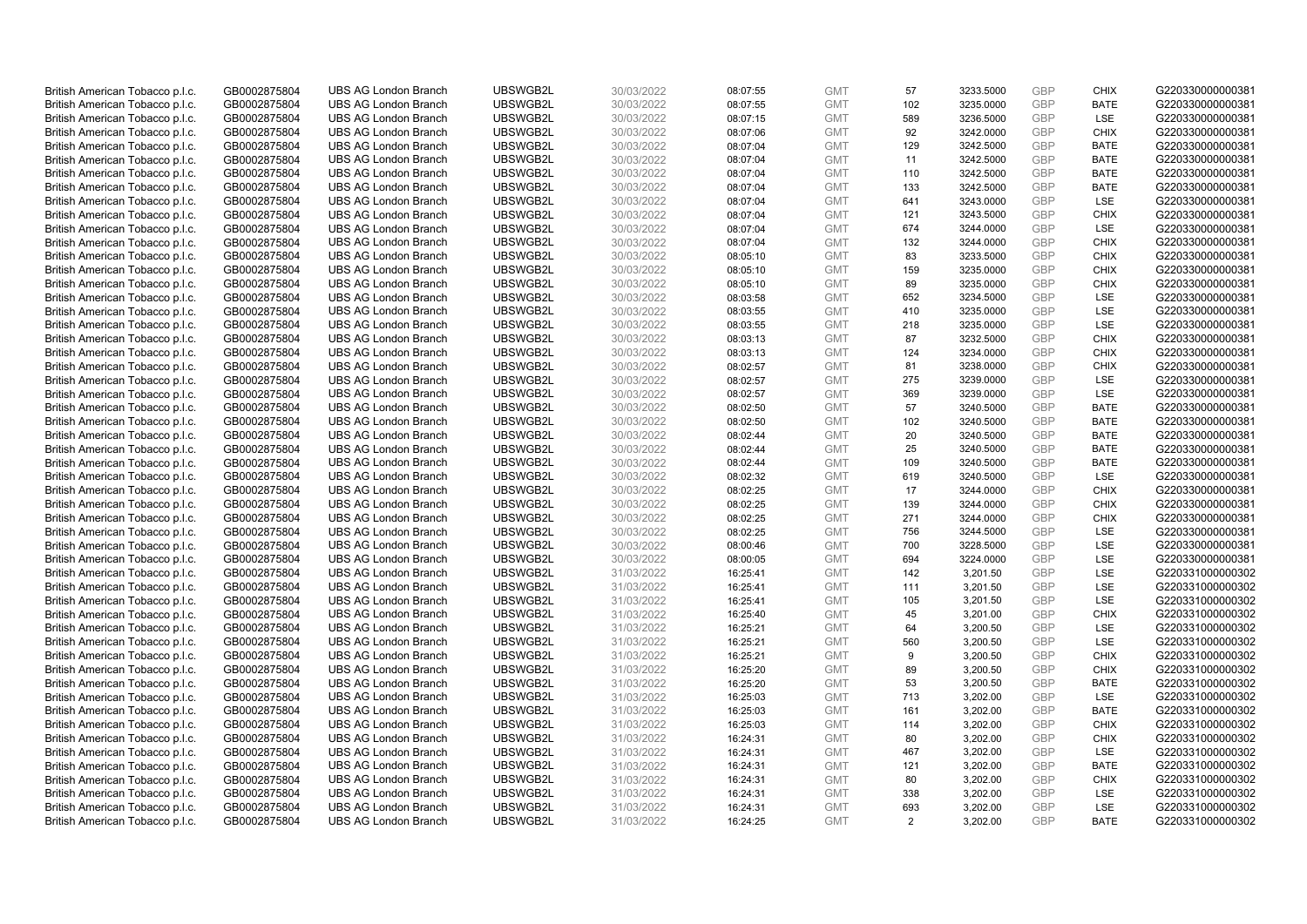| British American Tobacco p.l.c.                                    | GB0002875804                 | <b>UBS AG London Branch</b>                                | UBSWGB2L             | 31/03/2022               | 16:24:25             | <b>GMT</b>               | $\mathbf{1}$   | 3,202.00               | <b>GBP</b>        | <b>BATE</b>              | G220331000000302                     |
|--------------------------------------------------------------------|------------------------------|------------------------------------------------------------|----------------------|--------------------------|----------------------|--------------------------|----------------|------------------------|-------------------|--------------------------|--------------------------------------|
| British American Tobacco p.l.c.                                    | GB0002875804                 | <b>UBS AG London Branch</b>                                | UBSWGB2L             | 31/03/2022               | 16:24:19             | <b>GMT</b>               | 176            | 3,201.50               | <b>GBP</b>        | LSE                      | G220331000000302                     |
| British American Tobacco p.l.c.                                    | GB0002875804                 | <b>UBS AG London Branch</b>                                | UBSWGB2L             | 31/03/2022               | 16:24:19             | <b>GMT</b>               | 507            | 3,201.50               | <b>GBP</b>        | LSE                      | G220331000000302                     |
| British American Tobacco p.l.c.                                    | GB0002875804                 | <b>UBS AG London Branch</b>                                | UBSWGB2L             | 31/03/2022               | 16:23:56             | <b>GMT</b>               | 587            | 3,200.00               | GBP               | <b>LSE</b>               | G220331000000302                     |
| British American Tobacco p.l.c.                                    | GB0002875804                 | <b>UBS AG London Branch</b>                                | UBSWGB2L             | 31/03/2022               | 16:23:56             | <b>GMT</b>               | 13             | 3,200.00               | <b>GBP</b>        | LSE                      | G220331000000302                     |
| British American Tobacco p.l.c.                                    | GB0002875804                 | <b>UBS AG London Branch</b>                                | UBSWGB2L             | 31/03/2022               | 16:23:56             | <b>GMT</b>               | 76             | 3,200.00               | GBP               | <b>LSE</b>               | G220331000000302                     |
| British American Tobacco p.l.c.                                    | GB0002875804                 | <b>UBS AG London Branch</b>                                | UBSWGB2L             | 31/03/2022               | 16:23:56             | <b>GMT</b>               | 86             | 3,200.00               | <b>GBP</b>        | <b>CHIX</b>              | G220331000000302                     |
| British American Tobacco p.l.c.                                    | GB0002875804                 | <b>UBS AG London Branch</b>                                | UBSWGB2L             | 31/03/2022               | 16:23:02             | <b>GMT</b>               | $\overline{4}$ | 3,199.50               | <b>GBP</b>        | LSE                      | G220331000000302                     |
| British American Tobacco p.l.c.                                    | GB0002875804                 | <b>UBS AG London Branch</b>                                | UBSWGB2L             | 31/03/2022               | 16:23:00             | <b>GMT</b>               | 162            | 3,199.50               | <b>GBP</b>        | LSE                      | G220331000000302                     |
| British American Tobacco p.l.c.                                    | GB0002875804                 | <b>UBS AG London Branch</b>                                | UBSWGB2L             | 31/03/2022               | 16:23:00             | <b>GMT</b>               | 96             | 3,199.50               | GBP               | <b>CHIX</b>              | G220331000000302                     |
| British American Tobacco p.l.c.                                    | GB0002875804                 | <b>UBS AG London Branch</b>                                | UBSWGB2L             | 31/03/2022               | 16:23:00             | <b>GMT</b>               | 122            | 3,199.50               | <b>GBP</b>        | <b>BATE</b>              | G220331000000302                     |
| British American Tobacco p.l.c.                                    | GB0002875804                 | <b>UBS AG London Branch</b>                                | UBSWGB2L             | 31/03/2022               | 16:22:08             | <b>GMT</b>               | 327            | 3,200.00               | <b>GBP</b>        | LSE                      | G220331000000302                     |
| British American Tobacco p.l.c.                                    | GB0002875804                 | <b>UBS AG London Branch</b>                                | UBSWGB2L             | 31/03/2022               | 16:22:08             | <b>GMT</b>               | 98             | 3,200.00               | GBP               | <b>CHIX</b>              | G220331000000302                     |
| British American Tobacco p.l.c.                                    | GB0002875804                 | <b>UBS AG London Branch</b>                                | UBSWGB2L             | 31/03/2022               | 16:22:08             | <b>GMT</b>               | 44             | 3,200.00               | <b>GBP</b>        | <b>BATE</b>              | G220331000000302                     |
| British American Tobacco p.l.c.                                    | GB0002875804                 | <b>UBS AG London Branch</b>                                | UBSWGB2L             | 31/03/2022               | 16:22:08             | <b>GMT</b>               | 75             | 3,200.00               | GBP               | <b>BATE</b>              | G220331000000302                     |
| British American Tobacco p.l.c.                                    | GB0002875804                 | <b>UBS AG London Branch</b>                                | UBSWGB2L             | 31/03/2022               | 16:22:07             | <b>GMT</b>               | 327            | 3,200.50               | <b>GBP</b>        | LSE                      | G220331000000302                     |
| British American Tobacco p.l.c.                                    | GB0002875804                 | <b>UBS AG London Branch</b>                                | UBSWGB2L             | 31/03/2022               | 16:22:07             | <b>GMT</b>               | 97             | 3,200.50               | <b>GBP</b>        | <b>CHIX</b>              | G220331000000302                     |
| British American Tobacco p.l.c.                                    | GB0002875804                 | <b>UBS AG London Branch</b>                                | UBSWGB2L             | 31/03/2022               | 16:21:29             | <b>GMT</b>               | 96             | 3,200.00               | <b>GBP</b>        | <b>CHIX</b>              | G220331000000302                     |
| British American Tobacco p.l.c.                                    | GB0002875804                 | <b>UBS AG London Branch</b>                                | UBSWGB2L             | 31/03/2022               | 16:20:49             | <b>GMT</b>               | 582            | 3,199.00               | <b>GBP</b>        | LSE                      | G220331000000302                     |
| British American Tobacco p.l.c.                                    | GB0002875804                 | <b>UBS AG London Branch</b>                                | UBSWGB2L             | 31/03/2022               | 16:20:46             | <b>GMT</b>               | 93             | 3,199.50               | <b>GBP</b>        | <b>CHIX</b>              | G220331000000302                     |
| British American Tobacco p.l.c.                                    | GB0002875804                 | <b>UBS AG London Branch</b>                                | UBSWGB2L             | 31/03/2022               | 16:19:59             | <b>GMT</b>               | 108            | 3,200.00               | <b>GBP</b>        | <b>BATE</b>              | G220331000000302                     |
| British American Tobacco p.l.c.                                    | GB0002875804                 | <b>UBS AG London Branch</b>                                | UBSWGB2L             | 31/03/2022               | 16:19:59             | <b>GMT</b>               | 98             | 3,200.00               | <b>GBP</b>        | <b>CHIX</b>              | G220331000000302                     |
| British American Tobacco p.l.c.                                    | GB0002875804                 | <b>UBS AG London Branch</b>                                | UBSWGB2L             | 31/03/2022               | 16:19:50             | <b>GMT</b>               | $\mathbf{1}$   | 3,200.00               | <b>GBP</b>        | <b>CHIX</b>              | G220331000000302                     |
| British American Tobacco p.l.c.                                    | GB0002875804                 | <b>UBS AG London Branch</b>                                | UBSWGB2L             | 31/03/2022               | 16:19:39             | <b>GMT</b>               | 642            | 3,200.50               | <b>GBP</b>        | LSE                      | G220331000000302                     |
| British American Tobacco p.l.c.                                    | GB0002875804                 | <b>UBS AG London Branch</b>                                | UBSWGB2L             | 31/03/2022               | 16:19:03             | <b>GMT</b>               | 125            | 3,200.00               | <b>GBP</b>        | <b>CHIX</b>              | G220331000000302                     |
| British American Tobacco p.l.c.                                    | GB0002875804                 | <b>UBS AG London Branch</b>                                | UBSWGB2L             | 31/03/2022               | 16:19:03             | <b>GMT</b>               | 589            | 3,200.00               | <b>GBP</b>        | LSE                      | G220331000000302                     |
| British American Tobacco p.l.c.                                    | GB0002875804                 | <b>UBS AG London Branch</b>                                | UBSWGB2L             | 31/03/2022               | 16:19:03             | <b>GMT</b>               | 2              | 3,200.00               | <b>GBP</b>        | <b>BATE</b>              | G220331000000302                     |
| British American Tobacco p.l.c.                                    | GB0002875804                 | <b>UBS AG London Branch</b>                                | UBSWGB2L             | 31/03/2022               | 16:19:03             | <b>GMT</b>               | 122            | 3,200.00               | <b>GBP</b>        | <b>BATE</b>              | G220331000000302                     |
| British American Tobacco p.l.c.                                    | GB0002875804                 | <b>UBS AG London Branch</b>                                | UBSWGB2L             | 31/03/2022               | 16:18:11             | <b>GMT</b>               | 14             | 3,200.00               | <b>GBP</b>        | <b>BATE</b>              | G220331000000302                     |
| British American Tobacco p.l.c.                                    | GB0002875804                 | <b>UBS AG London Branch</b>                                | UBSWGB2L             | 31/03/2022               | 16:18:03             | <b>GMT</b>               | 99             | 3,200.00               | <b>GBP</b>        | <b>CHIX</b>              | G220331000000302                     |
| British American Tobacco p.l.c.                                    | GB0002875804                 | <b>UBS AG London Branch</b>                                | UBSWGB2L             | 31/03/2022               | 16:17:51             | <b>GMT</b>               | 578            | 3,199.00               | <b>GBP</b>        | LSE                      | G220331000000302                     |
| British American Tobacco p.l.c.                                    | GB0002875804                 | <b>UBS AG London Branch</b>                                | UBSWGB2L             | 31/03/2022               | 16:17:16             | <b>GMT</b>               | 98             | 3199.5000              | <b>GBP</b>        | <b>CHIX</b>              | G220331000000302                     |
| British American Tobacco p.l.c.                                    | GB0002875804                 | <b>UBS AG London Branch</b>                                | UBSWGB2L             | 31/03/2022               | 16:17:13             | <b>GMT</b>               | 90             | 3200.0000              | <b>GBP</b>        | <b>CHIX</b>              | G220331000000302                     |
| British American Tobacco p.l.c.                                    | GB0002875804                 | <b>UBS AG London Branch</b>                                | UBSWGB2L             | 31/03/2022               | 16:17:13             | <b>GMT</b>               | 621            | 3200.0000              | <b>GBP</b>        | LSE                      | G220331000000302                     |
| British American Tobacco p.l.c.                                    | GB0002875804                 | <b>UBS AG London Branch</b>                                | UBSWGB2L             | 31/03/2022               | 16:17:13             | <b>GMT</b>               | 104            | 3200.0000              | <b>GBP</b>        | <b>BATE</b>              | G220331000000302                     |
| British American Tobacco p.l.c.                                    | GB0002875804                 | <b>UBS AG London Branch</b>                                | UBSWGB2L             | 31/03/2022               | 16:16:10             | <b>GMT</b>               | 81             | 3200.5000              | <b>GBP</b>        | <b>CHIX</b>              | G220331000000302                     |
| British American Tobacco p.l.c.                                    | GB0002875804                 | <b>UBS AG London Branch</b>                                | UBSWGB2L             | 31/03/2022               | 16:15:38             | <b>GMT</b>               | 580            | 3201.0000              | GBP               | <b>LSE</b>               | G220331000000302                     |
| British American Tobacco p.l.c.                                    | GB0002875804                 | <b>UBS AG London Branch</b>                                | UBSWGB2L             | 31/03/2022               | 16:14:53             | <b>GMT</b>               | 109            | 3201.0000              | <b>GBP</b>        | <b>BATE</b>              | G220331000000302                     |
| British American Tobacco p.l.c.                                    | GB0002875804                 | <b>UBS AG London Branch</b>                                | UBSWGB2L             | 31/03/2022               | 16:14:53             | <b>GMT</b>               | 89             | 3201.5000              | GBP               | <b>CHIX</b>              | G220331000000302                     |
| British American Tobacco p.l.c.                                    | GB0002875804                 | <b>UBS AG London Branch</b>                                | UBSWGB2L             | 31/03/2022               | 16:14:53             | <b>GMT</b>               | 32<br>590      | 3201.5000              | <b>GBP</b><br>GBP | <b>LSE</b><br><b>LSE</b> | G220331000000302                     |
| British American Tobacco p.l.c.                                    | GB0002875804                 | <b>UBS AG London Branch</b><br><b>UBS AG London Branch</b> | UBSWGB2L<br>UBSWGB2L | 31/03/2022               | 16:14:44             | <b>GMT</b><br><b>GMT</b> | 612            | 3201.5000<br>3202.0000 | <b>GBP</b>        | LSE                      | G220331000000302<br>G220331000000302 |
| British American Tobacco p.l.c.                                    | GB0002875804<br>GB0002875804 | <b>UBS AG London Branch</b>                                | UBSWGB2L             | 31/03/2022<br>31/03/2022 | 16:14:43<br>16:14:37 | <b>GMT</b>               | 86             | 3202.5000              | GBP               | <b>CHIX</b>              | G220331000000302                     |
| British American Tobacco p.l.c.<br>British American Tobacco p.l.c. | GB0002875804                 | <b>UBS AG London Branch</b>                                | UBSWGB2L             | 31/03/2022               | 16:14:24             | <b>GMT</b>               | 98             | 3202.5000              | GBP               | <b>CHIX</b>              | G220331000000302                     |
| British American Tobacco p.l.c.                                    | GB0002875804                 | <b>UBS AG London Branch</b>                                | UBSWGB2L             | 31/03/2022               | 16:13:01             | <b>GMT</b>               | 123            | 3202.5000              | <b>GBP</b>        | <b>BATE</b>              | G220331000000302                     |
| British American Tobacco p.l.c.                                    | GB0002875804                 | <b>UBS AG London Branch</b>                                | UBSWGB2L             | 31/03/2022               | 16:13:01             | <b>GMT</b>               | 96             | 3202.5000              | GBP               | <b>CHIX</b>              | G220331000000302                     |
| British American Tobacco p.l.c.                                    | GB0002875804                 | <b>UBS AG London Branch</b>                                | UBSWGB2L             | 31/03/2022               | 16:13:01             | <b>GMT</b>               | 662            | 3203.0000              | <b>GBP</b>        | LSE                      | G220331000000302                     |
| British American Tobacco p.l.c.                                    | GB0002875804                 | <b>UBS AG London Branch</b>                                | UBSWGB2L             | 31/03/2022               | 16:13:01             | <b>GMT</b>               | 105            | 3203.0000              | GBP               | <b>BATE</b>              | G220331000000302                     |
| British American Tobacco p.l.c.                                    | GB0002875804                 | <b>UBS AG London Branch</b>                                | UBSWGB2L             | 31/03/2022               | 16:13:01             | <b>GMT</b>               | 83             | 3203.0000              | <b>GBP</b>        | <b>CHIX</b>              | G220331000000302                     |
| British American Tobacco p.l.c.                                    | GB0002875804                 | <b>UBS AG London Branch</b>                                | UBSWGB2L             | 31/03/2022               | 16:11:38             | <b>GMT</b>               | 112            | 3203.0000              | GBP               | <b>BATE</b>              | G220331000000302                     |
| British American Tobacco p.l.c.                                    | GB0002875804                 | <b>UBS AG London Branch</b>                                | UBSWGB2L             | 31/03/2022               | 16:11:38             | <b>GMT</b>               | 18             | 3203.0000              | <b>GBP</b>        | <b>BATE</b>              | G220331000000302                     |
| British American Tobacco p.l.c.                                    | GB0002875804                 | <b>UBS AG London Branch</b>                                | UBSWGB2L             | 31/03/2022               | 16:11:38             | <b>GMT</b>               | 694            | 3203.0000              | GBP               | LSE                      | G220331000000302                     |
| British American Tobacco p.l.c.                                    | GB0002875804                 | <b>UBS AG London Branch</b>                                | UBSWGB2L             | 31/03/2022               | 16:11:27             | <b>GMT</b>               | 131            | 3203.5000              | <b>GBP</b>        | <b>CHIX</b>              | G220331000000302                     |
| British American Tobacco p.l.c.                                    | GB0002875804                 | <b>UBS AG London Branch</b>                                | UBSWGB2L             | 31/03/2022               | 16:11:24             | <b>GMT</b>               | 290            | 3203.0000              | GBP               | <b>LSE</b>               | G220331000000302                     |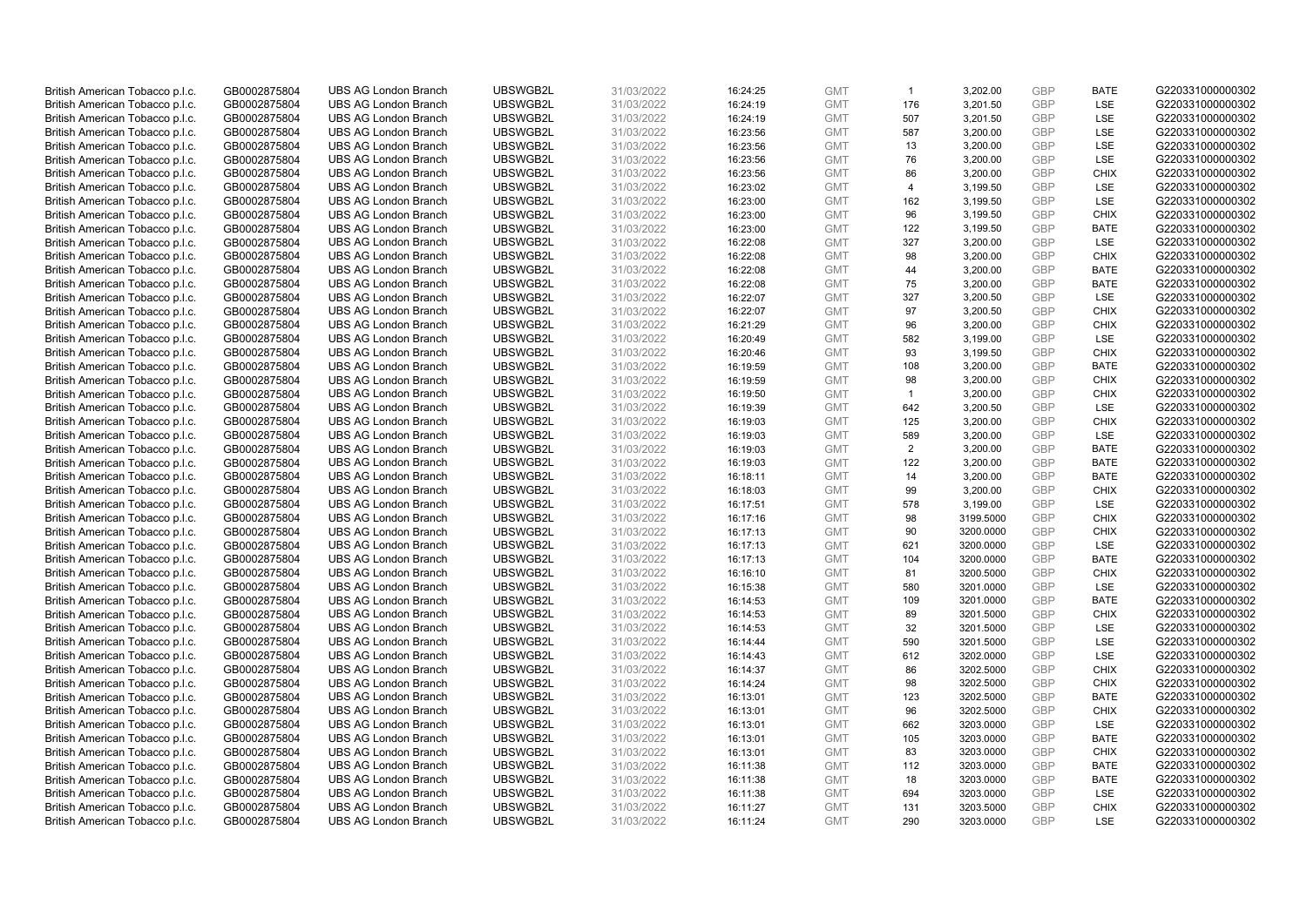| British American Tobacco p.l.c.                                    | GB0002875804                 | <b>UBS AG London Branch</b>                                | UBSWGB2L             | 31/03/2022               | 16:11:24             | <b>GMT</b>               | 148        | 3203.0000              | <b>GBP</b>        | <b>CHIX</b>               | G220331000000302                     |
|--------------------------------------------------------------------|------------------------------|------------------------------------------------------------|----------------------|--------------------------|----------------------|--------------------------|------------|------------------------|-------------------|---------------------------|--------------------------------------|
| British American Tobacco p.l.c.                                    | GB0002875804                 | <b>UBS AG London Branch</b>                                | UBSWGB2L             | 31/03/2022               | 16:08:47             | <b>GMT</b>               | 171        | 3201.0000              | GBP               | LSE                       | G220331000000302                     |
| British American Tobacco p.l.c.                                    | GB0002875804                 | <b>UBS AG London Branch</b>                                | UBSWGB2L             | 31/03/2022               | 16:08:47             | <b>GMT</b>               | 433        | 3201.0000              | <b>GBP</b>        | LSE                       | G220331000000302                     |
| British American Tobacco p.l.c.                                    | GB0002875804                 | <b>UBS AG London Branch</b>                                | UBSWGB2L             | 31/03/2022               | 16:08:45             | <b>GMT</b>               | 104        | 3201.5000              | GBP               | <b>BATE</b>               | G220331000000302                     |
| British American Tobacco p.l.c.                                    | GB0002875804                 | <b>UBS AG London Branch</b>                                | UBSWGB2L             | 31/03/2022               | 16:08:45             | <b>GMT</b>               | 90         | 3201.5000              | <b>GBP</b>        | <b>CHIX</b>               | G220331000000302                     |
| British American Tobacco p.l.c.                                    | GB0002875804                 | <b>UBS AG London Branch</b>                                | UBSWGB2L             | 31/03/2022               | 16:08:37             | <b>GMT</b>               | 60         | 3202.0000              | <b>GBP</b>        | <b>CHIX</b>               | G220331000000302                     |
| British American Tobacco p.l.c.                                    | GB0002875804                 | <b>UBS AG London Branch</b>                                | UBSWGB2L             | 31/03/2022               | 16:08:33             | <b>GMT</b>               | 33         | 3202.0000              | <b>GBP</b>        | <b>CHIX</b>               | G220331000000302                     |
| British American Tobacco p.l.c.                                    | GB0002875804                 | <b>UBS AG London Branch</b>                                | UBSWGB2L             | 31/03/2022               | 16:08:01             | <b>GMT</b>               | 59         | 3202.5000              | GBP               | LSE                       | G220331000000302                     |
| British American Tobacco p.l.c.                                    | GB0002875804                 | <b>UBS AG London Branch</b>                                | UBSWGB2L             | 31/03/2022               | 16:07:59             | <b>GMT</b>               | 621        | 3202.5000              | GBP               | LSE                       | G220331000000302                     |
| British American Tobacco p.l.c.                                    | GB0002875804                 | <b>UBS AG London Branch</b>                                | UBSWGB2L             | 31/03/2022               | 16:07:37             | <b>GMT</b>               | 89         | 3202.5000              | GBP               | <b>CHIX</b>               | G220331000000302                     |
| British American Tobacco p.l.c.                                    | GB0002875804                 | <b>UBS AG London Branch</b>                                | UBSWGB2L             | 31/03/2022               | 16:07:33             | <b>GMT</b>               | 574        | 3203.0000              | <b>GBP</b>        | LSE                       | G220331000000302                     |
| British American Tobacco p.l.c.                                    | GB0002875804                 | <b>UBS AG London Branch</b>                                | UBSWGB2L             | 31/03/2022               | 16:06:40             | <b>GMT</b>               | 100        | 3201.5000              | <b>GBP</b>        | <b>BATE</b>               | G220331000000302                     |
| British American Tobacco p.l.c.                                    | GB0002875804                 | <b>UBS AG London Branch</b>                                | UBSWGB2L             | 31/03/2022               | 16:06:30             | <b>GMT</b>               | 99         | 3202.0000              | GBP               | <b>CHIX</b>               | G220331000000302                     |
| British American Tobacco p.l.c.                                    | GB0002875804                 | <b>UBS AG London Branch</b>                                | UBSWGB2L             | 31/03/2022               | 16:06:30             | <b>GMT</b>               | 91         | 3202.5000              | <b>GBP</b>        | <b>CHIX</b>               | G220331000000302                     |
| British American Tobacco p.l.c.                                    | GB0002875804                 | <b>UBS AG London Branch</b>                                | UBSWGB2L             | 31/03/2022               | 16:06:30             | <b>GMT</b>               | 272        | 3202.5000              | GBP               | LSE                       | G220331000000302                     |
| British American Tobacco p.l.c.                                    | GB0002875804                 | <b>UBS AG London Branch</b>                                | UBSWGB2L             | 31/03/2022               | 16:06:30             | <b>GMT</b>               | 430        | 3202.5000              | <b>GBP</b>        | LSE                       | G220331000000302                     |
| British American Tobacco p.l.c.                                    | GB0002875804                 | <b>UBS AG London Branch</b>                                | UBSWGB2L             | 31/03/2022               | 16:05:27             | <b>GMT</b>               | 118        | 3202.0000              | GBP               | <b>BATE</b>               | G220331000000302                     |
| British American Tobacco p.l.c.                                    | GB0002875804                 | <b>UBS AG London Branch</b>                                | UBSWGB2L             | 31/03/2022               | 16:05:20             | <b>GMT</b>               | 106        | 3202.5000              | <b>GBP</b>        | <b>CHIX</b>               | G220331000000302                     |
| British American Tobacco p.l.c.                                    | GB0002875804                 | <b>UBS AG London Branch</b>                                | UBSWGB2L             | 31/03/2022               | 16:05:08             | <b>GMT</b>               | 690        | 3202.5000              | GBP               | LSE                       | G220331000000302                     |
| British American Tobacco p.l.c.                                    | GB0002875804                 | <b>UBS AG London Branch</b>                                | UBSWGB2L             | 31/03/2022               | 16:05:08             | <b>GMT</b>               | 81         | 3202.5000              | <b>GBP</b>        | <b>CHIX</b>               | G220331000000302                     |
| British American Tobacco p.l.c.                                    | GB0002875804                 | <b>UBS AG London Branch</b>                                | UBSWGB2L             | 31/03/2022               | 16:05:08             | <b>GMT</b>               | 120        | 3202.5000              | GBP               | <b>BATE</b>               | G220331000000302                     |
| British American Tobacco p.l.c.                                    | GB0002875804                 | <b>UBS AG London Branch</b>                                | UBSWGB2L             | 31/03/2022               | 16:04:00             | <b>GMT</b>               | 596        | 3201.5000              | <b>GBP</b>        | <b>LSE</b>                | G220331000000302                     |
| British American Tobacco p.l.c.                                    | GB0002875804                 | <b>UBS AG London Branch</b>                                | UBSWGB2L             | 31/03/2022               | 16:04:00             | <b>GMT</b>               | 86         | 3201.5000              | GBP               | <b>CHIX</b>               | G220331000000302                     |
| British American Tobacco p.l.c.                                    | GB0002875804                 | <b>UBS AG London Branch</b>                                | UBSWGB2L             | 31/03/2022               | 16:03:50             | <b>GMT</b>               | 86         | 3202.0000              | <b>GBP</b>        | <b>CHIX</b>               | G220331000000302                     |
| British American Tobacco p.l.c.                                    | GB0002875804                 | <b>UBS AG London Branch</b>                                | UBSWGB2L             | 31/03/2022               | 16:03:31             | <b>GMT</b>               | 689        | 3201.0000              | GBP               | <b>LSE</b>                | G220331000000302                     |
| British American Tobacco p.l.c.                                    | GB0002875804                 | <b>UBS AG London Branch</b>                                | UBSWGB2L             | 31/03/2022               | 16:03:31             | <b>GMT</b>               | 84         | 3201.0000              | GBP               | <b>CHIX</b>               | G220331000000302                     |
| British American Tobacco p.l.c.                                    | GB0002875804                 | <b>UBS AG London Branch</b>                                | UBSWGB2L             | 31/03/2022               | 16:01:54             | <b>GMT</b>               | 17         | 3201.5000              | <b>GBP</b>        | <b>BATE</b>               | G220331000000302                     |
| British American Tobacco p.l.c.                                    | GB0002875804                 | <b>UBS AG London Branch</b>                                | UBSWGB2L             | 31/03/2022               | 16:01:54             | <b>GMT</b>               | 88         | 3201.5000              | GBP               | <b>BATE</b>               | G220331000000302                     |
| British American Tobacco p.l.c.                                    | GB0002875804                 | <b>UBS AG London Branch</b>                                | UBSWGB2L             | 31/03/2022               | 16:01:48             | <b>GMT</b>               | 90         | 3201.5000              | GBP               | <b>CHIX</b>               | G220331000000302                     |
| British American Tobacco p.l.c.                                    | GB0002875804                 | <b>UBS AG London Branch</b>                                | UBSWGB2L             | 31/03/2022               | 16:01:48             | <b>GMT</b>               | 6          | 3201.5000              | <b>GBP</b>        | <b>CHIX</b>               | G220331000000302                     |
| British American Tobacco p.l.c.                                    | GB0002875804                 | <b>UBS AG London Branch</b>                                | UBSWGB2L             | 31/03/2022               | 16:01:33             | <b>GMT</b>               | 116        | 3202.0000              | GBP               | <b>BATE</b>               | G220331000000302                     |
| British American Tobacco p.l.c.                                    | GB0002875804                 | <b>UBS AG London Branch</b>                                | UBSWGB2L             | 31/03/2022               | 16:01:33             | <b>GMT</b>               | 92         | 3202.0000              | GBP               | <b>CHIX</b>               | G220331000000302                     |
| British American Tobacco p.l.c.                                    | GB0002875804                 | <b>UBS AG London Branch</b>                                | UBSWGB2L             | 31/03/2022               | 16:01:33             | <b>GMT</b>               | 17         | 3202.0000              | GBP               | LSE                       | G220331000000302                     |
| British American Tobacco p.l.c.                                    | GB0002875804                 | <b>UBS AG London Branch</b>                                | UBSWGB2L             | 31/03/2022               | 16:01:33             | <b>GMT</b>               | 590        | 3202.0000              | <b>GBP</b>        | LSE                       | G220331000000302                     |
| British American Tobacco p.l.c.                                    | GB0002875804                 | <b>UBS AG London Branch</b>                                | UBSWGB2L             | 31/03/2022               | 16:01:01             | <b>GMT</b>               | 648        | 3202.0000              | GBP               | LSE                       | G220331000000302                     |
| British American Tobacco p.l.c.                                    | GB0002875804                 | <b>UBS AG London Branch</b>                                | UBSWGB2L             | 31/03/2022               | 16:01:01             | <b>GMT</b>               | 95         | 3202.5000              | <b>GBP</b>        | <b>CHIX</b>               | G220331000000302                     |
| British American Tobacco p.l.c.                                    | GB0002875804                 | <b>UBS AG London Branch</b>                                | UBSWGB2L             | 31/03/2022               | 16:00:50             | <b>GMT</b>               | 74         | 3202.5000              | GBP               | CHIX                      | G220331000000302                     |
| British American Tobacco p.l.c.                                    | GB0002875804                 | <b>UBS AG London Branch</b>                                | UBSWGB2L             | 31/03/2022               | 16:00:50             | <b>GMT</b>               | 18         | 3202.5000              | <b>GBP</b>        | <b>CHIX</b>               | G220331000000302                     |
| British American Tobacco p.l.c.                                    | GB0002875804                 | <b>UBS AG London Branch</b>                                | UBSWGB2L             | 31/03/2022               | 16:00:11             | <b>GMT</b>               | 50         | 3200.0000              | GBP               | <b>CHIX</b>               | G220331000000302                     |
| British American Tobacco p.l.c.                                    | GB0002875804                 | <b>UBS AG London Branch</b>                                | UBSWGB2L             | 31/03/2022               | 15:59:30             | <b>GMT</b>               | 120<br>169 | 3199.0000              | <b>GBP</b><br>GBP | <b>BATE</b><br><b>LSE</b> | G220331000000302                     |
| British American Tobacco p.l.c.                                    | GB0002875804                 | <b>UBS AG London Branch</b><br><b>UBS AG London Branch</b> | UBSWGB2L<br>UBSWGB2L | 31/03/2022               | 15:59:30             | <b>GMT</b><br><b>GMT</b> | 117        | 3199.0000<br>3199.0000 | GBP               | LSE                       | G220331000000302<br>G220331000000302 |
| British American Tobacco p.l.c.                                    | GB0002875804<br>GB0002875804 | <b>UBS AG London Branch</b>                                | UBSWGB2L             | 31/03/2022<br>31/03/2022 | 15:59:30<br>15:59:30 | <b>GMT</b>               | 184        |                        | GBP               | LSE                       | G220331000000302                     |
| British American Tobacco p.l.c.<br>British American Tobacco p.l.c. | GB0002875804                 | <b>UBS AG London Branch</b>                                | UBSWGB2L             | 31/03/2022               | 15:59:30             | <b>GMT</b>               | 199        | 3199.0000<br>3199.0000 | GBP               | LSE                       | G220331000000302                     |
| British American Tobacco p.l.c.                                    | GB0002875804                 | <b>UBS AG London Branch</b>                                | UBSWGB2L             | 31/03/2022               | 15:59:05             | <b>GMT</b>               | 96         | 3199.5000              | <b>GBP</b>        | <b>CHIX</b>               | G220331000000302                     |
| British American Tobacco p.l.c.                                    | GB0002875804                 | <b>UBS AG London Branch</b>                                | UBSWGB2L             | 31/03/2022               | 15:59:04             | <b>GMT</b>               | 500        | 3199.5000              | GBP               | LSE                       | G220331000000302                     |
| British American Tobacco p.l.c.                                    | GB0002875804                 | <b>UBS AG London Branch</b>                                | UBSWGB2L             | 31/03/2022               | 15:59:04             | <b>GMT</b>               | 500        | 3199.5000              | <b>GBP</b>        | LSE                       | G220331000000302                     |
| British American Tobacco p.l.c.                                    | GB0002875804                 | <b>UBS AG London Branch</b>                                | UBSWGB2L             | 31/03/2022               | 15:58:51             | <b>GMT</b>               | 25         | 3199.0000              | GBP               | LSE                       | G220331000000302                     |
| British American Tobacco p.l.c.                                    | GB0002875804                 | <b>UBS AG London Branch</b>                                | UBSWGB2L             | 31/03/2022               | 15:58:00             | <b>GMT</b>               | 99         | 3199.0000              | <b>GBP</b>        | <b>CHIX</b>               | G220331000000302                     |
| British American Tobacco p.l.c.                                    | GB0002875804                 | <b>UBS AG London Branch</b>                                | UBSWGB2L             | 31/03/2022               | 15:58:00             | <b>GMT</b>               | 301        | 3199.0000              | GBP               | <b>LSE</b>                | G220331000000302                     |
| British American Tobacco p.l.c.                                    | GB0002875804                 | <b>UBS AG London Branch</b>                                | UBSWGB2L             | 31/03/2022               | 15:57:59             | <b>GMT</b>               | 233        | 3199.0000              | <b>GBP</b>        | LSE                       | G220331000000302                     |
| British American Tobacco p.l.c.                                    | GB0002875804                 | <b>UBS AG London Branch</b>                                | UBSWGB2L             | 31/03/2022               | 15:57:56             | <b>GMT</b>               | 42         | 3199.0000              | GBP               | LSE                       | G220331000000302                     |
| British American Tobacco p.l.c.                                    | GB0002875804                 | <b>UBS AG London Branch</b>                                | UBSWGB2L             | 31/03/2022               | 15:57:16             | <b>GMT</b>               | 419        | 3198.0000              | <b>GBP</b>        | LSE                       | G220331000000302                     |
| British American Tobacco p.l.c.                                    | GB0002875804                 | <b>UBS AG London Branch</b>                                | UBSWGB2L             | 31/03/2022               | 15:57:16             | <b>GMT</b>               | 42         | 3198.0000              | GBP               | <b>CHIX</b>               | G220331000000302                     |
|                                                                    |                              |                                                            |                      |                          |                      |                          |            |                        |                   |                           |                                      |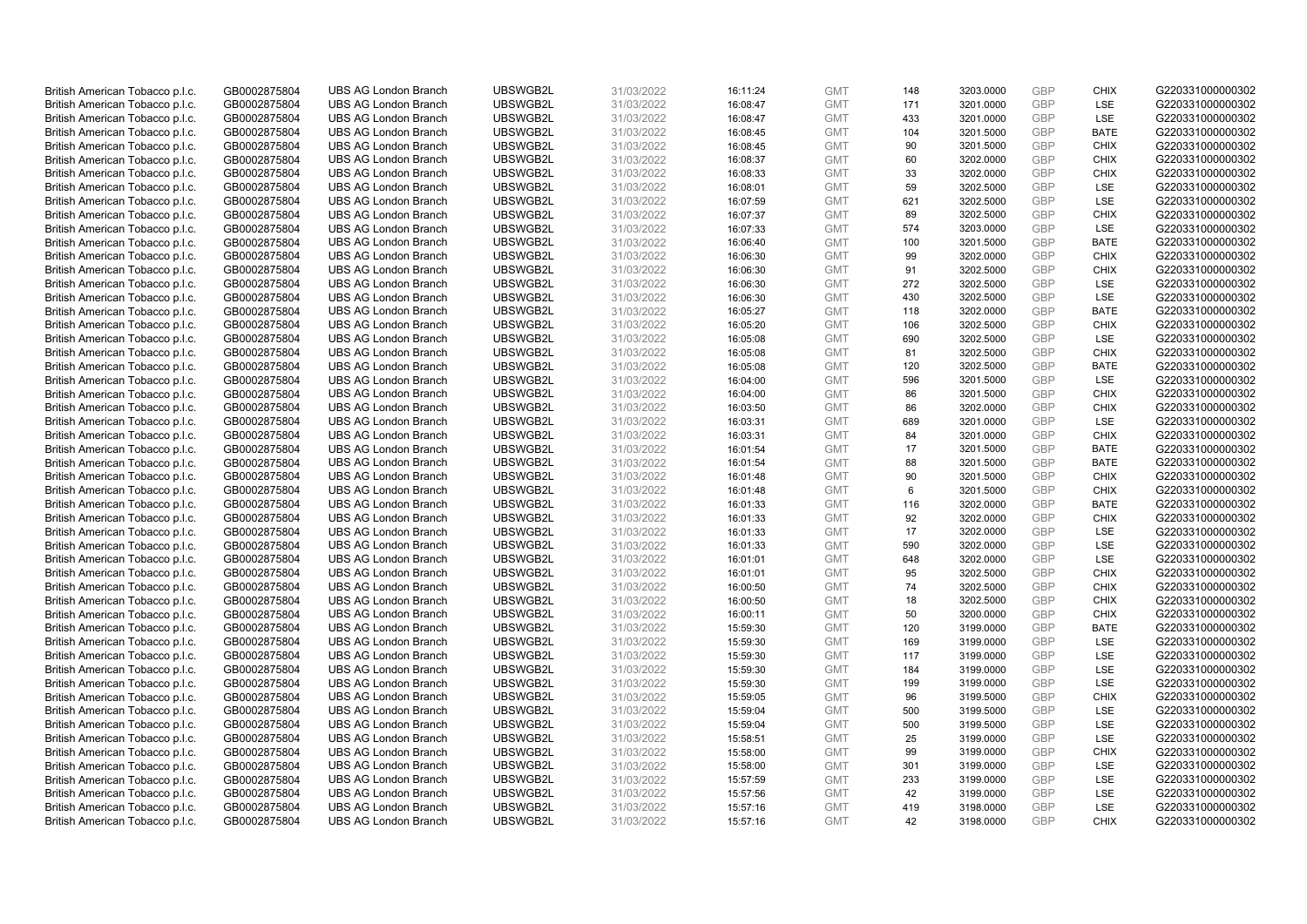| British American Tobacco p.l.c. | GB0002875804 | <b>UBS AG London Branch</b> | UBSWGB2L | 31/03/2022 | 15:57:14 | <b>GMT</b> | 157            | 3198.0000 | <b>GBP</b> | LSE         | G220331000000302 |
|---------------------------------|--------------|-----------------------------|----------|------------|----------|------------|----------------|-----------|------------|-------------|------------------|
|                                 |              |                             |          |            |          |            |                |           | <b>GBP</b> |             |                  |
| British American Tobacco p.l.c. | GB0002875804 | <b>UBS AG London Branch</b> | UBSWGB2L | 31/03/2022 | 15:57:13 | <b>GMT</b> | 114            | 3198.0000 |            | <b>BATE</b> | G220331000000302 |
| British American Tobacco p.l.c. | GB0002875804 | <b>UBS AG London Branch</b> | UBSWGB2L | 31/03/2022 | 15:57:12 | <b>GMT</b> | 101            | 3198.0000 | GBP        | <b>BATE</b> | G220331000000302 |
| British American Tobacco p.l.c. | GB0002875804 | <b>UBS AG London Branch</b> | UBSWGB2L | 31/03/2022 | 15:57:07 | <b>GMT</b> | 84             | 3198.5000 | <b>GBP</b> | <b>CHIX</b> | G220331000000302 |
| British American Tobacco p.l.c. | GB0002875804 | <b>UBS AG London Branch</b> | UBSWGB2L | 31/03/2022 | 15:56:46 | <b>GMT</b> | 77             | 3198.0000 | GBP        | LSE         | G220331000000302 |
| British American Tobacco p.l.c. | GB0002875804 | <b>UBS AG London Branch</b> | UBSWGB2L | 31/03/2022 | 15:56:42 | <b>GMT</b> | 85             | 3198.5000 | <b>GBP</b> | <b>CHIX</b> | G220331000000302 |
| British American Tobacco p.l.c. | GB0002875804 | <b>UBS AG London Branch</b> | UBSWGB2L | 31/03/2022 | 15:56:02 | <b>GMT</b> | 91             | 3199.0000 | <b>GBP</b> | <b>CHIX</b> | G220331000000302 |
| British American Tobacco p.l.c. | GB0002875804 | <b>UBS AG London Branch</b> | UBSWGB2L | 31/03/2022 | 15:56:01 | <b>GMT</b> | 500            | 3199.5000 | <b>GBP</b> | LSE         | G220331000000302 |
| British American Tobacco p.l.c. | GB0002875804 | <b>UBS AG London Branch</b> | UBSWGB2L | 31/03/2022 | 15:56:01 | <b>GMT</b> | 500            | 3199.5000 | GBP        | LSE         | G220331000000302 |
| British American Tobacco p.l.c. | GB0002875804 | <b>UBS AG London Branch</b> | UBSWGB2L | 31/03/2022 | 15:56:01 | <b>GMT</b> | 82             | 3199.5000 | <b>GBP</b> | <b>CHIX</b> | G220331000000302 |
| British American Tobacco p.l.c. | GB0002875804 | <b>UBS AG London Branch</b> | UBSWGB2L | 31/03/2022 | 15:55:10 | <b>GMT</b> | 383            | 3199.0000 | <b>GBP</b> | <b>LSE</b>  | G220331000000302 |
| British American Tobacco p.l.c. | GB0002875804 | <b>UBS AG London Branch</b> | UBSWGB2L | 31/03/2022 | 15:55:07 | <b>GMT</b> | 107            | 3199.0000 | <b>GBP</b> | <b>BATE</b> | G220331000000302 |
| British American Tobacco p.l.c. | GB0002875804 | <b>UBS AG London Branch</b> | UBSWGB2L | 31/03/2022 | 15:54:56 | <b>GMT</b> | 104            | 3199.5000 | <b>GBP</b> | <b>CHIX</b> | G220331000000302 |
| British American Tobacco p.l.c. | GB0002875804 | <b>UBS AG London Branch</b> | UBSWGB2L | 31/03/2022 | 15:54:03 | <b>GMT</b> | 197            | 3199.0000 | <b>GBP</b> | <b>LSE</b>  | G220331000000302 |
| British American Tobacco p.l.c. | GB0002875804 | <b>UBS AG London Branch</b> | UBSWGB2L | 31/03/2022 | 15:53:26 | <b>GMT</b> | 76             | 3198.5000 | GBP        | LSE         | G220331000000302 |
| British American Tobacco p.l.c. | GB0002875804 | <b>UBS AG London Branch</b> | UBSWGB2L | 31/03/2022 | 15:53:26 | <b>GMT</b> | 52             | 3198.5000 | <b>GBP</b> | LSE         | G220331000000302 |
| British American Tobacco p.l.c. | GB0002875804 | <b>UBS AG London Branch</b> | UBSWGB2L | 31/03/2022 | 15:52:29 | <b>GMT</b> | 85             | 3201.5000 | GBP        | <b>BATE</b> | G220331000000302 |
| British American Tobacco p.l.c. | GB0002875804 | <b>UBS AG London Branch</b> | UBSWGB2L | 31/03/2022 | 15:52:29 | <b>GMT</b> | 87             | 3201.5000 | GBP        | <b>CHIX</b> | G220331000000302 |
| British American Tobacco p.l.c. | GB0002875804 | <b>UBS AG London Branch</b> | UBSWGB2L | 31/03/2022 | 15:52:29 | <b>GMT</b> | 23             | 3201.5000 | <b>GBP</b> | <b>BATE</b> | G220331000000302 |
|                                 | GB0002875804 | <b>UBS AG London Branch</b> | UBSWGB2L | 31/03/2022 | 15:52:29 | <b>GMT</b> | $\overline{4}$ | 3201.5000 | <b>GBP</b> | <b>CHIX</b> | G220331000000302 |
| British American Tobacco p.l.c. |              |                             |          |            |          |            |                |           |            |             |                  |
| British American Tobacco p.l.c. | GB0002875804 | <b>UBS AG London Branch</b> | UBSWGB2L | 31/03/2022 | 15:52:28 | <b>GMT</b> | 631            | 3202.0000 | <b>GBP</b> | LSE         | G220331000000302 |
| British American Tobacco p.l.c. | GB0002875804 | <b>UBS AG London Branch</b> | UBSWGB2L | 31/03/2022 | 15:52:28 | <b>GMT</b> | 89             | 3202.0000 | GBP        | <b>CHIX</b> | G220331000000302 |
| British American Tobacco p.l.c. | GB0002875804 | <b>UBS AG London Branch</b> | UBSWGB2L | 31/03/2022 | 15:52:19 | <b>GMT</b> | 205            | 3202.0000 | <b>GBP</b> | LSE         | G220331000000302 |
| British American Tobacco p.l.c. | GB0002875804 | <b>UBS AG London Branch</b> | UBSWGB2L | 31/03/2022 | 15:52:17 | <b>GMT</b> | 108            | 3202.0000 | <b>GBP</b> | <b>BATE</b> | G220331000000302 |
| British American Tobacco p.l.c. | GB0002875804 | <b>UBS AG London Branch</b> | UBSWGB2L | 31/03/2022 | 15:52:04 | <b>GMT</b> | 367            | 3202.0000 | <b>GBP</b> | LSE         | G220331000000302 |
| British American Tobacco p.l.c. | GB0002875804 | <b>UBS AG London Branch</b> | UBSWGB2L | 31/03/2022 | 15:50:52 | <b>GMT</b> | 65             | 3202.0000 | GBP        | <b>CHIX</b> | G220331000000302 |
| British American Tobacco p.l.c. | GB0002875804 | <b>UBS AG London Branch</b> | UBSWGB2L | 31/03/2022 | 15:50:52 | <b>GMT</b> | 100            | 3202.0000 | <b>GBP</b> | <b>CHIX</b> | G220331000000302 |
| British American Tobacco p.l.c. | GB0002875804 | <b>UBS AG London Branch</b> | UBSWGB2L | 31/03/2022 | 15:50:48 | <b>GMT</b> | 113            | 3202.5000 | GBP        | <b>CHIX</b> | G220331000000302 |
| British American Tobacco p.l.c. | GB0002875804 | <b>UBS AG London Branch</b> | UBSWGB2L | 31/03/2022 | 15:49:03 | <b>GMT</b> | 596            | 3203.0000 | <b>GBP</b> | <b>LSE</b>  | G220331000000302 |
| British American Tobacco p.l.c. | GB0002875804 | <b>UBS AG London Branch</b> | UBSWGB2L | 31/03/2022 | 15:48:44 | <b>GMT</b> | 82             | 3203.5000 | GBP        | <b>CHIX</b> | G220331000000302 |
| British American Tobacco p.l.c. | GB0002875804 | <b>UBS AG London Branch</b> | UBSWGB2L | 31/03/2022 | 15:48:44 | <b>GMT</b> | 117            | 3203.5000 | GBP        | <b>BATE</b> | G220331000000302 |
| British American Tobacco p.l.c. | GB0002875804 | <b>UBS AG London Branch</b> | UBSWGB2L | 31/03/2022 | 15:48:44 | <b>GMT</b> | 98             | 3203.5000 | <b>GBP</b> | CHIX        | G220331000000302 |
| British American Tobacco p.l.c. | GB0002875804 | <b>UBS AG London Branch</b> | UBSWGB2L | 31/03/2022 | 15:48:44 | <b>GMT</b> | 646            | 3204.0000 | <b>GBP</b> | LSE         | G220331000000302 |
| British American Tobacco p.l.c. | GB0002875804 | <b>UBS AG London Branch</b> | UBSWGB2L | 31/03/2022 | 15:47:02 | <b>GMT</b> | 117            | 3202.5000 | <b>GBP</b> | <b>BATE</b> | G220331000000302 |
| British American Tobacco p.l.c. | GB0002875804 | <b>UBS AG London Branch</b> | UBSWGB2L | 31/03/2022 | 15:47:02 | <b>GMT</b> | 85             | 3202.5000 | GBP        | <b>CHIX</b> | G220331000000302 |
| British American Tobacco p.l.c. | GB0002875804 | <b>UBS AG London Branch</b> | UBSWGB2L | 31/03/2022 | 15:47:02 | <b>GMT</b> | 655            | 3203.0000 | <b>GBP</b> | LSE         | G220331000000302 |
| British American Tobacco p.l.c. | GB0002875804 | <b>UBS AG London Branch</b> | UBSWGB2L | 31/03/2022 | 15:46:56 | <b>GMT</b> | 80             | 3203.5000 | GBP        | <b>CHIX</b> | G220331000000302 |
| British American Tobacco p.l.c. | GB0002875804 | <b>UBS AG London Branch</b> | UBSWGB2L | 31/03/2022 | 15:46:52 | <b>GMT</b> | 144            | 3204.0000 | <b>GBP</b> | LSE         | G220331000000302 |
| British American Tobacco p.l.c. | GB0002875804 | <b>UBS AG London Branch</b> | UBSWGB2L | 31/03/2022 | 15:46:52 | <b>GMT</b> | 565            | 3204.0000 | GBP        | LSE         | G220331000000302 |
| British American Tobacco p.l.c. | GB0002875804 | <b>UBS AG London Branch</b> | UBSWGB2L | 31/03/2022 | 15:45:32 | <b>GMT</b> | 102            | 3201.0000 | <b>GBP</b> | <b>BATE</b> | G220331000000302 |
| British American Tobacco p.l.c. | GB0002875804 | <b>UBS AG London Branch</b> | UBSWGB2L | 31/03/2022 | 15:45:32 | <b>GMT</b> | 99             | 3201.0000 | GBP        | <b>CHIX</b> | G220331000000302 |
| British American Tobacco p.l.c. | GB0002875804 | <b>UBS AG London Branch</b> | UBSWGB2L | 31/03/2022 | 15:44:11 | <b>GMT</b> | 56             | 3201.5000 | <b>GBP</b> | <b>CHIX</b> | G220331000000302 |
| British American Tobacco p.l.c. | GB0002875804 | <b>UBS AG London Branch</b> | UBSWGB2L | 31/03/2022 | 15:44:11 | <b>GMT</b> | 35             | 3201.5000 | GBP        | <b>CHIX</b> | G220331000000302 |
| British American Tobacco p.l.c. | GB0002875804 | <b>UBS AG London Branch</b> | UBSWGB2L | 31/03/2022 | 15:44:09 | <b>GMT</b> | 641            | 3202.0000 | <b>GBP</b> | LSE         | G220331000000302 |
| British American Tobacco p.l.c. | GB0002875804 | <b>UBS AG London Branch</b> | UBSWGB2L | 31/03/2022 | 15:44:08 | <b>GMT</b> | 81             | 3202.5000 | GBP        | <b>CHIX</b> | G220331000000302 |
| British American Tobacco p.l.c. | GB0002875804 | <b>UBS AG London Branch</b> | UBSWGB2L | 31/03/2022 | 15:44:08 | <b>GMT</b> | 109            | 3202.5000 | <b>GBP</b> | <b>BATE</b> | G220331000000302 |
| British American Tobacco p.l.c. | GB0002875804 | <b>UBS AG London Branch</b> | UBSWGB2L | 31/03/2022 | 15:44:08 | <b>GMT</b> | 123            | 3202.5000 | GBP        | <b>BATE</b> | G220331000000302 |
| British American Tobacco p.l.c. | GB0002875804 | <b>UBS AG London Branch</b> | UBSWGB2L | 31/03/2022 | 15:44:08 | <b>GMT</b> | 606            | 3202.5000 | GBP        | LSE         | G220331000000302 |
| British American Tobacco p.l.c. | GB0002875804 | <b>UBS AG London Branch</b> | UBSWGB2L | 31/03/2022 | 15:44:08 | <b>GMT</b> | 30             | 3202.5000 | GBP        | LSE         | G220331000000302 |
| British American Tobacco p.l.c. |              | <b>UBS AG London Branch</b> | UBSWGB2L |            |          | <b>GMT</b> | 34             |           | GBP        | <b>CHIX</b> | G220331000000302 |
|                                 | GB0002875804 |                             |          | 31/03/2022 | 15:43:51 |            |                | 3203.0000 |            |             |                  |
| British American Tobacco p.l.c. | GB0002875804 | <b>UBS AG London Branch</b> | UBSWGB2L | 31/03/2022 | 15:43:51 | <b>GMT</b> | 20             | 3203.0000 | <b>GBP</b> | <b>CHIX</b> | G220331000000302 |
| British American Tobacco p.l.c. | GB0002875804 | <b>UBS AG London Branch</b> | UBSWGB2L | 31/03/2022 | 15:43:51 | <b>GMT</b> | 34             | 3203.0000 | <b>GBP</b> | <b>CHIX</b> | G220331000000302 |
| British American Tobacco p.l.c. | GB0002875804 | <b>UBS AG London Branch</b> | UBSWGB2L | 31/03/2022 | 15:43:50 | <b>GMT</b> | 15             | 3203.0000 | <b>GBP</b> | <b>CHIX</b> | G220331000000302 |
| British American Tobacco p.l.c. | GB0002875804 | <b>UBS AG London Branch</b> | UBSWGB2L | 31/03/2022 | 15:43:50 | <b>GMT</b> | 72             | 3203.0000 | GBP        | <b>CHIX</b> | G220331000000302 |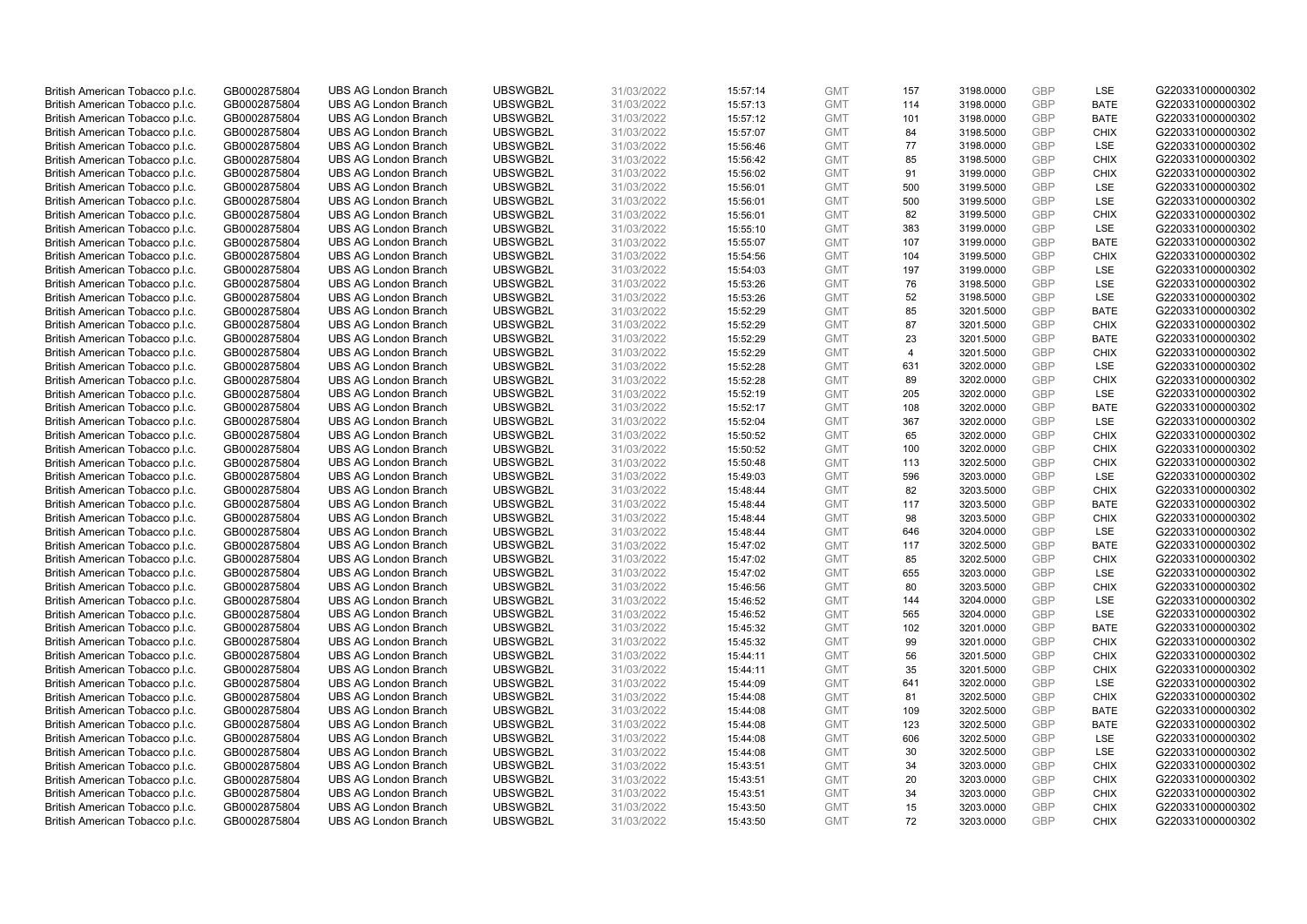| British American Tobacco p.l.c. | GB0002875804 | <b>UBS AG London Branch</b> | UBSWGB2L | 31/03/2022 | 15:43:04 | <b>GMT</b> | 2   | 3203.0000 | <b>GBP</b> | <b>CHIX</b> | G220331000000302 |
|---------------------------------|--------------|-----------------------------|----------|------------|----------|------------|-----|-----------|------------|-------------|------------------|
|                                 |              |                             |          |            |          |            |     |           | <b>GBP</b> | <b>CHIX</b> |                  |
| British American Tobacco p.l.c. | GB0002875804 | <b>UBS AG London Branch</b> | UBSWGB2L | 31/03/2022 | 15:42:39 | <b>GMT</b> | 5   | 3202.0000 |            |             | G220331000000302 |
| British American Tobacco p.l.c. | GB0002875804 | <b>UBS AG London Branch</b> | UBSWGB2L | 31/03/2022 | 15:41:47 | <b>GMT</b> | 96  | 3201.5000 | <b>GBP</b> | <b>CHIX</b> | G220331000000302 |
| British American Tobacco p.l.c. | GB0002875804 | <b>UBS AG London Branch</b> | UBSWGB2L | 31/03/2022 | 15:41:47 | <b>GMT</b> | 3   | 3201.5000 | <b>GBP</b> | <b>CHIX</b> | G220331000000302 |
| British American Tobacco p.l.c. | GB0002875804 | <b>UBS AG London Branch</b> | UBSWGB2L | 31/03/2022 | 15:41:01 | <b>GMT</b> | 402 | 3200.0000 | <b>GBP</b> | <b>LSE</b>  | G220331000000302 |
| British American Tobacco p.l.c. | GB0002875804 | <b>UBS AG London Branch</b> | UBSWGB2L | 31/03/2022 | 15:40:47 | <b>GMT</b> | 242 | 3200.0000 | <b>GBP</b> | <b>LSE</b>  | G220331000000302 |
| British American Tobacco p.l.c. | GB0002875804 | <b>UBS AG London Branch</b> | UBSWGB2L | 31/03/2022 | 15:40:26 | <b>GMT</b> | 89  | 3201.5000 | GBP        | <b>CHIX</b> | G220331000000302 |
| British American Tobacco p.l.c. | GB0002875804 | <b>UBS AG London Branch</b> | UBSWGB2L | 31/03/2022 | 15:40:26 | <b>GMT</b> | 123 | 3201.5000 | <b>GBP</b> | <b>BATE</b> | G220331000000302 |
| British American Tobacco p.l.c. | GB0002875804 | <b>UBS AG London Branch</b> | UBSWGB2L | 31/03/2022 | 15:40:26 | <b>GMT</b> | 189 | 3201.5000 | GBP        | LSE         | G220331000000302 |
| British American Tobacco p.l.c. | GB0002875804 | <b>UBS AG London Branch</b> | UBSWGB2L | 31/03/2022 | 15:40:26 | <b>GMT</b> | 142 | 3201.5000 | <b>GBP</b> | <b>BATE</b> | G220331000000302 |
| British American Tobacco p.l.c. | GB0002875804 | <b>UBS AG London Branch</b> | UBSWGB2L | 31/03/2022 | 15:40:26 | <b>GMT</b> | 88  | 3201.5000 | GBP        | <b>CHIX</b> | G220331000000302 |
| British American Tobacco p.l.c. | GB0002875804 | <b>UBS AG London Branch</b> | UBSWGB2L | 31/03/2022 | 15:40:26 | <b>GMT</b> | 486 | 3201.5000 | <b>GBP</b> | LSE         | G220331000000302 |
| British American Tobacco p.l.c. | GB0002875804 | <b>UBS AG London Branch</b> | UBSWGB2L | 31/03/2022 | 15:40:04 | <b>GMT</b> | 34  | 3202.0000 | GBP        | <b>CHIX</b> | G220331000000302 |
| British American Tobacco p.l.c. | GB0002875804 | <b>UBS AG London Branch</b> | UBSWGB2L | 31/03/2022 | 15:38:24 | <b>GMT</b> | 83  | 3201.0000 | <b>GBP</b> | <b>CHIX</b> | G220331000000302 |
| British American Tobacco p.l.c. | GB0002875804 | <b>UBS AG London Branch</b> | UBSWGB2L | 31/03/2022 | 15:38:24 | <b>GMT</b> | 371 | 3201.0000 | GBP        | <b>LSE</b>  | G220331000000302 |
| British American Tobacco p.l.c. | GB0002875804 | <b>UBS AG London Branch</b> | UBSWGB2L | 31/03/2022 | 15:38:24 | <b>GMT</b> | 325 | 3201.0000 | GBP        | LSE         | G220331000000302 |
| British American Tobacco p.l.c. | GB0002875804 | <b>UBS AG London Branch</b> | UBSWGB2L | 31/03/2022 | 15:38:21 | <b>GMT</b> | 29  | 3202.0000 | GBP        | <b>CHIX</b> | G220331000000302 |
| British American Tobacco p.l.c. | GB0002875804 | <b>UBS AG London Branch</b> | UBSWGB2L | 31/03/2022 | 15:38:21 | <b>GMT</b> | 66  | 3202.0000 | GBP        | <b>CHIX</b> | G220331000000302 |
| British American Tobacco p.l.c. | GB0002875804 | <b>UBS AG London Branch</b> | UBSWGB2L | 31/03/2022 | 15:36:30 | <b>GMT</b> | 706 | 3201.0000 | <b>GBP</b> | <b>LSE</b>  | G220331000000302 |
| British American Tobacco p.l.c. | GB0002875804 | <b>UBS AG London Branch</b> | UBSWGB2L | 31/03/2022 | 15:36:30 | <b>GMT</b> | 116 | 3201.0000 | <b>GBP</b> | <b>BATE</b> | G220331000000302 |
|                                 |              |                             |          |            |          |            |     |           |            |             |                  |
| British American Tobacco p.l.c. | GB0002875804 | <b>UBS AG London Branch</b> | UBSWGB2L | 31/03/2022 | 15:36:30 | <b>GMT</b> | 133 | 3201.0000 | <b>GBP</b> | <b>CHIX</b> | G220331000000302 |
| British American Tobacco p.l.c. | GB0002875804 | <b>UBS AG London Branch</b> | UBSWGB2L | 31/03/2022 | 15:36:30 | <b>GMT</b> | 106 | 3201.5000 | GBP        | <b>CHIX</b> | G220331000000302 |
| British American Tobacco p.l.c. | GB0002875804 | <b>UBS AG London Branch</b> | UBSWGB2L | 31/03/2022 | 15:36:30 | <b>GMT</b> | 88  | 3201.5000 | <b>GBP</b> | <b>CHIX</b> | G220331000000302 |
| British American Tobacco p.l.c. | GB0002875804 | <b>UBS AG London Branch</b> | UBSWGB2L | 31/03/2022 | 15:34:04 | <b>GMT</b> | 675 | 3198.0000 | GBP        | <b>LSE</b>  | G220331000000302 |
| British American Tobacco p.l.c. | GB0002875804 | <b>UBS AG London Branch</b> | UBSWGB2L | 31/03/2022 | 15:33:52 | <b>GMT</b> | 101 | 3198.5000 | <b>GBP</b> | <b>BATE</b> | G220331000000302 |
| British American Tobacco p.l.c. | GB0002875804 | <b>UBS AG London Branch</b> | UBSWGB2L | 31/03/2022 | 15:33:23 | <b>GMT</b> | 99  | 3199.5000 | GBP        | <b>CHIX</b> | G220331000000302 |
| British American Tobacco p.l.c. | GB0002875804 | <b>UBS AG London Branch</b> | UBSWGB2L | 31/03/2022 | 15:33:23 | <b>GMT</b> | 64  | 3199.5000 | <b>GBP</b> | <b>CHIX</b> | G220331000000302 |
| British American Tobacco p.l.c. | GB0002875804 | <b>UBS AG London Branch</b> | UBSWGB2L | 31/03/2022 | 15:33:23 | <b>GMT</b> | 21  | 3199.5000 | GBP        | <b>CHIX</b> | G220331000000302 |
| British American Tobacco p.l.c. | GB0002875804 | <b>UBS AG London Branch</b> | UBSWGB2L | 31/03/2022 | 15:32:36 | <b>GMT</b> | 80  | 3199.5000 | <b>GBP</b> | <b>CHIX</b> | G220331000000302 |
| British American Tobacco p.l.c. | GB0002875804 | <b>UBS AG London Branch</b> | UBSWGB2L | 31/03/2022 | 15:32:36 | <b>GMT</b> | 100 | 3199.5000 | GBP        | <b>BATE</b> | G220331000000302 |
| British American Tobacco p.l.c. | GB0002875804 | <b>UBS AG London Branch</b> | UBSWGB2L | 31/03/2022 | 15:32:33 | <b>GMT</b> | 388 | 3200.0000 | GBP        | LSE         | G220331000000302 |
| British American Tobacco p.l.c. | GB0002875804 | <b>UBS AG London Branch</b> | UBSWGB2L | 31/03/2022 | 15:32:33 | <b>GMT</b> | 296 | 3200.0000 | GBP        | <b>LSE</b>  | G220331000000302 |
| British American Tobacco p.l.c. | GB0002875804 | <b>UBS AG London Branch</b> | UBSWGB2L | 31/03/2022 | 15:31:07 | <b>GMT</b> | 94  | 3199.5000 | <b>GBP</b> | <b>CHIX</b> | G220331000000302 |
| British American Tobacco p.l.c. | GB0002875804 | <b>UBS AG London Branch</b> | UBSWGB2L | 31/03/2022 | 15:31:05 | <b>GMT</b> | 341 | 3200.5000 | <b>GBP</b> | LSE         | G220331000000302 |
| British American Tobacco p.l.c. | GB0002875804 | <b>UBS AG London Branch</b> | UBSWGB2L | 31/03/2022 | 15:31:05 | <b>GMT</b> | 353 | 3200.5000 | GBP        | LSE         | G220331000000302 |
| British American Tobacco p.l.c. | GB0002875804 | <b>UBS AG London Branch</b> | UBSWGB2L | 31/03/2022 | 15:31:05 | <b>GMT</b> | 84  | 3200.5000 | <b>GBP</b> | <b>CHIX</b> | G220331000000302 |
| British American Tobacco p.l.c. | GB0002875804 | <b>UBS AG London Branch</b> | UBSWGB2L | 31/03/2022 | 15:30:28 | <b>GMT</b> | 116 | 3200.5000 | GBP        | <b>BATE</b> | G220331000000302 |
| British American Tobacco p.l.c. | GB0002875804 | <b>UBS AG London Branch</b> | UBSWGB2L | 31/03/2022 | 15:29:44 | <b>GMT</b> | 99  | 3202.5000 | <b>GBP</b> | <b>CHIX</b> | G220331000000302 |
| British American Tobacco p.l.c. | GB0002875804 | <b>UBS AG London Branch</b> | UBSWGB2L | 31/03/2022 | 15:29:44 | <b>GMT</b> | 650 | 3203.0000 | GBP        | LSE         | G220331000000302 |
| British American Tobacco p.l.c. | GB0002875804 | <b>UBS AG London Branch</b> | UBSWGB2L | 31/03/2022 | 15:29:44 | <b>GMT</b> | 103 | 3203.0000 | <b>GBP</b> | <b>BATE</b> | G220331000000302 |
| British American Tobacco p.l.c. | GB0002875804 | <b>UBS AG London Branch</b> | UBSWGB2L | 31/03/2022 | 15:29:41 | <b>GMT</b> | 18  | 3203.5000 | GBP        | <b>CHIX</b> | G220331000000302 |
| British American Tobacco p.l.c. | GB0002875804 | <b>UBS AG London Branch</b> | UBSWGB2L | 31/03/2022 | 15:28:42 | <b>GMT</b> | 95  | 3203.5000 | <b>GBP</b> | <b>CHIX</b> | G220331000000302 |
| British American Tobacco p.l.c. | GB0002875804 | <b>UBS AG London Branch</b> | UBSWGB2L | 31/03/2022 | 15:28:42 | <b>GMT</b> | 660 | 3203.5000 | GBP        | LSE         | G220331000000302 |
| British American Tobacco p.l.c. | GB0002875804 | <b>UBS AG London Branch</b> | UBSWGB2L | 31/03/2022 | 15:28:09 | <b>GMT</b> | 65  | 3203.5000 | <b>GBP</b> | <b>CHIX</b> | G220331000000302 |
| British American Tobacco p.l.c. | GB0002875804 | <b>UBS AG London Branch</b> | UBSWGB2L | 31/03/2022 | 15:27:28 | <b>GMT</b> | 80  | 3202.5000 | <b>GBP</b> | <b>CHIX</b> | G220331000000302 |
| British American Tobacco p.l.c. | GB0002875804 | <b>UBS AG London Branch</b> | UBSWGB2L | 31/03/2022 | 15:27:16 | <b>GMT</b> | 118 | 3203.0000 | <b>GBP</b> | <b>BATE</b> | G220331000000302 |
| British American Tobacco p.l.c. | GB0002875804 | <b>UBS AG London Branch</b> | UBSWGB2L | 31/03/2022 | 15:27:14 | <b>GMT</b> | 48  | 3203.5000 | <b>GBP</b> | LSE         | G220331000000302 |
| British American Tobacco p.l.c. | GB0002875804 | <b>UBS AG London Branch</b> | UBSWGB2L | 31/03/2022 | 15:27:14 | <b>GMT</b> | 613 | 3203.5000 | <b>GBP</b> | LSE         | G220331000000302 |
| British American Tobacco p.l.c. | GB0002875804 | <b>UBS AG London Branch</b> | UBSWGB2L | 31/03/2022 | 15:26:14 | <b>GMT</b> | 89  | 3202.5000 | <b>GBP</b> | <b>CHIX</b> | G220331000000302 |
| British American Tobacco p.l.c. | GB0002875804 | <b>UBS AG London Branch</b> | UBSWGB2L | 31/03/2022 | 15:25:59 | <b>GMT</b> | 12  | 3203.5000 | <b>GBP</b> | <b>BATE</b> | G220331000000302 |
| British American Tobacco p.l.c. | GB0002875804 | <b>UBS AG London Branch</b> | UBSWGB2L | 31/03/2022 | 15:25:58 | <b>GMT</b> | 78  | 3203.5000 | <b>GBP</b> | <b>BATE</b> | G220331000000302 |
| British American Tobacco p.l.c. | GB0002875804 | <b>UBS AG London Branch</b> | UBSWGB2L | 31/03/2022 | 15:25:58 | <b>GMT</b> | 25  | 3203.5000 | <b>GBP</b> | <b>BATE</b> | G220331000000302 |
| British American Tobacco p.l.c. | GB0002875804 | <b>UBS AG London Branch</b> | UBSWGB2L | 31/03/2022 | 15:25:58 | <b>GMT</b> | 96  | 3204.0000 | <b>GBP</b> | <b>CHIX</b> | G220331000000302 |
| British American Tobacco p.l.c. | GB0002875804 | <b>UBS AG London Branch</b> | UBSWGB2L | 31/03/2022 | 15:25:25 | <b>GMT</b> | 632 | 3204.0000 | GBP        | <b>LSE</b>  | G220331000000302 |
|                                 |              |                             |          |            |          |            |     |           |            |             |                  |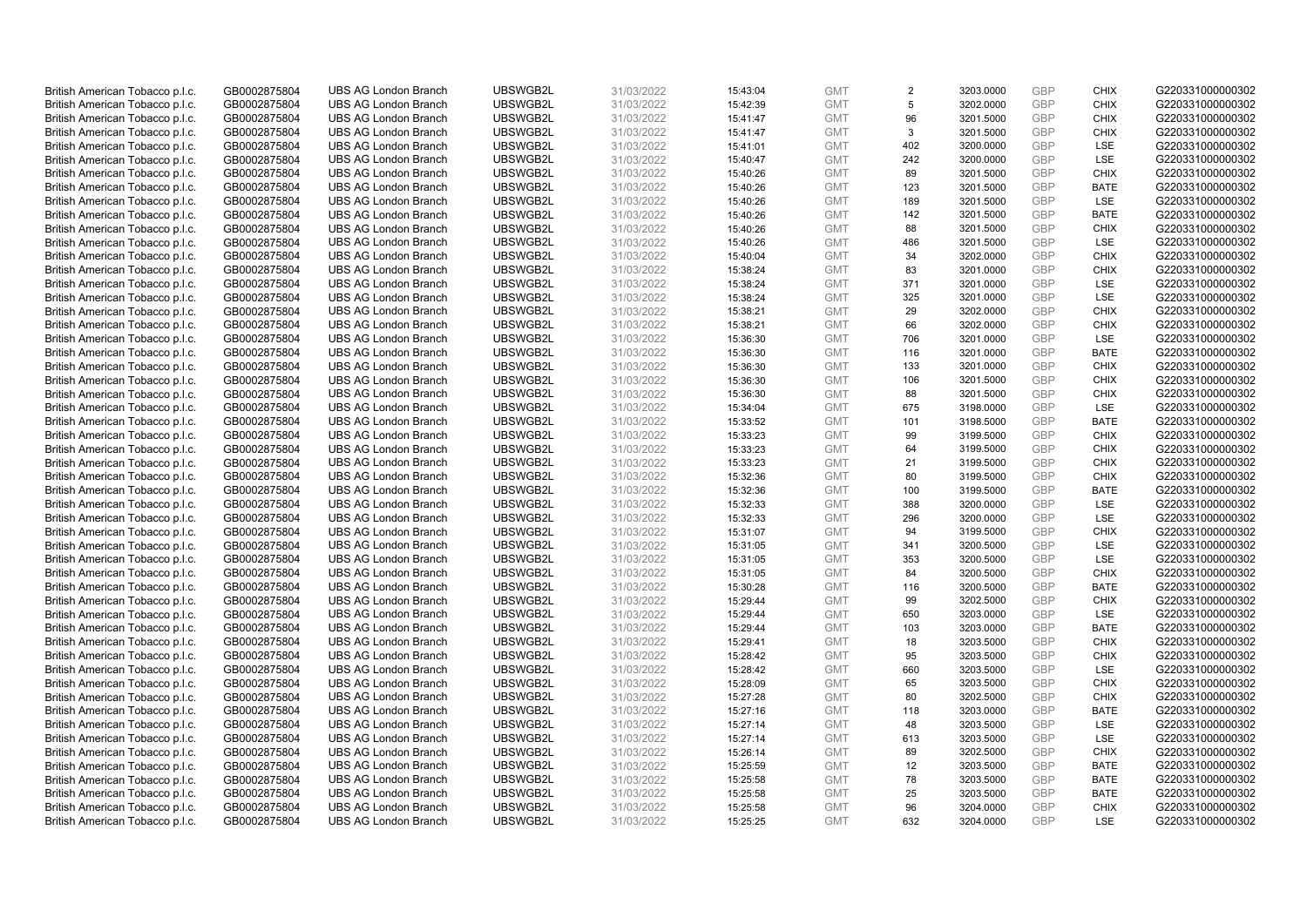| British American Tobacco p.l.c. | GB0002875804 | <b>UBS AG London Branch</b> | UBSWGB2L | 31/03/2022 |          | <b>GMT</b> | 98           | 3204.0000 | <b>GBP</b> | <b>CHIX</b> | G220331000000302 |
|---------------------------------|--------------|-----------------------------|----------|------------|----------|------------|--------------|-----------|------------|-------------|------------------|
|                                 |              |                             |          |            | 15:25:25 |            |              |           |            |             |                  |
| British American Tobacco p.l.c. | GB0002875804 | <b>UBS AG London Branch</b> | UBSWGB2L | 31/03/2022 | 15:23:35 | <b>GMT</b> | 83           | 3199.5000 | <b>GBP</b> | CHIX        | G220331000000302 |
| British American Tobacco p.l.c. | GB0002875804 | <b>UBS AG London Branch</b> | UBSWGB2L | 31/03/2022 | 15:23:35 | <b>GMT</b> | 83           | 3200.0000 | <b>GBP</b> | <b>CHIX</b> | G220331000000302 |
| British American Tobacco p.l.c. | GB0002875804 | <b>UBS AG London Branch</b> | UBSWGB2L | 31/03/2022 | 15:22:32 | <b>GMT</b> | 124          | 3198.5000 | <b>GBP</b> | <b>BATE</b> | G220331000000302 |
| British American Tobacco p.l.c. | GB0002875804 | <b>UBS AG London Branch</b> | UBSWGB2L | 31/03/2022 | 15:21:49 | <b>GMT</b> | 102          | 3201.5000 | <b>GBP</b> | <b>BATE</b> | G220331000000302 |
| British American Tobacco p.l.c. | GB0002875804 | <b>UBS AG London Branch</b> | UBSWGB2L | 31/03/2022 | 15:21:49 | <b>GMT</b> | 92           | 3201.5000 | <b>GBP</b> | <b>CHIX</b> | G220331000000302 |
| British American Tobacco p.l.c. | GB0002875804 | <b>UBS AG London Branch</b> | UBSWGB2L | 31/03/2022 | 15:21:45 | <b>GMT</b> | 711          | 3202.0000 | <b>GBP</b> | LSE         | G220331000000302 |
| British American Tobacco p.l.c. | GB0002875804 | <b>UBS AG London Branch</b> | UBSWGB2L | 31/03/2022 | 15:21:23 | <b>GMT</b> | 31           | 3203.5000 | <b>GBP</b> | <b>CHIX</b> | G220331000000302 |
| British American Tobacco p.l.c. | GB0002875804 | <b>UBS AG London Branch</b> | UBSWGB2L | 31/03/2022 | 15:21:23 | <b>GMT</b> | 120          | 3203.5000 | <b>GBP</b> | <b>CHIX</b> | G220331000000302 |
| British American Tobacco p.l.c. | GB0002875804 | <b>UBS AG London Branch</b> | UBSWGB2L | 31/03/2022 | 15:19:55 | <b>GMT</b> | 116          | 3199.5000 | <b>GBP</b> | <b>BATE</b> | G220331000000302 |
| British American Tobacco p.l.c. | GB0002875804 | <b>UBS AG London Branch</b> | UBSWGB2L | 31/03/2022 | 15:19:55 | <b>GMT</b> | 92           | 3199.5000 | <b>GBP</b> | <b>CHIX</b> | G220331000000302 |
| British American Tobacco p.l.c. | GB0002875804 | <b>UBS AG London Branch</b> | UBSWGB2L | 31/03/2022 | 15:19:55 | <b>GMT</b> | 97           | 3200.0000 | <b>GBP</b> | <b>CHIX</b> | G220331000000302 |
| British American Tobacco p.l.c. | GB0002875804 | <b>UBS AG London Branch</b> | UBSWGB2L | 31/03/2022 | 15:19:39 | <b>GMT</b> | 696          | 3200.0000 | <b>GBP</b> | LSE         | G220331000000302 |
| British American Tobacco p.l.c. | GB0002875804 | <b>UBS AG London Branch</b> | UBSWGB2L | 31/03/2022 | 15:19:11 | <b>GMT</b> | 254          | 3198.5000 | <b>GBP</b> | LSE         | G220331000000302 |
| British American Tobacco p.l.c. | GB0002875804 | <b>UBS AG London Branch</b> | UBSWGB2L | 31/03/2022 | 15:19:11 | <b>GMT</b> | 122          | 3199.0000 | GBP        | <b>BATE</b> | G220331000000302 |
| British American Tobacco p.l.c. | GB0002875804 | <b>UBS AG London Branch</b> | UBSWGB2L | 31/03/2022 | 15:18:11 | <b>GMT</b> | 3            | 3199.0000 | <b>GBP</b> | <b>BATE</b> | G220331000000302 |
| British American Tobacco p.l.c. | GB0002875804 | <b>UBS AG London Branch</b> | UBSWGB2L | 31/03/2022 | 15:18:10 | <b>GMT</b> | 9            | 3199.0000 | GBP        | <b>BATE</b> | G220331000000302 |
| British American Tobacco p.l.c. | GB0002875804 | <b>UBS AG London Branch</b> | UBSWGB2L | 31/03/2022 | 15:18:10 | <b>GMT</b> | 94           | 3199.0000 | GBP        | <b>CHIX</b> | G220331000000302 |
| British American Tobacco p.l.c. | GB0002875804 | <b>UBS AG London Branch</b> | UBSWGB2L | 31/03/2022 | 15:17:45 | <b>GMT</b> | 444          | 3199.5000 | <b>GBP</b> | <b>LSE</b>  | G220331000000302 |
| British American Tobacco p.l.c. | GB0002875804 | <b>UBS AG London Branch</b> | UBSWGB2L | 31/03/2022 | 15:17:45 | <b>GMT</b> | 250          | 3199.5000 | <b>GBP</b> | LSE         | G220331000000302 |
| British American Tobacco p.l.c. | GB0002875804 | <b>UBS AG London Branch</b> | UBSWGB2L | 31/03/2022 | 15:17:07 | <b>GMT</b> | 86           | 3198.0000 | <b>GBP</b> | <b>CHIX</b> | G220331000000302 |
| British American Tobacco p.l.c. | GB0002875804 | <b>UBS AG London Branch</b> | UBSWGB2L | 31/03/2022 | 15:16:16 | <b>GMT</b> | 82           | 3200.5000 | GBP        | <b>CHIX</b> | G220331000000302 |
| British American Tobacco p.l.c. | GB0002875804 | <b>UBS AG London Branch</b> | UBSWGB2L | 31/03/2022 | 15:16:16 | <b>GMT</b> | 87           | 3201.0000 | <b>GBP</b> | <b>BATE</b> | G220331000000302 |
| British American Tobacco p.l.c. | GB0002875804 | <b>UBS AG London Branch</b> | UBSWGB2L | 31/03/2022 | 15:16:16 | <b>GMT</b> | 19           | 3201.0000 | <b>GBP</b> | <b>BATE</b> | G220331000000302 |
| British American Tobacco p.l.c. | GB0002875804 | <b>UBS AG London Branch</b> | UBSWGB2L | 31/03/2022 | 15:16:16 | <b>GMT</b> | 230          | 3201.0000 | <b>GBP</b> | LSE         | G220331000000302 |
|                                 |              | <b>UBS AG London Branch</b> | UBSWGB2L | 31/03/2022 | 15:16:16 | <b>GMT</b> | 377          | 3201.0000 | GBP        | LSE         | G220331000000302 |
| British American Tobacco p.l.c. | GB0002875804 |                             |          |            |          |            |              |           |            |             |                  |
| British American Tobacco p.l.c. | GB0002875804 | <b>UBS AG London Branch</b> | UBSWGB2L | 31/03/2022 | 15:16:15 | <b>GMT</b> | 230          | 3201.5000 | <b>GBP</b> | LSE         | G220331000000302 |
| British American Tobacco p.l.c. | GB0002875804 | <b>UBS AG London Branch</b> | UBSWGB2L | 31/03/2022 | 15:16:15 | <b>GMT</b> | 250          | 3201.5000 | GBP        | LSE         | G220331000000302 |
| British American Tobacco p.l.c. | GB0002875804 | <b>UBS AG London Branch</b> | UBSWGB2L | 31/03/2022 | 15:16:05 | <b>GMT</b> | 90           | 3201.5000 | <b>GBP</b> | <b>CHIX</b> | G220331000000302 |
| British American Tobacco p.l.c. | GB0002875804 | <b>UBS AG London Branch</b> | UBSWGB2L | 31/03/2022 | 15:16:05 | <b>GMT</b> | 153          | 3201.5000 | GBP        | LSE         | G220331000000302 |
| British American Tobacco p.l.c. | GB0002875804 | <b>UBS AG London Branch</b> | UBSWGB2L | 31/03/2022 | 15:16:02 | <b>GMT</b> | 155          | 3201.5000 | <b>GBP</b> | <b>LSE</b>  | G220331000000302 |
| British American Tobacco p.l.c. | GB0002875804 | <b>UBS AG London Branch</b> | UBSWGB2L | 31/03/2022 | 15:15:59 | <b>GMT</b> | 386          | 3201.5000 | <b>GBP</b> | <b>LSE</b>  | G220331000000302 |
| British American Tobacco p.l.c. | GB0002875804 | <b>UBS AG London Branch</b> | UBSWGB2L | 31/03/2022 | 15:15:51 | <b>GMT</b> | 367          | 3202.0000 | <b>GBP</b> | LSE         | G220331000000302 |
| British American Tobacco p.l.c. | GB0002875804 | <b>UBS AG London Branch</b> | UBSWGB2L | 31/03/2022 | 15:15:51 | <b>GMT</b> | 161          | 3202.0000 | <b>GBP</b> | <b>CHIX</b> | G220331000000302 |
| British American Tobacco p.l.c. | GB0002875804 | <b>UBS AG London Branch</b> | UBSWGB2L | 31/03/2022 | 15:13:44 | <b>GMT</b> | 8            | 3198.0000 | GBP        | <b>CHIX</b> | G220331000000302 |
| British American Tobacco p.l.c. | GB0002875804 | <b>UBS AG London Branch</b> | UBSWGB2L | 31/03/2022 | 15:13:44 | <b>GMT</b> | 74           | 3198.0000 | <b>GBP</b> | <b>CHIX</b> | G220331000000302 |
| British American Tobacco p.l.c. | GB0002875804 | <b>UBS AG London Branch</b> | UBSWGB2L | 31/03/2022 | 15:13:38 | <b>GMT</b> | 100          | 3198.5000 | <b>GBP</b> | <b>BATE</b> | G220331000000302 |
| British American Tobacco p.l.c. | GB0002875804 | <b>UBS AG London Branch</b> | UBSWGB2L | 31/03/2022 | 15:13:36 | <b>GMT</b> | 35           | 3199.5000 | <b>GBP</b> | <b>CHIX</b> | G220331000000302 |
| British American Tobacco p.l.c. | GB0002875804 | <b>UBS AG London Branch</b> | UBSWGB2L | 31/03/2022 | 15:13:36 | <b>GMT</b> | 109          | 3199.5000 | GBP        | <b>BATE</b> | G220331000000302 |
| British American Tobacco p.l.c. | GB0002875804 | <b>UBS AG London Branch</b> | UBSWGB2L | 31/03/2022 | 15:13:36 | <b>GMT</b> | 669          | 3199.5000 | <b>GBP</b> | LSE         | G220331000000302 |
| British American Tobacco p.l.c. | GB0002875804 | <b>UBS AG London Branch</b> | UBSWGB2L | 31/03/2022 | 15:13:36 | <b>GMT</b> | 58           | 3199.5000 | GBP        | <b>CHIX</b> | G220331000000302 |
| British American Tobacco p.l.c. | GB0002875804 | <b>UBS AG London Branch</b> | UBSWGB2L | 31/03/2022 | 15:13:05 | <b>GMT</b> | 147          | 3200.5000 | <b>GBP</b> | <b>CHIX</b> | G220331000000302 |
| British American Tobacco p.l.c. | GB0002875804 | <b>UBS AG London Branch</b> | UBSWGB2L | 31/03/2022 | 15:13:05 | <b>GMT</b> | 629          | 3200.5000 | <b>GBP</b> | LSE         | G220331000000302 |
| British American Tobacco p.l.c. | GB0002875804 | <b>UBS AG London Branch</b> | UBSWGB2L | 31/03/2022 | 15:12:22 | <b>GMT</b> | $\mathbf{1}$ | 3199.0000 | <b>GBP</b> | <b>CHIX</b> | G220331000000302 |
| British American Tobacco p.l.c. | GB0002875804 | <b>UBS AG London Branch</b> | UBSWGB2L | 31/03/2022 | 15:11:52 | <b>GMT</b> | 604          | 3198.5000 | <b>GBP</b> | LSE         | G220331000000302 |
| British American Tobacco p.l.c. | GB0002875804 | <b>UBS AG London Branch</b> | UBSWGB2L | 31/03/2022 | 15:10:51 | <b>GMT</b> | 113          | 3197.0000 | <b>GBP</b> | <b>BATE</b> | G220331000000302 |
| British American Tobacco p.l.c. | GB0002875804 | <b>UBS AG London Branch</b> | UBSWGB2L | 31/03/2022 | 15:10:29 | <b>GMT</b> | 99           | 3198.0000 | <b>GBP</b> | <b>CHIX</b> | G220331000000302 |
| British American Tobacco p.l.c. | GB0002875804 | <b>UBS AG London Branch</b> | UBSWGB2L | 31/03/2022 | 15:09:36 | <b>GMT</b> | 95           | 3199.5000 | <b>GBP</b> | <b>CHIX</b> | G220331000000302 |
| British American Tobacco p.l.c. | GB0002875804 | <b>UBS AG London Branch</b> | UBSWGB2L | 31/03/2022 | 15:09:36 | <b>GMT</b> | 88           | 3199.5000 | <b>GBP</b> | <b>CHIX</b> | G220331000000302 |
| British American Tobacco p.l.c. | GB0002875804 | <b>UBS AG London Branch</b> | UBSWGB2L | 31/03/2022 | 15:09:36 | <b>GMT</b> | 118          | 3199.5000 | <b>GBP</b> | <b>BATE</b> | G220331000000302 |
| British American Tobacco p.l.c. | GB0002875804 | <b>UBS AG London Branch</b> | UBSWGB2L | 31/03/2022 | 15:09:36 | <b>GMT</b> | 91           | 3199.5000 | <b>GBP</b> | <b>CHIX</b> | G220331000000302 |
| British American Tobacco p.l.c. | GB0002875804 | <b>UBS AG London Branch</b> | UBSWGB2L | 31/03/2022 | 15:09:30 | <b>GMT</b> | 509          | 3200.0000 | <b>GBP</b> | LSE         | G220331000000302 |
| British American Tobacco p.l.c. | GB0002875804 | <b>UBS AG London Branch</b> | UBSWGB2L | 31/03/2022 | 15:09:30 | <b>GMT</b> | 195          | 3200.0000 | <b>GBP</b> | LSE         | G220331000000302 |
| British American Tobacco p.l.c. | GB0002875804 | <b>UBS AG London Branch</b> | UBSWGB2L | 31/03/2022 | 15:09:13 | <b>GMT</b> | 85           | 3200.0000 | GBP        | CHIX        | G220331000000302 |
|                                 |              |                             |          |            |          |            |              |           |            |             |                  |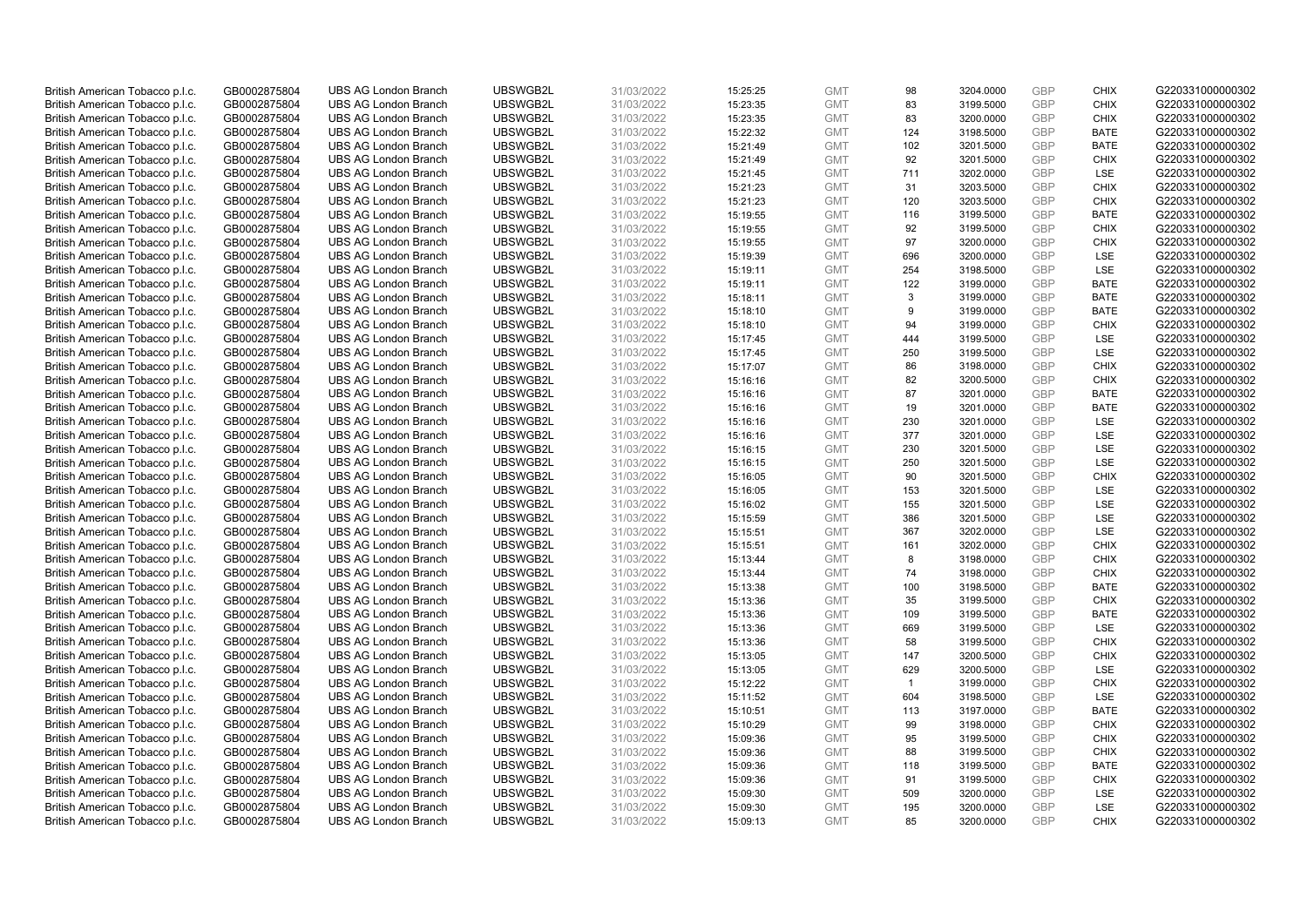| British American Tobacco p.l.c. | GB0002875804 | <b>UBS AG London Branch</b> | UBSWGB2L | 31/03/2022 | 15:07:35 | <b>GMT</b> | 480          | 3199.5000 | <b>GBP</b> | LSE         | G220331000000302 |
|---------------------------------|--------------|-----------------------------|----------|------------|----------|------------|--------------|-----------|------------|-------------|------------------|
| British American Tobacco p.l.c. | GB0002875804 | <b>UBS AG London Branch</b> | UBSWGB2L | 31/03/2022 | 15:07:35 | <b>GMT</b> | 178          | 3199.5000 | GBP        | LSE         | G220331000000302 |
| British American Tobacco p.l.c. | GB0002875804 | <b>UBS AG London Branch</b> | UBSWGB2L | 31/03/2022 | 15:07:35 | <b>GMT</b> | 89           | 3199.5000 | <b>GBP</b> | <b>CHIX</b> | G220331000000302 |
|                                 |              |                             | UBSWGB2L | 31/03/2022 |          |            |              |           | <b>GBP</b> | <b>BATE</b> | G220331000000302 |
| British American Tobacco p.l.c. | GB0002875804 | <b>UBS AG London Branch</b> |          |            | 15:06:41 | <b>GMT</b> | 121          | 3199.0000 | <b>GBP</b> |             |                  |
| British American Tobacco p.l.c. | GB0002875804 | <b>UBS AG London Branch</b> | UBSWGB2L | 31/03/2022 | 15:06:30 | <b>GMT</b> | 575          | 3201.5000 |            | LSE         | G220331000000302 |
| British American Tobacco p.l.c. | GB0002875804 | <b>UBS AG London Branch</b> | UBSWGB2L | 31/03/2022 | 15:06:04 | <b>GMT</b> | 95           | 3200.5000 | <b>GBP</b> | <b>CHIX</b> | G220331000000302 |
| British American Tobacco p.l.c. | GB0002875804 | <b>UBS AG London Branch</b> | UBSWGB2L | 31/03/2022 | 15:05:36 | <b>GMT</b> | 90           | 3201.5000 | <b>GBP</b> | <b>BATE</b> | G220331000000302 |
| British American Tobacco p.l.c. | GB0002875804 | <b>UBS AG London Branch</b> | UBSWGB2L | 31/03/2022 | 15:05:36 | <b>GMT</b> | 31           | 3201.5000 | <b>GBP</b> | <b>BATE</b> | G220331000000302 |
| British American Tobacco p.l.c. | GB0002875804 | <b>UBS AG London Branch</b> | UBSWGB2L | 31/03/2022 | 15:05:33 | <b>GMT</b> | 95           | 3202.0000 | <b>GBP</b> | <b>CHIX</b> | G220331000000302 |
| British American Tobacco p.l.c. | GB0002875804 | <b>UBS AG London Branch</b> | UBSWGB2L | 31/03/2022 | 15:05:12 | <b>GMT</b> | 93           | 3203.0000 | <b>GBP</b> | <b>CHIX</b> | G220331000000302 |
| British American Tobacco p.l.c. | GB0002875804 | <b>UBS AG London Branch</b> | UBSWGB2L | 31/03/2022 | 15:05:12 | <b>GMT</b> | 174          | 3203.0000 | <b>GBP</b> | <b>BATE</b> | G220331000000302 |
| British American Tobacco p.l.c. | GB0002875804 | <b>UBS AG London Branch</b> | UBSWGB2L | 31/03/2022 | 15:05:03 | <b>GMT</b> | 121          | 3203.5000 | <b>GBP</b> | <b>BATE</b> | G220331000000302 |
| British American Tobacco p.l.c. | GB0002875804 | <b>UBS AG London Branch</b> | UBSWGB2L | 31/03/2022 | 15:04:37 | <b>GMT</b> | 37           | 3203.5000 | <b>GBP</b> | <b>BATE</b> | G220331000000302 |
| British American Tobacco p.l.c. | GB0002875804 | <b>UBS AG London Branch</b> | UBSWGB2L | 31/03/2022 | 15:04:37 | <b>GMT</b> | 79           | 3203.5000 | <b>GBP</b> | <b>BATE</b> | G220331000000302 |
| British American Tobacco p.l.c. | GB0002875804 | <b>UBS AG London Branch</b> | UBSWGB2L | 31/03/2022 | 15:04:07 | <b>GMT</b> | 82           | 3202.5000 | GBP        | <b>CHIX</b> | G220331000000302 |
| British American Tobacco p.l.c. | GB0002875804 | <b>UBS AG London Branch</b> | UBSWGB2L | 31/03/2022 | 15:04:07 | <b>GMT</b> | 97           | 3202.5000 | <b>GBP</b> | <b>CHIX</b> | G220331000000302 |
| British American Tobacco p.l.c. | GB0002875804 | <b>UBS AG London Branch</b> | UBSWGB2L | 31/03/2022 | 15:03:32 | <b>GMT</b> | 94           | 3202.5000 | GBP        | <b>CHIX</b> | G220331000000302 |
| British American Tobacco p.l.c. | GB0002875804 | <b>UBS AG London Branch</b> | UBSWGB2L | 31/03/2022 | 15:03:30 | <b>GMT</b> | 203          | 3203.5000 | <b>GBP</b> | <b>LSE</b>  | G220331000000302 |
| British American Tobacco p.l.c. | GB0002875804 | <b>UBS AG London Branch</b> | UBSWGB2L | 31/03/2022 | 15:03:30 | <b>GMT</b> | 505          | 3203.5000 | <b>GBP</b> | <b>LSE</b>  | G220331000000302 |
| British American Tobacco p.l.c. | GB0002875804 | <b>UBS AG London Branch</b> | UBSWGB2L | 31/03/2022 | 15:03:06 | <b>GMT</b> | $\mathbf{1}$ | 3202.0000 | <b>GBP</b> | <b>CHIX</b> | G220331000000302 |
| British American Tobacco p.l.c. | GB0002875804 | <b>UBS AG London Branch</b> | UBSWGB2L | 31/03/2022 | 15:03:06 | <b>GMT</b> | 82           | 3202.0000 | <b>GBP</b> | <b>CHIX</b> | G220331000000302 |
| British American Tobacco p.l.c. | GB0002875804 | <b>UBS AG London Branch</b> | UBSWGB2L | 31/03/2022 | 15:03:05 | <b>GMT</b> | 88           | 3202.5000 | GBP        | <b>CHIX</b> | G220331000000302 |
| British American Tobacco p.l.c. | GB0002875804 | <b>UBS AG London Branch</b> | UBSWGB2L | 31/03/2022 | 15:02:20 | <b>GMT</b> | 86           | 3200.5000 | <b>GBP</b> | <b>CHIX</b> | G220331000000302 |
| British American Tobacco p.l.c. | GB0002875804 | <b>UBS AG London Branch</b> | UBSWGB2L | 31/03/2022 | 15:02:20 | <b>GMT</b> | 600          | 3201.0000 | <b>GBP</b> | <b>LSE</b>  | G220331000000302 |
| British American Tobacco p.l.c. | GB0002875804 | <b>UBS AG London Branch</b> | UBSWGB2L | 31/03/2022 | 15:01:24 | <b>GMT</b> | 80           | 3197.5000 | <b>GBP</b> | <b>CHIX</b> | G220331000000302 |
| British American Tobacco p.l.c. | GB0002875804 | <b>UBS AG London Branch</b> | UBSWGB2L | 31/03/2022 | 15:00:51 | <b>GMT</b> | 44           | 3198.0000 | GBP        | <b>CHIX</b> | G220331000000302 |
| British American Tobacco p.l.c. | GB0002875804 | <b>UBS AG London Branch</b> | UBSWGB2L | 31/03/2022 | 15:00:51 | <b>GMT</b> | 37           | 3198.0000 | <b>GBP</b> | <b>CHIX</b> | G220331000000302 |
| British American Tobacco p.l.c. | GB0002875804 | <b>UBS AG London Branch</b> | UBSWGB2L | 31/03/2022 | 15:00:50 | <b>GMT</b> | 580          | 3199.0000 | GBP        | LSE         | G220331000000302 |
| British American Tobacco p.l.c. | GB0002875804 | <b>UBS AG London Branch</b> | UBSWGB2L | 31/03/2022 | 15:00:50 | <b>GMT</b> | 666          | 3200.0000 | <b>GBP</b> | LSE         | G220331000000302 |
| British American Tobacco p.l.c. | GB0002875804 | <b>UBS AG London Branch</b> | UBSWGB2L | 31/03/2022 | 14:59:49 | <b>GMT</b> | 32           | 3194.5000 | GBP        | LSE         | G220331000000302 |
| British American Tobacco p.l.c. | GB0002875804 | <b>UBS AG London Branch</b> | UBSWGB2L | 31/03/2022 | 14:59:49 | <b>GMT</b> | 172          | 3194.5000 | <b>GBP</b> | LSE         | G220331000000302 |
| British American Tobacco p.l.c. | GB0002875804 | <b>UBS AG London Branch</b> | UBSWGB2L | 31/03/2022 | 14:59:43 | <b>GMT</b> | 115          | 3197.0000 | <b>GBP</b> | <b>BATE</b> | G220331000000302 |
| British American Tobacco p.l.c. | GB0002875804 | <b>UBS AG London Branch</b> | UBSWGB2L | 31/03/2022 | 14:59:40 | <b>GMT</b> | 16           | 3197.5000 | <b>GBP</b> | <b>CHIX</b> | G220331000000302 |
| British American Tobacco p.l.c. | GB0002875804 | <b>UBS AG London Branch</b> | UBSWGB2L | 31/03/2022 | 14:59:40 | <b>GMT</b> | 78           | 3197.5000 | <b>GBP</b> | <b>CHIX</b> | G220331000000302 |
| British American Tobacco p.l.c. | GB0002875804 | <b>UBS AG London Branch</b> | UBSWGB2L | 31/03/2022 | 14:59:40 | <b>GMT</b> | 81           | 3197.5000 | GBP        | <b>CHIX</b> | G220331000000302 |
| British American Tobacco p.l.c. | GB0002875804 | <b>UBS AG London Branch</b> | UBSWGB2L | 31/03/2022 | 14:59:35 | <b>GMT</b> | 707          | 3198.0000 | <b>GBP</b> | LSE         | G220331000000302 |
| British American Tobacco p.l.c. | GB0002875804 | <b>UBS AG London Branch</b> | UBSWGB2L | 31/03/2022 | 14:59:01 | <b>GMT</b> | 428          | 3197.0000 | <b>GBP</b> | LSE         | G220331000000302 |
| British American Tobacco p.l.c. | GB0002875804 | <b>UBS AG London Branch</b> | UBSWGB2L | 31/03/2022 | 14:59:01 | <b>GMT</b> | 206          | 3197.0000 | <b>GBP</b> | LSE         | G220331000000302 |
| British American Tobacco p.l.c. | GB0002875804 | <b>UBS AG London Branch</b> | UBSWGB2L | 31/03/2022 | 14:58:18 | <b>GMT</b> | 104          | 3195.0000 | GBP        | <b>BATE</b> | G220331000000302 |
| British American Tobacco p.l.c. | GB0002875804 | <b>UBS AG London Branch</b> | UBSWGB2L | 31/03/2022 | 14:58:06 | <b>GMT</b> | 89           | 3196.5000 | <b>GBP</b> | <b>CHIX</b> | G220331000000302 |
| British American Tobacco p.l.c. | GB0002875804 | <b>UBS AG London Branch</b> | UBSWGB2L | 31/03/2022 | 14:57:08 | <b>GMT</b> | 96           | 3197.5000 | GBP        | <b>CHIX</b> | G220331000000302 |
| British American Tobacco p.l.c. | GB0002875804 | <b>UBS AG London Branch</b> | UBSWGB2L | 31/03/2022 | 14:57:07 | <b>GMT</b> | 641          | 3198.0000 | <b>GBP</b> | <b>LSE</b>  | G220331000000302 |
| British American Tobacco p.l.c. | GB0002875804 | <b>UBS AG London Branch</b> | UBSWGB2L | 31/03/2022 | 14:57:05 | <b>GMT</b> | 101          | 3198.5000 | GBP        | <b>BATE</b> | G220331000000302 |
| British American Tobacco p.l.c. | GB0002875804 | <b>UBS AG London Branch</b> | UBSWGB2L | 31/03/2022 | 14:56:28 | <b>GMT</b> | 112          | 3199.0000 | GBP        | <b>CHIX</b> | G220331000000302 |
| British American Tobacco p.l.c. | GB0002875804 | <b>UBS AG London Branch</b> | UBSWGB2L | 31/03/2022 | 14:55:39 | <b>GMT</b> | 96           | 3199.5000 | <b>GBP</b> | <b>CHIX</b> | G220331000000302 |
| British American Tobacco p.l.c. | GB0002875804 | <b>UBS AG London Branch</b> | UBSWGB2L | 31/03/2022 | 14:55:38 | <b>GMT</b> | 124          | 3200.0000 | <b>GBP</b> | <b>BATE</b> | G220331000000302 |
| British American Tobacco p.l.c. | GB0002875804 | <b>UBS AG London Branch</b> | UBSWGB2L | 31/03/2022 | 14:55:14 | <b>GMT</b> | 575          | 3201.0000 | <b>GBP</b> | LSE         | G220331000000302 |
| British American Tobacco p.l.c. | GB0002875804 | <b>UBS AG London Branch</b> | UBSWGB2L | 31/03/2022 | 14:55:07 | <b>GMT</b> | 104          | 3202.5000 | <b>GBP</b> | <b>BATE</b> | G220331000000302 |
| British American Tobacco p.l.c. | GB0002875804 | <b>UBS AG London Branch</b> | UBSWGB2L | 31/03/2022 | 14:55:04 | <b>GMT</b> | 153          | 3203.5000 | <b>GBP</b> | <b>CHIX</b> | G220331000000302 |
| British American Tobacco p.l.c. | GB0002875804 | <b>UBS AG London Branch</b> | UBSWGB2L | 31/03/2022 | 14:55:04 | <b>GMT</b> | 90           | 3203.0000 | <b>GBP</b> | <b>CHIX</b> | G220331000000302 |
| British American Tobacco p.l.c. | GB0002875804 | <b>UBS AG London Branch</b> | UBSWGB2L | 31/03/2022 | 14:54:49 | <b>GMT</b> | 610          | 3203.0000 | <b>GBP</b> | LSE         | G220331000000302 |
| British American Tobacco p.l.c. | GB0002875804 | <b>UBS AG London Branch</b> | UBSWGB2L | 31/03/2022 | 14:54:31 | <b>GMT</b> | 293          | 3204.0000 | <b>GBP</b> | LSE         | G220331000000302 |
| British American Tobacco p.l.c. | GB0002875804 | <b>UBS AG London Branch</b> | UBSWGB2L | 31/03/2022 | 14:54:31 | <b>GMT</b> | 351          | 3204.0000 | <b>GBP</b> | LSE         | G220331000000302 |
| British American Tobacco p.l.c. | GB0002875804 | <b>UBS AG London Branch</b> | UBSWGB2L | 31/03/2022 | 14:53:54 | <b>GMT</b> | 84           | 3201.0000 | GBP        | CHIX        | G220331000000302 |
|                                 |              |                             |          |            |          |            |              |           |            |             |                  |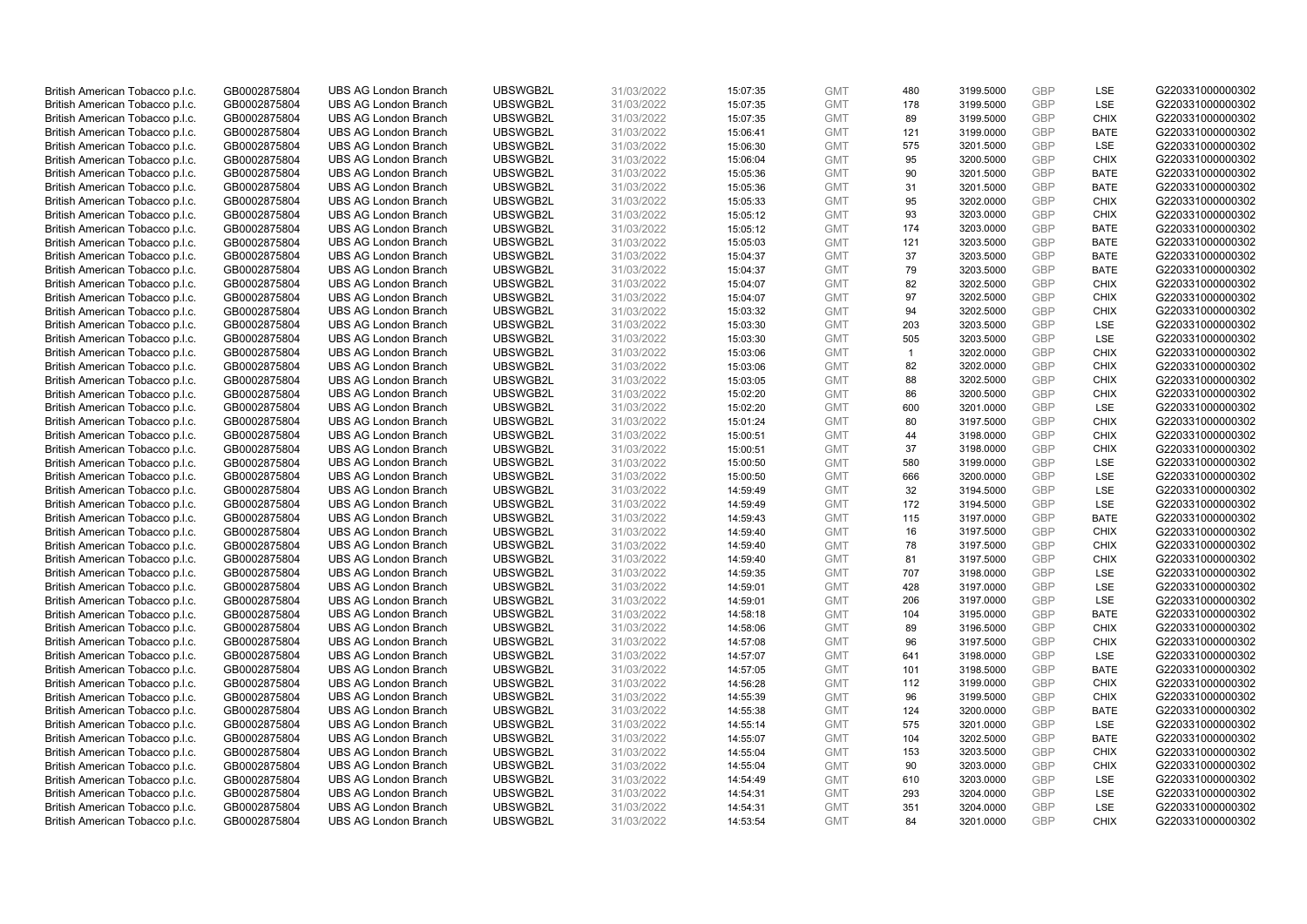| British American Tobacco p.l.c. | GB0002875804 | <b>UBS AG London Branch</b> | UBSWGB2L | 31/03/2022 | 14:53:50             | <b>GMT</b>               | 483             | 3201.5000 | <b>GBP</b> | LSE                        | G220331000000302 |
|---------------------------------|--------------|-----------------------------|----------|------------|----------------------|--------------------------|-----------------|-----------|------------|----------------------------|------------------|
|                                 |              |                             |          |            |                      |                          | 209             |           | GBP        | LSE                        |                  |
| British American Tobacco p.l.c. | GB0002875804 | <b>UBS AG London Branch</b> | UBSWGB2L | 31/03/2022 | 14:53:50             | <b>GMT</b>               |                 | 3201.5000 |            |                            | G220331000000302 |
| British American Tobacco p.l.c. | GB0002875804 | <b>UBS AG London Branch</b> | UBSWGB2L | 31/03/2022 | 14:53:06             | <b>GMT</b>               | 87              | 3201.0000 | <b>GBP</b> | <b>CHIX</b>                | G220331000000302 |
| British American Tobacco p.l.c. | GB0002875804 | <b>UBS AG London Branch</b> | UBSWGB2L | 31/03/2022 | 14:53:05             | <b>GMT</b>               | 347             | 3201.5000 | <b>GBP</b> | LSE                        | G220331000000302 |
| British American Tobacco p.l.c. | GB0002875804 | <b>UBS AG London Branch</b> | UBSWGB2L | 31/03/2022 | 14:53:05             | <b>GMT</b>               | 318             | 3201.5000 | <b>GBP</b> | LSE                        | G220331000000302 |
| British American Tobacco p.l.c. | GB0002875804 | <b>UBS AG London Branch</b> | UBSWGB2L | 31/03/2022 | 14:52:01             | <b>GMT</b>               | 83              | 3202.0000 | <b>GBP</b> | <b>CHIX</b>                | G220331000000302 |
| British American Tobacco p.l.c. | GB0002875804 | <b>UBS AG London Branch</b> | UBSWGB2L | 31/03/2022 | 14:51:32             | <b>GMT</b>               | 119             | 3203.0000 | <b>GBP</b> | <b>BATE</b>                | G220331000000302 |
| British American Tobacco p.l.c. | GB0002875804 | <b>UBS AG London Branch</b> | UBSWGB2L | 31/03/2022 | 14:51:31             | <b>GMT</b>               | 714             | 3203.5000 | <b>GBP</b> | LSE                        | G220331000000302 |
| British American Tobacco p.l.c. | GB0002875804 | <b>UBS AG London Branch</b> | UBSWGB2L | 31/03/2022 | 14:51:31             | <b>GMT</b>               | 107             | 3203.5000 | GBP        | <b>BATE</b>                | G220331000000302 |
| British American Tobacco p.l.c. | GB0002875804 | <b>UBS AG London Branch</b> | UBSWGB2L | 31/03/2022 | 14:51:16             | <b>GMT</b>               | 605             | 3204.5000 | <b>GBP</b> | LSE                        | G220331000000302 |
| British American Tobacco p.l.c. | GB0002875804 | <b>UBS AG London Branch</b> | UBSWGB2L | 31/03/2022 | 14:51:09             | <b>GMT</b>               | 77              | 3205.5000 | <b>GBP</b> | CHIX                       | G220331000000302 |
| British American Tobacco p.l.c. | GB0002875804 | <b>UBS AG London Branch</b> | UBSWGB2L | 31/03/2022 | 14:51:09             | <b>GMT</b>               | $5\phantom{.0}$ | 3205.5000 | <b>GBP</b> | <b>CHIX</b>                | G220331000000302 |
| British American Tobacco p.l.c. | GB0002875804 | <b>UBS AG London Branch</b> | UBSWGB2L | 31/03/2022 | 14:50:39             | <b>GMT</b>               | 122             | 3204.0000 | <b>GBP</b> | <b>BATE</b>                | G220331000000302 |
| British American Tobacco p.l.c. | GB0002875804 | <b>UBS AG London Branch</b> | UBSWGB2L | 31/03/2022 | 14:50:39             | <b>GMT</b>               | 312             | 3204.5000 | <b>GBP</b> | LSE                        | G220331000000302 |
| British American Tobacco p.l.c. | GB0002875804 | <b>UBS AG London Branch</b> | UBSWGB2L | 31/03/2022 | 14:50:39             | <b>GMT</b>               | 275             | 3204.5000 | GBP        | LSE                        | G220331000000302 |
| British American Tobacco p.l.c. | GB0002875804 | <b>UBS AG London Branch</b> | UBSWGB2L | 31/03/2022 | 14:50:35             | <b>GMT</b>               | 208             | 3205.5000 | <b>GBP</b> | <b>CHIX</b>                | G220331000000302 |
| British American Tobacco p.l.c. | GB0002875804 | <b>UBS AG London Branch</b> | UBSWGB2L | 31/03/2022 | 14:49:34             | <b>GMT</b>               | 20              | 3203.0000 | GBP        | <b>BATE</b>                | G220331000000302 |
| British American Tobacco p.l.c. | GB0002875804 | <b>UBS AG London Branch</b> | UBSWGB2L | 31/03/2022 | 14:49:28             | <b>GMT</b>               | 651             | 3203.5000 | GBP        | LSE                        | G220331000000302 |
| British American Tobacco p.l.c. | GB0002875804 | <b>UBS AG London Branch</b> | UBSWGB2L | 31/03/2022 | 14:49:27             | <b>GMT</b>               | 120             | 3204.0000 | <b>GBP</b> | <b>BATE</b>                | G220331000000302 |
| British American Tobacco p.l.c. | GB0002875804 | <b>UBS AG London Branch</b> | UBSWGB2L | 31/03/2022 | 14:49:19             | <b>GMT</b>               | 258             | 3204.5000 | <b>GBP</b> | LSE                        | G220331000000302 |
|                                 |              |                             |          |            |                      |                          |                 |           |            |                            |                  |
| British American Tobacco p.l.c. | GB0002875804 | <b>UBS AG London Branch</b> | UBSWGB2L | 31/03/2022 | 14:49:19             | <b>GMT</b>               | 250             | 3204.5000 | <b>GBP</b> | LSE                        | G220331000000302 |
| British American Tobacco p.l.c. | GB0002875804 | <b>UBS AG London Branch</b> | UBSWGB2L | 31/03/2022 | 14:48:58             | <b>GMT</b>               | 89              | 3204.5000 | GBP        | <b>CHIX</b>                | G220331000000302 |
| British American Tobacco p.l.c. | GB0002875804 | <b>UBS AG London Branch</b> | UBSWGB2L | 31/03/2022 | 14:48:58             | <b>GMT</b>               | 85              | 3204.5000 | <b>GBP</b> | <b>CHIX</b>                | G220331000000302 |
| British American Tobacco p.l.c. | GB0002875804 | <b>UBS AG London Branch</b> | UBSWGB2L | 31/03/2022 | 14:48:58             | <b>GMT</b>               | 107             | 3204.5000 | <b>GBP</b> | <b>CHIX</b>                | G220331000000302 |
| British American Tobacco p.l.c. | GB0002875804 | <b>UBS AG London Branch</b> | UBSWGB2L | 31/03/2022 | 14:48:58             | <b>GMT</b>               | $\overline{1}$  | 3204.5000 | <b>GBP</b> | <b>CHIX</b>                | G220331000000302 |
| British American Tobacco p.l.c. | GB0002875804 | <b>UBS AG London Branch</b> | UBSWGB2L | 31/03/2022 | 14:48:36             | <b>GMT</b>               | 583             | 3204.0000 | GBP        | LSE                        | G220331000000302 |
| British American Tobacco p.l.c. | GB0002875804 | <b>UBS AG London Branch</b> | UBSWGB2L | 31/03/2022 | 14:47:50             | <b>GMT</b>               | 94              | 3203.0000 | <b>GBP</b> | <b>CHIX</b>                | G220331000000302 |
| British American Tobacco p.l.c. | GB0002875804 | <b>UBS AG London Branch</b> | UBSWGB2L | 31/03/2022 | 14:47:49             | <b>GMT</b>               | 104             | 3203.5000 | GBP        | <b>BATE</b>                | G220331000000302 |
| British American Tobacco p.l.c. | GB0002875804 | <b>UBS AG London Branch</b> | UBSWGB2L | 31/03/2022 | 14:47:49             | <b>GMT</b>               | 448             | 3204.0000 | <b>GBP</b> | LSE                        | G220331000000302 |
| British American Tobacco p.l.c. | GB0002875804 | <b>UBS AG London Branch</b> | UBSWGB2L | 31/03/2022 | 14:47:49             | <b>GMT</b>               | 180             | 3204.0000 | GBP        | LSE                        | G220331000000302 |
| British American Tobacco p.l.c. | GB0002875804 | <b>UBS AG London Branch</b> | UBSWGB2L | 31/03/2022 | 14:46:32             | <b>GMT</b>               | 697             | 3203.0000 | <b>GBP</b> | LSE                        | G220331000000302 |
| British American Tobacco p.l.c. | GB0002875804 | <b>UBS AG London Branch</b> | UBSWGB2L | 31/03/2022 | 14:46:32             | <b>GMT</b>               | 22              | 3203.0000 | <b>GBP</b> | <b>LSE</b>                 | G220331000000302 |
| British American Tobacco p.l.c. | GB0002875804 | <b>UBS AG London Branch</b> | UBSWGB2L | 31/03/2022 | 14:46:32             | <b>GMT</b>               | 102             | 3203.0000 | <b>GBP</b> | LSE                        | G220331000000302 |
| British American Tobacco p.l.c. | GB0002875804 | <b>UBS AG London Branch</b> | UBSWGB2L | 31/03/2022 | 14:46:31             | <b>GMT</b>               | 537             | 3203.0000 | <b>GBP</b> | LSE                        | G220331000000302 |
| British American Tobacco p.l.c. | GB0002875804 | <b>UBS AG London Branch</b> | UBSWGB2L | 31/03/2022 | 14:46:30             | <b>GMT</b>               | 32              | 3204.5000 | GBP        | <b>CHIX</b>                | G220331000000302 |
| British American Tobacco p.l.c. | GB0002875804 | <b>UBS AG London Branch</b> | UBSWGB2L | 31/03/2022 | 14:46:30             | <b>GMT</b>               | 100             | 3204.0000 | <b>GBP</b> | <b>CHIX</b>                | G220331000000302 |
| British American Tobacco p.l.c. | GB0002875804 | <b>UBS AG London Branch</b> | UBSWGB2L | 31/03/2022 | 14:46:30             | <b>GMT</b>               | 76              | 3204.0000 | <b>GBP</b> | <b>CHIX</b>                | G220331000000302 |
| British American Tobacco p.l.c. | GB0002875804 | <b>UBS AG London Branch</b> | UBSWGB2L | 31/03/2022 | 14:46:30             | <b>GMT</b>               | 554             | 3204.0000 | <b>GBP</b> | LSE                        | G220331000000302 |
| British American Tobacco p.l.c. | GB0002875804 | <b>UBS AG London Branch</b> | UBSWGB2L | 31/03/2022 | 14:46:26             | <b>GMT</b>               | 113             | 3204.0000 | GBP        | LSE                        | G220331000000302 |
| British American Tobacco p.l.c. | GB0002875804 | <b>UBS AG London Branch</b> | UBSWGB2L | 31/03/2022 | 14:45:40             | <b>GMT</b>               | 104             | 3202.5000 | <b>GBP</b> | <b>CHIX</b>                | G220331000000302 |
| British American Tobacco p.l.c. | GB0002875804 | <b>UBS AG London Branch</b> | UBSWGB2L | 31/03/2022 | 14:45:38             | <b>GMT</b>               | 25              | 3203.5000 | GBP        | <b>CHIX</b>                | G220331000000302 |
| British American Tobacco p.l.c. | GB0002875804 | <b>UBS AG London Branch</b> | UBSWGB2L | 31/03/2022 | 14:45:38             | <b>GMT</b>               | 61              | 3203.5000 | <b>GBP</b> | <b>CHIX</b>                | G220331000000302 |
| British American Tobacco p.l.c. | GB0002875804 | <b>UBS AG London Branch</b> | UBSWGB2L | 31/03/2022 | 14:45:38             | <b>GMT</b>               | 75              | 3203.5000 | <b>GBP</b> | <b>BATE</b>                | G220331000000302 |
| British American Tobacco p.l.c. | GB0002875804 | <b>UBS AG London Branch</b> | UBSWGB2L | 31/03/2022 | 14:45:38             | <b>GMT</b>               | 27              | 3203.5000 | GBP        | <b>BATE</b>                | G220331000000302 |
| British American Tobacco p.l.c. | GB0002875804 | <b>UBS AG London Branch</b> | UBSWGB2L | 31/03/2022 | 14:45:29             | <b>GMT</b>               | 650             | 3204.0000 | <b>GBP</b> | LSE                        | G220331000000302 |
| British American Tobacco p.l.c. | GB0002875804 | <b>UBS AG London Branch</b> | UBSWGB2L | 31/03/2022 | 14:45:25             | <b>GMT</b>               | 63              | 3204.0000 | <b>GBP</b> | LSE                        | G220331000000302 |
| British American Tobacco p.l.c. | GB0002875804 | <b>UBS AG London Branch</b> | UBSWGB2L | 31/03/2022 | 14:44:49             | <b>GMT</b>               | 95              | 3203.0000 | <b>GBP</b> | <b>CHIX</b>                | G220331000000302 |
| British American Tobacco p.l.c. | GB0002875804 | <b>UBS AG London Branch</b> | UBSWGB2L | 31/03/2022 | 14:44:00             | <b>GMT</b>               | 82              | 3205.0000 | <b>GBP</b> | <b>CHIX</b>                | G220331000000302 |
| British American Tobacco p.l.c. | GB0002875804 | <b>UBS AG London Branch</b> | UBSWGB2L | 31/03/2022 | 14:44:00             | <b>GMT</b>               | 117             | 3205.0000 | <b>GBP</b> | <b>BATE</b>                | G220331000000302 |
| British American Tobacco p.l.c. | GB0002875804 | <b>UBS AG London Branch</b> | UBSWGB2L | 31/03/2022 | 14:43:30             | <b>GMT</b>               | 23              | 3206.0000 | <b>GBP</b> | <b>BATE</b>                | G220331000000302 |
| British American Tobacco p.l.c. |              | <b>UBS AG London Branch</b> | UBSWGB2L | 31/03/2022 |                      | <b>GMT</b>               | 704             | 3206.0000 | <b>GBP</b> | LSE                        | G220331000000302 |
| British American Tobacco p.l.c. | GB0002875804 | <b>UBS AG London Branch</b> | UBSWGB2L | 31/03/2022 | 14:43:30<br>14:43:30 | <b>GMT</b>               | 83              | 3206.0000 | <b>GBP</b> | <b>BATE</b>                | G220331000000302 |
|                                 | GB0002875804 |                             |          |            |                      |                          |                 |           | <b>GBP</b> |                            | G220331000000302 |
| British American Tobacco p.l.c. | GB0002875804 | <b>UBS AG London Branch</b> | UBSWGB2L | 31/03/2022 | 14:43:30             | <b>GMT</b><br><b>GMT</b> | 92<br>98        | 3206.0000 | GBP        | <b>CHIX</b><br><b>CHIX</b> |                  |
| British American Tobacco p.l.c. | GB0002875804 | <b>UBS AG London Branch</b> | UBSWGB2L | 31/03/2022 | 14:42:31             |                          |                 | 3206.0000 |            |                            | G220331000000302 |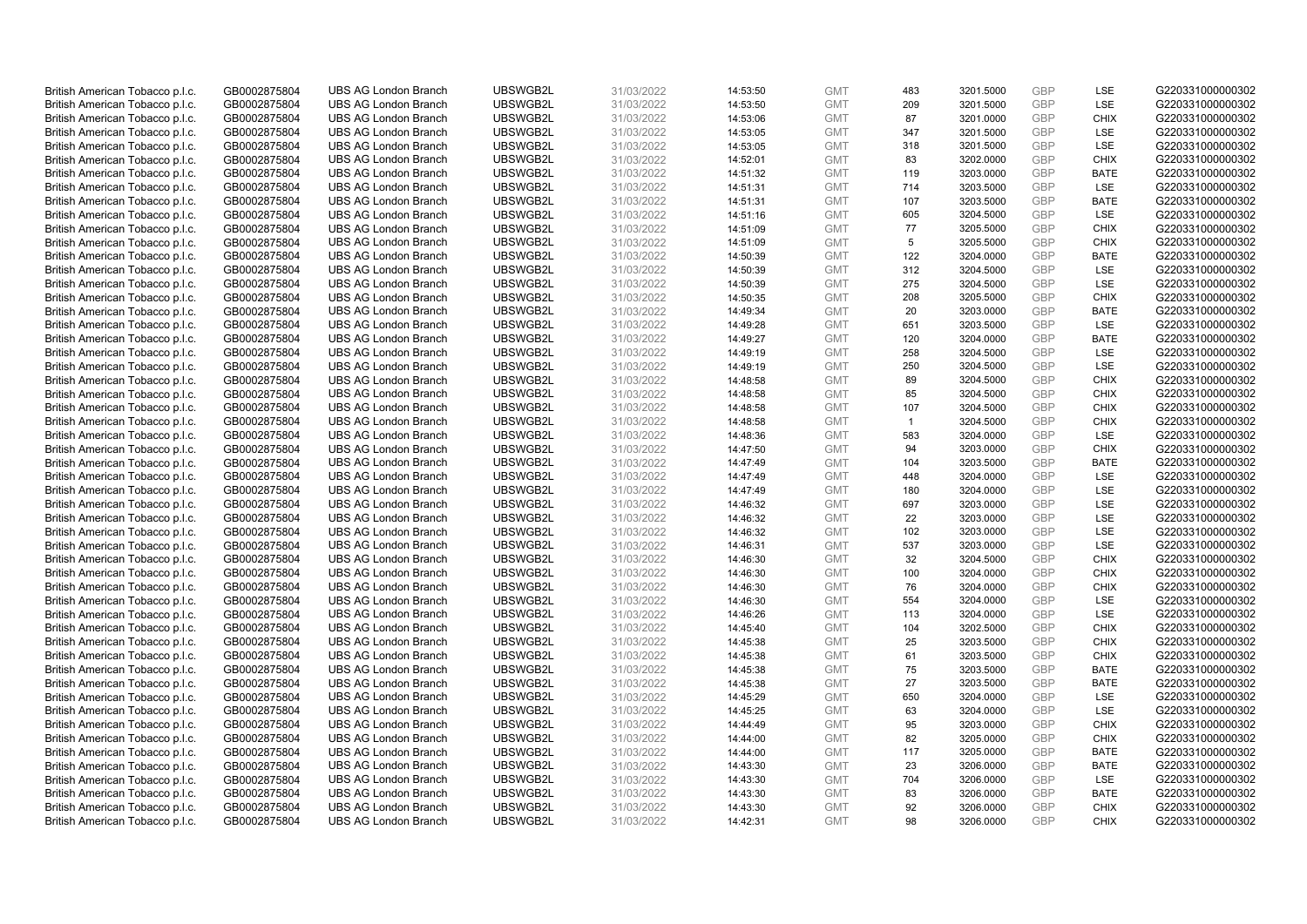| British American Tobacco p.l.c. | GB0002875804 | <b>UBS AG London Branch</b> | UBSWGB2L | 31/03/2022 | 14:42:31             | <b>GMT</b>               | 122            | 3206.0000 | <b>GBP</b> | <b>BATE</b>                | G220331000000302 |
|---------------------------------|--------------|-----------------------------|----------|------------|----------------------|--------------------------|----------------|-----------|------------|----------------------------|------------------|
| British American Tobacco p.l.c. | GB0002875804 | <b>UBS AG London Branch</b> | UBSWGB2L | 31/03/2022 | 14:42:30             | <b>GMT</b>               | 577            | 3206.5000 | GBP        | LSE                        | G220331000000302 |
| British American Tobacco p.l.c. | GB0002875804 | <b>UBS AG London Branch</b> | UBSWGB2L | 31/03/2022 | 14:42:30             | <b>GMT</b>               | 669            | 3206.5000 | <b>GBP</b> | LSE                        | G220331000000302 |
|                                 |              |                             | UBSWGB2L | 31/03/2022 |                      |                          |                |           | GBP        |                            | G220331000000302 |
| British American Tobacco p.l.c. | GB0002875804 | <b>UBS AG London Branch</b> |          |            | 14:42:30             | <b>GMT</b>               | 91             | 3206.5000 | <b>GBP</b> | <b>CHIX</b><br>LSE         |                  |
| British American Tobacco p.l.c. | GB0002875804 | <b>UBS AG London Branch</b> | UBSWGB2L | 31/03/2022 | 14:42:30             | <b>GMT</b>               | 331            | 3206.5000 |            |                            | G220331000000302 |
| British American Tobacco p.l.c. | GB0002875804 | <b>UBS AG London Branch</b> | UBSWGB2L | 31/03/2022 | 14:42:16             | <b>GMT</b>               | 227            | 3206.5000 | <b>GBP</b> | <b>LSE</b>                 | G220331000000302 |
| British American Tobacco p.l.c. | GB0002875804 | <b>UBS AG London Branch</b> | UBSWGB2L | 31/03/2022 | 14:42:14             | <b>GMT</b>               | 18             | 3206.5000 | <b>GBP</b> | LSE                        | G220331000000302 |
| British American Tobacco p.l.c. | GB0002875804 | <b>UBS AG London Branch</b> | UBSWGB2L | 31/03/2022 | 14:42:05             | <b>GMT</b>               | 119            | 3206.5000 | <b>GBP</b> | LSE                        | G220331000000302 |
| British American Tobacco p.l.c. | GB0002875804 | <b>UBS AG London Branch</b> | UBSWGB2L | 31/03/2022 | 14:41:40             | <b>GMT</b>               | 167            | 3206.5000 | GBP        | <b>CHIX</b>                | G220331000000302 |
| British American Tobacco p.l.c. | GB0002875804 | <b>UBS AG London Branch</b> | UBSWGB2L | 31/03/2022 | 14:40:55             | <b>GMT</b>               | 674            | 3205.7500 | <b>GBP</b> | LSE                        | G220331000000302 |
| British American Tobacco p.l.c. | GB0002875804 | <b>UBS AG London Branch</b> | UBSWGB2L | 31/03/2022 | 14:40:50             | <b>GMT</b>               | 369            | 3206.0000 | <b>GBP</b> | <b>LSE</b>                 | G220331000000302 |
| British American Tobacco p.l.c. | GB0002875804 | <b>UBS AG London Branch</b> | UBSWGB2L | 31/03/2022 | 14:40:50             | <b>GMT</b>               | 257            | 3206.0000 | <b>GBP</b> | LSE                        | G220331000000302 |
| British American Tobacco p.l.c. | GB0002875804 | <b>UBS AG London Branch</b> | UBSWGB2L | 31/03/2022 | 14:40:01             | <b>GMT</b>               | 89             | 3202.5000 | <b>GBP</b> | <b>CHIX</b>                | G220331000000302 |
| British American Tobacco p.l.c. | GB0002875804 | <b>UBS AG London Branch</b> | UBSWGB2L | 31/03/2022 | 14:39:59             | <b>GMT</b>               | 54             | 3203.0000 | <b>GBP</b> | <b>BATE</b>                | G220331000000302 |
| British American Tobacco p.l.c. | GB0002875804 | <b>UBS AG London Branch</b> | UBSWGB2L | 31/03/2022 | 14:39:59             | <b>GMT</b>               | 44             | 3203.0000 | <b>GBP</b> | <b>BATE</b>                | G220331000000302 |
| British American Tobacco p.l.c. | GB0002875804 | <b>UBS AG London Branch</b> | UBSWGB2L | 31/03/2022 | 14:39:59             | <b>GMT</b>               | 24             | 3203.0000 | <b>GBP</b> | <b>BATE</b>                | G220331000000302 |
| British American Tobacco p.l.c. | GB0002875804 | <b>UBS AG London Branch</b> | UBSWGB2L | 31/03/2022 | 14:39:59             | <b>GMT</b>               | 27             | 3203.5000 | GBP        | <b>CHIX</b>                | G220331000000302 |
| British American Tobacco p.l.c. | GB0002875804 | <b>UBS AG London Branch</b> | UBSWGB2L | 31/03/2022 | 14:39:59             | <b>GMT</b>               | 63             | 3203.5000 | GBP        | <b>CHIX</b>                | G220331000000302 |
| British American Tobacco p.l.c. | GB0002875804 | <b>UBS AG London Branch</b> | UBSWGB2L | 31/03/2022 | 14:39:59             | <b>GMT</b>               | 77             | 3203.5000 | <b>GBP</b> | <b>CHIX</b>                | G220331000000302 |
| British American Tobacco p.l.c. | GB0002875804 | <b>UBS AG London Branch</b> | UBSWGB2L | 31/03/2022 | 14:39:57             | <b>GMT</b>               | 86             | 3204.0000 | <b>GBP</b> | <b>CHIX</b>                | G220331000000302 |
| British American Tobacco p.l.c. | GB0002875804 | <b>UBS AG London Branch</b> | UBSWGB2L | 31/03/2022 | 14:39:53             | <b>GMT</b>               | 16             | 3203.5000 | <b>GBP</b> | <b>CHIX</b>                | G220331000000302 |
| British American Tobacco p.l.c. | GB0002875804 | <b>UBS AG London Branch</b> | UBSWGB2L | 31/03/2022 | 14:39:41             | <b>GMT</b>               | 58             | 3204.5000 | GBP        | <b>CHIX</b>                | G220331000000302 |
| British American Tobacco p.l.c. | GB0002875804 | <b>UBS AG London Branch</b> | UBSWGB2L | 31/03/2022 | 14:39:41             | <b>GMT</b>               | 351            | 3204.0000 | <b>GBP</b> | LSE                        | G220331000000302 |
| British American Tobacco p.l.c. | GB0002875804 | <b>UBS AG London Branch</b> | UBSWGB2L | 31/03/2022 | 14:39:41             | <b>GMT</b>               | 98             | 3204.0000 | <b>GBP</b> | <b>BATE</b>                | G220331000000302 |
| British American Tobacco p.l.c. | GB0002875804 | <b>UBS AG London Branch</b> | UBSWGB2L | 31/03/2022 | 14:39:41             | <b>GMT</b>               | 23             | 3204.0000 | <b>GBP</b> | <b>BATE</b>                | G220331000000302 |
| British American Tobacco p.l.c. | GB0002875804 | <b>UBS AG London Branch</b> | UBSWGB2L | 31/03/2022 | 14:39:41             | <b>GMT</b>               | 118            | 3204.0000 | GBP        | <b>BATE</b>                | G220331000000302 |
| British American Tobacco p.l.c. | GB0002875804 | <b>UBS AG London Branch</b> | UBSWGB2L | 31/03/2022 | 14:39:33             | <b>GMT</b>               | 258            | 3204.0000 | <b>GBP</b> | LSE                        | G220331000000302 |
| British American Tobacco p.l.c. | GB0002875804 | <b>UBS AG London Branch</b> | UBSWGB2L | 31/03/2022 | 14:38:45             | <b>GMT</b>               | 51             | 3203.5000 | GBP        | <b>BATE</b>                | G220331000000302 |
| British American Tobacco p.l.c. | GB0002875804 | <b>UBS AG London Branch</b> | UBSWGB2L | 31/03/2022 | 14:38:43             | <b>GMT</b>               | 639            | 3204.0000 | <b>GBP</b> | LSE                        | G220331000000302 |
| British American Tobacco p.l.c. | GB0002875804 | <b>UBS AG London Branch</b> | UBSWGB2L | 31/03/2022 | 14:38:43             | <b>GMT</b>               | 90             | 3204.5000 | GBP        | <b>CHIX</b>                | G220331000000302 |
| British American Tobacco p.l.c. | GB0002875804 | <b>UBS AG London Branch</b> | UBSWGB2L | 31/03/2022 | 14:38:43             | <b>GMT</b>               | 649            | 3204.5000 | GBP        | <b>LSE</b>                 | G220331000000302 |
| British American Tobacco p.l.c. | GB0002875804 | <b>UBS AG London Branch</b> | UBSWGB2L | 31/03/2022 | 14:38:40             | <b>GMT</b>               | $\overline{1}$ | 3205.5000 | <b>GBP</b> | CHIX                       | G220331000000302 |
| British American Tobacco p.l.c. | GB0002875804 | <b>UBS AG London Branch</b> | UBSWGB2L | 31/03/2022 | 14:38:40             | <b>GMT</b>               | 93             | 3205.5000 | <b>GBP</b> | <b>CHIX</b>                | G220331000000302 |
| British American Tobacco p.l.c. | GB0002875804 | <b>UBS AG London Branch</b> | UBSWGB2L | 31/03/2022 | 14:38:34             | <b>GMT</b>               | 63             | 3205.0000 | <b>GBP</b> | LSE                        | G220331000000302 |
| British American Tobacco p.l.c. | GB0002875804 | <b>UBS AG London Branch</b> | UBSWGB2L | 31/03/2022 | 14:38:34             | <b>GMT</b>               | 565            | 3205.0000 | GBP        | LSE                        | G220331000000302 |
| British American Tobacco p.l.c. | GB0002875804 | <b>UBS AG London Branch</b> | UBSWGB2L | 31/03/2022 | 14:38:08             | <b>GMT</b>               | 31             | 3203.5000 | <b>GBP</b> | <b>CHIX</b>                | G220331000000302 |
| British American Tobacco p.l.c. | GB0002875804 | <b>UBS AG London Branch</b> | UBSWGB2L | 31/03/2022 | 14:36:45             | <b>GMT</b>               | 172            | 3203.5000 | <b>GBP</b> | <b>LSE</b>                 | G220331000000302 |
| British American Tobacco p.l.c. | GB0002875804 | <b>UBS AG London Branch</b> | UBSWGB2L | 31/03/2022 | 14:36:45             | <b>GMT</b>               | 108            | 3203.5000 | <b>GBP</b> | <b>CHIX</b>                | G220331000000302 |
| British American Tobacco p.l.c. | GB0002875804 | <b>UBS AG London Branch</b> | UBSWGB2L | 31/03/2022 | 14:36:45             | <b>GMT</b>               | 94             | 3203.5000 | GBP        | <b>BATE</b>                | G220331000000302 |
| British American Tobacco p.l.c. | GB0002875804 | <b>UBS AG London Branch</b> | UBSWGB2L | 31/03/2022 | 14:36:45             | <b>GMT</b>               | 20             | 3203.5000 | <b>GBP</b> | <b>BATE</b>                | G220331000000302 |
| British American Tobacco p.l.c. | GB0002875804 | <b>UBS AG London Branch</b> | UBSWGB2L | 31/03/2022 | 14:36:44             | <b>GMT</b>               | 95             | 3204.0000 | GBP        | <b>CHIX</b>                | G220331000000302 |
| British American Tobacco p.l.c. | GB0002875804 | <b>UBS AG London Branch</b> | UBSWGB2L | 31/03/2022 | 14:36:29             | <b>GMT</b>               | 230            | 3204.5000 | <b>GBP</b> | <b>LSE</b>                 | G220331000000302 |
| British American Tobacco p.l.c. | GB0002875804 | <b>UBS AG London Branch</b> | UBSWGB2L | 31/03/2022 | 14:36:25             | <b>GMT</b>               | 355            | 3204.5000 | GBP        | LSE                        | G220331000000302 |
| British American Tobacco p.l.c. | GB0002875804 | <b>UBS AG London Branch</b> | UBSWGB2L | 31/03/2022 | 14:35:40             | <b>GMT</b>               | 438            | 3203.5000 | <b>GBP</b> | LSE                        | G220331000000302 |
| British American Tobacco p.l.c. | GB0002875804 | <b>UBS AG London Branch</b> | UBSWGB2L | 31/03/2022 | 14:35:39             | <b>GMT</b>               | 427            | 3204.5000 | <b>GBP</b> | LSE                        | G220331000000302 |
| British American Tobacco p.l.c. | GB0002875804 | <b>UBS AG London Branch</b> | UBSWGB2L | 31/03/2022 | 14:35:39             | <b>GMT</b>               | 111            | 3204.5000 | <b>GBP</b> | <b>BATE</b>                | G220331000000302 |
| British American Tobacco p.l.c. | GB0002875804 | <b>UBS AG London Branch</b> | UBSWGB2L | 31/03/2022 | 14:35:39             | <b>GMT</b>               | 89             | 3204.5000 | <b>GBP</b> | <b>CHIX</b>                | G220331000000302 |
| British American Tobacco p.l.c. | GB0002875804 | <b>UBS AG London Branch</b> | UBSWGB2L | 31/03/2022 | 14:35:39             | <b>GMT</b>               | 105            | 3204.5000 | GBP        | <b>BATE</b>                | G220331000000302 |
| British American Tobacco p.l.c. | GB0002875804 | <b>UBS AG London Branch</b> | UBSWGB2L | 31/03/2022 | 14:35:39             | <b>GMT</b>               | 230            | 3204.5000 | <b>GBP</b> | LSE                        | G220331000000302 |
| British American Tobacco p.l.c. | GB0002875804 | <b>UBS AG London Branch</b> | UBSWGB2L | 31/03/2022 | 14:35:35             | <b>GMT</b>               | 59             | 3205.5000 | <b>GBP</b> | <b>BATE</b>                | G220331000000302 |
| British American Tobacco p.l.c. |              | <b>UBS AG London Branch</b> | UBSWGB2L | 31/03/2022 |                      | <b>GMT</b>               | 115            | 3204.5000 | <b>GBP</b> | <b>CHIX</b>                | G220331000000302 |
| British American Tobacco p.l.c. | GB0002875804 | <b>UBS AG London Branch</b> | UBSWGB2L | 31/03/2022 | 14:35:35<br>14:35:34 | <b>GMT</b>               | 92             | 3205.0000 | <b>GBP</b> | <b>CHIX</b>                | G220331000000302 |
|                                 | GB0002875804 |                             |          |            |                      |                          |                |           | <b>GBP</b> |                            | G220331000000302 |
| British American Tobacco p.l.c. | GB0002875804 | <b>UBS AG London Branch</b> | UBSWGB2L | 31/03/2022 | 14:35:26             | <b>GMT</b><br><b>GMT</b> | 52<br>103      | 3205.5000 | GBP        | <b>CHIX</b><br><b>BATE</b> |                  |
| British American Tobacco p.l.c. | GB0002875804 | <b>UBS AG London Branch</b> | UBSWGB2L | 31/03/2022 | 14:35:10             |                          |                | 3205.0000 |            |                            | G220331000000302 |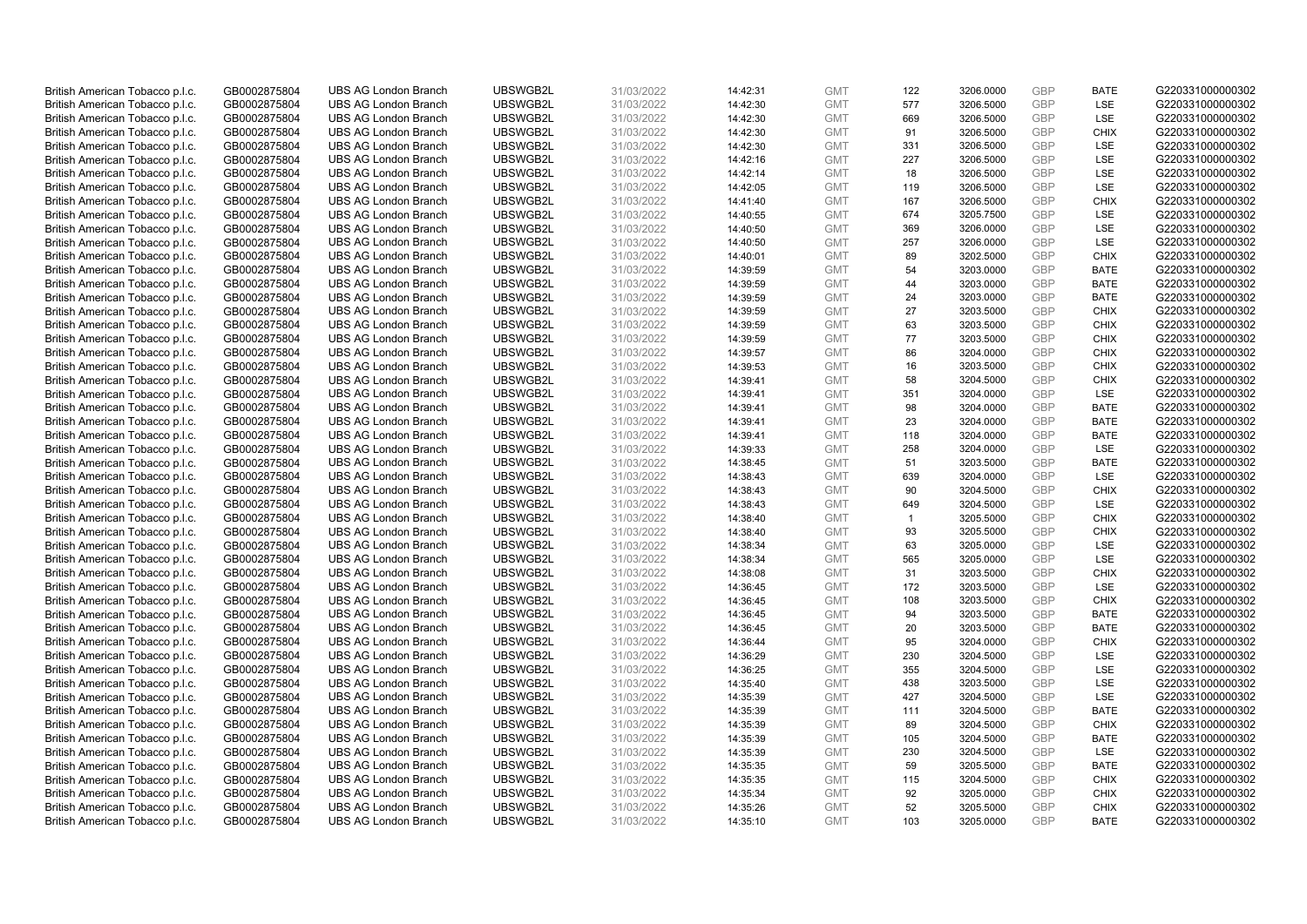| British American Tobacco p.l.c. | GB0002875804 | <b>UBS AG London Branch</b> | UBSWGB2L | 31/03/2022 | 14:34:59 | <b>GMT</b> | 93             | 3205.0000 | <b>GBP</b> | <b>CHIX</b> | G220331000000302 |
|---------------------------------|--------------|-----------------------------|----------|------------|----------|------------|----------------|-----------|------------|-------------|------------------|
|                                 |              |                             |          |            |          |            |                |           | GBP        |             |                  |
| British American Tobacco p.l.c. | GB0002875804 | <b>UBS AG London Branch</b> | UBSWGB2L | 31/03/2022 | 14:34:37 | <b>GMT</b> | 300            | 3205.0000 |            | <b>LSE</b>  | G220331000000302 |
| British American Tobacco p.l.c. | GB0002875804 | <b>UBS AG London Branch</b> | UBSWGB2L | 31/03/2022 | 14:34:37 | <b>GMT</b> | 352            | 3205.0000 | <b>GBP</b> | LSE         | G220331000000302 |
| British American Tobacco p.l.c. | GB0002875804 | <b>UBS AG London Branch</b> | UBSWGB2L | 31/03/2022 | 14:34:11 | <b>GMT</b> | 246            | 3203.5000 | <b>GBP</b> | LSE         | G220331000000302 |
| British American Tobacco p.l.c. | GB0002875804 | <b>UBS AG London Branch</b> | UBSWGB2L | 31/03/2022 | 14:34:11 | <b>GMT</b> | 206            | 3203.5000 | <b>GBP</b> | LSE         | G220331000000302 |
| British American Tobacco p.l.c. | GB0002875804 | <b>UBS AG London Branch</b> | UBSWGB2L | 31/03/2022 | 14:34:11 | <b>GMT</b> | 250            | 3203.5000 | <b>GBP</b> | <b>LSE</b>  | G220331000000302 |
| British American Tobacco p.l.c. | GB0002875804 | <b>UBS AG London Branch</b> | UBSWGB2L | 31/03/2022 | 14:34:11 | <b>GMT</b> | 94             | 3203.0000 | <b>GBP</b> | <b>CHIX</b> | G220331000000302 |
| British American Tobacco p.l.c. | GB0002875804 | <b>UBS AG London Branch</b> | UBSWGB2L | 31/03/2022 | 14:34:11 | <b>GMT</b> | 87             | 3203.0000 | <b>GBP</b> | <b>CHIX</b> | G220331000000302 |
| British American Tobacco p.l.c. | GB0002875804 | <b>UBS AG London Branch</b> | UBSWGB2L | 31/03/2022 | 14:34:11 | <b>GMT</b> | 17             | 3203.5000 | GBP        | LSE         | G220331000000302 |
| British American Tobacco p.l.c. | GB0002875804 | <b>UBS AG London Branch</b> | UBSWGB2L | 31/03/2022 | 14:34:11 | <b>GMT</b> | 682            | 3203.5000 | <b>GBP</b> | LSE         | G220331000000302 |
| British American Tobacco p.l.c. | GB0002875804 | <b>UBS AG London Branch</b> | UBSWGB2L | 31/03/2022 | 14:34:06 | <b>GMT</b> | 152            | 3204.0000 | <b>GBP</b> | CHIX        | G220331000000302 |
| British American Tobacco p.l.c. | GB0002875804 | <b>UBS AG London Branch</b> | UBSWGB2L | 31/03/2022 | 14:33:43 | <b>GMT</b> | 679            | 3204.5000 | <b>GBP</b> | LSE         | G220331000000302 |
| British American Tobacco p.l.c. | GB0002875804 | <b>UBS AG London Branch</b> | UBSWGB2L | 31/03/2022 | 14:32:42 | <b>GMT</b> | 111            | 3200.0000 | <b>GBP</b> | <b>BATE</b> | G220331000000302 |
| British American Tobacco p.l.c. | GB0002875804 | <b>UBS AG London Branch</b> | UBSWGB2L | 31/03/2022 | 14:32:33 | <b>GMT</b> | 103            | 3201.0000 | <b>GBP</b> | <b>BATE</b> | G220331000000302 |
| British American Tobacco p.l.c. | GB0002875804 | <b>UBS AG London Branch</b> | UBSWGB2L | 31/03/2022 | 14:32:33 | <b>GMT</b> | 97             | 3201.0000 | GBP        | <b>CHIX</b> | G220331000000302 |
| British American Tobacco p.l.c. | GB0002875804 | <b>UBS AG London Branch</b> | UBSWGB2L | 31/03/2022 | 14:32:31 | <b>GMT</b> | 87             | 3201.5000 | GBP        | <b>CHIX</b> | G220331000000302 |
| British American Tobacco p.l.c. | GB0002875804 | <b>UBS AG London Branch</b> | UBSWGB2L | 31/03/2022 | 14:32:30 | <b>GMT</b> | 250            | 3202.0000 | GBP        | LSE         | G220331000000302 |
| British American Tobacco p.l.c. | GB0002875804 | <b>UBS AG London Branch</b> | UBSWGB2L | 31/03/2022 | 14:32:30 | <b>GMT</b> | 230            | 3202.0000 | GBP        | LSE         | G220331000000302 |
|                                 |              | <b>UBS AG London Branch</b> | UBSWGB2L |            |          |            | 117            |           | <b>GBP</b> | <b>LSE</b>  | G220331000000302 |
| British American Tobacco p.l.c. | GB0002875804 |                             |          | 31/03/2022 | 14:32:30 | <b>GMT</b> |                | 3202.0000 |            |             |                  |
| British American Tobacco p.l.c. | GB0002875804 | <b>UBS AG London Branch</b> | UBSWGB2L | 31/03/2022 | 14:32:30 | <b>GMT</b> | 28             | 3202.0000 | <b>GBP</b> | LSE         | G220331000000302 |
| British American Tobacco p.l.c. | GB0002875804 | <b>UBS AG London Branch</b> | UBSWGB2L | 31/03/2022 | 14:32:30 | <b>GMT</b> | 658            | 3202.0000 | <b>GBP</b> | LSE         | G220331000000302 |
| British American Tobacco p.l.c. | GB0002875804 | <b>UBS AG London Branch</b> | UBSWGB2L | 31/03/2022 | 14:32:30 | <b>GMT</b> | 41             | 3202.0000 | GBP        | LSE         | G220331000000302 |
| British American Tobacco p.l.c. | GB0002875804 | <b>UBS AG London Branch</b> | UBSWGB2L | 31/03/2022 | 14:32:15 | <b>GMT</b> | 677            | 3202.0000 | <b>GBP</b> | LSE         | G220331000000302 |
| British American Tobacco p.l.c. | GB0002875804 | <b>UBS AG London Branch</b> | UBSWGB2L | 31/03/2022 | 14:32:12 | <b>GMT</b> | 662            | 3202.5000 | GBP        | <b>LSE</b>  | G220331000000302 |
| British American Tobacco p.l.c. | GB0002875804 | <b>UBS AG London Branch</b> | UBSWGB2L | 31/03/2022 | 14:32:11 | <b>GMT</b> | 84             | 3203.0000 | <b>GBP</b> | LSE         | G220331000000302 |
| British American Tobacco p.l.c. | GB0002875804 | <b>UBS AG London Branch</b> | UBSWGB2L | 31/03/2022 | 14:32:11 | <b>GMT</b> | 600            | 3203.0000 | GBP        | LSE         | G220331000000302 |
| British American Tobacco p.l.c. | GB0002875804 | <b>UBS AG London Branch</b> | UBSWGB2L | 31/03/2022 | 14:32:01 | <b>GMT</b> | 123            | 3202.0000 | <b>GBP</b> | <b>BATE</b> | G220331000000302 |
| British American Tobacco p.l.c. | GB0002875804 | <b>UBS AG London Branch</b> | UBSWGB2L | 31/03/2022 | 14:32:01 | <b>GMT</b> | 17             | 3202.5000 | GBP        | CHIX        | G220331000000302 |
| British American Tobacco p.l.c. | GB0002875804 | <b>UBS AG London Branch</b> | UBSWGB2L | 31/03/2022 | 14:32:01 | <b>GMT</b> | 82             | 3202.5000 | <b>GBP</b> | <b>CHIX</b> | G220331000000302 |
| British American Tobacco p.l.c. | GB0002875804 | <b>UBS AG London Branch</b> | UBSWGB2L | 31/03/2022 | 14:32:01 | <b>GMT</b> | 802            | 3202.5000 | GBP        | LSE         | G220331000000302 |
| British American Tobacco p.l.c. | GB0002875804 | <b>UBS AG London Branch</b> | UBSWGB2L | 31/03/2022 | 14:32:01 | <b>GMT</b> | 95             | 3202.5000 | <b>GBP</b> | <b>CHIX</b> | G220331000000302 |
| British American Tobacco p.l.c. | GB0002875804 | <b>UBS AG London Branch</b> | UBSWGB2L | 31/03/2022 | 14:32:01 | <b>GMT</b> | 123            | 3202.5000 | GBP        | <b>BATE</b> | G220331000000302 |
| British American Tobacco p.l.c. | GB0002875804 | <b>UBS AG London Branch</b> | UBSWGB2L | 31/03/2022 | 14:31:59 | <b>GMT</b> | 108            | 3203.0000 | <b>GBP</b> | <b>BATE</b> | G220331000000302 |
| British American Tobacco p.l.c. | GB0002875804 | <b>UBS AG London Branch</b> | UBSWGB2L | 31/03/2022 | 14:31:54 | <b>GMT</b> | 139            | 3203.5000 | <b>GBP</b> | <b>CHIX</b> | G220331000000302 |
| British American Tobacco p.l.c. | GB0002875804 | <b>UBS AG London Branch</b> | UBSWGB2L | 31/03/2022 | 14:31:32 | <b>GMT</b> | 146            | 3201.5000 | GBP        | <b>CHIX</b> | G220331000000302 |
| British American Tobacco p.l.c. | GB0002875804 | <b>UBS AG London Branch</b> | UBSWGB2L | 31/03/2022 | 14:31:14 | <b>GMT</b> | $\mathbf{1}$   | 3200.5000 | <b>GBP</b> | <b>CHIX</b> | G220331000000302 |
| British American Tobacco p.l.c. | GB0002875804 | <b>UBS AG London Branch</b> | UBSWGB2L | 31/03/2022 | 14:31:06 | <b>GMT</b> | 218            | 3200.0000 | GBP        | <b>CHIX</b> | G220331000000302 |
| British American Tobacco p.l.c. | GB0002875804 | <b>UBS AG London Branch</b> | UBSWGB2L | 31/03/2022 | 14:30:45 | <b>GMT</b> | 714            | 3199.0000 | <b>GBP</b> | LSE         | G220331000000302 |
| British American Tobacco p.l.c. | GB0002875804 | <b>UBS AG London Branch</b> | UBSWGB2L | 31/03/2022 | 14:30:21 | <b>GMT</b> | 591            | 3198.5000 | GBP        | LSE         | G220331000000302 |
| British American Tobacco p.l.c. | GB0002875804 | <b>UBS AG London Branch</b> | UBSWGB2L | 31/03/2022 | 14:30:20 | <b>GMT</b> | 820            | 3199.0000 | <b>GBP</b> | LSE         | G220331000000302 |
| British American Tobacco p.l.c. | GB0002875804 | <b>UBS AG London Branch</b> | UBSWGB2L | 31/03/2022 | 14:30:20 | <b>GMT</b> | 827            | 3198.5000 | GBP        | LSE         | G220331000000302 |
| British American Tobacco p.l.c. | GB0002875804 | <b>UBS AG London Branch</b> | UBSWGB2L | 31/03/2022 | 14:30:20 | <b>GMT</b> | 707            | 3198.5000 | <b>GBP</b> | LSE         | G220331000000302 |
| British American Tobacco p.l.c. | GB0002875804 | <b>UBS AG London Branch</b> | UBSWGB2L | 31/03/2022 | 14:30:03 | <b>GMT</b> | 456            | 3197.5000 | GBP        | LSE         | G220331000000302 |
| British American Tobacco p.l.c. | GB0002875804 | <b>UBS AG London Branch</b> | UBSWGB2L | 31/03/2022 | 14:30:03 | <b>GMT</b> | 120            | 3197.5000 | GBP        | LSE         | G220331000000302 |
| British American Tobacco p.l.c. | GB0002875804 | <b>UBS AG London Branch</b> | UBSWGB2L | 31/03/2022 | 14:29:51 | <b>GMT</b> | $\overline{2}$ | 3196.5000 | GBP        | <b>CHIX</b> | G220331000000302 |
| British American Tobacco p.l.c. | GB0002875804 | <b>UBS AG London Branch</b> | UBSWGB2L | 31/03/2022 | 14:28:05 | <b>GMT</b> | 87             | 3195.5000 | <b>GBP</b> | <b>CHIX</b> | G220331000000302 |
| British American Tobacco p.l.c. | GB0002875804 | <b>UBS AG London Branch</b> | UBSWGB2L | 31/03/2022 | 14:27:36 | <b>GMT</b> | 91             | 3196.5000 | GBP        | <b>CHIX</b> | G220331000000302 |
| British American Tobacco p.l.c. | GB0002875804 | <b>UBS AG London Branch</b> | UBSWGB2L | 31/03/2022 | 14:26:34 | <b>GMT</b> | 101            | 3197.5000 | GBP        | <b>BATE</b> | G220331000000302 |
| British American Tobacco p.l.c. | GB0002875804 | <b>UBS AG London Branch</b> | UBSWGB2L | 31/03/2022 | 14:26:32 | <b>GMT</b> | 676            | 3198.0000 | <b>GBP</b> | LSE         | G220331000000302 |
| British American Tobacco p.l.c. | GB0002875804 | <b>UBS AG London Branch</b> | UBSWGB2L | 31/03/2022 | 14:25:53 | <b>GMT</b> | 265            | 3198.5000 | GBP        | LSE         | G220331000000302 |
|                                 |              | <b>UBS AG London Branch</b> | UBSWGB2L |            |          |            | 250            | 3198.5000 | <b>GBP</b> | LSE         | G220331000000302 |
| British American Tobacco p.l.c. | GB0002875804 |                             | UBSWGB2L | 31/03/2022 | 14:25:53 | <b>GMT</b> | 85             |           | GBP        | LSE         | G220331000000302 |
| British American Tobacco p.l.c. | GB0002875804 | <b>UBS AG London Branch</b> |          | 31/03/2022 | 14:25:53 | <b>GMT</b> |                | 3198.5000 |            |             |                  |
| British American Tobacco p.l.c. | GB0002875804 | <b>UBS AG London Branch</b> | UBSWGB2L | 31/03/2022 | 14:25:53 | <b>GMT</b> | 97             | 3198.5000 | <b>GBP</b> | <b>CHIX</b> | G220331000000302 |
| British American Tobacco p.l.c. | GB0002875804 | <b>UBS AG London Branch</b> | UBSWGB2L | 31/03/2022 | 14:25:53 | <b>GMT</b> | 150            | 3198.5000 | GBP        | CHIX        | G220331000000302 |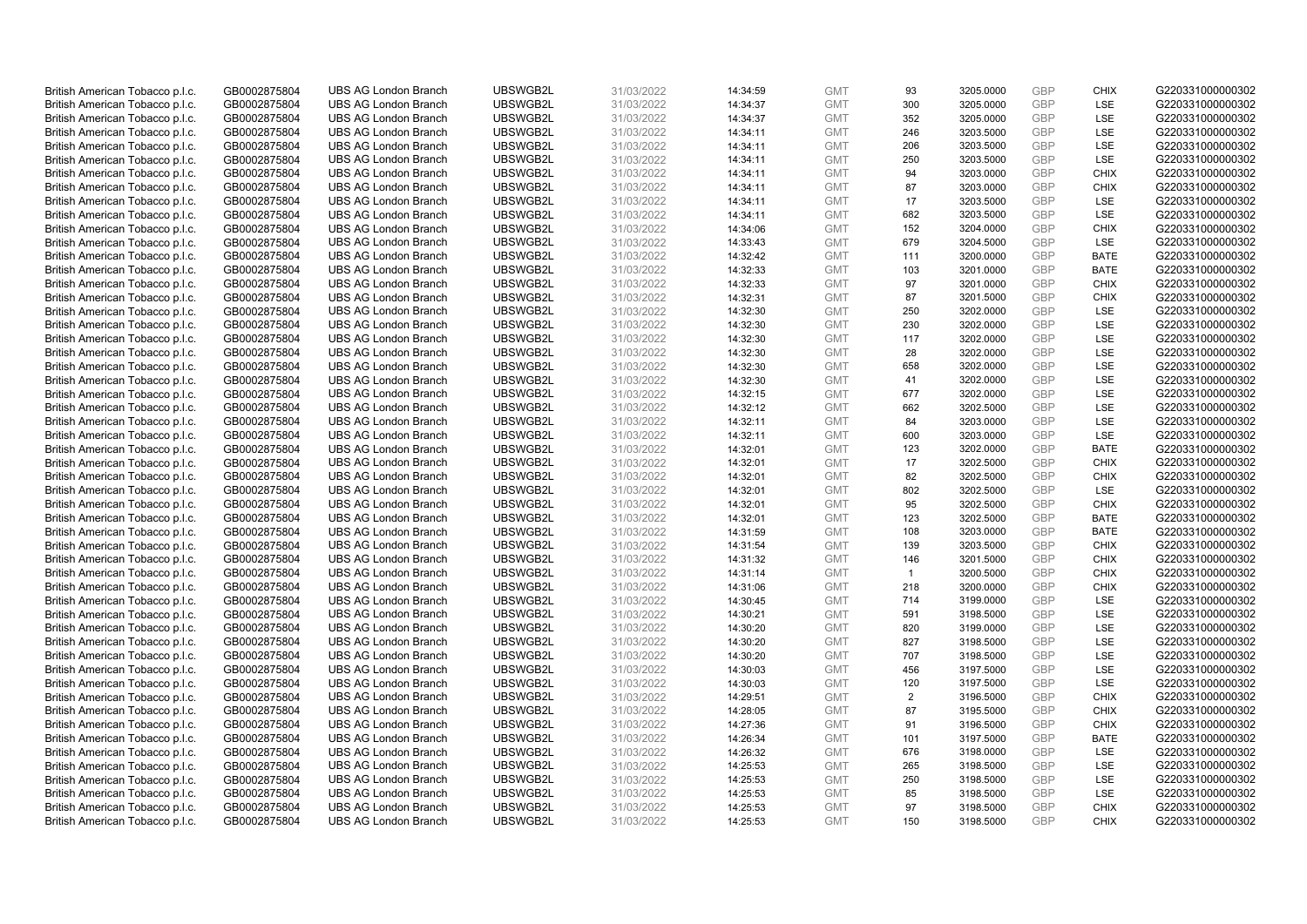| British American Tobacco p.l.c.                                    | GB0002875804                 | <b>UBS AG London Branch</b>                                | UBSWGB2L             | 31/03/2022               | 14:25:53             | <b>GMT</b>               | 121            | 3198.5000              | <b>GBP</b>        | <b>BATE</b>        | G220331000000302                     |
|--------------------------------------------------------------------|------------------------------|------------------------------------------------------------|----------------------|--------------------------|----------------------|--------------------------|----------------|------------------------|-------------------|--------------------|--------------------------------------|
| British American Tobacco p.l.c.                                    | GB0002875804                 | <b>UBS AG London Branch</b>                                | UBSWGB2L             | 31/03/2022               | 14:25:53             | <b>GMT</b>               | 114            | 3198.5000              | GBP               | <b>BATE</b>        | G220331000000302                     |
| British American Tobacco p.l.c.                                    | GB0002875804                 | <b>UBS AG London Branch</b>                                | UBSWGB2L             | 31/03/2022               | 14:23:22             | <b>GMT</b>               | 11             | 3199.0000              | <b>GBP</b>        | <b>BATE</b>        | G220331000000302                     |
| British American Tobacco p.l.c.                                    | GB0002875804                 | <b>UBS AG London Branch</b>                                | UBSWGB2L             | 31/03/2022               | 14:23:20             | <b>GMT</b>               | 9              | 3199.0000              | GBP               | <b>BATE</b>        | G220331000000302                     |
| British American Tobacco p.l.c.                                    | GB0002875804                 | <b>UBS AG London Branch</b>                                | UBSWGB2L             | 31/03/2022               | 14:23:20             | <b>GMT</b>               | 19             | 3199.0000              | <b>GBP</b>        | <b>BATE</b>        | G220331000000302                     |
| British American Tobacco p.l.c.                                    | GB0002875804                 | <b>UBS AG London Branch</b>                                | UBSWGB2L             | 31/03/2022               | 14:23:20             | <b>GMT</b>               | 8              | 3199.0000              | <b>GBP</b>        | <b>BATE</b>        | G220331000000302                     |
| British American Tobacco p.l.c.                                    | GB0002875804                 | <b>UBS AG London Branch</b>                                | UBSWGB2L             | 31/03/2022               | 14:23:18             | <b>GMT</b>               | 85             | 3199.0000              | <b>GBP</b>        | <b>CHIX</b>        | G220331000000302                     |
| British American Tobacco p.l.c.                                    | GB0002875804                 | <b>UBS AG London Branch</b>                                | UBSWGB2L             | 31/03/2022               | 14:22:18             | <b>GMT</b>               | 202            | 3199.0000              | GBP               | <b>CHIX</b>        | G220331000000302                     |
| British American Tobacco p.l.c.                                    | GB0002875804                 | <b>UBS AG London Branch</b>                                | UBSWGB2L             | 31/03/2022               | 14:20:37             | <b>GMT</b>               | 146            | 3198.0000              | <b>GBP</b>        | <b>CHIX</b>        | G220331000000302                     |
| British American Tobacco p.l.c.                                    | GB0002875804                 | <b>UBS AG London Branch</b>                                | UBSWGB2L             | 31/03/2022               | 14:20:37             | <b>GMT</b>               | 661            | 3198.5000              | GBP               | <b>LSE</b>         | G220331000000302                     |
| British American Tobacco p.l.c.                                    | GB0002875804                 | <b>UBS AG London Branch</b>                                | UBSWGB2L             | 31/03/2022               | 14:20:37             | <b>GMT</b>               | 37             | 3198.5000              | <b>GBP</b>        | <b>BATE</b>        | G220331000000302                     |
| British American Tobacco p.l.c.                                    | GB0002875804                 | <b>UBS AG London Branch</b>                                | UBSWGB2L             | 31/03/2022               | 14:20:37             | <b>GMT</b>               | 77             | 3198.5000              | <b>GBP</b>        | <b>BATE</b>        | G220331000000302                     |
| British American Tobacco p.l.c.                                    | GB0002875804                 | <b>UBS AG London Branch</b>                                | UBSWGB2L             | 31/03/2022               | 14:20:00             | <b>GMT</b>               | 99             | 3198.5000              | GBP               | <b>CHIX</b>        | G220331000000302                     |
| British American Tobacco p.l.c.                                    | GB0002875804                 | <b>UBS AG London Branch</b>                                | UBSWGB2L             | 31/03/2022               | 14:18:14             | <b>GMT</b>               | 4              | 3196.5000              | <b>GBP</b>        | <b>CHIX</b>        | G220331000000302                     |
| British American Tobacco p.l.c.                                    | GB0002875804                 | <b>UBS AG London Branch</b>                                | UBSWGB2L             | 31/03/2022               | 14:15:42             | <b>GMT</b>               | 685            | 3195.0000              | <b>GBP</b>        | LSE                | G220331000000302                     |
| British American Tobacco p.l.c.                                    | GB0002875804                 | <b>UBS AG London Branch</b>                                | UBSWGB2L             | 31/03/2022               | 14:15:11             | <b>GMT</b>               | 624            | 3198.5000              | <b>GBP</b>        | LSE                | G220331000000302                     |
| British American Tobacco p.l.c.                                    | GB0002875804                 | <b>UBS AG London Branch</b>                                | UBSWGB2L             | 31/03/2022               | 14:15:01             | <b>GMT</b>               | 55             | 3199.5000              | GBP               | <b>CHIX</b>        | G220331000000302                     |
| British American Tobacco p.l.c.                                    | GB0002875804                 | <b>UBS AG London Branch</b>                                | UBSWGB2L             | 31/03/2022               | 14:15:00             | <b>GMT</b>               | $\overline{2}$ | 3199.5000              | <b>GBP</b>        | <b>CHIX</b>        | G220331000000302                     |
| British American Tobacco p.l.c.                                    | GB0002875804                 | <b>UBS AG London Branch</b>                                | UBSWGB2L             | 31/03/2022               | 14:15:00             | <b>GMT</b>               | 14             | 3199.5000              | GBP               | <b>CHIX</b>        | G220331000000302                     |
| British American Tobacco p.l.c.                                    | GB0002875804                 | <b>UBS AG London Branch</b>                                | UBSWGB2L             | 31/03/2022               | 14:13:18             | <b>GMT</b>               | 92             | 3197.0000              | <b>GBP</b>        | <b>CHIX</b>        | G220331000000302                     |
| British American Tobacco p.l.c.                                    | GB0002875804                 | <b>UBS AG London Branch</b>                                | UBSWGB2L             | 31/03/2022               | 14:12:34             | <b>GMT</b>               | 118            | 3198.5000              | GBP               | <b>BATE</b>        | G220331000000302                     |
| British American Tobacco p.l.c.                                    | GB0002875804                 | <b>UBS AG London Branch</b>                                | UBSWGB2L             | 31/03/2022               | 14:12:33             | <b>GMT</b>               | 652            | 3199.0000              | <b>GBP</b>        | <b>LSE</b>         | G220331000000302                     |
| British American Tobacco p.l.c.                                    | GB0002875804                 | <b>UBS AG London Branch</b>                                | UBSWGB2L             | 31/03/2022               | 14:12:22             | <b>GMT</b>               | 59             | 3199.5000              | GBP               | <b>BATE</b>        | G220331000000302                     |
| British American Tobacco p.l.c.                                    | GB0002875804                 | <b>UBS AG London Branch</b>                                | UBSWGB2L             | 31/03/2022               | 14:11:27             | <b>GMT</b>               | 85             | 3201.0000              | <b>GBP</b>        | <b>CHIX</b>        | G220331000000302                     |
| British American Tobacco p.l.c.                                    | GB0002875804                 | <b>UBS AG London Branch</b>                                | UBSWGB2L             | 31/03/2022               | 14:11:27             | <b>GMT</b>               | 85             | 3200.5000              | <b>GBP</b>        | <b>BATE</b>        | G220331000000302                     |
| British American Tobacco p.l.c.                                    | GB0002875804                 | <b>UBS AG London Branch</b>                                | UBSWGB2L             | 31/03/2022               | 14:11:27             | <b>GMT</b>               | 39             | 3200.5000              | GBP               | <b>BATE</b>        | G220331000000302                     |
| British American Tobacco p.l.c.                                    | GB0002875804                 | <b>UBS AG London Branch</b>                                | UBSWGB2L             | 31/03/2022               | 14:11:27             | <b>GMT</b>               | 90             | 3200.5000              | <b>GBP</b>        | <b>CHIX</b>        | G220331000000302                     |
| British American Tobacco p.l.c.                                    | GB0002875804                 | <b>UBS AG London Branch</b>                                | UBSWGB2L             | 31/03/2022               | 14:08:05             | <b>GMT</b>               | 86             | 3200.5000              | GBP               | <b>CHIX</b>        | G220331000000302                     |
| British American Tobacco p.l.c.                                    | GB0002875804                 | <b>UBS AG London Branch</b>                                | UBSWGB2L             | 31/03/2022               | 14:07:18             | <b>GMT</b>               | 651            | 3200.5000              | <b>GBP</b>        | LSE                | G220331000000302                     |
| British American Tobacco p.l.c.                                    | GB0002875804                 | <b>UBS AG London Branch</b>                                | UBSWGB2L             | 31/03/2022               | 14:07:18             | <b>GMT</b>               | 46             | 3200.5000              | <b>GBP</b>        | <b>BATE</b>        | G220331000000302                     |
| British American Tobacco p.l.c.                                    | GB0002875804                 | <b>UBS AG London Branch</b>                                | UBSWGB2L             | 31/03/2022               | 14:07:18             | <b>GMT</b>               | 35             | 3200.5000              | <b>GBP</b>        | <b>BATE</b>        | G220331000000302                     |
| British American Tobacco p.l.c.                                    | GB0002875804                 | <b>UBS AG London Branch</b>                                | UBSWGB2L             | 31/03/2022               | 14:07:18             | <b>GMT</b>               | 39             | 3200.5000              | <b>GBP</b>        | <b>BATE</b>        | G220331000000302                     |
| British American Tobacco p.l.c.                                    | GB0002875804                 | <b>UBS AG London Branch</b>                                | UBSWGB2L             | 31/03/2022               | 14:07:18             | <b>GMT</b>               | 629            | 3201.0000              | <b>GBP</b>        | LSE                | G220331000000302                     |
| British American Tobacco p.l.c.                                    | GB0002875804                 | <b>UBS AG London Branch</b>                                | UBSWGB2L             | 31/03/2022               | 14:05:55             | <b>GMT</b>               | 234            | 3201.5000              | <b>GBP</b>        | <b>CHIX</b>        | G220331000000302                     |
| British American Tobacco p.l.c.                                    | GB0002875804                 | <b>UBS AG London Branch</b>                                | UBSWGB2L             | 31/03/2022               | 14:05:03             | <b>GMT</b>               | 125            | 3200.5000              | <b>GBP</b>        | <b>CHIX</b>        | G220331000000302                     |
| British American Tobacco p.l.c.                                    | GB0002875804                 | <b>UBS AG London Branch</b>                                | UBSWGB2L             | 31/03/2022               | 14:00:24             | <b>GMT</b>               | 635            | 3198.0000              | <b>GBP</b>        | <b>LSE</b>         | G220331000000302                     |
| British American Tobacco p.l.c.                                    | GB0002875804                 | <b>UBS AG London Branch</b>                                | UBSWGB2L             | 31/03/2022               | 14:00:24             | <b>GMT</b>               | 100            | 3198.0000              | <b>GBP</b>        | <b>BATE</b>        | G220331000000302                     |
| British American Tobacco p.l.c.                                    | GB0002875804                 | <b>UBS AG London Branch</b>                                | UBSWGB2L             | 31/03/2022               | 13:59:41             | <b>GMT</b>               | 56             | 3198.5000              | <b>GBP</b>        | <b>CHIX</b>        | G220331000000302                     |
| British American Tobacco p.l.c.                                    | GB0002875804                 | <b>UBS AG London Branch</b>                                | UBSWGB2L             | 31/03/2022               | 13:59:41             | <b>GMT</b>               | 43             | 3198.5000              | <b>GBP</b>        | <b>CHIX</b>        | G220331000000302                     |
| British American Tobacco p.l.c.                                    | GB0002875804<br>GB0002875804 | <b>UBS AG London Branch</b><br><b>UBS AG London Branch</b> | UBSWGB2L<br>UBSWGB2L | 31/03/2022<br>31/03/2022 | 13:59:11             | <b>GMT</b><br><b>GMT</b> | 105<br>685     | 3199.0000<br>3199.5000 | <b>GBP</b><br>GBP | <b>BATE</b><br>LSE | G220331000000302<br>G220331000000302 |
| British American Tobacco p.l.c.<br>British American Tobacco p.l.c. | GB0002875804                 | <b>UBS AG London Branch</b>                                | UBSWGB2L             | 31/03/2022               | 13:59:11<br>13:59:11 | <b>GMT</b>               | 90             | 3199.5000              | <b>GBP</b>        | <b>CHIX</b>        | G220331000000302                     |
| British American Tobacco p.l.c.                                    | GB0002875804                 | <b>UBS AG London Branch</b>                                | UBSWGB2L             | 31/03/2022               | 13:59:11             | <b>GMT</b>               | 84             | 3199.5000              | GBP               | <b>CHIX</b>        | G220331000000302                     |
| British American Tobacco p.l.c.                                    | GB0002875804                 | <b>UBS AG London Branch</b>                                | UBSWGB2L             | 31/03/2022               | 13:54:02             | <b>GMT</b>               | 89             | 3195.5000              | GBP               | <b>CHIX</b>        | G220331000000302                     |
| British American Tobacco p.l.c.                                    | GB0002875804                 | <b>UBS AG London Branch</b>                                | UBSWGB2L             | 31/03/2022               | 13:54:02             | <b>GMT</b>               | 339            | 3195.5000              | <b>GBP</b>        | <b>LSE</b>         | G220331000000302                     |
| British American Tobacco p.l.c.                                    | GB0002875804                 | <b>UBS AG London Branch</b>                                | UBSWGB2L             | 31/03/2022               | 13:53:28             | <b>GMT</b>               | 290            | 3195.5000              | GBP               | LSE                | G220331000000302                     |
| British American Tobacco p.l.c.                                    | GB0002875804                 | <b>UBS AG London Branch</b>                                | UBSWGB2L             | 31/03/2022               | 13:53:21             | <b>GMT</b>               | 63             | 3195.5000              | <b>GBP</b>        | LSE                | G220331000000302                     |
| British American Tobacco p.l.c.                                    | GB0002875804                 | <b>UBS AG London Branch</b>                                | UBSWGB2L             | 31/03/2022               | 13:53:19             | <b>GMT</b>               | 9              | 3195.5000              | GBP               | LSE                | G220331000000302                     |
| British American Tobacco p.l.c.                                    | GB0002875804                 | <b>UBS AG London Branch</b>                                | UBSWGB2L             | 31/03/2022               | 13:53:08             | <b>GMT</b>               | 89             | 3195.5000              | <b>GBP</b>        | <b>CHIX</b>        | G220331000000302                     |
| British American Tobacco p.l.c.                                    | GB0002875804                 | <b>UBS AG London Branch</b>                                | UBSWGB2L             | 31/03/2022               | 13:52:55             | <b>GMT</b>               | 97             | 3197.0000              | GBP               | <b>CHIX</b>        | G220331000000302                     |
| British American Tobacco p.l.c.                                    | GB0002875804                 | <b>UBS AG London Branch</b>                                | UBSWGB2L             | 31/03/2022               | 13:52:06             | <b>GMT</b>               | 59             | 3197.5000              | <b>GBP</b>        | <b>BATE</b>        | G220331000000302                     |
| British American Tobacco p.l.c.                                    | GB0002875804                 | <b>UBS AG London Branch</b>                                | UBSWGB2L             | 31/03/2022               | 13:52:06             | <b>GMT</b>               | 59             | 3197.5000              | GBP               | <b>BATE</b>        | G220331000000302                     |
| British American Tobacco p.l.c.                                    | GB0002875804                 | <b>UBS AG London Branch</b>                                | UBSWGB2L             | 31/03/2022               | 13:50:23             | <b>GMT</b>               | 687            | 3197.5000              | <b>GBP</b>        | LSE                | G220331000000302                     |
| British American Tobacco p.l.c.                                    | GB0002875804                 | <b>UBS AG London Branch</b>                                | UBSWGB2L             | 31/03/2022               | 13:48:26             | <b>GMT</b>               | 119            | 3198.0000              | GBP               | <b>BATE</b>        | G220331000000302                     |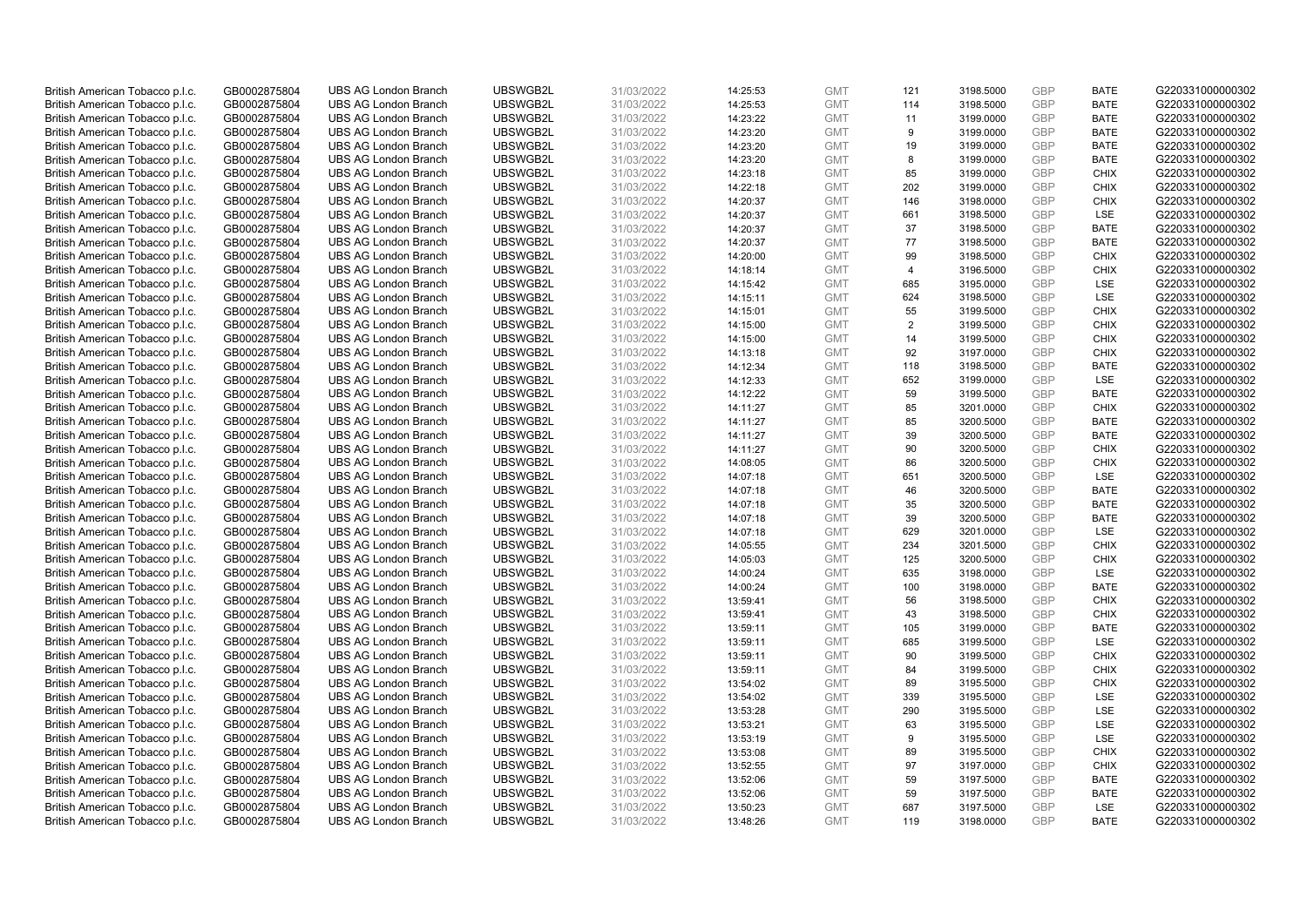| British American Tobacco p.l.c. | GB0002875804 | <b>UBS AG London Branch</b> | UBSWGB2L | 31/03/2022 | 13:48:17 | <b>GMT</b> | 64             | 3199.0000 | <b>GBP</b> | <b>BATE</b> | G220331000000302 |
|---------------------------------|--------------|-----------------------------|----------|------------|----------|------------|----------------|-----------|------------|-------------|------------------|
| British American Tobacco p.l.c. | GB0002875804 | <b>UBS AG London Branch</b> | UBSWGB2L | 31/03/2022 | 13:48:17 | <b>GMT</b> | 37             | 3199.0000 | <b>GBP</b> | <b>BATE</b> | G220331000000302 |
| British American Tobacco p.l.c. | GB0002875804 | <b>UBS AG London Branch</b> | UBSWGB2L | 31/03/2022 | 13:48:17 | <b>GMT</b> | 113            | 3199.0000 | GBP        | <b>BATE</b> | G220331000000302 |
| British American Tobacco p.l.c. | GB0002875804 | <b>UBS AG London Branch</b> | UBSWGB2L | 31/03/2022 | 13:48:17 | <b>GMT</b> | 123            | 3199.0000 | <b>GBP</b> | LSE         | G220331000000302 |
| British American Tobacco p.l.c. | GB0002875804 | <b>UBS AG London Branch</b> | UBSWGB2L | 31/03/2022 | 13:48:17 | <b>GMT</b> | 92             | 3199.0000 | GBP        | <b>CHIX</b> | G220331000000302 |
| British American Tobacco p.l.c. | GB0002875804 | <b>UBS AG London Branch</b> | UBSWGB2L | 31/03/2022 | 13:48:17 | <b>GMT</b> | 491            | 3199.0000 | <b>GBP</b> | <b>LSE</b>  | G220331000000302 |
| British American Tobacco p.l.c. | GB0002875804 | <b>UBS AG London Branch</b> | UBSWGB2L | 31/03/2022 | 13:48:17 | <b>GMT</b> | 100            | 3199.5000 | GBP        | <b>CHIX</b> | G220331000000302 |
| British American Tobacco p.l.c. | GB0002875804 | <b>UBS AG London Branch</b> | UBSWGB2L | 31/03/2022 | 13:48:10 | <b>GMT</b> | 23             | 3199.5000 | <b>GBP</b> | <b>CHIX</b> | G220331000000302 |
| British American Tobacco p.l.c. | GB0002875804 | <b>UBS AG London Branch</b> | UBSWGB2L | 31/03/2022 | 13:48:10 | <b>GMT</b> | 87             | 3199.5000 | GBP        | <b>CHIX</b> | G220331000000302 |
| British American Tobacco p.l.c. | GB0002875804 | <b>UBS AG London Branch</b> | UBSWGB2L | 31/03/2022 | 13:48:10 | <b>GMT</b> | $\overline{2}$ | 3199.5000 | <b>GBP</b> | <b>CHIX</b> | G220331000000302 |
| British American Tobacco p.l.c. | GB0002875804 | <b>UBS AG London Branch</b> | UBSWGB2L | 31/03/2022 | 13:48:10 | <b>GMT</b> | $\mathbf{1}$   | 3199.5000 | <b>GBP</b> | <b>CHIX</b> | G220331000000302 |
| British American Tobacco p.l.c. | GB0002875804 | <b>UBS AG London Branch</b> | UBSWGB2L | 31/03/2022 | 13:47:21 | <b>GMT</b> | 11             | 3199.5000 | <b>GBP</b> | <b>CHIX</b> | G220331000000302 |
| British American Tobacco p.l.c. | GB0002875804 | <b>UBS AG London Branch</b> | UBSWGB2L | 31/03/2022 | 13:46:14 | <b>GMT</b> | $\mathbf{1}$   | 3199.5000 | GBP        | <b>CHIX</b> | G220331000000302 |
| British American Tobacco p.l.c. | GB0002875804 | <b>UBS AG London Branch</b> | UBSWGB2L | 31/03/2022 | 13:46:14 | <b>GMT</b> | 81             | 3199.5000 | <b>GBP</b> | <b>CHIX</b> | G220331000000302 |
| British American Tobacco p.l.c. | GB0002875804 | <b>UBS AG London Branch</b> | UBSWGB2L | 31/03/2022 | 13:45:50 | <b>GMT</b> | 10             | 3199.5000 | GBP        | <b>CHIX</b> | G220331000000302 |
| British American Tobacco p.l.c. | GB0002875804 | <b>UBS AG London Branch</b> | UBSWGB2L | 31/03/2022 | 13:44:48 | <b>GMT</b> | 90             | 3199.0000 | <b>GBP</b> | <b>CHIX</b> | G220331000000302 |
| British American Tobacco p.l.c. | GB0002875804 | <b>UBS AG London Branch</b> | UBSWGB2L | 31/03/2022 | 13:43:10 | <b>GMT</b> | $\overline{7}$ | 3199.0000 | GBP        | <b>BATE</b> | G220331000000302 |
| British American Tobacco p.l.c. | GB0002875804 | <b>UBS AG London Branch</b> | UBSWGB2L | 31/03/2022 | 13:43:10 | <b>GMT</b> | $\mathbf{1}$   | 3199.0000 | GBP        | <b>BATE</b> | G220331000000302 |
| British American Tobacco p.l.c. | GB0002875804 | <b>UBS AG London Branch</b> | UBSWGB2L | 31/03/2022 | 13:40:13 | <b>GMT</b> | 72             | 3200.0000 | <b>GBP</b> | <b>CHIX</b> | G220331000000302 |
| British American Tobacco p.l.c. | GB0002875804 | <b>UBS AG London Branch</b> | UBSWGB2L | 31/03/2022 | 13:40:13 | <b>GMT</b> | 590            | 3200.0000 | <b>GBP</b> | LSE         | G220331000000302 |
|                                 |              |                             |          |            |          |            |                |           |            |             |                  |
| British American Tobacco p.l.c. | GB0002875804 | <b>UBS AG London Branch</b> | UBSWGB2L | 31/03/2022 | 13:40:13 | <b>GMT</b> | 66             | 3200.0000 | <b>GBP</b> | LSE         | G220331000000302 |
| British American Tobacco p.l.c. | GB0002875804 | <b>UBS AG London Branch</b> | UBSWGB2L | 31/03/2022 | 13:38:27 | <b>GMT</b> | 52             | 3199.5000 | GBP        | <b>BATE</b> | G220331000000302 |
| British American Tobacco p.l.c. | GB0002875804 | <b>UBS AG London Branch</b> | UBSWGB2L | 31/03/2022 | 13:38:26 | <b>GMT</b> | 98             | 3200.0000 | <b>GBP</b> | <b>CHIX</b> | G220331000000302 |
| British American Tobacco p.l.c. | GB0002875804 | <b>UBS AG London Branch</b> | UBSWGB2L | 31/03/2022 | 13:38:24 | <b>GMT</b> | 424            | 3200.5000 | <b>GBP</b> | <b>LSE</b>  | G220331000000302 |
| British American Tobacco p.l.c. | GB0002875804 | <b>UBS AG London Branch</b> | UBSWGB2L | 31/03/2022 | 13:38:24 | <b>GMT</b> | 240            | 3200.5000 | <b>GBP</b> | LSE         | G220331000000302 |
| British American Tobacco p.l.c. | GB0002875804 | <b>UBS AG London Branch</b> | UBSWGB2L | 31/03/2022 | 13:37:53 | <b>GMT</b> | 283            | 3200.5000 | GBP        | LSE         | G220331000000302 |
| British American Tobacco p.l.c. | GB0002875804 | <b>UBS AG London Branch</b> | UBSWGB2L | 31/03/2022 | 13:37:50 | <b>GMT</b> | 63             | 3200.5000 | <b>GBP</b> | <b>CHIX</b> | G220331000000302 |
| British American Tobacco p.l.c. | GB0002875804 | <b>UBS AG London Branch</b> | UBSWGB2L | 31/03/2022 | 13:37:50 | <b>GMT</b> | 72             | 3200.5000 | GBP        | CHIX        | G220331000000302 |
| British American Tobacco p.l.c. | GB0002875804 | <b>UBS AG London Branch</b> | UBSWGB2L | 31/03/2022 | 13:34:51 | <b>GMT</b> | 103            | 3195.5000 | <b>GBP</b> | <b>BATE</b> | G220331000000302 |
| British American Tobacco p.l.c. | GB0002875804 | <b>UBS AG London Branch</b> | UBSWGB2L | 31/03/2022 | 13:34:51 | <b>GMT</b> | 584            | 3195.5000 | GBP        | LSE         | G220331000000302 |
| British American Tobacco p.l.c. | GB0002875804 | <b>UBS AG London Branch</b> | UBSWGB2L | 31/03/2022 | 13:34:51 | <b>GMT</b> | 88             | 3195.5000 | <b>GBP</b> | <b>CHIX</b> | G220331000000302 |
| British American Tobacco p.l.c. | GB0002875804 | <b>UBS AG London Branch</b> | UBSWGB2L | 31/03/2022 | 13:34:03 | <b>GMT</b> | 619            | 3196.5000 | <b>GBP</b> | <b>LSE</b>  | G220331000000302 |
| British American Tobacco p.l.c. | GB0002875804 | <b>UBS AG London Branch</b> | UBSWGB2L | 31/03/2022 | 13:32:02 | <b>GMT</b> | 82             | 3196.5000 | <b>GBP</b> | <b>CHIX</b> | G220331000000302 |
| British American Tobacco p.l.c. | GB0002875804 | <b>UBS AG London Branch</b> | UBSWGB2L | 31/03/2022 | 13:31:11 | <b>GMT</b> | 49             | 3200.5000 | <b>GBP</b> | <b>BATE</b> | G220331000000302 |
| British American Tobacco p.l.c. | GB0002875804 | <b>UBS AG London Branch</b> | UBSWGB2L | 31/03/2022 | 13:31:11 | <b>GMT</b> | 8              | 3200.5000 | <b>GBP</b> | <b>BATE</b> | G220331000000302 |
| British American Tobacco p.l.c. | GB0002875804 | <b>UBS AG London Branch</b> | UBSWGB2L | 31/03/2022 | 13:31:11 | <b>GMT</b> | 61             | 3200.5000 | <b>GBP</b> | <b>BATE</b> | G220331000000302 |
| British American Tobacco p.l.c. | GB0002875804 | <b>UBS AG London Branch</b> | UBSWGB2L | 31/03/2022 | 13:31:11 | <b>GMT</b> | 533            | 3201.0000 | <b>GBP</b> | <b>LSE</b>  | G220331000000302 |
| British American Tobacco p.l.c. | GB0002875804 | <b>UBS AG London Branch</b> | UBSWGB2L | 31/03/2022 | 13:31:11 | <b>GMT</b> | 81             | 3201.0000 | <b>GBP</b> | LSE         | G220331000000302 |
| British American Tobacco p.l.c. | GB0002875804 | <b>UBS AG London Branch</b> | UBSWGB2L | 31/03/2022 | 13:30:28 | <b>GMT</b> | 134            | 3202.0000 | GBP        | <b>CHIX</b> | G220331000000302 |
| British American Tobacco p.l.c. | GB0002875804 | <b>UBS AG London Branch</b> | UBSWGB2L | 31/03/2022 | 13:30:28 | <b>GMT</b> | 51             | 3202.0000 | <b>GBP</b> | <b>CHIX</b> | G220331000000302 |
| British American Tobacco p.l.c. | GB0002875804 | <b>UBS AG London Branch</b> | UBSWGB2L | 31/03/2022 | 13:29:24 | <b>GMT</b> | 494            | 3201.5000 | GBP        | LSE         | G220331000000302 |
| British American Tobacco p.l.c. | GB0002875804 | <b>UBS AG London Branch</b> | UBSWGB2L | 31/03/2022 | 13:29:24 | <b>GMT</b> | 144            | 3201.5000 | <b>GBP</b> | LSE         | G220331000000302 |
| British American Tobacco p.l.c. | GB0002875804 | <b>UBS AG London Branch</b> | UBSWGB2L | 31/03/2022 | 13:27:47 | <b>GMT</b> | 120            | 3203.5000 | GBP        | <b>BATE</b> | G220331000000302 |
| British American Tobacco p.l.c. | GB0002875804 | <b>UBS AG London Branch</b> | UBSWGB2L | 31/03/2022 | 13:27:46 | <b>GMT</b> | 475            | 3204.0000 | <b>GBP</b> | LSE         | G220331000000302 |
| British American Tobacco p.l.c. | GB0002875804 | <b>UBS AG London Branch</b> | UBSWGB2L | 31/03/2022 | 13:27:46 | <b>GMT</b> | 224            | 3204.0000 | <b>GBP</b> | LSE         | G220331000000302 |
| British American Tobacco p.l.c. | GB0002875804 | <b>UBS AG London Branch</b> | UBSWGB2L | 31/03/2022 | 13:27:06 | <b>GMT</b> | 118            | 3204.5000 | <b>GBP</b> | <b>CHIX</b> | G220331000000302 |
| British American Tobacco p.l.c. | GB0002875804 | <b>UBS AG London Branch</b> | UBSWGB2L | 31/03/2022 | 13:26:52 | <b>GMT</b> | 102            | 3204.0000 | GBP        | <b>CHIX</b> | G220331000000302 |
| British American Tobacco p.l.c. | GB0002875804 | <b>UBS AG London Branch</b> | UBSWGB2L | 31/03/2022 | 13:26:52 | <b>GMT</b> | 123            | 3204.0000 | GBP        | <b>BATE</b> | G220331000000302 |
| British American Tobacco p.l.c. | GB0002875804 | <b>UBS AG London Branch</b> | UBSWGB2L | 31/03/2022 | 13:26:52 | <b>GMT</b> | 86             | 3204.0000 | GBP        | <b>CHIX</b> | G220331000000302 |
| British American Tobacco p.l.c. | GB0002875804 | <b>UBS AG London Branch</b> | UBSWGB2L | 31/03/2022 | 13:26:52 | <b>GMT</b> | 700            | 3204.0000 | GBP        | <b>LSE</b>  | G220331000000302 |
| British American Tobacco p.l.c. | GB0002875804 | <b>UBS AG London Branch</b> | UBSWGB2L | 31/03/2022 | 13:22:09 | <b>GMT</b> | 49             | 3204.0000 | <b>GBP</b> | <b>CHIX</b> | G220331000000302 |
| British American Tobacco p.l.c. | GB0002875804 | <b>UBS AG London Branch</b> | UBSWGB2L | 31/03/2022 | 13:22:09 | <b>GMT</b> | 36             | 3204.0000 | GBP        | <b>CHIX</b> | G220331000000302 |
| British American Tobacco p.l.c. | GB0002875804 | <b>UBS AG London Branch</b> | UBSWGB2L | 31/03/2022 | 13:22:09 | <b>GMT</b> | 15             | 3204.0000 | <b>GBP</b> | <b>CHIX</b> | G220331000000302 |
| British American Tobacco p.l.c. | GB0002875804 | <b>UBS AG London Branch</b> | UBSWGB2L | 31/03/2022 | 13:22:09 | <b>GMT</b> | 117            | 3204.0000 | GBP        | <b>CHIX</b> | G220331000000302 |
|                                 |              |                             |          |            |          |            |                |           |            |             |                  |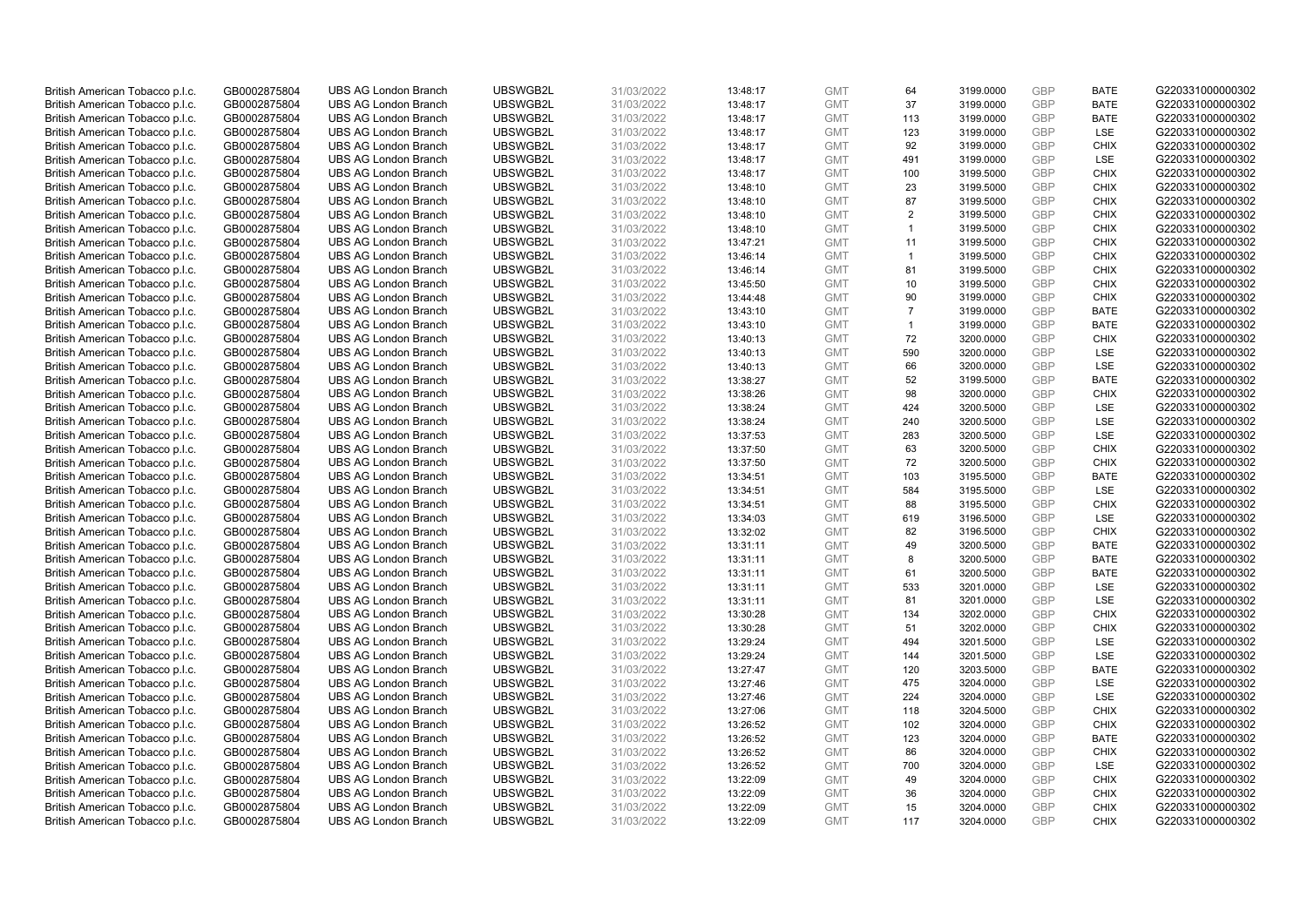| British American Tobacco p.l.c. | GB0002875804 | <b>UBS AG London Branch</b>                                | UBSWGB2L             | 31/03/2022               | 13:19:20             | <b>GMT</b> | 39             | 3202.5000 | <b>GBP</b> | <b>BATE</b> | G220331000000302                     |
|---------------------------------|--------------|------------------------------------------------------------|----------------------|--------------------------|----------------------|------------|----------------|-----------|------------|-------------|--------------------------------------|
| British American Tobacco p.l.c. | GB0002875804 | <b>UBS AG London Branch</b>                                | UBSWGB2L             | 31/03/2022               | 13:19:20             | <b>GMT</b> | 68             | 3202.5000 | GBP        | <b>BATE</b> | G220331000000302                     |
| British American Tobacco p.l.c. | GB0002875804 | <b>UBS AG London Branch</b>                                | UBSWGB2L             | 31/03/2022               | 13:14:45             | <b>GMT</b> | 550            | 3204.0000 | GBP        | LSE         | G220331000000302                     |
| British American Tobacco p.l.c. | GB0002875804 | <b>UBS AG London Branch</b>                                | UBSWGB2L             | 31/03/2022               | 13:14:45             | <b>GMT</b> | 74             | 3204.0000 | <b>GBP</b> | LSE         | G220331000000302                     |
| British American Tobacco p.l.c. | GB0002875804 | <b>UBS AG London Branch</b>                                | UBSWGB2L             | 31/03/2022               | 13:12:47             | <b>GMT</b> | 84             | 3203.0000 | GBP        | <b>CHIX</b> | G220331000000302                     |
| British American Tobacco p.l.c. | GB0002875804 | <b>UBS AG London Branch</b>                                | UBSWGB2L             | 31/03/2022               | 13:12:43             | <b>GMT</b> | 102            | 3204.0000 | <b>GBP</b> | <b>BATE</b> | G220331000000302                     |
| British American Tobacco p.l.c. | GB0002875804 | <b>UBS AG London Branch</b>                                | UBSWGB2L             | 31/03/2022               | 13:12:34             | <b>GMT</b> | 27             | 3204.5000 | GBP        | <b>CHIX</b> | G220331000000302                     |
| British American Tobacco p.l.c. | GB0002875804 | <b>UBS AG London Branch</b>                                | UBSWGB2L             | 31/03/2022               | 13:12:34             | <b>GMT</b> | 11             | 3204.5000 | <b>GBP</b> | <b>CHIX</b> | G220331000000302                     |
| British American Tobacco p.l.c. | GB0002875804 | <b>UBS AG London Branch</b>                                | UBSWGB2L             | 31/03/2022               | 13:12:34             | <b>GMT</b> | 110            | 3204.5000 | GBP        | <b>CHIX</b> | G220331000000302                     |
| British American Tobacco p.l.c. | GB0002875804 | <b>UBS AG London Branch</b>                                | UBSWGB2L             | 31/03/2022               | 13:12:34             | <b>GMT</b> | 667            | 3204.5000 | <b>GBP</b> | LSE         | G220331000000302                     |
| British American Tobacco p.l.c. | GB0002875804 | <b>UBS AG London Branch</b>                                | UBSWGB2L             | 31/03/2022               | 13:09:30             | <b>GMT</b> | 59             | 3203.5000 | GBP        | <b>CHIX</b> | G220331000000302                     |
| British American Tobacco p.l.c. | GB0002875804 | <b>UBS AG London Branch</b>                                | UBSWGB2L             | 31/03/2022               | 13:07:18             | <b>GMT</b> | 653            | 3202.0000 | <b>GBP</b> | LSE         | G220331000000302                     |
| British American Tobacco p.l.c. | GB0002875804 | <b>UBS AG London Branch</b>                                | UBSWGB2L             | 31/03/2022               | 13:07:18             | <b>GMT</b> | 88             | 3202.0000 | GBP        | <b>CHIX</b> | G220331000000302                     |
| British American Tobacco p.l.c. | GB0002875804 | <b>UBS AG London Branch</b>                                | UBSWGB2L             | 31/03/2022               | 13:07:18             | <b>GMT</b> | 115            | 3202.0000 | <b>GBP</b> | <b>BATE</b> | G220331000000302                     |
| British American Tobacco p.l.c. | GB0002875804 | <b>UBS AG London Branch</b>                                | UBSWGB2L             | 31/03/2022               | 13:04:12             | <b>GMT</b> | 29             | 3200.5000 | GBP        | <b>BATE</b> | G220331000000302                     |
| British American Tobacco p.l.c. | GB0002875804 | <b>UBS AG London Branch</b>                                | UBSWGB2L             | 31/03/2022               | 13:04:12             | <b>GMT</b> | 8              | 3200.5000 | GBP        | <b>BATE</b> | G220331000000302                     |
| British American Tobacco p.l.c. | GB0002875804 | <b>UBS AG London Branch</b>                                | UBSWGB2L             | 31/03/2022               | 13:04:12             | <b>GMT</b> | 49             | 3200.5000 | GBP        | <b>BATE</b> | G220331000000302                     |
| British American Tobacco p.l.c. | GB0002875804 | <b>UBS AG London Branch</b>                                | UBSWGB2L             | 31/03/2022               | 13:04:04             | <b>GMT</b> | 100            | 3201.0000 | GBP        | <b>CHIX</b> | G220331000000302                     |
| British American Tobacco p.l.c. | GB0002875804 | <b>UBS AG London Branch</b>                                | UBSWGB2L             | 31/03/2022               | 13:04:03             | <b>GMT</b> | 86             | 3201.0000 | <b>GBP</b> | <b>CHIX</b> | G220331000000302                     |
| British American Tobacco p.l.c. | GB0002875804 | <b>UBS AG London Branch</b>                                | UBSWGB2L             | 31/03/2022               | 13:04:03             | <b>GMT</b> | 701            | 3201.0000 | <b>GBP</b> | LSE         | G220331000000302                     |
|                                 |              |                                                            |                      |                          |                      | <b>GMT</b> | $\mathbf{1}$   | 3199.0000 | <b>GBP</b> | LSE         |                                      |
| British American Tobacco p.l.c. | GB0002875804 | <b>UBS AG London Branch</b><br><b>UBS AG London Branch</b> | UBSWGB2L<br>UBSWGB2L | 31/03/2022<br>31/03/2022 | 13:01:18<br>13:01:18 | <b>GMT</b> | $\overline{2}$ | 3199.0000 | GBP        | LSE         | G220331000000302<br>G220331000000302 |
| British American Tobacco p.l.c. | GB0002875804 |                                                            |                      |                          |                      |            |                |           |            |             |                                      |
| British American Tobacco p.l.c. | GB0002875804 | <b>UBS AG London Branch</b>                                | UBSWGB2L             | 31/03/2022               | 13:01:17             | <b>GMT</b> | 42             | 3199.0000 | <b>GBP</b> | LSE         | G220331000000302                     |
| British American Tobacco p.l.c. | GB0002875804 | <b>UBS AG London Branch</b>                                | UBSWGB2L             | 31/03/2022               | 12:59:52             | <b>GMT</b> | 83             | 3200.5000 | GBP        | CHIX        | G220331000000302                     |
| British American Tobacco p.l.c. | GB0002875804 | <b>UBS AG London Branch</b>                                | UBSWGB2L             | 31/03/2022               | 12:57:37             | <b>GMT</b> | 108            | 3200.5000 | <b>GBP</b> | <b>BATE</b> | G220331000000302                     |
| British American Tobacco p.l.c. | GB0002875804 | <b>UBS AG London Branch</b>                                | UBSWGB2L             | 31/03/2022               | 12:56:53             | <b>GMT</b> | 669            | 3201.5000 | GBP        | LSE         | G220331000000302                     |
| British American Tobacco p.l.c. | GB0002875804 | <b>UBS AG London Branch</b>                                | UBSWGB2L             | 31/03/2022               | 12:56:53             | <b>GMT</b> | 85             | 3201.5000 | <b>GBP</b> | <b>CHIX</b> | G220331000000302                     |
| British American Tobacco p.l.c. | GB0002875804 | <b>UBS AG London Branch</b>                                | UBSWGB2L             | 31/03/2022               | 12:55:04             | <b>GMT</b> | 103            | 3201.5000 | GBP        | <b>BATE</b> | G220331000000302                     |
| British American Tobacco p.l.c. | GB0002875804 | <b>UBS AG London Branch</b>                                | UBSWGB2L             | 31/03/2022               | 12:54:57             | <b>GMT</b> | 103            | 3202.5000 | <b>GBP</b> | <b>CHIX</b> | G220331000000302                     |
| British American Tobacco p.l.c. | GB0002875804 | <b>UBS AG London Branch</b>                                | UBSWGB2L             | 31/03/2022               | 12:54:57             | <b>GMT</b> | 598            | 3203.0000 | GBP        | LSE         | G220331000000302                     |
| British American Tobacco p.l.c. | GB0002875804 | <b>UBS AG London Branch</b>                                | UBSWGB2L             | 31/03/2022               | 12:50:57             | <b>GMT</b> | 585            | 3203.5000 | <b>GBP</b> | <b>LSE</b>  | G220331000000302                     |
| British American Tobacco p.l.c. | GB0002875804 | <b>UBS AG London Branch</b>                                | UBSWGB2L             | 31/03/2022               | 12:50:57             | <b>GMT</b> | 97             | 3203.5000 | GBP        | CHIX        | G220331000000302                     |
| British American Tobacco p.l.c. | GB0002875804 | <b>UBS AG London Branch</b>                                | UBSWGB2L             | 31/03/2022               | 12:50:57             | <b>GMT</b> | 115            | 3203.5000 | <b>GBP</b> | <b>BATE</b> | G220331000000302                     |
| British American Tobacco p.l.c. | GB0002875804 | <b>UBS AG London Branch</b>                                | UBSWGB2L             | 31/03/2022               | 12:50:10             | <b>GMT</b> | 198            | 3204.0000 | <b>GBP</b> | LSE         | G220331000000302                     |
| British American Tobacco p.l.c. | GB0002875804 | <b>UBS AG London Branch</b>                                | UBSWGB2L             | 31/03/2022               | 12:50:10             | <b>GMT</b> | 109            | 3204.0000 | GBP        | <b>CHIX</b> | G220331000000302                     |
| British American Tobacco p.l.c. | GB0002875804 | <b>UBS AG London Branch</b>                                | UBSWGB2L             | 31/03/2022               | 12:50:10             | <b>GMT</b> | 467            | 3204.0000 | <b>GBP</b> | LSE         | G220331000000302                     |
| British American Tobacco p.l.c. | GB0002875804 | <b>UBS AG London Branch</b>                                | UBSWGB2L             | 31/03/2022               | 12:50:10             | <b>GMT</b> | 85             | 3204.5000 | GBP        | <b>CHIX</b> | G220331000000302                     |
| British American Tobacco p.l.c. | GB0002875804 | <b>UBS AG London Branch</b>                                | UBSWGB2L             | 31/03/2022               | 12:49:18             | <b>GMT</b> | 580            | 3204.0000 | <b>GBP</b> | LSE         | G220331000000302                     |
| British American Tobacco p.l.c. | GB0002875804 | <b>UBS AG London Branch</b>                                | UBSWGB2L             | 31/03/2022               | 12:49:18             | <b>GMT</b> | 640            | 3204.0000 | GBP        | LSE         | G220331000000302                     |
| British American Tobacco p.l.c. | GB0002875804 | <b>UBS AG London Branch</b>                                | UBSWGB2L             | 31/03/2022               | 12:49:18             | <b>GMT</b> | 35             | 3204.0000 | <b>GBP</b> | LSE         | G220331000000302                     |
| British American Tobacco p.l.c. | GB0002875804 | <b>UBS AG London Branch</b>                                | UBSWGB2L             | 31/03/2022               | 12:49:18             | <b>GMT</b> | 104            | 3204.0000 | GBP        | <b>BATE</b> | G220331000000302                     |
| British American Tobacco p.l.c. | GB0002875804 | <b>UBS AG London Branch</b>                                | UBSWGB2L             | 31/03/2022               | 12:49:18             | <b>GMT</b> | 104            | 3204.0000 | <b>GBP</b> | <b>BATE</b> | G220331000000302                     |
| British American Tobacco p.l.c. | GB0002875804 | <b>UBS AG London Branch</b>                                | UBSWGB2L             | 31/03/2022               | 12:49:18             | <b>GMT</b> | 2              | 3204.0000 | GBP        | <b>BATE</b> | G220331000000302                     |
| British American Tobacco p.l.c. | GB0002875804 | <b>UBS AG London Branch</b>                                | UBSWGB2L             | 31/03/2022               | 12:48:11             | <b>GMT</b> | 90             | 3204.5000 | GBP        | <b>CHIX</b> | G220331000000302                     |
| British American Tobacco p.l.c. | GB0002875804 | <b>UBS AG London Branch</b>                                | UBSWGB2L             | 31/03/2022               | 12:45:05             | <b>GMT</b> | 31             | 3205.0000 | GBP        | <b>CHIX</b> | G220331000000302                     |
| British American Tobacco p.l.c. | GB0002875804 | <b>UBS AG London Branch</b>                                | UBSWGB2L             | 31/03/2022               | 12:45:05             | <b>GMT</b> | 3              | 3205.0000 | <b>GBP</b> | <b>CHIX</b> | G220331000000302                     |
| British American Tobacco p.l.c. | GB0002875804 | <b>UBS AG London Branch</b>                                | UBSWGB2L             | 31/03/2022               | 12:45:04             | <b>GMT</b> | 21             | 3205.0000 | GBP        | <b>CHIX</b> | G220331000000302                     |
| British American Tobacco p.l.c. | GB0002875804 | <b>UBS AG London Branch</b>                                | UBSWGB2L             | 31/03/2022               | 12:45:04             | <b>GMT</b> | $\mathbf{1}$   | 3205.0000 | GBP        | <b>CHIX</b> | G220331000000302                     |
| British American Tobacco p.l.c. | GB0002875804 | <b>UBS AG London Branch</b>                                | UBSWGB2L             | 31/03/2022               | 12:44:50             | <b>GMT</b> | 36             | 3205.0000 | GBP        | <b>CHIX</b> | G220331000000302                     |
| British American Tobacco p.l.c. | GB0002875804 | <b>UBS AG London Branch</b>                                | UBSWGB2L             | 31/03/2022               | 12:44:50             | <b>GMT</b> | 60             | 3205.0000 | GBP        | <b>CHIX</b> | G220331000000302                     |
| British American Tobacco p.l.c. | GB0002875804 | <b>UBS AG London Branch</b>                                | UBSWGB2L             | 31/03/2022               | 12:43:19             | <b>GMT</b> | 26             | 3204.0000 | <b>GBP</b> | LSE         | G220331000000302                     |
| British American Tobacco p.l.c. | GB0002875804 | <b>UBS AG London Branch</b>                                | UBSWGB2L             | 31/03/2022               | 12:39:36             | <b>GMT</b> | 16             | 3203.5000 | GBP        | <b>CHIX</b> | G220331000000302                     |
| British American Tobacco p.l.c. | GB0002875804 | <b>UBS AG London Branch</b>                                | UBSWGB2L             | 31/03/2022               | 12:38:18             | <b>GMT</b> | 62             | 3204.0000 | <b>GBP</b> | <b>CHIX</b> | G220331000000302                     |
| British American Tobacco p.l.c. | GB0002875804 | <b>UBS AG London Branch</b>                                | UBSWGB2L             | 31/03/2022               | 12:37:51             | <b>GMT</b> | 618            | 3203.5000 | GBP        | <b>LSE</b>  | G220331000000302                     |
|                                 |              |                                                            |                      |                          |                      |            |                |           |            |             |                                      |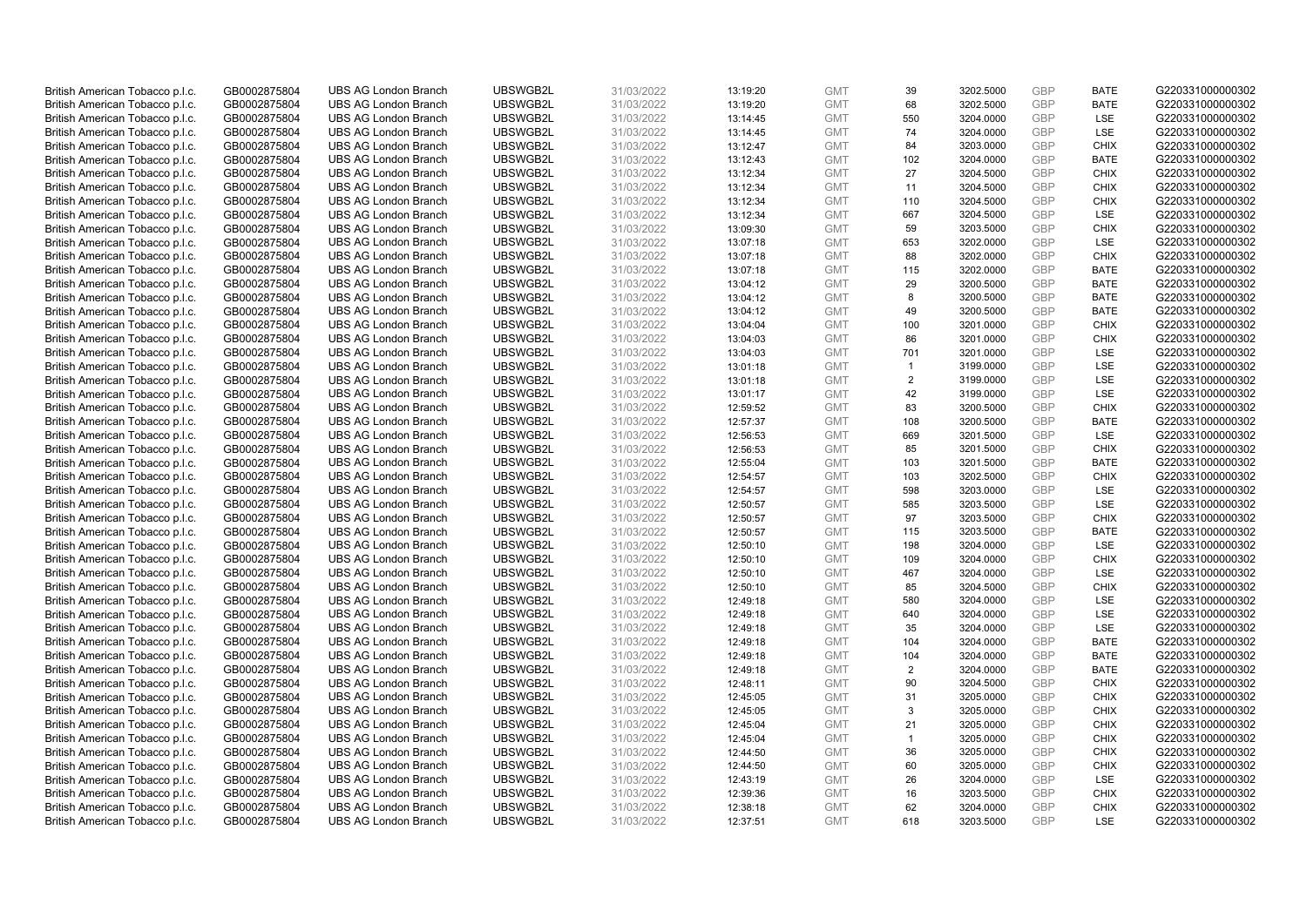| British American Tobacco p.l.c. | GB0002875804 | <b>UBS AG London Branch</b> | UBSWGB2L | 31/03/2022 | 12:37:51 | <b>GMT</b> | 89             | 3203.5000 | <b>GBP</b> | <b>CHIX</b> | G220331000000302 |
|---------------------------------|--------------|-----------------------------|----------|------------|----------|------------|----------------|-----------|------------|-------------|------------------|
|                                 |              |                             |          |            |          |            | 101            |           | GBP        | <b>CHIX</b> |                  |
| British American Tobacco p.l.c. | GB0002875804 | <b>UBS AG London Branch</b> | UBSWGB2L | 31/03/2022 | 12:33:02 | <b>GMT</b> |                | 3203.5000 |            |             | G220331000000302 |
| British American Tobacco p.l.c. | GB0002875804 | <b>UBS AG London Branch</b> | UBSWGB2L | 31/03/2022 | 12:33:02 | <b>GMT</b> | 132            | 3203.5000 | GBP        | <b>BATE</b> | G220331000000302 |
| British American Tobacco p.l.c. | GB0002875804 | <b>UBS AG London Branch</b> | UBSWGB2L | 31/03/2022 | 12:33:02 | <b>GMT</b> | 121            | 3203.5000 | <b>GBP</b> | <b>BATE</b> | G220331000000302 |
| British American Tobacco p.l.c. | GB0002875804 | <b>UBS AG London Branch</b> | UBSWGB2L | 31/03/2022 | 12:33:01 | <b>GMT</b> | 463            | 3204.0000 | GBP        | LSE         | G220331000000302 |
| British American Tobacco p.l.c. | GB0002875804 | <b>UBS AG London Branch</b> | UBSWGB2L | 31/03/2022 | 12:33:01 | <b>GMT</b> | 153            | 3204.0000 | <b>GBP</b> | <b>LSE</b>  | G220331000000302 |
| British American Tobacco p.l.c. | GB0002875804 | <b>UBS AG London Branch</b> | UBSWGB2L | 31/03/2022 | 12:33:01 | <b>GMT</b> | 89             | 3204.0000 | GBP        | <b>CHIX</b> | G220331000000302 |
| British American Tobacco p.l.c. | GB0002875804 | <b>UBS AG London Branch</b> | UBSWGB2L | 31/03/2022 | 12:33:00 | <b>GMT</b> | 62             | 3204.5000 | <b>GBP</b> | <b>CHIX</b> | G220331000000302 |
| British American Tobacco p.l.c. | GB0002875804 | <b>UBS AG London Branch</b> | UBSWGB2L | 31/03/2022 | 12:33:00 | <b>GMT</b> | 18             | 3204.5000 | GBP        | <b>CHIX</b> | G220331000000302 |
| British American Tobacco p.l.c. | GB0002875804 | <b>UBS AG London Branch</b> | UBSWGB2L | 31/03/2022 | 12:31:04 | <b>GMT</b> | 93             | 3204.0000 | <b>GBP</b> | <b>CHIX</b> | G220331000000302 |
| British American Tobacco p.l.c. | GB0002875804 | <b>UBS AG London Branch</b> | UBSWGB2L | 31/03/2022 | 12:29:13 | <b>GMT</b> | 691            | 3204.0000 | GBP        | <b>LSE</b>  | G220331000000302 |
| British American Tobacco p.l.c. | GB0002875804 | <b>UBS AG London Branch</b> | UBSWGB2L | 31/03/2022 | 12:29:10 | <b>GMT</b> | $\overline{1}$ | 3204.5000 | <b>GBP</b> | <b>CHIX</b> | G220331000000302 |
| British American Tobacco p.l.c. | GB0002875804 | <b>UBS AG London Branch</b> | UBSWGB2L | 31/03/2022 | 12:27:06 | <b>GMT</b> | 89             | 3203.0000 | <b>GBP</b> | <b>CHIX</b> | G220331000000302 |
| British American Tobacco p.l.c. | GB0002875804 | <b>UBS AG London Branch</b> | UBSWGB2L | 31/03/2022 | 12:27:06 | <b>GMT</b> | 121            | 3203.0000 | <b>GBP</b> | <b>BATE</b> | G220331000000302 |
| British American Tobacco p.l.c. | GB0002875804 | <b>UBS AG London Branch</b> | UBSWGB2L | 31/03/2022 | 12:27:06 | <b>GMT</b> | 85             | 3203.5000 | GBP        | <b>LSE</b>  | G220331000000302 |
| British American Tobacco p.l.c. | GB0002875804 | <b>UBS AG London Branch</b> | UBSWGB2L | 31/03/2022 | 12:27:06 | <b>GMT</b> | 415            | 3203.5000 | <b>GBP</b> | LSE         | G220331000000302 |
| British American Tobacco p.l.c. | GB0002875804 | <b>UBS AG London Branch</b> | UBSWGB2L | 31/03/2022 | 12:27:06 | <b>GMT</b> | 208            | 3203.5000 | GBP        | LSE         | G220331000000302 |
| British American Tobacco p.l.c. | GB0002875804 | <b>UBS AG London Branch</b> | UBSWGB2L | 31/03/2022 | 12:25:30 | <b>GMT</b> | 6              | 3203.0000 | <b>GBP</b> | <b>BATE</b> | G220331000000302 |
| British American Tobacco p.l.c. | GB0002875804 | <b>UBS AG London Branch</b> | UBSWGB2L | 31/03/2022 | 12:24:18 | <b>GMT</b> | 27             | 3202.5000 | <b>GBP</b> | <b>BATE</b> | G220331000000302 |
| British American Tobacco p.l.c. | GB0002875804 | <b>UBS AG London Branch</b> | UBSWGB2L | 31/03/2022 | 12:24:18 | <b>GMT</b> | 425            | 3202.5000 | <b>GBP</b> | LSE         | G220331000000302 |
|                                 |              |                             |          |            |          |            | 70             |           | <b>GBP</b> | LSE         |                  |
| British American Tobacco p.l.c. | GB0002875804 | <b>UBS AG London Branch</b> | UBSWGB2L | 31/03/2022 | 12:24:18 | <b>GMT</b> |                | 3202.5000 |            |             | G220331000000302 |
| British American Tobacco p.l.c. | GB0002875804 | <b>UBS AG London Branch</b> | UBSWGB2L | 31/03/2022 | 12:24:18 | <b>GMT</b> | 85             | 3202.5000 | GBP        | <b>CHIX</b> | G220331000000302 |
| British American Tobacco p.l.c. | GB0002875804 | <b>UBS AG London Branch</b> | UBSWGB2L | 31/03/2022 | 12:24:18 | <b>GMT</b> | 85             | 3202.5000 | <b>GBP</b> | <b>CHIX</b> | G220331000000302 |
| British American Tobacco p.l.c. | GB0002875804 | <b>UBS AG London Branch</b> | UBSWGB2L | 31/03/2022 | 12:19:11 | <b>GMT</b> | 89             | 3202.5000 | <b>GBP</b> | <b>LSE</b>  | G220331000000302 |
| British American Tobacco p.l.c. | GB0002875804 | <b>UBS AG London Branch</b> | UBSWGB2L | 31/03/2022 | 12:16:38 | <b>GMT</b> | 95             | 3203.5000 | <b>GBP</b> | <b>CHIX</b> | G220331000000302 |
| British American Tobacco p.l.c. | GB0002875804 | <b>UBS AG London Branch</b> | UBSWGB2L | 31/03/2022 | 12:16:38 | <b>GMT</b> | 98             | 3203.5000 | GBP        | <b>BATE</b> | G220331000000302 |
| British American Tobacco p.l.c. | GB0002875804 | <b>UBS AG London Branch</b> | UBSWGB2L | 31/03/2022 | 12:16:38 | <b>GMT</b> | 80             | 3203.5000 | <b>GBP</b> | <b>CHIX</b> | G220331000000302 |
| British American Tobacco p.l.c. | GB0002875804 | <b>UBS AG London Branch</b> | UBSWGB2L | 31/03/2022 | 12:16:18 | <b>GMT</b> | $\mathbf{1}$   | 3203.5000 | GBP        | <b>BATE</b> | G220331000000302 |
| British American Tobacco p.l.c. | GB0002875804 | <b>UBS AG London Branch</b> | UBSWGB2L | 31/03/2022 | 12:16:17 | <b>GMT</b> | $\mathbf{1}$   | 3203.5000 | <b>GBP</b> | <b>BATE</b> | G220331000000302 |
| British American Tobacco p.l.c. | GB0002875804 | <b>UBS AG London Branch</b> | UBSWGB2L | 31/03/2022 | 12:16:04 | <b>GMT</b> | 234            | 3204.0000 | GBP        | LSE         | G220331000000302 |
| British American Tobacco p.l.c. | GB0002875804 | <b>UBS AG London Branch</b> | UBSWGB2L | 31/03/2022 | 12:16:04 | <b>GMT</b> | 426            | 3204.0000 | <b>GBP</b> | <b>LSE</b>  | G220331000000302 |
| British American Tobacco p.l.c. | GB0002875804 | <b>UBS AG London Branch</b> | UBSWGB2L | 31/03/2022 | 12:12:01 | <b>GMT</b> | 91             | 3202.5000 | <b>GBP</b> | <b>CHIX</b> | G220331000000302 |
| British American Tobacco p.l.c. | GB0002875804 | <b>UBS AG London Branch</b> | UBSWGB2L | 31/03/2022 | 12:12:00 | <b>GMT</b> | 71             | 3203.5000 | <b>GBP</b> | <b>CHIX</b> | G220331000000302 |
| British American Tobacco p.l.c. | GB0002875804 | <b>UBS AG London Branch</b> | UBSWGB2L | 31/03/2022 | 12:12:00 | <b>GMT</b> | 123            | 3203.5000 | <b>GBP</b> | <b>BATE</b> | G220331000000302 |
| British American Tobacco p.l.c. | GB0002875804 | <b>UBS AG London Branch</b> | UBSWGB2L | 31/03/2022 | 12:12:00 | <b>GMT</b> | 29             | 3203.5000 | GBP        | <b>CHIX</b> | G220331000000302 |
| British American Tobacco p.l.c. | GB0002875804 | <b>UBS AG London Branch</b> | UBSWGB2L | 31/03/2022 | 12:11:20 | <b>GMT</b> | 82             | 3204.5000 | <b>GBP</b> | <b>CHIX</b> | G220331000000302 |
| British American Tobacco p.l.c. | GB0002875804 | <b>UBS AG London Branch</b> | UBSWGB2L | 31/03/2022 | 12:10:27 | <b>GMT</b> | 625            | 3204.0000 | <b>GBP</b> | LSE         | G220331000000302 |
| British American Tobacco p.l.c. | GB0002875804 | <b>UBS AG London Branch</b> | UBSWGB2L | 31/03/2022 | 12:07:18 | <b>GMT</b> | 626            | 3202.0000 | <b>GBP</b> | LSE         | G220331000000302 |
| British American Tobacco p.l.c. | GB0002875804 | <b>UBS AG London Branch</b> | UBSWGB2L | 31/03/2022 | 12:05:13 | <b>GMT</b> | 119            | 3202.0000 | GBP        | <b>BATE</b> | G220331000000302 |
| British American Tobacco p.l.c. | GB0002875804 | <b>UBS AG London Branch</b> | UBSWGB2L | 31/03/2022 | 12:05:13 | <b>GMT</b> | 89             | 3202.0000 | <b>GBP</b> | <b>CHIX</b> | G220331000000302 |
| British American Tobacco p.l.c. | GB0002875804 | <b>UBS AG London Branch</b> | UBSWGB2L | 31/03/2022 | 12:05:12 | <b>GMT</b> | 445            | 3202.5000 | GBP        | LSE         | G220331000000302 |
| British American Tobacco p.l.c. | GB0002875804 | <b>UBS AG London Branch</b> | UBSWGB2L | 31/03/2022 | 12:04:47 | <b>GMT</b> | 100            | 3203.0000 | <b>GBP</b> | <b>CHIX</b> | G220331000000302 |
| British American Tobacco p.l.c. | GB0002875804 | <b>UBS AG London Branch</b> | UBSWGB2L | 31/03/2022 | 12:04:47 | <b>GMT</b> | 28             | 3203.0000 | GBP        | <b>CHIX</b> | G220331000000302 |
| British American Tobacco p.l.c. | GB0002875804 | <b>UBS AG London Branch</b> | UBSWGB2L | 31/03/2022 | 12:04:47 | <b>GMT</b> | $\mathbf{1}$   | 3203.0000 | GBP        | <b>CHIX</b> | G220331000000302 |
| British American Tobacco p.l.c. | GB0002875804 | <b>UBS AG London Branch</b> | UBSWGB2L | 31/03/2022 | 12:04:47 | <b>GMT</b> | 23             | 3203.0000 | <b>GBP</b> | <b>CHIX</b> | G220331000000302 |
| British American Tobacco p.l.c. | GB0002875804 | <b>UBS AG London Branch</b> | UBSWGB2L | 31/03/2022 | 12:04:45 | <b>GMT</b> | 128            | 3202.5000 | <b>GBP</b> | LSE         | G220331000000302 |
| British American Tobacco p.l.c. | GB0002875804 | <b>UBS AG London Branch</b> | UBSWGB2L | 31/03/2022 | 12:02:48 | <b>GMT</b> | 579            | 3203.0000 | <b>GBP</b> | LSE         | G220331000000302 |
| British American Tobacco p.l.c. | GB0002875804 | <b>UBS AG London Branch</b> | UBSWGB2L | 31/03/2022 | 12:01:30 | <b>GMT</b> | 46             | 3204.0000 | GBP        | <b>CHIX</b> | G220331000000302 |
| British American Tobacco p.l.c. | GB0002875804 | <b>UBS AG London Branch</b> | UBSWGB2L | 31/03/2022 | 12:01:30 | <b>GMT</b> | 49             | 3204.0000 | GBP        | <b>CHIX</b> | G220331000000302 |
| British American Tobacco p.l.c. | GB0002875804 | <b>UBS AG London Branch</b> | UBSWGB2L | 31/03/2022 | 12:01:30 | <b>GMT</b> | 96             | 3204.0000 | GBP        | <b>CHIX</b> | G220331000000302 |
| British American Tobacco p.l.c. | GB0002875804 | <b>UBS AG London Branch</b> | UBSWGB2L | 31/03/2022 | 12:01:30 | <b>GMT</b> | 112            | 3204.0000 | <b>GBP</b> | <b>BATE</b> | G220331000000302 |
| British American Tobacco p.l.c. | GB0002875804 | <b>UBS AG London Branch</b> | UBSWGB2L | 31/03/2022 | 12:00:40 | <b>GMT</b> | 23             | 3204.5000 | GBP        | <b>CHIX</b> | G220331000000302 |
| British American Tobacco p.l.c. | GB0002875804 | <b>UBS AG London Branch</b> | UBSWGB2L | 31/03/2022 | 12:00:17 | <b>GMT</b> | 147            | 3204.0000 | <b>GBP</b> | <b>LSE</b>  | G220331000000302 |
| British American Tobacco p.l.c. | GB0002875804 | <b>UBS AG London Branch</b> | UBSWGB2L | 31/03/2022 | 12:00:17 | <b>GMT</b> | 154            | 3204.0000 | GBP        | <b>LSE</b>  | G220331000000302 |
|                                 |              |                             |          |            |          |            |                |           |            |             |                  |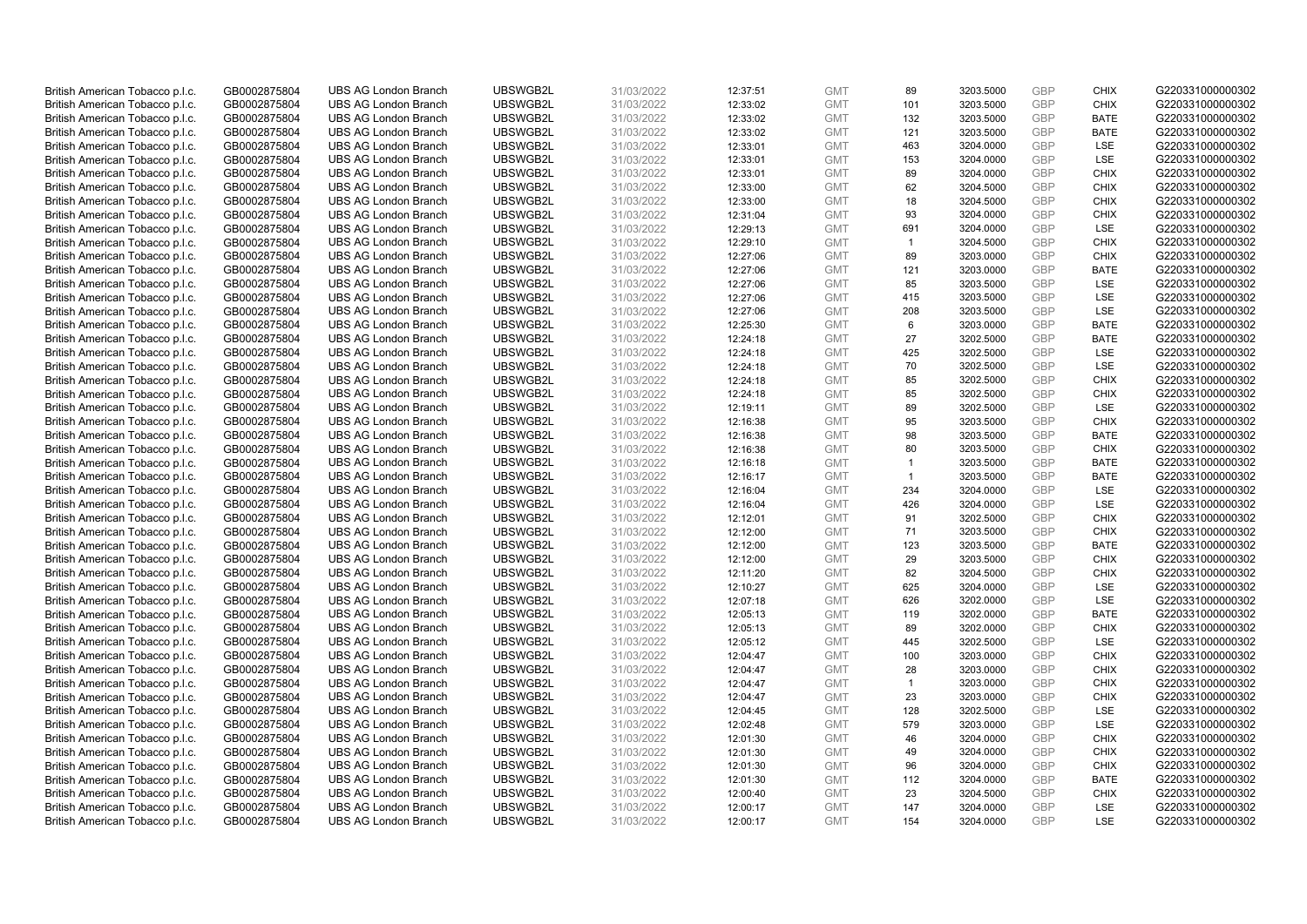| British American Tobacco p.l.c. | GB0002875804 | <b>UBS AG London Branch</b> | UBSWGB2L | 31/03/2022 | 12:00:17             | <b>GMT</b>               | 288       | 3204.0000 | <b>GBP</b> | LSE                 | G220331000000302 |
|---------------------------------|--------------|-----------------------------|----------|------------|----------------------|--------------------------|-----------|-----------|------------|---------------------|------------------|
| British American Tobacco p.l.c. | GB0002875804 | <b>UBS AG London Branch</b> | UBSWGB2L | 31/03/2022 | 11:57:18             | <b>GMT</b>               | 84        | 3203.5000 | GBP        | <b>CHIX</b>         | G220331000000302 |
| British American Tobacco p.l.c. | GB0002875804 | <b>UBS AG London Branch</b> | UBSWGB2L | 31/03/2022 | 11:57:18             | <b>GMT</b>               | 80        | 3203.5000 | GBP        | <b>CHIX</b>         | G220331000000302 |
|                                 |              |                             | UBSWGB2L | 31/03/2022 |                      |                          |           |           | <b>GBP</b> |                     | G220331000000302 |
| British American Tobacco p.l.c. | GB0002875804 | <b>UBS AG London Branch</b> |          |            | 11:57:18             | <b>GMT</b>               | 104       | 3203.5000 | GBP        | <b>BATE</b>         |                  |
| British American Tobacco p.l.c. | GB0002875804 | <b>UBS AG London Branch</b> | UBSWGB2L | 31/03/2022 | 11:57:18             | <b>GMT</b>               | 398       | 3204.0000 |            | LSE                 | G220331000000302 |
| British American Tobacco p.l.c. | GB0002875804 | <b>UBS AG London Branch</b> | UBSWGB2L | 31/03/2022 | 11:57:18             | <b>GMT</b>               | 262       | 3204.0000 | <b>GBP</b> | <b>LSE</b>          | G220331000000302 |
| British American Tobacco p.l.c. | GB0002875804 | <b>UBS AG London Branch</b> | UBSWGB2L | 31/03/2022 | 11:53:54             | <b>GMT</b>               | 95        | 3203.0000 | GBP        | <b>BATE</b>         | G220331000000302 |
| British American Tobacco p.l.c. | GB0002875804 | <b>UBS AG London Branch</b> | UBSWGB2L | 31/03/2022 | 11:53:54             | <b>GMT</b>               | 27        | 3203.0000 | <b>GBP</b> | <b>BATE</b>         | G220331000000302 |
| British American Tobacco p.l.c. | GB0002875804 | <b>UBS AG London Branch</b> | UBSWGB2L | 31/03/2022 | 11:53:54             | <b>GMT</b>               | 96        | 3203.5000 | GBP        | <b>CHIX</b>         | G220331000000302 |
| British American Tobacco p.l.c. | GB0002875804 | <b>UBS AG London Branch</b> | UBSWGB2L | 31/03/2022 | 11:52:34             | <b>GMT</b>               | 216       | 3204.0000 | <b>GBP</b> | LSE                 | G220331000000302 |
| British American Tobacco p.l.c. | GB0002875804 | <b>UBS AG London Branch</b> | UBSWGB2L | 31/03/2022 | 11:52:34             | <b>GMT</b>               | 383       | 3204.0000 | <b>GBP</b> | <b>LSE</b>          | G220331000000302 |
| British American Tobacco p.l.c. | GB0002875804 | <b>UBS AG London Branch</b> | UBSWGB2L | 31/03/2022 | 11:50:11             | <b>GMT</b>               | 23        | 3204.0000 | <b>GBP</b> | <b>CHIX</b>         | G220331000000302 |
| British American Tobacco p.l.c. | GB0002875804 | <b>UBS AG London Branch</b> | UBSWGB2L | 31/03/2022 | 11:50:11             | <b>GMT</b>               | 63        | 3204.0000 | <b>GBP</b> | <b>CHIX</b>         | G220331000000302 |
| British American Tobacco p.l.c. | GB0002875804 | <b>UBS AG London Branch</b> | UBSWGB2L | 31/03/2022 | 11:50:10             | <b>GMT</b>               | 597       | 3204.0000 | <b>GBP</b> | LSE                 | G220331000000302 |
| British American Tobacco p.l.c. | GB0002875804 | <b>UBS AG London Branch</b> | UBSWGB2L | 31/03/2022 | 11:49:18             | <b>GMT</b>               | 2         | 3202.0000 | GBP        | <b>CHIX</b>         | G220331000000302 |
| British American Tobacco p.l.c. | GB0002875804 | <b>UBS AG London Branch</b> | UBSWGB2L | 31/03/2022 | 11:49:17             | <b>GMT</b>               | 2         | 3202.0000 | <b>GBP</b> | <b>CHIX</b>         | G220331000000302 |
| British American Tobacco p.l.c. | GB0002875804 | <b>UBS AG London Branch</b> | UBSWGB2L | 31/03/2022 | 11:46:00             | <b>GMT</b>               | 86        | 3205.0000 | GBP        | <b>CHIX</b>         | G220331000000302 |
| British American Tobacco p.l.c. | GB0002875804 | <b>UBS AG London Branch</b> | UBSWGB2L | 31/03/2022 | 11:46:00             | <b>GMT</b>               | 104       | 3205.5000 | GBP        | <b>BATE</b>         | G220331000000302 |
| British American Tobacco p.l.c. | GB0002875804 | <b>UBS AG London Branch</b> | UBSWGB2L | 31/03/2022 | 11:46:00             | <b>GMT</b>               | 113       | 3206.0000 | <b>GBP</b> | <b>LSE</b>          | G220331000000302 |
| British American Tobacco p.l.c. | GB0002875804 | <b>UBS AG London Branch</b> | UBSWGB2L | 31/03/2022 | 11:46:00             | <b>GMT</b>               | 500       | 3206.0000 | <b>GBP</b> | LSE                 | G220331000000302 |
| British American Tobacco p.l.c. | GB0002875804 | <b>UBS AG London Branch</b> | UBSWGB2L | 31/03/2022 | 11:44:37             | <b>GMT</b>               | 500       | 3206.5000 | <b>GBP</b> | LSE                 | G220331000000302 |
| British American Tobacco p.l.c. | GB0002875804 | <b>UBS AG London Branch</b> | UBSWGB2L | 31/03/2022 | 11:44:37             | <b>GMT</b>               | 42        | 3206.5000 | GBP        | LSE                 | G220331000000302 |
| British American Tobacco p.l.c. | GB0002875804 | <b>UBS AG London Branch</b> | UBSWGB2L | 31/03/2022 | 11:44:36             | <b>GMT</b>               | 58        | 3206.5000 | <b>GBP</b> | LSE                 | G220331000000302 |
| British American Tobacco p.l.c. | GB0002875804 | <b>UBS AG London Branch</b> | UBSWGB2L | 31/03/2022 | 11:43:01             | <b>GMT</b>               | 32        | 3207.5000 | <b>GBP</b> | <b>CHIX</b>         | G220331000000302 |
| British American Tobacco p.l.c. | GB0002875804 | <b>UBS AG London Branch</b> | UBSWGB2L | 31/03/2022 | 11:42:52             | <b>GMT</b>               | 62        | 3207.5000 | <b>GBP</b> | <b>CHIX</b>         | G220331000000302 |
| British American Tobacco p.l.c. | GB0002875804 | <b>UBS AG London Branch</b> | UBSWGB2L | 31/03/2022 | 11:42:52             | <b>GMT</b>               | 648       | 3208.5000 | GBP        | LSE                 | G220331000000302 |
| British American Tobacco p.l.c. | GB0002875804 | <b>UBS AG London Branch</b> | UBSWGB2L | 31/03/2022 | 11:42:52             | <b>GMT</b>               | 31        | 3208.5000 | <b>GBP</b> | LSE                 | G220331000000302 |
| British American Tobacco p.l.c. | GB0002875804 | <b>UBS AG London Branch</b> | UBSWGB2L | 31/03/2022 | 11:42:52             | <b>GMT</b>               | 107       | 3208.5000 | GBP        | <b>BATE</b>         | G220331000000302 |
| British American Tobacco p.l.c. | GB0002875804 | <b>UBS AG London Branch</b> | UBSWGB2L | 31/03/2022 | 11:42:44             | <b>GMT</b>               | 23        | 3209.5000 | <b>GBP</b> | <b>CHIX</b>         | G220331000000302 |
| British American Tobacco p.l.c. | GB0002875804 | <b>UBS AG London Branch</b> | UBSWGB2L | 31/03/2022 | 11:42:44             | <b>GMT</b>               | 23        | 3209.5000 | GBP        | <b>CHIX</b>         | G220331000000302 |
| British American Tobacco p.l.c. | GB0002875804 | <b>UBS AG London Branch</b> | UBSWGB2L | 31/03/2022 | 11:39:51             | <b>GMT</b>               | 61        | 3209.5000 | GBP        | <b>CHIX</b>         | G220331000000302 |
| British American Tobacco p.l.c. | GB0002875804 | <b>UBS AG London Branch</b> | UBSWGB2L | 31/03/2022 | 11:39:51             | <b>GMT</b>               | 84        | 3209.5000 | <b>GBP</b> | <b>CHIX</b>         | G220331000000302 |
| British American Tobacco p.l.c. | GB0002875804 | <b>UBS AG London Branch</b> | UBSWGB2L | 31/03/2022 | 11:38:21             | <b>GMT</b>               | 11        | 3210.5000 | <b>GBP</b> | LSE                 | G220331000000302 |
| British American Tobacco p.l.c. | GB0002875804 | <b>UBS AG London Branch</b> | UBSWGB2L | 31/03/2022 | 11:38:21             | <b>GMT</b>               | 674       | 3210.5000 | <b>GBP</b> | LSE                 | G220331000000302 |
| British American Tobacco p.l.c. | GB0002875804 | <b>UBS AG London Branch</b> | UBSWGB2L | 31/03/2022 | 11:35:43             | <b>GMT</b>               | 82        | 3211.0000 | GBP        | <b>CHIX</b>         | G220331000000302 |
| British American Tobacco p.l.c. | GB0002875804 | <b>UBS AG London Branch</b> | UBSWGB2L | 31/03/2022 | 11:35:41             | <b>GMT</b>               | 58        | 3211.5000 | <b>GBP</b> | <b>BATE</b>         | G220331000000302 |
| British American Tobacco p.l.c. | GB0002875804 | <b>UBS AG London Branch</b> | UBSWGB2L | 31/03/2022 | 11:35:41             | <b>GMT</b>               | 64        | 3211.5000 | <b>GBP</b> | <b>BATE</b>         | G220331000000302 |
| British American Tobacco p.l.c. | GB0002875804 | <b>UBS AG London Branch</b> | UBSWGB2L | 31/03/2022 | 11:35:41             | <b>GMT</b>               | 85        | 3212.0000 | <b>GBP</b> | <b>CHIX</b>         | G220331000000302 |
| British American Tobacco p.l.c. | GB0002875804 | <b>UBS AG London Branch</b> | UBSWGB2L | 31/03/2022 | 11:35:41             | <b>GMT</b>               | 627       | 3212.5000 | GBP        | LSE                 | G220331000000302 |
| British American Tobacco p.l.c. | GB0002875804 | <b>UBS AG London Branch</b> | UBSWGB2L | 31/03/2022 | 11:32:34             | <b>GMT</b>               | 84        | 3212.5000 | <b>GBP</b> | <b>CHIX</b>         | G220331000000302 |
| British American Tobacco p.l.c. | GB0002875804 | <b>UBS AG London Branch</b> | UBSWGB2L | 31/03/2022 | 11:31:02             | <b>GMT</b>               | 99        | 3214.5000 | GBP        | <b>CHIX</b>         | G220331000000302 |
| British American Tobacco p.l.c. | GB0002875804 | <b>UBS AG London Branch</b> | UBSWGB2L | 31/03/2022 | 11:30:43             | <b>GMT</b>               | 93        | 3215.0000 | <b>GBP</b> | <b>BATE</b>         | G220331000000302 |
| British American Tobacco p.l.c. | GB0002875804 | <b>UBS AG London Branch</b> | UBSWGB2L | 31/03/2022 | 11:30:43             | <b>GMT</b>               | 15        | 3215.0000 | GBP        | <b>BATE</b>         | G220331000000302 |
| British American Tobacco p.l.c. | GB0002875804 | <b>UBS AG London Branch</b> | UBSWGB2L | 31/03/2022 | 11:30:02             | <b>GMT</b>               | 572       | 3215.5000 | GBP        | LSE                 | G220331000000302 |
| British American Tobacco p.l.c. | GB0002875804 | <b>UBS AG London Branch</b> | UBSWGB2L | 31/03/2022 | 11:30:02             | <b>GMT</b>               | 114       | 3215.5000 | <b>GBP</b> | LSE                 | G220331000000302 |
| British American Tobacco p.l.c. | GB0002875804 | <b>UBS AG London Branch</b> | UBSWGB2L | 31/03/2022 | 11:26:12             | <b>GMT</b>               | 94        | 3217.0000 | <b>GBP</b> | <b>CHIX</b>         | G220331000000302 |
| British American Tobacco p.l.c. | GB0002875804 | <b>UBS AG London Branch</b> | UBSWGB2L | 31/03/2022 | 11:26:12             | <b>GMT</b>               | 83        | 3218.0000 | <b>GBP</b> | <b>CHIX</b>         | G220331000000302 |
| British American Tobacco p.l.c. | GB0002875804 | <b>UBS AG London Branch</b> | UBSWGB2L | 31/03/2022 | 11:26:12             | <b>GMT</b>               | 664       | 3218.0000 | GBP        | LSE                 | G220331000000302 |
| British American Tobacco p.l.c. | GB0002875804 | <b>UBS AG London Branch</b> | UBSWGB2L | 31/03/2022 | 11:26:12             | <b>GMT</b>               | 104       | 3218.0000 | GBP        | <b>BATE</b>         | G220331000000302 |
| British American Tobacco p.l.c. | GB0002875804 | <b>UBS AG London Branch</b> | UBSWGB2L | 31/03/2022 | 11:22:19             | <b>GMT</b>               | 118       | 3216.0000 | GBP        | <b>BATE</b>         | G220331000000302 |
| British American Tobacco p.l.c. |              | <b>UBS AG London Branch</b> | UBSWGB2L | 31/03/2022 |                      | <b>GMT</b>               | 99        | 3216.0000 | <b>GBP</b> | <b>CHIX</b>         | G220331000000302 |
| British American Tobacco p.l.c. | GB0002875804 | <b>UBS AG London Branch</b> | UBSWGB2L | 31/03/2022 | 11:22:19<br>11:20:55 | <b>GMT</b>               | 626       | 3215.5000 | GBP        | LSE                 | G220331000000302 |
|                                 | GB0002875804 |                             |          |            |                      |                          |           |           | <b>GBP</b> |                     | G220331000000302 |
| British American Tobacco p.l.c. | GB0002875804 | <b>UBS AG London Branch</b> | UBSWGB2L | 31/03/2022 | 11:19:50             | <b>GMT</b><br><b>GMT</b> | 71<br>103 | 3216.0000 | GBP        | <b>CHIX</b><br>CHIX |                  |
| British American Tobacco p.l.c. | GB0002875804 | <b>UBS AG London Branch</b> | UBSWGB2L | 31/03/2022 | 11:19:35             |                          |           | 3216.0000 |            |                     | G220331000000302 |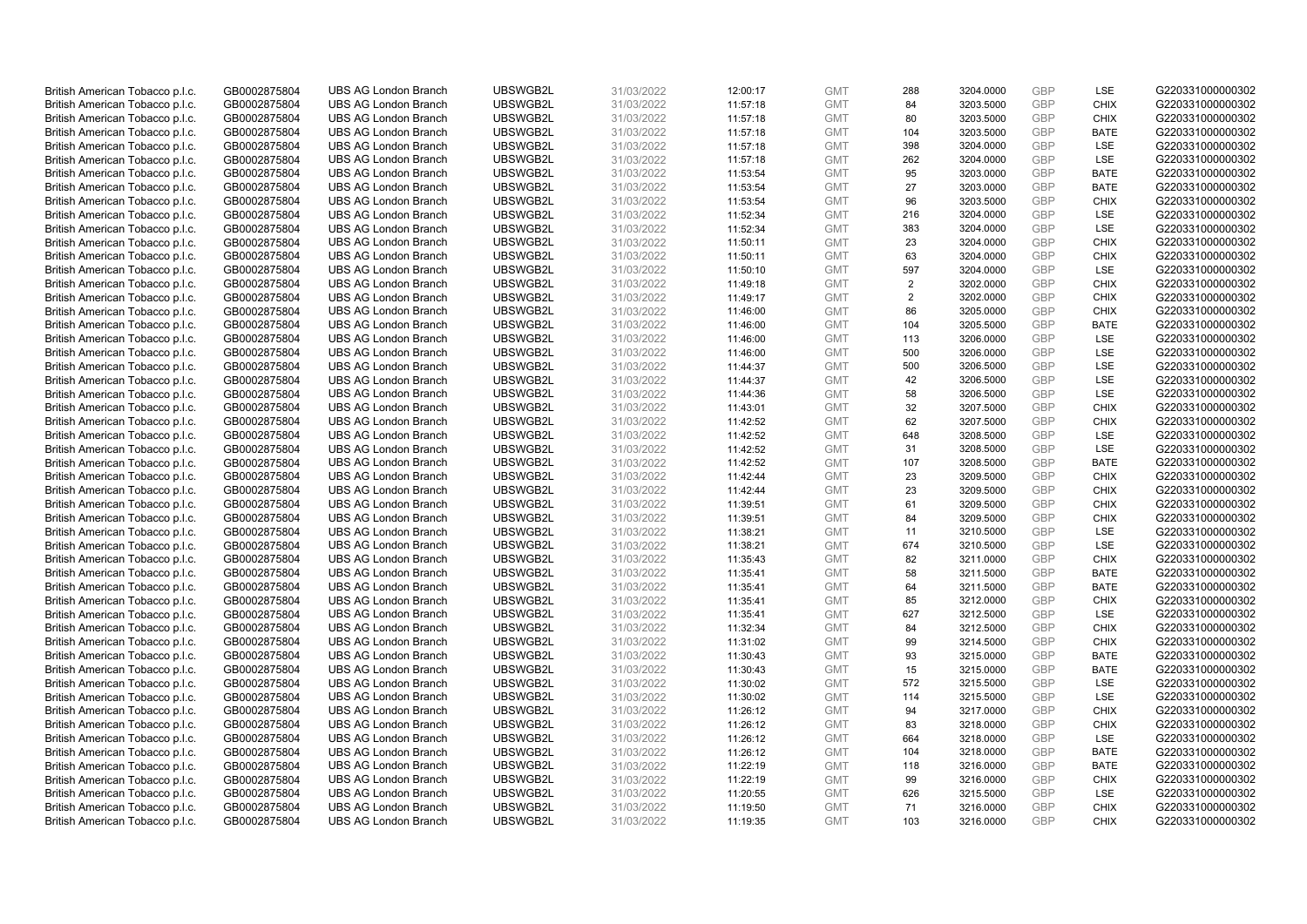| British American Tobacco p.l.c. | GB0002875804 | <b>UBS AG London Branch</b> | UBSWGB2L | 31/03/2022 | 11:17:48 | <b>GMT</b> | 586            | 3216.5000 | <b>GBP</b>        | LSE         | G220331000000302 |
|---------------------------------|--------------|-----------------------------|----------|------------|----------|------------|----------------|-----------|-------------------|-------------|------------------|
|                                 |              |                             |          |            |          |            |                |           | <b>GBP</b>        |             |                  |
| British American Tobacco p.l.c. | GB0002875804 | <b>UBS AG London Branch</b> | UBSWGB2L | 31/03/2022 | 11:16:48 | <b>GMT</b> | 97             | 3216.0000 |                   | <b>BATE</b> | G220331000000302 |
| British American Tobacco p.l.c. | GB0002875804 | <b>UBS AG London Branch</b> | UBSWGB2L | 31/03/2022 | 11:16:48 | <b>GMT</b> | 88             | 3216.0000 | GBP               | <b>CHIX</b> | G220331000000302 |
| British American Tobacco p.l.c. | GB0002875804 | <b>UBS AG London Branch</b> | UBSWGB2L | 31/03/2022 | 11:16:18 | <b>GMT</b> | 27             | 3216.0000 | <b>GBP</b>        | <b>BATE</b> | G220331000000302 |
| British American Tobacco p.l.c. | GB0002875804 | <b>UBS AG London Branch</b> | UBSWGB2L | 31/03/2022 | 11:14:48 | <b>GMT</b> | 659            | 3217.0000 | GBP               | LSE         | G220331000000302 |
| British American Tobacco p.l.c. | GB0002875804 | <b>UBS AG London Branch</b> | UBSWGB2L | 31/03/2022 | 11:14:48 | <b>GMT</b> | 664            | 3217.0000 | <b>GBP</b>        | <b>LSE</b>  | G220331000000302 |
| British American Tobacco p.l.c. | GB0002875804 | <b>UBS AG London Branch</b> | UBSWGB2L | 31/03/2022 | 11:14:48 | <b>GMT</b> | 90             | 3217.0000 | GBP               | <b>CHIX</b> | G220331000000302 |
| British American Tobacco p.l.c. | GB0002875804 | <b>UBS AG London Branch</b> | UBSWGB2L | 31/03/2022 | 11:14:40 | <b>GMT</b> | $\overline{2}$ | 3217.0000 | <b>GBP</b>        | LSE         | G220331000000302 |
| British American Tobacco p.l.c. | GB0002875804 | <b>UBS AG London Branch</b> | UBSWGB2L | 31/03/2022 | 11:13:01 | <b>GMT</b> | 47             | 3215.0000 | GBP               | LSE         | G220331000000302 |
| British American Tobacco p.l.c. | GB0002875804 | <b>UBS AG London Branch</b> | UBSWGB2L | 31/03/2022 | 11:11:05 | <b>GMT</b> | 96             | 3215.5000 | <b>GBP</b>        | <b>CHIX</b> | G220331000000302 |
| British American Tobacco p.l.c. | GB0002875804 | <b>UBS AG London Branch</b> | UBSWGB2L | 31/03/2022 | 11:11:04 | <b>GMT</b> | 100            | 3217.0000 | <b>GBP</b>        | <b>BATE</b> | G220331000000302 |
| British American Tobacco p.l.c. | GB0002875804 | <b>UBS AG London Branch</b> | UBSWGB2L | 31/03/2022 | 11:11:04 | <b>GMT</b> | 86             | 3217.0000 | <b>GBP</b>        | <b>CHIX</b> | G220331000000302 |
| British American Tobacco p.l.c. | GB0002875804 | <b>UBS AG London Branch</b> | UBSWGB2L | 31/03/2022 | 11:10:04 | <b>GMT</b> | 470            | 3217.5000 | GBP               | LSE         | G220331000000302 |
| British American Tobacco p.l.c. | GB0002875804 | <b>UBS AG London Branch</b> | UBSWGB2L | 31/03/2022 | 11:10:04 | <b>GMT</b> | 160            | 3217.5000 | <b>GBP</b>        | LSE         | G220331000000302 |
| British American Tobacco p.l.c. | GB0002875804 | <b>UBS AG London Branch</b> | UBSWGB2L | 31/03/2022 | 11:09:50 | <b>GMT</b> | 23             | 3217.5000 | GBP               | LSE         | G220331000000302 |
| British American Tobacco p.l.c. | GB0002875804 | <b>UBS AG London Branch</b> | UBSWGB2L | 31/03/2022 | 11:07:01 | <b>GMT</b> | 99             | 3217.5000 | <b>GBP</b>        | <b>CHIX</b> | G220331000000302 |
| British American Tobacco p.l.c. | GB0002875804 | <b>UBS AG London Branch</b> | UBSWGB2L | 31/03/2022 | 11:05:55 | <b>GMT</b> | 91             | 3218.0000 | GBP               | <b>BATE</b> | G220331000000302 |
| British American Tobacco p.l.c. | GB0002875804 | <b>UBS AG London Branch</b> | UBSWGB2L | 31/03/2022 | 11:05:55 | <b>GMT</b> | 16             | 3218.0000 | GBP               | <b>BATE</b> | G220331000000302 |
| British American Tobacco p.l.c. | GB0002875804 | <b>UBS AG London Branch</b> | UBSWGB2L | 31/03/2022 | 11:05:55 | <b>GMT</b> | 23             | 3218.5000 | <b>GBP</b>        | <b>CHIX</b> | G220331000000302 |
| British American Tobacco p.l.c. | GB0002875804 | <b>UBS AG London Branch</b> | UBSWGB2L | 31/03/2022 | 11:05:55 | <b>GMT</b> | 67             | 3218.5000 | <b>GBP</b>        | <b>CHIX</b> | G220331000000302 |
| British American Tobacco p.l.c. | GB0002875804 | <b>UBS AG London Branch</b> | UBSWGB2L | 31/03/2022 | 11:05:40 | <b>GMT</b> | 677            | 3219.0000 | <b>GBP</b>        | LSE         | G220331000000302 |
| British American Tobacco p.l.c. | GB0002875804 | <b>UBS AG London Branch</b> | UBSWGB2L | 31/03/2022 | 11:04:08 | <b>GMT</b> | 81             | 3219.0000 | GBP               | <b>CHIX</b> | G220331000000302 |
| British American Tobacco p.l.c. | GB0002875804 | <b>UBS AG London Branch</b> | UBSWGB2L | 31/03/2022 | 11:02:50 | <b>GMT</b> | 111            | 3221.0000 | <b>GBP</b>        | <b>BATE</b> | G220331000000302 |
| British American Tobacco p.l.c. | GB0002875804 | <b>UBS AG London Branch</b> | UBSWGB2L | 31/03/2022 | 11:02:18 | <b>GMT</b> | 52             | 3221.5000 | <b>GBP</b>        | <b>CHIX</b> | G220331000000302 |
| British American Tobacco p.l.c. |              | <b>UBS AG London Branch</b> | UBSWGB2L | 31/03/2022 | 11:02:18 | <b>GMT</b> | 32             | 3221.5000 | <b>GBP</b>        | <b>CHIX</b> | G220331000000302 |
|                                 | GB0002875804 | <b>UBS AG London Branch</b> | UBSWGB2L | 31/03/2022 | 11:00:47 | <b>GMT</b> | 96             | 3221.0000 | GBP               | <b>CHIX</b> | G220331000000302 |
| British American Tobacco p.l.c. | GB0002875804 |                             |          |            |          |            |                |           |                   |             |                  |
| British American Tobacco p.l.c. | GB0002875804 | <b>UBS AG London Branch</b> | UBSWGB2L | 31/03/2022 | 11:00:29 | <b>GMT</b> | 500            | 3222.5000 | <b>GBP</b><br>GBP | <b>LSE</b>  | G220331000000302 |
| British American Tobacco p.l.c. | GB0002875804 | <b>UBS AG London Branch</b> | UBSWGB2L | 31/03/2022 | 11:00:29 | <b>GMT</b> | 133            | 3222.5000 |                   | LSE         | G220331000000302 |
| British American Tobacco p.l.c. | GB0002875804 | <b>UBS AG London Branch</b> | UBSWGB2L | 31/03/2022 | 10:59:15 | <b>GMT</b> | 550            | 3221.0000 | <b>GBP</b>        | LSE         | G220331000000302 |
| British American Tobacco p.l.c. | GB0002875804 | <b>UBS AG London Branch</b> | UBSWGB2L | 31/03/2022 | 10:59:15 | <b>GMT</b> | 24             | 3221.0000 | GBP               | LSE         | G220331000000302 |
| British American Tobacco p.l.c. | GB0002875804 | <b>UBS AG London Branch</b> | UBSWGB2L | 31/03/2022 | 10:59:15 | <b>GMT</b> | 99             | 3221.0000 | <b>GBP</b>        | <b>BATE</b> | G220331000000302 |
| British American Tobacco p.l.c. | GB0002875804 | <b>UBS AG London Branch</b> | UBSWGB2L | 31/03/2022 | 10:59:15 | <b>GMT</b> | 84             | 3221.0000 | <b>GBP</b>        | CHIX        | G220331000000302 |
| British American Tobacco p.l.c. | GB0002875804 | <b>UBS AG London Branch</b> | UBSWGB2L | 31/03/2022 | 10:58:18 | <b>GMT</b> | $\overline{2}$ | 3221.0000 | <b>GBP</b>        | <b>BATE</b> | G220331000000302 |
| British American Tobacco p.l.c. | GB0002875804 | <b>UBS AG London Branch</b> | UBSWGB2L | 31/03/2022 | 10:54:15 | <b>GMT</b> | 99             | 3221.0000 | <b>GBP</b>        | <b>CHIX</b> | G220331000000302 |
| British American Tobacco p.l.c. | GB0002875804 | <b>UBS AG London Branch</b> | UBSWGB2L | 31/03/2022 | 10:52:59 | <b>GMT</b> | 157            | 3224.5000 | GBP               | LSE         | G220331000000302 |
| British American Tobacco p.l.c. | GB0002875804 | <b>UBS AG London Branch</b> | UBSWGB2L | 31/03/2022 | 10:52:59 | <b>GMT</b> | 463            | 3224.5000 | <b>GBP</b>        | LSE         | G220331000000302 |
| British American Tobacco p.l.c. | GB0002875804 | <b>UBS AG London Branch</b> | UBSWGB2L | 31/03/2022 | 10:52:59 | <b>GMT</b> | 120            | 3224.0000 | <b>GBP</b>        | <b>BATE</b> | G220331000000302 |
| British American Tobacco p.l.c. | GB0002875804 | <b>UBS AG London Branch</b> | UBSWGB2L | 31/03/2022 | 10:52:59 | <b>GMT</b> | 580            | 3224.5000 | <b>GBP</b>        | LSE         | G220331000000302 |
| British American Tobacco p.l.c. | GB0002875804 | <b>UBS AG London Branch</b> | UBSWGB2L | 31/03/2022 | 10:52:59 | <b>GMT</b> | 98             | 3224.5000 | GBP               | <b>CHIX</b> | G220331000000302 |
| British American Tobacco p.l.c. | GB0002875804 | <b>UBS AG London Branch</b> | UBSWGB2L | 31/03/2022 | 10:52:59 | <b>GMT</b> | 95             | 3224.5000 | <b>GBP</b>        | <b>CHIX</b> | G220331000000302 |
| British American Tobacco p.l.c. | GB0002875804 | <b>UBS AG London Branch</b> | UBSWGB2L | 31/03/2022 | 10:52:17 | <b>GMT</b> | $\mathbf{1}$   | 3224.5000 | GBP               | <b>CHIX</b> | G220331000000302 |
| British American Tobacco p.l.c. | GB0002875804 | <b>UBS AG London Branch</b> | UBSWGB2L | 31/03/2022 | 10:48:06 | <b>GMT</b> | 87             | 3225.0000 | <b>GBP</b>        | <b>CHIX</b> | G220331000000302 |
| British American Tobacco p.l.c. | GB0002875804 | <b>UBS AG London Branch</b> | UBSWGB2L | 31/03/2022 | 10:48:06 | <b>GMT</b> | 37             | 3225.0000 | <b>GBP</b>        | LSE         | G220331000000302 |
| British American Tobacco p.l.c. | GB0002875804 | <b>UBS AG London Branch</b> | UBSWGB2L | 31/03/2022 | 10:48:06 | <b>GMT</b> | 92             | 3225.0000 | <b>GBP</b>        | LSE         | G220331000000302 |
| British American Tobacco p.l.c. | GB0002875804 | <b>UBS AG London Branch</b> | UBSWGB2L | 31/03/2022 | 10:48:06 | <b>GMT</b> | 15             | 3225.0000 | <b>GBP</b>        | <b>BATE</b> | G220331000000302 |
| British American Tobacco p.l.c. | GB0002875804 | <b>UBS AG London Branch</b> | UBSWGB2L | 31/03/2022 | 10:48:06 | <b>GMT</b> | 16             | 3225.0000 | <b>GBP</b>        | <b>BATE</b> | G220331000000302 |
| British American Tobacco p.l.c. | GB0002875804 | <b>UBS AG London Branch</b> | UBSWGB2L | 31/03/2022 | 10:48:06 | <b>GMT</b> | 475            | 3225.0000 | GBP               | LSE         | G220331000000302 |
| British American Tobacco p.l.c. | GB0002875804 | <b>UBS AG London Branch</b> | UBSWGB2L | 31/03/2022 | 10:48:06 | <b>GMT</b> | 91             | 3225.0000 | GBP               | <b>BATE</b> | G220331000000302 |
| British American Tobacco p.l.c. | GB0002875804 | <b>UBS AG London Branch</b> | UBSWGB2L | 31/03/2022 | 10:48:06 | <b>GMT</b> | 81             | 3225.0000 | GBP               | <b>CHIX</b> | G220331000000302 |
| British American Tobacco p.l.c. | GB0002875804 | <b>UBS AG London Branch</b> | UBSWGB2L | 31/03/2022 | 10:43:50 | <b>GMT</b> | 134            | 3224.5000 | GBP               | <b>CHIX</b> | G220331000000302 |
| British American Tobacco p.l.c. | GB0002875804 | <b>UBS AG London Branch</b> | UBSWGB2L | 31/03/2022 | 10:43:14 | <b>GMT</b> | 120            | 3225.5000 | <b>GBP</b>        | <b>BATE</b> | G220331000000302 |
| British American Tobacco p.l.c. | GB0002875804 | <b>UBS AG London Branch</b> | UBSWGB2L | 31/03/2022 | 10:43:13 | <b>GMT</b> | 18             | 3226.0000 | GBP               | <b>CHIX</b> | G220331000000302 |
| British American Tobacco p.l.c. | GB0002875804 | <b>UBS AG London Branch</b> | UBSWGB2L | 31/03/2022 | 10:43:02 | <b>GMT</b> | 606            | 3226.0000 | <b>GBP</b>        | LSE         | G220331000000302 |
| British American Tobacco p.l.c. | GB0002875804 | <b>UBS AG London Branch</b> | UBSWGB2L | 31/03/2022 | 10:43:02 | <b>GMT</b> | 95             | 3226.0000 | GBP               | CHIX        | G220331000000302 |
|                                 |              |                             |          |            |          |            |                |           |                   |             |                  |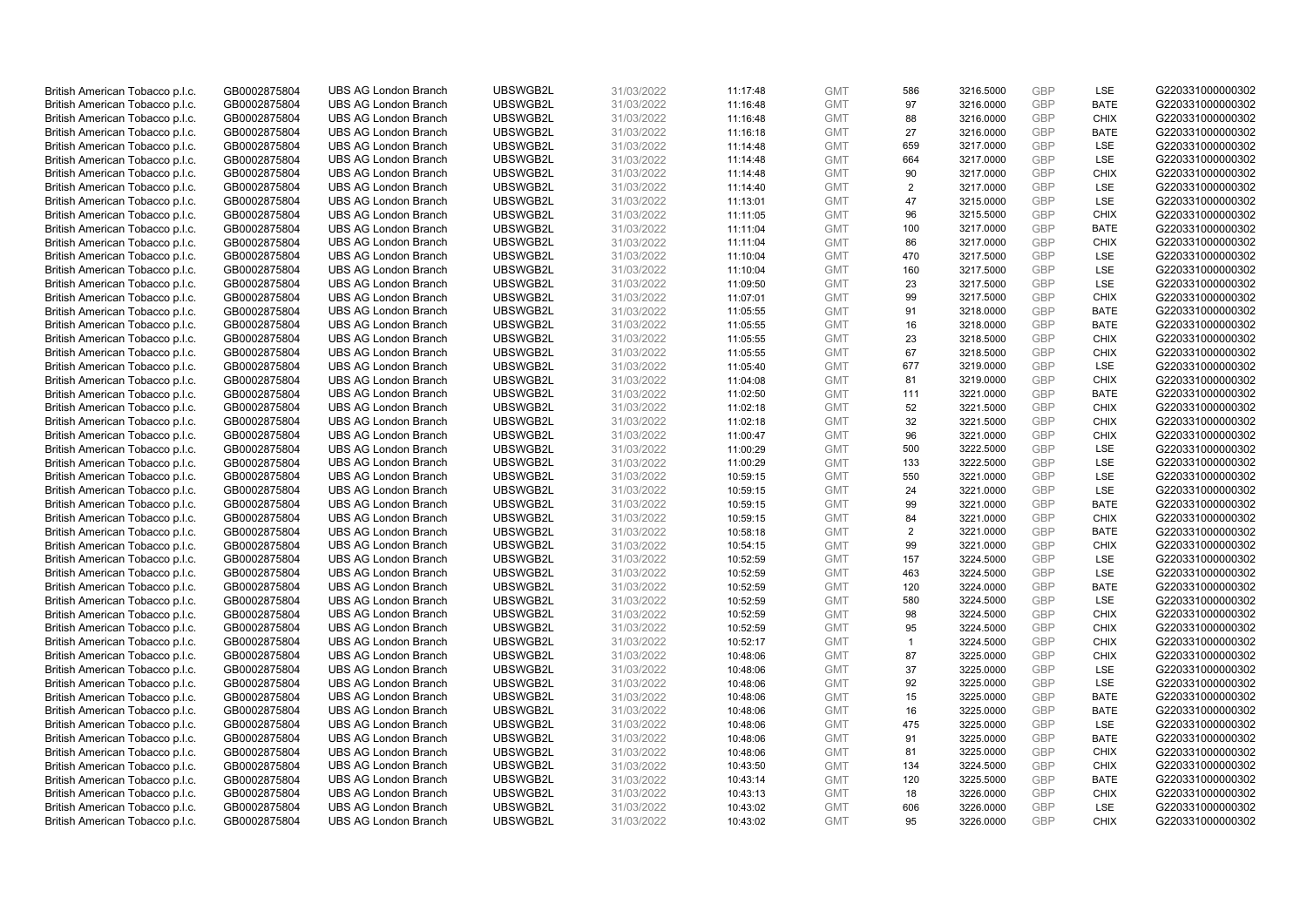| British American Tobacco p.l.c. | GB0002875804 | <b>UBS AG London Branch</b> | UBSWGB2L | 31/03/2022 | 10:40:49             | <b>GMT</b>               | 81             | 3226.5000              | <b>GBP</b> | <b>CHIX</b>                | G220331000000302 |
|---------------------------------|--------------|-----------------------------|----------|------------|----------------------|--------------------------|----------------|------------------------|------------|----------------------------|------------------|
| British American Tobacco p.l.c. | GB0002875804 | <b>UBS AG London Branch</b> | UBSWGB2L | 31/03/2022 | 10:40:47             | <b>GMT</b>               | $\mathbf{1}$   | 3226.5000              | GBP        | CHIX                       | G220331000000302 |
| British American Tobacco p.l.c. | GB0002875804 | <b>UBS AG London Branch</b> | UBSWGB2L | 31/03/2022 | 10:36:30             | <b>GMT</b>               | 660            | 3225.0000              | GBP        | LSE                        | G220331000000302 |
|                                 |              |                             | UBSWGB2L | 31/03/2022 |                      |                          |                |                        | <b>GBP</b> |                            | G220331000000302 |
| British American Tobacco p.l.c. | GB0002875804 | <b>UBS AG London Branch</b> |          |            | 10:34:18             | <b>GMT</b>               | 115            | 3221.5000              | <b>GBP</b> | <b>BATE</b><br><b>CHIX</b> |                  |
| British American Tobacco p.l.c. | GB0002875804 | <b>UBS AG London Branch</b> | UBSWGB2L | 31/03/2022 | 10:34:18             | <b>GMT</b>               | 86             | 3222.5000              |            |                            | G220331000000302 |
| British American Tobacco p.l.c. | GB0002875804 | <b>UBS AG London Branch</b> | UBSWGB2L | 31/03/2022 | 10:32:31             | <b>GMT</b>               | 86             | 3223.0000              | <b>GBP</b> | <b>CHIX</b>                | G220331000000302 |
| British American Tobacco p.l.c. | GB0002875804 | <b>UBS AG London Branch</b> | UBSWGB2L | 31/03/2022 | 10:32:25             | <b>GMT</b>               | 116            | 3224.0000              | <b>GBP</b> | <b>BATE</b>                | G220331000000302 |
| British American Tobacco p.l.c. | GB0002875804 | <b>UBS AG London Branch</b> | UBSWGB2L | 31/03/2022 | 10:32:25             | <b>GMT</b>               | 610            | 3224.5000              | <b>GBP</b> | LSE                        | G220331000000302 |
| British American Tobacco p.l.c. | GB0002875804 | <b>UBS AG London Branch</b> | UBSWGB2L | 31/03/2022 | 10:29:51             | <b>GMT</b>               | 90             | 3222.0000              | <b>GBP</b> | <b>CHIX</b>                | G220331000000302 |
| British American Tobacco p.l.c. | GB0002875804 | <b>UBS AG London Branch</b> | UBSWGB2L | 31/03/2022 | 10:29:51             | <b>GMT</b>               | 121            | 3222.0000              | <b>GBP</b> | <b>BATE</b>                | G220331000000302 |
| British American Tobacco p.l.c. | GB0002875804 | <b>UBS AG London Branch</b> | UBSWGB2L | 31/03/2022 | 10:29:51             | <b>GMT</b>               | 85             | 3222.0000              | <b>GBP</b> | <b>CHIX</b>                | G220331000000302 |
| British American Tobacco p.l.c. | GB0002875804 | <b>UBS AG London Branch</b> | UBSWGB2L | 31/03/2022 | 10:26:27             | <b>GMT</b>               | 672            | 3222.0000              | <b>GBP</b> | LSE                        | G220331000000302 |
| British American Tobacco p.l.c. | GB0002875804 | <b>UBS AG London Branch</b> | UBSWGB2L | 31/03/2022 | 10:26:22             | <b>GMT</b>               | 99             | 3222.5000              | <b>GBP</b> | <b>CHIX</b>                | G220331000000302 |
| British American Tobacco p.l.c. | GB0002875804 | <b>UBS AG London Branch</b> | UBSWGB2L | 31/03/2022 | 10:26:20             | <b>GMT</b>               | 579            | 3223.0000              | <b>GBP</b> | LSE                        | G220331000000302 |
| British American Tobacco p.l.c. | GB0002875804 | <b>UBS AG London Branch</b> | UBSWGB2L | 31/03/2022 | 10:22:16             | <b>GMT</b>               | 107            | 3218.0000              | <b>GBP</b> | <b>BATE</b>                | G220331000000302 |
| British American Tobacco p.l.c. | GB0002875804 | <b>UBS AG London Branch</b> | UBSWGB2L | 31/03/2022 | 10:22:16             | <b>GMT</b>               | 92             | 3218.0000              | <b>GBP</b> | <b>CHIX</b>                | G220331000000302 |
| British American Tobacco p.l.c. | GB0002875804 | <b>UBS AG London Branch</b> | UBSWGB2L | 31/03/2022 | 10:20:16             | <b>GMT</b>               | 85             | 3218.0000              | GBP        | <b>CHIX</b>                | G220331000000302 |
| British American Tobacco p.l.c. | GB0002875804 | <b>UBS AG London Branch</b> | UBSWGB2L | 31/03/2022 | 10:20:16             | <b>GMT</b>               | 101            | 3218.5000              | GBP        | <b>BATE</b>                | G220331000000302 |
| British American Tobacco p.l.c. | GB0002875804 | <b>UBS AG London Branch</b> | UBSWGB2L | 31/03/2022 | 10:20:16             | <b>GMT</b>               | 132            | 3218.5000              | <b>GBP</b> | <b>CHIX</b>                | G220331000000302 |
| British American Tobacco p.l.c. | GB0002875804 | <b>UBS AG London Branch</b> | UBSWGB2L | 31/03/2022 | 10:20:16             | <b>GMT</b>               | 222            | 3219.0000              | <b>GBP</b> | LSE                        | G220331000000302 |
| British American Tobacco p.l.c. | GB0002875804 | <b>UBS AG London Branch</b> | UBSWGB2L | 31/03/2022 | 10:20:16             | <b>GMT</b>               | 422            | 3219.0000              | <b>GBP</b> | LSE                        | G220331000000302 |
| British American Tobacco p.l.c. | GB0002875804 | <b>UBS AG London Branch</b> | UBSWGB2L | 31/03/2022 | 10:20:16             | <b>GMT</b>               | 99             | 3219.0000              | GBP        | <b>CHIX</b>                | G220331000000302 |
| British American Tobacco p.l.c. | GB0002875804 | <b>UBS AG London Branch</b> | UBSWGB2L | 31/03/2022 | 10:15:10             | <b>GMT</b>               | 414            | 3215.5000              | <b>GBP</b> | LSE                        | G220331000000302 |
| British American Tobacco p.l.c. | GB0002875804 | <b>UBS AG London Branch</b> | UBSWGB2L | 31/03/2022 | 10:15:06             | <b>GMT</b>               | 167            | 3215.5000              | <b>GBP</b> | <b>LSE</b>                 | G220331000000302 |
| British American Tobacco p.l.c. | GB0002875804 | <b>UBS AG London Branch</b> | UBSWGB2L | 31/03/2022 | 10:15:04             | <b>GMT</b>               | 102            | 3216.0000              | <b>GBP</b> | <b>BATE</b>                | G220331000000302 |
| British American Tobacco p.l.c. | GB0002875804 | <b>UBS AG London Branch</b> | UBSWGB2L | 31/03/2022 | 10:15:04             | <b>GMT</b>               | 89             | 3217.0000              | GBP        | <b>CHIX</b>                | G220331000000302 |
| British American Tobacco p.l.c. | GB0002875804 | <b>UBS AG London Branch</b> | UBSWGB2L | 31/03/2022 | 10:13:17             | <b>GMT</b>               | 95             | 3219.0000              | <b>GBP</b> | <b>CHIX</b>                | G220331000000302 |
| British American Tobacco p.l.c. | GB0002875804 | <b>UBS AG London Branch</b> | UBSWGB2L | 31/03/2022 | 10:13:17             | <b>GMT</b>               | 607            | 3219.5000              | GBP        | LSE                        | G220331000000302 |
| British American Tobacco p.l.c. | GB0002875804 | <b>UBS AG London Branch</b> | UBSWGB2L | 31/03/2022 | 10:13:17             | <b>GMT</b>               | 2              | 3219.5000              | <b>GBP</b> | LSE                        | G220331000000302 |
| British American Tobacco p.l.c. | GB0002875804 | <b>UBS AG London Branch</b> | UBSWGB2L | 31/03/2022 | 10:10:38             | <b>GMT</b>               | 611            | 3223.0000              | GBP        | LSE                        | G220331000000302 |
| British American Tobacco p.l.c. | GB0002875804 | <b>UBS AG London Branch</b> | UBSWGB2L | 31/03/2022 | 10:10:38             | <b>GMT</b>               | 122            | 3223.0000              | <b>GBP</b> | <b>BATE</b>                | G220331000000302 |
| British American Tobacco p.l.c. | GB0002875804 | <b>UBS AG London Branch</b> | UBSWGB2L | 31/03/2022 | 10:10:38             | <b>GMT</b>               | 98             | 3223.0000              | <b>GBP</b> | CHIX                       | G220331000000302 |
| British American Tobacco p.l.c. | GB0002875804 | <b>UBS AG London Branch</b> | UBSWGB2L | 31/03/2022 | 10:08:05             | <b>GMT</b>               | 688            | 3223.5000              | <b>GBP</b> | LSE                        | G220331000000302 |
| British American Tobacco p.l.c. | GB0002875804 | <b>UBS AG London Branch</b> | UBSWGB2L | 31/03/2022 | 10:07:58             | <b>GMT</b>               | 88             | 3225.0000              | <b>GBP</b> | <b>CHIX</b>                | G220331000000302 |
| British American Tobacco p.l.c. | GB0002875804 | <b>UBS AG London Branch</b> | UBSWGB2L | 31/03/2022 | 10:07:58             | <b>GMT</b>               | 74             | 3225.0000              | GBP        | <b>CHIX</b>                | G220331000000302 |
| British American Tobacco p.l.c. | GB0002875804 | <b>UBS AG London Branch</b> | UBSWGB2L | 31/03/2022 | 10:07:58             | <b>GMT</b>               | $\overline{7}$ | 3225.0000              | <b>GBP</b> | <b>CHIX</b>                | G220331000000302 |
| British American Tobacco p.l.c. | GB0002875804 | <b>UBS AG London Branch</b> | UBSWGB2L | 31/03/2022 | 10:05:48             | <b>GMT</b>               | 84             | 3226.0000              | <b>GBP</b> | <b>CHIX</b>                | G220331000000302 |
| British American Tobacco p.l.c. | GB0002875804 | <b>UBS AG London Branch</b> | UBSWGB2L | 31/03/2022 | 10:05:47             | <b>GMT</b>               | 116            | 3226.5000              | <b>GBP</b> | <b>BATE</b>                | G220331000000302 |
| British American Tobacco p.l.c. | GB0002875804 | <b>UBS AG London Branch</b> | UBSWGB2L | 31/03/2022 | 10:05:47             | <b>GMT</b>               | 664            | 3227.5000              | GBP        | LSE                        | G220331000000302 |
| British American Tobacco p.l.c. | GB0002875804 | <b>UBS AG London Branch</b> | UBSWGB2L | 31/03/2022 | 10:03:10             | <b>GMT</b>               | 39             | 3229.0000              | <b>GBP</b> | <b>CHIX</b>                | G220331000000302 |
| British American Tobacco p.l.c. | GB0002875804 | <b>UBS AG London Branch</b> | UBSWGB2L | 31/03/2022 | 10:03:10             | <b>GMT</b>               | 49             | 3229.0000              | GBP        | CHIX                       | G220331000000302 |
| British American Tobacco p.l.c. | GB0002875804 | <b>UBS AG London Branch</b> | UBSWGB2L | 31/03/2022 | 10:00:59             | <b>GMT</b>               | 363            | 3233.5000              | <b>GBP</b> | <b>LSE</b>                 | G220331000000302 |
| British American Tobacco p.l.c. | GB0002875804 | <b>UBS AG London Branch</b> | UBSWGB2L | 31/03/2022 | 10:00:59             | <b>GMT</b>               | 114            | 3233.5000              | GBP        | <b>BATE</b>                | G220331000000302 |
| British American Tobacco p.l.c. | GB0002875804 | <b>UBS AG London Branch</b> | UBSWGB2L | 31/03/2022 | 10:00:51             | <b>GMT</b>               | 214            | 3233.5000              | <b>GBP</b> | LSE                        | G220331000000302 |
| British American Tobacco p.l.c. | GB0002875804 | <b>UBS AG London Branch</b> | UBSWGB2L | 31/03/2022 | 10:00:47             | <b>GMT</b>               | 88             | 3233.5000              | GBP        | <b>CHIX</b>                | G220331000000302 |
| British American Tobacco p.l.c. | GB0002875804 | <b>UBS AG London Branch</b> | UBSWGB2L | 31/03/2022 | 10:00:45             | <b>GMT</b>               | 84             | 3234.0000              | <b>GBP</b> | <b>CHIX</b>                | G220331000000302 |
| British American Tobacco p.l.c. | GB0002875804 | <b>UBS AG London Branch</b> | UBSWGB2L | 31/03/2022 | 10:00:43             | <b>GMT</b>               | 585            | 3234.0000              | GBP        | LSE                        | G220331000000302 |
| British American Tobacco p.l.c. | GB0002875804 | <b>UBS AG London Branch</b> | UBSWGB2L | 31/03/2022 | 09:58:00             | <b>GMT</b>               | 114            | 3235.0000              | GBP        | <b>BATE</b>                | G220331000000302 |
| British American Tobacco p.l.c. | GB0002875804 | <b>UBS AG London Branch</b> | UBSWGB2L | 31/03/2022 | 09:58:00             | <b>GMT</b>               | 80             | 3235.0000              | GBP        | <b>CHIX</b>                | G220331000000302 |
| British American Tobacco p.l.c. | GB0002875804 | <b>UBS AG London Branch</b> | UBSWGB2L | 31/03/2022 | 09:58:00             | <b>GMT</b>               | 15             | 3235.0000              | GBP        | <b>CHIX</b>                | G220331000000302 |
| British American Tobacco p.l.c. |              | <b>UBS AG London Branch</b> | UBSWGB2L | 31/03/2022 |                      | <b>GMT</b>               | 625            | 3235.5000              | <b>GBP</b> | LSE                        | G220331000000302 |
| British American Tobacco p.l.c. | GB0002875804 | <b>UBS AG London Branch</b> | UBSWGB2L | 31/03/2022 | 09:57:59<br>09:57:59 | <b>GMT</b>               | 880            | 3236.0000              | GBP        | LSE                        | G220331000000302 |
|                                 | GB0002875804 |                             |          |            |                      |                          |                |                        | <b>GBP</b> |                            | G220331000000302 |
| British American Tobacco p.l.c. | GB0002875804 | <b>UBS AG London Branch</b> | UBSWGB2L | 31/03/2022 | 09:57:59             | <b>GMT</b><br><b>GMT</b> | 66<br>17       | 3236.0000<br>3236.0000 | GBP        | <b>CHIX</b><br>CHIX        |                  |
| British American Tobacco p.l.c. | GB0002875804 | <b>UBS AG London Branch</b> | UBSWGB2L | 31/03/2022 | 09:57:59             |                          |                |                        |            |                            | G220331000000302 |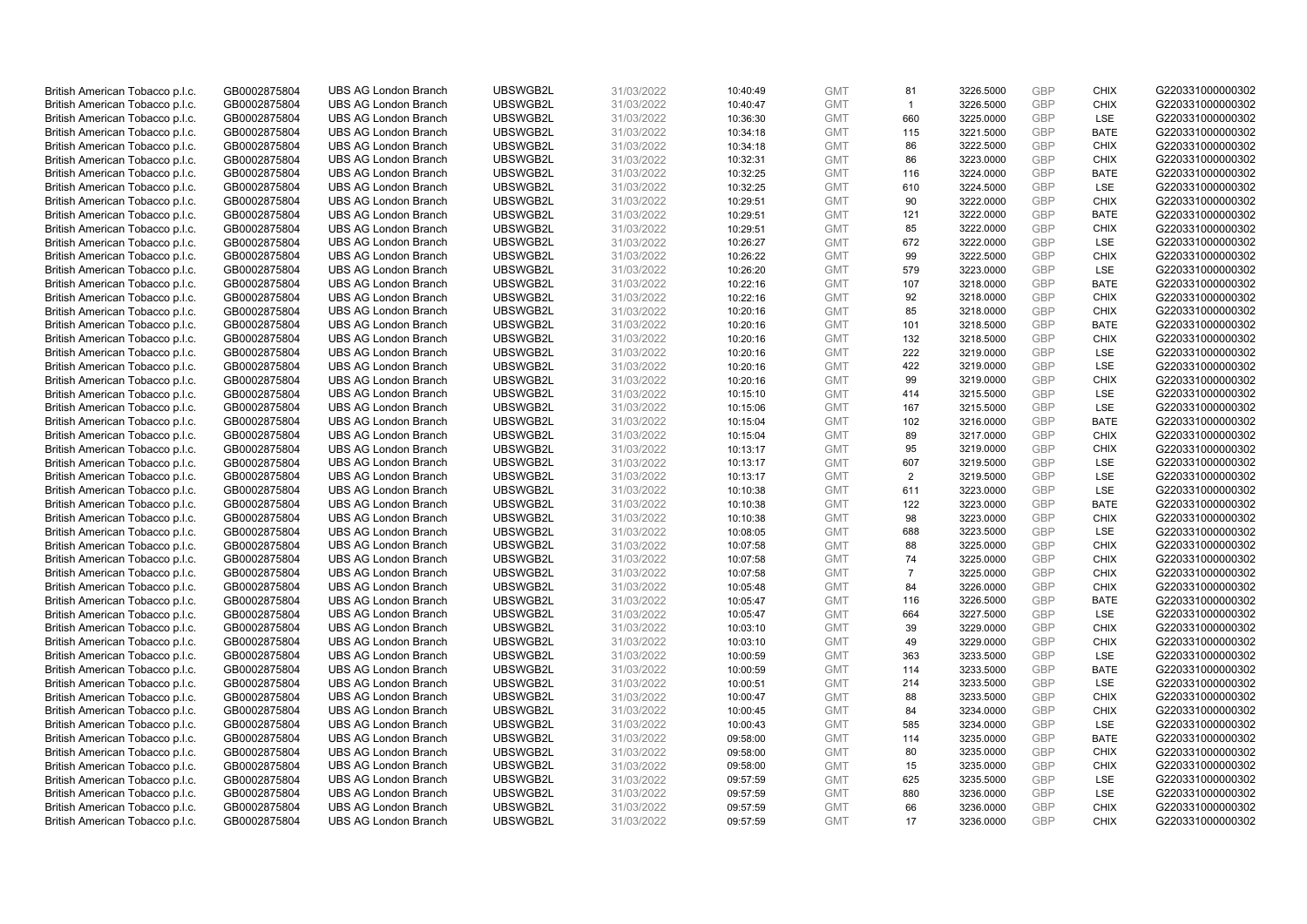| British American Tobacco p.l.c. | GB0002875804 | <b>UBS AG London Branch</b> | UBSWGB2L             | 31/03/2022 | 09:57:59 | <b>GMT</b> | 58             | 3236.0000 | <b>GBP</b>        | <b>BATE</b>        | G220331000000302                     |
|---------------------------------|--------------|-----------------------------|----------------------|------------|----------|------------|----------------|-----------|-------------------|--------------------|--------------------------------------|
|                                 |              |                             |                      |            |          |            |                |           | GBP               |                    |                                      |
| British American Tobacco p.l.c. | GB0002875804 | <b>UBS AG London Branch</b> | UBSWGB2L             | 31/03/2022 | 09:57:59 | <b>GMT</b> | 95             | 3236.0000 |                   | <b>CHIX</b>        | G220331000000302                     |
| British American Tobacco p.l.c. | GB0002875804 | <b>UBS AG London Branch</b> | UBSWGB2L             | 31/03/2022 | 09:57:59 | <b>GMT</b> | 109            | 3236.5000 | <b>GBP</b>        | <b>BATE</b>        | G220331000000302                     |
| British American Tobacco p.l.c. | GB0002875804 | <b>UBS AG London Branch</b> | UBSWGB2L             | 31/03/2022 | 09:57:59 | <b>GMT</b> | 68             | 3236.0000 | <b>GBP</b>        | <b>BATE</b>        | G220331000000302                     |
| British American Tobacco p.l.c. | GB0002875804 | <b>UBS AG London Branch</b> | UBSWGB2L             | 31/03/2022 | 09:57:59 | <b>GMT</b> | 3              | 3236.0000 | <b>GBP</b>        | <b>BATE</b>        | G220331000000302                     |
| British American Tobacco p.l.c. | GB0002875804 | <b>UBS AG London Branch</b> | UBSWGB2L             | 31/03/2022 | 09:56:52 | <b>GMT</b> | $\overline{4}$ | 3236.0000 | <b>GBP</b>        | <b>CHIX</b>        | G220331000000302                     |
| British American Tobacco p.l.c. | GB0002875804 | <b>UBS AG London Branch</b> | UBSWGB2L             | 31/03/2022 | 09:55:52 | <b>GMT</b> | 131            | 3236.0000 | <b>GBP</b>        | <b>CHIX</b>        | G220331000000302                     |
| British American Tobacco p.l.c. | GB0002875804 | <b>UBS AG London Branch</b> | UBSWGB2L             | 31/03/2022 | 09:55:16 | <b>GMT</b> | $\mathbf{1}$   | 3235.0000 | <b>GBP</b>        | <b>CHIX</b>        | G220331000000302                     |
| British American Tobacco p.l.c. | GB0002875804 | <b>UBS AG London Branch</b> | UBSWGB2L             | 31/03/2022 | 09:49:44 | <b>GMT</b> | 97             | 3231.0000 | GBP               | <b>CHIX</b>        | G220331000000302                     |
| British American Tobacco p.l.c. | GB0002875804 | <b>UBS AG London Branch</b> | UBSWGB2L             | 31/03/2022 | 09:47:55 | <b>GMT</b> | 534            | 3230.5000 | <b>GBP</b>        | LSE                | G220331000000302                     |
| British American Tobacco p.l.c. | GB0002875804 | <b>UBS AG London Branch</b> | UBSWGB2L             | 31/03/2022 | 09:47:55 | <b>GMT</b> | 110            | 3230.5000 | <b>GBP</b>        | <b>CHIX</b>        | G220331000000302                     |
| British American Tobacco p.l.c. | GB0002875804 | <b>UBS AG London Branch</b> | UBSWGB2L             | 31/03/2022 | 09:47:55 | <b>GMT</b> | 82             | 3230.5000 | <b>GBP</b>        | LSE                | G220331000000302                     |
| British American Tobacco p.l.c. | GB0002875804 | <b>UBS AG London Branch</b> | UBSWGB2L             | 31/03/2022 | 09:43:59 | <b>GMT</b> | 85             | 3231.5000 | <b>GBP</b>        | <b>CHIX</b>        | G220331000000302                     |
| British American Tobacco p.l.c. | GB0002875804 | <b>UBS AG London Branch</b> | UBSWGB2L             | 31/03/2022 | 09:42:32 | <b>GMT</b> | 671            | 3231.0000 | <b>GBP</b>        | LSE                | G220331000000302                     |
| British American Tobacco p.l.c. | GB0002875804 | <b>UBS AG London Branch</b> | UBSWGB2L             | 31/03/2022 | 09:42:32 | <b>GMT</b> | 114            | 3231.0000 | GBP               | <b>BATE</b>        | G220331000000302                     |
| British American Tobacco p.l.c. | GB0002875804 | <b>UBS AG London Branch</b> | UBSWGB2L             | 31/03/2022 | 09:40:31 | <b>GMT</b> | 85             | 3229.0000 | <b>GBP</b>        | <b>CHIX</b>        | G220331000000302                     |
| British American Tobacco p.l.c. | GB0002875804 | <b>UBS AG London Branch</b> | UBSWGB2L             | 31/03/2022 | 09:40:02 | <b>GMT</b> | 667            | 3233.5000 | GBP               | LSE                | G220331000000302                     |
| British American Tobacco p.l.c. | GB0002875804 | <b>UBS AG London Branch</b> | UBSWGB2L             | 31/03/2022 | 09:39:14 | <b>GMT</b> | 99             | 3232.0000 | <b>GBP</b>        | <b>CHIX</b>        | G220331000000302                     |
| British American Tobacco p.l.c. | GB0002875804 | <b>UBS AG London Branch</b> | UBSWGB2L             | 31/03/2022 | 09:38:28 | <b>GMT</b> | 113            | 3232.5000 | <b>GBP</b>        | <b>BATE</b>        | G220331000000302                     |
| British American Tobacco p.l.c. | GB0002875804 | <b>UBS AG London Branch</b> | UBSWGB2L             | 31/03/2022 | 09:37:02 | <b>GMT</b> | 46             | 3234.0000 | <b>GBP</b>        | <b>BATE</b>        | G220331000000302                     |
| British American Tobacco p.l.c. | GB0002875804 | <b>UBS AG London Branch</b> | UBSWGB2L             | 31/03/2022 | 09:37:02 | <b>GMT</b> | 22             | 3234.0000 | <b>GBP</b>        | <b>BATE</b>        | G220331000000302                     |
| British American Tobacco p.l.c. | GB0002875804 | <b>UBS AG London Branch</b> | UBSWGB2L             | 31/03/2022 | 09:37:02 | <b>GMT</b> | 12             | 3234.0000 | <b>GBP</b>        | <b>BATE</b>        | G220331000000302                     |
| British American Tobacco p.l.c. | GB0002875804 | <b>UBS AG London Branch</b> | UBSWGB2L             | 31/03/2022 | 09:37:02 | <b>GMT</b> | 13             | 3234.0000 | <b>GBP</b>        | <b>BATE</b>        | G220331000000302                     |
| British American Tobacco p.l.c. | GB0002875804 | <b>UBS AG London Branch</b> | UBSWGB2L             | 31/03/2022 | 09:37:02 | <b>GMT</b> | 13             | 3234.0000 | <b>GBP</b>        | <b>BATE</b>        | G220331000000302                     |
|                                 |              |                             |                      |            |          |            |                |           |                   |                    |                                      |
| British American Tobacco p.l.c. | GB0002875804 | <b>UBS AG London Branch</b> | UBSWGB2L<br>UBSWGB2L | 31/03/2022 | 09:36:48 | <b>GMT</b> | 92<br>631      | 3235.0000 | <b>GBP</b><br>GBP | <b>CHIX</b><br>LSE | G220331000000302<br>G220331000000302 |
| British American Tobacco p.l.c. | GB0002875804 | <b>UBS AG London Branch</b> |                      | 31/03/2022 | 09:36:48 | <b>GMT</b> |                | 3235.0000 |                   |                    |                                      |
| British American Tobacco p.l.c. | GB0002875804 | <b>UBS AG London Branch</b> | UBSWGB2L             | 31/03/2022 | 09:36:48 | <b>GMT</b> | 38             | 3235.0000 | <b>GBP</b>        | LSE                | G220331000000302                     |
| British American Tobacco p.l.c. | GB0002875804 | <b>UBS AG London Branch</b> | UBSWGB2L             | 31/03/2022 | 09:34:11 | <b>GMT</b> | 102            | 3234.5000 | GBP               | <b>BATE</b>        | G220331000000302                     |
| British American Tobacco p.l.c. | GB0002875804 | <b>UBS AG London Branch</b> | UBSWGB2L             | 31/03/2022 | 09:34:11 | <b>GMT</b> | 110            | 3234.5000 | <b>GBP</b>        | <b>BATE</b>        | G220331000000302                     |
| British American Tobacco p.l.c. | GB0002875804 | <b>UBS AG London Branch</b> | UBSWGB2L             | 31/03/2022 | 09:34:11 | <b>GMT</b> | 93             | 3235.0000 | GBP               | <b>CHIX</b>        | G220331000000302                     |
| British American Tobacco p.l.c. | GB0002875804 | <b>UBS AG London Branch</b> | UBSWGB2L             | 31/03/2022 | 09:33:35 | <b>GMT</b> | 93             | 3235.0000 | <b>GBP</b>        | <b>CHIX</b>        | G220331000000302                     |
| British American Tobacco p.l.c. | GB0002875804 | <b>UBS AG London Branch</b> | UBSWGB2L             | 31/03/2022 | 09:32:39 | <b>GMT</b> | 89             | 3236.0000 | <b>GBP</b>        | <b>CHIX</b>        | G220331000000302                     |
| British American Tobacco p.l.c. | GB0002875804 | <b>UBS AG London Branch</b> | UBSWGB2L             | 31/03/2022 | 09:32:37 | <b>GMT</b> | 649            | 3236.5000 | <b>GBP</b>        | LSE                | G220331000000302                     |
| British American Tobacco p.l.c. | GB0002875804 | <b>UBS AG London Branch</b> | UBSWGB2L             | 31/03/2022 | 09:30:03 | <b>GMT</b> | 25             | 3235.0000 | <b>GBP</b>        | <b>CHIX</b>        | G220331000000302                     |
| British American Tobacco p.l.c. | GB0002875804 | <b>UBS AG London Branch</b> | UBSWGB2L             | 31/03/2022 | 09:30:03 | <b>GMT</b> | 13             | 3235.0000 | GBP               | <b>CHIX</b>        | G220331000000302                     |
| British American Tobacco p.l.c. | GB0002875804 | <b>UBS AG London Branch</b> | UBSWGB2L             | 31/03/2022 | 09:30:03 | <b>GMT</b> | 37             | 3235.0000 | <b>GBP</b>        | <b>CHIX</b>        | G220331000000302                     |
| British American Tobacco p.l.c. | GB0002875804 | <b>UBS AG London Branch</b> | UBSWGB2L             | 31/03/2022 | 09:30:03 | <b>GMT</b> | 37             | 3235.0000 | GBP               | <b>CHIX</b>        | G220331000000302                     |
| British American Tobacco p.l.c. | GB0002875804 | <b>UBS AG London Branch</b> | UBSWGB2L             | 31/03/2022 | 09:29:41 | <b>GMT</b> | 30             | 3235.5000 | <b>GBP</b>        | <b>CHIX</b>        | G220331000000302                     |
| British American Tobacco p.l.c. | GB0002875804 | <b>UBS AG London Branch</b> | UBSWGB2L             | 31/03/2022 | 09:29:33 | <b>GMT</b> | 645            | 3235.5000 | GBP               | LSE                | G220331000000302                     |
| British American Tobacco p.l.c. | GB0002875804 | <b>UBS AG London Branch</b> | UBSWGB2L             | 31/03/2022 | 09:25:01 | <b>GMT</b> | 583            | 3230.5000 | <b>GBP</b>        | <b>LSE</b>         | G220331000000302                     |
| British American Tobacco p.l.c. | GB0002875804 | <b>UBS AG London Branch</b> | UBSWGB2L             | 31/03/2022 | 09:25:01 | <b>GMT</b> | 87             | 3230.5000 | GBP               | <b>CHIX</b>        | G220331000000302                     |
| British American Tobacco p.l.c. | GB0002875804 | <b>UBS AG London Branch</b> | UBSWGB2L             | 31/03/2022 | 09:23:14 | <b>GMT</b> | 94             | 3227.5000 | <b>GBP</b>        | <b>CHIX</b>        | G220331000000302                     |
| British American Tobacco p.l.c. | GB0002875804 | <b>UBS AG London Branch</b> | UBSWGB2L             | 31/03/2022 | 09:23:13 | <b>GMT</b> | 136            | 3229.0000 | GBP               | LSE                | G220331000000302                     |
| British American Tobacco p.l.c. | GB0002875804 | <b>UBS AG London Branch</b> | UBSWGB2L             | 31/03/2022 | 09:23:13 | <b>GMT</b> | 120            | 3229.0000 | <b>GBP</b>        | LSE                | G220331000000302                     |
| British American Tobacco p.l.c. | GB0002875804 | <b>UBS AG London Branch</b> | UBSWGB2L             | 31/03/2022 | 09:23:13 | <b>GMT</b> | 360            | 3229.0000 | GBP               | LSE                | G220331000000302                     |
| British American Tobacco p.l.c. | GB0002875804 | <b>UBS AG London Branch</b> | UBSWGB2L             | 31/03/2022 | 09:23:13 | <b>GMT</b> | 99             | 3229.0000 | <b>GBP</b>        | <b>CHIX</b>        | G220331000000302                     |
| British American Tobacco p.l.c. | GB0002875804 | <b>UBS AG London Branch</b> | UBSWGB2L             | 31/03/2022 | 09:20:52 | <b>GMT</b> | 101            | 3230.0000 | GBP               | <b>BATE</b>        | G220331000000302                     |
| British American Tobacco p.l.c. | GB0002875804 | <b>UBS AG London Branch</b> | UBSWGB2L             | 31/03/2022 | 09:20:38 | <b>GMT</b> | 583            | 3231.5000 | GBP               | LSE                | G220331000000302                     |
| British American Tobacco p.l.c. | GB0002875804 | <b>UBS AG London Branch</b> | UBSWGB2L             | 31/03/2022 | 09:19:19 | <b>GMT</b> | 6              | 3229.5000 | GBP               | <b>CHIX</b>        | G220331000000302                     |
| British American Tobacco p.l.c. | GB0002875804 | <b>UBS AG London Branch</b> | UBSWGB2L             | 31/03/2022 | 09:19:19 | <b>GMT</b> | 80             | 3229.5000 | GBP               | <b>CHIX</b>        | G220331000000302                     |
| British American Tobacco p.l.c. | GB0002875804 | <b>UBS AG London Branch</b> | UBSWGB2L             | 31/03/2022 | 09:19:19 | <b>GMT</b> | 736            | 3229.0000 | <b>GBP</b>        | LSE                | G220331000000302                     |
| British American Tobacco p.l.c. | GB0002875804 | <b>UBS AG London Branch</b> | UBSWGB2L             | 31/03/2022 | 09:19:19 | <b>GMT</b> | 136            | 3229.0000 | <b>GBP</b>        | LSE                | G220331000000302                     |
| British American Tobacco p.l.c. | GB0002875804 | <b>UBS AG London Branch</b> | UBSWGB2L             | 31/03/2022 | 09:19:17 | <b>GMT</b> | 26             | 3229.5000 | <b>GBP</b>        | <b>CHIX</b>        | G220331000000302                     |
| British American Tobacco p.l.c. | GB0002875804 | <b>UBS AG London Branch</b> | UBSWGB2L             | 31/03/2022 | 09:19:17 | <b>GMT</b> | 690            | 3230.0000 | GBP               | <b>LSE</b>         | G220331000000302                     |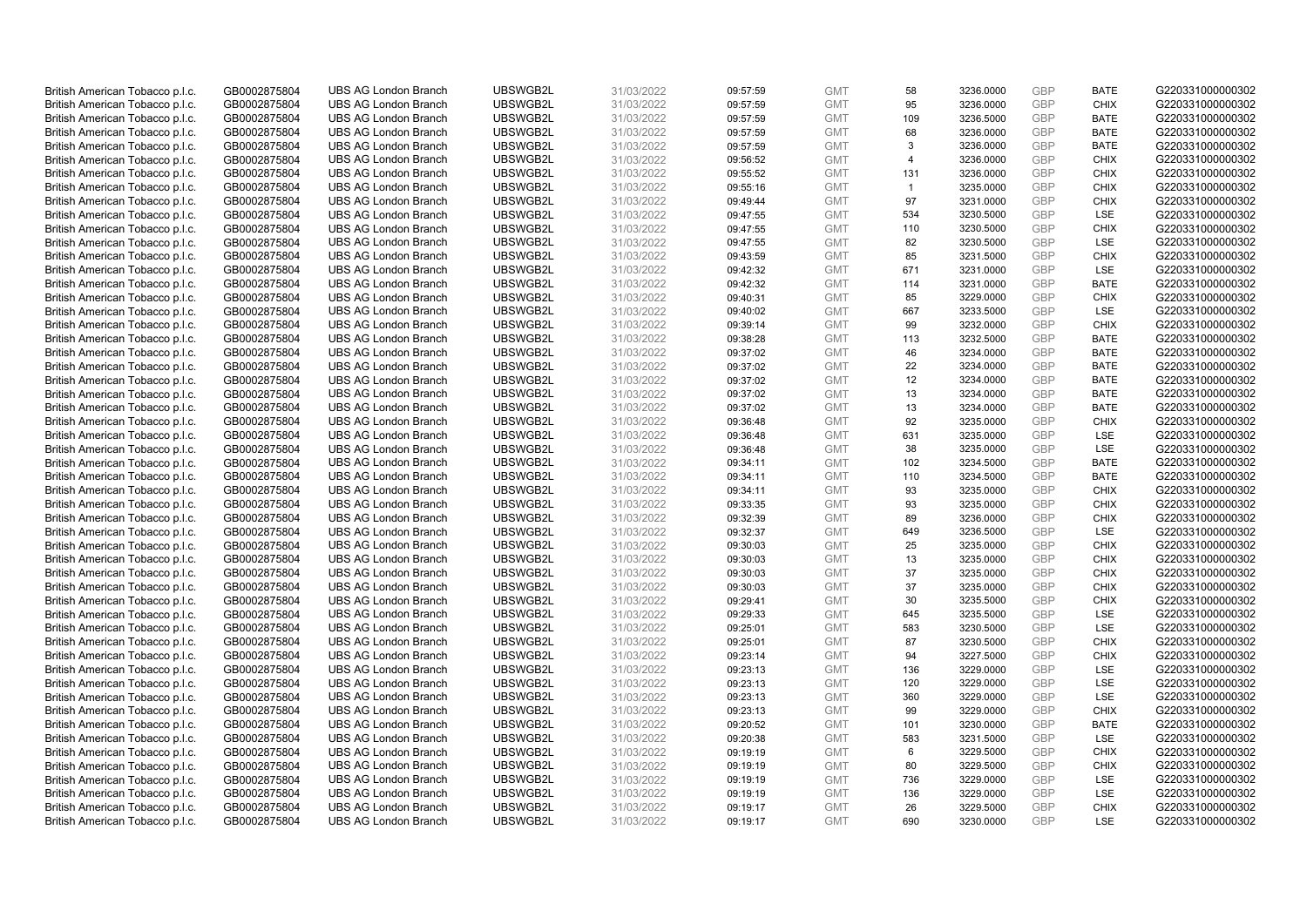| British American Tobacco p.l.c.                                    | GB0002875804                 | <b>UBS AG London Branch</b>                                | UBSWGB2L             | 31/03/2022               | 09:19:17             | <b>GMT</b>               | 3         | 3229.5000              | <b>GBP</b>        | <b>CHIX</b>                | G220331000000302                     |
|--------------------------------------------------------------------|------------------------------|------------------------------------------------------------|----------------------|--------------------------|----------------------|--------------------------|-----------|------------------------|-------------------|----------------------------|--------------------------------------|
| British American Tobacco p.l.c.                                    | GB0002875804                 | <b>UBS AG London Branch</b>                                | UBSWGB2L             | 31/03/2022               | 09:19:17             | <b>GMT</b>               | 81        | 3229.5000              | <b>GBP</b>        | <b>CHIX</b>                | G220331000000302                     |
| British American Tobacco p.l.c.                                    | GB0002875804                 | <b>UBS AG London Branch</b>                                | UBSWGB2L             | 31/03/2022               | 09:19:17             | <b>GMT</b>               | 55        | 3229.5000              | <b>GBP</b>        | <b>BATE</b>                | G220331000000302                     |
| British American Tobacco p.l.c.                                    | GB0002875804                 | <b>UBS AG London Branch</b>                                | UBSWGB2L             | 31/03/2022               | 09:19:17             | <b>GMT</b>               | 29        | 3229.5000              | <b>GBP</b>        | <b>BATE</b>                | G220331000000302                     |
| British American Tobacco p.l.c.                                    | GB0002875804                 | <b>UBS AG London Branch</b>                                | UBSWGB2L             | 31/03/2022               | 09:19:17             | <b>GMT</b>               | 27        | 3229.5000              | <b>GBP</b>        | <b>BATE</b>                | G220331000000302                     |
| British American Tobacco p.l.c.                                    | GB0002875804                 | <b>UBS AG London Branch</b>                                | UBSWGB2L             | 31/03/2022               | 09:19:17             | <b>GMT</b>               | 60        | 3229.5000              | <b>GBP</b>        | <b>CHIX</b>                | G220331000000302                     |
| British American Tobacco p.l.c.                                    | GB0002875804                 | <b>UBS AG London Branch</b>                                | UBSWGB2L             | 31/03/2022               | 09:19:17             | <b>GMT</b>               | 9         | 3229.5000              | <b>GBP</b>        | <b>BATE</b>                | G220331000000302                     |
| British American Tobacco p.l.c.                                    | GB0002875804                 | <b>UBS AG London Branch</b>                                | UBSWGB2L             | 31/03/2022               | 09:14:29             | <b>GMT</b>               | 94        | 3224.5000              | GBP               | <b>CHIX</b>                | G220331000000302                     |
| British American Tobacco p.l.c.                                    | GB0002875804                 | <b>UBS AG London Branch</b>                                | UBSWGB2L             | 31/03/2022               | 09:13:08             | <b>GMT</b>               | 695       | 3225.0000              | <b>GBP</b>        | <b>LSE</b>                 | G220331000000302                     |
| British American Tobacco p.l.c.                                    | GB0002875804                 | <b>UBS AG London Branch</b>                                | UBSWGB2L             | 31/03/2022               | 09:13:08             | <b>GMT</b>               | 105       | 3225.5000              | <b>GBP</b>        | <b>BATE</b>                | G220331000000302                     |
| British American Tobacco p.l.c.                                    | GB0002875804                 | <b>UBS AG London Branch</b>                                | UBSWGB2L             | 31/03/2022               | 09:13:08             | <b>GMT</b>               | 80        | 3225.5000              | <b>GBP</b>        | <b>CHIX</b>                | G220331000000302                     |
| British American Tobacco p.l.c.                                    | GB0002875804                 | <b>UBS AG London Branch</b>                                | UBSWGB2L             | 31/03/2022               | 09:12:55             | <b>GMT</b>               | 117       | 3226.0000              | <b>GBP</b>        | <b>BATE</b>                | G220331000000302                     |
| British American Tobacco p.l.c.                                    | GB0002875804                 | <b>UBS AG London Branch</b>                                | UBSWGB2L             | 31/03/2022               | 09:12:55             | <b>GMT</b>               | 92        | 3226.0000              | GBP               | <b>CHIX</b>                | G220331000000302                     |
| British American Tobacco p.l.c.                                    | GB0002875804                 | <b>UBS AG London Branch</b>                                | UBSWGB2L             | 31/03/2022               | 09:09:11             | <b>GMT</b>               | 83        | 3226.0000              | <b>GBP</b>        | <b>CHIX</b>                | G220331000000302                     |
| British American Tobacco p.l.c.                                    | GB0002875804                 | <b>UBS AG London Branch</b>                                | UBSWGB2L             | 31/03/2022               | 09:09:11             | <b>GMT</b>               | 216       | 3226.5000              | <b>GBP</b>        | LSE                        | G220331000000302                     |
| British American Tobacco p.l.c.                                    | GB0002875804                 | <b>UBS AG London Branch</b>                                | UBSWGB2L             | 31/03/2022               | 09:09:11             | <b>GMT</b>               | 496       | 3226.5000              | <b>GBP</b>        | LSE                        | G220331000000302                     |
| British American Tobacco p.l.c.                                    | GB0002875804                 | <b>UBS AG London Branch</b>                                | UBSWGB2L             | 31/03/2022               | 09:08:57             | <b>GMT</b>               | 88        | 3227.0000              | GBP               | <b>CHIX</b>                | G220331000000302                     |
| British American Tobacco p.l.c.                                    | GB0002875804                 | <b>UBS AG London Branch</b>                                | UBSWGB2L             | 31/03/2022               | 09:08:04             | <b>GMT</b>               | 86        | 3229.0000              | <b>GBP</b>        | <b>CHIX</b>                | G220331000000302                     |
| British American Tobacco p.l.c.                                    | GB0002875804                 | <b>UBS AG London Branch</b>                                | UBSWGB2L             | 31/03/2022               | 09:08:04             | <b>GMT</b>               | 87        | 3229.0000              | GBP               | <b>CHIX</b>                | G220331000000302                     |
| British American Tobacco p.l.c.                                    | GB0002875804                 | <b>UBS AG London Branch</b>                                | UBSWGB2L             | 31/03/2022               | 09:08:04             | <b>GMT</b>               | 702       | 3229.5000              | <b>GBP</b>        | LSE                        | G220331000000302                     |
| British American Tobacco p.l.c.                                    | GB0002875804                 | <b>UBS AG London Branch</b>                                | UBSWGB2L             | 31/03/2022               | 09:08:04             | <b>GMT</b>               | 104       | 3229.5000              | GBP               | <b>BATE</b>                | G220331000000302                     |
| British American Tobacco p.l.c.                                    | GB0002875804                 | <b>UBS AG London Branch</b>                                | UBSWGB2L             | 31/03/2022               | 09:03:34             | <b>GMT</b>               | 93        | 3226.0000              | <b>GBP</b>        | <b>BATE</b>                | G220331000000302                     |
| British American Tobacco p.l.c.                                    | GB0002875804                 | <b>UBS AG London Branch</b>                                | UBSWGB2L             | 31/03/2022               | 09:03:34             | <b>GMT</b>               | 27        | 3226.0000              | <b>GBP</b>        | <b>BATE</b>                | G220331000000302                     |
| British American Tobacco p.l.c.                                    | GB0002875804                 | <b>UBS AG London Branch</b>                                | UBSWGB2L             | 31/03/2022               | 09:03:34             | <b>GMT</b>               | 693       | 3227.0000              | <b>GBP</b>        | LSE                        | G220331000000302                     |
| British American Tobacco p.l.c.                                    | GB0002875804                 | <b>UBS AG London Branch</b>                                | UBSWGB2L             | 31/03/2022               | 09:03:34             | <b>GMT</b>               | 84        | 3227.0000              | <b>GBP</b>        | <b>CHIX</b>                | G220331000000302                     |
| British American Tobacco p.l.c.                                    | GB0002875804                 | <b>UBS AG London Branch</b>                                | UBSWGB2L             | 31/03/2022               | 09:02:13             | <b>GMT</b>               | 88        | 3228.5000              | GBP               | <b>CHIX</b>                | G220331000000302                     |
| British American Tobacco p.l.c.                                    | GB0002875804                 | <b>UBS AG London Branch</b>                                | UBSWGB2L             | 31/03/2022               | 09:01:51             | <b>GMT</b>               | 88        | 3229.0000              | <b>GBP</b>        | <b>CHIX</b>                | G220331000000302                     |
| British American Tobacco p.l.c.                                    | GB0002875804                 | <b>UBS AG London Branch</b>                                | UBSWGB2L             | 31/03/2022               | 08:59:53             | <b>GMT</b>               | 113       | 3230.0000              | GBP               | <b>BATE</b>                | G220331000000302                     |
| British American Tobacco p.l.c.                                    | GB0002875804                 | <b>UBS AG London Branch</b>                                | UBSWGB2L             | 31/03/2022               | 08:59:53             | <b>GMT</b>               | 49        | 3230.5000              | GBP               | LSE                        | G220331000000302                     |
| British American Tobacco p.l.c.                                    | GB0002875804                 | <b>UBS AG London Branch</b>                                | UBSWGB2L             | 31/03/2022               | 08:59:53             | <b>GMT</b>               | 29        | 3230.5000              | <b>GBP</b>        | LSE                        | G220331000000302                     |
| British American Tobacco p.l.c.                                    | GB0002875804                 | <b>UBS AG London Branch</b>                                | UBSWGB2L             | 31/03/2022               | 08:59:53             | <b>GMT</b>               | 290       | 3230.5000              | GBP               | LSE                        | G220331000000302                     |
| British American Tobacco p.l.c.                                    | GB0002875804                 | <b>UBS AG London Branch</b>                                | UBSWGB2L             | 31/03/2022               | 08:59:53             | <b>GMT</b>               | 250       | 3230.5000              | GBP               | LSE                        | G220331000000302                     |
| British American Tobacco p.l.c.                                    | GB0002875804                 | <b>UBS AG London Branch</b>                                | UBSWGB2L             | 31/03/2022               | 08:58:54             | <b>GMT</b>               | 87        | 3230.5000              | GBP               | <b>CHIX</b>                | G220331000000302                     |
| British American Tobacco p.l.c.                                    | GB0002875804                 | <b>UBS AG London Branch</b>                                | UBSWGB2L             | 31/03/2022               | 08:57:18             | <b>GMT</b>               | 87        | 3233.5000              | <b>GBP</b>        | <b>CHIX</b>                | G220331000000302                     |
| British American Tobacco p.l.c.                                    | GB0002875804                 | <b>UBS AG London Branch</b>                                | UBSWGB2L             | 31/03/2022               | 08:57:12             | <b>GMT</b>               | 700       | 3234.5000              | GBP               | LSE                        | G220331000000302                     |
| British American Tobacco p.l.c.                                    | GB0002875804                 | <b>UBS AG London Branch</b>                                | UBSWGB2L             | 31/03/2022               | 08:56:01             | <b>GMT</b>               | 85        | 3237.5000              | <b>GBP</b>        | <b>CHIX</b>                | G220331000000302                     |
| British American Tobacco p.l.c.                                    | GB0002875804                 | <b>UBS AG London Branch</b>                                | UBSWGB2L             | 31/03/2022               | 08:56:01             | <b>GMT</b>               | 101       | 3237.5000              | GBP               | <b>BATE</b>                | G220331000000302                     |
| British American Tobacco p.l.c.                                    | GB0002875804                 | <b>UBS AG London Branch</b>                                | UBSWGB2L             | 31/03/2022               | 08:55:24             | <b>GMT</b>               | 703       | 3238.5000              | <b>GBP</b>        | LSE                        | G220331000000302                     |
| British American Tobacco p.l.c.                                    | GB0002875804                 | <b>UBS AG London Branch</b>                                | UBSWGB2L             | 31/03/2022               | 08:53:19             | <b>GMT</b>               | 99        | 3235.0000              | GBP               | <b>CHIX</b>                | G220331000000302                     |
| British American Tobacco p.l.c.                                    | GB0002875804                 | <b>UBS AG London Branch</b>                                | UBSWGB2L             | 31/03/2022               | 08:53:19             | <b>GMT</b>               | 97<br>103 | 3235.0000              | <b>GBP</b><br>GBP | <b>CHIX</b><br><b>BATE</b> | G220331000000302                     |
| British American Tobacco p.l.c.                                    | GB0002875804                 | <b>UBS AG London Branch</b><br><b>UBS AG London Branch</b> | UBSWGB2L<br>UBSWGB2L | 31/03/2022               | 08:52:32             | <b>GMT</b>               |           | 3236.5000              | GBP               | LSE                        | G220331000000302<br>G220331000000302 |
| British American Tobacco p.l.c.                                    | GB0002875804                 | <b>UBS AG London Branch</b>                                | UBSWGB2L             | 31/03/2022               | 08:51:28             | <b>GMT</b><br><b>GMT</b> | 583       | 3236.0000              | GBP               |                            | G220331000000302                     |
| British American Tobacco p.l.c.<br>British American Tobacco p.l.c. | GB0002875804<br>GB0002875804 | <b>UBS AG London Branch</b>                                | UBSWGB2L             | 31/03/2022<br>31/03/2022 | 08:51:00<br>08:51:00 | <b>GMT</b>               | 99<br>108 | 3234.5000<br>3234.5000 | GBP               | <b>CHIX</b><br><b>CHIX</b> | G220331000000302                     |
| British American Tobacco p.l.c.                                    | GB0002875804                 | <b>UBS AG London Branch</b>                                | UBSWGB2L             | 31/03/2022               | 08:50:59             | <b>GMT</b>               | 111       | 3235.5000              | <b>GBP</b>        | <b>BATE</b>                | G220331000000302                     |
| British American Tobacco p.l.c.                                    | GB0002875804                 | <b>UBS AG London Branch</b>                                | UBSWGB2L             | 31/03/2022               | 08:50:43             | <b>GMT</b>               | 92        | 3236.0000              | <b>GBP</b>        | <b>CHIX</b>                | G220331000000302                     |
| British American Tobacco p.l.c.                                    | GB0002875804                 | <b>UBS AG London Branch</b>                                | UBSWGB2L             | 31/03/2022               | 08:48:37             | <b>GMT</b>               | 610       | 3233.0000              | <b>GBP</b>        | LSE                        | G220331000000302                     |
| British American Tobacco p.l.c.                                    | GB0002875804                 | <b>UBS AG London Branch</b>                                | UBSWGB2L             | 31/03/2022               | 08:45:46             | <b>GMT</b>               | 98        | 3229.0000              | <b>GBP</b>        | <b>CHIX</b>                | G220331000000302                     |
| British American Tobacco p.l.c.                                    | GB0002875804                 | <b>UBS AG London Branch</b>                                | UBSWGB2L             | 31/03/2022               | 08:45:46             | <b>GMT</b>               | 117       | 3229.0000              | <b>GBP</b>        | <b>BATE</b>                | G220331000000302                     |
| British American Tobacco p.l.c.                                    | GB0002875804                 | <b>UBS AG London Branch</b>                                | UBSWGB2L             | 31/03/2022               | 08:45:46             | <b>GMT</b>               | 409       | 3229.0000              | <b>GBP</b>        | <b>LSE</b>                 | G220331000000302                     |
| British American Tobacco p.l.c.                                    | GB0002875804                 | <b>UBS AG London Branch</b>                                | UBSWGB2L             | 31/03/2022               | 08:45:46             | <b>GMT</b>               | 236       | 3229.0000              | <b>GBP</b>        | LSE                        | G220331000000302                     |
| British American Tobacco p.l.c.                                    | GB0002875804                 | <b>UBS AG London Branch</b>                                | UBSWGB2L             | 31/03/2022               | 08:45:44             | <b>GMT</b>               | 88        | 3230.0000              | <b>GBP</b>        | <b>CHIX</b>                | G220331000000302                     |
| British American Tobacco p.l.c.                                    | GB0002875804                 | <b>UBS AG London Branch</b>                                | UBSWGB2L             | 31/03/2022               | 08:45:44             | <b>GMT</b>               | 119       | 3230.5000              | <b>GBP</b>        | <b>BATE</b>                | G220331000000302                     |
| British American Tobacco p.l.c.                                    | GB0002875804                 | <b>UBS AG London Branch</b>                                | UBSWGB2L             | 31/03/2022               | 08:43:41             | <b>GMT</b>               | 614       | 3229.5000              | GBP               | <b>LSE</b>                 | G220331000000302                     |
|                                                                    |                              |                                                            |                      |                          |                      |                          |           |                        |                   |                            |                                      |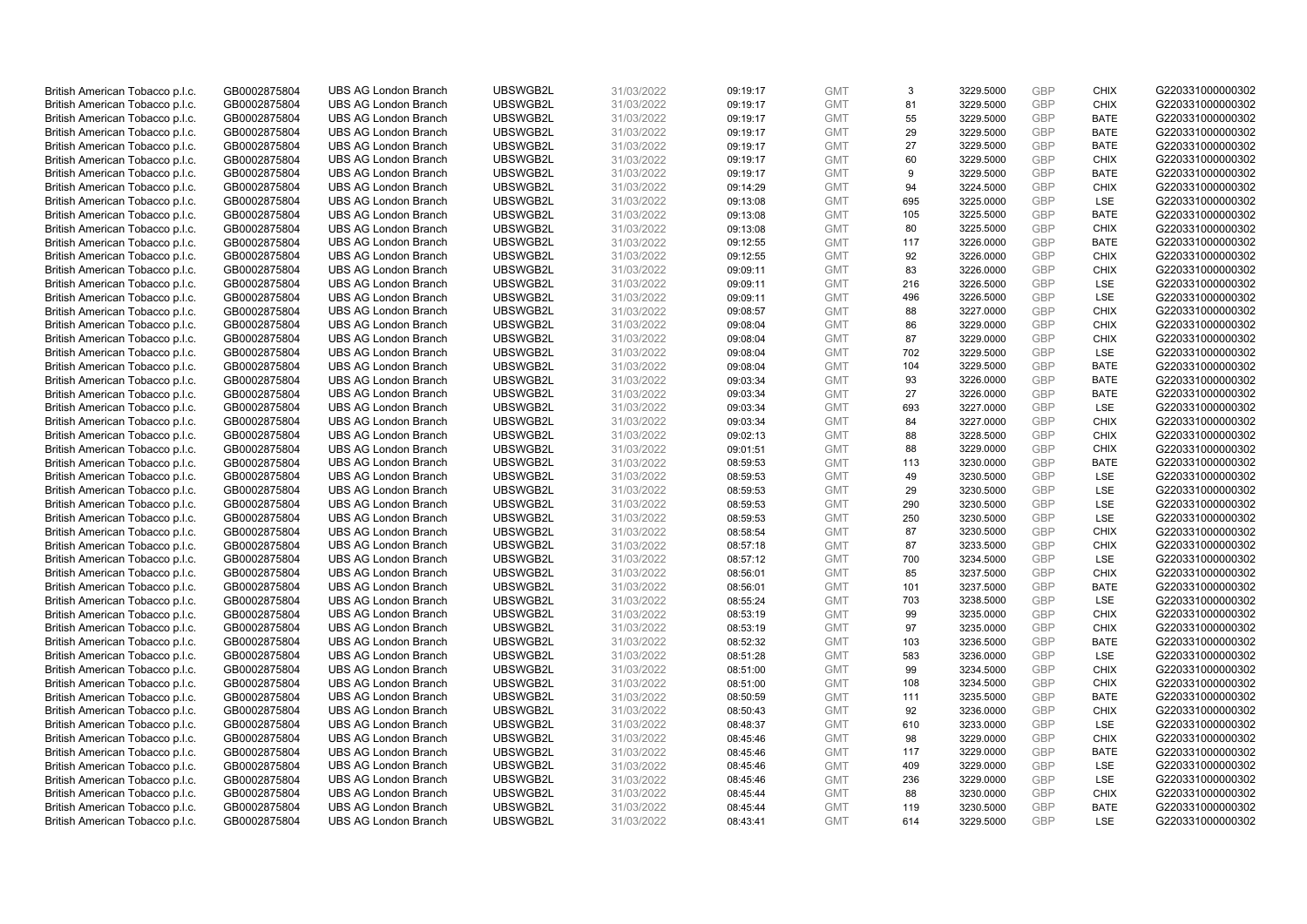| British American Tobacco p.l.c. | GB0002875804                 | <b>UBS AG London Branch</b> | UBSWGB2L | 31/03/2022               | 08:42:31 | <b>GMT</b> | 97           | 3231.0000 | <b>GBP</b> | <b>CHIX</b> | G220331000000302 |
|---------------------------------|------------------------------|-----------------------------|----------|--------------------------|----------|------------|--------------|-----------|------------|-------------|------------------|
|                                 |                              |                             |          |                          |          |            |              |           |            |             |                  |
| British American Tobacco p.l.c. | GB0002875804                 | <b>UBS AG London Branch</b> | UBSWGB2L | 31/03/2022               | 08:42:31 | <b>GMT</b> | 18           | 3232.5000 | <b>GBP</b> | <b>CHIX</b> | G220331000000302 |
| British American Tobacco p.l.c. | GB0002875804                 | <b>UBS AG London Branch</b> | UBSWGB2L | 31/03/2022               | 08:42:31 | <b>GMT</b> | 63           | 3232.5000 | <b>GBP</b> | <b>CHIX</b> | G220331000000302 |
| British American Tobacco p.l.c. | GB0002875804                 | <b>UBS AG London Branch</b> | UBSWGB2L | 31/03/2022               | 08:42:31 | <b>GMT</b> | 102          | 3232.5000 | <b>GBP</b> | <b>BATE</b> | G220331000000302 |
| British American Tobacco p.l.c. | GB0002875804                 | <b>UBS AG London Branch</b> | UBSWGB2L | 31/03/2022               | 08:40:32 | <b>GMT</b> | 692          | 3229.5000 | <b>GBP</b> | LSE         | G220331000000302 |
| British American Tobacco p.l.c. | GB0002875804                 | <b>UBS AG London Branch</b> | UBSWGB2L | 31/03/2022               | 08:39:28 | <b>GMT</b> | 657          | 3229.0000 | <b>GBP</b> | <b>LSE</b>  | G220331000000302 |
| British American Tobacco p.l.c. | GB0002875804                 | <b>UBS AG London Branch</b> | UBSWGB2L | 31/03/2022               | 08:38:53 | <b>GMT</b> | 97           | 3229.5000 | <b>GBP</b> | <b>CHIX</b> | G220331000000302 |
| British American Tobacco p.l.c. | GB0002875804                 | <b>UBS AG London Branch</b> | UBSWGB2L | 31/03/2022               | 08:38:53 | <b>GMT</b> | 701          | 3232.0000 | <b>GBP</b> | LSE         | G220331000000302 |
| British American Tobacco p.l.c. | GB0002875804                 | <b>UBS AG London Branch</b> | UBSWGB2L | 31/03/2022               | 08:38:53 | <b>GMT</b> | 103          | 3232.0000 | <b>GBP</b> | <b>BATE</b> | G220331000000302 |
| British American Tobacco p.l.c. | GB0002875804                 | <b>UBS AG London Branch</b> | UBSWGB2L | 31/03/2022               | 08:38:53 | <b>GMT</b> | 85           | 3232.0000 | <b>GBP</b> | <b>CHIX</b> | G220331000000302 |
| British American Tobacco p.l.c. | GB0002875804                 | <b>UBS AG London Branch</b> | UBSWGB2L | 31/03/2022               | 08:38:08 | <b>GMT</b> | 102          | 3232.5000 | <b>GBP</b> | <b>CHIX</b> | G220331000000302 |
| British American Tobacco p.l.c. | GB0002875804                 | <b>UBS AG London Branch</b> | UBSWGB2L | 31/03/2022               | 08:38:08 | <b>GMT</b> | 97           | 3232.5000 | <b>GBP</b> | <b>CHIX</b> | G220331000000302 |
| British American Tobacco p.l.c. | GB0002875804                 | <b>UBS AG London Branch</b> | UBSWGB2L | 31/03/2022               | 08:34:58 | <b>GMT</b> | 533          | 3222.5000 | GBP        | LSE         | G220331000000302 |
| British American Tobacco p.l.c. | GB0002875804                 | <b>UBS AG London Branch</b> | UBSWGB2L | 31/03/2022               | 08:32:22 | <b>GMT</b> | 100          | 3215.0000 | <b>GBP</b> | <b>BATE</b> | G220331000000302 |
| British American Tobacco p.l.c. | GB0002875804                 | <b>UBS AG London Branch</b> | UBSWGB2L | 31/03/2022               | 08:32:10 | <b>GMT</b> | 96           | 3217.0000 | GBP        | CHIX        | G220331000000302 |
| British American Tobacco p.l.c. | GB0002875804                 | <b>UBS AG London Branch</b> | UBSWGB2L | 31/03/2022               | 08:32:07 | <b>GMT</b> | 88           | 3217.5000 | <b>GBP</b> | <b>CHIX</b> | G220331000000302 |
| British American Tobacco p.l.c. | GB0002875804                 | <b>UBS AG London Branch</b> | UBSWGB2L | 31/03/2022               | 08:31:37 | <b>GMT</b> | 642          | 3217.5000 | GBP        | LSE         | G220331000000302 |
| British American Tobacco p.l.c. | GB0002875804                 | <b>UBS AG London Branch</b> | UBSWGB2L | 31/03/2022               | 08:31:37 | <b>GMT</b> | 21           | 3217.5000 | <b>GBP</b> | LSE         | G220331000000302 |
|                                 |                              | <b>UBS AG London Branch</b> | UBSWGB2L |                          | 08:31:37 | <b>GMT</b> | 108          | 3218.0000 | <b>GBP</b> | <b>BATE</b> | G220331000000302 |
| British American Tobacco p.l.c. | GB0002875804<br>GB0002875804 | <b>UBS AG London Branch</b> | UBSWGB2L | 31/03/2022<br>31/03/2022 | 08:29:24 | <b>GMT</b> |              |           | <b>GBP</b> | <b>CHIX</b> | G220331000000302 |
| British American Tobacco p.l.c. |                              |                             |          |                          |          |            | 96           | 3218.0000 |            |             |                  |
| British American Tobacco p.l.c. | GB0002875804                 | <b>UBS AG London Branch</b> | UBSWGB2L | 31/03/2022               | 08:29:24 | <b>GMT</b> | 96           | 3218.0000 | <b>GBP</b> | <b>CHIX</b> | G220331000000302 |
| British American Tobacco p.l.c. | GB0002875804                 | <b>UBS AG London Branch</b> | UBSWGB2L | 31/03/2022               | 08:29:20 | <b>GMT</b> | 649          | 3218.5000 | GBP        | LSE         | G220331000000302 |
| British American Tobacco p.l.c. | GB0002875804                 | <b>UBS AG London Branch</b> | UBSWGB2L | 31/03/2022               | 08:29:20 | <b>GMT</b> | 122          | 3218.5000 | <b>GBP</b> | <b>BATE</b> | G220331000000302 |
| British American Tobacco p.l.c. | GB0002875804                 | <b>UBS AG London Branch</b> | UBSWGB2L | 31/03/2022               | 08:28:57 | <b>GMT</b> | 91           | 3219.5000 | GBP        | <b>CHIX</b> | G220331000000302 |
| British American Tobacco p.l.c. | GB0002875804                 | <b>UBS AG London Branch</b> | UBSWGB2L | 31/03/2022               | 08:28:55 | <b>GMT</b> | 122          | 3220.0000 | <b>GBP</b> | LSE         | G220331000000302 |
| British American Tobacco p.l.c. | GB0002875804                 | <b>UBS AG London Branch</b> | UBSWGB2L | 31/03/2022               | 08:26:40 | <b>GMT</b> | 590          | 3220.0000 | GBP        | LSE         | G220331000000302 |
| British American Tobacco p.l.c. | GB0002875804                 | <b>UBS AG London Branch</b> | UBSWGB2L | 31/03/2022               | 08:25:07 | <b>GMT</b> | 95           | 3225.0000 | <b>GBP</b> | <b>CHIX</b> | G220331000000302 |
| British American Tobacco p.l.c. | GB0002875804                 | <b>UBS AG London Branch</b> | UBSWGB2L | 31/03/2022               | 08:25:07 | <b>GMT</b> | 100          | 3225.0000 | GBP        | CHIX        | G220331000000302 |
| British American Tobacco p.l.c. | GB0002875804                 | <b>UBS AG London Branch</b> | UBSWGB2L | 31/03/2022               | 08:25:07 | <b>GMT</b> | 115          | 3225.5000 | <b>GBP</b> | <b>BATE</b> | G220331000000302 |
| British American Tobacco p.l.c. | GB0002875804                 | <b>UBS AG London Branch</b> | UBSWGB2L | 31/03/2022               | 08:24:58 | <b>GMT</b> | 655          | 3226.5000 | GBP        | LSE         | G220331000000302 |
| British American Tobacco p.l.c. | GB0002875804                 | <b>UBS AG London Branch</b> | UBSWGB2L | 31/03/2022               | 08:24:58 | <b>GMT</b> | 85           | 3226.0000 | <b>GBP</b> | <b>CHIX</b> | G220331000000302 |
| British American Tobacco p.l.c. | GB0002875804                 | <b>UBS AG London Branch</b> | UBSWGB2L | 31/03/2022               | 08:23:32 | <b>GMT</b> | 114          | 3227.0000 | GBP        | <b>BATE</b> | G220331000000302 |
| British American Tobacco p.l.c. | GB0002875804                 | <b>UBS AG London Branch</b> | UBSWGB2L | 31/03/2022               | 08:22:17 | <b>GMT</b> | 572          | 3228.0000 | <b>GBP</b> | LSE         | G220331000000302 |
| British American Tobacco p.l.c. | GB0002875804                 | <b>UBS AG London Branch</b> | UBSWGB2L | 31/03/2022               | 08:22:17 | <b>GMT</b> | 84           | 3227.5000 | <b>GBP</b> | <b>CHIX</b> | G220331000000302 |
| British American Tobacco p.l.c. | GB0002875804                 | <b>UBS AG London Branch</b> | UBSWGB2L | 31/03/2022               | 08:20:46 | <b>GMT</b> | 93           | 3226.5000 | GBP        | <b>CHIX</b> | G220331000000302 |
| British American Tobacco p.l.c. | GB0002875804                 | <b>UBS AG London Branch</b> | UBSWGB2L | 31/03/2022               | 08:20:46 | <b>GMT</b> | 468          | 3227.0000 | <b>GBP</b> | LSE         | G220331000000302 |
| British American Tobacco p.l.c. | GB0002875804                 | <b>UBS AG London Branch</b> | UBSWGB2L | 31/03/2022               | 08:20:46 | <b>GMT</b> | 191          | 3227.0000 | GBP        | <b>LSE</b>  | G220331000000302 |
| British American Tobacco p.l.c. | GB0002875804                 | <b>UBS AG London Branch</b> | UBSWGB2L | 31/03/2022               | 08:19:30 | <b>GMT</b> | 85           | 3231.0000 | <b>GBP</b> | <b>CHIX</b> | G220331000000302 |
| British American Tobacco p.l.c. | GB0002875804                 | <b>UBS AG London Branch</b> | UBSWGB2L | 31/03/2022               | 08:19:30 | <b>GMT</b> | 107          | 3231.0000 | GBP        | <b>BATE</b> | G220331000000302 |
| British American Tobacco p.l.c. | GB0002875804                 | <b>UBS AG London Branch</b> | UBSWGB2L | 31/03/2022               | 08:19:25 | <b>GMT</b> | 162          | 3232.5000 | <b>GBP</b> | LSE         | G220331000000302 |
| British American Tobacco p.l.c. | GB0002875804                 | <b>UBS AG London Branch</b> | UBSWGB2L | 31/03/2022               | 08:19:25 | <b>GMT</b> | 473          | 3232.5000 | GBP        | LSE         | G220331000000302 |
| British American Tobacco p.l.c. | GB0002875804                 | <b>UBS AG London Branch</b> | UBSWGB2L | 31/03/2022               | 08:19:25 | <b>GMT</b> | 82           | 3232.5000 | <b>GBP</b> | <b>CHIX</b> | G220331000000302 |
| British American Tobacco p.l.c. | GB0002875804                 | <b>UBS AG London Branch</b> | UBSWGB2L | 31/03/2022               | 08:17:38 | <b>GMT</b> | 83           | 3234.5000 | <b>GBP</b> | <b>CHIX</b> | G220331000000302 |
| British American Tobacco p.l.c. | GB0002875804                 | <b>UBS AG London Branch</b> | UBSWGB2L | 31/03/2022               | 08:17:38 | <b>GMT</b> | 284          | 3234.5000 | <b>GBP</b> | LSE         | G220331000000302 |
| British American Tobacco p.l.c. | GB0002875804                 | <b>UBS AG London Branch</b> | UBSWGB2L | 31/03/2022               | 08:17:38 | <b>GMT</b> | 369          | 3234.5000 | <b>GBP</b> | LSE         | G220331000000302 |
| British American Tobacco p.l.c. | GB0002875804                 | <b>UBS AG London Branch</b> | UBSWGB2L | 31/03/2022               | 08:17:38 | <b>GMT</b> | 123          | 3234.5000 | <b>GBP</b> | <b>BATE</b> | G220331000000302 |
| British American Tobacco p.l.c. | GB0002875804                 | <b>UBS AG London Branch</b> | UBSWGB2L | 31/03/2022               | 08:17:38 | <b>GMT</b> | 89           | 3234.5000 | <b>GBP</b> | <b>CHIX</b> | G220331000000302 |
| British American Tobacco p.l.c. | GB0002875804                 | <b>UBS AG London Branch</b> | UBSWGB2L | 31/03/2022               | 08:16:38 | <b>GMT</b> | 129          | 3235.0000 | <b>GBP</b> | <b>BATE</b> | G220331000000302 |
| British American Tobacco p.l.c. | GB0002875804                 | <b>UBS AG London Branch</b> | UBSWGB2L | 31/03/2022               | 08:16:38 | <b>GMT</b> | 97           | 3235.0000 | <b>GBP</b> | <b>CHIX</b> | G220331000000302 |
| British American Tobacco p.l.c. | GB0002875804                 | <b>UBS AG London Branch</b> | UBSWGB2L | 31/03/2022               | 08:16:04 | <b>GMT</b> | 689          | 3235.0000 | <b>GBP</b> | <b>LSE</b>  | G220331000000302 |
| British American Tobacco p.l.c. | GB0002875804                 | <b>UBS AG London Branch</b> | UBSWGB2L | 31/03/2022               | 08:16:04 | <b>GMT</b> | 83           | 3235.0000 | <b>GBP</b> | <b>CHIX</b> | G220331000000302 |
| British American Tobacco p.l.c. | GB0002875804                 | <b>UBS AG London Branch</b> | UBSWGB2L | 31/03/2022               | 08:14:37 | <b>GMT</b> | $\mathbf{1}$ | 3236.0000 | <b>GBP</b> | <b>CHIX</b> | G220331000000302 |
| British American Tobacco p.l.c. | GB0002875804                 | <b>UBS AG London Branch</b> | UBSWGB2L | 31/03/2022               | 08:14:37 | <b>GMT</b> | 92           | 3236.0000 | <b>GBP</b> | <b>CHIX</b> | G220331000000302 |
| British American Tobacco p.l.c. | GB0002875804                 | <b>UBS AG London Branch</b> | UBSWGB2L | 31/03/2022               | 08:14:18 | <b>GMT</b> | 648          | 3242.0000 | GBP        | <b>LSE</b>  | G220331000000302 |
|                                 |                              |                             |          |                          |          |            |              |           |            |             |                  |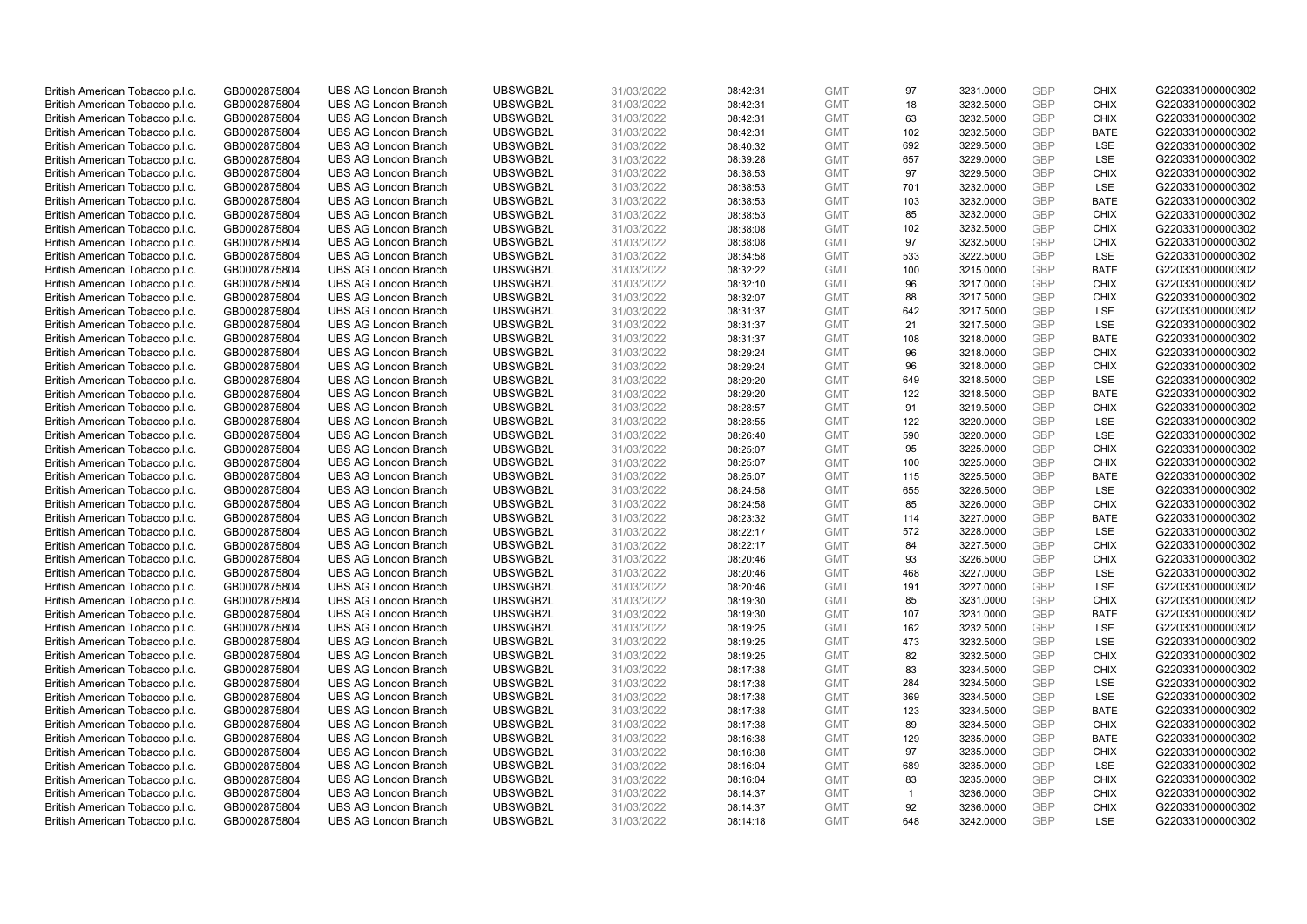| UBSWGB2L<br>113<br>3239.0000<br><b>GBP</b><br><b>BATE</b><br>British American Tobacco p.l.c.<br>GB0002875804<br><b>UBS AG London Branch</b><br>31/03/2022<br>08:12:44<br><b>GMT</b><br>G220331000000302<br>British American Tobacco p.l.c.<br>GB0002875804<br><b>UBS AG London Branch</b><br>UBSWGB2L<br>31/03/2022<br>08:12:44<br><b>GMT</b><br>607<br>3239.5000<br><b>GBP</b><br>LSE<br>G220331000000302<br>UBSWGB2L<br>31/03/2022<br><b>GBP</b><br>British American Tobacco p.l.c.<br>GB0002875804<br><b>UBS AG London Branch</b><br>08:12:44<br><b>GMT</b><br>89<br>3239.5000<br><b>CHIX</b><br>G220331000000302<br>British American Tobacco p.l.c.<br><b>UBS AG London Branch</b><br>UBSWGB2L<br>31/03/2022<br><b>GMT</b><br>122<br>3238.0000<br><b>GBP</b><br><b>BATE</b><br>G220331000000302<br>GB0002875804<br>08:10:25<br><b>GBP</b><br><b>UBS AG London Branch</b><br>UBSWGB2L<br>74<br><b>CHIX</b><br>G220331000000302<br>British American Tobacco p.l.c.<br>GB0002875804<br>31/03/2022<br>08:10:25<br><b>GMT</b><br>3238.5000<br>GB0002875804<br><b>UBS AG London Branch</b><br>UBSWGB2L<br>31/03/2022<br>08:10:25<br><b>GMT</b><br><b>GBP</b><br>G220331000000302<br>British American Tobacco p.l.c.<br>9<br>3238.5000<br><b>CHIX</b><br>UBSWGB2L<br>31/03/2022<br>86<br><b>GBP</b><br><b>CHIX</b><br>British American Tobacco p.l.c.<br>GB0002875804<br><b>UBS AG London Branch</b><br>08:10:25<br><b>GMT</b><br>3239.0000<br>G220331000000302<br>UBSWGB2L<br>113<br><b>GBP</b><br>G220331000000302<br>British American Tobacco p.l.c.<br>GB0002875804<br><b>UBS AG London Branch</b><br>31/03/2022<br>08:10:25<br><b>GMT</b><br>3239.0000<br><b>BATE</b><br><b>GBP</b><br>British American Tobacco p.l.c.<br><b>UBS AG London Branch</b><br>UBSWGB2L<br>31/03/2022<br><b>GMT</b><br>111<br><b>CHIX</b><br>G220331000000302<br>GB0002875804<br>08:10:10<br>3239.5000<br>British American Tobacco p.l.c.<br>GB0002875804<br><b>UBS AG London Branch</b><br>UBSWGB2L<br>31/03/2022<br><b>GMT</b><br>674<br><b>GBP</b><br>LSE<br>G220331000000302<br>08:10:10<br>3240.5000<br>643<br><b>GBP</b><br>LSE<br>British American Tobacco p.l.c.<br>GB0002875804<br><b>UBS AG London Branch</b><br>UBSWGB2L<br>31/03/2022<br>08:09:30<br><b>GMT</b><br>3242.5000<br>G220331000000302<br>UBSWGB2L<br>31/03/2022<br>96<br>3242.5000<br><b>GBP</b><br><b>CHIX</b><br>G220331000000302<br>British American Tobacco p.l.c.<br>GB0002875804<br><b>UBS AG London Branch</b><br>08:07:35<br><b>GMT</b><br><b>GBP</b><br>British American Tobacco p.l.c.<br>GB0002875804<br><b>UBS AG London Branch</b><br>UBSWGB2L<br>31/03/2022<br>08:06:47<br><b>GMT</b><br>218<br>3246.0000<br>LSE<br>G220331000000302<br><b>GBP</b><br>LSE<br>British American Tobacco p.l.c.<br>GB0002875804<br><b>UBS AG London Branch</b><br>UBSWGB2L<br>31/03/2022<br><b>GMT</b><br>419<br>3246.0000<br>G220331000000302<br>08:06:47<br>British American Tobacco p.l.c.<br><b>UBS AG London Branch</b><br>UBSWGB2L<br>08:06:47<br>81<br><b>GBP</b><br><b>CHIX</b><br>G220331000000302<br>GB0002875804<br>31/03/2022<br><b>GMT</b><br>3246.0000<br>UBSWGB2L<br><b>GBP</b><br>GB0002875804<br><b>UBS AG London Branch</b><br>31/03/2022<br><b>GMT</b><br>100<br><b>BATE</b><br>G220331000000302<br>British American Tobacco p.l.c.<br>08:06:46<br>3246.5000<br>88<br><b>GBP</b><br><b>CHIX</b><br>G220331000000302<br>British American Tobacco p.l.c.<br>GB0002875804<br><b>UBS AG London Branch</b><br>UBSWGB2L<br>31/03/2022<br>08:06:31<br><b>GMT</b><br>3248.0000<br>UBSWGB2L<br>100<br><b>GBP</b><br>G220331000000302<br>British American Tobacco p.l.c.<br><b>UBS AG London Branch</b><br>3249.0000<br><b>BATE</b><br>GB0002875804<br>31/03/2022<br>08:06:14<br><b>GMT</b><br>UBSWGB2L<br><b>GBP</b><br>G220331000000302<br>British American Tobacco p.l.c.<br>GB0002875804<br><b>UBS AG London Branch</b><br>31/03/2022<br>08:06:14<br><b>GMT</b><br>110<br>3249.5000<br><b>BATE</b><br>102<br><b>GBP</b><br><b>BATE</b><br>British American Tobacco p.l.c.<br>GB0002875804<br><b>UBS AG London Branch</b><br>UBSWGB2L<br>31/03/2022<br><b>GMT</b><br>3249.5000<br>G220331000000302<br>08:06:14<br>UBSWGB2L<br>GB0002875804<br><b>UBS AG London Branch</b><br>31/03/2022<br>08:06:13<br><b>GMT</b><br>92<br>3249.5000<br><b>GBP</b><br><b>CHIX</b><br>G220331000000302<br>British American Tobacco p.l.c.<br><b>GBP</b><br><b>UBS AG London Branch</b><br>UBSWGB2L<br><b>GMT</b><br>British American Tobacco p.l.c.<br>GB0002875804<br>31/03/2022<br>08:05:56<br>123<br>3249.5000<br><b>BATE</b><br>G220331000000302<br><b>UBS AG London Branch</b><br>UBSWGB2L<br><b>GMT</b><br>708<br><b>GBP</b><br>LSE<br>G220331000000302<br>British American Tobacco p.l.c.<br>GB0002875804<br>31/03/2022<br>08:05:34<br>3249.0000<br><b>GBP</b><br>British American Tobacco p.l.c.<br>GB0002875804<br><b>UBS AG London Branch</b><br>UBSWGB2L<br>31/03/2022<br>08:04:37<br><b>GMT</b><br>90<br>3243.5000<br><b>CHIX</b><br>G220331000000302<br>UBSWGB2L<br>82<br><b>GBP</b><br>G220331000000302<br>British American Tobacco p.l.c.<br>GB0002875804<br><b>UBS AG London Branch</b><br>31/03/2022<br>08:04:37<br><b>GMT</b><br>3244.0000<br><b>CHIX</b><br>British American Tobacco p.l.c.<br>GB0002875804<br><b>UBS AG London Branch</b><br>UBSWGB2L<br>31/03/2022<br><b>GMT</b><br>604<br><b>GBP</b><br>LSE<br>G220331000000302<br>08:04:37<br>3244.5000<br><b>GBP</b><br>British American Tobacco p.l.c.<br>UBSWGB2L<br>118<br>3245.0000<br><b>CHIX</b><br>GB0002875804<br><b>UBS AG London Branch</b><br>31/03/2022<br>08:04:15<br><b>GMT</b><br>G220331000000302<br><b>UBS AG London Branch</b><br>UBSWGB2L<br>33<br><b>GBP</b><br>LSE<br>G220331000000302<br>British American Tobacco p.l.c.<br>GB0002875804<br>31/03/2022<br>08:04:15<br><b>GMT</b><br>3244.5000<br>UBSWGB2L<br>31/03/2022<br><b>GBP</b><br>G220331000000302<br>British American Tobacco p.l.c.<br>GB0002875804<br><b>UBS AG London Branch</b><br>08:03:30<br><b>GMT</b><br>81<br>3246.0000<br><b>CHIX</b><br>82<br><b>GBP</b><br><b>CHIX</b><br>British American Tobacco p.l.c.<br>GB0002875804<br><b>UBS AG London Branch</b><br>UBSWGB2L<br>31/03/2022<br>08:03:30<br><b>GMT</b><br>3245.0000<br>G220331000000302<br>37<br><b>GBP</b><br>British American Tobacco p.l.c.<br><b>UBS AG London Branch</b><br>UBSWGB2L<br><b>CHIX</b><br>G220331000000302<br>GB0002875804<br>31/03/2022<br>08:02:26<br><b>GMT</b><br>3247.0000<br><b>GBP</b><br>British American Tobacco p.l.c.<br>GB0002875804<br><b>UBS AG London Branch</b><br>UBSWGB2L<br>31/03/2022<br>08:02:14<br><b>GMT</b><br>547<br>3249.5000<br>LSE<br>G220331000000302<br>75<br>LSE<br>British American Tobacco p.l.c.<br>31/03/2022<br>3249.5000<br><b>GBP</b><br>G220331000000302<br>GB0002875804<br><b>UBS AG London Branch</b><br>UBSWGB2L<br>08:02:12<br><b>GMT</b><br><b>UBS AG London Branch</b><br>UBSWGB2L<br>31/03/2022<br>08:01:47<br>657<br>3249.5000<br><b>GBP</b><br>LSE<br>G220331000000302<br>British American Tobacco p.l.c.<br>GB0002875804<br><b>GMT</b><br><b>GBP</b><br>British American Tobacco p.l.c.<br>GB0002875804<br><b>UBS AG London Branch</b><br>UBSWGB2L<br>31/03/2022<br>08:01:39<br><b>GMT</b><br>111<br>3250.5000<br><b>CHIX</b><br>G220331000000302<br>UBSWGB2L<br>573<br><b>GBP</b><br>LSE<br>G220331000000302<br>British American Tobacco p.l.c.<br>GB0002875804<br><b>UBS AG London Branch</b><br>31/03/2022<br><b>GMT</b><br>08:01:39<br>3251.0000<br>British American Tobacco p.l.c.<br>GB0002875804<br><b>UBS AG London Branch</b><br>UBSWGB2L<br>31/03/2022<br><b>GMT</b><br>97<br>3251.5000<br><b>GBP</b><br><b>CHIX</b><br>G220331000000302<br>08:01:39<br><b>UBS AG London Branch</b><br>UBSWGB2L<br>31/03/2022<br>90<br>3251.5000<br><b>GBP</b><br><b>CHIX</b><br>G220331000000302<br>British American Tobacco p.l.c.<br>GB0002875804<br>08:01:39<br><b>GMT</b><br>British American Tobacco p.l.c.<br>GB0002875804<br><b>UBS AG London Branch</b><br>UBSWGB2L<br><b>GMT</b><br>929<br><b>GBP</b><br>G220331000000302<br>31/03/2022<br>08:00:45<br>3249.0000<br>LSE<br>666<br>GBP<br><b>LSE</b><br>British American Tobacco p.l.c.<br>GB0002875804<br><b>UBS AG London Branch</b><br>UBSWGB2L<br>31/03/2022<br><b>GMT</b><br>3249.0000<br>G220331000000302<br>08:00:22<br>UBSWGB2L<br><b>GBP</b><br>LSE<br>G220331000000302<br>British American Tobacco p.l.c.<br>GB0002875804<br><b>UBS AG London Branch</b><br>31/03/2022<br>08:00:22<br><b>GMT</b><br>614<br>3249.5000<br>UBSWGB2L<br><b>GBP</b><br>LSE<br>GB0002875804<br><b>UBS AG London Branch</b><br>31/03/2022<br>08:00:20<br><b>GMT</b><br>691<br>3253.5000<br>G220331000000302<br>British American Tobacco p.l.c.<br><b>GBP</b><br>British American Tobacco p.l.c.<br>GB0002875804<br><b>UBS AG London Branch</b><br>UBSWGB2L<br>01/04/2022<br><b>GMT</b><br>116<br>3,224.50<br><b>BATE</b><br>G220401000000317<br>16:23:20<br>UBS AG London Branch<br>UBSWGB2L<br>444<br><b>GBP</b><br><b>LSE</b><br>G220401000000317<br>British American Tobacco p.l.c.<br>GB0002875804<br>01/04/2022<br>16:23:20<br><b>GMT</b><br>3,224.50<br><b>GBP</b><br>British American Tobacco p.l.c.<br>GB0002875804<br><b>UBS AG London Branch</b><br>UBSWGB2L<br>01/04/2022<br><b>GMT</b><br>LSE<br>G220401000000317<br>16:23:20<br>403<br>3,224.50<br><b>CHIX</b><br>British American Tobacco p.l.c.<br>GB0002875804<br><b>UBS AG London Branch</b><br>UBSWGB2L<br>01/04/2022<br>16:23:15<br><b>GMT</b><br>78<br>3,225.00<br><b>GBP</b><br>G220401000000317<br>UBSWGB2L<br><b>GBP</b><br><b>CHIX</b><br>G220401000000317<br>British American Tobacco p.l.c.<br>GB0002875804<br><b>UBS AG London Branch</b><br>01/04/2022<br>16:23:00<br><b>GMT</b><br>53<br>3,225.00<br>British American Tobacco p.l.c.<br>GB0002875804<br><b>UBS AG London Branch</b><br>UBSWGB2L<br>01/04/2022<br>16:23:00<br><b>GMT</b><br>33<br>3,225.00<br><b>GBP</b><br><b>CHIX</b><br>G220401000000317<br><b>GBP</b><br>British American Tobacco p.l.c.<br><b>UBS AG London Branch</b><br>UBSWGB2L<br>01/04/2022<br><b>GMT</b><br>94<br>G220401000000317<br>GB0002875804<br>16:22:45<br>3,225.00<br><b>CHIX</b><br>British American Tobacco p.l.c.<br>UBSWGB2L<br>611<br>3,225.00<br><b>GBP</b><br>LSE<br>G220401000000317<br>GB0002875804<br><b>UBS AG London Branch</b><br>01/04/2022<br>16:22:35<br><b>GMT</b><br>UBSWGB2L<br>70<br>LSE<br>G220401000000317<br>British American Tobacco p.l.c.<br><b>UBS AG London Branch</b><br>01/04/2022<br>16:22:35<br>3,225.00<br><b>GBP</b><br>GB0002875804<br><b>GMT</b><br><b>GBP</b><br>G220401000000317<br>British American Tobacco p.l.c.<br>GB0002875804<br><b>UBS AG London Branch</b><br>UBSWGB2L<br>01/04/2022<br>16:22:20<br><b>GMT</b><br>96<br>3,224.50<br><b>CHIX</b><br>GBP<br><b>BATE</b><br>GB0002875804<br><b>UBS AG London Branch</b><br>UBSWGB2L<br>01/04/2022<br><b>GMT</b><br>103<br>3.224.50<br>16:22:20 | British American Tobacco p.l.c. | GB0002875804 | <b>UBS AG London Branch</b> | UBSWGB2L | 31/03/2022 | 08:13:27 | <b>GMT</b> | 89 | 3237.5000 | <b>GBP</b> | <b>CHIX</b> | G220331000000302 |
|------------------------------------------------------------------------------------------------------------------------------------------------------------------------------------------------------------------------------------------------------------------------------------------------------------------------------------------------------------------------------------------------------------------------------------------------------------------------------------------------------------------------------------------------------------------------------------------------------------------------------------------------------------------------------------------------------------------------------------------------------------------------------------------------------------------------------------------------------------------------------------------------------------------------------------------------------------------------------------------------------------------------------------------------------------------------------------------------------------------------------------------------------------------------------------------------------------------------------------------------------------------------------------------------------------------------------------------------------------------------------------------------------------------------------------------------------------------------------------------------------------------------------------------------------------------------------------------------------------------------------------------------------------------------------------------------------------------------------------------------------------------------------------------------------------------------------------------------------------------------------------------------------------------------------------------------------------------------------------------------------------------------------------------------------------------------------------------------------------------------------------------------------------------------------------------------------------------------------------------------------------------------------------------------------------------------------------------------------------------------------------------------------------------------------------------------------------------------------------------------------------------------------------------------------------------------------------------------------------------------------------------------------------------------------------------------------------------------------------------------------------------------------------------------------------------------------------------------------------------------------------------------------------------------------------------------------------------------------------------------------------------------------------------------------------------------------------------------------------------------------------------------------------------------------------------------------------------------------------------------------------------------------------------------------------------------------------------------------------------------------------------------------------------------------------------------------------------------------------------------------------------------------------------------------------------------------------------------------------------------------------------------------------------------------------------------------------------------------------------------------------------------------------------------------------------------------------------------------------------------------------------------------------------------------------------------------------------------------------------------------------------------------------------------------------------------------------------------------------------------------------------------------------------------------------------------------------------------------------------------------------------------------------------------------------------------------------------------------------------------------------------------------------------------------------------------------------------------------------------------------------------------------------------------------------------------------------------------------------------------------------------------------------------------------------------------------------------------------------------------------------------------------------------------------------------------------------------------------------------------------------------------------------------------------------------------------------------------------------------------------------------------------------------------------------------------------------------------------------------------------------------------------------------------------------------------------------------------------------------------------------------------------------------------------------------------------------------------------------------------------------------------------------------------------------------------------------------------------------------------------------------------------------------------------------------------------------------------------------------------------------------------------------------------------------------------------------------------------------------------------------------------------------------------------------------------------------------------------------------------------------------------------------------------------------------------------------------------------------------------------------------------------------------------------------------------------------------------------------------------------------------------------------------------------------------------------------------------------------------------------------------------------------------------------------------------------------------------------------------------------------------------------------------------------------------------------------------------------------------------------------------------------------------------------------------------------------------------------------------------------------------------------------------------------------------------------------------------------------------------------------------------------------------------------------------------------------------------------------------------------------------------------------------------------------------------------------------------------------------------------------------------------------------------------------------------------------------------------------------------------------------------------------------------------------------------------------------------------------------------------------------------------------------------------------------------------------------------------------------------------------------------------------------------------------------------------------------------------------------------------------------------------------------------------------------------------------------------------------------------------------------------------------------------------------------------------------------------------------------------------------------------------------------------------------------------------------------------------------------------------------------------------------------------------------------------------------------------------------------------------------------------------------------------------------------------------------------------------------------------------------------------------------------------------------------------------------------------------------------------------------------------------------------------------------------------------------------------------------------------------------------------------------------------------------------------------------------------------------------------------------------------------------------------------------------------------------------------------------------------------------------------------------------------------------------------------------------------------------------------------------------------------------------------------------------------------------------------------------------------------------------------------------------------------------------------------------------------------------------------------------------------------------------------------------------------------------------------------------------------------------------------------------------------------------------------------------------------------------------------------------------------------------------------------------------------------------------------------------------------------------------------------------------------------------------------------------------------------------------------------------------------------------------------------------------------------------------------------------------------------------------------------------------------------------------------------------------------------------------------------------------------------------------------------------------------------------------------------------------------------------------------------------------------------------------------------------------------------------------------------------------------------------------------------------------------------------------------------------------------------------------------------------------------------------------------------------------------------------------------------------------------------------------------------------------------------------------------------------------------------------------------------------------------------------------------------------------------------------------------------------------------------------------------------------------------------------------------------------------------------------------------------------------------------------------------------------------------------------------------------------------------------------------------------------------------------------------------------------------------------------------------------------------------------------|---------------------------------|--------------|-----------------------------|----------|------------|----------|------------|----|-----------|------------|-------------|------------------|
|                                                                                                                                                                                                                                                                                                                                                                                                                                                                                                                                                                                                                                                                                                                                                                                                                                                                                                                                                                                                                                                                                                                                                                                                                                                                                                                                                                                                                                                                                                                                                                                                                                                                                                                                                                                                                                                                                                                                                                                                                                                                                                                                                                                                                                                                                                                                                                                                                                                                                                                                                                                                                                                                                                                                                                                                                                                                                                                                                                                                                                                                                                                                                                                                                                                                                                                                                                                                                                                                                                                                                                                                                                                                                                                                                                                                                                                                                                                                                                                                                                                                                                                                                                                                                                                                                                                                                                                                                                                                                                                                                                                                                                                                                                                                                                                                                                                                                                                                                                                                                                                                                                                                                                                                                                                                                                                                                                                                                                                                                                                                                                                                                                                                                                                                                                                                                                                                                                                                                                                                                                                                                                                                                                                                                                                                                                                                                                                                                                                                                                                                                                                                                                                                                                                                                                                                                                                                                                                                                                                                                                                                                                                                                                                                                                                                                                                                                                                                                                                                                                                                                                                                                                                                                                                                                                                                                                                                                                                                                                                                                                                                                                                                                                                                                                                                                                                                                                                                                                                                                                                                                                                                                                                                                                                                                                                                                                                                                                                                                                                                                                                                                                                                                                                                                                                                                                                                                                                                                                                                                                                                                                                                                                                                                                                                                                                                                                                                                                                                                                                                                                                                                                                                                                                                                                                                                                                                                                                                                                                                                                                                                                                                                                                                                                                                                                                                                                                                                                                                    |                                 |              |                             |          |            |          |            |    |           |            |             |                  |
|                                                                                                                                                                                                                                                                                                                                                                                                                                                                                                                                                                                                                                                                                                                                                                                                                                                                                                                                                                                                                                                                                                                                                                                                                                                                                                                                                                                                                                                                                                                                                                                                                                                                                                                                                                                                                                                                                                                                                                                                                                                                                                                                                                                                                                                                                                                                                                                                                                                                                                                                                                                                                                                                                                                                                                                                                                                                                                                                                                                                                                                                                                                                                                                                                                                                                                                                                                                                                                                                                                                                                                                                                                                                                                                                                                                                                                                                                                                                                                                                                                                                                                                                                                                                                                                                                                                                                                                                                                                                                                                                                                                                                                                                                                                                                                                                                                                                                                                                                                                                                                                                                                                                                                                                                                                                                                                                                                                                                                                                                                                                                                                                                                                                                                                                                                                                                                                                                                                                                                                                                                                                                                                                                                                                                                                                                                                                                                                                                                                                                                                                                                                                                                                                                                                                                                                                                                                                                                                                                                                                                                                                                                                                                                                                                                                                                                                                                                                                                                                                                                                                                                                                                                                                                                                                                                                                                                                                                                                                                                                                                                                                                                                                                                                                                                                                                                                                                                                                                                                                                                                                                                                                                                                                                                                                                                                                                                                                                                                                                                                                                                                                                                                                                                                                                                                                                                                                                                                                                                                                                                                                                                                                                                                                                                                                                                                                                                                                                                                                                                                                                                                                                                                                                                                                                                                                                                                                                                                                                                                                                                                                                                                                                                                                                                                                                                                                                                                                                                                                    |                                 |              |                             |          |            |          |            |    |           |            |             |                  |
|                                                                                                                                                                                                                                                                                                                                                                                                                                                                                                                                                                                                                                                                                                                                                                                                                                                                                                                                                                                                                                                                                                                                                                                                                                                                                                                                                                                                                                                                                                                                                                                                                                                                                                                                                                                                                                                                                                                                                                                                                                                                                                                                                                                                                                                                                                                                                                                                                                                                                                                                                                                                                                                                                                                                                                                                                                                                                                                                                                                                                                                                                                                                                                                                                                                                                                                                                                                                                                                                                                                                                                                                                                                                                                                                                                                                                                                                                                                                                                                                                                                                                                                                                                                                                                                                                                                                                                                                                                                                                                                                                                                                                                                                                                                                                                                                                                                                                                                                                                                                                                                                                                                                                                                                                                                                                                                                                                                                                                                                                                                                                                                                                                                                                                                                                                                                                                                                                                                                                                                                                                                                                                                                                                                                                                                                                                                                                                                                                                                                                                                                                                                                                                                                                                                                                                                                                                                                                                                                                                                                                                                                                                                                                                                                                                                                                                                                                                                                                                                                                                                                                                                                                                                                                                                                                                                                                                                                                                                                                                                                                                                                                                                                                                                                                                                                                                                                                                                                                                                                                                                                                                                                                                                                                                                                                                                                                                                                                                                                                                                                                                                                                                                                                                                                                                                                                                                                                                                                                                                                                                                                                                                                                                                                                                                                                                                                                                                                                                                                                                                                                                                                                                                                                                                                                                                                                                                                                                                                                                                                                                                                                                                                                                                                                                                                                                                                                                                                                                                                    |                                 |              |                             |          |            |          |            |    |           |            |             |                  |
|                                                                                                                                                                                                                                                                                                                                                                                                                                                                                                                                                                                                                                                                                                                                                                                                                                                                                                                                                                                                                                                                                                                                                                                                                                                                                                                                                                                                                                                                                                                                                                                                                                                                                                                                                                                                                                                                                                                                                                                                                                                                                                                                                                                                                                                                                                                                                                                                                                                                                                                                                                                                                                                                                                                                                                                                                                                                                                                                                                                                                                                                                                                                                                                                                                                                                                                                                                                                                                                                                                                                                                                                                                                                                                                                                                                                                                                                                                                                                                                                                                                                                                                                                                                                                                                                                                                                                                                                                                                                                                                                                                                                                                                                                                                                                                                                                                                                                                                                                                                                                                                                                                                                                                                                                                                                                                                                                                                                                                                                                                                                                                                                                                                                                                                                                                                                                                                                                                                                                                                                                                                                                                                                                                                                                                                                                                                                                                                                                                                                                                                                                                                                                                                                                                                                                                                                                                                                                                                                                                                                                                                                                                                                                                                                                                                                                                                                                                                                                                                                                                                                                                                                                                                                                                                                                                                                                                                                                                                                                                                                                                                                                                                                                                                                                                                                                                                                                                                                                                                                                                                                                                                                                                                                                                                                                                                                                                                                                                                                                                                                                                                                                                                                                                                                                                                                                                                                                                                                                                                                                                                                                                                                                                                                                                                                                                                                                                                                                                                                                                                                                                                                                                                                                                                                                                                                                                                                                                                                                                                                                                                                                                                                                                                                                                                                                                                                                                                                                                                                    |                                 |              |                             |          |            |          |            |    |           |            |             |                  |
|                                                                                                                                                                                                                                                                                                                                                                                                                                                                                                                                                                                                                                                                                                                                                                                                                                                                                                                                                                                                                                                                                                                                                                                                                                                                                                                                                                                                                                                                                                                                                                                                                                                                                                                                                                                                                                                                                                                                                                                                                                                                                                                                                                                                                                                                                                                                                                                                                                                                                                                                                                                                                                                                                                                                                                                                                                                                                                                                                                                                                                                                                                                                                                                                                                                                                                                                                                                                                                                                                                                                                                                                                                                                                                                                                                                                                                                                                                                                                                                                                                                                                                                                                                                                                                                                                                                                                                                                                                                                                                                                                                                                                                                                                                                                                                                                                                                                                                                                                                                                                                                                                                                                                                                                                                                                                                                                                                                                                                                                                                                                                                                                                                                                                                                                                                                                                                                                                                                                                                                                                                                                                                                                                                                                                                                                                                                                                                                                                                                                                                                                                                                                                                                                                                                                                                                                                                                                                                                                                                                                                                                                                                                                                                                                                                                                                                                                                                                                                                                                                                                                                                                                                                                                                                                                                                                                                                                                                                                                                                                                                                                                                                                                                                                                                                                                                                                                                                                                                                                                                                                                                                                                                                                                                                                                                                                                                                                                                                                                                                                                                                                                                                                                                                                                                                                                                                                                                                                                                                                                                                                                                                                                                                                                                                                                                                                                                                                                                                                                                                                                                                                                                                                                                                                                                                                                                                                                                                                                                                                                                                                                                                                                                                                                                                                                                                                                                                                                                                                                    |                                 |              |                             |          |            |          |            |    |           |            |             |                  |
|                                                                                                                                                                                                                                                                                                                                                                                                                                                                                                                                                                                                                                                                                                                                                                                                                                                                                                                                                                                                                                                                                                                                                                                                                                                                                                                                                                                                                                                                                                                                                                                                                                                                                                                                                                                                                                                                                                                                                                                                                                                                                                                                                                                                                                                                                                                                                                                                                                                                                                                                                                                                                                                                                                                                                                                                                                                                                                                                                                                                                                                                                                                                                                                                                                                                                                                                                                                                                                                                                                                                                                                                                                                                                                                                                                                                                                                                                                                                                                                                                                                                                                                                                                                                                                                                                                                                                                                                                                                                                                                                                                                                                                                                                                                                                                                                                                                                                                                                                                                                                                                                                                                                                                                                                                                                                                                                                                                                                                                                                                                                                                                                                                                                                                                                                                                                                                                                                                                                                                                                                                                                                                                                                                                                                                                                                                                                                                                                                                                                                                                                                                                                                                                                                                                                                                                                                                                                                                                                                                                                                                                                                                                                                                                                                                                                                                                                                                                                                                                                                                                                                                                                                                                                                                                                                                                                                                                                                                                                                                                                                                                                                                                                                                                                                                                                                                                                                                                                                                                                                                                                                                                                                                                                                                                                                                                                                                                                                                                                                                                                                                                                                                                                                                                                                                                                                                                                                                                                                                                                                                                                                                                                                                                                                                                                                                                                                                                                                                                                                                                                                                                                                                                                                                                                                                                                                                                                                                                                                                                                                                                                                                                                                                                                                                                                                                                                                                                                                                                                    |                                 |              |                             |          |            |          |            |    |           |            |             |                  |
|                                                                                                                                                                                                                                                                                                                                                                                                                                                                                                                                                                                                                                                                                                                                                                                                                                                                                                                                                                                                                                                                                                                                                                                                                                                                                                                                                                                                                                                                                                                                                                                                                                                                                                                                                                                                                                                                                                                                                                                                                                                                                                                                                                                                                                                                                                                                                                                                                                                                                                                                                                                                                                                                                                                                                                                                                                                                                                                                                                                                                                                                                                                                                                                                                                                                                                                                                                                                                                                                                                                                                                                                                                                                                                                                                                                                                                                                                                                                                                                                                                                                                                                                                                                                                                                                                                                                                                                                                                                                                                                                                                                                                                                                                                                                                                                                                                                                                                                                                                                                                                                                                                                                                                                                                                                                                                                                                                                                                                                                                                                                                                                                                                                                                                                                                                                                                                                                                                                                                                                                                                                                                                                                                                                                                                                                                                                                                                                                                                                                                                                                                                                                                                                                                                                                                                                                                                                                                                                                                                                                                                                                                                                                                                                                                                                                                                                                                                                                                                                                                                                                                                                                                                                                                                                                                                                                                                                                                                                                                                                                                                                                                                                                                                                                                                                                                                                                                                                                                                                                                                                                                                                                                                                                                                                                                                                                                                                                                                                                                                                                                                                                                                                                                                                                                                                                                                                                                                                                                                                                                                                                                                                                                                                                                                                                                                                                                                                                                                                                                                                                                                                                                                                                                                                                                                                                                                                                                                                                                                                                                                                                                                                                                                                                                                                                                                                                                                                                                                                                    |                                 |              |                             |          |            |          |            |    |           |            |             |                  |
|                                                                                                                                                                                                                                                                                                                                                                                                                                                                                                                                                                                                                                                                                                                                                                                                                                                                                                                                                                                                                                                                                                                                                                                                                                                                                                                                                                                                                                                                                                                                                                                                                                                                                                                                                                                                                                                                                                                                                                                                                                                                                                                                                                                                                                                                                                                                                                                                                                                                                                                                                                                                                                                                                                                                                                                                                                                                                                                                                                                                                                                                                                                                                                                                                                                                                                                                                                                                                                                                                                                                                                                                                                                                                                                                                                                                                                                                                                                                                                                                                                                                                                                                                                                                                                                                                                                                                                                                                                                                                                                                                                                                                                                                                                                                                                                                                                                                                                                                                                                                                                                                                                                                                                                                                                                                                                                                                                                                                                                                                                                                                                                                                                                                                                                                                                                                                                                                                                                                                                                                                                                                                                                                                                                                                                                                                                                                                                                                                                                                                                                                                                                                                                                                                                                                                                                                                                                                                                                                                                                                                                                                                                                                                                                                                                                                                                                                                                                                                                                                                                                                                                                                                                                                                                                                                                                                                                                                                                                                                                                                                                                                                                                                                                                                                                                                                                                                                                                                                                                                                                                                                                                                                                                                                                                                                                                                                                                                                                                                                                                                                                                                                                                                                                                                                                                                                                                                                                                                                                                                                                                                                                                                                                                                                                                                                                                                                                                                                                                                                                                                                                                                                                                                                                                                                                                                                                                                                                                                                                                                                                                                                                                                                                                                                                                                                                                                                                                                                                                                    |                                 |              |                             |          |            |          |            |    |           |            |             |                  |
|                                                                                                                                                                                                                                                                                                                                                                                                                                                                                                                                                                                                                                                                                                                                                                                                                                                                                                                                                                                                                                                                                                                                                                                                                                                                                                                                                                                                                                                                                                                                                                                                                                                                                                                                                                                                                                                                                                                                                                                                                                                                                                                                                                                                                                                                                                                                                                                                                                                                                                                                                                                                                                                                                                                                                                                                                                                                                                                                                                                                                                                                                                                                                                                                                                                                                                                                                                                                                                                                                                                                                                                                                                                                                                                                                                                                                                                                                                                                                                                                                                                                                                                                                                                                                                                                                                                                                                                                                                                                                                                                                                                                                                                                                                                                                                                                                                                                                                                                                                                                                                                                                                                                                                                                                                                                                                                                                                                                                                                                                                                                                                                                                                                                                                                                                                                                                                                                                                                                                                                                                                                                                                                                                                                                                                                                                                                                                                                                                                                                                                                                                                                                                                                                                                                                                                                                                                                                                                                                                                                                                                                                                                                                                                                                                                                                                                                                                                                                                                                                                                                                                                                                                                                                                                                                                                                                                                                                                                                                                                                                                                                                                                                                                                                                                                                                                                                                                                                                                                                                                                                                                                                                                                                                                                                                                                                                                                                                                                                                                                                                                                                                                                                                                                                                                                                                                                                                                                                                                                                                                                                                                                                                                                                                                                                                                                                                                                                                                                                                                                                                                                                                                                                                                                                                                                                                                                                                                                                                                                                                                                                                                                                                                                                                                                                                                                                                                                                                                                                                    |                                 |              |                             |          |            |          |            |    |           |            |             |                  |
|                                                                                                                                                                                                                                                                                                                                                                                                                                                                                                                                                                                                                                                                                                                                                                                                                                                                                                                                                                                                                                                                                                                                                                                                                                                                                                                                                                                                                                                                                                                                                                                                                                                                                                                                                                                                                                                                                                                                                                                                                                                                                                                                                                                                                                                                                                                                                                                                                                                                                                                                                                                                                                                                                                                                                                                                                                                                                                                                                                                                                                                                                                                                                                                                                                                                                                                                                                                                                                                                                                                                                                                                                                                                                                                                                                                                                                                                                                                                                                                                                                                                                                                                                                                                                                                                                                                                                                                                                                                                                                                                                                                                                                                                                                                                                                                                                                                                                                                                                                                                                                                                                                                                                                                                                                                                                                                                                                                                                                                                                                                                                                                                                                                                                                                                                                                                                                                                                                                                                                                                                                                                                                                                                                                                                                                                                                                                                                                                                                                                                                                                                                                                                                                                                                                                                                                                                                                                                                                                                                                                                                                                                                                                                                                                                                                                                                                                                                                                                                                                                                                                                                                                                                                                                                                                                                                                                                                                                                                                                                                                                                                                                                                                                                                                                                                                                                                                                                                                                                                                                                                                                                                                                                                                                                                                                                                                                                                                                                                                                                                                                                                                                                                                                                                                                                                                                                                                                                                                                                                                                                                                                                                                                                                                                                                                                                                                                                                                                                                                                                                                                                                                                                                                                                                                                                                                                                                                                                                                                                                                                                                                                                                                                                                                                                                                                                                                                                                                                                                                    |                                 |              |                             |          |            |          |            |    |           |            |             |                  |
|                                                                                                                                                                                                                                                                                                                                                                                                                                                                                                                                                                                                                                                                                                                                                                                                                                                                                                                                                                                                                                                                                                                                                                                                                                                                                                                                                                                                                                                                                                                                                                                                                                                                                                                                                                                                                                                                                                                                                                                                                                                                                                                                                                                                                                                                                                                                                                                                                                                                                                                                                                                                                                                                                                                                                                                                                                                                                                                                                                                                                                                                                                                                                                                                                                                                                                                                                                                                                                                                                                                                                                                                                                                                                                                                                                                                                                                                                                                                                                                                                                                                                                                                                                                                                                                                                                                                                                                                                                                                                                                                                                                                                                                                                                                                                                                                                                                                                                                                                                                                                                                                                                                                                                                                                                                                                                                                                                                                                                                                                                                                                                                                                                                                                                                                                                                                                                                                                                                                                                                                                                                                                                                                                                                                                                                                                                                                                                                                                                                                                                                                                                                                                                                                                                                                                                                                                                                                                                                                                                                                                                                                                                                                                                                                                                                                                                                                                                                                                                                                                                                                                                                                                                                                                                                                                                                                                                                                                                                                                                                                                                                                                                                                                                                                                                                                                                                                                                                                                                                                                                                                                                                                                                                                                                                                                                                                                                                                                                                                                                                                                                                                                                                                                                                                                                                                                                                                                                                                                                                                                                                                                                                                                                                                                                                                                                                                                                                                                                                                                                                                                                                                                                                                                                                                                                                                                                                                                                                                                                                                                                                                                                                                                                                                                                                                                                                                                                                                                                                                    |                                 |              |                             |          |            |          |            |    |           |            |             |                  |
|                                                                                                                                                                                                                                                                                                                                                                                                                                                                                                                                                                                                                                                                                                                                                                                                                                                                                                                                                                                                                                                                                                                                                                                                                                                                                                                                                                                                                                                                                                                                                                                                                                                                                                                                                                                                                                                                                                                                                                                                                                                                                                                                                                                                                                                                                                                                                                                                                                                                                                                                                                                                                                                                                                                                                                                                                                                                                                                                                                                                                                                                                                                                                                                                                                                                                                                                                                                                                                                                                                                                                                                                                                                                                                                                                                                                                                                                                                                                                                                                                                                                                                                                                                                                                                                                                                                                                                                                                                                                                                                                                                                                                                                                                                                                                                                                                                                                                                                                                                                                                                                                                                                                                                                                                                                                                                                                                                                                                                                                                                                                                                                                                                                                                                                                                                                                                                                                                                                                                                                                                                                                                                                                                                                                                                                                                                                                                                                                                                                                                                                                                                                                                                                                                                                                                                                                                                                                                                                                                                                                                                                                                                                                                                                                                                                                                                                                                                                                                                                                                                                                                                                                                                                                                                                                                                                                                                                                                                                                                                                                                                                                                                                                                                                                                                                                                                                                                                                                                                                                                                                                                                                                                                                                                                                                                                                                                                                                                                                                                                                                                                                                                                                                                                                                                                                                                                                                                                                                                                                                                                                                                                                                                                                                                                                                                                                                                                                                                                                                                                                                                                                                                                                                                                                                                                                                                                                                                                                                                                                                                                                                                                                                                                                                                                                                                                                                                                                                                                                                    |                                 |              |                             |          |            |          |            |    |           |            |             |                  |
|                                                                                                                                                                                                                                                                                                                                                                                                                                                                                                                                                                                                                                                                                                                                                                                                                                                                                                                                                                                                                                                                                                                                                                                                                                                                                                                                                                                                                                                                                                                                                                                                                                                                                                                                                                                                                                                                                                                                                                                                                                                                                                                                                                                                                                                                                                                                                                                                                                                                                                                                                                                                                                                                                                                                                                                                                                                                                                                                                                                                                                                                                                                                                                                                                                                                                                                                                                                                                                                                                                                                                                                                                                                                                                                                                                                                                                                                                                                                                                                                                                                                                                                                                                                                                                                                                                                                                                                                                                                                                                                                                                                                                                                                                                                                                                                                                                                                                                                                                                                                                                                                                                                                                                                                                                                                                                                                                                                                                                                                                                                                                                                                                                                                                                                                                                                                                                                                                                                                                                                                                                                                                                                                                                                                                                                                                                                                                                                                                                                                                                                                                                                                                                                                                                                                                                                                                                                                                                                                                                                                                                                                                                                                                                                                                                                                                                                                                                                                                                                                                                                                                                                                                                                                                                                                                                                                                                                                                                                                                                                                                                                                                                                                                                                                                                                                                                                                                                                                                                                                                                                                                                                                                                                                                                                                                                                                                                                                                                                                                                                                                                                                                                                                                                                                                                                                                                                                                                                                                                                                                                                                                                                                                                                                                                                                                                                                                                                                                                                                                                                                                                                                                                                                                                                                                                                                                                                                                                                                                                                                                                                                                                                                                                                                                                                                                                                                                                                                                                                                    |                                 |              |                             |          |            |          |            |    |           |            |             |                  |
|                                                                                                                                                                                                                                                                                                                                                                                                                                                                                                                                                                                                                                                                                                                                                                                                                                                                                                                                                                                                                                                                                                                                                                                                                                                                                                                                                                                                                                                                                                                                                                                                                                                                                                                                                                                                                                                                                                                                                                                                                                                                                                                                                                                                                                                                                                                                                                                                                                                                                                                                                                                                                                                                                                                                                                                                                                                                                                                                                                                                                                                                                                                                                                                                                                                                                                                                                                                                                                                                                                                                                                                                                                                                                                                                                                                                                                                                                                                                                                                                                                                                                                                                                                                                                                                                                                                                                                                                                                                                                                                                                                                                                                                                                                                                                                                                                                                                                                                                                                                                                                                                                                                                                                                                                                                                                                                                                                                                                                                                                                                                                                                                                                                                                                                                                                                                                                                                                                                                                                                                                                                                                                                                                                                                                                                                                                                                                                                                                                                                                                                                                                                                                                                                                                                                                                                                                                                                                                                                                                                                                                                                                                                                                                                                                                                                                                                                                                                                                                                                                                                                                                                                                                                                                                                                                                                                                                                                                                                                                                                                                                                                                                                                                                                                                                                                                                                                                                                                                                                                                                                                                                                                                                                                                                                                                                                                                                                                                                                                                                                                                                                                                                                                                                                                                                                                                                                                                                                                                                                                                                                                                                                                                                                                                                                                                                                                                                                                                                                                                                                                                                                                                                                                                                                                                                                                                                                                                                                                                                                                                                                                                                                                                                                                                                                                                                                                                                                                                                                                    |                                 |              |                             |          |            |          |            |    |           |            |             |                  |
|                                                                                                                                                                                                                                                                                                                                                                                                                                                                                                                                                                                                                                                                                                                                                                                                                                                                                                                                                                                                                                                                                                                                                                                                                                                                                                                                                                                                                                                                                                                                                                                                                                                                                                                                                                                                                                                                                                                                                                                                                                                                                                                                                                                                                                                                                                                                                                                                                                                                                                                                                                                                                                                                                                                                                                                                                                                                                                                                                                                                                                                                                                                                                                                                                                                                                                                                                                                                                                                                                                                                                                                                                                                                                                                                                                                                                                                                                                                                                                                                                                                                                                                                                                                                                                                                                                                                                                                                                                                                                                                                                                                                                                                                                                                                                                                                                                                                                                                                                                                                                                                                                                                                                                                                                                                                                                                                                                                                                                                                                                                                                                                                                                                                                                                                                                                                                                                                                                                                                                                                                                                                                                                                                                                                                                                                                                                                                                                                                                                                                                                                                                                                                                                                                                                                                                                                                                                                                                                                                                                                                                                                                                                                                                                                                                                                                                                                                                                                                                                                                                                                                                                                                                                                                                                                                                                                                                                                                                                                                                                                                                                                                                                                                                                                                                                                                                                                                                                                                                                                                                                                                                                                                                                                                                                                                                                                                                                                                                                                                                                                                                                                                                                                                                                                                                                                                                                                                                                                                                                                                                                                                                                                                                                                                                                                                                                                                                                                                                                                                                                                                                                                                                                                                                                                                                                                                                                                                                                                                                                                                                                                                                                                                                                                                                                                                                                                                                                                                                                                    |                                 |              |                             |          |            |          |            |    |           |            |             |                  |
|                                                                                                                                                                                                                                                                                                                                                                                                                                                                                                                                                                                                                                                                                                                                                                                                                                                                                                                                                                                                                                                                                                                                                                                                                                                                                                                                                                                                                                                                                                                                                                                                                                                                                                                                                                                                                                                                                                                                                                                                                                                                                                                                                                                                                                                                                                                                                                                                                                                                                                                                                                                                                                                                                                                                                                                                                                                                                                                                                                                                                                                                                                                                                                                                                                                                                                                                                                                                                                                                                                                                                                                                                                                                                                                                                                                                                                                                                                                                                                                                                                                                                                                                                                                                                                                                                                                                                                                                                                                                                                                                                                                                                                                                                                                                                                                                                                                                                                                                                                                                                                                                                                                                                                                                                                                                                                                                                                                                                                                                                                                                                                                                                                                                                                                                                                                                                                                                                                                                                                                                                                                                                                                                                                                                                                                                                                                                                                                                                                                                                                                                                                                                                                                                                                                                                                                                                                                                                                                                                                                                                                                                                                                                                                                                                                                                                                                                                                                                                                                                                                                                                                                                                                                                                                                                                                                                                                                                                                                                                                                                                                                                                                                                                                                                                                                                                                                                                                                                                                                                                                                                                                                                                                                                                                                                                                                                                                                                                                                                                                                                                                                                                                                                                                                                                                                                                                                                                                                                                                                                                                                                                                                                                                                                                                                                                                                                                                                                                                                                                                                                                                                                                                                                                                                                                                                                                                                                                                                                                                                                                                                                                                                                                                                                                                                                                                                                                                                                                                                                    |                                 |              |                             |          |            |          |            |    |           |            |             |                  |
|                                                                                                                                                                                                                                                                                                                                                                                                                                                                                                                                                                                                                                                                                                                                                                                                                                                                                                                                                                                                                                                                                                                                                                                                                                                                                                                                                                                                                                                                                                                                                                                                                                                                                                                                                                                                                                                                                                                                                                                                                                                                                                                                                                                                                                                                                                                                                                                                                                                                                                                                                                                                                                                                                                                                                                                                                                                                                                                                                                                                                                                                                                                                                                                                                                                                                                                                                                                                                                                                                                                                                                                                                                                                                                                                                                                                                                                                                                                                                                                                                                                                                                                                                                                                                                                                                                                                                                                                                                                                                                                                                                                                                                                                                                                                                                                                                                                                                                                                                                                                                                                                                                                                                                                                                                                                                                                                                                                                                                                                                                                                                                                                                                                                                                                                                                                                                                                                                                                                                                                                                                                                                                                                                                                                                                                                                                                                                                                                                                                                                                                                                                                                                                                                                                                                                                                                                                                                                                                                                                                                                                                                                                                                                                                                                                                                                                                                                                                                                                                                                                                                                                                                                                                                                                                                                                                                                                                                                                                                                                                                                                                                                                                                                                                                                                                                                                                                                                                                                                                                                                                                                                                                                                                                                                                                                                                                                                                                                                                                                                                                                                                                                                                                                                                                                                                                                                                                                                                                                                                                                                                                                                                                                                                                                                                                                                                                                                                                                                                                                                                                                                                                                                                                                                                                                                                                                                                                                                                                                                                                                                                                                                                                                                                                                                                                                                                                                                                                                                                                    |                                 |              |                             |          |            |          |            |    |           |            |             |                  |
|                                                                                                                                                                                                                                                                                                                                                                                                                                                                                                                                                                                                                                                                                                                                                                                                                                                                                                                                                                                                                                                                                                                                                                                                                                                                                                                                                                                                                                                                                                                                                                                                                                                                                                                                                                                                                                                                                                                                                                                                                                                                                                                                                                                                                                                                                                                                                                                                                                                                                                                                                                                                                                                                                                                                                                                                                                                                                                                                                                                                                                                                                                                                                                                                                                                                                                                                                                                                                                                                                                                                                                                                                                                                                                                                                                                                                                                                                                                                                                                                                                                                                                                                                                                                                                                                                                                                                                                                                                                                                                                                                                                                                                                                                                                                                                                                                                                                                                                                                                                                                                                                                                                                                                                                                                                                                                                                                                                                                                                                                                                                                                                                                                                                                                                                                                                                                                                                                                                                                                                                                                                                                                                                                                                                                                                                                                                                                                                                                                                                                                                                                                                                                                                                                                                                                                                                                                                                                                                                                                                                                                                                                                                                                                                                                                                                                                                                                                                                                                                                                                                                                                                                                                                                                                                                                                                                                                                                                                                                                                                                                                                                                                                                                                                                                                                                                                                                                                                                                                                                                                                                                                                                                                                                                                                                                                                                                                                                                                                                                                                                                                                                                                                                                                                                                                                                                                                                                                                                                                                                                                                                                                                                                                                                                                                                                                                                                                                                                                                                                                                                                                                                                                                                                                                                                                                                                                                                                                                                                                                                                                                                                                                                                                                                                                                                                                                                                                                                                                                                    |                                 |              |                             |          |            |          |            |    |           |            |             |                  |
|                                                                                                                                                                                                                                                                                                                                                                                                                                                                                                                                                                                                                                                                                                                                                                                                                                                                                                                                                                                                                                                                                                                                                                                                                                                                                                                                                                                                                                                                                                                                                                                                                                                                                                                                                                                                                                                                                                                                                                                                                                                                                                                                                                                                                                                                                                                                                                                                                                                                                                                                                                                                                                                                                                                                                                                                                                                                                                                                                                                                                                                                                                                                                                                                                                                                                                                                                                                                                                                                                                                                                                                                                                                                                                                                                                                                                                                                                                                                                                                                                                                                                                                                                                                                                                                                                                                                                                                                                                                                                                                                                                                                                                                                                                                                                                                                                                                                                                                                                                                                                                                                                                                                                                                                                                                                                                                                                                                                                                                                                                                                                                                                                                                                                                                                                                                                                                                                                                                                                                                                                                                                                                                                                                                                                                                                                                                                                                                                                                                                                                                                                                                                                                                                                                                                                                                                                                                                                                                                                                                                                                                                                                                                                                                                                                                                                                                                                                                                                                                                                                                                                                                                                                                                                                                                                                                                                                                                                                                                                                                                                                                                                                                                                                                                                                                                                                                                                                                                                                                                                                                                                                                                                                                                                                                                                                                                                                                                                                                                                                                                                                                                                                                                                                                                                                                                                                                                                                                                                                                                                                                                                                                                                                                                                                                                                                                                                                                                                                                                                                                                                                                                                                                                                                                                                                                                                                                                                                                                                                                                                                                                                                                                                                                                                                                                                                                                                                                                                                                                    |                                 |              |                             |          |            |          |            |    |           |            |             |                  |
|                                                                                                                                                                                                                                                                                                                                                                                                                                                                                                                                                                                                                                                                                                                                                                                                                                                                                                                                                                                                                                                                                                                                                                                                                                                                                                                                                                                                                                                                                                                                                                                                                                                                                                                                                                                                                                                                                                                                                                                                                                                                                                                                                                                                                                                                                                                                                                                                                                                                                                                                                                                                                                                                                                                                                                                                                                                                                                                                                                                                                                                                                                                                                                                                                                                                                                                                                                                                                                                                                                                                                                                                                                                                                                                                                                                                                                                                                                                                                                                                                                                                                                                                                                                                                                                                                                                                                                                                                                                                                                                                                                                                                                                                                                                                                                                                                                                                                                                                                                                                                                                                                                                                                                                                                                                                                                                                                                                                                                                                                                                                                                                                                                                                                                                                                                                                                                                                                                                                                                                                                                                                                                                                                                                                                                                                                                                                                                                                                                                                                                                                                                                                                                                                                                                                                                                                                                                                                                                                                                                                                                                                                                                                                                                                                                                                                                                                                                                                                                                                                                                                                                                                                                                                                                                                                                                                                                                                                                                                                                                                                                                                                                                                                                                                                                                                                                                                                                                                                                                                                                                                                                                                                                                                                                                                                                                                                                                                                                                                                                                                                                                                                                                                                                                                                                                                                                                                                                                                                                                                                                                                                                                                                                                                                                                                                                                                                                                                                                                                                                                                                                                                                                                                                                                                                                                                                                                                                                                                                                                                                                                                                                                                                                                                                                                                                                                                                                                                                                                                    |                                 |              |                             |          |            |          |            |    |           |            |             |                  |
|                                                                                                                                                                                                                                                                                                                                                                                                                                                                                                                                                                                                                                                                                                                                                                                                                                                                                                                                                                                                                                                                                                                                                                                                                                                                                                                                                                                                                                                                                                                                                                                                                                                                                                                                                                                                                                                                                                                                                                                                                                                                                                                                                                                                                                                                                                                                                                                                                                                                                                                                                                                                                                                                                                                                                                                                                                                                                                                                                                                                                                                                                                                                                                                                                                                                                                                                                                                                                                                                                                                                                                                                                                                                                                                                                                                                                                                                                                                                                                                                                                                                                                                                                                                                                                                                                                                                                                                                                                                                                                                                                                                                                                                                                                                                                                                                                                                                                                                                                                                                                                                                                                                                                                                                                                                                                                                                                                                                                                                                                                                                                                                                                                                                                                                                                                                                                                                                                                                                                                                                                                                                                                                                                                                                                                                                                                                                                                                                                                                                                                                                                                                                                                                                                                                                                                                                                                                                                                                                                                                                                                                                                                                                                                                                                                                                                                                                                                                                                                                                                                                                                                                                                                                                                                                                                                                                                                                                                                                                                                                                                                                                                                                                                                                                                                                                                                                                                                                                                                                                                                                                                                                                                                                                                                                                                                                                                                                                                                                                                                                                                                                                                                                                                                                                                                                                                                                                                                                                                                                                                                                                                                                                                                                                                                                                                                                                                                                                                                                                                                                                                                                                                                                                                                                                                                                                                                                                                                                                                                                                                                                                                                                                                                                                                                                                                                                                                                                                                                                                    |                                 |              |                             |          |            |          |            |    |           |            |             |                  |
|                                                                                                                                                                                                                                                                                                                                                                                                                                                                                                                                                                                                                                                                                                                                                                                                                                                                                                                                                                                                                                                                                                                                                                                                                                                                                                                                                                                                                                                                                                                                                                                                                                                                                                                                                                                                                                                                                                                                                                                                                                                                                                                                                                                                                                                                                                                                                                                                                                                                                                                                                                                                                                                                                                                                                                                                                                                                                                                                                                                                                                                                                                                                                                                                                                                                                                                                                                                                                                                                                                                                                                                                                                                                                                                                                                                                                                                                                                                                                                                                                                                                                                                                                                                                                                                                                                                                                                                                                                                                                                                                                                                                                                                                                                                                                                                                                                                                                                                                                                                                                                                                                                                                                                                                                                                                                                                                                                                                                                                                                                                                                                                                                                                                                                                                                                                                                                                                                                                                                                                                                                                                                                                                                                                                                                                                                                                                                                                                                                                                                                                                                                                                                                                                                                                                                                                                                                                                                                                                                                                                                                                                                                                                                                                                                                                                                                                                                                                                                                                                                                                                                                                                                                                                                                                                                                                                                                                                                                                                                                                                                                                                                                                                                                                                                                                                                                                                                                                                                                                                                                                                                                                                                                                                                                                                                                                                                                                                                                                                                                                                                                                                                                                                                                                                                                                                                                                                                                                                                                                                                                                                                                                                                                                                                                                                                                                                                                                                                                                                                                                                                                                                                                                                                                                                                                                                                                                                                                                                                                                                                                                                                                                                                                                                                                                                                                                                                                                                                                                                    |                                 |              |                             |          |            |          |            |    |           |            |             |                  |
|                                                                                                                                                                                                                                                                                                                                                                                                                                                                                                                                                                                                                                                                                                                                                                                                                                                                                                                                                                                                                                                                                                                                                                                                                                                                                                                                                                                                                                                                                                                                                                                                                                                                                                                                                                                                                                                                                                                                                                                                                                                                                                                                                                                                                                                                                                                                                                                                                                                                                                                                                                                                                                                                                                                                                                                                                                                                                                                                                                                                                                                                                                                                                                                                                                                                                                                                                                                                                                                                                                                                                                                                                                                                                                                                                                                                                                                                                                                                                                                                                                                                                                                                                                                                                                                                                                                                                                                                                                                                                                                                                                                                                                                                                                                                                                                                                                                                                                                                                                                                                                                                                                                                                                                                                                                                                                                                                                                                                                                                                                                                                                                                                                                                                                                                                                                                                                                                                                                                                                                                                                                                                                                                                                                                                                                                                                                                                                                                                                                                                                                                                                                                                                                                                                                                                                                                                                                                                                                                                                                                                                                                                                                                                                                                                                                                                                                                                                                                                                                                                                                                                                                                                                                                                                                                                                                                                                                                                                                                                                                                                                                                                                                                                                                                                                                                                                                                                                                                                                                                                                                                                                                                                                                                                                                                                                                                                                                                                                                                                                                                                                                                                                                                                                                                                                                                                                                                                                                                                                                                                                                                                                                                                                                                                                                                                                                                                                                                                                                                                                                                                                                                                                                                                                                                                                                                                                                                                                                                                                                                                                                                                                                                                                                                                                                                                                                                                                                                                                                                    |                                 |              |                             |          |            |          |            |    |           |            |             |                  |
|                                                                                                                                                                                                                                                                                                                                                                                                                                                                                                                                                                                                                                                                                                                                                                                                                                                                                                                                                                                                                                                                                                                                                                                                                                                                                                                                                                                                                                                                                                                                                                                                                                                                                                                                                                                                                                                                                                                                                                                                                                                                                                                                                                                                                                                                                                                                                                                                                                                                                                                                                                                                                                                                                                                                                                                                                                                                                                                                                                                                                                                                                                                                                                                                                                                                                                                                                                                                                                                                                                                                                                                                                                                                                                                                                                                                                                                                                                                                                                                                                                                                                                                                                                                                                                                                                                                                                                                                                                                                                                                                                                                                                                                                                                                                                                                                                                                                                                                                                                                                                                                                                                                                                                                                                                                                                                                                                                                                                                                                                                                                                                                                                                                                                                                                                                                                                                                                                                                                                                                                                                                                                                                                                                                                                                                                                                                                                                                                                                                                                                                                                                                                                                                                                                                                                                                                                                                                                                                                                                                                                                                                                                                                                                                                                                                                                                                                                                                                                                                                                                                                                                                                                                                                                                                                                                                                                                                                                                                                                                                                                                                                                                                                                                                                                                                                                                                                                                                                                                                                                                                                                                                                                                                                                                                                                                                                                                                                                                                                                                                                                                                                                                                                                                                                                                                                                                                                                                                                                                                                                                                                                                                                                                                                                                                                                                                                                                                                                                                                                                                                                                                                                                                                                                                                                                                                                                                                                                                                                                                                                                                                                                                                                                                                                                                                                                                                                                                                                                                                    |                                 |              |                             |          |            |          |            |    |           |            |             |                  |
|                                                                                                                                                                                                                                                                                                                                                                                                                                                                                                                                                                                                                                                                                                                                                                                                                                                                                                                                                                                                                                                                                                                                                                                                                                                                                                                                                                                                                                                                                                                                                                                                                                                                                                                                                                                                                                                                                                                                                                                                                                                                                                                                                                                                                                                                                                                                                                                                                                                                                                                                                                                                                                                                                                                                                                                                                                                                                                                                                                                                                                                                                                                                                                                                                                                                                                                                                                                                                                                                                                                                                                                                                                                                                                                                                                                                                                                                                                                                                                                                                                                                                                                                                                                                                                                                                                                                                                                                                                                                                                                                                                                                                                                                                                                                                                                                                                                                                                                                                                                                                                                                                                                                                                                                                                                                                                                                                                                                                                                                                                                                                                                                                                                                                                                                                                                                                                                                                                                                                                                                                                                                                                                                                                                                                                                                                                                                                                                                                                                                                                                                                                                                                                                                                                                                                                                                                                                                                                                                                                                                                                                                                                                                                                                                                                                                                                                                                                                                                                                                                                                                                                                                                                                                                                                                                                                                                                                                                                                                                                                                                                                                                                                                                                                                                                                                                                                                                                                                                                                                                                                                                                                                                                                                                                                                                                                                                                                                                                                                                                                                                                                                                                                                                                                                                                                                                                                                                                                                                                                                                                                                                                                                                                                                                                                                                                                                                                                                                                                                                                                                                                                                                                                                                                                                                                                                                                                                                                                                                                                                                                                                                                                                                                                                                                                                                                                                                                                                                                                                    |                                 |              |                             |          |            |          |            |    |           |            |             |                  |
|                                                                                                                                                                                                                                                                                                                                                                                                                                                                                                                                                                                                                                                                                                                                                                                                                                                                                                                                                                                                                                                                                                                                                                                                                                                                                                                                                                                                                                                                                                                                                                                                                                                                                                                                                                                                                                                                                                                                                                                                                                                                                                                                                                                                                                                                                                                                                                                                                                                                                                                                                                                                                                                                                                                                                                                                                                                                                                                                                                                                                                                                                                                                                                                                                                                                                                                                                                                                                                                                                                                                                                                                                                                                                                                                                                                                                                                                                                                                                                                                                                                                                                                                                                                                                                                                                                                                                                                                                                                                                                                                                                                                                                                                                                                                                                                                                                                                                                                                                                                                                                                                                                                                                                                                                                                                                                                                                                                                                                                                                                                                                                                                                                                                                                                                                                                                                                                                                                                                                                                                                                                                                                                                                                                                                                                                                                                                                                                                                                                                                                                                                                                                                                                                                                                                                                                                                                                                                                                                                                                                                                                                                                                                                                                                                                                                                                                                                                                                                                                                                                                                                                                                                                                                                                                                                                                                                                                                                                                                                                                                                                                                                                                                                                                                                                                                                                                                                                                                                                                                                                                                                                                                                                                                                                                                                                                                                                                                                                                                                                                                                                                                                                                                                                                                                                                                                                                                                                                                                                                                                                                                                                                                                                                                                                                                                                                                                                                                                                                                                                                                                                                                                                                                                                                                                                                                                                                                                                                                                                                                                                                                                                                                                                                                                                                                                                                                                                                                                                                                    |                                 |              |                             |          |            |          |            |    |           |            |             |                  |
|                                                                                                                                                                                                                                                                                                                                                                                                                                                                                                                                                                                                                                                                                                                                                                                                                                                                                                                                                                                                                                                                                                                                                                                                                                                                                                                                                                                                                                                                                                                                                                                                                                                                                                                                                                                                                                                                                                                                                                                                                                                                                                                                                                                                                                                                                                                                                                                                                                                                                                                                                                                                                                                                                                                                                                                                                                                                                                                                                                                                                                                                                                                                                                                                                                                                                                                                                                                                                                                                                                                                                                                                                                                                                                                                                                                                                                                                                                                                                                                                                                                                                                                                                                                                                                                                                                                                                                                                                                                                                                                                                                                                                                                                                                                                                                                                                                                                                                                                                                                                                                                                                                                                                                                                                                                                                                                                                                                                                                                                                                                                                                                                                                                                                                                                                                                                                                                                                                                                                                                                                                                                                                                                                                                                                                                                                                                                                                                                                                                                                                                                                                                                                                                                                                                                                                                                                                                                                                                                                                                                                                                                                                                                                                                                                                                                                                                                                                                                                                                                                                                                                                                                                                                                                                                                                                                                                                                                                                                                                                                                                                                                                                                                                                                                                                                                                                                                                                                                                                                                                                                                                                                                                                                                                                                                                                                                                                                                                                                                                                                                                                                                                                                                                                                                                                                                                                                                                                                                                                                                                                                                                                                                                                                                                                                                                                                                                                                                                                                                                                                                                                                                                                                                                                                                                                                                                                                                                                                                                                                                                                                                                                                                                                                                                                                                                                                                                                                                                                                                    |                                 |              |                             |          |            |          |            |    |           |            |             |                  |
|                                                                                                                                                                                                                                                                                                                                                                                                                                                                                                                                                                                                                                                                                                                                                                                                                                                                                                                                                                                                                                                                                                                                                                                                                                                                                                                                                                                                                                                                                                                                                                                                                                                                                                                                                                                                                                                                                                                                                                                                                                                                                                                                                                                                                                                                                                                                                                                                                                                                                                                                                                                                                                                                                                                                                                                                                                                                                                                                                                                                                                                                                                                                                                                                                                                                                                                                                                                                                                                                                                                                                                                                                                                                                                                                                                                                                                                                                                                                                                                                                                                                                                                                                                                                                                                                                                                                                                                                                                                                                                                                                                                                                                                                                                                                                                                                                                                                                                                                                                                                                                                                                                                                                                                                                                                                                                                                                                                                                                                                                                                                                                                                                                                                                                                                                                                                                                                                                                                                                                                                                                                                                                                                                                                                                                                                                                                                                                                                                                                                                                                                                                                                                                                                                                                                                                                                                                                                                                                                                                                                                                                                                                                                                                                                                                                                                                                                                                                                                                                                                                                                                                                                                                                                                                                                                                                                                                                                                                                                                                                                                                                                                                                                                                                                                                                                                                                                                                                                                                                                                                                                                                                                                                                                                                                                                                                                                                                                                                                                                                                                                                                                                                                                                                                                                                                                                                                                                                                                                                                                                                                                                                                                                                                                                                                                                                                                                                                                                                                                                                                                                                                                                                                                                                                                                                                                                                                                                                                                                                                                                                                                                                                                                                                                                                                                                                                                                                                                                                                                    |                                 |              |                             |          |            |          |            |    |           |            |             |                  |
|                                                                                                                                                                                                                                                                                                                                                                                                                                                                                                                                                                                                                                                                                                                                                                                                                                                                                                                                                                                                                                                                                                                                                                                                                                                                                                                                                                                                                                                                                                                                                                                                                                                                                                                                                                                                                                                                                                                                                                                                                                                                                                                                                                                                                                                                                                                                                                                                                                                                                                                                                                                                                                                                                                                                                                                                                                                                                                                                                                                                                                                                                                                                                                                                                                                                                                                                                                                                                                                                                                                                                                                                                                                                                                                                                                                                                                                                                                                                                                                                                                                                                                                                                                                                                                                                                                                                                                                                                                                                                                                                                                                                                                                                                                                                                                                                                                                                                                                                                                                                                                                                                                                                                                                                                                                                                                                                                                                                                                                                                                                                                                                                                                                                                                                                                                                                                                                                                                                                                                                                                                                                                                                                                                                                                                                                                                                                                                                                                                                                                                                                                                                                                                                                                                                                                                                                                                                                                                                                                                                                                                                                                                                                                                                                                                                                                                                                                                                                                                                                                                                                                                                                                                                                                                                                                                                                                                                                                                                                                                                                                                                                                                                                                                                                                                                                                                                                                                                                                                                                                                                                                                                                                                                                                                                                                                                                                                                                                                                                                                                                                                                                                                                                                                                                                                                                                                                                                                                                                                                                                                                                                                                                                                                                                                                                                                                                                                                                                                                                                                                                                                                                                                                                                                                                                                                                                                                                                                                                                                                                                                                                                                                                                                                                                                                                                                                                                                                                                                                                    |                                 |              |                             |          |            |          |            |    |           |            |             |                  |
|                                                                                                                                                                                                                                                                                                                                                                                                                                                                                                                                                                                                                                                                                                                                                                                                                                                                                                                                                                                                                                                                                                                                                                                                                                                                                                                                                                                                                                                                                                                                                                                                                                                                                                                                                                                                                                                                                                                                                                                                                                                                                                                                                                                                                                                                                                                                                                                                                                                                                                                                                                                                                                                                                                                                                                                                                                                                                                                                                                                                                                                                                                                                                                                                                                                                                                                                                                                                                                                                                                                                                                                                                                                                                                                                                                                                                                                                                                                                                                                                                                                                                                                                                                                                                                                                                                                                                                                                                                                                                                                                                                                                                                                                                                                                                                                                                                                                                                                                                                                                                                                                                                                                                                                                                                                                                                                                                                                                                                                                                                                                                                                                                                                                                                                                                                                                                                                                                                                                                                                                                                                                                                                                                                                                                                                                                                                                                                                                                                                                                                                                                                                                                                                                                                                                                                                                                                                                                                                                                                                                                                                                                                                                                                                                                                                                                                                                                                                                                                                                                                                                                                                                                                                                                                                                                                                                                                                                                                                                                                                                                                                                                                                                                                                                                                                                                                                                                                                                                                                                                                                                                                                                                                                                                                                                                                                                                                                                                                                                                                                                                                                                                                                                                                                                                                                                                                                                                                                                                                                                                                                                                                                                                                                                                                                                                                                                                                                                                                                                                                                                                                                                                                                                                                                                                                                                                                                                                                                                                                                                                                                                                                                                                                                                                                                                                                                                                                                                                                                                    |                                 |              |                             |          |            |          |            |    |           |            |             |                  |
|                                                                                                                                                                                                                                                                                                                                                                                                                                                                                                                                                                                                                                                                                                                                                                                                                                                                                                                                                                                                                                                                                                                                                                                                                                                                                                                                                                                                                                                                                                                                                                                                                                                                                                                                                                                                                                                                                                                                                                                                                                                                                                                                                                                                                                                                                                                                                                                                                                                                                                                                                                                                                                                                                                                                                                                                                                                                                                                                                                                                                                                                                                                                                                                                                                                                                                                                                                                                                                                                                                                                                                                                                                                                                                                                                                                                                                                                                                                                                                                                                                                                                                                                                                                                                                                                                                                                                                                                                                                                                                                                                                                                                                                                                                                                                                                                                                                                                                                                                                                                                                                                                                                                                                                                                                                                                                                                                                                                                                                                                                                                                                                                                                                                                                                                                                                                                                                                                                                                                                                                                                                                                                                                                                                                                                                                                                                                                                                                                                                                                                                                                                                                                                                                                                                                                                                                                                                                                                                                                                                                                                                                                                                                                                                                                                                                                                                                                                                                                                                                                                                                                                                                                                                                                                                                                                                                                                                                                                                                                                                                                                                                                                                                                                                                                                                                                                                                                                                                                                                                                                                                                                                                                                                                                                                                                                                                                                                                                                                                                                                                                                                                                                                                                                                                                                                                                                                                                                                                                                                                                                                                                                                                                                                                                                                                                                                                                                                                                                                                                                                                                                                                                                                                                                                                                                                                                                                                                                                                                                                                                                                                                                                                                                                                                                                                                                                                                                                                                                                                    |                                 |              |                             |          |            |          |            |    |           |            |             |                  |
|                                                                                                                                                                                                                                                                                                                                                                                                                                                                                                                                                                                                                                                                                                                                                                                                                                                                                                                                                                                                                                                                                                                                                                                                                                                                                                                                                                                                                                                                                                                                                                                                                                                                                                                                                                                                                                                                                                                                                                                                                                                                                                                                                                                                                                                                                                                                                                                                                                                                                                                                                                                                                                                                                                                                                                                                                                                                                                                                                                                                                                                                                                                                                                                                                                                                                                                                                                                                                                                                                                                                                                                                                                                                                                                                                                                                                                                                                                                                                                                                                                                                                                                                                                                                                                                                                                                                                                                                                                                                                                                                                                                                                                                                                                                                                                                                                                                                                                                                                                                                                                                                                                                                                                                                                                                                                                                                                                                                                                                                                                                                                                                                                                                                                                                                                                                                                                                                                                                                                                                                                                                                                                                                                                                                                                                                                                                                                                                                                                                                                                                                                                                                                                                                                                                                                                                                                                                                                                                                                                                                                                                                                                                                                                                                                                                                                                                                                                                                                                                                                                                                                                                                                                                                                                                                                                                                                                                                                                                                                                                                                                                                                                                                                                                                                                                                                                                                                                                                                                                                                                                                                                                                                                                                                                                                                                                                                                                                                                                                                                                                                                                                                                                                                                                                                                                                                                                                                                                                                                                                                                                                                                                                                                                                                                                                                                                                                                                                                                                                                                                                                                                                                                                                                                                                                                                                                                                                                                                                                                                                                                                                                                                                                                                                                                                                                                                                                                                                                                                                    |                                 |              |                             |          |            |          |            |    |           |            |             |                  |
|                                                                                                                                                                                                                                                                                                                                                                                                                                                                                                                                                                                                                                                                                                                                                                                                                                                                                                                                                                                                                                                                                                                                                                                                                                                                                                                                                                                                                                                                                                                                                                                                                                                                                                                                                                                                                                                                                                                                                                                                                                                                                                                                                                                                                                                                                                                                                                                                                                                                                                                                                                                                                                                                                                                                                                                                                                                                                                                                                                                                                                                                                                                                                                                                                                                                                                                                                                                                                                                                                                                                                                                                                                                                                                                                                                                                                                                                                                                                                                                                                                                                                                                                                                                                                                                                                                                                                                                                                                                                                                                                                                                                                                                                                                                                                                                                                                                                                                                                                                                                                                                                                                                                                                                                                                                                                                                                                                                                                                                                                                                                                                                                                                                                                                                                                                                                                                                                                                                                                                                                                                                                                                                                                                                                                                                                                                                                                                                                                                                                                                                                                                                                                                                                                                                                                                                                                                                                                                                                                                                                                                                                                                                                                                                                                                                                                                                                                                                                                                                                                                                                                                                                                                                                                                                                                                                                                                                                                                                                                                                                                                                                                                                                                                                                                                                                                                                                                                                                                                                                                                                                                                                                                                                                                                                                                                                                                                                                                                                                                                                                                                                                                                                                                                                                                                                                                                                                                                                                                                                                                                                                                                                                                                                                                                                                                                                                                                                                                                                                                                                                                                                                                                                                                                                                                                                                                                                                                                                                                                                                                                                                                                                                                                                                                                                                                                                                                                                                                                                                    |                                 |              |                             |          |            |          |            |    |           |            |             |                  |
|                                                                                                                                                                                                                                                                                                                                                                                                                                                                                                                                                                                                                                                                                                                                                                                                                                                                                                                                                                                                                                                                                                                                                                                                                                                                                                                                                                                                                                                                                                                                                                                                                                                                                                                                                                                                                                                                                                                                                                                                                                                                                                                                                                                                                                                                                                                                                                                                                                                                                                                                                                                                                                                                                                                                                                                                                                                                                                                                                                                                                                                                                                                                                                                                                                                                                                                                                                                                                                                                                                                                                                                                                                                                                                                                                                                                                                                                                                                                                                                                                                                                                                                                                                                                                                                                                                                                                                                                                                                                                                                                                                                                                                                                                                                                                                                                                                                                                                                                                                                                                                                                                                                                                                                                                                                                                                                                                                                                                                                                                                                                                                                                                                                                                                                                                                                                                                                                                                                                                                                                                                                                                                                                                                                                                                                                                                                                                                                                                                                                                                                                                                                                                                                                                                                                                                                                                                                                                                                                                                                                                                                                                                                                                                                                                                                                                                                                                                                                                                                                                                                                                                                                                                                                                                                                                                                                                                                                                                                                                                                                                                                                                                                                                                                                                                                                                                                                                                                                                                                                                                                                                                                                                                                                                                                                                                                                                                                                                                                                                                                                                                                                                                                                                                                                                                                                                                                                                                                                                                                                                                                                                                                                                                                                                                                                                                                                                                                                                                                                                                                                                                                                                                                                                                                                                                                                                                                                                                                                                                                                                                                                                                                                                                                                                                                                                                                                                                                                                                                                    |                                 |              |                             |          |            |          |            |    |           |            |             |                  |
|                                                                                                                                                                                                                                                                                                                                                                                                                                                                                                                                                                                                                                                                                                                                                                                                                                                                                                                                                                                                                                                                                                                                                                                                                                                                                                                                                                                                                                                                                                                                                                                                                                                                                                                                                                                                                                                                                                                                                                                                                                                                                                                                                                                                                                                                                                                                                                                                                                                                                                                                                                                                                                                                                                                                                                                                                                                                                                                                                                                                                                                                                                                                                                                                                                                                                                                                                                                                                                                                                                                                                                                                                                                                                                                                                                                                                                                                                                                                                                                                                                                                                                                                                                                                                                                                                                                                                                                                                                                                                                                                                                                                                                                                                                                                                                                                                                                                                                                                                                                                                                                                                                                                                                                                                                                                                                                                                                                                                                                                                                                                                                                                                                                                                                                                                                                                                                                                                                                                                                                                                                                                                                                                                                                                                                                                                                                                                                                                                                                                                                                                                                                                                                                                                                                                                                                                                                                                                                                                                                                                                                                                                                                                                                                                                                                                                                                                                                                                                                                                                                                                                                                                                                                                                                                                                                                                                                                                                                                                                                                                                                                                                                                                                                                                                                                                                                                                                                                                                                                                                                                                                                                                                                                                                                                                                                                                                                                                                                                                                                                                                                                                                                                                                                                                                                                                                                                                                                                                                                                                                                                                                                                                                                                                                                                                                                                                                                                                                                                                                                                                                                                                                                                                                                                                                                                                                                                                                                                                                                                                                                                                                                                                                                                                                                                                                                                                                                                                                                                                    |                                 |              |                             |          |            |          |            |    |           |            |             |                  |
|                                                                                                                                                                                                                                                                                                                                                                                                                                                                                                                                                                                                                                                                                                                                                                                                                                                                                                                                                                                                                                                                                                                                                                                                                                                                                                                                                                                                                                                                                                                                                                                                                                                                                                                                                                                                                                                                                                                                                                                                                                                                                                                                                                                                                                                                                                                                                                                                                                                                                                                                                                                                                                                                                                                                                                                                                                                                                                                                                                                                                                                                                                                                                                                                                                                                                                                                                                                                                                                                                                                                                                                                                                                                                                                                                                                                                                                                                                                                                                                                                                                                                                                                                                                                                                                                                                                                                                                                                                                                                                                                                                                                                                                                                                                                                                                                                                                                                                                                                                                                                                                                                                                                                                                                                                                                                                                                                                                                                                                                                                                                                                                                                                                                                                                                                                                                                                                                                                                                                                                                                                                                                                                                                                                                                                                                                                                                                                                                                                                                                                                                                                                                                                                                                                                                                                                                                                                                                                                                                                                                                                                                                                                                                                                                                                                                                                                                                                                                                                                                                                                                                                                                                                                                                                                                                                                                                                                                                                                                                                                                                                                                                                                                                                                                                                                                                                                                                                                                                                                                                                                                                                                                                                                                                                                                                                                                                                                                                                                                                                                                                                                                                                                                                                                                                                                                                                                                                                                                                                                                                                                                                                                                                                                                                                                                                                                                                                                                                                                                                                                                                                                                                                                                                                                                                                                                                                                                                                                                                                                                                                                                                                                                                                                                                                                                                                                                                                                                                                                                    |                                 |              |                             |          |            |          |            |    |           |            |             |                  |
|                                                                                                                                                                                                                                                                                                                                                                                                                                                                                                                                                                                                                                                                                                                                                                                                                                                                                                                                                                                                                                                                                                                                                                                                                                                                                                                                                                                                                                                                                                                                                                                                                                                                                                                                                                                                                                                                                                                                                                                                                                                                                                                                                                                                                                                                                                                                                                                                                                                                                                                                                                                                                                                                                                                                                                                                                                                                                                                                                                                                                                                                                                                                                                                                                                                                                                                                                                                                                                                                                                                                                                                                                                                                                                                                                                                                                                                                                                                                                                                                                                                                                                                                                                                                                                                                                                                                                                                                                                                                                                                                                                                                                                                                                                                                                                                                                                                                                                                                                                                                                                                                                                                                                                                                                                                                                                                                                                                                                                                                                                                                                                                                                                                                                                                                                                                                                                                                                                                                                                                                                                                                                                                                                                                                                                                                                                                                                                                                                                                                                                                                                                                                                                                                                                                                                                                                                                                                                                                                                                                                                                                                                                                                                                                                                                                                                                                                                                                                                                                                                                                                                                                                                                                                                                                                                                                                                                                                                                                                                                                                                                                                                                                                                                                                                                                                                                                                                                                                                                                                                                                                                                                                                                                                                                                                                                                                                                                                                                                                                                                                                                                                                                                                                                                                                                                                                                                                                                                                                                                                                                                                                                                                                                                                                                                                                                                                                                                                                                                                                                                                                                                                                                                                                                                                                                                                                                                                                                                                                                                                                                                                                                                                                                                                                                                                                                                                                                                                                                                                    |                                 |              |                             |          |            |          |            |    |           |            |             |                  |
|                                                                                                                                                                                                                                                                                                                                                                                                                                                                                                                                                                                                                                                                                                                                                                                                                                                                                                                                                                                                                                                                                                                                                                                                                                                                                                                                                                                                                                                                                                                                                                                                                                                                                                                                                                                                                                                                                                                                                                                                                                                                                                                                                                                                                                                                                                                                                                                                                                                                                                                                                                                                                                                                                                                                                                                                                                                                                                                                                                                                                                                                                                                                                                                                                                                                                                                                                                                                                                                                                                                                                                                                                                                                                                                                                                                                                                                                                                                                                                                                                                                                                                                                                                                                                                                                                                                                                                                                                                                                                                                                                                                                                                                                                                                                                                                                                                                                                                                                                                                                                                                                                                                                                                                                                                                                                                                                                                                                                                                                                                                                                                                                                                                                                                                                                                                                                                                                                                                                                                                                                                                                                                                                                                                                                                                                                                                                                                                                                                                                                                                                                                                                                                                                                                                                                                                                                                                                                                                                                                                                                                                                                                                                                                                                                                                                                                                                                                                                                                                                                                                                                                                                                                                                                                                                                                                                                                                                                                                                                                                                                                                                                                                                                                                                                                                                                                                                                                                                                                                                                                                                                                                                                                                                                                                                                                                                                                                                                                                                                                                                                                                                                                                                                                                                                                                                                                                                                                                                                                                                                                                                                                                                                                                                                                                                                                                                                                                                                                                                                                                                                                                                                                                                                                                                                                                                                                                                                                                                                                                                                                                                                                                                                                                                                                                                                                                                                                                                                                                                    |                                 |              |                             |          |            |          |            |    |           |            |             |                  |
|                                                                                                                                                                                                                                                                                                                                                                                                                                                                                                                                                                                                                                                                                                                                                                                                                                                                                                                                                                                                                                                                                                                                                                                                                                                                                                                                                                                                                                                                                                                                                                                                                                                                                                                                                                                                                                                                                                                                                                                                                                                                                                                                                                                                                                                                                                                                                                                                                                                                                                                                                                                                                                                                                                                                                                                                                                                                                                                                                                                                                                                                                                                                                                                                                                                                                                                                                                                                                                                                                                                                                                                                                                                                                                                                                                                                                                                                                                                                                                                                                                                                                                                                                                                                                                                                                                                                                                                                                                                                                                                                                                                                                                                                                                                                                                                                                                                                                                                                                                                                                                                                                                                                                                                                                                                                                                                                                                                                                                                                                                                                                                                                                                                                                                                                                                                                                                                                                                                                                                                                                                                                                                                                                                                                                                                                                                                                                                                                                                                                                                                                                                                                                                                                                                                                                                                                                                                                                                                                                                                                                                                                                                                                                                                                                                                                                                                                                                                                                                                                                                                                                                                                                                                                                                                                                                                                                                                                                                                                                                                                                                                                                                                                                                                                                                                                                                                                                                                                                                                                                                                                                                                                                                                                                                                                                                                                                                                                                                                                                                                                                                                                                                                                                                                                                                                                                                                                                                                                                                                                                                                                                                                                                                                                                                                                                                                                                                                                                                                                                                                                                                                                                                                                                                                                                                                                                                                                                                                                                                                                                                                                                                                                                                                                                                                                                                                                                                                                                                                                    |                                 |              |                             |          |            |          |            |    |           |            |             |                  |
|                                                                                                                                                                                                                                                                                                                                                                                                                                                                                                                                                                                                                                                                                                                                                                                                                                                                                                                                                                                                                                                                                                                                                                                                                                                                                                                                                                                                                                                                                                                                                                                                                                                                                                                                                                                                                                                                                                                                                                                                                                                                                                                                                                                                                                                                                                                                                                                                                                                                                                                                                                                                                                                                                                                                                                                                                                                                                                                                                                                                                                                                                                                                                                                                                                                                                                                                                                                                                                                                                                                                                                                                                                                                                                                                                                                                                                                                                                                                                                                                                                                                                                                                                                                                                                                                                                                                                                                                                                                                                                                                                                                                                                                                                                                                                                                                                                                                                                                                                                                                                                                                                                                                                                                                                                                                                                                                                                                                                                                                                                                                                                                                                                                                                                                                                                                                                                                                                                                                                                                                                                                                                                                                                                                                                                                                                                                                                                                                                                                                                                                                                                                                                                                                                                                                                                                                                                                                                                                                                                                                                                                                                                                                                                                                                                                                                                                                                                                                                                                                                                                                                                                                                                                                                                                                                                                                                                                                                                                                                                                                                                                                                                                                                                                                                                                                                                                                                                                                                                                                                                                                                                                                                                                                                                                                                                                                                                                                                                                                                                                                                                                                                                                                                                                                                                                                                                                                                                                                                                                                                                                                                                                                                                                                                                                                                                                                                                                                                                                                                                                                                                                                                                                                                                                                                                                                                                                                                                                                                                                                                                                                                                                                                                                                                                                                                                                                                                                                                                                                    |                                 |              |                             |          |            |          |            |    |           |            |             |                  |
|                                                                                                                                                                                                                                                                                                                                                                                                                                                                                                                                                                                                                                                                                                                                                                                                                                                                                                                                                                                                                                                                                                                                                                                                                                                                                                                                                                                                                                                                                                                                                                                                                                                                                                                                                                                                                                                                                                                                                                                                                                                                                                                                                                                                                                                                                                                                                                                                                                                                                                                                                                                                                                                                                                                                                                                                                                                                                                                                                                                                                                                                                                                                                                                                                                                                                                                                                                                                                                                                                                                                                                                                                                                                                                                                                                                                                                                                                                                                                                                                                                                                                                                                                                                                                                                                                                                                                                                                                                                                                                                                                                                                                                                                                                                                                                                                                                                                                                                                                                                                                                                                                                                                                                                                                                                                                                                                                                                                                                                                                                                                                                                                                                                                                                                                                                                                                                                                                                                                                                                                                                                                                                                                                                                                                                                                                                                                                                                                                                                                                                                                                                                                                                                                                                                                                                                                                                                                                                                                                                                                                                                                                                                                                                                                                                                                                                                                                                                                                                                                                                                                                                                                                                                                                                                                                                                                                                                                                                                                                                                                                                                                                                                                                                                                                                                                                                                                                                                                                                                                                                                                                                                                                                                                                                                                                                                                                                                                                                                                                                                                                                                                                                                                                                                                                                                                                                                                                                                                                                                                                                                                                                                                                                                                                                                                                                                                                                                                                                                                                                                                                                                                                                                                                                                                                                                                                                                                                                                                                                                                                                                                                                                                                                                                                                                                                                                                                                                                                                                                    |                                 |              |                             |          |            |          |            |    |           |            |             |                  |
|                                                                                                                                                                                                                                                                                                                                                                                                                                                                                                                                                                                                                                                                                                                                                                                                                                                                                                                                                                                                                                                                                                                                                                                                                                                                                                                                                                                                                                                                                                                                                                                                                                                                                                                                                                                                                                                                                                                                                                                                                                                                                                                                                                                                                                                                                                                                                                                                                                                                                                                                                                                                                                                                                                                                                                                                                                                                                                                                                                                                                                                                                                                                                                                                                                                                                                                                                                                                                                                                                                                                                                                                                                                                                                                                                                                                                                                                                                                                                                                                                                                                                                                                                                                                                                                                                                                                                                                                                                                                                                                                                                                                                                                                                                                                                                                                                                                                                                                                                                                                                                                                                                                                                                                                                                                                                                                                                                                                                                                                                                                                                                                                                                                                                                                                                                                                                                                                                                                                                                                                                                                                                                                                                                                                                                                                                                                                                                                                                                                                                                                                                                                                                                                                                                                                                                                                                                                                                                                                                                                                                                                                                                                                                                                                                                                                                                                                                                                                                                                                                                                                                                                                                                                                                                                                                                                                                                                                                                                                                                                                                                                                                                                                                                                                                                                                                                                                                                                                                                                                                                                                                                                                                                                                                                                                                                                                                                                                                                                                                                                                                                                                                                                                                                                                                                                                                                                                                                                                                                                                                                                                                                                                                                                                                                                                                                                                                                                                                                                                                                                                                                                                                                                                                                                                                                                                                                                                                                                                                                                                                                                                                                                                                                                                                                                                                                                                                                                                                                                                    |                                 |              |                             |          |            |          |            |    |           |            |             |                  |
|                                                                                                                                                                                                                                                                                                                                                                                                                                                                                                                                                                                                                                                                                                                                                                                                                                                                                                                                                                                                                                                                                                                                                                                                                                                                                                                                                                                                                                                                                                                                                                                                                                                                                                                                                                                                                                                                                                                                                                                                                                                                                                                                                                                                                                                                                                                                                                                                                                                                                                                                                                                                                                                                                                                                                                                                                                                                                                                                                                                                                                                                                                                                                                                                                                                                                                                                                                                                                                                                                                                                                                                                                                                                                                                                                                                                                                                                                                                                                                                                                                                                                                                                                                                                                                                                                                                                                                                                                                                                                                                                                                                                                                                                                                                                                                                                                                                                                                                                                                                                                                                                                                                                                                                                                                                                                                                                                                                                                                                                                                                                                                                                                                                                                                                                                                                                                                                                                                                                                                                                                                                                                                                                                                                                                                                                                                                                                                                                                                                                                                                                                                                                                                                                                                                                                                                                                                                                                                                                                                                                                                                                                                                                                                                                                                                                                                                                                                                                                                                                                                                                                                                                                                                                                                                                                                                                                                                                                                                                                                                                                                                                                                                                                                                                                                                                                                                                                                                                                                                                                                                                                                                                                                                                                                                                                                                                                                                                                                                                                                                                                                                                                                                                                                                                                                                                                                                                                                                                                                                                                                                                                                                                                                                                                                                                                                                                                                                                                                                                                                                                                                                                                                                                                                                                                                                                                                                                                                                                                                                                                                                                                                                                                                                                                                                                                                                                                                                                                                                                    |                                 |              |                             |          |            |          |            |    |           |            |             |                  |
|                                                                                                                                                                                                                                                                                                                                                                                                                                                                                                                                                                                                                                                                                                                                                                                                                                                                                                                                                                                                                                                                                                                                                                                                                                                                                                                                                                                                                                                                                                                                                                                                                                                                                                                                                                                                                                                                                                                                                                                                                                                                                                                                                                                                                                                                                                                                                                                                                                                                                                                                                                                                                                                                                                                                                                                                                                                                                                                                                                                                                                                                                                                                                                                                                                                                                                                                                                                                                                                                                                                                                                                                                                                                                                                                                                                                                                                                                                                                                                                                                                                                                                                                                                                                                                                                                                                                                                                                                                                                                                                                                                                                                                                                                                                                                                                                                                                                                                                                                                                                                                                                                                                                                                                                                                                                                                                                                                                                                                                                                                                                                                                                                                                                                                                                                                                                                                                                                                                                                                                                                                                                                                                                                                                                                                                                                                                                                                                                                                                                                                                                                                                                                                                                                                                                                                                                                                                                                                                                                                                                                                                                                                                                                                                                                                                                                                                                                                                                                                                                                                                                                                                                                                                                                                                                                                                                                                                                                                                                                                                                                                                                                                                                                                                                                                                                                                                                                                                                                                                                                                                                                                                                                                                                                                                                                                                                                                                                                                                                                                                                                                                                                                                                                                                                                                                                                                                                                                                                                                                                                                                                                                                                                                                                                                                                                                                                                                                                                                                                                                                                                                                                                                                                                                                                                                                                                                                                                                                                                                                                                                                                                                                                                                                                                                                                                                                                                                                                                                                                    |                                 |              |                             |          |            |          |            |    |           |            |             |                  |
|                                                                                                                                                                                                                                                                                                                                                                                                                                                                                                                                                                                                                                                                                                                                                                                                                                                                                                                                                                                                                                                                                                                                                                                                                                                                                                                                                                                                                                                                                                                                                                                                                                                                                                                                                                                                                                                                                                                                                                                                                                                                                                                                                                                                                                                                                                                                                                                                                                                                                                                                                                                                                                                                                                                                                                                                                                                                                                                                                                                                                                                                                                                                                                                                                                                                                                                                                                                                                                                                                                                                                                                                                                                                                                                                                                                                                                                                                                                                                                                                                                                                                                                                                                                                                                                                                                                                                                                                                                                                                                                                                                                                                                                                                                                                                                                                                                                                                                                                                                                                                                                                                                                                                                                                                                                                                                                                                                                                                                                                                                                                                                                                                                                                                                                                                                                                                                                                                                                                                                                                                                                                                                                                                                                                                                                                                                                                                                                                                                                                                                                                                                                                                                                                                                                                                                                                                                                                                                                                                                                                                                                                                                                                                                                                                                                                                                                                                                                                                                                                                                                                                                                                                                                                                                                                                                                                                                                                                                                                                                                                                                                                                                                                                                                                                                                                                                                                                                                                                                                                                                                                                                                                                                                                                                                                                                                                                                                                                                                                                                                                                                                                                                                                                                                                                                                                                                                                                                                                                                                                                                                                                                                                                                                                                                                                                                                                                                                                                                                                                                                                                                                                                                                                                                                                                                                                                                                                                                                                                                                                                                                                                                                                                                                                                                                                                                                                                                                                                                                                    |                                 |              |                             |          |            |          |            |    |           |            |             |                  |
|                                                                                                                                                                                                                                                                                                                                                                                                                                                                                                                                                                                                                                                                                                                                                                                                                                                                                                                                                                                                                                                                                                                                                                                                                                                                                                                                                                                                                                                                                                                                                                                                                                                                                                                                                                                                                                                                                                                                                                                                                                                                                                                                                                                                                                                                                                                                                                                                                                                                                                                                                                                                                                                                                                                                                                                                                                                                                                                                                                                                                                                                                                                                                                                                                                                                                                                                                                                                                                                                                                                                                                                                                                                                                                                                                                                                                                                                                                                                                                                                                                                                                                                                                                                                                                                                                                                                                                                                                                                                                                                                                                                                                                                                                                                                                                                                                                                                                                                                                                                                                                                                                                                                                                                                                                                                                                                                                                                                                                                                                                                                                                                                                                                                                                                                                                                                                                                                                                                                                                                                                                                                                                                                                                                                                                                                                                                                                                                                                                                                                                                                                                                                                                                                                                                                                                                                                                                                                                                                                                                                                                                                                                                                                                                                                                                                                                                                                                                                                                                                                                                                                                                                                                                                                                                                                                                                                                                                                                                                                                                                                                                                                                                                                                                                                                                                                                                                                                                                                                                                                                                                                                                                                                                                                                                                                                                                                                                                                                                                                                                                                                                                                                                                                                                                                                                                                                                                                                                                                                                                                                                                                                                                                                                                                                                                                                                                                                                                                                                                                                                                                                                                                                                                                                                                                                                                                                                                                                                                                                                                                                                                                                                                                                                                                                                                                                                                                                                                                                                                    |                                 |              |                             |          |            |          |            |    |           |            |             |                  |
|                                                                                                                                                                                                                                                                                                                                                                                                                                                                                                                                                                                                                                                                                                                                                                                                                                                                                                                                                                                                                                                                                                                                                                                                                                                                                                                                                                                                                                                                                                                                                                                                                                                                                                                                                                                                                                                                                                                                                                                                                                                                                                                                                                                                                                                                                                                                                                                                                                                                                                                                                                                                                                                                                                                                                                                                                                                                                                                                                                                                                                                                                                                                                                                                                                                                                                                                                                                                                                                                                                                                                                                                                                                                                                                                                                                                                                                                                                                                                                                                                                                                                                                                                                                                                                                                                                                                                                                                                                                                                                                                                                                                                                                                                                                                                                                                                                                                                                                                                                                                                                                                                                                                                                                                                                                                                                                                                                                                                                                                                                                                                                                                                                                                                                                                                                                                                                                                                                                                                                                                                                                                                                                                                                                                                                                                                                                                                                                                                                                                                                                                                                                                                                                                                                                                                                                                                                                                                                                                                                                                                                                                                                                                                                                                                                                                                                                                                                                                                                                                                                                                                                                                                                                                                                                                                                                                                                                                                                                                                                                                                                                                                                                                                                                                                                                                                                                                                                                                                                                                                                                                                                                                                                                                                                                                                                                                                                                                                                                                                                                                                                                                                                                                                                                                                                                                                                                                                                                                                                                                                                                                                                                                                                                                                                                                                                                                                                                                                                                                                                                                                                                                                                                                                                                                                                                                                                                                                                                                                                                                                                                                                                                                                                                                                                                                                                                                                                                                                                                                    |                                 |              |                             |          |            |          |            |    |           |            |             |                  |
|                                                                                                                                                                                                                                                                                                                                                                                                                                                                                                                                                                                                                                                                                                                                                                                                                                                                                                                                                                                                                                                                                                                                                                                                                                                                                                                                                                                                                                                                                                                                                                                                                                                                                                                                                                                                                                                                                                                                                                                                                                                                                                                                                                                                                                                                                                                                                                                                                                                                                                                                                                                                                                                                                                                                                                                                                                                                                                                                                                                                                                                                                                                                                                                                                                                                                                                                                                                                                                                                                                                                                                                                                                                                                                                                                                                                                                                                                                                                                                                                                                                                                                                                                                                                                                                                                                                                                                                                                                                                                                                                                                                                                                                                                                                                                                                                                                                                                                                                                                                                                                                                                                                                                                                                                                                                                                                                                                                                                                                                                                                                                                                                                                                                                                                                                                                                                                                                                                                                                                                                                                                                                                                                                                                                                                                                                                                                                                                                                                                                                                                                                                                                                                                                                                                                                                                                                                                                                                                                                                                                                                                                                                                                                                                                                                                                                                                                                                                                                                                                                                                                                                                                                                                                                                                                                                                                                                                                                                                                                                                                                                                                                                                                                                                                                                                                                                                                                                                                                                                                                                                                                                                                                                                                                                                                                                                                                                                                                                                                                                                                                                                                                                                                                                                                                                                                                                                                                                                                                                                                                                                                                                                                                                                                                                                                                                                                                                                                                                                                                                                                                                                                                                                                                                                                                                                                                                                                                                                                                                                                                                                                                                                                                                                                                                                                                                                                                                                                                                                                    |                                 |              |                             |          |            |          |            |    |           |            |             |                  |
|                                                                                                                                                                                                                                                                                                                                                                                                                                                                                                                                                                                                                                                                                                                                                                                                                                                                                                                                                                                                                                                                                                                                                                                                                                                                                                                                                                                                                                                                                                                                                                                                                                                                                                                                                                                                                                                                                                                                                                                                                                                                                                                                                                                                                                                                                                                                                                                                                                                                                                                                                                                                                                                                                                                                                                                                                                                                                                                                                                                                                                                                                                                                                                                                                                                                                                                                                                                                                                                                                                                                                                                                                                                                                                                                                                                                                                                                                                                                                                                                                                                                                                                                                                                                                                                                                                                                                                                                                                                                                                                                                                                                                                                                                                                                                                                                                                                                                                                                                                                                                                                                                                                                                                                                                                                                                                                                                                                                                                                                                                                                                                                                                                                                                                                                                                                                                                                                                                                                                                                                                                                                                                                                                                                                                                                                                                                                                                                                                                                                                                                                                                                                                                                                                                                                                                                                                                                                                                                                                                                                                                                                                                                                                                                                                                                                                                                                                                                                                                                                                                                                                                                                                                                                                                                                                                                                                                                                                                                                                                                                                                                                                                                                                                                                                                                                                                                                                                                                                                                                                                                                                                                                                                                                                                                                                                                                                                                                                                                                                                                                                                                                                                                                                                                                                                                                                                                                                                                                                                                                                                                                                                                                                                                                                                                                                                                                                                                                                                                                                                                                                                                                                                                                                                                                                                                                                                                                                                                                                                                                                                                                                                                                                                                                                                                                                                                                                                                                                                                                    |                                 |              |                             |          |            |          |            |    |           |            |             |                  |
|                                                                                                                                                                                                                                                                                                                                                                                                                                                                                                                                                                                                                                                                                                                                                                                                                                                                                                                                                                                                                                                                                                                                                                                                                                                                                                                                                                                                                                                                                                                                                                                                                                                                                                                                                                                                                                                                                                                                                                                                                                                                                                                                                                                                                                                                                                                                                                                                                                                                                                                                                                                                                                                                                                                                                                                                                                                                                                                                                                                                                                                                                                                                                                                                                                                                                                                                                                                                                                                                                                                                                                                                                                                                                                                                                                                                                                                                                                                                                                                                                                                                                                                                                                                                                                                                                                                                                                                                                                                                                                                                                                                                                                                                                                                                                                                                                                                                                                                                                                                                                                                                                                                                                                                                                                                                                                                                                                                                                                                                                                                                                                                                                                                                                                                                                                                                                                                                                                                                                                                                                                                                                                                                                                                                                                                                                                                                                                                                                                                                                                                                                                                                                                                                                                                                                                                                                                                                                                                                                                                                                                                                                                                                                                                                                                                                                                                                                                                                                                                                                                                                                                                                                                                                                                                                                                                                                                                                                                                                                                                                                                                                                                                                                                                                                                                                                                                                                                                                                                                                                                                                                                                                                                                                                                                                                                                                                                                                                                                                                                                                                                                                                                                                                                                                                                                                                                                                                                                                                                                                                                                                                                                                                                                                                                                                                                                                                                                                                                                                                                                                                                                                                                                                                                                                                                                                                                                                                                                                                                                                                                                                                                                                                                                                                                                                                                                                                                                                                                                                    |                                 |              |                             |          |            |          |            |    |           |            |             |                  |
|                                                                                                                                                                                                                                                                                                                                                                                                                                                                                                                                                                                                                                                                                                                                                                                                                                                                                                                                                                                                                                                                                                                                                                                                                                                                                                                                                                                                                                                                                                                                                                                                                                                                                                                                                                                                                                                                                                                                                                                                                                                                                                                                                                                                                                                                                                                                                                                                                                                                                                                                                                                                                                                                                                                                                                                                                                                                                                                                                                                                                                                                                                                                                                                                                                                                                                                                                                                                                                                                                                                                                                                                                                                                                                                                                                                                                                                                                                                                                                                                                                                                                                                                                                                                                                                                                                                                                                                                                                                                                                                                                                                                                                                                                                                                                                                                                                                                                                                                                                                                                                                                                                                                                                                                                                                                                                                                                                                                                                                                                                                                                                                                                                                                                                                                                                                                                                                                                                                                                                                                                                                                                                                                                                                                                                                                                                                                                                                                                                                                                                                                                                                                                                                                                                                                                                                                                                                                                                                                                                                                                                                                                                                                                                                                                                                                                                                                                                                                                                                                                                                                                                                                                                                                                                                                                                                                                                                                                                                                                                                                                                                                                                                                                                                                                                                                                                                                                                                                                                                                                                                                                                                                                                                                                                                                                                                                                                                                                                                                                                                                                                                                                                                                                                                                                                                                                                                                                                                                                                                                                                                                                                                                                                                                                                                                                                                                                                                                                                                                                                                                                                                                                                                                                                                                                                                                                                                                                                                                                                                                                                                                                                                                                                                                                                                                                                                                                                                                                                                                    |                                 |              |                             |          |            |          |            |    |           |            |             |                  |
|                                                                                                                                                                                                                                                                                                                                                                                                                                                                                                                                                                                                                                                                                                                                                                                                                                                                                                                                                                                                                                                                                                                                                                                                                                                                                                                                                                                                                                                                                                                                                                                                                                                                                                                                                                                                                                                                                                                                                                                                                                                                                                                                                                                                                                                                                                                                                                                                                                                                                                                                                                                                                                                                                                                                                                                                                                                                                                                                                                                                                                                                                                                                                                                                                                                                                                                                                                                                                                                                                                                                                                                                                                                                                                                                                                                                                                                                                                                                                                                                                                                                                                                                                                                                                                                                                                                                                                                                                                                                                                                                                                                                                                                                                                                                                                                                                                                                                                                                                                                                                                                                                                                                                                                                                                                                                                                                                                                                                                                                                                                                                                                                                                                                                                                                                                                                                                                                                                                                                                                                                                                                                                                                                                                                                                                                                                                                                                                                                                                                                                                                                                                                                                                                                                                                                                                                                                                                                                                                                                                                                                                                                                                                                                                                                                                                                                                                                                                                                                                                                                                                                                                                                                                                                                                                                                                                                                                                                                                                                                                                                                                                                                                                                                                                                                                                                                                                                                                                                                                                                                                                                                                                                                                                                                                                                                                                                                                                                                                                                                                                                                                                                                                                                                                                                                                                                                                                                                                                                                                                                                                                                                                                                                                                                                                                                                                                                                                                                                                                                                                                                                                                                                                                                                                                                                                                                                                                                                                                                                                                                                                                                                                                                                                                                                                                                                                                                                                                                                                                    | British American Tobacco p.l.c. |              |                             |          |            |          |            |    |           |            |             | G220401000000317 |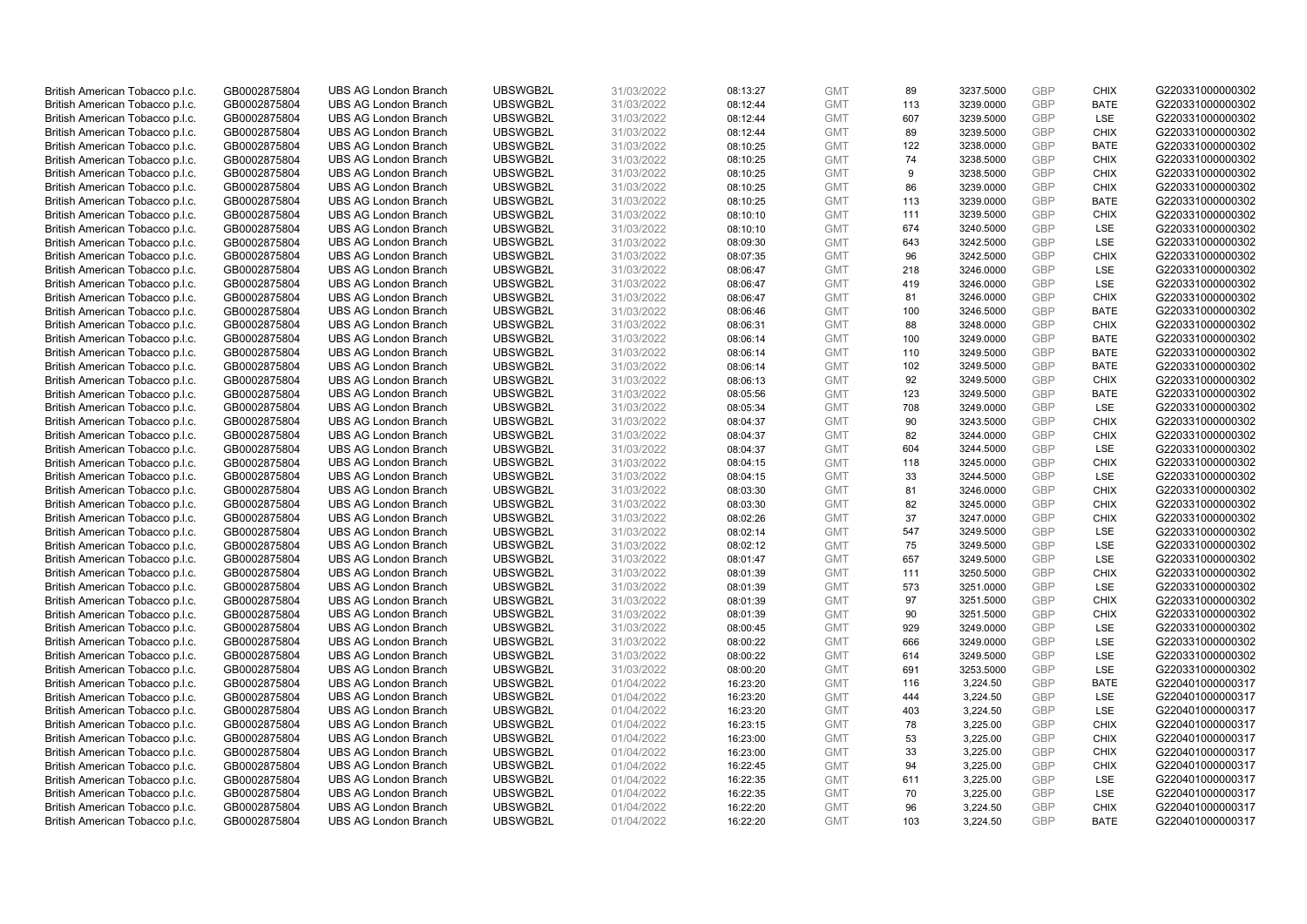| British American Tobacco p.l.c. | GB0002875804 | <b>UBS AG London Branch</b>                                | UBSWGB2L             | 01/04/2022 | 16:22:20 | <b>GMT</b>               | 132            | 3,224.50               | <b>GBP</b>        | <b>CHIX</b> | G220401000000317                     |
|---------------------------------|--------------|------------------------------------------------------------|----------------------|------------|----------|--------------------------|----------------|------------------------|-------------------|-------------|--------------------------------------|
| British American Tobacco p.l.c. | GB0002875804 | <b>UBS AG London Branch</b>                                | UBSWGB2L             | 01/04/2022 | 16:22:20 | <b>GMT</b>               | 273            | 3,224.50               | GBP               | <b>BATE</b> | G220401000000317                     |
| British American Tobacco p.l.c. | GB0002875804 | <b>UBS AG London Branch</b>                                | UBSWGB2L             | 01/04/2022 | 16:22:17 | <b>GMT</b>               | 489            | 3,225.00               | GBP               | LSE         | G220401000000317                     |
| British American Tobacco p.l.c. | GB0002875804 | <b>UBS AG London Branch</b>                                | UBSWGB2L             | 01/04/2022 | 16:22:17 | <b>GMT</b>               | 97             | 3,225.00               | GBP               | <b>LSE</b>  | G220401000000317                     |
| British American Tobacco p.l.c. | GB0002875804 | <b>UBS AG London Branch</b>                                | UBSWGB2L             | 01/04/2022 | 16:22:17 | <b>GMT</b>               | 250            | 3,225.00               | <b>GBP</b>        | LSE         | G220401000000317                     |
| British American Tobacco p.l.c. | GB0002875804 | <b>UBS AG London Branch</b>                                | UBSWGB2L             | 01/04/2022 | 16:22:17 | <b>GMT</b>               | 156            | 3,225.00               | <b>GBP</b>        | LSE         | G220401000000317                     |
| British American Tobacco p.l.c. | GB0002875804 | <b>UBS AG London Branch</b>                                | UBSWGB2L             | 01/04/2022 | 16:22:17 | <b>GMT</b>               | 82             | 3,225.00               | GBP               | LSE         | G220401000000317                     |
| British American Tobacco p.l.c. | GB0002875804 | <b>UBS AG London Branch</b>                                | UBSWGB2L             | 01/04/2022 | 16:22:17 | <b>GMT</b>               | 250            | 3,225.00               | GBP               | <b>LSE</b>  | G220401000000317                     |
| British American Tobacco p.l.c. | GB0002875804 | <b>UBS AG London Branch</b>                                | UBSWGB2L             | 01/04/2022 | 16:22:17 | <b>GMT</b>               | 66             | 3,225.00               | GBP               | LSE         | G220401000000317                     |
| British American Tobacco p.l.c. | GB0002875804 | <b>UBS AG London Branch</b>                                | UBSWGB2L             | 01/04/2022 | 16:22:17 | <b>GMT</b>               | 156            | 3,225.00               | <b>GBP</b>        | <b>LSE</b>  | G220401000000317                     |
| British American Tobacco p.l.c. | GB0002875804 | <b>UBS AG London Branch</b>                                | UBSWGB2L             | 01/04/2022 | 16:22:17 | <b>GMT</b>               | 47             | 3,225.00               | GBP               | LSE         | G220401000000317                     |
| British American Tobacco p.l.c. | GB0002875804 | <b>UBS AG London Branch</b>                                | UBSWGB2L             | 01/04/2022 | 16:22:17 | <b>GMT</b>               | 82             | 3,225.00               | <b>GBP</b>        | LSE         | G220401000000317                     |
| British American Tobacco p.l.c. | GB0002875804 | <b>UBS AG London Branch</b>                                | UBSWGB2L             | 01/04/2022 | 16:21:49 | <b>GMT</b>               | 26             | 3,224.50               | GBP               | <b>CHIX</b> | G220401000000317                     |
| British American Tobacco p.l.c. | GB0002875804 | <b>UBS AG London Branch</b>                                | UBSWGB2L             | 01/04/2022 | 16:21:49 | <b>GMT</b>               | 100            | 3,224.50               | <b>GBP</b>        | <b>CHIX</b> | G220401000000317                     |
| British American Tobacco p.l.c. | GB0002875804 | <b>UBS AG London Branch</b>                                | UBSWGB2L             | 01/04/2022 | 16:21:28 | <b>GMT</b>               | 97             | 3,224.00               | GBP               | <b>CHIX</b> | G220401000000317                     |
| British American Tobacco p.l.c. | GB0002875804 | <b>UBS AG London Branch</b>                                | UBSWGB2L             | 01/04/2022 | 16:21:28 | <b>GMT</b>               | 270            | 3,224.00               | <b>GBP</b>        | <b>LSE</b>  | G220401000000317                     |
| British American Tobacco p.l.c. | GB0002875804 | <b>UBS AG London Branch</b>                                | UBSWGB2L             | 01/04/2022 | 16:21:28 | <b>GMT</b>               | 350            | 3,224.00               | <b>GBP</b>        | <b>LSE</b>  | G220401000000317                     |
| British American Tobacco p.l.c. | GB0002875804 | <b>UBS AG London Branch</b>                                | UBSWGB2L             | 01/04/2022 | 16:21:28 | <b>GMT</b>               | 108            | 3,224.00               | <b>GBP</b>        | <b>CHIX</b> | G220401000000317                     |
| British American Tobacco p.l.c. | GB0002875804 | <b>UBS AG London Branch</b>                                | UBSWGB2L             | 01/04/2022 | 16:21:28 | <b>GMT</b>               | 659            | 3,224.00               | GBP               | <b>LSE</b>  | G220401000000317                     |
| British American Tobacco p.l.c. | GB0002875804 | <b>UBS AG London Branch</b>                                | UBSWGB2L             | 01/04/2022 | 16:21:28 | <b>GMT</b>               | 176            | 3,224.00               | <b>GBP</b>        | LSE         | G220401000000317                     |
| British American Tobacco p.l.c. | GB0002875804 | <b>UBS AG London Branch</b>                                | UBSWGB2L             | 01/04/2022 | 16:21:25 | <b>GMT</b>               | 46             | 3,224.00               | GBP               | LSE         | G220401000000317                     |
| British American Tobacco p.l.c. | GB0002875804 | <b>UBS AG London Branch</b>                                | UBSWGB2L             | 01/04/2022 | 16:21:25 | <b>GMT</b>               | $\mathbf{1}$   | 3,224.00               | GBP               | LSE         | G220401000000317                     |
| British American Tobacco p.l.c. | GB0002875804 | <b>UBS AG London Branch</b>                                | UBSWGB2L             | 01/04/2022 | 16:21:02 | <b>GMT</b>               | 98             | 3,223.50               | <b>GBP</b>        | <b>CHIX</b> | G220401000000317                     |
| British American Tobacco p.l.c. | GB0002875804 | <b>UBS AG London Branch</b>                                | UBSWGB2L             | 01/04/2022 | 16:21:02 | <b>GMT</b>               | $\overline{1}$ | 3,223.50               | GBP               | <b>CHIX</b> | G220401000000317                     |
| British American Tobacco p.l.c. | GB0002875804 | <b>UBS AG London Branch</b>                                | UBSWGB2L             | 01/04/2022 | 16:21:02 | <b>GMT</b>               | 21             | 3,223.50               | <b>GBP</b>        | <b>CHIX</b> | G220401000000317                     |
| British American Tobacco p.l.c. | GB0002875804 | <b>UBS AG London Branch</b>                                | UBSWGB2L             | 01/04/2022 | 16:21:02 | <b>GMT</b>               | 3              | 3,223.50               | GBP               | <b>CHIX</b> | G220401000000317                     |
| British American Tobacco p.l.c. | GB0002875804 | <b>UBS AG London Branch</b>                                | UBSWGB2L             | 01/04/2022 | 16:21:00 | <b>GMT</b>               | 118            | 3,223.50               | <b>GBP</b>        | <b>BATE</b> | G220401000000317                     |
| British American Tobacco p.l.c. | GB0002875804 | <b>UBS AG London Branch</b>                                | UBSWGB2L             | 01/04/2022 | 16:20:49 | <b>GMT</b>               | 653            | 3,223.50               | <b>GBP</b>        | <b>LSE</b>  | G220401000000317                     |
| British American Tobacco p.l.c. | GB0002875804 | <b>UBS AG London Branch</b>                                | UBSWGB2L             | 01/04/2022 | 16:20:44 | <b>GMT</b>               | 22             | 3,223.50               | GBP               | <b>CHIX</b> | G220401000000317                     |
| British American Tobacco p.l.c. | GB0002875804 | <b>UBS AG London Branch</b>                                | UBSWGB2L             | 01/04/2022 | 16:20:44 | <b>GMT</b>               | 107            | 3,224.00               | GBP               | <b>BATE</b> | G220401000000317                     |
| British American Tobacco p.l.c. | GB0002875804 | <b>UBS AG London Branch</b>                                | UBSWGB2L             | 01/04/2022 | 16:20:44 | <b>GMT</b>               | 883            | 3,224.00               | GBP               | LSE         | G220401000000317                     |
| British American Tobacco p.l.c. | GB0002875804 | <b>UBS AG London Branch</b>                                | UBSWGB2L             | 01/04/2022 | 16:20:44 | <b>GMT</b>               | 86             | 3,224.00               | <b>GBP</b>        | <b>CHIX</b> | G220401000000317                     |
| British American Tobacco p.l.c. | GB0002875804 | <b>UBS AG London Branch</b>                                | UBSWGB2L             | 01/04/2022 | 16:20:38 | <b>GMT</b>               | 74             | 3,223.50               | <b>GBP</b>        | <b>CHIX</b> | G220401000000317                     |
| British American Tobacco p.l.c. | GB0002875804 | <b>UBS AG London Branch</b>                                | UBSWGB2L             | 01/04/2022 | 16:20:38 | <b>GMT</b>               | 85             | 3,223.50               | GBP               | LSE         | G220401000000317                     |
| British American Tobacco p.l.c. | GB0002875804 | <b>UBS AG London Branch</b>                                | UBSWGB2L             | 01/04/2022 | 16:20:38 | <b>GMT</b>               | 46             | 3,223.50               | GBP               | <b>CHIX</b> | G220401000000317                     |
| British American Tobacco p.l.c. | GB0002875804 | <b>UBS AG London Branch</b>                                | UBSWGB2L             | 01/04/2022 | 16:20:01 | <b>GMT</b>               | 83             | 3,223.00               | GBP               | <b>CHIX</b> | G220401000000317                     |
| British American Tobacco p.l.c. | GB0002875804 | <b>UBS AG London Branch</b>                                | UBSWGB2L             | 01/04/2022 | 16:20:01 | <b>GMT</b>               | 309            | 3,223.00               | GBP               | <b>LSE</b>  | G220401000000317                     |
| British American Tobacco p.l.c. | GB0002875804 | <b>UBS AG London Branch</b>                                | UBSWGB2L             | 01/04/2022 | 16:20:01 | <b>GMT</b>               | 250            | 3,223.00               | <b>GBP</b>        | LSE         | G220401000000317                     |
| British American Tobacco p.l.c. | GB0002875804 | <b>UBS AG London Branch</b>                                | UBSWGB2L             | 01/04/2022 | 16:20:01 | <b>GMT</b>               | 156            | 3,223.00               | <b>GBP</b>        | LSE         | G220401000000317                     |
| British American Tobacco p.l.c. | GB0002875804 | <b>UBS AG London Branch</b>                                | UBSWGB2L             | 01/04/2022 | 16:20:01 | <b>GMT</b>               | 99             | 3223.0000              | GBP               | <b>CHIX</b> | G220401000000317                     |
| British American Tobacco p.l.c. | GB0002875804 | <b>UBS AG London Branch</b>                                | UBSWGB2L             | 01/04/2022 | 16:20:01 | <b>GMT</b>               | 114            | 3223.0000              | <b>GBP</b>        | <b>BATE</b> | G220401000000317                     |
| British American Tobacco p.l.c. | GB0002875804 | <b>UBS AG London Branch</b>                                | UBSWGB2L             | 01/04/2022 | 16:20:01 | <b>GMT</b>               | 8              | 3223.0000              | GBP               | <b>CHIX</b> | G220401000000317                     |
| British American Tobacco p.l.c. | GB0002875804 | <b>UBS AG London Branch</b>                                | UBSWGB2L             | 01/04/2022 | 16:20:01 | <b>GMT</b>               | 155            | 3223.0000              | <b>GBP</b>        | LSE         | G220401000000317                     |
| British American Tobacco p.l.c. | GB0002875804 | <b>UBS AG London Branch</b>                                | UBSWGB2L             | 01/04/2022 | 16:20:01 | <b>GMT</b>               | 480            | 3223.0000              | GBP               | <b>LSE</b>  | G220401000000317                     |
| British American Tobacco p.l.c. | GB0002875804 | <b>UBS AG London Branch</b>                                | UBSWGB2L             | 01/04/2022 | 16:20:01 | <b>GMT</b>               | 87             | 3223.0000              | GBP               | <b>CHIX</b> | G220401000000317                     |
| British American Tobacco p.l.c. | GB0002875804 | <b>UBS AG London Branch</b>                                | UBSWGB2L             | 01/04/2022 | 16:19:41 | <b>GMT</b>               | 50             | 3223.0000              | GBP               | <b>BATE</b> | G220401000000317                     |
| British American Tobacco p.l.c. | GB0002875804 | <b>UBS AG London Branch</b>                                | UBSWGB2L             | 01/04/2022 | 16:19:35 | <b>GMT</b>               | 250            | 3222.5000              | GBP               | LSE         | G220401000000317                     |
| British American Tobacco p.l.c. | GB0002875804 | <b>UBS AG London Branch</b>                                | UBSWGB2L             | 01/04/2022 | 16:19:15 | <b>GMT</b>               | 120            | 3221.5000              | <b>GBP</b>        | <b>CHIX</b> | G220401000000317                     |
| British American Tobacco p.l.c. | GB0002875804 | <b>UBS AG London Branch</b>                                | UBSWGB2L             | 01/04/2022 |          | <b>GMT</b>               | 676            | 3221.5000              | GBP               | LSE         | G220401000000317                     |
| British American Tobacco p.l.c. |              | <b>UBS AG London Branch</b>                                | UBSWGB2L             | 01/04/2022 | 16:18:52 | <b>GMT</b>               |                |                        | <b>GBP</b>        | LSE         | G220401000000317                     |
|                                 | GB0002875804 |                                                            |                      |            | 16:18:33 |                          | 210            | 3222.0000              |                   |             |                                      |
| British American Tobacco p.l.c. | GB0002875804 | <b>UBS AG London Branch</b><br><b>UBS AG London Branch</b> | UBSWGB2L<br>UBSWGB2L | 01/04/2022 | 16:18:33 | <b>GMT</b><br><b>GMT</b> | 88<br>156      | 3222.0000              | GBP<br><b>GBP</b> | LSE<br>LSE  | G220401000000317<br>G220401000000317 |
| British American Tobacco p.l.c. | GB0002875804 |                                                            |                      | 01/04/2022 | 16:18:33 |                          |                | 3222.0000              | GBP               | LSE         | G220401000000317                     |
| British American Tobacco p.l.c. | GB0002875804 | <b>UBS AG London Branch</b>                                | UBSWGB2L             | 01/04/2022 | 16:18:33 | <b>GMT</b><br><b>GMT</b> | 198<br>250     | 3222.0000<br>3222.0000 | GBP               | <b>LSE</b>  |                                      |
| British American Tobacco p.l.c. | GB0002875804 | <b>UBS AG London Branch</b>                                | UBSWGB2L             | 01/04/2022 | 16:18:33 |                          |                |                        |                   |             | G220401000000317                     |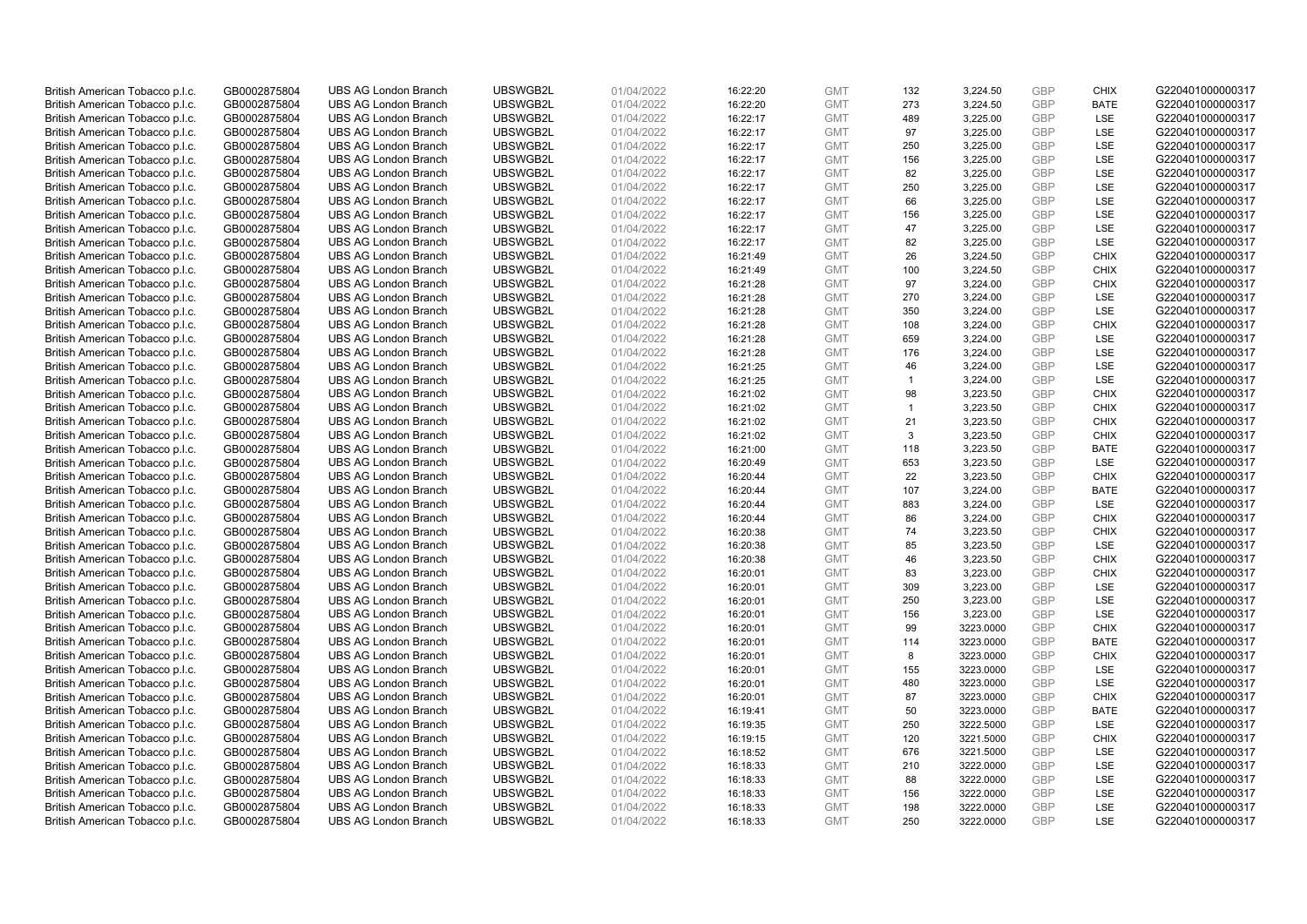| British American Tobacco p.l.c. | GB0002875804 | <b>UBS AG London Branch</b> | UBSWGB2L | 01/04/2022 | 16:18:33 | <b>GMT</b> | 39                   | 3222.0000 | <b>GBP</b> | <b>BATE</b> | G220401000000317 |
|---------------------------------|--------------|-----------------------------|----------|------------|----------|------------|----------------------|-----------|------------|-------------|------------------|
| British American Tobacco p.l.c. | GB0002875804 | <b>UBS AG London Branch</b> | UBSWGB2L | 01/04/2022 | 16:18:33 | <b>GMT</b> | 80                   | 3222.0000 | <b>GBP</b> | <b>BATE</b> | G220401000000317 |
| British American Tobacco p.l.c. | GB0002875804 | <b>UBS AG London Branch</b> | UBSWGB2L | 01/04/2022 | 16:18:33 | <b>GMT</b> | 90                   | 3222.0000 | GBP        | <b>CHIX</b> | G220401000000317 |
| British American Tobacco p.l.c. | GB0002875804 | <b>UBS AG London Branch</b> | UBSWGB2L | 01/04/2022 | 16:18:32 | <b>GMT</b> | 49                   | 3222.5000 | GBP        | <b>CHIX</b> | G220401000000317 |
| British American Tobacco p.l.c. | GB0002875804 | <b>UBS AG London Branch</b> | UBSWGB2L | 01/04/2022 | 16:18:32 | <b>GMT</b> | 100                  | 3222.5000 | <b>GBP</b> | <b>CHIX</b> | G220401000000317 |
| British American Tobacco p.l.c. | GB0002875804 | <b>UBS AG London Branch</b> | UBSWGB2L | 01/04/2022 | 16:18:32 | <b>GMT</b> | 42                   | 3222.5000 | <b>GBP</b> | <b>CHIX</b> | G220401000000317 |
| British American Tobacco p.l.c. | GB0002875804 | <b>UBS AG London Branch</b> | UBSWGB2L | 01/04/2022 | 16:17:38 | <b>GMT</b> | 114                  | 3222.0000 | GBP        | <b>BATE</b> | G220401000000317 |
| British American Tobacco p.l.c. | GB0002875804 | <b>UBS AG London Branch</b> | UBSWGB2L | 01/04/2022 | 16:17:37 | <b>GMT</b> | 687                  | 3222.5000 | <b>GBP</b> | LSE         | G220401000000317 |
| British American Tobacco p.l.c. | GB0002875804 | <b>UBS AG London Branch</b> | UBSWGB2L | 01/04/2022 | 16:17:37 | <b>GMT</b> | 10                   | 3222.5000 | GBP        | <b>CHIX</b> | G220401000000317 |
| British American Tobacco p.l.c. | GB0002875804 | <b>UBS AG London Branch</b> | UBSWGB2L | 01/04/2022 | 16:17:33 | <b>GMT</b> | 70                   | 3222.5000 | <b>GBP</b> | <b>CHIX</b> | G220401000000317 |
| British American Tobacco p.l.c. | GB0002875804 | <b>UBS AG London Branch</b> | UBSWGB2L | 01/04/2022 | 16:17:32 | <b>GMT</b> | 129                  | 3223.0000 | GBP        | <b>LSE</b>  | G220401000000317 |
| British American Tobacco p.l.c. | GB0002875804 | <b>UBS AG London Branch</b> | UBSWGB2L | 01/04/2022 | 16:17:32 | <b>GMT</b> | 638                  | 3223.0000 | <b>GBP</b> | LSE         | G220401000000317 |
| British American Tobacco p.l.c. | GB0002875804 | <b>UBS AG London Branch</b> | UBSWGB2L | 01/04/2022 | 16:17:32 | <b>GMT</b> | 5                    | 3223.0000 | <b>GBP</b> | <b>CHIX</b> | G220401000000317 |
| British American Tobacco p.l.c. | GB0002875804 | <b>UBS AG London Branch</b> | UBSWGB2L | 01/04/2022 | 16:17:32 | <b>GMT</b> | 91                   | 3223.0000 | <b>GBP</b> | <b>CHIX</b> | G220401000000317 |
| British American Tobacco p.l.c. | GB0002875804 | <b>UBS AG London Branch</b> | UBSWGB2L | 01/04/2022 | 16:17:02 | <b>GMT</b> | 104                  | 3222.0000 | <b>GBP</b> | <b>BATE</b> | G220401000000317 |
| British American Tobacco p.l.c. | GB0002875804 | <b>UBS AG London Branch</b> | UBSWGB2L | 01/04/2022 | 16:17:00 | <b>GMT</b> | 98                   | 3222.0000 | GBP        | <b>CHIX</b> | G220401000000317 |
| British American Tobacco p.l.c. | GB0002875804 | <b>UBS AG London Branch</b> | UBSWGB2L | 01/04/2022 | 16:16:57 | <b>GMT</b> | 102                  | 3222.5000 | <b>GBP</b> | <b>BATE</b> | G220401000000317 |
| British American Tobacco p.l.c. | GB0002875804 | <b>UBS AG London Branch</b> | UBSWGB2L | 01/04/2022 | 16:16:57 | <b>GMT</b> | 612                  | 3223.0000 | GBP        | LSE         | G220401000000317 |
| British American Tobacco p.l.c. | GB0002875804 | <b>UBS AG London Branch</b> | UBSWGB2L | 01/04/2022 | 16:16:56 | <b>GMT</b> | 102                  | 3223.5000 | <b>GBP</b> | <b>BATE</b> | G220401000000317 |
| British American Tobacco p.l.c. | GB0002875804 | <b>UBS AG London Branch</b> | UBSWGB2L | 01/04/2022 | 16:16:44 | <b>GMT</b> | 180                  | 3222.5000 | <b>GBP</b> | <b>CHIX</b> | G220401000000317 |
| British American Tobacco p.l.c. | GB0002875804 | <b>UBS AG London Branch</b> | UBSWGB2L | 01/04/2022 | 16:16:06 | <b>GMT</b> | 85                   | 3222.0000 | <b>GBP</b> | <b>CHIX</b> | G220401000000317 |
| British American Tobacco p.l.c. | GB0002875804 | <b>UBS AG London Branch</b> | UBSWGB2L | 01/04/2022 | 16:16:04 | <b>GMT</b> | 180                  | 3222.5000 | <b>GBP</b> | LSE         | G220401000000317 |
| British American Tobacco p.l.c. | GB0002875804 | <b>UBS AG London Branch</b> | UBSWGB2L | 01/04/2022 | 16:16:04 | <b>GMT</b> | 474                  | 3222.5000 | <b>GBP</b> | LSE         | G220401000000317 |
| British American Tobacco p.l.c. | GB0002875804 | <b>UBS AG London Branch</b> | UBSWGB2L | 01/04/2022 | 16:16:04 | <b>GMT</b> | 104                  | 3222.5000 | <b>GBP</b> | <b>BATE</b> | G220401000000317 |
| British American Tobacco p.l.c. | GB0002875804 | <b>UBS AG London Branch</b> | UBSWGB2L | 01/04/2022 | 16:15:53 | <b>GMT</b> | 145                  | 3223.0000 | <b>GBP</b> | <b>CHIX</b> | G220401000000317 |
| British American Tobacco p.l.c. | GB0002875804 | <b>UBS AG London Branch</b> | UBSWGB2L | 01/04/2022 | 16:15:53 | <b>GMT</b> | 250                  | 3223.0000 | <b>GBP</b> | LSE         | G220401000000317 |
| British American Tobacco p.l.c. | GB0002875804 | <b>UBS AG London Branch</b> | UBSWGB2L | 01/04/2022 | 16:15:40 | <b>GMT</b> | 43                   | 3222.5000 | <b>GBP</b> | <b>CHIX</b> | G220401000000317 |
| British American Tobacco p.l.c. | GB0002875804 | <b>UBS AG London Branch</b> | UBSWGB2L | 01/04/2022 | 16:15:31 | <b>GMT</b> | 93                   | 3221.5000 | <b>GBP</b> | <b>CHIX</b> | G220401000000317 |
| British American Tobacco p.l.c. | GB0002875804 | <b>UBS AG London Branch</b> | UBSWGB2L | 01/04/2022 | 16:15:22 | <b>GMT</b> | 206                  | 3222.0000 | <b>GBP</b> | <b>LSE</b>  | G220401000000317 |
| British American Tobacco p.l.c. | GB0002875804 | <b>UBS AG London Branch</b> | UBSWGB2L | 01/04/2022 | 16:15:22 | <b>GMT</b> | 82                   | 3222.0000 | <b>GBP</b> | LSE         | G220401000000317 |
| British American Tobacco p.l.c. | GB0002875804 | <b>UBS AG London Branch</b> | UBSWGB2L | 01/04/2022 | 16:15:22 | <b>GMT</b> | 337                  | 3222.0000 | GBP        | LSE         | G220401000000317 |
| British American Tobacco p.l.c. | GB0002875804 | <b>UBS AG London Branch</b> | UBSWGB2L | 01/04/2022 | 16:15:07 | <b>GMT</b> | 699                  | 3221.5000 | <b>GBP</b> | <b>LSE</b>  | G220401000000317 |
| British American Tobacco p.l.c. | GB0002875804 | <b>UBS AG London Branch</b> | UBSWGB2L | 01/04/2022 | 16:15:07 | <b>GMT</b> | 59                   | 3221.5000 | GBP        | <b>CHIX</b> | G220401000000317 |
| British American Tobacco p.l.c. | GB0002875804 | <b>UBS AG London Branch</b> | UBSWGB2L | 01/04/2022 | 16:15:07 | <b>GMT</b> | 127                  | 3221.5000 | GBP        | <b>CHIX</b> | G220401000000317 |
| British American Tobacco p.l.c. | GB0002875804 | <b>UBS AG London Branch</b> | UBSWGB2L | 01/04/2022 | 16:15:07 | <b>GMT</b> | $\mathbf{1}$         | 3221.5000 | <b>GBP</b> | <b>CHIX</b> | G220401000000317 |
| British American Tobacco p.l.c. | GB0002875804 | <b>UBS AG London Branch</b> | UBSWGB2L | 01/04/2022 | 16:15:07 | <b>GMT</b> | 21                   | 3221.5000 | <b>GBP</b> | <b>CHIX</b> | G220401000000317 |
| British American Tobacco p.l.c. | GB0002875804 | <b>UBS AG London Branch</b> | UBSWGB2L | 01/04/2022 | 16:14:51 | <b>GMT</b> | 102                  | 3221.0000 | <b>GBP</b> | <b>BATE</b> | G220401000000317 |
| British American Tobacco p.l.c. | GB0002875804 | <b>UBS AG London Branch</b> | UBSWGB2L | 01/04/2022 | 16:14:43 | <b>GMT</b> | 74                   | 3220.5000 | <b>GBP</b> | <b>CHIX</b> | G220401000000317 |
| British American Tobacco p.l.c. | GB0002875804 | <b>UBS AG London Branch</b> | UBSWGB2L | 01/04/2022 | 16:14:42 | <b>GMT</b> | 250                  | 3221.0000 | <b>GBP</b> | LSE         | G220401000000317 |
| British American Tobacco p.l.c. | GB0002875804 | <b>UBS AG London Branch</b> | UBSWGB2L | 01/04/2022 | 16:14:37 | <b>GMT</b> | 488                  | 3221.0000 | GBP        | <b>LSE</b>  | G220401000000317 |
| British American Tobacco p.l.c. | GB0002875804 | <b>UBS AG London Branch</b> | UBSWGB2L | 01/04/2022 | 16:14:37 | <b>GMT</b> | 46                   | 3221.0000 | <b>GBP</b> | <b>LSE</b>  | G220401000000317 |
| British American Tobacco p.l.c. | GB0002875804 | <b>UBS AG London Branch</b> | UBSWGB2L | 01/04/2022 | 16:14:34 | <b>GMT</b> | 102                  | 3221.0000 | GBP        | <b>BATE</b> | G220401000000317 |
| British American Tobacco p.l.c. | GB0002875804 | <b>UBS AG London Branch</b> | UBSWGB2L | 01/04/2022 | 16:14:33 | <b>GMT</b> | $\blacktriangleleft$ | 3221.0000 | <b>GBP</b> | LSE         | G220401000000317 |
| British American Tobacco p.l.c. | GB0002875804 | <b>UBS AG London Branch</b> | UBSWGB2L | 01/04/2022 | 16:14:33 | <b>GMT</b> | 8                    | 3221.0000 | GBP        | LSE         | G220401000000317 |
| British American Tobacco p.l.c. | GB0002875804 | <b>UBS AG London Branch</b> | UBSWGB2L | 01/04/2022 | 16:14:32 | <b>GMT</b> | 36                   | 3221.0000 | <b>GBP</b> | <b>LSE</b>  | G220401000000317 |
| British American Tobacco p.l.c. | GB0002875804 | <b>UBS AG London Branch</b> | UBSWGB2L | 01/04/2022 | 16:14:32 | <b>GMT</b> | $\mathbf{1}$         | 3221.0000 | <b>GBP</b> | LSE         | G220401000000317 |
| British American Tobacco p.l.c. | GB0002875804 | <b>UBS AG London Branch</b> | UBSWGB2L | 01/04/2022 | 16:14:32 | <b>GMT</b> | 118                  | 3221.0000 | <b>GBP</b> | LSE         | G220401000000317 |
| British American Tobacco p.l.c. | GB0002875804 | <b>UBS AG London Branch</b> | UBSWGB2L | 01/04/2022 | 16:14:32 | <b>GMT</b> | 6                    | 3221.0000 | <b>GBP</b> | LSE         | G220401000000317 |
| British American Tobacco p.l.c. | GB0002875804 | <b>UBS AG London Branch</b> | UBSWGB2L | 01/04/2022 | 16:13:59 | <b>GMT</b> | 67                   | 3220.0000 | <b>GBP</b> | <b>CHIX</b> | G220401000000317 |
| British American Tobacco p.l.c. | GB0002875804 | <b>UBS AG London Branch</b> | UBSWGB2L | 01/04/2022 | 16:13:53 | <b>GMT</b> | 156                  | 3221.0000 | <b>GBP</b> | <b>LSE</b>  | G220401000000317 |
| British American Tobacco p.l.c. | GB0002875804 | <b>UBS AG London Branch</b> | UBSWGB2L | 01/04/2022 | 16:13:53 | <b>GMT</b> | 82                   | 3221.0000 | GBP        | LSE         | G220401000000317 |
| British American Tobacco p.l.c. | GB0002875804 | <b>UBS AG London Branch</b> | UBSWGB2L | 01/04/2022 | 16:13:53 | <b>GMT</b> | 250                  | 3221.0000 | <b>GBP</b> | LSE         | G220401000000317 |
| British American Tobacco p.l.c. | GB0002875804 | <b>UBS AG London Branch</b> | UBSWGB2L | 01/04/2022 | 16:13:35 | <b>GMT</b> | 17                   | 3220.0000 | GBP        | <b>BATE</b> | G220401000000317 |
| British American Tobacco p.l.c. | GB0002875804 | <b>UBS AG London Branch</b> | UBSWGB2L | 01/04/2022 | 16:13:29 | <b>GMT</b> | 93                   | 3220.0000 | GBP        | <b>BATE</b> | G220401000000317 |
|                                 |              |                             |          |            |          |            |                      |           |            |             |                  |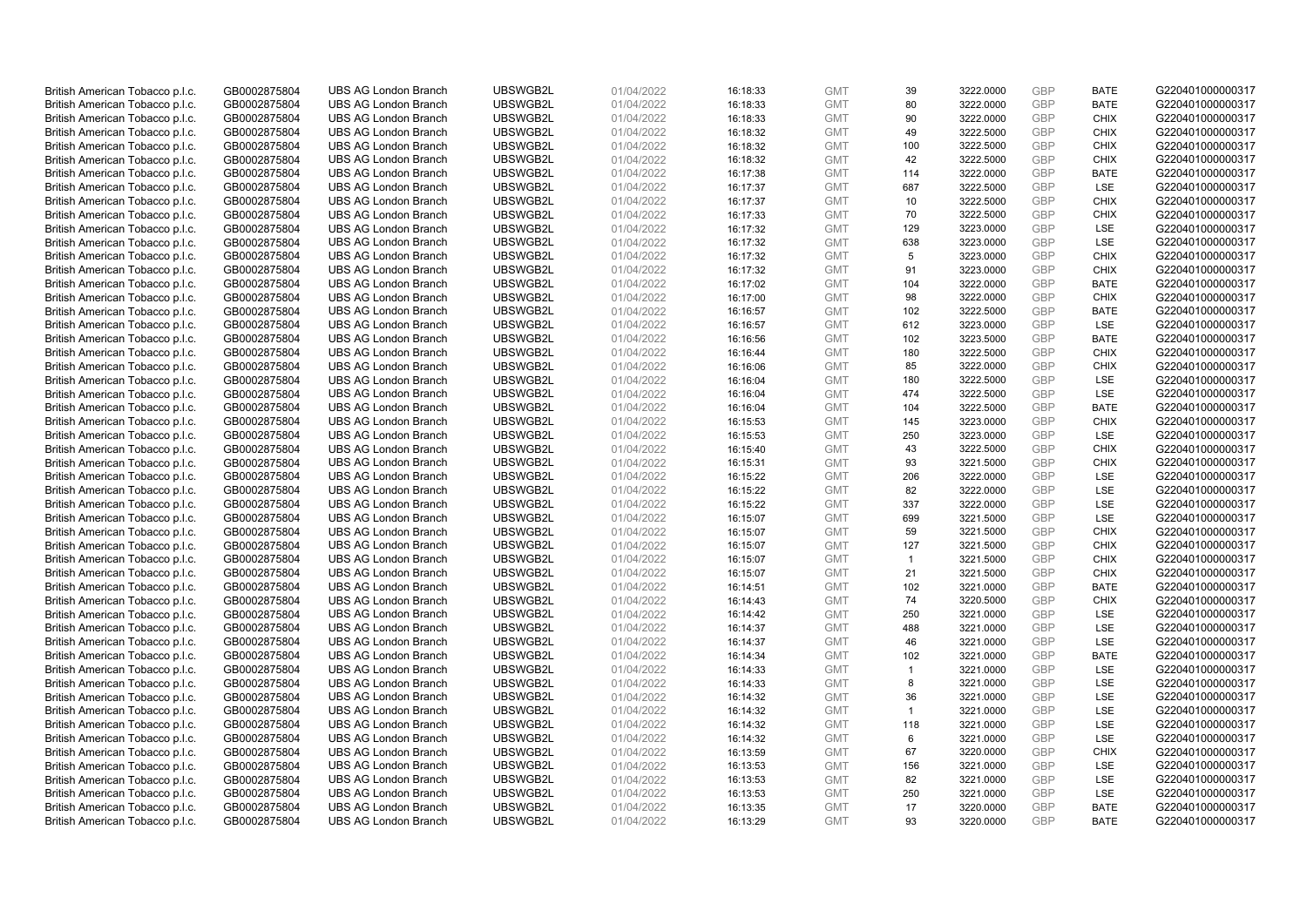| British American Tobacco p.l.c. | GB0002875804 | <b>UBS AG London Branch</b> | UBSWGB2L | 01/04/2022 | 16:13:22 | <b>GMT</b> | 146            | 3220.5000 | <b>GBP</b> | LSE         | G220401000000317 |
|---------------------------------|--------------|-----------------------------|----------|------------|----------|------------|----------------|-----------|------------|-------------|------------------|
| British American Tobacco p.l.c. | GB0002875804 | <b>UBS AG London Branch</b> | UBSWGB2L | 01/04/2022 | 16:13:22 | <b>GMT</b> | 156            | 3220.5000 | <b>GBP</b> | LSE         | G220401000000317 |
| British American Tobacco p.l.c. | GB0002875804 | <b>UBS AG London Branch</b> | UBSWGB2L | 01/04/2022 | 16:13:22 | <b>GMT</b> | 328            | 3220.5000 | <b>GBP</b> | LSE         | G220401000000317 |
| British American Tobacco p.l.c. | GB0002875804 | <b>UBS AG London Branch</b> | UBSWGB2L | 01/04/2022 | 16:13:22 | <b>GMT</b> | 135            | 3220.5000 | GBP        | <b>CHIX</b> | G220401000000317 |
| British American Tobacco p.l.c. | GB0002875804 | <b>UBS AG London Branch</b> | UBSWGB2L | 01/04/2022 | 16:13:22 | <b>GMT</b> | 133            | 3220.5000 | <b>GBP</b> | <b>CHIX</b> | G220401000000317 |
| British American Tobacco p.l.c. | GB0002875804 | <b>UBS AG London Branch</b> | UBSWGB2L | 01/04/2022 | 16:13:22 | <b>GMT</b> | 39             | 3220.5000 | <b>GBP</b> | <b>CHIX</b> | G220401000000317 |
| British American Tobacco p.l.c. | GB0002875804 | <b>UBS AG London Branch</b> | UBSWGB2L | 01/04/2022 | 16:13:22 | <b>GMT</b> | 624            | 3220.5000 | GBP        | LSE         | G220401000000317 |
| British American Tobacco p.l.c. | GB0002875804 | <b>UBS AG London Branch</b> | UBSWGB2L | 01/04/2022 | 16:13:22 | <b>GMT</b> | 41             | 3220.5000 | <b>GBP</b> | <b>CHIX</b> | G220401000000317 |
| British American Tobacco p.l.c. | GB0002875804 | <b>UBS AG London Branch</b> | UBSWGB2L | 01/04/2022 | 16:12:20 | <b>GMT</b> | 691            | 3220.5000 | GBP        | LSE         | G220401000000317 |
| British American Tobacco p.l.c. | GB0002875804 | <b>UBS AG London Branch</b> | UBSWGB2L | 01/04/2022 | 16:12:20 | <b>GMT</b> | 100            | 3220.5000 | <b>GBP</b> | <b>BATE</b> | G220401000000317 |
| British American Tobacco p.l.c. | GB0002875804 | <b>UBS AG London Branch</b> | UBSWGB2L | 01/04/2022 | 16:12:19 | <b>GMT</b> | 38             | 3221.0000 | GBP        | <b>CHIX</b> | G220401000000317 |
| British American Tobacco p.l.c. | GB0002875804 | <b>UBS AG London Branch</b> | UBSWGB2L | 01/04/2022 | 16:12:19 | <b>GMT</b> | 50             | 3221.0000 | <b>GBP</b> | <b>CHIX</b> | G220401000000317 |
| British American Tobacco p.l.c. | GB0002875804 | <b>UBS AG London Branch</b> | UBSWGB2L | 01/04/2022 | 16:12:18 | <b>GMT</b> | 96             | 3221.0000 | <b>GBP</b> | <b>CHIX</b> | G220401000000317 |
| British American Tobacco p.l.c. | GB0002875804 | <b>UBS AG London Branch</b> | UBSWGB2L | 01/04/2022 | 16:12:18 | <b>GMT</b> | 204            | 3221.0000 | <b>GBP</b> | <b>CHIX</b> | G220401000000317 |
| British American Tobacco p.l.c. | GB0002875804 | <b>UBS AG London Branch</b> | UBSWGB2L | 01/04/2022 | 16:12:18 | <b>GMT</b> | 124            | 3221.0000 | <b>GBP</b> | <b>BATE</b> | G220401000000317 |
| British American Tobacco p.l.c. | GB0002875804 | <b>UBS AG London Branch</b> | UBSWGB2L | 01/04/2022 | 16:12:18 | <b>GMT</b> | 716            | 3221.0000 | GBP        | LSE         | G220401000000317 |
| British American Tobacco p.l.c. | GB0002875804 | <b>UBS AG London Branch</b> | UBSWGB2L | 01/04/2022 | 16:12:02 | <b>GMT</b> | 602            | 3221.5000 | <b>GBP</b> | LSE         | G220401000000317 |
| British American Tobacco p.l.c. | GB0002875804 | <b>UBS AG London Branch</b> | UBSWGB2L | 01/04/2022 | 16:12:02 | <b>GMT</b> | 156            | 3221.5000 | <b>GBP</b> | LSE         | G220401000000317 |
| British American Tobacco p.l.c. | GB0002875804 | <b>UBS AG London Branch</b> | UBSWGB2L | 01/04/2022 | 16:12:02 | <b>GMT</b> | 250            | 3221.5000 | GBP        | <b>LSE</b>  | G220401000000317 |
| British American Tobacco p.l.c. | GB0002875804 | <b>UBS AG London Branch</b> | UBSWGB2L | 01/04/2022 | 16:10:40 | <b>GMT</b> | 377            | 3220.5000 | GBP        | LSE         | G220401000000317 |
| British American Tobacco p.l.c. | GB0002875804 | <b>UBS AG London Branch</b> | UBSWGB2L | 01/04/2022 | 16:10:40 | <b>GMT</b> | 338            | 3220.5000 | <b>GBP</b> | LSE         | G220401000000317 |
| British American Tobacco p.l.c. | GB0002875804 | <b>UBS AG London Branch</b> | UBSWGB2L | 01/04/2022 | 16:10:40 | <b>GMT</b> | 115            | 3220.5000 | GBP        | <b>BATE</b> | G220401000000317 |
| British American Tobacco p.l.c. | GB0002875804 | <b>UBS AG London Branch</b> | UBSWGB2L | 01/04/2022 | 16:10:40 | <b>GMT</b> | 113            | 3220.5000 | <b>GBP</b> | <b>CHIX</b> | G220401000000317 |
| British American Tobacco p.l.c. | GB0002875804 | <b>UBS AG London Branch</b> | UBSWGB2L | 01/04/2022 | 16:10:36 | <b>GMT</b> | 23             | 3221.0000 | GBP        | <b>BATE</b> | G220401000000317 |
| British American Tobacco p.l.c. | GB0002875804 | <b>UBS AG London Branch</b> | UBSWGB2L | 01/04/2022 | 16:10:36 | <b>GMT</b> | 658            | 3221.0000 | <b>GBP</b> | LSE         | G220401000000317 |
| British American Tobacco p.l.c. | GB0002875804 | <b>UBS AG London Branch</b> | UBSWGB2L | 01/04/2022 | 16:10:36 | <b>GMT</b> | 99             | 3221.0000 | <b>GBP</b> | <b>BATE</b> | G220401000000317 |
| British American Tobacco p.l.c. | GB0002875804 | <b>UBS AG London Branch</b> | UBSWGB2L | 01/04/2022 | 16:10:29 | <b>GMT</b> | 83             | 3221.5000 | <b>GBP</b> | <b>CHIX</b> | G220401000000317 |
| British American Tobacco p.l.c. | GB0002875804 | <b>UBS AG London Branch</b> | UBSWGB2L | 01/04/2022 | 16:10:29 | <b>GMT</b> | 691            | 3221.5000 | <b>GBP</b> | <b>LSE</b>  | G220401000000317 |
| British American Tobacco p.l.c. | GB0002875804 | <b>UBS AG London Branch</b> | UBSWGB2L | 01/04/2022 | 16:10:10 | <b>GMT</b> | 96             | 3221.0000 | GBP        | <b>CHIX</b> | G220401000000317 |
| British American Tobacco p.l.c. | GB0002875804 | <b>UBS AG London Branch</b> | UBSWGB2L | 01/04/2022 | 16:10:10 | <b>GMT</b> | $\mathbf{1}$   | 3221.0000 | GBP        | <b>CHIX</b> | G220401000000317 |
| British American Tobacco p.l.c. | GB0002875804 | <b>UBS AG London Branch</b> | UBSWGB2L | 01/04/2022 | 16:10:10 | <b>GMT</b> | 34             | 3221.0000 | GBP        | <b>CHIX</b> | G220401000000317 |
| British American Tobacco p.l.c. | GB0002875804 | <b>UBS AG London Branch</b> | UBSWGB2L | 01/04/2022 | 16:10:10 | <b>GMT</b> | 21             | 3221.0000 | GBP        | <b>CHIX</b> | G220401000000317 |
| British American Tobacco p.l.c. | GB0002875804 | <b>UBS AG London Branch</b> | UBSWGB2L | 01/04/2022 | 16:09:34 | <b>GMT</b> | 580            | 3219.5000 | GBP        | LSE         | G220401000000317 |
| British American Tobacco p.l.c. | GB0002875804 | <b>UBS AG London Branch</b> | UBSWGB2L | 01/04/2022 | 16:09:25 | <b>GMT</b> | 9              | 3220.0000 | GBP        | <b>CHIX</b> | G220401000000317 |
| British American Tobacco p.l.c. | GB0002875804 | <b>UBS AG London Branch</b> | UBSWGB2L | 01/04/2022 | 16:09:25 | <b>GMT</b> | 76             | 3220.0000 | GBP        | <b>CHIX</b> | G220401000000317 |
| British American Tobacco p.l.c. | GB0002875804 | <b>UBS AG London Branch</b> | UBSWGB2L | 01/04/2022 | 16:09:20 | <b>GMT</b> | 122            | 3220.0000 | <b>GBP</b> | <b>BATE</b> | G220401000000317 |
| British American Tobacco p.l.c. | GB0002875804 | <b>UBS AG London Branch</b> | UBSWGB2L | 01/04/2022 | 16:09:20 | <b>GMT</b> | 592            | 3220.5000 | GBP        | <b>LSE</b>  | G220401000000317 |
| British American Tobacco p.l.c. | GB0002875804 | <b>UBS AG London Branch</b> | UBSWGB2L | 01/04/2022 | 16:09:20 | <b>GMT</b> | 91             | 3220.5000 | <b>GBP</b> | <b>CHIX</b> | G220401000000317 |
| British American Tobacco p.l.c. | GB0002875804 | <b>UBS AG London Branch</b> | UBSWGB2L | 01/04/2022 | 16:09:02 | <b>GMT</b> | 120            | 3221.0000 | GBP        | <b>BATE</b> | G220401000000317 |
| British American Tobacco p.l.c. | GB0002875804 | <b>UBS AG London Branch</b> | UBSWGB2L | 01/04/2022 | 16:09:02 | <b>GMT</b> | 84             | 3221.0000 | GBP        | <b>CHIX</b> | G220401000000317 |
| British American Tobacco p.l.c. | GB0002875804 | <b>UBS AG London Branch</b> | UBSWGB2L | 01/04/2022 | 16:08:34 | <b>GMT</b> | 97             | 3220.5000 | <b>GBP</b> | <b>CHIX</b> | G220401000000317 |
| British American Tobacco p.l.c. | GB0002875804 | <b>UBS AG London Branch</b> | UBSWGB2L | 01/04/2022 | 16:08:34 | <b>GMT</b> | 102            | 3220.5000 | GBP        | <b>BATE</b> | G220401000000317 |
| British American Tobacco p.l.c. | GB0002875804 | <b>UBS AG London Branch</b> | UBSWGB2L | 01/04/2022 | 16:08:23 | <b>GMT</b> | 856            | 3221.0000 | <b>GBP</b> | LSE         | G220401000000317 |
| British American Tobacco p.l.c. | GB0002875804 | <b>UBS AG London Branch</b> | UBSWGB2L | 01/04/2022 | 16:08:23 | <b>GMT</b> | $\overline{4}$ | 3221.5000 | GBP        | LSE         | G220401000000317 |
| British American Tobacco p.l.c. | GB0002875804 | <b>UBS AG London Branch</b> | UBSWGB2L | 01/04/2022 | 16:08:23 | <b>GMT</b> | 564            | 3221.5000 | <b>GBP</b> | <b>LSE</b>  | G220401000000317 |
| British American Tobacco p.l.c. | GB0002875804 | <b>UBS AG London Branch</b> | UBSWGB2L | 01/04/2022 | 16:08:23 | <b>GMT</b> | 277            | 3221.5000 | <b>GBP</b> | LSE         | G220401000000317 |
| British American Tobacco p.l.c. | GB0002875804 | <b>UBS AG London Branch</b> | UBSWGB2L | 01/04/2022 | 16:08:23 | <b>GMT</b> | 250            | 3221.5000 | <b>GBP</b> | LSE         | G220401000000317 |
| British American Tobacco p.l.c. | GB0002875804 | <b>UBS AG London Branch</b> | UBSWGB2L | 01/04/2022 | 16:08:23 | <b>GMT</b> | 74             | 3221.5000 | <b>GBP</b> | LSE         | G220401000000317 |
| British American Tobacco p.l.c. | GB0002875804 | <b>UBS AG London Branch</b> | UBSWGB2L | 01/04/2022 | 16:08:21 | <b>GMT</b> | 271            | 3221.5000 | GBP        | <b>CHIX</b> | G220401000000317 |
| British American Tobacco p.l.c. | GB0002875804 | <b>UBS AG London Branch</b> | UBSWGB2L | 01/04/2022 | 16:08:21 | <b>GMT</b> | 28             | 3221.5000 | GBP        | <b>CHIX</b> | G220401000000317 |
| British American Tobacco p.l.c. | GB0002875804 | <b>UBS AG London Branch</b> | UBSWGB2L | 01/04/2022 | 16:07:58 | <b>GMT</b> | 102            | 3220.5000 | GBP        | <b>BATE</b> | G220401000000317 |
| British American Tobacco p.l.c. | GB0002875804 | <b>UBS AG London Branch</b> | UBSWGB2L | 01/04/2022 | 16:07:58 | <b>GMT</b> | 5              | 3220.5000 | <b>GBP</b> | <b>BATE</b> | G220401000000317 |
| British American Tobacco p.l.c. | GB0002875804 | <b>UBS AG London Branch</b> | UBSWGB2L | 01/04/2022 | 16:07:10 | <b>GMT</b> | 80             | 3219.5000 | GBP        | <b>CHIX</b> | G220401000000317 |
| British American Tobacco p.l.c. | GB0002875804 | <b>UBS AG London Branch</b> | UBSWGB2L | 01/04/2022 | 16:07:10 | <b>GMT</b> | 100            | 3219.5000 | GBP        | <b>BATE</b> | G220401000000317 |
|                                 |              |                             |          |            |          |            |                |           |            |             |                  |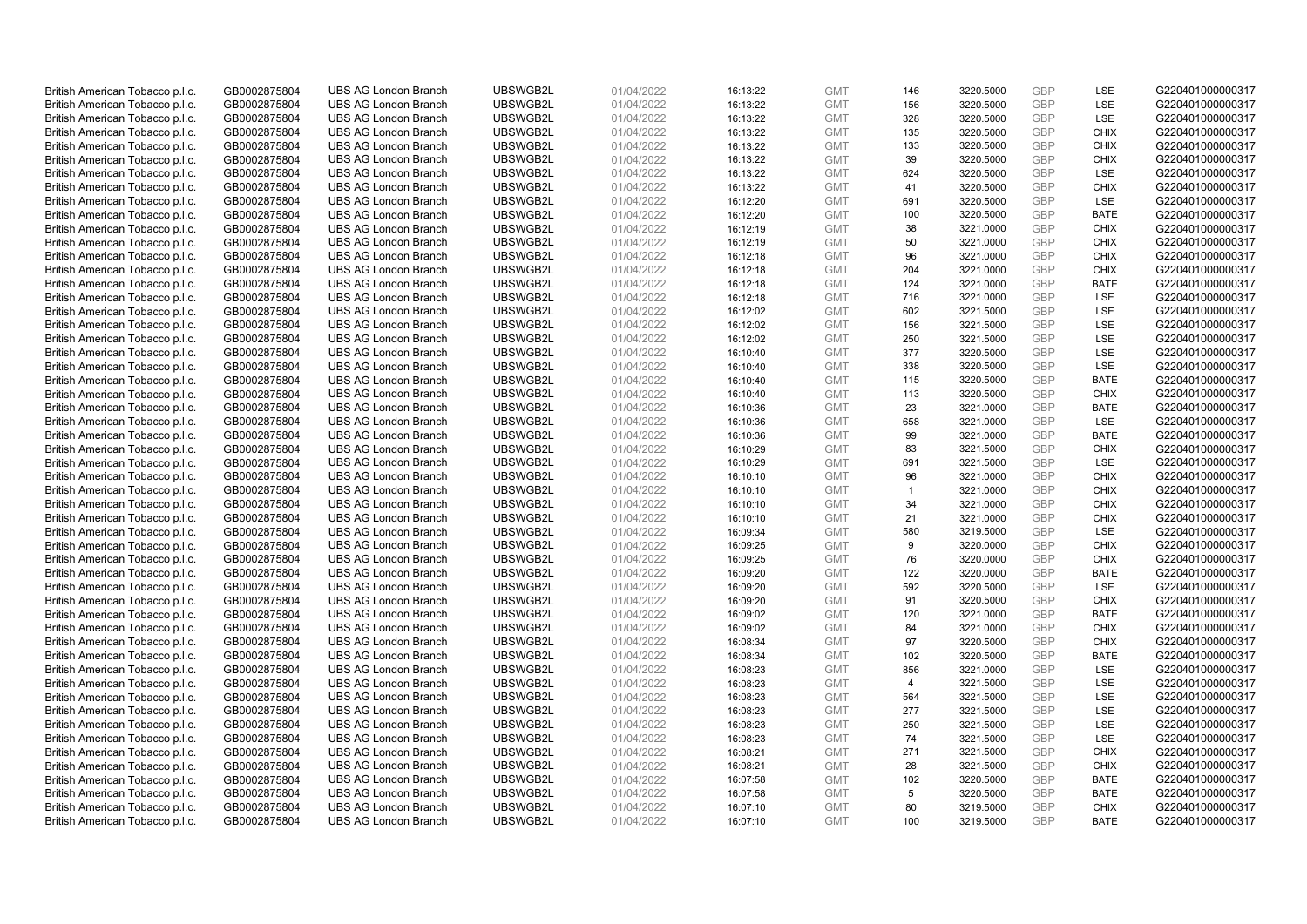| British American Tobacco p.l.c. | GB0002875804 | <b>UBS AG London Branch</b> | UBSWGB2L             | 01/04/2022 | 16:07:10 | <b>GMT</b> | 691            | 3219.5000              | <b>GBP</b> | LSE         | G220401000000317 |
|---------------------------------|--------------|-----------------------------|----------------------|------------|----------|------------|----------------|------------------------|------------|-------------|------------------|
| British American Tobacco p.l.c. | GB0002875804 | <b>UBS AG London Branch</b> | UBSWGB2L             | 01/04/2022 | 16:07:10 | <b>GMT</b> | 132            | 3219.5000              | <b>GBP</b> | <b>CHIX</b> | G220401000000317 |
| British American Tobacco p.l.c. | GB0002875804 | <b>UBS AG London Branch</b> | UBSWGB2L             | 01/04/2022 | 16:06:52 | <b>GMT</b> | 250            | 3219.0000              | GBP        | LSE         | G220401000000317 |
| British American Tobacco p.l.c. | GB0002875804 | <b>UBS AG London Branch</b> | UBSWGB2L             | 01/04/2022 | 16:06:46 | <b>GMT</b> | 113            | 3219.5000              | GBP        | <b>BATE</b> | G220401000000317 |
| British American Tobacco p.l.c. | GB0002875804 | <b>UBS AG London Branch</b> | UBSWGB2L             | 01/04/2022 | 16:06:42 | <b>GMT</b> | 44             | 3220.0000              | <b>GBP</b> | <b>CHIX</b> | G220401000000317 |
| British American Tobacco p.l.c. | GB0002875804 | <b>UBS AG London Branch</b> | UBSWGB2L             | 01/04/2022 | 16:06:42 | <b>GMT</b> | 107            | 3220.0000              | <b>GBP</b> | <b>CHIX</b> | G220401000000317 |
| British American Tobacco p.l.c. | GB0002875804 | <b>UBS AG London Branch</b> | UBSWGB2L             | 01/04/2022 | 16:06:42 | <b>GMT</b> | $\overline{1}$ | 3220.0000              | GBP        | <b>CHIX</b> | G220401000000317 |
| British American Tobacco p.l.c. | GB0002875804 | <b>UBS AG London Branch</b> | UBSWGB2L             | 01/04/2022 | 16:06:42 | <b>GMT</b> | $\overline{7}$ | 3220.0000              | <b>GBP</b> | <b>CHIX</b> | G220401000000317 |
| British American Tobacco p.l.c. | GB0002875804 | <b>UBS AG London Branch</b> | UBSWGB2L             | 01/04/2022 | 16:06:34 | <b>GMT</b> | 312            | 3218.5000              | GBP        | LSE         | G220401000000317 |
| British American Tobacco p.l.c. | GB0002875804 | <b>UBS AG London Branch</b> | UBSWGB2L             | 01/04/2022 | 16:06:34 | <b>GMT</b> | 82             | 3218.5000              | <b>GBP</b> | <b>LSE</b>  | G220401000000317 |
| British American Tobacco p.l.c. | GB0002875804 | <b>UBS AG London Branch</b> | UBSWGB2L             | 01/04/2022 | 16:06:03 | <b>GMT</b> | 189            | 3217.5000              | GBP        | LSE         | G220401000000317 |
| British American Tobacco p.l.c. | GB0002875804 | <b>UBS AG London Branch</b> | UBSWGB2L             | 01/04/2022 | 16:06:03 | <b>GMT</b> | 250            | 3217.5000              | <b>GBP</b> | LSE         | G220401000000317 |
| British American Tobacco p.l.c. | GB0002875804 | <b>UBS AG London Branch</b> | UBSWGB2L             | 01/04/2022 | 16:06:03 | <b>GMT</b> | 78             | 3217.5000              | <b>GBP</b> | LSE         | G220401000000317 |
| British American Tobacco p.l.c. | GB0002875804 | <b>UBS AG London Branch</b> | UBSWGB2L             | 01/04/2022 | 16:06:03 | <b>GMT</b> | 156            | 3217.5000              | <b>GBP</b> | LSE         | G220401000000317 |
| British American Tobacco p.l.c. | GB0002875804 | <b>UBS AG London Branch</b> | UBSWGB2L             | 01/04/2022 | 16:05:59 | <b>GMT</b> | 94             | 3218.0000              | <b>GBP</b> | <b>CHIX</b> | G220401000000317 |
| British American Tobacco p.l.c. | GB0002875804 | <b>UBS AG London Branch</b> | UBSWGB2L             | 01/04/2022 | 16:05:59 | <b>GMT</b> | 78             | 3217.5000              | GBP        | LSE         | G220401000000317 |
| British American Tobacco p.l.c. | GB0002875804 | <b>UBS AG London Branch</b> | UBSWGB2L             | 01/04/2022 | 16:05:59 | <b>GMT</b> | 156            | 3217.5000              | <b>GBP</b> | <b>LSE</b>  | G220401000000317 |
| British American Tobacco p.l.c. | GB0002875804 | <b>UBS AG London Branch</b> | UBSWGB2L             | 01/04/2022 | 16:05:38 | <b>GMT</b> | 55             | 3216.5000              | GBP        | <b>CHIX</b> | G220401000000317 |
| British American Tobacco p.l.c. | GB0002875804 | <b>UBS AG London Branch</b> | UBSWGB2L             | 01/04/2022 | 16:05:38 | <b>GMT</b> | 40             | 3216.5000              | <b>GBP</b> | <b>CHIX</b> | G220401000000317 |
| British American Tobacco p.l.c. | GB0002875804 | <b>UBS AG London Branch</b> | UBSWGB2L             | 01/04/2022 | 16:04:51 | <b>GMT</b> | 254            | 3215.0000              | GBP        | LSE         | G220401000000317 |
| British American Tobacco p.l.c. | GB0002875804 | <b>UBS AG London Branch</b> | UBSWGB2L             | 01/04/2022 | 16:04:51 | <b>GMT</b> | 368            | 3215.0000              | <b>GBP</b> | LSE         | G220401000000317 |
| British American Tobacco p.l.c. | GB0002875804 | <b>UBS AG London Branch</b> | UBSWGB2L             | 01/04/2022 | 16:04:51 | <b>GMT</b> | 106            | 3215.5000              | GBP        | <b>BATE</b> | G220401000000317 |
| British American Tobacco p.l.c. | GB0002875804 | <b>UBS AG London Branch</b> | UBSWGB2L             | 01/04/2022 | 16:04:51 | <b>GMT</b> | $\overline{1}$ | 3216.0000              | <b>GBP</b> | <b>BATE</b> | G220401000000317 |
| British American Tobacco p.l.c. | GB0002875804 | <b>UBS AG London Branch</b> | UBSWGB2L             | 01/04/2022 | 16:04:51 | <b>GMT</b> | 10             | 3216.0000              | GBP        | <b>CHIX</b> | G220401000000317 |
| British American Tobacco p.l.c. | GB0002875804 | <b>UBS AG London Branch</b> | UBSWGB2L             | 01/04/2022 | 16:04:51 | <b>GMT</b> | 58             | 3216.0000              | <b>GBP</b> | <b>CHIX</b> | G220401000000317 |
| British American Tobacco p.l.c. | GB0002875804 | <b>UBS AG London Branch</b> | UBSWGB2L             | 01/04/2022 | 16:04:51 | <b>GMT</b> | 36             | 3216.0000              | <b>GBP</b> | <b>CHIX</b> | G220401000000317 |
| British American Tobacco p.l.c. | GB0002875804 | <b>UBS AG London Branch</b> | UBSWGB2L             | 01/04/2022 | 16:04:51 | <b>GMT</b> | 708            | 3216.0000              | <b>GBP</b> | <b>LSE</b>  | G220401000000317 |
| British American Tobacco p.l.c. | GB0002875804 | <b>UBS AG London Branch</b> | UBSWGB2L             | 01/04/2022 | 16:04:51 | <b>GMT</b> | 118            | 3216.0000              | <b>GBP</b> | <b>BATE</b> | G220401000000317 |
| British American Tobacco p.l.c. | GB0002875804 | <b>UBS AG London Branch</b> | UBSWGB2L             | 01/04/2022 | 16:04:51 | <b>GMT</b> | 10             | 3216.5000              | GBP        | <b>CHIX</b> | G220401000000317 |
| British American Tobacco p.l.c. | GB0002875804 | <b>UBS AG London Branch</b> | UBSWGB2L             | 01/04/2022 | 16:04:51 | <b>GMT</b> | 87             | 3216.5000              | GBP        | <b>CHIX</b> | G220401000000317 |
| British American Tobacco p.l.c. | GB0002875804 | <b>UBS AG London Branch</b> | UBSWGB2L             | 01/04/2022 | 16:04:38 | <b>GMT</b> | 94             | 3216.5000              | GBP        | <b>CHIX</b> | G220401000000317 |
| British American Tobacco p.l.c. | GB0002875804 | <b>UBS AG London Branch</b> | UBSWGB2L             | 01/04/2022 | 16:03:58 | <b>GMT</b> | 372            | 3216.0000              | <b>GBP</b> | <b>LSE</b>  | G220401000000317 |
| British American Tobacco p.l.c. | GB0002875804 | <b>UBS AG London Branch</b> | UBSWGB2L             | 01/04/2022 | 16:03:58 | <b>GMT</b> | 314            | 3216.0000              | <b>GBP</b> | LSE         | G220401000000317 |
| British American Tobacco p.l.c. | GB0002875804 | <b>UBS AG London Branch</b> | UBSWGB2L             | 01/04/2022 | 16:03:53 | <b>GMT</b> | 83             | 3216.5000              | GBP        | <b>CHIX</b> | G220401000000317 |
| British American Tobacco p.l.c. | GB0002875804 | <b>UBS AG London Branch</b> | UBSWGB2L             | 01/04/2022 | 16:03:31 | <b>GMT</b> | 119            | 3216.5000              | GBP        | <b>BATE</b> | G220401000000317 |
| British American Tobacco p.l.c. | GB0002875804 | <b>UBS AG London Branch</b> | UBSWGB2L             | 01/04/2022 | 16:03:28 | <b>GMT</b> | 670            | 3217.0000              | <b>GBP</b> | LSE         | G220401000000317 |
| British American Tobacco p.l.c. | GB0002875804 | <b>UBS AG London Branch</b> | UBSWGB2L             | 01/04/2022 | 16:03:28 | <b>GMT</b> | 143            | 3217.0000              | GBP        | LSE         | G220401000000317 |
| British American Tobacco p.l.c. | GB0002875804 | <b>UBS AG London Branch</b> | UBSWGB2L             | 01/04/2022 | 16:03:28 | <b>GMT</b> | 19             | 3217.0000              | <b>GBP</b> | <b>CHIX</b> | G220401000000317 |
| British American Tobacco p.l.c. | GB0002875804 | <b>UBS AG London Branch</b> | UBSWGB2L             | 01/04/2022 | 16:03:28 | <b>GMT</b> | 70             | 3217.0000              | GBP        | <b>CHIX</b> | G220401000000317 |
| British American Tobacco p.l.c. | GB0002875804 | <b>UBS AG London Branch</b> | UBSWGB2L             | 01/04/2022 | 16:03:27 | <b>GMT</b> | 456            | 3217.0000              | GBP        | <b>LSE</b>  | G220401000000317 |
| British American Tobacco p.l.c. | GB0002875804 | <b>UBS AG London Branch</b> | UBSWGB2L             | 01/04/2022 | 16:03:09 | <b>GMT</b> | 97             | 3217.0000              | <b>GBP</b> | <b>CHIX</b> | G220401000000317 |
| British American Tobacco p.l.c. | GB0002875804 | <b>UBS AG London Branch</b> | UBSWGB2L             | 01/04/2022 | 16:03:04 | <b>GMT</b> | 711            | 3217.5000              | GBP        | <b>LSE</b>  | G220401000000317 |
| British American Tobacco p.l.c. | GB0002875804 | <b>UBS AG London Branch</b> | UBSWGB2L             | 01/04/2022 | 16:02:55 | <b>GMT</b> | 156            | 3218.0000              | <b>GBP</b> | LSE         | G220401000000317 |
| British American Tobacco p.l.c. | GB0002875804 | <b>UBS AG London Branch</b> | UBSWGB2L             | 01/04/2022 | 16:02:55 | <b>GMT</b> | 250            | 3218.0000              | GBP        | LSE         | G220401000000317 |
| British American Tobacco p.l.c. | GB0002875804 | <b>UBS AG London Branch</b> | UBSWGB2L             | 01/04/2022 | 16:02:55 | <b>GMT</b> | 210            | 3218.0000              | GBP        | <b>LSE</b>  | G220401000000317 |
|                                 |              | <b>UBS AG London Branch</b> | UBSWGB2L             | 01/04/2022 |          | <b>GMT</b> |                |                        | GBP        | <b>CHIX</b> | G220401000000317 |
| British American Tobacco p.l.c. | GB0002875804 |                             |                      |            | 16:02:43 | <b>GMT</b> | 19<br>59       | 3218.0000<br>3218.0000 |            | <b>CHIX</b> |                  |
| British American Tobacco p.l.c. | GB0002875804 | <b>UBS AG London Branch</b> | UBSWGB2L<br>UBSWGB2L | 01/04/2022 | 16:02:43 |            |                |                        | GBP<br>GBP | <b>CHIX</b> | G220401000000317 |
| British American Tobacco p.l.c. | GB0002875804 | <b>UBS AG London Branch</b> |                      | 01/04/2022 | 16:02:43 | <b>GMT</b> | 110            | 3218.0000              | GBP        |             | G220401000000317 |
| British American Tobacco p.l.c. | GB0002875804 | <b>UBS AG London Branch</b> | UBSWGB2L             | 01/04/2022 | 16:02:42 | <b>GMT</b> | 62             | 3218.5000              |            | <b>CHIX</b> | G220401000000317 |
| British American Tobacco p.l.c. | GB0002875804 | <b>UBS AG London Branch</b> | UBSWGB2L             | 01/04/2022 | 16:02:42 | <b>GMT</b> | 40             | 3218.5000              | GBP        | <b>CHIX</b> | G220401000000317 |
| British American Tobacco p.l.c. | GB0002875804 | <b>UBS AG London Branch</b> | UBSWGB2L             | 01/04/2022 | 16:02:25 | <b>GMT</b> | 120            | 3217.0000              | GBP        | <b>BATE</b> | G220401000000317 |
| British American Tobacco p.l.c. | GB0002875804 | <b>UBS AG London Branch</b> | UBSWGB2L             | 01/04/2022 | 16:02:25 | <b>GMT</b> | 250            | 3217.0000              | <b>GBP</b> | LSE         | G220401000000317 |
| British American Tobacco p.l.c. | GB0002875804 | <b>UBS AG London Branch</b> | UBSWGB2L             | 01/04/2022 | 16:02:25 | <b>GMT</b> | 111            | 3217.0000              | GBP        | <b>BATE</b> | G220401000000317 |
| British American Tobacco p.l.c. | GB0002875804 | <b>UBS AG London Branch</b> | UBSWGB2L             | 01/04/2022 | 16:02:25 | <b>GMT</b> | 722            | 3217.0000              | GBP        | <b>LSE</b>  | G220401000000317 |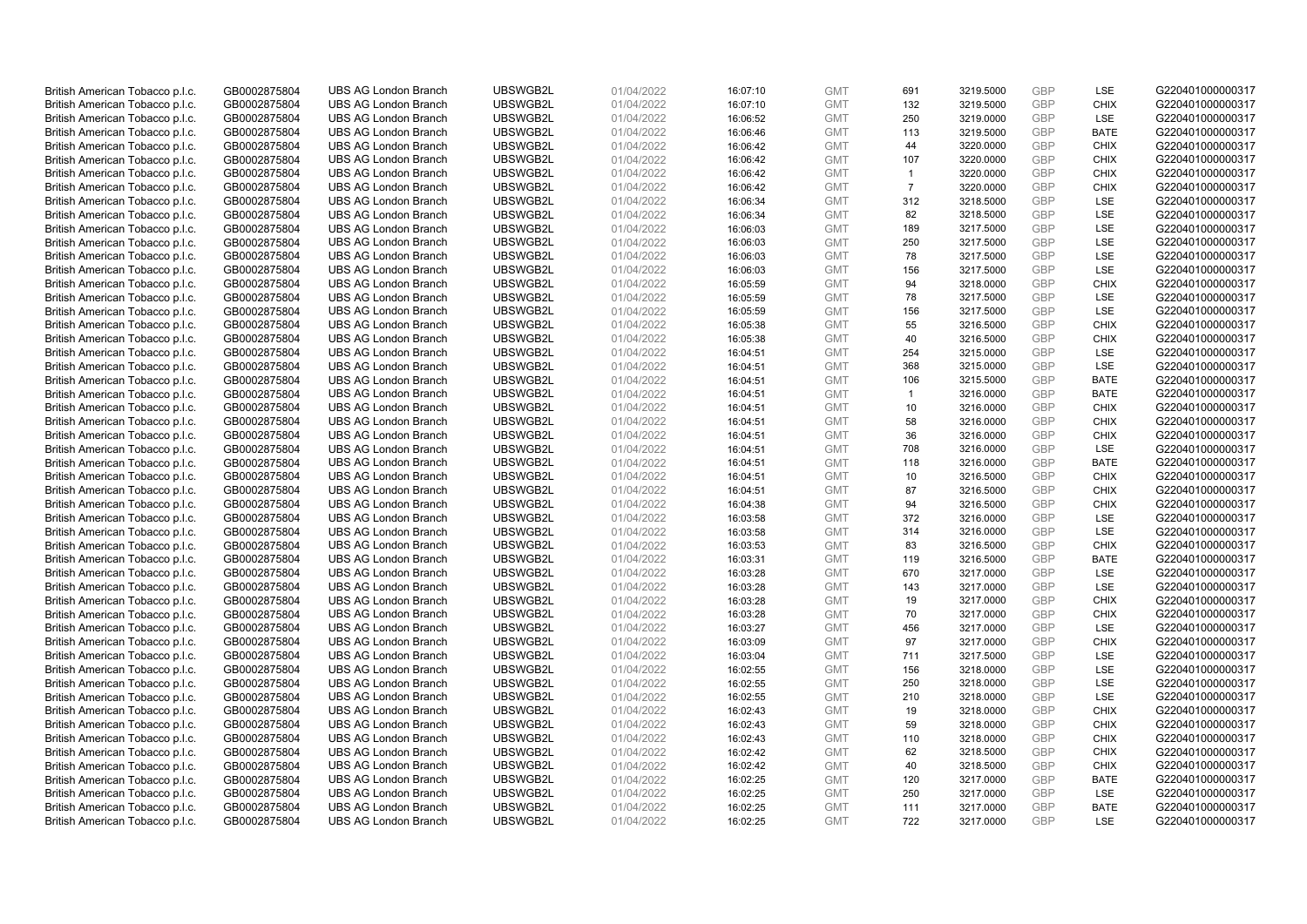| British American Tobacco p.l.c. | GB0002875804 | <b>UBS AG London Branch</b>                                | UBSWGB2L             | 01/04/2022 | 16:02:17 | <b>GMT</b>               | 30                   | 3217.0000 | <b>GBP</b>        | <b>BATE</b>        | G220401000000317                     |
|---------------------------------|--------------|------------------------------------------------------------|----------------------|------------|----------|--------------------------|----------------------|-----------|-------------------|--------------------|--------------------------------------|
| British American Tobacco p.l.c. | GB0002875804 | <b>UBS AG London Branch</b>                                | UBSWGB2L             | 01/04/2022 | 16:02:17 | <b>GMT</b>               | 100                  | 3217.0000 | <b>GBP</b>        | <b>BATE</b>        | G220401000000317                     |
| British American Tobacco p.l.c. | GB0002875804 | <b>UBS AG London Branch</b>                                | UBSWGB2L             | 01/04/2022 | 16:02:17 | <b>GMT</b>               | 8                    | 3217.0000 | GBP               | <b>BATE</b>        | G220401000000317                     |
| British American Tobacco p.l.c. | GB0002875804 | <b>UBS AG London Branch</b>                                | UBSWGB2L             | 01/04/2022 | 16:02:16 | <b>GMT</b>               | 20                   | 3217.0000 | GBP               | <b>CHIX</b>        | G220401000000317                     |
| British American Tobacco p.l.c. | GB0002875804 | <b>UBS AG London Branch</b>                                | UBSWGB2L             | 01/04/2022 | 16:02:16 | <b>GMT</b>               | 123                  | 3217.0000 | <b>GBP</b>        | <b>CHIX</b>        | G220401000000317                     |
| British American Tobacco p.l.c. | GB0002875804 | <b>UBS AG London Branch</b>                                | UBSWGB2L             | 01/04/2022 | 16:01:37 | <b>GMT</b>               | 250                  | 3216.5000 | <b>GBP</b>        | <b>LSE</b>         | G220401000000317                     |
| British American Tobacco p.l.c. | GB0002875804 | <b>UBS AG London Branch</b>                                | UBSWGB2L             | 01/04/2022 | 16:01:37 | <b>GMT</b>               | 156                  | 3216.5000 | GBP               | LSE                | G220401000000317                     |
| British American Tobacco p.l.c. | GB0002875804 | <b>UBS AG London Branch</b>                                | UBSWGB2L             | 01/04/2022 | 16:01:37 | <b>GMT</b>               | 82                   | 3216.5000 | <b>GBP</b>        | LSE                | G220401000000317                     |
| British American Tobacco p.l.c. | GB0002875804 | <b>UBS AG London Branch</b>                                | UBSWGB2L             | 01/04/2022 | 16:01:30 | <b>GMT</b>               | 79                   | 3216.5000 | GBP               | <b>CHIX</b>        | G220401000000317                     |
| British American Tobacco p.l.c. | GB0002875804 | <b>UBS AG London Branch</b>                                | UBSWGB2L             | 01/04/2022 | 16:01:30 | <b>GMT</b>               | 36                   | 3216.5000 | <b>GBP</b>        | <b>CHIX</b>        | G220401000000317                     |
| British American Tobacco p.l.c. | GB0002875804 | <b>UBS AG London Branch</b>                                | UBSWGB2L             | 01/04/2022 | 16:01:30 | <b>GMT</b>               | $\blacktriangleleft$ | 3216.5000 | GBP               | <b>CHIX</b>        | G220401000000317                     |
| British American Tobacco p.l.c. | GB0002875804 | <b>UBS AG London Branch</b>                                | UBSWGB2L             | 01/04/2022 | 16:01:30 | <b>GMT</b>               | 99                   | 3216.5000 | <b>GBP</b>        | <b>CHIX</b>        | G220401000000317                     |
| British American Tobacco p.l.c. | GB0002875804 | <b>UBS AG London Branch</b>                                | UBSWGB2L             | 01/04/2022 | 16:01:13 | <b>GMT</b>               | 89                   | 3216.5000 | <b>GBP</b>        | <b>CHIX</b>        | G220401000000317                     |
| British American Tobacco p.l.c. | GB0002875804 | <b>UBS AG London Branch</b>                                | UBSWGB2L             | 01/04/2022 | 16:00:41 | <b>GMT</b>               | 402                  | 3216.0000 | <b>GBP</b>        | <b>LSE</b>         | G220401000000317                     |
| British American Tobacco p.l.c. | GB0002875804 | <b>UBS AG London Branch</b>                                | UBSWGB2L             | 01/04/2022 | 16:00:41 | <b>GMT</b>               | 183                  | 3216.0000 | <b>GBP</b>        | <b>LSE</b>         | G220401000000317                     |
| British American Tobacco p.l.c. | GB0002875804 | <b>UBS AG London Branch</b>                                | UBSWGB2L             | 01/04/2022 | 16:00:08 | <b>GMT</b>               | 124                  | 3217.0000 | GBP               | <b>BATE</b>        | G220401000000317                     |
| British American Tobacco p.l.c. | GB0002875804 | <b>UBS AG London Branch</b>                                | UBSWGB2L             | 01/04/2022 | 16:00:08 | <b>GMT</b>               | 188                  | 3217.5000 | GBP               | <b>LSE</b>         | G220401000000317                     |
| British American Tobacco p.l.c. | GB0002875804 | <b>UBS AG London Branch</b>                                | UBSWGB2L             | 01/04/2022 | 16:00:08 | <b>GMT</b>               | 121                  | 3217.5000 | GBP               | <b>BATE</b>        | G220401000000317                     |
| British American Tobacco p.l.c. | GB0002875804 | <b>UBS AG London Branch</b>                                | UBSWGB2L             | 01/04/2022 | 16:00:08 | <b>GMT</b>               | 84                   | 3217.5000 | <b>GBP</b>        | <b>CHIX</b>        | G220401000000317                     |
| British American Tobacco p.l.c. | GB0002875804 | <b>UBS AG London Branch</b>                                | UBSWGB2L             | 01/04/2022 | 16:00:05 | <b>GMT</b>               | 389                  | 3217.5000 | GBP               | LSE                | G220401000000317                     |
| British American Tobacco p.l.c. | GB0002875804 | <b>UBS AG London Branch</b>                                | UBSWGB2L             | 01/04/2022 | 16:00:00 | <b>GMT</b>               | 3                    | 3218.5000 | <b>GBP</b>        | <b>CHIX</b>        | G220401000000317                     |
| British American Tobacco p.l.c. | GB0002875804 | <b>UBS AG London Branch</b>                                | UBSWGB2L             | 01/04/2022 | 15:59:47 | <b>GMT</b>               | 147                  | 3218.5000 | GBP               | <b>CHIX</b>        | G220401000000317                     |
| British American Tobacco p.l.c. | GB0002875804 | <b>UBS AG London Branch</b>                                | UBSWGB2L             | 01/04/2022 | 15:59:47 | <b>GMT</b>               | 98                   | 3218.5000 | <b>GBP</b>        | <b>CHIX</b>        | G220401000000317                     |
| British American Tobacco p.l.c. | GB0002875804 | <b>UBS AG London Branch</b>                                | UBSWGB2L             | 01/04/2022 | 15:59:47 | <b>GMT</b>               | 699                  | 3218.5000 | GBP               | <b>LSE</b>         | G220401000000317                     |
| British American Tobacco p.l.c. | GB0002875804 | <b>UBS AG London Branch</b>                                | UBSWGB2L             | 01/04/2022 | 15:59:14 | <b>GMT</b>               | 666                  | 3218.0000 | <b>GBP</b>        | LSE                | G220401000000317                     |
| British American Tobacco p.l.c. | GB0002875804 | <b>UBS AG London Branch</b>                                | UBSWGB2L             | 01/04/2022 | 15:59:14 | <b>GMT</b>               | 16                   | 3218.0000 | <b>GBP</b>        | <b>CHIX</b>        | G220401000000317                     |
| British American Tobacco p.l.c. | GB0002875804 | <b>UBS AG London Branch</b>                                | UBSWGB2L             | 01/04/2022 | 15:59:14 | <b>GMT</b>               | 80                   | 3218.0000 | <b>GBP</b>        | <b>CHIX</b>        | G220401000000317                     |
| British American Tobacco p.l.c. | GB0002875804 | <b>UBS AG London Branch</b>                                | UBSWGB2L             | 01/04/2022 | 15:59:14 | <b>GMT</b>               | 112                  | 3218.0000 | <b>GBP</b>        | <b>BATE</b>        | G220401000000317                     |
| British American Tobacco p.l.c. | GB0002875804 | <b>UBS AG London Branch</b>                                | UBSWGB2L             | 01/04/2022 | 15:59:14 | <b>GMT</b>               | 12                   | 3218.0000 | GBP               | LSE                | G220401000000317                     |
| British American Tobacco p.l.c. | GB0002875804 | <b>UBS AG London Branch</b>                                | UBSWGB2L             | 01/04/2022 | 15:59:12 | <b>GMT</b>               | 177                  | 3218.5000 | <b>GBP</b>        | <b>BATE</b>        | G220401000000317                     |
| British American Tobacco p.l.c. | GB0002875804 | <b>UBS AG London Branch</b>                                | UBSWGB2L             | 01/04/2022 | 15:59:12 | <b>GMT</b>               | 214                  | 3219.0000 | GBP               | <b>CHIX</b>        | G220401000000317                     |
| British American Tobacco p.l.c. | GB0002875804 | <b>UBS AG London Branch</b>                                | UBSWGB2L             | 01/04/2022 | 15:59:04 | <b>GMT</b>               | 300                  | 3218.5000 | <b>GBP</b>        | <b>LSE</b>         | G220401000000317                     |
| British American Tobacco p.l.c. | GB0002875804 | <b>UBS AG London Branch</b>                                | UBSWGB2L             | 01/04/2022 | 15:59:04 | <b>GMT</b>               | 82                   | 3218.5000 | <b>GBP</b>        | LSE                | G220401000000317                     |
| British American Tobacco p.l.c. | GB0002875804 | <b>UBS AG London Branch</b>                                | UBSWGB2L             | 01/04/2022 | 15:59:04 | <b>GMT</b>               | 250                  | 3218.5000 | GBP               | LSE                | G220401000000317                     |
| British American Tobacco p.l.c. | GB0002875804 | <b>UBS AG London Branch</b>                                | UBSWGB2L             | 01/04/2022 | 15:58:59 | <b>GMT</b>               | 119                  | 3218.5000 | <b>GBP</b>        | LSE                | G220401000000317                     |
| British American Tobacco p.l.c. | GB0002875804 | <b>UBS AG London Branch</b>                                | UBSWGB2L             | 01/04/2022 | 15:58:59 | <b>GMT</b>               | 156                  | 3218.5000 | <b>GBP</b>        | LSE                | G220401000000317                     |
| British American Tobacco p.l.c. | GB0002875804 | <b>UBS AG London Branch</b>                                | UBSWGB2L             | 01/04/2022 | 15:58:59 | <b>GMT</b>               | 250                  | 3218.5000 | GBP               | LSE                | G220401000000317                     |
| British American Tobacco p.l.c. | GB0002875804 | <b>UBS AG London Branch</b>                                | UBSWGB2L             | 01/04/2022 | 15:58:59 | <b>GMT</b>               | 82                   | 3218.5000 | <b>GBP</b>        | LSE                | G220401000000317                     |
| British American Tobacco p.l.c. | GB0002875804 | <b>UBS AG London Branch</b>                                | UBSWGB2L             | 01/04/2022 | 15:58:59 | <b>GMT</b>               | 250                  | 3218.5000 | <b>GBP</b>        | LSE                | G220401000000317                     |
| British American Tobacco p.l.c. | GB0002875804 | <b>UBS AG London Branch</b>                                | UBSWGB2L             | 01/04/2022 | 15:58:59 | <b>GMT</b>               | 119                  | 3218.5000 | GBP               | LSE                | G220401000000317                     |
| British American Tobacco p.l.c. | GB0002875804 | <b>UBS AG London Branch</b>                                | UBSWGB2L             | 01/04/2022 | 15:58:59 | <b>GMT</b>               | 156                  | 3218.5000 | <b>GBP</b>        | <b>LSE</b>         | G220401000000317                     |
| British American Tobacco p.l.c. | GB0002875804 | <b>UBS AG London Branch</b>                                | UBSWGB2L             | 01/04/2022 | 15:58:59 | <b>GMT</b>               | 250                  | 3218.5000 | GBP               | LSE                | G220401000000317                     |
| British American Tobacco p.l.c. | GB0002875804 | <b>UBS AG London Branch</b>                                | UBSWGB2L             | 01/04/2022 | 15:58:59 | <b>GMT</b>               | 156                  | 3218.5000 | <b>GBP</b>        | LSE                | G220401000000317                     |
| British American Tobacco p.l.c. | GB0002875804 | <b>UBS AG London Branch</b>                                | UBSWGB2L             | 01/04/2022 | 15:58:59 | <b>GMT</b>               | 62                   | 3218.5000 | GBP               | <b>LSE</b>         | G220401000000317                     |
| British American Tobacco p.l.c. | GB0002875804 | <b>UBS AG London Branch</b>                                | UBSWGB2L             | 01/04/2022 | 15:58:39 | <b>GMT</b>               | 15                   | 3218.0000 | <b>GBP</b>        | <b>CHIX</b>        | G220401000000317                     |
| British American Tobacco p.l.c. | GB0002875804 | <b>UBS AG London Branch</b>                                | UBSWGB2L             | 01/04/2022 | 15:58:39 | <b>GMT</b>               | 65                   | 3218.0000 | <b>GBP</b>        | <b>CHIX</b>        | G220401000000317                     |
| British American Tobacco p.l.c. | GB0002875804 | <b>UBS AG London Branch</b>                                | UBSWGB2L             | 01/04/2022 | 15:58:21 | <b>GMT</b>               | 108                  | 3217.5000 | GBP               | <b>BATE</b>        | G220401000000317                     |
| British American Tobacco p.l.c. | GB0002875804 | <b>UBS AG London Branch</b>                                | UBSWGB2L             | 01/04/2022 | 15:58:13 | <b>GMT</b>               | 87                   | 3217.5000 | <b>GBP</b>        | <b>CHIX</b>        | G220401000000317                     |
| British American Tobacco p.l.c. | GB0002875804 | <b>UBS AG London Branch</b>                                | UBSWGB2L             | 01/04/2022 |          | <b>GMT</b>               | 9                    | 3217.5000 | <b>GBP</b>        | <b>CHIX</b>        | G220401000000317                     |
| British American Tobacco p.l.c. |              | <b>UBS AG London Branch</b>                                | UBSWGB2L             | 01/04/2022 | 15:58:13 | <b>GMT</b>               | 79                   |           | <b>GBP</b>        | <b>LSE</b>         | G220401000000317                     |
|                                 | GB0002875804 |                                                            |                      |            | 15:57:59 |                          |                      | 3217.0000 |                   |                    |                                      |
| British American Tobacco p.l.c. | GB0002875804 | <b>UBS AG London Branch</b><br><b>UBS AG London Branch</b> | UBSWGB2L<br>UBSWGB2L | 01/04/2022 | 15:57:59 | <b>GMT</b><br><b>GMT</b> | 629<br>111           | 3217.0000 | GBP<br><b>GBP</b> | LSE<br><b>CHIX</b> | G220401000000317<br>G220401000000317 |
| British American Tobacco p.l.c. | GB0002875804 |                                                            |                      | 01/04/2022 | 15:57:59 |                          |                      | 3217.0000 | GBP               | LSE                | G220401000000317                     |
| British American Tobacco p.l.c. | GB0002875804 | <b>UBS AG London Branch</b>                                | UBSWGB2L             | 01/04/2022 | 15:57:31 | <b>GMT</b><br><b>GMT</b> | 134<br>260           | 3216.0000 | GBP               | <b>LSE</b>         |                                      |
| British American Tobacco p.l.c. | GB0002875804 | <b>UBS AG London Branch</b>                                | UBSWGB2L             | 01/04/2022 | 15:57:31 |                          |                      | 3216.0000 |                   |                    | G220401000000317                     |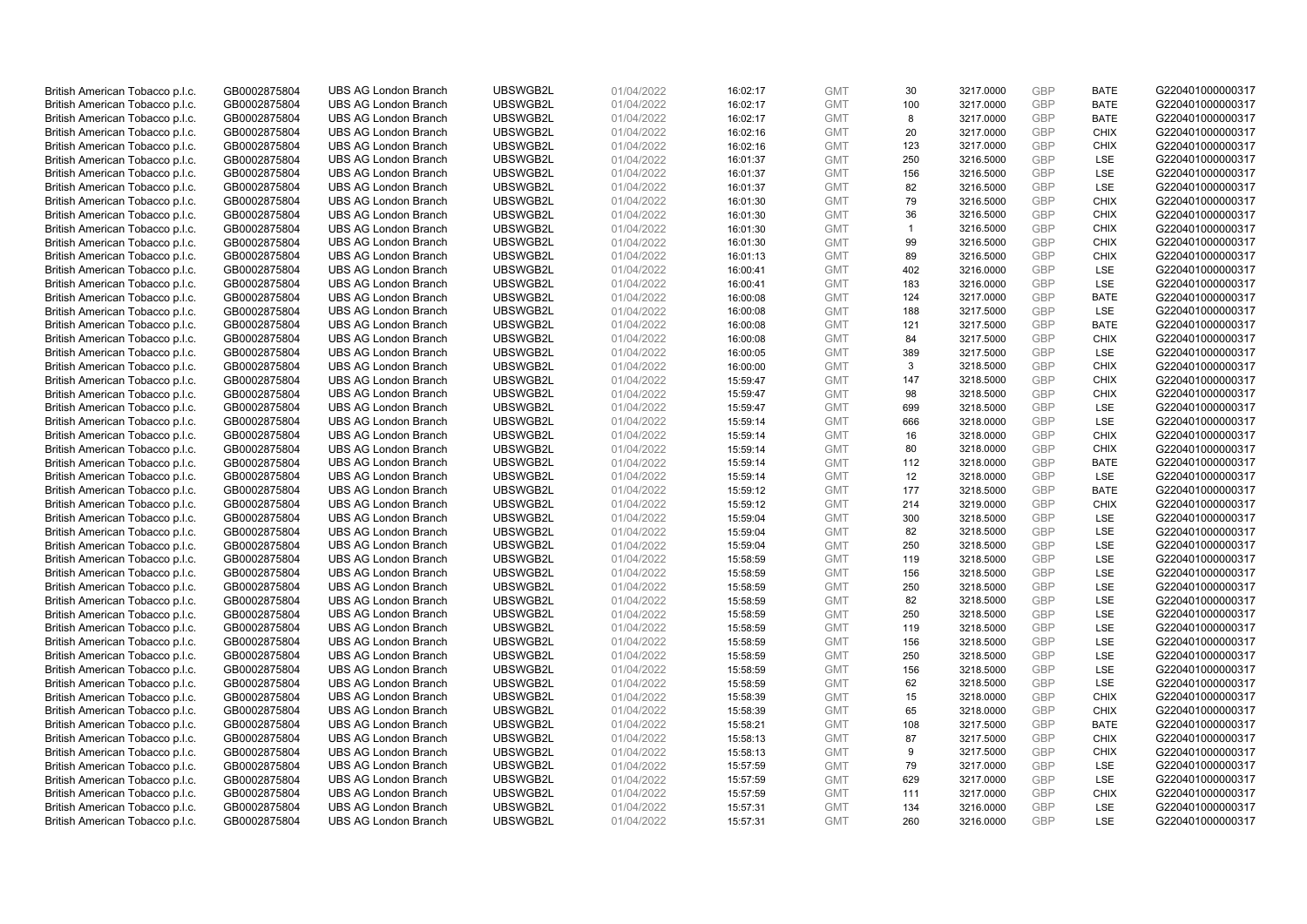| British American Tobacco p.l.c. | GB0002875804 | <b>UBS AG London Branch</b> | UBSWGB2L | 01/04/2022 | 15:57:31 | <b>GMT</b> | 156            | 3216.0000 | <b>GBP</b> | LSE         | G220401000000317 |
|---------------------------------|--------------|-----------------------------|----------|------------|----------|------------|----------------|-----------|------------|-------------|------------------|
| British American Tobacco p.l.c. | GB0002875804 | <b>UBS AG London Branch</b> | UBSWGB2L | 01/04/2022 | 15:57:31 | <b>GMT</b> | 250            | 3216.0000 | <b>GBP</b> | LSE         | G220401000000317 |
| British American Tobacco p.l.c. | GB0002875804 | <b>UBS AG London Branch</b> | UBSWGB2L | 01/04/2022 | 15:57:31 | <b>GMT</b> | 154            | 3216.0000 | GBP        | <b>CHIX</b> | G220401000000317 |
| British American Tobacco p.l.c. | GB0002875804 | <b>UBS AG London Branch</b> | UBSWGB2L | 01/04/2022 | 15:57:14 | <b>GMT</b> | $\overline{7}$ | 3215.5000 | GBP        | <b>BATE</b> | G220401000000317 |
| British American Tobacco p.l.c. | GB0002875804 | <b>UBS AG London Branch</b> | UBSWGB2L | 01/04/2022 | 15:57:14 | <b>GMT</b> | 100            | 3215.5000 | <b>GBP</b> | <b>BATE</b> | G220401000000317 |
| British American Tobacco p.l.c. | GB0002875804 | <b>UBS AG London Branch</b> | UBSWGB2L | 01/04/2022 | 15:56:51 | <b>GMT</b> | 63             | 3215.0000 | <b>GBP</b> | <b>LSE</b>  | G220401000000317 |
| British American Tobacco p.l.c. | GB0002875804 | <b>UBS AG London Branch</b> | UBSWGB2L | 01/04/2022 | 15:56:51 | <b>GMT</b> | 156            | 3215.0000 | <b>GBP</b> | LSE         | G220401000000317 |
| British American Tobacco p.l.c. | GB0002875804 | <b>UBS AG London Branch</b> | UBSWGB2L | 01/04/2022 | 15:56:51 | <b>GMT</b> | 127            | 3215.0000 | <b>GBP</b> | LSE         | G220401000000317 |
| British American Tobacco p.l.c. | GB0002875804 | <b>UBS AG London Branch</b> | UBSWGB2L | 01/04/2022 | 15:56:50 | <b>GMT</b> | 668            | 3215.0000 | <b>GBP</b> | LSE         | G220401000000317 |
| British American Tobacco p.l.c. | GB0002875804 | <b>UBS AG London Branch</b> | UBSWGB2L | 01/04/2022 | 15:56:50 | <b>GMT</b> | 89             | 3215.0000 | <b>GBP</b> | <b>CHIX</b> | G220401000000317 |
| British American Tobacco p.l.c. | GB0002875804 | <b>UBS AG London Branch</b> | UBSWGB2L | 01/04/2022 | 15:56:28 | <b>GMT</b> | 93             | 3214.5000 | <b>GBP</b> | <b>CHIX</b> | G220401000000317 |
| British American Tobacco p.l.c. | GB0002875804 | <b>UBS AG London Branch</b> | UBSWGB2L | 01/04/2022 | 15:56:07 | <b>GMT</b> | $\mathbf{1}$   | 3214.5000 | <b>GBP</b> | <b>CHIX</b> | G220401000000317 |
| British American Tobacco p.l.c. | GB0002875804 | <b>UBS AG London Branch</b> | UBSWGB2L | 01/04/2022 | 15:55:57 | <b>GMT</b> | 56             | 3214.5000 | <b>GBP</b> | <b>CHIX</b> | G220401000000317 |
| British American Tobacco p.l.c. | GB0002875804 | <b>UBS AG London Branch</b> | UBSWGB2L | 01/04/2022 | 15:55:57 | <b>GMT</b> | 24             | 3214.5000 | <b>GBP</b> | <b>CHIX</b> | G220401000000317 |
| British American Tobacco p.l.c. | GB0002875804 | <b>UBS AG London Branch</b> | UBSWGB2L | 01/04/2022 | 15:55:57 | <b>GMT</b> | 14             | 3214.5000 | <b>GBP</b> | <b>CHIX</b> | G220401000000317 |
| British American Tobacco p.l.c. | GB0002875804 | <b>UBS AG London Branch</b> | UBSWGB2L | 01/04/2022 | 15:55:57 | <b>GMT</b> | 119            | 3215.0000 | <b>GBP</b> | <b>LSE</b>  | G220401000000317 |
| British American Tobacco p.l.c. | GB0002875804 | <b>UBS AG London Branch</b> | UBSWGB2L | 01/04/2022 | 15:55:57 | <b>GMT</b> | 522            | 3215.0000 | <b>GBP</b> | LSE         | G220401000000317 |
| British American Tobacco p.l.c. | GB0002875804 | <b>UBS AG London Branch</b> | UBSWGB2L | 01/04/2022 | 15:55:57 | <b>GMT</b> | 129            | 3215.0000 | GBP        | <b>BATE</b> | G220401000000317 |
| British American Tobacco p.l.c. | GB0002875804 | <b>UBS AG London Branch</b> | UBSWGB2L | 01/04/2022 | 15:55:53 | <b>GMT</b> | 156            | 3215.5000 | GBP        | <b>LSE</b>  | G220401000000317 |
| British American Tobacco p.l.c. | GB0002875804 | <b>UBS AG London Branch</b> | UBSWGB2L | 01/04/2022 | 15:55:53 | <b>GMT</b> | 82             | 3215.5000 | <b>GBP</b> | LSE         | G220401000000317 |
| British American Tobacco p.l.c. | GB0002875804 | <b>UBS AG London Branch</b> | UBSWGB2L | 01/04/2022 | 15:55:53 | <b>GMT</b> | 250            | 3215.5000 | <b>GBP</b> | LSE         | G220401000000317 |
| British American Tobacco p.l.c. | GB0002875804 | <b>UBS AG London Branch</b> | UBSWGB2L | 01/04/2022 | 15:55:50 | <b>GMT</b> | 89             | 3215.5000 | <b>GBP</b> | <b>CHIX</b> | G220401000000317 |
| British American Tobacco p.l.c. | GB0002875804 | <b>UBS AG London Branch</b> | UBSWGB2L | 01/04/2022 | 15:55:50 | <b>GMT</b> | 120            | 3215.5000 | <b>GBP</b> | <b>CHIX</b> | G220401000000317 |
| British American Tobacco p.l.c. | GB0002875804 | <b>UBS AG London Branch</b> | UBSWGB2L | 01/04/2022 | 15:55:09 | <b>GMT</b> | 100            | 3216.0000 | <b>GBP</b> | <b>BATE</b> | G220401000000317 |
| British American Tobacco p.l.c. | GB0002875804 | <b>UBS AG London Branch</b> | UBSWGB2L | 01/04/2022 | 15:55:09 | <b>GMT</b> | $\overline{1}$ | 3216.0000 | <b>GBP</b> | <b>BATE</b> | G220401000000317 |
| British American Tobacco p.l.c. | GB0002875804 | <b>UBS AG London Branch</b> | UBSWGB2L | 01/04/2022 | 15:55:08 | <b>GMT</b> | 284            | 3216.0000 | <b>GBP</b> | LSE         | G220401000000317 |
| British American Tobacco p.l.c. | GB0002875804 | <b>UBS AG London Branch</b> | UBSWGB2L | 01/04/2022 | 15:55:08 | <b>GMT</b> | 303            | 3216.0000 | GBP        | <b>LSE</b>  | G220401000000317 |
| British American Tobacco p.l.c. | GB0002875804 | <b>UBS AG London Branch</b> | UBSWGB2L | 01/04/2022 | 15:55:08 | <b>GMT</b> | 80             | 3216.5000 | <b>GBP</b> | <b>CHIX</b> | G220401000000317 |
| British American Tobacco p.l.c. | GB0002875804 | <b>UBS AG London Branch</b> | UBSWGB2L | 01/04/2022 | 15:55:08 | <b>GMT</b> | 9              | 3216.5000 | GBP        | <b>BATE</b> | G220401000000317 |
| British American Tobacco p.l.c. | GB0002875804 | <b>UBS AG London Branch</b> | UBSWGB2L | 01/04/2022 | 15:55:08 | <b>GMT</b> | 13             | 3216.5000 | <b>GBP</b> | <b>BATE</b> | G220401000000317 |
| British American Tobacco p.l.c. | GB0002875804 | <b>UBS AG London Branch</b> | UBSWGB2L | 01/04/2022 | 15:55:08 | <b>GMT</b> | 100            | 3216.5000 | GBP        | <b>BATE</b> | G220401000000317 |
| British American Tobacco p.l.c. | GB0002875804 | <b>UBS AG London Branch</b> | UBSWGB2L | 01/04/2022 | 15:55:08 | <b>GMT</b> | 68             | 3217.0000 | <b>GBP</b> | <b>LSE</b>  | G220401000000317 |
| British American Tobacco p.l.c. | GB0002875804 | <b>UBS AG London Branch</b> | UBSWGB2L | 01/04/2022 | 15:55:08 | <b>GMT</b> | 500            | 3217.0000 | <b>GBP</b> | LSE         | G220401000000317 |
| British American Tobacco p.l.c. | GB0002875804 | <b>UBS AG London Branch</b> | UBSWGB2L | 01/04/2022 | 15:55:08 | <b>GMT</b> | 61             | 3217.0000 | GBP        | LSE         | G220401000000317 |
| British American Tobacco p.l.c. | GB0002875804 | <b>UBS AG London Branch</b> | UBSWGB2L | 01/04/2022 | 15:55:08 | <b>GMT</b> | 94             | 3217.0000 | <b>GBP</b> | <b>CHIX</b> | G220401000000317 |
| British American Tobacco p.l.c. | GB0002875804 | <b>UBS AG London Branch</b> | UBSWGB2L | 01/04/2022 | 15:55:00 | <b>GMT</b> | 6              | 3216.5000 | <b>GBP</b> | <b>CHIX</b> | G220401000000317 |
| British American Tobacco p.l.c. | GB0002875804 | <b>UBS AG London Branch</b> | UBSWGB2L | 01/04/2022 | 15:54:58 | <b>GMT</b> | 230            | 3216.5000 | <b>GBP</b> | <b>LSE</b>  | G220401000000317 |
| British American Tobacco p.l.c. | GB0002875804 | <b>UBS AG London Branch</b> | UBSWGB2L | 01/04/2022 | 15:54:58 | <b>GMT</b> | 82             | 3216.5000 | <b>GBP</b> | LSE         | G220401000000317 |
| British American Tobacco p.l.c. | GB0002875804 | <b>UBS AG London Branch</b> | UBSWGB2L | 01/04/2022 | 15:54:58 | <b>GMT</b> | 250            | 3216.5000 | <b>GBP</b> | LSE         | G220401000000317 |
| British American Tobacco p.l.c. | GB0002875804 | <b>UBS AG London Branch</b> | UBSWGB2L | 01/04/2022 | 15:54:37 | <b>GMT</b> | 62             | 3215.0000 | GBP        | <b>CHIX</b> | G220401000000317 |
| British American Tobacco p.l.c. | GB0002875804 | <b>UBS AG London Branch</b> | UBSWGB2L | 01/04/2022 | 15:54:30 | <b>GMT</b> | 18             | 3215.0000 | <b>GBP</b> | <b>CHIX</b> | G220401000000317 |
| British American Tobacco p.l.c. | GB0002875804 | <b>UBS AG London Branch</b> | UBSWGB2L | 01/04/2022 | 15:54:10 | <b>GMT</b> | 87             | 3214.0000 | GBP        | <b>CHIX</b> | G220401000000317 |
| British American Tobacco p.l.c. | GB0002875804 | <b>UBS AG London Branch</b> | UBSWGB2L | 01/04/2022 | 15:53:40 | <b>GMT</b> | 95             | 3213.5000 | <b>GBP</b> | <b>CHIX</b> | G220401000000317 |
| British American Tobacco p.l.c. | GB0002875804 | <b>UBS AG London Branch</b> | UBSWGB2L | 01/04/2022 | 15:53:40 | <b>GMT</b> | 702            | 3213.5000 | GBP        | <b>LSE</b>  | G220401000000317 |
| British American Tobacco p.l.c. | GB0002875804 | <b>UBS AG London Branch</b> | UBSWGB2L | 01/04/2022 | 15:53:40 | <b>GMT</b> | 116            | 3213.5000 | <b>GBP</b> | <b>BATE</b> | G220401000000317 |
| British American Tobacco p.l.c. | GB0002875804 | <b>UBS AG London Branch</b> | UBSWGB2L | 01/04/2022 | 15:53:40 | <b>GMT</b> | $\overline{7}$ | 3213.5000 | GBP        | <b>BATE</b> | G220401000000317 |
| British American Tobacco p.l.c. | GB0002875804 | <b>UBS AG London Branch</b> | UBSWGB2L | 01/04/2022 | 15:53:24 | <b>GMT</b> | 50             | 3213.5000 | GBP        | <b>BATE</b> | G220401000000317 |
| British American Tobacco p.l.c. | GB0002875804 | <b>UBS AG London Branch</b> | UBSWGB2L | 01/04/2022 | 15:53:24 | <b>GMT</b> | 45             | 3213.5000 | <b>GBP</b> | <b>BATE</b> | G220401000000317 |
| British American Tobacco p.l.c. | GB0002875804 | <b>UBS AG London Branch</b> | UBSWGB2L | 01/04/2022 | 15:53:24 | <b>GMT</b> | 15             | 3213.5000 | <b>GBP</b> | <b>BATE</b> | G220401000000317 |
| British American Tobacco p.l.c. | GB0002875804 | <b>UBS AG London Branch</b> | UBSWGB2L | 01/04/2022 | 15:53:16 | <b>GMT</b> | 673            | 3214.0000 | GBP        | <b>LSE</b>  | G220401000000317 |
| British American Tobacco p.l.c. | GB0002875804 | <b>UBS AG London Branch</b> | UBSWGB2L | 01/04/2022 | 15:53:16 | <b>GMT</b> | 89             | 3214.0000 | GBP        | <b>CHIX</b> | G220401000000317 |
| British American Tobacco p.l.c. | GB0002875804 | <b>UBS AG London Branch</b> | UBSWGB2L | 01/04/2022 | 15:53:02 | <b>GMT</b> | 96             | 3213.5000 | <b>GBP</b> | <b>CHIX</b> | G220401000000317 |
| British American Tobacco p.l.c. | GB0002875804 | <b>UBS AG London Branch</b> | UBSWGB2L | 01/04/2022 | 15:53:02 | <b>GMT</b> | 70             | 3213.5000 | GBP        | <b>CHIX</b> | G220401000000317 |
| British American Tobacco p.l.c. | GB0002875804 | <b>UBS AG London Branch</b> | UBSWGB2L | 01/04/2022 | 15:53:01 | <b>GMT</b> | 11             | 3213.5000 | GBP        | <b>CHIX</b> | G220401000000317 |
|                                 |              |                             |          |            |          |            |                |           |            |             |                  |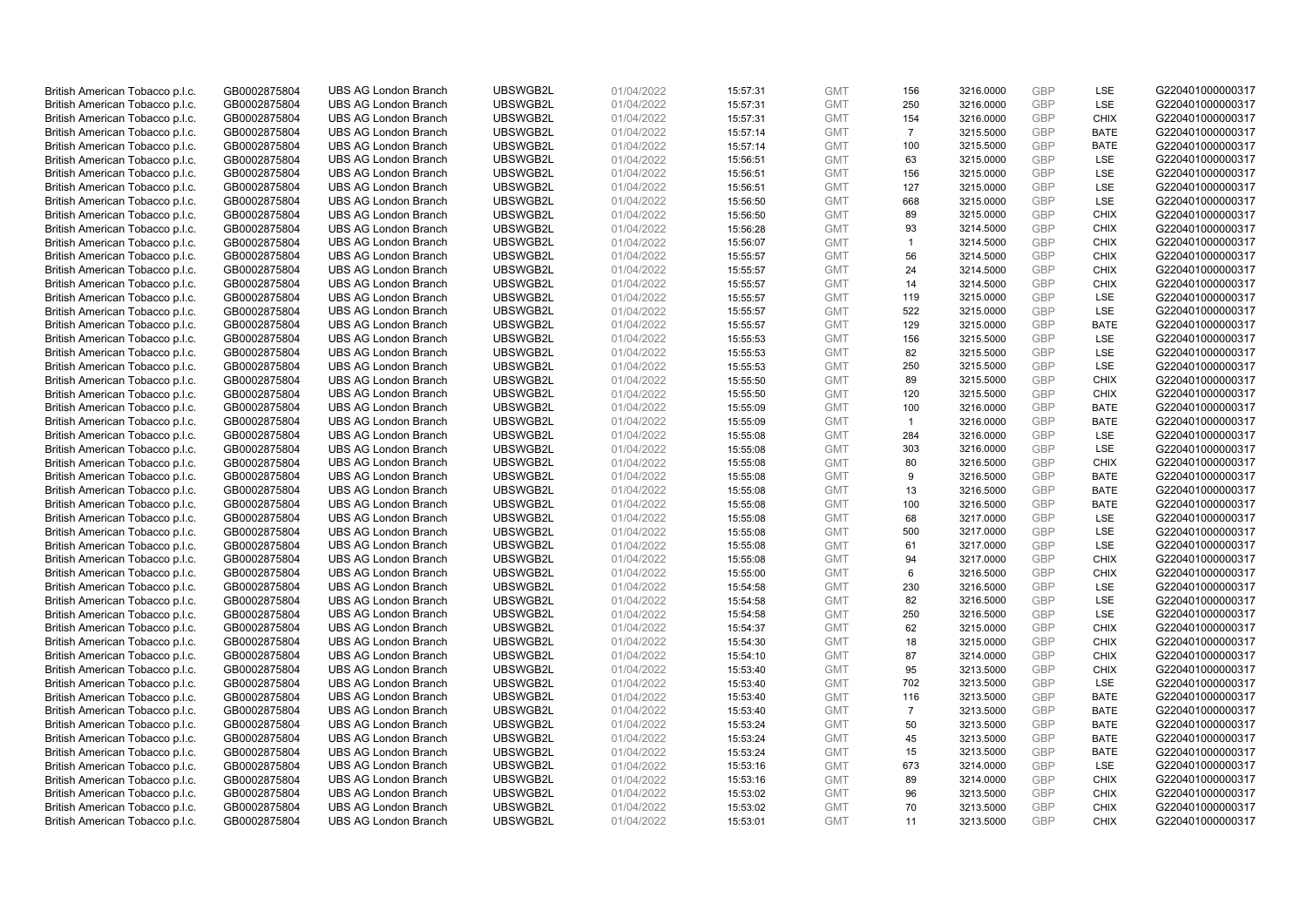| British American Tobacco p.l.c. | GB0002875804 | <b>UBS AG London Branch</b> | UBSWGB2L | 01/04/2022 | 15:52:22 | <b>GMT</b> | 156                  | 3212.5000 | <b>GBP</b> | LSE         | G220401000000317 |
|---------------------------------|--------------|-----------------------------|----------|------------|----------|------------|----------------------|-----------|------------|-------------|------------------|
| British American Tobacco p.l.c. | GB0002875804 | <b>UBS AG London Branch</b> | UBSWGB2L | 01/04/2022 | 15:52:22 | <b>GMT</b> | 250                  | 3212.5000 | <b>GBP</b> | LSE         | G220401000000317 |
| British American Tobacco p.l.c. | GB0002875804 | <b>UBS AG London Branch</b> | UBSWGB2L | 01/04/2022 | 15:52:21 | <b>GMT</b> | 104                  | 3212.5000 | <b>GBP</b> | <b>CHIX</b> | G220401000000317 |
| British American Tobacco p.l.c. | GB0002875804 | <b>UBS AG London Branch</b> | UBSWGB2L | 01/04/2022 | 15:52:11 | <b>GMT</b> | 43                   | 3212.0000 | GBP        | LSE         | G220401000000317 |
| British American Tobacco p.l.c. | GB0002875804 | <b>UBS AG London Branch</b> | UBSWGB2L | 01/04/2022 | 15:52:11 | <b>GMT</b> | 100                  | 3212.0000 | <b>GBP</b> | LSE         | G220401000000317 |
| British American Tobacco p.l.c. | GB0002875804 | <b>UBS AG London Branch</b> | UBSWGB2L | 01/04/2022 | 15:51:13 | <b>GMT</b> | 51                   | 3211.5000 | <b>GBP</b> | <b>BATE</b> | G220401000000317 |
| British American Tobacco p.l.c. | GB0002875804 | <b>UBS AG London Branch</b> | UBSWGB2L | 01/04/2022 | 15:51:04 | <b>GMT</b> | 64                   | 3211.5000 | <b>GBP</b> | <b>BATE</b> | G220401000000317 |
| British American Tobacco p.l.c. | GB0002875804 | <b>UBS AG London Branch</b> | UBSWGB2L | 01/04/2022 | 15:51:04 | <b>GMT</b> | $\blacktriangleleft$ | 3212.0000 | <b>GBP</b> | <b>BATE</b> | G220401000000317 |
| British American Tobacco p.l.c. | GB0002875804 | <b>UBS AG London Branch</b> | UBSWGB2L | 01/04/2022 | 15:51:04 | <b>GMT</b> | 101                  | 3211.5000 | <b>GBP</b> | <b>CHIX</b> | G220401000000317 |
| British American Tobacco p.l.c. | GB0002875804 | <b>UBS AG London Branch</b> | UBSWGB2L | 01/04/2022 | 15:51:04 | <b>GMT</b> | 116                  | 3212.0000 | <b>GBP</b> | <b>CHIX</b> | G220401000000317 |
| British American Tobacco p.l.c. | GB0002875804 | <b>UBS AG London Branch</b> | UBSWGB2L | 01/04/2022 | 15:50:52 | <b>GMT</b> | 119                  | 3212.0000 | GBP        | <b>BATE</b> | G220401000000317 |
| British American Tobacco p.l.c. | GB0002875804 | <b>UBS AG London Branch</b> | UBSWGB2L | 01/04/2022 | 15:50:50 | <b>GMT</b> | 40                   | 3212.0000 | <b>GBP</b> | <b>CHIX</b> | G220401000000317 |
| British American Tobacco p.l.c. | GB0002875804 | <b>UBS AG London Branch</b> | UBSWGB2L | 01/04/2022 | 15:50:48 | <b>GMT</b> | 20                   | 3212.5000 | <b>GBP</b> | LSE         | G220401000000317 |
| British American Tobacco p.l.c. | GB0002875804 | <b>UBS AG London Branch</b> | UBSWGB2L | 01/04/2022 | 15:50:48 | <b>GMT</b> | 649                  | 3212.5000 | GBP        | <b>LSE</b>  | G220401000000317 |
| British American Tobacco p.l.c. | GB0002875804 | <b>UBS AG London Branch</b> | UBSWGB2L | 01/04/2022 | 15:50:48 | <b>GMT</b> | 207                  | 3213.0000 | <b>GBP</b> | <b>LSE</b>  | G220401000000317 |
| British American Tobacco p.l.c. | GB0002875804 | <b>UBS AG London Branch</b> | UBSWGB2L | 01/04/2022 | 15:50:48 | <b>GMT</b> | 405                  | 3213.0000 | GBP        | LSE         | G220401000000317 |
| British American Tobacco p.l.c. | GB0002875804 | <b>UBS AG London Branch</b> | UBSWGB2L | 01/04/2022 | 15:49:52 | <b>GMT</b> | 82                   | 3212.0000 | GBP        | <b>CHIX</b> | G220401000000317 |
| British American Tobacco p.l.c. | GB0002875804 | <b>UBS AG London Branch</b> | UBSWGB2L | 01/04/2022 | 15:49:49 | <b>GMT</b> | 111                  | 3212.5000 | GBP        | <b>BATE</b> | G220401000000317 |
| British American Tobacco p.l.c. | GB0002875804 | <b>UBS AG London Branch</b> | UBSWGB2L | 01/04/2022 | 15:49:49 | <b>GMT</b> | 89                   | 3213.0000 | <b>GBP</b> | <b>CHIX</b> | G220401000000317 |
| British American Tobacco p.l.c. | GB0002875804 | <b>UBS AG London Branch</b> | UBSWGB2L | 01/04/2022 | 15:49:49 | <b>GMT</b> | $\overline{7}$       | 3213.0000 | GBP        | <b>CHIX</b> | G220401000000317 |
| British American Tobacco p.l.c. | GB0002875804 | <b>UBS AG London Branch</b> | UBSWGB2L | 01/04/2022 | 15:49:45 | <b>GMT</b> | 96                   | 3213.0000 | <b>GBP</b> | LSE         | G220401000000317 |
| British American Tobacco p.l.c. | GB0002875804 | <b>UBS AG London Branch</b> | UBSWGB2L | 01/04/2022 | 15:49:45 | <b>GMT</b> | 481                  | 3213.0000 | <b>GBP</b> | LSE         | G220401000000317 |
| British American Tobacco p.l.c. | GB0002875804 | <b>UBS AG London Branch</b> | UBSWGB2L | 01/04/2022 | 15:49:44 | <b>GMT</b> | 85                   | 3213.0000 | <b>GBP</b> | <b>CHIX</b> | G220401000000317 |
| British American Tobacco p.l.c. | GB0002875804 | <b>UBS AG London Branch</b> | UBSWGB2L | 01/04/2022 | 15:48:46 | <b>GMT</b> | 73                   | 3212.0000 | GBP        | <b>LSE</b>  | G220401000000317 |
| British American Tobacco p.l.c. | GB0002875804 | <b>UBS AG London Branch</b> | UBSWGB2L | 01/04/2022 | 15:48:46 | <b>GMT</b> | 250                  | 3212.0000 | <b>GBP</b> | LSE         | G220401000000317 |
| British American Tobacco p.l.c. | GB0002875804 | <b>UBS AG London Branch</b> | UBSWGB2L | 01/04/2022 | 15:48:46 | <b>GMT</b> | 280                  | 3212.0000 | <b>GBP</b> | LSE         | G220401000000317 |
| British American Tobacco p.l.c. | GB0002875804 | <b>UBS AG London Branch</b> | UBSWGB2L | 01/04/2022 | 15:48:46 | <b>GMT</b> | 93                   | 3212.0000 | <b>GBP</b> | <b>CHIX</b> | G220401000000317 |
|                                 |              | <b>UBS AG London Branch</b> | UBSWGB2L | 01/04/2022 |          | <b>GMT</b> | 116                  | 3211.5000 | <b>GBP</b> | <b>BATE</b> | G220401000000317 |
| British American Tobacco p.l.c. | GB0002875804 |                             |          |            | 15:48:46 |            |                      |           |            |             |                  |
| British American Tobacco p.l.c. | GB0002875804 | <b>UBS AG London Branch</b> | UBSWGB2L | 01/04/2022 | 15:48:34 | <b>GMT</b> | 71                   | 3212.5000 | GBP        | <b>CHIX</b> | G220401000000317 |
| British American Tobacco p.l.c. | GB0002875804 | <b>UBS AG London Branch</b> | UBSWGB2L | 01/04/2022 | 15:48:34 | <b>GMT</b> | 52                   | 3212.5000 | GBP        | <b>CHIX</b> | G220401000000317 |
| British American Tobacco p.l.c. | GB0002875804 | <b>UBS AG London Branch</b> | UBSWGB2L | 01/04/2022 | 15:48:34 | <b>GMT</b> | 119                  | 3212.5000 | GBP        | <b>BATE</b> | G220401000000317 |
| British American Tobacco p.l.c. | GB0002875804 | <b>UBS AG London Branch</b> | UBSWGB2L | 01/04/2022 | 15:48:32 | <b>GMT</b> | 56                   | 3213.0000 | GBP        | <b>CHIX</b> | G220401000000317 |
| British American Tobacco p.l.c. | GB0002875804 | <b>UBS AG London Branch</b> | UBSWGB2L | 01/04/2022 | 15:48:32 | <b>GMT</b> | 38                   | 3213.0000 | GBP        | <b>CHIX</b> | G220401000000317 |
| British American Tobacco p.l.c. | GB0002875804 | <b>UBS AG London Branch</b> | UBSWGB2L | 01/04/2022 | 15:48:32 | <b>GMT</b> | 34                   | 3213.0000 | GBP        | <b>CHIX</b> | G220401000000317 |
| British American Tobacco p.l.c. | GB0002875804 | <b>UBS AG London Branch</b> | UBSWGB2L | 01/04/2022 | 15:48:32 | <b>GMT</b> | 47                   | 3213.0000 | <b>GBP</b> | <b>CHIX</b> | G220401000000317 |
| British American Tobacco p.l.c. | GB0002875804 | <b>UBS AG London Branch</b> | UBSWGB2L | 01/04/2022 | 15:48:22 | <b>GMT</b> | 645                  | 3213.0000 | <b>GBP</b> | LSE         | G220401000000317 |
| British American Tobacco p.l.c. | GB0002875804 | <b>UBS AG London Branch</b> | UBSWGB2L | 01/04/2022 | 15:48:22 | <b>GMT</b> | 20                   | 3213.0000 | <b>GBP</b> | <b>BATE</b> | G220401000000317 |
| British American Tobacco p.l.c. | GB0002875804 | <b>UBS AG London Branch</b> | UBSWGB2L | 01/04/2022 | 15:48:22 | <b>GMT</b> | 100                  | 3213.0000 | <b>GBP</b> | <b>BATE</b> | G220401000000317 |
| British American Tobacco p.l.c. | GB0002875804 | <b>UBS AG London Branch</b> | UBSWGB2L | 01/04/2022 | 15:48:05 | <b>GMT</b> | 100                  | 3213.0000 | <b>GBP</b> | LSE         | G220401000000317 |
| British American Tobacco p.l.c. | GB0002875804 | <b>UBS AG London Branch</b> | UBSWGB2L | 01/04/2022 | 15:48:05 | <b>GMT</b> | 200                  | 3213.0000 | GBP        | <b>LSE</b>  | G220401000000317 |
| British American Tobacco p.l.c. | GB0002875804 | <b>UBS AG London Branch</b> | UBSWGB2L | 01/04/2022 | 15:48:05 | <b>GMT</b> | 347                  | 3213.0000 | <b>GBP</b> | <b>LSE</b>  | G220401000000317 |
| British American Tobacco p.l.c. | GB0002875804 | <b>UBS AG London Branch</b> | UBSWGB2L | 01/04/2022 | 15:48:01 | <b>GMT</b> | 248                  | 3213.5000 | GBP        | <b>CHIX</b> | G220401000000317 |
| British American Tobacco p.l.c. | GB0002875804 | <b>UBS AG London Branch</b> | UBSWGB2L | 01/04/2022 | 15:47:11 | <b>GMT</b> | 611                  | 3213.5000 | <b>GBP</b> | LSE         | G220401000000317 |
| British American Tobacco p.l.c. | GB0002875804 | <b>UBS AG London Branch</b> | UBSWGB2L | 01/04/2022 | 15:46:51 | <b>GMT</b> | 677                  | 3213.5000 | GBP        | <b>LSE</b>  | G220401000000317 |
| British American Tobacco p.l.c. | GB0002875804 | <b>UBS AG London Branch</b> | UBSWGB2L | 01/04/2022 | 15:46:51 | <b>GMT</b> | 99                   | 3213.5000 | <b>GBP</b> | <b>CHIX</b> | G220401000000317 |
| British American Tobacco p.l.c. | GB0002875804 | <b>UBS AG London Branch</b> | UBSWGB2L | 01/04/2022 | 15:46:51 | <b>GMT</b> | 156                  | 3213.5000 | <b>GBP</b> | <b>BATE</b> | G220401000000317 |
| British American Tobacco p.l.c. | GB0002875804 | <b>UBS AG London Branch</b> | UBSWGB2L | 01/04/2022 | 15:46:37 | <b>GMT</b> | 92                   | 3214.0000 | <b>GBP</b> | <b>CHIX</b> | G220401000000317 |
| British American Tobacco p.l.c. | GB0002875804 | <b>UBS AG London Branch</b> | UBSWGB2L | 01/04/2022 | 15:46:36 | <b>GMT</b> | 104                  | 3214.0000 | <b>GBP</b> | <b>CHIX</b> | G220401000000317 |
| British American Tobacco p.l.c. | GB0002875804 | <b>UBS AG London Branch</b> | UBSWGB2L | 01/04/2022 | 15:46:36 | <b>GMT</b> | 590                  | 3214.0000 | <b>GBP</b> | LSE         | G220401000000317 |
| British American Tobacco p.l.c. | GB0002875804 | <b>UBS AG London Branch</b> | UBSWGB2L | 01/04/2022 | 15:46:36 | <b>GMT</b> | 131                  | 3214.0000 | <b>GBP</b> | <b>BATE</b> | G220401000000317 |
| British American Tobacco p.l.c. | GB0002875804 | <b>UBS AG London Branch</b> | UBSWGB2L | 01/04/2022 | 15:46:36 | <b>GMT</b> | 38                   | 3214.0000 | GBP        | LSE         | G220401000000317 |
| British American Tobacco p.l.c. | GB0002875804 | <b>UBS AG London Branch</b> | UBSWGB2L | 01/04/2022 | 15:45:52 | <b>GMT</b> | 84                   | 3214.0000 | <b>GBP</b> | <b>CHIX</b> | G220401000000317 |
| British American Tobacco p.l.c. | GB0002875804 | <b>UBS AG London Branch</b> | UBSWGB2L | 01/04/2022 | 15:45:52 | <b>GMT</b> | 156                  | 3214.0000 | GBP        | LSE         | G220401000000317 |
| British American Tobacco p.l.c. | GB0002875804 | <b>UBS AG London Branch</b> | UBSWGB2L | 01/04/2022 | 15:45:52 | <b>GMT</b> | 260                  | 3214.0000 | GBP        | <b>LSE</b>  | G220401000000317 |
|                                 |              |                             |          |            |          |            |                      |           |            |             |                  |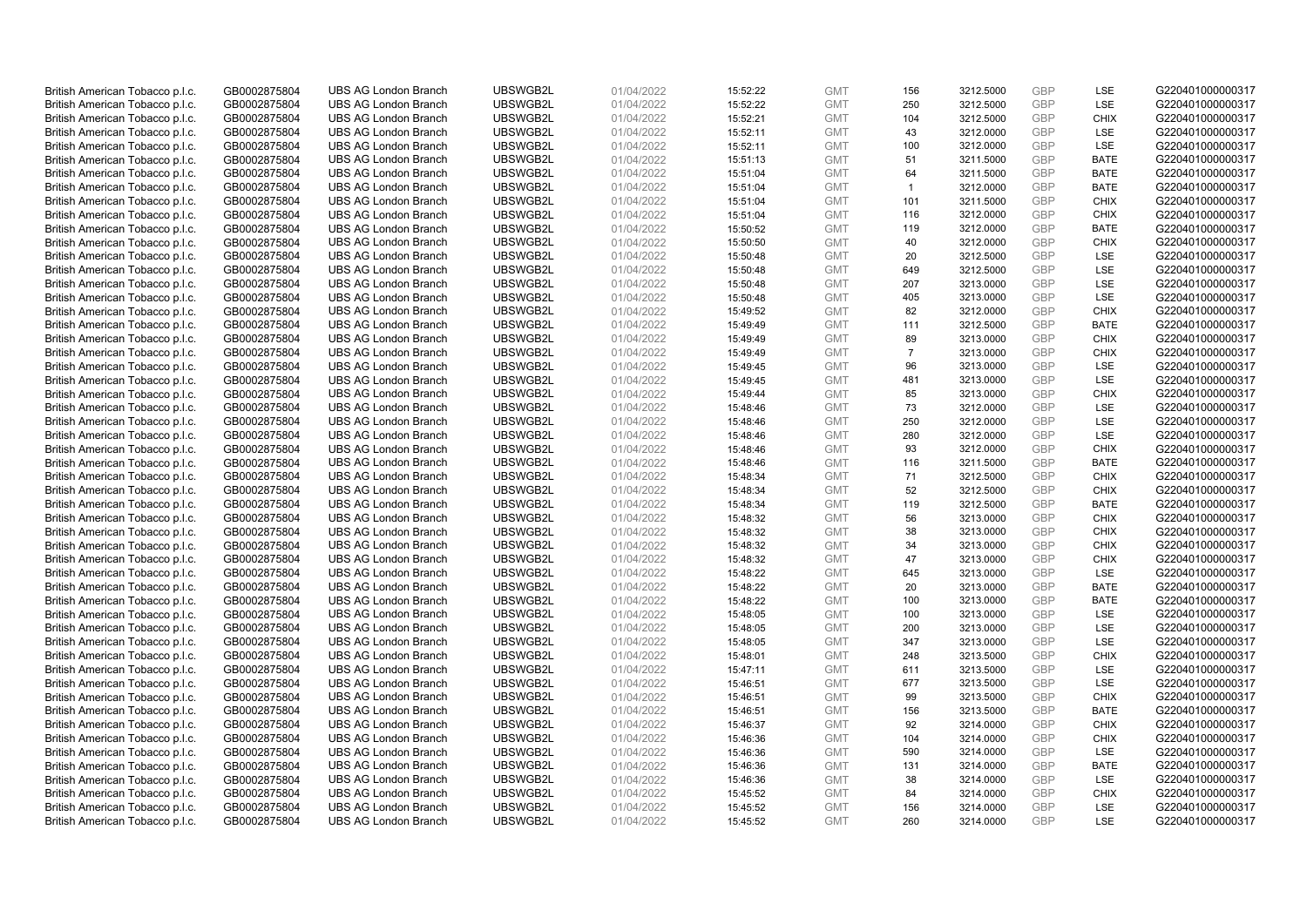| British American Tobacco p.l.c. | GB0002875804 | <b>UBS AG London Branch</b> | UBSWGB2L             | 01/04/2022 | 15:45:52 | <b>GMT</b> | 250            | 3214.0000 | <b>GBP</b>               | LSE                        | G220401000000317 |
|---------------------------------|--------------|-----------------------------|----------------------|------------|----------|------------|----------------|-----------|--------------------------|----------------------------|------------------|
| British American Tobacco p.l.c. | GB0002875804 | <b>UBS AG London Branch</b> | UBSWGB2L             | 01/04/2022 | 15:45:37 | <b>GMT</b> | 95             | 3214.0000 | <b>GBP</b>               | <b>CHIX</b>                | G220401000000317 |
| British American Tobacco p.l.c. | GB0002875804 | <b>UBS AG London Branch</b> | UBSWGB2L             | 01/04/2022 | 15:45:11 | <b>GMT</b> | 97             | 3213.0000 | GBP                      | <b>CHIX</b>                | G220401000000317 |
| British American Tobacco p.l.c. | GB0002875804 | <b>UBS AG London Branch</b> | UBSWGB2L             | 01/04/2022 | 15:45:11 | <b>GMT</b> | 82             | 3213.0000 | GBP                      | <b>CHIX</b>                | G220401000000317 |
| British American Tobacco p.l.c. | GB0002875804 | <b>UBS AG London Branch</b> | UBSWGB2L             | 01/04/2022 | 15:43:58 | <b>GMT</b> | 80             | 3210.0000 | <b>GBP</b>               | <b>BATE</b>                | G220401000000317 |
| British American Tobacco p.l.c. | GB0002875804 | <b>UBS AG London Branch</b> | UBSWGB2L             | 01/04/2022 | 15:43:57 | <b>GMT</b> | 39             | 3210.0000 | <b>GBP</b>               | <b>BATE</b>                | G220401000000317 |
| British American Tobacco p.l.c. | GB0002875804 | <b>UBS AG London Branch</b> | UBSWGB2L             | 01/04/2022 | 15:43:56 | <b>GMT</b> | 17             | 3210.0000 | <b>GBP</b>               | LSE                        | G220401000000317 |
| British American Tobacco p.l.c. | GB0002875804 | <b>UBS AG London Branch</b> | UBSWGB2L             | 01/04/2022 | 15:43:56 | <b>GMT</b> | 126            | 3210.0000 | <b>GBP</b>               | LSE                        | G220401000000317 |
| British American Tobacco p.l.c. | GB0002875804 | <b>UBS AG London Branch</b> | UBSWGB2L             | 01/04/2022 | 15:43:56 | <b>GMT</b> | 281            | 3210.0000 | <b>GBP</b>               | LSE                        | G220401000000317 |
| British American Tobacco p.l.c. | GB0002875804 | <b>UBS AG London Branch</b> | UBSWGB2L             | 01/04/2022 | 15:43:56 | <b>GMT</b> | 17             | 3210.0000 | <b>GBP</b>               | <b>LSE</b>                 | G220401000000317 |
| British American Tobacco p.l.c. | GB0002875804 | <b>UBS AG London Branch</b> | UBSWGB2L             | 01/04/2022 | 15:43:56 | <b>GMT</b> | 143            | 3210.0000 | <b>GBP</b>               | LSE                        | G220401000000317 |
| British American Tobacco p.l.c. | GB0002875804 | <b>UBS AG London Branch</b> | UBSWGB2L             | 01/04/2022 | 15:43:54 | <b>GMT</b> | 98             | 3211.0000 | <b>GBP</b>               | <b>CHIX</b>                | G220401000000317 |
| British American Tobacco p.l.c. | GB0002875804 | <b>UBS AG London Branch</b> | UBSWGB2L             | 01/04/2022 | 15:43:54 | <b>GMT</b> | 227            | 3211.5000 | <b>GBP</b>               | <b>LSE</b>                 | G220401000000317 |
| British American Tobacco p.l.c. | GB0002875804 | <b>UBS AG London Branch</b> | UBSWGB2L             | 01/04/2022 | 15:43:54 | <b>GMT</b> | 124            | 3211.5000 | <b>GBP</b>               | <b>BATE</b>                | G220401000000317 |
| British American Tobacco p.l.c. | GB0002875804 | <b>UBS AG London Branch</b> | UBSWGB2L             | 01/04/2022 | 15:43:54 | <b>GMT</b> | 279            | 3211.5000 | <b>GBP</b>               | <b>LSE</b>                 | G220401000000317 |
| British American Tobacco p.l.c. | GB0002875804 | <b>UBS AG London Branch</b> | UBSWGB2L             | 01/04/2022 | 15:43:54 | <b>GMT</b> | 131            | 3211.5000 | GBP                      | LSE                        | G220401000000317 |
| British American Tobacco p.l.c. | GB0002875804 | <b>UBS AG London Branch</b> | UBSWGB2L             | 01/04/2022 | 15:43:41 | <b>GMT</b> | 84             | 3212.0000 | <b>GBP</b>               | <b>CHIX</b>                | G220401000000317 |
| British American Tobacco p.l.c. | GB0002875804 | <b>UBS AG London Branch</b> | UBSWGB2L             | 01/04/2022 | 15:43:20 | <b>GMT</b> | 93             | 3213.0000 | GBP                      | <b>CHIX</b>                | G220401000000317 |
| British American Tobacco p.l.c. | GB0002875804 | <b>UBS AG London Branch</b> | UBSWGB2L             | 01/04/2022 | 15:43:10 | <b>GMT</b> | 26             | 3212.5000 | <b>GBP</b>               | <b>CHIX</b>                | G220401000000317 |
| British American Tobacco p.l.c. | GB0002875804 | <b>UBS AG London Branch</b> | UBSWGB2L             | 01/04/2022 | 15:43:10 | <b>GMT</b> | $\mathbf{1}$   | 3212.5000 | <b>GBP</b>               | <b>CHIX</b>                | G220401000000317 |
| British American Tobacco p.l.c. | GB0002875804 | <b>UBS AG London Branch</b> | UBSWGB2L             | 01/04/2022 | 15:43:06 | <b>GMT</b> | 36             | 3212.5000 | <b>GBP</b>               | <b>LSE</b>                 | G220401000000317 |
| British American Tobacco p.l.c. | GB0002875804 | <b>UBS AG London Branch</b> | UBSWGB2L             | 01/04/2022 | 15:43:06 | <b>GMT</b> | 250            | 3212.5000 | <b>GBP</b>               | LSE                        | G220401000000317 |
| British American Tobacco p.l.c. | GB0002875804 | <b>UBS AG London Branch</b> | UBSWGB2L             | 01/04/2022 | 15:43:06 | <b>GMT</b> | 156            | 3212.5000 | <b>GBP</b>               | LSE                        | G220401000000317 |
| British American Tobacco p.l.c. | GB0002875804 | <b>UBS AG London Branch</b> | UBSWGB2L             | 01/04/2022 | 15:43:06 | <b>GMT</b> | 119            | 3212.5000 | <b>GBP</b>               | LSE                        | G220401000000317 |
| British American Tobacco p.l.c. | GB0002875804 | <b>UBS AG London Branch</b> | UBSWGB2L             | 01/04/2022 | 15:42:50 | <b>GMT</b> | 144            | 3212.5000 | <b>GBP</b>               | <b>CHIX</b>                | G220401000000317 |
| British American Tobacco p.l.c. | GB0002875804 | <b>UBS AG London Branch</b> | UBSWGB2L             | 01/04/2022 | 15:42:50 | <b>GMT</b> | $\mathbf{1}$   | 3212.5000 | <b>GBP</b>               | <b>CHIX</b>                | G220401000000317 |
| British American Tobacco p.l.c. | GB0002875804 | <b>UBS AG London Branch</b> | UBSWGB2L             | 01/04/2022 | 15:42:28 | <b>GMT</b> | 84             | 3212.5000 | <b>GBP</b>               | <b>BATE</b>                | G220401000000317 |
| British American Tobacco p.l.c. | GB0002875804 | <b>UBS AG London Branch</b> | UBSWGB2L             | 01/04/2022 | 15:42:28 | <b>GMT</b> | 29             | 3212.5000 | <b>GBP</b>               | <b>BATE</b>                | G220401000000317 |
| British American Tobacco p.l.c. | GB0002875804 | <b>UBS AG London Branch</b> | UBSWGB2L             | 01/04/2022 | 15:42:27 | <b>GMT</b> | 83             | 3213.0000 | GBP                      | <b>CHIX</b>                | G220401000000317 |
| British American Tobacco p.l.c. | GB0002875804 | <b>UBS AG London Branch</b> | UBSWGB2L             | 01/04/2022 | 15:42:27 | <b>GMT</b> | 718            | 3213.0000 | <b>GBP</b>               | LSE                        | G220401000000317 |
| British American Tobacco p.l.c. | GB0002875804 | <b>UBS AG London Branch</b> | UBSWGB2L             | 01/04/2022 | 15:42:16 | <b>GMT</b> | $\overline{1}$ | 3213.5000 | GBP                      | <b>CHIX</b>                | G220401000000317 |
| British American Tobacco p.l.c. | GB0002875804 | <b>UBS AG London Branch</b> | UBSWGB2L             | 01/04/2022 | 15:41:46 | <b>GMT</b> | 99             | 3214.0000 | <b>GBP</b>               | <b>CHIX</b>                | G220401000000317 |
| British American Tobacco p.l.c. | GB0002875804 | <b>UBS AG London Branch</b> | UBSWGB2L             | 01/04/2022 | 15:41:46 | <b>GMT</b> | $\overline{1}$ | 3214.0000 | GBP                      | <b>CHIX</b>                | G220401000000317 |
| British American Tobacco p.l.c. | GB0002875804 | <b>UBS AG London Branch</b> | UBSWGB2L             | 01/04/2022 | 15:41:23 | <b>GMT</b> | 101            | 3214.5000 | GBP                      | <b>CHIX</b>                | G220401000000317 |
| British American Tobacco p.l.c. | GB0002875804 | <b>UBS AG London Branch</b> | UBSWGB2L             | 01/04/2022 | 15:41:23 | <b>GMT</b> | 2              | 3214.5000 | <b>GBP</b>               | <b>CHIX</b>                | G220401000000317 |
| British American Tobacco p.l.c. | GB0002875804 | <b>UBS AG London Branch</b> | UBSWGB2L             | 01/04/2022 | 15:41:17 | <b>GMT</b> | 122            | 3215.0000 | <b>GBP</b>               | <b>BATE</b>                | G220401000000317 |
| British American Tobacco p.l.c. | GB0002875804 | <b>UBS AG London Branch</b> | UBSWGB2L             | 01/04/2022 | 15:41:14 | <b>GMT</b> | 187            | 3215.5000 | <b>GBP</b>               | <b>CHIX</b>                | G220401000000317 |
| British American Tobacco p.l.c. | GB0002875804 | <b>UBS AG London Branch</b> | UBSWGB2L             | 01/04/2022 | 15:41:14 | <b>GMT</b> | 250            | 3215.5000 | <b>GBP</b>               | LSE                        | G220401000000317 |
| British American Tobacco p.l.c. | GB0002875804 | <b>UBS AG London Branch</b> | UBSWGB2L             | 01/04/2022 | 15:41:14 | <b>GMT</b> | 156            | 3215.5000 | <b>GBP</b>               | LSE                        | G220401000000317 |
| British American Tobacco p.l.c. | GB0002875804 | <b>UBS AG London Branch</b> | UBSWGB2L             | 01/04/2022 | 15:41:14 | <b>GMT</b> | 208            | 3215.5000 | GBP                      | <b>LSE</b>                 | G220401000000317 |
| British American Tobacco p.l.c. | GB0002875804 | <b>UBS AG London Branch</b> | UBSWGB2L             | 01/04/2022 | 15:41:14 | <b>GMT</b> | 90             | 3215.5000 | <b>GBP</b>               | <b>BATE</b>                | G220401000000317 |
| British American Tobacco p.l.c. | GB0002875804 | <b>UBS AG London Branch</b> | UBSWGB2L             | 01/04/2022 | 15:41:14 | <b>GMT</b> | 30             | 3215.5000 | GBP                      | <b>BATE</b>                | G220401000000317 |
| British American Tobacco p.l.c. | GB0002875804 | <b>UBS AG London Branch</b> | UBSWGB2L             | 01/04/2022 | 15:41:14 | <b>GMT</b> | 148            | 3215.5000 | <b>GBP</b>               | LSE                        | G220401000000317 |
| British American Tobacco p.l.c. | GB0002875804 | <b>UBS AG London Branch</b> | UBSWGB2L             | 01/04/2022 | 15:41:14 | <b>GMT</b> | 541            | 3215.5000 | GBP                      | <b>LSE</b>                 | G220401000000317 |
| British American Tobacco p.l.c. | GB0002875804 | <b>UBS AG London Branch</b> | UBSWGB2L             | 01/04/2022 | 15:41:14 | <b>GMT</b> | 73             | 3215.5000 | <b>GBP</b>               | <b>BATE</b>                | G220401000000317 |
|                                 |              | <b>UBS AG London Branch</b> | UBSWGB2L             | 01/04/2022 | 15:41:14 | <b>GMT</b> | 28             | 3215.5000 | GBP                      | <b>BATE</b>                | G220401000000317 |
| British American Tobacco p.l.c. | GB0002875804 |                             |                      |            |          |            | 101            |           |                          |                            |                  |
| British American Tobacco p.l.c. | GB0002875804 | <b>UBS AG London Branch</b> | UBSWGB2L<br>UBSWGB2L | 01/04/2022 | 15:40:37 | <b>GMT</b> | 86             | 3215.5000 | <b>GBP</b><br><b>GBP</b> | <b>CHIX</b><br><b>CHIX</b> | G220401000000317 |
| British American Tobacco p.l.c. | GB0002875804 | <b>UBS AG London Branch</b> |                      | 01/04/2022 | 15:40:05 | <b>GMT</b> |                | 3215.0000 |                          |                            | G220401000000317 |
| British American Tobacco p.l.c. | GB0002875804 | <b>UBS AG London Branch</b> | UBSWGB2L             | 01/04/2022 | 15:40:05 | <b>GMT</b> | 197            | 3215.0000 | <b>GBP</b>               | LSE                        | G220401000000317 |
| British American Tobacco p.l.c. | GB0002875804 | <b>UBS AG London Branch</b> | UBSWGB2L             | 01/04/2022 | 15:40:05 | <b>GMT</b> | 250            | 3215.0000 | <b>GBP</b>               | LSE                        | G220401000000317 |
| British American Tobacco p.l.c. | GB0002875804 | <b>UBS AG London Branch</b> | UBSWGB2L             | 01/04/2022 | 15:40:05 | <b>GMT</b> | 156            | 3215.0000 | GBP                      | LSE                        | G220401000000317 |
| British American Tobacco p.l.c. | GB0002875804 | <b>UBS AG London Branch</b> | UBSWGB2L             | 01/04/2022 | 15:40:05 | <b>GMT</b> | 686            | 3215.0000 | <b>GBP</b>               | LSE                        | G220401000000317 |
| British American Tobacco p.l.c. | GB0002875804 | <b>UBS AG London Branch</b> | UBSWGB2L             | 01/04/2022 | 15:40:05 | <b>GMT</b> | 180            | 3215.0000 | GBP                      | LSE                        | G220401000000317 |
| British American Tobacco p.l.c. | GB0002875804 | <b>UBS AG London Branch</b> | UBSWGB2L             | 01/04/2022 | 15:39:54 | <b>GMT</b> | 250            | 3215.5000 | GBP                      | <b>LSE</b>                 | G220401000000317 |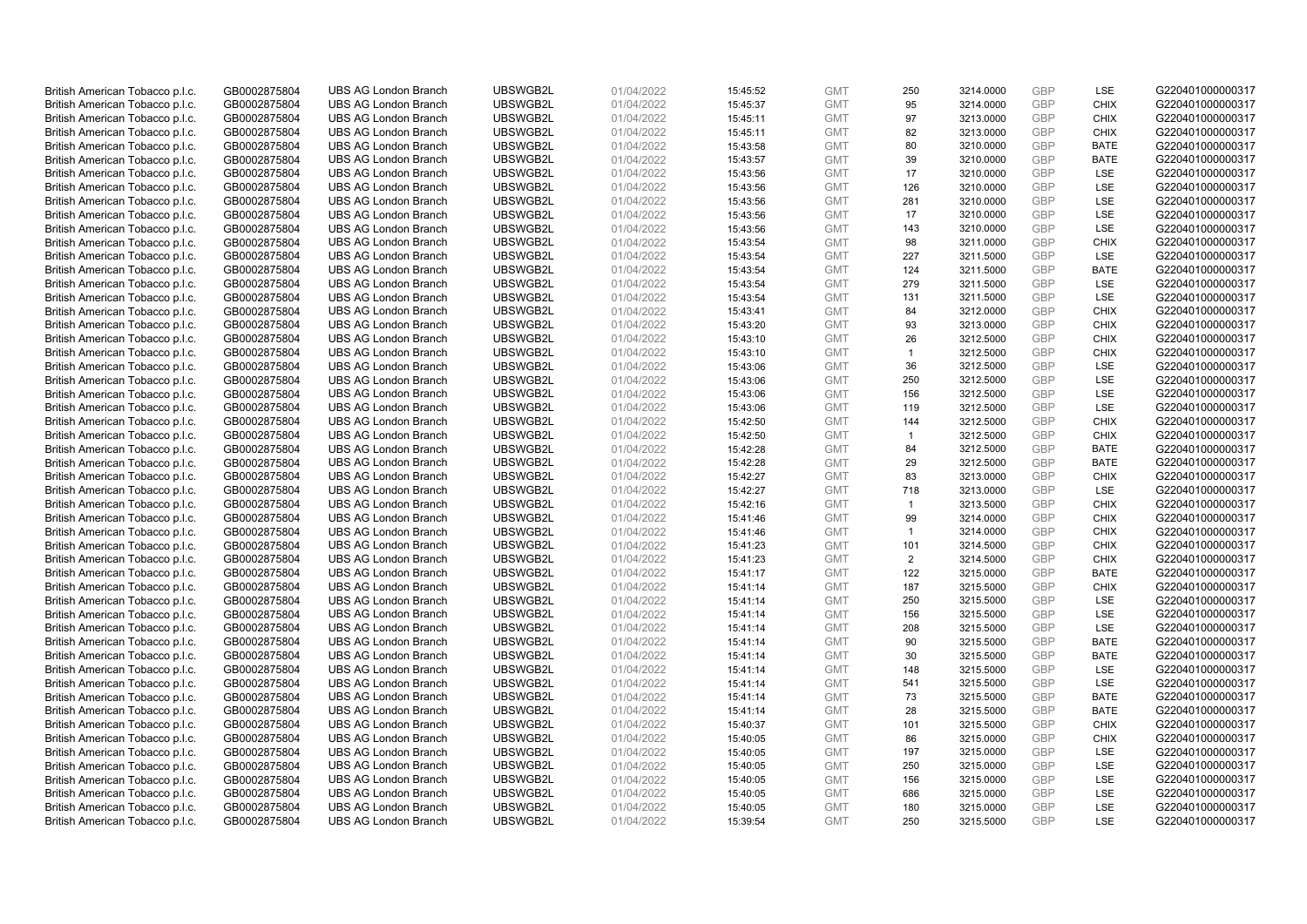| British American Tobacco p.l.c. | GB0002875804 | <b>UBS AG London Branch</b> | UBSWGB2L             | 01/04/2022 | 15:39:54 | <b>GMT</b> | 156            | 3215.5000              | <b>GBP</b> | LSE         | G220401000000317 |
|---------------------------------|--------------|-----------------------------|----------------------|------------|----------|------------|----------------|------------------------|------------|-------------|------------------|
| British American Tobacco p.l.c. | GB0002875804 | <b>UBS AG London Branch</b> | UBSWGB2L             | 01/04/2022 | 15:39:54 | <b>GMT</b> | 100            | 3215.0000              | <b>GBP</b> | <b>CHIX</b> | G220401000000317 |
| British American Tobacco p.l.c. | GB0002875804 | <b>UBS AG London Branch</b> | UBSWGB2L             | 01/04/2022 | 15:39:54 | <b>GMT</b> | 165            | 3215.0000              | GBP        | <b>BATE</b> | G220401000000317 |
| British American Tobacco p.l.c. | GB0002875804 | <b>UBS AG London Branch</b> | UBSWGB2L             | 01/04/2022 | 15:39:54 | <b>GMT</b> | 125            | 3215.5000              | GBP        | <b>BATE</b> | G220401000000317 |
| British American Tobacco p.l.c. | GB0002875804 | <b>UBS AG London Branch</b> | UBSWGB2L             | 01/04/2022 | 15:39:25 | <b>GMT</b> | 254            | 3215.0000              | <b>GBP</b> | <b>CHIX</b> | G220401000000317 |
| British American Tobacco p.l.c. | GB0002875804 | <b>UBS AG London Branch</b> | UBSWGB2L             | 01/04/2022 | 15:39:25 | <b>GMT</b> | 19             | 3215.0000              | <b>GBP</b> | <b>CHIX</b> | G220401000000317 |
| British American Tobacco p.l.c. | GB0002875804 | <b>UBS AG London Branch</b> | UBSWGB2L             | 01/04/2022 | 15:38:15 | <b>GMT</b> | 591            | 3213.0000              | GBP        | LSE         | G220401000000317 |
| British American Tobacco p.l.c. | GB0002875804 | <b>UBS AG London Branch</b> | UBSWGB2L             | 01/04/2022 | 15:38:13 | <b>GMT</b> | 643            | 3214.0000              | <b>GBP</b> | LSE         | G220401000000317 |
| British American Tobacco p.l.c. | GB0002875804 | <b>UBS AG London Branch</b> | UBSWGB2L             | 01/04/2022 | 15:38:13 | <b>GMT</b> | 85             | 3214.0000              | GBP        | <b>CHIX</b> | G220401000000317 |
| British American Tobacco p.l.c. | GB0002875804 | <b>UBS AG London Branch</b> | UBSWGB2L             | 01/04/2022 | 15:38:13 | <b>GMT</b> | 103            | 3214.0000              | <b>GBP</b> | <b>BATE</b> | G220401000000317 |
| British American Tobacco p.l.c. | GB0002875804 | <b>UBS AG London Branch</b> | UBSWGB2L             | 01/04/2022 | 15:38:13 | <b>GMT</b> | 89             | 3214.0000              | GBP        | <b>CHIX</b> | G220401000000317 |
| British American Tobacco p.l.c. | GB0002875804 | <b>UBS AG London Branch</b> | UBSWGB2L             | 01/04/2022 | 15:37:49 | <b>GMT</b> | 109            | 3214.5000              | <b>GBP</b> | <b>CHIX</b> | G220401000000317 |
| British American Tobacco p.l.c. | GB0002875804 | <b>UBS AG London Branch</b> | UBSWGB2L             | 01/04/2022 | 15:37:49 | <b>GMT</b> | 17             | 3214.5000              | <b>GBP</b> | <b>CHIX</b> | G220401000000317 |
| British American Tobacco p.l.c. | GB0002875804 | <b>UBS AG London Branch</b> | UBSWGB2L             | 01/04/2022 | 15:37:43 | <b>GMT</b> | 81             | 3214.0000              | <b>GBP</b> | <b>CHIX</b> | G220401000000317 |
| British American Tobacco p.l.c. | GB0002875804 | <b>UBS AG London Branch</b> | UBSWGB2L             | 01/04/2022 | 15:36:31 | <b>GMT</b> | 318            | 3212.0000              | <b>GBP</b> | <b>LSE</b>  | G220401000000317 |
| British American Tobacco p.l.c. | GB0002875804 | <b>UBS AG London Branch</b> | UBSWGB2L             | 01/04/2022 | 15:36:31 | <b>GMT</b> | 332            | 3212.0000              | GBP        | LSE         | G220401000000317 |
| British American Tobacco p.l.c. | GB0002875804 | <b>UBS AG London Branch</b> | UBSWGB2L             | 01/04/2022 | 15:36:31 | <b>GMT</b> | 105            | 3212.5000              | GBP        | <b>BATE</b> | G220401000000317 |
| British American Tobacco p.l.c. | GB0002875804 | <b>UBS AG London Branch</b> | UBSWGB2L             | 01/04/2022 | 15:36:24 | <b>GMT</b> | 32             | 3212.5000              | GBP        | <b>CHIX</b> | G220401000000317 |
| British American Tobacco p.l.c. | GB0002875804 | <b>UBS AG London Branch</b> | UBSWGB2L             | 01/04/2022 | 15:36:24 | <b>GMT</b> | 19             | 3212.5000              | <b>GBP</b> | <b>CHIX</b> | G220401000000317 |
| British American Tobacco p.l.c. | GB0002875804 | <b>UBS AG London Branch</b> | UBSWGB2L             | 01/04/2022 | 15:36:24 | <b>GMT</b> | 43             | 3212.5000              | GBP        | <b>CHIX</b> | G220401000000317 |
| British American Tobacco p.l.c. | GB0002875804 | <b>UBS AG London Branch</b> | UBSWGB2L             | 01/04/2022 | 15:36:24 | <b>GMT</b> | 94             | 3212.5000              | <b>GBP</b> | <b>CHIX</b> | G220401000000317 |
| British American Tobacco p.l.c. | GB0002875804 | <b>UBS AG London Branch</b> | UBSWGB2L             | 01/04/2022 | 15:36:24 | <b>GMT</b> | 719            | 3212.5000              | GBP        | LSE         | G220401000000317 |
| British American Tobacco p.l.c. | GB0002875804 | <b>UBS AG London Branch</b> | UBSWGB2L             | 01/04/2022 | 15:35:31 | <b>GMT</b> | 53             | 3213.0000              | <b>GBP</b> | <b>CHIX</b> | G220401000000317 |
| British American Tobacco p.l.c. | GB0002875804 | <b>UBS AG London Branch</b> | UBSWGB2L             | 01/04/2022 | 15:35:31 | <b>GMT</b> | 100            | 3213.0000              | GBP        | <b>CHIX</b> | G220401000000317 |
| British American Tobacco p.l.c. | GB0002875804 | <b>UBS AG London Branch</b> | UBSWGB2L             | 01/04/2022 | 15:35:31 | <b>GMT</b> | 104            | 3213.0000              | <b>GBP</b> | <b>BATE</b> | G220401000000317 |
| British American Tobacco p.l.c. | GB0002875804 | <b>UBS AG London Branch</b> | UBSWGB2L             | 01/04/2022 | 15:35:31 | <b>GMT</b> | 668            | 3213.0000              | <b>GBP</b> | LSE         | G220401000000317 |
| British American Tobacco p.l.c. | GB0002875804 | <b>UBS AG London Branch</b> | UBSWGB2L             | 01/04/2022 | 15:35:31 | <b>GMT</b> | 84             | 3213.0000              | <b>GBP</b> | <b>CHIX</b> | G220401000000317 |
| British American Tobacco p.l.c. | GB0002875804 | <b>UBS AG London Branch</b> | UBSWGB2L             | 01/04/2022 | 15:35:31 | <b>GMT</b> | 119            | 3213.0000              | <b>GBP</b> | <b>BATE</b> | G220401000000317 |
| British American Tobacco p.l.c. | GB0002875804 | <b>UBS AG London Branch</b> | UBSWGB2L             | 01/04/2022 | 15:34:41 | <b>GMT</b> | $\overline{1}$ | 3213.0000              | GBP        | <b>BATE</b> | G220401000000317 |
| British American Tobacco p.l.c. | GB0002875804 | <b>UBS AG London Branch</b> | UBSWGB2L             | 01/04/2022 | 15:34:40 | <b>GMT</b> | 300            | 3212.5000              | <b>GBP</b> | LSE         | G220401000000317 |
| British American Tobacco p.l.c. | GB0002875804 | <b>UBS AG London Branch</b> | UBSWGB2L             | 01/04/2022 | 15:34:40 | <b>GMT</b> | 410            | 3212.5000              | GBP        | LSE         | G220401000000317 |
| British American Tobacco p.l.c. | GB0002875804 | <b>UBS AG London Branch</b> | UBSWGB2L             | 01/04/2022 | 15:34:34 | <b>GMT</b> | 30             | 3213.0000              | GBP        | <b>CHIX</b> | G220401000000317 |
| British American Tobacco p.l.c. | GB0002875804 | <b>UBS AG London Branch</b> | UBSWGB2L             | 01/04/2022 | 15:34:34 | <b>GMT</b> | 61             | 3213.0000              | GBP        | <b>CHIX</b> | G220401000000317 |
| British American Tobacco p.l.c. | GB0002875804 | <b>UBS AG London Branch</b> | UBSWGB2L             | 01/04/2022 | 15:34:01 | <b>GMT</b> | 87             | 3213.0000              | GBP        | <b>CHIX</b> | G220401000000317 |
| British American Tobacco p.l.c. | GB0002875804 | <b>UBS AG London Branch</b> | UBSWGB2L             | 01/04/2022 | 15:33:55 | <b>GMT</b> | 2              | 3214.0000              | GBP        | <b>CHIX</b> | G220401000000317 |
| British American Tobacco p.l.c. | GB0002875804 | <b>UBS AG London Branch</b> | UBSWGB2L             | 01/04/2022 | 15:33:54 | <b>GMT</b> | 106            | 3214.0000              | <b>GBP</b> | <b>CHIX</b> | G220401000000317 |
| British American Tobacco p.l.c. | GB0002875804 | <b>UBS AG London Branch</b> | UBSWGB2L             | 01/04/2022 | 15:33:54 | <b>GMT</b> | 97             | 3214.0000              | GBP        | <b>CHIX</b> | G220401000000317 |
| British American Tobacco p.l.c. | GB0002875804 | <b>UBS AG London Branch</b> | UBSWGB2L             | 01/04/2022 | 15:33:54 | <b>GMT</b> | 588            | 3214.0000              | <b>GBP</b> | LSE         | G220401000000317 |
| British American Tobacco p.l.c. | GB0002875804 | <b>UBS AG London Branch</b> | UBSWGB2L             | 01/04/2022 | 15:33:54 | <b>GMT</b> | 114            | 3214.5000              | GBP        | <b>BATE</b> | G220401000000317 |
| British American Tobacco p.l.c. | GB0002875804 | <b>UBS AG London Branch</b> | UBSWGB2L             | 01/04/2022 | 15:33:21 | <b>GMT</b> | 332            | 3215.0000              | GBP        | <b>LSE</b>  | G220401000000317 |
| British American Tobacco p.l.c. | GB0002875804 | <b>UBS AG London Branch</b> | UBSWGB2L             | 01/04/2022 | 15:33:21 | <b>GMT</b> | 300            | 3215.0000              | <b>GBP</b> | <b>LSE</b>  | G220401000000317 |
| British American Tobacco p.l.c. | GB0002875804 | <b>UBS AG London Branch</b> | UBSWGB2L             | 01/04/2022 | 15:33:05 | <b>GMT</b> | 111            | 3216.0000              | GBP        | <b>BATE</b> | G220401000000317 |
| British American Tobacco p.l.c. | GB0002875804 | <b>UBS AG London Branch</b> | UBSWGB2L             | 01/04/2022 | 15:33:05 | <b>GMT</b> | 260            | 3216.5000              | <b>GBP</b> | LSE         | G220401000000317 |
| British American Tobacco p.l.c. | GB0002875804 | <b>UBS AG London Branch</b> | UBSWGB2L             | 01/04/2022 | 15:33:05 | <b>GMT</b> | 250            | 3216.5000              | GBP        | LSE         | G220401000000317 |
| British American Tobacco p.l.c. | GB0002875804 | <b>UBS AG London Branch</b> | UBSWGB2L             | 01/04/2022 | 15:33:05 | <b>GMT</b> | 260            | 3216.5000              | GBP        | <b>LSE</b>  | G220401000000317 |
|                                 |              | <b>UBS AG London Branch</b> | UBSWGB2L             | 01/04/2022 |          | <b>GMT</b> |                |                        | GBP        | <b>BATE</b> | G220401000000317 |
| British American Tobacco p.l.c. | GB0002875804 |                             |                      |            | 15:33:05 | <b>GMT</b> | 115<br>607     | 3216.5000<br>3216.5000 |            | LSE         |                  |
| British American Tobacco p.l.c. | GB0002875804 | <b>UBS AG London Branch</b> | UBSWGB2L<br>UBSWGB2L | 01/04/2022 | 15:33:05 |            |                |                        | GBP<br>GBP | <b>CHIX</b> | G220401000000317 |
| British American Tobacco p.l.c. | GB0002875804 | <b>UBS AG London Branch</b> |                      | 01/04/2022 | 15:33:05 | <b>GMT</b> | 98             | 3216.5000              | GBP        |             | G220401000000317 |
| British American Tobacco p.l.c. | GB0002875804 | <b>UBS AG London Branch</b> | UBSWGB2L             | 01/04/2022 | 15:33:04 | <b>GMT</b> | 14             | 3217.0000              |            | <b>BATE</b> | G220401000000317 |
| British American Tobacco p.l.c. | GB0002875804 | <b>UBS AG London Branch</b> | UBSWGB2L             | 01/04/2022 | 15:33:04 | <b>GMT</b> | 86             | 3217.0000              | GBP        | <b>BATE</b> | G220401000000317 |
| British American Tobacco p.l.c. | GB0002875804 | <b>UBS AG London Branch</b> | UBSWGB2L             | 01/04/2022 | 15:33:03 | <b>GMT</b> | 304            | 3217.0000              | GBP        | <b>CHIX</b> | G220401000000317 |
| British American Tobacco p.l.c. | GB0002875804 | <b>UBS AG London Branch</b> | UBSWGB2L             | 01/04/2022 | 15:32:54 | <b>GMT</b> | 223            | 3217.0000              | <b>GBP</b> | LSE         | G220401000000317 |
| British American Tobacco p.l.c. | GB0002875804 | <b>UBS AG London Branch</b> | UBSWGB2L             | 01/04/2022 | 15:32:54 | <b>GMT</b> | 250            | 3217.0000              | GBP        | LSE         | G220401000000317 |
| British American Tobacco p.l.c. | GB0002875804 | <b>UBS AG London Branch</b> | UBSWGB2L             | 01/04/2022 | 15:31:55 | <b>GMT</b> | 117            | 3215.0000              | GBP        | <b>CHIX</b> | G220401000000317 |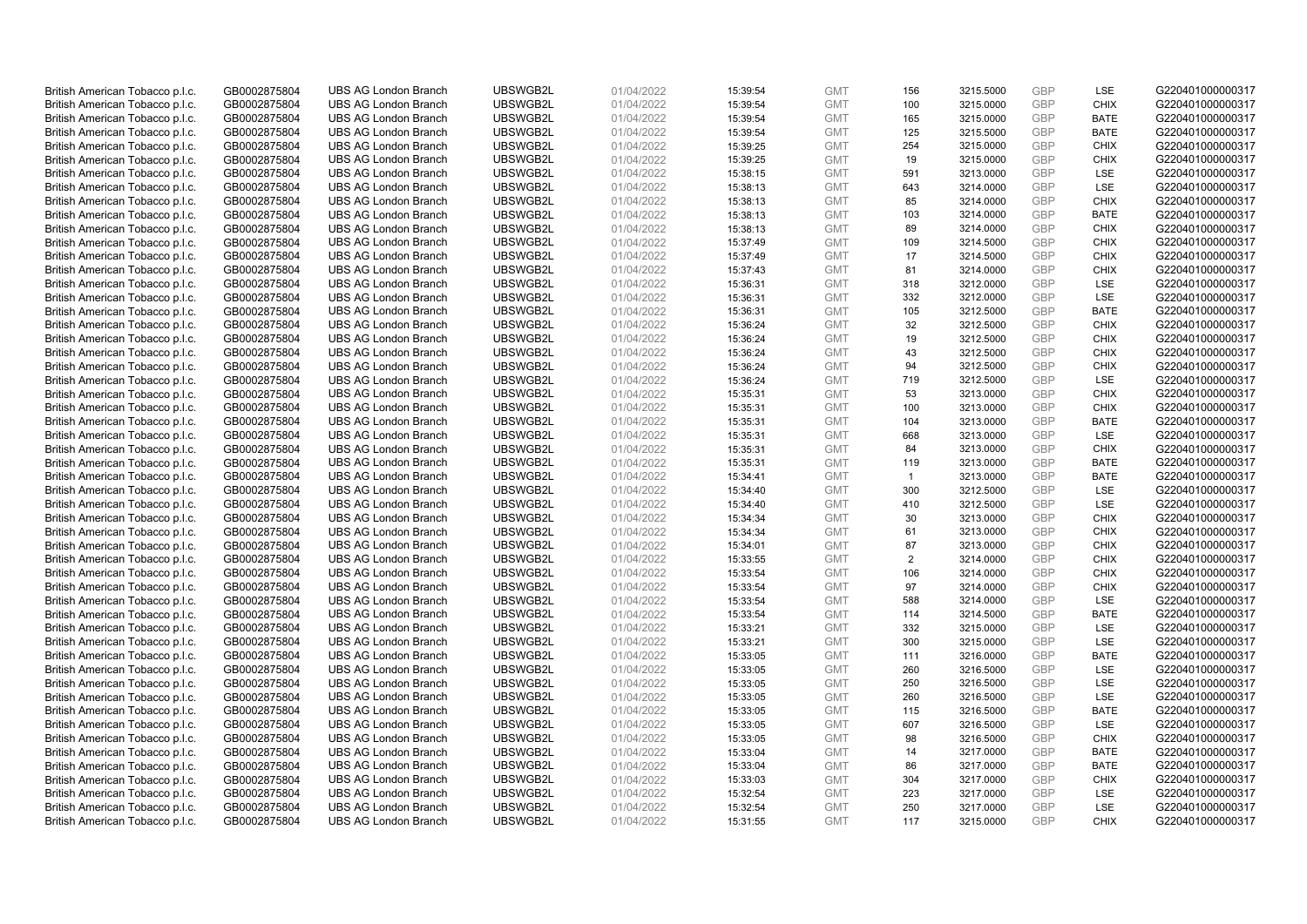| British American Tobacco p.l.c. | GB0002875804 | <b>UBS AG London Branch</b> | UBSWGB2L | 01/04/2022 | 15:31:55 | <b>GMT</b> | $\mathbf{1}$   | 3215.0000 | <b>GBP</b> | <b>CHIX</b> | G220401000000317 |
|---------------------------------|--------------|-----------------------------|----------|------------|----------|------------|----------------|-----------|------------|-------------|------------------|
| British American Tobacco p.l.c. | GB0002875804 | <b>UBS AG London Branch</b> | UBSWGB2L | 01/04/2022 | 15:31:54 | <b>GMT</b> | 11             | 3215.0000 | <b>GBP</b> | <b>CHIX</b> | G220401000000317 |
| British American Tobacco p.l.c. | GB0002875804 | <b>UBS AG London Branch</b> | UBSWGB2L | 01/04/2022 | 15:31:21 | <b>GMT</b> | 85             | 3214.0000 | GBP        | <b>CHIX</b> | G220401000000317 |
| British American Tobacco p.l.c. | GB0002875804 | <b>UBS AG London Branch</b> | UBSWGB2L | 01/04/2022 | 15:30:54 | <b>GMT</b> | 156            | 3213.0000 | GBP        | LSE         | G220401000000317 |
| British American Tobacco p.l.c. | GB0002875804 | <b>UBS AG London Branch</b> | UBSWGB2L | 01/04/2022 | 15:30:54 | <b>GMT</b> | 290            | 3213.0000 | <b>GBP</b> | LSE         | G220401000000317 |
| British American Tobacco p.l.c. | GB0002875804 | <b>UBS AG London Branch</b> | UBSWGB2L | 01/04/2022 | 15:30:32 | <b>GMT</b> | 87             | 3212.5000 | <b>GBP</b> | <b>CHIX</b> | G220401000000317 |
| British American Tobacco p.l.c. | GB0002875804 | <b>UBS AG London Branch</b> | UBSWGB2L | 01/04/2022 | 15:30:32 | <b>GMT</b> | 123            | 3213.0000 | GBP        | <b>BATE</b> | G220401000000317 |
| British American Tobacco p.l.c. | GB0002875804 | <b>UBS AG London Branch</b> | UBSWGB2L | 01/04/2022 | 15:30:23 | <b>GMT</b> | 354            | 3213.5000 | <b>GBP</b> | <b>LSE</b>  | G220401000000317 |
| British American Tobacco p.l.c. | GB0002875804 | <b>UBS AG London Branch</b> | UBSWGB2L | 01/04/2022 | 15:30:23 | <b>GMT</b> | 315            | 3213.5000 | GBP        | LSE         | G220401000000317 |
| British American Tobacco p.l.c. | GB0002875804 | <b>UBS AG London Branch</b> | UBSWGB2L | 01/04/2022 | 15:30:09 | <b>GMT</b> | 102            | 3214.0000 | <b>GBP</b> | <b>BATE</b> | G220401000000317 |
| British American Tobacco p.l.c. | GB0002875804 | <b>UBS AG London Branch</b> | UBSWGB2L | 01/04/2022 | 15:30:08 | <b>GMT</b> | 150            | 3214.5000 | GBP        | <b>BATE</b> | G220401000000317 |
| British American Tobacco p.l.c. | GB0002875804 | <b>UBS AG London Branch</b> | UBSWGB2L | 01/04/2022 | 15:30:04 | <b>GMT</b> | 250            | 3214.5000 | <b>GBP</b> | LSE         | G220401000000317 |
| British American Tobacco p.l.c. | GB0002875804 | <b>UBS AG London Branch</b> | UBSWGB2L | 01/04/2022 | 15:30:03 | <b>GMT</b> | 250            | 3214.5000 | <b>GBP</b> | LSE         | G220401000000317 |
| British American Tobacco p.l.c. | GB0002875804 | <b>UBS AG London Branch</b> | UBSWGB2L | 01/04/2022 | 15:30:03 | <b>GMT</b> | 156            | 3214.5000 | GBP        | LSE         | G220401000000317 |
| British American Tobacco p.l.c. | GB0002875804 | <b>UBS AG London Branch</b> | UBSWGB2L | 01/04/2022 | 15:30:03 | <b>GMT</b> | 250            | 3214.5000 | <b>GBP</b> | <b>LSE</b>  | G220401000000317 |
| British American Tobacco p.l.c. | GB0002875804 | <b>UBS AG London Branch</b> | UBSWGB2L | 01/04/2022 | 15:30:03 | <b>GMT</b> | 250            | 3214.5000 | GBP        | LSE         | G220401000000317 |
| British American Tobacco p.l.c. | GB0002875804 | <b>UBS AG London Branch</b> | UBSWGB2L | 01/04/2022 | 15:30:03 | <b>GMT</b> | 250            | 3214.5000 | <b>GBP</b> | LSE         | G220401000000317 |
| British American Tobacco p.l.c. | GB0002875804 | <b>UBS AG London Branch</b> | UBSWGB2L | 01/04/2022 | 15:29:54 | <b>GMT</b> | 209            | 3214.5000 | GBP        | <b>CHIX</b> | G220401000000317 |
| British American Tobacco p.l.c. | GB0002875804 | <b>UBS AG London Branch</b> | UBSWGB2L | 01/04/2022 | 15:29:54 | <b>GMT</b> | $\overline{1}$ | 3214.5000 | <b>GBP</b> | <b>CHIX</b> | G220401000000317 |
| British American Tobacco p.l.c. | GB0002875804 | <b>UBS AG London Branch</b> | UBSWGB2L | 01/04/2022 | 15:29:53 | <b>GMT</b> | 71             | 3214.5000 | GBP        | <b>CHIX</b> | G220401000000317 |
| British American Tobacco p.l.c. | GB0002875804 | <b>UBS AG London Branch</b> | UBSWGB2L | 01/04/2022 | 15:29:53 | <b>GMT</b> | 18             | 3214.5000 | <b>GBP</b> | <b>CHIX</b> | G220401000000317 |
| British American Tobacco p.l.c. | GB0002875804 | <b>UBS AG London Branch</b> | UBSWGB2L | 01/04/2022 | 15:28:45 | <b>GMT</b> | 87             | 3214.5000 | GBP        | <b>CHIX</b> | G220401000000317 |
| British American Tobacco p.l.c. | GB0002875804 | <b>UBS AG London Branch</b> | UBSWGB2L | 01/04/2022 | 15:28:41 | <b>GMT</b> | 156            | 3215.0000 | <b>GBP</b> | <b>LSE</b>  | G220401000000317 |
| British American Tobacco p.l.c. | GB0002875804 | <b>UBS AG London Branch</b> | UBSWGB2L | 01/04/2022 | 15:28:41 | <b>GMT</b> | 92             | 3215.0000 | GBP        | <b>CHIX</b> | G220401000000317 |
| British American Tobacco p.l.c. | GB0002875804 | <b>UBS AG London Branch</b> | UBSWGB2L | 01/04/2022 | 15:28:34 | <b>GMT</b> | 458            | 3215.0000 | <b>GBP</b> | LSE         | G220401000000317 |
| British American Tobacco p.l.c. | GB0002875804 | <b>UBS AG London Branch</b> | UBSWGB2L | 01/04/2022 | 15:28:13 | <b>GMT</b> | 19             | 3215.5000 | <b>GBP</b> | <b>CHIX</b> | G220401000000317 |
| British American Tobacco p.l.c. | GB0002875804 | <b>UBS AG London Branch</b> | UBSWGB2L | 01/04/2022 | 15:28:13 | <b>GMT</b> | 66             | 3215.5000 | <b>GBP</b> | <b>CHIX</b> | G220401000000317 |
| British American Tobacco p.l.c. | GB0002875804 | <b>UBS AG London Branch</b> | UBSWGB2L | 01/04/2022 | 15:28:13 | <b>GMT</b> | 81             | 3215.5000 | <b>GBP</b> | <b>CHIX</b> | G220401000000317 |
| British American Tobacco p.l.c. | GB0002875804 | <b>UBS AG London Branch</b> | UBSWGB2L | 01/04/2022 | 15:28:13 | <b>GMT</b> | 107            | 3215.5000 | GBP        | <b>BATE</b> | G220401000000317 |
| British American Tobacco p.l.c. | GB0002875804 | <b>UBS AG London Branch</b> | UBSWGB2L | 01/04/2022 | 15:28:13 | <b>GMT</b> | 458            | 3216.0000 | <b>GBP</b> | LSE         | G220401000000317 |
| British American Tobacco p.l.c. | GB0002875804 | <b>UBS AG London Branch</b> | UBSWGB2L | 01/04/2022 | 15:28:13 | <b>GMT</b> | 163            | 3216.0000 | GBP        | LSE         | G220401000000317 |
| British American Tobacco p.l.c. | GB0002875804 | <b>UBS AG London Branch</b> | UBSWGB2L | 01/04/2022 | 15:28:13 | <b>GMT</b> | 14             | 3216.0000 | GBP        | <b>LSE</b>  | G220401000000317 |
| British American Tobacco p.l.c. | GB0002875804 | <b>UBS AG London Branch</b> | UBSWGB2L | 01/04/2022 | 15:28:13 | <b>GMT</b> | 96             | 3216.0000 | <b>GBP</b> | <b>CHIX</b> | G220401000000317 |
| British American Tobacco p.l.c. | GB0002875804 | <b>UBS AG London Branch</b> | UBSWGB2L | 01/04/2022 | 15:27:06 | <b>GMT</b> | 328            | 3214.5000 | GBP        | LSE         | G220401000000317 |
| British American Tobacco p.l.c. | GB0002875804 | <b>UBS AG London Branch</b> | UBSWGB2L | 01/04/2022 | 15:27:06 | <b>GMT</b> | 302            | 3214.5000 | <b>GBP</b> | LSE         | G220401000000317 |
| British American Tobacco p.l.c. | GB0002875804 | <b>UBS AG London Branch</b> | UBSWGB2L | 01/04/2022 | 15:26:38 | <b>GMT</b> | 112            | 3215.0000 | <b>GBP</b> | <b>BATE</b> | G220401000000317 |
| British American Tobacco p.l.c. | GB0002875804 | <b>UBS AG London Branch</b> | UBSWGB2L | 01/04/2022 | 15:26:38 | <b>GMT</b> | 89             | 3215.0000 | GBP        | <b>CHIX</b> | G220401000000317 |
| British American Tobacco p.l.c. | GB0002875804 | <b>UBS AG London Branch</b> | UBSWGB2L | 01/04/2022 | 15:26:38 | <b>GMT</b> | 315            | 3216.0000 | <b>GBP</b> | LSE         | G220401000000317 |
| British American Tobacco p.l.c. | GB0002875804 | <b>UBS AG London Branch</b> | UBSWGB2L | 01/04/2022 | 15:26:38 | <b>GMT</b> | 338            | 3216.0000 | <b>GBP</b> | LSE         | G220401000000317 |
| British American Tobacco p.l.c. | GB0002875804 | <b>UBS AG London Branch</b> | UBSWGB2L | 01/04/2022 | 15:26:16 | <b>GMT</b> | 197            | 3218.0000 | GBP        | <b>CHIX</b> | G220401000000317 |
| British American Tobacco p.l.c. | GB0002875804 | <b>UBS AG London Branch</b> | UBSWGB2L | 01/04/2022 | 15:26:16 | <b>GMT</b> | 8              | 3218.0000 | <b>GBP</b> | <b>CHIX</b> | G220401000000317 |
| British American Tobacco p.l.c. | GB0002875804 | <b>UBS AG London Branch</b> | UBSWGB2L | 01/04/2022 | 15:26:15 | <b>GMT</b> | 125            | 3218.5000 | GBP        | <b>BATE</b> | G220401000000317 |
| British American Tobacco p.l.c. | GB0002875804 | <b>UBS AG London Branch</b> | UBSWGB2L | 01/04/2022 | 15:26:15 | <b>GMT</b> | 672            | 3219.5000 | <b>GBP</b> | LSE         | G220401000000317 |
| British American Tobacco p.l.c. | GB0002875804 | <b>UBS AG London Branch</b> | UBSWGB2L | 01/04/2022 | 15:26:15 | <b>GMT</b> | 89             | 3219.5000 | GBP        | <b>CHIX</b> | G220401000000317 |
| British American Tobacco p.l.c. | GB0002875804 | <b>UBS AG London Branch</b> | UBSWGB2L | 01/04/2022 | 15:26:15 | <b>GMT</b> | 64             | 3219.5000 | GBP        | <b>BATE</b> | G220401000000317 |
| British American Tobacco p.l.c. | GB0002875804 | <b>UBS AG London Branch</b> | UBSWGB2L | 01/04/2022 | 15:26:15 | <b>GMT</b> | 46             | 3219.5000 | GBP        | <b>BATE</b> | G220401000000317 |
| British American Tobacco p.l.c. | GB0002875804 | <b>UBS AG London Branch</b> | UBSWGB2L | 01/04/2022 | 15:26:15 | <b>GMT</b> | 93             | 3219.5000 | <b>GBP</b> | <b>CHIX</b> | G220401000000317 |
| British American Tobacco p.l.c. | GB0002875804 | <b>UBS AG London Branch</b> | UBSWGB2L | 01/04/2022 | 15:26:01 | <b>GMT</b> | 110            | 3220.0000 | <b>GBP</b> | <b>BATE</b> | G220401000000317 |
| British American Tobacco p.l.c. | GB0002875804 | <b>UBS AG London Branch</b> | UBSWGB2L | 01/04/2022 | 15:25:34 | <b>GMT</b> | 26             | 3219.5000 | GBP        | LSE         | G220401000000317 |
| British American Tobacco p.l.c. | GB0002875804 | <b>UBS AG London Branch</b> | UBSWGB2L | 01/04/2022 | 15:25:34 | <b>GMT</b> | 250            | 3219.5000 | <b>GBP</b> | LSE         | G220401000000317 |
| British American Tobacco p.l.c. | GB0002875804 | <b>UBS AG London Branch</b> | UBSWGB2L | 01/04/2022 | 15:25:34 | <b>GMT</b> | 487            | 3219.5000 | GBP        | LSE         | G220401000000317 |
| British American Tobacco p.l.c. | GB0002875804 | <b>UBS AG London Branch</b> | UBSWGB2L | 01/04/2022 | 15:25:34 | <b>GMT</b> | 250            | 3219.0000 | <b>GBP</b> | LSE         | G220401000000317 |
| British American Tobacco p.l.c. | GB0002875804 | <b>UBS AG London Branch</b> | UBSWGB2L | 01/04/2022 | 15:25:34 | <b>GMT</b> | 156            | 3219.0000 | GBP        | LSE         | G220401000000317 |
| British American Tobacco p.l.c. | GB0002875804 | <b>UBS AG London Branch</b> | UBSWGB2L | 01/04/2022 | 15:25:34 | <b>GMT</b> | 157            | 3219.0000 | GBP        | <b>CHIX</b> | G220401000000317 |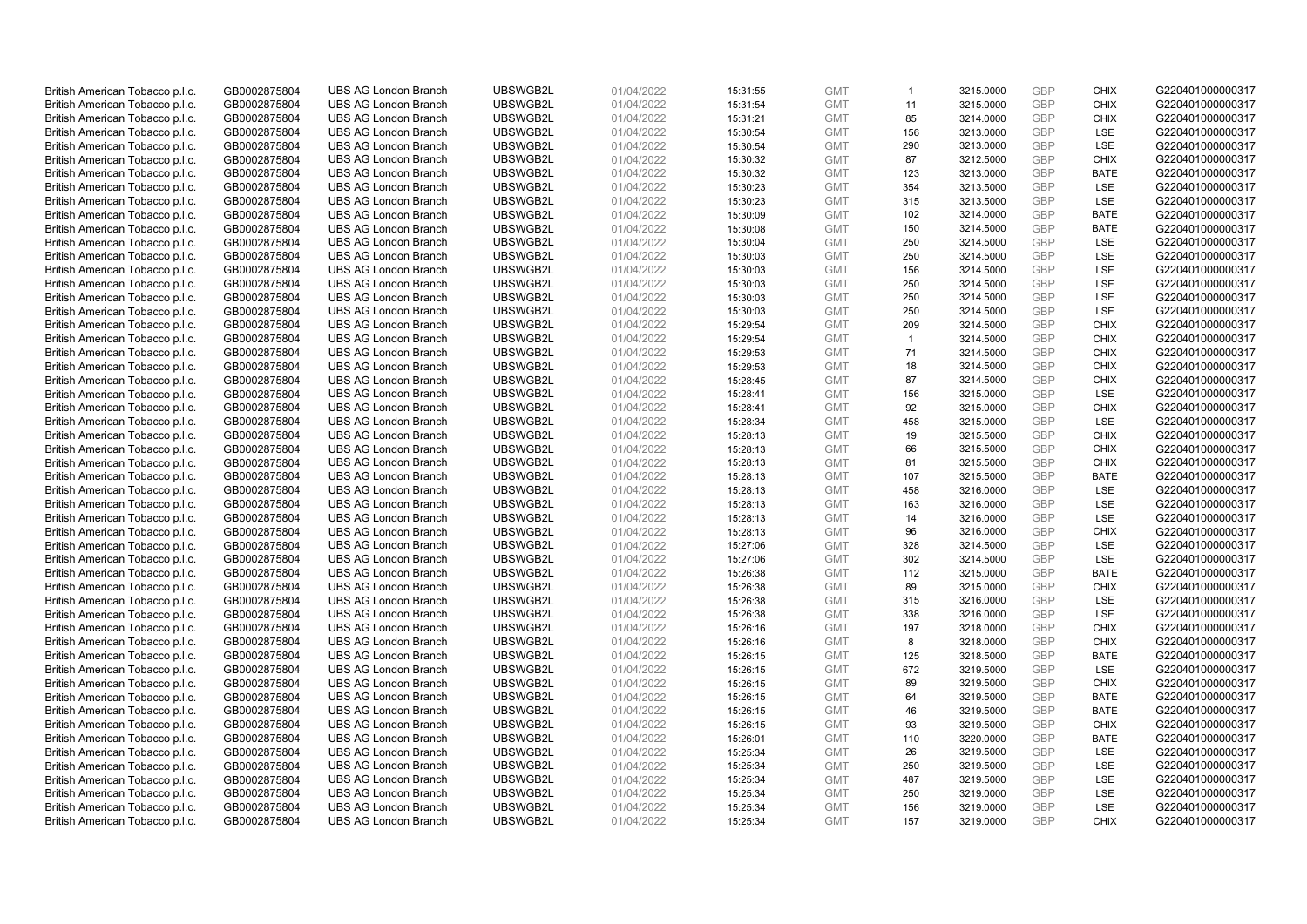| British American Tobacco p.l.c. | GB0002875804 | <b>UBS AG London Branch</b> | UBSWGB2L | 01/04/2022 | 15:25:34 | <b>GMT</b> | 88             | 3219.0000 | <b>GBP</b>        | <b>CHIX</b>       | G220401000000317 |
|---------------------------------|--------------|-----------------------------|----------|------------|----------|------------|----------------|-----------|-------------------|-------------------|------------------|
|                                 |              |                             |          |            |          |            | 689            |           | GBP               | <b>LSE</b>        |                  |
| British American Tobacco p.l.c. | GB0002875804 | <b>UBS AG London Branch</b> | UBSWGB2L | 01/04/2022 | 15:25:34 | <b>GMT</b> |                | 3219.0000 |                   |                   | G220401000000317 |
| British American Tobacco p.l.c. | GB0002875804 | <b>UBS AG London Branch</b> | UBSWGB2L | 01/04/2022 | 15:25:34 | <b>GMT</b> | 625            | 3219.0000 | GBP               | LSE               | G220401000000317 |
| British American Tobacco p.l.c. | GB0002875804 | <b>UBS AG London Branch</b> | UBSWGB2L | 01/04/2022 | 15:24:15 | <b>GMT</b> | 220            | 3215.0000 | GBP               | LSE               | G220401000000317 |
| British American Tobacco p.l.c. | GB0002875804 | <b>UBS AG London Branch</b> | UBSWGB2L | 01/04/2022 | 15:24:15 | <b>GMT</b> | 64             | 3215.0000 | <b>GBP</b>        | LSE               | G220401000000317 |
| British American Tobacco p.l.c. | GB0002875804 | <b>UBS AG London Branch</b> | UBSWGB2L | 01/04/2022 | 15:24:15 | <b>GMT</b> | 534            | 3215.5000 | GBP               | LSE               | G220401000000317 |
| British American Tobacco p.l.c. | GB0002875804 | <b>UBS AG London Branch</b> | UBSWGB2L | 01/04/2022 | 15:24:15 | <b>GMT</b> | 142            | 3215.5000 | GBP               | LSE               | G220401000000317 |
| British American Tobacco p.l.c. | GB0002875804 | <b>UBS AG London Branch</b> | UBSWGB2L | 01/04/2022 | 15:24:15 | <b>GMT</b> | 99             | 3215.5000 | <b>GBP</b>        | <b>CHIX</b>       | G220401000000317 |
| British American Tobacco p.l.c. | GB0002875804 | <b>UBS AG London Branch</b> | UBSWGB2L | 01/04/2022 | 15:24:15 | <b>GMT</b> | 124            | 3215.5000 | GBP               | <b>BATE</b>       | G220401000000317 |
| British American Tobacco p.l.c. | GB0002875804 | <b>UBS AG London Branch</b> | UBSWGB2L | 01/04/2022 | 15:24:05 | <b>GMT</b> | $\overline{1}$ | 3216.0000 | <b>GBP</b>        | <b>BATE</b>       | G220401000000317 |
| British American Tobacco p.l.c. | GB0002875804 | <b>UBS AG London Branch</b> | UBSWGB2L | 01/04/2022 | 15:23:21 | <b>GMT</b> | 143            | 3214.5000 | GBP               | <b>CHIX</b>       | G220401000000317 |
| British American Tobacco p.l.c. | GB0002875804 | <b>UBS AG London Branch</b> | UBSWGB2L | 01/04/2022 | 15:22:40 | <b>GMT</b> | 101            | 3216.5000 | <b>GBP</b>        | <b>BATE</b>       | G220401000000317 |
| British American Tobacco p.l.c. | GB0002875804 | <b>UBS AG London Branch</b> | UBSWGB2L | 01/04/2022 | 15:22:40 | <b>GMT</b> | 45             | 3216.5000 | <b>GBP</b>        | <b>BATE</b>       | G220401000000317 |
| British American Tobacco p.l.c. | GB0002875804 | <b>UBS AG London Branch</b> | UBSWGB2L | 01/04/2022 | 15:22:40 | <b>GMT</b> | 61             | 3216.5000 | <b>GBP</b>        | <b>BATE</b>       | G220401000000317 |
| British American Tobacco p.l.c. | GB0002875804 | <b>UBS AG London Branch</b> | UBSWGB2L | 01/04/2022 | 15:22:40 | <b>GMT</b> | 141            | 3217.0000 | <b>GBP</b>        | <b>CHIX</b>       | G220401000000317 |
| British American Tobacco p.l.c. | GB0002875804 | <b>UBS AG London Branch</b> | UBSWGB2L | 01/04/2022 | 15:22:40 | <b>GMT</b> | 120            | 3217.0000 | GBP               | <b>CHIX</b>       | G220401000000317 |
| British American Tobacco p.l.c. | GB0002875804 | <b>UBS AG London Branch</b> | UBSWGB2L | 01/04/2022 | 15:22:40 | <b>GMT</b> | 289            | 3217.0000 | GBP               | <b>LSE</b>        | G220401000000317 |
| British American Tobacco p.l.c. | GB0002875804 | <b>UBS AG London Branch</b> | UBSWGB2L | 01/04/2022 | 15:22:40 | <b>GMT</b> | 102            | 3217.0000 | GBP               | <b>BATE</b>       | G220401000000317 |
| British American Tobacco p.l.c. | GB0002875804 | <b>UBS AG London Branch</b> | UBSWGB2L | 01/04/2022 | 15:22:35 | <b>GMT</b> | 300            | 3217.0000 | <b>GBP</b>        | <b>LSE</b>        | G220401000000317 |
| British American Tobacco p.l.c. | GB0002875804 | <b>UBS AG London Branch</b> | UBSWGB2L | 01/04/2022 | 15:22:34 | <b>GMT</b> | 86             | 3217.5000 | <b>GBP</b>        | <b>CHIX</b>       | G220401000000317 |
| British American Tobacco p.l.c. | GB0002875804 | <b>UBS AG London Branch</b> | UBSWGB2L | 01/04/2022 | 15:22:20 | <b>GMT</b> | 66             | 3216.5000 | <b>GBP</b>        | <b>LSE</b>        | G220401000000317 |
| British American Tobacco p.l.c. | GB0002875804 | <b>UBS AG London Branch</b> | UBSWGB2L | 01/04/2022 | 15:22:20 | <b>GMT</b> | 50             | 3216.5000 | <b>GBP</b>        | LSE               | G220401000000317 |
| British American Tobacco p.l.c. | GB0002875804 | <b>UBS AG London Branch</b> | UBSWGB2L | 01/04/2022 | 15:22:20 | <b>GMT</b> | 500            | 3216.5000 | <b>GBP</b>        | LSE               | G220401000000317 |
| British American Tobacco p.l.c. | GB0002875804 | <b>UBS AG London Branch</b> | UBSWGB2L | 01/04/2022 | 15:22:06 | <b>GMT</b> | $\overline{1}$ | 3217.0000 | GBP               | <b>BATE</b>       | G220401000000317 |
| British American Tobacco p.l.c. | GB0002875804 | <b>UBS AG London Branch</b> | UBSWGB2L | 01/04/2022 | 15:22:00 | <b>GMT</b> | 87             | 3217.0000 | <b>GBP</b>        | <b>CHIX</b>       | G220401000000317 |
| British American Tobacco p.l.c. | GB0002875804 | <b>UBS AG London Branch</b> | UBSWGB2L | 01/04/2022 | 15:22:00 | <b>GMT</b> | 665            | 3217.0000 | <b>GBP</b>        | LSE               | G220401000000317 |
| British American Tobacco p.l.c. | GB0002875804 | <b>UBS AG London Branch</b> | UBSWGB2L | 01/04/2022 | 15:21:59 | <b>GMT</b> | 250            | 3217.5000 | GBP               | <b>LSE</b>        | G220401000000317 |
| British American Tobacco p.l.c. | GB0002875804 | <b>UBS AG London Branch</b> | UBSWGB2L | 01/04/2022 | 15:21:35 | <b>GMT</b> | 86             | 3216.5000 | <b>GBP</b>        | <b>CHIX</b>       | G220401000000317 |
| British American Tobacco p.l.c. | GB0002875804 | <b>UBS AG London Branch</b> | UBSWGB2L | 01/04/2022 | 15:21:35 | <b>GMT</b> | 195            | 3216.5000 | GBP               | <b>CHIX</b>       | G220401000000317 |
| British American Tobacco p.l.c. | GB0002875804 | <b>UBS AG London Branch</b> | UBSWGB2L | 01/04/2022 | 15:20:55 | <b>GMT</b> | 304            | 3213.5000 | <b>GBP</b>        | LSE               | G220401000000317 |
| British American Tobacco p.l.c. | GB0002875804 | <b>UBS AG London Branch</b> | UBSWGB2L | 01/04/2022 | 15:20:55 | <b>GMT</b> | 218            | 3213.5000 | GBP               | LSE               | G220401000000317 |
| British American Tobacco p.l.c. | GB0002875804 | <b>UBS AG London Branch</b> | UBSWGB2L | 01/04/2022 | 15:20:55 | <b>GMT</b> | 84             | 3213.5000 | GBP               | <b>LSE</b>        | G220401000000317 |
| British American Tobacco p.l.c. | GB0002875804 | <b>UBS AG London Branch</b> | UBSWGB2L | 01/04/2022 | 15:20:55 | <b>GMT</b> | 114            | 3214.0000 | GBP               | <b>BATE</b>       | G220401000000317 |
| British American Tobacco p.l.c. | GB0002875804 | <b>UBS AG London Branch</b> | UBSWGB2L | 01/04/2022 | 15:20:33 | <b>GMT</b> | 189            | 3214.0000 | GBP               | <b>BATE</b>       | G220401000000317 |
| British American Tobacco p.l.c. | GB0002875804 | <b>UBS AG London Branch</b> | UBSWGB2L | 01/04/2022 | 15:20:32 | <b>GMT</b> | 153            | 3214.5000 | <b>GBP</b>        | <b>CHIX</b>       | G220401000000317 |
| British American Tobacco p.l.c. | GB0002875804 | <b>UBS AG London Branch</b> | UBSWGB2L | 01/04/2022 | 15:20:28 | <b>GMT</b> | 510            | 3214.5000 | <b>GBP</b>        | LSE               | G220401000000317 |
| British American Tobacco p.l.c. | GB0002875804 | <b>UBS AG London Branch</b> | UBSWGB2L | 01/04/2022 | 15:20:28 | <b>GMT</b> | 185            | 3214.5000 | GBP               | LSE               | G220401000000317 |
| British American Tobacco p.l.c. | GB0002875804 | <b>UBS AG London Branch</b> | UBSWGB2L | 01/04/2022 | 15:20:06 | <b>GMT</b> | 278            | 3215.0000 | <b>GBP</b>        | LSE               | G220401000000317 |
|                                 |              | <b>UBS AG London Branch</b> | UBSWGB2L |            |          | <b>GMT</b> | 250            | 3215.0000 | <b>GBP</b>        | LSE               | G220401000000317 |
| British American Tobacco p.l.c. | GB0002875804 |                             |          | 01/04/2022 | 15:20:06 |            |                |           |                   |                   |                  |
| British American Tobacco p.l.c. | GB0002875804 | <b>UBS AG London Branch</b> | UBSWGB2L | 01/04/2022 | 15:20:06 | <b>GMT</b> | 130<br>275     | 3215.0000 | GBP<br><b>GBP</b> | LSE<br><b>LSE</b> | G220401000000317 |
| British American Tobacco p.l.c. | GB0002875804 | <b>UBS AG London Branch</b> | UBSWGB2L | 01/04/2022 | 15:19:56 | <b>GMT</b> |                | 3215.0000 |                   |                   | G220401000000317 |
| British American Tobacco p.l.c. | GB0002875804 | <b>UBS AG London Branch</b> | UBSWGB2L | 01/04/2022 | 15:19:56 | <b>GMT</b> | 250            | 3215.0000 | GBP               | LSE               | G220401000000317 |
| British American Tobacco p.l.c. | GB0002875804 | <b>UBS AG London Branch</b> | UBSWGB2L | 01/04/2022 | 15:19:49 | <b>GMT</b> | 409            | 3215.0000 | <b>GBP</b>        | LSE               | G220401000000317 |
| British American Tobacco p.l.c. | GB0002875804 | <b>UBS AG London Branch</b> | UBSWGB2L | 01/04/2022 | 15:19:49 | <b>GMT</b> | 233            | 3215.0000 | GBP               | LSE               | G220401000000317 |
| British American Tobacco p.l.c. | GB0002875804 | <b>UBS AG London Branch</b> | UBSWGB2L | 01/04/2022 | 15:19:49 | <b>GMT</b> | 98             | 3215.0000 | GBP               | <b>CHIX</b>       | G220401000000317 |
| British American Tobacco p.l.c. | GB0002875804 | <b>UBS AG London Branch</b> | UBSWGB2L | 01/04/2022 | 15:19:36 | <b>GMT</b> | 110            | 3215.5000 | <b>GBP</b>        | <b>CHIX</b>       | G220401000000317 |
| British American Tobacco p.l.c. | GB0002875804 | <b>UBS AG London Branch</b> | UBSWGB2L | 01/04/2022 | 15:18:53 | <b>GMT</b> | 103            | 3214.5000 | GBP               | <b>BATE</b>       | G220401000000317 |
| British American Tobacco p.l.c. | GB0002875804 | <b>UBS AG London Branch</b> | UBSWGB2L | 01/04/2022 | 15:18:53 | <b>GMT</b> | 98             | 3214.5000 | <b>GBP</b>        | <b>CHIX</b>       | G220401000000317 |
| British American Tobacco p.l.c. | GB0002875804 | <b>UBS AG London Branch</b> | UBSWGB2L | 01/04/2022 | 15:18:53 | <b>GMT</b> | 83             | 3214.5000 | <b>GBP</b>        | LSE               | G220401000000317 |
| British American Tobacco p.l.c. | GB0002875804 | <b>UBS AG London Branch</b> | UBSWGB2L | 01/04/2022 | 15:18:53 | <b>GMT</b> | 8              | 3215.0000 | <b>GBP</b>        | <b>CHIX</b>       | G220401000000317 |
| British American Tobacco p.l.c. | GB0002875804 | <b>UBS AG London Branch</b> | UBSWGB2L | 01/04/2022 | 15:18:53 | <b>GMT</b> | 300            | 3214.5000 | GBP               | LSE               | G220401000000317 |
| British American Tobacco p.l.c. | GB0002875804 | <b>UBS AG London Branch</b> | UBSWGB2L | 01/04/2022 | 15:18:53 | <b>GMT</b> | 241            | 3214.5000 | <b>GBP</b>        | LSE               | G220401000000317 |
| British American Tobacco p.l.c. | GB0002875804 | <b>UBS AG London Branch</b> | UBSWGB2L | 01/04/2022 | 15:18:53 | <b>GMT</b> | 35             | 3215.0000 | GBP               | <b>CHIX</b>       | G220401000000317 |
| British American Tobacco p.l.c. | GB0002875804 | <b>UBS AG London Branch</b> | UBSWGB2L | 01/04/2022 | 15:18:53 | <b>GMT</b> | 16             | 3215.0000 | GBP               | <b>CHIX</b>       | G220401000000317 |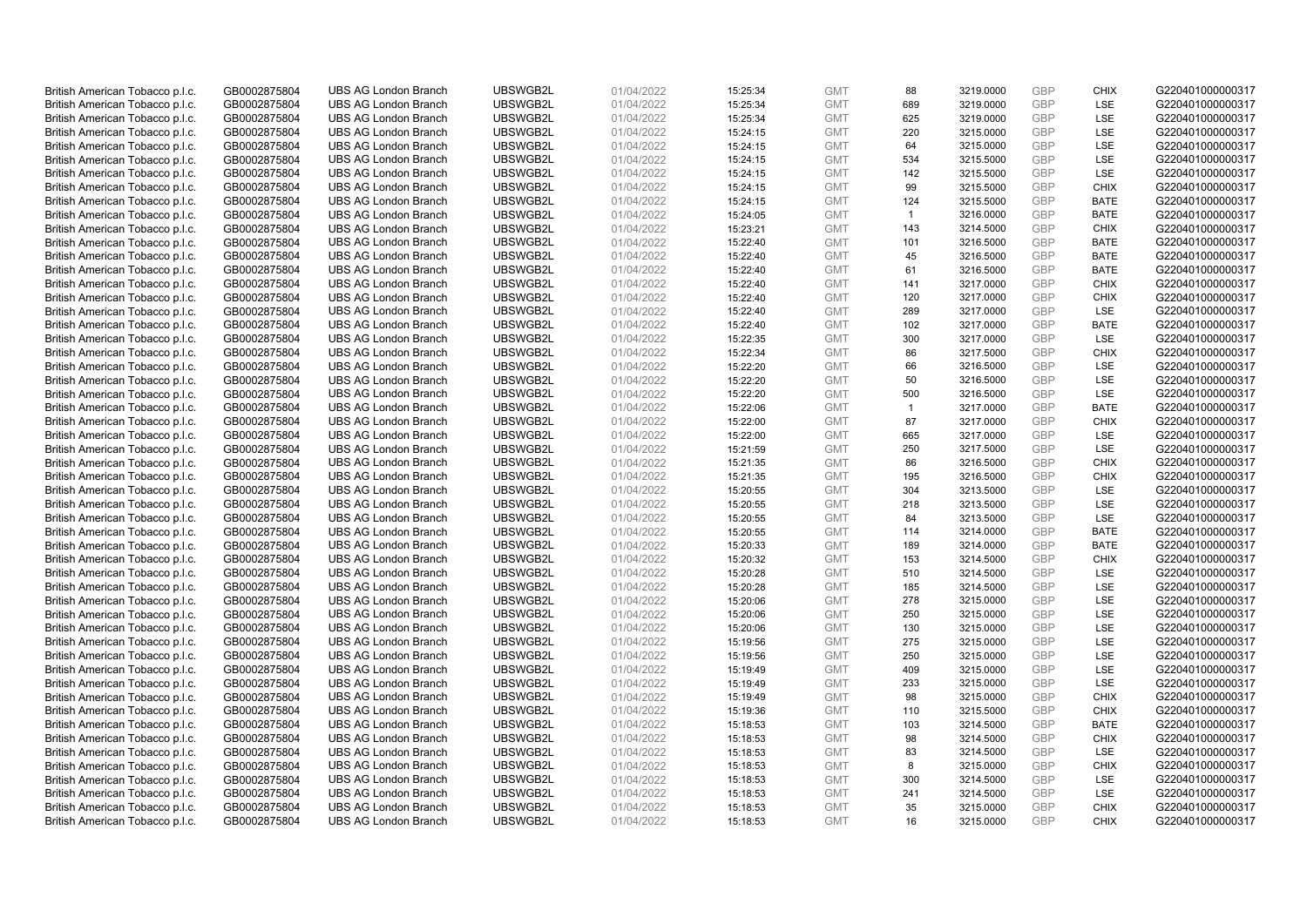| British American Tobacco p.l.c.                                    | GB0002875804 | <b>UBS AG London Branch</b> | UBSWGB2L | 01/04/2022 | 15:18:53 | <b>GMT</b> | 24           | 3215.0000 | <b>GBP</b> | <b>CHIX</b> | G220401000000317 |
|--------------------------------------------------------------------|--------------|-----------------------------|----------|------------|----------|------------|--------------|-----------|------------|-------------|------------------|
| British American Tobacco p.l.c.                                    | GB0002875804 | <b>UBS AG London Branch</b> | UBSWGB2L | 01/04/2022 | 15:18:39 | <b>GMT</b> | 23           | 3215.0000 | <b>GBP</b> | <b>CHIX</b> | G220401000000317 |
| British American Tobacco p.l.c.                                    | GB0002875804 | <b>UBS AG London Branch</b> | UBSWGB2L | 01/04/2022 | 15:18:30 | <b>GMT</b> | 46           | 3214.0000 | GBP        | LSE         | G220401000000317 |
| British American Tobacco p.l.c.                                    | GB0002875804 | <b>UBS AG London Branch</b> | UBSWGB2L | 01/04/2022 | 15:18:15 | <b>GMT</b> | 193          | 3214.5000 | GBP        | LSE         | G220401000000317 |
| British American Tobacco p.l.c.                                    | GB0002875804 | <b>UBS AG London Branch</b> | UBSWGB2L | 01/04/2022 | 15:18:15 | <b>GMT</b> | 500          | 3214.5000 | <b>GBP</b> | LSE         | G220401000000317 |
| British American Tobacco p.l.c.                                    | GB0002875804 | <b>UBS AG London Branch</b> | UBSWGB2L | 01/04/2022 | 15:18:15 | <b>GMT</b> | 63           | 3214.5000 | <b>GBP</b> | LSE         | G220401000000317 |
| British American Tobacco p.l.c.                                    | GB0002875804 | <b>UBS AG London Branch</b> | UBSWGB2L | 01/04/2022 | 15:18:14 | <b>GMT</b> | 124          | 3215.0000 | GBP        | <b>BATE</b> | G220401000000317 |
| British American Tobacco p.l.c.                                    | GB0002875804 | <b>UBS AG London Branch</b> | UBSWGB2L | 01/04/2022 | 15:18:14 | <b>GMT</b> | 714          | 3215.0000 | <b>GBP</b> | LSE         | G220401000000317 |
| British American Tobacco p.l.c.                                    | GB0002875804 | <b>UBS AG London Branch</b> | UBSWGB2L | 01/04/2022 | 15:18:14 | <b>GMT</b> | 118          | 3215.0000 | GBP        | <b>BATE</b> | G220401000000317 |
| British American Tobacco p.l.c.                                    | GB0002875804 | <b>UBS AG London Branch</b> | UBSWGB2L | 01/04/2022 | 15:18:10 | <b>GMT</b> | 76           | 3215.5000 | <b>GBP</b> | <b>CHIX</b> | G220401000000317 |
| British American Tobacco p.l.c.                                    | GB0002875804 | <b>UBS AG London Branch</b> | UBSWGB2L | 01/04/2022 | 15:18:10 | <b>GMT</b> | 150          | 3215.5000 | GBP        | <b>CHIX</b> | G220401000000317 |
| British American Tobacco p.l.c.                                    | GB0002875804 | <b>UBS AG London Branch</b> | UBSWGB2L | 01/04/2022 | 15:18:10 | <b>GMT</b> | 9            | 3215.5000 | <b>GBP</b> | <b>CHIX</b> | G220401000000317 |
| British American Tobacco p.l.c.                                    | GB0002875804 | <b>UBS AG London Branch</b> | UBSWGB2L | 01/04/2022 | 15:18:10 | <b>GMT</b> | $\mathbf{1}$ | 3215.5000 | <b>GBP</b> | <b>CHIX</b> | G220401000000317 |
| British American Tobacco p.l.c.                                    | GB0002875804 | <b>UBS AG London Branch</b> | UBSWGB2L | 01/04/2022 | 15:17:30 | <b>GMT</b> | 75           | 3215.5000 | <b>GBP</b> | <b>BATE</b> | G220401000000317 |
| British American Tobacco p.l.c.                                    | GB0002875804 | <b>UBS AG London Branch</b> | UBSWGB2L | 01/04/2022 | 15:17:30 | <b>GMT</b> | 49           | 3215.5000 | <b>GBP</b> | <b>BATE</b> | G220401000000317 |
| British American Tobacco p.l.c.                                    | GB0002875804 | <b>UBS AG London Branch</b> | UBSWGB2L | 01/04/2022 | 15:17:26 | <b>GMT</b> | 703          | 3216.0000 | GBP        | LSE         | G220401000000317 |
| British American Tobacco p.l.c.                                    | GB0002875804 | <b>UBS AG London Branch</b> | UBSWGB2L | 01/04/2022 | 15:17:26 | <b>GMT</b> | 94           | 3216.0000 | <b>GBP</b> | <b>CHIX</b> | G220401000000317 |
| British American Tobacco p.l.c.                                    | GB0002875804 | <b>UBS AG London Branch</b> | UBSWGB2L | 01/04/2022 | 15:17:26 | <b>GMT</b> | 96           | 3216.0000 | GBP        | <b>CHIX</b> | G220401000000317 |
| British American Tobacco p.l.c.                                    | GB0002875804 | <b>UBS AG London Branch</b> | UBSWGB2L | 01/04/2022 | 15:17:26 | <b>GMT</b> | 72           | 3216.0000 | <b>GBP</b> | <b>CHIX</b> | G220401000000317 |
| British American Tobacco p.l.c.                                    | GB0002875804 | <b>UBS AG London Branch</b> | UBSWGB2L | 01/04/2022 | 15:16:33 | <b>GMT</b> | 40           | 3212.0000 | GBP        | <b>CHIX</b> | G220401000000317 |
| British American Tobacco p.l.c.                                    | GB0002875804 | <b>UBS AG London Branch</b> | UBSWGB2L | 01/04/2022 | 15:15:40 | <b>GMT</b> | 318          | 3210.5000 | <b>GBP</b> | <b>LSE</b>  | G220401000000317 |
| British American Tobacco p.l.c.                                    | GB0002875804 | <b>UBS AG London Branch</b> | UBSWGB2L | 01/04/2022 | 15:15:40 | <b>GMT</b> | 119          | 3210.5000 | <b>GBP</b> | LSE         | G220401000000317 |
| British American Tobacco p.l.c.                                    | GB0002875804 | <b>UBS AG London Branch</b> | UBSWGB2L | 01/04/2022 | 15:15:40 | <b>GMT</b> | 250          | 3210.5000 | <b>GBP</b> | LSE         | G220401000000317 |
| British American Tobacco p.l.c.                                    | GB0002875804 | <b>UBS AG London Branch</b> | UBSWGB2L | 01/04/2022 | 15:15:40 | <b>GMT</b> | 97           | 3210.5000 | GBP        | <b>CHIX</b> | G220401000000317 |
| British American Tobacco p.l.c.                                    | GB0002875804 | <b>UBS AG London Branch</b> | UBSWGB2L | 01/04/2022 | 15:15:40 | <b>GMT</b> | 685          | 3210.5000 | <b>GBP</b> | LSE         | G220401000000317 |
| British American Tobacco p.l.c.                                    | GB0002875804 | <b>UBS AG London Branch</b> | UBSWGB2L | 01/04/2022 | 15:15:40 | <b>GMT</b> | 81           | 3210.5000 | <b>GBP</b> | <b>CHIX</b> | G220401000000317 |
| British American Tobacco p.l.c.                                    | GB0002875804 | <b>UBS AG London Branch</b> | UBSWGB2L | 01/04/2022 | 15:15:40 | <b>GMT</b> | 28           | 3210.5000 | <b>GBP</b> | <b>CHIX</b> | G220401000000317 |
| British American Tobacco p.l.c.                                    | GB0002875804 | <b>UBS AG London Branch</b> | UBSWGB2L | 01/04/2022 | 15:15:40 | <b>GMT</b> | 67           | 3210.5000 | <b>GBP</b> | <b>CHIX</b> | G220401000000317 |
| British American Tobacco p.l.c.                                    | GB0002875804 | <b>UBS AG London Branch</b> | UBSWGB2L | 01/04/2022 | 15:14:48 | <b>GMT</b> | 588          | 3210.5000 | GBP        | <b>LSE</b>  | G220401000000317 |
| British American Tobacco p.l.c.                                    | GB0002875804 | <b>UBS AG London Branch</b> | UBSWGB2L | 01/04/2022 | 15:14:20 | <b>GMT</b> | 113          | 3211.0000 | <b>GBP</b> | <b>BATE</b> | G220401000000317 |
| British American Tobacco p.l.c.                                    | GB0002875804 | <b>UBS AG London Branch</b> | UBSWGB2L | 01/04/2022 | 15:14:17 | <b>GMT</b> | 98           | 3212.0000 | GBP        | <b>CHIX</b> | G220401000000317 |
| British American Tobacco p.l.c.                                    | GB0002875804 | <b>UBS AG London Branch</b> | UBSWGB2L | 01/04/2022 | 15:14:16 | <b>GMT</b> | 587          | 3212.5000 | <b>GBP</b> | <b>LSE</b>  | G220401000000317 |
| British American Tobacco p.l.c.                                    | GB0002875804 | <b>UBS AG London Branch</b> | UBSWGB2L | 01/04/2022 | 15:13:50 | <b>GMT</b> | 56           | 3213.0000 | <b>GBP</b> | LSE         | G220401000000317 |
| British American Tobacco p.l.c.                                    | GB0002875804 | <b>UBS AG London Branch</b> | UBSWGB2L | 01/04/2022 | 15:13:50 | <b>GMT</b> | 92           | 3213.0000 | GBP        | <b>CHIX</b> | G220401000000317 |
| British American Tobacco p.l.c.                                    | GB0002875804 | <b>UBS AG London Branch</b> | UBSWGB2L | 01/04/2022 | 15:13:50 | <b>GMT</b> | 528          | 3213.0000 | GBP        | LSE         | G220401000000317 |
| British American Tobacco p.l.c.                                    | GB0002875804 | <b>UBS AG London Branch</b> | UBSWGB2L | 01/04/2022 | 15:13:43 | <b>GMT</b> | 114          | 3214.0000 | <b>GBP</b> | <b>BATE</b> | G220401000000317 |
| British American Tobacco p.l.c.                                    | GB0002875804 | <b>UBS AG London Branch</b> | UBSWGB2L | 01/04/2022 | 15:13:43 | <b>GMT</b> | 212          | 3214.0000 | GBP        | <b>LSE</b>  | G220401000000317 |
| British American Tobacco p.l.c.                                    | GB0002875804 | <b>UBS AG London Branch</b> | UBSWGB2L | 01/04/2022 | 15:13:43 | <b>GMT</b> | 460          | 3214.0000 | <b>GBP</b> | LSE         | G220401000000317 |
| British American Tobacco p.l.c.                                    | GB0002875804 | <b>UBS AG London Branch</b> | UBSWGB2L | 01/04/2022 | 15:13:40 | <b>GMT</b> | 50           | 3214.0000 | GBP        | LSE         | G220401000000317 |
| British American Tobacco p.l.c.                                    | GB0002875804 | <b>UBS AG London Branch</b> | UBSWGB2L | 01/04/2022 | 15:13:40 | <b>GMT</b> | 146          | 3214.5000 | GBP        | <b>CHIX</b> | G220401000000317 |
| British American Tobacco p.l.c.                                    | GB0002875804 | <b>UBS AG London Branch</b> | UBSWGB2L | 01/04/2022 | 15:13:37 | <b>GMT</b> | 93           | 3215.0000 | <b>GBP</b> | <b>CHIX</b> | G220401000000317 |
| British American Tobacco p.l.c.                                    | GB0002875804 | <b>UBS AG London Branch</b> | UBSWGB2L | 01/04/2022 | 15:13:37 | <b>GMT</b> | 714          | 3215.0000 | GBP        | <b>LSE</b>  | G220401000000317 |
|                                                                    | GB0002875804 | <b>UBS AG London Branch</b> | UBSWGB2L | 01/04/2022 | 15:13:37 | <b>GMT</b> | 124          | 3215.0000 | GBP        | <b>BATE</b> | G220401000000317 |
| British American Tobacco p.l.c.<br>British American Tobacco p.l.c. |              | <b>UBS AG London Branch</b> | UBSWGB2L | 01/04/2022 |          | <b>GMT</b> | 106          | 3215.0000 | GBP        | <b>BATE</b> | G220401000000317 |
|                                                                    | GB0002875804 |                             | UBSWGB2L |            | 15:13:37 |            | 6            |           | GBP        |             |                  |
| British American Tobacco p.l.c.                                    | GB0002875804 | <b>UBS AG London Branch</b> |          | 01/04/2022 | 15:13:37 | <b>GMT</b> |              | 3215.0000 |            | <b>BATE</b> | G220401000000317 |
| British American Tobacco p.l.c.                                    | GB0002875804 | <b>UBS AG London Branch</b> | UBSWGB2L | 01/04/2022 | 15:13:17 | <b>GMT</b> | 18           | 3215.5000 | GBP        | <b>CHIX</b> | G220401000000317 |
| British American Tobacco p.l.c.                                    | GB0002875804 | <b>UBS AG London Branch</b> | UBSWGB2L | 01/04/2022 | 15:13:17 | <b>GMT</b> | 172          | 3215.5000 | GBP        | <b>CHIX</b> | G220401000000317 |
| British American Tobacco p.l.c.                                    | GB0002875804 | <b>UBS AG London Branch</b> | UBSWGB2L | 01/04/2022 | 15:13:16 | <b>GMT</b> | 56           | 3215.5000 | GBP        | <b>CHIX</b> | G220401000000317 |
| British American Tobacco p.l.c.                                    | GB0002875804 | <b>UBS AG London Branch</b> | UBSWGB2L | 01/04/2022 | 15:13:16 | <b>GMT</b> | 27           | 3215.5000 | GBP        | <b>CHIX</b> | G220401000000317 |
| British American Tobacco p.l.c.                                    | GB0002875804 | <b>UBS AG London Branch</b> | UBSWGB2L | 01/04/2022 | 15:12:33 | <b>GMT</b> | 662          | 3216.0000 | GBP        | <b>LSE</b>  | G220401000000317 |
| British American Tobacco p.l.c.                                    | GB0002875804 | <b>UBS AG London Branch</b> | UBSWGB2L | 01/04/2022 | 15:12:26 | <b>GMT</b> | 28           | 3216.5000 | GBP        | <b>CHIX</b> | G220401000000317 |
| British American Tobacco p.l.c.                                    | GB0002875804 | <b>UBS AG London Branch</b> | UBSWGB2L | 01/04/2022 | 15:12:24 | <b>GMT</b> | 86           | 3216.5000 | <b>GBP</b> | <b>CHIX</b> | G220401000000317 |
| British American Tobacco p.l.c.                                    | GB0002875804 | <b>UBS AG London Branch</b> | UBSWGB2L | 01/04/2022 | 15:11:05 | <b>GMT</b> | 62           | 3214.5000 | GBP        | <b>CHIX</b> | G220401000000317 |
| British American Tobacco p.l.c.                                    | GB0002875804 | <b>UBS AG London Branch</b> | UBSWGB2L | 01/04/2022 | 15:11:03 | <b>GMT</b> | 23           | 3214.5000 | GBP        | <b>CHIX</b> | G220401000000317 |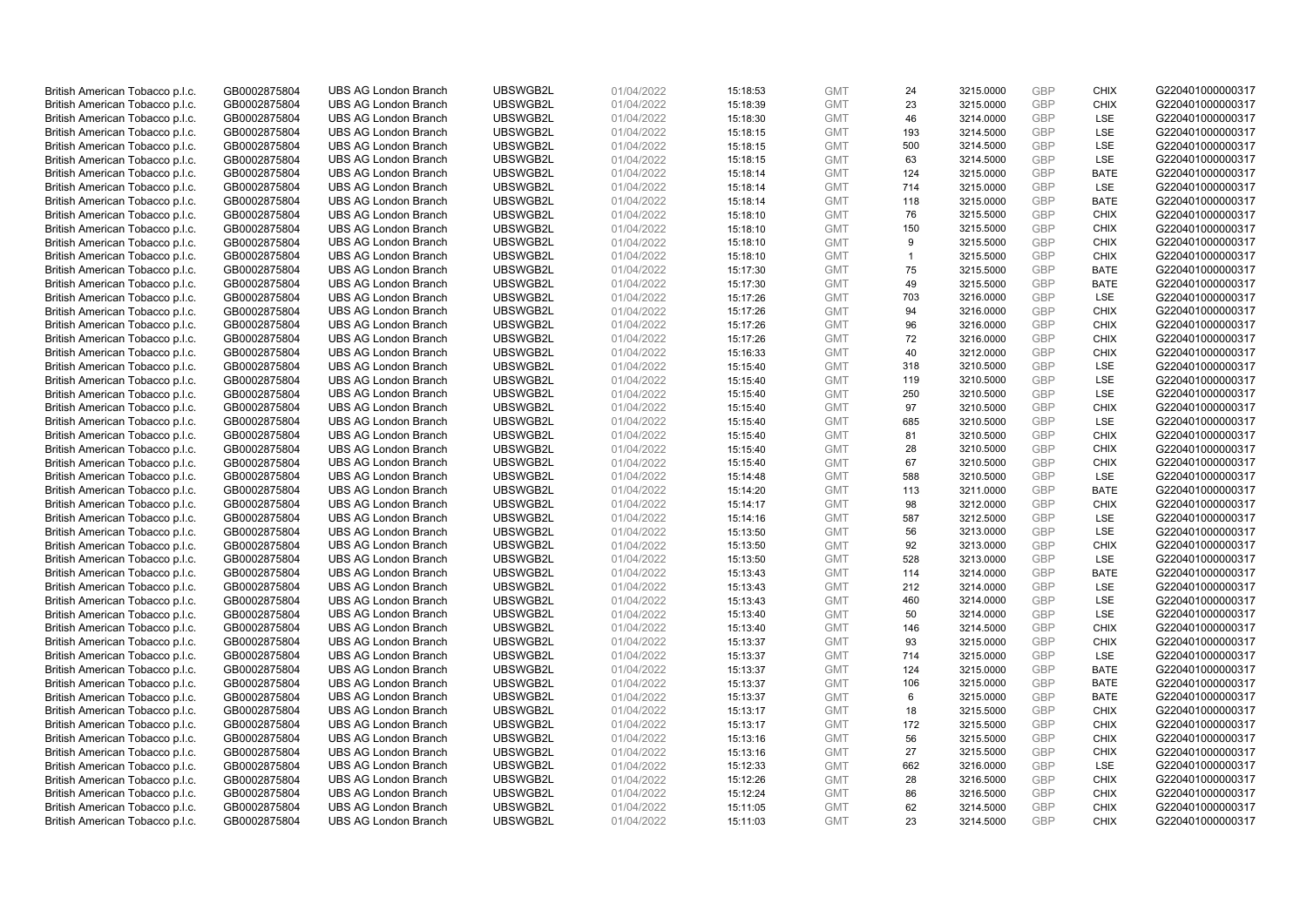| British American Tobacco p.l.c. | GB0002875804 | <b>UBS AG London Branch</b> | UBSWGB2L | 01/04/2022 | 15:11:03 | <b>GMT</b>               | 112            | 3215.0000 | <b>GBP</b> | <b>BATE</b> | G220401000000317 |
|---------------------------------|--------------|-----------------------------|----------|------------|----------|--------------------------|----------------|-----------|------------|-------------|------------------|
| British American Tobacco p.l.c. | GB0002875804 | <b>UBS AG London Branch</b> | UBSWGB2L | 01/04/2022 | 15:10:56 | <b>GMT</b>               | $\overline{1}$ | 3215.5000 | GBP        | <b>BATE</b> | G220401000000317 |
| British American Tobacco p.l.c. | GB0002875804 | <b>UBS AG London Branch</b> | UBSWGB2L | 01/04/2022 | 15:10:54 | <b>GMT</b>               | 468            | 3216.0000 | <b>GBP</b> | <b>LSE</b>  | G220401000000317 |
| British American Tobacco p.l.c. | GB0002875804 | <b>UBS AG London Branch</b> | UBSWGB2L | 01/04/2022 | 15:10:54 | <b>GMT</b>               | 208            | 3216.0000 | <b>GBP</b> | LSE         | G220401000000317 |
| British American Tobacco p.l.c. | GB0002875804 | <b>UBS AG London Branch</b> | UBSWGB2L | 01/04/2022 | 15:10:54 | <b>GMT</b>               | 100            | 3216.0000 | <b>GBP</b> | <b>BATE</b> | G220401000000317 |
| British American Tobacco p.l.c. | GB0002875804 | <b>UBS AG London Branch</b> | UBSWGB2L | 01/04/2022 | 15:10:43 | <b>GMT</b>               | 250            | 3217.5000 | <b>GBP</b> | <b>LSE</b>  | G220401000000317 |
| British American Tobacco p.l.c. | GB0002875804 | <b>UBS AG London Branch</b> | UBSWGB2L | 01/04/2022 | 15:10:43 | <b>GMT</b>               | 250            | 3217.5000 | <b>GBP</b> | LSE         | G220401000000317 |
| British American Tobacco p.l.c. | GB0002875804 | <b>UBS AG London Branch</b> | UBSWGB2L | 01/04/2022 | 15:10:41 | <b>GMT</b>               | 104            | 3217.5000 | <b>GBP</b> | <b>CHIX</b> | G220401000000317 |
| British American Tobacco p.l.c. | GB0002875804 | <b>UBS AG London Branch</b> | UBSWGB2L | 01/04/2022 | 15:10:41 | <b>GMT</b>               | 52             | 3217.5000 | <b>GBP</b> | <b>CHIX</b> | G220401000000317 |
| British American Tobacco p.l.c. | GB0002875804 | <b>UBS AG London Branch</b> | UBSWGB2L | 01/04/2022 | 15:10:16 | <b>GMT</b>               | $\overline{1}$ | 3216.5000 | <b>GBP</b> | <b>BATE</b> | G220401000000317 |
| British American Tobacco p.l.c. | GB0002875804 | <b>UBS AG London Branch</b> | UBSWGB2L | 01/04/2022 | 15:10:13 | <b>GMT</b>               | 97             | 3216.5000 | <b>GBP</b> | <b>CHIX</b> | G220401000000317 |
| British American Tobacco p.l.c. | GB0002875804 | <b>UBS AG London Branch</b> | UBSWGB2L | 01/04/2022 | 15:10:13 | <b>GMT</b>               | 89             | 3216.5000 | <b>GBP</b> | <b>CHIX</b> | G220401000000317 |
| British American Tobacco p.l.c. | GB0002875804 | <b>UBS AG London Branch</b> | UBSWGB2L | 01/04/2022 | 15:10:01 | <b>GMT</b>               | 718            | 3217.0000 | <b>GBP</b> | LSE         | G220401000000317 |
| British American Tobacco p.l.c. | GB0002875804 | <b>UBS AG London Branch</b> | UBSWGB2L | 01/04/2022 | 15:09:38 | <b>GMT</b>               | 2              | 3218.0000 | <b>GBP</b> | <b>CHIX</b> | G220401000000317 |
| British American Tobacco p.l.c. | GB0002875804 | <b>UBS AG London Branch</b> | UBSWGB2L | 01/04/2022 | 15:09:35 | <b>GMT</b>               | 60             | 3218.0000 | GBP        | <b>CHIX</b> | G220401000000317 |
| British American Tobacco p.l.c. | GB0002875804 | <b>UBS AG London Branch</b> | UBSWGB2L | 01/04/2022 | 15:09:35 | <b>GMT</b>               | 46             | 3218.0000 | <b>GBP</b> | <b>CHIX</b> | G220401000000317 |
| British American Tobacco p.l.c. | GB0002875804 | <b>UBS AG London Branch</b> | UBSWGB2L | 01/04/2022 | 15:09:35 | <b>GMT</b>               | 115            | 3218.0000 | GBP        | <b>BATE</b> | G220401000000317 |
| British American Tobacco p.l.c. | GB0002875804 | <b>UBS AG London Branch</b> | UBSWGB2L | 01/04/2022 | 15:09:28 | <b>GMT</b>               | 391            | 3218.5000 | GBP        | LSE         | G220401000000317 |
| British American Tobacco p.l.c. | GB0002875804 | <b>UBS AG London Branch</b> | UBSWGB2L | 01/04/2022 | 15:09:28 | <b>GMT</b>               | 35             | 3218.5000 | <b>GBP</b> | <b>BATE</b> | G220401000000317 |
| British American Tobacco p.l.c. | GB0002875804 | <b>UBS AG London Branch</b> | UBSWGB2L | 01/04/2022 | 15:09:28 | <b>GMT</b>               | 250            | 3218.5000 | <b>GBP</b> | LSE         | G220401000000317 |
| British American Tobacco p.l.c. | GB0002875804 | <b>UBS AG London Branch</b> | UBSWGB2L | 01/04/2022 |          | <b>GMT</b>               | 100            | 3218.5000 | GBP        | <b>BATE</b> | G220401000000317 |
|                                 |              |                             | UBSWGB2L |            | 15:09:28 |                          |                |           | GBP        | <b>LSE</b>  |                  |
| British American Tobacco p.l.c. | GB0002875804 | <b>UBS AG London Branch</b> |          | 01/04/2022 | 15:09:28 | <b>GMT</b><br><b>GMT</b> | 702            | 3218.5000 | <b>GBP</b> |             | G220401000000317 |
| British American Tobacco p.l.c. | GB0002875804 | <b>UBS AG London Branch</b> | UBSWGB2L | 01/04/2022 | 15:09:28 |                          | 120            | 3218.5000 |            | <b>BATE</b> | G220401000000317 |
| British American Tobacco p.l.c. | GB0002875804 | <b>UBS AG London Branch</b> | UBSWGB2L | 01/04/2022 | 15:09:28 | <b>GMT</b>               | 75             | 3218.5000 | <b>GBP</b> | <b>BATE</b> | G220401000000317 |
| British American Tobacco p.l.c. | GB0002875804 | <b>UBS AG London Branch</b> | UBSWGB2L | 01/04/2022 | 15:09:28 | <b>GMT</b>               | 35             | 3218.5000 | <b>GBP</b> | <b>BATE</b> | G220401000000317 |
| British American Tobacco p.l.c. | GB0002875804 | <b>UBS AG London Branch</b> | UBSWGB2L | 01/04/2022 | 15:09:26 | <b>GMT</b>               | 262            | 3219.0000 | <b>GBP</b> | LSE         | G220401000000317 |
| British American Tobacco p.l.c. | GB0002875804 | <b>UBS AG London Branch</b> | UBSWGB2L | 01/04/2022 | 15:09:26 | <b>GMT</b>               | 5              | 3219.0000 | <b>GBP</b> | LSE         | G220401000000317 |
| British American Tobacco p.l.c. | GB0002875804 | <b>UBS AG London Branch</b> | UBSWGB2L | 01/04/2022 | 15:09:10 | <b>GMT</b>               | $\mathbf{1}$   | 3219.0000 | <b>GBP</b> | <b>CHIX</b> | G220401000000317 |
| British American Tobacco p.l.c. | GB0002875804 | <b>UBS AG London Branch</b> | UBSWGB2L | 01/04/2022 | 15:09:10 | <b>GMT</b>               | 100            | 3219.0000 | GBP        | <b>CHIX</b> | G220401000000317 |
| British American Tobacco p.l.c. | GB0002875804 | <b>UBS AG London Branch</b> | UBSWGB2L | 01/04/2022 | 15:09:10 | <b>GMT</b>               | 100            | 3219.0000 | GBP        | <b>CHIX</b> | G220401000000317 |
| British American Tobacco p.l.c. | GB0002875804 | <b>UBS AG London Branch</b> | UBSWGB2L | 01/04/2022 | 15:09:10 | <b>GMT</b>               | 92             | 3219.0000 | <b>GBP</b> | <b>CHIX</b> | G220401000000317 |
| British American Tobacco p.l.c. | GB0002875804 | <b>UBS AG London Branch</b> | UBSWGB2L | 01/04/2022 | 15:09:10 | <b>GMT</b>               | 43             | 3219.0000 | <b>GBP</b> | <b>CHIX</b> | G220401000000317 |
| British American Tobacco p.l.c. | GB0002875804 | <b>UBS AG London Branch</b> | UBSWGB2L | 01/04/2022 | 15:09:10 | <b>GMT</b>               | 8              | 3219.0000 | GBP        | <b>CHIX</b> | G220401000000317 |
| British American Tobacco p.l.c. | GB0002875804 | <b>UBS AG London Branch</b> | UBSWGB2L | 01/04/2022 | 15:08:33 | <b>GMT</b>               | 734            | 3218.5000 | <b>GBP</b> | <b>LSE</b>  | G220401000000317 |
| British American Tobacco p.l.c. | GB0002875804 | <b>UBS AG London Branch</b> | UBSWGB2L | 01/04/2022 | 15:08:28 | <b>GMT</b>               | 127            | 3218.5000 | <b>GBP</b> | <b>BATE</b> | G220401000000317 |
| British American Tobacco p.l.c. | GB0002875804 | <b>UBS AG London Branch</b> | UBSWGB2L | 01/04/2022 | 15:08:28 | <b>GMT</b>               | $\overline{1}$ | 3219.0000 | <b>GBP</b> | <b>CHIX</b> | G220401000000317 |
| British American Tobacco p.l.c. | GB0002875804 | <b>UBS AG London Branch</b> | UBSWGB2L | 01/04/2022 | 15:08:28 | <b>GMT</b>               | 301            | 3219.0000 | GBP        | <b>CHIX</b> | G220401000000317 |
| British American Tobacco p.l.c. | GB0002875804 | <b>UBS AG London Branch</b> | UBSWGB2L | 01/04/2022 | 15:07:55 | <b>GMT</b>               | 584            | 3218.0000 | <b>GBP</b> | LSE         | G220401000000317 |
| British American Tobacco p.l.c. | GB0002875804 | <b>UBS AG London Branch</b> | UBSWGB2L | 01/04/2022 | 15:07:32 | <b>GMT</b>               | 95             | 3218.5000 | <b>GBP</b> | <b>CHIX</b> | G220401000000317 |
| British American Tobacco p.l.c. | GB0002875804 | <b>UBS AG London Branch</b> | UBSWGB2L | 01/04/2022 | 15:07:09 | <b>GMT</b>               | 91             | 3218.5000 | <b>GBP</b> | <b>CHIX</b> | G220401000000317 |
| British American Tobacco p.l.c. | GB0002875804 | <b>UBS AG London Branch</b> | UBSWGB2L | 01/04/2022 | 15:06:05 | <b>GMT</b>               | 4              | 3216.5000 | GBP        | <b>LSE</b>  | G220401000000317 |
| British American Tobacco p.l.c. | GB0002875804 | <b>UBS AG London Branch</b> | UBSWGB2L | 01/04/2022 | 15:06:05 | <b>GMT</b>               | 661            | 3216.5000 | GBP        | LSE         | G220401000000317 |
| British American Tobacco p.l.c. | GB0002875804 | <b>UBS AG London Branch</b> | UBSWGB2L | 01/04/2022 | 15:06:05 | <b>GMT</b>               | 94             | 3217.0000 | <b>GBP</b> | <b>CHIX</b> | G220401000000317 |
| British American Tobacco p.l.c. | GB0002875804 | <b>UBS AG London Branch</b> | UBSWGB2L | 01/04/2022 | 15:05:46 | <b>GMT</b>               | 42             | 3218.0000 | GBP        | <b>CHIX</b> | G220401000000317 |
| British American Tobacco p.l.c. | GB0002875804 | <b>UBS AG London Branch</b> | UBSWGB2L | 01/04/2022 | 15:05:46 | <b>GMT</b>               | 98             | 3218.0000 | <b>GBP</b> | <b>CHIX</b> | G220401000000317 |
| British American Tobacco p.l.c. | GB0002875804 | <b>UBS AG London Branch</b> | UBSWGB2L | 01/04/2022 | 15:05:42 | <b>GMT</b>               | 122            | 3219.0000 | <b>GBP</b> | <b>BATE</b> | G220401000000317 |
| British American Tobacco p.l.c. | GB0002875804 | <b>UBS AG London Branch</b> | UBSWGB2L | 01/04/2022 | 15:05:42 | <b>GMT</b>               | 139            | 3219.5000 | <b>GBP</b> | LSE         | G220401000000317 |
| British American Tobacco p.l.c. | GB0002875804 | <b>UBS AG London Branch</b> | UBSWGB2L | 01/04/2022 | 15:05:42 | <b>GMT</b>               | 559            | 3219.5000 | <b>GBP</b> | LSE         | G220401000000317 |
| British American Tobacco p.l.c. | GB0002875804 | <b>UBS AG London Branch</b> | UBSWGB2L | 01/04/2022 | 15:05:42 | <b>GMT</b>               | 711            | 3220.0000 | <b>GBP</b> | LSE         | G220401000000317 |
| British American Tobacco p.l.c. | GB0002875804 | <b>UBS AG London Branch</b> | UBSWGB2L | 01/04/2022 | 15:05:42 | <b>GMT</b>               | 119            | 3220.0000 | GBP        | <b>BATE</b> | G220401000000317 |
| British American Tobacco p.l.c. | GB0002875804 | <b>UBS AG London Branch</b> | UBSWGB2L | 01/04/2022 | 15:05:42 | <b>GMT</b>               | 97             | 3220.0000 | GBP        | <b>CHIX</b> | G220401000000317 |
| British American Tobacco p.l.c. | GB0002875804 | <b>UBS AG London Branch</b> | UBSWGB2L | 01/04/2022 | 15:04:53 | <b>GMT</b>               | 20             | 3220.0000 | GBP        | <b>CHIX</b> | G220401000000317 |
| British American Tobacco p.l.c. | GB0002875804 | <b>UBS AG London Branch</b> | UBSWGB2L | 01/04/2022 | 15:04:42 | <b>GMT</b>               | 94             | 3219.5000 | GBP        | <b>CHIX</b> | G220401000000317 |
| British American Tobacco p.l.c. | GB0002875804 | <b>UBS AG London Branch</b> | UBSWGB2L | 01/04/2022 | 15:04:41 | <b>GMT</b>               | 124            | 3220.0000 | GBP        | <b>BATE</b> | G220401000000317 |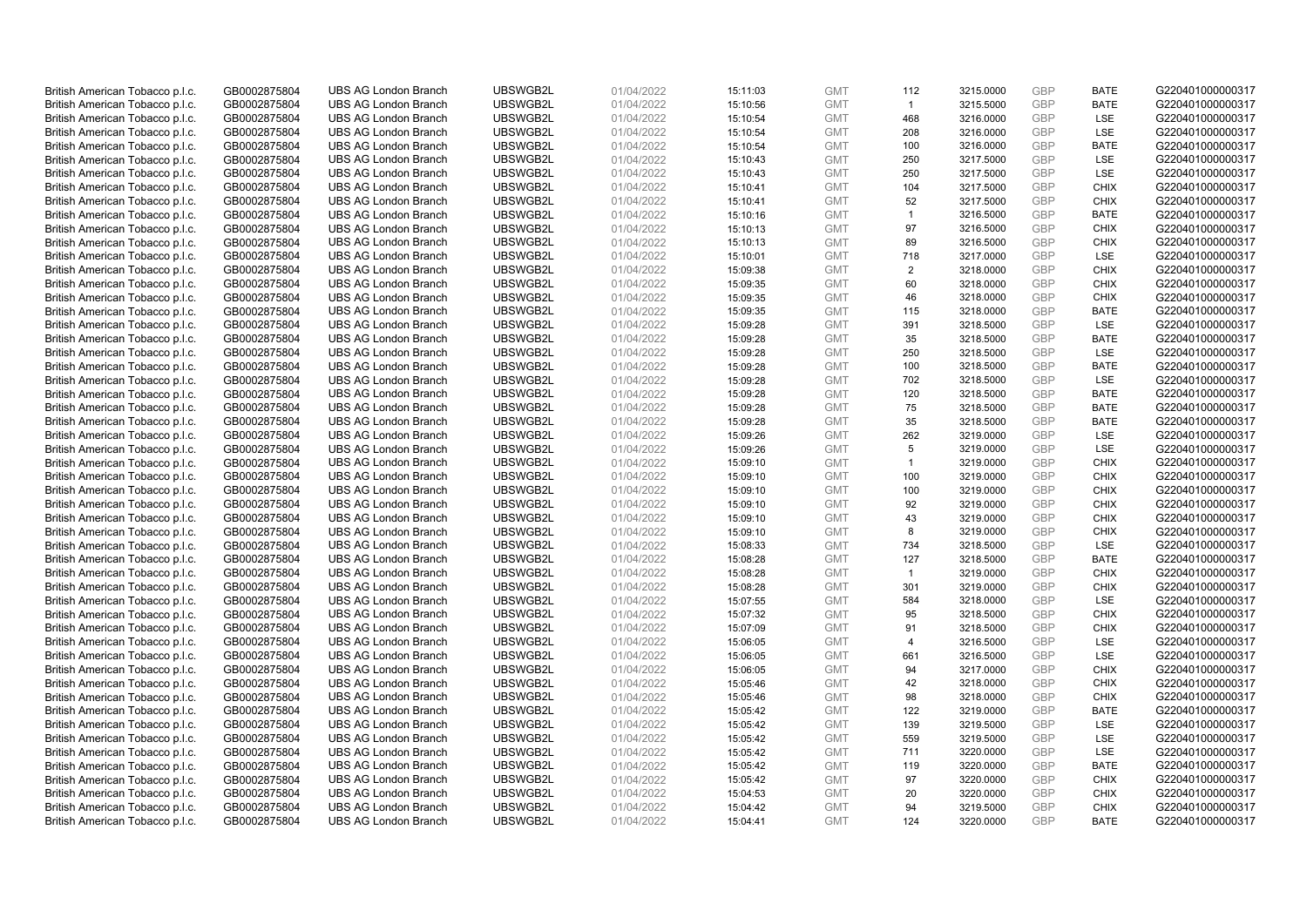| British American Tobacco p.l.c. | GB0002875804                 | <b>UBS AG London Branch</b> | UBSWGB2L             | 01/04/2022               | 15:04:41 | <b>GMT</b>               | 120            | 3220.5000              | <b>GBP</b> | <b>BATE</b>                | G220401000000317 |
|---------------------------------|------------------------------|-----------------------------|----------------------|--------------------------|----------|--------------------------|----------------|------------------------|------------|----------------------------|------------------|
| British American Tobacco p.l.c. | GB0002875804                 | <b>UBS AG London Branch</b> | UBSWGB2L             | 01/04/2022               | 15:04:35 | <b>GMT</b>               | 577            | 3221.0000              | GBP        | LSE                        | G220401000000317 |
| British American Tobacco p.l.c. | GB0002875804                 | <b>UBS AG London Branch</b> | UBSWGB2L             | 01/04/2022               | 15:04:33 | <b>GMT</b>               | 250            | 3221.5000              | <b>GBP</b> | <b>LSE</b>                 | G220401000000317 |
| British American Tobacco p.l.c. | GB0002875804                 | <b>UBS AG London Branch</b> | UBSWGB2L             | 01/04/2022               | 15:04:33 | <b>GMT</b>               | 278            | 3221.5000              | <b>GBP</b> | LSE                        | G220401000000317 |
| British American Tobacco p.l.c. | GB0002875804                 | <b>UBS AG London Branch</b> | UBSWGB2L             | 01/04/2022               | 15:04:33 | <b>GMT</b>               | 82             | 3221.5000              | <b>GBP</b> | <b>LSE</b>                 | G220401000000317 |
| British American Tobacco p.l.c. | GB0002875804                 | <b>UBS AG London Branch</b> | UBSWGB2L             | 01/04/2022               | 15:04:33 | <b>GMT</b>               | 150            | 3221.5000              | <b>GBP</b> | <b>CHIX</b>                | G220401000000317 |
| British American Tobacco p.l.c. | GB0002875804                 | <b>UBS AG London Branch</b> | UBSWGB2L             | 01/04/2022               | 15:04:33 | <b>GMT</b>               | 11             | 3221.5000              | <b>GBP</b> | <b>CHIX</b>                | G220401000000317 |
| British American Tobacco p.l.c. | GB0002875804                 | <b>UBS AG London Branch</b> | UBSWGB2L             | 01/04/2022               | 15:04:33 | <b>GMT</b>               | 75             | 3221.5000              | <b>GBP</b> | <b>CHIX</b>                | G220401000000317 |
| British American Tobacco p.l.c. | GB0002875804                 | <b>UBS AG London Branch</b> | UBSWGB2L             | 01/04/2022               | 15:04:22 | <b>GMT</b>               | 250            | 3221.5000              | <b>GBP</b> | <b>LSE</b>                 | G220401000000317 |
| British American Tobacco p.l.c. | GB0002875804                 | <b>UBS AG London Branch</b> | UBSWGB2L             | 01/04/2022               | 15:04:22 | <b>GMT</b>               | 121            | 3221.5000              | <b>GBP</b> | <b>LSE</b>                 | G220401000000317 |
| British American Tobacco p.l.c. | GB0002875804                 | <b>UBS AG London Branch</b> | UBSWGB2L             | 01/04/2022               | 15:03:37 | <b>GMT</b>               | 84             | 3220.5000              | GBP        | <b>CHIX</b>                | G220401000000317 |
| British American Tobacco p.l.c. | GB0002875804                 | <b>UBS AG London Branch</b> | UBSWGB2L             | 01/04/2022               | 15:03:37 | <b>GMT</b>               | $\overline{7}$ | 3220.5000              | <b>GBP</b> | <b>CHIX</b>                | G220401000000317 |
| British American Tobacco p.l.c. | GB0002875804                 | <b>UBS AG London Branch</b> | UBSWGB2L             | 01/04/2022               | 15:03:35 | <b>GMT</b>               | $\mathbf{1}$   | 3220.5000              | <b>GBP</b> | <b>CHIX</b>                | G220401000000317 |
| British American Tobacco p.l.c. | GB0002875804                 | <b>UBS AG London Branch</b> | UBSWGB2L             | 01/04/2022               | 15:03:31 | <b>GMT</b>               | 46             | 3221.0000              | <b>GBP</b> | <b>CHIX</b>                | G220401000000317 |
| British American Tobacco p.l.c. | GB0002875804                 | <b>UBS AG London Branch</b> | UBSWGB2L             | 01/04/2022               | 15:03:31 | <b>GMT</b>               | 54             | 3221.0000              | <b>GBP</b> | <b>CHIX</b>                | G220401000000317 |
| British American Tobacco p.l.c. | GB0002875804                 | <b>UBS AG London Branch</b> | UBSWGB2L             | 01/04/2022               | 15:03:31 | <b>GMT</b>               | 160            | 3221.0000              | <b>GBP</b> | <b>CHIX</b>                | G220401000000317 |
| British American Tobacco p.l.c. | GB0002875804                 | <b>UBS AG London Branch</b> | UBSWGB2L             | 01/04/2022               | 15:03:31 | <b>GMT</b>               | 502            | 3221.0000              | <b>GBP</b> | <b>LSE</b>                 | G220401000000317 |
| British American Tobacco p.l.c. | GB0002875804                 | <b>UBS AG London Branch</b> | UBSWGB2L             | 01/04/2022               | 15:03:31 | <b>GMT</b>               | 74             | 3221.0000              | GBP        | LSE                        | G220401000000317 |
| British American Tobacco p.l.c. | GB0002875804                 | <b>UBS AG London Branch</b> | UBSWGB2L             | 01/04/2022               | 15:03:06 | <b>GMT</b>               | 100            | 3220.0000              | <b>GBP</b> | <b>BATE</b>                | G220401000000317 |
| British American Tobacco p.l.c. | GB0002875804                 | <b>UBS AG London Branch</b> | UBSWGB2L             | 01/04/2022               | 15:02:44 | <b>GMT</b>               | 659            | 3220.5000              | <b>GBP</b> | LSE                        | G220401000000317 |
| British American Tobacco p.l.c. | GB0002875804                 | <b>UBS AG London Branch</b> | UBSWGB2L             | 01/04/2022               | 15:02:44 | <b>GMT</b>               | 106            | 3220.5000              | <b>GBP</b> | <b>BATE</b>                | G220401000000317 |
| British American Tobacco p.l.c. | GB0002875804                 | <b>UBS AG London Branch</b> | UBSWGB2L             | 01/04/2022               | 15:02:40 | <b>GMT</b>               | 152            | 3221.0000              | GBP        | <b>CHIX</b>                | G220401000000317 |
| British American Tobacco p.l.c. | GB0002875804                 | <b>UBS AG London Branch</b> | UBSWGB2L             | 01/04/2022               | 15:02:40 | <b>GMT</b>               | $\overline{4}$ | 3220.5000              | <b>GBP</b> | <b>BATE</b>                | G220401000000317 |
| British American Tobacco p.l.c. | GB0002875804                 | <b>UBS AG London Branch</b> | UBSWGB2L             | 01/04/2022               | 15:02:24 | <b>GMT</b>               | 290            | 3221.0000              | <b>GBP</b> | LSE                        | G220401000000317 |
| British American Tobacco p.l.c. | GB0002875804                 | <b>UBS AG London Branch</b> | UBSWGB2L             | 01/04/2022               | 15:02:24 | <b>GMT</b>               | 294            | 3221.0000              | <b>GBP</b> | LSE                        | G220401000000317 |
| British American Tobacco p.l.c. | GB0002875804                 | <b>UBS AG London Branch</b> | UBSWGB2L             | 01/04/2022               | 15:02:10 | <b>GMT</b>               | 144            | 3222.0000              | GBP        | <b>CHIX</b>                | G220401000000317 |
| British American Tobacco p.l.c. | GB0002875804                 | <b>UBS AG London Branch</b> | UBSWGB2L             | 01/04/2022               | 15:02:10 | <b>GMT</b>               | $\overline{1}$ | 3221.5000              | <b>GBP</b> | <b>CHIX</b>                | G220401000000317 |
| British American Tobacco p.l.c. | GB0002875804                 | <b>UBS AG London Branch</b> | UBSWGB2L             | 01/04/2022               | 15:01:53 | <b>GMT</b>               | $\overline{7}$ | 3221.5000              | <b>GBP</b> | <b>CHIX</b>                | G220401000000317 |
| British American Tobacco p.l.c. | GB0002875804                 | <b>UBS AG London Branch</b> | UBSWGB2L             | 01/04/2022               | 15:01:50 | <b>GMT</b>               | 573            | 3221.5000              | <b>GBP</b> | LSE                        | G220401000000317 |
| British American Tobacco p.l.c. | GB0002875804                 | <b>UBS AG London Branch</b> | UBSWGB2L             | 01/04/2022               | 15:01:50 | <b>GMT</b>               | 57             | 3221.5000              | GBP        | LSE                        | G220401000000317 |
| British American Tobacco p.l.c. | GB0002875804                 | <b>UBS AG London Branch</b> | UBSWGB2L             | 01/04/2022               | 15:01:45 | <b>GMT</b>               | 58             | 3222.5000              | <b>GBP</b> | <b>BATE</b>                | G220401000000317 |
| British American Tobacco p.l.c. | GB0002875804                 | <b>UBS AG London Branch</b> | UBSWGB2L             | 01/04/2022               | 15:01:45 | <b>GMT</b>               | 142            | 3222.5000              | GBP        | <b>BATE</b>                | G220401000000317 |
| British American Tobacco p.l.c. | GB0002875804                 | <b>UBS AG London Branch</b> | UBSWGB2L             | 01/04/2022               | 15:01:45 | <b>GMT</b>               | 58             | 3222.5000              | <b>GBP</b> | <b>BATE</b>                | G220401000000317 |
| British American Tobacco p.l.c. | GB0002875804                 | <b>UBS AG London Branch</b> | UBSWGB2L             | 01/04/2022               | 15:01:45 | <b>GMT</b>               | 41             | 3222.5000              | <b>GBP</b> | <b>CHIX</b>                | G220401000000317 |
| British American Tobacco p.l.c. | GB0002875804                 | <b>UBS AG London Branch</b> | UBSWGB2L             | 01/04/2022               | 15:01:45 | <b>GMT</b>               | 45             | 3222.5000              | <b>GBP</b> | <b>CHIX</b>                | G220401000000317 |
| British American Tobacco p.l.c. | GB0002875804                 | <b>UBS AG London Branch</b> | UBSWGB2L             | 01/04/2022               | 15:01:45 | <b>GMT</b>               | 5              | 3222.5000              | <b>GBP</b> | <b>CHIX</b>                | G220401000000317 |
| British American Tobacco p.l.c. | GB0002875804                 | <b>UBS AG London Branch</b> | UBSWGB2L             | 01/04/2022               | 15:01:45 | <b>GMT</b>               | 749            | 3222.2500              | GBP        | <b>LSE</b>                 | G220401000000317 |
| British American Tobacco p.l.c. | GB0002875804                 | <b>UBS AG London Branch</b> | UBSWGB2L             | 01/04/2022               | 15:01:36 | <b>GMT</b>               | 632            | 3223.0000              | <b>GBP</b> | LSE                        | G220401000000317 |
| British American Tobacco p.l.c. | GB0002875804                 | <b>UBS AG London Branch</b> | UBSWGB2L             | 01/04/2022               | 15:01:36 | <b>GMT</b>               | 102            | 3223.0000              | <b>GBP</b> | <b>BATE</b>                | G220401000000317 |
| British American Tobacco p.l.c. | GB0002875804                 | <b>UBS AG London Branch</b> | UBSWGB2L             | 01/04/2022               | 15:01:36 | <b>GMT</b>               | 86             | 3223.0000              | <b>GBP</b> | <b>BATE</b>                | G220401000000317 |
| British American Tobacco p.l.c. | GB0002875804                 | <b>UBS AG London Branch</b> | UBSWGB2L             | 01/04/2022               | 15:01:36 | <b>GMT</b>               | 55             | 3223.0000              | <b>GBP</b> | <b>BATE</b>                | G220401000000317 |
| British American Tobacco p.l.c. | GB0002875804                 | <b>UBS AG London Branch</b> | UBSWGB2L             | 01/04/2022               | 15:01:27 | <b>GMT</b>               | 184            | 3223.5000              | <b>GBP</b> | <b>CHIX</b>                | G220401000000317 |
| British American Tobacco p.l.c. | GB0002875804                 | <b>UBS AG London Branch</b> | UBSWGB2L             | 01/04/2022               | 15:01:27 | <b>GMT</b>               | 86             | 3223.5000              | <b>GBP</b> | <b>CHIX</b>                | G220401000000317 |
| British American Tobacco p.l.c. | GB0002875804                 | <b>UBS AG London Branch</b> | UBSWGB2L             | 01/04/2022               | 15:01:27 | <b>GMT</b>               | 87             | 3223.5000              | GBP        | <b>BATE</b>                | G220401000000317 |
| British American Tobacco p.l.c. | GB0002875804                 | <b>UBS AG London Branch</b> | UBSWGB2L             | 01/04/2022               | 15:01:16 | <b>GMT</b>               | $\overline{1}$ | 3223.0000              | <b>GBP</b> | <b>CHIX</b>                | G220401000000317 |
| British American Tobacco p.l.c. | GB0002875804                 | <b>UBS AG London Branch</b> | UBSWGB2L             | 01/04/2022               | 15:01:14 | <b>GMT</b>               | 617            | 3222.7500              | <b>GBP</b> | LSE                        | G220401000000317 |
| British American Tobacco p.l.c. | GB0002875804                 | <b>UBS AG London Branch</b> | UBSWGB2L             | 01/04/2022               | 15:00:54 | <b>GMT</b>               | 1211           | 3221.7500              | <b>GBP</b> | LSE                        | G220401000000317 |
| British American Tobacco p.l.c. | GB0002875804                 | <b>UBS AG London Branch</b> | UBSWGB2L             | 01/04/2022               | 15:00:38 | <b>GMT</b>               | 41             | 3222.0000              | <b>GBP</b> | <b>CHIX</b>                | G220401000000317 |
| British American Tobacco p.l.c. | GB0002875804                 | <b>UBS AG London Branch</b> | UBSWGB2L             | 01/04/2022               | 15:00:38 | <b>GMT</b>               | 42             | 3222.0000              | <b>GBP</b> | <b>CHIX</b>                | G220401000000317 |
| British American Tobacco p.l.c. | GB0002875804                 | <b>UBS AG London Branch</b> | UBSWGB2L             | 01/04/2022               | 15:00:38 | <b>GMT</b>               | 100            | 3222.0000              | GBP        | <b>CHIX</b>                | G220401000000317 |
| British American Tobacco p.l.c. | GB0002875804                 | <b>UBS AG London Branch</b> | UBSWGB2L             | 01/04/2022               | 15:00:38 | <b>GMT</b>               | $\mathbf{1}$   | 3222.0000              | <b>GBP</b> | <b>CHIX</b>                | G220401000000317 |
| British American Tobacco p.l.c. | GB0002875804                 | <b>UBS AG London Branch</b> | UBSWGB2L             | 01/04/2022               | 15:00:35 | <b>GMT</b>               | $\mathbf{1}$   | 3222.0000              | GBP        | <b>CHIX</b>                | G220401000000317 |
| British American Tobacco p.l.c. | GB0002875804<br>GB0002875804 | <b>UBS AG London Branch</b> | UBSWGB2L<br>UBSWGB2L | 01/04/2022<br>01/04/2022 | 15:00:35 | <b>GMT</b><br><b>GMT</b> | 100<br>150     | 3222.0000<br>3222.0000 | GBP<br>GBP | <b>CHIX</b><br><b>CHIX</b> | G220401000000317 |
| British American Tobacco p.l.c. |                              | <b>UBS AG London Branch</b> |                      |                          | 15:00:32 |                          |                |                        |            |                            | G220401000000317 |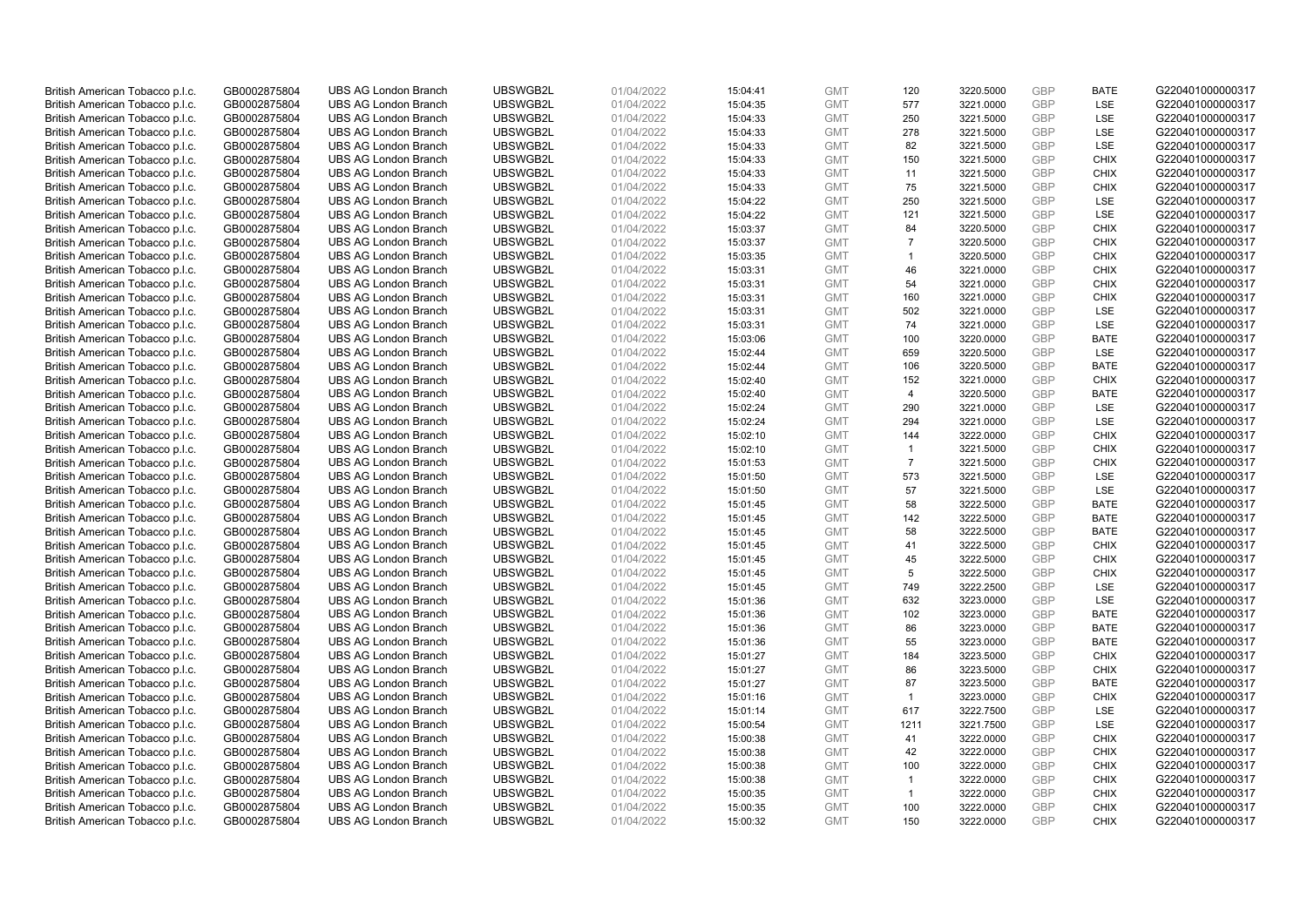| British American Tobacco p.l.c. | GB0002875804                 | <b>UBS AG London Branch</b> | UBSWGB2L             | 01/04/2022               | 15:00:32             | <b>GMT</b>               | 9              | 3222.0000              | GBP        | <b>CHIX</b>               | G220401000000317 |
|---------------------------------|------------------------------|-----------------------------|----------------------|--------------------------|----------------------|--------------------------|----------------|------------------------|------------|---------------------------|------------------|
| British American Tobacco p.l.c. | GB0002875804                 | <b>UBS AG London Branch</b> | UBSWGB2L             | 01/04/2022               | 15:00:28             | <b>GMT</b>               | $\overline{7}$ | 3221.5000              | <b>GBP</b> | <b>CHIX</b>               | G220401000000317 |
| British American Tobacco p.l.c. | GB0002875804                 | <b>UBS AG London Branch</b> | UBSWGB2L             | 01/04/2022               | 15:00:20             | <b>GMT</b>               | 70             | 3221.0000              | GBP        | <b>BATE</b>               | G220401000000317 |
| British American Tobacco p.l.c. | GB0002875804                 | <b>UBS AG London Branch</b> | UBSWGB2L             | 01/04/2022               | 15:00:19             | <b>GMT</b>               | 108            | 3220.5000              | GBP        | <b>LSE</b>                | G220401000000317 |
| British American Tobacco p.l.c. | GB0002875804                 | <b>UBS AG London Branch</b> | UBSWGB2L             | 01/04/2022               | 15:00:14             | <b>GMT</b>               | $\mathbf{1}$   | 3221.0000              | <b>GBP</b> | <b>CHIX</b>               | G220401000000317 |
| British American Tobacco p.l.c. | GB0002875804                 | <b>UBS AG London Branch</b> | UBSWGB2L             | 01/04/2022               | 14:59:22             | <b>GMT</b>               | 687            | 3221.5000              | <b>GBP</b> | <b>LSE</b>                | G220401000000317 |
| British American Tobacco p.l.c. | GB0002875804                 | <b>UBS AG London Branch</b> | UBSWGB2L             | 01/04/2022               | 14:59:22             | <b>GMT</b>               | 121            | 3221.5000              | GBP        | <b>BATE</b>               | G220401000000317 |
| British American Tobacco p.l.c. | GB0002875804                 | <b>UBS AG London Branch</b> | UBSWGB2L             | 01/04/2022               | 14:59:20             | <b>GMT</b>               | 687            | 3221.7500              | <b>GBP</b> | <b>LSE</b>                | G220401000000317 |
| British American Tobacco p.l.c. | GB0002875804                 | <b>UBS AG London Branch</b> | UBSWGB2L             | 01/04/2022               | 14:59:20             | <b>GMT</b>               | 602            | 3222.0000              | <b>GBP</b> | LSE                       | G220401000000317 |
| British American Tobacco p.l.c. | GB0002875804                 | <b>UBS AG London Branch</b> | UBSWGB2L             | 01/04/2022               | 14:59:20             | <b>GMT</b>               | 664            | 3222.0000              | <b>GBP</b> | LSE                       | G220401000000317 |
| British American Tobacco p.l.c. | GB0002875804                 | <b>UBS AG London Branch</b> | UBSWGB2L             | 01/04/2022               | 14:59:20             | <b>GMT</b>               | 281            | 3222.0000              | GBP        | LSE                       | G220401000000317 |
| British American Tobacco p.l.c. | GB0002875804                 | <b>UBS AG London Branch</b> | UBSWGB2L             | 01/04/2022               | 14:59:14             | <b>GMT</b>               | 101            | 3222.5000              | <b>GBP</b> | <b>CHIX</b>               | G220401000000317 |
| British American Tobacco p.l.c. | GB0002875804                 | <b>UBS AG London Branch</b> | UBSWGB2L             | 01/04/2022               | 14:59:14             | <b>GMT</b>               | 93             | 3222.5000              | <b>GBP</b> | <b>CHIX</b>               | G220401000000317 |
| British American Tobacco p.l.c. | GB0002875804                 | <b>UBS AG London Branch</b> | UBSWGB2L             | 01/04/2022               | 14:59:14             | <b>GMT</b>               | 41             | 3222.5000              | <b>GBP</b> | <b>CHIX</b>               | G220401000000317 |
| British American Tobacco p.l.c. | GB0002875804                 | <b>UBS AG London Branch</b> | UBSWGB2L             | 01/04/2022               | 14:57:59             | <b>GMT</b>               | 269            | 3221.0000              | <b>GBP</b> | <b>CHIX</b>               | G220401000000317 |
| British American Tobacco p.l.c. | GB0002875804                 | <b>UBS AG London Branch</b> | UBSWGB2L             | 01/04/2022               | 14:57:59             | <b>GMT</b>               | 144            | 3221.0000              | GBP        | <b>CHIX</b>               | G220401000000317 |
| British American Tobacco p.l.c. | GB0002875804                 | <b>UBS AG London Branch</b> | UBSWGB2L             | 01/04/2022               | 14:57:59             | <b>GMT</b>               | 74             | 3221.0000              | GBP        | <b>BATE</b>               | G220401000000317 |
| British American Tobacco p.l.c. | GB0002875804                 | <b>UBS AG London Branch</b> | UBSWGB2L             | 01/04/2022               | 14:57:59             | <b>GMT</b>               | 36             | 3221.0000              | GBP        | <b>BATE</b>               | G220401000000317 |
| British American Tobacco p.l.c. | GB0002875804                 | <b>UBS AG London Branch</b> | UBSWGB2L             | 01/04/2022               | 14:57:59             | <b>GMT</b>               | 122            | 3221.0000              | <b>GBP</b> | <b>BATE</b>               | G220401000000317 |
| British American Tobacco p.l.c. | GB0002875804                 | <b>UBS AG London Branch</b> | UBSWGB2L             | 01/04/2022               | 14:57:59             | <b>GMT</b>               | 16             | 3221.0000              | <b>GBP</b> | <b>CHIX</b>               | G220401000000317 |
| British American Tobacco p.l.c. | GB0002875804                 | <b>UBS AG London Branch</b> | UBSWGB2L             | 01/04/2022               | 14:57:49             | <b>GMT</b>               | 80             | 3221.0000              | <b>GBP</b> | <b>CHIX</b>               | G220401000000317 |
| British American Tobacco p.l.c. | GB0002875804                 | <b>UBS AG London Branch</b> | UBSWGB2L             | 01/04/2022               | 14:57:49             | <b>GMT</b>               | 393            | 3221.0000              | <b>GBP</b> | LSE                       | G220401000000317 |
| British American Tobacco p.l.c. | GB0002875804                 | <b>UBS AG London Branch</b> | UBSWGB2L             | 01/04/2022               | 14:57:49             | <b>GMT</b>               | 268            | 3221.0000              | <b>GBP</b> | LSE                       | G220401000000317 |
| British American Tobacco p.l.c. | GB0002875804                 | <b>UBS AG London Branch</b> | UBSWGB2L             | 01/04/2022               | 14:57:31             | <b>GMT</b>               | 215            | 3221.5000              | GBP        | <b>CHIX</b>               | G220401000000317 |
| British American Tobacco p.l.c. | GB0002875804                 | <b>UBS AG London Branch</b> | UBSWGB2L             | 01/04/2022               | 14:57:31             | <b>GMT</b>               | 48             | 3221.5000              | <b>GBP</b> | <b>CHIX</b>               | G220401000000317 |
| British American Tobacco p.l.c. | GB0002875804                 | <b>UBS AG London Branch</b> | UBSWGB2L             | 01/04/2022               | 14:57:12             | <b>GMT</b>               | 85             | 3221.0000              | <b>GBP</b> | LSE                       | G220401000000317 |
| British American Tobacco p.l.c. | GB0002875804                 | <b>UBS AG London Branch</b> | UBSWGB2L             | 01/04/2022               | 14:57:12             | <b>GMT</b>               | 244            | 3221.0000              | GBP        | <b>LSE</b>                | G220401000000317 |
| British American Tobacco p.l.c. | GB0002875804                 | <b>UBS AG London Branch</b> | UBSWGB2L             | 01/04/2022               | 14:57:12             | <b>GMT</b>               | 145            | 3221.0000              | <b>GBP</b> | <b>LSE</b>                | G220401000000317 |
| British American Tobacco p.l.c. | GB0002875804                 | <b>UBS AG London Branch</b> | UBSWGB2L             | 01/04/2022               | 14:57:12             | <b>GMT</b>               | 127            | 3221.0000              | GBP        | LSE                       | G220401000000317 |
| British American Tobacco p.l.c. | GB0002875804                 | <b>UBS AG London Branch</b> | UBSWGB2L             | 01/04/2022               | 14:57:12             | <b>GMT</b>               | 58             | 3221.0000              | <b>GBP</b> | LSE                       | G220401000000317 |
| British American Tobacco p.l.c. | GB0002875804                 | <b>UBS AG London Branch</b> | UBSWGB2L             | 01/04/2022               | 14:56:21             | <b>GMT</b>               | 17             | 3219.5000              | GBP        | <b>CHIX</b>               | G220401000000317 |
| British American Tobacco p.l.c. | GB0002875804                 | <b>UBS AG London Branch</b> | UBSWGB2L             | 01/04/2022               | 14:56:21             | <b>GMT</b>               | 19             | 3219.5000              | GBP        | <b>CHIX</b>               | G220401000000317 |
| British American Tobacco p.l.c. | GB0002875804                 | <b>UBS AG London Branch</b> | UBSWGB2L             | 01/04/2022               | 14:56:00             | <b>GMT</b>               | 158            | 3220.0000              | GBP        | <b>CHIX</b>               | G220401000000317 |
| British American Tobacco p.l.c. | GB0002875804                 | <b>UBS AG London Branch</b> | UBSWGB2L             | 01/04/2022               | 14:56:00             | <b>GMT</b>               | 120            | 3220.0000              | GBP        | <b>BATE</b>               | G220401000000317 |
| British American Tobacco p.l.c. | GB0002875804                 | <b>UBS AG London Branch</b> | UBSWGB2L             | 01/04/2022               | 14:56:00             | <b>GMT</b>               | 701            | 3220.0000              | GBP        | LSE                       | G220401000000317 |
| British American Tobacco p.l.c. | GB0002875804                 | <b>UBS AG London Branch</b> | UBSWGB2L             | 01/04/2022               | 14:56:00             | <b>GMT</b>               | 117            | 3220.0000              | <b>GBP</b> | <b>BATE</b>               | G220401000000317 |
| British American Tobacco p.l.c. | GB0002875804                 | <b>UBS AG London Branch</b> | UBSWGB2L             | 01/04/2022               | 14:55:57             | <b>GMT</b>               | $\overline{1}$ | 3220.5000              | GBP        | <b>CHIX</b>               | G220401000000317 |
| British American Tobacco p.l.c. | GB0002875804                 | <b>UBS AG London Branch</b> | UBSWGB2L             | 01/04/2022               | 14:55:49             | <b>GMT</b>               | 591            | 3220.5000              | <b>GBP</b> | LSE                       | G220401000000317 |
| British American Tobacco p.l.c. | GB0002875804                 | <b>UBS AG London Branch</b> | UBSWGB2L             | 01/04/2022               | 14:55:49             | <b>GMT</b>               | 109            | 3220.5000              | GBP        | <b>BATE</b>               | G220401000000317 |
| British American Tobacco p.l.c. | GB0002875804                 | <b>UBS AG London Branch</b> | UBSWGB2L             | 01/04/2022               | 14:55:21             | <b>GMT</b>               | 87             | 3221.5000              | GBP        | <b>CHIX</b>               | G220401000000317 |
| British American Tobacco p.l.c. | GB0002875804                 | <b>UBS AG London Branch</b> | UBSWGB2L             | 01/04/2022               | 14:55:21             | <b>GMT</b>               | $\mathbf{1}$   | 3221.5000              | <b>GBP</b> | <b>CHIX</b>               | G220401000000317 |
| British American Tobacco p.l.c. | GB0002875804                 | <b>UBS AG London Branch</b> | UBSWGB2L             | 01/04/2022               | 14:55:16             | <b>GMT</b>               | 93             | 3221.5000              | GBP        | <b>CHIX</b>               | G220401000000317 |
| British American Tobacco p.l.c. | GB0002875804                 | <b>UBS AG London Branch</b> | UBSWGB2L             | 01/04/2022               | 14:55:16             | <b>GMT</b>               | $\mathbf{1}$   | 3221.5000              | GBP        | <b>CHIX</b>               | G220401000000317 |
| British American Tobacco p.l.c. | GB0002875804                 | <b>UBS AG London Branch</b> | UBSWGB2L             | 01/04/2022               | 14:55:10             | <b>GMT</b>               | 610            | 3221.5000              | GBP        | <b>LSE</b>                | G220401000000317 |
| British American Tobacco p.l.c. | GB0002875804                 | <b>UBS AG London Branch</b> | UBSWGB2L             | 01/04/2022               | 14:54:51             | <b>GMT</b>               | 84             | 3220.5000              | GBP        | <b>CHIX</b>               | G220401000000317 |
| British American Tobacco p.l.c. | GB0002875804                 | <b>UBS AG London Branch</b> | UBSWGB2L             | 01/04/2022               | 14:54:51             | <b>GMT</b>               | 94             | 3220.5000              | GBP        | <b>CHIX</b>               | G220401000000317 |
| British American Tobacco p.l.c. | GB0002875804                 | <b>UBS AG London Branch</b> | UBSWGB2L             | 01/04/2022               | 14:54:50             | <b>GMT</b>               | 34             | 3221.0000              | GBP        | <b>CHIX</b>               | G220401000000317 |
| British American Tobacco p.l.c. | GB0002875804                 | <b>UBS AG London Branch</b> | UBSWGB2L             | 01/04/2022               | 14:54:50             | <b>GMT</b>               | 9              | 3221.0000              | GBP        | <b>CHIX</b>               | G220401000000317 |
| British American Tobacco p.l.c. | GB0002875804                 | <b>UBS AG London Branch</b> | UBSWGB2L             | 01/04/2022               | 14:54:37             | <b>GMT</b>               | 630            | 3221.0000              | GBP        | LSE                       | G220401000000317 |
| British American Tobacco p.l.c. | GB0002875804                 | <b>UBS AG London Branch</b> | UBSWGB2L             | 01/04/2022               | 14:54:13             | <b>GMT</b>               | 190            | 3221.0000              | GBP        | <b>CHIX</b>               | G220401000000317 |
| British American Tobacco p.l.c. |                              | <b>UBS AG London Branch</b> | UBSWGB2L             | 01/04/2022               |                      | <b>GMT</b>               | 111            | 3221.0000              | GBP        | <b>BATE</b>               | G220401000000317 |
| British American Tobacco p.l.c. | GB0002875804                 | <b>UBS AG London Branch</b> | UBSWGB2L             | 01/04/2022               | 14:54:13<br>14:54:12 | <b>GMT</b>               | $\mathbf{1}$   | 3221.5000              | <b>GBP</b> | <b>CHIX</b>               | G220401000000317 |
|                                 | GB0002875804                 |                             |                      |                          |                      |                          |                |                        | GBP        |                           | G220401000000317 |
| British American Tobacco p.l.c. | GB0002875804<br>GB0002875804 | <b>UBS AG London Branch</b> | UBSWGB2L<br>UBSWGB2L | 01/04/2022<br>01/04/2022 | 14:54:12             | <b>GMT</b><br><b>GMT</b> | 5<br>102       | 3221.5000<br>3221.5000 | GBP        | <b>CHIX</b><br><b>LSE</b> |                  |
| British American Tobacco p.l.c. |                              | <b>UBS AG London Branch</b> |                      |                          | 14:54:11             |                          |                |                        |            |                           | G220401000000317 |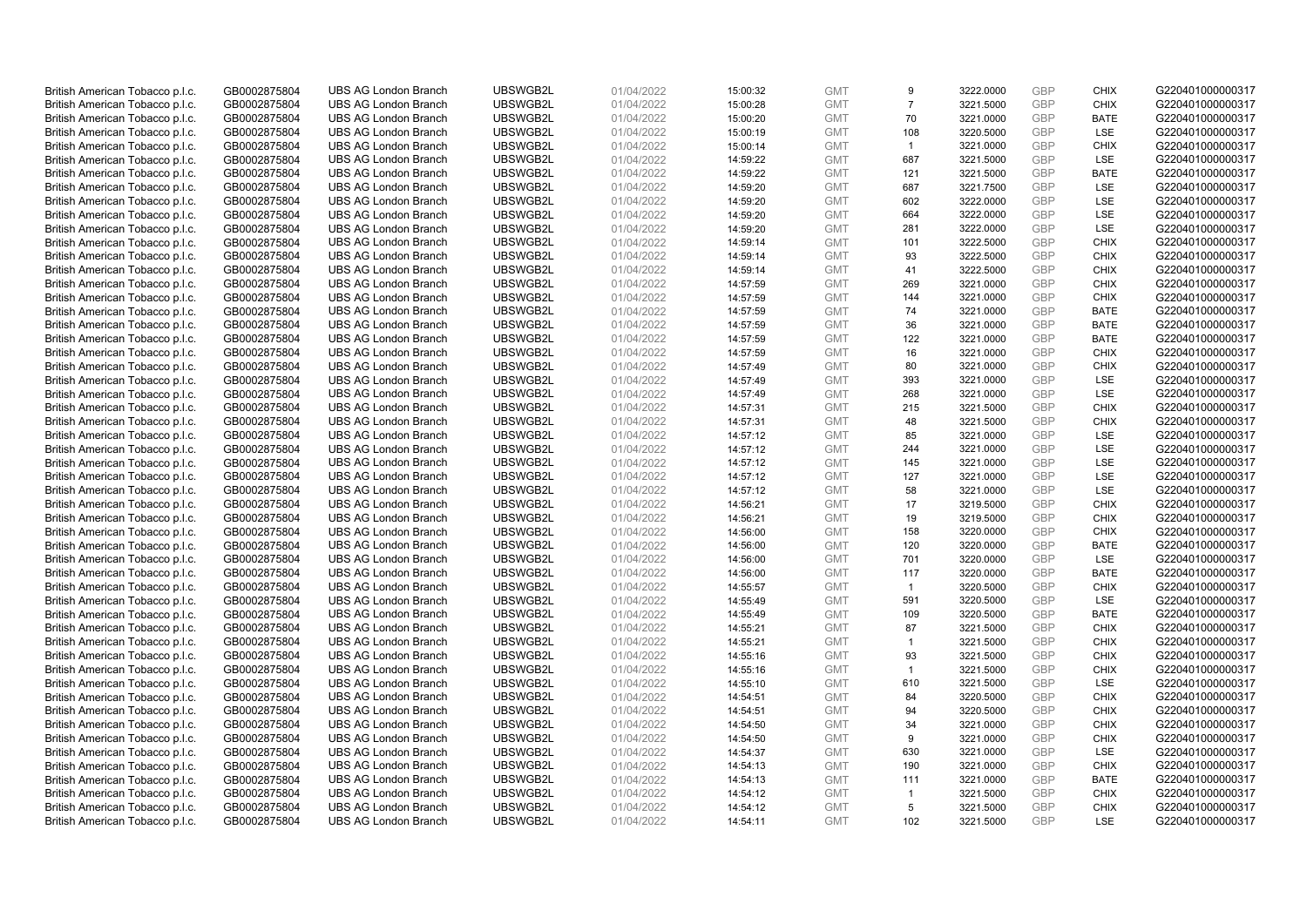| British American Tobacco p.l.c.                                    | GB0002875804                 | <b>UBS AG London Branch</b> | UBSWGB2L             | 01/04/2022 | 14:54:11             | <b>GMT</b>               | 507            | 3221.5000              | <b>GBP</b>        | <b>LSE</b>  | G220401000000317 |
|--------------------------------------------------------------------|------------------------------|-----------------------------|----------------------|------------|----------------------|--------------------------|----------------|------------------------|-------------------|-------------|------------------|
| British American Tobacco p.l.c.                                    | GB0002875804                 | <b>UBS AG London Branch</b> | UBSWGB2L             | 01/04/2022 | 14:53:47             | <b>GMT</b>               | 68             | 3221.5000              | GBP               | <b>BATE</b> | G220401000000317 |
| British American Tobacco p.l.c.                                    | GB0002875804                 | <b>UBS AG London Branch</b> | UBSWGB2L             | 01/04/2022 | 14:53:47             | <b>GMT</b>               | $\overline{7}$ | 3221.5000              | GBP               | <b>BATE</b> | G220401000000317 |
| British American Tobacco p.l.c.                                    | GB0002875804                 | <b>UBS AG London Branch</b> | UBSWGB2L             | 01/04/2022 | 14:53:44             | <b>GMT</b>               | 97             | 3221.5000              | GBP               | <b>CHIX</b> | G220401000000317 |
| British American Tobacco p.l.c.                                    | GB0002875804                 | <b>UBS AG London Branch</b> | UBSWGB2L             | 01/04/2022 | 14:53:44             | <b>GMT</b>               | 104            | 3221.5000              | <b>GBP</b>        | <b>BATE</b> | G220401000000317 |
| British American Tobacco p.l.c.                                    | GB0002875804                 | <b>UBS AG London Branch</b> | UBSWGB2L             | 01/04/2022 | 14:53:44             | <b>GMT</b>               | 612            | 3221.7500              | GBP               | <b>LSE</b>  | G220401000000317 |
| British American Tobacco p.l.c.                                    | GB0002875804                 | <b>UBS AG London Branch</b> | UBSWGB2L             | 01/04/2022 | 14:52:58             | <b>GMT</b>               | 27             | 3221.0000              | <b>GBP</b>        | <b>CHIX</b> | G220401000000317 |
| British American Tobacco p.l.c.                                    | GB0002875804                 | <b>UBS AG London Branch</b> | UBSWGB2L             | 01/04/2022 | 14:52:58             | <b>GMT</b>               | 52             | 3221.0000              | <b>GBP</b>        | <b>CHIX</b> | G220401000000317 |
| British American Tobacco p.l.c.                                    | GB0002875804                 | <b>UBS AG London Branch</b> | UBSWGB2L             | 01/04/2022 | 14:52:58             | <b>GMT</b>               | 36             | 3221.0000              | <b>GBP</b>        | <b>CHIX</b> | G220401000000317 |
| British American Tobacco p.l.c.                                    | GB0002875804                 | <b>UBS AG London Branch</b> | UBSWGB2L             | 01/04/2022 | 14:52:50             | <b>GMT</b>               | 629            | 3221.5000              | <b>GBP</b>        | <b>LSE</b>  | G220401000000317 |
| British American Tobacco p.l.c.                                    | GB0002875804                 | <b>UBS AG London Branch</b> | UBSWGB2L             | 01/04/2022 | 14:52:50             | <b>GMT</b>               | 660            | 3222.0000              | <b>GBP</b>        | LSE         | G220401000000317 |
| British American Tobacco p.l.c.                                    | GB0002875804                 | <b>UBS AG London Branch</b> | UBSWGB2L             | 01/04/2022 | 14:52:26             | <b>GMT</b>               | 85             | 3222.0000              | <b>GBP</b>        | <b>CHIX</b> | G220401000000317 |
| British American Tobacco p.l.c.                                    | GB0002875804                 | <b>UBS AG London Branch</b> | UBSWGB2L             | 01/04/2022 | 14:52:26             | <b>GMT</b>               | 6              | 3221.5000              | GBP               | <b>CHIX</b> | G220401000000317 |
| British American Tobacco p.l.c.                                    | GB0002875804                 | <b>UBS AG London Branch</b> | UBSWGB2L             | 01/04/2022 | 14:52:26             | <b>GMT</b>               | 110            | 3221.5000              | <b>GBP</b>        | <b>BATE</b> | G220401000000317 |
| British American Tobacco p.l.c.                                    | GB0002875804                 | <b>UBS AG London Branch</b> | UBSWGB2L             | 01/04/2022 | 14:52:26             | <b>GMT</b>               | 114            | 3222.0000              | GBP               | <b>BATE</b> | G220401000000317 |
| British American Tobacco p.l.c.                                    | GB0002875804                 | <b>UBS AG London Branch</b> | UBSWGB2L             | 01/04/2022 | 14:52:26             | <b>GMT</b>               | 116            | 3222.0000              | <b>GBP</b>        | <b>BATE</b> | G220401000000317 |
| British American Tobacco p.l.c.                                    | GB0002875804                 | <b>UBS AG London Branch</b> | UBSWGB2L             | 01/04/2022 | 14:52:26             | <b>GMT</b>               | 118            | 3222.0000              | <b>GBP</b>        | <b>CHIX</b> | G220401000000317 |
| British American Tobacco p.l.c.                                    | GB0002875804                 | <b>UBS AG London Branch</b> | UBSWGB2L             | 01/04/2022 | 14:52:16             | <b>GMT</b>               | 637            | 3222.7500              | GBP               | LSE         | G220401000000317 |
| British American Tobacco p.l.c.                                    | GB0002875804                 | <b>UBS AG London Branch</b> | UBSWGB2L             | 01/04/2022 | 14:52:16             | <b>GMT</b>               | $\overline{1}$ | 3223.0000              | GBP               | <b>CHIX</b> | G220401000000317 |
| British American Tobacco p.l.c.                                    | GB0002875804                 | <b>UBS AG London Branch</b> | UBSWGB2L             | 01/04/2022 | 14:52:16             | <b>GMT</b>               | 114            | 3223.5000              | <b>GBP</b>        | <b>CHIX</b> | G220401000000317 |
| British American Tobacco p.l.c.                                    | GB0002875804                 | <b>UBS AG London Branch</b> | UBSWGB2L             | 01/04/2022 | 14:52:07             | <b>GMT</b>               | 634            | 3222.7500              | GBP               | LSE         | G220401000000317 |
| British American Tobacco p.l.c.                                    | GB0002875804                 | <b>UBS AG London Branch</b> | UBSWGB2L             | 01/04/2022 | 14:51:41             | <b>GMT</b>               | 124            | 3222.5000              | GBP               | <b>BATE</b> | G220401000000317 |
| British American Tobacco p.l.c.                                    | GB0002875804                 | <b>UBS AG London Branch</b> | UBSWGB2L             | 01/04/2022 | 14:51:24             | <b>GMT</b>               | 668            | 3222.7500              | GBP               | LSE         | G220401000000317 |
| British American Tobacco p.l.c.                                    | GB0002875804                 | <b>UBS AG London Branch</b> | UBSWGB2L             | 01/04/2022 | 14:51:24             | <b>GMT</b>               | 119            | 3223.0000              | <b>GBP</b>        | <b>CHIX</b> | G220401000000317 |
| British American Tobacco p.l.c.                                    | GB0002875804                 | <b>UBS AG London Branch</b> | UBSWGB2L             | 01/04/2022 | 14:51:08             | <b>GMT</b>               | 46             | 3222.5000              | <b>GBP</b>        | <b>CHIX</b> | G220401000000317 |
| British American Tobacco p.l.c.                                    | GB0002875804                 | <b>UBS AG London Branch</b> | UBSWGB2L             | 01/04/2022 | 14:51:06             | <b>GMT</b>               | 601            | 3222.2500              | <b>GBP</b>        | LSE         | G220401000000317 |
| British American Tobacco p.l.c.                                    | GB0002875804                 | <b>UBS AG London Branch</b> | UBSWGB2L             | 01/04/2022 | 14:51:00             | <b>GMT</b>               | 680            | 3221.7500              | <b>GBP</b>        | LSE         | G220401000000317 |
| British American Tobacco p.l.c.                                    | GB0002875804                 | <b>UBS AG London Branch</b> | UBSWGB2L             | 01/04/2022 | 14:50:55             | <b>GMT</b>               | 60             | 3222.0000              | <b>GBP</b>        | <b>CHIX</b> | G220401000000317 |
| British American Tobacco p.l.c.                                    | GB0002875804                 | <b>UBS AG London Branch</b> | UBSWGB2L             | 01/04/2022 | 14:50:34             | <b>GMT</b>               | 24             | 3222.0000              | GBP               | <b>CHIX</b> | G220401000000317 |
| British American Tobacco p.l.c.                                    | GB0002875804                 | <b>UBS AG London Branch</b> | UBSWGB2L             | 01/04/2022 | 14:50:34             | <b>GMT</b>               | 200            | 3221.5000              | GBP               | <b>CHIX</b> | G220401000000317 |
| British American Tobacco p.l.c.                                    | GB0002875804                 | <b>UBS AG London Branch</b> | UBSWGB2L             | 01/04/2022 | 14:50:34             | <b>GMT</b>               | $\overline{1}$ | 3221.5000              | <b>GBP</b>        | <b>CHIX</b> | G220401000000317 |
|                                                                    | GB0002875804                 | <b>UBS AG London Branch</b> | UBSWGB2L             | 01/04/2022 | 14:50:28             | <b>GMT</b>               | 101            | 3221.5000              | <b>GBP</b>        | <b>BATE</b> | G220401000000317 |
| British American Tobacco p.l.c.<br>British American Tobacco p.l.c. | GB0002875804                 | <b>UBS AG London Branch</b> | UBSWGB2L             | 01/04/2022 | 14:50:26             | <b>GMT</b>               | 580            | 3221.7500              | GBP               | <b>LSE</b>  | G220401000000317 |
| British American Tobacco p.l.c.                                    | GB0002875804                 | <b>UBS AG London Branch</b> | UBSWGB2L             | 01/04/2022 | 14:50:09             | <b>GMT</b>               | 178            | 3222.5000              | <b>GBP</b>        | <b>CHIX</b> | G220401000000317 |
| British American Tobacco p.l.c.                                    | GB0002875804                 | <b>UBS AG London Branch</b> | UBSWGB2L             | 01/04/2022 | 14:50:08             | <b>GMT</b>               | 1009           | 3221.7500              | <b>GBP</b>        | LSE         | G220401000000317 |
| British American Tobacco p.l.c.                                    | GB0002875804                 | <b>UBS AG London Branch</b> | UBSWGB2L             | 01/04/2022 | 14:49:56             | <b>GMT</b>               | 633            | 3221.5000              | <b>GBP</b>        | <b>LSE</b>  | G220401000000317 |
| British American Tobacco p.l.c.                                    | GB0002875804                 | <b>UBS AG London Branch</b> | UBSWGB2L             | 01/04/2022 |                      | <b>GMT</b>               | 111            |                        | GBP               | <b>CHIX</b> | G220401000000317 |
|                                                                    | GB0002875804                 | <b>UBS AG London Branch</b> | UBSWGB2L             | 01/04/2022 | 14:49:56             | <b>GMT</b>               | 119            | 3222.0000<br>3222.0000 | <b>GBP</b>        | <b>BATE</b> | G220401000000317 |
| British American Tobacco p.l.c.                                    |                              | <b>UBS AG London Branch</b> | UBSWGB2L             | 01/04/2022 | 14:49:56             |                          | 105            | 3222.0000              | GBP               | <b>CHIX</b> | G220401000000317 |
| British American Tobacco p.l.c.                                    | GB0002875804<br>GB0002875804 | <b>UBS AG London Branch</b> | UBSWGB2L             | 01/04/2022 | 14:49:56             | <b>GMT</b><br><b>GMT</b> | 609            | 3222.0000              | <b>GBP</b>        | LSE         | G220401000000317 |
| British American Tobacco p.l.c.<br>British American Tobacco p.l.c. | GB0002875804                 | <b>UBS AG London Branch</b> | UBSWGB2L             | 01/04/2022 | 14:49:56<br>14:49:56 | <b>GMT</b>               | 118            | 3222.0000              | <b>GBP</b>        | <b>BATE</b> | G220401000000317 |
|                                                                    |                              | <b>UBS AG London Branch</b> | UBSWGB2L             |            |                      | <b>GMT</b>               | 1173           | 3221.7500              | GBP               | LSE         | G220401000000317 |
| British American Tobacco p.l.c.                                    | GB0002875804                 |                             |                      | 01/04/2022 | 14:49:22             |                          |                |                        | <b>GBP</b>        |             |                  |
| British American Tobacco p.l.c.                                    | GB0002875804                 | <b>UBS AG London Branch</b> | UBSWGB2L             | 01/04/2022 | 14:49:22             | <b>GMT</b>               | 79             | 3222.0000              |                   | <b>CHIX</b> | G220401000000317 |
| British American Tobacco p.l.c.                                    | GB0002875804                 | <b>UBS AG London Branch</b> | UBSWGB2L<br>UBSWGB2L | 01/04/2022 | 14:49:22             | <b>GMT</b>               | 44<br>144      | 3222.0000              | GBP               | <b>CHIX</b> | G220401000000317 |
| British American Tobacco p.l.c.                                    | GB0002875804                 | <b>UBS AG London Branch</b> |                      | 01/04/2022 | 14:49:11             | <b>GMT</b>               |                | 3222.0000              | <b>GBP</b><br>GBP | <b>CHIX</b> | G220401000000317 |
| British American Tobacco p.l.c.                                    | GB0002875804                 | <b>UBS AG London Branch</b> | UBSWGB2L             | 01/04/2022 | 14:49:00             | <b>GMT</b>               | 614            | 3221.0000              |                   | LSE         | G220401000000317 |
| British American Tobacco p.l.c.                                    | GB0002875804                 | <b>UBS AG London Branch</b> | UBSWGB2L             | 01/04/2022 | 14:48:40             | <b>GMT</b>               | 232            | 3221.0000              | <b>GBP</b>        | <b>CHIX</b> | G220401000000317 |
| British American Tobacco p.l.c.                                    | GB0002875804                 | <b>UBS AG London Branch</b> | UBSWGB2L             | 01/04/2022 | 14:47:58             | <b>GMT</b>               | 108            | 3220.5000              | GBP               | <b>BATE</b> | G220401000000317 |
| British American Tobacco p.l.c.                                    | GB0002875804                 | <b>UBS AG London Branch</b> | UBSWGB2L             | 01/04/2022 | 14:47:58             | <b>GMT</b>               | 9              | 3220.5000              | <b>GBP</b>        | <b>BATE</b> | G220401000000317 |
| British American Tobacco p.l.c.                                    | GB0002875804                 | <b>UBS AG London Branch</b> | UBSWGB2L             | 01/04/2022 | 14:47:50             | <b>GMT</b>               | 638            | 3221.0000              | GBP               | <b>LSE</b>  | G220401000000317 |
| British American Tobacco p.l.c.                                    | GB0002875804                 | <b>UBS AG London Branch</b> | UBSWGB2L             | 01/04/2022 | 14:47:50             | <b>GMT</b>               | 110            | 3221.0000              | GBP               | <b>BATE</b> | G220401000000317 |
| British American Tobacco p.l.c.                                    | GB0002875804                 | <b>UBS AG London Branch</b> | UBSWGB2L             | 01/04/2022 | 14:47:50             | <b>GMT</b>               | 98             | 3221.0000              | GBP               | <b>CHIX</b> | G220401000000317 |
| British American Tobacco p.l.c.                                    | GB0002875804                 | <b>UBS AG London Branch</b> | UBSWGB2L             | 01/04/2022 | 14:47:50             | <b>GMT</b>               | 121            | 3221.0000              | GBP               | <b>BATE</b> | G220401000000317 |
| British American Tobacco p.l.c.                                    | GB0002875804                 | <b>UBS AG London Branch</b> | UBSWGB2L             | 01/04/2022 | 14:47:32             | <b>GMT</b>               | 157            | 3222.0000              | GBP               | <b>CHIX</b> | G220401000000317 |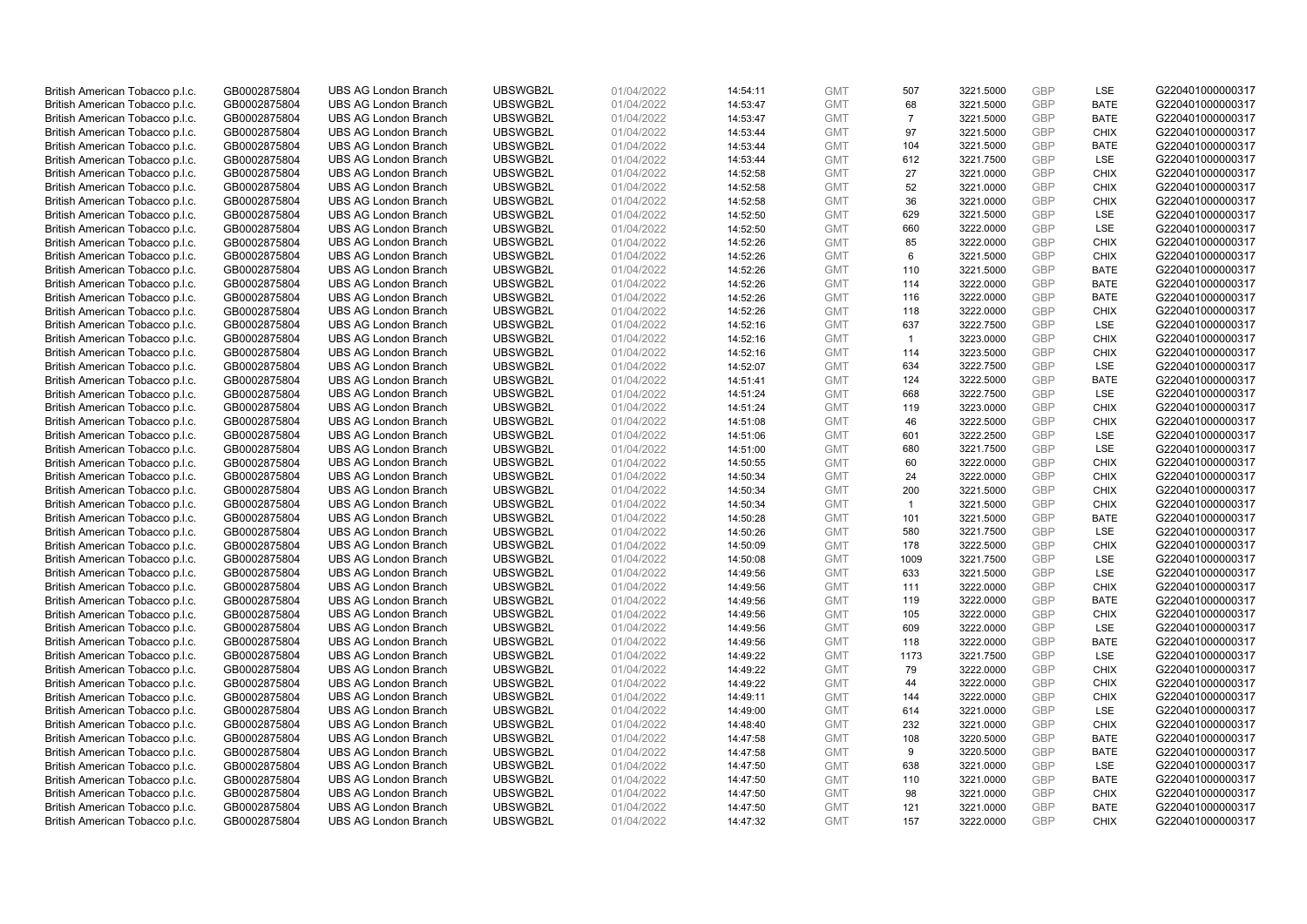| British American Tobacco p.l.c. | GB0002875804 | <b>UBS AG London Branch</b> | UBSWGB2L | 01/04/2022 | 14:47:32 | <b>GMT</b>               | $\overline{1}$       | 3222.0000 | <b>GBP</b> | <b>CHIX</b>               | G220401000000317 |
|---------------------------------|--------------|-----------------------------|----------|------------|----------|--------------------------|----------------------|-----------|------------|---------------------------|------------------|
| British American Tobacco p.l.c. | GB0002875804 | <b>UBS AG London Branch</b> | UBSWGB2L | 01/04/2022 | 14:47:32 | <b>GMT</b>               | 118                  | 3221.5000 | GBP        | <b>BATE</b>               | G220401000000317 |
| British American Tobacco p.l.c. | GB0002875804 | <b>UBS AG London Branch</b> | UBSWGB2L | 01/04/2022 | 14:47:32 | <b>GMT</b>               | 652                  | 3221.5000 | <b>GBP</b> | <b>LSE</b>                | G220401000000317 |
| British American Tobacco p.l.c. | GB0002875804 | <b>UBS AG London Branch</b> | UBSWGB2L | 01/04/2022 | 14:47:32 | <b>GMT</b>               | 26                   | 3221.5000 | <b>GBP</b> | LSE                       | G220401000000317 |
| British American Tobacco p.l.c. | GB0002875804 | <b>UBS AG London Branch</b> | UBSWGB2L | 01/04/2022 | 14:47:31 | <b>GMT</b>               | $\mathbf{1}$         | 3222.0000 | <b>GBP</b> | <b>CHIX</b>               | G220401000000317 |
| British American Tobacco p.l.c. | GB0002875804 | <b>UBS AG London Branch</b> | UBSWGB2L | 01/04/2022 | 14:47:29 | <b>GMT</b>               | $\blacktriangleleft$ | 3222.0000 | GBP        | <b>CHIX</b>               | G220401000000317 |
| British American Tobacco p.l.c. | GB0002875804 | <b>UBS AG London Branch</b> | UBSWGB2L | 01/04/2022 | 14:47:28 | <b>GMT</b>               | $\overline{7}$       | 3222.0000 | <b>GBP</b> | <b>CHIX</b>               | G220401000000317 |
| British American Tobacco p.l.c. | GB0002875804 | <b>UBS AG London Branch</b> | UBSWGB2L | 01/04/2022 | 14:47:13 | <b>GMT</b>               | 250                  | 3221.5000 | <b>GBP</b> | LSE                       | G220401000000317 |
| British American Tobacco p.l.c. | GB0002875804 | <b>UBS AG London Branch</b> | UBSWGB2L | 01/04/2022 | 14:47:13 | <b>GMT</b>               | 75                   | 3221.5000 | <b>GBP</b> | <b>LSE</b>                | G220401000000317 |
| British American Tobacco p.l.c. | GB0002875804 | <b>UBS AG London Branch</b> | UBSWGB2L | 01/04/2022 | 14:47:13 | <b>GMT</b>               | 250                  | 3221.5000 | <b>GBP</b> | <b>LSE</b>                | G220401000000317 |
| British American Tobacco p.l.c. | GB0002875804 | <b>UBS AG London Branch</b> | UBSWGB2L | 01/04/2022 | 14:47:13 | <b>GMT</b>               | 197                  | 3221.5000 | <b>GBP</b> | <b>CHIX</b>               | G220401000000317 |
| British American Tobacco p.l.c. | GB0002875804 | <b>UBS AG London Branch</b> | UBSWGB2L | 01/04/2022 | 14:47:13 | <b>GMT</b>               | 983                  | 3221.5000 | <b>GBP</b> | <b>LSE</b>                | G220401000000317 |
| British American Tobacco p.l.c. | GB0002875804 | <b>UBS AG London Branch</b> | UBSWGB2L | 01/04/2022 | 14:47:13 | <b>GMT</b>               | 82                   | 3221.5000 | <b>GBP</b> | <b>CHIX</b>               | G220401000000317 |
| British American Tobacco p.l.c. | GB0002875804 | <b>UBS AG London Branch</b> | UBSWGB2L | 01/04/2022 | 14:46:21 | <b>GMT</b>               | 85                   | 3221.0000 | <b>GBP</b> | <b>CHIX</b>               | G220401000000317 |
| British American Tobacco p.l.c. | GB0002875804 | <b>UBS AG London Branch</b> | UBSWGB2L | 01/04/2022 | 14:46:21 | <b>GMT</b>               | 90                   | 3221.0000 | GBP        | <b>CHIX</b>               | G220401000000317 |
| British American Tobacco p.l.c. | GB0002875804 | <b>UBS AG London Branch</b> | UBSWGB2L | 01/04/2022 | 14:45:39 | <b>GMT</b>               | 132                  | 3220.5000 | <b>GBP</b> | <b>BATE</b>               | G220401000000317 |
| British American Tobacco p.l.c. | GB0002875804 | <b>UBS AG London Branch</b> | UBSWGB2L | 01/04/2022 | 14:45:39 | <b>GMT</b>               | 57                   | 3220.5000 | GBP        | <b>BATE</b>               | G220401000000317 |
| British American Tobacco p.l.c. | GB0002875804 | <b>UBS AG London Branch</b> | UBSWGB2L | 01/04/2022 | 14:45:39 | <b>GMT</b>               | 116                  | 3221.0000 | GBP        | <b>BATE</b>               | G220401000000317 |
| British American Tobacco p.l.c. | GB0002875804 | <b>UBS AG London Branch</b> | UBSWGB2L | 01/04/2022 | 14:45:39 | <b>GMT</b>               | 128                  | 3221.0000 | <b>GBP</b> | <b>CHIX</b>               | G220401000000317 |
| British American Tobacco p.l.c. | GB0002875804 | <b>UBS AG London Branch</b> | UBSWGB2L | 01/04/2022 | 14:45:39 | <b>GMT</b>               | 279                  | 3221.0000 | <b>GBP</b> | <b>LSE</b>                | G220401000000317 |
| British American Tobacco p.l.c. | GB0002875804 | <b>UBS AG London Branch</b> | UBSWGB2L | 01/04/2022 | 14:45:39 | <b>GMT</b>               | 122                  | 3221.0000 | GBP        | <b>BATE</b>               | G220401000000317 |
| British American Tobacco p.l.c. | GB0002875804 | <b>UBS AG London Branch</b> | UBSWGB2L | 01/04/2022 | 14:45:39 | <b>GMT</b>               | 373                  | 3221.0000 | GBP        | <b>LSE</b>                | G220401000000317 |
| British American Tobacco p.l.c. | GB0002875804 | <b>UBS AG London Branch</b> | UBSWGB2L | 01/04/2022 | 14:45:15 | <b>GMT</b>               | 40                   | 3221.5000 | GBP        | <b>CHIX</b>               | G220401000000317 |
| British American Tobacco p.l.c. | GB0002875804 | <b>UBS AG London Branch</b> | UBSWGB2L | 01/04/2022 | 14:45:15 | <b>GMT</b>               | 81                   | 3221.5000 | <b>GBP</b> | <b>CHIX</b>               | G220401000000317 |
| British American Tobacco p.l.c. | GB0002875804 | <b>UBS AG London Branch</b> | UBSWGB2L | 01/04/2022 | 14:45:15 | <b>GMT</b>               | 52                   | 3221.5000 | <b>GBP</b> | <b>CHIX</b>               | G220401000000317 |
| British American Tobacco p.l.c. | GB0002875804 | <b>UBS AG London Branch</b> | UBSWGB2L | 01/04/2022 | 14:45:15 | <b>GMT</b>               | 46                   | 3221.5000 | <b>GBP</b> | <b>CHIX</b>               | G220401000000317 |
| British American Tobacco p.l.c. | GB0002875804 | <b>UBS AG London Branch</b> | UBSWGB2L | 01/04/2022 | 14:44:57 | <b>GMT</b>               | 705                  | 3221.5000 | <b>GBP</b> | LSE                       | G220401000000317 |
| British American Tobacco p.l.c. | GB0002875804 | <b>UBS AG London Branch</b> | UBSWGB2L | 01/04/2022 | 14:44:50 | <b>GMT</b>               | 701                  | 3221.7500 | <b>GBP</b> | LSE                       | G220401000000317 |
| British American Tobacco p.l.c. | GB0002875804 | <b>UBS AG London Branch</b> | UBSWGB2L | 01/04/2022 | 14:44:50 | <b>GMT</b>               | 614                  | 3222.0000 | <b>GBP</b> | LSE                       | G220401000000317 |
| British American Tobacco p.l.c. | GB0002875804 | <b>UBS AG London Branch</b> | UBSWGB2L | 01/04/2022 | 14:44:50 | <b>GMT</b>               | 97                   | 3222.0000 | GBP        | <b>CHIX</b>               | G220401000000317 |
| British American Tobacco p.l.c. | GB0002875804 | <b>UBS AG London Branch</b> | UBSWGB2L | 01/04/2022 | 14:44:50 | <b>GMT</b>               | 81                   | 3222.0000 | <b>GBP</b> | <b>CHIX</b>               | G220401000000317 |
| British American Tobacco p.l.c. | GB0002875804 | <b>UBS AG London Branch</b> | UBSWGB2L | 01/04/2022 | 14:44:49 | <b>GMT</b>               | 76                   | 3222.0000 | <b>GBP</b> | <b>CHIX</b>               | G220401000000317 |
| British American Tobacco p.l.c. | GB0002875804 | <b>UBS AG London Branch</b> | UBSWGB2L | 01/04/2022 | 14:44:49 | <b>GMT</b>               | 1118                 | 3222.2500 | <b>GBP</b> | LSE                       | G220401000000317 |
| British American Tobacco p.l.c. | GB0002875804 | <b>UBS AG London Branch</b> | UBSWGB2L | 01/04/2022 | 14:43:57 | <b>GMT</b>               | 47                   | 3219.5000 | <b>GBP</b> | <b>BATE</b>               | G220401000000317 |
| British American Tobacco p.l.c. | GB0002875804 | <b>UBS AG London Branch</b> | UBSWGB2L | 01/04/2022 | 14:43:57 | <b>GMT</b>               | 90                   | 3219.5000 | <b>GBP</b> | <b>CHIX</b>               | G220401000000317 |
| British American Tobacco p.l.c. | GB0002875804 | <b>UBS AG London Branch</b> | UBSWGB2L | 01/04/2022 | 14:43:57 | <b>GMT</b>               | 55                   | 3219.5000 | <b>GBP</b> | <b>CHIX</b>               | G220401000000317 |
| British American Tobacco p.l.c. | GB0002875804 | <b>UBS AG London Branch</b> | UBSWGB2L | 01/04/2022 | 14:43:57 | <b>GMT</b>               | 105                  | 3219.5000 | GBP        | <b>CHIX</b>               | G220401000000317 |
| British American Tobacco p.l.c. | GB0002875804 | <b>UBS AG London Branch</b> | UBSWGB2L | 01/04/2022 | 14:43:57 | <b>GMT</b>               | 57                   | 3219.5000 | <b>GBP</b> | <b>CHIX</b>               | G220401000000317 |
| British American Tobacco p.l.c. | GB0002875804 | <b>UBS AG London Branch</b> | UBSWGB2L | 01/04/2022 | 14:43:54 | <b>GMT</b>               | 612                  | 3219.5000 | <b>GBP</b> | <b>LSE</b>                | G220401000000317 |
| British American Tobacco p.l.c. | GB0002875804 | <b>UBS AG London Branch</b> | UBSWGB2L | 01/04/2022 | 14:43:29 | <b>GMT</b>               | 108                  | 3220.0000 | <b>GBP</b> | <b>CHIX</b>               | G220401000000317 |
| British American Tobacco p.l.c. | GB0002875804 | <b>UBS AG London Branch</b> | UBSWGB2L | 01/04/2022 | 14:43:05 | <b>GMT</b>               | 638                  | 3219.0000 | <b>GBP</b> | <b>LSE</b>                | G220401000000317 |
| British American Tobacco p.l.c. | GB0002875804 | <b>UBS AG London Branch</b> | UBSWGB2L | 01/04/2022 | 14:42:51 | <b>GMT</b>               | 119                  | 3219.0000 | <b>GBP</b> | <b>BATE</b>               | G220401000000317 |
| British American Tobacco p.l.c. | GB0002875804 | <b>UBS AG London Branch</b> | UBSWGB2L | 01/04/2022 | 14:42:51 | <b>GMT</b>               | 654                  | 3219.5000 | <b>GBP</b> | <b>LSE</b>                | G220401000000317 |
| British American Tobacco p.l.c. | GB0002875804 | <b>UBS AG London Branch</b> | UBSWGB2L | 01/04/2022 | 14:42:51 | <b>GMT</b>               | 11                   | 3219.5000 | <b>GBP</b> | LSE                       | G220401000000317 |
| British American Tobacco p.l.c. | GB0002875804 | <b>UBS AG London Branch</b> | UBSWGB2L | 01/04/2022 | 14:42:51 | <b>GMT</b>               | 155                  | 3219.5000 | <b>GBP</b> | <b>CHIX</b>               | G220401000000317 |
| British American Tobacco p.l.c. | GB0002875804 | <b>UBS AG London Branch</b> | UBSWGB2L | 01/04/2022 | 14:42:31 | <b>GMT</b>               | 744                  | 3219.5000 | <b>GBP</b> | LSE                       | G220401000000317 |
| British American Tobacco p.l.c. | GB0002875804 | <b>UBS AG London Branch</b> | UBSWGB2L | 01/04/2022 | 14:42:29 | <b>GMT</b>               | 12                   | 3220.0000 | <b>GBP</b> | LSE                       | G220401000000317 |
| British American Tobacco p.l.c. | GB0002875804 | <b>UBS AG London Branch</b> | UBSWGB2L | 01/04/2022 | 14:42:29 | <b>GMT</b>               | 128                  | 3220.0000 | <b>GBP</b> | <b>CHIX</b>               | G220401000000317 |
| British American Tobacco p.l.c. | GB0002875804 | <b>UBS AG London Branch</b> | UBSWGB2L | 01/04/2022 | 14:42:29 | <b>GMT</b>               | 902                  | 3220.0000 | <b>GBP</b> | LSE                       | G220401000000317 |
| British American Tobacco p.l.c. | GB0002875804 | <b>UBS AG London Branch</b> | UBSWGB2L | 01/04/2022 | 14:42:29 | <b>GMT</b>               | 104                  | 3220.0000 | GBP        | <b>BATE</b>               | G220401000000317 |
| British American Tobacco p.l.c. | GB0002875804 | <b>UBS AG London Branch</b> | UBSWGB2L | 01/04/2022 | 14:42:15 | <b>GMT</b>               | 125                  | 3220.5000 | GBP        | <b>BATE</b>               | G220401000000317 |
| British American Tobacco p.l.c. | GB0002875804 | <b>UBS AG London Branch</b> | UBSWGB2L | 01/04/2022 | 14:42:02 | <b>GMT</b>               | 90                   | 3221.0000 | <b>GBP</b> | <b>CHIX</b>               | G220401000000317 |
| British American Tobacco p.l.c. | GB0002875804 | <b>UBS AG London Branch</b> | UBSWGB2L | 01/04/2022 | 14:42:02 | <b>GMT</b><br><b>GMT</b> | 991<br>138           | 3221.0000 | GBP<br>GBP | <b>LSE</b><br><b>BATE</b> | G220401000000317 |
| British American Tobacco p.l.c. | GB0002875804 | <b>UBS AG London Branch</b> | UBSWGB2L | 01/04/2022 | 14:42:02 |                          |                      | 3221.0000 |            |                           | G220401000000317 |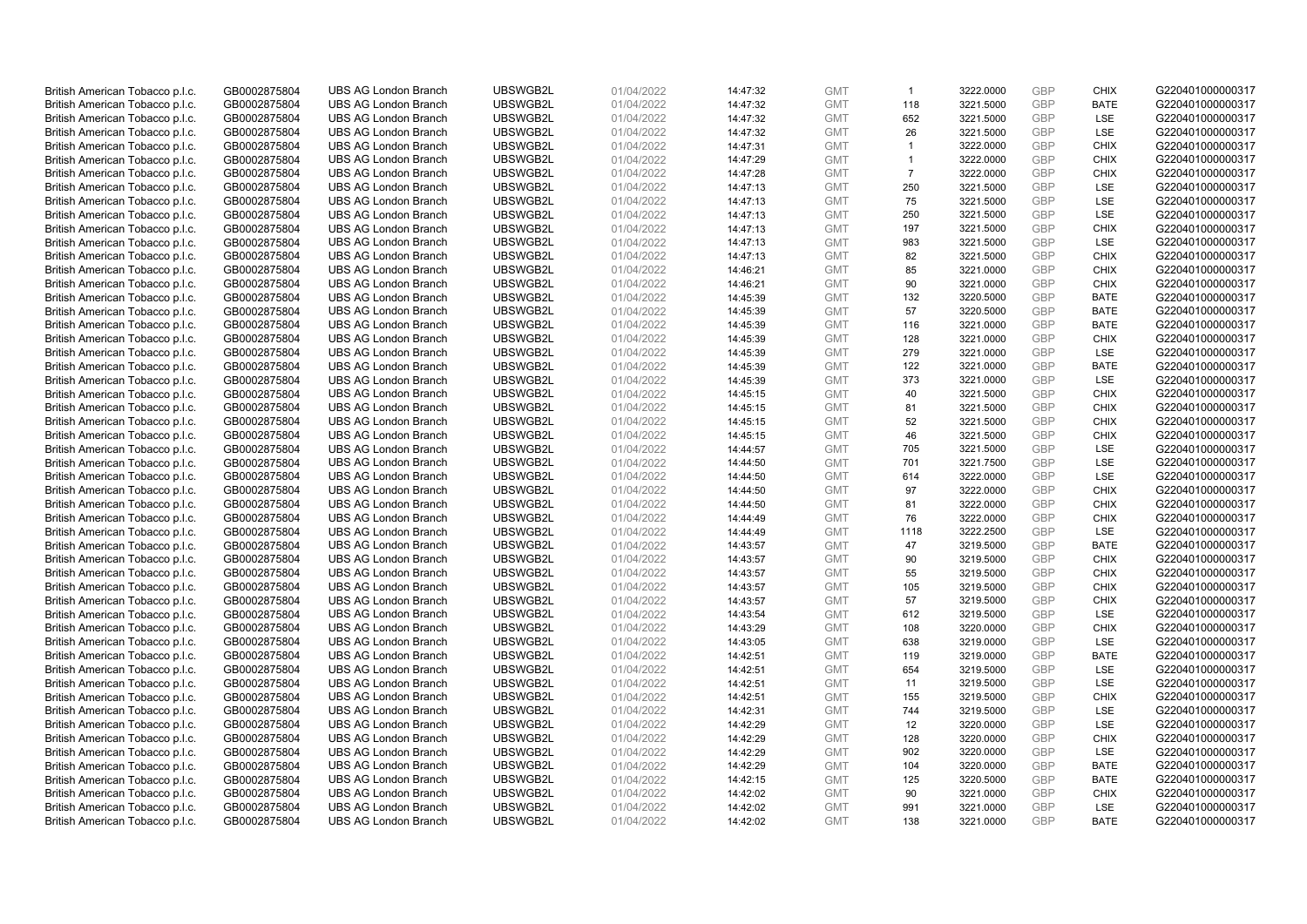| British American Tobacco p.l.c. | GB0002875804 | <b>UBS AG London Branch</b> | UBSWGB2L             | 01/04/2022 | 14:42:02 | <b>GMT</b> | 111      | 3221.0000 | <b>GBP</b>               | <b>CHIX</b>               | G220401000000317 |
|---------------------------------|--------------|-----------------------------|----------------------|------------|----------|------------|----------|-----------|--------------------------|---------------------------|------------------|
| British American Tobacco p.l.c. | GB0002875804 | <b>UBS AG London Branch</b> | UBSWGB2L             | 01/04/2022 | 14:41:51 | <b>GMT</b> | 91       | 3222.0000 | <b>GBP</b>               | <b>CHIX</b>               | G220401000000317 |
| British American Tobacco p.l.c. | GB0002875804 | <b>UBS AG London Branch</b> | UBSWGB2L             | 01/04/2022 | 14:40:46 | <b>GMT</b> | 688      | 3222.0000 | <b>GBP</b>               | LSE                       | G220401000000317 |
| British American Tobacco p.l.c. | GB0002875804 | <b>UBS AG London Branch</b> | UBSWGB2L             | 01/04/2022 | 14:40:46 | <b>GMT</b> | 95       | 3222.0000 | GBP                      | <b>CHIX</b>               | G220401000000317 |
| British American Tobacco p.l.c. | GB0002875804 | <b>UBS AG London Branch</b> | UBSWGB2L             | 01/04/2022 | 14:40:46 | <b>GMT</b> | 134      | 3222.0000 | <b>GBP</b>               | <b>BATE</b>               | G220401000000317 |
| British American Tobacco p.l.c. | GB0002875804 | <b>UBS AG London Branch</b> | UBSWGB2L             | 01/04/2022 | 14:40:46 | <b>GMT</b> | 82       | 3222.0000 | <b>GBP</b>               | <b>CHIX</b>               | G220401000000317 |
| British American Tobacco p.l.c. | GB0002875804 | <b>UBS AG London Branch</b> | UBSWGB2L             | 01/04/2022 | 14:40:37 | <b>GMT</b> | 638      | 3222.2500 | <b>GBP</b>               | LSE                       | G220401000000317 |
| British American Tobacco p.l.c. | GB0002875804 | <b>UBS AG London Branch</b> | UBSWGB2L             | 01/04/2022 | 14:40:36 | <b>GMT</b> | 650      | 3223.0000 | <b>GBP</b>               | LSE                       | G220401000000317 |
| British American Tobacco p.l.c. | GB0002875804 | <b>UBS AG London Branch</b> | UBSWGB2L             | 01/04/2022 | 14:40:36 | <b>GMT</b> | 758      | 3223.0000 | <b>GBP</b>               | LSE                       | G220401000000317 |
| British American Tobacco p.l.c. | GB0002875804 | <b>UBS AG London Branch</b> | UBSWGB2L             | 01/04/2022 | 14:40:36 | <b>GMT</b> | 14       | 3223.0000 | <b>GBP</b>               | <b>CHIX</b>               | G220401000000317 |
| British American Tobacco p.l.c. | GB0002875804 | <b>UBS AG London Branch</b> | UBSWGB2L             | 01/04/2022 | 14:40:36 | <b>GMT</b> | 84       | 3223.0000 | <b>GBP</b>               | <b>CHIX</b>               | G220401000000317 |
| British American Tobacco p.l.c. | GB0002875804 | <b>UBS AG London Branch</b> | UBSWGB2L             | 01/04/2022 | 14:40:36 | <b>GMT</b> | 158      | 3223.0000 | <b>GBP</b>               | <b>BATE</b>               | G220401000000317 |
| British American Tobacco p.l.c. | GB0002875804 | <b>UBS AG London Branch</b> | UBSWGB2L             | 01/04/2022 | 14:40:30 | <b>GMT</b> | 108      | 3223.5000 | <b>GBP</b>               | <b>BATE</b>               | G220401000000317 |
| British American Tobacco p.l.c. | GB0002875804 | <b>UBS AG London Branch</b> | UBSWGB2L             | 01/04/2022 | 14:40:30 | <b>GMT</b> | 194      | 3223.5000 | <b>GBP</b>               | <b>CHIX</b>               | G220401000000317 |
| British American Tobacco p.l.c. | GB0002875804 | <b>UBS AG London Branch</b> | UBSWGB2L             | 01/04/2022 | 14:40:30 | <b>GMT</b> | 588      | 3223.5000 | <b>GBP</b>               | <b>LSE</b>                | G220401000000317 |
| British American Tobacco p.l.c. | GB0002875804 | <b>UBS AG London Branch</b> | UBSWGB2L             | 01/04/2022 | 14:39:55 | <b>GMT</b> | 601      | 3222.5000 | <b>GBP</b>               | LSE                       | G220401000000317 |
| British American Tobacco p.l.c. | GB0002875804 | <b>UBS AG London Branch</b> | UBSWGB2L             | 01/04/2022 | 14:39:55 | <b>GMT</b> | 879      | 3222.5000 | <b>GBP</b>               | LSE                       | G220401000000317 |
| British American Tobacco p.l.c. | GB0002875804 | <b>UBS AG London Branch</b> | UBSWGB2L             | 01/04/2022 | 14:39:55 | <b>GMT</b> | 57       | 3222.5000 | GBP                      | <b>BATE</b>               | G220401000000317 |
| British American Tobacco p.l.c. | GB0002875804 | <b>UBS AG London Branch</b> | UBSWGB2L             | 01/04/2022 | 14:39:55 | <b>GMT</b> | 50       | 3222.5000 | <b>GBP</b>               | <b>BATE</b>               | G220401000000317 |
| British American Tobacco p.l.c. | GB0002875804 | <b>UBS AG London Branch</b> | UBSWGB2L             | 01/04/2022 | 14:39:53 | <b>GMT</b> | 108      | 3223.0000 | <b>GBP</b>               | <b>CHIX</b>               | G220401000000317 |
| British American Tobacco p.l.c. | GB0002875804 | <b>UBS AG London Branch</b> | UBSWGB2L             | 01/04/2022 | 14:39:53 | <b>GMT</b> | 131      | 3223.0000 | <b>GBP</b>               | <b>CHIX</b>               | G220401000000317 |
| British American Tobacco p.l.c. | GB0002875804 | <b>UBS AG London Branch</b> | UBSWGB2L             | 01/04/2022 | 14:39:53 | <b>GMT</b> | 10       | 3223.0000 | <b>GBP</b>               | <b>CHIX</b>               | G220401000000317 |
| British American Tobacco p.l.c. | GB0002875804 | <b>UBS AG London Branch</b> | UBSWGB2L             | 01/04/2022 | 14:39:53 | <b>GMT</b> | 8        | 3223.0000 | <b>GBP</b>               | <b>CHIX</b>               | G220401000000317 |
| British American Tobacco p.l.c. | GB0002875804 | <b>UBS AG London Branch</b> | UBSWGB2L             | 01/04/2022 | 14:39:53 | <b>GMT</b> | 34       | 3223.0000 | <b>GBP</b>               | <b>CHIX</b>               | G220401000000317 |
| British American Tobacco p.l.c. | GB0002875804 | <b>UBS AG London Branch</b> | UBSWGB2L             | 01/04/2022 | 14:39:53 | <b>GMT</b> | 13       | 3223.0000 | <b>GBP</b>               | <b>CHIX</b>               | G220401000000317 |
| British American Tobacco p.l.c. | GB0002875804 | <b>UBS AG London Branch</b> | UBSWGB2L             | 01/04/2022 | 14:39:52 | <b>GMT</b> | 101      | 3222.5000 | <b>GBP</b>               | <b>BATE</b>               | G220401000000317 |
| British American Tobacco p.l.c. | GB0002875804 | <b>UBS AG London Branch</b> | UBSWGB2L             | 01/04/2022 | 14:39:25 | <b>GMT</b> | 26       | 3222.5000 | <b>GBP</b>               | <b>CHIX</b>               | G220401000000317 |
| British American Tobacco p.l.c. | GB0002875804 | <b>UBS AG London Branch</b> | UBSWGB2L             | 01/04/2022 | 14:39:25 | <b>GMT</b> | 72       | 3222.5000 | <b>GBP</b>               | <b>CHIX</b>               | G220401000000317 |
| British American Tobacco p.l.c. | GB0002875804 | <b>UBS AG London Branch</b> | UBSWGB2L             | 01/04/2022 | 14:39:17 | <b>GMT</b> | 683      | 3222.5000 | GBP                      | <b>LSE</b>                | G220401000000317 |
| British American Tobacco p.l.c. | GB0002875804 | <b>UBS AG London Branch</b> | UBSWGB2L             | 01/04/2022 | 14:39:07 | <b>GMT</b> | 3        | 3222.0000 | <b>GBP</b>               | <b>CHIX</b>               | G220401000000317 |
| British American Tobacco p.l.c. | GB0002875804 | <b>UBS AG London Branch</b> | UBSWGB2L             | 01/04/2022 | 14:39:07 | <b>GMT</b> | 263      | 3222.0000 | GBP                      | <b>CHIX</b>               | G220401000000317 |
| British American Tobacco p.l.c. | GB0002875804 | <b>UBS AG London Branch</b> | UBSWGB2L             | 01/04/2022 | 14:38:06 | <b>GMT</b> | 666      | 3219.0000 | <b>GBP</b>               | <b>LSE</b>                | G220401000000317 |
| British American Tobacco p.l.c. | GB0002875804 | <b>UBS AG London Branch</b> | UBSWGB2L             | 01/04/2022 | 14:38:04 | <b>GMT</b> | 100      | 3219.5000 | GBP                      | <b>CHIX</b>               | G220401000000317 |
| British American Tobacco p.l.c. | GB0002875804 | <b>UBS AG London Branch</b> | UBSWGB2L             | 01/04/2022 | 14:38:04 | <b>GMT</b> | 34       | 3219.5000 | GBP                      | <b>CHIX</b>               | G220401000000317 |
| British American Tobacco p.l.c. | GB0002875804 | <b>UBS AG London Branch</b> | UBSWGB2L             | 01/04/2022 | 14:38:04 | <b>GMT</b> | 104      | 3219.5000 | <b>GBP</b>               | <b>CHIX</b>               | G220401000000317 |
| British American Tobacco p.l.c. | GB0002875804 | <b>UBS AG London Branch</b> | UBSWGB2L             | 01/04/2022 | 14:37:43 | <b>GMT</b> | 719      | 3219.5000 | <b>GBP</b>               | LSE                       | G220401000000317 |
| British American Tobacco p.l.c. | GB0002875804 | <b>UBS AG London Branch</b> | UBSWGB2L             | 01/04/2022 |          | <b>GMT</b> | 72       |           | <b>GBP</b>               |                           | G220401000000317 |
|                                 |              |                             |                      |            | 14:37:39 |            |          | 3220.0000 |                          | <b>BATE</b>               |                  |
| British American Tobacco p.l.c. | GB0002875804 | <b>UBS AG London Branch</b> | UBSWGB2L<br>UBSWGB2L | 01/04/2022 | 14:37:39 | <b>GMT</b> | 96<br>72 | 3220.0000 | <b>GBP</b><br><b>GBP</b> | <b>BATE</b><br>LSE        | G220401000000317 |
| British American Tobacco p.l.c. | GB0002875804 | <b>UBS AG London Branch</b> |                      | 01/04/2022 | 14:37:39 | <b>GMT</b> |          | 3220.5000 |                          |                           | G220401000000317 |
| British American Tobacco p.l.c. | GB0002875804 | <b>UBS AG London Branch</b> | UBSWGB2L             | 01/04/2022 | 14:37:39 | <b>GMT</b> | 168      | 3220.5000 | GBP                      | <b>BATE</b><br><b>LSE</b> | G220401000000317 |
| British American Tobacco p.l.c. | GB0002875804 | <b>UBS AG London Branch</b> | UBSWGB2L             | 01/04/2022 | 14:37:39 | <b>GMT</b> | 587      | 3220.5000 | <b>GBP</b>               |                           | G220401000000317 |
| British American Tobacco p.l.c. | GB0002875804 | <b>UBS AG London Branch</b> | UBSWGB2L             | 01/04/2022 | 14:37:39 | <b>GMT</b> | 90       | 3220.5000 | GBP                      | LSE                       | G220401000000317 |
| British American Tobacco p.l.c. | GB0002875804 | <b>UBS AG London Branch</b> | UBSWGB2L             | 01/04/2022 | 14:37:17 | <b>GMT</b> | 15       | 3221.0000 | <b>GBP</b>               | <b>CHIX</b>               | G220401000000317 |
| British American Tobacco p.l.c. | GB0002875804 | <b>UBS AG London Branch</b> | UBSWGB2L             | 01/04/2022 | 14:37:17 | <b>GMT</b> | 675      | 3221.0000 | GBP                      | <b>LSE</b>                | G220401000000317 |
| British American Tobacco p.l.c. | GB0002875804 | <b>UBS AG London Branch</b> | UBSWGB2L             | 01/04/2022 | 14:37:17 | <b>GMT</b> | 74       | 3221.0000 | <b>GBP</b>               | <b>CHIX</b>               | G220401000000317 |
| British American Tobacco p.l.c. | GB0002875804 | <b>UBS AG London Branch</b> | UBSWGB2L             | 01/04/2022 | 14:37:17 | <b>GMT</b> | 92       | 3221.0000 | GBP                      | <b>CHIX</b>               | G220401000000317 |
| British American Tobacco p.l.c. | GB0002875804 | <b>UBS AG London Branch</b> | UBSWGB2L             | 01/04/2022 | 14:37:17 | <b>GMT</b> | 124      | 3221.0000 | GBP                      | <b>BATE</b>               | G220401000000317 |
| British American Tobacco p.l.c. | GB0002875804 | <b>UBS AG London Branch</b> | UBSWGB2L             | 01/04/2022 | 14:37:14 | <b>GMT</b> | 328      | 3221.5000 | <b>GBP</b>               | <b>CHIX</b>               | G220401000000317 |
| British American Tobacco p.l.c. | GB0002875804 | <b>UBS AG London Branch</b> | UBSWGB2L             | 01/04/2022 | 14:36:01 | <b>GMT</b> | 45       | 3220.5000 | <b>GBP</b>               | <b>CHIX</b>               | G220401000000317 |
| British American Tobacco p.l.c. | GB0002875804 | <b>UBS AG London Branch</b> | UBSWGB2L             | 01/04/2022 | 14:36:01 | <b>GMT</b> | 36       | 3220.5000 | <b>GBP</b>               | <b>CHIX</b>               | G220401000000317 |
| British American Tobacco p.l.c. | GB0002875804 | <b>UBS AG London Branch</b> | UBSWGB2L             | 01/04/2022 | 14:36:01 | <b>GMT</b> | 135      | 3220.5000 | <b>GBP</b>               | <b>CHIX</b>               | G220401000000317 |
| British American Tobacco p.l.c. | GB0002875804 | <b>UBS AG London Branch</b> | UBSWGB2L             | 01/04/2022 | 14:36:01 | <b>GMT</b> | 115      | 3220.5000 | GBP                      | <b>BATE</b>               | G220401000000317 |
| British American Tobacco p.l.c. | GB0002875804 | <b>UBS AG London Branch</b> | UBSWGB2L             | 01/04/2022 | 14:36:01 | <b>GMT</b> | 24       | 3221.0000 | GBP                      | <b>CHIX</b>               | G220401000000317 |
| British American Tobacco p.l.c. | GB0002875804 | <b>UBS AG London Branch</b> | UBSWGB2L             | 01/04/2022 | 14:36:01 | <b>GMT</b> | 44       | 3221.0000 | GBP                      | <b>CHIX</b>               | G220401000000317 |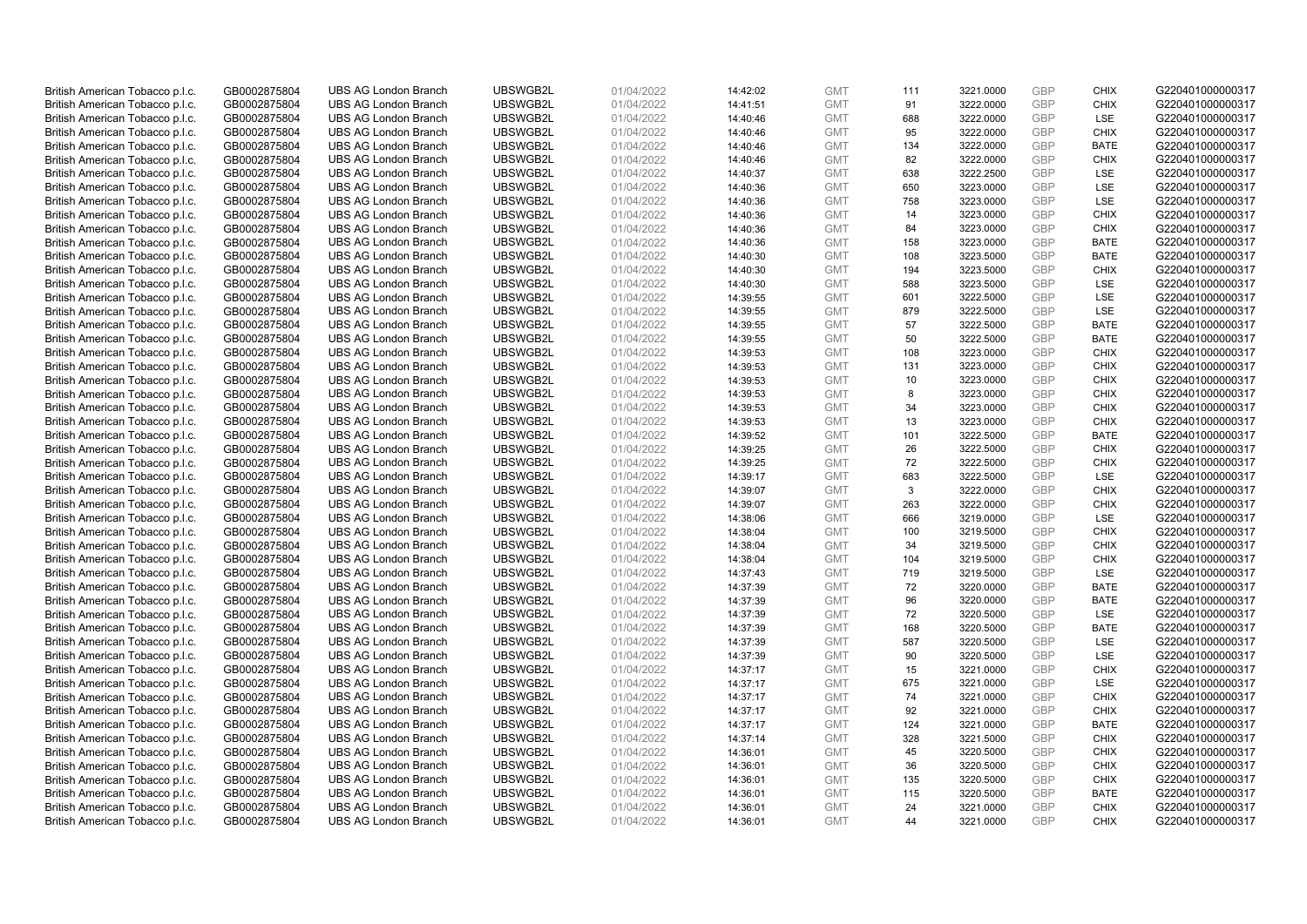| British American Tobacco p.l.c.                                    | GB0002875804                 | <b>UBS AG London Branch</b> | UBSWGB2L | 01/04/2022 | 14:36:01             | <b>GMT</b>               | 31             | 3221.0000              | <b>GBP</b> | <b>CHIX</b> | G220401000000317 |
|--------------------------------------------------------------------|------------------------------|-----------------------------|----------|------------|----------------------|--------------------------|----------------|------------------------|------------|-------------|------------------|
| British American Tobacco p.l.c.                                    | GB0002875804                 | <b>UBS AG London Branch</b> | UBSWGB2L | 01/04/2022 | 14:36:01             | <b>GMT</b>               | 578            | 3221.0000              | GBP        | LSE         | G220401000000317 |
| British American Tobacco p.l.c.                                    | GB0002875804                 | <b>UBS AG London Branch</b> | UBSWGB2L | 01/04/2022 | 14:36:00             | <b>GMT</b>               | 610            | 3221.5000              | <b>GBP</b> | <b>LSE</b>  | G220401000000317 |
| British American Tobacco p.l.c.                                    | GB0002875804                 | <b>UBS AG London Branch</b> | UBSWGB2L | 01/04/2022 | 14:35:56             | <b>GMT</b>               | 1119           | 3221.7500              | <b>GBP</b> | LSE         | G220401000000317 |
| British American Tobacco p.l.c.                                    | GB0002875804                 | <b>UBS AG London Branch</b> | UBSWGB2L | 01/04/2022 | 14:35:45             | <b>GMT</b>               | 124            | 3221.0000              | <b>GBP</b> | <b>BATE</b> | G220401000000317 |
| British American Tobacco p.l.c.                                    | GB0002875804                 | <b>UBS AG London Branch</b> | UBSWGB2L | 01/04/2022 | 14:35:45             | <b>GMT</b>               | 671            | 3221.5000              | GBP        | <b>LSE</b>  | G220401000000317 |
| British American Tobacco p.l.c.                                    | GB0002875804                 | <b>UBS AG London Branch</b> | UBSWGB2L | 01/04/2022 | 14:35:45             | <b>GMT</b>               | 38             | 3221.5000              | <b>GBP</b> | <b>CHIX</b> | G220401000000317 |
| British American Tobacco p.l.c.                                    | GB0002875804                 | <b>UBS AG London Branch</b> | UBSWGB2L | 01/04/2022 | 14:35:45             | <b>GMT</b>               | 60             | 3221.5000              | <b>GBP</b> | <b>CHIX</b> | G220401000000317 |
| British American Tobacco p.l.c.                                    | GB0002875804                 | <b>UBS AG London Branch</b> | UBSWGB2L | 01/04/2022 | 14:35:45             | <b>GMT</b>               | 108            | 3221.5000              | <b>GBP</b> | <b>BATE</b> | G220401000000317 |
| British American Tobacco p.l.c.                                    | GB0002875804                 | <b>UBS AG London Branch</b> | UBSWGB2L | 01/04/2022 | 14:35:45             | <b>GMT</b>               | 86             | 3221.5000              | GBP        | <b>CHIX</b> | G220401000000317 |
| British American Tobacco p.l.c.                                    | GB0002875804                 | <b>UBS AG London Branch</b> | UBSWGB2L | 01/04/2022 | 14:35:17             | <b>GMT</b>               | 118            | 3222.0000              | GBP        | <b>BATE</b> | G220401000000317 |
| British American Tobacco p.l.c.                                    | GB0002875804                 | <b>UBS AG London Branch</b> | UBSWGB2L | 01/04/2022 | 14:35:17             | <b>GMT</b>               | 105            | 3222.0000              | <b>GBP</b> | <b>BATE</b> | G220401000000317 |
| British American Tobacco p.l.c.                                    | GB0002875804                 | <b>UBS AG London Branch</b> | UBSWGB2L | 01/04/2022 | 14:35:17             | <b>GMT</b>               | 252            | 3222.0000              | <b>GBP</b> | <b>CHIX</b> | G220401000000317 |
| British American Tobacco p.l.c.                                    | GB0002875804                 | <b>UBS AG London Branch</b> | UBSWGB2L | 01/04/2022 | 14:35:17             | <b>GMT</b>               | 341            | 3222.0000              | <b>GBP</b> | <b>LSE</b>  | G220401000000317 |
| British American Tobacco p.l.c.                                    | GB0002875804                 | <b>UBS AG London Branch</b> | UBSWGB2L | 01/04/2022 | 14:35:17             | <b>GMT</b>               | 376            | 3222.0000              | <b>GBP</b> | LSE         | G220401000000317 |
| British American Tobacco p.l.c.                                    | GB0002875804                 | <b>UBS AG London Branch</b> | UBSWGB2L | 01/04/2022 | 14:35:17             | <b>GMT</b>               | 159            | 3222.0000              | <b>GBP</b> | LSE         | G220401000000317 |
| British American Tobacco p.l.c.                                    | GB0002875804                 | <b>UBS AG London Branch</b> | UBSWGB2L | 01/04/2022 | 14:35:17             | <b>GMT</b>               | 527            | 3222.0000              | <b>GBP</b> | <b>LSE</b>  | G220401000000317 |
| British American Tobacco p.l.c.                                    | GB0002875804                 | <b>UBS AG London Branch</b> | UBSWGB2L | 01/04/2022 | 14:34:54             | <b>GMT</b>               | 137            | 3221.5000              | GBP        | <b>BATE</b> | G220401000000317 |
| British American Tobacco p.l.c.                                    | GB0002875804                 | <b>UBS AG London Branch</b> | UBSWGB2L | 01/04/2022 | 14:34:54             | <b>GMT</b>               | 719            | 3221.5000              | GBP        | <b>LSE</b>  | G220401000000317 |
| British American Tobacco p.l.c.                                    | GB0002875804                 | <b>UBS AG London Branch</b> | UBSWGB2L | 01/04/2022 | 14:34:54             | <b>GMT</b>               | $\overline{7}$ | 3222.0000              | <b>GBP</b> | <b>CHIX</b> | G220401000000317 |
| British American Tobacco p.l.c.                                    | GB0002875804                 | <b>UBS AG London Branch</b> | UBSWGB2L | 01/04/2022 | 14:34:54             | <b>GMT</b>               | 130            | 3222.0000              | <b>GBP</b> | <b>CHIX</b> | G220401000000317 |
| British American Tobacco p.l.c.                                    | GB0002875804                 | <b>UBS AG London Branch</b> | UBSWGB2L | 01/04/2022 | 14:34:54             | <b>GMT</b>               | 90             | 3221.5000              | GBP        | <b>CHIX</b> | G220401000000317 |
| British American Tobacco p.l.c.                                    | GB0002875804                 | <b>UBS AG London Branch</b> | UBSWGB2L | 01/04/2022 | 14:34:54             | <b>GMT</b>               | 104            | 3221.5000              | <b>GBP</b> | <b>BATE</b> | G220401000000317 |
| British American Tobacco p.l.c.                                    | GB0002875804                 | <b>UBS AG London Branch</b> | UBSWGB2L | 01/04/2022 | 14:34:54             | <b>GMT</b>               | 618            | 3221.5000              | <b>GBP</b> | LSE         | G220401000000317 |
| British American Tobacco p.l.c.                                    | GB0002875804                 | <b>UBS AG London Branch</b> | UBSWGB2L | 01/04/2022 | 14:34:42             | <b>GMT</b>               | 589            | 3221.5000              | <b>GBP</b> | LSE         | G220401000000317 |
| British American Tobacco p.l.c.                                    | GB0002875804                 | <b>UBS AG London Branch</b> | UBSWGB2L | 01/04/2022 | 14:34:37             | <b>GMT</b>               | 89             | 3220.5000              | GBP        | <b>CHIX</b> | G220401000000317 |
| British American Tobacco p.l.c.                                    | GB0002875804                 | <b>UBS AG London Branch</b> | UBSWGB2L | 01/04/2022 | 14:34:28             | <b>GMT</b>               | 2              | 3220.0000              | <b>GBP</b> | <b>CHIX</b> | G220401000000317 |
| British American Tobacco p.l.c.                                    | GB0002875804                 | <b>UBS AG London Branch</b> | UBSWGB2L | 01/04/2022 | 14:34:28             | <b>GMT</b>               | 2              | 3220.0000              | <b>GBP</b> | <b>CHIX</b> | G220401000000317 |
| British American Tobacco p.l.c.                                    | GB0002875804                 | <b>UBS AG London Branch</b> | UBSWGB2L | 01/04/2022 | 14:34:27             | <b>GMT</b>               | 169            | 3220.0000              | GBP        | LSE         | G220401000000317 |
| British American Tobacco p.l.c.                                    | GB0002875804                 | <b>UBS AG London Branch</b> | UBSWGB2L | 01/04/2022 | 14:34:27             | <b>GMT</b>               | 416            | 3220.0000              | GBP        | LSE         | G220401000000317 |
| British American Tobacco p.l.c.                                    | GB0002875804                 | <b>UBS AG London Branch</b> | UBSWGB2L | 01/04/2022 | 14:34:16             | <b>GMT</b>               | 189            | 3218.0000              | <b>GBP</b> | <b>CHIX</b> | G220401000000317 |
|                                                                    | GB0002875804                 | <b>UBS AG London Branch</b> | UBSWGB2L | 01/04/2022 | 14:34:16             | <b>GMT</b>               | 32             | 3218.0000              | <b>GBP</b> | <b>CHIX</b> | G220401000000317 |
| British American Tobacco p.l.c.<br>British American Tobacco p.l.c. | GB0002875804                 | <b>UBS AG London Branch</b> | UBSWGB2L | 01/04/2022 | 14:34:11             | <b>GMT</b>               | 107            | 3218.0000              | GBP        | <b>CHIX</b> | G220401000000317 |
| British American Tobacco p.l.c.                                    | GB0002875804                 | <b>UBS AG London Branch</b> | UBSWGB2L | 01/04/2022 | 14:33:55             | <b>GMT</b>               | 105            | 3218.0000              | <b>GBP</b> | <b>CHIX</b> | G220401000000317 |
| British American Tobacco p.l.c.                                    | GB0002875804                 | <b>UBS AG London Branch</b> | UBSWGB2L | 01/04/2022 | 14:33:40             | <b>GMT</b>               | 93             | 3217.0000              | <b>GBP</b> | <b>CHIX</b> | G220401000000317 |
| British American Tobacco p.l.c.                                    | GB0002875804                 | <b>UBS AG London Branch</b> | UBSWGB2L | 01/04/2022 | 14:33:35             | <b>GMT</b>               | 121            | 3217.0000              | <b>GBP</b> | <b>BATE</b> | G220401000000317 |
| British American Tobacco p.l.c.                                    | GB0002875804                 | <b>UBS AG London Branch</b> | UBSWGB2L | 01/04/2022 |                      | <b>GMT</b>               | 136            |                        | GBP        | <b>CHIX</b> | G220401000000317 |
|                                                                    | GB0002875804                 | <b>UBS AG London Branch</b> | UBSWGB2L | 01/04/2022 | 14:33:35<br>14:33:35 | <b>GMT</b>               | 102            | 3217.0000<br>3217.0000 | <b>GBP</b> | <b>CHIX</b> | G220401000000317 |
| British American Tobacco p.l.c.                                    |                              | <b>UBS AG London Branch</b> | UBSWGB2L | 01/04/2022 |                      |                          | 416            | 3217.5000              | <b>GBP</b> | LSE         | G220401000000317 |
| British American Tobacco p.l.c.                                    | GB0002875804<br>GB0002875804 | <b>UBS AG London Branch</b> | UBSWGB2L | 01/04/2022 | 14:33:35             | <b>GMT</b><br><b>GMT</b> | 290            | 3217.5000              | <b>GBP</b> | LSE         | G220401000000317 |
| British American Tobacco p.l.c.<br>British American Tobacco p.l.c. | GB0002875804                 | <b>UBS AG London Branch</b> | UBSWGB2L | 01/04/2022 | 14:33:35             | <b>GMT</b>               | 581            | 3219.0000              | <b>GBP</b> | LSE         | G220401000000317 |
|                                                                    |                              | <b>UBS AG London Branch</b> | UBSWGB2L |            | 14:32:52             | <b>GMT</b>               | 685            |                        | GBP        | LSE         | G220401000000317 |
| British American Tobacco p.l.c.                                    | GB0002875804                 | <b>UBS AG London Branch</b> | UBSWGB2L | 01/04/2022 | 14:32:39             | <b>GMT</b>               |                | 3218.5000              | <b>GBP</b> |             |                  |
| British American Tobacco p.l.c.                                    | GB0002875804                 |                             |          | 01/04/2022 | 14:32:39             |                          | 41             | 3218.5000              |            | <b>BATE</b> | G220401000000317 |
| British American Tobacco p.l.c.                                    | GB0002875804                 | <b>UBS AG London Branch</b> | UBSWGB2L | 01/04/2022 | 14:32:39             | <b>GMT</b>               | 26             | 3218.5000              | GBP        | <b>BATE</b> | G220401000000317 |
| British American Tobacco p.l.c.                                    | GB0002875804                 | <b>UBS AG London Branch</b> | UBSWGB2L | 01/04/2022 | 14:32:39             | <b>GMT</b>               | 34             | 3218.5000              | <b>GBP</b> | <b>BATE</b> | G220401000000317 |
| British American Tobacco p.l.c.                                    | GB0002875804                 | <b>UBS AG London Branch</b> | UBSWGB2L | 01/04/2022 | 14:32:30             | <b>GMT</b>               | 120            | 3218.5000              | GBP        | <b>BATE</b> | G220401000000317 |
| British American Tobacco p.l.c.                                    | GB0002875804                 | <b>UBS AG London Branch</b> | UBSWGB2L | 01/04/2022 | 14:32:27             | <b>GMT</b>               | 160            | 3220.0000              | <b>GBP</b> | <b>CHIX</b> | G220401000000317 |
| British American Tobacco p.l.c.                                    | GB0002875804                 | <b>UBS AG London Branch</b> | UBSWGB2L | 01/04/2022 | 14:32:27             | <b>GMT</b>               | 124            | 3220.0000              | <b>GBP</b> | <b>CHIX</b> | G220401000000317 |
| British American Tobacco p.l.c.                                    | GB0002875804                 | <b>UBS AG London Branch</b> | UBSWGB2L | 01/04/2022 | 14:32:27             | <b>GMT</b>               | 124            | 3220.0000              | <b>GBP</b> | <b>CHIX</b> | G220401000000317 |
| British American Tobacco p.l.c.                                    | GB0002875804                 | <b>UBS AG London Branch</b> | UBSWGB2L | 01/04/2022 | 14:32:27             | <b>GMT</b>               | 1200           | 3220.0000              | GBP        | <b>LSE</b>  | G220401000000317 |
| British American Tobacco p.l.c.                                    | GB0002875804                 | <b>UBS AG London Branch</b> | UBSWGB2L | 01/04/2022 | 14:32:27             | <b>GMT</b>               | 214            | 3220.0000              | GBP        | LSE         | G220401000000317 |
| British American Tobacco p.l.c.                                    | GB0002875804                 | <b>UBS AG London Branch</b> | UBSWGB2L | 01/04/2022 | 14:32:17             | <b>GMT</b>               | 28             | 3219.5000              | GBP        | LSE         | G220401000000317 |
| British American Tobacco p.l.c.                                    | GB0002875804                 | <b>UBS AG London Branch</b> | UBSWGB2L | 01/04/2022 | 14:32:17             | <b>GMT</b>               | 117            | 3220.0000              | GBP        | <b>BATE</b> | G220401000000317 |
| British American Tobacco p.l.c.                                    | GB0002875804                 | <b>UBS AG London Branch</b> | UBSWGB2L | 01/04/2022 | 14:32:15             | <b>GMT</b>               | 90             | 3221.0000              | GBP        | <b>CHIX</b> | G220401000000317 |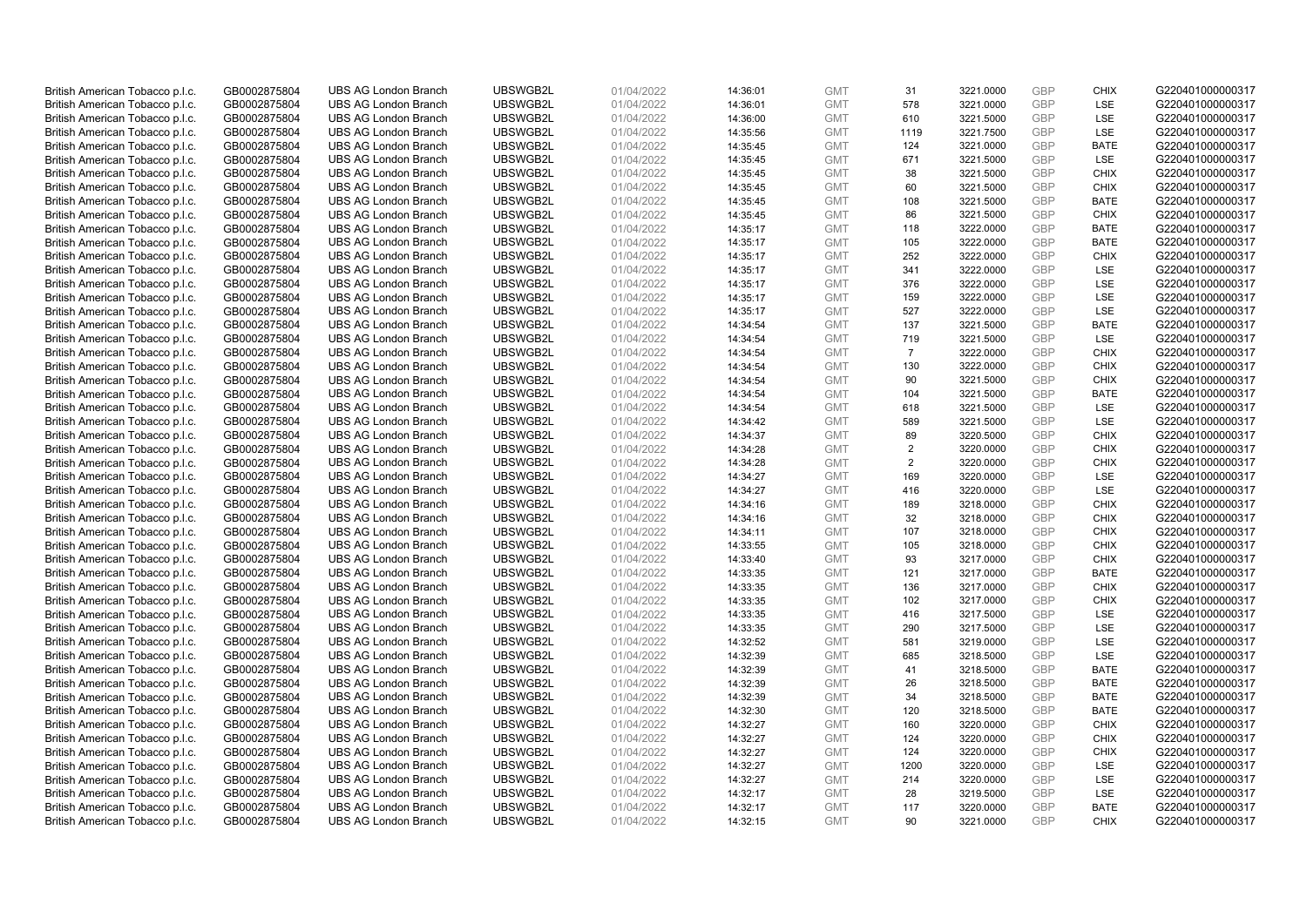| British American Tobacco p.l.c. | GB0002875804 | <b>UBS AG London Branch</b> | UBSWGB2L | 01/04/2022 | 14:32:13 | <b>GMT</b> | 554            | 3221.0000 | <b>GBP</b> | LSE         | G220401000000317 |
|---------------------------------|--------------|-----------------------------|----------|------------|----------|------------|----------------|-----------|------------|-------------|------------------|
| British American Tobacco p.l.c. | GB0002875804 | <b>UBS AG London Branch</b> | UBSWGB2L | 01/04/2022 | 14:32:13 | <b>GMT</b> | 139            | 3221.0000 | <b>GBP</b> | LSE         | G220401000000317 |
| British American Tobacco p.l.c. | GB0002875804 | <b>UBS AG London Branch</b> | UBSWGB2L | 01/04/2022 | 14:31:58 | <b>GMT</b> | 102            | 3221.0000 | GBP        | <b>CHIX</b> | G220401000000317 |
| British American Tobacco p.l.c. | GB0002875804 | <b>UBS AG London Branch</b> | UBSWGB2L | 01/04/2022 | 14:31:58 | <b>GMT</b> | $\overline{2}$ | 3221.0000 | GBP        | <b>CHIX</b> | G220401000000317 |
| British American Tobacco p.l.c. | GB0002875804 | <b>UBS AG London Branch</b> | UBSWGB2L | 01/04/2022 | 14:31:57 | <b>GMT</b> | 100            | 3221.0000 | <b>GBP</b> | <b>BATE</b> | G220401000000317 |
| British American Tobacco p.l.c. | GB0002875804 | <b>UBS AG London Branch</b> | UBSWGB2L | 01/04/2022 | 14:31:57 | <b>GMT</b> | 110            | 3221.0000 | <b>GBP</b> | <b>CHIX</b> | G220401000000317 |
| British American Tobacco p.l.c. | GB0002875804 | <b>UBS AG London Branch</b> | UBSWGB2L | 01/04/2022 | 14:31:57 | <b>GMT</b> | 84             | 3221.0000 | GBP        | <b>CHIX</b> | G220401000000317 |
| British American Tobacco p.l.c. | GB0002875804 | <b>UBS AG London Branch</b> | UBSWGB2L | 01/04/2022 | 14:31:57 | <b>GMT</b> | 636            | 3221.0000 | <b>GBP</b> | LSE         | G220401000000317 |
| British American Tobacco p.l.c. | GB0002875804 | <b>UBS AG London Branch</b> | UBSWGB2L | 01/04/2022 | 14:31:37 | <b>GMT</b> | 96             | 3222.0000 | GBP        | <b>CHIX</b> | G220401000000317 |
| British American Tobacco p.l.c. | GB0002875804 | <b>UBS AG London Branch</b> | UBSWGB2L | 01/04/2022 | 14:31:37 | <b>GMT</b> | 269            | 3222.0000 | <b>GBP</b> | <b>LSE</b>  | G220401000000317 |
| British American Tobacco p.l.c. | GB0002875804 | <b>UBS AG London Branch</b> | UBSWGB2L | 01/04/2022 | 14:31:37 | <b>GMT</b> | 370            | 3222.0000 | GBP        | LSE         | G220401000000317 |
| British American Tobacco p.l.c. | GB0002875804 | <b>UBS AG London Branch</b> | UBSWGB2L | 01/04/2022 | 14:31:05 | <b>GMT</b> | 264            | 3219.0000 | <b>GBP</b> | LSE         | G220401000000317 |
| British American Tobacco p.l.c. | GB0002875804 | <b>UBS AG London Branch</b> | UBSWGB2L | 01/04/2022 | 14:31:05 | <b>GMT</b> | 156            | 3219.0000 | <b>GBP</b> | LSE         | G220401000000317 |
| British American Tobacco p.l.c. | GB0002875804 | <b>UBS AG London Branch</b> | UBSWGB2L | 01/04/2022 | 14:31:05 | <b>GMT</b> | 250            | 3219.0000 | <b>GBP</b> | LSE         | G220401000000317 |
| British American Tobacco p.l.c. | GB0002875804 | <b>UBS AG London Branch</b> | UBSWGB2L | 01/04/2022 | 14:31:05 | <b>GMT</b> | 66             | 3218.5000 | <b>GBP</b> | <b>BATE</b> | G220401000000317 |
| British American Tobacco p.l.c. | GB0002875804 | <b>UBS AG London Branch</b> | UBSWGB2L | 01/04/2022 | 14:31:05 | <b>GMT</b> | 27             | 3218.5000 | GBP        | <b>BATE</b> | G220401000000317 |
| British American Tobacco p.l.c. | GB0002875804 | <b>UBS AG London Branch</b> | UBSWGB2L | 01/04/2022 | 14:31:05 | <b>GMT</b> | 8              | 3218.5000 | <b>GBP</b> | <b>BATE</b> | G220401000000317 |
| British American Tobacco p.l.c. | GB0002875804 | <b>UBS AG London Branch</b> | UBSWGB2L | 01/04/2022 | 14:31:05 | <b>GMT</b> | 158            | 3218.5000 | GBP        | <b>CHIX</b> | G220401000000317 |
| British American Tobacco p.l.c. | GB0002875804 | <b>UBS AG London Branch</b> | UBSWGB2L | 01/04/2022 | 14:31:05 | <b>GMT</b> | 61             | 3219.0000 | GBP        | <b>LSE</b>  | G220401000000317 |
| British American Tobacco p.l.c. | GB0002875804 | <b>UBS AG London Branch</b> | UBSWGB2L | 01/04/2022 | 14:31:05 | <b>GMT</b> | 655            | 3219.0000 | <b>GBP</b> | LSE         | G220401000000317 |
| British American Tobacco p.l.c. | GB0002875804 | <b>UBS AG London Branch</b> | UBSWGB2L | 01/04/2022 | 14:31:05 | <b>GMT</b> | 156            | 3219.0000 | <b>GBP</b> | <b>BATE</b> | G220401000000317 |
| British American Tobacco p.l.c. | GB0002875804 | <b>UBS AG London Branch</b> | UBSWGB2L | 01/04/2022 | 14:31:04 | <b>GMT</b> | 117            | 3219.5000 | GBP        | <b>BATE</b> | G220401000000317 |
| British American Tobacco p.l.c. | GB0002875804 | <b>UBS AG London Branch</b> | UBSWGB2L | 01/04/2022 | 14:31:04 | <b>GMT</b> | 87             | 3219.5000 | <b>GBP</b> | <b>CHIX</b> | G220401000000317 |
| British American Tobacco p.l.c. | GB0002875804 | <b>UBS AG London Branch</b> | UBSWGB2L | 01/04/2022 | 14:30:36 | <b>GMT</b> | 598            | 3219.5000 | GBP        | <b>LSE</b>  | G220401000000317 |
| British American Tobacco p.l.c. | GB0002875804 | <b>UBS AG London Branch</b> | UBSWGB2L | 01/04/2022 | 14:30:36 | <b>GMT</b> | 123            | 3220.0000 | <b>GBP</b> | <b>BATE</b> | G220401000000317 |
| British American Tobacco p.l.c. | GB0002875804 | <b>UBS AG London Branch</b> | UBSWGB2L | 01/04/2022 | 14:30:33 | <b>GMT</b> | 200            | 3220.5000 | <b>GBP</b> | <b>CHIX</b> | G220401000000317 |
| British American Tobacco p.l.c. | GB0002875804 | <b>UBS AG London Branch</b> | UBSWGB2L | 01/04/2022 | 14:30:33 | <b>GMT</b> | 119            | 3220.5000 | <b>GBP</b> | <b>CHIX</b> | G220401000000317 |
| British American Tobacco p.l.c. | GB0002875804 | <b>UBS AG London Branch</b> | UBSWGB2L | 01/04/2022 | 14:30:33 | <b>GMT</b> | 124            | 3220.5000 | <b>GBP</b> | <b>BATE</b> | G220401000000317 |
| British American Tobacco p.l.c. | GB0002875804 | <b>UBS AG London Branch</b> | UBSWGB2L | 01/04/2022 | 14:30:33 | <b>GMT</b> | 660            | 3220.5000 | GBP        | <b>LSE</b>  | G220401000000317 |
| British American Tobacco p.l.c. | GB0002875804 | <b>UBS AG London Branch</b> | UBSWGB2L | 01/04/2022 | 14:30:25 | <b>GMT</b> | 239            | 3220.5000 | <b>GBP</b> | LSE         | G220401000000317 |
| British American Tobacco p.l.c. | GB0002875804 | <b>UBS AG London Branch</b> | UBSWGB2L | 01/04/2022 | 14:30:25 | <b>GMT</b> | 228            | 3220.5000 | <b>GBP</b> | LSE         | G220401000000317 |
| British American Tobacco p.l.c. | GB0002875804 | <b>UBS AG London Branch</b> | UBSWGB2L | 01/04/2022 | 14:30:25 | <b>GMT</b> | 112            | 3220.5000 | <b>GBP</b> | <b>LSE</b>  | G220401000000317 |
| British American Tobacco p.l.c. | GB0002875804 | <b>UBS AG London Branch</b> | UBSWGB2L | 01/04/2022 | 14:30:25 | <b>GMT</b> | 601            | 3221.0000 | GBP        | LSE         | G220401000000317 |
| British American Tobacco p.l.c. | GB0002875804 | <b>UBS AG London Branch</b> | UBSWGB2L | 01/04/2022 | 14:30:11 | <b>GMT</b> | 863            | 3220.5000 | GBP        | LSE         | G220401000000317 |
| British American Tobacco p.l.c. | GB0002875804 | <b>UBS AG London Branch</b> | UBSWGB2L | 01/04/2022 | 14:30:11 | <b>GMT</b> | 111            | 3220.5000 | GBP        | <b>CHIX</b> | G220401000000317 |
| British American Tobacco p.l.c. | GB0002875804 | <b>UBS AG London Branch</b> | UBSWGB2L | 01/04/2022 |          | <b>GMT</b> | 90             | 3220.5000 | <b>GBP</b> | <b>CHIX</b> | G220401000000317 |
| British American Tobacco p.l.c. | GB0002875804 | <b>UBS AG London Branch</b> | UBSWGB2L | 01/04/2022 | 14:30:11 | <b>GMT</b> | 250            |           | GBP        | <b>LSE</b>  | G220401000000317 |
|                                 |              |                             |          |            | 14:30:10 |            |                | 3221.0000 |            |             |                  |
| British American Tobacco p.l.c. | GB0002875804 | <b>UBS AG London Branch</b> | UBSWGB2L | 01/04/2022 | 14:30:10 | <b>GMT</b> | 280            | 3221.0000 | <b>GBP</b> | LSE         | G220401000000317 |
| British American Tobacco p.l.c. | GB0002875804 | <b>UBS AG London Branch</b> | UBSWGB2L | 01/04/2022 | 14:30:10 | <b>GMT</b> | 39             | 3221.0000 | GBP        | <b>BATE</b> | G220401000000317 |
| British American Tobacco p.l.c. | GB0002875804 | <b>UBS AG London Branch</b> | UBSWGB2L | 01/04/2022 | 14:30:10 | <b>GMT</b> | 24             | 3221.0000 | <b>GBP</b> | <b>BATE</b> | G220401000000317 |
| British American Tobacco p.l.c. | GB0002875804 | <b>UBS AG London Branch</b> | UBSWGB2L | 01/04/2022 | 14:30:10 | <b>GMT</b> | 41             | 3221.0000 | <b>GBP</b> | <b>BATE</b> | G220401000000317 |
| British American Tobacco p.l.c. | GB0002875804 | <b>UBS AG London Branch</b> | UBSWGB2L | 01/04/2022 | 14:30:10 | <b>GMT</b> | 145            | 3221.5000 | GBP        | <b>LSE</b>  | G220401000000317 |
| British American Tobacco p.l.c. | GB0002875804 | <b>UBS AG London Branch</b> | UBSWGB2L | 01/04/2022 | 14:30:10 | <b>GMT</b> | 752            | 3221.5000 | <b>GBP</b> | LSE         | G220401000000317 |
| British American Tobacco p.l.c. | GB0002875804 | <b>UBS AG London Branch</b> | UBSWGB2L | 01/04/2022 | 14:30:10 | <b>GMT</b> | 86             | 3221.5000 | GBP        | <b>CHIX</b> | G220401000000317 |
| British American Tobacco p.l.c. | GB0002875804 | <b>UBS AG London Branch</b> | UBSWGB2L | 01/04/2022 | 14:30:04 | <b>GMT</b> | 95             | 3222.0000 | GBP        | <b>CHIX</b> | G220401000000317 |
| British American Tobacco p.l.c. | GB0002875804 | <b>UBS AG London Branch</b> | UBSWGB2L | 01/04/2022 | 14:29:49 | <b>GMT</b> | 92             | 3221.5000 | GBP        | <b>CHIX</b> | G220401000000317 |
| British American Tobacco p.l.c. | GB0002875804 | <b>UBS AG London Branch</b> | UBSWGB2L | 01/04/2022 | 14:29:02 | <b>GMT</b> | 25             | 3220.5000 | GBP        | <b>BATE</b> | G220401000000317 |
| British American Tobacco p.l.c. | GB0002875804 | <b>UBS AG London Branch</b> | UBSWGB2L | 01/04/2022 | 14:29:02 | <b>GMT</b> | 116            | 3220.5000 | GBP        | <b>BATE</b> | G220401000000317 |
| British American Tobacco p.l.c. | GB0002875804 | <b>UBS AG London Branch</b> | UBSWGB2L | 01/04/2022 | 14:29:02 | <b>GMT</b> | 101            | 3221.0000 | GBP        | <b>CHIX</b> | G220401000000317 |
| British American Tobacco p.l.c. | GB0002875804 | <b>UBS AG London Branch</b> | UBSWGB2L | 01/04/2022 | 14:29:02 | <b>GMT</b> | 586            | 3221.0000 | <b>GBP</b> | <b>LSE</b>  | G220401000000317 |
| British American Tobacco p.l.c. | GB0002875804 | <b>UBS AG London Branch</b> | UBSWGB2L | 01/04/2022 | 14:29:02 | <b>GMT</b> | 359            | 3221.0000 | GBP        | LSE         | G220401000000317 |
| British American Tobacco p.l.c. | GB0002875804 | <b>UBS AG London Branch</b> | UBSWGB2L | 01/04/2022 | 14:28:59 | <b>GMT</b> | 776            | 3221.5000 | <b>GBP</b> | LSE         | G220401000000317 |
| British American Tobacco p.l.c. | GB0002875804 | <b>UBS AG London Branch</b> | UBSWGB2L | 01/04/2022 | 14:28:59 | <b>GMT</b> | 382            | 3221.5000 | GBP        | LSE         | G220401000000317 |
| British American Tobacco p.l.c. | GB0002875804 | <b>UBS AG London Branch</b> | UBSWGB2L | 01/04/2022 | 14:28:54 | <b>GMT</b> | 200            | 3222.0000 | GBP        | <b>CHIX</b> | G220401000000317 |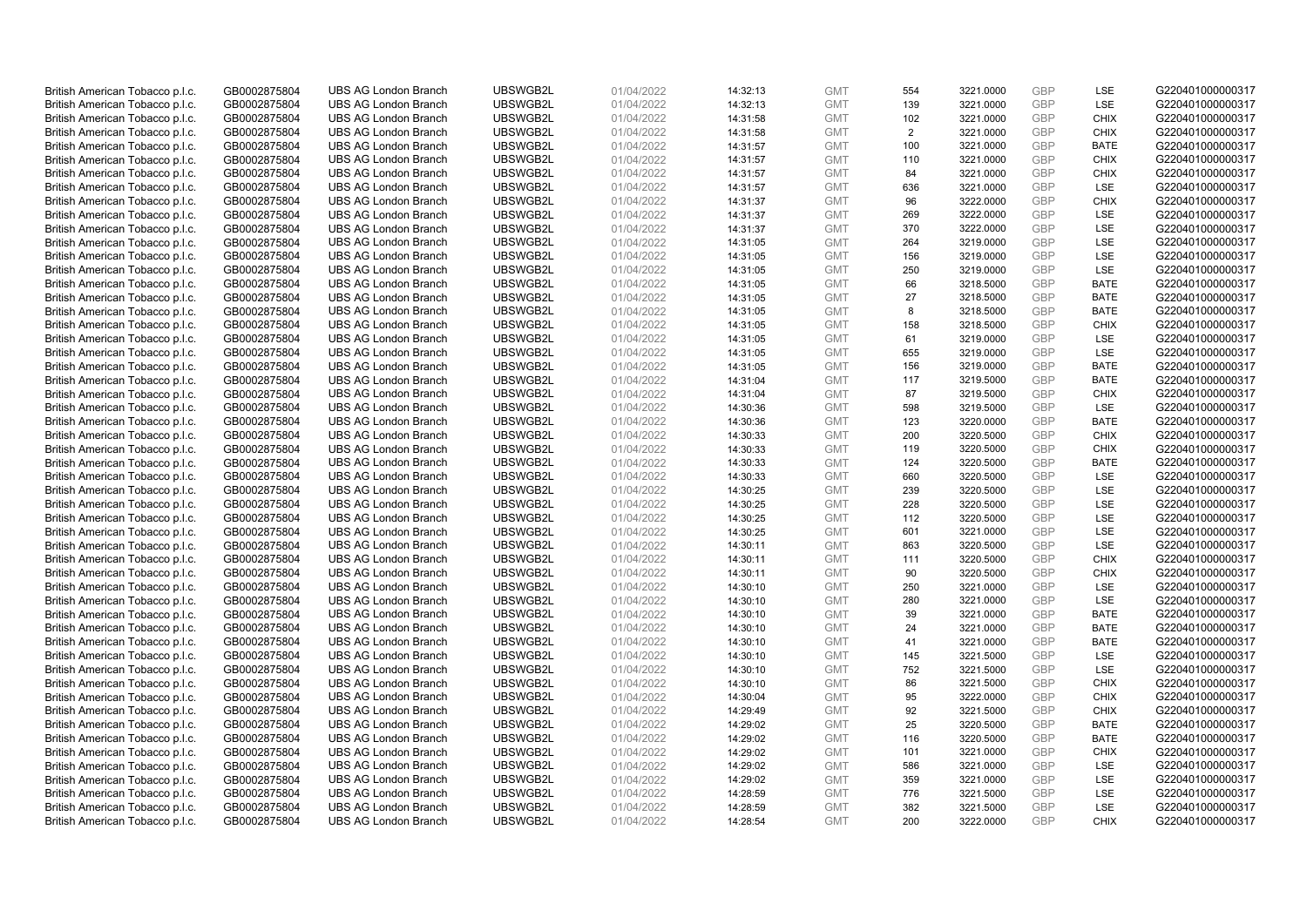| British American Tobacco p.l.c.                                    | GB0002875804 | <b>UBS AG London Branch</b> | UBSWGB2L | 01/04/2022 | 14:28:50 | <b>GMT</b> | 25             | 3221.5000 | <b>GBP</b> | <b>CHIX</b> | G220401000000317 |
|--------------------------------------------------------------------|--------------|-----------------------------|----------|------------|----------|------------|----------------|-----------|------------|-------------|------------------|
| British American Tobacco p.l.c.                                    | GB0002875804 | <b>UBS AG London Branch</b> | UBSWGB2L | 01/04/2022 | 14:28:31 | <b>GMT</b> | 107            | 3220.5000 | <b>GBP</b> | <b>BATE</b> | G220401000000317 |
| British American Tobacco p.l.c.                                    | GB0002875804 | <b>UBS AG London Branch</b> | UBSWGB2L | 01/04/2022 | 14:27:43 | <b>GMT</b> | 213            | 3221.0000 | GBP        | <b>CHIX</b> | G220401000000317 |
| British American Tobacco p.l.c.                                    | GB0002875804 | <b>UBS AG London Branch</b> | UBSWGB2L | 01/04/2022 | 14:27:43 | <b>GMT</b> | 71             | 3221.0000 | GBP        | <b>CHIX</b> | G220401000000317 |
| British American Tobacco p.l.c.                                    | GB0002875804 | <b>UBS AG London Branch</b> | UBSWGB2L | 01/04/2022 | 14:26:42 | <b>GMT</b> | 805            | 3219.0000 | <b>GBP</b> | LSE         | G220401000000317 |
| British American Tobacco p.l.c.                                    | GB0002875804 | <b>UBS AG London Branch</b> | UBSWGB2L | 01/04/2022 | 14:26:42 | <b>GMT</b> | 100            | 3219.0000 | <b>GBP</b> | <b>BATE</b> | G220401000000317 |
| British American Tobacco p.l.c.                                    | GB0002875804 | <b>UBS AG London Branch</b> | UBSWGB2L | 01/04/2022 | 14:26:42 | <b>GMT</b> | 168            | 3219.0000 | GBP        | <b>BATE</b> | G220401000000317 |
| British American Tobacco p.l.c.                                    | GB0002875804 | <b>UBS AG London Branch</b> | UBSWGB2L | 01/04/2022 | 14:26:38 | <b>GMT</b> | 613            | 3219.5000 | <b>GBP</b> | LSE         | G220401000000317 |
| British American Tobacco p.l.c.                                    | GB0002875804 | <b>UBS AG London Branch</b> | UBSWGB2L | 01/04/2022 | 14:26:38 | <b>GMT</b> | 69             | 3219.5000 | GBP        | LSE         | G220401000000317 |
| British American Tobacco p.l.c.                                    | GB0002875804 | <b>UBS AG London Branch</b> | UBSWGB2L | 01/04/2022 | 14:26:38 | <b>GMT</b> | 10             | 3219.5000 | <b>GBP</b> | <b>BATE</b> | G220401000000317 |
| British American Tobacco p.l.c.                                    | GB0002875804 | <b>UBS AG London Branch</b> | UBSWGB2L | 01/04/2022 | 14:26:38 | <b>GMT</b> | 870            | 3220.0000 | GBP        | LSE         | G220401000000317 |
| British American Tobacco p.l.c.                                    | GB0002875804 | <b>UBS AG London Branch</b> | UBSWGB2L | 01/04/2022 | 14:26:38 | <b>GMT</b> | 151            | 3219.5000 | <b>GBP</b> | <b>CHIX</b> | G220401000000317 |
| British American Tobacco p.l.c.                                    | GB0002875804 | <b>UBS AG London Branch</b> | UBSWGB2L | 01/04/2022 | 14:26:38 | <b>GMT</b> | 37             | 3219.5000 | <b>GBP</b> | <b>BATE</b> | G220401000000317 |
| British American Tobacco p.l.c.                                    | GB0002875804 | <b>UBS AG London Branch</b> | UBSWGB2L | 01/04/2022 | 14:26:38 | <b>GMT</b> | 70             | 3219.5000 | <b>GBP</b> | <b>CHIX</b> | G220401000000317 |
| British American Tobacco p.l.c.                                    | GB0002875804 | <b>UBS AG London Branch</b> | UBSWGB2L | 01/04/2022 | 14:26:38 | <b>GMT</b> | 178            | 3219.5000 | <b>GBP</b> | <b>CHIX</b> | G220401000000317 |
| British American Tobacco p.l.c.                                    | GB0002875804 | <b>UBS AG London Branch</b> | UBSWGB2L | 01/04/2022 | 14:26:38 | <b>GMT</b> | 71             | 3219.5000 | GBP        | <b>BATE</b> | G220401000000317 |
| British American Tobacco p.l.c.                                    | GB0002875804 | <b>UBS AG London Branch</b> | UBSWGB2L | 01/04/2022 | 14:25:04 | <b>GMT</b> | 66             | 3218.5000 | <b>GBP</b> | LSE         | G220401000000317 |
| British American Tobacco p.l.c.                                    | GB0002875804 | <b>UBS AG London Branch</b> | UBSWGB2L | 01/04/2022 | 14:25:04 | <b>GMT</b> | 250            | 3218.5000 | <b>GBP</b> | LSE         | G220401000000317 |
| British American Tobacco p.l.c.                                    | GB0002875804 | <b>UBS AG London Branch</b> | UBSWGB2L | 01/04/2022 | 14:25:04 | <b>GMT</b> | 260            | 3218.5000 | <b>GBP</b> | <b>LSE</b>  | G220401000000317 |
| British American Tobacco p.l.c.                                    | GB0002875804 | <b>UBS AG London Branch</b> | UBSWGB2L | 01/04/2022 | 14:25:04 | <b>GMT</b> | 206            | 3218.5000 | <b>GBP</b> | <b>CHIX</b> | G220401000000317 |
| British American Tobacco p.l.c.                                    | GB0002875804 | <b>UBS AG London Branch</b> | UBSWGB2L | 01/04/2022 | 14:22:32 | <b>GMT</b> | 767            | 3215.5000 | <b>GBP</b> | LSE         | G220401000000317 |
| British American Tobacco p.l.c.                                    | GB0002875804 | <b>UBS AG London Branch</b> | UBSWGB2L | 01/04/2022 | 14:22:32 | <b>GMT</b> | 170            | 3215.5000 | GBP        | LSE         | G220401000000317 |
| British American Tobacco p.l.c.                                    | GB0002875804 | <b>UBS AG London Branch</b> | UBSWGB2L | 01/04/2022 | 14:22:32 | <b>GMT</b> | 118            | 3215.5000 | <b>GBP</b> | <b>BATE</b> | G220401000000317 |
| British American Tobacco p.l.c.                                    | GB0002875804 | <b>UBS AG London Branch</b> | UBSWGB2L | 01/04/2022 | 14:22:20 | <b>GMT</b> | 93             | 3216.5000 | GBP        | <b>CHIX</b> | G220401000000317 |
| British American Tobacco p.l.c.                                    | GB0002875804 | <b>UBS AG London Branch</b> | UBSWGB2L | 01/04/2022 | 14:22:20 | <b>GMT</b> | 120            | 3216.5000 | <b>GBP</b> | <b>CHIX</b> | G220401000000317 |
| British American Tobacco p.l.c.                                    | GB0002875804 | <b>UBS AG London Branch</b> | UBSWGB2L | 01/04/2022 | 14:22:20 | <b>GMT</b> | 995            | 3216.5000 | <b>GBP</b> | LSE         | G220401000000317 |
| British American Tobacco p.l.c.                                    | GB0002875804 | <b>UBS AG London Branch</b> | UBSWGB2L | 01/04/2022 | 14:22:20 | <b>GMT</b> | 48             | 3216.5000 | <b>GBP</b> | <b>BATE</b> | G220401000000317 |
| British American Tobacco p.l.c.                                    | GB0002875804 | <b>UBS AG London Branch</b> | UBSWGB2L | 01/04/2022 | 14:22:20 | <b>GMT</b> | 60             | 3216.5000 | <b>GBP</b> | <b>BATE</b> | G220401000000317 |
| British American Tobacco p.l.c.                                    | GB0002875804 | <b>UBS AG London Branch</b> | UBSWGB2L | 01/04/2022 | 14:21:59 | <b>GMT</b> | 100            | 3217.0000 | GBP        | <b>CHIX</b> | G220401000000317 |
| British American Tobacco p.l.c.                                    | GB0002875804 | <b>UBS AG London Branch</b> | UBSWGB2L | 01/04/2022 | 14:21:59 | <b>GMT</b> | $\mathbf{1}$   | 3217.0000 | GBP        | <b>CHIX</b> | G220401000000317 |
| British American Tobacco p.l.c.                                    | GB0002875804 | <b>UBS AG London Branch</b> | UBSWGB2L | 01/04/2022 | 14:21:37 | <b>GMT</b> | 5              | 3217.0000 | GBP        | <b>CHIX</b> | G220401000000317 |
| British American Tobacco p.l.c.                                    | GB0002875804 | <b>UBS AG London Branch</b> | UBSWGB2L | 01/04/2022 | 14:21:20 | <b>GMT</b> | $\overline{1}$ | 3217.0000 | GBP        | <b>CHIX</b> | G220401000000317 |
| British American Tobacco p.l.c.                                    | GB0002875804 | <b>UBS AG London Branch</b> | UBSWGB2L | 01/04/2022 | 14:21:20 | <b>GMT</b> | 112            | 3217.0000 | GBP        | <b>CHIX</b> | G220401000000317 |
| British American Tobacco p.l.c.                                    | GB0002875804 | <b>UBS AG London Branch</b> | UBSWGB2L | 01/04/2022 | 14:20:28 | <b>GMT</b> | $\overline{2}$ | 3216.5000 | GBP        | <b>CHIX</b> | G220401000000317 |
| British American Tobacco p.l.c.                                    | GB0002875804 | <b>UBS AG London Branch</b> | UBSWGB2L | 01/04/2022 | 14:19:20 | <b>GMT</b> | 293            | 3215.5000 | GBP        | LSE         | G220401000000317 |
| British American Tobacco p.l.c.                                    | GB0002875804 | <b>UBS AG London Branch</b> | UBSWGB2L | 01/04/2022 | 14:19:20 | <b>GMT</b> | 464            | 3215.5000 | <b>GBP</b> | LSE         | G220401000000317 |
| British American Tobacco p.l.c.                                    | GB0002875804 | <b>UBS AG London Branch</b> | UBSWGB2L | 01/04/2022 | 14:19:20 | <b>GMT</b> | 3              | 3215.5000 | GBP        | <b>CHIX</b> | G220401000000317 |
| British American Tobacco p.l.c.                                    | GB0002875804 | <b>UBS AG London Branch</b> | UBSWGB2L | 01/04/2022 | 14:19:20 | <b>GMT</b> | 124            | 3215.5000 | <b>GBP</b> | <b>BATE</b> | G220401000000317 |
| British American Tobacco p.l.c.                                    | GB0002875804 | <b>UBS AG London Branch</b> | UBSWGB2L | 01/04/2022 | 14:19:20 | <b>GMT</b> | 114            | 3215.5000 | <b>GBP</b> | <b>CHIX</b> | G220401000000317 |
| British American Tobacco p.l.c.                                    | GB0002875804 | <b>UBS AG London Branch</b> | UBSWGB2L | 01/04/2022 | 14:19:20 | <b>GMT</b> | 34             | 3215.5000 | <b>GBP</b> | <b>CHIX</b> | G220401000000317 |
| British American Tobacco p.l.c.                                    | GB0002875804 | <b>UBS AG London Branch</b> | UBSWGB2L | 01/04/2022 | 14:19:20 | <b>GMT</b> | 46             | 3215.5000 | <b>GBP</b> | <b>BATE</b> | G220401000000317 |
| British American Tobacco p.l.c.                                    | GB0002875804 | <b>UBS AG London Branch</b> | UBSWGB2L | 01/04/2022 | 14:19:20 | <b>GMT</b> | 93             | 3215.5000 | GBP        | <b>CHIX</b> | G220401000000317 |
|                                                                    | GB0002875804 | <b>UBS AG London Branch</b> | UBSWGB2L | 01/04/2022 |          | <b>GMT</b> | 6              | 3215.5000 | GBP        | <b>CHIX</b> | G220401000000317 |
| British American Tobacco p.l.c.<br>British American Tobacco p.l.c. |              | <b>UBS AG London Branch</b> | UBSWGB2L | 01/04/2022 | 14:19:20 | <b>GMT</b> | 65             | 3215.5000 | GBP        | <b>BATE</b> | G220401000000317 |
|                                                                    | GB0002875804 |                             | UBSWGB2L |            | 14:19:20 |            |                |           | GBP        |             |                  |
| British American Tobacco p.l.c.                                    | GB0002875804 | <b>UBS AG London Branch</b> |          | 01/04/2022 | 14:19:20 | <b>GMT</b> | 109            | 3215.5000 |            | <b>CHIX</b> | G220401000000317 |
| British American Tobacco p.l.c.                                    | GB0002875804 | <b>UBS AG London Branch</b> | UBSWGB2L | 01/04/2022 | 14:17:11 | <b>GMT</b> | 119            | 3215.5000 | GBP        | <b>CHIX</b> | G220401000000317 |
| British American Tobacco p.l.c.                                    | GB0002875804 | <b>UBS AG London Branch</b> | UBSWGB2L | 01/04/2022 | 14:15:36 | <b>GMT</b> | 620            | 3214.0000 | <b>GBP</b> | LSE         | G220401000000317 |
| British American Tobacco p.l.c.                                    | GB0002875804 | <b>UBS AG London Branch</b> | UBSWGB2L | 01/04/2022 | 14:14:30 | <b>GMT</b> | 631            | 3214.5000 | <b>GBP</b> | LSE         | G220401000000317 |
| British American Tobacco p.l.c.                                    | GB0002875804 | <b>UBS AG London Branch</b> | UBSWGB2L | 01/04/2022 | 14:14:30 | <b>GMT</b> | 98             | 3214.5000 | GBP        | <b>CHIX</b> | G220401000000317 |
| British American Tobacco p.l.c.                                    | GB0002875804 | <b>UBS AG London Branch</b> | UBSWGB2L | 01/04/2022 | 14:14:30 | <b>GMT</b> | 85             | 3214.5000 | GBP        | <b>CHIX</b> | G220401000000317 |
| British American Tobacco p.l.c.                                    | GB0002875804 | <b>UBS AG London Branch</b> | UBSWGB2L | 01/04/2022 | 14:14:30 | <b>GMT</b> | 124            | 3214.5000 | GBP        | <b>BATE</b> | G220401000000317 |
| British American Tobacco p.l.c.                                    | GB0002875804 | <b>UBS AG London Branch</b> | UBSWGB2L | 01/04/2022 | 14:14:29 | <b>GMT</b> | 747            | 3215.0000 | <b>GBP</b> | LSE         | G220401000000317 |
| British American Tobacco p.l.c.                                    | GB0002875804 | <b>UBS AG London Branch</b> | UBSWGB2L | 01/04/2022 | 14:14:29 | <b>GMT</b> | 51             | 3215.0000 | GBP        | <b>CHIX</b> | G220401000000317 |
| British American Tobacco p.l.c.                                    | GB0002875804 | <b>UBS AG London Branch</b> | UBSWGB2L | 01/04/2022 | 14:14:29 | <b>GMT</b> | 129            | 3215.0000 | GBP        | <b>CHIX</b> | G220401000000317 |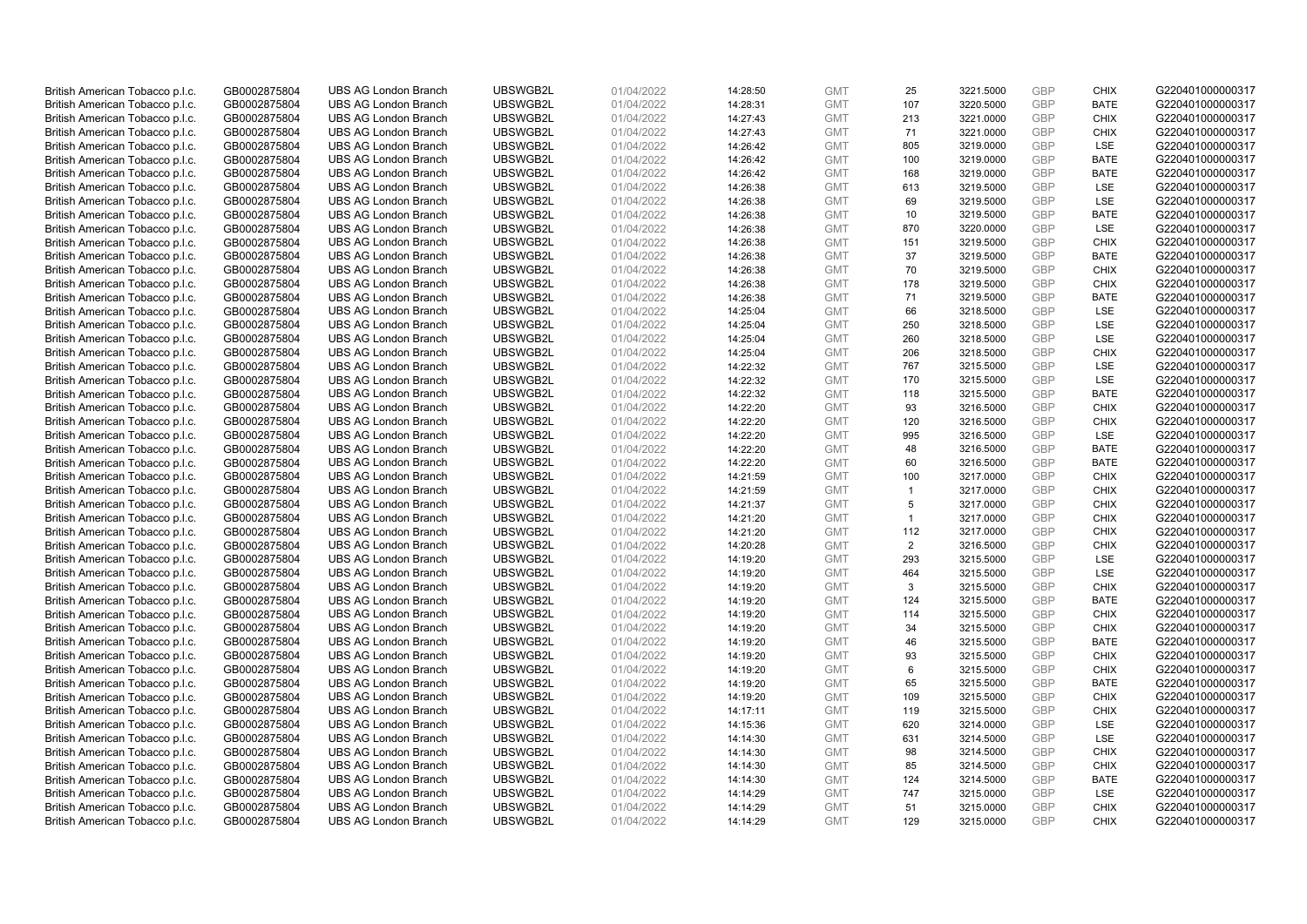| British American Tobacco p.l.c. | GB0002875804 | <b>UBS AG London Branch</b> | UBSWGB2L | 01/04/2022 | 14:14:29 | <b>GMT</b> | 15  | 3215.0000 | <b>GBP</b> | <b>CHIX</b> | G220401000000317 |
|---------------------------------|--------------|-----------------------------|----------|------------|----------|------------|-----|-----------|------------|-------------|------------------|
| British American Tobacco p.l.c. | GB0002875804 | <b>UBS AG London Branch</b> | UBSWGB2L | 01/04/2022 | 14:13:19 | <b>GMT</b> | 684 | 3215.0000 | <b>GBP</b> | <b>LSE</b>  | G220401000000317 |
| British American Tobacco p.l.c. | GB0002875804 | <b>UBS AG London Branch</b> | UBSWGB2L | 01/04/2022 | 14:13:19 | <b>GMT</b> | 657 | 3215.0000 | GBP        | LSE         | G220401000000317 |
| British American Tobacco p.l.c. | GB0002875804 | <b>UBS AG London Branch</b> | UBSWGB2L | 01/04/2022 | 14:13:19 | <b>GMT</b> | 53  | 3215.0000 | GBP        | <b>BATE</b> | G220401000000317 |
| British American Tobacco p.l.c. | GB0002875804 | <b>UBS AG London Branch</b> | UBSWGB2L | 01/04/2022 | 14:13:19 | <b>GMT</b> | 57  | 3215.0000 | GBP        | <b>BATE</b> | G220401000000317 |
| British American Tobacco p.l.c. | GB0002875804 | <b>UBS AG London Branch</b> | UBSWGB2L | 01/04/2022 | 14:12:50 | <b>GMT</b> | 89  | 3215.5000 | <b>GBP</b> | <b>CHIX</b> | G220401000000317 |
| British American Tobacco p.l.c. | GB0002875804 | <b>UBS AG London Branch</b> | UBSWGB2L | 01/04/2022 | 14:10:49 | <b>GMT</b> | 2   | 3215.5000 | GBP        | <b>CHIX</b> | G220401000000317 |
| British American Tobacco p.l.c. | GB0002875804 | <b>UBS AG London Branch</b> | UBSWGB2L | 01/04/2022 | 14:10:39 | <b>GMT</b> | 113 | 3215.5000 | <b>GBP</b> | <b>BATE</b> | G220401000000317 |
| British American Tobacco p.l.c. | GB0002875804 | <b>UBS AG London Branch</b> | UBSWGB2L | 01/04/2022 | 14:10:39 | <b>GMT</b> | 92  | 3216.0000 | GBP        | <b>CHIX</b> | G220401000000317 |
| British American Tobacco p.l.c. | GB0002875804 | <b>UBS AG London Branch</b> | UBSWGB2L | 01/04/2022 | 14:10:39 | <b>GMT</b> | 136 | 3216.0000 | <b>GBP</b> | <b>CHIX</b> | G220401000000317 |
| British American Tobacco p.l.c. | GB0002875804 | <b>UBS AG London Branch</b> | UBSWGB2L | 01/04/2022 | 14:10:39 | <b>GMT</b> | 40  | 3216.0000 | GBP        | <b>BATE</b> | G220401000000317 |
| British American Tobacco p.l.c. | GB0002875804 | <b>UBS AG London Branch</b> | UBSWGB2L | 01/04/2022 | 14:10:39 | <b>GMT</b> | 984 | 3216.0000 | <b>GBP</b> | LSE         | G220401000000317 |
| British American Tobacco p.l.c. | GB0002875804 | <b>UBS AG London Branch</b> | UBSWGB2L | 01/04/2022 | 14:10:39 | <b>GMT</b> | 73  | 3216.0000 | <b>GBP</b> | <b>BATE</b> | G220401000000317 |
| British American Tobacco p.l.c. | GB0002875804 | <b>UBS AG London Branch</b> | UBSWGB2L | 01/04/2022 | 14:10:39 | <b>GMT</b> | 114 | 3216.0000 | <b>GBP</b> | <b>BATE</b> | G220401000000317 |
| British American Tobacco p.l.c. | GB0002875804 | <b>UBS AG London Branch</b> | UBSWGB2L | 01/04/2022 | 14:10:39 | <b>GMT</b> | 127 | 3216.5000 | <b>GBP</b> | <b>BATE</b> | G220401000000317 |
| British American Tobacco p.l.c. | GB0002875804 | <b>UBS AG London Branch</b> | UBSWGB2L | 01/04/2022 | 14:09:41 | <b>GMT</b> | 656 | 3216.5000 | GBP        | LSE         | G220401000000317 |
| British American Tobacco p.l.c. | GB0002875804 | <b>UBS AG London Branch</b> | UBSWGB2L | 01/04/2022 | 14:09:39 | <b>GMT</b> | 91  | 3216.0000 | <b>GBP</b> | <b>CHIX</b> | G220401000000317 |
| British American Tobacco p.l.c. | GB0002875804 | <b>UBS AG London Branch</b> | UBSWGB2L | 01/04/2022 | 14:07:48 | <b>GMT</b> | 9   | 3216.0000 | GBP        | <b>CHIX</b> | G220401000000317 |
| British American Tobacco p.l.c. | GB0002875804 | <b>UBS AG London Branch</b> | UBSWGB2L | 01/04/2022 | 14:07:48 | <b>GMT</b> | 187 | 3216.0000 | <b>GBP</b> | <b>CHIX</b> | G220401000000317 |
| British American Tobacco p.l.c. | GB0002875804 | <b>UBS AG London Branch</b> | UBSWGB2L | 01/04/2022 | 14:06:21 | <b>GMT</b> | 115 | 3216.0000 | GBP        | <b>BATE</b> | G220401000000317 |
| British American Tobacco p.l.c. | GB0002875804 | <b>UBS AG London Branch</b> | UBSWGB2L | 01/04/2022 | 14:06:21 | <b>GMT</b> | 94  | 3216.0000 | <b>GBP</b> | <b>CHIX</b> | G220401000000317 |
| British American Tobacco p.l.c. | GB0002875804 | <b>UBS AG London Branch</b> | UBSWGB2L | 01/04/2022 | 14:06:21 | <b>GMT</b> | 85  | 3216.0000 | GBP        | <b>CHIX</b> | G220401000000317 |
| British American Tobacco p.l.c. | GB0002875804 | <b>UBS AG London Branch</b> | UBSWGB2L | 01/04/2022 | 14:06:21 | <b>GMT</b> | 718 | 3216.0000 | <b>GBP</b> | LSE         | G220401000000317 |
| British American Tobacco p.l.c. | GB0002875804 | <b>UBS AG London Branch</b> | UBSWGB2L | 01/04/2022 | 14:06:04 | <b>GMT</b> | 82  | 3216.5000 | GBP        | <b>CHIX</b> | G220401000000317 |
| British American Tobacco p.l.c. | GB0002875804 | <b>UBS AG London Branch</b> | UBSWGB2L | 01/04/2022 | 14:05:28 | <b>GMT</b> | 129 | 3216.0000 | <b>GBP</b> | <b>CHIX</b> | G220401000000317 |
| British American Tobacco p.l.c. | GB0002875804 | <b>UBS AG London Branch</b> | UBSWGB2L | 01/04/2022 | 14:04:39 | <b>GMT</b> | 103 | 3215.5000 | <b>GBP</b> | LSE         | G220401000000317 |
| British American Tobacco p.l.c. | GB0002875804 | <b>UBS AG London Branch</b> | UBSWGB2L | 01/04/2022 | 14:04:39 | <b>GMT</b> | 176 | 3215.5000 | GBP        | <b>LSE</b>  | G220401000000317 |
| British American Tobacco p.l.c. | GB0002875804 | <b>UBS AG London Branch</b> | UBSWGB2L | 01/04/2022 | 14:04:30 | <b>GMT</b> | 402 | 3215.5000 | <b>GBP</b> | <b>LSE</b>  | G220401000000317 |
| British American Tobacco p.l.c. | GB0002875804 | <b>UBS AG London Branch</b> | UBSWGB2L | 01/04/2022 | 14:04:17 | <b>GMT</b> | 115 | 3216.0000 | GBP        | <b>CHIX</b> | G220401000000317 |
| British American Tobacco p.l.c. | GB0002875804 | <b>UBS AG London Branch</b> | UBSWGB2L | 01/04/2022 | 14:03:06 | <b>GMT</b> | 86  | 3215.0000 | GBP        | <b>CHIX</b> | G220401000000317 |
| British American Tobacco p.l.c. | GB0002875804 | <b>UBS AG London Branch</b> | UBSWGB2L | 01/04/2022 | 14:03:06 | <b>GMT</b> | 609 | 3215.0000 | GBP        | LSE         | G220401000000317 |
|                                 |              | <b>UBS AG London Branch</b> | UBSWGB2L |            |          |            | 111 |           | GBP        |             |                  |
| British American Tobacco p.l.c. | GB0002875804 |                             |          | 01/04/2022 | 14:03:06 | <b>GMT</b> |     | 3215.0000 | GBP        | <b>BATE</b> | G220401000000317 |
| British American Tobacco p.l.c. | GB0002875804 | <b>UBS AG London Branch</b> | UBSWGB2L | 01/04/2022 | 14:00:39 | <b>GMT</b> | 86  | 3216.5000 |            | <b>CHIX</b> | G220401000000317 |
| British American Tobacco p.l.c. | GB0002875804 | <b>UBS AG London Branch</b> | UBSWGB2L | 01/04/2022 | 14:00:32 | <b>GMT</b> | 104 | 3218.0000 | GBP        | <b>BATE</b> | G220401000000317 |
| British American Tobacco p.l.c. | GB0002875804 | <b>UBS AG London Branch</b> | UBSWGB2L | 01/04/2022 | 14:00:27 | <b>GMT</b> | 666 | 3218.0000 | GBP        | LSE         | G220401000000317 |
| British American Tobacco p.l.c. | GB0002875804 | <b>UBS AG London Branch</b> | UBSWGB2L | 01/04/2022 | 14:00:27 | <b>GMT</b> | 90  | 3218.5000 | <b>GBP</b> | <b>CHIX</b> | G220401000000317 |
| British American Tobacco p.l.c. | GB0002875804 | <b>UBS AG London Branch</b> | UBSWGB2L | 01/04/2022 | 14:00:22 | <b>GMT</b> | 897 | 3219.0000 | GBP        | <b>LSE</b>  | G220401000000317 |
| British American Tobacco p.l.c. | GB0002875804 | <b>UBS AG London Branch</b> | UBSWGB2L | 01/04/2022 | 14:00:22 | <b>GMT</b> | 135 | 3219.0000 | <b>GBP</b> | <b>BATE</b> | G220401000000317 |
| British American Tobacco p.l.c. | GB0002875804 | <b>UBS AG London Branch</b> | UBSWGB2L | 01/04/2022 | 14:00:14 | <b>GMT</b> | 535 | 3219.5000 | <b>GBP</b> | LSE         | G220401000000317 |
| British American Tobacco p.l.c. | GB0002875804 | <b>UBS AG London Branch</b> | UBSWGB2L | 01/04/2022 | 14:00:14 | <b>GMT</b> | 260 | 3219.5000 | GBP        | <b>LSE</b>  | G220401000000317 |
| British American Tobacco p.l.c. | GB0002875804 | <b>UBS AG London Branch</b> | UBSWGB2L | 01/04/2022 | 14:00:14 | <b>GMT</b> | 97  | 3219.5000 | <b>GBP</b> | <b>CHIX</b> | G220401000000317 |
| British American Tobacco p.l.c. | GB0002875804 | <b>UBS AG London Branch</b> | UBSWGB2L | 01/04/2022 | 14:00:14 | <b>GMT</b> | 117 | 3219.5000 | GBP        | <b>BATE</b> | G220401000000317 |
| British American Tobacco p.l.c. | GB0002875804 | <b>UBS AG London Branch</b> | UBSWGB2L | 01/04/2022 | 14:00:14 | <b>GMT</b> | 107 | 3219.5000 | <b>GBP</b> | <b>CHIX</b> | G220401000000317 |
| British American Tobacco p.l.c. | GB0002875804 | <b>UBS AG London Branch</b> | UBSWGB2L | 01/04/2022 | 13:59:36 | <b>GMT</b> | 12  | 3220.0000 | GBP        | <b>CHIX</b> | G220401000000317 |
| British American Tobacco p.l.c. | GB0002875804 | <b>UBS AG London Branch</b> | UBSWGB2L | 01/04/2022 | 13:59:36 | <b>GMT</b> | 121 | 3220.0000 | <b>GBP</b> | <b>CHIX</b> | G220401000000317 |
| British American Tobacco p.l.c. | GB0002875804 | <b>UBS AG London Branch</b> | UBSWGB2L | 01/04/2022 | 13:58:22 | <b>GMT</b> | 119 | 3219.5000 | <b>GBP</b> | <b>CHIX</b> | G220401000000317 |
| British American Tobacco p.l.c. | GB0002875804 | <b>UBS AG London Branch</b> | UBSWGB2L | 01/04/2022 | 13:57:11 | <b>GMT</b> | 200 | 3219.0000 | <b>GBP</b> | LSE         | G220401000000317 |
| British American Tobacco p.l.c. | GB0002875804 | <b>UBS AG London Branch</b> | UBSWGB2L | 01/04/2022 | 13:57:11 | <b>GMT</b> | 105 | 3219.0000 | <b>GBP</b> | LSE         | G220401000000317 |
| British American Tobacco p.l.c. | GB0002875804 | <b>UBS AG London Branch</b> | UBSWGB2L | 01/04/2022 | 13:56:11 | <b>GMT</b> | 46  | 3219.5000 | <b>GBP</b> | LSE         | G220401000000317 |
| British American Tobacco p.l.c. | GB0002875804 | <b>UBS AG London Branch</b> | UBSWGB2L | 01/04/2022 | 13:56:11 | <b>GMT</b> | 574 | 3219.5000 | <b>GBP</b> | LSE         | G220401000000317 |
| British American Tobacco p.l.c. | GB0002875804 | <b>UBS AG London Branch</b> | UBSWGB2L | 01/04/2022 | 13:56:11 | <b>GMT</b> | 76  | 3219.5000 | GBP        | LSE         | G220401000000317 |
| British American Tobacco p.l.c. | GB0002875804 | <b>UBS AG London Branch</b> | UBSWGB2L | 01/04/2022 | 13:55:39 | <b>GMT</b> | 84  | 3219.5000 | <b>GBP</b> | <b>CHIX</b> | G220401000000317 |
| British American Tobacco p.l.c. | GB0002875804 | <b>UBS AG London Branch</b> | UBSWGB2L | 01/04/2022 | 13:55:39 | <b>GMT</b> | 123 | 3219.5000 | GBP        | <b>BATE</b> | G220401000000317 |
| British American Tobacco p.l.c. | GB0002875804 | <b>UBS AG London Branch</b> | UBSWGB2L | 01/04/2022 | 13:55:39 | <b>GMT</b> | 95  | 3219.5000 | GBP        | <b>CHIX</b> | G220401000000317 |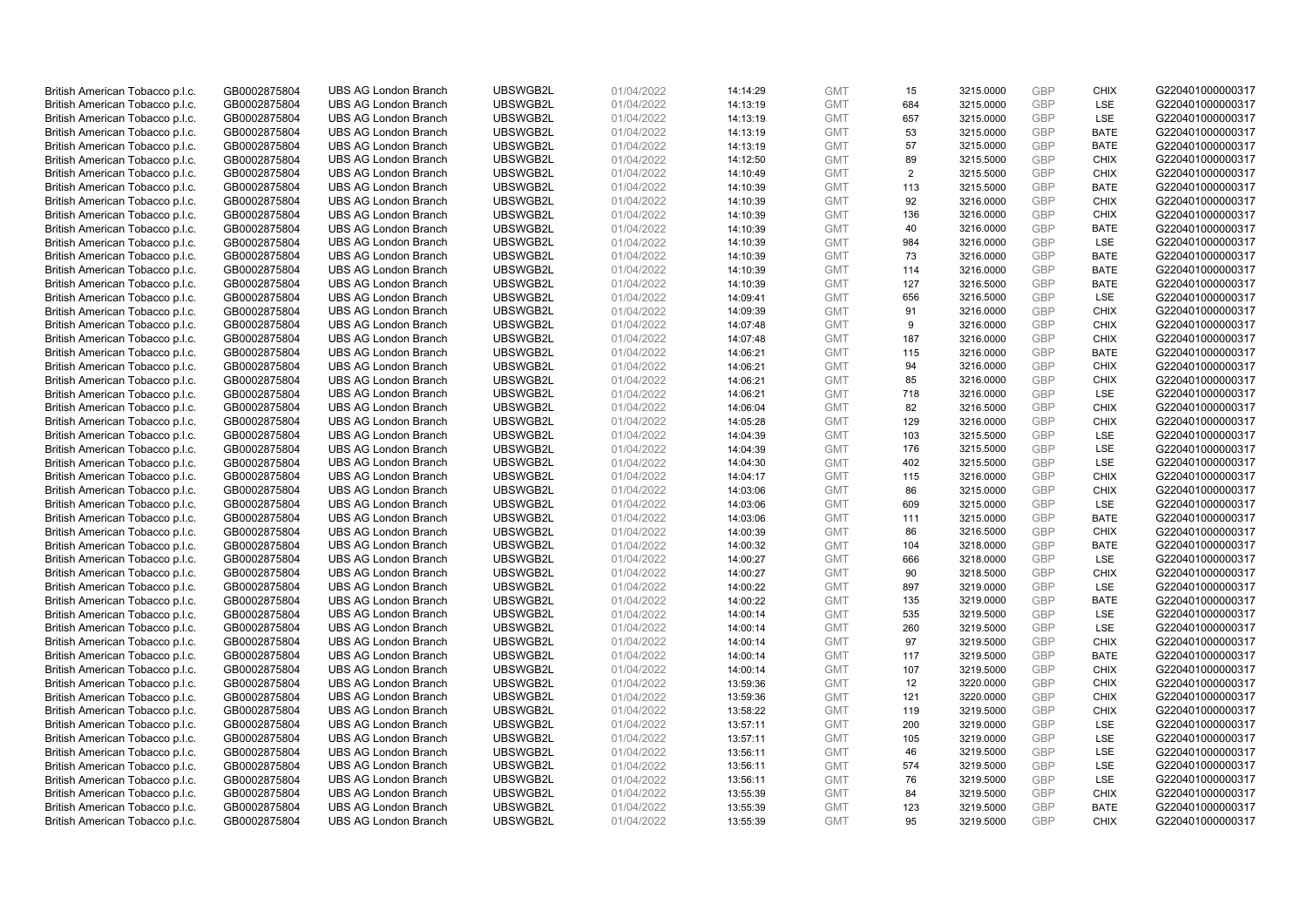| British American Tobacco p.l.c. | GB0002875804 | <b>UBS AG London Branch</b> | UBSWGB2L | 01/04/2022 | 13:55:39 | <b>GMT</b> | 94  | 3220.0000 | <b>GBP</b> | <b>CHIX</b> | G220401000000317 |
|---------------------------------|--------------|-----------------------------|----------|------------|----------|------------|-----|-----------|------------|-------------|------------------|
| British American Tobacco p.l.c. | GB0002875804 | <b>UBS AG London Branch</b> | UBSWGB2L | 01/04/2022 | 13:55:39 | <b>GMT</b> | 677 | 3220.0000 | <b>GBP</b> | LSE         | G220401000000317 |
| British American Tobacco p.l.c. | GB0002875804 | <b>UBS AG London Branch</b> | UBSWGB2L | 01/04/2022 | 13:55:39 | <b>GMT</b> | 112 | 3220.0000 | <b>GBP</b> | <b>BATE</b> | G220401000000317 |
| British American Tobacco p.l.c. | GB0002875804 | <b>UBS AG London Branch</b> | UBSWGB2L | 01/04/2022 | 13:53:13 | <b>GMT</b> | 855 | 3221.0000 | <b>GBP</b> | <b>LSE</b>  | G220401000000317 |
| British American Tobacco p.l.c. | GB0002875804 | <b>UBS AG London Branch</b> | UBSWGB2L | 01/04/2022 | 13:53:13 | <b>GMT</b> | 86  | 3221.0000 | <b>GBP</b> | <b>CHIX</b> | G220401000000317 |
| British American Tobacco p.l.c. | GB0002875804 | <b>UBS AG London Branch</b> | UBSWGB2L | 01/04/2022 | 13:53:13 | <b>GMT</b> | 117 | 3221.0000 | <b>GBP</b> | <b>BATE</b> | G220401000000317 |
| British American Tobacco p.l.c. | GB0002875804 | <b>UBS AG London Branch</b> | UBSWGB2L | 01/04/2022 | 13:53:13 | <b>GMT</b> | 65  | 3221.0000 | <b>GBP</b> | <b>CHIX</b> | G220401000000317 |
| British American Tobacco p.l.c. | GB0002875804 | <b>UBS AG London Branch</b> | UBSWGB2L | 01/04/2022 | 13:53:10 | <b>GMT</b> | 33  | 3221.0000 | <b>GBP</b> | <b>CHIX</b> | G220401000000317 |
| British American Tobacco p.l.c. | GB0002875804 | <b>UBS AG London Branch</b> | UBSWGB2L | 01/04/2022 | 13:52:08 | <b>GMT</b> | 15  | 3220.5000 | <b>GBP</b> | <b>BATE</b> | G220401000000317 |
| British American Tobacco p.l.c. | GB0002875804 | <b>UBS AG London Branch</b> | UBSWGB2L | 01/04/2022 | 13:51:45 | <b>GMT</b> | 13  | 3221.0000 | <b>GBP</b> | <b>BATE</b> | G220401000000317 |
| British American Tobacco p.l.c. | GB0002875804 | <b>UBS AG London Branch</b> | UBSWGB2L | 01/04/2022 | 13:51:45 | <b>GMT</b> | 677 | 3221.0000 | <b>GBP</b> | LSE         | G220401000000317 |
| British American Tobacco p.l.c. | GB0002875804 | <b>UBS AG London Branch</b> | UBSWGB2L | 01/04/2022 | 13:51:45 | <b>GMT</b> | 103 | 3221.0000 | <b>GBP</b> | <b>BATE</b> | G220401000000317 |
| British American Tobacco p.l.c. | GB0002875804 | <b>UBS AG London Branch</b> | UBSWGB2L | 01/04/2022 | 13:51:36 | <b>GMT</b> | 190 | 3222.0000 | <b>GBP</b> | <b>CHIX</b> | G220401000000317 |
| British American Tobacco p.l.c. | GB0002875804 | <b>UBS AG London Branch</b> | UBSWGB2L | 01/04/2022 | 13:50:33 | <b>GMT</b> | 799 | 3219.5000 | <b>GBP</b> | <b>LSE</b>  | G220401000000317 |
| British American Tobacco p.l.c. | GB0002875804 | <b>UBS AG London Branch</b> | UBSWGB2L | 01/04/2022 | 13:50:33 | <b>GMT</b> | 131 | 3219.5000 | <b>GBP</b> | <b>BATE</b> | G220401000000317 |
| British American Tobacco p.l.c. | GB0002875804 | <b>UBS AG London Branch</b> | UBSWGB2L | 01/04/2022 | 13:49:43 | <b>GMT</b> | 58  | 3220.0000 | <b>GBP</b> | <b>CHIX</b> | G220401000000317 |
| British American Tobacco p.l.c. | GB0002875804 | <b>UBS AG London Branch</b> | UBSWGB2L | 01/04/2022 | 13:49:43 | <b>GMT</b> | 100 | 3220.0000 | <b>GBP</b> | <b>CHIX</b> | G220401000000317 |
| British American Tobacco p.l.c. | GB0002875804 | <b>UBS AG London Branch</b> | UBSWGB2L | 01/04/2022 | 13:49:43 | <b>GMT</b> | 19  | 3220.5000 | GBP        | <b>CHIX</b> | G220401000000317 |
| British American Tobacco p.l.c. | GB0002875804 | <b>UBS AG London Branch</b> | UBSWGB2L | 01/04/2022 | 13:48:42 | <b>GMT</b> | 645 | 3221.0000 | <b>GBP</b> | <b>LSE</b>  | G220401000000317 |
| British American Tobacco p.l.c. | GB0002875804 | <b>UBS AG London Branch</b> | UBSWGB2L | 01/04/2022 | 13:48:42 | <b>GMT</b> | 5   | 3221.0000 | <b>GBP</b> | LSE         | G220401000000317 |
| British American Tobacco p.l.c. | GB0002875804 | <b>UBS AG London Branch</b> | UBSWGB2L | 01/04/2022 | 13:48:42 | <b>GMT</b> | 95  | 3220.5000 | <b>GBP</b> | <b>CHIX</b> | G220401000000317 |
| British American Tobacco p.l.c. | GB0002875804 | <b>UBS AG London Branch</b> | UBSWGB2L | 01/04/2022 | 13:48:42 | <b>GMT</b> | 664 | 3221.0000 | GBP        | <b>LSE</b>  | G220401000000317 |
| British American Tobacco p.l.c. | GB0002875804 | <b>UBS AG London Branch</b> | UBSWGB2L | 01/04/2022 | 13:48:42 | <b>GMT</b> | 109 | 3221.0000 | <b>GBP</b> | <b>BATE</b> | G220401000000317 |
| British American Tobacco p.l.c. | GB0002875804 | <b>UBS AG London Branch</b> | UBSWGB2L | 01/04/2022 | 13:48:42 | <b>GMT</b> | 106 | 3221.0000 | <b>GBP</b> | <b>BATE</b> | G220401000000317 |
| British American Tobacco p.l.c. | GB0002875804 | <b>UBS AG London Branch</b> | UBSWGB2L | 01/04/2022 | 13:48:14 | <b>GMT</b> | 18  | 3222.0000 | <b>GBP</b> | <b>CHIX</b> | G220401000000317 |
| British American Tobacco p.l.c. | GB0002875804 | <b>UBS AG London Branch</b> | UBSWGB2L | 01/04/2022 | 13:48:14 | <b>GMT</b> | 42  | 3222.0000 | GBP        | <b>CHIX</b> | G220401000000317 |
| British American Tobacco p.l.c. | GB0002875804 | <b>UBS AG London Branch</b> | UBSWGB2L | 01/04/2022 | 13:48:14 | <b>GMT</b> | 68  | 3222.0000 | <b>GBP</b> | <b>CHIX</b> | G220401000000317 |
| British American Tobacco p.l.c. | GB0002875804 | <b>UBS AG London Branch</b> | UBSWGB2L | 01/04/2022 | 13:48:14 | <b>GMT</b> | 71  | 3222.0000 | <b>GBP</b> | <b>CHIX</b> | G220401000000317 |
| British American Tobacco p.l.c. | GB0002875804 | <b>UBS AG London Branch</b> | UBSWGB2L | 01/04/2022 | 13:48:14 | <b>GMT</b> | 84  | 3222.0000 | <b>GBP</b> | <b>CHIX</b> | G220401000000317 |
| British American Tobacco p.l.c. | GB0002875804 | <b>UBS AG London Branch</b> | UBSWGB2L | 01/04/2022 | 13:48:14 | <b>GMT</b> | 2   | 3222.0000 | GBP        | <b>CHIX</b> | G220401000000317 |
| British American Tobacco p.l.c. | GB0002875804 | <b>UBS AG London Branch</b> | UBSWGB2L | 01/04/2022 | 13:46:14 | <b>GMT</b> | 100 | 3222.0000 | <b>GBP</b> | <b>CHIX</b> | G220401000000317 |
| British American Tobacco p.l.c. | GB0002875804 | <b>UBS AG London Branch</b> | UBSWGB2L | 01/04/2022 | 13:46:14 | <b>GMT</b> | 93  | 3221.5000 | <b>GBP</b> | <b>CHIX</b> | G220401000000317 |
| British American Tobacco p.l.c. | GB0002875804 | <b>UBS AG London Branch</b> | UBSWGB2L | 01/04/2022 | 13:46:14 | <b>GMT</b> | 59  | 3222.0000 | <b>GBP</b> | <b>CHIX</b> | G220401000000317 |
| British American Tobacco p.l.c. | GB0002875804 | <b>UBS AG London Branch</b> | UBSWGB2L | 01/04/2022 | 13:46:14 | <b>GMT</b> | 99  | 3222.0000 | <b>GBP</b> | <b>CHIX</b> | G220401000000317 |
| British American Tobacco p.l.c. | GB0002875804 | <b>UBS AG London Branch</b> | UBSWGB2L | 01/04/2022 | 13:43:32 | <b>GMT</b> | 113 | 3219.5000 | <b>GBP</b> | <b>BATE</b> | G220401000000317 |
| British American Tobacco p.l.c. | GB0002875804 | <b>UBS AG London Branch</b> | UBSWGB2L | 01/04/2022 | 13:43:32 | <b>GMT</b> | 113 | 3219.5000 | <b>GBP</b> | <b>BATE</b> | G220401000000317 |
| British American Tobacco p.l.c. | GB0002875804 | <b>UBS AG London Branch</b> | UBSWGB2L | 01/04/2022 | 13:43:32 | <b>GMT</b> | 659 | 3219.5000 | GBP        | <b>LSE</b>  | G220401000000317 |
| British American Tobacco p.l.c. | GB0002875804 | <b>UBS AG London Branch</b> | UBSWGB2L | 01/04/2022 | 13:43:20 | <b>GMT</b> | 679 | 3220.0000 | <b>GBP</b> | LSE         | G220401000000317 |
| British American Tobacco p.l.c. | GB0002875804 | <b>UBS AG London Branch</b> | UBSWGB2L | 01/04/2022 | 13:43:20 | <b>GMT</b> | 98  | 3220.0000 | <b>GBP</b> | <b>CHIX</b> | G220401000000317 |
| British American Tobacco p.l.c. | GB0002875804 | <b>UBS AG London Branch</b> | UBSWGB2L | 01/04/2022 | 13:43:20 | <b>GMT</b> | 124 | 3220.0000 | <b>GBP</b> | <b>CHIX</b> | G220401000000317 |
| British American Tobacco p.l.c. | GB0002875804 | <b>UBS AG London Branch</b> | UBSWGB2L | 01/04/2022 | 13:43:20 | <b>GMT</b> | 82  | 3220.0000 | <b>GBP</b> | <b>CHIX</b> | G220401000000317 |
| British American Tobacco p.l.c. | GB0002875804 | <b>UBS AG London Branch</b> | UBSWGB2L | 01/04/2022 | 13:40:06 | <b>GMT</b> | 91  | 3218.0000 | <b>GBP</b> | <b>CHIX</b> | G220401000000317 |
| British American Tobacco p.l.c. | GB0002875804 | <b>UBS AG London Branch</b> | UBSWGB2L | 01/04/2022 | 13:40:05 | <b>GMT</b> | 708 | 3218.5000 | <b>GBP</b> | LSE         | G220401000000317 |
| British American Tobacco p.l.c. | GB0002875804 | <b>UBS AG London Branch</b> | UBSWGB2L | 01/04/2022 | 13:39:25 | <b>GMT</b> | 647 | 3219.5000 | GBP        | LSE         | G220401000000317 |
| British American Tobacco p.l.c. | GB0002875804 | <b>UBS AG London Branch</b> | UBSWGB2L | 01/04/2022 | 13:39:25 | <b>GMT</b> | 81  | 3219.5000 | <b>GBP</b> | <b>CHIX</b> | G220401000000317 |
| British American Tobacco p.l.c. | GB0002875804 | <b>UBS AG London Branch</b> | UBSWGB2L | 01/04/2022 | 13:39:25 | <b>GMT</b> | 94  | 3219.5000 | GBP        | <b>CHIX</b> | G220401000000317 |
| British American Tobacco p.l.c. | GB0002875804 | <b>UBS AG London Branch</b> | UBSWGB2L | 01/04/2022 | 13:39:25 | <b>GMT</b> | 102 | 3219.5000 | <b>GBP</b> | <b>BATE</b> | G220401000000317 |
| British American Tobacco p.l.c. | GB0002875804 | <b>UBS AG London Branch</b> | UBSWGB2L | 01/04/2022 | 13:39:20 | <b>GMT</b> | 105 | 3220.0000 | <b>GBP</b> | <b>BATE</b> | G220401000000317 |
| British American Tobacco p.l.c. | GB0002875804 | <b>UBS AG London Branch</b> | UBSWGB2L | 01/04/2022 | 13:39:20 | <b>GMT</b> | 651 | 3220.0000 | <b>GBP</b> | LSE         | G220401000000317 |
| British American Tobacco p.l.c. | GB0002875804 | <b>UBS AG London Branch</b> | UBSWGB2L | 01/04/2022 | 13:38:45 | <b>GMT</b> | 116 | 3221.0000 | GBP        | <b>BATE</b> | G220401000000317 |
| British American Tobacco p.l.c. | GB0002875804 | <b>UBS AG London Branch</b> | UBSWGB2L | 01/04/2022 | 13:38:45 | <b>GMT</b> | 89  | 3221.0000 | GBP        | <b>CHIX</b> | G220401000000317 |
| British American Tobacco p.l.c. | GB0002875804 | <b>UBS AG London Branch</b> | UBSWGB2L | 01/04/2022 | 13:38:45 | <b>GMT</b> | 931 | 3221.0000 | <b>GBP</b> | LSE         | G220401000000317 |
| British American Tobacco p.l.c. | GB0002875804 | <b>UBS AG London Branch</b> | UBSWGB2L | 01/04/2022 | 13:35:51 | <b>GMT</b> | 594 | 3221.0000 | GBP        | LSE         | G220401000000317 |
| British American Tobacco p.l.c. | GB0002875804 | <b>UBS AG London Branch</b> | UBSWGB2L | 01/04/2022 | 13:35:51 | <b>GMT</b> | 592 | 3221.0000 | GBP        | <b>LSE</b>  | G220401000000317 |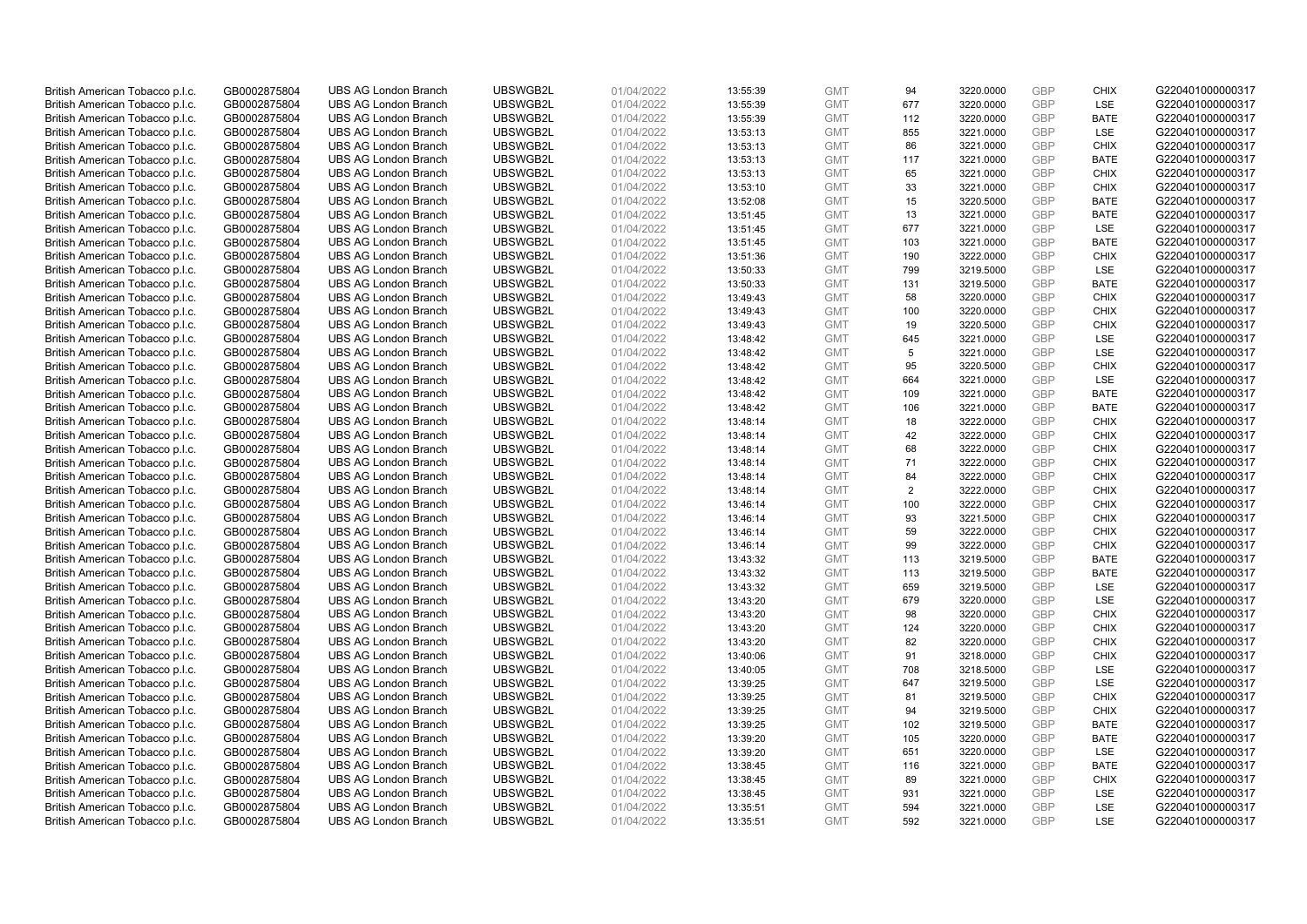| British American Tobacco p.l.c. | GB0002875804 | <b>UBS AG London Branch</b> | UBSWGB2L | 01/04/2022 | 13:35:51 | <b>GMT</b> | 120      | 3221.0000 | <b>GBP</b> | <b>BATE</b> | G220401000000317 |
|---------------------------------|--------------|-----------------------------|----------|------------|----------|------------|----------|-----------|------------|-------------|------------------|
| British American Tobacco p.l.c. | GB0002875804 | <b>UBS AG London Branch</b> | UBSWGB2L | 01/04/2022 | 13:35:51 | <b>GMT</b> | 123      | 3221.0000 | <b>GBP</b> | <b>BATE</b> | G220401000000317 |
| British American Tobacco p.l.c. | GB0002875804 | <b>UBS AG London Branch</b> | UBSWGB2L | 01/04/2022 | 13:35:51 | <b>GMT</b> | 85       | 3221.0000 | <b>GBP</b> | <b>CHIX</b> | G220401000000317 |
| British American Tobacco p.l.c. | GB0002875804 | <b>UBS AG London Branch</b> | UBSWGB2L | 01/04/2022 | 13:35:49 | <b>GMT</b> | 250      | 3221.5000 | GBP        | <b>LSE</b>  | G220401000000317 |
| British American Tobacco p.l.c. | GB0002875804 | <b>UBS AG London Branch</b> | UBSWGB2L | 01/04/2022 | 13:35:49 | <b>GMT</b> | 150      | 3221.5000 | <b>GBP</b> | <b>CHIX</b> | G220401000000317 |
| British American Tobacco p.l.c. | GB0002875804 | <b>UBS AG London Branch</b> | UBSWGB2L | 01/04/2022 | 13:35:49 | <b>GMT</b> | 290      | 3221.5000 | <b>GBP</b> | <b>LSE</b>  | G220401000000317 |
| British American Tobacco p.l.c. | GB0002875804 | <b>UBS AG London Branch</b> | UBSWGB2L | 01/04/2022 | 13:35:49 | <b>GMT</b> | 147      | 3221.5000 | <b>GBP</b> | <b>CHIX</b> | G220401000000317 |
| British American Tobacco p.l.c. | GB0002875804 | <b>UBS AG London Branch</b> | UBSWGB2L | 01/04/2022 | 13:34:49 | <b>GMT</b> | 606      | 3221.5000 | <b>GBP</b> | <b>LSE</b>  | G220401000000317 |
| British American Tobacco p.l.c. | GB0002875804 | <b>UBS AG London Branch</b> | UBSWGB2L | 01/04/2022 | 13:33:44 | <b>GMT</b> | 1116     | 3221.0000 | <b>GBP</b> | LSE         | G220401000000317 |
| British American Tobacco p.l.c. | GB0002875804 | <b>UBS AG London Branch</b> | UBSWGB2L | 01/04/2022 | 13:33:44 | <b>GMT</b> | 93       | 3221.0000 | <b>GBP</b> | <b>CHIX</b> | G220401000000317 |
| British American Tobacco p.l.c. | GB0002875804 | <b>UBS AG London Branch</b> | UBSWGB2L | 01/04/2022 | 13:33:10 | <b>GMT</b> | 92       | 3221.0000 | <b>GBP</b> | <b>CHIX</b> | G220401000000317 |
| British American Tobacco p.l.c. | GB0002875804 | <b>UBS AG London Branch</b> | UBSWGB2L | 01/04/2022 | 13:33:10 | <b>GMT</b> | 1107     | 3221.0000 | <b>GBP</b> | LSE         | G220401000000317 |
| British American Tobacco p.l.c. | GB0002875804 | <b>UBS AG London Branch</b> | UBSWGB2L | 01/04/2022 | 13:33:10 | <b>GMT</b> | 97       | 3221.0000 | <b>GBP</b> | <b>CHIX</b> | G220401000000317 |
| British American Tobacco p.l.c. | GB0002875804 | <b>UBS AG London Branch</b> | UBSWGB2L | 01/04/2022 | 13:33:10 | <b>GMT</b> | 102      | 3221.0000 | <b>GBP</b> | <b>CHIX</b> | G220401000000317 |
| British American Tobacco p.l.c. | GB0002875804 | <b>UBS AG London Branch</b> | UBSWGB2L | 01/04/2022 | 13:31:43 | <b>GMT</b> | 232      | 3219.5000 | <b>GBP</b> | <b>CHIX</b> | G220401000000317 |
| British American Tobacco p.l.c. | GB0002875804 | <b>UBS AG London Branch</b> | UBSWGB2L | 01/04/2022 | 13:31:43 | <b>GMT</b> | 704      | 3219.5000 | GBP        | LSE         | G220401000000317 |
| British American Tobacco p.l.c. | GB0002875804 | <b>UBS AG London Branch</b> | UBSWGB2L | 01/04/2022 | 13:31:43 | <b>GMT</b> | 122      | 3219.5000 | GBP        | <b>BATE</b> | G220401000000317 |
| British American Tobacco p.l.c. | GB0002875804 | <b>UBS AG London Branch</b> | UBSWGB2L | 01/04/2022 | 13:30:28 | <b>GMT</b> | 102      | 3219.5000 | GBP        | <b>BATE</b> | G220401000000317 |
| British American Tobacco p.l.c. | GB0002875804 | <b>UBS AG London Branch</b> | UBSWGB2L | 01/04/2022 | 13:29:56 | <b>GMT</b> | 599      | 3220.0000 | GBP        | <b>LSE</b>  | G220401000000317 |
| British American Tobacco p.l.c. | GB0002875804 | <b>UBS AG London Branch</b> | UBSWGB2L | 01/04/2022 | 13:29:56 | <b>GMT</b> | 631      | 3220.0000 | <b>GBP</b> | LSE         | G220401000000317 |
| British American Tobacco p.l.c. | GB0002875804 | <b>UBS AG London Branch</b> | UBSWGB2L | 01/04/2022 | 13:29:31 | <b>GMT</b> | 83       | 3220.5000 | <b>GBP</b> | <b>CHIX</b> | G220401000000317 |
| British American Tobacco p.l.c. | GB0002875804 | <b>UBS AG London Branch</b> | UBSWGB2L | 01/04/2022 | 13:29:31 | <b>GMT</b> | 106      | 3220.5000 | GBP        | <b>BATE</b> | G220401000000317 |
| British American Tobacco p.l.c. | GB0002875804 | <b>UBS AG London Branch</b> | UBSWGB2L | 01/04/2022 | 13:29:31 | <b>GMT</b> | 84       | 3220.5000 | <b>GBP</b> | <b>CHIX</b> | G220401000000317 |
| British American Tobacco p.l.c. | GB0002875804 | <b>UBS AG London Branch</b> | UBSWGB2L | 01/04/2022 | 13:29:18 | <b>GMT</b> | 200      | 3221.0000 | GBP        | <b>LSE</b>  | G220401000000317 |
| British American Tobacco p.l.c. | GB0002875804 | <b>UBS AG London Branch</b> | UBSWGB2L | 01/04/2022 | 13:29:18 | <b>GMT</b> | 13       | 3221.5000 | <b>GBP</b> | <b>CHIX</b> | G220401000000317 |
| British American Tobacco p.l.c. | GB0002875804 | <b>UBS AG London Branch</b> | UBSWGB2L | 01/04/2022 | 13:29:18 | <b>GMT</b> | 131      | 3221.5000 | <b>GBP</b> | <b>CHIX</b> | G220401000000317 |
| British American Tobacco p.l.c. | GB0002875804 | <b>UBS AG London Branch</b> | UBSWGB2L | 01/04/2022 | 13:27:13 | <b>GMT</b> | 1232     | 3221.0000 | <b>GBP</b> | LSE         | G220401000000317 |
| British American Tobacco p.l.c. | GB0002875804 | <b>UBS AG London Branch</b> | UBSWGB2L | 01/04/2022 | 13:27:13 | <b>GMT</b> | 122      | 3221.0000 | <b>GBP</b> | <b>BATE</b> | G220401000000317 |
| British American Tobacco p.l.c. | GB0002875804 | <b>UBS AG London Branch</b> | UBSWGB2L | 01/04/2022 | 13:27:13 | <b>GMT</b> | 505      | 3221.0000 | GBP        | <b>CHIX</b> | G220401000000317 |
| British American Tobacco p.l.c. | GB0002875804 | <b>UBS AG London Branch</b> | UBSWGB2L | 01/04/2022 | 13:27:13 | <b>GMT</b> | 120      | 3221.0000 | GBP        | <b>BATE</b> | G220401000000317 |
| British American Tobacco p.l.c. | GB0002875804 | <b>UBS AG London Branch</b> | UBSWGB2L | 01/04/2022 | 13:27:10 | <b>GMT</b> | 105      | 3221.5000 | GBP        | <b>BATE</b> | G220401000000317 |
| British American Tobacco p.l.c. | GB0002875804 | <b>UBS AG London Branch</b> | UBSWGB2L | 01/04/2022 | 13:23:25 | <b>GMT</b> | 108      | 3220.0000 | <b>GBP</b> | <b>LSE</b>  | G220401000000317 |
| British American Tobacco p.l.c. | GB0002875804 | <b>UBS AG London Branch</b> | UBSWGB2L | 01/04/2022 | 13:23:25 | <b>GMT</b> | 276      | 3220.0000 | <b>GBP</b> | LSE         | G220401000000317 |
| British American Tobacco p.l.c. | GB0002875804 | <b>UBS AG London Branch</b> | UBSWGB2L | 01/04/2022 | 13:23:25 | <b>GMT</b> | 114      | 3220.0000 | GBP        | LSE         | G220401000000317 |
| British American Tobacco p.l.c. | GB0002875804 | <b>UBS AG London Branch</b> | UBSWGB2L | 01/04/2022 | 13:23:25 | <b>GMT</b> | 70       | 3220.0000 | <b>GBP</b> | LSE         | G220401000000317 |
| British American Tobacco p.l.c. | GB0002875804 | <b>UBS AG London Branch</b> | UBSWGB2L | 01/04/2022 | 13:22:45 | <b>GMT</b> | 364      | 3219.5000 | <b>GBP</b> | LSE         | G220401000000317 |
| British American Tobacco p.l.c. | GB0002875804 | <b>UBS AG London Branch</b> | UBSWGB2L | 01/04/2022 | 13:20:31 | <b>GMT</b> | 919      | 3219.0000 | GBP        | LSE         | G220401000000317 |
| British American Tobacco p.l.c. | GB0002875804 | <b>UBS AG London Branch</b> | UBSWGB2L | 01/04/2022 | 13:20:31 | <b>GMT</b> | 104      | 3219.0000 | <b>GBP</b> | LSE         | G220401000000317 |
| British American Tobacco p.l.c. | GB0002875804 | <b>UBS AG London Branch</b> | UBSWGB2L | 01/04/2022 | 13:20:31 | <b>GMT</b> | 82       | 3219.0000 | GBP        | <b>CHIX</b> | G220401000000317 |
| British American Tobacco p.l.c. | GB0002875804 | <b>UBS AG London Branch</b> | UBSWGB2L | 01/04/2022 | 13:20:31 | <b>GMT</b> | 42       | 3219.0000 | <b>GBP</b> | <b>BATE</b> | G220401000000317 |
| British American Tobacco p.l.c. | GB0002875804 | <b>UBS AG London Branch</b> | UBSWGB2L | 01/04/2022 | 13:20:31 | <b>GMT</b> | 111      | 3219.0000 | <b>GBP</b> | <b>CHIX</b> | G220401000000317 |
| British American Tobacco p.l.c. | GB0002875804 | <b>UBS AG London Branch</b> | UBSWGB2L | 01/04/2022 | 13:20:31 | <b>GMT</b> | 68       | 3219.0000 | GBP        | <b>BATE</b> | G220401000000317 |
|                                 | GB0002875804 |                             | UBSWGB2L | 01/04/2022 |          | <b>GMT</b> |          | 3219.0000 | GBP        | <b>CHIX</b> | G220401000000317 |
| British American Tobacco p.l.c. |              | <b>UBS AG London Branch</b> |          |            | 13:18:41 |            | 51<br>41 |           | GBP        | <b>CHIX</b> |                  |
| British American Tobacco p.l.c. | GB0002875804 | <b>UBS AG London Branch</b> | UBSWGB2L | 01/04/2022 | 13:18:41 | <b>GMT</b> |          | 3219.0000 |            |             | G220401000000317 |
| British American Tobacco p.l.c. | GB0002875804 | <b>UBS AG London Branch</b> | UBSWGB2L | 01/04/2022 | 13:17:41 | <b>GMT</b> | 1090     | 3220.0000 | GBP        | <b>LSE</b>  | G220401000000317 |
| British American Tobacco p.l.c. | GB0002875804 | <b>UBS AG London Branch</b> | UBSWGB2L | 01/04/2022 | 13:17:41 | <b>GMT</b> | 65       | 3220.0000 | GBP        | <b>BATE</b> | G220401000000317 |
| British American Tobacco p.l.c. | GB0002875804 | <b>UBS AG London Branch</b> | UBSWGB2L | 01/04/2022 | 13:17:41 | <b>GMT</b> | 183      | 3220.0000 | GBP        | <b>CHIX</b> | G220401000000317 |
| British American Tobacco p.l.c. | GB0002875804 | <b>UBS AG London Branch</b> | UBSWGB2L | 01/04/2022 | 13:17:41 | <b>GMT</b> | 120      | 3220.0000 | GBP        | <b>BATE</b> | G220401000000317 |
| British American Tobacco p.l.c. | GB0002875804 | <b>UBS AG London Branch</b> | UBSWGB2L | 01/04/2022 | 13:17:41 | <b>GMT</b> | 87       | 3220.0000 | GBP        | <b>CHIX</b> | G220401000000317 |
| British American Tobacco p.l.c. | GB0002875804 | <b>UBS AG London Branch</b> | UBSWGB2L | 01/04/2022 | 13:17:41 | <b>GMT</b> | 118      | 3220.0000 | GBP        | <b>BATE</b> | G220401000000317 |
| British American Tobacco p.l.c. | GB0002875804 | <b>UBS AG London Branch</b> | UBSWGB2L | 01/04/2022 | 13:17:41 | <b>GMT</b> | 52       | 3220.0000 | GBP        | <b>BATE</b> | G220401000000317 |
| British American Tobacco p.l.c. | GB0002875804 | <b>UBS AG London Branch</b> | UBSWGB2L | 01/04/2022 | 13:15:40 | <b>GMT</b> | 97       | 3218.0000 | <b>GBP</b> | LSE         | G220401000000317 |
| British American Tobacco p.l.c. | GB0002875804 | <b>UBS AG London Branch</b> | UBSWGB2L | 01/04/2022 | 13:15:40 | <b>GMT</b> | 51       | 3218.0000 | GBP        | LSE         | G220401000000317 |
| British American Tobacco p.l.c. | GB0002875804 | <b>UBS AG London Branch</b> | UBSWGB2L | 01/04/2022 | 13:14:28 | <b>GMT</b> | 113      | 3217.5000 | GBP        | <b>CHIX</b> | G220401000000317 |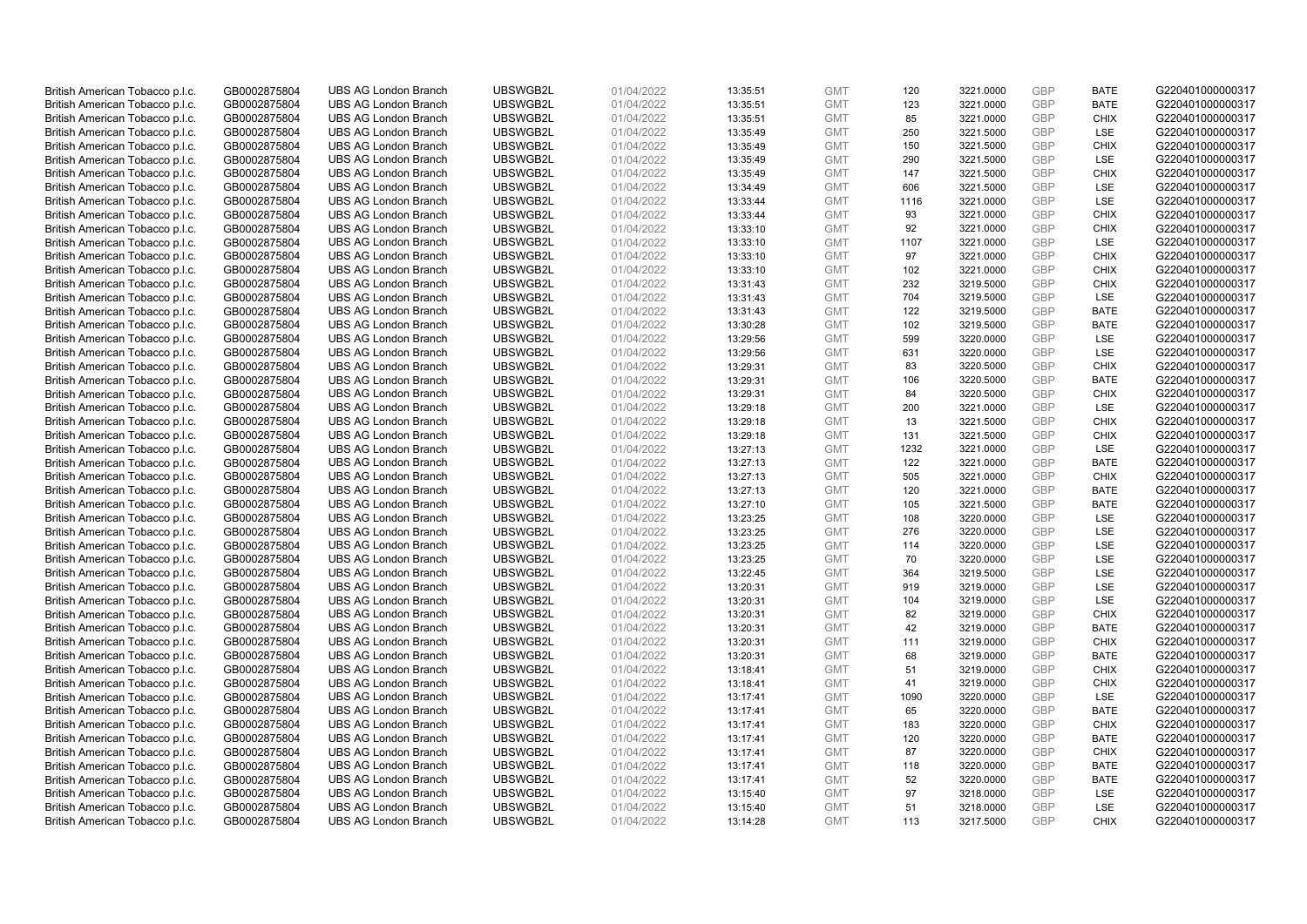| British American Tobacco p.l.c. | GB0002875804 | <b>UBS AG London Branch</b> | UBSWGB2L | 01/04/2022 | 13:13:28 | <b>GMT</b> | $\mathbf{1}$         | 3217.5000 | <b>GBP</b> | <b>CHIX</b> | G220401000000317 |
|---------------------------------|--------------|-----------------------------|----------|------------|----------|------------|----------------------|-----------|------------|-------------|------------------|
| British American Tobacco p.l.c. | GB0002875804 | <b>UBS AG London Branch</b> | UBSWGB2L | 01/04/2022 | 13:13:28 | <b>GMT</b> | 34                   | 3217.5000 | <b>GBP</b> | <b>CHIX</b> | G220401000000317 |
| British American Tobacco p.l.c. | GB0002875804 | <b>UBS AG London Branch</b> | UBSWGB2L | 01/04/2022 | 13:13:28 | <b>GMT</b> | 47                   | 3217.5000 | GBP        | <b>CHIX</b> | G220401000000317 |
| British American Tobacco p.l.c. | GB0002875804 | <b>UBS AG London Branch</b> | UBSWGB2L | 01/04/2022 | 13:13:28 | <b>GMT</b> | 28                   | 3217.5000 | GBP        | <b>CHIX</b> | G220401000000317 |
| British American Tobacco p.l.c. | GB0002875804 | <b>UBS AG London Branch</b> | UBSWGB2L | 01/04/2022 | 13:10:13 | <b>GMT</b> | 96                   | 3216.0000 | <b>GBP</b> | <b>CHIX</b> | G220401000000317 |
| British American Tobacco p.l.c. | GB0002875804 | <b>UBS AG London Branch</b> | UBSWGB2L | 01/04/2022 | 13:10:13 | <b>GMT</b> | 124                  | 3216.0000 | <b>GBP</b> | <b>BATE</b> | G220401000000317 |
| British American Tobacco p.l.c. | GB0002875804 | <b>UBS AG London Branch</b> | UBSWGB2L | 01/04/2022 | 13:10:13 | <b>GMT</b> | 672                  | 3216.0000 | GBP        | LSE         | G220401000000317 |
| British American Tobacco p.l.c. | GB0002875804 | <b>UBS AG London Branch</b> | UBSWGB2L | 01/04/2022 | 13:10:13 | <b>GMT</b> | 94                   | 3216.0000 | <b>GBP</b> | <b>CHIX</b> | G220401000000317 |
| British American Tobacco p.l.c. | GB0002875804 | <b>UBS AG London Branch</b> | UBSWGB2L | 01/04/2022 | 13:10:11 | <b>GMT</b> | 735                  | 3216.5000 | GBP        | LSE         | G220401000000317 |
| British American Tobacco p.l.c. | GB0002875804 | <b>UBS AG London Branch</b> | UBSWGB2L | 01/04/2022 | 13:10:05 | <b>GMT</b> | 113                  | 3217.0000 | <b>GBP</b> | LSE         | G220401000000317 |
| British American Tobacco p.l.c. | GB0002875804 | <b>UBS AG London Branch</b> | UBSWGB2L | 01/04/2022 | 13:10:05 | <b>GMT</b> | 94                   | 3217.0000 | GBP        | <b>CHIX</b> | G220401000000317 |
| British American Tobacco p.l.c. | GB0002875804 | <b>UBS AG London Branch</b> | UBSWGB2L | 01/04/2022 | 13:09:07 | <b>GMT</b> | 83                   | 3216.5000 | <b>GBP</b> | <b>CHIX</b> | G220401000000317 |
| British American Tobacco p.l.c. | GB0002875804 | <b>UBS AG London Branch</b> | UBSWGB2L | 01/04/2022 | 13:05:59 | <b>GMT</b> | 226                  | 3215.0000 | <b>GBP</b> | LSE         | G220401000000317 |
| British American Tobacco p.l.c. | GB0002875804 | <b>UBS AG London Branch</b> | UBSWGB2L | 01/04/2022 | 13:05:59 | <b>GMT</b> | 405                  | 3215.0000 | <b>GBP</b> | <b>LSE</b>  | G220401000000317 |
| British American Tobacco p.l.c. | GB0002875804 | <b>UBS AG London Branch</b> | UBSWGB2L | 01/04/2022 | 13:05:17 | <b>GMT</b> | 101                  | 3215.0000 | <b>GBP</b> | <b>BATE</b> | G220401000000317 |
| British American Tobacco p.l.c. | GB0002875804 | <b>UBS AG London Branch</b> | UBSWGB2L | 01/04/2022 | 13:05:06 | <b>GMT</b> | 33                   | 3215.5000 | GBP        | <b>CHIX</b> | G220401000000317 |
| British American Tobacco p.l.c. | GB0002875804 | <b>UBS AG London Branch</b> | UBSWGB2L | 01/04/2022 | 13:05:06 | <b>GMT</b> | 53                   | 3215.5000 | GBP        | <b>CHIX</b> | G220401000000317 |
| British American Tobacco p.l.c. | GB0002875804 | <b>UBS AG London Branch</b> | UBSWGB2L | 01/04/2022 | 13:05:01 | <b>GMT</b> | 86                   | 3216.0000 | GBP        | <b>CHIX</b> | G220401000000317 |
| British American Tobacco p.l.c. | GB0002875804 | <b>UBS AG London Branch</b> | UBSWGB2L | 01/04/2022 | 13:04:22 | <b>GMT</b> | 649                  | 3217.5000 | <b>GBP</b> | <b>LSE</b>  | G220401000000317 |
| British American Tobacco p.l.c. | GB0002875804 | <b>UBS AG London Branch</b> | UBSWGB2L | 01/04/2022 | 13:04:22 | <b>GMT</b> | 112                  | 3217.5000 | <b>GBP</b> | <b>BATE</b> | G220401000000317 |
| British American Tobacco p.l.c. | GB0002875804 | <b>UBS AG London Branch</b> | UBSWGB2L | 01/04/2022 | 13:04:22 | <b>GMT</b> | 95                   | 3217.5000 | <b>GBP</b> | <b>CHIX</b> | G220401000000317 |
| British American Tobacco p.l.c. | GB0002875804 | <b>UBS AG London Branch</b> | UBSWGB2L | 01/04/2022 | 13:04:01 | <b>GMT</b> | 40                   | 3218.0000 | GBP        | <b>CHIX</b> | G220401000000317 |
| British American Tobacco p.l.c. | GB0002875804 | <b>UBS AG London Branch</b> | UBSWGB2L | 01/04/2022 | 13:03:53 | <b>GMT</b> | 136                  | 3218.0000 | <b>GBP</b> | <b>CHIX</b> | G220401000000317 |
| British American Tobacco p.l.c. | GB0002875804 | <b>UBS AG London Branch</b> | UBSWGB2L | 01/04/2022 | 13:03:53 | <b>GMT</b> | $\blacktriangleleft$ | 3218.0000 | GBP        | <b>CHIX</b> | G220401000000317 |
| British American Tobacco p.l.c. | GB0002875804 | <b>UBS AG London Branch</b> | UBSWGB2L | 01/04/2022 | 13:03:53 | <b>GMT</b> | 6                    | 3218.0000 | <b>GBP</b> | <b>CHIX</b> | G220401000000317 |
| British American Tobacco p.l.c. | GB0002875804 | <b>UBS AG London Branch</b> | UBSWGB2L | 01/04/2022 | 13:03:53 | <b>GMT</b> | 28                   | 3218.0000 | <b>GBP</b> | <b>CHIX</b> | G220401000000317 |
| British American Tobacco p.l.c. | GB0002875804 | <b>UBS AG London Branch</b> | UBSWGB2L | 01/04/2022 | 13:02:03 | <b>GMT</b> | 704                  | 3218.0000 | <b>GBP</b> | <b>LSE</b>  | G220401000000317 |
| British American Tobacco p.l.c. | GB0002875804 | <b>UBS AG London Branch</b> | UBSWGB2L | 01/04/2022 | 13:01:30 | <b>GMT</b> | 622                  | 3219.0000 | <b>GBP</b> | LSE         | G220401000000317 |
| British American Tobacco p.l.c. | GB0002875804 | <b>UBS AG London Branch</b> | UBSWGB2L | 01/04/2022 | 13:01:30 | <b>GMT</b> | 121                  | 3219.0000 | GBP        | <b>BATE</b> | G220401000000317 |
| British American Tobacco p.l.c. | GB0002875804 | <b>UBS AG London Branch</b> | UBSWGB2L | 01/04/2022 | 13:01:30 | <b>GMT</b> | 99                   | 3219.0000 | GBP        | <b>CHIX</b> | G220401000000317 |
| British American Tobacco p.l.c. | GB0002875804 | <b>UBS AG London Branch</b> | UBSWGB2L | 01/04/2022 | 13:00:48 | <b>GMT</b> | $\mathbf{1}$         | 3219.5000 | GBP        | <b>CHIX</b> | G220401000000317 |
| British American Tobacco p.l.c. | GB0002875804 | <b>UBS AG London Branch</b> | UBSWGB2L | 01/04/2022 | 13:00:48 | <b>GMT</b> | 79                   | 3219.5000 | GBP        | <b>CHIX</b> | G220401000000317 |
| British American Tobacco p.l.c. | GB0002875804 | <b>UBS AG London Branch</b> | UBSWGB2L | 01/04/2022 | 12:59:48 | <b>GMT</b> | 121                  | 3219.5000 | GBP        | <b>BATE</b> | G220401000000317 |
| British American Tobacco p.l.c. | GB0002875804 | <b>UBS AG London Branch</b> | UBSWGB2L | 01/04/2022 | 12:59:48 | <b>GMT</b> | 488                  | 3219.5000 | GBP        | LSE         | G220401000000317 |
| British American Tobacco p.l.c. | GB0002875804 | <b>UBS AG London Branch</b> | UBSWGB2L | 01/04/2022 | 12:59:48 | <b>GMT</b> | 91                   | 3220.0000 | GBP        | <b>CHIX</b> | G220401000000317 |
| British American Tobacco p.l.c. | GB0002875804 | <b>UBS AG London Branch</b> | UBSWGB2L | 01/04/2022 | 12:59:39 | <b>GMT</b> | 162                  | 3219.5000 | <b>GBP</b> | LSE         | G220401000000317 |
| British American Tobacco p.l.c. | GB0002875804 | <b>UBS AG London Branch</b> | UBSWGB2L | 01/04/2022 | 12:57:06 | <b>GMT</b> | 131                  | 3219.5000 | GBP        | <b>CHIX</b> | G220401000000317 |
| British American Tobacco p.l.c. | GB0002875804 | <b>UBS AG London Branch</b> | UBSWGB2L | 01/04/2022 | 12:57:05 | <b>GMT</b> | 156                  | 3219.5000 | <b>GBP</b> | LSE         | G220401000000317 |
| British American Tobacco p.l.c. | GB0002875804 | <b>UBS AG London Branch</b> | UBSWGB2L | 01/04/2022 | 12:56:12 | <b>GMT</b> | 62                   | 3219.5000 | <b>GBP</b> | LSE         | G220401000000317 |
| British American Tobacco p.l.c. | GB0002875804 | <b>UBS AG London Branch</b> | UBSWGB2L | 01/04/2022 | 12:56:12 | <b>GMT</b> | 200                  | 3219.5000 | GBP        | LSE         | G220401000000317 |
| British American Tobacco p.l.c. | GB0002875804 | <b>UBS AG London Branch</b> | UBSWGB2L | 01/04/2022 | 12:56:12 | <b>GMT</b> | 220                  | 3219.5000 | <b>GBP</b> | <b>LSE</b>  | G220401000000317 |
| British American Tobacco p.l.c. | GB0002875804 | <b>UBS AG London Branch</b> | UBSWGB2L | 01/04/2022 | 12:56:12 | <b>GMT</b> | 119                  | 3219.5000 | GBP        | <b>BATE</b> | G220401000000317 |
| British American Tobacco p.l.c. | GB0002875804 | <b>UBS AG London Branch</b> | UBSWGB2L | 01/04/2022 | 12:56:12 | <b>GMT</b> | 478                  | 3220.0000 | <b>GBP</b> | LSE         | G220401000000317 |
| British American Tobacco p.l.c. | GB0002875804 | <b>UBS AG London Branch</b> | UBSWGB2L | 01/04/2022 | 12:56:12 | <b>GMT</b> | 126                  | 3220.0000 | GBP        | <b>LSE</b>  | G220401000000317 |
| British American Tobacco p.l.c. | GB0002875804 | <b>UBS AG London Branch</b> | UBSWGB2L | 01/04/2022 | 12:56:12 | <b>GMT</b> | 80                   | 3220.0000 | GBP        | <b>CHIX</b> | G220401000000317 |
| British American Tobacco p.l.c. | GB0002875804 | <b>UBS AG London Branch</b> | UBSWGB2L | 01/04/2022 | 12:54:15 | <b>GMT</b> | 123                  | 3220.0000 | GBP        | <b>CHIX</b> | G220401000000317 |
| British American Tobacco p.l.c. | GB0002875804 | <b>UBS AG London Branch</b> | UBSWGB2L | 01/04/2022 | 12:54:10 | <b>GMT</b> | 111                  | 3220.5000 | GBP        | <b>BATE</b> | G220401000000317 |
| British American Tobacco p.l.c. | GB0002875804 | <b>UBS AG London Branch</b> | UBSWGB2L | 01/04/2022 | 12:54:08 | <b>GMT</b> | 62                   | 3221.0000 | GBP        | <b>BATE</b> | G220401000000317 |
| British American Tobacco p.l.c. | GB0002875804 | <b>UBS AG London Branch</b> | UBSWGB2L | 01/04/2022 | 12:54:08 | <b>GMT</b> | 82                   | 3221.0000 | GBP        | <b>BATE</b> | G220401000000317 |
| British American Tobacco p.l.c. | GB0002875804 | <b>UBS AG London Branch</b> | UBSWGB2L | 01/04/2022 | 12:53:41 | <b>GMT</b> | 378                  | 3221.0000 | GBP        | <b>LSE</b>  | G220401000000317 |
| British American Tobacco p.l.c. | GB0002875804 | <b>UBS AG London Branch</b> | UBSWGB2L | 01/04/2022 | 12:53:41 | <b>GMT</b> | 98                   | 3221.0000 | GBP        | <b>CHIX</b> | G220401000000317 |
| British American Tobacco p.l.c. | GB0002875804 | <b>UBS AG London Branch</b> | UBSWGB2L | 01/04/2022 | 12:53:41 | <b>GMT</b> | 198                  | 3221.0000 | <b>GBP</b> | LSE         | G220401000000317 |
| British American Tobacco p.l.c. | GB0002875804 | <b>UBS AG London Branch</b> | UBSWGB2L | 01/04/2022 | 12:52:13 | <b>GMT</b> | 439                  | 3221.0000 | GBP        | LSE         | G220401000000317 |
| British American Tobacco p.l.c. | GB0002875804 | <b>UBS AG London Branch</b> | UBSWGB2L | 01/04/2022 | 12:52:13 | <b>GMT</b> | 200                  | 3221.0000 | GBP        | <b>LSE</b>  | G220401000000317 |
|                                 |              |                             |          |            |          |            |                      |           |            |             |                  |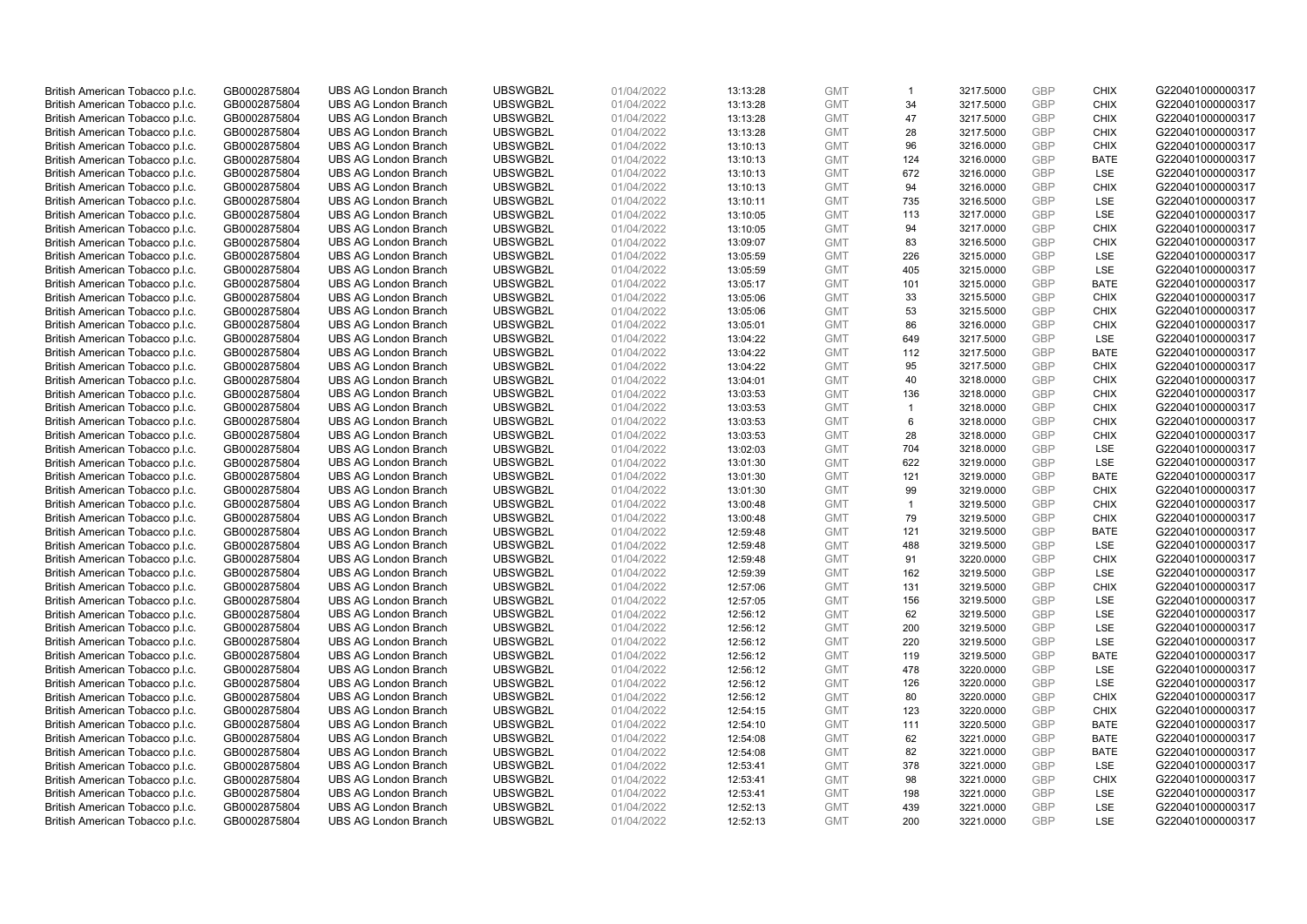| British American Tobacco p.l.c. | GB0002875804                 | <b>UBS AG London Branch</b> | UBSWGB2L             | 01/04/2022               | 12:52:13 | <b>GMT</b>               | 91             | 3221.0000              | <b>GBP</b> | <b>CHIX</b>                | G220401000000317 |
|---------------------------------|------------------------------|-----------------------------|----------------------|--------------------------|----------|--------------------------|----------------|------------------------|------------|----------------------------|------------------|
| British American Tobacco p.l.c. | GB0002875804                 | <b>UBS AG London Branch</b> | UBSWGB2L             | 01/04/2022               | 12:52:13 | <b>GMT</b>               | 589            | 3221.0000              | GBP        | LSE                        | G220401000000317 |
| British American Tobacco p.l.c. | GB0002875804                 | <b>UBS AG London Branch</b> | UBSWGB2L             | 01/04/2022               | 12:52:13 | <b>GMT</b>               | 92             | 3221.0000              | <b>GBP</b> | <b>CHIX</b>                | G220401000000317 |
| British American Tobacco p.l.c. | GB0002875804                 | <b>UBS AG London Branch</b> | UBSWGB2L             | 01/04/2022               | 12:49:53 | <b>GMT</b>               | 63             | 3220.0000              | GBP        | LSE                        | G220401000000317 |
| British American Tobacco p.l.c. | GB0002875804                 | <b>UBS AG London Branch</b> | UBSWGB2L             | 01/04/2022               | 12:49:53 | <b>GMT</b>               | 692            | 3220.5000              | <b>GBP</b> | <b>LSE</b>                 | G220401000000317 |
| British American Tobacco p.l.c. | GB0002875804                 | <b>UBS AG London Branch</b> | UBSWGB2L             | 01/04/2022               | 12:49:49 | <b>GMT</b>               | 67             | 3221.0000              | <b>GBP</b> | <b>BATE</b>                | G220401000000317 |
| British American Tobacco p.l.c. | GB0002875804                 | <b>UBS AG London Branch</b> | UBSWGB2L             | 01/04/2022               | 12:49:49 | <b>GMT</b>               | 36             | 3221.0000              | <b>GBP</b> | <b>BATE</b>                | G220401000000317 |
| British American Tobacco p.l.c. | GB0002875804                 | <b>UBS AG London Branch</b> | UBSWGB2L             | 01/04/2022               | 12:49:49 | <b>GMT</b>               | 95             | 3221.0000              | <b>GBP</b> | <b>CHIX</b>                | G220401000000317 |
| British American Tobacco p.l.c. | GB0002875804                 | <b>UBS AG London Branch</b> | UBSWGB2L             | 01/04/2022               | 12:49:49 | <b>GMT</b>               | 111            | 3221.0000              | <b>GBP</b> | <b>CHIX</b>                | G220401000000317 |
| British American Tobacco p.l.c. | GB0002875804                 | <b>UBS AG London Branch</b> | UBSWGB2L             | 01/04/2022               | 12:49:49 | <b>GMT</b>               | $\overline{7}$ | 3221.0000              | <b>GBP</b> | <b>BATE</b>                | G220401000000317 |
| British American Tobacco p.l.c. | GB0002875804                 | <b>UBS AG London Branch</b> | UBSWGB2L             | 01/04/2022               | 12:49:49 | <b>GMT</b>               | 111            | 3221.0000              | GBP        | <b>CHIX</b>                | G220401000000317 |
| British American Tobacco p.l.c. | GB0002875804                 | <b>UBS AG London Branch</b> | UBSWGB2L             | 01/04/2022               | 12:49:49 | <b>GMT</b>               | 121            | 3221.0000              | <b>GBP</b> | <b>BATE</b>                | G220401000000317 |
| British American Tobacco p.l.c. | GB0002875804                 | <b>UBS AG London Branch</b> | UBSWGB2L             | 01/04/2022               | 12:49:49 | <b>GMT</b>               | 819            | 3221.0000              | <b>GBP</b> | LSE                        | G220401000000317 |
| British American Tobacco p.l.c. | GB0002875804                 | <b>UBS AG London Branch</b> | UBSWGB2L             | 01/04/2022               | 12:46:40 | <b>GMT</b>               | $\overline{1}$ | 3220.5000              | <b>GBP</b> | <b>CHIX</b>                | G220401000000317 |
| British American Tobacco p.l.c. | GB0002875804                 | <b>UBS AG London Branch</b> | UBSWGB2L             | 01/04/2022               | 12:46:40 | <b>GMT</b>               | 104            | 3221.0000              | GBP        | <b>CHIX</b>                | G220401000000317 |
| British American Tobacco p.l.c. | GB0002875804                 | <b>UBS AG London Branch</b> | UBSWGB2L             | 01/04/2022               | 12:46:40 | <b>GMT</b>               | $\overline{1}$ | 3220.5000              | <b>GBP</b> | <b>CHIX</b>                | G220401000000317 |
| British American Tobacco p.l.c. | GB0002875804                 | <b>UBS AG London Branch</b> | UBSWGB2L             | 01/04/2022               | 12:45:55 | <b>GMT</b>               | 99             | 3221.0000              | GBP        | <b>CHIX</b>                | G220401000000317 |
| British American Tobacco p.l.c. | GB0002875804                 | <b>UBS AG London Branch</b> | UBSWGB2L             | 01/04/2022               | 12:45:55 | <b>GMT</b>               | 101            | 3221.0000              | GBP        | <b>CHIX</b>                | G220401000000317 |
| British American Tobacco p.l.c. | GB0002875804                 | <b>UBS AG London Branch</b> | UBSWGB2L             | 01/04/2022               | 12:45:55 | <b>GMT</b>               | 94             | 3221.0000              | GBP        | <b>CHIX</b>                | G220401000000317 |
| British American Tobacco p.l.c. | GB0002875804                 | <b>UBS AG London Branch</b> | UBSWGB2L             | 01/04/2022               | 12:45:55 | <b>GMT</b>               | 157            | 3221.0000              | <b>GBP</b> | <b>BATE</b>                | G220401000000317 |
| British American Tobacco p.l.c. | GB0002875804                 | <b>UBS AG London Branch</b> | UBSWGB2L             | 01/04/2022               | 12:45:55 | <b>GMT</b>               | 120            | 3221.0000              | <b>GBP</b> | <b>CHIX</b>                | G220401000000317 |
| British American Tobacco p.l.c. | GB0002875804                 | <b>UBS AG London Branch</b> | UBSWGB2L             | 01/04/2022               | 12:45:55 | <b>GMT</b>               | 595            | 3221.0000              | GBP        | <b>LSE</b>                 | G220401000000317 |
| British American Tobacco p.l.c. | GB0002875804                 | <b>UBS AG London Branch</b> | UBSWGB2L             | 01/04/2022               | 12:40:55 | <b>GMT</b>               | 592            | 3219.0000              | <b>GBP</b> | LSE                        | G220401000000317 |
| British American Tobacco p.l.c. | GB0002875804                 | <b>UBS AG London Branch</b> | UBSWGB2L             | 01/04/2022               | 12:40:55 | <b>GMT</b>               | 97             | 3219.0000              | <b>GBP</b> | <b>CHIX</b>                | G220401000000317 |
| British American Tobacco p.l.c. | GB0002875804                 | <b>UBS AG London Branch</b> | UBSWGB2L             | 01/04/2022               | 12:40:55 | <b>GMT</b>               | 91             | 3219.0000              | <b>GBP</b> | <b>CHIX</b>                | G220401000000317 |
| British American Tobacco p.l.c. | GB0002875804                 | <b>UBS AG London Branch</b> | UBSWGB2L             | 01/04/2022               | 12:39:40 | <b>GMT</b>               | 662            | 3219.0000              | GBP        | LSE                        | G220401000000317 |
| British American Tobacco p.l.c. | GB0002875804                 | <b>UBS AG London Branch</b> | UBSWGB2L             | 01/04/2022               | 12:39:36 | <b>GMT</b>               | 119            | 3219.5000              | <b>GBP</b> | <b>BATE</b>                | G220401000000317 |
| British American Tobacco p.l.c. | GB0002875804                 | <b>UBS AG London Branch</b> | UBSWGB2L             | 01/04/2022               | 12:39:36 | <b>GMT</b>               | 89             | 3219.5000              | <b>GBP</b> | <b>CHIX</b>                | G220401000000317 |
| British American Tobacco p.l.c. | GB0002875804                 | <b>UBS AG London Branch</b> | UBSWGB2L             | 01/04/2022               | 12:38:37 | <b>GMT</b>               | 620            | 3220.0000              | GBP        | LSE                        | G220401000000317 |
| British American Tobacco p.l.c. | GB0002875804                 | <b>UBS AG London Branch</b> | UBSWGB2L             | 01/04/2022               | 12:38:37 | <b>GMT</b>               | 87             | 3220.0000              | GBP        | <b>CHIX</b>                | G220401000000317 |
| British American Tobacco p.l.c. | GB0002875804                 | <b>UBS AG London Branch</b> | UBSWGB2L             | 01/04/2022               | 12:38:37 | <b>GMT</b>               | 583            | 3220.0000              | <b>GBP</b> | LSE                        | G220401000000317 |
| British American Tobacco p.l.c. | GB0002875804                 | <b>UBS AG London Branch</b> | UBSWGB2L             | 01/04/2022               | 12:38:37 | <b>GMT</b>               | 105            | 3220.0000              | GBP        | <b>BATE</b>                | G220401000000317 |
| British American Tobacco p.l.c. | GB0002875804                 | <b>UBS AG London Branch</b> | UBSWGB2L             | 01/04/2022               | 12:37:36 | <b>GMT</b>               | 110            | 3220.0000              | GBP        | LSE                        | G220401000000317 |
| British American Tobacco p.l.c. | GB0002875804                 | <b>UBS AG London Branch</b> | UBSWGB2L             | 01/04/2022               | 12:36:56 | <b>GMT</b>               | 876            | 3220.5000              | <b>GBP</b> | LSE                        | G220401000000317 |
| British American Tobacco p.l.c. | GB0002875804                 | <b>UBS AG London Branch</b> | UBSWGB2L             | 01/04/2022               | 12:36:56 | <b>GMT</b>               | 20             | 3220.5000              | <b>GBP</b> | <b>BATE</b>                | G220401000000317 |
| British American Tobacco p.l.c. | GB0002875804                 | <b>UBS AG London Branch</b> | UBSWGB2L             | 01/04/2022               | 12:36:56 | <b>GMT</b>               | 85             | 3220.5000              | GBP        | <b>BATE</b>                | G220401000000317 |
| British American Tobacco p.l.c. | GB0002875804                 | <b>UBS AG London Branch</b> | UBSWGB2L             | 01/04/2022               | 12:36:56 | <b>GMT</b>               | 102            | 3220.5000              | GBP        | <b>BATE</b>                | G220401000000317 |
| British American Tobacco p.l.c. | GB0002875804                 | <b>UBS AG London Branch</b> | UBSWGB2L             | 01/04/2022               | 12:36:55 | <b>GMT</b>               | 200            | 3221.0000              | <b>GBP</b> | LSE                        | G220401000000317 |
| British American Tobacco p.l.c. | GB0002875804                 | <b>UBS AG London Branch</b> | UBSWGB2L             | 01/04/2022               | 12:36:55 | <b>GMT</b>               | 105            | 3221.0000              | <b>GBP</b> | <b>BATE</b>                | G220401000000317 |
| British American Tobacco p.l.c. | GB0002875804                 | <b>UBS AG London Branch</b> | UBSWGB2L             | 01/04/2022               | 12:36:13 | <b>GMT</b>               | 200            | 3221.0000              | <b>GBP</b> | LSE                        | G220401000000317 |
| British American Tobacco p.l.c. | GB0002875804                 | <b>UBS AG London Branch</b> | UBSWGB2L             | 01/04/2022               | 12:36:13 | <b>GMT</b>               | 682            | 3221.0000              | <b>GBP</b> | LSE                        | G220401000000317 |
| British American Tobacco p.l.c. | GB0002875804                 | <b>UBS AG London Branch</b> | UBSWGB2L             | 01/04/2022               | 12:35:02 | <b>GMT</b>               | 75             | 3221.0000              | GBP        | <b>CHIX</b>                | G220401000000317 |
| British American Tobacco p.l.c. | GB0002875804                 | <b>UBS AG London Branch</b> | UBSWGB2L             | 01/04/2022               | 12:35:02 | <b>GMT</b>               | 170            | 3221.0000              | <b>GBP</b> | <b>CHIX</b>                | G220401000000317 |
| British American Tobacco p.l.c. | GB0002875804                 | <b>UBS AG London Branch</b> | UBSWGB2L             | 01/04/2022               | 12:33:12 | <b>GMT</b>               | 100            | 3220.0000              | GBP        | <b>CHIX</b>                | G220401000000317 |
| British American Tobacco p.l.c. | GB0002875804                 | <b>UBS AG London Branch</b> | UBSWGB2L             | 01/04/2022               | 12:33:12 | <b>GMT</b>               | 33             | 3220.0000              | <b>GBP</b> | <b>CHIX</b>                | G220401000000317 |
| British American Tobacco p.l.c. | GB0002875804                 | <b>UBS AG London Branch</b> | UBSWGB2L             | 01/04/2022               | 12:32:50 | <b>GMT</b>               | 128            | 3220.0000              | GBP        | <b>CHIX</b>                | G220401000000317 |
| British American Tobacco p.l.c. | GB0002875804                 | <b>UBS AG London Branch</b> | UBSWGB2L             | 01/04/2022               | 12:32:50 | <b>GMT</b>               | 26             | 3220.0000              | <b>GBP</b> | <b>CHIX</b>                | G220401000000317 |
| British American Tobacco p.l.c. | GB0002875804                 | <b>UBS AG London Branch</b> | UBSWGB2L             | 01/04/2022               | 12:31:27 | <b>GMT</b>               | 82             | 3218.5000              | GBP        | <b>CHIX</b>                | G220401000000317 |
| British American Tobacco p.l.c. | GB0002875804                 | <b>UBS AG London Branch</b> | UBSWGB2L             | 01/04/2022               | 12:29:05 | <b>GMT</b>               | 117            | 3218.5000              | <b>GBP</b> | <b>CHIX</b>                | G220401000000317 |
| British American Tobacco p.l.c. | GB0002875804                 | <b>UBS AG London Branch</b> | UBSWGB2L             | 01/04/2022               | 12:29:05 | <b>GMT</b>               | 597            | 3218.5000              | GBP        | <b>LSE</b>                 | G220401000000317 |
| British American Tobacco p.l.c. | GB0002875804                 | <b>UBS AG London Branch</b> | UBSWGB2L             | 01/04/2022               | 12:28:48 | <b>GMT</b>               | 633            | 3219.0000              | <b>GBP</b> | LSE                        | G220401000000317 |
| British American Tobacco p.l.c. | GB0002875804                 | <b>UBS AG London Branch</b> | UBSWGB2L             | 01/04/2022               | 12:28:48 | <b>GMT</b>               | 99             | 3219.0000              | <b>GBP</b> | <b>CHIX</b>                | G220401000000317 |
| British American Tobacco p.l.c. | GB0002875804<br>GB0002875804 | <b>UBS AG London Branch</b> | UBSWGB2L<br>UBSWGB2L | 01/04/2022<br>01/04/2022 | 12:28:48 | <b>GMT</b><br><b>GMT</b> | 95<br>101      | 3219.0000<br>3219.0000 | GBP<br>GBP | <b>CHIX</b><br><b>BATE</b> | G220401000000317 |
| British American Tobacco p.l.c. |                              | <b>UBS AG London Branch</b> |                      |                          | 12:28:48 |                          |                |                        |            |                            | G220401000000317 |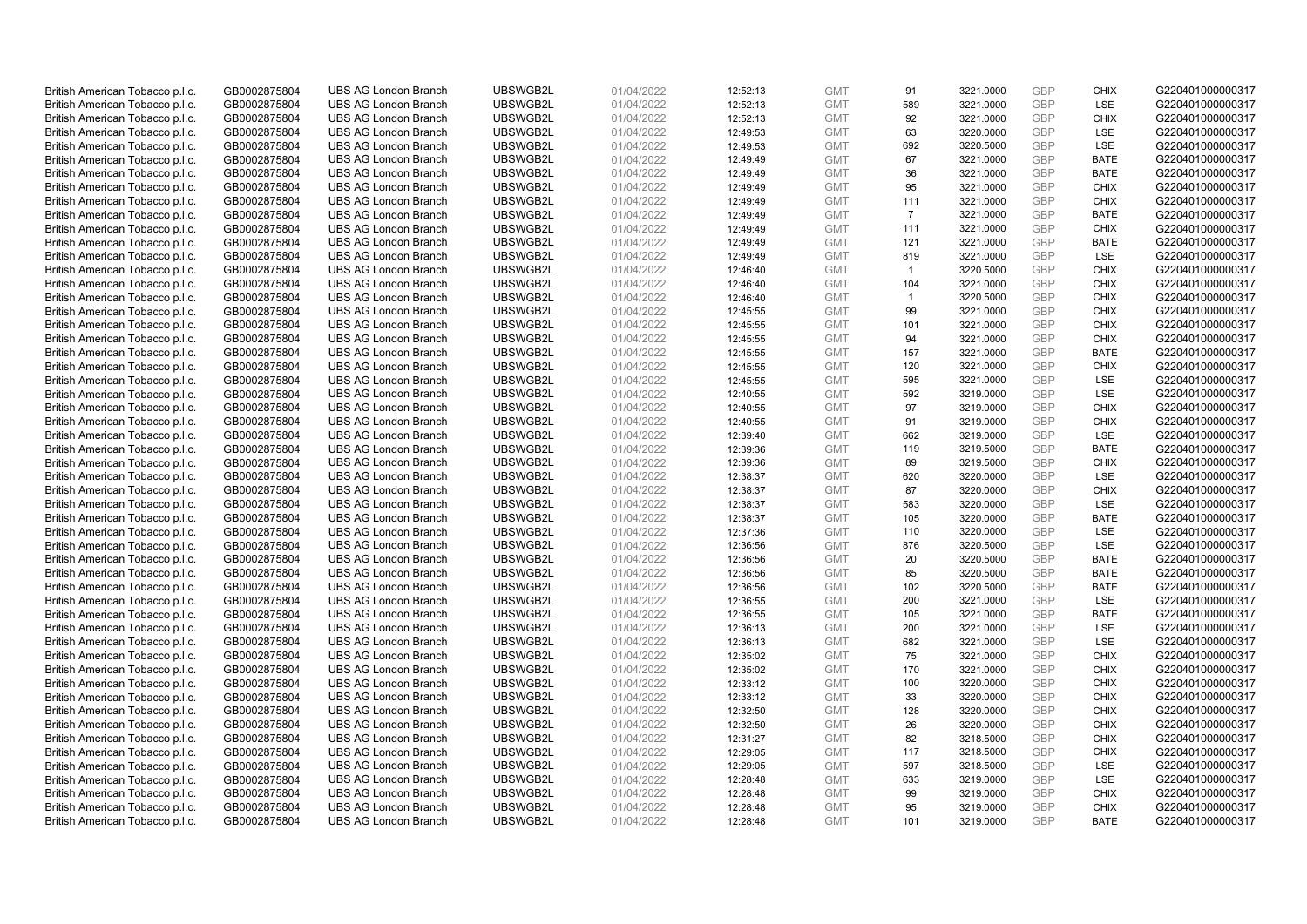| British American Tobacco p.l.c. | GB0002875804                 | <b>UBS AG London Branch</b> | UBSWGB2L             | 01/04/2022               | 12:26:27 | <b>GMT</b>               | 119            | 3219.0000              | <b>GBP</b> | <b>BATE</b>                | G220401000000317 |
|---------------------------------|------------------------------|-----------------------------|----------------------|--------------------------|----------|--------------------------|----------------|------------------------|------------|----------------------------|------------------|
| British American Tobacco p.l.c. | GB0002875804                 | <b>UBS AG London Branch</b> | UBSWGB2L             | 01/04/2022               | 12:25:14 | <b>GMT</b>               | 86             | 3219.5000              | GBP        | <b>CHIX</b>                | G220401000000317 |
| British American Tobacco p.l.c. | GB0002875804                 | <b>UBS AG London Branch</b> | UBSWGB2L             | 01/04/2022               | 12:25:14 | <b>GMT</b>               | 85             | 3219.5000              | <b>GBP</b> | <b>CHIX</b>                | G220401000000317 |
| British American Tobacco p.l.c. | GB0002875804                 | <b>UBS AG London Branch</b> | UBSWGB2L             | 01/04/2022               | 12:25:10 | <b>GMT</b>               | 585            | 3220.0000              | GBP        | LSE                        | G220401000000317 |
| British American Tobacco p.l.c. | GB0002875804                 | <b>UBS AG London Branch</b> | UBSWGB2L             | 01/04/2022               | 12:22:45 | <b>GMT</b>               | 85             | 3220.5000              | <b>GBP</b> | <b>CHIX</b>                | G220401000000317 |
| British American Tobacco p.l.c. | GB0002875804                 | <b>UBS AG London Branch</b> | UBSWGB2L             | 01/04/2022               | 12:22:45 | <b>GMT</b>               | 124            | 3220.5000              | <b>GBP</b> | <b>BATE</b>                | G220401000000317 |
| British American Tobacco p.l.c. | GB0002875804                 | <b>UBS AG London Branch</b> | UBSWGB2L             | 01/04/2022               | 12:22:45 | <b>GMT</b>               | 90             | 3220.5000              | <b>GBP</b> | <b>CHIX</b>                | G220401000000317 |
| British American Tobacco p.l.c. | GB0002875804                 | <b>UBS AG London Branch</b> | UBSWGB2L             | 01/04/2022               | 12:22:16 | <b>GMT</b>               | 89             | 3221.0000              | <b>GBP</b> | <b>CHIX</b>                | G220401000000317 |
| British American Tobacco p.l.c. | GB0002875804                 | <b>UBS AG London Branch</b> | UBSWGB2L             | 01/04/2022               | 12:22:16 | <b>GMT</b>               | 407            | 3221.0000              | <b>GBP</b> | <b>LSE</b>                 | G220401000000317 |
| British American Tobacco p.l.c. | GB0002875804                 | <b>UBS AG London Branch</b> | UBSWGB2L             | 01/04/2022               | 12:22:16 | <b>GMT</b>               | 247            | 3221.0000              | <b>GBP</b> | <b>LSE</b>                 | G220401000000317 |
| British American Tobacco p.l.c. | GB0002875804                 | <b>UBS AG London Branch</b> | UBSWGB2L             | 01/04/2022               | 12:22:16 | <b>GMT</b>               | 123            | 3221.0000              | GBP        | <b>BATE</b>                | G220401000000317 |
| British American Tobacco p.l.c. | GB0002875804                 | <b>UBS AG London Branch</b> | UBSWGB2L             | 01/04/2022               | 12:22:16 | <b>GMT</b>               | 101            | 3221.0000              | <b>GBP</b> | <b>BATE</b>                | G220401000000317 |
| British American Tobacco p.l.c. | GB0002875804                 | <b>UBS AG London Branch</b> | UBSWGB2L             | 01/04/2022               | 12:21:18 | <b>GMT</b>               | $\mathbf{1}$   | 3221.5000              | <b>GBP</b> | <b>CHIX</b>                | G220401000000317 |
| British American Tobacco p.l.c. | GB0002875804                 | <b>UBS AG London Branch</b> | UBSWGB2L             | 01/04/2022               | 12:21:18 | <b>GMT</b>               | 84             | 3221.5000              | <b>GBP</b> | <b>CHIX</b>                | G220401000000317 |
| British American Tobacco p.l.c. | GB0002875804                 | <b>UBS AG London Branch</b> | UBSWGB2L             | 01/04/2022               | 12:20:25 | <b>GMT</b>               | 682            | 3221.5000              | GBP        | LSE                        | G220401000000317 |
| British American Tobacco p.l.c. | GB0002875804                 | <b>UBS AG London Branch</b> | UBSWGB2L             | 01/04/2022               | 12:20:25 | <b>GMT</b>               | 694            | 3221.5000              | <b>GBP</b> | LSE                        | G220401000000317 |
| British American Tobacco p.l.c. | GB0002875804                 | <b>UBS AG London Branch</b> | UBSWGB2L             | 01/04/2022               | 12:18:50 | <b>GMT</b>               | 123            | 3220.0000              | <b>GBP</b> | <b>BATE</b>                | G220401000000317 |
| British American Tobacco p.l.c. | GB0002875804                 | <b>UBS AG London Branch</b> | UBSWGB2L             | 01/04/2022               | 12:18:50 | <b>GMT</b>               | 602            | 3220.0000              | GBP        | LSE                        | G220401000000317 |
| British American Tobacco p.l.c. | GB0002875804                 | <b>UBS AG London Branch</b> | UBSWGB2L             | 01/04/2022               | 12:18:00 | <b>GMT</b>               | 86             | 3220.5000              | GBP        | <b>CHIX</b>                | G220401000000317 |
| British American Tobacco p.l.c. | GB0002875804                 | <b>UBS AG London Branch</b> | UBSWGB2L             | 01/04/2022               | 12:18:00 | <b>GMT</b>               | 41             | 3220.5000              | <b>GBP</b> | <b>CHIX</b>                | G220401000000317 |
| British American Tobacco p.l.c. | GB0002875804                 | <b>UBS AG London Branch</b> | UBSWGB2L             | 01/04/2022               | 12:17:34 | <b>GMT</b>               | 56             | 3220.0000              | GBP        | LSE                        | G220401000000317 |
| British American Tobacco p.l.c. | GB0002875804                 | <b>UBS AG London Branch</b> | UBSWGB2L             | 01/04/2022               | 12:15:41 | <b>GMT</b>               | 16             | 3220.0000              | GBP        | <b>CHIX</b>                | G220401000000317 |
| British American Tobacco p.l.c. | GB0002875804                 | <b>UBS AG London Branch</b> | UBSWGB2L             | 01/04/2022               | 12:15:41 | <b>GMT</b>               | 150            | 3220.0000              | GBP        | <b>CHIX</b>                | G220401000000317 |
| British American Tobacco p.l.c. | GB0002875804                 | <b>UBS AG London Branch</b> | UBSWGB2L             | 01/04/2022               | 12:15:41 | <b>GMT</b>               | 86             | 3219.5000              | <b>GBP</b> | <b>CHIX</b>                | G220401000000317 |
| British American Tobacco p.l.c. | GB0002875804                 | <b>UBS AG London Branch</b> | UBSWGB2L             | 01/04/2022               | 12:15:41 | <b>GMT</b>               | 640            | 3220.0000              | <b>GBP</b> | <b>LSE</b>                 | G220401000000317 |
| British American Tobacco p.l.c. | GB0002875804                 | <b>UBS AG London Branch</b> | UBSWGB2L             | 01/04/2022               | 12:15:41 | <b>GMT</b>               | 109            | 3220.0000              | GBP        | <b>BATE</b>                | G220401000000317 |
| British American Tobacco p.l.c. | GB0002875804                 | <b>UBS AG London Branch</b> | UBSWGB2L             | 01/04/2022               | 12:15:34 | <b>GMT</b>               | 84             | 3220.5000              | <b>GBP</b> | <b>CHIX</b>                | G220401000000317 |
| British American Tobacco p.l.c. | GB0002875804                 | <b>UBS AG London Branch</b> | UBSWGB2L             | 01/04/2022               | 12:15:34 | <b>GMT</b>               | 586            | 3220.0000              | <b>GBP</b> | LSE                        | G220401000000317 |
| British American Tobacco p.l.c. | GB0002875804                 | <b>UBS AG London Branch</b> | UBSWGB2L             | 01/04/2022               | 12:14:40 | <b>GMT</b>               | 24             | 3220.5000              | GBP        | <b>CHIX</b>                | G220401000000317 |
| British American Tobacco p.l.c. | GB0002875804                 | <b>UBS AG London Branch</b> | UBSWGB2L             | 01/04/2022               | 12:13:49 | <b>GMT</b>               | 26             | 3220.5000              | GBP        | <b>CHIX</b>                | G220401000000317 |
| British American Tobacco p.l.c. | GB0002875804                 | <b>UBS AG London Branch</b> | UBSWGB2L             | 01/04/2022               | 12:13:16 | <b>GMT</b>               | 46             | 3220.5000              | <b>GBP</b> | <b>CHIX</b>                | G220401000000317 |
| British American Tobacco p.l.c. | GB0002875804                 | <b>UBS AG London Branch</b> | UBSWGB2L             | 01/04/2022               | 12:13:16 | <b>GMT</b>               | 53             | 3220.5000              | <b>GBP</b> | <b>CHIX</b>                | G220401000000317 |
| British American Tobacco p.l.c. | GB0002875804                 | <b>UBS AG London Branch</b> | UBSWGB2L             | 01/04/2022               | 12:13:00 | <b>GMT</b>               | $\mathbf{1}$   | 3220.5000              | GBP        | <b>CHIX</b>                | G220401000000317 |
| British American Tobacco p.l.c. | GB0002875804                 | <b>UBS AG London Branch</b> | UBSWGB2L             | 01/04/2022               | 12:13:00 | <b>GMT</b>               | $\mathbf{1}$   | 3220.5000              | <b>GBP</b> | <b>CHIX</b>                | G220401000000317 |
| British American Tobacco p.l.c. | GB0002875804                 | <b>UBS AG London Branch</b> | UBSWGB2L             | 01/04/2022               | 12:13:00 | <b>GMT</b>               | 13             | 3220.5000              | <b>GBP</b> | <b>CHIX</b>                | G220401000000317 |
| British American Tobacco p.l.c. | GB0002875804                 | <b>UBS AG London Branch</b> | UBSWGB2L             | 01/04/2022               | 12:12:43 | <b>GMT</b>               | 257            | 3220.5000              | <b>GBP</b> | <b>LSE</b>                 | G220401000000317 |
| British American Tobacco p.l.c. | GB0002875804                 | <b>UBS AG London Branch</b> | UBSWGB2L             | 01/04/2022               | 12:12:43 | <b>GMT</b>               | 430            | 3220.5000              | GBP        | LSE                        | G220401000000317 |
| British American Tobacco p.l.c. | GB0002875804                 | <b>UBS AG London Branch</b> | UBSWGB2L             | 01/04/2022               | 12:12:43 | <b>GMT</b>               | 78             | 3220.5000              | <b>GBP</b> | <b>BATE</b>                | G220401000000317 |
| British American Tobacco p.l.c. | GB0002875804                 | <b>UBS AG London Branch</b> | UBSWGB2L             | 01/04/2022               | 12:12:43 | <b>GMT</b>               | 24             | 3220.5000              | GBP        | <b>BATE</b>                | G220401000000317 |
| British American Tobacco p.l.c. | GB0002875804                 | <b>UBS AG London Branch</b> | UBSWGB2L             | 01/04/2022               | 12:12:36 | <b>GMT</b>               | 129            | 3221.0000              | <b>GBP</b> | <b>CHIX</b>                | G220401000000317 |
| British American Tobacco p.l.c. | GB0002875804                 | <b>UBS AG London Branch</b> | UBSWGB2L             | 01/04/2022               | 12:12:36 | <b>GMT</b>               | $\overline{1}$ | 3221.0000              | <b>GBP</b> | <b>CHIX</b>                | G220401000000317 |
| British American Tobacco p.l.c. | GB0002875804                 | <b>UBS AG London Branch</b> | UBSWGB2L             | 01/04/2022               | 12:08:27 | <b>GMT</b>               | 97             | 3218.5000              | GBP        | <b>CHIX</b>                | G220401000000317 |
| British American Tobacco p.l.c. | GB0002875804                 | <b>UBS AG London Branch</b> | UBSWGB2L             | 01/04/2022               | 12:08:27 | <b>GMT</b>               | 186            | 3218.5000              | <b>GBP</b> | <b>CHIX</b>                | G220401000000317 |
| British American Tobacco p.l.c. | GB0002875804                 | <b>UBS AG London Branch</b> | UBSWGB2L             | 01/04/2022               | 12:08:27 | <b>GMT</b>               | 690            | 3218.5000              | <b>GBP</b> | LSE                        | G220401000000317 |
| British American Tobacco p.l.c. | GB0002875804                 | <b>UBS AG London Branch</b> | UBSWGB2L             | 01/04/2022               | 12:08:27 | <b>GMT</b>               | 718            | 3218.5000              | <b>GBP</b> | <b>LSE</b>                 | G220401000000317 |
| British American Tobacco p.l.c. | GB0002875804                 | <b>UBS AG London Branch</b> | UBSWGB2L             | 01/04/2022               | 12:08:27 | <b>GMT</b>               | 120            | 3218.5000              | GBP        | <b>BATE</b>                | G220401000000317 |
| British American Tobacco p.l.c. | GB0002875804                 | <b>UBS AG London Branch</b> | UBSWGB2L             | 01/04/2022               | 12:05:47 | <b>GMT</b>               | 97             | 3218.0000              | <b>GBP</b> | <b>BATE</b>                | G220401000000317 |
| British American Tobacco p.l.c. | GB0002875804                 | <b>UBS AG London Branch</b> | UBSWGB2L             | 01/04/2022               | 12:05:47 | <b>GMT</b>               | 12             | 3218.0000              | <b>GBP</b> | <b>BATE</b>                | G220401000000317 |
| British American Tobacco p.l.c. | GB0002875804                 | <b>UBS AG London Branch</b> | UBSWGB2L             | 01/04/2022               | 12:05:47 | <b>GMT</b>               | 576            | 3218.5000              | GBP        | LSE                        | G220401000000317 |
| British American Tobacco p.l.c. | GB0002875804                 | <b>UBS AG London Branch</b> | UBSWGB2L             | 01/04/2022               | 12:05:47 | <b>GMT</b>               | 17             | 3218.5000              | <b>GBP</b> | <b>LSE</b>                 | G220401000000317 |
| British American Tobacco p.l.c. | GB0002875804                 | <b>UBS AG London Branch</b> | UBSWGB2L             | 01/04/2022               | 12:05:10 | <b>GMT</b>               | 81             | 3219.5000              | GBP        | <b>CHIX</b>                | G220401000000317 |
| British American Tobacco p.l.c. | GB0002875804                 | <b>UBS AG London Branch</b> | UBSWGB2L             | 01/04/2022               | 12:05:10 | <b>GMT</b>               | 682            | 3219.5000              | <b>GBP</b> | LSE                        | G220401000000317 |
| British American Tobacco p.l.c. | GB0002875804<br>GB0002875804 | <b>UBS AG London Branch</b> | UBSWGB2L<br>UBSWGB2L | 01/04/2022<br>01/04/2022 | 12:05:10 | <b>GMT</b><br><b>GMT</b> | 11<br>71       | 3219.5000<br>3219.5000 | GBP<br>GBP | <b>CHIX</b><br><b>CHIX</b> | G220401000000317 |
| British American Tobacco p.l.c. |                              | <b>UBS AG London Branch</b> |                      |                          | 12:05:10 |                          |                |                        |            |                            | G220401000000317 |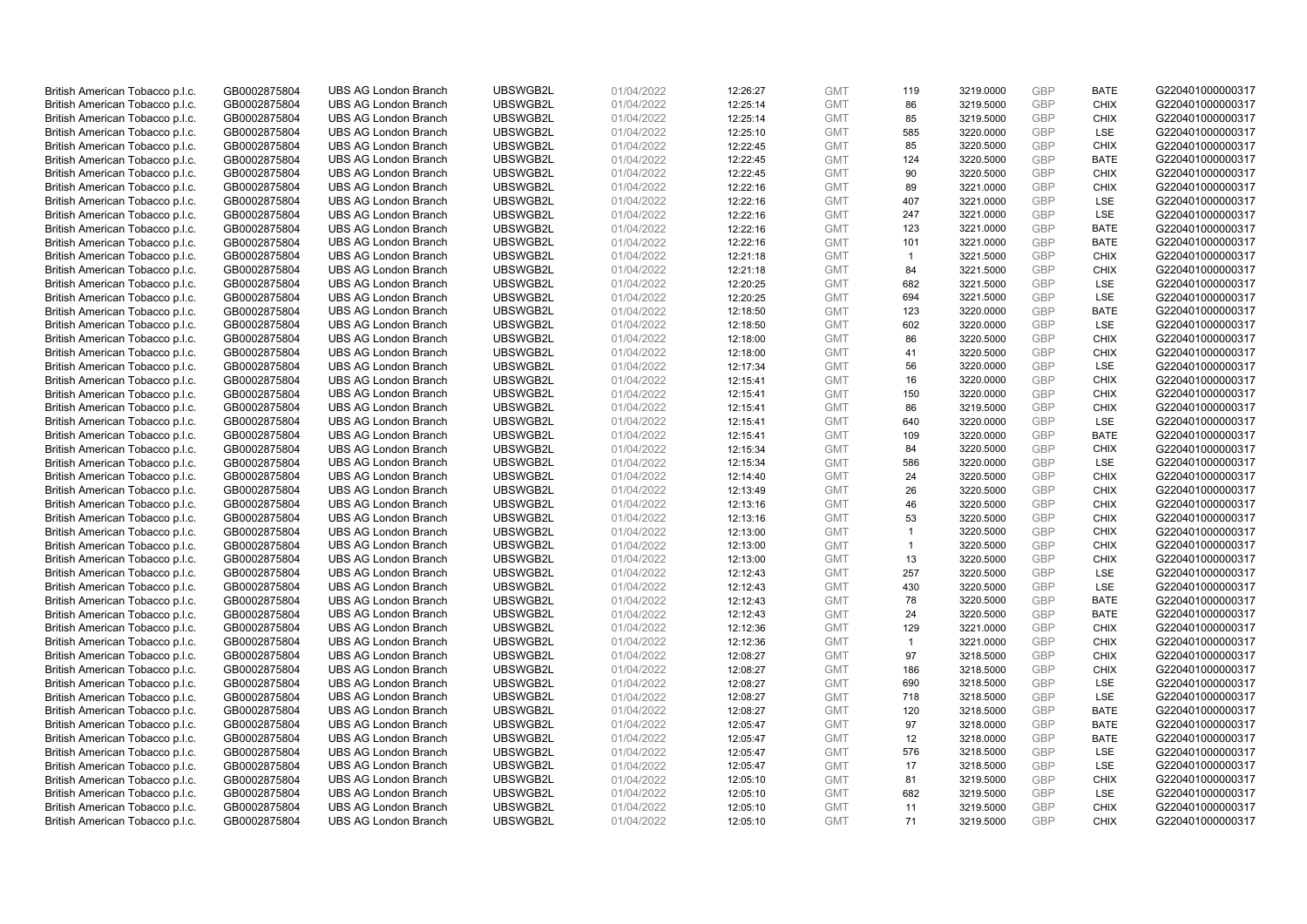| British American Tobacco p.l.c.                                    | GB0002875804 | <b>UBS AG London Branch</b> | UBSWGB2L | 01/04/2022 | 12:05:10 | <b>GMT</b> | 23             | 3219.5000 | <b>GBP</b> | <b>CHIX</b> | G220401000000317 |
|--------------------------------------------------------------------|--------------|-----------------------------|----------|------------|----------|------------|----------------|-----------|------------|-------------|------------------|
| British American Tobacco p.l.c.                                    | GB0002875804 | <b>UBS AG London Branch</b> | UBSWGB2L | 01/04/2022 | 12:05:10 | <b>GMT</b> | 62             | 3219.5000 | <b>GBP</b> | <b>CHIX</b> | G220401000000317 |
| British American Tobacco p.l.c.                                    | GB0002875804 | <b>UBS AG London Branch</b> | UBSWGB2L | 01/04/2022 | 12:05:10 | <b>GMT</b> | 122            | 3219.5000 | GBP        | <b>BATE</b> | G220401000000317 |
| British American Tobacco p.l.c.                                    | GB0002875804 | <b>UBS AG London Branch</b> | UBSWGB2L | 01/04/2022 | 12:05:01 | <b>GMT</b> | 30             | 3220.0000 | GBP        | <b>CHIX</b> | G220401000000317 |
| British American Tobacco p.l.c.                                    | GB0002875804 | <b>UBS AG London Branch</b> | UBSWGB2L | 01/04/2022 | 12:05:01 | <b>GMT</b> | 76             | 3220.0000 | <b>GBP</b> | <b>CHIX</b> | G220401000000317 |
| British American Tobacco p.l.c.                                    | GB0002875804 | <b>UBS AG London Branch</b> | UBSWGB2L | 01/04/2022 | 12:02:23 | <b>GMT</b> | 86             | 3219.5000 | <b>GBP</b> | <b>CHIX</b> | G220401000000317 |
| British American Tobacco p.l.c.                                    | GB0002875804 | <b>UBS AG London Branch</b> | UBSWGB2L | 01/04/2022 | 12:02:23 | <b>GMT</b> | 124            | 3220.0000 | GBP        | <b>BATE</b> | G220401000000317 |
| British American Tobacco p.l.c.                                    | GB0002875804 | <b>UBS AG London Branch</b> | UBSWGB2L | 01/04/2022 | 12:02:23 | <b>GMT</b> | 106            | 3220.5000 | <b>GBP</b> | <b>BATE</b> | G220401000000317 |
| British American Tobacco p.l.c.                                    | GB0002875804 | <b>UBS AG London Branch</b> | UBSWGB2L | 01/04/2022 | 12:02:19 | <b>GMT</b> | 96             | 3221.0000 | GBP        | <b>CHIX</b> | G220401000000317 |
| British American Tobacco p.l.c.                                    | GB0002875804 | <b>UBS AG London Branch</b> | UBSWGB2L | 01/04/2022 | 12:02:19 | <b>GMT</b> | $\overline{1}$ | 3221.0000 | <b>GBP</b> | <b>CHIX</b> | G220401000000317 |
| British American Tobacco p.l.c.                                    | GB0002875804 | <b>UBS AG London Branch</b> | UBSWGB2L | 01/04/2022 | 12:02:18 | <b>GMT</b> | 80             | 3221.0000 | GBP        | <b>CHIX</b> | G220401000000317 |
| British American Tobacco p.l.c.                                    | GB0002875804 | <b>UBS AG London Branch</b> | UBSWGB2L | 01/04/2022 | 12:02:18 | <b>GMT</b> | 576            | 3221.0000 | <b>GBP</b> | LSE         | G220401000000317 |
| British American Tobacco p.l.c.                                    | GB0002875804 | <b>UBS AG London Branch</b> | UBSWGB2L | 01/04/2022 | 12:02:18 | <b>GMT</b> | 101            | 3221.0000 | <b>GBP</b> | <b>CHIX</b> | G220401000000317 |
| British American Tobacco p.l.c.                                    | GB0002875804 | <b>UBS AG London Branch</b> | UBSWGB2L | 01/04/2022 | 12:02:00 | <b>GMT</b> | 48             | 3221.0000 | <b>GBP</b> | <b>BATE</b> | G220401000000317 |
| British American Tobacco p.l.c.                                    | GB0002875804 | <b>UBS AG London Branch</b> | UBSWGB2L | 01/04/2022 | 12:02:00 | <b>GMT</b> | 58             | 3221.0000 | <b>GBP</b> | <b>BATE</b> | G220401000000317 |
| British American Tobacco p.l.c.                                    | GB0002875804 | <b>UBS AG London Branch</b> | UBSWGB2L | 01/04/2022 | 12:00:43 | <b>GMT</b> | 622            | 3219.0000 | GBP        | LSE         | G220401000000317 |
| British American Tobacco p.l.c.                                    | GB0002875804 | <b>UBS AG London Branch</b> | UBSWGB2L | 01/04/2022 | 11:59:37 | <b>GMT</b> | 86             | 3216.5000 | <b>GBP</b> | <b>CHIX</b> | G220401000000317 |
| British American Tobacco p.l.c.                                    | GB0002875804 | <b>UBS AG London Branch</b> | UBSWGB2L | 01/04/2022 | 11:59:37 | <b>GMT</b> | 663            | 3217.0000 | <b>GBP</b> | LSE         | G220401000000317 |
| British American Tobacco p.l.c.                                    | GB0002875804 | <b>UBS AG London Branch</b> | UBSWGB2L | 01/04/2022 | 11:59:37 | <b>GMT</b> | 36             | 3217.0000 | <b>GBP</b> | <b>LSE</b>  | G220401000000317 |
| British American Tobacco p.l.c.                                    | GB0002875804 | <b>UBS AG London Branch</b> | UBSWGB2L | 01/04/2022 | 11:59:37 | <b>GMT</b> | 122            | 3217.0000 | <b>GBP</b> | <b>BATE</b> | G220401000000317 |
| British American Tobacco p.l.c.                                    | GB0002875804 | <b>UBS AG London Branch</b> | UBSWGB2L | 01/04/2022 | 11:59:14 | <b>GMT</b> | 240            | 3217.5000 | <b>GBP</b> | LSE         | G220401000000317 |
| British American Tobacco p.l.c.                                    | GB0002875804 | <b>UBS AG London Branch</b> | UBSWGB2L | 01/04/2022 | 11:59:14 | <b>GMT</b> | 97             | 3217.5000 | GBP        | <b>CHIX</b> | G220401000000317 |
| British American Tobacco p.l.c.                                    | GB0002875804 | <b>UBS AG London Branch</b> | UBSWGB2L | 01/04/2022 | 11:59:14 | <b>GMT</b> | 88             | 3217.5000 | <b>GBP</b> | <b>CHIX</b> | G220401000000317 |
| British American Tobacco p.l.c.                                    | GB0002875804 | <b>UBS AG London Branch</b> | UBSWGB2L | 01/04/2022 | 11:59:14 | <b>GMT</b> | 120            | 3217.5000 | GBP        | <b>CHIX</b> | G220401000000317 |
| British American Tobacco p.l.c.                                    | GB0002875804 | <b>UBS AG London Branch</b> | UBSWGB2L | 01/04/2022 | 11:57:47 | <b>GMT</b> | 97             | 3216.5000 | <b>GBP</b> | <b>CHIX</b> | G220401000000317 |
| British American Tobacco p.l.c.                                    | GB0002875804 | <b>UBS AG London Branch</b> | UBSWGB2L | 01/04/2022 | 11:57:47 | <b>GMT</b> | 694            | 3217.0000 | <b>GBP</b> | LSE         | G220401000000317 |
| British American Tobacco p.l.c.                                    | GB0002875804 | <b>UBS AG London Branch</b> | UBSWGB2L | 01/04/2022 | 11:55:12 | <b>GMT</b> | 592            | 3216.5000 | GBP        | <b>LSE</b>  | G220401000000317 |
| British American Tobacco p.l.c.                                    | GB0002875804 | <b>UBS AG London Branch</b> | UBSWGB2L | 01/04/2022 | 11:55:12 | <b>GMT</b> | 102            | 3216.5000 | <b>GBP</b> | <b>BATE</b> | G220401000000317 |
| British American Tobacco p.l.c.                                    | GB0002875804 | <b>UBS AG London Branch</b> | UBSWGB2L | 01/04/2022 | 11:55:12 | <b>GMT</b> | 181            | 3216.5000 | GBP        | <b>CHIX</b> | G220401000000317 |
| British American Tobacco p.l.c.                                    | GB0002875804 | <b>UBS AG London Branch</b> | UBSWGB2L | 01/04/2022 | 11:55:12 | <b>GMT</b> | 250            | 3216.5000 | <b>GBP</b> | LSE         | G220401000000317 |
| British American Tobacco p.l.c.                                    | GB0002875804 | <b>UBS AG London Branch</b> | UBSWGB2L | 01/04/2022 | 11:55:12 | <b>GMT</b> | 280            | 3216.5000 | GBP        | LSE         | G220401000000317 |
| British American Tobacco p.l.c.                                    | GB0002875804 | <b>UBS AG London Branch</b> | UBSWGB2L | 01/04/2022 | 11:55:12 | <b>GMT</b> | 147            | 3216.5000 | GBP        | <b>LSE</b>  | G220401000000317 |
| British American Tobacco p.l.c.                                    | GB0002875804 | <b>UBS AG London Branch</b> | UBSWGB2L | 01/04/2022 | 11:55:12 | <b>GMT</b> | 116            | 3216.5000 | GBP        | <b>BATE</b> | G220401000000317 |
| British American Tobacco p.l.c.                                    | GB0002875804 | <b>UBS AG London Branch</b> | UBSWGB2L | 01/04/2022 | 11:55:12 | <b>GMT</b> | 520            | 3216.5000 | GBP        | LSE         | G220401000000317 |
| British American Tobacco p.l.c.                                    | GB0002875804 | <b>UBS AG London Branch</b> | UBSWGB2L | 01/04/2022 | 11:55:12 | <b>GMT</b> | 115            | 3216.5000 | <b>GBP</b> | <b>BATE</b> | G220401000000317 |
| British American Tobacco p.l.c.                                    | GB0002875804 | <b>UBS AG London Branch</b> | UBSWGB2L | 01/04/2022 | 11:55:12 | <b>GMT</b> | 453            | 3216.5000 | <b>GBP</b> | LSE         | G220401000000317 |
| British American Tobacco p.l.c.                                    | GB0002875804 | <b>UBS AG London Branch</b> | UBSWGB2L | 01/04/2022 | 11:54:27 | <b>GMT</b> | 78             | 3217.0000 | GBP        | LSE         | G220401000000317 |
| British American Tobacco p.l.c.                                    | GB0002875804 | <b>UBS AG London Branch</b> | UBSWGB2L | 01/04/2022 | 11:54:27 | <b>GMT</b> | 250            | 3217.0000 | <b>GBP</b> | LSE         | G220401000000317 |
| British American Tobacco p.l.c.                                    | GB0002875804 | <b>UBS AG London Branch</b> | UBSWGB2L | 01/04/2022 | 11:54:27 | <b>GMT</b> | 113            | 3217.0000 | GBP        | <b>CHIX</b> | G220401000000317 |
| British American Tobacco p.l.c.                                    | GB0002875804 | <b>UBS AG London Branch</b> | UBSWGB2L | 01/04/2022 | 11:54:27 | <b>GMT</b> | 39             | 3217.0000 | <b>GBP</b> | <b>CHIX</b> | G220401000000317 |
| British American Tobacco p.l.c.                                    | GB0002875804 | <b>UBS AG London Branch</b> | UBSWGB2L | 01/04/2022 | 11:52:10 | <b>GMT</b> | $\mathbf{1}$   | 3217.0000 | <b>GBP</b> | <b>CHIX</b> | G220401000000317 |
| British American Tobacco p.l.c.                                    | GB0002875804 | <b>UBS AG London Branch</b> | UBSWGB2L | 01/04/2022 | 11:52:00 | <b>GMT</b> | $\overline{1}$ | 3217.0000 | GBP        | <b>CHIX</b> | G220401000000317 |
|                                                                    | GB0002875804 | <b>UBS AG London Branch</b> | UBSWGB2L | 01/04/2022 | 11:50:05 | <b>GMT</b> | 121            | 3216.0000 | GBP        | <b>CHIX</b> | G220401000000317 |
| British American Tobacco p.l.c.<br>British American Tobacco p.l.c. |              | <b>UBS AG London Branch</b> | UBSWGB2L | 01/04/2022 |          | <b>GMT</b> | 676            | 3216.5000 | GBP        | LSE         | G220401000000317 |
|                                                                    | GB0002875804 |                             | UBSWGB2L |            | 11:50:04 |            | 184            |           | <b>GBP</b> |             |                  |
| British American Tobacco p.l.c.                                    | GB0002875804 | <b>UBS AG London Branch</b> |          | 01/04/2022 | 11:50:04 | <b>GMT</b> |                | 3216.5000 |            | <b>BATE</b> | G220401000000317 |
| British American Tobacco p.l.c.                                    | GB0002875804 | <b>UBS AG London Branch</b> | UBSWGB2L | 01/04/2022 | 11:50:04 | <b>GMT</b> | 101            | 3216.5000 | <b>GBP</b> | <b>CHIX</b> | G220401000000317 |
| British American Tobacco p.l.c.                                    | GB0002875804 | <b>UBS AG London Branch</b> | UBSWGB2L | 01/04/2022 | 11:50:04 | <b>GMT</b> | 22             | 3216.5000 | <b>GBP</b> | <b>CHIX</b> | G220401000000317 |
| British American Tobacco p.l.c.                                    | GB0002875804 | <b>UBS AG London Branch</b> | UBSWGB2L | 01/04/2022 | 11:48:31 | <b>GMT</b> | 236            | 3214.5000 | <b>GBP</b> | LSE         | G220401000000317 |
| British American Tobacco p.l.c.                                    | GB0002875804 | <b>UBS AG London Branch</b> | UBSWGB2L | 01/04/2022 | 11:48:31 | <b>GMT</b> | 98             | 3214.5000 | <b>GBP</b> | <b>CHIX</b> | G220401000000317 |
| British American Tobacco p.l.c.                                    | GB0002875804 | <b>UBS AG London Branch</b> | UBSWGB2L | 01/04/2022 | 11:46:09 | <b>GMT</b> | $\overline{1}$ | 3214.5000 | GBP        | <b>CHIX</b> | G220401000000317 |
| British American Tobacco p.l.c.                                    | GB0002875804 | <b>UBS AG London Branch</b> | UBSWGB2L | 01/04/2022 | 11:46:09 | <b>GMT</b> | 96             | 3214.5000 | GBP        | <b>CHIX</b> | G220401000000317 |
| British American Tobacco p.l.c.                                    | GB0002875804 | <b>UBS AG London Branch</b> | UBSWGB2L | 01/04/2022 | 11:46:07 | <b>GMT</b> | 23             | 3214.5000 | <b>GBP</b> | <b>CHIX</b> | G220401000000317 |
| British American Tobacco p.l.c.                                    | GB0002875804 | <b>UBS AG London Branch</b> | UBSWGB2L | 01/04/2022 | 11:46:07 | <b>GMT</b> | 33             | 3214.5000 | GBP        | <b>CHIX</b> | G220401000000317 |
| British American Tobacco p.l.c.                                    | GB0002875804 | <b>UBS AG London Branch</b> | UBSWGB2L | 01/04/2022 | 11:46:07 | <b>GMT</b> | 2              | 3214.5000 | GBP        | <b>CHIX</b> | G220401000000317 |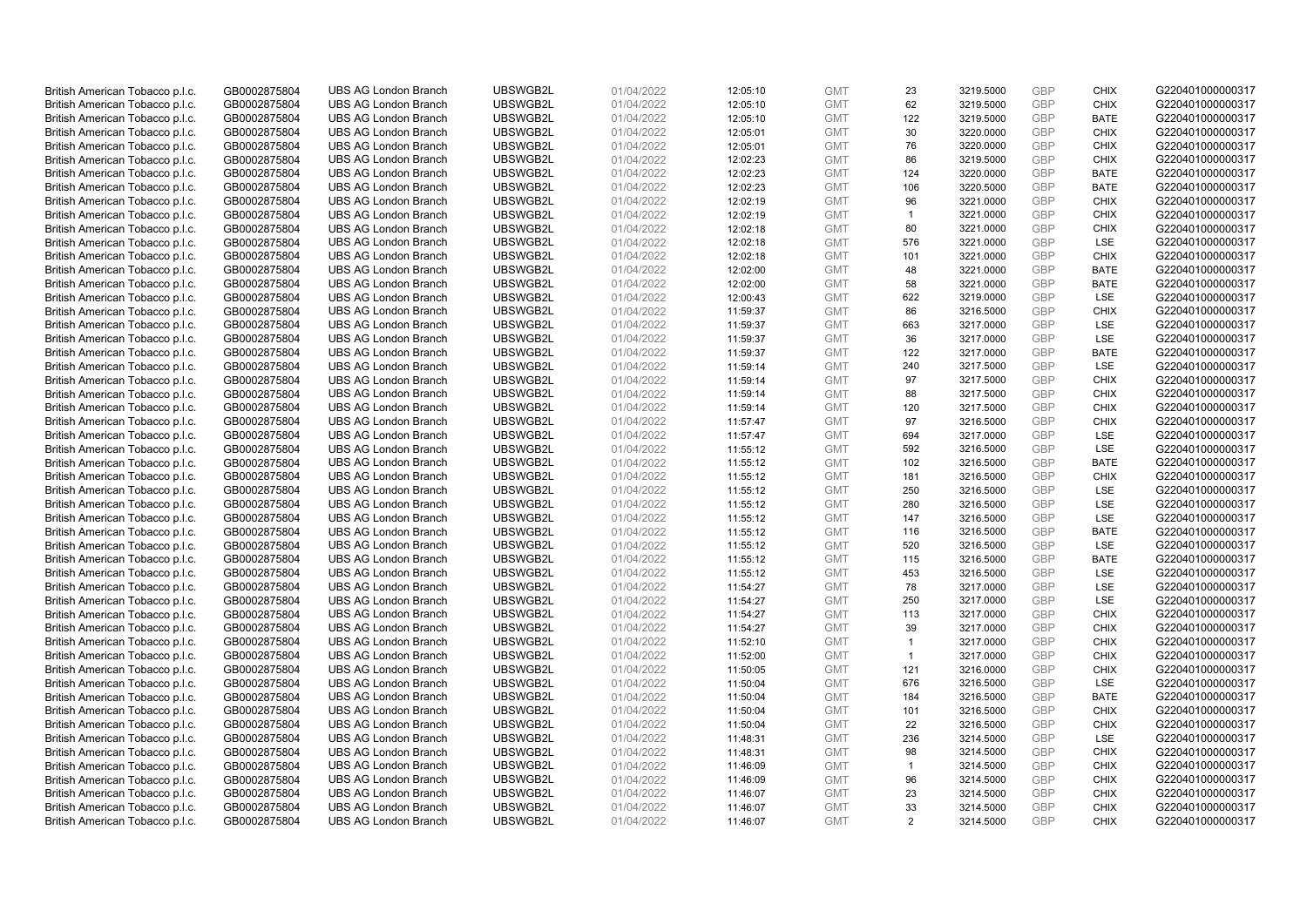| British American Tobacco p.l.c. | GB0002875804 | <b>UBS AG London Branch</b> | UBSWGB2L | 01/04/2022 | 11:44:07 | <b>GMT</b> | 98             | 3215.0000 | <b>GBP</b> | <b>CHIX</b> | G220401000000317 |
|---------------------------------|--------------|-----------------------------|----------|------------|----------|------------|----------------|-----------|------------|-------------|------------------|
| British American Tobacco p.l.c. | GB0002875804 | <b>UBS AG London Branch</b> | UBSWGB2L | 01/04/2022 | 11:43:59 | <b>GMT</b> | 83             | 3215.5000 | <b>GBP</b> | LSE         | G220401000000317 |
| British American Tobacco p.l.c. | GB0002875804 | <b>UBS AG London Branch</b> | UBSWGB2L | 01/04/2022 | 11:43:59 | <b>GMT</b> | 115            | 3215.0000 | <b>GBP</b> | <b>BATE</b> | G220401000000317 |
| British American Tobacco p.l.c. | GB0002875804 | <b>UBS AG London Branch</b> | UBSWGB2L | 01/04/2022 | 11:43:59 | <b>GMT</b> | 500            | 3215.5000 | GBP        | LSE         | G220401000000317 |
| British American Tobacco p.l.c. | GB0002875804 | <b>UBS AG London Branch</b> | UBSWGB2L | 01/04/2022 | 11:43:59 | <b>GMT</b> | 131            | 3215.5000 | <b>GBP</b> | LSE         | G220401000000317 |
| British American Tobacco p.l.c. | GB0002875804 | <b>UBS AG London Branch</b> | UBSWGB2L | 01/04/2022 | 11:43:59 | <b>GMT</b> | 47             | 3215.5000 | <b>GBP</b> | <b>CHIX</b> | G220401000000317 |
| British American Tobacco p.l.c. | GB0002875804 | <b>UBS AG London Branch</b> | UBSWGB2L | 01/04/2022 | 11:43:59 | <b>GMT</b> | 100            | 3215.5000 | <b>GBP</b> | <b>CHIX</b> | G220401000000317 |
| British American Tobacco p.l.c. | GB0002875804 | <b>UBS AG London Branch</b> | UBSWGB2L | 01/04/2022 | 11:43:59 | <b>GMT</b> | 638            | 3215.5000 | <b>GBP</b> | LSE         | G220401000000317 |
| British American Tobacco p.l.c. | GB0002875804 | <b>UBS AG London Branch</b> | UBSWGB2L | 01/04/2022 | 11:43:59 | <b>GMT</b> | $\overline{1}$ | 3215.5000 | <b>GBP</b> | <b>CHIX</b> | G220401000000317 |
| British American Tobacco p.l.c. | GB0002875804 | <b>UBS AG London Branch</b> | UBSWGB2L | 01/04/2022 | 11:43:59 | <b>GMT</b> | 93             | 3215.5000 | <b>GBP</b> | <b>CHIX</b> | G220401000000317 |
| British American Tobacco p.l.c. | GB0002875804 | <b>UBS AG London Branch</b> | UBSWGB2L | 01/04/2022 | 11:42:21 | <b>GMT</b> | 379            | 3216.0000 | <b>GBP</b> | <b>LSE</b>  | G220401000000317 |
| British American Tobacco p.l.c. | GB0002875804 | <b>UBS AG London Branch</b> | UBSWGB2L | 01/04/2022 | 11:42:21 | <b>GMT</b> | 112            | 3216.0000 | <b>GBP</b> | <b>BATE</b> | G220401000000317 |
| British American Tobacco p.l.c. | GB0002875804 | <b>UBS AG London Branch</b> | UBSWGB2L | 01/04/2022 | 11:42:21 | <b>GMT</b> | 289            | 3216.0000 | <b>GBP</b> | LSE         | G220401000000317 |
| British American Tobacco p.l.c. | GB0002875804 | <b>UBS AG London Branch</b> | UBSWGB2L | 01/04/2022 | 11:40:18 | <b>GMT</b> | 108            | 3214.5000 | <b>GBP</b> | <b>BATE</b> | G220401000000317 |
| British American Tobacco p.l.c. | GB0002875804 | <b>UBS AG London Branch</b> | UBSWGB2L | 01/04/2022 | 11:40:18 | <b>GMT</b> | 81             | 3214.5000 | <b>GBP</b> | <b>CHIX</b> | G220401000000317 |
| British American Tobacco p.l.c. | GB0002875804 | <b>UBS AG London Branch</b> | UBSWGB2L | 01/04/2022 | 11:39:24 | <b>GMT</b> | 94             | 3215.0000 | <b>GBP</b> | <b>CHIX</b> | G220401000000317 |
| British American Tobacco p.l.c. | GB0002875804 | <b>UBS AG London Branch</b> | UBSWGB2L | 01/04/2022 | 11:39:06 | <b>GMT</b> | 595            | 3215.0000 | <b>GBP</b> | <b>LSE</b>  | G220401000000317 |
| British American Tobacco p.l.c. | GB0002875804 | <b>UBS AG London Branch</b> | UBSWGB2L | 01/04/2022 | 11:38:05 | <b>GMT</b> | 132            | 3215.0000 | <b>GBP</b> | LSE         | G220401000000317 |
| British American Tobacco p.l.c. | GB0002875804 | <b>UBS AG London Branch</b> | UBSWGB2L | 01/04/2022 | 11:38:05 | <b>GMT</b> | 476            | 3215.0000 | GBP        | <b>LSE</b>  | G220401000000317 |
| British American Tobacco p.l.c. | GB0002875804 | <b>UBS AG London Branch</b> | UBSWGB2L | 01/04/2022 | 11:38:05 | <b>GMT</b> | $\overline{2}$ | 3215.0000 | <b>GBP</b> | LSE         | G220401000000317 |
| British American Tobacco p.l.c. | GB0002875804 | <b>UBS AG London Branch</b> | UBSWGB2L | 01/04/2022 | 11:38:05 | <b>GMT</b> | 100            | 3215.0000 | <b>GBP</b> | <b>BATE</b> | G220401000000317 |
| British American Tobacco p.l.c. | GB0002875804 | <b>UBS AG London Branch</b> | UBSWGB2L | 01/04/2022 | 11:38:05 | <b>GMT</b> | 95             | 3215.0000 | <b>GBP</b> | <b>CHIX</b> | G220401000000317 |
| British American Tobacco p.l.c. | GB0002875804 | <b>UBS AG London Branch</b> | UBSWGB2L | 01/04/2022 | 11:38:05 | <b>GMT</b> | 782            | 3215.0000 | <b>GBP</b> | LSE         | G220401000000317 |
| British American Tobacco p.l.c. | GB0002875804 | <b>UBS AG London Branch</b> | UBSWGB2L | 01/04/2022 | 11:38:05 | <b>GMT</b> | 101            | 3215.0000 | <b>GBP</b> | <b>BATE</b> | G220401000000317 |
| British American Tobacco p.l.c. | GB0002875804 | <b>UBS AG London Branch</b> | UBSWGB2L | 01/04/2022 | 11:38:05 | <b>GMT</b> | 87             | 3215.0000 | <b>GBP</b> | <b>CHIX</b> | G220401000000317 |
| British American Tobacco p.l.c. | GB0002875804 | <b>UBS AG London Branch</b> | UBSWGB2L | 01/04/2022 | 11:38:05 | <b>GMT</b> | 181            | 3215.0000 | <b>GBP</b> | <b>CHIX</b> | G220401000000317 |
| British American Tobacco p.l.c. | GB0002875804 | <b>UBS AG London Branch</b> | UBSWGB2L | 01/04/2022 | 11:37:31 | <b>GMT</b> | $\overline{4}$ | 3215.0000 | GBP        | <b>LSE</b>  | G220401000000317 |
| British American Tobacco p.l.c. | GB0002875804 | <b>UBS AG London Branch</b> | UBSWGB2L | 01/04/2022 | 11:37:31 | <b>GMT</b> | 3              | 3215.0000 | <b>GBP</b> | <b>LSE</b>  | G220401000000317 |
| British American Tobacco p.l.c. | GB0002875804 | <b>UBS AG London Branch</b> | UBSWGB2L | 01/04/2022 | 11:37:31 | <b>GMT</b> | 5              | 3215.0000 | GBP        | <b>CHIX</b> | G220401000000317 |
| British American Tobacco p.l.c. | GB0002875804 | <b>UBS AG London Branch</b> | UBSWGB2L | 01/04/2022 | 11:36:11 | <b>GMT</b> | 601            | 3214.5000 | <b>GBP</b> | <b>LSE</b>  | G220401000000317 |
| British American Tobacco p.l.c. | GB0002875804 | <b>UBS AG London Branch</b> | UBSWGB2L | 01/04/2022 | 11:35:49 | <b>GMT</b> | 221            | 3214.5000 | GBP        | <b>CHIX</b> | G220401000000317 |
| British American Tobacco p.l.c. | GB0002875804 | <b>UBS AG London Branch</b> | UBSWGB2L | 01/04/2022 | 11:35:04 | <b>GMT</b> | 10             | 3213.0000 | <b>GBP</b> | <b>CHIX</b> | G220401000000317 |
| British American Tobacco p.l.c. | GB0002875804 | <b>UBS AG London Branch</b> | UBSWGB2L | 01/04/2022 | 11:34:07 | <b>GMT</b> | 160            | 3211.5000 | <b>GBP</b> | LSE         | G220401000000317 |
| British American Tobacco p.l.c. | GB0002875804 | <b>UBS AG London Branch</b> | UBSWGB2L | 01/04/2022 | 11:31:31 | <b>GMT</b> | 202            | 3212.0000 | GBP        | LSE         | G220401000000317 |
| British American Tobacco p.l.c. | GB0002875804 | <b>UBS AG London Branch</b> | UBSWGB2L | 01/04/2022 | 11:31:31 | <b>GMT</b> | 459            | 3212.0000 | <b>GBP</b> | LSE         | G220401000000317 |
| British American Tobacco p.l.c. | GB0002875804 | <b>UBS AG London Branch</b> | UBSWGB2L | 01/04/2022 | 11:30:39 | <b>GMT</b> | 110            | 3212.5000 | <b>GBP</b> | <b>BATE</b> | G220401000000317 |
| British American Tobacco p.l.c. | GB0002875804 | <b>UBS AG London Branch</b> | UBSWGB2L | 01/04/2022 | 11:30:39 | <b>GMT</b> | 82             | 3212.5000 | GBP        | <b>CHIX</b> | G220401000000317 |
| British American Tobacco p.l.c. | GB0002875804 | <b>UBS AG London Branch</b> | UBSWGB2L | 01/04/2022 | 11:30:01 | <b>GMT</b> | 92             | 3213.0000 | <b>GBP</b> | <b>CHIX</b> | G220401000000317 |
| British American Tobacco p.l.c. | GB0002875804 | <b>UBS AG London Branch</b> | UBSWGB2L | 01/04/2022 | 11:30:01 | <b>GMT</b> | 89             | 3213.0000 | GBP        | <b>CHIX</b> | G220401000000317 |
| British American Tobacco p.l.c. | GB0002875804 | <b>UBS AG London Branch</b> | UBSWGB2L | 01/04/2022 | 11:30:01 | <b>GMT</b> | 116            | 3213.0000 | <b>GBP</b> | <b>BATE</b> | G220401000000317 |
| British American Tobacco p.l.c. | GB0002875804 | <b>UBS AG London Branch</b> | UBSWGB2L | 01/04/2022 | 11:30:01 | <b>GMT</b> | 94             | 3213.5000 | <b>GBP</b> | <b>CHIX</b> | G220401000000317 |
| British American Tobacco p.l.c. | GB0002875804 | <b>UBS AG London Branch</b> | UBSWGB2L | 01/04/2022 | 11:30:01 | <b>GMT</b> | 620            | 3213.5000 | GBP        | LSE         | G220401000000317 |
| British American Tobacco p.l.c. | GB0002875804 | <b>UBS AG London Branch</b> | UBSWGB2L | 01/04/2022 | 11:29:21 | <b>GMT</b> | 84             | 3212.5000 | <b>GBP</b> | <b>BATE</b> | G220401000000317 |
| British American Tobacco p.l.c. | GB0002875804 | <b>UBS AG London Branch</b> | UBSWGB2L | 01/04/2022 | 11:28:59 | <b>GMT</b> | 647            | 3212.5000 | GBP        | LSE         | G220401000000317 |
| British American Tobacco p.l.c. | GB0002875804 | <b>UBS AG London Branch</b> | UBSWGB2L | 01/04/2022 | 11:28:59 | <b>GMT</b> | 89             | 3213.0000 | GBP        | <b>CHIX</b> | G220401000000317 |
| British American Tobacco p.l.c. | GB0002875804 | <b>UBS AG London Branch</b> | UBSWGB2L | 01/04/2022 | 11:26:43 | <b>GMT</b> | 54             | 3212.0000 | <b>GBP</b> | LSE         | G220401000000317 |
| British American Tobacco p.l.c. | GB0002875804 | <b>UBS AG London Branch</b> | UBSWGB2L | 01/04/2022 | 11:26:43 | <b>GMT</b> | 533            | 3212.0000 | <b>GBP</b> | LSE         | G220401000000317 |
| British American Tobacco p.l.c. | GB0002875804 | <b>UBS AG London Branch</b> | UBSWGB2L | 01/04/2022 | 11:25:42 | <b>GMT</b> | 102            | 3212.0000 | <b>GBP</b> | <b>CHIX</b> | G220401000000317 |
| British American Tobacco p.l.c. | GB0002875804 | <b>UBS AG London Branch</b> | UBSWGB2L | 01/04/2022 | 11:25:42 | <b>GMT</b> | 246            | 3212.5000 | GBP        | LSE         | G220401000000317 |
| British American Tobacco p.l.c. | GB0002875804 | <b>UBS AG London Branch</b> | UBSWGB2L | 01/04/2022 | 11:25:42 | <b>GMT</b> | 271            | 3212.5000 | <b>GBP</b> | LSE         | G220401000000317 |
| British American Tobacco p.l.c. | GB0002875804 | <b>UBS AG London Branch</b> | UBSWGB2L | 01/04/2022 | 11:25:42 | <b>GMT</b> | 139            | 3212.5000 | GBP        | LSE         | G220401000000317 |
| British American Tobacco p.l.c. | GB0002875804 | <b>UBS AG London Branch</b> | UBSWGB2L | 01/04/2022 | 11:25:42 | <b>GMT</b> | 101            | 3213.5000 | <b>GBP</b> | <b>BATE</b> | G220401000000317 |
| British American Tobacco p.l.c. | GB0002875804 | <b>UBS AG London Branch</b> | UBSWGB2L | 01/04/2022 | 11:25:42 | <b>GMT</b> | 85             | 3213.5000 | GBP        | <b>CHIX</b> | G220401000000317 |
| British American Tobacco p.l.c. | GB0002875804 | <b>UBS AG London Branch</b> | UBSWGB2L | 01/04/2022 | 11:25:42 | <b>GMT</b> | 609            | 3213.5000 | GBP        | <b>LSE</b>  | G220401000000317 |
|                                 |              |                             |          |            |          |            |                |           |            |             |                  |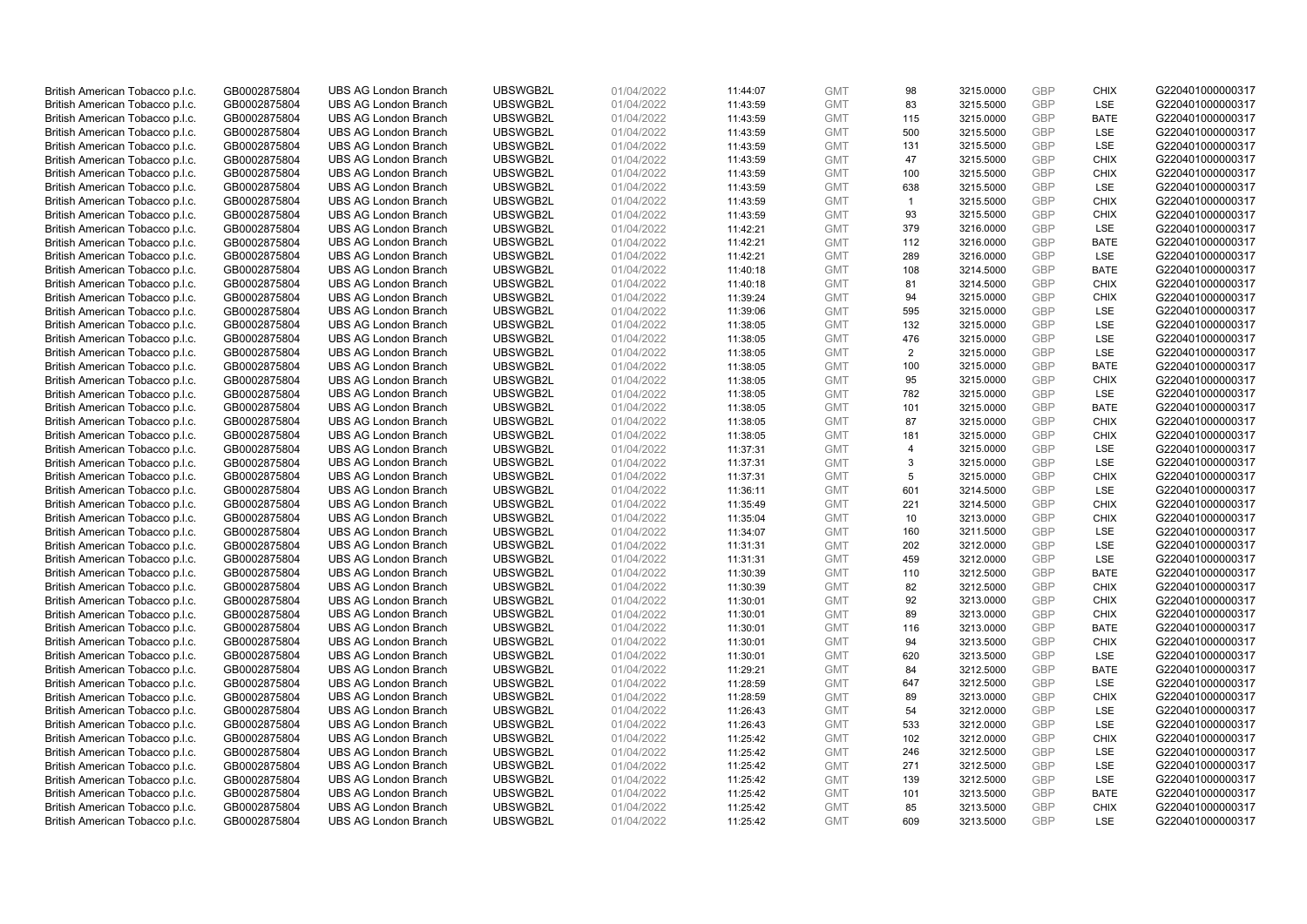| British American Tobacco p.l.c. | GB0002875804                 | <b>UBS AG London Branch</b> | UBSWGB2L             | 01/04/2022               | 11:25:42 | <b>GMT</b>               | 122          | 3213.5000              | <b>GBP</b> | <b>BATE</b>                | G220401000000317 |
|---------------------------------|------------------------------|-----------------------------|----------------------|--------------------------|----------|--------------------------|--------------|------------------------|------------|----------------------------|------------------|
| British American Tobacco p.l.c. | GB0002875804                 | <b>UBS AG London Branch</b> | UBSWGB2L             | 01/04/2022               | 11:25:42 | <b>GMT</b>               | 98           | 3213.5000              | <b>GBP</b> | <b>CHIX</b>                | G220401000000317 |
| British American Tobacco p.l.c. | GB0002875804                 | <b>UBS AG London Branch</b> | UBSWGB2L             | 01/04/2022               | 11:22:15 | <b>GMT</b>               | 87           | 3214.0000              | <b>GBP</b> | <b>CHIX</b>                | G220401000000317 |
| British American Tobacco p.l.c. | GB0002875804                 | <b>UBS AG London Branch</b> | UBSWGB2L             | 01/04/2022               | 11:22:15 | <b>GMT</b>               | 660          | 3214.0000              | <b>GBP</b> | LSE                        | G220401000000317 |
| British American Tobacco p.l.c. | GB0002875804                 | <b>UBS AG London Branch</b> | UBSWGB2L             | 01/04/2022               | 11:22:15 | <b>GMT</b>               | 128          | 3214.0000              | <b>GBP</b> | <b>CHIX</b>                | G220401000000317 |
| British American Tobacco p.l.c. | GB0002875804                 | <b>UBS AG London Branch</b> | UBSWGB2L             | 01/04/2022               | 11:22:04 | <b>GMT</b>               | 592          | 3214.5000              | <b>GBP</b> | <b>LSE</b>                 | G220401000000317 |
| British American Tobacco p.l.c. | GB0002875804                 | <b>UBS AG London Branch</b> | UBSWGB2L             | 01/04/2022               | 11:20:07 | <b>GMT</b>               | 105          | 3212.0000              | <b>GBP</b> | <b>CHIX</b>                | G220401000000317 |
| British American Tobacco p.l.c. | GB0002875804                 | <b>UBS AG London Branch</b> | UBSWGB2L             | 01/04/2022               | 11:20:07 | <b>GMT</b>               | 124          | 3212.0000              | <b>GBP</b> | <b>BATE</b>                | G220401000000317 |
| British American Tobacco p.l.c. | GB0002875804                 | <b>UBS AG London Branch</b> | UBSWGB2L             | 01/04/2022               | 11:20:07 | <b>GMT</b>               | 592          | 3212.5000              | <b>GBP</b> | LSE                        | G220401000000317 |
| British American Tobacco p.l.c. | GB0002875804                 | <b>UBS AG London Branch</b> | UBSWGB2L             | 01/04/2022               | 11:20:07 | <b>GMT</b>               | 110          | 3212.5000              | <b>GBP</b> | <b>BATE</b>                | G220401000000317 |
| British American Tobacco p.l.c. | GB0002875804                 | <b>UBS AG London Branch</b> | UBSWGB2L             | 01/04/2022               | 11:20:07 | <b>GMT</b>               | 120          | 3212.5000              | <b>GBP</b> | <b>BATE</b>                | G220401000000317 |
| British American Tobacco p.l.c. | GB0002875804                 | <b>UBS AG London Branch</b> | UBSWGB2L             | 01/04/2022               | 11:20:07 | <b>GMT</b>               | 105          | 3212.5000              | <b>GBP</b> | <b>CHIX</b>                | G220401000000317 |
| British American Tobacco p.l.c. | GB0002875804                 | <b>UBS AG London Branch</b> | UBSWGB2L             | 01/04/2022               | 11:18:34 | <b>GMT</b>               | 398          | 3212.5000              | <b>GBP</b> | LSE                        | G220401000000317 |
| British American Tobacco p.l.c. | GB0002875804                 | <b>UBS AG London Branch</b> | UBSWGB2L             | 01/04/2022               | 11:18:34 | <b>GMT</b>               | 207          | 3212.5000              | <b>GBP</b> | <b>LSE</b>                 | G220401000000317 |
| British American Tobacco p.l.c. | GB0002875804                 | <b>UBS AG London Branch</b> | UBSWGB2L             | 01/04/2022               | 11:18:34 | <b>GMT</b>               | 94           | 3212.0000              | <b>GBP</b> | <b>CHIX</b>                | G220401000000317 |
| British American Tobacco p.l.c. | GB0002875804                 | <b>UBS AG London Branch</b> | UBSWGB2L             | 01/04/2022               | 11:18:34 | <b>GMT</b>               | 103          | 3212.5000              | <b>GBP</b> | <b>CHIX</b>                | G220401000000317 |
| British American Tobacco p.l.c. | GB0002875804                 | <b>UBS AG London Branch</b> | UBSWGB2L             | 01/04/2022               | 11:18:34 | <b>GMT</b>               | 160          | 3212.5000              | <b>GBP</b> | <b>BATE</b>                | G220401000000317 |
| British American Tobacco p.l.c. | GB0002875804                 | <b>UBS AG London Branch</b> | UBSWGB2L             | 01/04/2022               | 11:18:18 | <b>GMT</b>               | 140          | 3213.0000              | GBP        | <b>CHIX</b>                | G220401000000317 |
| British American Tobacco p.l.c. | GB0002875804                 | <b>UBS AG London Branch</b> | UBSWGB2L             | 01/04/2022               | 11:16:38 | <b>GMT</b>               | 658          | 3210.5000              | <b>GBP</b> | <b>LSE</b>                 | G220401000000317 |
| British American Tobacco p.l.c. | GB0002875804                 | <b>UBS AG London Branch</b> | UBSWGB2L             | 01/04/2022               | 11:16:38 | <b>GMT</b>               | 106          | 3211.0000              | <b>GBP</b> | <b>CHIX</b>                | G220401000000317 |
| British American Tobacco p.l.c. | GB0002875804                 | <b>UBS AG London Branch</b> | UBSWGB2L             | 01/04/2022               | 11:16:38 | <b>GMT</b>               | 106          | 3211.0000              | <b>GBP</b> | <b>BATE</b>                | G220401000000317 |
| British American Tobacco p.l.c. | GB0002875804                 | <b>UBS AG London Branch</b> | UBSWGB2L             | 01/04/2022               | 11:14:38 | <b>GMT</b>               | 660          | 3211.0000              | GBP        | <b>LSE</b>                 | G220401000000317 |
| British American Tobacco p.l.c. | GB0002875804                 | <b>UBS AG London Branch</b> | UBSWGB2L             | 01/04/2022               | 11:14:38 | <b>GMT</b>               | 239          | 3211.0000              | <b>GBP</b> | LSE                        | G220401000000317 |
| British American Tobacco p.l.c. | GB0002875804                 | <b>UBS AG London Branch</b> | UBSWGB2L             | 01/04/2022               | 11:14:38 | <b>GMT</b>               | 724          | 3211.0000              | <b>GBP</b> | LSE                        | G220401000000317 |
| British American Tobacco p.l.c. | GB0002875804                 | <b>UBS AG London Branch</b> | UBSWGB2L             | 01/04/2022               | 11:14:12 | <b>GMT</b>               | 123          | 3211.5000              | <b>GBP</b> | <b>CHIX</b>                | G220401000000317 |
| British American Tobacco p.l.c. | GB0002875804                 | <b>UBS AG London Branch</b> | UBSWGB2L             | 01/04/2022               | 11:14:04 | <b>GMT</b>               | $\mathbf{1}$ | 3211.0000              | GBP        | <b>CHIX</b>                | G220401000000317 |
| British American Tobacco p.l.c. | GB0002875804                 | <b>UBS AG London Branch</b> | UBSWGB2L             | 01/04/2022               | 11:14:04 | <b>GMT</b>               | 78           | 3211.0000              | <b>GBP</b> | <b>CHIX</b>                | G220401000000317 |
| British American Tobacco p.l.c. | GB0002875804                 | <b>UBS AG London Branch</b> | UBSWGB2L             | 01/04/2022               | 11:14:04 | <b>GMT</b>               | 9            | 3211.0000              | <b>GBP</b> | <b>CHIX</b>                | G220401000000317 |
| British American Tobacco p.l.c. | GB0002875804                 | <b>UBS AG London Branch</b> | UBSWGB2L             | 01/04/2022               | 11:12:17 | <b>GMT</b>               | 90           | 3209.0000              | <b>GBP</b> | <b>CHIX</b>                | G220401000000317 |
| British American Tobacco p.l.c. | GB0002875804                 | <b>UBS AG London Branch</b> | UBSWGB2L             | 01/04/2022               | 11:12:17 | <b>GMT</b>               | 96           | 3209.0000              | GBP        | <b>CHIX</b>                | G220401000000317 |
| British American Tobacco p.l.c. | GB0002875804                 | <b>UBS AG London Branch</b> | UBSWGB2L             | 01/04/2022               | 11:12:17 | <b>GMT</b>               | 107          | 3209.0000              | <b>GBP</b> | <b>BATE</b>                | G220401000000317 |
| British American Tobacco p.l.c. | GB0002875804                 | <b>UBS AG London Branch</b> | UBSWGB2L             | 01/04/2022               | 11:12:17 | <b>GMT</b>               | 293          | 3209.0000              | <b>GBP</b> | <b>LSE</b>                 | G220401000000317 |
| British American Tobacco p.l.c. | GB0002875804                 | <b>UBS AG London Branch</b> | UBSWGB2L             | 01/04/2022               | 11:12:17 | <b>GMT</b>               | 254          | 3209.0000              | <b>GBP</b> | LSE                        | G220401000000317 |
| British American Tobacco p.l.c. | GB0002875804                 | <b>UBS AG London Branch</b> | UBSWGB2L             | 01/04/2022               | 11:12:17 | <b>GMT</b>               | 178          | 3209.0000              | <b>GBP</b> | LSE                        | G220401000000317 |
| British American Tobacco p.l.c. | GB0002875804                 | <b>UBS AG London Branch</b> | UBSWGB2L             | 01/04/2022               | 11:10:16 | <b>GMT</b>               | 661          | 3208.5000              | <b>GBP</b> | <b>LSE</b>                 | G220401000000317 |
| British American Tobacco p.l.c. | GB0002875804                 | <b>UBS AG London Branch</b> | UBSWGB2L             | 01/04/2022               | 11:10:16 | <b>GMT</b>               | 104          | 3208.5000              | <b>GBP</b> | <b>BATE</b>                | G220401000000317 |
| British American Tobacco p.l.c. | GB0002875804                 | <b>UBS AG London Branch</b> | UBSWGB2L             | 01/04/2022               | 11:10:16 | <b>GMT</b>               | 91           | 3208.5000              | GBP        | <b>CHIX</b>                | G220401000000317 |
| British American Tobacco p.l.c. | GB0002875804                 | <b>UBS AG London Branch</b> | UBSWGB2L             | 01/04/2022               | 11:10:16 | <b>GMT</b>               | 12           | 3208.5000              | <b>GBP</b> | <b>CHIX</b>                | G220401000000317 |
| British American Tobacco p.l.c. | GB0002875804                 | <b>UBS AG London Branch</b> | UBSWGB2L             | 01/04/2022               | 11:10:16 | <b>GMT</b>               | 81           | 3208.5000              | <b>GBP</b> | <b>CHIX</b>                | G220401000000317 |
| British American Tobacco p.l.c. | GB0002875804                 | <b>UBS AG London Branch</b> | UBSWGB2L             | 01/04/2022               | 11:09:03 | <b>GMT</b>               | 279          | 3209.0000              | <b>GBP</b> | <b>CHIX</b>                | G220401000000317 |
| British American Tobacco p.l.c. | GB0002875804                 | <b>UBS AG London Branch</b> | UBSWGB2L             | 01/04/2022               | 11:09:03 | <b>GMT</b>               | 44           | 3209.0000              | <b>GBP</b> | <b>CHIX</b>                | G220401000000317 |
| British American Tobacco p.l.c. | GB0002875804                 | <b>UBS AG London Branch</b> | UBSWGB2L             | 01/04/2022               | 11:05:38 | <b>GMT</b>               | 45           | 3206.5000              | GBP        | <b>BATE</b>                | G220401000000317 |
| British American Tobacco p.l.c. | GB0002875804                 | <b>UBS AG London Branch</b> | UBSWGB2L             | 01/04/2022               | 11:05:38 | <b>GMT</b>               | 12           | 3206.5000              | <b>GBP</b> | <b>BATE</b>                | G220401000000317 |
| British American Tobacco p.l.c. | GB0002875804                 | <b>UBS AG London Branch</b> | UBSWGB2L             | 01/04/2022               | 11:05:38 | <b>GMT</b>               | 289          | 3206.5000              | <b>GBP</b> | LSE                        | G220401000000317 |
| British American Tobacco p.l.c. | GB0002875804                 | <b>UBS AG London Branch</b> | UBSWGB2L             | 01/04/2022               | 11:05:38 | <b>GMT</b>               | 184          | 3206.5000              | GBP        | <b>LSE</b>                 | G220401000000317 |
| British American Tobacco p.l.c. | GB0002875804                 | <b>UBS AG London Branch</b> | UBSWGB2L             | 01/04/2022               | 11:05:38 | <b>GMT</b>               | 153          | 3206.5000              | <b>GBP</b> | LSE                        | G220401000000317 |
| British American Tobacco p.l.c. | GB0002875804                 | <b>UBS AG London Branch</b> | UBSWGB2L             | 01/04/2022               | 11:05:38 | <b>GMT</b>               | 26           | 3206.5000              | <b>GBP</b> | <b>BATE</b>                | G220401000000317 |
| British American Tobacco p.l.c. | GB0002875804                 | <b>UBS AG London Branch</b> | UBSWGB2L             | 01/04/2022               | 11:05:32 | <b>GMT</b>               | 38           | 3206.5000              | <b>GBP</b> | <b>BATE</b>                | G220401000000317 |
| British American Tobacco p.l.c. | GB0002875804                 | <b>UBS AG London Branch</b> | UBSWGB2L             | 01/04/2022               | 11:04:05 | <b>GMT</b>               | 6            | 3207.0000              | <b>GBP</b> | <b>CHIX</b>                | G220401000000317 |
| British American Tobacco p.l.c. | GB0002875804                 | <b>UBS AG London Branch</b> | UBSWGB2L             | 01/04/2022               | 11:04:05 | <b>GMT</b>               | 96           | 3207.0000              | <b>GBP</b> | <b>LSE</b>                 | G220401000000317 |
| British American Tobacco p.l.c. | GB0002875804                 | <b>UBS AG London Branch</b> | UBSWGB2L             | 01/04/2022               | 11:04:05 | <b>GMT</b>               | 494          | 3207.0000              | <b>GBP</b> | LSE                        | G220401000000317 |
| British American Tobacco p.l.c. | GB0002875804                 | <b>UBS AG London Branch</b> | UBSWGB2L             | 01/04/2022               | 11:04:05 | <b>GMT</b>               | 92           | 3207.0000              | <b>GBP</b> | <b>CHIX</b>                | G220401000000317 |
| British American Tobacco p.l.c. | GB0002875804<br>GB0002875804 | <b>UBS AG London Branch</b> | UBSWGB2L<br>UBSWGB2L | 01/04/2022<br>01/04/2022 | 11:03:58 | <b>GMT</b><br><b>GMT</b> | 72<br>12     | 3207.0000<br>3207.0000 | GBP<br>GBP | <b>CHIX</b><br><b>CHIX</b> | G220401000000317 |
| British American Tobacco p.l.c. |                              | <b>UBS AG London Branch</b> |                      |                          | 11:03:58 |                          |              |                        |            |                            | G220401000000317 |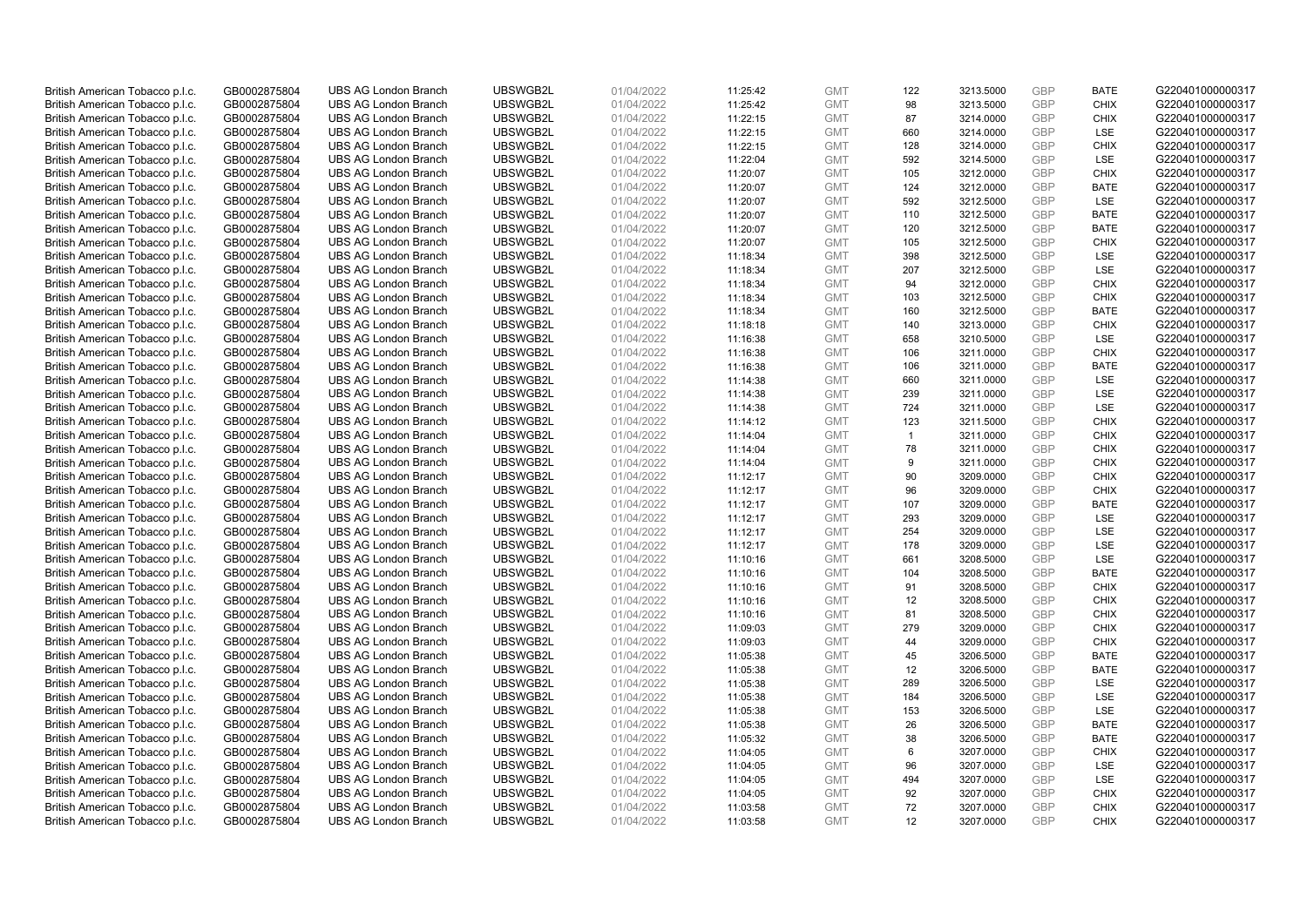| British American Tobacco p.l.c. | GB0002875804 | <b>UBS AG London Branch</b>                                | UBSWGB2L             | 01/04/2022 | 11:02:36 | <b>GMT</b>               | 14         | 3207.5000 | <b>GBP</b>        | <b>BATE</b>        | G220401000000317                     |
|---------------------------------|--------------|------------------------------------------------------------|----------------------|------------|----------|--------------------------|------------|-----------|-------------------|--------------------|--------------------------------------|
| British American Tobacco p.l.c. | GB0002875804 | <b>UBS AG London Branch</b>                                | UBSWGB2L             | 01/04/2022 | 11:02:36 | <b>GMT</b>               | 95         | 3207.5000 | <b>GBP</b>        | <b>BATE</b>        | G220401000000317                     |
| British American Tobacco p.l.c. | GB0002875804 | <b>UBS AG London Branch</b>                                | UBSWGB2L             | 01/04/2022 | 11:02:01 | <b>GMT</b>               | 92         | 3211.0000 | <b>GBP</b>        | <b>CHIX</b>        | G220401000000317                     |
| British American Tobacco p.l.c. | GB0002875804 | <b>UBS AG London Branch</b>                                | UBSWGB2L             | 01/04/2022 | 11:01:57 | <b>GMT</b>               | 338        | 3211.5000 | GBP               | LSE                | G220401000000317                     |
| British American Tobacco p.l.c. | GB0002875804 | <b>UBS AG London Branch</b>                                | UBSWGB2L             | 01/04/2022 | 11:01:57 | <b>GMT</b>               | 352        | 3211.5000 | <b>GBP</b>        | LSE                | G220401000000317                     |
| British American Tobacco p.l.c. | GB0002875804 | <b>UBS AG London Branch</b>                                | UBSWGB2L             | 01/04/2022 | 11:01:56 | <b>GMT</b>               | 118        | 3212.0000 | <b>GBP</b>        | <b>BATE</b>        | G220401000000317                     |
| British American Tobacco p.l.c. | GB0002875804 | <b>UBS AG London Branch</b>                                | UBSWGB2L             | 01/04/2022 | 11:01:56 | <b>GMT</b>               | 84         | 3212.0000 | <b>GBP</b>        | <b>CHIX</b>        | G220401000000317                     |
| British American Tobacco p.l.c. | GB0002875804 | <b>UBS AG London Branch</b>                                | UBSWGB2L             | 01/04/2022 | 11:01:56 | <b>GMT</b>               | 611        | 3212.0000 | <b>GBP</b>        | LSE                | G220401000000317                     |
| British American Tobacco p.l.c. | GB0002875804 | <b>UBS AG London Branch</b>                                | UBSWGB2L             | 01/04/2022 | 11:01:56 | <b>GMT</b>               | 120        | 3212.0000 | <b>GBP</b>        | <b>BATE</b>        | G220401000000317                     |
| British American Tobacco p.l.c. | GB0002875804 | <b>UBS AG London Branch</b>                                | UBSWGB2L             | 01/04/2022 | 11:01:56 | <b>GMT</b>               | 13         | 3212.0000 | <b>GBP</b>        | <b>CHIX</b>        | G220401000000317                     |
| British American Tobacco p.l.c. | GB0002875804 | <b>UBS AG London Branch</b>                                | UBSWGB2L             | 01/04/2022 | 11:01:56 | <b>GMT</b>               | 52         | 3212.0000 | <b>GBP</b>        | <b>LSE</b>         | G220401000000317                     |
| British American Tobacco p.l.c. | GB0002875804 | <b>UBS AG London Branch</b>                                | UBSWGB2L             | 01/04/2022 | 11:01:56 | <b>GMT</b>               | 84         | 3212.0000 | <b>GBP</b>        | <b>CHIX</b>        | G220401000000317                     |
| British American Tobacco p.l.c. | GB0002875804 | <b>UBS AG London Branch</b>                                | UBSWGB2L             | 01/04/2022 | 11:00:50 | <b>GMT</b>               | 3          | 3211.5000 | <b>GBP</b>        | <b>CHIX</b>        | G220401000000317                     |
| British American Tobacco p.l.c. | GB0002875804 | <b>UBS AG London Branch</b>                                | UBSWGB2L             | 01/04/2022 | 11:00:50 | <b>GMT</b>               | 100        | 3211.5000 | <b>GBP</b>        | <b>CHIX</b>        | G220401000000317                     |
| British American Tobacco p.l.c. | GB0002875804 | <b>UBS AG London Branch</b>                                | UBSWGB2L             | 01/04/2022 | 10:59:34 | <b>GMT</b>               | 579        | 3211.0000 | <b>GBP</b>        | <b>LSE</b>         | G220401000000317                     |
| British American Tobacco p.l.c. | GB0002875804 | <b>UBS AG London Branch</b>                                | UBSWGB2L             | 01/04/2022 | 10:59:34 | <b>GMT</b>               | 127        | 3211.0000 | <b>GBP</b>        | LSE                | G220401000000317                     |
| British American Tobacco p.l.c. | GB0002875804 | <b>UBS AG London Branch</b>                                | UBSWGB2L             | 01/04/2022 | 10:58:35 | <b>GMT</b>               | 384        | 3209.0000 | <b>GBP</b>        | LSE                | G220401000000317                     |
| British American Tobacco p.l.c. | GB0002875804 | <b>UBS AG London Branch</b>                                | UBSWGB2L             | 01/04/2022 | 10:58:35 | <b>GMT</b>               | 210        | 3209.0000 | GBP               | LSE                | G220401000000317                     |
| British American Tobacco p.l.c. | GB0002875804 | <b>UBS AG London Branch</b>                                | UBSWGB2L             | 01/04/2022 | 10:58:35 | <b>GMT</b>               | 114        | 3209.0000 | <b>GBP</b>        | <b>BATE</b>        | G220401000000317                     |
| British American Tobacco p.l.c. | GB0002875804 | <b>UBS AG London Branch</b>                                | UBSWGB2L             | 01/04/2022 | 10:58:35 | <b>GMT</b>               | 93         | 3209.0000 | <b>GBP</b>        | <b>CHIX</b>        | G220401000000317                     |
| British American Tobacco p.l.c. | GB0002875804 | <b>UBS AG London Branch</b>                                | UBSWGB2L             | 01/04/2022 | 10:58:35 | <b>GMT</b>               | 606        | 3209.0000 | <b>GBP</b>        | LSE                | G220401000000317                     |
| British American Tobacco p.l.c. | GB0002875804 | <b>UBS AG London Branch</b>                                | UBSWGB2L             | 01/04/2022 | 10:58:35 | <b>GMT</b>               | 92         | 3209.0000 | <b>GBP</b>        | <b>CHIX</b>        | G220401000000317                     |
| British American Tobacco p.l.c. | GB0002875804 | <b>UBS AG London Branch</b>                                | UBSWGB2L             | 01/04/2022 | 10:56:08 | <b>GMT</b>               | 81         | 3208.0000 | <b>GBP</b>        | <b>CHIX</b>        | G220401000000317                     |
| British American Tobacco p.l.c. | GB0002875804 | <b>UBS AG London Branch</b>                                | UBSWGB2L             | 01/04/2022 | 10:56:08 | <b>GMT</b>               | 36         | 3208.0000 | <b>GBP</b>        | <b>CHIX</b>        | G220401000000317                     |
| British American Tobacco p.l.c. | GB0002875804 | <b>UBS AG London Branch</b>                                | UBSWGB2L             | 01/04/2022 | 10:56:02 | <b>GMT</b>               | 209        | 3207.5000 | <b>GBP</b>        | LSE                | G220401000000317                     |
| British American Tobacco p.l.c. | GB0002875804 | <b>UBS AG London Branch</b>                                | UBSWGB2L             | 01/04/2022 | 10:56:02 | <b>GMT</b>               | 500        | 3207.5000 | <b>GBP</b>        | LSE                | G220401000000317                     |
| British American Tobacco p.l.c. | GB0002875804 | <b>UBS AG London Branch</b>                                | UBSWGB2L             | 01/04/2022 | 10:54:35 | <b>GMT</b>               | 482        | 3208.0000 | GBP               | LSE                | G220401000000317                     |
| British American Tobacco p.l.c. | GB0002875804 | <b>UBS AG London Branch</b>                                | UBSWGB2L             | 01/04/2022 | 10:54:35 | <b>GMT</b>               | 160        | 3208.0000 | <b>GBP</b>        | <b>LSE</b>         | G220401000000317                     |
| British American Tobacco p.l.c. | GB0002875804 | <b>UBS AG London Branch</b>                                | UBSWGB2L             | 01/04/2022 | 10:54:35 | <b>GMT</b>               | 12         | 3208.0000 | GBP               | LSE                | G220401000000317                     |
| British American Tobacco p.l.c. | GB0002875804 | <b>UBS AG London Branch</b>                                | UBSWGB2L             | 01/04/2022 | 10:54:35 | <b>GMT</b>               | 95         | 3208.0000 | GBP               | <b>CHIX</b>        | G220401000000317                     |
| British American Tobacco p.l.c. | GB0002875804 | <b>UBS AG London Branch</b>                                | UBSWGB2L             | 01/04/2022 | 10:53:03 | <b>GMT</b>               | 101        | 3207.0000 | GBP               | <b>BATE</b>        | G220401000000317                     |
| British American Tobacco p.l.c. | GB0002875804 | <b>UBS AG London Branch</b>                                | UBSWGB2L             | 01/04/2022 | 10:53:03 | <b>GMT</b>               | 82         | 3207.0000 | GBP               | <b>CHIX</b>        | G220401000000317                     |
| British American Tobacco p.l.c. | GB0002875804 | <b>UBS AG London Branch</b>                                | UBSWGB2L             | 01/04/2022 | 10:52:46 | <b>GMT</b>               | 235        | 3208.5000 | <b>GBP</b>        | LSE                | G220401000000317                     |
| British American Tobacco p.l.c. | GB0002875804 | <b>UBS AG London Branch</b>                                | UBSWGB2L             | 01/04/2022 | 10:52:46 | <b>GMT</b>               | 416        | 3208.5000 | GBP               | LSE                | G220401000000317                     |
| British American Tobacco p.l.c. | GB0002875804 | <b>UBS AG London Branch</b>                                | UBSWGB2L             | 01/04/2022 | 10:52:02 | <b>GMT</b>               | 690        | 3209.5000 | <b>GBP</b>        | LSE                | G220401000000317                     |
| British American Tobacco p.l.c. | GB0002875804 | <b>UBS AG London Branch</b>                                | UBSWGB2L             | 01/04/2022 | 10:52:02 | <b>GMT</b>               | 119        | 3209.5000 | <b>GBP</b>        | <b>BATE</b>        | G220401000000317                     |
| British American Tobacco p.l.c. | GB0002875804 | <b>UBS AG London Branch</b>                                | UBSWGB2L             | 01/04/2022 | 10:52:02 | <b>GMT</b>               | 88         | 3209.5000 | GBP               | <b>CHIX</b>        | G220401000000317                     |
| British American Tobacco p.l.c. | GB0002875804 | <b>UBS AG London Branch</b>                                | UBSWGB2L             | 01/04/2022 | 10:52:00 | <b>GMT</b>               | 80         | 3210.0000 | <b>GBP</b>        | <b>CHIX</b>        | G220401000000317                     |
| British American Tobacco p.l.c. | GB0002875804 | <b>UBS AG London Branch</b>                                | UBSWGB2L             | 01/04/2022 | 10:51:45 | <b>GMT</b>               | 219        | 3210.5000 | <b>GBP</b>        | LSE                | G220401000000317                     |
| British American Tobacco p.l.c. | GB0002875804 | <b>UBS AG London Branch</b>                                | UBSWGB2L             | 01/04/2022 | 10:51:45 | <b>GMT</b>               | 403        | 3210.5000 | GBP               | <b>LSE</b>         | G220401000000317                     |
| British American Tobacco p.l.c. | GB0002875804 | <b>UBS AG London Branch</b>                                | UBSWGB2L             | 01/04/2022 | 10:51:45 | <b>GMT</b>               | 94         | 3210.5000 | <b>GBP</b>        | <b>CHIX</b>        | G220401000000317                     |
| British American Tobacco p.l.c. | GB0002875804 | <b>UBS AG London Branch</b>                                | UBSWGB2L             | 01/04/2022 | 10:50:02 | <b>GMT</b>               | 86         | 3209.5000 | GBP               | <b>CHIX</b>        | G220401000000317                     |
| British American Tobacco p.l.c. | GB0002875804 | <b>UBS AG London Branch</b>                                | UBSWGB2L             | 01/04/2022 | 10:50:02 | <b>GMT</b>               | 109        | 3209.5000 | GBP               | <b>BATE</b>        | G220401000000317                     |
| British American Tobacco p.l.c. | GB0002875804 | <b>UBS AG London Branch</b>                                | UBSWGB2L             | 01/04/2022 | 10:49:14 | <b>GMT</b>               | 594        | 3209.5000 | GBP               | LSE                | G220401000000317                     |
| British American Tobacco p.l.c. | GB0002875804 | <b>UBS AG London Branch</b>                                | UBSWGB2L             | 01/04/2022 | 10:47:22 | <b>GMT</b>               | 89         | 3210.5000 | GBP               | <b>CHIX</b>        | G220401000000317                     |
| British American Tobacco p.l.c. | GB0002875804 | <b>UBS AG London Branch</b>                                | UBSWGB2L             | 01/04/2022 | 10:47:15 | <b>GMT</b>               | 102        | 3211.5000 | <b>GBP</b>        | <b>BATE</b>        | G220401000000317                     |
| British American Tobacco p.l.c. | GB0002875804 | <b>UBS AG London Branch</b>                                | UBSWGB2L             | 01/04/2022 | 10:46:38 | <b>GMT</b>               | 688        | 3212.5000 | <b>GBP</b>        | LSE                | G220401000000317                     |
| British American Tobacco p.l.c. | GB0002875804 | <b>UBS AG London Branch</b>                                | UBSWGB2L             | 01/04/2022 | 10:46:26 | <b>GMT</b>               | 120        | 3213.5000 | GBP               | <b>CHIX</b>        | G220401000000317                     |
| British American Tobacco p.l.c. | GB0002875804 | <b>UBS AG London Branch</b>                                | UBSWGB2L             | 01/04/2022 |          | <b>GMT</b>               | 52         | 3213.0000 | GBP               | <b>CHIX</b>        | G220401000000317                     |
| British American Tobacco p.l.c. |              | <b>UBS AG London Branch</b>                                | UBSWGB2L             | 01/04/2022 | 10:46:26 | <b>GMT</b>               |            |           | GBP               | <b>CHIX</b>        | G220401000000317                     |
|                                 | GB0002875804 |                                                            |                      |            | 10:46:26 |                          | 45         | 3213.0000 |                   |                    |                                      |
| British American Tobacco p.l.c. | GB0002875804 | <b>UBS AG London Branch</b><br><b>UBS AG London Branch</b> | UBSWGB2L<br>UBSWGB2L | 01/04/2022 | 10:46:26 | <b>GMT</b><br><b>GMT</b> | 87<br>378  | 3213.0000 | GBP<br><b>GBP</b> | <b>CHIX</b><br>LSE | G220401000000317<br>G220401000000317 |
| British American Tobacco p.l.c. | GB0002875804 |                                                            |                      | 01/04/2022 | 10:46:26 |                          |            | 3213.5000 | GBP               | LSE                | G220401000000317                     |
| British American Tobacco p.l.c. | GB0002875804 | <b>UBS AG London Branch</b>                                | UBSWGB2L             | 01/04/2022 | 10:46:26 | <b>GMT</b><br><b>GMT</b> | 273<br>117 | 3213.5000 | GBP               | <b>BATE</b>        |                                      |
| British American Tobacco p.l.c. | GB0002875804 | <b>UBS AG London Branch</b>                                | UBSWGB2L             | 01/04/2022 | 10:46:26 |                          |            | 3213.5000 |                   |                    | G220401000000317                     |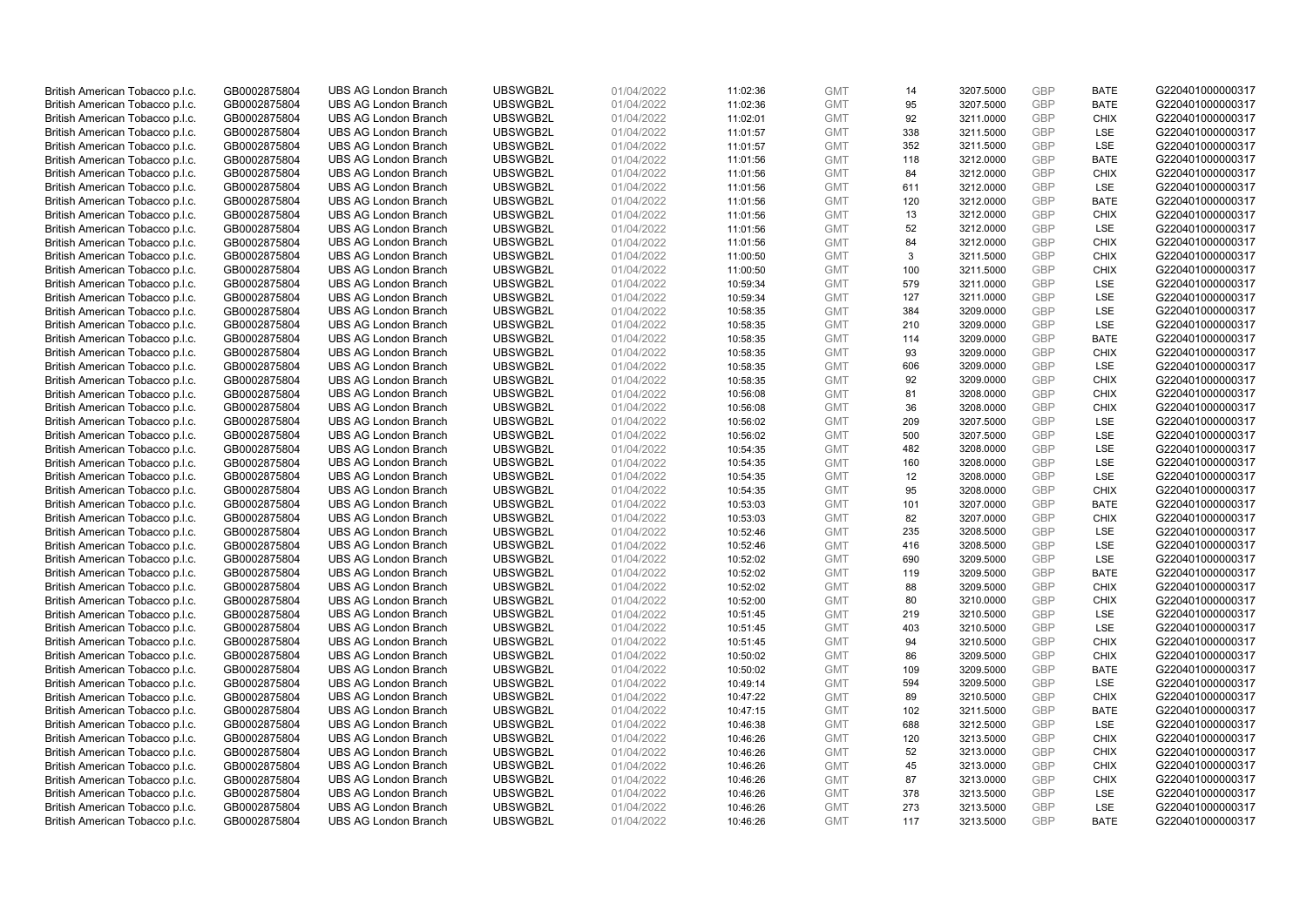| British American Tobacco p.l.c. | GB0002875804 | <b>UBS AG London Branch</b> | UBSWGB2L | 01/04/2022 | 10:43:08 | <b>GMT</b> | 121            | 3212.0000 | <b>GBP</b> | LSE         | G220401000000317 |
|---------------------------------|--------------|-----------------------------|----------|------------|----------|------------|----------------|-----------|------------|-------------|------------------|
| British American Tobacco p.l.c. | GB0002875804 | <b>UBS AG London Branch</b> | UBSWGB2L | 01/04/2022 | 10:43:08 | <b>GMT</b> | 250            | 3212.0000 | GBP        | LSE         | G220401000000317 |
| British American Tobacco p.l.c. | GB0002875804 | <b>UBS AG London Branch</b> | UBSWGB2L | 01/04/2022 | 10:43:08 | <b>GMT</b> | 247            | 3212.0000 | <b>GBP</b> | <b>LSE</b>  | G220401000000317 |
| British American Tobacco p.l.c. | GB0002875804 | <b>UBS AG London Branch</b> | UBSWGB2L | 01/04/2022 | 10:43:08 | <b>GMT</b> | 15             | 3211.5000 | GBP        | <b>CHIX</b> | G220401000000317 |
| British American Tobacco p.l.c. | GB0002875804 | <b>UBS AG London Branch</b> | UBSWGB2L | 01/04/2022 | 10:43:08 | <b>GMT</b> | 106            | 3211.5000 | <b>GBP</b> | <b>BATE</b> | G220401000000317 |
| British American Tobacco p.l.c. | GB0002875804 | <b>UBS AG London Branch</b> | UBSWGB2L | 01/04/2022 | 10:43:08 | <b>GMT</b> | 67             | 3211.5000 | GBP        | <b>CHIX</b> | G220401000000317 |
| British American Tobacco p.l.c. | GB0002875804 | <b>UBS AG London Branch</b> | UBSWGB2L | 01/04/2022 | 10:43:08 | <b>GMT</b> | 577            | 3212.0000 | <b>GBP</b> | LSE         | G220401000000317 |
| British American Tobacco p.l.c. | GB0002875804 | <b>UBS AG London Branch</b> | UBSWGB2L | 01/04/2022 | 10:42:58 | <b>GMT</b> | 67             | 3212.5000 | <b>GBP</b> | <b>CHIX</b> | G220401000000317 |
| British American Tobacco p.l.c. | GB0002875804 | <b>UBS AG London Branch</b> | UBSWGB2L | 01/04/2022 | 10:42:58 | <b>GMT</b> | 22             | 3212.5000 | <b>GBP</b> | <b>CHIX</b> | G220401000000317 |
| British American Tobacco p.l.c. | GB0002875804 | <b>UBS AG London Branch</b> | UBSWGB2L | 01/04/2022 | 10:42:58 | <b>GMT</b> | 211            | 3212.5000 | <b>GBP</b> | <b>CHIX</b> | G220401000000317 |
| British American Tobacco p.l.c. | GB0002875804 | <b>UBS AG London Branch</b> | UBSWGB2L | 01/04/2022 | 10:41:45 | <b>GMT</b> | 9              | 3211.5000 | GBP        | <b>CHIX</b> | G220401000000317 |
| British American Tobacco p.l.c. | GB0002875804 | <b>UBS AG London Branch</b> | UBSWGB2L | 01/04/2022 | 10:41:20 | <b>GMT</b> | 105            | 3210.5000 | <b>GBP</b> | <b>BATE</b> | G220401000000317 |
| British American Tobacco p.l.c. | GB0002875804 | <b>UBS AG London Branch</b> | UBSWGB2L | 01/04/2022 | 10:41:13 | <b>GMT</b> | 589            | 3210.5000 | <b>GBP</b> | LSE         | G220401000000317 |
| British American Tobacco p.l.c. | GB0002875804 | <b>UBS AG London Branch</b> | UBSWGB2L | 01/04/2022 | 10:40:31 | <b>GMT</b> | 600            | 3210.0000 | <b>GBP</b> | <b>LSE</b>  | G220401000000317 |
| British American Tobacco p.l.c. | GB0002875804 | <b>UBS AG London Branch</b> | UBSWGB2L | 01/04/2022 | 10:40:31 | <b>GMT</b> | 121            | 3210.0000 | GBP        | <b>BATE</b> | G220401000000317 |
| British American Tobacco p.l.c. | GB0002875804 | <b>UBS AG London Branch</b> | UBSWGB2L | 01/04/2022 | 10:40:31 | <b>GMT</b> | 88             | 3210.5000 | <b>GBP</b> | <b>CHIX</b> | G220401000000317 |
| British American Tobacco p.l.c. | GB0002875804 | <b>UBS AG London Branch</b> | UBSWGB2L | 01/04/2022 | 10:37:21 | <b>GMT</b> | 702            | 3209.5000 | <b>GBP</b> | <b>LSE</b>  | G220401000000317 |
| British American Tobacco p.l.c. | GB0002875804 | <b>UBS AG London Branch</b> | UBSWGB2L | 01/04/2022 | 10:37:21 | <b>GMT</b> | 83             | 3209.5000 | GBP        | <b>CHIX</b> | G220401000000317 |
| British American Tobacco p.l.c. | GB0002875804 | <b>UBS AG London Branch</b> | UBSWGB2L | 01/04/2022 | 10:37:21 | <b>GMT</b> | 192            | 3209.5000 | GBP        | <b>CHIX</b> | G220401000000317 |
| British American Tobacco p.l.c. | GB0002875804 | <b>UBS AG London Branch</b> | UBSWGB2L | 01/04/2022 | 10:37:21 | <b>GMT</b> | 594            | 3209.5000 | <b>GBP</b> | <b>LSE</b>  | G220401000000317 |
| British American Tobacco p.l.c. | GB0002875804 | <b>UBS AG London Branch</b> | UBSWGB2L | 01/04/2022 | 10:35:55 | <b>GMT</b> | 106            | 3208.5000 | GBP        | <b>BATE</b> | G220401000000317 |
| British American Tobacco p.l.c. | GB0002875804 | <b>UBS AG London Branch</b> | UBSWGB2L | 01/04/2022 | 10:35:55 | <b>GMT</b> | 271            | 3209.5000 | GBP        | <b>LSE</b>  | G220401000000317 |
| British American Tobacco p.l.c. | GB0002875804 | <b>UBS AG London Branch</b> | UBSWGB2L | 01/04/2022 | 10:35:55 | <b>GMT</b> | 144            | 3209.5000 | <b>GBP</b> | LSE         | G220401000000317 |
| British American Tobacco p.l.c. | GB0002875804 | <b>UBS AG London Branch</b> | UBSWGB2L | 01/04/2022 | 10:35:55 | <b>GMT</b> | 193            | 3209.5000 | <b>GBP</b> | LSE         | G220401000000317 |
| British American Tobacco p.l.c. | GB0002875804 | <b>UBS AG London Branch</b> | UBSWGB2L | 01/04/2022 | 10:35:55 | <b>GMT</b> | 100            | 3209.5000 | <b>GBP</b> | <b>CHIX</b> | G220401000000317 |
| British American Tobacco p.l.c. | GB0002875804 | <b>UBS AG London Branch</b> | UBSWGB2L | 01/04/2022 | 10:33:31 | <b>GMT</b> | 99             | 3210.0000 | GBP        | <b>CHIX</b> | G220401000000317 |
| British American Tobacco p.l.c. | GB0002875804 | <b>UBS AG London Branch</b> | UBSWGB2L | 01/04/2022 | 10:32:22 | <b>GMT</b> | 113            | 3211.0000 | <b>GBP</b> | <b>BATE</b> | G220401000000317 |
| British American Tobacco p.l.c. | GB0002875804 | <b>UBS AG London Branch</b> | UBSWGB2L | 01/04/2022 | 10:32:20 | <b>GMT</b> | $\overline{1}$ | 3211.5000 | <b>GBP</b> | <b>CHIX</b> | G220401000000317 |
| British American Tobacco p.l.c. | GB0002875804 | <b>UBS AG London Branch</b> | UBSWGB2L | 01/04/2022 | 10:32:20 | <b>GMT</b> | 622            | 3211.5000 | <b>GBP</b> | LSE         | G220401000000317 |
| British American Tobacco p.l.c. | GB0002875804 | <b>UBS AG London Branch</b> | UBSWGB2L | 01/04/2022 | 10:32:20 | <b>GMT</b> | 81             | 3211.5000 | GBP        | <b>CHIX</b> | G220401000000317 |
| British American Tobacco p.l.c. | GB0002875804 | <b>UBS AG London Branch</b> | UBSWGB2L | 01/04/2022 | 10:32:10 | <b>GMT</b> | 117            | 3212.5000 | <b>GBP</b> | <b>BATE</b> | G220401000000317 |
| British American Tobacco p.l.c. | GB0002875804 | <b>UBS AG London Branch</b> | UBSWGB2L | 01/04/2022 | 10:32:08 | <b>GMT</b> | 86             | 3213.0000 | <b>GBP</b> | <b>CHIX</b> | G220401000000317 |
| British American Tobacco p.l.c. | GB0002875804 | <b>UBS AG London Branch</b> | UBSWGB2L | 01/04/2022 | 10:31:25 | <b>GMT</b> | 87             | 3213.5000 | <b>GBP</b> | <b>CHIX</b> | G220401000000317 |
| British American Tobacco p.l.c. | GB0002875804 | <b>UBS AG London Branch</b> | UBSWGB2L | 01/04/2022 | 10:31:25 | <b>GMT</b> | $\mathbf{1}$   | 3213.5000 | <b>GBP</b> | <b>CHIX</b> | G220401000000317 |
| British American Tobacco p.l.c. | GB0002875804 | <b>UBS AG London Branch</b> | UBSWGB2L | 01/04/2022 | 10:31:25 | <b>GMT</b> | 115            | 3213.5000 | <b>GBP</b> | <b>BATE</b> | G220401000000317 |
| British American Tobacco p.l.c. | GB0002875804 | <b>UBS AG London Branch</b> | UBSWGB2L | 01/04/2022 | 10:30:57 | <b>GMT</b> | 415            | 3214.0000 | <b>GBP</b> | <b>LSE</b>  | G220401000000317 |
| British American Tobacco p.l.c. | GB0002875804 | <b>UBS AG London Branch</b> | UBSWGB2L | 01/04/2022 | 10:30:57 | <b>GMT</b> | 230            | 3214.0000 | <b>GBP</b> | LSE         | G220401000000317 |
| British American Tobacco p.l.c. | GB0002875804 | <b>UBS AG London Branch</b> | UBSWGB2L | 01/04/2022 | 10:30:57 | <b>GMT</b> | 137            | 3214.0000 | <b>GBP</b> | LSE         | G220401000000317 |
| British American Tobacco p.l.c. | GB0002875804 | <b>UBS AG London Branch</b> | UBSWGB2L | 01/04/2022 | 10:30:57 | <b>GMT</b> | 500            | 3214.0000 | <b>GBP</b> | LSE         | G220401000000317 |
| British American Tobacco p.l.c. | GB0002875804 | <b>UBS AG London Branch</b> | UBSWGB2L | 01/04/2022 | 10:29:47 | <b>GMT</b> | 98             | 3213.0000 | <b>GBP</b> | <b>CHIX</b> | G220401000000317 |
| British American Tobacco p.l.c. | GB0002875804 | <b>UBS AG London Branch</b> | UBSWGB2L | 01/04/2022 | 10:29:47 | <b>GMT</b> | 82             | 3213.0000 | <b>GBP</b> | <b>CHIX</b> | G220401000000317 |
| British American Tobacco p.l.c. | GB0002875804 | <b>UBS AG London Branch</b> | UBSWGB2L | 01/04/2022 | 10:29:47 | <b>GMT</b> | 661            | 3213.5000 | <b>GBP</b> | LSE         | G220401000000317 |
| British American Tobacco p.l.c. | GB0002875804 | <b>UBS AG London Branch</b> | UBSWGB2L | 01/04/2022 | 10:29:47 | <b>GMT</b> | 98             | 3214.0000 | <b>GBP</b> | <b>CHIX</b> | G220401000000317 |
| British American Tobacco p.l.c. | GB0002875804 | <b>UBS AG London Branch</b> | UBSWGB2L | 01/04/2022 | 10:27:47 | <b>GMT</b> | 607            | 3209.5000 | GBP        | LSE         | G220401000000317 |
| British American Tobacco p.l.c. | GB0002875804 | <b>UBS AG London Branch</b> | UBSWGB2L | 01/04/2022 | 10:27:47 | <b>GMT</b> | 111            | 3209.5000 | <b>GBP</b> | <b>BATE</b> | G220401000000317 |
| British American Tobacco p.l.c. | GB0002875804 | <b>UBS AG London Branch</b> | UBSWGB2L | 01/04/2022 | 10:27:47 | <b>GMT</b> | 111            | 3209.5000 | <b>GBP</b> | <b>CHIX</b> | G220401000000317 |
| British American Tobacco p.l.c. | GB0002875804 | <b>UBS AG London Branch</b> | UBSWGB2L | 01/04/2022 | 10:26:47 | <b>GMT</b> | 670            | 3211.5000 | GBP        | LSE         | G220401000000317 |
| British American Tobacco p.l.c. | GB0002875804 | <b>UBS AG London Branch</b> | UBSWGB2L | 01/04/2022 | 10:25:48 | <b>GMT</b> | 635            | 3210.0000 | <b>GBP</b> | LSE         | G220401000000317 |
| British American Tobacco p.l.c. | GB0002875804 | <b>UBS AG London Branch</b> | UBSWGB2L | 01/04/2022 | 10:25:48 | <b>GMT</b> | 124            | 3209.5000 | <b>GBP</b> | <b>BATE</b> | G220401000000317 |
| British American Tobacco p.l.c. | GB0002875804 | <b>UBS AG London Branch</b> | UBSWGB2L | 01/04/2022 | 10:24:53 | <b>GMT</b> | 89             | 3209.5000 | GBP        | <b>CHIX</b> | G220401000000317 |
| British American Tobacco p.l.c. | GB0002875804 | <b>UBS AG London Branch</b> | UBSWGB2L | 01/04/2022 | 10:24:48 | <b>GMT</b> | 107            | 3211.0000 | GBP        | <b>CHIX</b> | G220401000000317 |
| British American Tobacco p.l.c. | GB0002875804 | <b>UBS AG London Branch</b> | UBSWGB2L | 01/04/2022 | 10:24:48 | <b>GMT</b> | 678            | 3211.0000 | <b>GBP</b> | LSE         | G220401000000317 |
| British American Tobacco p.l.c. | GB0002875804 | <b>UBS AG London Branch</b> | UBSWGB2L | 01/04/2022 | 10:24:26 | <b>GMT</b> | 36             | 3212.0000 | GBP        | <b>CHIX</b> | G220401000000317 |
| British American Tobacco p.l.c. | GB0002875804 | <b>UBS AG London Branch</b> | UBSWGB2L | 01/04/2022 | 10:23:44 | <b>GMT</b> | 661            | 3214.5000 | GBP        | <b>LSE</b>  | G220401000000317 |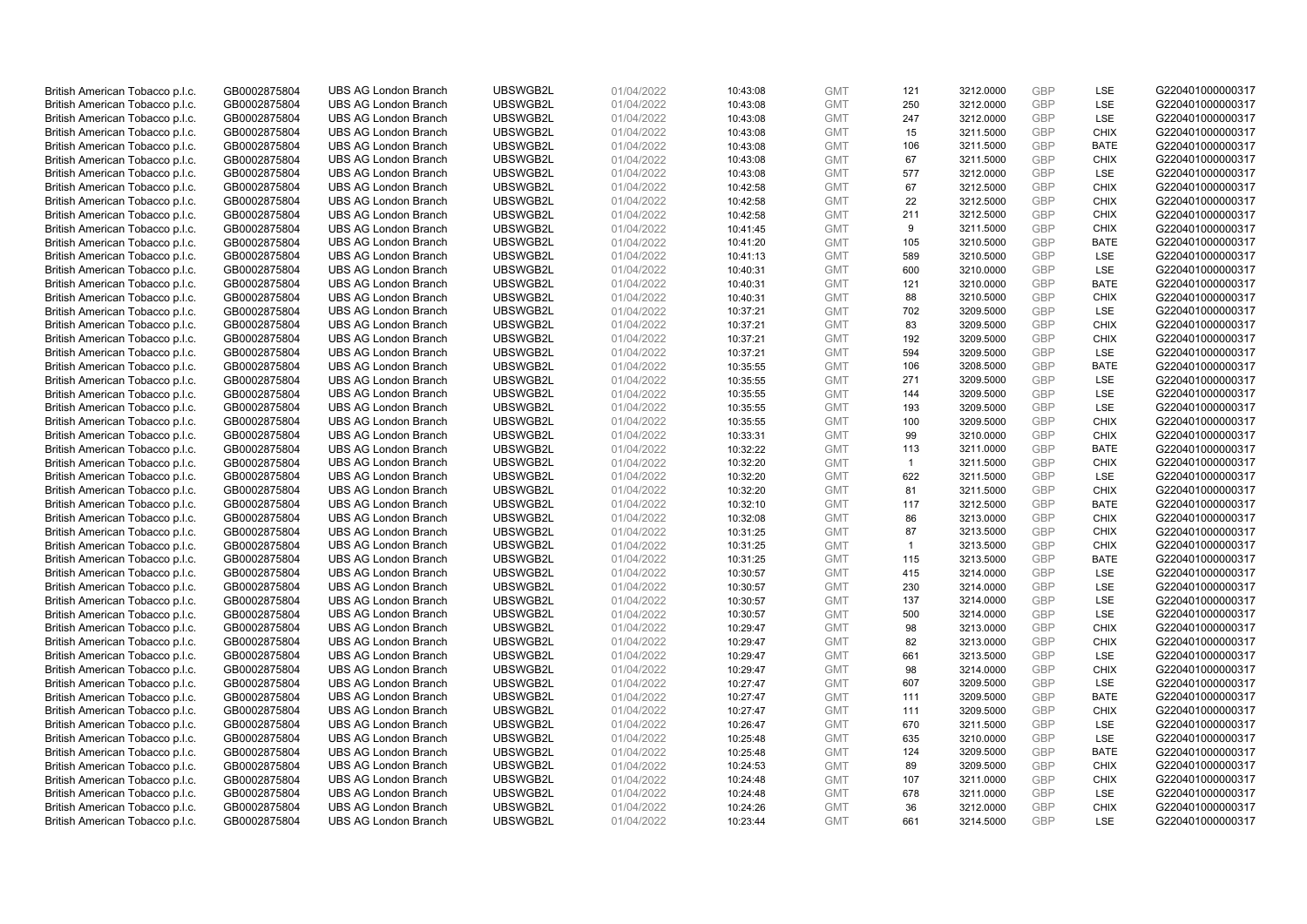| British American Tobacco p.l.c. | GB0002875804 | <b>UBS AG London Branch</b> | UBSWGB2L | 01/04/2022 | 10:23:23 | <b>GMT</b>               | 99             | 3211.0000 | <b>GBP</b> | <b>CHIX</b> | G220401000000317 |
|---------------------------------|--------------|-----------------------------|----------|------------|----------|--------------------------|----------------|-----------|------------|-------------|------------------|
| British American Tobacco p.l.c. | GB0002875804 | <b>UBS AG London Branch</b> | UBSWGB2L | 01/04/2022 | 10:23:05 | <b>GMT</b>               | 270            | 3213.5000 | <b>GBP</b> | LSE         | G220401000000317 |
| British American Tobacco p.l.c. | GB0002875804 | <b>UBS AG London Branch</b> | UBSWGB2L | 01/04/2022 | 10:23:05 | <b>GMT</b>               | 257            | 3214.0000 | <b>GBP</b> | <b>LSE</b>  | G220401000000317 |
| British American Tobacco p.l.c. | GB0002875804 | <b>UBS AG London Branch</b> | UBSWGB2L | 01/04/2022 | 10:23:05 | <b>GMT</b>               | 78             | 3214.0000 | <b>GBP</b> | LSE         | G220401000000317 |
| British American Tobacco p.l.c. | GB0002875804 | <b>UBS AG London Branch</b> | UBSWGB2L | 01/04/2022 | 10:23:03 | <b>GMT</b>               | 99             | 3216.5000 | <b>GBP</b> | <b>CHIX</b> | G220401000000317 |
| British American Tobacco p.l.c. | GB0002875804 | <b>UBS AG London Branch</b> | UBSWGB2L | 01/04/2022 | 10:22:56 | <b>GMT</b>               | 580            | 3217.5000 | <b>GBP</b> | <b>LSE</b>  | G220401000000317 |
| British American Tobacco p.l.c. | GB0002875804 | <b>UBS AG London Branch</b> | UBSWGB2L | 01/04/2022 | 10:22:56 | <b>GMT</b>               | 406            | 3218.0000 | <b>GBP</b> | LSE         | G220401000000317 |
| British American Tobacco p.l.c. | GB0002875804 | <b>UBS AG London Branch</b> | UBSWGB2L | 01/04/2022 | 10:22:56 | <b>GMT</b>               | 191            | 3218.0000 | <b>GBP</b> | LSE         | G220401000000317 |
| British American Tobacco p.l.c. | GB0002875804 | <b>UBS AG London Branch</b> | UBSWGB2L | 01/04/2022 | 10:21:34 | <b>GMT</b>               | 122            | 3216.0000 | <b>GBP</b> | <b>BATE</b> | G220401000000317 |
| British American Tobacco p.l.c. | GB0002875804 | <b>UBS AG London Branch</b> | UBSWGB2L | 01/04/2022 | 10:21:34 | <b>GMT</b>               | 86             | 3216.0000 | <b>GBP</b> | <b>CHIX</b> | G220401000000317 |
| British American Tobacco p.l.c. | GB0002875804 | <b>UBS AG London Branch</b> | UBSWGB2L | 01/04/2022 | 10:19:54 | <b>GMT</b>               | 86             | 3217.0000 | <b>GBP</b> | <b>CHIX</b> | G220401000000317 |
| British American Tobacco p.l.c. | GB0002875804 | <b>UBS AG London Branch</b> | UBSWGB2L | 01/04/2022 | 10:19:54 | <b>GMT</b>               | 668            | 3217.5000 | <b>GBP</b> | LSE         | G220401000000317 |
| British American Tobacco p.l.c. | GB0002875804 | <b>UBS AG London Branch</b> | UBSWGB2L | 01/04/2022 | 10:19:44 | <b>GMT</b>               | 16             | 3218.5000 | <b>GBP</b> | <b>BATE</b> | G220401000000317 |
| British American Tobacco p.l.c. | GB0002875804 | <b>UBS AG London Branch</b> | UBSWGB2L | 01/04/2022 | 10:19:44 | <b>GMT</b>               | 352            | 3218.5000 | <b>GBP</b> | <b>LSE</b>  | G220401000000317 |
| British American Tobacco p.l.c. | GB0002875804 | <b>UBS AG London Branch</b> | UBSWGB2L | 01/04/2022 | 10:19:44 | <b>GMT</b>               | 68             | 3218.5000 | <b>GBP</b> | <b>BATE</b> | G220401000000317 |
| British American Tobacco p.l.c. | GB0002875804 | <b>UBS AG London Branch</b> | UBSWGB2L | 01/04/2022 | 10:19:44 | <b>GMT</b>               | 277            | 3218.5000 | <b>GBP</b> | LSE         | G220401000000317 |
| British American Tobacco p.l.c. | GB0002875804 | <b>UBS AG London Branch</b> | UBSWGB2L | 01/04/2022 | 10:19:44 | <b>GMT</b>               | 90             | 3218.5000 | <b>GBP</b> | <b>CHIX</b> | G220401000000317 |
| British American Tobacco p.l.c. | GB0002875804 | <b>UBS AG London Branch</b> | UBSWGB2L | 01/04/2022 | 10:19:44 | <b>GMT</b>               | 34             | 3218.5000 | GBP        | <b>BATE</b> | G220401000000317 |
| British American Tobacco p.l.c. | GB0002875804 | <b>UBS AG London Branch</b> | UBSWGB2L | 01/04/2022 | 10:19:44 | <b>GMT</b>               | 80             | 3218.5000 | GBP        | <b>CHIX</b> | G220401000000317 |
| British American Tobacco p.l.c. | GB0002875804 | <b>UBS AG London Branch</b> | UBSWGB2L | 01/04/2022 | 10:19:20 | <b>GMT</b>               | 92             | 3219.0000 | <b>GBP</b> | <b>CHIX</b> | G220401000000317 |
| British American Tobacco p.l.c. | GB0002875804 | <b>UBS AG London Branch</b> | UBSWGB2L | 01/04/2022 | 10:18:14 | <b>GMT</b>               | 220            | 3219.0000 | <b>GBP</b> | <b>CHIX</b> | G220401000000317 |
|                                 |              |                             | UBSWGB2L |            |          |                          | 645            |           | GBP        | <b>LSE</b>  |                  |
| British American Tobacco p.l.c. | GB0002875804 | <b>UBS AG London Branch</b> |          | 01/04/2022 | 10:18:14 | <b>GMT</b><br><b>GMT</b> |                | 3219.0000 | <b>GBP</b> |             | G220401000000317 |
| British American Tobacco p.l.c. | GB0002875804 | <b>UBS AG London Branch</b> | UBSWGB2L | 01/04/2022 | 10:18:14 |                          | 123            | 3219.0000 |            | <b>BATE</b> | G220401000000317 |
| British American Tobacco p.l.c. | GB0002875804 | <b>UBS AG London Branch</b> | UBSWGB2L | 01/04/2022 | 10:16:06 | <b>GMT</b>               | 86             | 3220.0000 | <b>GBP</b> | LSE         | G220401000000317 |
| British American Tobacco p.l.c. | GB0002875804 | <b>UBS AG London Branch</b> | UBSWGB2L | 01/04/2022 | 10:16:06 | <b>GMT</b>               | 65             | 3219.5000 | <b>GBP</b> | LSE         | G220401000000317 |
| British American Tobacco p.l.c. | GB0002875804 | <b>UBS AG London Branch</b> | UBSWGB2L | 01/04/2022 | 10:16:06 | <b>GMT</b>               | 438            | 3219.5000 | <b>GBP</b> | LSE         | G220401000000317 |
| British American Tobacco p.l.c. | GB0002875804 | <b>UBS AG London Branch</b> | UBSWGB2L | 01/04/2022 | 10:16:06 | <b>GMT</b>               | 131            | 3220.0000 | <b>GBP</b> | LSE         | G220401000000317 |
| British American Tobacco p.l.c. | GB0002875804 | <b>UBS AG London Branch</b> | UBSWGB2L | 01/04/2022 | 10:16:06 | <b>GMT</b>               | 245            | 3220.0000 | <b>GBP</b> | LSE         | G220401000000317 |
| British American Tobacco p.l.c. | GB0002875804 | <b>UBS AG London Branch</b> | UBSWGB2L | 01/04/2022 | 10:16:06 | <b>GMT</b>               | 119            | 3220.0000 | GBP        | LSE         | G220401000000317 |
| British American Tobacco p.l.c. | GB0002875804 | <b>UBS AG London Branch</b> | UBSWGB2L | 01/04/2022 | 10:16:06 | <b>GMT</b>               | 250            | 3220.0000 | GBP        | LSE         | G220401000000317 |
| British American Tobacco p.l.c. | GB0002875804 | <b>UBS AG London Branch</b> | UBSWGB2L | 01/04/2022 | 10:16:06 | <b>GMT</b>               | 100            | 3220.0000 | <b>GBP</b> | <b>BATE</b> | G220401000000317 |
| British American Tobacco p.l.c. | GB0002875804 | <b>UBS AG London Branch</b> | UBSWGB2L | 01/04/2022 | 10:16:06 | <b>GMT</b>               | 104            | 3219.5000 | <b>GBP</b> | <b>CHIX</b> | G220401000000317 |
| British American Tobacco p.l.c. | GB0002875804 | <b>UBS AG London Branch</b> | UBSWGB2L | 01/04/2022 | 10:16:06 | <b>GMT</b>               | 611            | 3220.0000 | GBP        | LSE         | G220401000000317 |
| British American Tobacco p.l.c. | GB0002875804 | <b>UBS AG London Branch</b> | UBSWGB2L | 01/04/2022 | 10:16:06 | <b>GMT</b>               | 607            | 3220.0000 | <b>GBP</b> | <b>LSE</b>  | G220401000000317 |
| British American Tobacco p.l.c. | GB0002875804 | <b>UBS AG London Branch</b> | UBSWGB2L | 01/04/2022 | 10:16:06 | <b>GMT</b>               | 102            | 3220.0000 | <b>GBP</b> | <b>BATE</b> | G220401000000317 |
| British American Tobacco p.l.c. | GB0002875804 | <b>UBS AG London Branch</b> | UBSWGB2L | 01/04/2022 | 10:15:56 | <b>GMT</b>               | 122            | 3220.5000 | <b>GBP</b> | <b>CHIX</b> | G220401000000317 |
| British American Tobacco p.l.c. | GB0002875804 | <b>UBS AG London Branch</b> | UBSWGB2L | 01/04/2022 | 10:14:55 | <b>GMT</b>               | 386            | 3220.5000 | GBP        | <b>LSE</b>  | G220401000000317 |
| British American Tobacco p.l.c. | GB0002875804 | <b>UBS AG London Branch</b> | UBSWGB2L | 01/04/2022 | 10:14:55 | <b>GMT</b>               | 468            | 3220.5000 | <b>GBP</b> | LSE         | G220401000000317 |
| British American Tobacco p.l.c. | GB0002875804 | <b>UBS AG London Branch</b> | UBSWGB2L | 01/04/2022 | 10:14:55 | <b>GMT</b>               | 57             | 3220.5000 | <b>GBP</b> | LSE         | G220401000000317 |
| British American Tobacco p.l.c. | GB0002875804 | <b>UBS AG London Branch</b> | UBSWGB2L | 01/04/2022 | 10:14:23 | <b>GMT</b>               | 94             | 3220.5000 | <b>GBP</b> | <b>CHIX</b> | G220401000000317 |
| British American Tobacco p.l.c. | GB0002875804 | <b>UBS AG London Branch</b> | UBSWGB2L | 01/04/2022 | 10:14:23 | <b>GMT</b>               | $\mathbf{1}$   | 3220.5000 | <b>GBP</b> | <b>CHIX</b> | G220401000000317 |
| British American Tobacco p.l.c. | GB0002875804 | <b>UBS AG London Branch</b> | UBSWGB2L | 01/04/2022 | 10:13:01 | <b>GMT</b>               | $\overline{1}$ | 3219.5000 | GBP        | <b>CHIX</b> | G220401000000317 |
| British American Tobacco p.l.c. | GB0002875804 | <b>UBS AG London Branch</b> | UBSWGB2L | 01/04/2022 | 10:13:01 | <b>GMT</b>               | 122            | 3219.5000 | <b>GBP</b> | <b>BATE</b> | G220401000000317 |
| British American Tobacco p.l.c. | GB0002875804 | <b>UBS AG London Branch</b> | UBSWGB2L | 01/04/2022 | 10:13:01 | <b>GMT</b>               | 703            | 3219.5000 | GBP        | LSE         | G220401000000317 |
| British American Tobacco p.l.c. | GB0002875804 | <b>UBS AG London Branch</b> | UBSWGB2L | 01/04/2022 | 10:13:01 | <b>GMT</b>               | 86             | 3219.5000 | <b>GBP</b> | <b>CHIX</b> | G220401000000317 |
| British American Tobacco p.l.c. | GB0002875804 | <b>UBS AG London Branch</b> | UBSWGB2L | 01/04/2022 | 10:13:01 | <b>GMT</b>               | 86             | 3219.5000 | GBP        | <b>CHIX</b> | G220401000000317 |
| British American Tobacco p.l.c. | GB0002875804 | <b>UBS AG London Branch</b> | UBSWGB2L | 01/04/2022 | 10:11:01 | <b>GMT</b>               | 693            | 3220.0000 | <b>GBP</b> | LSE         | G220401000000317 |
| British American Tobacco p.l.c. | GB0002875804 | <b>UBS AG London Branch</b> | UBSWGB2L | 01/04/2022 | 10:11:01 | <b>GMT</b>               | 88             | 3220.5000 | GBP        | <b>BATE</b> | G220401000000317 |
| British American Tobacco p.l.c. | GB0002875804 | <b>UBS AG London Branch</b> | UBSWGB2L | 01/04/2022 | 10:11:01 | <b>GMT</b>               | 14             | 3220.5000 | <b>GBP</b> | <b>BATE</b> | G220401000000317 |
| British American Tobacco p.l.c. | GB0002875804 | <b>UBS AG London Branch</b> | UBSWGB2L | 01/04/2022 | 10:11:01 | <b>GMT</b>               | 80             | 3220.5000 | GBP        | <b>CHIX</b> | G220401000000317 |
| British American Tobacco p.l.c. | GB0002875804 | <b>UBS AG London Branch</b> | UBSWGB2L | 01/04/2022 | 10:11:01 | <b>GMT</b>               | 120            | 3220.5000 | <b>GBP</b> | <b>CHIX</b> | G220401000000317 |
| British American Tobacco p.l.c. | GB0002875804 | <b>UBS AG London Branch</b> | UBSWGB2L | 01/04/2022 | 10:10:52 | <b>GMT</b>               | 34             | 3221.0000 | GBP        | <b>BATE</b> | G220401000000317 |
| British American Tobacco p.l.c. | GB0002875804 | <b>UBS AG London Branch</b> | UBSWGB2L | 01/04/2022 | 10:10:52 | <b>GMT</b>               | 11             | 3221.0000 | GBP        | <b>BATE</b> | G220401000000317 |
| British American Tobacco p.l.c. | GB0002875804 | <b>UBS AG London Branch</b> | UBSWGB2L | 01/04/2022 | 10:10:52 | <b>GMT</b>               | 79             | 3221.0000 | GBP        | <b>BATE</b> | G220401000000317 |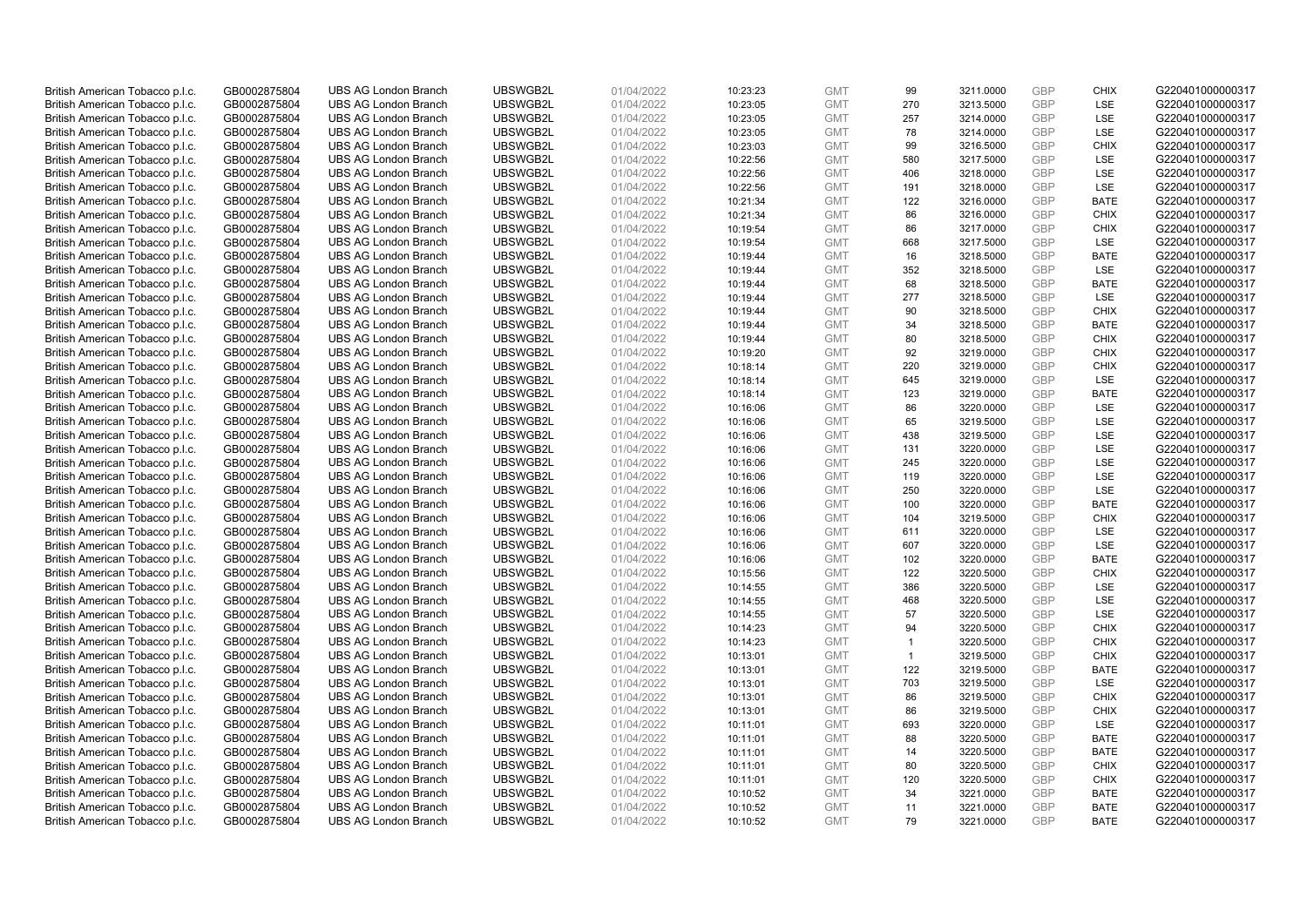| British American Tobacco p.l.c. | GB0002875804 | <b>UBS AG London Branch</b>                                | UBSWGB2L | 01/04/2022 | 10:10:52 | <b>GMT</b>               | 122            | 3221.0000 | <b>GBP</b> | <b>BATE</b>                | G220401000000317                     |
|---------------------------------|--------------|------------------------------------------------------------|----------|------------|----------|--------------------------|----------------|-----------|------------|----------------------------|--------------------------------------|
| British American Tobacco p.l.c. | GB0002875804 | <b>UBS AG London Branch</b>                                | UBSWGB2L | 01/04/2022 | 10:10:40 | <b>GMT</b>               | 109            | 3221.5000 | <b>GBP</b> | <b>BATE</b>                | G220401000000317                     |
| British American Tobacco p.l.c. | GB0002875804 | <b>UBS AG London Branch</b>                                | UBSWGB2L | 01/04/2022 | 10:10:30 | <b>GMT</b>               | 145            | 3221.5000 | GBP        | <b>CHIX</b>                | G220401000000317                     |
| British American Tobacco p.l.c. | GB0002875804 | <b>UBS AG London Branch</b>                                | UBSWGB2L | 01/04/2022 | 10:07:32 | <b>GMT</b>               | 93             | 3220.0000 | GBP        | <b>CHIX</b>                | G220401000000317                     |
| British American Tobacco p.l.c. | GB0002875804 | <b>UBS AG London Branch</b>                                | UBSWGB2L | 01/04/2022 | 10:07:32 | <b>GMT</b>               | 587            | 3220.0000 | <b>GBP</b> | LSE                        | G220401000000317                     |
| British American Tobacco p.l.c. | GB0002875804 | <b>UBS AG London Branch</b>                                | UBSWGB2L | 01/04/2022 | 10:07:32 | <b>GMT</b>               | 89             | 3220.0000 | <b>GBP</b> | <b>CHIX</b>                | G220401000000317                     |
| British American Tobacco p.l.c. | GB0002875804 | <b>UBS AG London Branch</b>                                | UBSWGB2L | 01/04/2022 | 10:06:47 | <b>GMT</b>               | 610            | 3220.0000 | GBP        | LSE                        | G220401000000317                     |
| British American Tobacco p.l.c. | GB0002875804 | <b>UBS AG London Branch</b>                                | UBSWGB2L | 01/04/2022 | 10:06:47 | <b>GMT</b>               | 18             | 3220.0000 | <b>GBP</b> | LSE                        | G220401000000317                     |
| British American Tobacco p.l.c. | GB0002875804 | <b>UBS AG London Branch</b>                                | UBSWGB2L | 01/04/2022 | 10:06:47 | <b>GMT</b>               | 70             | 3220.0000 | GBP        | <b>CHIX</b>                | G220401000000317                     |
| British American Tobacco p.l.c. | GB0002875804 | <b>UBS AG London Branch</b>                                | UBSWGB2L | 01/04/2022 | 10:06:47 | <b>GMT</b>               | 16             | 3220.0000 | <b>GBP</b> | <b>CHIX</b>                | G220401000000317                     |
| British American Tobacco p.l.c. | GB0002875804 | <b>UBS AG London Branch</b>                                | UBSWGB2L | 01/04/2022 | 10:05:19 | <b>GMT</b>               | 119            | 3218.0000 | GBP        | <b>LSE</b>                 | G220401000000317                     |
| British American Tobacco p.l.c. | GB0002875804 | <b>UBS AG London Branch</b>                                | UBSWGB2L | 01/04/2022 | 10:05:19 | <b>GMT</b>               | 25             | 3218.0000 | <b>GBP</b> | LSE                        | G220401000000317                     |
| British American Tobacco p.l.c. | GB0002875804 | <b>UBS AG London Branch</b>                                | UBSWGB2L | 01/04/2022 | 10:05:19 | <b>GMT</b>               | 245            | 3218.0000 | <b>GBP</b> | LSE                        | G220401000000317                     |
| British American Tobacco p.l.c. | GB0002875804 | <b>UBS AG London Branch</b>                                | UBSWGB2L | 01/04/2022 | 10:05:19 | <b>GMT</b>               | 96             | 3218.0000 | <b>GBP</b> | <b>CHIX</b>                | G220401000000317                     |
| British American Tobacco p.l.c. | GB0002875804 | <b>UBS AG London Branch</b>                                | UBSWGB2L | 01/04/2022 | 10:05:19 | <b>GMT</b>               | 250            | 3218.0000 | <b>GBP</b> | <b>LSE</b>                 | G220401000000317                     |
| British American Tobacco p.l.c. | GB0002875804 | <b>UBS AG London Branch</b>                                | UBSWGB2L | 01/04/2022 | 10:05:19 | <b>GMT</b>               | 100            | 3218.0000 | GBP        | <b>CHIX</b>                | G220401000000317                     |
| British American Tobacco p.l.c. | GB0002875804 | <b>UBS AG London Branch</b>                                | UBSWGB2L | 01/04/2022 | 10:05:19 | <b>GMT</b>               | 695            | 3218.0000 | GBP        | <b>LSE</b>                 | G220401000000317                     |
| British American Tobacco p.l.c. | GB0002875804 | <b>UBS AG London Branch</b>                                | UBSWGB2L | 01/04/2022 | 10:05:19 | <b>GMT</b>               | 157            | 3218.0000 | GBP        | LSE                        | G220401000000317                     |
| British American Tobacco p.l.c. | GB0002875804 | <b>UBS AG London Branch</b>                                | UBSWGB2L | 01/04/2022 | 10:04:46 | <b>GMT</b>               | 116            | 3218.5000 | <b>GBP</b> | <b>CHIX</b>                | G220401000000317                     |
| British American Tobacco p.l.c. | GB0002875804 | <b>UBS AG London Branch</b>                                | UBSWGB2L | 01/04/2022 | 10:04:41 | <b>GMT</b>               | 5              | 3218.5000 | GBP        | <b>CHIX</b>                | G220401000000317                     |
| British American Tobacco p.l.c. | GB0002875804 | <b>UBS AG London Branch</b>                                | UBSWGB2L | 01/04/2022 | 10:04:41 | <b>GMT</b>               | $\overline{7}$ | 3218.5000 | <b>GBP</b> | <b>CHIX</b>                | G220401000000317                     |
| British American Tobacco p.l.c. | GB0002875804 | <b>UBS AG London Branch</b>                                | UBSWGB2L | 01/04/2022 | 10:03:50 | <b>GMT</b>               | 67             | 3217.0000 | <b>GBP</b> | <b>BATE</b>                | G220401000000317                     |
| British American Tobacco p.l.c. | GB0002875804 | <b>UBS AG London Branch</b>                                | UBSWGB2L | 01/04/2022 | 10:01:53 | <b>GMT</b>               | 499            | 3217.5000 | <b>GBP</b> | LSE                        | G220401000000317                     |
| British American Tobacco p.l.c. | GB0002875804 | <b>UBS AG London Branch</b>                                | UBSWGB2L | 01/04/2022 | 10:01:53 | <b>GMT</b>               | 151            | 3217.5000 | <b>GBP</b> | LSE                        | G220401000000317                     |
| British American Tobacco p.l.c. | GB0002875804 | <b>UBS AG London Branch</b>                                | UBSWGB2L | 01/04/2022 | 10:00:55 | <b>GMT</b>               | 3              | 3219.5000 | <b>GBP</b> | <b>BATE</b>                | G220401000000317                     |
| British American Tobacco p.l.c. | GB0002875804 | <b>UBS AG London Branch</b>                                | UBSWGB2L | 01/04/2022 | 10:00:55 | <b>GMT</b>               | 126            | 3219.5000 | <b>GBP</b> | <b>LSE</b>                 | G220401000000317                     |
| British American Tobacco p.l.c. | GB0002875804 | <b>UBS AG London Branch</b>                                | UBSWGB2L | 01/04/2022 | 10:00:55 | <b>GMT</b>               | 12             | 3219.5000 | GBP        | <b>LSE</b>                 | G220401000000317                     |
| British American Tobacco p.l.c. | GB0002875804 | <b>UBS AG London Branch</b>                                | UBSWGB2L | 01/04/2022 | 10:00:55 | <b>GMT</b>               | 497            | 3219.5000 | <b>GBP</b> | <b>LSE</b>                 | G220401000000317                     |
| British American Tobacco p.l.c. | GB0002875804 | <b>UBS AG London Branch</b>                                | UBSWGB2L | 01/04/2022 | 10:00:55 | <b>GMT</b>               | 104            | 3219.5000 | GBP        | <b>BATE</b>                | G220401000000317                     |
| British American Tobacco p.l.c. | GB0002875804 | <b>UBS AG London Branch</b>                                | UBSWGB2L | 01/04/2022 | 10:00:54 | <b>GMT</b>               | 39             | 3220.5000 | <b>GBP</b> | <b>CHIX</b>                | G220401000000317                     |
| British American Tobacco p.l.c. | GB0002875804 | <b>UBS AG London Branch</b>                                | UBSWGB2L | 01/04/2022 | 10:00:54 | <b>GMT</b>               | 100            | 3220.5000 | GBP        | <b>CHIX</b>                | G220401000000317                     |
| British American Tobacco p.l.c. | GB0002875804 | <b>UBS AG London Branch</b>                                | UBSWGB2L | 01/04/2022 | 10:00:54 | <b>GMT</b>               | 658            | 3220.0000 | <b>GBP</b> | <b>LSE</b>                 | G220401000000317                     |
| British American Tobacco p.l.c. | GB0002875804 | <b>UBS AG London Branch</b>                                | UBSWGB2L | 01/04/2022 | 10:00:54 | <b>GMT</b>               | 94             | 3220.0000 | <b>GBP</b> | <b>CHIX</b>                | G220401000000317                     |
| British American Tobacco p.l.c. | GB0002875804 | <b>UBS AG London Branch</b>                                | UBSWGB2L | 01/04/2022 | 10:00:54 | <b>GMT</b>               | 138            | 3220.5000 | GBP        | <b>BATE</b>                | G220401000000317                     |
| British American Tobacco p.l.c. | GB0002875804 | <b>UBS AG London Branch</b>                                | UBSWGB2L | 01/04/2022 | 10:00:31 | <b>GMT</b>               | 80             | 3221.0000 | <b>GBP</b> | LSE                        | G220401000000317                     |
| British American Tobacco p.l.c. | GB0002875804 | <b>UBS AG London Branch</b>                                | UBSWGB2L | 01/04/2022 | 10:00:31 | <b>GMT</b>               | 112            | 3221.0000 | <b>GBP</b> | <b>BATE</b>                | G220401000000317                     |
| British American Tobacco p.l.c. | GB0002875804 | <b>UBS AG London Branch</b>                                | UBSWGB2L | 01/04/2022 | 10:00:31 | <b>GMT</b>               | 588            | 3221.0000 | <b>GBP</b> | <b>LSE</b>                 | G220401000000317                     |
| British American Tobacco p.l.c. | GB0002875804 | <b>UBS AG London Branch</b>                                | UBSWGB2L | 01/04/2022 | 10:00:31 | <b>GMT</b>               | 134            | 3221.0000 | <b>GBP</b> | <b>BATE</b>                | G220401000000317                     |
| British American Tobacco p.l.c. | GB0002875804 | <b>UBS AG London Branch</b>                                | UBSWGB2L | 01/04/2022 | 09:59:03 | <b>GMT</b>               | 794            | 3221.5000 | <b>GBP</b> | LSE                        | G220401000000317                     |
| British American Tobacco p.l.c. | GB0002875804 | <b>UBS AG London Branch</b>                                | UBSWGB2L | 01/04/2022 | 09:59:03 | <b>GMT</b>               | 6              | 3222.0000 | GBP        | <b>CHIX</b>                | G220401000000317                     |
| British American Tobacco p.l.c. | GB0002875804 | <b>UBS AG London Branch</b>                                | UBSWGB2L | 01/04/2022 | 09:59:03 | <b>GMT</b>               | 100            | 3221.5000 | <b>GBP</b> | <b>CHIX</b>                | G220401000000317                     |
| British American Tobacco p.l.c. | GB0002875804 | <b>UBS AG London Branch</b>                                | UBSWGB2L | 01/04/2022 | 09:59:03 | <b>GMT</b>               | 120            | 3221.5000 | GBP        | <b>BATE</b>                | G220401000000317                     |
| British American Tobacco p.l.c. | GB0002875804 | <b>UBS AG London Branch</b>                                | UBSWGB2L | 01/04/2022 | 09:59:03 | <b>GMT</b>               | 93             | 3221.5000 | <b>GBP</b> | <b>CHIX</b>                | G220401000000317                     |
| British American Tobacco p.l.c. | GB0002875804 | <b>UBS AG London Branch</b>                                | UBSWGB2L | 01/04/2022 | 09:58:58 | <b>GMT</b>               | 118            | 3222.0000 | GBP        | <b>CHIX</b>                | G220401000000317                     |
| British American Tobacco p.l.c. | GB0002875804 | <b>UBS AG London Branch</b>                                | UBSWGB2L | 01/04/2022 | 09:58:58 | <b>GMT</b>               | 18             | 3222.0000 | <b>GBP</b> | <b>CHIX</b>                | G220401000000317                     |
| British American Tobacco p.l.c. | GB0002875804 | <b>UBS AG London Branch</b>                                | UBSWGB2L | 01/04/2022 | 09:58:55 | <b>GMT</b>               | 689            | 3221.7500 | <b>GBP</b> | LSE                        | G220401000000317                     |
| British American Tobacco p.l.c. | GB0002875804 | <b>UBS AG London Branch</b>                                | UBSWGB2L | 01/04/2022 | 09:55:39 | <b>GMT</b>               | 114            | 3220.0000 | <b>GBP</b> | <b>CHIX</b>                | G220401000000317                     |
| British American Tobacco p.l.c. | GB0002875804 | <b>UBS AG London Branch</b>                                | UBSWGB2L | 01/04/2022 | 09:55:39 | <b>GMT</b>               | 2              | 3220.0000 | <b>GBP</b> | <b>CHIX</b>                | G220401000000317                     |
| British American Tobacco p.l.c. | GB0002875804 | <b>UBS AG London Branch</b>                                | UBSWGB2L | 01/04/2022 | 09:55:28 | <b>GMT</b>               | 82             | 3220.0000 | <b>GBP</b> | <b>CHIX</b>                | G220401000000317                     |
| British American Tobacco p.l.c. | GB0002875804 | <b>UBS AG London Branch</b>                                | UBSWGB2L | 01/04/2022 | 09:55:28 | <b>GMT</b>               | 39             | 3220.0000 | GBP        | <b>CHIX</b>                | G220401000000317                     |
|                                 |              |                                                            | UBSWGB2L |            |          |                          | 37             | 3219.5000 | <b>GBP</b> | <b>CHIX</b>                |                                      |
| British American Tobacco p.l.c. | GB0002875804 | <b>UBS AG London Branch</b><br><b>UBS AG London Branch</b> | UBSWGB2L | 01/04/2022 | 09:55:08 | <b>GMT</b>               | 28             |           | <b>GBP</b> | <b>CHIX</b>                | G220401000000317<br>G220401000000317 |
| British American Tobacco p.l.c. | GB0002875804 |                                                            |          | 01/04/2022 | 09:55:08 | <b>GMT</b>               |                | 3219.5000 | GBP        |                            | G220401000000317                     |
| British American Tobacco p.l.c. | GB0002875804 | <b>UBS AG London Branch</b>                                | UBSWGB2L | 01/04/2022 | 09:55:08 | <b>GMT</b><br><b>GMT</b> | 12<br>107      | 3219.5000 | GBP        | <b>CHIX</b><br><b>CHIX</b> |                                      |
| British American Tobacco p.l.c. | GB0002875804 | <b>UBS AG London Branch</b>                                | UBSWGB2L | 01/04/2022 | 09:51:34 |                          |                | 3219.0000 |            |                            | G220401000000317                     |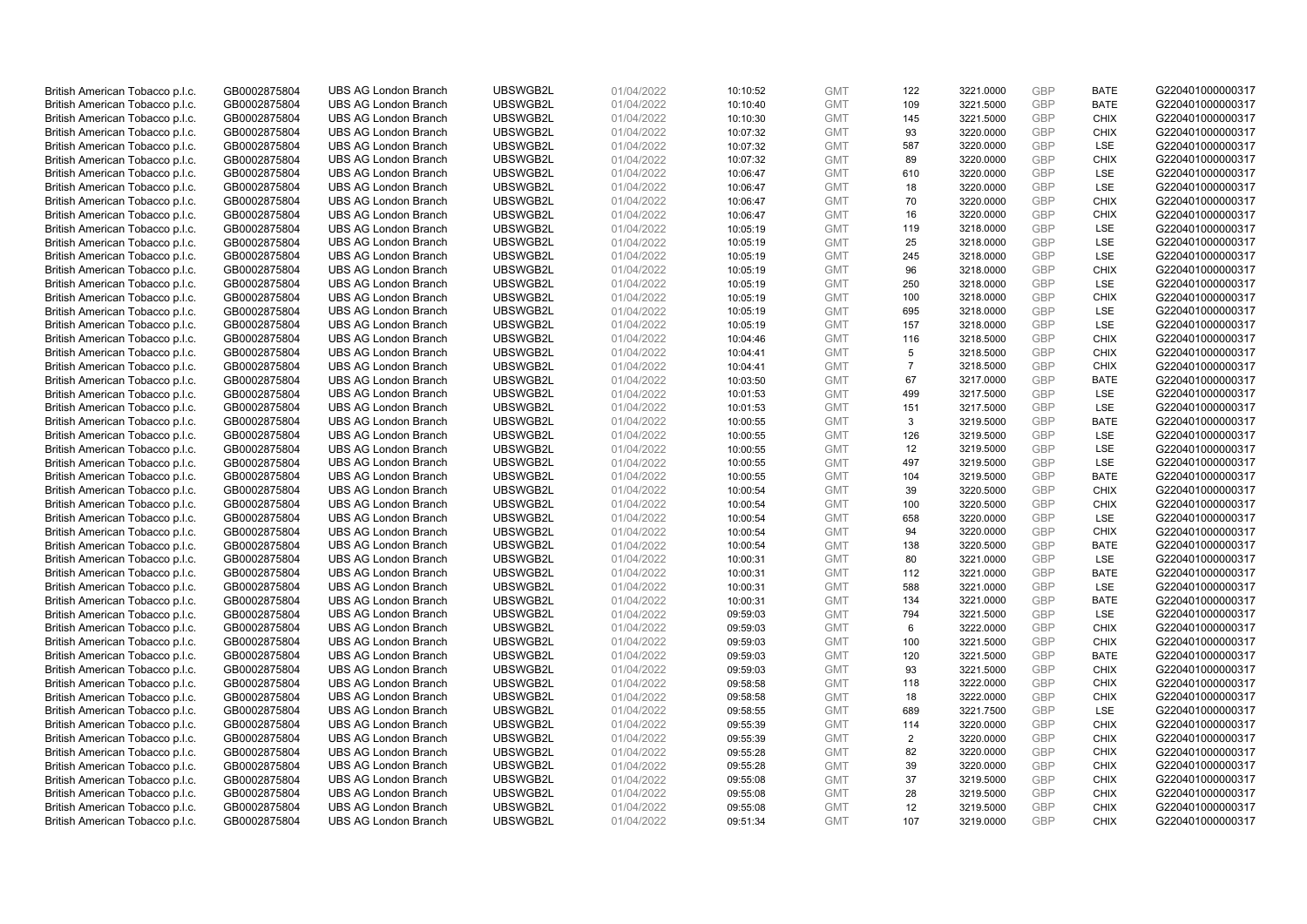| British American Tobacco p.l.c. | GB0002875804 | <b>UBS AG London Branch</b>                                | UBSWGB2L             | 01/04/2022 | 09:51:34 | <b>GMT</b> | 131            | 3219.0000 | <b>GBP</b> | <b>CHIX</b> | G220401000000317 |
|---------------------------------|--------------|------------------------------------------------------------|----------------------|------------|----------|------------|----------------|-----------|------------|-------------|------------------|
| British American Tobacco p.l.c. | GB0002875804 | <b>UBS AG London Branch</b>                                | UBSWGB2L             | 01/04/2022 | 09:51:34 | <b>GMT</b> | 696            | 3219.0000 | GBP        | <b>LSE</b>  | G220401000000317 |
| British American Tobacco p.l.c. | GB0002875804 | <b>UBS AG London Branch</b>                                | UBSWGB2L             | 01/04/2022 | 09:51:26 | <b>GMT</b> | 117            | 3219.0000 | <b>GBP</b> | LSE         | G220401000000317 |
| British American Tobacco p.l.c. | GB0002875804 | <b>UBS AG London Branch</b>                                | UBSWGB2L             | 01/04/2022 | 09:51:26 | <b>GMT</b> | 516            | 3219.0000 | GBP        | LSE         | G220401000000317 |
| British American Tobacco p.l.c. | GB0002875804 | <b>UBS AG London Branch</b>                                | UBSWGB2L             | 01/04/2022 | 09:50:01 | <b>GMT</b> | 100            | 3219.5000 | GBP        | <b>BATE</b> | G220401000000317 |
| British American Tobacco p.l.c. | GB0002875804 | <b>UBS AG London Branch</b>                                | UBSWGB2L             | 01/04/2022 | 09:50:01 | <b>GMT</b> | 115            | 3219.5000 | <b>GBP</b> | <b>CHIX</b> | G220401000000317 |
| British American Tobacco p.l.c. | GB0002875804 | <b>UBS AG London Branch</b>                                | UBSWGB2L             | 01/04/2022 | 09:50:01 | <b>GMT</b> | 20             | 3220.0000 | <b>GBP</b> | LSE         | G220401000000317 |
| British American Tobacco p.l.c. | GB0002875804 | <b>UBS AG London Branch</b>                                | UBSWGB2L             | 01/04/2022 | 09:50:01 | <b>GMT</b> | 633            | 3220.0000 | <b>GBP</b> | LSE         | G220401000000317 |
| British American Tobacco p.l.c. | GB0002875804 | <b>UBS AG London Branch</b>                                | UBSWGB2L             | 01/04/2022 | 09:50:01 | <b>GMT</b> | 115            | 3220.0000 | GBP        | <b>CHIX</b> | G220401000000317 |
| British American Tobacco p.l.c. | GB0002875804 | <b>UBS AG London Branch</b>                                | UBSWGB2L             | 01/04/2022 | 09:50:01 | <b>GMT</b> | 53             | 3220.0000 | <b>GBP</b> | <b>BATE</b> | G220401000000317 |
| British American Tobacco p.l.c. | GB0002875804 | <b>UBS AG London Branch</b>                                | UBSWGB2L             | 01/04/2022 | 09:50:01 | <b>GMT</b> | 33             | 3220.0000 | GBP        | <b>CHIX</b> | G220401000000317 |
| British American Tobacco p.l.c. | GB0002875804 | <b>UBS AG London Branch</b>                                | UBSWGB2L             | 01/04/2022 | 09:50:01 | <b>GMT</b> | 64             | 3220.0000 | <b>GBP</b> | <b>BATE</b> | G220401000000317 |
| British American Tobacco p.l.c. | GB0002875804 | <b>UBS AG London Branch</b>                                | UBSWGB2L             | 01/04/2022 | 09:49:18 | <b>GMT</b> | 98             | 3221.0000 | <b>GBP</b> | <b>CHIX</b> | G220401000000317 |
| British American Tobacco p.l.c. | GB0002875804 | <b>UBS AG London Branch</b>                                | UBSWGB2L             | 01/04/2022 | 09:46:47 | <b>GMT</b> | 120            | 3217.0000 | <b>GBP</b> | <b>BATE</b> | G220401000000317 |
| British American Tobacco p.l.c. | GB0002875804 | <b>UBS AG London Branch</b>                                | UBSWGB2L             | 01/04/2022 | 09:46:19 | <b>GMT</b> | 651            | 3218.0000 | <b>GBP</b> | <b>LSE</b>  | G220401000000317 |
| British American Tobacco p.l.c. | GB0002875804 | <b>UBS AG London Branch</b>                                | UBSWGB2L             | 01/04/2022 | 09:46:01 | <b>GMT</b> | 501            | 3218.5000 | GBP        | LSE         | G220401000000317 |
| British American Tobacco p.l.c. | GB0002875804 | <b>UBS AG London Branch</b>                                | UBSWGB2L             | 01/04/2022 | 09:46:01 | <b>GMT</b> | 147            | 3218.5000 | <b>GBP</b> | LSE         | G220401000000317 |
| British American Tobacco p.l.c. | GB0002875804 | <b>UBS AG London Branch</b>                                | UBSWGB2L             | 01/04/2022 | 09:46:01 | <b>GMT</b> | 37             | 3218.5000 | GBP        | <b>BATE</b> | G220401000000317 |
| British American Tobacco p.l.c. | GB0002875804 | <b>UBS AG London Branch</b>                                | UBSWGB2L             | 01/04/2022 | 09:46:01 | <b>GMT</b> | 72             | 3218.5000 | <b>GBP</b> | <b>BATE</b> | G220401000000317 |
| British American Tobacco p.l.c. | GB0002875804 | <b>UBS AG London Branch</b>                                | UBSWGB2L             | 01/04/2022 | 09:45:47 | <b>GMT</b> | 89             | 3219.0000 | GBP        | <b>CHIX</b> | G220401000000317 |
| British American Tobacco p.l.c. | GB0002875804 | <b>UBS AG London Branch</b>                                | UBSWGB2L             | 01/04/2022 | 09:45:20 | <b>GMT</b> | 45             | 3219.0000 | <b>GBP</b> | <b>CHIX</b> | G220401000000317 |
| British American Tobacco p.l.c. | GB0002875804 | <b>UBS AG London Branch</b>                                | UBSWGB2L             | 01/04/2022 | 09:45:20 | <b>GMT</b> | 80             | 3219.0000 | GBP        | <b>CHIX</b> | G220401000000317 |
| British American Tobacco p.l.c. | GB0002875804 | <b>UBS AG London Branch</b>                                | UBSWGB2L             | 01/04/2022 | 09:45:20 | <b>GMT</b> | 36             | 3219.0000 | <b>GBP</b> | <b>CHIX</b> | G220401000000317 |
| British American Tobacco p.l.c. | GB0002875804 | <b>UBS AG London Branch</b>                                | UBSWGB2L             | 01/04/2022 | 09:45:14 | <b>GMT</b> | $\overline{2}$ | 3219.0000 | GBP        | <b>CHIX</b> | G220401000000317 |
| British American Tobacco p.l.c. | GB0002875804 | <b>UBS AG London Branch</b>                                | UBSWGB2L             | 01/04/2022 | 09:45:14 | <b>GMT</b> | 121            | 3219.0000 | <b>GBP</b> | <b>CHIX</b> | G220401000000317 |
| British American Tobacco p.l.c. | GB0002875804 | <b>UBS AG London Branch</b>                                | UBSWGB2L             | 01/04/2022 | 09:43:16 | <b>GMT</b> | $\overline{4}$ | 3218.5000 | <b>GBP</b> | <b>CHIX</b> | G220401000000317 |
| British American Tobacco p.l.c. | GB0002875804 | <b>UBS AG London Branch</b>                                | UBSWGB2L             | 01/04/2022 | 09:43:16 | <b>GMT</b> | 89             | 3218.5000 | <b>GBP</b> | <b>CHIX</b> | G220401000000317 |
| British American Tobacco p.l.c. | GB0002875804 | <b>UBS AG London Branch</b>                                | UBSWGB2L             | 01/04/2022 | 09:42:18 | <b>GMT</b> | 673            | 3218.0000 | <b>GBP</b> | <b>LSE</b>  | G220401000000317 |
| British American Tobacco p.l.c. | GB0002875804 | <b>UBS AG London Branch</b>                                | UBSWGB2L             | 01/04/2022 | 09:41:21 | <b>GMT</b> | 122            | 3216.0000 | GBP        | <b>BATE</b> | G220401000000317 |
| British American Tobacco p.l.c. | GB0002875804 | <b>UBS AG London Branch</b>                                | UBSWGB2L             | 01/04/2022 | 09:41:21 | <b>GMT</b> | 92             | 3216.0000 | GBP        | <b>CHIX</b> | G220401000000317 |
| British American Tobacco p.l.c. | GB0002875804 | <b>UBS AG London Branch</b>                                | UBSWGB2L             | 01/04/2022 | 09:41:03 | <b>GMT</b> | 100            | 3217.0000 | GBP        | <b>BATE</b> | G220401000000317 |
| British American Tobacco p.l.c. | GB0002875804 | <b>UBS AG London Branch</b>                                | UBSWGB2L             | 01/04/2022 | 09:40:08 | <b>GMT</b> | 642            | 3217.5000 | GBP        | <b>LSE</b>  | G220401000000317 |
| British American Tobacco p.l.c. | GB0002875804 | <b>UBS AG London Branch</b>                                | UBSWGB2L             | 01/04/2022 | 09:39:19 | <b>GMT</b> | 10             | 3218.5000 | GBP        | <b>CHIX</b> | G220401000000317 |
| British American Tobacco p.l.c. | GB0002875804 | <b>UBS AG London Branch</b>                                | UBSWGB2L             | 01/04/2022 | 09:39:19 | <b>GMT</b> | 80             | 3218.5000 | GBP        | <b>CHIX</b> | G220401000000317 |
| British American Tobacco p.l.c. | GB0002875804 | <b>UBS AG London Branch</b>                                | UBSWGB2L             | 01/04/2022 | 09:39:19 | <b>GMT</b> | $\mathbf{1}$   | 3218.0000 | GBP        | <b>CHIX</b> | G220401000000317 |
| British American Tobacco p.l.c. | GB0002875804 | <b>UBS AG London Branch</b>                                | UBSWGB2L             | 01/04/2022 | 09:39:19 | <b>GMT</b> | 86             | 3218.0000 | <b>GBP</b> | <b>CHIX</b> | G220401000000317 |
| British American Tobacco p.l.c. | GB0002875804 | <b>UBS AG London Branch</b>                                | UBSWGB2L             | 01/04/2022 | 09:39:19 | <b>GMT</b> | 109            | 3218.0000 | GBP        | <b>BATE</b> | G220401000000317 |
| British American Tobacco p.l.c. | GB0002875804 | <b>UBS AG London Branch</b>                                | UBSWGB2L             | 01/04/2022 | 09:37:48 | <b>GMT</b> | 46             | 3219.0000 | <b>GBP</b> | <b>CHIX</b> | G220401000000317 |
| British American Tobacco p.l.c. | GB0002875804 | <b>UBS AG London Branch</b>                                | UBSWGB2L             | 01/04/2022 | 09:37:48 | <b>GMT</b> | 42             | 3219.0000 | GBP        | <b>CHIX</b> | G220401000000317 |
| British American Tobacco p.l.c. | GB0002875804 | <b>UBS AG London Branch</b>                                | UBSWGB2L             | 01/04/2022 | 09:37:48 | <b>GMT</b> | 704            | 3218.5000 | <b>GBP</b> | <b>LSE</b>  | G220401000000317 |
| British American Tobacco p.l.c. | GB0002875804 | <b>UBS AG London Branch</b>                                | UBSWGB2L             | 01/04/2022 | 09:37:10 | <b>GMT</b> | 200            | 3219.0000 | <b>GBP</b> | <b>CHIX</b> | G220401000000317 |
| British American Tobacco p.l.c. | GB0002875804 | <b>UBS AG London Branch</b>                                | UBSWGB2L             | 01/04/2022 | 09:37:10 | <b>GMT</b> | 84             | 3219.0000 | GBP        | <b>CHIX</b> | G220401000000317 |
| British American Tobacco p.l.c. | GB0002875804 | <b>UBS AG London Branch</b>                                | UBSWGB2L             | 01/04/2022 | 09:37:10 | <b>GMT</b> | $\mathbf{1}$   | 3219.0000 | GBP        | <b>CHIX</b> | G220401000000317 |
| British American Tobacco p.l.c. | GB0002875804 | <b>UBS AG London Branch</b>                                | UBSWGB2L             | 01/04/2022 | 09:36:30 | <b>GMT</b> | 716            | 3219.0000 | GBP        | LSE         | G220401000000317 |
| British American Tobacco p.l.c. | GB0002875804 | <b>UBS AG London Branch</b>                                | UBSWGB2L             | 01/04/2022 | 09:36:30 | <b>GMT</b> | 108            | 3219.0000 | GBP        | <b>BATE</b> | G220401000000317 |
| British American Tobacco p.l.c. | GB0002875804 | <b>UBS AG London Branch</b>                                | UBSWGB2L             | 01/04/2022 | 09:34:11 | <b>GMT</b> | 85             | 3216.5000 | <b>GBP</b> | <b>CHIX</b> | G220401000000317 |
|                                 |              |                                                            |                      |            |          | <b>GMT</b> | 117            | 3218.0000 | <b>GBP</b> | <b>BATE</b> |                  |
| British American Tobacco p.l.c. | GB0002875804 | <b>UBS AG London Branch</b><br><b>UBS AG London Branch</b> | UBSWGB2L<br>UBSWGB2L | 01/04/2022 | 09:33:30 | <b>GMT</b> | 99             | 3218.5000 | <b>GBP</b> | <b>CHIX</b> | G220401000000317 |
| British American Tobacco p.l.c. | GB0002875804 |                                                            |                      | 01/04/2022 | 09:33:30 | <b>GMT</b> |                |           | <b>GBP</b> |             | G220401000000317 |
| British American Tobacco p.l.c. | GB0002875804 | <b>UBS AG London Branch</b>                                | UBSWGB2L             | 01/04/2022 | 09:32:57 |            | 134            | 3219.5000 | <b>GBP</b> | LSE         | G220401000000317 |
| British American Tobacco p.l.c. | GB0002875804 | <b>UBS AG London Branch</b>                                | UBSWGB2L             | 01/04/2022 | 09:32:57 | <b>GMT</b> | 210            | 3219.0000 |            | LSE         | G220401000000317 |
| British American Tobacco p.l.c. | GB0002875804 | <b>UBS AG London Branch</b>                                | UBSWGB2L             | 01/04/2022 | 09:32:57 | <b>GMT</b> | 65             | 3219.5000 | GBP        | LSE         | G220401000000317 |
| British American Tobacco p.l.c. | GB0002875804 | <b>UBS AG London Branch</b>                                | UBSWGB2L             | 01/04/2022 | 09:32:57 | <b>GMT</b> | 119            | 3219.5000 | <b>GBP</b> | LSE         | G220401000000317 |
| British American Tobacco p.l.c. | GB0002875804 | <b>UBS AG London Branch</b>                                | UBSWGB2L             | 01/04/2022 | 09:32:57 | <b>GMT</b> | 204            | 3219.0000 | GBP        | LSE         | G220401000000317 |
| British American Tobacco p.l.c. | GB0002875804 | <b>UBS AG London Branch</b>                                | UBSWGB2L             | 01/04/2022 | 09:32:57 | <b>GMT</b> | 500            | 3219.0000 | GBP        | <b>LSE</b>  | G220401000000317 |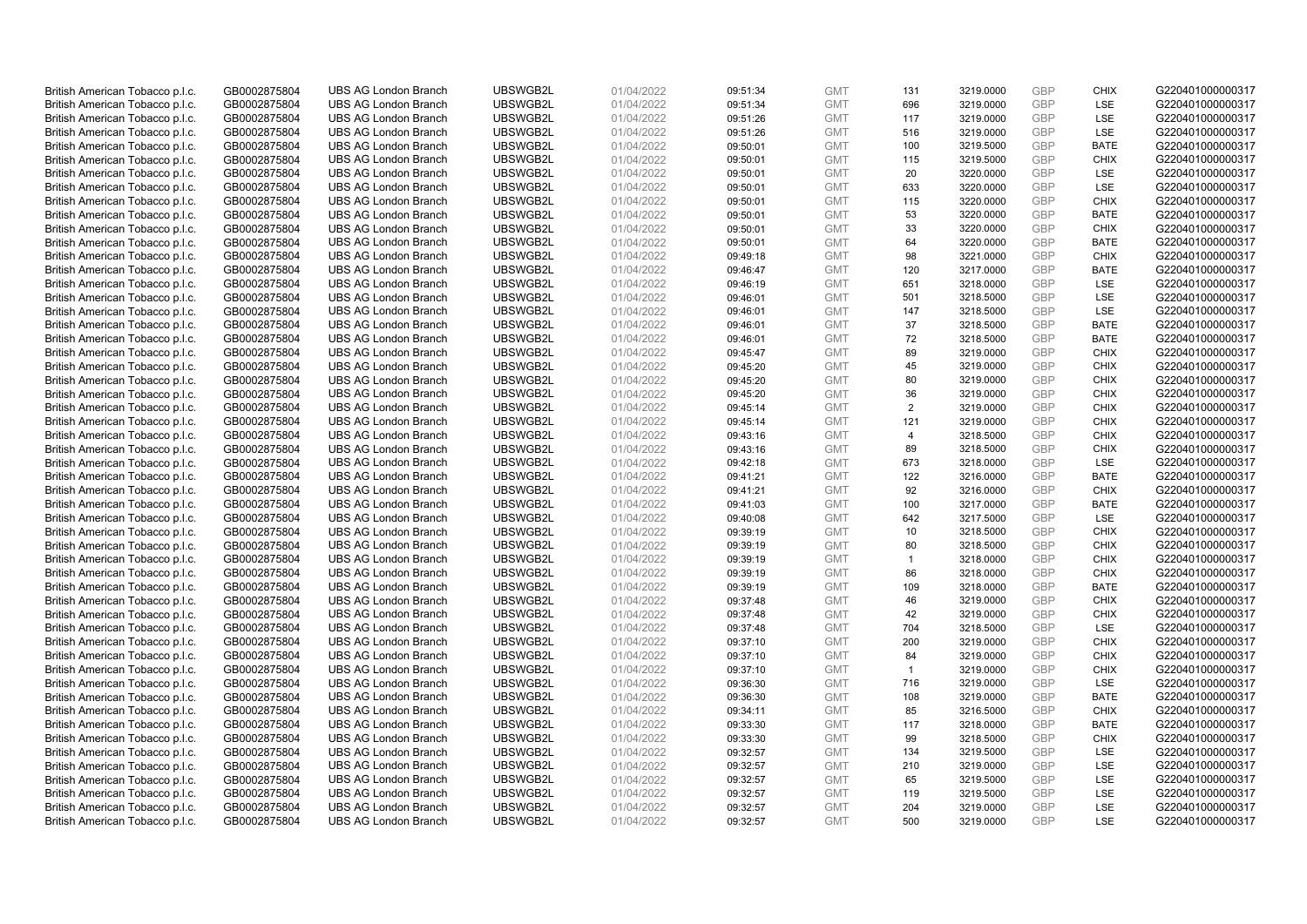| British American Tobacco p.l.c. | GB0002875804 | <b>UBS AG London Branch</b> | UBSWGB2L | 01/04/2022 | 09:32:57 | <b>GMT</b> | 99             | 3219.5000 | <b>GBP</b> | <b>CHIX</b> | G220401000000317 |
|---------------------------------|--------------|-----------------------------|----------|------------|----------|------------|----------------|-----------|------------|-------------|------------------|
| British American Tobacco p.l.c. | GB0002875804 | <b>UBS AG London Branch</b> | UBSWGB2L | 01/04/2022 | 09:32:52 | <b>GMT</b> | 663            | 3220.0000 | <b>GBP</b> | LSE         | G220401000000317 |
| British American Tobacco p.l.c. | GB0002875804 | <b>UBS AG London Branch</b> | UBSWGB2L | 01/04/2022 | 09:32:52 | <b>GMT</b> | 102            | 3220.0000 | GBP        | <b>BATE</b> | G220401000000317 |
| British American Tobacco p.l.c. | GB0002875804 | <b>UBS AG London Branch</b> | UBSWGB2L | 01/04/2022 | 09:32:52 | <b>GMT</b> | 119            | 3220.5000 | GBP        | <b>BATE</b> | G220401000000317 |
| British American Tobacco p.l.c. | GB0002875804 | <b>UBS AG London Branch</b> | UBSWGB2L | 01/04/2022 | 09:32:52 | <b>GMT</b> | 99             | 3220.5000 | <b>GBP</b> | <b>CHIX</b> | G220401000000317 |
| British American Tobacco p.l.c. | GB0002875804 | <b>UBS AG London Branch</b> | UBSWGB2L | 01/04/2022 | 09:32:26 | <b>GMT</b> | 2              | 3221.5000 | <b>GBP</b> | <b>CHIX</b> | G220401000000317 |
| British American Tobacco p.l.c. | GB0002875804 | <b>UBS AG London Branch</b> | UBSWGB2L | 01/04/2022 | 09:32:26 | <b>GMT</b> | $\overline{7}$ | 3221.5000 | GBP        | <b>CHIX</b> | G220401000000317 |
| British American Tobacco p.l.c. | GB0002875804 | <b>UBS AG London Branch</b> | UBSWGB2L | 01/04/2022 | 09:32:06 | <b>GMT</b> | 80             | 3220.5000 | <b>GBP</b> | <b>CHIX</b> | G220401000000317 |
| British American Tobacco p.l.c. | GB0002875804 | <b>UBS AG London Branch</b> | UBSWGB2L | 01/04/2022 | 09:32:06 | <b>GMT</b> | 90             | 3220.5000 | GBP        | <b>CHIX</b> | G220401000000317 |
| British American Tobacco p.l.c. | GB0002875804 | <b>UBS AG London Branch</b> | UBSWGB2L | 01/04/2022 | 09:31:11 | <b>GMT</b> | 250            | 3221.5000 | <b>GBP</b> | <b>LSE</b>  | G220401000000317 |
| British American Tobacco p.l.c. | GB0002875804 | <b>UBS AG London Branch</b> | UBSWGB2L | 01/04/2022 | 09:31:11 | <b>GMT</b> | 270            | 3221.5000 | GBP        | LSE         | G220401000000317 |
| British American Tobacco p.l.c. | GB0002875804 | <b>UBS AG London Branch</b> | UBSWGB2L | 01/04/2022 | 09:31:11 | <b>GMT</b> | 82             | 3221.5000 | <b>GBP</b> | LSE         | G220401000000317 |
| British American Tobacco p.l.c. | GB0002875804 | <b>UBS AG London Branch</b> | UBSWGB2L | 01/04/2022 | 09:31:11 | <b>GMT</b> | 13             | 3221.5000 | <b>GBP</b> | LSE         | G220401000000317 |
| British American Tobacco p.l.c. | GB0002875804 | <b>UBS AG London Branch</b> | UBSWGB2L | 01/04/2022 | 09:30:10 | <b>GMT</b> | 13             | 3220.5000 | <b>GBP</b> | <b>CHIX</b> | G220401000000317 |
| British American Tobacco p.l.c. | GB0002875804 | <b>UBS AG London Branch</b> | UBSWGB2L | 01/04/2022 | 09:30:06 | <b>GMT</b> | 102            | 3220.0000 | <b>GBP</b> | <b>BATE</b> | G220401000000317 |
| British American Tobacco p.l.c. | GB0002875804 | <b>UBS AG London Branch</b> | UBSWGB2L | 01/04/2022 | 09:30:06 | <b>GMT</b> | 119            | 3220.0000 | GBP        | <b>BATE</b> | G220401000000317 |
| British American Tobacco p.l.c. | GB0002875804 | <b>UBS AG London Branch</b> | UBSWGB2L | 01/04/2022 | 09:30:06 | <b>GMT</b> | 693            | 3220.0000 | <b>GBP</b> | <b>LSE</b>  | G220401000000317 |
| British American Tobacco p.l.c. | GB0002875804 | <b>UBS AG London Branch</b> | UBSWGB2L | 01/04/2022 | 09:30:05 | <b>GMT</b> | $\overline{1}$ | 3220.5000 | GBP        | <b>CHIX</b> | G220401000000317 |
| British American Tobacco p.l.c. | GB0002875804 | <b>UBS AG London Branch</b> | UBSWGB2L | 01/04/2022 | 09:30:05 | <b>GMT</b> | 84             | 3220.5000 | <b>GBP</b> | <b>CHIX</b> | G220401000000317 |
| British American Tobacco p.l.c. | GB0002875804 | <b>UBS AG London Branch</b> | UBSWGB2L | 01/04/2022 | 09:30:00 | <b>GMT</b> | 92             | 3221.0000 | GBP        | <b>CHIX</b> | G220401000000317 |
| British American Tobacco p.l.c. | GB0002875804 | <b>UBS AG London Branch</b> | UBSWGB2L | 01/04/2022 | 09:29:20 | <b>GMT</b> | 98             | 3220.5000 | <b>GBP</b> | <b>CHIX</b> | G220401000000317 |
| British American Tobacco p.l.c. | GB0002875804 | <b>UBS AG London Branch</b> | UBSWGB2L | 01/04/2022 | 09:27:51 | <b>GMT</b> | 140            | 3219.5000 | GBP        | <b>CHIX</b> | G220401000000317 |
| British American Tobacco p.l.c. | GB0002875804 | <b>UBS AG London Branch</b> | UBSWGB2L | 01/04/2022 | 09:27:01 | <b>GMT</b> | 28             | 3219.0000 | <b>GBP</b> | <b>LSE</b>  | G220401000000317 |
| British American Tobacco p.l.c. | GB0002875804 | <b>UBS AG London Branch</b> | UBSWGB2L | 01/04/2022 | 09:27:01 | <b>GMT</b> | 575            | 3219.0000 | GBP        | LSE         | G220401000000317 |
| British American Tobacco p.l.c. | GB0002875804 | <b>UBS AG London Branch</b> | UBSWGB2L | 01/04/2022 | 09:27:01 | <b>GMT</b> | 621            | 3219.0000 | <b>GBP</b> | LSE         | G220401000000317 |
| British American Tobacco p.l.c. | GB0002875804 | <b>UBS AG London Branch</b> | UBSWGB2L | 01/04/2022 | 09:27:01 | <b>GMT</b> | 84             | 3219.5000 | <b>GBP</b> | <b>CHIX</b> | G220401000000317 |
| British American Tobacco p.l.c. | GB0002875804 | <b>UBS AG London Branch</b> | UBSWGB2L | 01/04/2022 | 09:26:44 | <b>GMT</b> | 661            | 3218.5000 | <b>GBP</b> | <b>LSE</b>  | G220401000000317 |
| British American Tobacco p.l.c. | GB0002875804 | <b>UBS AG London Branch</b> | UBSWGB2L | 01/04/2022 | 09:26:11 | <b>GMT</b> | 119            | 3219.0000 | <b>GBP</b> | <b>CHIX</b> | G220401000000317 |
| British American Tobacco p.l.c. | GB0002875804 | <b>UBS AG London Branch</b> | UBSWGB2L | 01/04/2022 | 09:23:54 | <b>GMT</b> | 551            | 3214.5000 | GBP        | LSE         | G220401000000317 |
|                                 | GB0002875804 | <b>UBS AG London Branch</b> | UBSWGB2L | 01/04/2022 | 09:23:54 | <b>GMT</b> |                | 3214.5000 | <b>GBP</b> | <b>BATE</b> | G220401000000317 |
| British American Tobacco p.l.c. |              |                             |          |            |          |            | 112            |           |            | LSE         |                  |
| British American Tobacco p.l.c. | GB0002875804 | <b>UBS AG London Branch</b> | UBSWGB2L | 01/04/2022 | 09:23:54 | <b>GMT</b> | 65             | 3214.5000 | GBP        |             | G220401000000317 |
| British American Tobacco p.l.c. | GB0002875804 | <b>UBS AG London Branch</b> | UBSWGB2L | 01/04/2022 | 09:23:54 | <b>GMT</b> | 82             | 3214.5000 | GBP        | <b>CHIX</b> | G220401000000317 |
| British American Tobacco p.l.c. | GB0002875804 | <b>UBS AG London Branch</b> | UBSWGB2L | 01/04/2022 | 09:23:54 | <b>GMT</b> | $\mathbf{1}$   | 3215.0000 | GBP        | <b>CHIX</b> | G220401000000317 |
| British American Tobacco p.l.c. | GB0002875804 | <b>UBS AG London Branch</b> | UBSWGB2L | 01/04/2022 | 09:23:54 | <b>GMT</b> | 94             | 3215.0000 | GBP        | <b>CHIX</b> | G220401000000317 |
| British American Tobacco p.l.c. | GB0002875804 | <b>UBS AG London Branch</b> | UBSWGB2L | 01/04/2022 | 09:21:45 | <b>GMT</b> | 81             | 3214.0000 | GBP        | <b>CHIX</b> | G220401000000317 |
| British American Tobacco p.l.c. | GB0002875804 | <b>UBS AG London Branch</b> | UBSWGB2L | 01/04/2022 | 09:21:45 | <b>GMT</b> | 62             | 3214.0000 | <b>GBP</b> | <b>CHIX</b> | G220401000000317 |
| British American Tobacco p.l.c. | GB0002875804 | <b>UBS AG London Branch</b> | UBSWGB2L | 01/04/2022 | 09:21:45 | <b>GMT</b> | 37             | 3214.0000 | GBP        | <b>CHIX</b> | G220401000000317 |
| British American Tobacco p.l.c. | GB0002875804 | <b>UBS AG London Branch</b> | UBSWGB2L | 01/04/2022 | 09:21:44 | <b>GMT</b> | $\overline{2}$ | 3214.5000 | <b>GBP</b> | <b>BATE</b> | G220401000000317 |
| British American Tobacco p.l.c. | GB0002875804 | <b>UBS AG London Branch</b> | UBSWGB2L | 01/04/2022 | 09:21:44 | <b>GMT</b> | 108            | 3214.5000 | <b>GBP</b> | <b>BATE</b> | G220401000000317 |
| British American Tobacco p.l.c. | GB0002875804 | <b>UBS AG London Branch</b> | UBSWGB2L | 01/04/2022 | 09:21:44 | <b>GMT</b> | 677            | 3215.0000 | GBP        | LSE         | G220401000000317 |
| British American Tobacco p.l.c. | GB0002875804 | <b>UBS AG London Branch</b> | UBSWGB2L | 01/04/2022 | 09:21:44 | <b>GMT</b> | 104            | 3215.5000 | <b>GBP</b> | <b>BATE</b> | G220401000000317 |
| British American Tobacco p.l.c. | GB0002875804 | <b>UBS AG London Branch</b> | UBSWGB2L | 01/04/2022 | 09:21:42 | <b>GMT</b> | 138            | 3216.0000 | GBP        | <b>CHIX</b> | G220401000000317 |
| British American Tobacco p.l.c. | GB0002875804 | <b>UBS AG London Branch</b> | UBSWGB2L | 01/04/2022 | 09:19:42 | <b>GMT</b> | 577            | 3216.5000 | <b>GBP</b> | LSE         | G220401000000317 |
| British American Tobacco p.l.c. | GB0002875804 | <b>UBS AG London Branch</b> | UBSWGB2L | 01/04/2022 | 09:18:09 | <b>GMT</b> | 104            | 3213.5000 | GBP        | <b>CHIX</b> | G220401000000317 |
| British American Tobacco p.l.c. | GB0002875804 | <b>UBS AG London Branch</b> | UBSWGB2L | 01/04/2022 | 09:18:09 | <b>GMT</b> | 138            | 3214.0000 | GBP        | <b>CHIX</b> | G220401000000317 |
| British American Tobacco p.l.c. | GB0002875804 | <b>UBS AG London Branch</b> | UBSWGB2L | 01/04/2022 | 09:18:09 | <b>GMT</b> | 105            | 3213.5000 | <b>GBP</b> | <b>BATE</b> | G220401000000317 |
| British American Tobacco p.l.c. | GB0002875804 | <b>UBS AG London Branch</b> | UBSWGB2L | 01/04/2022 | 09:18:09 | <b>GMT</b> | 611            | 3214.0000 | <b>GBP</b> | LSE         | G220401000000317 |
| British American Tobacco p.l.c. | GB0002875804 | <b>UBS AG London Branch</b> | UBSWGB2L | 01/04/2022 | 09:18:09 | <b>GMT</b> | 672            | 3214.0000 | <b>GBP</b> | LSE         | G220401000000317 |
| British American Tobacco p.l.c. | GB0002875804 | <b>UBS AG London Branch</b> | UBSWGB2L | 01/04/2022 | 09:16:14 | <b>GMT</b> | 124            | 3212.5000 | GBP        | <b>BATE</b> | G220401000000317 |
| British American Tobacco p.l.c. | GB0002875804 | <b>UBS AG London Branch</b> | UBSWGB2L | 01/04/2022 | 09:16:12 | <b>GMT</b> | 85             | 3213.5000 | GBP        | <b>CHIX</b> | G220401000000317 |
| British American Tobacco p.l.c. | GB0002875804 | <b>UBS AG London Branch</b> | UBSWGB2L | 01/04/2022 | 09:16:12 | <b>GMT</b> | 154            | 3213.5000 | GBP        | <b>CHIX</b> | G220401000000317 |
| British American Tobacco p.l.c. | GB0002875804 | <b>UBS AG London Branch</b> | UBSWGB2L | 01/04/2022 | 09:16:03 | <b>GMT</b> | 366            | 3214.0000 | <b>GBP</b> | LSE         | G220401000000317 |
| British American Tobacco p.l.c. | GB0002875804 | <b>UBS AG London Branch</b> | UBSWGB2L | 01/04/2022 | 09:16:03 | <b>GMT</b> | 250            | 3214.0000 | GBP        | LSE         | G220401000000317 |
| British American Tobacco p.l.c. | GB0002875804 | <b>UBS AG London Branch</b> | UBSWGB2L | 01/04/2022 | 09:16:03 | <b>GMT</b> | 122            | 3214.0000 | GBP        | <b>LSE</b>  | G220401000000317 |
|                                 |              |                             |          |            |          |            |                |           |            |             |                  |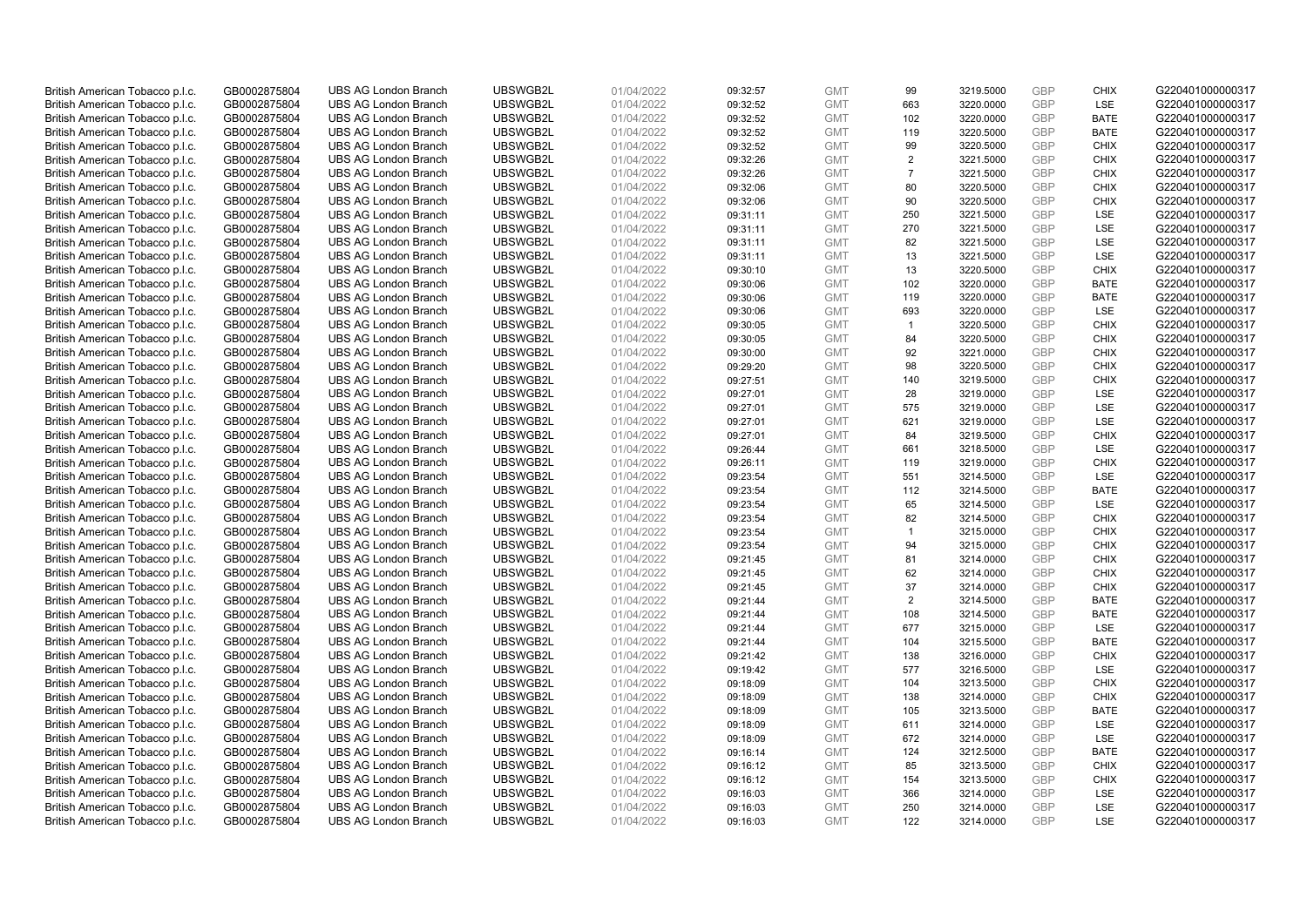| British American Tobacco p.l.c. | GB0002875804 | <b>UBS AG London Branch</b> | UBSWGB2L | 01/04/2022 | 09:16:03 | <b>GMT</b> | 697            | 3214.0000 | <b>GBP</b> | <b>LSE</b>  | G220401000000317 |
|---------------------------------|--------------|-----------------------------|----------|------------|----------|------------|----------------|-----------|------------|-------------|------------------|
| British American Tobacco p.l.c. | GB0002875804 | <b>UBS AG London Branch</b> | UBSWGB2L | 01/04/2022 | 09:16:03 | <b>GMT</b> | 122            | 3214.0000 | GBP        | <b>BATE</b> | G220401000000317 |
| British American Tobacco p.l.c. | GB0002875804 | <b>UBS AG London Branch</b> | UBSWGB2L | 01/04/2022 | 09:16:00 | <b>GMT</b> | 20             | 3214.5000 | <b>GBP</b> | <b>LSE</b>  | G220401000000317 |
| British American Tobacco p.l.c. | GB0002875804 | <b>UBS AG London Branch</b> | UBSWGB2L | 01/04/2022 | 09:16:00 | <b>GMT</b> | 84             | 3214.5000 | GBP        | <b>CHIX</b> | G220401000000317 |
| British American Tobacco p.l.c. | GB0002875804 | <b>UBS AG London Branch</b> | UBSWGB2L | 01/04/2022 | 09:16:00 | <b>GMT</b> | 13             | 3214.5000 | <b>GBP</b> | <b>CHIX</b> | G220401000000317 |
| British American Tobacco p.l.c. | GB0002875804 | <b>UBS AG London Branch</b> | UBSWGB2L | 01/04/2022 | 09:15:27 | <b>GMT</b> | 140            | 3214.5000 | GBP        | <b>CHIX</b> | G220401000000317 |
| British American Tobacco p.l.c. | GB0002875804 | <b>UBS AG London Branch</b> | UBSWGB2L | 01/04/2022 | 09:13:59 | <b>GMT</b> | 104            | 3213.0000 | <b>GBP</b> | <b>CHIX</b> | G220401000000317 |
| British American Tobacco p.l.c. | GB0002875804 | <b>UBS AG London Branch</b> | UBSWGB2L | 01/04/2022 | 09:13:01 | <b>GMT</b> | 110            | 3214.0000 | <b>GBP</b> | <b>BATE</b> | G220401000000317 |
| British American Tobacco p.l.c. | GB0002875804 | <b>UBS AG London Branch</b> | UBSWGB2L | 01/04/2022 | 09:13:00 | <b>GMT</b> | 636            | 3215.0000 | <b>GBP</b> | <b>LSE</b>  | G220401000000317 |
| British American Tobacco p.l.c. | GB0002875804 | <b>UBS AG London Branch</b> | UBSWGB2L | 01/04/2022 | 09:12:00 | <b>GMT</b> | 585            | 3214.5000 | <b>GBP</b> | <b>LSE</b>  | G220401000000317 |
| British American Tobacco p.l.c. | GB0002875804 | <b>UBS AG London Branch</b> | UBSWGB2L | 01/04/2022 | 09:12:00 | <b>GMT</b> | 18             | 3214.5000 | <b>GBP</b> | <b>CHIX</b> | G220401000000317 |
| British American Tobacco p.l.c. | GB0002875804 | <b>UBS AG London Branch</b> | UBSWGB2L | 01/04/2022 | 09:12:00 | <b>GMT</b> | 78             | 3214.5000 | <b>GBP</b> | <b>CHIX</b> | G220401000000317 |
| British American Tobacco p.l.c. | GB0002875804 | <b>UBS AG London Branch</b> | UBSWGB2L | 01/04/2022 | 09:12:00 | <b>GMT</b> | 40             | 3214.5000 | <b>GBP</b> | <b>BATE</b> | G220401000000317 |
| British American Tobacco p.l.c. | GB0002875804 | <b>UBS AG London Branch</b> | UBSWGB2L | 01/04/2022 | 09:12:00 | <b>GMT</b> | 80             | 3214.5000 | <b>GBP</b> | <b>CHIX</b> | G220401000000317 |
| British American Tobacco p.l.c. | GB0002875804 | <b>UBS AG London Branch</b> | UBSWGB2L | 01/04/2022 | 09:12:00 | <b>GMT</b> | 76             | 3214.5000 | <b>GBP</b> | <b>BATE</b> | G220401000000317 |
| British American Tobacco p.l.c. | GB0002875804 | <b>UBS AG London Branch</b> | UBSWGB2L | 01/04/2022 | 09:10:32 | <b>GMT</b> | 99             | 3214.5000 | <b>GBP</b> | <b>CHIX</b> | G220401000000317 |
| British American Tobacco p.l.c. | GB0002875804 | <b>UBS AG London Branch</b> | UBSWGB2L | 01/04/2022 | 09:10:32 | <b>GMT</b> | 92             | 3214.5000 | <b>GBP</b> | <b>CHIX</b> | G220401000000317 |
| British American Tobacco p.l.c. | GB0002875804 | <b>UBS AG London Branch</b> | UBSWGB2L | 01/04/2022 | 09:10:32 | <b>GMT</b> | 8              | 3214.5000 | GBP        | <b>BATE</b> | G220401000000317 |
| British American Tobacco p.l.c. | GB0002875804 | <b>UBS AG London Branch</b> | UBSWGB2L | 01/04/2022 | 09:10:32 | <b>GMT</b> | 713            | 3214.5000 | GBP        | <b>LSE</b>  | G220401000000317 |
| British American Tobacco p.l.c. | GB0002875804 | <b>UBS AG London Branch</b> | UBSWGB2L | 01/04/2022 | 09:10:32 | <b>GMT</b> | 99             | 3214.5000 | <b>GBP</b> | <b>BATE</b> | G220401000000317 |
| British American Tobacco p.l.c. | GB0002875804 | <b>UBS AG London Branch</b> | UBSWGB2L | 01/04/2022 | 09:10:26 | <b>GMT</b> | 35             | 3216.0000 | <b>GBP</b> | <b>CHIX</b> | G220401000000317 |
| British American Tobacco p.l.c. | GB0002875804 | <b>UBS AG London Branch</b> | UBSWGB2L | 01/04/2022 | 09:10:26 | <b>GMT</b> | 83             | 3216.0000 | GBP        | <b>CHIX</b> | G220401000000317 |
| British American Tobacco p.l.c. | GB0002875804 | <b>UBS AG London Branch</b> | UBSWGB2L | 01/04/2022 | 09:10:26 | <b>GMT</b> | $\overline{1}$ | 3215.5000 | <b>GBP</b> | <b>CHIX</b> | G220401000000317 |
| British American Tobacco p.l.c. | GB0002875804 | <b>UBS AG London Branch</b> | UBSWGB2L | 01/04/2022 | 09:09:20 | <b>GMT</b> | 28             | 3215.5000 | <b>GBP</b> | <b>CHIX</b> | G220401000000317 |
| British American Tobacco p.l.c. | GB0002875804 | <b>UBS AG London Branch</b> | UBSWGB2L | 01/04/2022 | 09:09:20 | <b>GMT</b> | 58             | 3215.5000 | <b>GBP</b> | <b>CHIX</b> | G220401000000317 |
| British American Tobacco p.l.c. | GB0002875804 | <b>UBS AG London Branch</b> | UBSWGB2L | 01/04/2022 | 09:08:30 | <b>GMT</b> | 103            | 3213.0000 | GBP        | <b>BATE</b> | G220401000000317 |
| British American Tobacco p.l.c. | GB0002875804 | <b>UBS AG London Branch</b> | UBSWGB2L | 01/04/2022 | 09:08:30 | <b>GMT</b> | 576            | 3213.0000 | <b>GBP</b> | LSE         | G220401000000317 |
| British American Tobacco p.l.c. | GB0002875804 | <b>UBS AG London Branch</b> | UBSWGB2L | 01/04/2022 | 09:07:35 | <b>GMT</b> | 630            | 3212.5000 | <b>GBP</b> | LSE         | G220401000000317 |
| British American Tobacco p.l.c. | GB0002875804 | <b>UBS AG London Branch</b> | UBSWGB2L | 01/04/2022 | 09:06:12 | <b>GMT</b> | 119            | 3215.0000 | GBP        | <b>BATE</b> | G220401000000317 |
| British American Tobacco p.l.c. | GB0002875804 | <b>UBS AG London Branch</b> | UBSWGB2L | 01/04/2022 | 09:06:11 | <b>GMT</b> | 100            | 3216.0000 | GBP        | <b>CHIX</b> | G220401000000317 |
| British American Tobacco p.l.c. | GB0002875804 | <b>UBS AG London Branch</b> | UBSWGB2L | 01/04/2022 | 09:06:10 | <b>GMT</b> | 42             | 3216.5000 | <b>GBP</b> | <b>BATE</b> | G220401000000317 |
| British American Tobacco p.l.c. | GB0002875804 | <b>UBS AG London Branch</b> | UBSWGB2L | 01/04/2022 | 09:05:48 | <b>GMT</b> | 674            | 3216.5000 | <b>GBP</b> | <b>LSE</b>  | G220401000000317 |
| British American Tobacco p.l.c. | GB0002875804 | <b>UBS AG London Branch</b> | UBSWGB2L | 01/04/2022 | 09:05:48 | <b>GMT</b> | 175            | 3217.5000 | GBP        | <b>CHIX</b> | G220401000000317 |
| British American Tobacco p.l.c. | GB0002875804 | <b>UBS AG London Branch</b> | UBSWGB2L | 01/04/2022 | 09:05:48 | <b>GMT</b> | 80             | 3217.0000 | <b>GBP</b> | <b>CHIX</b> | G220401000000317 |
| British American Tobacco p.l.c. | GB0002875804 | <b>UBS AG London Branch</b> | UBSWGB2L | 01/04/2022 | 09:05:48 | <b>GMT</b> | 93             | 3217.0000 | <b>GBP</b> | <b>CHIX</b> | G220401000000317 |
| British American Tobacco p.l.c. | GB0002875804 | <b>UBS AG London Branch</b> | UBSWGB2L | 01/04/2022 | 09:05:48 | <b>GMT</b> | 588            | 3217.5000 | <b>GBP</b> | <b>LSE</b>  | G220401000000317 |
| British American Tobacco p.l.c. | GB0002875804 | <b>UBS AG London Branch</b> | UBSWGB2L | 01/04/2022 | 09:05:03 | <b>GMT</b> | 92             | 3217.5000 | GBP        | <b>CHIX</b> | G220401000000317 |
| British American Tobacco p.l.c. | GB0002875804 | <b>UBS AG London Branch</b> | UBSWGB2L | 01/04/2022 | 09:05:02 | <b>GMT</b> | 107            | 3217.5000 | <b>GBP</b> | <b>BATE</b> | G220401000000317 |
| British American Tobacco p.l.c. | GB0002875804 | <b>UBS AG London Branch</b> | UBSWGB2L | 01/04/2022 | 09:04:24 | <b>GMT</b> | 509            | 3217.5000 | <b>GBP</b> | <b>LSE</b>  | G220401000000317 |
| British American Tobacco p.l.c. | GB0002875804 | <b>UBS AG London Branch</b> | UBSWGB2L | 01/04/2022 | 09:04:23 | <b>GMT</b> | 179            | 3217.5000 | GBP        | LSE         | G220401000000317 |
| British American Tobacco p.l.c. | GB0002875804 | <b>UBS AG London Branch</b> | UBSWGB2L | 01/04/2022 | 09:03:22 | <b>GMT</b> | 591            | 3218.5000 | <b>GBP</b> | <b>LSE</b>  | G220401000000317 |
| British American Tobacco p.l.c. | GB0002875804 | <b>UBS AG London Branch</b> | UBSWGB2L | 01/04/2022 | 09:03:16 | <b>GMT</b> | 42             | 3218.5000 | <b>GBP</b> | LSE         | G220401000000317 |
| British American Tobacco p.l.c. | GB0002875804 | <b>UBS AG London Branch</b> | UBSWGB2L | 01/04/2022 | 09:03:05 | <b>GMT</b> | 119            | 3219.5000 | <b>GBP</b> | <b>CHIX</b> | G220401000000317 |
| British American Tobacco p.l.c. | GB0002875804 | <b>UBS AG London Branch</b> | UBSWGB2L | 01/04/2022 | 09:03:05 | <b>GMT</b> | 82             | 3219.5000 | GBP        | <b>CHIX</b> | G220401000000317 |
| British American Tobacco p.l.c. | GB0002875804 | <b>UBS AG London Branch</b> | UBSWGB2L | 01/04/2022 | 09:03:05 | <b>GMT</b> | 100            | 3219.0000 | <b>GBP</b> | <b>BATE</b> | G220401000000317 |
| British American Tobacco p.l.c. | GB0002875804 | <b>UBS AG London Branch</b> | UBSWGB2L | 01/04/2022 | 09:02:36 | <b>GMT</b> | 618            | 3220.0000 | <b>GBP</b> | LSE         | G220401000000317 |
| British American Tobacco p.l.c. | GB0002875804 | <b>UBS AG London Branch</b> | UBSWGB2L | 01/04/2022 | 09:02:36 | <b>GMT</b> | 644            | 3220.0000 | <b>GBP</b> | LSE         | G220401000000317 |
| British American Tobacco p.l.c. | GB0002875804 | <b>UBS AG London Branch</b> | UBSWGB2L | 01/04/2022 | 09:02:15 | <b>GMT</b> | 115            | 3220.5000 | <b>GBP</b> | <b>BATE</b> | G220401000000317 |
| British American Tobacco p.l.c. | GB0002875804 | <b>UBS AG London Branch</b> | UBSWGB2L | 01/04/2022 | 09:02:13 | <b>GMT</b> | 192            | 3221.0000 | <b>GBP</b> | <b>CHIX</b> | G220401000000317 |
| British American Tobacco p.l.c. | GB0002875804 | <b>UBS AG London Branch</b> | UBSWGB2L | 01/04/2022 | 09:02:13 | <b>GMT</b> | 629            | 3221.0000 | <b>GBP</b> | <b>LSE</b>  | G220401000000317 |
| British American Tobacco p.l.c. | GB0002875804 | <b>UBS AG London Branch</b> | UBSWGB2L | 01/04/2022 | 09:02:13 | <b>GMT</b> | 116            | 3221.0000 | GBP        | <b>BATE</b> | G220401000000317 |
| British American Tobacco p.l.c. | GB0002875804 | <b>UBS AG London Branch</b> | UBSWGB2L | 01/04/2022 | 09:02:13 | <b>GMT</b> | 35             | 3221.0000 | <b>GBP</b> | <b>CHIX</b> | G220401000000317 |
| British American Tobacco p.l.c. | GB0002875804 | <b>UBS AG London Branch</b> | UBSWGB2L | 01/04/2022 | 09:02:13 | <b>GMT</b> | 48             | 3221.0000 | GBP        | <b>CHIX</b> | G220401000000317 |
| British American Tobacco p.l.c. | GB0002875804 | <b>UBS AG London Branch</b> | UBSWGB2L | 01/04/2022 | 09:00:11 | <b>GMT</b> | 624            | 3220.0000 | GBP        | <b>LSE</b>  | G220401000000317 |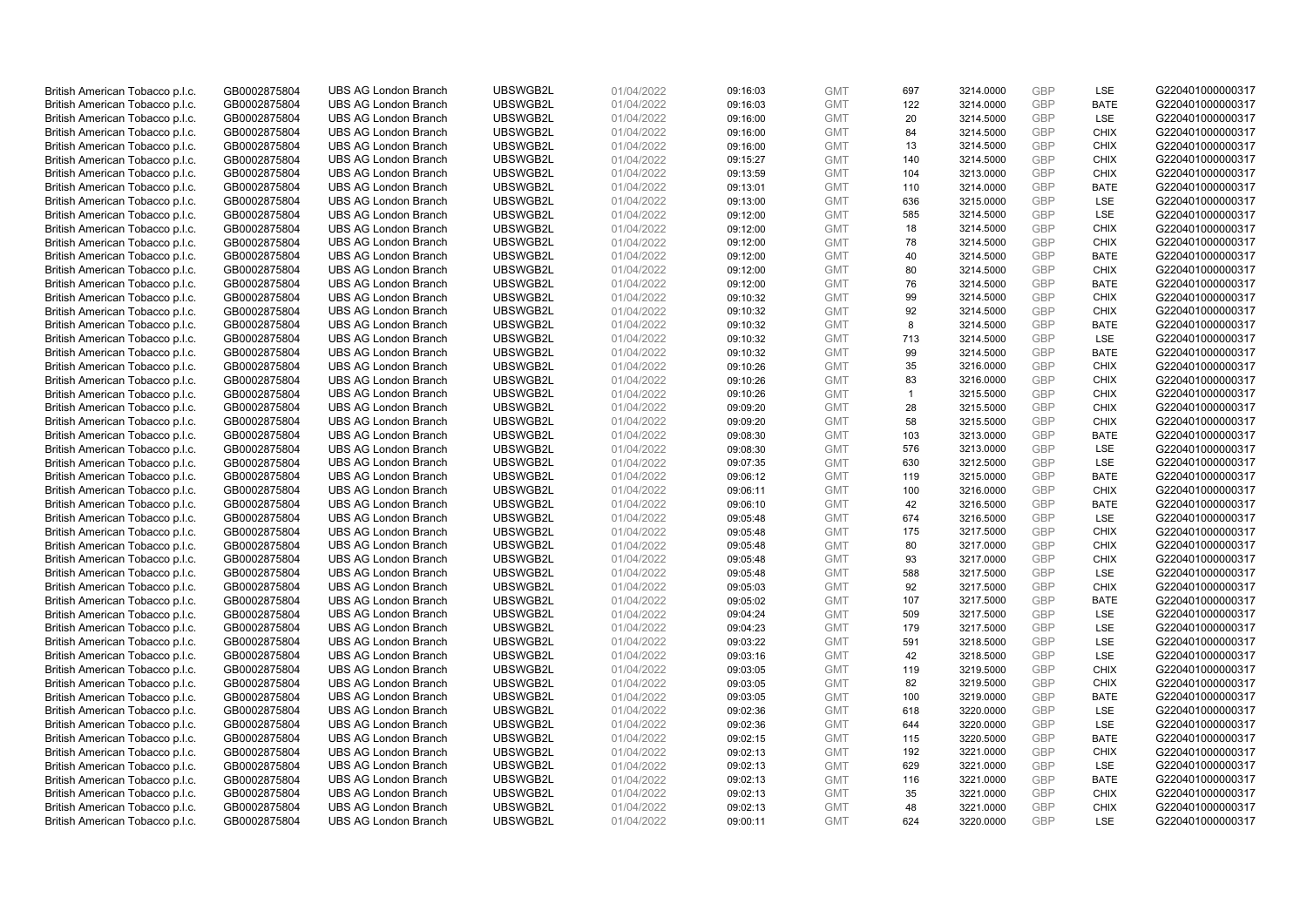| British American Tobacco p.l.c.                                    | GB0002875804                 | <b>UBS AG London Branch</b> | UBSWGB2L | 01/04/2022               | 09:00:11             | <b>GMT</b> | 66  | 3220.0000 | <b>GBP</b> | <b>BATE</b> | G220401000000317                     |
|--------------------------------------------------------------------|------------------------------|-----------------------------|----------|--------------------------|----------------------|------------|-----|-----------|------------|-------------|--------------------------------------|
| British American Tobacco p.l.c.                                    | GB0002875804                 | <b>UBS AG London Branch</b> | UBSWGB2L | 01/04/2022               | 09:00:11             | <b>GMT</b> | 57  | 3220.0000 | <b>GBP</b> | <b>BATE</b> | G220401000000317                     |
| British American Tobacco p.l.c.                                    | GB0002875804                 | <b>UBS AG London Branch</b> | UBSWGB2L | 01/04/2022               | 08:58:52             | <b>GMT</b> | 223 | 3220.5000 | <b>GBP</b> | <b>CHIX</b> | G220401000000317                     |
| British American Tobacco p.l.c.                                    | GB0002875804                 | <b>UBS AG London Branch</b> | UBSWGB2L | 01/04/2022               | 08:58:31             | <b>GMT</b> | 110 | 3220.5000 | <b>GBP</b> | <b>CHIX</b> | G220401000000317                     |
| British American Tobacco p.l.c.                                    | GB0002875804                 | <b>UBS AG London Branch</b> | UBSWGB2L | 01/04/2022               | 08:58:31             | <b>GMT</b> | 593 | 3220.0000 | <b>GBP</b> | <b>LSE</b>  | G220401000000317                     |
| British American Tobacco p.l.c.                                    | GB0002875804                 | <b>UBS AG London Branch</b> | UBSWGB2L | 01/04/2022               | 08:57:55             | <b>GMT</b> | 350 | 3220.0000 | GBP        | LSE         | G220401000000317                     |
| British American Tobacco p.l.c.                                    | GB0002875804                 | <b>UBS AG London Branch</b> | UBSWGB2L | 01/04/2022               | 08:57:55             | <b>GMT</b> | 250 | 3220.0000 | <b>GBP</b> | LSE         | G220401000000317                     |
| British American Tobacco p.l.c.                                    | GB0002875804                 | <b>UBS AG London Branch</b> | UBSWGB2L | 01/04/2022               | 08:57:25             | <b>GMT</b> | 410 | 3217.5000 | <b>GBP</b> | LSE         | G220401000000317                     |
| British American Tobacco p.l.c.                                    | GB0002875804                 | <b>UBS AG London Branch</b> | UBSWGB2L | 01/04/2022               | 08:57:25             | <b>GMT</b> | 118 | 3217.5000 | <b>GBP</b> | <b>BATE</b> | G220401000000317                     |
| British American Tobacco p.l.c.                                    | GB0002875804                 | <b>UBS AG London Branch</b> | UBSWGB2L | 01/04/2022               | 08:57:25             | <b>GMT</b> | 368 | 3217.5000 | <b>GBP</b> | <b>LSE</b>  | G220401000000317                     |
| British American Tobacco p.l.c.                                    | GB0002875804                 | <b>UBS AG London Branch</b> | UBSWGB2L | 01/04/2022               | 08:56:54             | <b>GMT</b> | 116 | 3218.5000 | <b>GBP</b> | <b>BATE</b> | G220401000000317                     |
| British American Tobacco p.l.c.                                    | GB0002875804                 | <b>UBS AG London Branch</b> | UBSWGB2L | 01/04/2022               | 08:56:54             | <b>GMT</b> | 109 | 3218.5000 | <b>GBP</b> | <b>BATE</b> | G220401000000317                     |
| British American Tobacco p.l.c.                                    | GB0002875804                 | <b>UBS AG London Branch</b> | UBSWGB2L | 01/04/2022               | 08:56:54             | <b>GMT</b> | 825 | 3218.5000 | <b>GBP</b> | LSE         | G220401000000317                     |
| British American Tobacco p.l.c.                                    | GB0002875804                 | <b>UBS AG London Branch</b> | UBSWGB2L | 01/04/2022               | 08:56:54             | <b>GMT</b> | 118 | 3218.5000 | <b>GBP</b> | <b>BATE</b> | G220401000000317                     |
| British American Tobacco p.l.c.                                    | GB0002875804                 | <b>UBS AG London Branch</b> | UBSWGB2L | 01/04/2022               | 08:56:54             | <b>GMT</b> | 94  | 3218.0000 | <b>GBP</b> | <b>CHIX</b> | G220401000000317                     |
| British American Tobacco p.l.c.                                    | GB0002875804                 | <b>UBS AG London Branch</b> | UBSWGB2L | 01/04/2022               | 08:55:12             | <b>GMT</b> | 52  | 3219.0000 | <b>GBP</b> | <b>CHIX</b> | G220401000000317                     |
| British American Tobacco p.l.c.                                    | GB0002875804                 | <b>UBS AG London Branch</b> | UBSWGB2L | 01/04/2022               | 08:55:12             | <b>GMT</b> | 23  | 3219.0000 | <b>GBP</b> | <b>CHIX</b> | G220401000000317                     |
| British American Tobacco p.l.c.                                    | GB0002875804                 | <b>UBS AG London Branch</b> | UBSWGB2L | 01/04/2022               | 08:55:12             | <b>GMT</b> | 52  | 3219.0000 | GBP        | <b>CHIX</b> | G220401000000317                     |
| British American Tobacco p.l.c.                                    | GB0002875804                 | <b>UBS AG London Branch</b> | UBSWGB2L | 01/04/2022               | 08:55:12             | <b>GMT</b> | 237 | 3219.0000 | <b>GBP</b> | <b>CHIX</b> | G220401000000317                     |
| British American Tobacco p.l.c.                                    | GB0002875804                 | <b>UBS AG London Branch</b> | UBSWGB2L | 01/04/2022               | 08:54:10             | <b>GMT</b> | 80  | 3217.5000 | <b>GBP</b> | <b>CHIX</b> | G220401000000317                     |
| British American Tobacco p.l.c.                                    | GB0002875804                 | <b>UBS AG London Branch</b> | UBSWGB2L | 01/04/2022               | 08:53:47             | <b>GMT</b> | 254 | 3217.5000 | <b>GBP</b> | LSE         | G220401000000317                     |
| British American Tobacco p.l.c.                                    | GB0002875804                 | <b>UBS AG London Branch</b> | UBSWGB2L | 01/04/2022               | 08:53:47             | <b>GMT</b> | 493 | 3217.5000 | GBP        | <b>LSE</b>  | G220401000000317                     |
| British American Tobacco p.l.c.                                    | GB0002875804                 | <b>UBS AG London Branch</b> | UBSWGB2L | 01/04/2022               | 08:53:30             | <b>GMT</b> | 92  | 3218.0000 | <b>GBP</b> | <b>CHIX</b> | G220401000000317                     |
| British American Tobacco p.l.c.                                    | GB0002875804                 | <b>UBS AG London Branch</b> | UBSWGB2L | 01/04/2022               | 08:52:33             | <b>GMT</b> | 84  | 3216.5000 | <b>GBP</b> | <b>CHIX</b> | G220401000000317                     |
| British American Tobacco p.l.c.                                    | GB0002875804                 | <b>UBS AG London Branch</b> | UBSWGB2L | 01/04/2022               | 08:52:33             | <b>GMT</b> | 103 | 3217.0000 | <b>GBP</b> | <b>CHIX</b> | G220401000000317                     |
|                                                                    |                              | <b>UBS AG London Branch</b> | UBSWGB2L |                          |                      | <b>GMT</b> | 118 |           | GBP        | <b>BATE</b> |                                      |
| British American Tobacco p.l.c.<br>British American Tobacco p.l.c. | GB0002875804<br>GB0002875804 | <b>UBS AG London Branch</b> | UBSWGB2L | 01/04/2022<br>01/04/2022 | 08:50:08<br>08:50:08 | <b>GMT</b> | 97  | 3215.5000 | <b>GBP</b> | <b>CHIX</b> | G220401000000317<br>G220401000000317 |
|                                                                    |                              |                             |          |                          |                      |            |     | 3215.5000 | <b>GBP</b> |             |                                      |
| British American Tobacco p.l.c.                                    | GB0002875804                 | <b>UBS AG London Branch</b> | UBSWGB2L | 01/04/2022               | 08:50:08             | <b>GMT</b> | 87  | 3215.5000 |            | <b>CHIX</b> | G220401000000317                     |
| British American Tobacco p.l.c.                                    | GB0002875804                 | <b>UBS AG London Branch</b> | UBSWGB2L | 01/04/2022               | 08:50:08             | <b>GMT</b> | 108 | 3215.5000 | GBP        | <b>BATE</b> | G220401000000317                     |
| British American Tobacco p.l.c.                                    | GB0002875804                 | <b>UBS AG London Branch</b> | UBSWGB2L | 01/04/2022               | 08:50:08             | <b>GMT</b> | 131 | 3215.5000 | GBP        | <b>BATE</b> | G220401000000317                     |
| British American Tobacco p.l.c.                                    | GB0002875804                 | <b>UBS AG London Branch</b> | UBSWGB2L | 01/04/2022               | 08:49:50             | <b>GMT</b> | 635 | 3216.0000 | <b>GBP</b> | LSE         | G220401000000317                     |
| British American Tobacco p.l.c.                                    | GB0002875804                 | <b>UBS AG London Branch</b> | UBSWGB2L | 01/04/2022               | 08:49:46             | <b>GMT</b> | 94  | 3216.5000 | <b>GBP</b> | <b>CHIX</b> | G220401000000317                     |
| British American Tobacco p.l.c.                                    | GB0002875804                 | <b>UBS AG London Branch</b> | UBSWGB2L | 01/04/2022               | 08:49:18             | <b>GMT</b> | 669 | 3216.5000 | GBP        | <b>LSE</b>  | G220401000000317                     |
| British American Tobacco p.l.c.                                    | GB0002875804                 | <b>UBS AG London Branch</b> | UBSWGB2L | 01/04/2022               | 08:49:18             | <b>GMT</b> | 95  | 3216.5000 | <b>GBP</b> | <b>CHIX</b> | G220401000000317                     |
| British American Tobacco p.l.c.                                    | GB0002875804                 | <b>UBS AG London Branch</b> | UBSWGB2L | 01/04/2022               | 08:48:02             | <b>GMT</b> | 141 | 3214.5000 | <b>GBP</b> | <b>CHIX</b> | G220401000000317                     |
| British American Tobacco p.l.c.                                    | GB0002875804                 | <b>UBS AG London Branch</b> | UBSWGB2L | 01/04/2022               | 08:46:25             | <b>GMT</b> | 119 | 3212.5000 | <b>GBP</b> | <b>BATE</b> | G220401000000317                     |
| British American Tobacco p.l.c.                                    | GB0002875804                 | <b>UBS AG London Branch</b> | UBSWGB2L | 01/04/2022               | 08:46:25             | <b>GMT</b> | 628 | 3213.5000 | GBP        | <b>LSE</b>  | G220401000000317                     |
| British American Tobacco p.l.c.                                    | GB0002875804                 | <b>UBS AG London Branch</b> | UBSWGB2L | 01/04/2022               | 08:46:25             | <b>GMT</b> | 95  | 3213.0000 | <b>GBP</b> | <b>CHIX</b> | G220401000000317                     |
| British American Tobacco p.l.c.                                    | GB0002875804                 | <b>UBS AG London Branch</b> | UBSWGB2L | 01/04/2022               | 08:45:35             | <b>GMT</b> | 121 | 3213.0000 | GBP        | <b>BATE</b> | G220401000000317                     |
| British American Tobacco p.l.c.                                    | GB0002875804                 | <b>UBS AG London Branch</b> | UBSWGB2L | 01/04/2022               | 08:45:35             | <b>GMT</b> | 118 | 3213.0000 | <b>GBP</b> | <b>CHIX</b> | G220401000000317                     |
| British American Tobacco p.l.c.                                    | GB0002875804                 | <b>UBS AG London Branch</b> | UBSWGB2L | 01/04/2022               | 08:45:35             | <b>GMT</b> | 702 | 3213.5000 | <b>GBP</b> | <b>LSE</b>  | G220401000000317                     |
| British American Tobacco p.l.c.                                    | GB0002875804                 | <b>UBS AG London Branch</b> | UBSWGB2L | 01/04/2022               | 08:45:30             | <b>GMT</b> | 86  | 3214.0000 | GBP        | <b>CHIX</b> | G220401000000317                     |
| British American Tobacco p.l.c.                                    | GB0002875804                 | <b>UBS AG London Branch</b> | UBSWGB2L | 01/04/2022               | 08:44:50             | <b>GMT</b> | 125 | 3212.0000 | <b>GBP</b> | <b>CHIX</b> | G220401000000317                     |
| British American Tobacco p.l.c.                                    | GB0002875804                 | <b>UBS AG London Branch</b> | UBSWGB2L | 01/04/2022               | 08:44:40             | <b>GMT</b> | 641 | 3212.0000 | <b>GBP</b> | LSE         | G220401000000317                     |
| British American Tobacco p.l.c.                                    | GB0002875804                 | <b>UBS AG London Branch</b> | UBSWGB2L | 01/04/2022               | 08:43:16             | <b>GMT</b> | 610 | 3208.0000 | <b>GBP</b> | <b>LSE</b>  | G220401000000317                     |
| British American Tobacco p.l.c.                                    | GB0002875804                 | <b>UBS AG London Branch</b> | UBSWGB2L | 01/04/2022               | 08:42:25             | <b>GMT</b> | 109 | 3208.0000 | <b>GBP</b> | <b>CHIX</b> | G220401000000317                     |
| British American Tobacco p.l.c.                                    | GB0002875804                 | <b>UBS AG London Branch</b> | UBSWGB2L | 01/04/2022               | 08:42:22             | <b>GMT</b> | 92  | 3209.5000 | <b>GBP</b> | <b>CHIX</b> | G220401000000317                     |
| British American Tobacco p.l.c.                                    | GB0002875804                 | <b>UBS AG London Branch</b> | UBSWGB2L | 01/04/2022               | 08:42:22             | <b>GMT</b> | 107 | 3209.5000 | <b>GBP</b> | <b>BATE</b> | G220401000000317                     |
| British American Tobacco p.l.c.                                    | GB0002875804                 | <b>UBS AG London Branch</b> | UBSWGB2L | 01/04/2022               | 08:42:01             | <b>GMT</b> | 419 | 3210.0000 | <b>GBP</b> | LSE         | G220401000000317                     |
| British American Tobacco p.l.c.                                    | GB0002875804                 | <b>UBS AG London Branch</b> | UBSWGB2L | 01/04/2022               | 08:42:01             | <b>GMT</b> | 250 | 3210.0000 | <b>GBP</b> | <b>LSE</b>  | G220401000000317                     |
| British American Tobacco p.l.c.                                    | GB0002875804                 | <b>UBS AG London Branch</b> | UBSWGB2L | 01/04/2022               | 08:42:01             | <b>GMT</b> | 92  | 3210.0000 | GBP        | <b>CHIX</b> | G220401000000317                     |
| British American Tobacco p.l.c.                                    | GB0002875804                 | <b>UBS AG London Branch</b> | UBSWGB2L | 01/04/2022               | 08:40:18             | <b>GMT</b> | 74  | 3211.0000 | <b>GBP</b> | <b>BATE</b> | G220401000000317                     |
| British American Tobacco p.l.c.                                    | GB0002875804                 | <b>UBS AG London Branch</b> | UBSWGB2L | 01/04/2022               | 08:40:18             | <b>GMT</b> | 86  | 3211.5000 | GBP        | <b>CHIX</b> | G220401000000317                     |
| British American Tobacco p.l.c.                                    | GB0002875804                 | <b>UBS AG London Branch</b> | UBSWGB2L | 01/04/2022               | 08:40:18             | <b>GMT</b> | 712 | 3211.5000 | GBP        | <b>LSE</b>  | G220401000000317                     |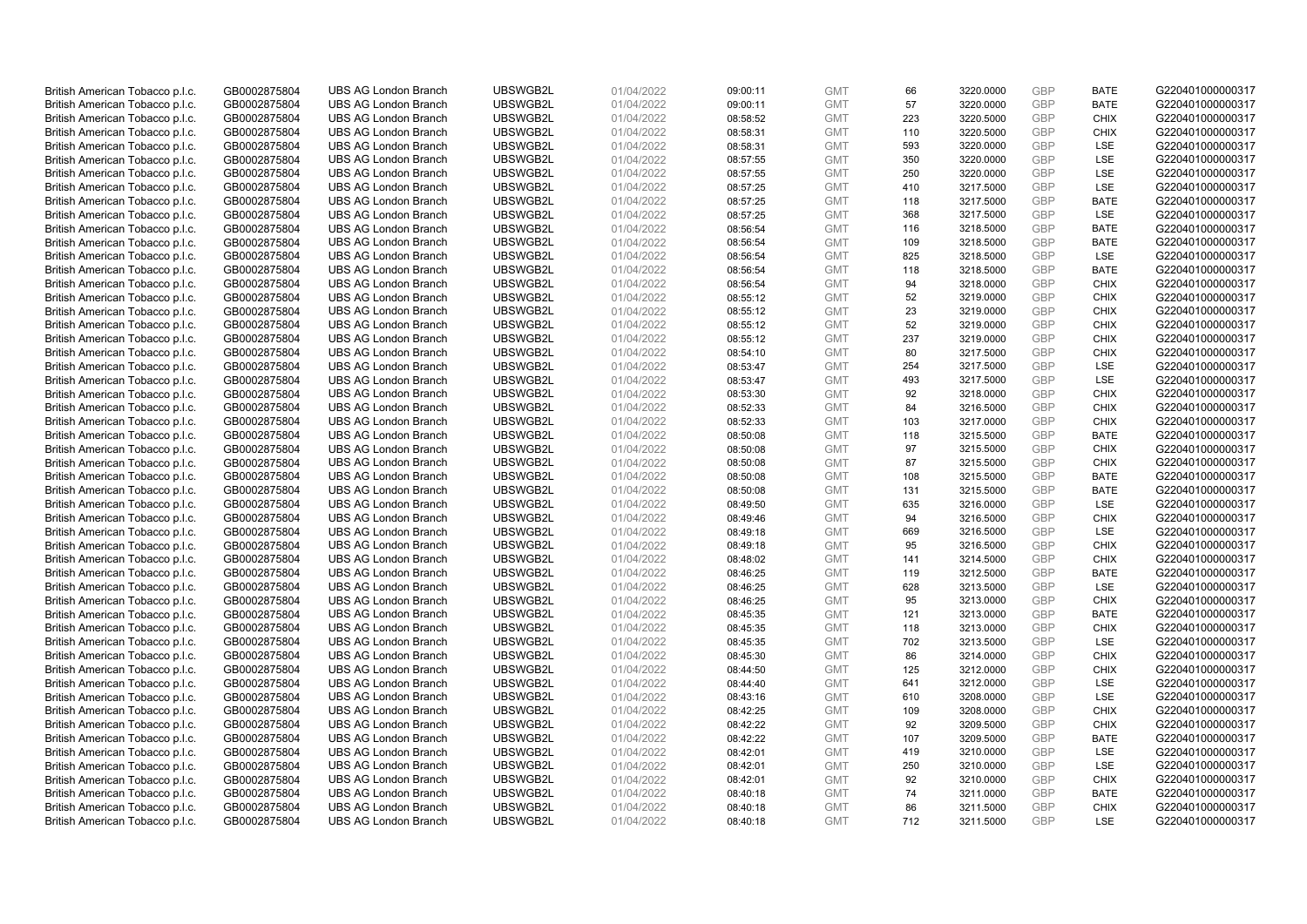| British American Tobacco p.l.c. | GB0002875804 | <b>UBS AG London Branch</b> | UBSWGB2L | 01/04/2022 | 08:40:18 | <b>GMT</b> | 88  | 3211.5000 | <b>GBP</b> | <b>CHIX</b> | G220401000000317 |
|---------------------------------|--------------|-----------------------------|----------|------------|----------|------------|-----|-----------|------------|-------------|------------------|
| British American Tobacco p.l.c. | GB0002875804 | <b>UBS AG London Branch</b> | UBSWGB2L | 01/04/2022 | 08:40:18 | <b>GMT</b> | 13  | 3211.0000 | <b>GBP</b> | <b>BATE</b> | G220401000000317 |
| British American Tobacco p.l.c. | GB0002875804 | <b>UBS AG London Branch</b> | UBSWGB2L | 01/04/2022 | 08:40:18 | <b>GMT</b> | 27  | 3211.0000 | GBP        | <b>BATE</b> | G220401000000317 |
| British American Tobacco p.l.c. | GB0002875804 | <b>UBS AG London Branch</b> | UBSWGB2L | 01/04/2022 | 08:40:18 | <b>GMT</b> | 22  | 3211.5000 | GBP        | <b>CHIX</b> | G220401000000317 |
| British American Tobacco p.l.c. | GB0002875804 | <b>UBS AG London Branch</b> | UBSWGB2L | 01/04/2022 | 08:39:24 | <b>GMT</b> | 76  | 3212.5000 | GBP        | <b>BATE</b> | G220401000000317 |
| British American Tobacco p.l.c. | GB0002875804 | <b>UBS AG London Branch</b> | UBSWGB2L | 01/04/2022 | 08:39:24 | <b>GMT</b> | 45  | 3212.5000 | <b>GBP</b> | <b>BATE</b> | G220401000000317 |
| British American Tobacco p.l.c. | GB0002875804 | <b>UBS AG London Branch</b> | UBSWGB2L | 01/04/2022 | 08:39:24 | <b>GMT</b> | 92  | 3213.0000 | GBP        | <b>CHIX</b> | G220401000000317 |
| British American Tobacco p.l.c. | GB0002875804 | <b>UBS AG London Branch</b> | UBSWGB2L | 01/04/2022 | 08:37:53 | <b>GMT</b> | 250 | 3214.0000 | <b>GBP</b> | <b>LSE</b>  | G220401000000317 |
| British American Tobacco p.l.c. | GB0002875804 | <b>UBS AG London Branch</b> | UBSWGB2L | 01/04/2022 | 08:37:53 | <b>GMT</b> | 290 | 3214.0000 | <b>GBP</b> | LSE         | G220401000000317 |
| British American Tobacco p.l.c. | GB0002875804 | <b>UBS AG London Branch</b> | UBSWGB2L | 01/04/2022 | 08:37:53 | <b>GMT</b> | 171 | 3214.0000 | <b>GBP</b> | <b>LSE</b>  | G220401000000317 |
| British American Tobacco p.l.c. | GB0002875804 | <b>UBS AG London Branch</b> | UBSWGB2L | 01/04/2022 | 08:37:53 | <b>GMT</b> | 111 | 3214.0000 | GBP        | <b>CHIX</b> | G220401000000317 |
| British American Tobacco p.l.c. | GB0002875804 | <b>UBS AG London Branch</b> | UBSWGB2L | 01/04/2022 | 08:37:53 | <b>GMT</b> | 98  | 3214.0000 | <b>GBP</b> | <b>CHIX</b> | G220401000000317 |
| British American Tobacco p.l.c. | GB0002875804 | <b>UBS AG London Branch</b> | UBSWGB2L | 01/04/2022 | 08:37:53 | <b>GMT</b> | 82  | 3214.0000 | <b>GBP</b> | <b>CHIX</b> | G220401000000317 |
| British American Tobacco p.l.c. | GB0002875804 | <b>UBS AG London Branch</b> | UBSWGB2L | 01/04/2022 | 08:37:04 | <b>GMT</b> | 101 | 3214.5000 | <b>GBP</b> | <b>BATE</b> | G220401000000317 |
| British American Tobacco p.l.c. | GB0002875804 | <b>UBS AG London Branch</b> | UBSWGB2L | 01/04/2022 | 08:37:04 | <b>GMT</b> | 106 | 3215.0000 | <b>GBP</b> | <b>BATE</b> | G220401000000317 |
| British American Tobacco p.l.c. | GB0002875804 | <b>UBS AG London Branch</b> | UBSWGB2L | 01/04/2022 | 08:37:04 | <b>GMT</b> | 47  | 3216.0000 | GBP        | LSE         | G220401000000317 |
| British American Tobacco p.l.c. | GB0002875804 | <b>UBS AG London Branch</b> | UBSWGB2L | 01/04/2022 | 08:37:04 | <b>GMT</b> | 658 | 3216.0000 | <b>GBP</b> | LSE         | G220401000000317 |
| British American Tobacco p.l.c. | GB0002875804 | <b>UBS AG London Branch</b> | UBSWGB2L | 01/04/2022 | 08:36:03 | <b>GMT</b> | 252 | 3216.0000 | <b>GBP</b> | LSE         | G220401000000317 |
| British American Tobacco p.l.c. | GB0002875804 | <b>UBS AG London Branch</b> | UBSWGB2L | 01/04/2022 | 08:36:03 | <b>GMT</b> | 148 | 3216.0000 | <b>GBP</b> | <b>LSE</b>  | G220401000000317 |
| British American Tobacco p.l.c. | GB0002875804 | <b>UBS AG London Branch</b> | UBSWGB2L | 01/04/2022 | 08:36:03 | <b>GMT</b> | 38  | 3216.0000 | GBP        | <b>CHIX</b> | G220401000000317 |
| British American Tobacco p.l.c. | GB0002875804 | <b>UBS AG London Branch</b> | UBSWGB2L | 01/04/2022 | 08:36:03 | <b>GMT</b> | 49  | 3216.0000 | <b>GBP</b> | <b>CHIX</b> | G220401000000317 |
| British American Tobacco p.l.c. | GB0002875804 | <b>UBS AG London Branch</b> | UBSWGB2L | 01/04/2022 | 08:35:04 | <b>GMT</b> | 263 | 3216.0000 | GBP        | LSE         | G220401000000317 |
| British American Tobacco p.l.c. | GB0002875804 | <b>UBS AG London Branch</b> | UBSWGB2L | 01/04/2022 | 08:35:04 | <b>GMT</b> | 97  | 3216.5000 | <b>GBP</b> | <b>CHIX</b> | G220401000000317 |
| British American Tobacco p.l.c. | GB0002875804 | <b>UBS AG London Branch</b> | UBSWGB2L | 01/04/2022 | 08:34:29 | <b>GMT</b> | 92  | 3218.0000 | GBP        | <b>CHIX</b> | G220401000000317 |
| British American Tobacco p.l.c. | GB0002875804 | <b>UBS AG London Branch</b> | UBSWGB2L | 01/04/2022 | 08:34:25 | <b>GMT</b> | 43  | 3218.5000 | <b>GBP</b> | <b>BATE</b> | G220401000000317 |
| British American Tobacco p.l.c. | GB0002875804 | <b>UBS AG London Branch</b> | UBSWGB2L | 01/04/2022 | 08:34:18 | <b>GMT</b> | 76  | 3218.5000 | <b>GBP</b> | <b>BATE</b> | G220401000000317 |
| British American Tobacco p.l.c. | GB0002875804 | <b>UBS AG London Branch</b> | UBSWGB2L | 01/04/2022 | 08:34:13 | <b>GMT</b> | 50  | 3219.5000 | <b>GBP</b> | <b>CHIX</b> | G220401000000317 |
| British American Tobacco p.l.c. | GB0002875804 | <b>UBS AG London Branch</b> | UBSWGB2L | 01/04/2022 | 08:34:13 | <b>GMT</b> | 38  | 3219.5000 | <b>GBP</b> | <b>CHIX</b> | G220401000000317 |
| British American Tobacco p.l.c. | GB0002875804 | <b>UBS AG London Branch</b> | UBSWGB2L | 01/04/2022 | 08:34:13 | <b>GMT</b> | 83  | 3219.5000 | GBP        | <b>CHIX</b> | G220401000000317 |
| British American Tobacco p.l.c. | GB0002875804 | <b>UBS AG London Branch</b> | UBSWGB2L | 01/04/2022 | 08:34:13 | <b>GMT</b> | 117 | 3220.0000 | GBP        | <b>BATE</b> | G220401000000317 |
| British American Tobacco p.l.c. | GB0002875804 | <b>UBS AG London Branch</b> | UBSWGB2L | 01/04/2022 | 08:34:10 | <b>GMT</b> | 609 | 3221.0000 | <b>GBP</b> | LSE         | G220401000000317 |
| British American Tobacco p.l.c. | GB0002875804 | <b>UBS AG London Branch</b> | UBSWGB2L | 01/04/2022 | 08:33:29 | <b>GMT</b> | 365 | 3221.0000 | <b>GBP</b> | <b>LSE</b>  | G220401000000317 |
| British American Tobacco p.l.c. | GB0002875804 | <b>UBS AG London Branch</b> | UBSWGB2L | 01/04/2022 | 08:33:29 | <b>GMT</b> | 250 | 3221.0000 | <b>GBP</b> | LSE         | G220401000000317 |
| British American Tobacco p.l.c. | GB0002875804 | <b>UBS AG London Branch</b> | UBSWGB2L | 01/04/2022 | 08:33:29 | <b>GMT</b> | 402 | 3221.0000 | GBP        | LSE         | G220401000000317 |
| British American Tobacco p.l.c. | GB0002875804 | <b>UBS AG London Branch</b> | UBSWGB2L | 01/04/2022 | 08:33:29 | <b>GMT</b> | 266 | 3221.0000 | <b>GBP</b> | LSE         | G220401000000317 |
| British American Tobacco p.l.c. | GB0002875804 | <b>UBS AG London Branch</b> | UBSWGB2L | 01/04/2022 | 08:32:04 | <b>GMT</b> | 85  | 3219.0000 | <b>GBP</b> | <b>CHIX</b> | G220401000000317 |
| British American Tobacco p.l.c. | GB0002875804 | <b>UBS AG London Branch</b> | UBSWGB2L | 01/04/2022 | 08:31:58 | <b>GMT</b> | 594 | 3219.5000 | GBP        | <b>LSE</b>  | G220401000000317 |
| British American Tobacco p.l.c. | GB0002875804 | <b>UBS AG London Branch</b> | UBSWGB2L | 01/04/2022 | 08:31:43 | <b>GMT</b> | 88  | 3223.5000 | <b>GBP</b> | <b>CHIX</b> | G220401000000317 |
| British American Tobacco p.l.c. | GB0002875804 | <b>UBS AG London Branch</b> | UBSWGB2L | 01/04/2022 | 08:31:43 | <b>GMT</b> | 387 | 3224.0000 | GBP        | LSE         | G220401000000317 |
| British American Tobacco p.l.c. | GB0002875804 | <b>UBS AG London Branch</b> | UBSWGB2L | 01/04/2022 | 08:31:43 | <b>GMT</b> | 227 | 3224.0000 | GBP        | <b>LSE</b>  | G220401000000317 |
| British American Tobacco p.l.c. | GB0002875804 | <b>UBS AG London Branch</b> | UBSWGB2L | 01/04/2022 | 08:31:43 | <b>GMT</b> | 114 | 3224.0000 | <b>GBP</b> | <b>BATE</b> | G220401000000317 |
| British American Tobacco p.l.c. | GB0002875804 | <b>UBS AG London Branch</b> | UBSWGB2L | 01/04/2022 | 08:31:17 | <b>GMT</b> | 662 | 3224.5000 | GBP        | <b>LSE</b>  | G220401000000317 |
| British American Tobacco p.l.c. | GB0002875804 | <b>UBS AG London Branch</b> | UBSWGB2L | 01/04/2022 | 08:30:52 | <b>GMT</b> | 166 | 3225.0000 | <b>GBP</b> | LSE         | G220401000000317 |
| British American Tobacco p.l.c. | GB0002875804 | <b>UBS AG London Branch</b> | UBSWGB2L | 01/04/2022 | 08:30:52 | <b>GMT</b> | 413 | 3225.0000 | GBP        | <b>LSE</b>  | G220401000000317 |
| British American Tobacco p.l.c. | GB0002875804 | <b>UBS AG London Branch</b> | UBSWGB2L | 01/04/2022 | 08:30:52 | <b>GMT</b> | 12  | 3225.5000 | GBP        | <b>CHIX</b> | G220401000000317 |
| British American Tobacco p.l.c. | GB0002875804 | <b>UBS AG London Branch</b> | UBSWGB2L | 01/04/2022 | 08:30:52 | <b>GMT</b> | 91  | 3225.5000 | <b>GBP</b> | <b>CHIX</b> | G220401000000317 |
| British American Tobacco p.l.c. | GB0002875804 | <b>UBS AG London Branch</b> | UBSWGB2L | 01/04/2022 | 08:30:50 | <b>GMT</b> | 27  | 3225.5000 | <b>GBP</b> | <b>CHIX</b> | G220401000000317 |
| British American Tobacco p.l.c. | GB0002875804 | <b>UBS AG London Branch</b> | UBSWGB2L | 01/04/2022 | 08:30:50 | <b>GMT</b> | 56  | 3225.5000 | GBP        | <b>CHIX</b> | G220401000000317 |
| British American Tobacco p.l.c. | GB0002875804 | <b>UBS AG London Branch</b> | UBSWGB2L | 01/04/2022 | 08:30:37 | <b>GMT</b> | 618 | 3226.0000 | GBP        | LSE         | G220401000000317 |
| British American Tobacco p.l.c. | GB0002875804 | <b>UBS AG London Branch</b> | UBSWGB2L | 01/04/2022 | 08:29:47 | <b>GMT</b> | 110 | 3228.0000 | GBP        | <b>BATE</b> | G220401000000317 |
| British American Tobacco p.l.c. | GB0002875804 | <b>UBS AG London Branch</b> | UBSWGB2L | 01/04/2022 | 08:29:47 | <b>GMT</b> | 69  | 3228.0000 | <b>GBP</b> | <b>BATE</b> | G220401000000317 |
| British American Tobacco p.l.c. | GB0002875804 | <b>UBS AG London Branch</b> | UBSWGB2L | 01/04/2022 | 08:29:47 | <b>GMT</b> | 22  | 3228.0000 | <b>GBP</b> | <b>BATE</b> | G220401000000317 |
| British American Tobacco p.l.c. | GB0002875804 | <b>UBS AG London Branch</b> | UBSWGB2L | 01/04/2022 | 08:29:47 | <b>GMT</b> | 20  | 3228.0000 | GBP        | <b>BATE</b> | G220401000000317 |
| British American Tobacco p.l.c. | GB0002875804 | <b>UBS AG London Branch</b> | UBSWGB2L | 01/04/2022 | 08:29:47 | <b>GMT</b> | 108 | 3228.0000 | GBP        | <b>BATE</b> | G220401000000317 |
|                                 |              |                             |          |            |          |            |     |           |            |             |                  |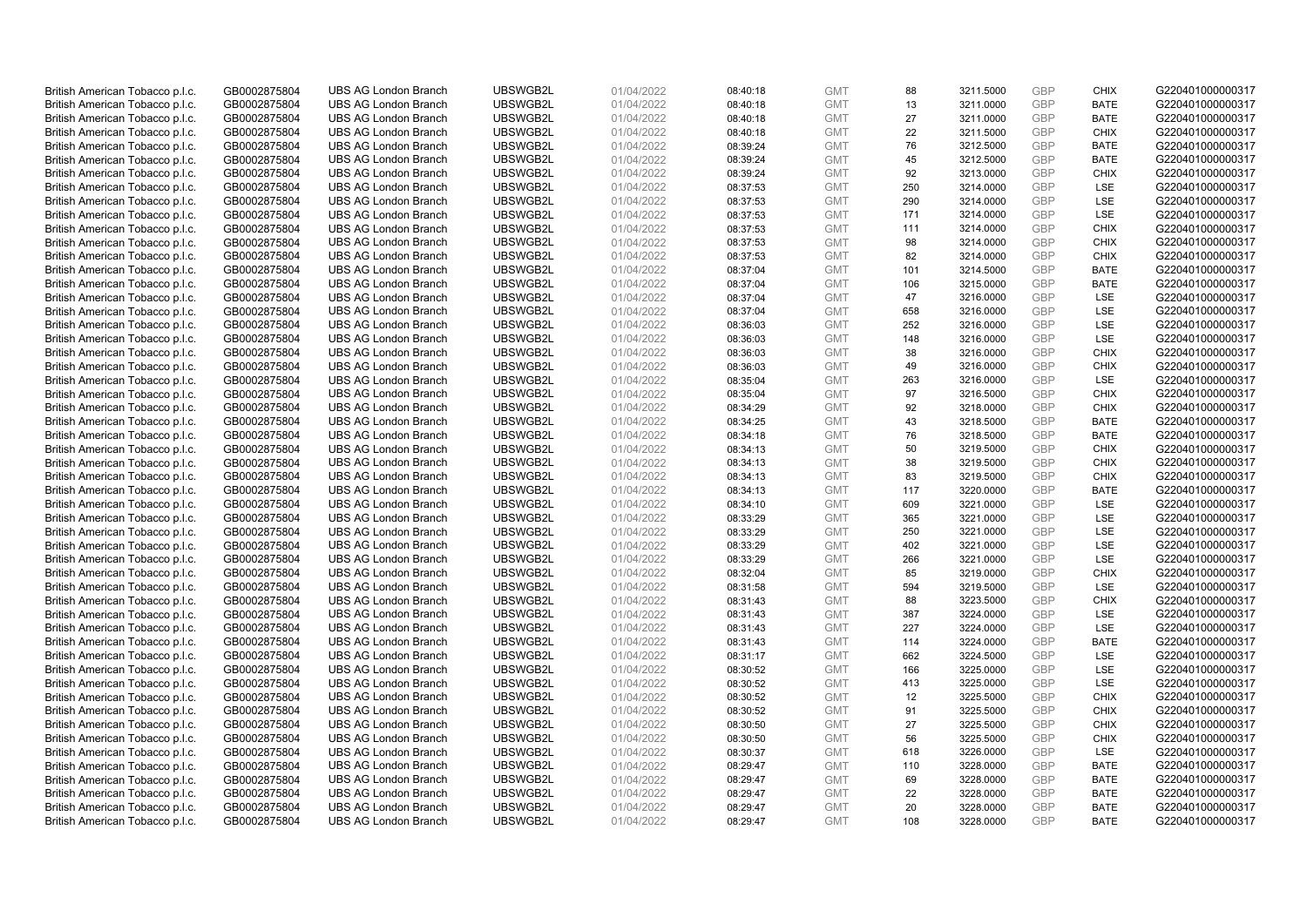| British American Tobacco p.l.c. | GB0002875804 | <b>UBS AG London Branch</b> | UBSWGB2L | 01/04/2022 | 08:29:43 | <b>GMT</b> | 598 | 3228.2500 | <b>GBP</b> | LSE         | G220401000000317 |
|---------------------------------|--------------|-----------------------------|----------|------------|----------|------------|-----|-----------|------------|-------------|------------------|
| British American Tobacco p.l.c. | GB0002875804 | <b>UBS AG London Branch</b> | UBSWGB2L | 01/04/2022 | 08:29:43 | <b>GMT</b> | 85  | 3228.5000 | GBP        | <b>CHIX</b> | G220401000000317 |
| British American Tobacco p.l.c. | GB0002875804 | <b>UBS AG London Branch</b> | UBSWGB2L | 01/04/2022 | 08:29:43 | <b>GMT</b> | 141 | 3228.5000 | <b>GBP</b> | <b>LSE</b>  | G220401000000317 |
| British American Tobacco p.l.c. | GB0002875804 | <b>UBS AG London Branch</b> | UBSWGB2L | 01/04/2022 | 08:29:43 | <b>GMT</b> | 479 | 3228.5000 | GBP        | LSE         | G220401000000317 |
| British American Tobacco p.l.c. | GB0002875804 | <b>UBS AG London Branch</b> | UBSWGB2L | 01/04/2022 | 08:29:43 | <b>GMT</b> | 94  | 3228.5000 | <b>GBP</b> | <b>CHIX</b> | G220401000000317 |
| British American Tobacco p.l.c. | GB0002875804 | <b>UBS AG London Branch</b> | UBSWGB2L | 01/04/2022 | 08:29:43 | <b>GMT</b> | 98  | 3228.5000 | <b>GBP</b> | <b>CHIX</b> | G220401000000317 |
| British American Tobacco p.l.c. | GB0002875804 | <b>UBS AG London Branch</b> | UBSWGB2L | 01/04/2022 | 08:29:40 | <b>GMT</b> | 79  | 3229.0000 | <b>GBP</b> | <b>CHIX</b> | G220401000000317 |
| British American Tobacco p.l.c. | GB0002875804 | <b>UBS AG London Branch</b> | UBSWGB2L | 01/04/2022 | 08:29:40 | <b>GMT</b> | 26  | 3229.5000 | <b>GBP</b> | <b>CHIX</b> | G220401000000317 |
| British American Tobacco p.l.c. | GB0002875804 | <b>UBS AG London Branch</b> | UBSWGB2L | 01/04/2022 | 08:29:40 | <b>GMT</b> | 3   | 3229.5000 | <b>GBP</b> | <b>CHIX</b> | G220401000000317 |
| British American Tobacco p.l.c. | GB0002875804 | <b>UBS AG London Branch</b> | UBSWGB2L | 01/04/2022 | 08:27:06 | <b>GMT</b> | 97  | 3229.5000 | GBP        | <b>CHIX</b> | G220401000000317 |
| British American Tobacco p.l.c. | GB0002875804 | <b>UBS AG London Branch</b> | UBSWGB2L | 01/04/2022 | 08:27:06 | <b>GMT</b> | 94  | 3229.5000 | GBP        | <b>CHIX</b> | G220401000000317 |
| British American Tobacco p.l.c. | GB0002875804 | <b>UBS AG London Branch</b> | UBSWGB2L | 01/04/2022 | 08:26:54 | <b>GMT</b> | 591 | 3231.0000 | <b>GBP</b> | LSE         | G220401000000317 |
| British American Tobacco p.l.c. | GB0002875804 | <b>UBS AG London Branch</b> | UBSWGB2L | 01/04/2022 | 08:26:03 | <b>GMT</b> | 597 | 3231.0000 | <b>GBP</b> | LSE         | G220401000000317 |
| British American Tobacco p.l.c. | GB0002875804 | <b>UBS AG London Branch</b> | UBSWGB2L | 01/04/2022 | 08:26:03 | <b>GMT</b> | 115 | 3231.0000 | <b>GBP</b> | <b>BATE</b> | G220401000000317 |
| British American Tobacco p.l.c. | GB0002875804 | <b>UBS AG London Branch</b> | UBSWGB2L | 01/04/2022 | 08:26:03 | <b>GMT</b> | 91  | 3231.0000 | GBP        | <b>CHIX</b> | G220401000000317 |
| British American Tobacco p.l.c. | GB0002875804 | <b>UBS AG London Branch</b> | UBSWGB2L | 01/04/2022 | 08:25:43 | <b>GMT</b> | 103 | 3231.5000 | <b>GBP</b> | <b>BATE</b> | G220401000000317 |
| British American Tobacco p.l.c. | GB0002875804 | <b>UBS AG London Branch</b> | UBSWGB2L | 01/04/2022 | 08:25:43 | <b>GMT</b> | 99  | 3231.5000 | <b>GBP</b> | <b>CHIX</b> | G220401000000317 |
| British American Tobacco p.l.c. | GB0002875804 | <b>UBS AG London Branch</b> | UBSWGB2L | 01/04/2022 | 08:25:43 | <b>GMT</b> | 86  | 3231.5000 | GBP        | <b>CHIX</b> | G220401000000317 |
| British American Tobacco p.l.c. | GB0002875804 | <b>UBS AG London Branch</b> | UBSWGB2L | 01/04/2022 | 08:25:26 | <b>GMT</b> | 100 | 3232.0000 | GBP        | <b>CHIX</b> | G220401000000317 |
| British American Tobacco p.l.c. | GB0002875804 | <b>UBS AG London Branch</b> | UBSWGB2L | 01/04/2022 | 08:24:07 | <b>GMT</b> | 493 | 3231.5000 | <b>GBP</b> | <b>LSE</b>  | G220401000000317 |
| British American Tobacco p.l.c. | GB0002875804 | <b>UBS AG London Branch</b> | UBSWGB2L | 01/04/2022 | 08:24:07 | <b>GMT</b> | 156 | 3231.5000 | GBP        | LSE         | G220401000000317 |
| British American Tobacco p.l.c. | GB0002875804 | <b>UBS AG London Branch</b> | UBSWGB2L | 01/04/2022 | 08:24:07 | <b>GMT</b> | 102 | 3231.5000 | GBP        | <b>BATE</b> | G220401000000317 |
| British American Tobacco p.l.c. | GB0002875804 | <b>UBS AG London Branch</b> | UBSWGB2L | 01/04/2022 | 08:24:07 | <b>GMT</b> | 115 | 3231.5000 | GBP        | <b>BATE</b> | G220401000000317 |
| British American Tobacco p.l.c. | GB0002875804 | <b>UBS AG London Branch</b> | UBSWGB2L | 01/04/2022 | 08:24:07 | <b>GMT</b> | 504 | 3231.5000 | <b>GBP</b> | LSE         | G220401000000317 |
| British American Tobacco p.l.c. | GB0002875804 | <b>UBS AG London Branch</b> | UBSWGB2L | 01/04/2022 | 08:24:07 | <b>GMT</b> | 114 | 3231.5000 | <b>GBP</b> | <b>BATE</b> | G220401000000317 |
| British American Tobacco p.l.c. | GB0002875804 | <b>UBS AG London Branch</b> | UBSWGB2L | 01/04/2022 | 08:24:07 | <b>GMT</b> | 107 | 3231.5000 | GBP        | LSE         | G220401000000317 |
| British American Tobacco p.l.c. | GB0002875804 | <b>UBS AG London Branch</b> | UBSWGB2L | 01/04/2022 | 08:24:07 | <b>GMT</b> | 34  | 3231.0000 | <b>GBP</b> | <b>CHIX</b> | G220401000000317 |
| British American Tobacco p.l.c. | GB0002875804 | <b>UBS AG London Branch</b> | UBSWGB2L | 01/04/2022 | 08:24:07 | <b>GMT</b> | 88  | 3231.0000 | <b>GBP</b> | <b>CHIX</b> | G220401000000317 |
| British American Tobacco p.l.c. | GB0002875804 | <b>UBS AG London Branch</b> | UBSWGB2L | 01/04/2022 | 08:24:07 | <b>GMT</b> | 41  | 3231.0000 | GBP        | <b>CHIX</b> | G220401000000317 |
| British American Tobacco p.l.c. | GB0002875804 | <b>UBS AG London Branch</b> | UBSWGB2L | 01/04/2022 | 08:24:07 | <b>GMT</b> | 19  | 3231.0000 | GBP        | <b>CHIX</b> | G220401000000317 |
| British American Tobacco p.l.c. | GB0002875804 | <b>UBS AG London Branch</b> | UBSWGB2L | 01/04/2022 | 08:22:45 | <b>GMT</b> | 84  | 3231.0000 | <b>GBP</b> | <b>CHIX</b> | G220401000000317 |
| British American Tobacco p.l.c. | GB0002875804 | <b>UBS AG London Branch</b> | UBSWGB2L | 01/04/2022 | 08:22:45 | <b>GMT</b> | 81  | 3230.5000 | <b>GBP</b> | <b>CHIX</b> | G220401000000317 |
| British American Tobacco p.l.c. | GB0002875804 | <b>UBS AG London Branch</b> | UBSWGB2L | 01/04/2022 | 08:22:45 | <b>GMT</b> | 82  | 3230.5000 | GBP        | <b>CHIX</b> | G220401000000317 |
| British American Tobacco p.l.c. | GB0002875804 | <b>UBS AG London Branch</b> | UBSWGB2L | 01/04/2022 | 08:22:08 | <b>GMT</b> | 88  | 3233.0000 | <b>GBP</b> | <b>CHIX</b> | G220401000000317 |
| British American Tobacco p.l.c. | GB0002875804 | <b>UBS AG London Branch</b> | UBSWGB2L | 01/04/2022 | 08:22:08 | <b>GMT</b> | 97  | 3233.0000 | <b>GBP</b> | <b>CHIX</b> | G220401000000317 |
| British American Tobacco p.l.c. | GB0002875804 | <b>UBS AG London Branch</b> | UBSWGB2L | 01/04/2022 | 08:22:08 | <b>GMT</b> | 578 | 3233.5000 | <b>GBP</b> | <b>LSE</b>  | G220401000000317 |
| British American Tobacco p.l.c. | GB0002875804 | <b>UBS AG London Branch</b> | UBSWGB2L | 01/04/2022 | 08:20:47 | <b>GMT</b> | 632 | 3229.0000 | GBP        | LSE         | G220401000000317 |
| British American Tobacco p.l.c. | GB0002875804 | <b>UBS AG London Branch</b> | UBSWGB2L | 01/04/2022 | 08:20:32 | <b>GMT</b> | 110 | 3228.5000 | <b>GBP</b> | <b>BATE</b> | G220401000000317 |
| British American Tobacco p.l.c. | GB0002875804 | <b>UBS AG London Branch</b> | UBSWGB2L | 01/04/2022 | 08:20:32 | <b>GMT</b> | 125 | 3228.5000 | <b>GBP</b> | <b>CHIX</b> | G220401000000317 |
| British American Tobacco p.l.c. | GB0002875804 | <b>UBS AG London Branch</b> | UBSWGB2L | 01/04/2022 | 08:20:32 | <b>GMT</b> | 685 | 3229.5000 | <b>GBP</b> | LSE         | G220401000000317 |
| British American Tobacco p.l.c. | GB0002875804 | <b>UBS AG London Branch</b> | UBSWGB2L | 01/04/2022 | 08:19:06 | <b>GMT</b> | 94  | 3228.5000 | <b>GBP</b> | <b>CHIX</b> | G220401000000317 |
| British American Tobacco p.l.c. | GB0002875804 | <b>UBS AG London Branch</b> | UBSWGB2L | 01/04/2022 | 08:18:56 | <b>GMT</b> | 86  | 3229.0000 | GBP        | <b>CHIX</b> | G220401000000317 |
| British American Tobacco p.l.c. | GB0002875804 | <b>UBS AG London Branch</b> | UBSWGB2L | 01/04/2022 | 08:18:51 | <b>GMT</b> | 59  | 3230.0000 | <b>GBP</b> | <b>BATE</b> | G220401000000317 |
| British American Tobacco p.l.c. | GB0002875804 | <b>UBS AG London Branch</b> | UBSWGB2L | 01/04/2022 | 08:18:27 | <b>GMT</b> | 31  | 3230.0000 | GBP        | <b>BATE</b> | G220401000000317 |
| British American Tobacco p.l.c. | GB0002875804 | <b>UBS AG London Branch</b> | UBSWGB2L | 01/04/2022 | 08:18:27 | <b>GMT</b> | 32  | 3230.0000 | <b>GBP</b> | <b>BATE</b> | G220401000000317 |
| British American Tobacco p.l.c. | GB0002875804 | <b>UBS AG London Branch</b> | UBSWGB2L | 01/04/2022 | 08:18:27 | <b>GMT</b> | 94  | 3230.0000 | GBP        | <b>CHIX</b> | G220401000000317 |
| British American Tobacco p.l.c. | GB0002875804 | <b>UBS AG London Branch</b> | UBSWGB2L | 01/04/2022 | 08:18:27 | <b>GMT</b> | 121 | 3230.0000 | <b>GBP</b> | <b>BATE</b> | G220401000000317 |
| British American Tobacco p.l.c. | GB0002875804 | <b>UBS AG London Branch</b> | UBSWGB2L | 01/04/2022 | 08:18:27 | <b>GMT</b> | 33  | 3230.0000 | <b>GBP</b> | <b>BATE</b> | G220401000000317 |
| British American Tobacco p.l.c. | GB0002875804 | <b>UBS AG London Branch</b> | UBSWGB2L | 01/04/2022 | 08:18:27 | <b>GMT</b> | 33  | 3230.0000 | <b>GBP</b> | <b>BATE</b> | G220401000000317 |
| British American Tobacco p.l.c. | GB0002875804 | <b>UBS AG London Branch</b> | UBSWGB2L | 01/04/2022 | 08:18:27 | <b>GMT</b> | 14  | 3230.0000 | GBP        | <b>BATE</b> | G220401000000317 |
| British American Tobacco p.l.c. | GB0002875804 | <b>UBS AG London Branch</b> | UBSWGB2L | 01/04/2022 | 08:18:27 | <b>GMT</b> | 27  | 3230.0000 | GBP        | <b>BATE</b> | G220401000000317 |
| British American Tobacco p.l.c. | GB0002875804 | <b>UBS AG London Branch</b> | UBSWGB2L | 01/04/2022 | 08:18:26 | <b>GMT</b> | 213 | 3231.5000 | <b>GBP</b> | LSE         | G220401000000317 |
| British American Tobacco p.l.c. | GB0002875804 | <b>UBS AG London Branch</b> | UBSWGB2L | 01/04/2022 | 08:18:26 | <b>GMT</b> | 250 | 3231.0000 | GBP        | LSE         | G220401000000317 |
| British American Tobacco p.l.c. | GB0002875804 | <b>UBS AG London Branch</b> | UBSWGB2L | 01/04/2022 | 08:18:26 | <b>GMT</b> | 200 | 3231.0000 | GBP        | <b>LSE</b>  | G220401000000317 |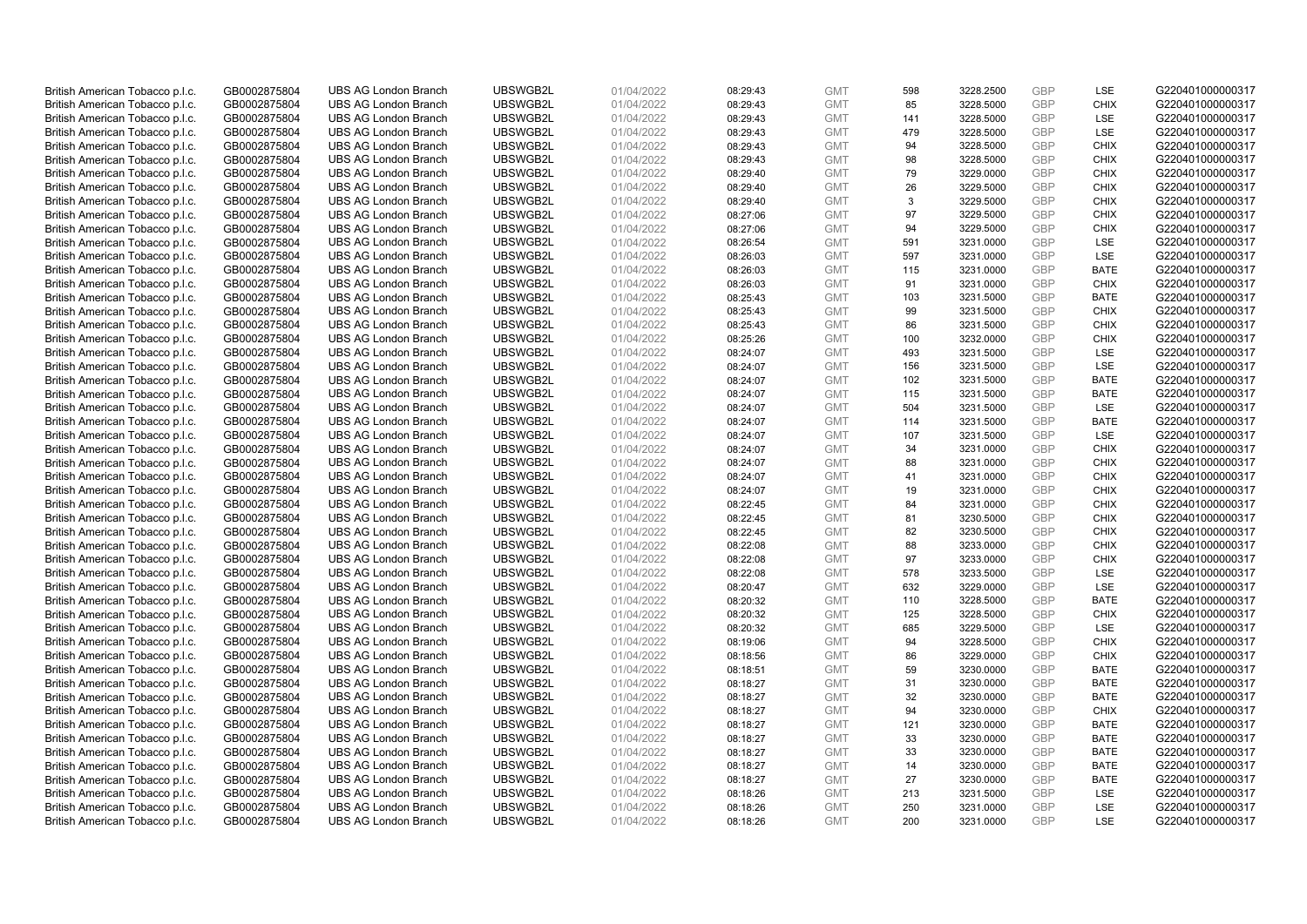| British American Tobacco p.l.c. | GB0002875804 | <b>UBS AG London Branch</b>                                | UBSWGB2L | 01/04/2022 | 08:18:26             | <b>GMT</b>               | 80           | 3231.0000 | <b>GBP</b> | <b>CHIX</b>               | G220401000000317                     |
|---------------------------------|--------------|------------------------------------------------------------|----------|------------|----------------------|--------------------------|--------------|-----------|------------|---------------------------|--------------------------------------|
| British American Tobacco p.l.c. | GB0002875804 | <b>UBS AG London Branch</b>                                | UBSWGB2L | 01/04/2022 | 08:18:26             | <b>GMT</b>               | 39           | 3231.0000 | <b>GBP</b> | <b>CHIX</b>               | G220401000000317                     |
| British American Tobacco p.l.c. | GB0002875804 | <b>UBS AG London Branch</b>                                | UBSWGB2L | 01/04/2022 | 08:18:26             | <b>GMT</b>               | 56           | 3231.0000 | <b>GBP</b> | <b>CHIX</b>               | G220401000000317                     |
| British American Tobacco p.l.c. | GB0002875804 | <b>UBS AG London Branch</b>                                | UBSWGB2L | 01/04/2022 | 08:18:26             | <b>GMT</b>               | 112          | 3231.5000 | GBP        | <b>CHIX</b>               | G220401000000317                     |
| British American Tobacco p.l.c. | GB0002875804 | <b>UBS AG London Branch</b>                                | UBSWGB2L | 01/04/2022 | 08:18:26             | <b>GMT</b>               | 38           | 3232.0000 | <b>GBP</b> | LSE                       | G220401000000317                     |
| British American Tobacco p.l.c. | GB0002875804 | <b>UBS AG London Branch</b>                                | UBSWGB2L | 01/04/2022 | 08:18:26             | <b>GMT</b>               | 347          | 3232.0000 | <b>GBP</b> | LSE                       | G220401000000317                     |
| British American Tobacco p.l.c. | GB0002875804 | <b>UBS AG London Branch</b>                                | UBSWGB2L | 01/04/2022 | 08:18:26             | <b>GMT</b>               | 129          | 3232.0000 | <b>GBP</b> | LSE                       | G220401000000317                     |
| British American Tobacco p.l.c. | GB0002875804 | <b>UBS AG London Branch</b>                                | UBSWGB2L | 01/04/2022 | 08:18:26             | <b>GMT</b>               | 88           | 3232.0000 | <b>GBP</b> | <b>LSE</b>                | G220401000000317                     |
| British American Tobacco p.l.c. | GB0002875804 | <b>UBS AG London Branch</b>                                | UBSWGB2L | 01/04/2022 | 08:17:21             | <b>GMT</b>               | 679          | 3231.0000 | <b>GBP</b> | LSE                       | G220401000000317                     |
| British American Tobacco p.l.c. | GB0002875804 | <b>UBS AG London Branch</b>                                | UBSWGB2L | 01/04/2022 | 08:17:21             | <b>GMT</b>               | 82           | 3231.0000 | <b>GBP</b> | <b>CHIX</b>               | G220401000000317                     |
| British American Tobacco p.l.c. | GB0002875804 | <b>UBS AG London Branch</b>                                | UBSWGB2L | 01/04/2022 | 08:16:04             | <b>GMT</b>               | 105          | 3229.0000 | <b>GBP</b> | <b>BATE</b>               | G220401000000317                     |
| British American Tobacco p.l.c. | GB0002875804 | <b>UBS AG London Branch</b>                                | UBSWGB2L | 01/04/2022 | 08:16:04             | <b>GMT</b>               | 94           | 3229.5000 | <b>GBP</b> | <b>CHIX</b>               | G220401000000317                     |
| British American Tobacco p.l.c. | GB0002875804 | <b>UBS AG London Branch</b>                                | UBSWGB2L | 01/04/2022 | 08:16:04             | <b>GMT</b>               | 103          | 3230.0000 | <b>GBP</b> | <b>BATE</b>               | G220401000000317                     |
| British American Tobacco p.l.c. | GB0002875804 | <b>UBS AG London Branch</b>                                | UBSWGB2L | 01/04/2022 | 08:16:04             | <b>GMT</b>               | 697          | 3230.0000 | <b>GBP</b> | LSE                       | G220401000000317                     |
| British American Tobacco p.l.c. | GB0002875804 | <b>UBS AG London Branch</b>                                | UBSWGB2L | 01/04/2022 | 08:16:04             | <b>GMT</b>               | 114          | 3230.5000 | <b>GBP</b> | <b>BATE</b>               | G220401000000317                     |
| British American Tobacco p.l.c. | GB0002875804 | <b>UBS AG London Branch</b>                                | UBSWGB2L | 01/04/2022 | 08:15:57             | <b>GMT</b>               | 250          | 3231.5000 | <b>GBP</b> | LSE                       | G220401000000317                     |
| British American Tobacco p.l.c. | GB0002875804 | <b>UBS AG London Branch</b>                                | UBSWGB2L | 01/04/2022 | 08:15:57             | <b>GMT</b>               | 205          | 3231.5000 | <b>GBP</b> | LSE                       | G220401000000317                     |
| British American Tobacco p.l.c. | GB0002875804 | <b>UBS AG London Branch</b>                                | UBSWGB2L | 01/04/2022 | 08:15:57             | <b>GMT</b>               | 200          | 3231.0000 | <b>GBP</b> | LSE                       | G220401000000317                     |
| British American Tobacco p.l.c. | GB0002875804 | <b>UBS AG London Branch</b>                                | UBSWGB2L | 01/04/2022 | 08:15:57             | <b>GMT</b>               | 88           | 3231.5000 | <b>GBP</b> | <b>CHIX</b>               | G220401000000317                     |
| British American Tobacco p.l.c. | GB0002875804 | <b>UBS AG London Branch</b>                                | UBSWGB2L | 01/04/2022 | 08:15:57             | <b>GMT</b>               | 778          | 3231.5000 | <b>GBP</b> | LSE                       | G220401000000317                     |
| British American Tobacco p.l.c. | GB0002875804 | <b>UBS AG London Branch</b>                                | UBSWGB2L | 01/04/2022 | 08:15:57             | <b>GMT</b>               | 81           | 3231.5000 | <b>GBP</b> | <b>CHIX</b>               | G220401000000317                     |
| British American Tobacco p.l.c. | GB0002875804 | <b>UBS AG London Branch</b>                                | UBSWGB2L | 01/04/2022 | 08:15:57             | <b>GMT</b>               | 117          | 3231.5000 | <b>GBP</b> | <b>CHIX</b>               | G220401000000317                     |
| British American Tobacco p.l.c. | GB0002875804 | <b>UBS AG London Branch</b>                                | UBSWGB2L | 01/04/2022 | 08:15:57             | <b>GMT</b>               | 99           | 3231.5000 | <b>GBP</b> | <b>CHIX</b>               | G220401000000317                     |
| British American Tobacco p.l.c. | GB0002875804 | <b>UBS AG London Branch</b>                                | UBSWGB2L | 01/04/2022 | 08:15:10             | <b>GMT</b>               | 99           | 3231.0000 | <b>GBP</b> | <b>CHIX</b>               | G220401000000317                     |
| British American Tobacco p.l.c. | GB0002875804 | <b>UBS AG London Branch</b>                                | UBSWGB2L | 01/04/2022 | 08:14:31             | <b>GMT</b>               | 54           | 3228.0000 | <b>GBP</b> | <b>BATE</b>               | G220401000000317                     |
| British American Tobacco p.l.c. | GB0002875804 | <b>UBS AG London Branch</b>                                | UBSWGB2L | 01/04/2022 | 08:14:31             | <b>GMT</b>               | 101          | 3228.0000 | <b>GBP</b> | <b>BATE</b>               | G220401000000317                     |
| British American Tobacco p.l.c. | GB0002875804 | <b>UBS AG London Branch</b>                                | UBSWGB2L | 01/04/2022 | 08:14:31             | <b>GMT</b>               | 748          | 3228.0000 | <b>GBP</b> | LSE                       | G220401000000317                     |
| British American Tobacco p.l.c. | GB0002875804 | <b>UBS AG London Branch</b>                                | UBSWGB2L | 01/04/2022 | 08:14:31             | <b>GMT</b>               | 66           | 3228.0000 | <b>GBP</b> | <b>BATE</b>               | G220401000000317                     |
| British American Tobacco p.l.c. | GB0002875804 | <b>UBS AG London Branch</b>                                | UBSWGB2L | 01/04/2022 | 08:14:14             | <b>GMT</b>               | 974          | 3229.0000 | GBP        | LSE                       | G220401000000317                     |
| British American Tobacco p.l.c. | GB0002875804 | <b>UBS AG London Branch</b>                                | UBSWGB2L | 01/04/2022 | 08:14:14             | <b>GMT</b>               | 85           | 3229.0000 | GBP        | <b>CHIX</b>               | G220401000000317                     |
| British American Tobacco p.l.c. | GB0002875804 | <b>UBS AG London Branch</b>                                | UBSWGB2L | 01/04/2022 | 08:14:14             | <b>GMT</b>               | 130          | 3229.5000 | GBP        | <b>CHIX</b>               | G220401000000317                     |
| British American Tobacco p.l.c. | GB0002875804 | <b>UBS AG London Branch</b>                                | UBSWGB2L | 01/04/2022 | 08:13:08             | <b>GMT</b>               | 99           | 3222.5000 | GBP        | <b>CHIX</b>               | G220401000000317                     |
| British American Tobacco p.l.c. | GB0002875804 | <b>UBS AG London Branch</b>                                | UBSWGB2L | 01/04/2022 | 08:12:43             | <b>GMT</b>               | 650          | 3222.0000 | GBP        | LSE                       | G220401000000317                     |
| British American Tobacco p.l.c. | GB0002875804 | <b>UBS AG London Branch</b>                                | UBSWGB2L | 01/04/2022 | 08:12:43             | <b>GMT</b>               | 117          | 3222.0000 | GBP        | <b>BATE</b>               | G220401000000317                     |
| British American Tobacco p.l.c. | GB0002875804 | <b>UBS AG London Branch</b>                                | UBSWGB2L | 01/04/2022 | 08:12:43             | <b>GMT</b>               | 579          | 3222.5000 | GBP        | LSE                       | G220401000000317                     |
| British American Tobacco p.l.c. | GB0002875804 | <b>UBS AG London Branch</b>                                | UBSWGB2L | 01/04/2022 | 08:12:43             | <b>GMT</b>               | 119          | 3222.5000 | <b>GBP</b> | <b>BATE</b>               | G220401000000317                     |
| British American Tobacco p.l.c. | GB0002875804 | <b>UBS AG London Branch</b>                                | UBSWGB2L | 01/04/2022 | 08:12:43             | <b>GMT</b>               | 88           | 3222.5000 | GBP        | <b>CHIX</b>               | G220401000000317                     |
| British American Tobacco p.l.c. | GB0002875804 | <b>UBS AG London Branch</b>                                | UBSWGB2L | 01/04/2022 | 08:12:35             | <b>GMT</b>               | 98           | 3223.0000 | <b>GBP</b> | <b>CHIX</b>               | G220401000000317                     |
| British American Tobacco p.l.c. | GB0002875804 | <b>UBS AG London Branch</b>                                | UBSWGB2L | 01/04/2022 | 08:12:20             | <b>GMT</b>               | $\mathbf{1}$ | 3222.5000 | GBP        | <b>CHIX</b>               | G220401000000317                     |
| British American Tobacco p.l.c. | GB0002875804 | <b>UBS AG London Branch</b>                                | UBSWGB2L | 01/04/2022 | 08:10:38             | <b>GMT</b>               | 98           | 3216.0000 | <b>GBP</b> | <b>CHIX</b>               | G220401000000317                     |
| British American Tobacco p.l.c. | GB0002875804 | <b>UBS AG London Branch</b>                                | UBSWGB2L | 01/04/2022 | 08:10:38             | <b>GMT</b>               | 119          | 3216.5000 | <b>GBP</b> | <b>BATE</b>               | G220401000000317                     |
| British American Tobacco p.l.c. | GB0002875804 | <b>UBS AG London Branch</b>                                | UBSWGB2L | 01/04/2022 | 08:10:38             | <b>GMT</b>               | 112          | 3217.0000 | GBP        | <b>BATE</b>               | G220401000000317                     |
| British American Tobacco p.l.c. | GB0002875804 | <b>UBS AG London Branch</b>                                | UBSWGB2L | 01/04/2022 | 08:10:38             | <b>GMT</b>               | 90           | 3217.0000 | <b>GBP</b> | <b>CHIX</b>               | G220401000000317                     |
| British American Tobacco p.l.c. | GB0002875804 | <b>UBS AG London Branch</b>                                | UBSWGB2L | 01/04/2022 | 08:10:38             | <b>GMT</b>               | 659          | 3217.0000 | GBP        | LSE                       | G220401000000317                     |
| British American Tobacco p.l.c. | GB0002875804 | <b>UBS AG London Branch</b>                                | UBSWGB2L | 01/04/2022 | 08:10:38             | <b>GMT</b>               | 97           | 3217.0000 | GBP        | <b>CHIX</b>               | G220401000000317                     |
| British American Tobacco p.l.c. | GB0002875804 | <b>UBS AG London Branch</b>                                | UBSWGB2L | 01/04/2022 | 08:10:27             | <b>GMT</b>               | 97           | 3217.5000 | <b>GBP</b> | <b>CHIX</b>               | G220401000000317                     |
| British American Tobacco p.l.c. | GB0002875804 | <b>UBS AG London Branch</b>                                | UBSWGB2L | 01/04/2022 | 08:10:04             | <b>GMT</b>               | 11           | 3216.5000 | <b>GBP</b> | LSE                       | G220401000000317                     |
| British American Tobacco p.l.c. | GB0002875804 | <b>UBS AG London Branch</b>                                | UBSWGB2L | 01/04/2022 | 08:10:04             | <b>GMT</b>               | 591          | 3216.5000 | <b>GBP</b> | LSE                       | G220401000000317                     |
| British American Tobacco p.l.c. | GB0002875804 | <b>UBS AG London Branch</b>                                | UBSWGB2L | 01/04/2022 |                      | <b>GMT</b>               | 639          | 3217.0000 | GBP        | LSE                       | G220401000000317                     |
| British American Tobacco p.l.c. | GB0002875804 | <b>UBS AG London Branch</b>                                | UBSWGB2L | 01/04/2022 | 08:10:04<br>08:10:04 | <b>GMT</b>               | 20           | 3217.0000 | GBP        | <b>BATE</b>               | G220401000000317                     |
|                                 |              |                                                            | UBSWGB2L |            |                      |                          | 132          | 3217.0000 | GBP        | <b>BATE</b>               |                                      |
| British American Tobacco p.l.c. | GB0002875804 | <b>UBS AG London Branch</b><br><b>UBS AG London Branch</b> | UBSWGB2L | 01/04/2022 | 08:10:04             | <b>GMT</b><br><b>GMT</b> | 85           |           | <b>GBP</b> | <b>CHIX</b>               | G220401000000317<br>G220401000000317 |
| British American Tobacco p.l.c. | GB0002875804 |                                                            |          | 01/04/2022 | 08:10:04             |                          |              | 3217.0000 | GBP        |                           | G220401000000317                     |
| British American Tobacco p.l.c. | GB0002875804 | <b>UBS AG London Branch</b>                                | UBSWGB2L | 01/04/2022 | 08:09:28             | <b>GMT</b><br><b>GMT</b> | 765<br>58    | 3215.5000 | GBP        | <b>LSE</b><br><b>CHIX</b> |                                      |
| British American Tobacco p.l.c. | GB0002875804 | <b>UBS AG London Branch</b>                                | UBSWGB2L | 01/04/2022 | 08:08:51             |                          |              | 3214.0000 |            |                           | G220401000000317                     |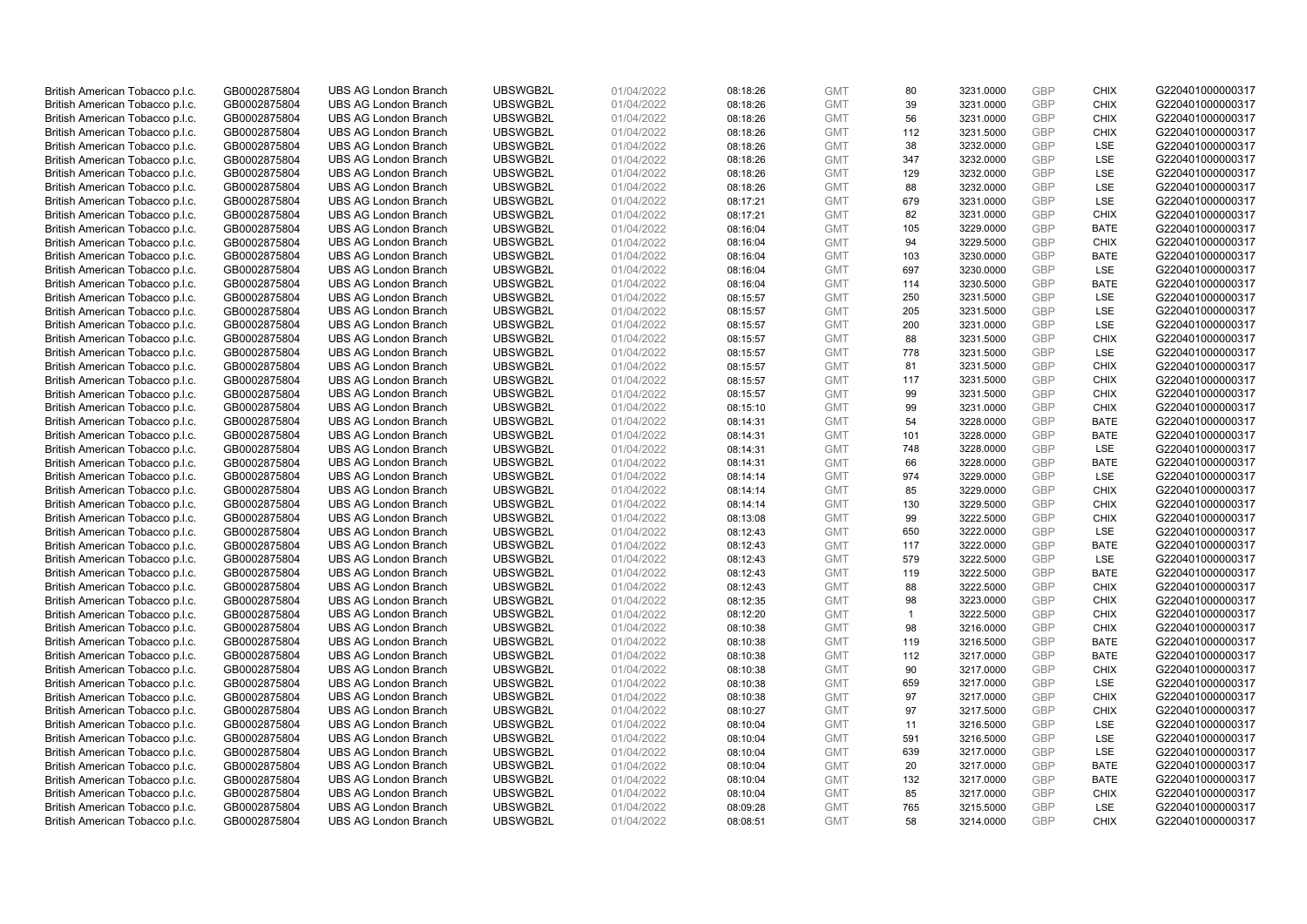| British American Tobacco p.l.c. | GB0002875804 | <b>UBS AG London Branch</b> | UBSWGB2L | 01/04/2022 | 08:08:51 | <b>GMT</b> | 58  | 3214.0000 | <b>GBP</b> | <b>CHIX</b> | G220401000000317 |
|---------------------------------|--------------|-----------------------------|----------|------------|----------|------------|-----|-----------|------------|-------------|------------------|
| British American Tobacco p.l.c. | GB0002875804 | <b>UBS AG London Branch</b> | UBSWGB2L | 01/04/2022 | 08:08:51 | <b>GMT</b> | 12  | 3214.0000 | GBP        | <b>CHIX</b> | G220401000000317 |
| British American Tobacco p.l.c. | GB0002875804 | <b>UBS AG London Branch</b> | UBSWGB2L | 01/04/2022 | 08:08:51 | <b>GMT</b> | 164 | 3214.5000 | <b>GBP</b> | <b>CHIX</b> | G220401000000317 |
| British American Tobacco p.l.c. | GB0002875804 | <b>UBS AG London Branch</b> | UBSWGB2L | 01/04/2022 | 08:08:51 | <b>GMT</b> | 719 | 3215.5000 | GBP        | LSE         | G220401000000317 |
| British American Tobacco p.l.c. | GB0002875804 | <b>UBS AG London Branch</b> | UBSWGB2L | 01/04/2022 | 08:07:57 | <b>GMT</b> | 627 | 3214.5000 | <b>GBP</b> | <b>LSE</b>  | G220401000000317 |
| British American Tobacco p.l.c. | GB0002875804 | <b>UBS AG London Branch</b> | UBSWGB2L | 01/04/2022 | 08:07:37 | <b>GMT</b> | 642 | 3214.0000 | GBP        | LSE         | G220401000000317 |
| British American Tobacco p.l.c. | GB0002875804 | <b>UBS AG London Branch</b> | UBSWGB2L | 01/04/2022 | 08:07:37 | <b>GMT</b> | 122 | 3214.0000 | <b>GBP</b> | <b>BATE</b> | G220401000000317 |
| British American Tobacco p.l.c. | GB0002875804 | <b>UBS AG London Branch</b> | UBSWGB2L | 01/04/2022 | 08:07:37 | <b>GMT</b> | 135 | 3214.0000 | <b>GBP</b> | <b>CHIX</b> | G220401000000317 |
| British American Tobacco p.l.c. | GB0002875804 | <b>UBS AG London Branch</b> | UBSWGB2L | 01/04/2022 | 08:07:37 | <b>GMT</b> | 114 | 3214.0000 | <b>GBP</b> | <b>BATE</b> | G220401000000317 |
| British American Tobacco p.l.c. | GB0002875804 | <b>UBS AG London Branch</b> | UBSWGB2L | 01/04/2022 | 08:07:36 | <b>GMT</b> | 88  | 3214.5000 | GBP        | <b>CHIX</b> | G220401000000317 |
| British American Tobacco p.l.c. | GB0002875804 | <b>UBS AG London Branch</b> | UBSWGB2L | 01/04/2022 | 08:07:36 | <b>GMT</b> | 195 | 3214.5000 | <b>GBP</b> | <b>BATE</b> | G220401000000317 |
| British American Tobacco p.l.c. | GB0002875804 | <b>UBS AG London Branch</b> | UBSWGB2L | 01/04/2022 | 08:07:30 | <b>GMT</b> | 139 | 3215.0000 | <b>GBP</b> | <b>CHIX</b> | G220401000000317 |
| British American Tobacco p.l.c. | GB0002875804 | <b>UBS AG London Branch</b> | UBSWGB2L | 01/04/2022 | 08:07:15 | <b>GMT</b> | 104 | 3215.0000 | <b>GBP</b> | <b>CHIX</b> | G220401000000317 |
| British American Tobacco p.l.c. | GB0002875804 | <b>UBS AG London Branch</b> | UBSWGB2L | 01/04/2022 | 08:07:15 | <b>GMT</b> | 112 | 3215.5000 | <b>GBP</b> | <b>LSE</b>  | G220401000000317 |
| British American Tobacco p.l.c. | GB0002875804 | <b>UBS AG London Branch</b> | UBSWGB2L | 01/04/2022 | 08:07:15 | <b>GMT</b> | 397 | 3215.5000 | <b>GBP</b> | LSE         | G220401000000317 |
| British American Tobacco p.l.c. | GB0002875804 | <b>UBS AG London Branch</b> | UBSWGB2L | 01/04/2022 | 08:07:15 | <b>GMT</b> | 28  | 3215.5000 | <b>GBP</b> | LSE         | G220401000000317 |
| British American Tobacco p.l.c. | GB0002875804 | <b>UBS AG London Branch</b> | UBSWGB2L | 01/04/2022 | 08:07:15 | <b>GMT</b> | 250 | 3215.5000 | <b>GBP</b> | <b>LSE</b>  | G220401000000317 |
| British American Tobacco p.l.c. | GB0002875804 | <b>UBS AG London Branch</b> | UBSWGB2L | 01/04/2022 | 08:07:15 | <b>GMT</b> | 800 | 3215.0000 | GBP        | LSE         | G220401000000317 |
| British American Tobacco p.l.c. | GB0002875804 | <b>UBS AG London Branch</b> | UBSWGB2L | 01/04/2022 | 08:07:15 | <b>GMT</b> | 92  | 3215.0000 | GBP        | <b>CHIX</b> | G220401000000317 |
| British American Tobacco p.l.c. | GB0002875804 | <b>UBS AG London Branch</b> | UBSWGB2L | 01/04/2022 | 08:06:00 | <b>GMT</b> | 26  | 3207.5000 | <b>GBP</b> | <b>CHIX</b> | G220401000000317 |
| British American Tobacco p.l.c. | GB0002875804 | <b>UBS AG London Branch</b> | UBSWGB2L | 01/04/2022 | 08:05:11 | <b>GMT</b> | 28  | 3202.5000 | GBP        | <b>BATE</b> | G220401000000317 |
| British American Tobacco p.l.c. | GB0002875804 | <b>UBS AG London Branch</b> | UBSWGB2L | 01/04/2022 | 08:04:54 | <b>GMT</b> | 22  | 3203.0000 | GBP        | <b>CHIX</b> | G220401000000317 |
| British American Tobacco p.l.c. | GB0002875804 | <b>UBS AG London Branch</b> | UBSWGB2L | 01/04/2022 | 08:04:51 | <b>GMT</b> | 72  | 3203.0000 | GBP        | <b>CHIX</b> | G220401000000317 |
| British American Tobacco p.l.c. | GB0002875804 | <b>UBS AG London Branch</b> | UBSWGB2L | 01/04/2022 | 08:04:49 | <b>GMT</b> | 234 | 3204.0000 | <b>GBP</b> | LSE         | G220401000000317 |
| British American Tobacco p.l.c. | GB0002875804 | <b>UBS AG London Branch</b> | UBSWGB2L | 01/04/2022 | 08:04:49 | <b>GMT</b> | 457 | 3204.0000 | <b>GBP</b> | LSE         | G220401000000317 |
| British American Tobacco p.l.c. | GB0002875804 | <b>UBS AG London Branch</b> | UBSWGB2L | 01/04/2022 | 08:04:49 | <b>GMT</b> | 315 | 3204.0000 | <b>GBP</b> | <b>CHIX</b> | G220401000000317 |
| British American Tobacco p.l.c. | GB0002875804 | <b>UBS AG London Branch</b> | UBSWGB2L | 01/04/2022 | 08:04:49 | <b>GMT</b> | 617 | 3204.0000 | <b>GBP</b> | LSE         | G220401000000317 |
| British American Tobacco p.l.c. | GB0002875804 | <b>UBS AG London Branch</b> | UBSWGB2L | 01/04/2022 | 08:04:12 | <b>GMT</b> | 211 | 3205.5000 | <b>GBP</b> | LSE         | G220401000000317 |
| British American Tobacco p.l.c. | GB0002875804 | <b>UBS AG London Branch</b> | UBSWGB2L | 01/04/2022 | 08:04:12 | <b>GMT</b> | 150 | 3205.5000 | GBP        | <b>CHIX</b> | G220401000000317 |
| British American Tobacco p.l.c. | GB0002875804 | <b>UBS AG London Branch</b> | UBSWGB2L | 01/04/2022 | 08:04:12 | <b>GMT</b> | 106 | 3206.0000 | GBP        | <b>CHIX</b> | G220401000000317 |
| British American Tobacco p.l.c. | GB0002875804 | <b>UBS AG London Branch</b> | UBSWGB2L | 01/04/2022 | 08:03:40 | <b>GMT</b> | 86  | 3202.0000 | <b>GBP</b> | <b>CHIX</b> | G220401000000317 |
| British American Tobacco p.l.c. | GB0002875804 | <b>UBS AG London Branch</b> | UBSWGB2L | 01/04/2022 | 08:02:52 | <b>GMT</b> | 700 | 3207.0000 | <b>GBP</b> | <b>LSE</b>  | G220401000000317 |
| British American Tobacco p.l.c. | GB0002875804 | <b>UBS AG London Branch</b> | UBSWGB2L | 01/04/2022 | 08:02:51 | <b>GMT</b> | 90  | 3208.0000 | GBP        | <b>BATE</b> | G220401000000317 |
| British American Tobacco p.l.c. | GB0002875804 | <b>UBS AG London Branch</b> | UBSWGB2L | 01/04/2022 | 08:02:49 | <b>GMT</b> | 31  | 3208.0000 | <b>GBP</b> | <b>BATE</b> | G220401000000317 |
| British American Tobacco p.l.c. | GB0002875804 | <b>UBS AG London Branch</b> | UBSWGB2L | 01/04/2022 | 08:02:49 | <b>GMT</b> | 257 | 3209.0000 | <b>GBP</b> | LSE         | G220401000000317 |
| British American Tobacco p.l.c. | GB0002875804 | <b>UBS AG London Branch</b> | UBSWGB2L | 01/04/2022 | 08:02:49 | <b>GMT</b> | 370 | 3209.0000 | <b>GBP</b> | <b>LSE</b>  | G220401000000317 |
| British American Tobacco p.l.c. | GB0002875804 | <b>UBS AG London Branch</b> | UBSWGB2L | 01/04/2022 | 08:02:31 | <b>GMT</b> | 107 | 3210.0000 | GBP        | <b>CHIX</b> | G220401000000317 |
| British American Tobacco p.l.c. | GB0002875804 | <b>UBS AG London Branch</b> | UBSWGB2L | 01/04/2022 | 08:02:31 | <b>GMT</b> | 90  | 3211.0000 | <b>GBP</b> | <b>CHIX</b> | G220401000000317 |
| British American Tobacco p.l.c. | GB0002875804 | <b>UBS AG London Branch</b> | UBSWGB2L | 01/04/2022 | 08:02:30 | <b>GMT</b> | 86  | 3211.0000 | GBP        | <b>BATE</b> | G220401000000317 |
| British American Tobacco p.l.c. | GB0002875804 | <b>UBS AG London Branch</b> | UBSWGB2L | 01/04/2022 | 08:02:30 | <b>GMT</b> | 23  | 3211.0000 | <b>GBP</b> | <b>BATE</b> | G220401000000317 |
| British American Tobacco p.l.c. | GB0002875804 | <b>UBS AG London Branch</b> | UBSWGB2L | 01/04/2022 | 08:02:28 | <b>GMT</b> | 54  | 3211.5000 | <b>GBP</b> | <b>BATE</b> | G220401000000317 |
| British American Tobacco p.l.c. | GB0002875804 | <b>UBS AG London Branch</b> | UBSWGB2L | 01/04/2022 | 08:02:28 | <b>GMT</b> | 101 | 3211.5000 | GBP        | <b>BATE</b> | G220401000000317 |
| British American Tobacco p.l.c. | GB0002875804 | <b>UBS AG London Branch</b> | UBSWGB2L | 01/04/2022 | 08:02:28 | <b>GMT</b> | 64  | 3211.5000 | <b>GBP</b> | <b>BATE</b> | G220401000000317 |
| British American Tobacco p.l.c. | GB0002875804 | <b>UBS AG London Branch</b> | UBSWGB2L | 01/04/2022 | 08:02:28 | <b>GMT</b> | 113 | 3211.5000 | GBP        | <b>BATE</b> | G220401000000317 |
| British American Tobacco p.l.c. | GB0002875804 | <b>UBS AG London Branch</b> | UBSWGB2L | 01/04/2022 | 08:02:27 | <b>GMT</b> | 103 | 3212.5000 | <b>GBP</b> | <b>BATE</b> | G220401000000317 |
| British American Tobacco p.l.c. | GB0002875804 | <b>UBS AG London Branch</b> | UBSWGB2L | 01/04/2022 | 08:02:25 | <b>GMT</b> | 671 | 3214.0000 | <b>GBP</b> | LSE         | G220401000000317 |
| British American Tobacco p.l.c. | GB0002875804 | <b>UBS AG London Branch</b> | UBSWGB2L | 01/04/2022 | 08:02:25 | <b>GMT</b> | 681 | 3214.0000 | GBP        | LSE         | G220401000000317 |
| British American Tobacco p.l.c. | GB0002875804 | <b>UBS AG London Branch</b> | UBSWGB2L | 01/04/2022 | 08:02:25 | <b>GMT</b> | 94  | 3214.0000 | <b>GBP</b> | <b>CHIX</b> | G220401000000317 |
| British American Tobacco p.l.c. | GB0002875804 | <b>UBS AG London Branch</b> | UBSWGB2L | 01/04/2022 | 08:02:25 | <b>GMT</b> | 85  | 3214.0000 | <b>GBP</b> | <b>CHIX</b> | G220401000000317 |
| British American Tobacco p.l.c. | GB0002875804 | <b>UBS AG London Branch</b> | UBSWGB2L | 01/04/2022 | 08:02:12 | <b>GMT</b> | 596 | 3214.5000 | GBP        | <b>LSE</b>  | G220401000000317 |
| British American Tobacco p.l.c. | GB0002875804 | <b>UBS AG London Branch</b> | UBSWGB2L | 01/04/2022 | 08:02:01 | <b>GMT</b> | 266 | 3214.0000 | <b>GBP</b> | <b>CHIX</b> | G220401000000317 |
| British American Tobacco p.l.c. | GB0002875804 | <b>UBS AG London Branch</b> | UBSWGB2L | 01/04/2022 | 08:02:01 | <b>GMT</b> | 143 | 3214.0000 | <b>GBP</b> | <b>CHIX</b> | G220401000000317 |
| British American Tobacco p.l.c. | GB0002875804 | <b>UBS AG London Branch</b> | UBSWGB2L | 01/04/2022 | 08:01:48 | <b>GMT</b> | 605 | 3214.0000 | GBP        | <b>LSE</b>  | G220401000000317 |
| British American Tobacco p.l.c. | GB0002875804 | <b>UBS AG London Branch</b> | UBSWGB2L | 01/04/2022 | 08:01:48 | <b>GMT</b> | 652 | 3214.0000 | GBP        | <b>LSE</b>  | G220401000000317 |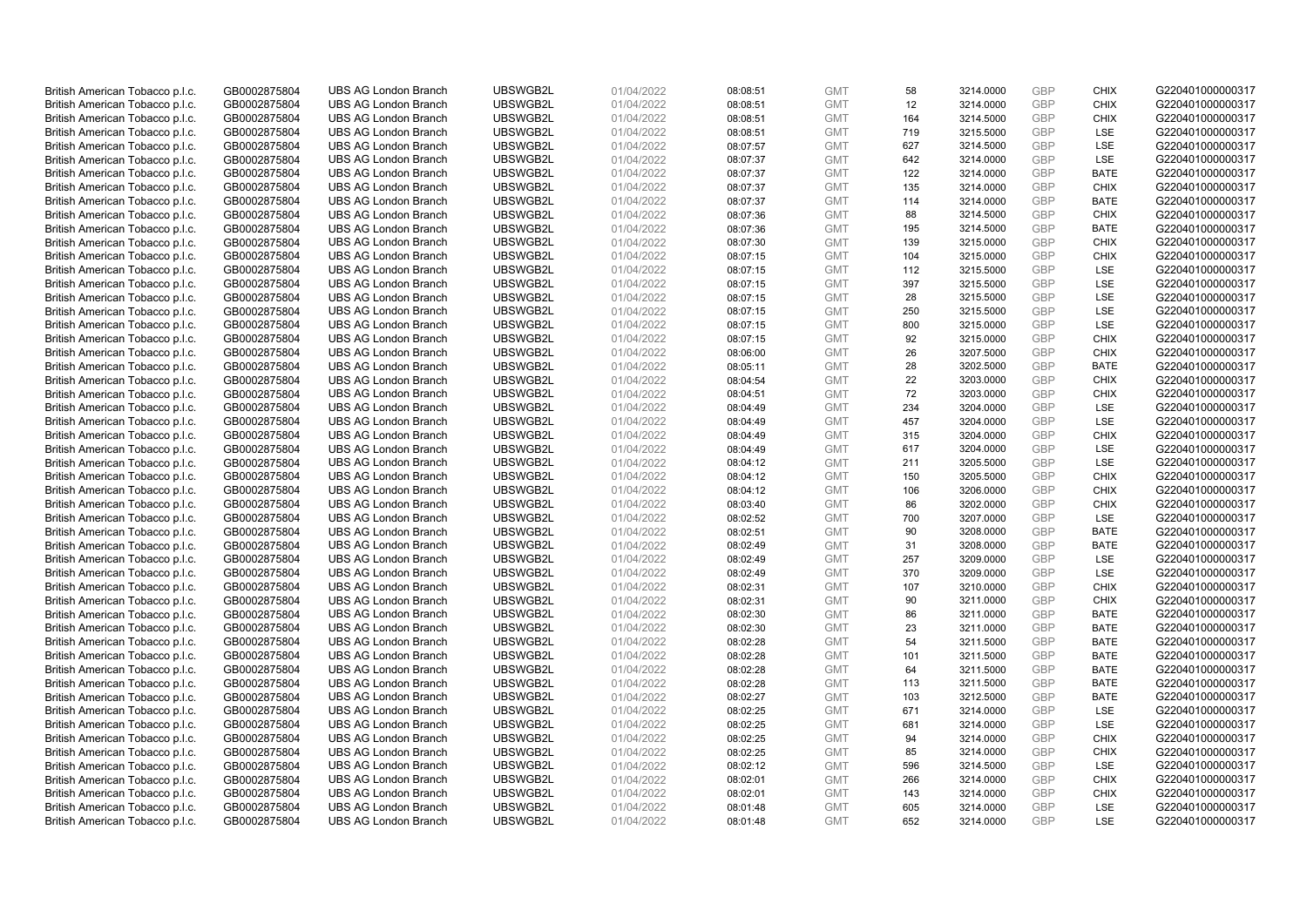| British American Tobacco p.l.c. | GB0002875804 | <b>UBS AG London Branch</b> | UBSWGB2L | 01/04/2022 | 08:00:57 |      | 3214 0000 | GRP | CHIX | G220401000000317 |
|---------------------------------|--------------|-----------------------------|----------|------------|----------|------|-----------|-----|------|------------------|
| British American Tobacco p.l.c. | GB0002875804 | UBS AG London Branch        | UBSWGB2L | 01/04/2022 | 08:00:36 |      | 3212,0000 |     |      | G220401000000317 |
| British American Tobacco p.l.c. | GB0002875804 | UBS AG London Branch        | UBSWGB2L | 01/04/2022 | 08:00:36 |      | 3213.0000 |     |      | G220401000000317 |
| British American Tobacco p.l.c. | GB0002875804 | UBS AG London Branch        | UBSWGB2L | 01/04/2022 | 08:00:27 | 1083 | 3213.5000 | GRF |      | G220401000000317 |